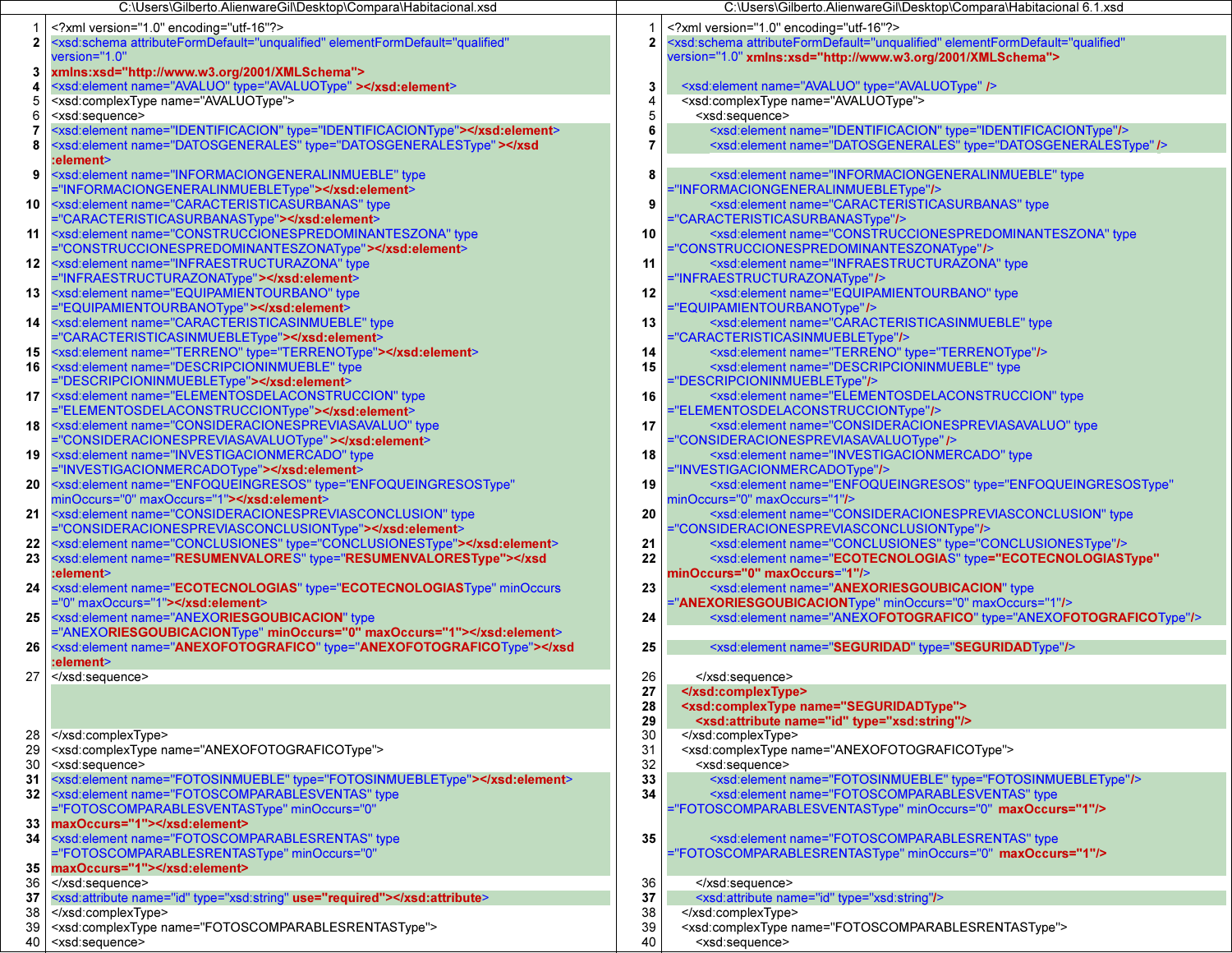| C:\Users\Gilberto.AlienwareGil\Desktop\Compara\Habitacional.xsd |                                                                                                                                                                                                                            |     | C:\Users\Gilberto.AlienwareGil\Desktop\Compara\Habitacional 6.1.xsd                                              |  |  |  |
|-----------------------------------------------------------------|----------------------------------------------------------------------------------------------------------------------------------------------------------------------------------------------------------------------------|-----|------------------------------------------------------------------------------------------------------------------|--|--|--|
| 41                                                              | <xsd:element <br="" minoccurs="0" name="FOTO_COMPARABLE_RENTAS" nillable="false">maxOccurs="6"&gt;</xsd:element>                                                                                                           | 41  | <xsd:element <br="" minoccurs="0" name="FOTO_COMPARABLE_RENTAS" nillable="false">maxOccurs="6"&gt;</xsd:element> |  |  |  |
| 42                                                              | <xsd:simpletype></xsd:simpletype>                                                                                                                                                                                          | 42  | <xsd:simpletype></xsd:simpletype>                                                                                |  |  |  |
| 43                                                              | <xsd:restriction base="xsd:base64Binary"> </xsd:restriction>                                                                                                                                                               | 43  | <xsd:restriction base="xsd:base64Binary"> </xsd:restriction>                                                     |  |  |  |
| 44                                                              |                                                                                                                                                                                                                            | 44  |                                                                                                                  |  |  |  |
| 45                                                              |                                                                                                                                                                                                                            | 45  |                                                                                                                  |  |  |  |
|                                                                 |                                                                                                                                                                                                                            |     |                                                                                                                  |  |  |  |
| 46                                                              |                                                                                                                                                                                                                            | 46  |                                                                                                                  |  |  |  |
| 47                                                              |                                                                                                                                                                                                                            | 47  |                                                                                                                  |  |  |  |
| 48                                                              |                                                                                                                                                                                                                            | 48  |                                                                                                                  |  |  |  |
| 49                                                              | <xsd:complextype name="FOTOSCOMPARABLESVENTASType"></xsd:complextype>                                                                                                                                                      | 49  | <xsd:complextype name="FOTOSCOMPARABLESVENTASType"></xsd:complextype>                                            |  |  |  |
| 50                                                              | <xsd:sequence></xsd:sequence>                                                                                                                                                                                              | 50  | <xsd:sequence></xsd:sequence>                                                                                    |  |  |  |
| 51                                                              | <xsd:element <="" minoccurs="0" name="FOTO_COMPARABLE_VENTAS" nillable="false" td=""><td>51</td><td><xsd:element <="" minoccurs="0" name="FOTO_COMPARABLE_VENTAS" nillable="false" td=""></xsd:element></td></xsd:element> | 51  | <xsd:element <="" minoccurs="0" name="FOTO_COMPARABLE_VENTAS" nillable="false" td=""></xsd:element>              |  |  |  |
|                                                                 | maxOccurs="6">                                                                                                                                                                                                             |     | maxOccurs="6">                                                                                                   |  |  |  |
| 52                                                              | <xsd:simpletype></xsd:simpletype>                                                                                                                                                                                          | 52  | <xsd:simpletype></xsd:simpletype>                                                                                |  |  |  |
| 53                                                              | <xsd:restriction base="xsd:base64Binary"> </xsd:restriction>                                                                                                                                                               | 53  | <xsd:restriction base="xsd:base64Binary"> </xsd:restriction>                                                     |  |  |  |
| 54                                                              |                                                                                                                                                                                                                            | 54  |                                                                                                                  |  |  |  |
| 55                                                              |                                                                                                                                                                                                                            | 55  |                                                                                                                  |  |  |  |
| 56                                                              |                                                                                                                                                                                                                            | 56  |                                                                                                                  |  |  |  |
| 57                                                              |                                                                                                                                                                                                                            | 57  |                                                                                                                  |  |  |  |
| 58                                                              |                                                                                                                                                                                                                            | 58  |                                                                                                                  |  |  |  |
| 59                                                              | <xsd:complextype name="FOTOSINMUEBLEType"></xsd:complextype>                                                                                                                                                               | 59  | <xsd:complextype name="FOTOSINMUEBLEType"></xsd:complextype>                                                     |  |  |  |
| 60                                                              | <xsd:sequence></xsd:sequence>                                                                                                                                                                                              | 60  | <xsd:sequence></xsd:sequence>                                                                                    |  |  |  |
| 61                                                              | <xsd:element name="FOTO_FACHADA_PRINCIPAL" nillable="false"></xsd:element>                                                                                                                                                 | 61  | <xsd:element name="FOTO_FACHADA_PRINCIPAL" nillable="false"></xsd:element>                                       |  |  |  |
| 62                                                              | <xsd:simpletype></xsd:simpletype>                                                                                                                                                                                          | 62  | <xsd:simpletype></xsd:simpletype>                                                                                |  |  |  |
| 63                                                              | <xsd:restriction base="xsd:base64Binary"> </xsd:restriction>                                                                                                                                                               | 63  | <xsd:restriction base="xsd:base64Binary"> </xsd:restriction>                                                     |  |  |  |
| 64                                                              |                                                                                                                                                                                                                            | 64  |                                                                                                                  |  |  |  |
| 65                                                              |                                                                                                                                                                                                                            | 65  |                                                                                                                  |  |  |  |
| 66                                                              |                                                                                                                                                                                                                            | 66  |                                                                                                                  |  |  |  |
| 67                                                              | <xsd:element name="FOTO_FACHADA_POSTERIOR" nillable="false"></xsd:element>                                                                                                                                                 | 67  | <xsd:element name="FOTO_FACHADA_POSTERIOR" nillable="false"></xsd:element>                                       |  |  |  |
| 68                                                              | <xsd:simpletype></xsd:simpletype>                                                                                                                                                                                          | 68  | <xsd:simpletype></xsd:simpletype>                                                                                |  |  |  |
| 69                                                              | <xsd:restriction base="xsd:base64Binary"> </xsd:restriction>                                                                                                                                                               | 69  | <xsd:restriction base="xsd:base64Binary"> </xsd:restriction>                                                     |  |  |  |
| 70                                                              |                                                                                                                                                                                                                            | 70  |                                                                                                                  |  |  |  |
| 71                                                              |                                                                                                                                                                                                                            | 71  |                                                                                                                  |  |  |  |
| 72                                                              |                                                                                                                                                                                                                            | 72  |                                                                                                                  |  |  |  |
| 73                                                              | <xsd:element name="FOTO_ESTANCIA_COMEDOR" nillable="false"></xsd:element>                                                                                                                                                  | 73  | <xsd:element name="FOTO_ESTANCIA_COMEDOR" nillable="false"></xsd:element>                                        |  |  |  |
| 74                                                              | <xsd:simpletype></xsd:simpletype>                                                                                                                                                                                          | 74  | <xsd:simpletype></xsd:simpletype>                                                                                |  |  |  |
| 75                                                              | <xsd:restriction base="xsd:base64Binary"> </xsd:restriction>                                                                                                                                                               | 75  | <xsd:restriction base="xsd:base64Binary"> </xsd:restriction>                                                     |  |  |  |
| 76                                                              |                                                                                                                                                                                                                            | 76  |                                                                                                                  |  |  |  |
| 77                                                              |                                                                                                                                                                                                                            | 77  |                                                                                                                  |  |  |  |
| 78                                                              |                                                                                                                                                                                                                            | 78  |                                                                                                                  |  |  |  |
| 79                                                              | <xsd:element name="FOTO_COCINA" nillable="false"></xsd:element>                                                                                                                                                            | 79  | <xsd:element name="FOTO_COCINA" nillable="false"></xsd:element>                                                  |  |  |  |
| 80                                                              | <xsd:simpletype></xsd:simpletype>                                                                                                                                                                                          | 80  | <xsd:simpletype></xsd:simpletype>                                                                                |  |  |  |
| 81                                                              | <xsd:restriction base="xsd:base64Binary"> </xsd:restriction>                                                                                                                                                               | 81  | <xsd:restriction base="xsd:base64Binary"> </xsd:restriction>                                                     |  |  |  |
| 82                                                              |                                                                                                                                                                                                                            | 82  |                                                                                                                  |  |  |  |
| 83                                                              |                                                                                                                                                                                                                            | 83  |                                                                                                                  |  |  |  |
| 84                                                              |                                                                                                                                                                                                                            | 84  |                                                                                                                  |  |  |  |
| 85                                                              | <xsd:element name="FOTO_BAÑO" nillable="false"></xsd:element>                                                                                                                                                              | 85  | <xsd:element name="FOTO BANIO" nillable="false"></xsd:element>                                                   |  |  |  |
| 86                                                              | <xsd:simpletype></xsd:simpletype>                                                                                                                                                                                          | 86  | <xsd:simpletype></xsd:simpletype>                                                                                |  |  |  |
| 87                                                              | <xsd:restriction base="xsd:base64Binary"> </xsd:restriction>                                                                                                                                                               | 87  | <xsd:restriction base="xsd:base64Binary"> </xsd:restriction>                                                     |  |  |  |
| 88                                                              |                                                                                                                                                                                                                            | 88  |                                                                                                                  |  |  |  |
| 89                                                              |                                                                                                                                                                                                                            | 89  |                                                                                                                  |  |  |  |
| 90                                                              |                                                                                                                                                                                                                            | 90  |                                                                                                                  |  |  |  |
| 91                                                              | <xsd:element name="FOTO_RECAMARA1" nillable="false"></xsd:element>                                                                                                                                                         | 91  | <xsd:element name="FOTO_RECAMARA1" nillable="false"></xsd:element>                                               |  |  |  |
| 92                                                              | <xsd:simpletype></xsd:simpletype>                                                                                                                                                                                          | 92  | <xsd:simpletype></xsd:simpletype>                                                                                |  |  |  |
| 93                                                              | <xsd:restriction base="xsd:base64Binary"> </xsd:restriction>                                                                                                                                                               | 93  | <xsd:restriction base="xsd:base64Binary"> </xsd:restriction>                                                     |  |  |  |
| 94                                                              |                                                                                                                                                                                                                            | 94  |                                                                                                                  |  |  |  |
| 95                                                              |                                                                                                                                                                                                                            | 95  |                                                                                                                  |  |  |  |
| 96                                                              |                                                                                                                                                                                                                            | 96  |                                                                                                                  |  |  |  |
| 97                                                              | <xsd:element maxoccurs="1" minoccurs="0" name="FOTO_RECAMARA2" nillable="false"></xsd:element>                                                                                                                             | 97  | <xsd:element maxoccurs<="" minoccurs="0" name="FOTO_RECAMARA2" nillable="false" td=""></xsd:element>             |  |  |  |
|                                                                 |                                                                                                                                                                                                                            |     | ="1">                                                                                                            |  |  |  |
|                                                                 | 98   <xsd:simpletype></xsd:simpletype>                                                                                                                                                                                     | 98  | <xsd:simpletype></xsd:simpletype>                                                                                |  |  |  |
| 99                                                              | <xsd:restriction base="xsd:base64Binary"> </xsd:restriction>                                                                                                                                                               | 99  | <xsd:restriction base="xsd:base64Binary"> </xsd:restriction>                                                     |  |  |  |
|                                                                 | 100                                                                                                                                                                                                                        | 100 |                                                                                                                  |  |  |  |
|                                                                 |                                                                                                                                                                                                                            |     |                                                                                                                  |  |  |  |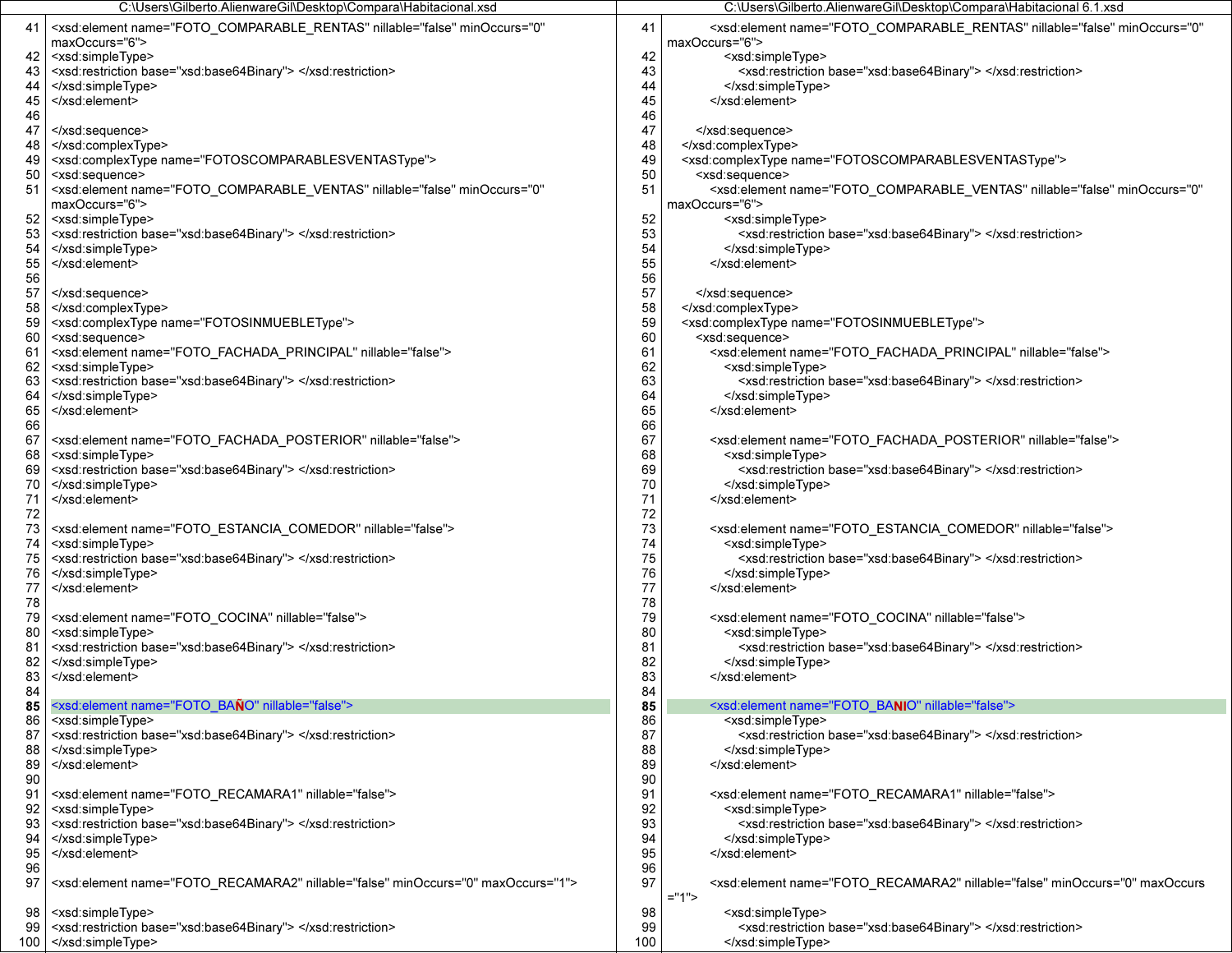|     | C:\Users\Gilberto.AlienwareGil\Desktop\Compara\Habitacional.xsd                  |     | C:\Users\Gilberto.AlienwareGil\Desktop\Compara\Habitacional 6.1.xsd                             |
|-----|----------------------------------------------------------------------------------|-----|-------------------------------------------------------------------------------------------------|
| 101 |                                                                                  | 101 |                                                                                                 |
|     |                                                                                  |     |                                                                                                 |
| 102 |                                                                                  | 102 |                                                                                                 |
| 103 | <xsd:element name="FOTO_ENTORNO" nillable="false"></xsd:element>                 | 103 | <xsd:element name="FOTO_ENTORNO" nillable="false"></xsd:element>                                |
| 104 | <xsd:simpletype></xsd:simpletype>                                                | 104 | <xsd:simpletype></xsd:simpletype>                                                               |
| 105 | <xsd:restriction base="xsd:base64Binary"> </xsd:restriction>                     | 105 | <xsd:restriction base="xsd:base64Binary"> </xsd:restriction>                                    |
| 106 |                                                                                  | 106 |                                                                                                 |
| 107 |                                                                                  | 107 |                                                                                                 |
| 108 |                                                                                  | 108 |                                                                                                 |
|     |                                                                                  |     |                                                                                                 |
| 109 | <xsd:element name="FOTO_PROYECTO_ARQUITECTONICO" nillable="false"></xsd:element> | 109 | <xsd:element name="FOTO_PROYECTO_ARQUITECTONICO" nillable="false"></xsd:element>                |
| 110 | <xsd:simpletype></xsd:simpletype>                                                | 110 | <xsd:simpletype></xsd:simpletype>                                                               |
| 111 | <xsd:restriction base="xsd:base64Binary"> </xsd:restriction>                     | 111 | <xsd:restriction base="xsd:base64Binary"> </xsd:restriction>                                    |
| 112 |                                                                                  | 112 |                                                                                                 |
| 113 |                                                                                  | 113 |                                                                                                 |
| 114 |                                                                                  | 114 |                                                                                                 |
| 115 | <xsd:element name="FOTO_OTRO" nillable="false"></xsd:element>                    | 115 | <xsd:element maxoccurs<="" minoccurs="0" name="FOTO_OTRO" nillable="false" th=""></xsd:element> |
|     |                                                                                  |     | ="unbounded">                                                                                   |
|     |                                                                                  |     |                                                                                                 |
| 116 | <xsd:simpletype></xsd:simpletype>                                                | 116 | <xsd:simpletype></xsd:simpletype>                                                               |
| 117 | <xsd:restriction base="xsd:base64Binary"> </xsd:restriction>                     | 117 | <xsd:restriction base="xsd:base64Binary"> </xsd:restriction>                                    |
| 118 |                                                                                  | 118 |                                                                                                 |
| 119 |                                                                                  | 119 |                                                                                                 |
| 120 |                                                                                  | 120 |                                                                                                 |
| 121 |                                                                                  | 121 |                                                                                                 |
| 122 |                                                                                  | 122 |                                                                                                 |
| 123 | <xsd:complextype name="ANEXORIESGOUBICACIONType"></xsd:complextype>              | 123 | <xsd:complextype name="ANEXORIESGOUBICACIONType"></xsd:complextype>                             |
|     |                                                                                  |     |                                                                                                 |
| 124 | <xsd:sequence></xsd:sequence>                                                    | 124 | <xsd:sequence></xsd:sequence>                                                                   |
| 125 | <xsd:element name="CVE_TERRENO_COLINDA" nillable="false"></xsd:element>          | 125 | <xsd:element name="CVE_TERRENO_COLINDA" nillable="false"></xsd:element>                         |
| 126 | <xsd:simpletype></xsd:simpletype>                                                | 126 | <xsd:simpletype></xsd:simpletype>                                                               |
| 127 | <xsd:restriction base="xsd:integer"></xsd:restriction>                           | 127 | <xsd:restriction base="xsd:integer"></xsd:restriction>                                          |
| 128 | <xsd:enumeration value="1"></xsd:enumeration>                                    | 128 | <xsd:enumeration value="0"></xsd:enumeration>                                                   |
| 129 | <xsd:enumeration value="2"></xsd:enumeration>                                    | 129 | <xsd:enumeration value="1"></xsd:enumeration>                                                   |
| 130 | <xsd:enumeration value="3"></xsd:enumeration>                                    | 130 | <xsd:enumeration value="2"></xsd:enumeration>                                                   |
| 131 | <xsd:enumeration value="4"></xsd:enumeration>                                    | 131 | <xsd:enumeration value="3"></xsd:enumeration>                                                   |
| 132 | <xsd:enumeration value="5"></xsd:enumeration>                                    | 132 | <xsd:enumeration value="4"></xsd:enumeration>                                                   |
|     |                                                                                  |     |                                                                                                 |
| 133 | <xsd:enumeration value="6"></xsd:enumeration>                                    | 133 | <xsd:enumeration value="5"></xsd:enumeration>                                                   |
| 134 | <xsd:enumeration value="7"></xsd:enumeration>                                    | 134 | <xsd:enumeration value="6"></xsd:enumeration>                                                   |
| 135 | <xsd:enumeration value="8"></xsd:enumeration>                                    | 135 | <xsd:enumeration value="7"></xsd:enumeration>                                                   |
| 136 | <xsd:enumeration value="9"></xsd:enumeration>                                    | 136 | <xsd:enumeration value="8"></xsd:enumeration>                                                   |
| 137 | <xsd:enumeration value="10"></xsd:enumeration>                                   | 137 | <xsd:enumeration value="9"></xsd:enumeration>                                                   |
| 138 | <xsd:enumeration value="11"></xsd:enumeration>                                   | 138 | <xsd:enumeration value="10"></xsd:enumeration>                                                  |
|     |                                                                                  | 139 | <xsd:enumeration value="11"></xsd:enumeration>                                                  |
| 139 |                                                                                  | 140 |                                                                                                 |
| 140 |                                                                                  | 141 |                                                                                                 |
| 141 |                                                                                  | 142 |                                                                                                 |
| 142 |                                                                                  | 143 |                                                                                                 |
|     |                                                                                  |     |                                                                                                 |
| 143 | <xsd:element name="CVE_TERRENO_UBICADO" nillable="false"></xsd:element>          | 144 | <xsd:element name="CVE_TERRENO_UBICADO" nillable="false"></xsd:element>                         |
| 144 | <xsd:simpletype></xsd:simpletype>                                                | 145 | <xsd:simpletype></xsd:simpletype>                                                               |
| 145 | <xsd:restriction base="xsd:integer"></xsd:restriction>                           | 146 | <xsd:restriction base="xsd:integer"></xsd:restriction>                                          |
| 146 | <xsd:enumeration value="1"></xsd:enumeration>                                    | 147 | <xsd:enumeration value="0"></xsd:enumeration>                                                   |
| 147 | <xsd:enumeration value="2"></xsd:enumeration>                                    | 148 | <xsd:enumeration value="1"></xsd:enumeration>                                                   |
| 148 | <xsd:enumeration value="3"></xsd:enumeration>                                    | 149 | <xsd:enumeration value="2"></xsd:enumeration>                                                   |
| 149 | <xsd:enumeration value="4"></xsd:enumeration>                                    | 150 | <xsd:enumeration value="3"></xsd:enumeration>                                                   |
| 150 | <xsd:enumeration value="5"></xsd:enumeration>                                    | 151 | <xsd:enumeration value="4"></xsd:enumeration>                                                   |
| 151 | <xsd:enumeration value="6"></xsd:enumeration>                                    | 152 | <xsd:enumeration value="5"></xsd:enumeration>                                                   |
| 152 | <xsd:enumeration value="7"></xsd:enumeration>                                    | 153 | <xsd:enumeration value="6"></xsd:enumeration>                                                   |
|     | <xsd:enumeration value="8"></xsd:enumeration>                                    | 154 | <xsd:enumeration value="7"></xsd:enumeration>                                                   |
| 153 |                                                                                  |     |                                                                                                 |
| 154 | <xsd:enumeration value="9"></xsd:enumeration>                                    | 155 | <xsd:enumeration value="8"></xsd:enumeration>                                                   |
| 155 | <xsd:enumeration value="10"></xsd:enumeration>                                   | 156 | <xsd:enumeration value="9"></xsd:enumeration>                                                   |
|     |                                                                                  | 157 | <xsd:enumeration value="10"></xsd:enumeration>                                                  |
| 156 |                                                                                  | 158 |                                                                                                 |
| 157 |                                                                                  | 159 |                                                                                                 |
| 158 |                                                                                  | 160 |                                                                                                 |
| 159 |                                                                                  | 161 |                                                                                                 |
|     | 160   <xsd:element name="CVE_RIESGO_SOCIAL" nillable="false"></xsd:element>      | 162 | <xsd:element name="CVE_RIESGO_SOCIAL" nillable="false"></xsd:element>                           |
|     |                                                                                  |     |                                                                                                 |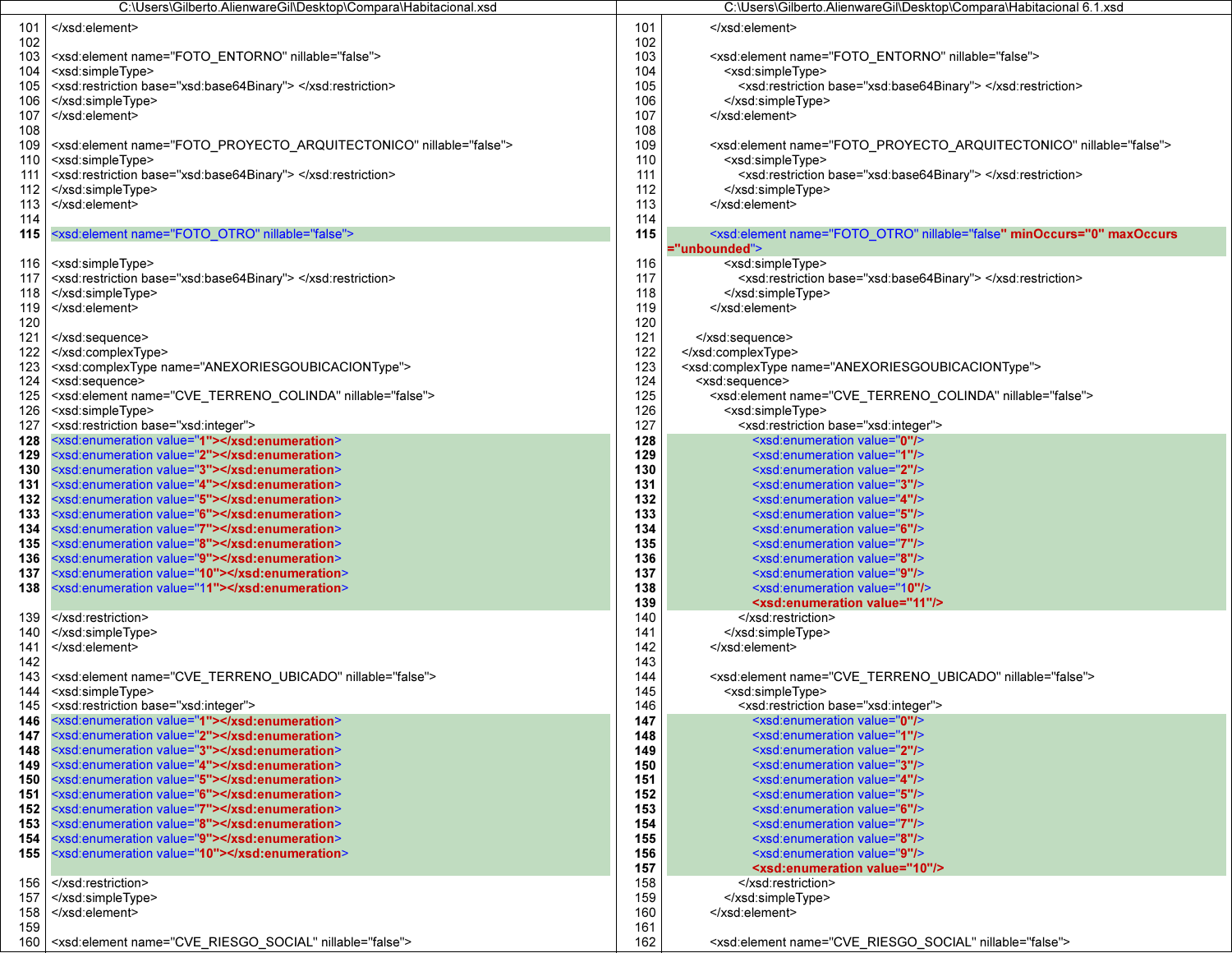|     | C:\Users\Gilberto.AlienwareGil\Desktop\Compara\Habitacional.xsd                                                                                                         |     | C:\Users\Gilberto.AlienwareGil\Desktop\Compara\Habitacional 6.1.xsd                                                                                                                                                                                                                                                                                         |     |                                                        |
|-----|-------------------------------------------------------------------------------------------------------------------------------------------------------------------------|-----|-------------------------------------------------------------------------------------------------------------------------------------------------------------------------------------------------------------------------------------------------------------------------------------------------------------------------------------------------------------|-----|--------------------------------------------------------|
| 161 | <xsd:simpletype></xsd:simpletype>                                                                                                                                       | 163 | <xsd:simpletype></xsd:simpletype>                                                                                                                                                                                                                                                                                                                           |     |                                                        |
| 162 | <xsd:restriction base="xsd:integer"></xsd:restriction>                                                                                                                  | 164 | <xsd:restriction base="xsd:integer"></xsd:restriction>                                                                                                                                                                                                                                                                                                      |     |                                                        |
| 163 | <xsd:enumeration value="1"></xsd:enumeration>                                                                                                                           | 165 | <xsd:enumeration value="0"></xsd:enumeration>                                                                                                                                                                                                                                                                                                               |     |                                                        |
|     |                                                                                                                                                                         | 166 | <xsd:enumeration value="1"></xsd:enumeration>                                                                                                                                                                                                                                                                                                               |     |                                                        |
| 164 | <xsd:enumeration value="2"></xsd:enumeration>                                                                                                                           | 167 | <xsd:enumeration value="2"></xsd:enumeration>                                                                                                                                                                                                                                                                                                               |     |                                                        |
| 165 | <xsd:enumeration value="3"></xsd:enumeration>                                                                                                                           | 168 | <xsd:enumeration value="3"></xsd:enumeration>                                                                                                                                                                                                                                                                                                               |     |                                                        |
| 166 |                                                                                                                                                                         | 169 |                                                                                                                                                                                                                                                                                                                                                             |     |                                                        |
| 167 |                                                                                                                                                                         | 170 |                                                                                                                                                                                                                                                                                                                                                             |     |                                                        |
| 168 |                                                                                                                                                                         | 171 |                                                                                                                                                                                                                                                                                                                                                             |     |                                                        |
| 169 |                                                                                                                                                                         | 172 |                                                                                                                                                                                                                                                                                                                                                             |     |                                                        |
| 170 | <xsd:element name="CVE_RIESGO_COMERCIAL" nillable="false"></xsd:element>                                                                                                | 173 | <xsd:element name="CVE_RIESGO_COMERCIAL" nillable="false"></xsd:element>                                                                                                                                                                                                                                                                                    |     |                                                        |
| 171 | <xsd:simpletype></xsd:simpletype>                                                                                                                                       | 174 | <xsd:simpletype></xsd:simpletype>                                                                                                                                                                                                                                                                                                                           |     |                                                        |
| 172 | <xsd:restriction base="xsd:integer"></xsd:restriction>                                                                                                                  | 175 | <xsd:restriction base="xsd:integer"></xsd:restriction>                                                                                                                                                                                                                                                                                                      |     |                                                        |
| 173 | <xsd:enumeration value="1"></xsd:enumeration>                                                                                                                           | 176 | <xsd:enumeration value="0"></xsd:enumeration>                                                                                                                                                                                                                                                                                                               |     |                                                        |
|     |                                                                                                                                                                         | 177 | <xsd:enumeration value="1"></xsd:enumeration>                                                                                                                                                                                                                                                                                                               |     |                                                        |
| 174 | <xsd:enumeration value="2"></xsd:enumeration>                                                                                                                           | 178 | <xsd:enumeration value="2"></xsd:enumeration>                                                                                                                                                                                                                                                                                                               |     |                                                        |
| 175 | <xsd:enumeration value="3"></xsd:enumeration>                                                                                                                           | 179 | <xsd:enumeration value="3"></xsd:enumeration>                                                                                                                                                                                                                                                                                                               |     |                                                        |
| 176 | <xsd:enumeration value="4"></xsd:enumeration>                                                                                                                           | 180 | <xsd:enumeration value="4"></xsd:enumeration>                                                                                                                                                                                                                                                                                                               |     |                                                        |
| 177 |                                                                                                                                                                         | 181 |                                                                                                                                                                                                                                                                                                                                                             |     |                                                        |
| 178 |                                                                                                                                                                         | 182 |                                                                                                                                                                                                                                                                                                                                                             |     |                                                        |
| 179 |                                                                                                                                                                         | 183 |                                                                                                                                                                                                                                                                                                                                                             |     |                                                        |
| 180 |                                                                                                                                                                         | 184 |                                                                                                                                                                                                                                                                                                                                                             |     |                                                        |
| 181 |                                                                                                                                                                         | 185 |                                                                                                                                                                                                                                                                                                                                                             |     |                                                        |
| 182 | <xsd:attribute name="id" type="xsd:string" use="required"></xsd:attribute>                                                                                              | 186 | <xsd:attribute name="id" type="xsd:string"></xsd:attribute>                                                                                                                                                                                                                                                                                                 |     |                                                        |
| 183 |                                                                                                                                                                         | 187 |                                                                                                                                                                                                                                                                                                                                                             |     |                                                        |
| 184 | <xsd:complextype name="ECOTECNOLOGIASType"></xsd:complextype>                                                                                                           | 188 | <xsd:complextype name="ECOTECNOLOGIASType"></xsd:complextype>                                                                                                                                                                                                                                                                                               |     |                                                        |
| 185 | <xsd:sequence></xsd:sequence>                                                                                                                                           | 189 | <xsd:sequence></xsd:sequence>                                                                                                                                                                                                                                                                                                                               |     |                                                        |
| 186 | <xsd:element name="INSTALACIONESESPECIALES" td="" type<=""><td>190</td><td><xsd:element name="INSTALACIONESESPECIALES" td="" type<=""></xsd:element></td></xsd:element> | 190 | <xsd:element name="INSTALACIONESESPECIALES" td="" type<=""></xsd:element>                                                                                                                                                                                                                                                                                   |     |                                                        |
|     | ="INSTALACIONESESPECIALESType">                                                                                                                                         |     | ="INSTALACIONESESPECIALESType"/>                                                                                                                                                                                                                                                                                                                            |     |                                                        |
| 187 | <xsd:element name="OBRASCOMPLEMENTARIAS" td="" type<=""><td>191</td><td><xsd:element name="OBRASCOMPLEMENTARIAS" td="" type<=""></xsd:element></td></xsd:element>       | 191 | <xsd:element name="OBRASCOMPLEMENTARIAS" td="" type<=""></xsd:element>                                                                                                                                                                                                                                                                                      |     |                                                        |
|     | ="OBRASCOMPLEMENTARIASType">                                                                                                                                            |     | ="OBRASCOMPLEMENTARIASType"/>                                                                                                                                                                                                                                                                                                                               |     |                                                        |
| 188 |                                                                                                                                                                         | 192 |                                                                                                                                                                                                                                                                                                                                                             |     |                                                        |
| 189 | <xsd:attribute name="id" type="xsd:string" use="required"></xsd:attribute>                                                                                              | 193 | <xsd:attribute name="id" type="xsd:string"></xsd:attribute>                                                                                                                                                                                                                                                                                                 |     |                                                        |
| 190 |                                                                                                                                                                         | 194 |                                                                                                                                                                                                                                                                                                                                                             |     |                                                        |
| 191 | <xsd:complextype name="OBRASCOMPLEMENTARIASType"></xsd:complextype>                                                                                                     | 195 | <xsd:complextype name="OBRASCOMPLEMENTARIASType"></xsd:complextype>                                                                                                                                                                                                                                                                                         |     |                                                        |
| 192 | <xsd:sequence></xsd:sequence>                                                                                                                                           | 196 | <xsd:sequence></xsd:sequence>                                                                                                                                                                                                                                                                                                                               |     |                                                        |
| 193 | <xsd:element name="CONJUNTOOC" type="CONJUNTOOCType"></xsd:element>                                                                                                     | 197 | <xsd:element name="CONJUNTOOC" type="CONJUNTOOCType"></xsd:element>                                                                                                                                                                                                                                                                                         |     |                                                        |
| 194 | <xsd:element name="VIVIENDAOC" type="VIVIENDAOCType"></xsd:element>                                                                                                     | 198 | <xsd:element name="VIVIENDAOC" type="VIVIENDAOCType"></xsd:element>                                                                                                                                                                                                                                                                                         |     |                                                        |
| 195 |                                                                                                                                                                         | 199 |                                                                                                                                                                                                                                                                                                                                                             |     |                                                        |
| 196 |                                                                                                                                                                         | 200 |                                                                                                                                                                                                                                                                                                                                                             |     |                                                        |
| 197 | <xsd:complextype name="VIVIENDAOCType"></xsd:complextype>                                                                                                               | 201 | <xsd:complextype name="VIVIENDAOCType"></xsd:complextype>                                                                                                                                                                                                                                                                                                   |     |                                                        |
| 198 | <xsd:sequence></xsd:sequence>                                                                                                                                           | 202 | <xsd:sequence></xsd:sequence>                                                                                                                                                                                                                                                                                                                               |     |                                                        |
| 199 | <xsd:element name="CVE_ESTACIONAMIENTO_TECHADO_VIVIENDA" nillable="false"></xsd:element>                                                                                | 203 | <xsd:element name="CVE_ESTACIONAMIENTO_TECHADO_VIVIENDA" nillable<="" td=""></xsd:element>                                                                                                                                                                                                                                                                  |     |                                                        |
|     |                                                                                                                                                                         |     | ="false">                                                                                                                                                                                                                                                                                                                                                   |     |                                                        |
| 200 | <xsd:simpletype></xsd:simpletype>                                                                                                                                       | 204 | <xsd:simpletype></xsd:simpletype>                                                                                                                                                                                                                                                                                                                           |     |                                                        |
| 201 | <xsd:restriction base="xsd:integer"></xsd:restriction>                                                                                                                  | 205 | <xsd:restriction base="xsd:integer"></xsd:restriction>                                                                                                                                                                                                                                                                                                      |     |                                                        |
| 202 | <xsd:enumeration value="1"></xsd:enumeration>                                                                                                                           | 206 | <xsd:enumeration value="0"></xsd:enumeration>                                                                                                                                                                                                                                                                                                               |     |                                                        |
|     |                                                                                                                                                                         | 207 | <xsd:enumeration value="1"></xsd:enumeration>                                                                                                                                                                                                                                                                                                               |     |                                                        |
| 203 | <xsd:enumeration value="2"></xsd:enumeration>                                                                                                                           | 208 | <xsd:enumeration value="2"></xsd:enumeration>                                                                                                                                                                                                                                                                                                               |     |                                                        |
| 204 |                                                                                                                                                                         | 209 |                                                                                                                                                                                                                                                                                                                                                             |     |                                                        |
| 205 |                                                                                                                                                                         | 210 |                                                                                                                                                                                                                                                                                                                                                             |     |                                                        |
| 206 |                                                                                                                                                                         | 211 |                                                                                                                                                                                                                                                                                                                                                             |     |                                                        |
| 207 |                                                                                                                                                                         | 212 |                                                                                                                                                                                                                                                                                                                                                             |     |                                                        |
| 208 | <xsd:element name="CVE_RAMPA_ACCESO_INTERIOR_VIVIENDA" nillable="false"></xsd:element>                                                                                  | 213 | <xsd:element name="CVE_RAMPA_ACCESO_INTERIOR_VIVIENDA" nillable="f&lt;/td&gt;&lt;/tr&gt;&lt;tr&gt;&lt;td&gt;209&lt;/td&gt;&lt;td&gt;&lt;xsd:simpleType&gt;&lt;/td&gt;&lt;td&gt;214&lt;/td&gt;&lt;td&gt;&lt;xsd:simpleType&gt;&lt;/td&gt;&lt;/tr&gt;&lt;tr&gt;&lt;td&gt;&lt;/td&gt;&lt;td&gt;210   &lt;xsd:restriction base=" xsd:integer"=""></xsd:element> | 215 | <xsd:restriction base="xsd:integer"></xsd:restriction> |
| 211 | <xsd:enumeration value="1"></xsd:enumeration>                                                                                                                           | 216 | <xsd:enumeration value="0"></xsd:enumeration>                                                                                                                                                                                                                                                                                                               |     |                                                        |
|     |                                                                                                                                                                         | 217 | <xsd:enumeration value="1"></xsd:enumeration>                                                                                                                                                                                                                                                                                                               |     |                                                        |
| 212 | <xsd:enumeration value="2"></xsd:enumeration>                                                                                                                           | 218 | <xsd:enumeration value="2"></xsd:enumeration>                                                                                                                                                                                                                                                                                                               |     |                                                        |
| 213 |                                                                                                                                                                         | 219 |                                                                                                                                                                                                                                                                                                                                                             |     |                                                        |
| 214 |                                                                                                                                                                         | 220 |                                                                                                                                                                                                                                                                                                                                                             |     |                                                        |
| 215 |                                                                                                                                                                         | 221 |                                                                                                                                                                                                                                                                                                                                                             |     |                                                        |
| 216 |                                                                                                                                                                         | 222 |                                                                                                                                                                                                                                                                                                                                                             |     |                                                        |

| pmpara\Habitacional.xsd           |            | C:\Users\Gilberto.AlienwareGil\Desktop\Compara\Habitacional 6.1.xsd                                      |
|-----------------------------------|------------|----------------------------------------------------------------------------------------------------------|
|                                   | 163        | <xsd:simpletype></xsd:simpletype>                                                                        |
|                                   | 164        | <xsd:restriction base="xsd:integer"></xsd:restriction>                                                   |
|                                   | 165        | <xsd:enumeration value="0"></xsd:enumeration>                                                            |
|                                   | 166        | <xsd:enumeration value="1"></xsd:enumeration>                                                            |
|                                   | 167        | <xsd:enumeration value="2"></xsd:enumeration>                                                            |
|                                   | 168        | <xsd:enumeration value="3"></xsd:enumeration>                                                            |
|                                   | 169        |                                                                                                          |
|                                   | 170        |                                                                                                          |
|                                   | 171        |                                                                                                          |
|                                   | 172        |                                                                                                          |
| illable="false">                  | 173        | <xsd:element name="CVE_RIESGO_COMERCIAL" nillable="false"></xsd:element>                                 |
|                                   | 174        | <xsd:simpletype></xsd:simpletype>                                                                        |
|                                   | 175        | <xsd:restriction base="xsd:integer"></xsd:restriction>                                                   |
|                                   | 176        | <xsd:enumeration value="0"></xsd:enumeration>                                                            |
|                                   | 177        | <xsd:enumeration value="1"></xsd:enumeration>                                                            |
|                                   | 178        | <xsd:enumeration value="2"></xsd:enumeration>                                                            |
|                                   | 179        | <xsd:enumeration value="3"></xsd:enumeration>                                                            |
|                                   | 180        | <xsd:enumeration value="4"></xsd:enumeration>                                                            |
|                                   | 181        |                                                                                                          |
|                                   | 182        |                                                                                                          |
|                                   | 183        |                                                                                                          |
|                                   | 184        |                                                                                                          |
|                                   | 185        |                                                                                                          |
| red">                             | 186        | <xsd:attribute name="id" type="xsd:string"></xsd:attribute>                                              |
|                                   | 187        |                                                                                                          |
| >                                 | 188        | <xsd:complextype name="ECOTECNOLOGIASType"></xsd:complextype>                                            |
|                                   | 189        | <xsd:sequence></xsd:sequence>                                                                            |
| " type                            | 190        | <xsd:element name="INSTALACIONESESPECIALES" type<br="">="INSTALACIONESESPECIALESType"/&gt;</xsd:element> |
| nt>                               | 191        | <xsd:element name="OBRASCOMPLEMENTARIAS" td="" type<=""></xsd:element>                                   |
| type<br>t>                        |            | ="OBRASCOMPLEMENTARIASType"/>                                                                            |
|                                   | 192        |                                                                                                          |
| red">                             | 193        | <xsd:attribute name="id" type="xsd:string"></xsd:attribute>                                              |
|                                   | 194        |                                                                                                          |
| IASType">                         | 195        | <xsd:complextype name="OBRASCOMPLEMENTARIASType"></xsd:complextype>                                      |
|                                   | 196        | <xsd:sequence></xsd:sequence>                                                                            |
| NTOOCType">                       | 197        | <xsd:element name="CONJUNTOOC" type="CONJUNTOOCType"></xsd:element>                                      |
| OCType">                          | 198        | <xsd:element name="VIVIENDAOC" type="VIVIENDAOCType"></xsd:element>                                      |
|                                   | 199        |                                                                                                          |
|                                   | 200        |                                                                                                          |
|                                   | 201        | <xsd:complextype name="VIVIENDAOCType"></xsd:complextype>                                                |
|                                   | 202        | <xsd:sequence></xsd:sequence>                                                                            |
| CHADO_VIVIENDA" nillable="false"> | 203        | <xsd:element name="CVE_ESTACIONAMIENTO_TECHADO_VIVIENDA" nillable<="" td=""></xsd:element>               |
|                                   |            | ="false">                                                                                                |
|                                   | 204        | <xsd:simpletype></xsd:simpletype>                                                                        |
|                                   | 205        | <xsd:restriction base="xsd:integer"></xsd:restriction>                                                   |
|                                   | 206        | <xsd:enumeration value="0"></xsd:enumeration>                                                            |
|                                   | 207        | <xsd:enumeration value="1"></xsd:enumeration>                                                            |
|                                   | 208        | <xsd:enumeration value="2"></xsd:enumeration>                                                            |
|                                   | 209        |                                                                                                          |
|                                   | 210        |                                                                                                          |
|                                   | 211        |                                                                                                          |
|                                   | 212        |                                                                                                          |
| \IOR_VIVIENDA" nillable="false">  | 213        | <xsd:element name="CVE_RAMPA_ACCESO_INTERIOR_VIVIENDA" nillable="false"></xsd:element>                   |
|                                   | 214        | <xsd:simpletype></xsd:simpletype>                                                                        |
|                                   | 215        | <xsd:restriction base="xsd:integer"></xsd:restriction>                                                   |
|                                   | 216        | <xsd:enumeration value="0"></xsd:enumeration>                                                            |
|                                   | 217        | <xsd:enumeration value="1"></xsd:enumeration>                                                            |
|                                   | 218        | <xsd:enumeration value="2"></xsd:enumeration>                                                            |
|                                   | 219        |                                                                                                          |
|                                   | 220        |                                                                                                          |
|                                   | 221<br>222 |                                                                                                          |
|                                   |            |                                                                                                          |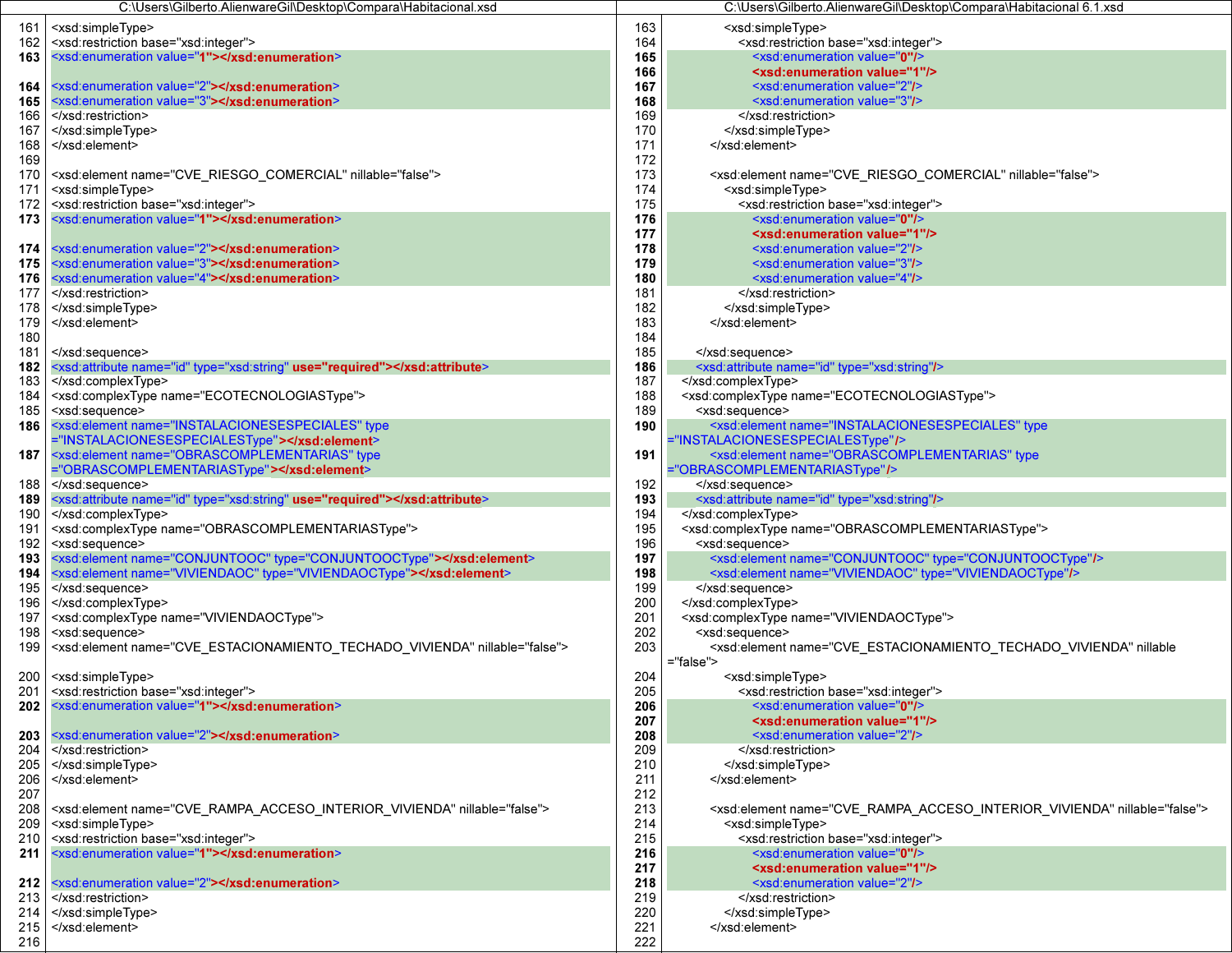| 223<br>217<br><xsd:element name="CVE_TEXTURA_ESPECIAL_PISO" nillable="false"><br/><xsd:element name="CVE_TEXTURA_ESPECIAL_PISO" nillable="false"><br/>224<br/>218<br/><xsd:simpletype><br/><xsd:simpletype><br/>225<br/><xsd:restriction base="xsd:integer"><br/>219<br/><xsd:restriction base="xsd:integer"><br/>226<br/><xsd:enumeration value="1"></xsd:enumeration><br/><xsd:enumeration value="0"></xsd:enumeration><br/>220<br/>227<br/><xsd:enumeration value="1"></xsd:enumeration><br/><xsd:enumeration value="2"></xsd:enumeration><br/>228<br/><xsd:enumeration value="2"></xsd:enumeration><br/>221<br/>229<br/></xsd:restriction><br/>222<br/></xsd:restriction><br/>230<br/>223<br/></xsd:simpletype><br/></xsd:simpletype><br/>231<br/>224<br/></xsd:element><br/></xsd:element><br>225<br>232<br>233<br>226<br><xsd:element name="CVE_ACCESORIA" nillable="false"><br/><xsd:element name="CVE_ACCESORIA" nillable="false"><br/>234<br/>227<br/><xsd:simpletype><br/><xsd:simpletype><br/>235<br/><xsd:restriction base="xsd:integer"><br/>228<br/><xsd:restriction base="xsd:integer"><br/>236<br/>229<br/><xsd:enumeration value="1"></xsd:enumeration><br/><xsd:enumeration value="0"></xsd:enumeration><br/>237<br/><xsd:enumeration value="1"></xsd:enumeration><br/><xsd:enumeration value="2"></xsd:enumeration><br/>238<br/><xsd:enumeration value="2"></xsd:enumeration><br/>230<br/>239<br/>231<br/></xsd:restriction><br/></xsd:restriction><br/>240<br/>232<br/></xsd:simpletype><br/></xsd:simpletype><br/>233<br/>241<br/></xsd:element><br/></xsd:element><br>234<br>242<br>243<br>235<br><xsd:element name="CVE_CISTERNA" nillable="false"><br/><xsd:element name="CVE_CISTERNA" nillable="false"><br/>244<br/>236<br/><xsd:simpletype><br/><xsd:simpletype><br/>237<br/><xsd:restriction base="xsd:integer"><br/>245<br/><xsd:restriction base="xsd:integer"><br/>246<br/>238<br/><xsd:enumeration value="1"></xsd:enumeration><br/><xsd:enumeration value="0"></xsd:enumeration><br/>247<br/><xsd:enumeration value="1"></xsd:enumeration><br/>248<br/>239<br/><xsd:enumeration value="2"></xsd:enumeration><br/><xsd:enumeration value="2"></xsd:enumeration><br/>249<br/>240<br/></xsd:restriction><br/></xsd:restriction><br/>250<br/></xsd:simpletype><br/></xsd:simpletype><br/>241<br/>251<br/></xsd:element><br/>242<br/></xsd:element><br>243<br>252<br>253<br><xsd:element name="CVE_DUCTOCLIMA" nillable="false"><br/><xsd:element name="CVE_DUCTOCLIMA" nillable="false"><br/>244<br/>254<br/>245<br/><xsd:simpletype><br/><xsd:simpletype><br/>255<br/><xsd:restriction base="xsd:integer"><br/><xsd:restriction base="xsd:integer"><br/>246<br/><xsd:enumeration value="1"></xsd:enumeration><br/>256<br/><xsd:enumeration value="0"></xsd:enumeration><br/>247<br/>257<br/><xsd:enumeration value="1"></xsd:enumeration><br/>258<br/><xsd:enumeration value="2"></xsd:enumeration><br/>248<br/><xsd:enumeration value="2"></xsd:enumeration><br/>259<br/>249<br/></xsd:restriction><br/></xsd:restriction><br/>260<br/>250<br/></xsd:simpletype><br/></xsd:simpletype><br/>261<br/>251<br/></xsd:element><br/></xsd:element><br>252<br>262<br>263<br>253<br><xsd:element name="CVE_JAULA_TENDIDO" nillable="false"><br/><xsd:element name="CVE_JAULA_TENDIDO" nillable="false"><br/>264<br/>254<br/><xsd:simpletype><br/><xsd:simpletype><br/>265<br/>255<br/><xsd:restriction base="xsd:integer"><br/><xsd:restriction base="xsd:integer"><br/><xsd:enumeration value="1"></xsd:enumeration><br/>266<br/><xsd:enumeration value="0"></xsd:enumeration><br/>256<br/>267<br/><xsd:enumeration value="1"></xsd:enumeration><br/>268<br/>257   <xsd: enumeration="" value="2"></xsd:><br/><xsd:enumeration value="2"></xsd:enumeration><br/></xsd:restriction><br/>269<br/></xsd:restriction><br/>258  <br/>259<br/>270<br/></xsd:simpletype><br/></xsd:simpletype><br/>271<br/>260<br/></xsd:element><br/></xsd:element><br>272<br>261<br>262<br>273<br><xsd:element name="CVE_REJAS_PROTECCION_VENTANAS" nillable="false"><br/><xsd:element name="CVE_REJAS_PROTECCION_VENTANAS" nillable="false"><br/>274<br/>263<br/><xsd:simpletype><br/><xsd:simpletype><br/>275<br/><xsd:restriction base="xsd:integer"><br/><xsd:restriction base="xsd:integer"><br/>264<br/><xsd:enumeration value="1"></xsd:enumeration><br/>276<br/><xsd:enumeration value="0"></xsd:enumeration><br/>265<br/>277<br/><xsd:enumeration value="1"></xsd:enumeration><br/><xsd:enumeration value="2"></xsd:enumeration><br/>278<br/><xsd:enumeration value="2"></xsd:enumeration><br/>266<br/></xsd:restriction><br/>279<br/>267<br/></xsd:restriction><br/>280<br/>268<br/></xsd:simpletype><br/></xsd:simpletype><br/></xsd:element><br/>281<br/></xsd:element><br>269<br>270<br>282<br>283<br>271<br><xsd:element name="CVE_DOBLE_VIDRIOS_VENTANAS" nillable="false"><br/><xsd:element name="CVE_DOBLE_VIDRIOS_VENTANAS" nillable="false"><br/>272<br/>284<br/><xsd:simpletype><br/><xsd:simpletype><br/>285<br/><xsd:restriction base="xsd:integer"><br/><xsd:restriction base="xsd:integer"><br/>273  </xsd:restriction></xsd:restriction></xsd:simpletype></xsd:simpletype></xsd:element></xsd:element> | C:\Users\Gilberto.AlienwareGil\Desktop\Compara\Habitacional.xsd | C:\Users\Gilberto.AlienwareGil\Desktop\Compara\Habitacional 6.1.xsd |
|------------------------------------------------------------------------------------------------------------------------------------------------------------------------------------------------------------------------------------------------------------------------------------------------------------------------------------------------------------------------------------------------------------------------------------------------------------------------------------------------------------------------------------------------------------------------------------------------------------------------------------------------------------------------------------------------------------------------------------------------------------------------------------------------------------------------------------------------------------------------------------------------------------------------------------------------------------------------------------------------------------------------------------------------------------------------------------------------------------------------------------------------------------------------------------------------------------------------------------------------------------------------------------------------------------------------------------------------------------------------------------------------------------------------------------------------------------------------------------------------------------------------------------------------------------------------------------------------------------------------------------------------------------------------------------------------------------------------------------------------------------------------------------------------------------------------------------------------------------------------------------------------------------------------------------------------------------------------------------------------------------------------------------------------------------------------------------------------------------------------------------------------------------------------------------------------------------------------------------------------------------------------------------------------------------------------------------------------------------------------------------------------------------------------------------------------------------------------------------------------------------------------------------------------------------------------------------------------------------------------------------------------------------------------------------------------------------------------------------------------------------------------------------------------------------------------------------------------------------------------------------------------------------------------------------------------------------------------------------------------------------------------------------------------------------------------------------------------------------------------------------------------------------------------------------------------------------------------------------------------------------------------------------------------------------------------------------------------------------------------------------------------------------------------------------------------------------------------------------------------------------------------------------------------------------------------------------------------------------------------------------------------------------------------------------------------------------------------------------------------------------------------------------------------------------------------------------------------------------------------------------------------------------------------------------------------------------------------------------------------------------------------------------------------------------------------------------------------------------------------------------------------------------------------------------------------------------------------------------------------------------------------------------------------------------------------------------------------------------------------------------------------------------------------------------------------------------------------------------------------------------------------------------------------------------------------------------------------------------------------------------------------------------------------------------------------------------------------------------------------------------------------------------------------------------------------------------------------------------------------------------------------------------------------------------------------------------------------------------------------------------------------------------------------------------------------------------------------------------------------------------------------------------------------------------------------------------------------------------|-----------------------------------------------------------------|---------------------------------------------------------------------|
|                                                                                                                                                                                                                                                                                                                                                                                                                                                                                                                                                                                                                                                                                                                                                                                                                                                                                                                                                                                                                                                                                                                                                                                                                                                                                                                                                                                                                                                                                                                                                                                                                                                                                                                                                                                                                                                                                                                                                                                                                                                                                                                                                                                                                                                                                                                                                                                                                                                                                                                                                                                                                                                                                                                                                                                                                                                                                                                                                                                                                                                                                                                                                                                                                                                                                                                                                                                                                                                                                                                                                                                                                                                                                                                                                                                                                                                                                                                                                                                                                                                                                                                                                                                                                                                                                                                                                                                                                                                                                                                                                                                                                                                                                                                                                                                                                                                                                                                                                                                                                                                                                                                                                                                                                                    |                                                                 |                                                                     |
|                                                                                                                                                                                                                                                                                                                                                                                                                                                                                                                                                                                                                                                                                                                                                                                                                                                                                                                                                                                                                                                                                                                                                                                                                                                                                                                                                                                                                                                                                                                                                                                                                                                                                                                                                                                                                                                                                                                                                                                                                                                                                                                                                                                                                                                                                                                                                                                                                                                                                                                                                                                                                                                                                                                                                                                                                                                                                                                                                                                                                                                                                                                                                                                                                                                                                                                                                                                                                                                                                                                                                                                                                                                                                                                                                                                                                                                                                                                                                                                                                                                                                                                                                                                                                                                                                                                                                                                                                                                                                                                                                                                                                                                                                                                                                                                                                                                                                                                                                                                                                                                                                                                                                                                                                                    |                                                                 |                                                                     |
|                                                                                                                                                                                                                                                                                                                                                                                                                                                                                                                                                                                                                                                                                                                                                                                                                                                                                                                                                                                                                                                                                                                                                                                                                                                                                                                                                                                                                                                                                                                                                                                                                                                                                                                                                                                                                                                                                                                                                                                                                                                                                                                                                                                                                                                                                                                                                                                                                                                                                                                                                                                                                                                                                                                                                                                                                                                                                                                                                                                                                                                                                                                                                                                                                                                                                                                                                                                                                                                                                                                                                                                                                                                                                                                                                                                                                                                                                                                                                                                                                                                                                                                                                                                                                                                                                                                                                                                                                                                                                                                                                                                                                                                                                                                                                                                                                                                                                                                                                                                                                                                                                                                                                                                                                                    |                                                                 |                                                                     |
|                                                                                                                                                                                                                                                                                                                                                                                                                                                                                                                                                                                                                                                                                                                                                                                                                                                                                                                                                                                                                                                                                                                                                                                                                                                                                                                                                                                                                                                                                                                                                                                                                                                                                                                                                                                                                                                                                                                                                                                                                                                                                                                                                                                                                                                                                                                                                                                                                                                                                                                                                                                                                                                                                                                                                                                                                                                                                                                                                                                                                                                                                                                                                                                                                                                                                                                                                                                                                                                                                                                                                                                                                                                                                                                                                                                                                                                                                                                                                                                                                                                                                                                                                                                                                                                                                                                                                                                                                                                                                                                                                                                                                                                                                                                                                                                                                                                                                                                                                                                                                                                                                                                                                                                                                                    |                                                                 |                                                                     |
|                                                                                                                                                                                                                                                                                                                                                                                                                                                                                                                                                                                                                                                                                                                                                                                                                                                                                                                                                                                                                                                                                                                                                                                                                                                                                                                                                                                                                                                                                                                                                                                                                                                                                                                                                                                                                                                                                                                                                                                                                                                                                                                                                                                                                                                                                                                                                                                                                                                                                                                                                                                                                                                                                                                                                                                                                                                                                                                                                                                                                                                                                                                                                                                                                                                                                                                                                                                                                                                                                                                                                                                                                                                                                                                                                                                                                                                                                                                                                                                                                                                                                                                                                                                                                                                                                                                                                                                                                                                                                                                                                                                                                                                                                                                                                                                                                                                                                                                                                                                                                                                                                                                                                                                                                                    |                                                                 |                                                                     |
|                                                                                                                                                                                                                                                                                                                                                                                                                                                                                                                                                                                                                                                                                                                                                                                                                                                                                                                                                                                                                                                                                                                                                                                                                                                                                                                                                                                                                                                                                                                                                                                                                                                                                                                                                                                                                                                                                                                                                                                                                                                                                                                                                                                                                                                                                                                                                                                                                                                                                                                                                                                                                                                                                                                                                                                                                                                                                                                                                                                                                                                                                                                                                                                                                                                                                                                                                                                                                                                                                                                                                                                                                                                                                                                                                                                                                                                                                                                                                                                                                                                                                                                                                                                                                                                                                                                                                                                                                                                                                                                                                                                                                                                                                                                                                                                                                                                                                                                                                                                                                                                                                                                                                                                                                                    |                                                                 |                                                                     |
|                                                                                                                                                                                                                                                                                                                                                                                                                                                                                                                                                                                                                                                                                                                                                                                                                                                                                                                                                                                                                                                                                                                                                                                                                                                                                                                                                                                                                                                                                                                                                                                                                                                                                                                                                                                                                                                                                                                                                                                                                                                                                                                                                                                                                                                                                                                                                                                                                                                                                                                                                                                                                                                                                                                                                                                                                                                                                                                                                                                                                                                                                                                                                                                                                                                                                                                                                                                                                                                                                                                                                                                                                                                                                                                                                                                                                                                                                                                                                                                                                                                                                                                                                                                                                                                                                                                                                                                                                                                                                                                                                                                                                                                                                                                                                                                                                                                                                                                                                                                                                                                                                                                                                                                                                                    |                                                                 |                                                                     |
|                                                                                                                                                                                                                                                                                                                                                                                                                                                                                                                                                                                                                                                                                                                                                                                                                                                                                                                                                                                                                                                                                                                                                                                                                                                                                                                                                                                                                                                                                                                                                                                                                                                                                                                                                                                                                                                                                                                                                                                                                                                                                                                                                                                                                                                                                                                                                                                                                                                                                                                                                                                                                                                                                                                                                                                                                                                                                                                                                                                                                                                                                                                                                                                                                                                                                                                                                                                                                                                                                                                                                                                                                                                                                                                                                                                                                                                                                                                                                                                                                                                                                                                                                                                                                                                                                                                                                                                                                                                                                                                                                                                                                                                                                                                                                                                                                                                                                                                                                                                                                                                                                                                                                                                                                                    |                                                                 |                                                                     |
|                                                                                                                                                                                                                                                                                                                                                                                                                                                                                                                                                                                                                                                                                                                                                                                                                                                                                                                                                                                                                                                                                                                                                                                                                                                                                                                                                                                                                                                                                                                                                                                                                                                                                                                                                                                                                                                                                                                                                                                                                                                                                                                                                                                                                                                                                                                                                                                                                                                                                                                                                                                                                                                                                                                                                                                                                                                                                                                                                                                                                                                                                                                                                                                                                                                                                                                                                                                                                                                                                                                                                                                                                                                                                                                                                                                                                                                                                                                                                                                                                                                                                                                                                                                                                                                                                                                                                                                                                                                                                                                                                                                                                                                                                                                                                                                                                                                                                                                                                                                                                                                                                                                                                                                                                                    |                                                                 |                                                                     |
|                                                                                                                                                                                                                                                                                                                                                                                                                                                                                                                                                                                                                                                                                                                                                                                                                                                                                                                                                                                                                                                                                                                                                                                                                                                                                                                                                                                                                                                                                                                                                                                                                                                                                                                                                                                                                                                                                                                                                                                                                                                                                                                                                                                                                                                                                                                                                                                                                                                                                                                                                                                                                                                                                                                                                                                                                                                                                                                                                                                                                                                                                                                                                                                                                                                                                                                                                                                                                                                                                                                                                                                                                                                                                                                                                                                                                                                                                                                                                                                                                                                                                                                                                                                                                                                                                                                                                                                                                                                                                                                                                                                                                                                                                                                                                                                                                                                                                                                                                                                                                                                                                                                                                                                                                                    |                                                                 |                                                                     |
|                                                                                                                                                                                                                                                                                                                                                                                                                                                                                                                                                                                                                                                                                                                                                                                                                                                                                                                                                                                                                                                                                                                                                                                                                                                                                                                                                                                                                                                                                                                                                                                                                                                                                                                                                                                                                                                                                                                                                                                                                                                                                                                                                                                                                                                                                                                                                                                                                                                                                                                                                                                                                                                                                                                                                                                                                                                                                                                                                                                                                                                                                                                                                                                                                                                                                                                                                                                                                                                                                                                                                                                                                                                                                                                                                                                                                                                                                                                                                                                                                                                                                                                                                                                                                                                                                                                                                                                                                                                                                                                                                                                                                                                                                                                                                                                                                                                                                                                                                                                                                                                                                                                                                                                                                                    |                                                                 |                                                                     |
|                                                                                                                                                                                                                                                                                                                                                                                                                                                                                                                                                                                                                                                                                                                                                                                                                                                                                                                                                                                                                                                                                                                                                                                                                                                                                                                                                                                                                                                                                                                                                                                                                                                                                                                                                                                                                                                                                                                                                                                                                                                                                                                                                                                                                                                                                                                                                                                                                                                                                                                                                                                                                                                                                                                                                                                                                                                                                                                                                                                                                                                                                                                                                                                                                                                                                                                                                                                                                                                                                                                                                                                                                                                                                                                                                                                                                                                                                                                                                                                                                                                                                                                                                                                                                                                                                                                                                                                                                                                                                                                                                                                                                                                                                                                                                                                                                                                                                                                                                                                                                                                                                                                                                                                                                                    |                                                                 |                                                                     |
|                                                                                                                                                                                                                                                                                                                                                                                                                                                                                                                                                                                                                                                                                                                                                                                                                                                                                                                                                                                                                                                                                                                                                                                                                                                                                                                                                                                                                                                                                                                                                                                                                                                                                                                                                                                                                                                                                                                                                                                                                                                                                                                                                                                                                                                                                                                                                                                                                                                                                                                                                                                                                                                                                                                                                                                                                                                                                                                                                                                                                                                                                                                                                                                                                                                                                                                                                                                                                                                                                                                                                                                                                                                                                                                                                                                                                                                                                                                                                                                                                                                                                                                                                                                                                                                                                                                                                                                                                                                                                                                                                                                                                                                                                                                                                                                                                                                                                                                                                                                                                                                                                                                                                                                                                                    |                                                                 |                                                                     |
|                                                                                                                                                                                                                                                                                                                                                                                                                                                                                                                                                                                                                                                                                                                                                                                                                                                                                                                                                                                                                                                                                                                                                                                                                                                                                                                                                                                                                                                                                                                                                                                                                                                                                                                                                                                                                                                                                                                                                                                                                                                                                                                                                                                                                                                                                                                                                                                                                                                                                                                                                                                                                                                                                                                                                                                                                                                                                                                                                                                                                                                                                                                                                                                                                                                                                                                                                                                                                                                                                                                                                                                                                                                                                                                                                                                                                                                                                                                                                                                                                                                                                                                                                                                                                                                                                                                                                                                                                                                                                                                                                                                                                                                                                                                                                                                                                                                                                                                                                                                                                                                                                                                                                                                                                                    |                                                                 |                                                                     |
|                                                                                                                                                                                                                                                                                                                                                                                                                                                                                                                                                                                                                                                                                                                                                                                                                                                                                                                                                                                                                                                                                                                                                                                                                                                                                                                                                                                                                                                                                                                                                                                                                                                                                                                                                                                                                                                                                                                                                                                                                                                                                                                                                                                                                                                                                                                                                                                                                                                                                                                                                                                                                                                                                                                                                                                                                                                                                                                                                                                                                                                                                                                                                                                                                                                                                                                                                                                                                                                                                                                                                                                                                                                                                                                                                                                                                                                                                                                                                                                                                                                                                                                                                                                                                                                                                                                                                                                                                                                                                                                                                                                                                                                                                                                                                                                                                                                                                                                                                                                                                                                                                                                                                                                                                                    |                                                                 |                                                                     |
|                                                                                                                                                                                                                                                                                                                                                                                                                                                                                                                                                                                                                                                                                                                                                                                                                                                                                                                                                                                                                                                                                                                                                                                                                                                                                                                                                                                                                                                                                                                                                                                                                                                                                                                                                                                                                                                                                                                                                                                                                                                                                                                                                                                                                                                                                                                                                                                                                                                                                                                                                                                                                                                                                                                                                                                                                                                                                                                                                                                                                                                                                                                                                                                                                                                                                                                                                                                                                                                                                                                                                                                                                                                                                                                                                                                                                                                                                                                                                                                                                                                                                                                                                                                                                                                                                                                                                                                                                                                                                                                                                                                                                                                                                                                                                                                                                                                                                                                                                                                                                                                                                                                                                                                                                                    |                                                                 |                                                                     |
|                                                                                                                                                                                                                                                                                                                                                                                                                                                                                                                                                                                                                                                                                                                                                                                                                                                                                                                                                                                                                                                                                                                                                                                                                                                                                                                                                                                                                                                                                                                                                                                                                                                                                                                                                                                                                                                                                                                                                                                                                                                                                                                                                                                                                                                                                                                                                                                                                                                                                                                                                                                                                                                                                                                                                                                                                                                                                                                                                                                                                                                                                                                                                                                                                                                                                                                                                                                                                                                                                                                                                                                                                                                                                                                                                                                                                                                                                                                                                                                                                                                                                                                                                                                                                                                                                                                                                                                                                                                                                                                                                                                                                                                                                                                                                                                                                                                                                                                                                                                                                                                                                                                                                                                                                                    |                                                                 |                                                                     |
|                                                                                                                                                                                                                                                                                                                                                                                                                                                                                                                                                                                                                                                                                                                                                                                                                                                                                                                                                                                                                                                                                                                                                                                                                                                                                                                                                                                                                                                                                                                                                                                                                                                                                                                                                                                                                                                                                                                                                                                                                                                                                                                                                                                                                                                                                                                                                                                                                                                                                                                                                                                                                                                                                                                                                                                                                                                                                                                                                                                                                                                                                                                                                                                                                                                                                                                                                                                                                                                                                                                                                                                                                                                                                                                                                                                                                                                                                                                                                                                                                                                                                                                                                                                                                                                                                                                                                                                                                                                                                                                                                                                                                                                                                                                                                                                                                                                                                                                                                                                                                                                                                                                                                                                                                                    |                                                                 |                                                                     |
|                                                                                                                                                                                                                                                                                                                                                                                                                                                                                                                                                                                                                                                                                                                                                                                                                                                                                                                                                                                                                                                                                                                                                                                                                                                                                                                                                                                                                                                                                                                                                                                                                                                                                                                                                                                                                                                                                                                                                                                                                                                                                                                                                                                                                                                                                                                                                                                                                                                                                                                                                                                                                                                                                                                                                                                                                                                                                                                                                                                                                                                                                                                                                                                                                                                                                                                                                                                                                                                                                                                                                                                                                                                                                                                                                                                                                                                                                                                                                                                                                                                                                                                                                                                                                                                                                                                                                                                                                                                                                                                                                                                                                                                                                                                                                                                                                                                                                                                                                                                                                                                                                                                                                                                                                                    |                                                                 |                                                                     |
|                                                                                                                                                                                                                                                                                                                                                                                                                                                                                                                                                                                                                                                                                                                                                                                                                                                                                                                                                                                                                                                                                                                                                                                                                                                                                                                                                                                                                                                                                                                                                                                                                                                                                                                                                                                                                                                                                                                                                                                                                                                                                                                                                                                                                                                                                                                                                                                                                                                                                                                                                                                                                                                                                                                                                                                                                                                                                                                                                                                                                                                                                                                                                                                                                                                                                                                                                                                                                                                                                                                                                                                                                                                                                                                                                                                                                                                                                                                                                                                                                                                                                                                                                                                                                                                                                                                                                                                                                                                                                                                                                                                                                                                                                                                                                                                                                                                                                                                                                                                                                                                                                                                                                                                                                                    |                                                                 |                                                                     |
|                                                                                                                                                                                                                                                                                                                                                                                                                                                                                                                                                                                                                                                                                                                                                                                                                                                                                                                                                                                                                                                                                                                                                                                                                                                                                                                                                                                                                                                                                                                                                                                                                                                                                                                                                                                                                                                                                                                                                                                                                                                                                                                                                                                                                                                                                                                                                                                                                                                                                                                                                                                                                                                                                                                                                                                                                                                                                                                                                                                                                                                                                                                                                                                                                                                                                                                                                                                                                                                                                                                                                                                                                                                                                                                                                                                                                                                                                                                                                                                                                                                                                                                                                                                                                                                                                                                                                                                                                                                                                                                                                                                                                                                                                                                                                                                                                                                                                                                                                                                                                                                                                                                                                                                                                                    |                                                                 |                                                                     |
|                                                                                                                                                                                                                                                                                                                                                                                                                                                                                                                                                                                                                                                                                                                                                                                                                                                                                                                                                                                                                                                                                                                                                                                                                                                                                                                                                                                                                                                                                                                                                                                                                                                                                                                                                                                                                                                                                                                                                                                                                                                                                                                                                                                                                                                                                                                                                                                                                                                                                                                                                                                                                                                                                                                                                                                                                                                                                                                                                                                                                                                                                                                                                                                                                                                                                                                                                                                                                                                                                                                                                                                                                                                                                                                                                                                                                                                                                                                                                                                                                                                                                                                                                                                                                                                                                                                                                                                                                                                                                                                                                                                                                                                                                                                                                                                                                                                                                                                                                                                                                                                                                                                                                                                                                                    |                                                                 |                                                                     |
|                                                                                                                                                                                                                                                                                                                                                                                                                                                                                                                                                                                                                                                                                                                                                                                                                                                                                                                                                                                                                                                                                                                                                                                                                                                                                                                                                                                                                                                                                                                                                                                                                                                                                                                                                                                                                                                                                                                                                                                                                                                                                                                                                                                                                                                                                                                                                                                                                                                                                                                                                                                                                                                                                                                                                                                                                                                                                                                                                                                                                                                                                                                                                                                                                                                                                                                                                                                                                                                                                                                                                                                                                                                                                                                                                                                                                                                                                                                                                                                                                                                                                                                                                                                                                                                                                                                                                                                                                                                                                                                                                                                                                                                                                                                                                                                                                                                                                                                                                                                                                                                                                                                                                                                                                                    |                                                                 |                                                                     |
|                                                                                                                                                                                                                                                                                                                                                                                                                                                                                                                                                                                                                                                                                                                                                                                                                                                                                                                                                                                                                                                                                                                                                                                                                                                                                                                                                                                                                                                                                                                                                                                                                                                                                                                                                                                                                                                                                                                                                                                                                                                                                                                                                                                                                                                                                                                                                                                                                                                                                                                                                                                                                                                                                                                                                                                                                                                                                                                                                                                                                                                                                                                                                                                                                                                                                                                                                                                                                                                                                                                                                                                                                                                                                                                                                                                                                                                                                                                                                                                                                                                                                                                                                                                                                                                                                                                                                                                                                                                                                                                                                                                                                                                                                                                                                                                                                                                                                                                                                                                                                                                                                                                                                                                                                                    |                                                                 |                                                                     |
|                                                                                                                                                                                                                                                                                                                                                                                                                                                                                                                                                                                                                                                                                                                                                                                                                                                                                                                                                                                                                                                                                                                                                                                                                                                                                                                                                                                                                                                                                                                                                                                                                                                                                                                                                                                                                                                                                                                                                                                                                                                                                                                                                                                                                                                                                                                                                                                                                                                                                                                                                                                                                                                                                                                                                                                                                                                                                                                                                                                                                                                                                                                                                                                                                                                                                                                                                                                                                                                                                                                                                                                                                                                                                                                                                                                                                                                                                                                                                                                                                                                                                                                                                                                                                                                                                                                                                                                                                                                                                                                                                                                                                                                                                                                                                                                                                                                                                                                                                                                                                                                                                                                                                                                                                                    |                                                                 |                                                                     |
|                                                                                                                                                                                                                                                                                                                                                                                                                                                                                                                                                                                                                                                                                                                                                                                                                                                                                                                                                                                                                                                                                                                                                                                                                                                                                                                                                                                                                                                                                                                                                                                                                                                                                                                                                                                                                                                                                                                                                                                                                                                                                                                                                                                                                                                                                                                                                                                                                                                                                                                                                                                                                                                                                                                                                                                                                                                                                                                                                                                                                                                                                                                                                                                                                                                                                                                                                                                                                                                                                                                                                                                                                                                                                                                                                                                                                                                                                                                                                                                                                                                                                                                                                                                                                                                                                                                                                                                                                                                                                                                                                                                                                                                                                                                                                                                                                                                                                                                                                                                                                                                                                                                                                                                                                                    |                                                                 |                                                                     |
|                                                                                                                                                                                                                                                                                                                                                                                                                                                                                                                                                                                                                                                                                                                                                                                                                                                                                                                                                                                                                                                                                                                                                                                                                                                                                                                                                                                                                                                                                                                                                                                                                                                                                                                                                                                                                                                                                                                                                                                                                                                                                                                                                                                                                                                                                                                                                                                                                                                                                                                                                                                                                                                                                                                                                                                                                                                                                                                                                                                                                                                                                                                                                                                                                                                                                                                                                                                                                                                                                                                                                                                                                                                                                                                                                                                                                                                                                                                                                                                                                                                                                                                                                                                                                                                                                                                                                                                                                                                                                                                                                                                                                                                                                                                                                                                                                                                                                                                                                                                                                                                                                                                                                                                                                                    |                                                                 |                                                                     |
|                                                                                                                                                                                                                                                                                                                                                                                                                                                                                                                                                                                                                                                                                                                                                                                                                                                                                                                                                                                                                                                                                                                                                                                                                                                                                                                                                                                                                                                                                                                                                                                                                                                                                                                                                                                                                                                                                                                                                                                                                                                                                                                                                                                                                                                                                                                                                                                                                                                                                                                                                                                                                                                                                                                                                                                                                                                                                                                                                                                                                                                                                                                                                                                                                                                                                                                                                                                                                                                                                                                                                                                                                                                                                                                                                                                                                                                                                                                                                                                                                                                                                                                                                                                                                                                                                                                                                                                                                                                                                                                                                                                                                                                                                                                                                                                                                                                                                                                                                                                                                                                                                                                                                                                                                                    |                                                                 |                                                                     |
|                                                                                                                                                                                                                                                                                                                                                                                                                                                                                                                                                                                                                                                                                                                                                                                                                                                                                                                                                                                                                                                                                                                                                                                                                                                                                                                                                                                                                                                                                                                                                                                                                                                                                                                                                                                                                                                                                                                                                                                                                                                                                                                                                                                                                                                                                                                                                                                                                                                                                                                                                                                                                                                                                                                                                                                                                                                                                                                                                                                                                                                                                                                                                                                                                                                                                                                                                                                                                                                                                                                                                                                                                                                                                                                                                                                                                                                                                                                                                                                                                                                                                                                                                                                                                                                                                                                                                                                                                                                                                                                                                                                                                                                                                                                                                                                                                                                                                                                                                                                                                                                                                                                                                                                                                                    |                                                                 |                                                                     |
|                                                                                                                                                                                                                                                                                                                                                                                                                                                                                                                                                                                                                                                                                                                                                                                                                                                                                                                                                                                                                                                                                                                                                                                                                                                                                                                                                                                                                                                                                                                                                                                                                                                                                                                                                                                                                                                                                                                                                                                                                                                                                                                                                                                                                                                                                                                                                                                                                                                                                                                                                                                                                                                                                                                                                                                                                                                                                                                                                                                                                                                                                                                                                                                                                                                                                                                                                                                                                                                                                                                                                                                                                                                                                                                                                                                                                                                                                                                                                                                                                                                                                                                                                                                                                                                                                                                                                                                                                                                                                                                                                                                                                                                                                                                                                                                                                                                                                                                                                                                                                                                                                                                                                                                                                                    |                                                                 |                                                                     |
|                                                                                                                                                                                                                                                                                                                                                                                                                                                                                                                                                                                                                                                                                                                                                                                                                                                                                                                                                                                                                                                                                                                                                                                                                                                                                                                                                                                                                                                                                                                                                                                                                                                                                                                                                                                                                                                                                                                                                                                                                                                                                                                                                                                                                                                                                                                                                                                                                                                                                                                                                                                                                                                                                                                                                                                                                                                                                                                                                                                                                                                                                                                                                                                                                                                                                                                                                                                                                                                                                                                                                                                                                                                                                                                                                                                                                                                                                                                                                                                                                                                                                                                                                                                                                                                                                                                                                                                                                                                                                                                                                                                                                                                                                                                                                                                                                                                                                                                                                                                                                                                                                                                                                                                                                                    |                                                                 |                                                                     |
|                                                                                                                                                                                                                                                                                                                                                                                                                                                                                                                                                                                                                                                                                                                                                                                                                                                                                                                                                                                                                                                                                                                                                                                                                                                                                                                                                                                                                                                                                                                                                                                                                                                                                                                                                                                                                                                                                                                                                                                                                                                                                                                                                                                                                                                                                                                                                                                                                                                                                                                                                                                                                                                                                                                                                                                                                                                                                                                                                                                                                                                                                                                                                                                                                                                                                                                                                                                                                                                                                                                                                                                                                                                                                                                                                                                                                                                                                                                                                                                                                                                                                                                                                                                                                                                                                                                                                                                                                                                                                                                                                                                                                                                                                                                                                                                                                                                                                                                                                                                                                                                                                                                                                                                                                                    |                                                                 |                                                                     |
|                                                                                                                                                                                                                                                                                                                                                                                                                                                                                                                                                                                                                                                                                                                                                                                                                                                                                                                                                                                                                                                                                                                                                                                                                                                                                                                                                                                                                                                                                                                                                                                                                                                                                                                                                                                                                                                                                                                                                                                                                                                                                                                                                                                                                                                                                                                                                                                                                                                                                                                                                                                                                                                                                                                                                                                                                                                                                                                                                                                                                                                                                                                                                                                                                                                                                                                                                                                                                                                                                                                                                                                                                                                                                                                                                                                                                                                                                                                                                                                                                                                                                                                                                                                                                                                                                                                                                                                                                                                                                                                                                                                                                                                                                                                                                                                                                                                                                                                                                                                                                                                                                                                                                                                                                                    |                                                                 |                                                                     |
|                                                                                                                                                                                                                                                                                                                                                                                                                                                                                                                                                                                                                                                                                                                                                                                                                                                                                                                                                                                                                                                                                                                                                                                                                                                                                                                                                                                                                                                                                                                                                                                                                                                                                                                                                                                                                                                                                                                                                                                                                                                                                                                                                                                                                                                                                                                                                                                                                                                                                                                                                                                                                                                                                                                                                                                                                                                                                                                                                                                                                                                                                                                                                                                                                                                                                                                                                                                                                                                                                                                                                                                                                                                                                                                                                                                                                                                                                                                                                                                                                                                                                                                                                                                                                                                                                                                                                                                                                                                                                                                                                                                                                                                                                                                                                                                                                                                                                                                                                                                                                                                                                                                                                                                                                                    |                                                                 |                                                                     |
|                                                                                                                                                                                                                                                                                                                                                                                                                                                                                                                                                                                                                                                                                                                                                                                                                                                                                                                                                                                                                                                                                                                                                                                                                                                                                                                                                                                                                                                                                                                                                                                                                                                                                                                                                                                                                                                                                                                                                                                                                                                                                                                                                                                                                                                                                                                                                                                                                                                                                                                                                                                                                                                                                                                                                                                                                                                                                                                                                                                                                                                                                                                                                                                                                                                                                                                                                                                                                                                                                                                                                                                                                                                                                                                                                                                                                                                                                                                                                                                                                                                                                                                                                                                                                                                                                                                                                                                                                                                                                                                                                                                                                                                                                                                                                                                                                                                                                                                                                                                                                                                                                                                                                                                                                                    |                                                                 |                                                                     |
|                                                                                                                                                                                                                                                                                                                                                                                                                                                                                                                                                                                                                                                                                                                                                                                                                                                                                                                                                                                                                                                                                                                                                                                                                                                                                                                                                                                                                                                                                                                                                                                                                                                                                                                                                                                                                                                                                                                                                                                                                                                                                                                                                                                                                                                                                                                                                                                                                                                                                                                                                                                                                                                                                                                                                                                                                                                                                                                                                                                                                                                                                                                                                                                                                                                                                                                                                                                                                                                                                                                                                                                                                                                                                                                                                                                                                                                                                                                                                                                                                                                                                                                                                                                                                                                                                                                                                                                                                                                                                                                                                                                                                                                                                                                                                                                                                                                                                                                                                                                                                                                                                                                                                                                                                                    |                                                                 |                                                                     |
|                                                                                                                                                                                                                                                                                                                                                                                                                                                                                                                                                                                                                                                                                                                                                                                                                                                                                                                                                                                                                                                                                                                                                                                                                                                                                                                                                                                                                                                                                                                                                                                                                                                                                                                                                                                                                                                                                                                                                                                                                                                                                                                                                                                                                                                                                                                                                                                                                                                                                                                                                                                                                                                                                                                                                                                                                                                                                                                                                                                                                                                                                                                                                                                                                                                                                                                                                                                                                                                                                                                                                                                                                                                                                                                                                                                                                                                                                                                                                                                                                                                                                                                                                                                                                                                                                                                                                                                                                                                                                                                                                                                                                                                                                                                                                                                                                                                                                                                                                                                                                                                                                                                                                                                                                                    |                                                                 |                                                                     |
|                                                                                                                                                                                                                                                                                                                                                                                                                                                                                                                                                                                                                                                                                                                                                                                                                                                                                                                                                                                                                                                                                                                                                                                                                                                                                                                                                                                                                                                                                                                                                                                                                                                                                                                                                                                                                                                                                                                                                                                                                                                                                                                                                                                                                                                                                                                                                                                                                                                                                                                                                                                                                                                                                                                                                                                                                                                                                                                                                                                                                                                                                                                                                                                                                                                                                                                                                                                                                                                                                                                                                                                                                                                                                                                                                                                                                                                                                                                                                                                                                                                                                                                                                                                                                                                                                                                                                                                                                                                                                                                                                                                                                                                                                                                                                                                                                                                                                                                                                                                                                                                                                                                                                                                                                                    |                                                                 |                                                                     |
|                                                                                                                                                                                                                                                                                                                                                                                                                                                                                                                                                                                                                                                                                                                                                                                                                                                                                                                                                                                                                                                                                                                                                                                                                                                                                                                                                                                                                                                                                                                                                                                                                                                                                                                                                                                                                                                                                                                                                                                                                                                                                                                                                                                                                                                                                                                                                                                                                                                                                                                                                                                                                                                                                                                                                                                                                                                                                                                                                                                                                                                                                                                                                                                                                                                                                                                                                                                                                                                                                                                                                                                                                                                                                                                                                                                                                                                                                                                                                                                                                                                                                                                                                                                                                                                                                                                                                                                                                                                                                                                                                                                                                                                                                                                                                                                                                                                                                                                                                                                                                                                                                                                                                                                                                                    |                                                                 |                                                                     |
|                                                                                                                                                                                                                                                                                                                                                                                                                                                                                                                                                                                                                                                                                                                                                                                                                                                                                                                                                                                                                                                                                                                                                                                                                                                                                                                                                                                                                                                                                                                                                                                                                                                                                                                                                                                                                                                                                                                                                                                                                                                                                                                                                                                                                                                                                                                                                                                                                                                                                                                                                                                                                                                                                                                                                                                                                                                                                                                                                                                                                                                                                                                                                                                                                                                                                                                                                                                                                                                                                                                                                                                                                                                                                                                                                                                                                                                                                                                                                                                                                                                                                                                                                                                                                                                                                                                                                                                                                                                                                                                                                                                                                                                                                                                                                                                                                                                                                                                                                                                                                                                                                                                                                                                                                                    |                                                                 |                                                                     |
|                                                                                                                                                                                                                                                                                                                                                                                                                                                                                                                                                                                                                                                                                                                                                                                                                                                                                                                                                                                                                                                                                                                                                                                                                                                                                                                                                                                                                                                                                                                                                                                                                                                                                                                                                                                                                                                                                                                                                                                                                                                                                                                                                                                                                                                                                                                                                                                                                                                                                                                                                                                                                                                                                                                                                                                                                                                                                                                                                                                                                                                                                                                                                                                                                                                                                                                                                                                                                                                                                                                                                                                                                                                                                                                                                                                                                                                                                                                                                                                                                                                                                                                                                                                                                                                                                                                                                                                                                                                                                                                                                                                                                                                                                                                                                                                                                                                                                                                                                                                                                                                                                                                                                                                                                                    |                                                                 |                                                                     |
|                                                                                                                                                                                                                                                                                                                                                                                                                                                                                                                                                                                                                                                                                                                                                                                                                                                                                                                                                                                                                                                                                                                                                                                                                                                                                                                                                                                                                                                                                                                                                                                                                                                                                                                                                                                                                                                                                                                                                                                                                                                                                                                                                                                                                                                                                                                                                                                                                                                                                                                                                                                                                                                                                                                                                                                                                                                                                                                                                                                                                                                                                                                                                                                                                                                                                                                                                                                                                                                                                                                                                                                                                                                                                                                                                                                                                                                                                                                                                                                                                                                                                                                                                                                                                                                                                                                                                                                                                                                                                                                                                                                                                                                                                                                                                                                                                                                                                                                                                                                                                                                                                                                                                                                                                                    |                                                                 |                                                                     |
|                                                                                                                                                                                                                                                                                                                                                                                                                                                                                                                                                                                                                                                                                                                                                                                                                                                                                                                                                                                                                                                                                                                                                                                                                                                                                                                                                                                                                                                                                                                                                                                                                                                                                                                                                                                                                                                                                                                                                                                                                                                                                                                                                                                                                                                                                                                                                                                                                                                                                                                                                                                                                                                                                                                                                                                                                                                                                                                                                                                                                                                                                                                                                                                                                                                                                                                                                                                                                                                                                                                                                                                                                                                                                                                                                                                                                                                                                                                                                                                                                                                                                                                                                                                                                                                                                                                                                                                                                                                                                                                                                                                                                                                                                                                                                                                                                                                                                                                                                                                                                                                                                                                                                                                                                                    |                                                                 |                                                                     |
|                                                                                                                                                                                                                                                                                                                                                                                                                                                                                                                                                                                                                                                                                                                                                                                                                                                                                                                                                                                                                                                                                                                                                                                                                                                                                                                                                                                                                                                                                                                                                                                                                                                                                                                                                                                                                                                                                                                                                                                                                                                                                                                                                                                                                                                                                                                                                                                                                                                                                                                                                                                                                                                                                                                                                                                                                                                                                                                                                                                                                                                                                                                                                                                                                                                                                                                                                                                                                                                                                                                                                                                                                                                                                                                                                                                                                                                                                                                                                                                                                                                                                                                                                                                                                                                                                                                                                                                                                                                                                                                                                                                                                                                                                                                                                                                                                                                                                                                                                                                                                                                                                                                                                                                                                                    |                                                                 |                                                                     |
|                                                                                                                                                                                                                                                                                                                                                                                                                                                                                                                                                                                                                                                                                                                                                                                                                                                                                                                                                                                                                                                                                                                                                                                                                                                                                                                                                                                                                                                                                                                                                                                                                                                                                                                                                                                                                                                                                                                                                                                                                                                                                                                                                                                                                                                                                                                                                                                                                                                                                                                                                                                                                                                                                                                                                                                                                                                                                                                                                                                                                                                                                                                                                                                                                                                                                                                                                                                                                                                                                                                                                                                                                                                                                                                                                                                                                                                                                                                                                                                                                                                                                                                                                                                                                                                                                                                                                                                                                                                                                                                                                                                                                                                                                                                                                                                                                                                                                                                                                                                                                                                                                                                                                                                                                                    |                                                                 |                                                                     |
|                                                                                                                                                                                                                                                                                                                                                                                                                                                                                                                                                                                                                                                                                                                                                                                                                                                                                                                                                                                                                                                                                                                                                                                                                                                                                                                                                                                                                                                                                                                                                                                                                                                                                                                                                                                                                                                                                                                                                                                                                                                                                                                                                                                                                                                                                                                                                                                                                                                                                                                                                                                                                                                                                                                                                                                                                                                                                                                                                                                                                                                                                                                                                                                                                                                                                                                                                                                                                                                                                                                                                                                                                                                                                                                                                                                                                                                                                                                                                                                                                                                                                                                                                                                                                                                                                                                                                                                                                                                                                                                                                                                                                                                                                                                                                                                                                                                                                                                                                                                                                                                                                                                                                                                                                                    |                                                                 |                                                                     |
|                                                                                                                                                                                                                                                                                                                                                                                                                                                                                                                                                                                                                                                                                                                                                                                                                                                                                                                                                                                                                                                                                                                                                                                                                                                                                                                                                                                                                                                                                                                                                                                                                                                                                                                                                                                                                                                                                                                                                                                                                                                                                                                                                                                                                                                                                                                                                                                                                                                                                                                                                                                                                                                                                                                                                                                                                                                                                                                                                                                                                                                                                                                                                                                                                                                                                                                                                                                                                                                                                                                                                                                                                                                                                                                                                                                                                                                                                                                                                                                                                                                                                                                                                                                                                                                                                                                                                                                                                                                                                                                                                                                                                                                                                                                                                                                                                                                                                                                                                                                                                                                                                                                                                                                                                                    |                                                                 |                                                                     |
|                                                                                                                                                                                                                                                                                                                                                                                                                                                                                                                                                                                                                                                                                                                                                                                                                                                                                                                                                                                                                                                                                                                                                                                                                                                                                                                                                                                                                                                                                                                                                                                                                                                                                                                                                                                                                                                                                                                                                                                                                                                                                                                                                                                                                                                                                                                                                                                                                                                                                                                                                                                                                                                                                                                                                                                                                                                                                                                                                                                                                                                                                                                                                                                                                                                                                                                                                                                                                                                                                                                                                                                                                                                                                                                                                                                                                                                                                                                                                                                                                                                                                                                                                                                                                                                                                                                                                                                                                                                                                                                                                                                                                                                                                                                                                                                                                                                                                                                                                                                                                                                                                                                                                                                                                                    |                                                                 |                                                                     |
|                                                                                                                                                                                                                                                                                                                                                                                                                                                                                                                                                                                                                                                                                                                                                                                                                                                                                                                                                                                                                                                                                                                                                                                                                                                                                                                                                                                                                                                                                                                                                                                                                                                                                                                                                                                                                                                                                                                                                                                                                                                                                                                                                                                                                                                                                                                                                                                                                                                                                                                                                                                                                                                                                                                                                                                                                                                                                                                                                                                                                                                                                                                                                                                                                                                                                                                                                                                                                                                                                                                                                                                                                                                                                                                                                                                                                                                                                                                                                                                                                                                                                                                                                                                                                                                                                                                                                                                                                                                                                                                                                                                                                                                                                                                                                                                                                                                                                                                                                                                                                                                                                                                                                                                                                                    |                                                                 |                                                                     |
|                                                                                                                                                                                                                                                                                                                                                                                                                                                                                                                                                                                                                                                                                                                                                                                                                                                                                                                                                                                                                                                                                                                                                                                                                                                                                                                                                                                                                                                                                                                                                                                                                                                                                                                                                                                                                                                                                                                                                                                                                                                                                                                                                                                                                                                                                                                                                                                                                                                                                                                                                                                                                                                                                                                                                                                                                                                                                                                                                                                                                                                                                                                                                                                                                                                                                                                                                                                                                                                                                                                                                                                                                                                                                                                                                                                                                                                                                                                                                                                                                                                                                                                                                                                                                                                                                                                                                                                                                                                                                                                                                                                                                                                                                                                                                                                                                                                                                                                                                                                                                                                                                                                                                                                                                                    |                                                                 |                                                                     |
|                                                                                                                                                                                                                                                                                                                                                                                                                                                                                                                                                                                                                                                                                                                                                                                                                                                                                                                                                                                                                                                                                                                                                                                                                                                                                                                                                                                                                                                                                                                                                                                                                                                                                                                                                                                                                                                                                                                                                                                                                                                                                                                                                                                                                                                                                                                                                                                                                                                                                                                                                                                                                                                                                                                                                                                                                                                                                                                                                                                                                                                                                                                                                                                                                                                                                                                                                                                                                                                                                                                                                                                                                                                                                                                                                                                                                                                                                                                                                                                                                                                                                                                                                                                                                                                                                                                                                                                                                                                                                                                                                                                                                                                                                                                                                                                                                                                                                                                                                                                                                                                                                                                                                                                                                                    |                                                                 |                                                                     |
|                                                                                                                                                                                                                                                                                                                                                                                                                                                                                                                                                                                                                                                                                                                                                                                                                                                                                                                                                                                                                                                                                                                                                                                                                                                                                                                                                                                                                                                                                                                                                                                                                                                                                                                                                                                                                                                                                                                                                                                                                                                                                                                                                                                                                                                                                                                                                                                                                                                                                                                                                                                                                                                                                                                                                                                                                                                                                                                                                                                                                                                                                                                                                                                                                                                                                                                                                                                                                                                                                                                                                                                                                                                                                                                                                                                                                                                                                                                                                                                                                                                                                                                                                                                                                                                                                                                                                                                                                                                                                                                                                                                                                                                                                                                                                                                                                                                                                                                                                                                                                                                                                                                                                                                                                                    |                                                                 |                                                                     |
|                                                                                                                                                                                                                                                                                                                                                                                                                                                                                                                                                                                                                                                                                                                                                                                                                                                                                                                                                                                                                                                                                                                                                                                                                                                                                                                                                                                                                                                                                                                                                                                                                                                                                                                                                                                                                                                                                                                                                                                                                                                                                                                                                                                                                                                                                                                                                                                                                                                                                                                                                                                                                                                                                                                                                                                                                                                                                                                                                                                                                                                                                                                                                                                                                                                                                                                                                                                                                                                                                                                                                                                                                                                                                                                                                                                                                                                                                                                                                                                                                                                                                                                                                                                                                                                                                                                                                                                                                                                                                                                                                                                                                                                                                                                                                                                                                                                                                                                                                                                                                                                                                                                                                                                                                                    |                                                                 |                                                                     |
|                                                                                                                                                                                                                                                                                                                                                                                                                                                                                                                                                                                                                                                                                                                                                                                                                                                                                                                                                                                                                                                                                                                                                                                                                                                                                                                                                                                                                                                                                                                                                                                                                                                                                                                                                                                                                                                                                                                                                                                                                                                                                                                                                                                                                                                                                                                                                                                                                                                                                                                                                                                                                                                                                                                                                                                                                                                                                                                                                                                                                                                                                                                                                                                                                                                                                                                                                                                                                                                                                                                                                                                                                                                                                                                                                                                                                                                                                                                                                                                                                                                                                                                                                                                                                                                                                                                                                                                                                                                                                                                                                                                                                                                                                                                                                                                                                                                                                                                                                                                                                                                                                                                                                                                                                                    |                                                                 |                                                                     |
|                                                                                                                                                                                                                                                                                                                                                                                                                                                                                                                                                                                                                                                                                                                                                                                                                                                                                                                                                                                                                                                                                                                                                                                                                                                                                                                                                                                                                                                                                                                                                                                                                                                                                                                                                                                                                                                                                                                                                                                                                                                                                                                                                                                                                                                                                                                                                                                                                                                                                                                                                                                                                                                                                                                                                                                                                                                                                                                                                                                                                                                                                                                                                                                                                                                                                                                                                                                                                                                                                                                                                                                                                                                                                                                                                                                                                                                                                                                                                                                                                                                                                                                                                                                                                                                                                                                                                                                                                                                                                                                                                                                                                                                                                                                                                                                                                                                                                                                                                                                                                                                                                                                                                                                                                                    |                                                                 |                                                                     |
|                                                                                                                                                                                                                                                                                                                                                                                                                                                                                                                                                                                                                                                                                                                                                                                                                                                                                                                                                                                                                                                                                                                                                                                                                                                                                                                                                                                                                                                                                                                                                                                                                                                                                                                                                                                                                                                                                                                                                                                                                                                                                                                                                                                                                                                                                                                                                                                                                                                                                                                                                                                                                                                                                                                                                                                                                                                                                                                                                                                                                                                                                                                                                                                                                                                                                                                                                                                                                                                                                                                                                                                                                                                                                                                                                                                                                                                                                                                                                                                                                                                                                                                                                                                                                                                                                                                                                                                                                                                                                                                                                                                                                                                                                                                                                                                                                                                                                                                                                                                                                                                                                                                                                                                                                                    |                                                                 |                                                                     |
|                                                                                                                                                                                                                                                                                                                                                                                                                                                                                                                                                                                                                                                                                                                                                                                                                                                                                                                                                                                                                                                                                                                                                                                                                                                                                                                                                                                                                                                                                                                                                                                                                                                                                                                                                                                                                                                                                                                                                                                                                                                                                                                                                                                                                                                                                                                                                                                                                                                                                                                                                                                                                                                                                                                                                                                                                                                                                                                                                                                                                                                                                                                                                                                                                                                                                                                                                                                                                                                                                                                                                                                                                                                                                                                                                                                                                                                                                                                                                                                                                                                                                                                                                                                                                                                                                                                                                                                                                                                                                                                                                                                                                                                                                                                                                                                                                                                                                                                                                                                                                                                                                                                                                                                                                                    |                                                                 |                                                                     |
|                                                                                                                                                                                                                                                                                                                                                                                                                                                                                                                                                                                                                                                                                                                                                                                                                                                                                                                                                                                                                                                                                                                                                                                                                                                                                                                                                                                                                                                                                                                                                                                                                                                                                                                                                                                                                                                                                                                                                                                                                                                                                                                                                                                                                                                                                                                                                                                                                                                                                                                                                                                                                                                                                                                                                                                                                                                                                                                                                                                                                                                                                                                                                                                                                                                                                                                                                                                                                                                                                                                                                                                                                                                                                                                                                                                                                                                                                                                                                                                                                                                                                                                                                                                                                                                                                                                                                                                                                                                                                                                                                                                                                                                                                                                                                                                                                                                                                                                                                                                                                                                                                                                                                                                                                                    |                                                                 |                                                                     |
|                                                                                                                                                                                                                                                                                                                                                                                                                                                                                                                                                                                                                                                                                                                                                                                                                                                                                                                                                                                                                                                                                                                                                                                                                                                                                                                                                                                                                                                                                                                                                                                                                                                                                                                                                                                                                                                                                                                                                                                                                                                                                                                                                                                                                                                                                                                                                                                                                                                                                                                                                                                                                                                                                                                                                                                                                                                                                                                                                                                                                                                                                                                                                                                                                                                                                                                                                                                                                                                                                                                                                                                                                                                                                                                                                                                                                                                                                                                                                                                                                                                                                                                                                                                                                                                                                                                                                                                                                                                                                                                                                                                                                                                                                                                                                                                                                                                                                                                                                                                                                                                                                                                                                                                                                                    |                                                                 |                                                                     |
|                                                                                                                                                                                                                                                                                                                                                                                                                                                                                                                                                                                                                                                                                                                                                                                                                                                                                                                                                                                                                                                                                                                                                                                                                                                                                                                                                                                                                                                                                                                                                                                                                                                                                                                                                                                                                                                                                                                                                                                                                                                                                                                                                                                                                                                                                                                                                                                                                                                                                                                                                                                                                                                                                                                                                                                                                                                                                                                                                                                                                                                                                                                                                                                                                                                                                                                                                                                                                                                                                                                                                                                                                                                                                                                                                                                                                                                                                                                                                                                                                                                                                                                                                                                                                                                                                                                                                                                                                                                                                                                                                                                                                                                                                                                                                                                                                                                                                                                                                                                                                                                                                                                                                                                                                                    |                                                                 |                                                                     |
|                                                                                                                                                                                                                                                                                                                                                                                                                                                                                                                                                                                                                                                                                                                                                                                                                                                                                                                                                                                                                                                                                                                                                                                                                                                                                                                                                                                                                                                                                                                                                                                                                                                                                                                                                                                                                                                                                                                                                                                                                                                                                                                                                                                                                                                                                                                                                                                                                                                                                                                                                                                                                                                                                                                                                                                                                                                                                                                                                                                                                                                                                                                                                                                                                                                                                                                                                                                                                                                                                                                                                                                                                                                                                                                                                                                                                                                                                                                                                                                                                                                                                                                                                                                                                                                                                                                                                                                                                                                                                                                                                                                                                                                                                                                                                                                                                                                                                                                                                                                                                                                                                                                                                                                                                                    |                                                                 |                                                                     |
|                                                                                                                                                                                                                                                                                                                                                                                                                                                                                                                                                                                                                                                                                                                                                                                                                                                                                                                                                                                                                                                                                                                                                                                                                                                                                                                                                                                                                                                                                                                                                                                                                                                                                                                                                                                                                                                                                                                                                                                                                                                                                                                                                                                                                                                                                                                                                                                                                                                                                                                                                                                                                                                                                                                                                                                                                                                                                                                                                                                                                                                                                                                                                                                                                                                                                                                                                                                                                                                                                                                                                                                                                                                                                                                                                                                                                                                                                                                                                                                                                                                                                                                                                                                                                                                                                                                                                                                                                                                                                                                                                                                                                                                                                                                                                                                                                                                                                                                                                                                                                                                                                                                                                                                                                                    |                                                                 |                                                                     |
|                                                                                                                                                                                                                                                                                                                                                                                                                                                                                                                                                                                                                                                                                                                                                                                                                                                                                                                                                                                                                                                                                                                                                                                                                                                                                                                                                                                                                                                                                                                                                                                                                                                                                                                                                                                                                                                                                                                                                                                                                                                                                                                                                                                                                                                                                                                                                                                                                                                                                                                                                                                                                                                                                                                                                                                                                                                                                                                                                                                                                                                                                                                                                                                                                                                                                                                                                                                                                                                                                                                                                                                                                                                                                                                                                                                                                                                                                                                                                                                                                                                                                                                                                                                                                                                                                                                                                                                                                                                                                                                                                                                                                                                                                                                                                                                                                                                                                                                                                                                                                                                                                                                                                                                                                                    |                                                                 |                                                                     |
|                                                                                                                                                                                                                                                                                                                                                                                                                                                                                                                                                                                                                                                                                                                                                                                                                                                                                                                                                                                                                                                                                                                                                                                                                                                                                                                                                                                                                                                                                                                                                                                                                                                                                                                                                                                                                                                                                                                                                                                                                                                                                                                                                                                                                                                                                                                                                                                                                                                                                                                                                                                                                                                                                                                                                                                                                                                                                                                                                                                                                                                                                                                                                                                                                                                                                                                                                                                                                                                                                                                                                                                                                                                                                                                                                                                                                                                                                                                                                                                                                                                                                                                                                                                                                                                                                                                                                                                                                                                                                                                                                                                                                                                                                                                                                                                                                                                                                                                                                                                                                                                                                                                                                                                                                                    |                                                                 |                                                                     |
|                                                                                                                                                                                                                                                                                                                                                                                                                                                                                                                                                                                                                                                                                                                                                                                                                                                                                                                                                                                                                                                                                                                                                                                                                                                                                                                                                                                                                                                                                                                                                                                                                                                                                                                                                                                                                                                                                                                                                                                                                                                                                                                                                                                                                                                                                                                                                                                                                                                                                                                                                                                                                                                                                                                                                                                                                                                                                                                                                                                                                                                                                                                                                                                                                                                                                                                                                                                                                                                                                                                                                                                                                                                                                                                                                                                                                                                                                                                                                                                                                                                                                                                                                                                                                                                                                                                                                                                                                                                                                                                                                                                                                                                                                                                                                                                                                                                                                                                                                                                                                                                                                                                                                                                                                                    |                                                                 |                                                                     |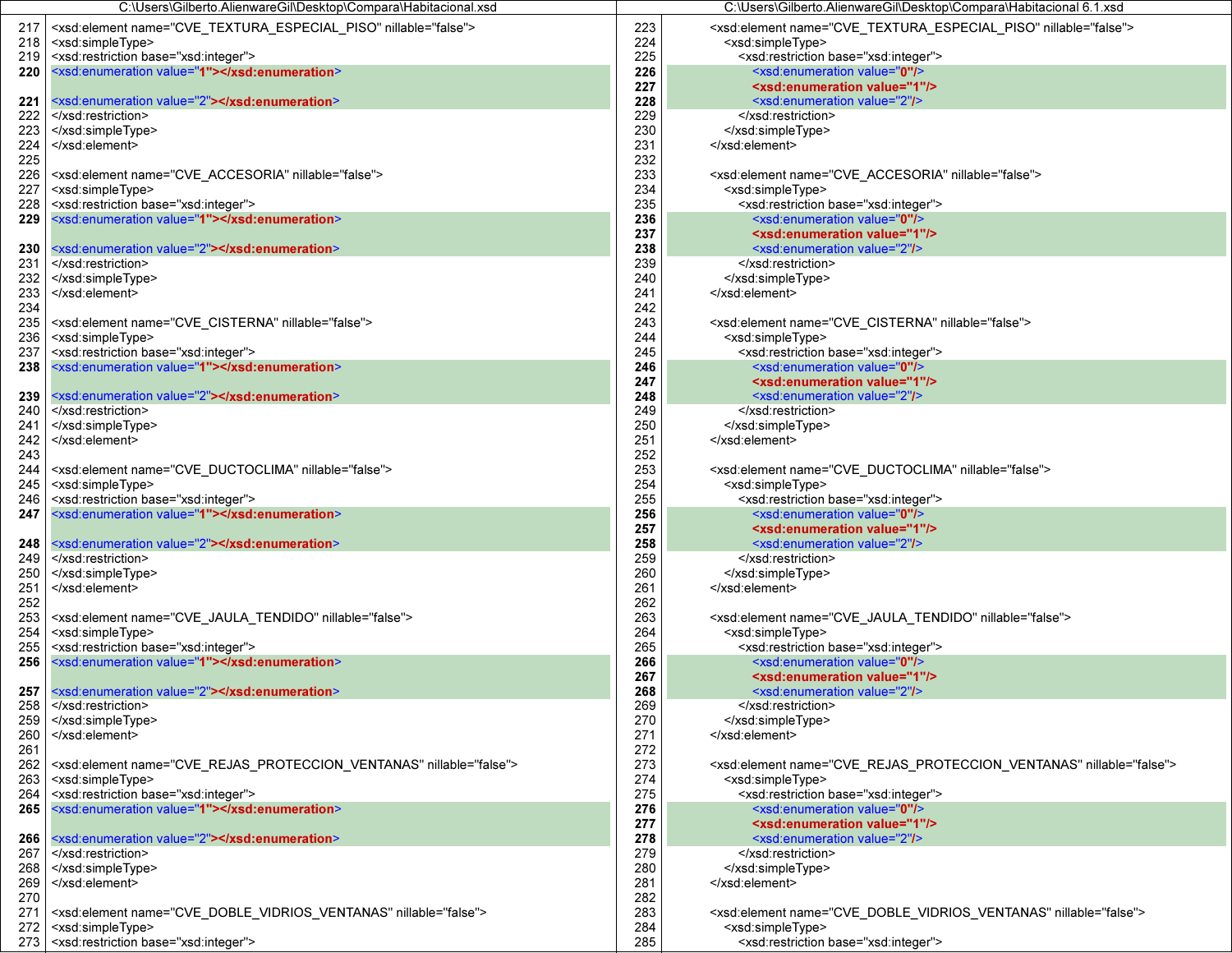|     | C:\Users\Gilberto.AlienwareGil\Desktop\Compara\Habitacional.xsd                                                                                                                                               |     | C:\Users\Gilberto.AlienwareGil\Desktop\Compara\Habitacional 6.1.xsd                      |
|-----|---------------------------------------------------------------------------------------------------------------------------------------------------------------------------------------------------------------|-----|------------------------------------------------------------------------------------------|
| 274 | <xsd:enumeration value="1"></xsd:enumeration>                                                                                                                                                                 | 286 | <xsd:enumeration value="0"></xsd:enumeration>                                            |
|     |                                                                                                                                                                                                               | 287 | <xsd:enumeration value="1"></xsd:enumeration>                                            |
| 275 | <xsd:enumeration value="2"></xsd:enumeration>                                                                                                                                                                 | 288 | <xsd:enumeration value="2"></xsd:enumeration>                                            |
| 276 |                                                                                                                                                                                                               | 289 |                                                                                          |
|     |                                                                                                                                                                                                               |     |                                                                                          |
| 277 |                                                                                                                                                                                                               | 290 |                                                                                          |
| 278 |                                                                                                                                                                                                               | 291 |                                                                                          |
| 279 |                                                                                                                                                                                                               | 292 |                                                                                          |
| 280 | <xsd:element name="CVE_VIDRIOS_PELICULA_REFLECTIVA" nillable="false"></xsd:element>                                                                                                                           | 293 | <xsd:element name="CVE_VIDRIOS_PELICULA_REFLECTIVA" nillable="false"></xsd:element>      |
| 281 | <xsd:simpletype></xsd:simpletype>                                                                                                                                                                             | 294 | <xsd:simpletype></xsd:simpletype>                                                        |
| 282 | <xsd:restriction base="xsd:integer"></xsd:restriction>                                                                                                                                                        | 295 | <xsd:restriction base="xsd:integer"></xsd:restriction>                                   |
| 283 | <xsd:enumeration value="1"></xsd:enumeration>                                                                                                                                                                 | 296 | <xsd:enumeration value="0"></xsd:enumeration>                                            |
|     |                                                                                                                                                                                                               | 297 | <xsd:enumeration value="1"></xsd:enumeration>                                            |
| 284 | <xsd:enumeration value="2"></xsd:enumeration>                                                                                                                                                                 | 298 | <xsd:enumeration value="2"></xsd:enumeration>                                            |
| 285 |                                                                                                                                                                                                               | 299 |                                                                                          |
| 286 |                                                                                                                                                                                                               | 300 |                                                                                          |
| 287 |                                                                                                                                                                                                               | 301 |                                                                                          |
| 288 |                                                                                                                                                                                                               | 302 |                                                                                          |
| 289 | <xsd:element name="CVE_VIDRIOS_DOBLES_MARCO_PVC" nillable="false"></xsd:element>                                                                                                                              | 303 | <xsd:element name="CVE_VIDRIOS_DOBLES_MARCO_PVC" nillable="false"></xsd:element>         |
| 290 | <xsd:simpletype></xsd:simpletype>                                                                                                                                                                             | 304 | <xsd:simpletype></xsd:simpletype>                                                        |
| 291 | <xsd:restriction base="xsd:integer"></xsd:restriction>                                                                                                                                                        | 305 | <xsd:restriction base="xsd:integer"></xsd:restriction>                                   |
|     | <xsd:enumeration value="1"></xsd:enumeration>                                                                                                                                                                 |     |                                                                                          |
| 292 |                                                                                                                                                                                                               | 306 | <xsd:enumeration value="0"></xsd:enumeration>                                            |
|     |                                                                                                                                                                                                               | 307 | <xsd:enumeration value="1"></xsd:enumeration>                                            |
| 293 | <xsd:enumeration value="2"></xsd:enumeration>                                                                                                                                                                 | 308 | <xsd:enumeration value="2"></xsd:enumeration>                                            |
| 294 |                                                                                                                                                                                                               | 309 |                                                                                          |
| 295 |                                                                                                                                                                                                               | 310 |                                                                                          |
| 296 |                                                                                                                                                                                                               | 311 |                                                                                          |
| 297 |                                                                                                                                                                                                               | 312 |                                                                                          |
| 298 | <xsd:element name="CVE_VIDRIOS_PELICULA_REFLECTIVA_MARCOS_PVC" nillable<="" td=""><td>313</td><td><xsd:element <="" name="CVE_VIDRIOS_PELICULA_REFLECTIVA_MARCOS_PVC" td=""></xsd:element></td></xsd:element> | 313 | <xsd:element <="" name="CVE_VIDRIOS_PELICULA_REFLECTIVA_MARCOS_PVC" td=""></xsd:element> |
|     | ="false">                                                                                                                                                                                                     |     | nillable="false">                                                                        |
| 299 | <xsd:simpletype></xsd:simpletype>                                                                                                                                                                             | 314 | <xsd:simpletype></xsd:simpletype>                                                        |
| 300 | <xsd:restriction base="xsd:integer"></xsd:restriction>                                                                                                                                                        | 315 | <xsd:restriction base="xsd:integer"></xsd:restriction>                                   |
| 301 | <xsd:enumeration value="1"></xsd:enumeration>                                                                                                                                                                 | 316 | <xsd:enumeration value="0"></xsd:enumeration>                                            |
|     |                                                                                                                                                                                                               | 317 | <xsd:enumeration value="1"></xsd:enumeration>                                            |
| 302 | <xsd:enumeration value="2"></xsd:enumeration>                                                                                                                                                                 | 318 | <xsd:enumeration value="2"></xsd:enumeration>                                            |
| 303 |                                                                                                                                                                                                               | 319 |                                                                                          |
| 304 |                                                                                                                                                                                                               | 320 |                                                                                          |
| 305 |                                                                                                                                                                                                               | 321 |                                                                                          |
| 306 |                                                                                                                                                                                                               | 322 |                                                                                          |
| 307 | <xsd:element name="CVE_BANIO_DISCAPACITADOS" nillable="false"></xsd:element>                                                                                                                                  | 323 | <xsd:element name="CVE_BANIO_DISCAPACITADOS" nillable="false"></xsd:element>             |
| 308 | <xsd:simpletype></xsd:simpletype>                                                                                                                                                                             | 324 | <xsd:simpletype></xsd:simpletype>                                                        |
| 309 | <xsd:restriction base="xsd:integer"></xsd:restriction>                                                                                                                                                        | 325 | <xsd:restriction base="xsd:integer"></xsd:restriction>                                   |
| 310 | <xsd:enumeration value="1"></xsd:enumeration>                                                                                                                                                                 | 326 | <xsd:enumeration value="0"></xsd:enumeration>                                            |
|     |                                                                                                                                                                                                               | 327 | <xsd:enumeration value="1"></xsd:enumeration>                                            |
| 311 | <xsd:enumeration value="2"></xsd:enumeration>                                                                                                                                                                 | 328 | <xsd:enumeration value="2"></xsd:enumeration>                                            |
| 312 |                                                                                                                                                                                                               | 329 |                                                                                          |
|     | 313                                                                                                                                                                                                           | 330 |                                                                                          |
| 314 |                                                                                                                                                                                                               | 331 |                                                                                          |
| 315 |                                                                                                                                                                                                               | 332 |                                                                                          |
| 316 | <xsd:element name="CVE_BANIO_DISCAPACITADOS_PLANTA_BAJA" nillable="false"></xsd:element>                                                                                                                      | 333 | <xsd:element name="CVE_BANIO_DISCAPACITADOS_PLANTA_BAJA" nillable="false"></xsd:element> |
| 317 | <xsd:simpletype></xsd:simpletype>                                                                                                                                                                             | 334 | <xsd:simpletype></xsd:simpletype>                                                        |
| 318 | <xsd:restriction base="xsd:integer"></xsd:restriction>                                                                                                                                                        | 335 | <xsd:restriction base="xsd:integer"></xsd:restriction>                                   |
| 319 | <xsd:enumeration value="1"></xsd:enumeration>                                                                                                                                                                 | 336 | <xsd:enumeration value="0"></xsd:enumeration>                                            |
|     |                                                                                                                                                                                                               | 337 | <xsd:enumeration value="1"></xsd:enumeration>                                            |
| 320 | <xsd:enumeration value="2"></xsd:enumeration>                                                                                                                                                                 | 338 | <xsd:enumeration value="2"></xsd:enumeration>                                            |
| 321 |                                                                                                                                                                                                               | 339 |                                                                                          |
| 322 |                                                                                                                                                                                                               | 340 |                                                                                          |
| 323 |                                                                                                                                                                                                               | 341 |                                                                                          |
| 324 |                                                                                                                                                                                                               | 342 |                                                                                          |
| 325 | <xsd:element name="CVE_BANIO_DISCAPACITADOS_REGADERA_SARDINEL" nillable<="" td=""><td>343</td><td><xsd:element <="" name="CVE_BANIO_DISCAPACITADOS_REGADERA_SARDINEL" td=""></xsd:element></td></xsd:element> | 343 | <xsd:element <="" name="CVE_BANIO_DISCAPACITADOS_REGADERA_SARDINEL" td=""></xsd:element> |
|     | ="false">                                                                                                                                                                                                     |     | nillable="false">                                                                        |
| 326 | <xsd:simpletype></xsd:simpletype>                                                                                                                                                                             | 344 | <xsd:simpletype></xsd:simpletype>                                                        |
| 327 | <xsd:restriction base="xsd:integer"></xsd:restriction>                                                                                                                                                        | 345 | <xsd:restriction base="xsd:integer"></xsd:restriction>                                   |
|     | 328<br><xsd:enumeration value="1"></xsd:enumeration>                                                                                                                                                          | 346 | <xsd:enumeration value="0"></xsd:enumeration>                                            |
|     |                                                                                                                                                                                                               |     |                                                                                          |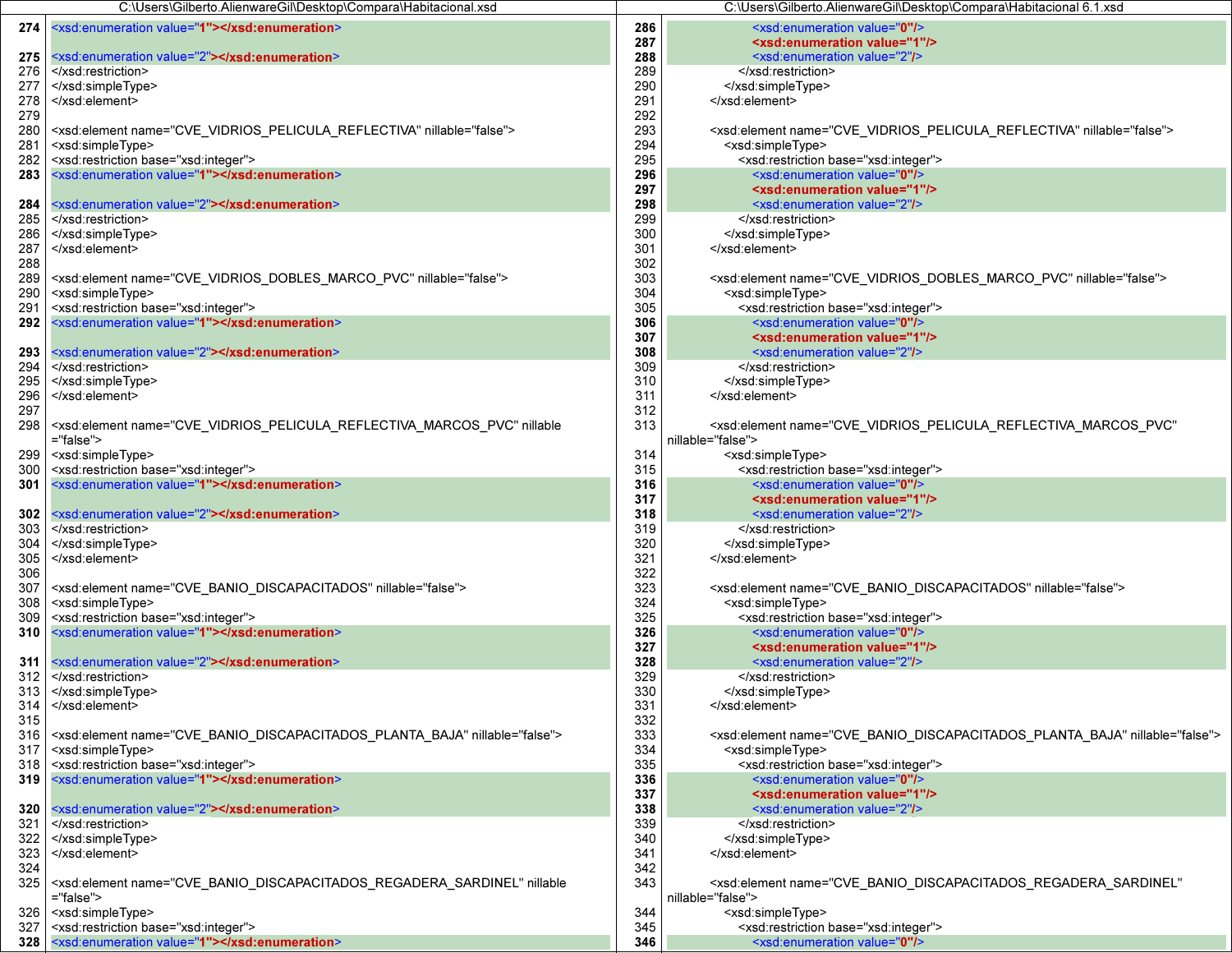|     | C:\Users\Gilberto.AlienwareGil\Desktop\Compara\Habitacional.xsd                                                                                                                                                 |     | C:\Users\Gilberto.AlienwareGil\Desktop\Compara\Habitacional 6.1.xsd                                    |
|-----|-----------------------------------------------------------------------------------------------------------------------------------------------------------------------------------------------------------------|-----|--------------------------------------------------------------------------------------------------------|
|     |                                                                                                                                                                                                                 | 347 | <xsd:enumeration value="1"></xsd:enumeration>                                                          |
| 329 | <xsd:enumeration value="2"></xsd:enumeration>                                                                                                                                                                   | 348 | <xsd:enumeration value="2"></xsd:enumeration>                                                          |
|     |                                                                                                                                                                                                                 |     |                                                                                                        |
| 330 |                                                                                                                                                                                                                 | 349 |                                                                                                        |
| 331 |                                                                                                                                                                                                                 | 350 |                                                                                                        |
| 332 |                                                                                                                                                                                                                 | 351 |                                                                                                        |
| 333 |                                                                                                                                                                                                                 | 352 |                                                                                                        |
| 334 | <xsd:element name="CVE_BANIO_DISCAPACITADOS_PISOANTIDERRAPANTE" nillable<="" th=""><th>353</th><th><xsd:element <="" name="CVE_BANIO_DISCAPACITADOS_PISOANTIDERRAPANTE" th=""></xsd:element></th></xsd:element> | 353 | <xsd:element <="" name="CVE_BANIO_DISCAPACITADOS_PISOANTIDERRAPANTE" th=""></xsd:element>              |
|     | $="false"$                                                                                                                                                                                                      |     | nillable="false">                                                                                      |
| 335 | <xsd:simpletype></xsd:simpletype>                                                                                                                                                                               | 354 | <xsd:simpletype></xsd:simpletype>                                                                      |
| 336 | <xsd:restriction base="xsd:integer"></xsd:restriction>                                                                                                                                                          | 355 | <xsd:restriction base="xsd:integer"></xsd:restriction>                                                 |
| 337 | <xsd:enumeration value="1"></xsd:enumeration>                                                                                                                                                                   | 356 | <xsd:enumeration value="0"></xsd:enumeration>                                                          |
|     |                                                                                                                                                                                                                 | 357 | <xsd:enumeration value="1"></xsd:enumeration>                                                          |
| 338 | <xsd:enumeration value="2"></xsd:enumeration>                                                                                                                                                                   | 358 | <xsd:enumeration value="2"></xsd:enumeration>                                                          |
| 339 |                                                                                                                                                                                                                 | 359 |                                                                                                        |
| 340 |                                                                                                                                                                                                                 | 360 |                                                                                                        |
| 341 |                                                                                                                                                                                                                 | 361 |                                                                                                        |
| 342 |                                                                                                                                                                                                                 | 362 |                                                                                                        |
|     |                                                                                                                                                                                                                 |     |                                                                                                        |
| 343 | <xsd:element name="CVE_BANIO_DISCAPACITADOS_CHAROLA_REGADERA" nillable<="" th=""><th>363</th><th><xsd:element <="" name="CVE_BANIO_DISCAPACITADOS_CHAROLA_REGADERA" th=""></xsd:element></th></xsd:element>     | 363 | <xsd:element <="" name="CVE_BANIO_DISCAPACITADOS_CHAROLA_REGADERA" th=""></xsd:element>                |
|     | $="false"$                                                                                                                                                                                                      |     | nillable="false">                                                                                      |
| 344 | <xsd:simpletype></xsd:simpletype>                                                                                                                                                                               | 364 | <xsd:simpletype></xsd:simpletype>                                                                      |
| 345 | <xsd:restriction base="xsd:integer"></xsd:restriction>                                                                                                                                                          | 365 | <xsd:restriction base="xsd:integer"></xsd:restriction>                                                 |
| 346 | <xsd:enumeration value="1"></xsd:enumeration>                                                                                                                                                                   | 366 | <xsd:enumeration value="0"></xsd:enumeration>                                                          |
|     |                                                                                                                                                                                                                 | 367 | <xsd:enumeration value="1"></xsd:enumeration>                                                          |
| 347 | <xsd:enumeration value="2"></xsd:enumeration>                                                                                                                                                                   | 368 | <xsd:enumeration value="2"></xsd:enumeration>                                                          |
| 348 |                                                                                                                                                                                                                 | 369 |                                                                                                        |
| 349 |                                                                                                                                                                                                                 | 370 |                                                                                                        |
| 350 |                                                                                                                                                                                                                 | 371 |                                                                                                        |
| 351 |                                                                                                                                                                                                                 | 372 |                                                                                                        |
| 352 | <xsd:element <="" name="CVE_BANIO_DISCAPACITADOS_PENDIENTE_REJILLA_CAPTACION" th=""><th>373</th><th><xsd:element name<="" th=""></xsd:element></th></xsd:element>                                               | 373 | <xsd:element name<="" th=""></xsd:element>                                                             |
|     | nillable="false">                                                                                                                                                                                               |     | ="CVE_BANIO_DISCAPACITADOS_PENDIENTE_REJILLA_CAPTACION" nillable="false">                              |
| 353 | <xsd:simpletype></xsd:simpletype>                                                                                                                                                                               | 374 | <xsd:simpletype></xsd:simpletype>                                                                      |
| 354 | <xsd:restriction base="xsd:integer"></xsd:restriction>                                                                                                                                                          | 375 | <xsd:restriction base="xsd:integer"></xsd:restriction>                                                 |
| 355 | <xsd:enumeration value="1"></xsd:enumeration>                                                                                                                                                                   | 376 | <xsd:enumeration value="0"></xsd:enumeration>                                                          |
|     |                                                                                                                                                                                                                 | 377 | <xsd:enumeration value="1"></xsd:enumeration>                                                          |
| 356 | <xsd:enumeration value="2"></xsd:enumeration>                                                                                                                                                                   | 378 | <xsd:enumeration value="2"></xsd:enumeration>                                                          |
| 357 |                                                                                                                                                                                                                 | 379 |                                                                                                        |
| 358 |                                                                                                                                                                                                                 | 380 |                                                                                                        |
| 359 |                                                                                                                                                                                                                 | 381 |                                                                                                        |
| 360 |                                                                                                                                                                                                                 | 382 |                                                                                                        |
| 361 | <xsd:element <="" name="CVE_BANIO_DISCAPACITADOS_SALIDA_REGADERA_TELEFONO" th=""><th>383</th><th><xsd:element name<="" th=""></xsd:element></th></xsd:element>                                                  | 383 | <xsd:element name<="" th=""></xsd:element>                                                             |
|     | nillable="false">                                                                                                                                                                                               |     | ="CVE_BANIO_DISCAPACITADOS_SALIDA_REGADERA_TELEFONO" nillable="false">                                 |
| 362 | <xsd:simpletype></xsd:simpletype>                                                                                                                                                                               | 384 | <xsd:simpletype></xsd:simpletype>                                                                      |
| 363 | <xsd:restriction base="xsd:integer"></xsd:restriction>                                                                                                                                                          | 385 | <xsd:restriction base="xsd:integer"></xsd:restriction>                                                 |
| 364 | <xsd:enumeration value="1"></xsd:enumeration>                                                                                                                                                                   | 386 | <xsd:enumeration value="0"></xsd:enumeration>                                                          |
|     |                                                                                                                                                                                                                 | 387 | <xsd:enumeration value="1"></xsd:enumeration>                                                          |
| 365 | <xsd:enumeration value="2"></xsd:enumeration>                                                                                                                                                                   | 388 | <xsd:enumeration value="2"></xsd:enumeration>                                                          |
| 366 |                                                                                                                                                                                                                 | 389 |                                                                                                        |
| 367 |                                                                                                                                                                                                                 | 390 |                                                                                                        |
| 368 |                                                                                                                                                                                                                 | 391 |                                                                                                        |
| 369 |                                                                                                                                                                                                                 | 392 |                                                                                                        |
| 370 | <xsd:element name="CVE_BANIO_DISCAPACITADOS_ADECUARLAVABO" nillable="false"></xsd:element>                                                                                                                      | 393 | <xsd:element name="CVE_BANIO_DISCAPACITADOS_ADECUARLAVABO" nillable<="" th=""></xsd:element>           |
|     |                                                                                                                                                                                                                 |     | ="false">                                                                                              |
|     |                                                                                                                                                                                                                 |     |                                                                                                        |
| 371 | <xsd:simpletype></xsd:simpletype>                                                                                                                                                                               | 394 | <xsd:simpletype></xsd:simpletype>                                                                      |
| 372 | <xsd:restriction base="xsd:integer"></xsd:restriction>                                                                                                                                                          | 395 | <xsd:restriction base="xsd:integer"></xsd:restriction>                                                 |
| 373 | <xsd:enumeration value="1"></xsd:enumeration>                                                                                                                                                                   | 396 | <xsd:enumeration value="0"></xsd:enumeration>                                                          |
|     |                                                                                                                                                                                                                 | 397 | <xsd:enumeration value="1"></xsd:enumeration>                                                          |
| 374 | <xsd:enumeration value="2"></xsd:enumeration>                                                                                                                                                                   | 398 | <xsd:enumeration value="2"></xsd:enumeration>                                                          |
| 375 |                                                                                                                                                                                                                 | 399 |                                                                                                        |
| 376 |                                                                                                                                                                                                                 | 400 |                                                                                                        |
| 377 |                                                                                                                                                                                                                 | 401 |                                                                                                        |
| 378 |                                                                                                                                                                                                                 | 402 |                                                                                                        |
| 379 | <xsd:element name="CVE_BANIO_DISCAPACITADOS_MANERAL_PALANCA" nillable="false"></xsd:element>                                                                                                                    | 403 | <xsd:element name="CVE_BANIO_DISCAPACITADOS_MANERAL_PALANCA" nillable<br="">="false"&gt;</xsd:element> |
|     |                                                                                                                                                                                                                 |     |                                                                                                        |

|            | C:\Users\Gilberto.AlienwareGil\Desktop\Compara\Habitacional 6.1 xsd                                      |
|------------|----------------------------------------------------------------------------------------------------------|
| 347        | <xsd:enumeration value="1"></xsd:enumeration>                                                            |
| 348        | <xsd:enumeration value="2"></xsd:enumeration>                                                            |
| 349        |                                                                                                          |
| 350        |                                                                                                          |
| 351        |                                                                                                          |
| 352        |                                                                                                          |
| 353        | <xsd:element <="" name="CVE_BANIO_DISCAPACITADOS_PISOANTIDERRAPANTE" td=""></xsd:element>                |
|            | nillable="false">                                                                                        |
| 354        | <xsd:simpletype></xsd:simpletype>                                                                        |
| 355        | <xsd:restriction base="xsd:integer"></xsd:restriction>                                                   |
| 356        | <xsd:enumeration value="0"></xsd:enumeration>                                                            |
| 357        | <xsd:enumeration value="1"></xsd:enumeration>                                                            |
| 358        | <xsd:enumeration value="2"></xsd:enumeration>                                                            |
| 359        |                                                                                                          |
| 360        |                                                                                                          |
| 361        |                                                                                                          |
| 362        |                                                                                                          |
| 363        | <xsd:element <br="" name="CVE_BANIO_DISCAPACITADOS_CHAROLA_REGADERA">nillable="false"&gt;</xsd:element>  |
| 364        | <xsd:simpletype></xsd:simpletype>                                                                        |
| 365        | <xsd:restriction base="xsd:integer"></xsd:restriction>                                                   |
| 366        | <xsd:enumeration value="0"></xsd:enumeration>                                                            |
| 367        | <xsd:enumeration value="1"></xsd:enumeration>                                                            |
| 368        | <xsd:enumeration value="2"></xsd:enumeration>                                                            |
| 369        |                                                                                                          |
| 370        |                                                                                                          |
| 371        |                                                                                                          |
| 372        |                                                                                                          |
| 373        | <xsd:element name<="" td=""></xsd:element>                                                               |
|            | ="CVE BANIO DISCAPACITADOS PENDIENTE REJILLA CAPTACION" nillable="false">                                |
| 374        | <xsd:simpletype></xsd:simpletype>                                                                        |
| 375        | <xsd:restriction base="xsd:integer"></xsd:restriction>                                                   |
| 376        | <xsd:enumeration value="0"></xsd:enumeration>                                                            |
| 377        | <xsd:enumeration value="1"></xsd:enumeration>                                                            |
| 378        | <xsd:enumeration value="2"></xsd:enumeration>                                                            |
| 379        |                                                                                                          |
| 380<br>381 | <br>                                                                                                     |
| 382        |                                                                                                          |
| 383        | <xsd:element name<="" td=""></xsd:element>                                                               |
|            | ="CVE BANIO DISCAPACITADOS SALIDA REGADERA TELEFONO" nillable="false">                                   |
| 384        | <xsd:simpletype></xsd:simpletype>                                                                        |
| 385        | <xsd:restriction base="xsd:integer"></xsd:restriction>                                                   |
| 386        | <xsd:enumeration value="0"></xsd:enumeration>                                                            |
| 387        | <xsd:enumeration value="1"></xsd:enumeration>                                                            |
| 388        | <xsd:enumeration value="2"></xsd:enumeration>                                                            |
| 389        |                                                                                                          |
| 390        |                                                                                                          |
| 391        |                                                                                                          |
| 392        |                                                                                                          |
| 393        | <xsd:element name="CVE_BANIO_DISCAPACITADOS_ADECUARLAVABO" nillable<="" td=""></xsd:element>             |
|            | ="false">                                                                                                |
| 394        | <xsd:simpletype></xsd:simpletype>                                                                        |
| 395<br>396 | <xsd:restriction base="xsd:integer"><br/><xsd:enumeration value="0"></xsd:enumeration></xsd:restriction> |
| 397        | <xsd:enumeration value="1"></xsd:enumeration>                                                            |
| 398        | <xsd:enumeration value="2"></xsd:enumeration>                                                            |
| 399        |                                                                                                          |
| 400        |                                                                                                          |
| 401        |                                                                                                          |
| 402        |                                                                                                          |
| 403        | <xsd:element name="CVE_BANIO_DISCAPACITADOS_MANERAL_PALANCA" nillable<="" td=""></xsd:element>           |
|            | ="false">                                                                                                |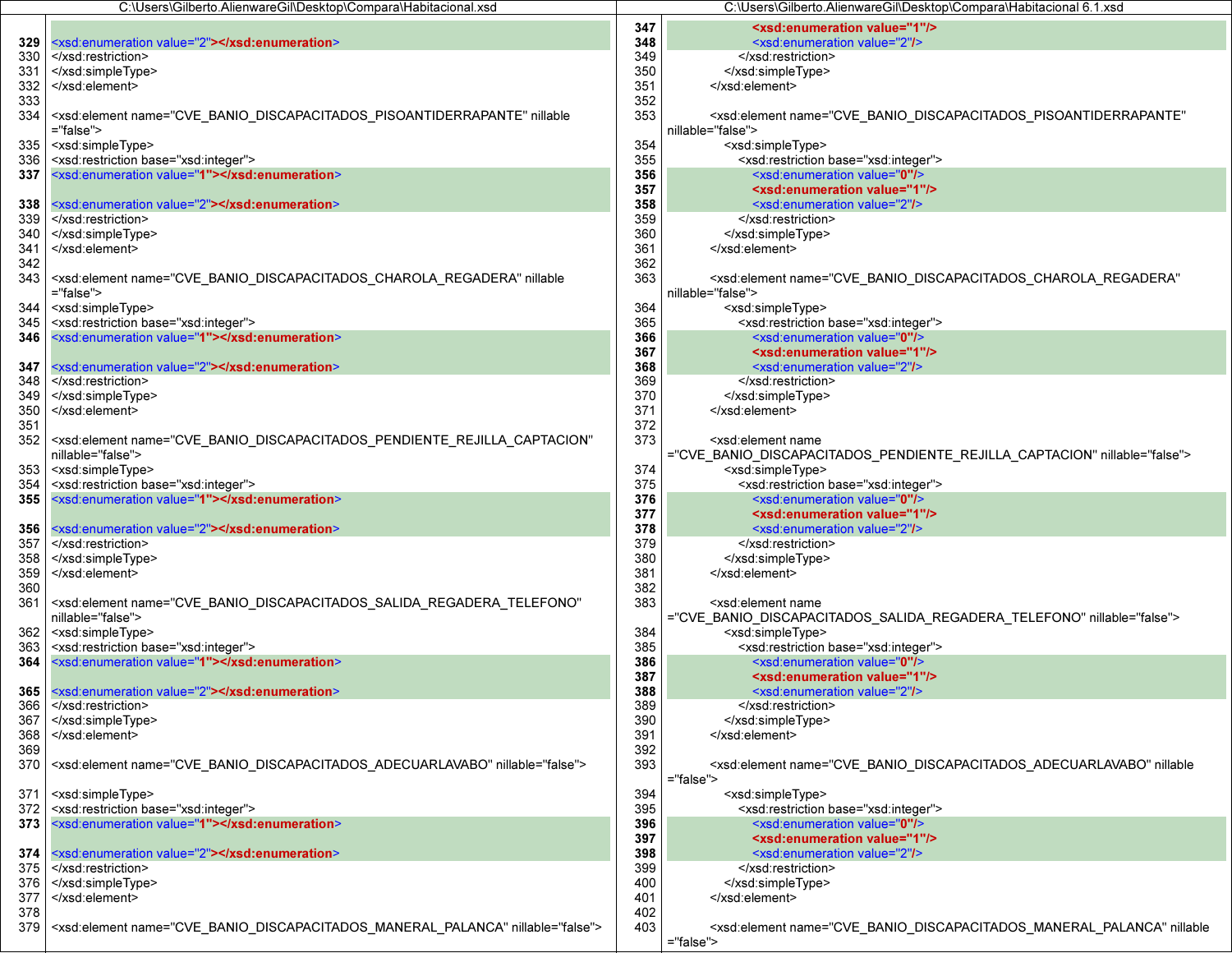|       | C:\Users\Gilberto.AlienwareGil\Desktop\Compara\Habitacional.xsd                                                                                                                                             |     | C:\Users\Gilberto.AlienwareGil\Desktop\Compara\Habitacional 6.1.xsd                                                                                                                                                                                                                                                                                          |     |                                                        |
|-------|-------------------------------------------------------------------------------------------------------------------------------------------------------------------------------------------------------------|-----|--------------------------------------------------------------------------------------------------------------------------------------------------------------------------------------------------------------------------------------------------------------------------------------------------------------------------------------------------------------|-----|--------------------------------------------------------|
| 380   | <xsd:simpletype></xsd:simpletype>                                                                                                                                                                           | 404 | <xsd:simpletype></xsd:simpletype>                                                                                                                                                                                                                                                                                                                            |     |                                                        |
| 381   | <xsd:restriction base="xsd:integer"></xsd:restriction>                                                                                                                                                      | 405 | <xsd:restriction base="xsd:integer"></xsd:restriction>                                                                                                                                                                                                                                                                                                       |     |                                                        |
| 382   | <xsd:enumeration value="1"></xsd:enumeration>                                                                                                                                                               | 406 | <xsd:enumeration value="0"></xsd:enumeration>                                                                                                                                                                                                                                                                                                                |     |                                                        |
|       |                                                                                                                                                                                                             | 407 | <xsd:enumeration value="1"></xsd:enumeration>                                                                                                                                                                                                                                                                                                                |     |                                                        |
| 383   | <xsd:enumeration value="2"></xsd:enumeration>                                                                                                                                                               | 408 | <xsd:enumeration value="2"></xsd:enumeration>                                                                                                                                                                                                                                                                                                                |     |                                                        |
|       |                                                                                                                                                                                                             |     |                                                                                                                                                                                                                                                                                                                                                              |     |                                                        |
| 384   |                                                                                                                                                                                                             | 409 |                                                                                                                                                                                                                                                                                                                                                              |     |                                                        |
| 385   |                                                                                                                                                                                                             | 410 |                                                                                                                                                                                                                                                                                                                                                              |     |                                                        |
| 386   |                                                                                                                                                                                                             | 411 |                                                                                                                                                                                                                                                                                                                                                              |     |                                                        |
| 387   |                                                                                                                                                                                                             | 412 |                                                                                                                                                                                                                                                                                                                                                              |     |                                                        |
| 388   | <xsd:element name="CVE_COCINA_DISCAPACITADOS_ADECUAR_TARJA" nillable="false"></xsd:element>                                                                                                                 | 413 | <xsd:element name="CVE_COCINA_DISCAPACITADOS_ADECUAR_TARJA" nillable<="" th=""></xsd:element>                                                                                                                                                                                                                                                                |     |                                                        |
|       |                                                                                                                                                                                                             |     | ="false">                                                                                                                                                                                                                                                                                                                                                    |     |                                                        |
| 389   | <xsd:simpletype></xsd:simpletype>                                                                                                                                                                           | 414 | <xsd:simpletype></xsd:simpletype>                                                                                                                                                                                                                                                                                                                            |     |                                                        |
| 390   | <xsd:restriction base="xsd:integer"></xsd:restriction>                                                                                                                                                      | 415 | <xsd:restriction base="xsd:integer"></xsd:restriction>                                                                                                                                                                                                                                                                                                       |     |                                                        |
| 391   | <xsd:enumeration value="1"></xsd:enumeration>                                                                                                                                                               | 416 | <xsd:enumeration value="0"></xsd:enumeration>                                                                                                                                                                                                                                                                                                                |     |                                                        |
|       |                                                                                                                                                                                                             | 417 | <xsd:enumeration value="1"></xsd:enumeration>                                                                                                                                                                                                                                                                                                                |     |                                                        |
| 392   | <xsd:enumeration value="2"></xsd:enumeration>                                                                                                                                                               | 418 | <xsd:enumeration value="2"></xsd:enumeration>                                                                                                                                                                                                                                                                                                                |     |                                                        |
| 393   |                                                                                                                                                                                                             | 419 |                                                                                                                                                                                                                                                                                                                                                              |     |                                                        |
| 394   |                                                                                                                                                                                                             | 420 |                                                                                                                                                                                                                                                                                                                                                              |     |                                                        |
| 395   |                                                                                                                                                                                                             | 421 |                                                                                                                                                                                                                                                                                                                                                              |     |                                                        |
| 396   |                                                                                                                                                                                                             | 422 |                                                                                                                                                                                                                                                                                                                                                              |     |                                                        |
| 397   | <xsd:element name="CVE_MARCO_MOVIBLE_DISCAPACITADOS" nillable="false"></xsd:element>                                                                                                                        | 423 | <xsd:element name="CVE_MARCO_MOVIBLE_DISCAPACITADOS" nillable="false"></xsd:element>                                                                                                                                                                                                                                                                         |     |                                                        |
| 398   | <xsd:simpletype></xsd:simpletype>                                                                                                                                                                           | 424 | <xsd:simpletype></xsd:simpletype>                                                                                                                                                                                                                                                                                                                            |     |                                                        |
| 399   | <xsd:restriction base="xsd:integer"></xsd:restriction>                                                                                                                                                      | 425 |                                                                                                                                                                                                                                                                                                                                                              |     |                                                        |
|       | <xsd:enumeration value="1"></xsd:enumeration>                                                                                                                                                               |     | <xsd:restriction base="xsd:integer"><br/><xsd:enumeration value="0"></xsd:enumeration></xsd:restriction>                                                                                                                                                                                                                                                     |     |                                                        |
| 400   |                                                                                                                                                                                                             | 426 |                                                                                                                                                                                                                                                                                                                                                              |     |                                                        |
|       |                                                                                                                                                                                                             | 427 | <xsd:enumeration value="1"></xsd:enumeration>                                                                                                                                                                                                                                                                                                                |     |                                                        |
| 401   | <xsd:enumeration value="2"></xsd:enumeration>                                                                                                                                                               | 428 | <xsd:enumeration value="2"></xsd:enumeration>                                                                                                                                                                                                                                                                                                                |     |                                                        |
| 402   |                                                                                                                                                                                                             | 429 |                                                                                                                                                                                                                                                                                                                                                              |     |                                                        |
| 403   |                                                                                                                                                                                                             | 430 |                                                                                                                                                                                                                                                                                                                                                              |     |                                                        |
| 404   |                                                                                                                                                                                                             | 431 |                                                                                                                                                                                                                                                                                                                                                              |     |                                                        |
| 405   |                                                                                                                                                                                                             | 432 |                                                                                                                                                                                                                                                                                                                                                              |     |                                                        |
| 406   | <xsd:element name="CVE_BANIO_DISCAPACITADOS_COLOCACIONESPEJO" nillable<="" th=""><th>433</th><th><xsd:element <="" name="CVE_BANIO_DISCAPACITADOS_COLOCACIONESPEJO" th=""></xsd:element></th></xsd:element> | 433 | <xsd:element <="" name="CVE_BANIO_DISCAPACITADOS_COLOCACIONESPEJO" th=""></xsd:element>                                                                                                                                                                                                                                                                      |     |                                                        |
|       | ="false">                                                                                                                                                                                                   |     | nillable="false">                                                                                                                                                                                                                                                                                                                                            |     |                                                        |
| 407   | <xsd:simpletype></xsd:simpletype>                                                                                                                                                                           | 434 | <xsd:simpletype></xsd:simpletype>                                                                                                                                                                                                                                                                                                                            |     |                                                        |
| 408   | <xsd:restriction base="xsd:integer"></xsd:restriction>                                                                                                                                                      | 435 | <xsd:restriction base="xsd:integer"></xsd:restriction>                                                                                                                                                                                                                                                                                                       |     |                                                        |
| 409   | <xsd:enumeration value="1"></xsd:enumeration>                                                                                                                                                               | 436 | <xsd:enumeration value="0"></xsd:enumeration>                                                                                                                                                                                                                                                                                                                |     |                                                        |
|       |                                                                                                                                                                                                             | 437 | <xsd:enumeration value="1"></xsd:enumeration>                                                                                                                                                                                                                                                                                                                |     |                                                        |
| 410   | <xsd:enumeration value="2"></xsd:enumeration>                                                                                                                                                               | 438 | <xsd:enumeration value="2"></xsd:enumeration>                                                                                                                                                                                                                                                                                                                |     |                                                        |
| 411   |                                                                                                                                                                                                             | 439 |                                                                                                                                                                                                                                                                                                                                                              |     |                                                        |
| 412   |                                                                                                                                                                                                             | 440 |                                                                                                                                                                                                                                                                                                                                                              |     |                                                        |
| 413   |                                                                                                                                                                                                             | 441 |                                                                                                                                                                                                                                                                                                                                                              |     |                                                        |
| 414   |                                                                                                                                                                                                             | 442 |                                                                                                                                                                                                                                                                                                                                                              |     |                                                        |
| 415   | <xsd:element name="CVE_BANIO_DISCAPACITADOS_PASAMANOS" nillable="false"></xsd:element>                                                                                                                      | 443 | <xsd:element name="CVE_BANIO_DISCAPACITADOS_PASAMANOS" nillable="false&lt;/th&gt;&lt;/tr&gt;&lt;tr&gt;&lt;th&gt;416&lt;/th&gt;&lt;th&gt;&lt;xsd:simpleType&gt;&lt;/th&gt;&lt;th&gt;444&lt;/th&gt;&lt;th&gt;&lt;xsd:simpleType&gt;&lt;/th&gt;&lt;/tr&gt;&lt;tr&gt;&lt;th&gt;417&lt;/th&gt;&lt;th&gt;&lt;xsd:restriction base=" xsd:integer"=""></xsd:element> | 445 | <xsd:restriction base="xsd:integer"></xsd:restriction> |
| 418   | <xsd:enumeration value="1"></xsd:enumeration>                                                                                                                                                               | 446 | <xsd:enumeration value="0"></xsd:enumeration>                                                                                                                                                                                                                                                                                                                |     |                                                        |
|       |                                                                                                                                                                                                             | 447 | <xsd:enumeration value="1"></xsd:enumeration>                                                                                                                                                                                                                                                                                                                |     |                                                        |
| 419   | <xsd:enumeration value="2"></xsd:enumeration>                                                                                                                                                               | 448 | <xsd:enumeration value="2"></xsd:enumeration>                                                                                                                                                                                                                                                                                                                |     |                                                        |
|       | 420                                                                                                                                                                                                         | 449 |                                                                                                                                                                                                                                                                                                                                                              |     |                                                        |
| 421   |                                                                                                                                                                                                             | 450 |                                                                                                                                                                                                                                                                                                                                                              |     |                                                        |
| 422   |                                                                                                                                                                                                             | 451 |                                                                                                                                                                                                                                                                                                                                                              |     |                                                        |
| 423   |                                                                                                                                                                                                             | 452 |                                                                                                                                                                                                                                                                                                                                                              |     |                                                        |
| 424   | <xsd:element name="CVE_BANIO_DISCAPACITADOS_AREASCIRCULACION" nillable="false"></xsd:element>                                                                                                               | 453 | <xsd:element <="" name="CVE_BANIO_DISCAPACITADOS_AREASCIRCULACION" th=""></xsd:element>                                                                                                                                                                                                                                                                      |     |                                                        |
|       |                                                                                                                                                                                                             |     | nillable="false">                                                                                                                                                                                                                                                                                                                                            |     |                                                        |
| 425   | <xsd:simpletype></xsd:simpletype>                                                                                                                                                                           | 454 | <xsd:simpletype></xsd:simpletype>                                                                                                                                                                                                                                                                                                                            |     |                                                        |
|       | 426   <xsd:restriction base="xsd:integer"></xsd:restriction>                                                                                                                                                | 455 | <xsd:restriction base="xsd:integer"></xsd:restriction>                                                                                                                                                                                                                                                                                                       |     |                                                        |
| 427   | <xsd:enumeration value="1"></xsd:enumeration>                                                                                                                                                               | 456 | <xsd:enumeration value="0"></xsd:enumeration>                                                                                                                                                                                                                                                                                                                |     |                                                        |
|       |                                                                                                                                                                                                             | 457 | <xsd:enumeration value="1"></xsd:enumeration>                                                                                                                                                                                                                                                                                                                |     |                                                        |
| 428 ∣ | <xsd:enumeration value="2"></xsd:enumeration>                                                                                                                                                               | 458 | <xsd:enumeration value="2"></xsd:enumeration>                                                                                                                                                                                                                                                                                                                |     |                                                        |
| 429   |                                                                                                                                                                                                             | 459 |                                                                                                                                                                                                                                                                                                                                                              |     |                                                        |
|       | 430                                                                                                                                                                                                         | 460 |                                                                                                                                                                                                                                                                                                                                                              |     |                                                        |
| 431   |                                                                                                                                                                                                             | 461 |                                                                                                                                                                                                                                                                                                                                                              |     |                                                        |
| 432   |                                                                                                                                                                                                             | 462 |                                                                                                                                                                                                                                                                                                                                                              |     |                                                        |
|       | 433   <xsd:element name="CVE_PASILLOS" nillable="false"></xsd:element>                                                                                                                                      | 463 | <xsd:element name="CVE_PASILLOS" nillable="false"></xsd:element>                                                                                                                                                                                                                                                                                             |     |                                                        |
|       |                                                                                                                                                                                                             |     |                                                                                                                                                                                                                                                                                                                                                              |     |                                                        |

| 404<br><xsd:simpletype><br/>405<br/><xsd:restriction base="xsd:integer"><br/><xsd:enumeration value="0"></xsd:enumeration><br/>406<br/><xsd:enumeration value="1"></xsd:enumeration><br/>407<br/>408<br/><xsd:enumeration value="2"></xsd:enumeration><br/>409<br/></xsd:restriction><br/>410<br/></xsd:simpletype><br>411<br><br>412<br>OS_ADECUAR_TARJA" nillable="false"><br>413<br><xsd:element name="CVE_COCINA_DISCAPACITADOS_ADECUAR_TARJA" nillable<br="">="false"&gt;<br/>414<br/><xsd:simpletype><br/>415<br/><xsd:restriction base="xsd:integer"><br/><xsd:enumeration value="0"></xsd:enumeration><br/>416<br/>417<br/><xsd:enumeration value="1"></xsd:enumeration><br/>418<br/><xsd:enumeration value="2"></xsd:enumeration><br/>419<br/></xsd:restriction><br/>420<br/></xsd:simpletype><br/>421<br/></xsd:element><br>422<br>APACITADOS" nillable="false"><br>423<br><xsd:element name="CVE_MARCO_MOVIBLE_DISCAPACITADOS" nillable="false"><br/>424<br/><xsd:simpletype><br/>425<br/><xsd:restriction base="xsd:integer"><br/><xsd:enumeration value="0"></xsd:enumeration><br/>426<br/><xsd:enumeration value="1"></xsd:enumeration><br/>427<br/>428<br/><xsd:enumeration value="2"></xsd:enumeration><br/>429<br/></xsd:restriction><br/>430<br/></xsd:simpletype><br/>431<br/></xsd:element><br>432<br>S_COLOCACIONESPEJO" nillable<br>433<br><xsd:element <br="" name="CVE_BANIO_DISCAPACITADOS_COLOCACIONESPEJO">nillable="false"&gt;<br/>434<br/><xsd:simpletype><br/>435<br/><xsd:restriction base="xsd:integer"><br/><xsd:enumeration value="0"></xsd:enumeration><br/>436<br/>437<br/><xsd:enumeration value="1"></xsd:enumeration><br/>438<br/><xsd:enumeration value="2"></xsd:enumeration><br/>439<br/></xsd:restriction><br/>440<br/></xsd:simpletype><br/></xsd:element><br>441<br>442<br><xsd:element name="CVE_BANIO_DISCAPACITADOS_PASAMANOS" nillable="false"><br/>S PASAMANOS" nillable="false"&gt;<br/>443<br/><xsd:simpletype><br/>444<br/>445<br/><xsd:restriction base="xsd:integer"><br/><xsd:enumeration value="0"></xsd:enumeration><br/>446<br/>447<br/><xsd:enumeration value="1"></xsd:enumeration><br/>448<br/><xsd:enumeration value="2"></xsd:enumeration><br/>449<br/></xsd:restriction><br/>450<br/></xsd:simpletype><br/>451<br/></xsd:element><br>452<br>453<br><xsd:element <br="" name="CVE_BANIO_DISCAPACITADOS_AREASCIRCULACION">nillable="false"&gt;<br/>454<br/><xsd:simpletype><br/>455<br/><xsd:restriction base="xsd:integer"><br/><xsd:enumeration value="0"></xsd:enumeration><br/>456<br/>457<br/><xsd:enumeration value="1"></xsd:enumeration><br/>458<br/><xsd:enumeration value="2"></xsd:enumeration><br/>459<br/></xsd:restriction><br/>460<br/></xsd:simpletype><br/>461<br/></xsd:element><br>462<br>463<br><xsd:element name="CVE_PASILLOS" nillable="false"></xsd:element> | mpara\Habitacional.xsd                | C:\Users\Gilberto.AlienwareGil\Desktop\Compara\Habitacional 6.1.xsd |
|-----------------------------------------------------------------------------------------------------------------------------------------------------------------------------------------------------------------------------------------------------------------------------------------------------------------------------------------------------------------------------------------------------------------------------------------------------------------------------------------------------------------------------------------------------------------------------------------------------------------------------------------------------------------------------------------------------------------------------------------------------------------------------------------------------------------------------------------------------------------------------------------------------------------------------------------------------------------------------------------------------------------------------------------------------------------------------------------------------------------------------------------------------------------------------------------------------------------------------------------------------------------------------------------------------------------------------------------------------------------------------------------------------------------------------------------------------------------------------------------------------------------------------------------------------------------------------------------------------------------------------------------------------------------------------------------------------------------------------------------------------------------------------------------------------------------------------------------------------------------------------------------------------------------------------------------------------------------------------------------------------------------------------------------------------------------------------------------------------------------------------------------------------------------------------------------------------------------------------------------------------------------------------------------------------------------------------------------------------------------------------------------------------------------------------------------------------------------------------------------------------------------------------------------------------------------------------------------------------------------------------------------------------------------------------------------------------------------------------------------------------------------------------------------------------------------------------------------------------|---------------------------------------|---------------------------------------------------------------------|
|                                                                                                                                                                                                                                                                                                                                                                                                                                                                                                                                                                                                                                                                                                                                                                                                                                                                                                                                                                                                                                                                                                                                                                                                                                                                                                                                                                                                                                                                                                                                                                                                                                                                                                                                                                                                                                                                                                                                                                                                                                                                                                                                                                                                                                                                                                                                                                                                                                                                                                                                                                                                                                                                                                                                                                                                                                                     |                                       |                                                                     |
|                                                                                                                                                                                                                                                                                                                                                                                                                                                                                                                                                                                                                                                                                                                                                                                                                                                                                                                                                                                                                                                                                                                                                                                                                                                                                                                                                                                                                                                                                                                                                                                                                                                                                                                                                                                                                                                                                                                                                                                                                                                                                                                                                                                                                                                                                                                                                                                                                                                                                                                                                                                                                                                                                                                                                                                                                                                     |                                       |                                                                     |
|                                                                                                                                                                                                                                                                                                                                                                                                                                                                                                                                                                                                                                                                                                                                                                                                                                                                                                                                                                                                                                                                                                                                                                                                                                                                                                                                                                                                                                                                                                                                                                                                                                                                                                                                                                                                                                                                                                                                                                                                                                                                                                                                                                                                                                                                                                                                                                                                                                                                                                                                                                                                                                                                                                                                                                                                                                                     |                                       |                                                                     |
|                                                                                                                                                                                                                                                                                                                                                                                                                                                                                                                                                                                                                                                                                                                                                                                                                                                                                                                                                                                                                                                                                                                                                                                                                                                                                                                                                                                                                                                                                                                                                                                                                                                                                                                                                                                                                                                                                                                                                                                                                                                                                                                                                                                                                                                                                                                                                                                                                                                                                                                                                                                                                                                                                                                                                                                                                                                     |                                       |                                                                     |
|                                                                                                                                                                                                                                                                                                                                                                                                                                                                                                                                                                                                                                                                                                                                                                                                                                                                                                                                                                                                                                                                                                                                                                                                                                                                                                                                                                                                                                                                                                                                                                                                                                                                                                                                                                                                                                                                                                                                                                                                                                                                                                                                                                                                                                                                                                                                                                                                                                                                                                                                                                                                                                                                                                                                                                                                                                                     |                                       |                                                                     |
|                                                                                                                                                                                                                                                                                                                                                                                                                                                                                                                                                                                                                                                                                                                                                                                                                                                                                                                                                                                                                                                                                                                                                                                                                                                                                                                                                                                                                                                                                                                                                                                                                                                                                                                                                                                                                                                                                                                                                                                                                                                                                                                                                                                                                                                                                                                                                                                                                                                                                                                                                                                                                                                                                                                                                                                                                                                     |                                       |                                                                     |
|                                                                                                                                                                                                                                                                                                                                                                                                                                                                                                                                                                                                                                                                                                                                                                                                                                                                                                                                                                                                                                                                                                                                                                                                                                                                                                                                                                                                                                                                                                                                                                                                                                                                                                                                                                                                                                                                                                                                                                                                                                                                                                                                                                                                                                                                                                                                                                                                                                                                                                                                                                                                                                                                                                                                                                                                                                                     |                                       |                                                                     |
|                                                                                                                                                                                                                                                                                                                                                                                                                                                                                                                                                                                                                                                                                                                                                                                                                                                                                                                                                                                                                                                                                                                                                                                                                                                                                                                                                                                                                                                                                                                                                                                                                                                                                                                                                                                                                                                                                                                                                                                                                                                                                                                                                                                                                                                                                                                                                                                                                                                                                                                                                                                                                                                                                                                                                                                                                                                     |                                       |                                                                     |
|                                                                                                                                                                                                                                                                                                                                                                                                                                                                                                                                                                                                                                                                                                                                                                                                                                                                                                                                                                                                                                                                                                                                                                                                                                                                                                                                                                                                                                                                                                                                                                                                                                                                                                                                                                                                                                                                                                                                                                                                                                                                                                                                                                                                                                                                                                                                                                                                                                                                                                                                                                                                                                                                                                                                                                                                                                                     |                                       |                                                                     |
|                                                                                                                                                                                                                                                                                                                                                                                                                                                                                                                                                                                                                                                                                                                                                                                                                                                                                                                                                                                                                                                                                                                                                                                                                                                                                                                                                                                                                                                                                                                                                                                                                                                                                                                                                                                                                                                                                                                                                                                                                                                                                                                                                                                                                                                                                                                                                                                                                                                                                                                                                                                                                                                                                                                                                                                                                                                     |                                       |                                                                     |
|                                                                                                                                                                                                                                                                                                                                                                                                                                                                                                                                                                                                                                                                                                                                                                                                                                                                                                                                                                                                                                                                                                                                                                                                                                                                                                                                                                                                                                                                                                                                                                                                                                                                                                                                                                                                                                                                                                                                                                                                                                                                                                                                                                                                                                                                                                                                                                                                                                                                                                                                                                                                                                                                                                                                                                                                                                                     |                                       |                                                                     |
|                                                                                                                                                                                                                                                                                                                                                                                                                                                                                                                                                                                                                                                                                                                                                                                                                                                                                                                                                                                                                                                                                                                                                                                                                                                                                                                                                                                                                                                                                                                                                                                                                                                                                                                                                                                                                                                                                                                                                                                                                                                                                                                                                                                                                                                                                                                                                                                                                                                                                                                                                                                                                                                                                                                                                                                                                                                     |                                       |                                                                     |
|                                                                                                                                                                                                                                                                                                                                                                                                                                                                                                                                                                                                                                                                                                                                                                                                                                                                                                                                                                                                                                                                                                                                                                                                                                                                                                                                                                                                                                                                                                                                                                                                                                                                                                                                                                                                                                                                                                                                                                                                                                                                                                                                                                                                                                                                                                                                                                                                                                                                                                                                                                                                                                                                                                                                                                                                                                                     |                                       |                                                                     |
|                                                                                                                                                                                                                                                                                                                                                                                                                                                                                                                                                                                                                                                                                                                                                                                                                                                                                                                                                                                                                                                                                                                                                                                                                                                                                                                                                                                                                                                                                                                                                                                                                                                                                                                                                                                                                                                                                                                                                                                                                                                                                                                                                                                                                                                                                                                                                                                                                                                                                                                                                                                                                                                                                                                                                                                                                                                     |                                       |                                                                     |
|                                                                                                                                                                                                                                                                                                                                                                                                                                                                                                                                                                                                                                                                                                                                                                                                                                                                                                                                                                                                                                                                                                                                                                                                                                                                                                                                                                                                                                                                                                                                                                                                                                                                                                                                                                                                                                                                                                                                                                                                                                                                                                                                                                                                                                                                                                                                                                                                                                                                                                                                                                                                                                                                                                                                                                                                                                                     |                                       |                                                                     |
|                                                                                                                                                                                                                                                                                                                                                                                                                                                                                                                                                                                                                                                                                                                                                                                                                                                                                                                                                                                                                                                                                                                                                                                                                                                                                                                                                                                                                                                                                                                                                                                                                                                                                                                                                                                                                                                                                                                                                                                                                                                                                                                                                                                                                                                                                                                                                                                                                                                                                                                                                                                                                                                                                                                                                                                                                                                     |                                       |                                                                     |
|                                                                                                                                                                                                                                                                                                                                                                                                                                                                                                                                                                                                                                                                                                                                                                                                                                                                                                                                                                                                                                                                                                                                                                                                                                                                                                                                                                                                                                                                                                                                                                                                                                                                                                                                                                                                                                                                                                                                                                                                                                                                                                                                                                                                                                                                                                                                                                                                                                                                                                                                                                                                                                                                                                                                                                                                                                                     |                                       |                                                                     |
|                                                                                                                                                                                                                                                                                                                                                                                                                                                                                                                                                                                                                                                                                                                                                                                                                                                                                                                                                                                                                                                                                                                                                                                                                                                                                                                                                                                                                                                                                                                                                                                                                                                                                                                                                                                                                                                                                                                                                                                                                                                                                                                                                                                                                                                                                                                                                                                                                                                                                                                                                                                                                                                                                                                                                                                                                                                     |                                       |                                                                     |
|                                                                                                                                                                                                                                                                                                                                                                                                                                                                                                                                                                                                                                                                                                                                                                                                                                                                                                                                                                                                                                                                                                                                                                                                                                                                                                                                                                                                                                                                                                                                                                                                                                                                                                                                                                                                                                                                                                                                                                                                                                                                                                                                                                                                                                                                                                                                                                                                                                                                                                                                                                                                                                                                                                                                                                                                                                                     |                                       |                                                                     |
|                                                                                                                                                                                                                                                                                                                                                                                                                                                                                                                                                                                                                                                                                                                                                                                                                                                                                                                                                                                                                                                                                                                                                                                                                                                                                                                                                                                                                                                                                                                                                                                                                                                                                                                                                                                                                                                                                                                                                                                                                                                                                                                                                                                                                                                                                                                                                                                                                                                                                                                                                                                                                                                                                                                                                                                                                                                     |                                       |                                                                     |
|                                                                                                                                                                                                                                                                                                                                                                                                                                                                                                                                                                                                                                                                                                                                                                                                                                                                                                                                                                                                                                                                                                                                                                                                                                                                                                                                                                                                                                                                                                                                                                                                                                                                                                                                                                                                                                                                                                                                                                                                                                                                                                                                                                                                                                                                                                                                                                                                                                                                                                                                                                                                                                                                                                                                                                                                                                                     |                                       |                                                                     |
|                                                                                                                                                                                                                                                                                                                                                                                                                                                                                                                                                                                                                                                                                                                                                                                                                                                                                                                                                                                                                                                                                                                                                                                                                                                                                                                                                                                                                                                                                                                                                                                                                                                                                                                                                                                                                                                                                                                                                                                                                                                                                                                                                                                                                                                                                                                                                                                                                                                                                                                                                                                                                                                                                                                                                                                                                                                     |                                       |                                                                     |
|                                                                                                                                                                                                                                                                                                                                                                                                                                                                                                                                                                                                                                                                                                                                                                                                                                                                                                                                                                                                                                                                                                                                                                                                                                                                                                                                                                                                                                                                                                                                                                                                                                                                                                                                                                                                                                                                                                                                                                                                                                                                                                                                                                                                                                                                                                                                                                                                                                                                                                                                                                                                                                                                                                                                                                                                                                                     |                                       |                                                                     |
|                                                                                                                                                                                                                                                                                                                                                                                                                                                                                                                                                                                                                                                                                                                                                                                                                                                                                                                                                                                                                                                                                                                                                                                                                                                                                                                                                                                                                                                                                                                                                                                                                                                                                                                                                                                                                                                                                                                                                                                                                                                                                                                                                                                                                                                                                                                                                                                                                                                                                                                                                                                                                                                                                                                                                                                                                                                     |                                       |                                                                     |
|                                                                                                                                                                                                                                                                                                                                                                                                                                                                                                                                                                                                                                                                                                                                                                                                                                                                                                                                                                                                                                                                                                                                                                                                                                                                                                                                                                                                                                                                                                                                                                                                                                                                                                                                                                                                                                                                                                                                                                                                                                                                                                                                                                                                                                                                                                                                                                                                                                                                                                                                                                                                                                                                                                                                                                                                                                                     |                                       |                                                                     |
|                                                                                                                                                                                                                                                                                                                                                                                                                                                                                                                                                                                                                                                                                                                                                                                                                                                                                                                                                                                                                                                                                                                                                                                                                                                                                                                                                                                                                                                                                                                                                                                                                                                                                                                                                                                                                                                                                                                                                                                                                                                                                                                                                                                                                                                                                                                                                                                                                                                                                                                                                                                                                                                                                                                                                                                                                                                     |                                       |                                                                     |
|                                                                                                                                                                                                                                                                                                                                                                                                                                                                                                                                                                                                                                                                                                                                                                                                                                                                                                                                                                                                                                                                                                                                                                                                                                                                                                                                                                                                                                                                                                                                                                                                                                                                                                                                                                                                                                                                                                                                                                                                                                                                                                                                                                                                                                                                                                                                                                                                                                                                                                                                                                                                                                                                                                                                                                                                                                                     |                                       |                                                                     |
|                                                                                                                                                                                                                                                                                                                                                                                                                                                                                                                                                                                                                                                                                                                                                                                                                                                                                                                                                                                                                                                                                                                                                                                                                                                                                                                                                                                                                                                                                                                                                                                                                                                                                                                                                                                                                                                                                                                                                                                                                                                                                                                                                                                                                                                                                                                                                                                                                                                                                                                                                                                                                                                                                                                                                                                                                                                     |                                       |                                                                     |
|                                                                                                                                                                                                                                                                                                                                                                                                                                                                                                                                                                                                                                                                                                                                                                                                                                                                                                                                                                                                                                                                                                                                                                                                                                                                                                                                                                                                                                                                                                                                                                                                                                                                                                                                                                                                                                                                                                                                                                                                                                                                                                                                                                                                                                                                                                                                                                                                                                                                                                                                                                                                                                                                                                                                                                                                                                                     |                                       |                                                                     |
|                                                                                                                                                                                                                                                                                                                                                                                                                                                                                                                                                                                                                                                                                                                                                                                                                                                                                                                                                                                                                                                                                                                                                                                                                                                                                                                                                                                                                                                                                                                                                                                                                                                                                                                                                                                                                                                                                                                                                                                                                                                                                                                                                                                                                                                                                                                                                                                                                                                                                                                                                                                                                                                                                                                                                                                                                                                     |                                       |                                                                     |
|                                                                                                                                                                                                                                                                                                                                                                                                                                                                                                                                                                                                                                                                                                                                                                                                                                                                                                                                                                                                                                                                                                                                                                                                                                                                                                                                                                                                                                                                                                                                                                                                                                                                                                                                                                                                                                                                                                                                                                                                                                                                                                                                                                                                                                                                                                                                                                                                                                                                                                                                                                                                                                                                                                                                                                                                                                                     |                                       |                                                                     |
|                                                                                                                                                                                                                                                                                                                                                                                                                                                                                                                                                                                                                                                                                                                                                                                                                                                                                                                                                                                                                                                                                                                                                                                                                                                                                                                                                                                                                                                                                                                                                                                                                                                                                                                                                                                                                                                                                                                                                                                                                                                                                                                                                                                                                                                                                                                                                                                                                                                                                                                                                                                                                                                                                                                                                                                                                                                     |                                       |                                                                     |
|                                                                                                                                                                                                                                                                                                                                                                                                                                                                                                                                                                                                                                                                                                                                                                                                                                                                                                                                                                                                                                                                                                                                                                                                                                                                                                                                                                                                                                                                                                                                                                                                                                                                                                                                                                                                                                                                                                                                                                                                                                                                                                                                                                                                                                                                                                                                                                                                                                                                                                                                                                                                                                                                                                                                                                                                                                                     |                                       |                                                                     |
|                                                                                                                                                                                                                                                                                                                                                                                                                                                                                                                                                                                                                                                                                                                                                                                                                                                                                                                                                                                                                                                                                                                                                                                                                                                                                                                                                                                                                                                                                                                                                                                                                                                                                                                                                                                                                                                                                                                                                                                                                                                                                                                                                                                                                                                                                                                                                                                                                                                                                                                                                                                                                                                                                                                                                                                                                                                     |                                       |                                                                     |
|                                                                                                                                                                                                                                                                                                                                                                                                                                                                                                                                                                                                                                                                                                                                                                                                                                                                                                                                                                                                                                                                                                                                                                                                                                                                                                                                                                                                                                                                                                                                                                                                                                                                                                                                                                                                                                                                                                                                                                                                                                                                                                                                                                                                                                                                                                                                                                                                                                                                                                                                                                                                                                                                                                                                                                                                                                                     |                                       |                                                                     |
|                                                                                                                                                                                                                                                                                                                                                                                                                                                                                                                                                                                                                                                                                                                                                                                                                                                                                                                                                                                                                                                                                                                                                                                                                                                                                                                                                                                                                                                                                                                                                                                                                                                                                                                                                                                                                                                                                                                                                                                                                                                                                                                                                                                                                                                                                                                                                                                                                                                                                                                                                                                                                                                                                                                                                                                                                                                     |                                       |                                                                     |
|                                                                                                                                                                                                                                                                                                                                                                                                                                                                                                                                                                                                                                                                                                                                                                                                                                                                                                                                                                                                                                                                                                                                                                                                                                                                                                                                                                                                                                                                                                                                                                                                                                                                                                                                                                                                                                                                                                                                                                                                                                                                                                                                                                                                                                                                                                                                                                                                                                                                                                                                                                                                                                                                                                                                                                                                                                                     |                                       |                                                                     |
|                                                                                                                                                                                                                                                                                                                                                                                                                                                                                                                                                                                                                                                                                                                                                                                                                                                                                                                                                                                                                                                                                                                                                                                                                                                                                                                                                                                                                                                                                                                                                                                                                                                                                                                                                                                                                                                                                                                                                                                                                                                                                                                                                                                                                                                                                                                                                                                                                                                                                                                                                                                                                                                                                                                                                                                                                                                     |                                       |                                                                     |
|                                                                                                                                                                                                                                                                                                                                                                                                                                                                                                                                                                                                                                                                                                                                                                                                                                                                                                                                                                                                                                                                                                                                                                                                                                                                                                                                                                                                                                                                                                                                                                                                                                                                                                                                                                                                                                                                                                                                                                                                                                                                                                                                                                                                                                                                                                                                                                                                                                                                                                                                                                                                                                                                                                                                                                                                                                                     |                                       |                                                                     |
|                                                                                                                                                                                                                                                                                                                                                                                                                                                                                                                                                                                                                                                                                                                                                                                                                                                                                                                                                                                                                                                                                                                                                                                                                                                                                                                                                                                                                                                                                                                                                                                                                                                                                                                                                                                                                                                                                                                                                                                                                                                                                                                                                                                                                                                                                                                                                                                                                                                                                                                                                                                                                                                                                                                                                                                                                                                     |                                       |                                                                     |
|                                                                                                                                                                                                                                                                                                                                                                                                                                                                                                                                                                                                                                                                                                                                                                                                                                                                                                                                                                                                                                                                                                                                                                                                                                                                                                                                                                                                                                                                                                                                                                                                                                                                                                                                                                                                                                                                                                                                                                                                                                                                                                                                                                                                                                                                                                                                                                                                                                                                                                                                                                                                                                                                                                                                                                                                                                                     |                                       |                                                                     |
|                                                                                                                                                                                                                                                                                                                                                                                                                                                                                                                                                                                                                                                                                                                                                                                                                                                                                                                                                                                                                                                                                                                                                                                                                                                                                                                                                                                                                                                                                                                                                                                                                                                                                                                                                                                                                                                                                                                                                                                                                                                                                                                                                                                                                                                                                                                                                                                                                                                                                                                                                                                                                                                                                                                                                                                                                                                     |                                       |                                                                     |
|                                                                                                                                                                                                                                                                                                                                                                                                                                                                                                                                                                                                                                                                                                                                                                                                                                                                                                                                                                                                                                                                                                                                                                                                                                                                                                                                                                                                                                                                                                                                                                                                                                                                                                                                                                                                                                                                                                                                                                                                                                                                                                                                                                                                                                                                                                                                                                                                                                                                                                                                                                                                                                                                                                                                                                                                                                                     |                                       |                                                                     |
|                                                                                                                                                                                                                                                                                                                                                                                                                                                                                                                                                                                                                                                                                                                                                                                                                                                                                                                                                                                                                                                                                                                                                                                                                                                                                                                                                                                                                                                                                                                                                                                                                                                                                                                                                                                                                                                                                                                                                                                                                                                                                                                                                                                                                                                                                                                                                                                                                                                                                                                                                                                                                                                                                                                                                                                                                                                     |                                       |                                                                     |
|                                                                                                                                                                                                                                                                                                                                                                                                                                                                                                                                                                                                                                                                                                                                                                                                                                                                                                                                                                                                                                                                                                                                                                                                                                                                                                                                                                                                                                                                                                                                                                                                                                                                                                                                                                                                                                                                                                                                                                                                                                                                                                                                                                                                                                                                                                                                                                                                                                                                                                                                                                                                                                                                                                                                                                                                                                                     |                                       |                                                                     |
|                                                                                                                                                                                                                                                                                                                                                                                                                                                                                                                                                                                                                                                                                                                                                                                                                                                                                                                                                                                                                                                                                                                                                                                                                                                                                                                                                                                                                                                                                                                                                                                                                                                                                                                                                                                                                                                                                                                                                                                                                                                                                                                                                                                                                                                                                                                                                                                                                                                                                                                                                                                                                                                                                                                                                                                                                                                     |                                       |                                                                     |
|                                                                                                                                                                                                                                                                                                                                                                                                                                                                                                                                                                                                                                                                                                                                                                                                                                                                                                                                                                                                                                                                                                                                                                                                                                                                                                                                                                                                                                                                                                                                                                                                                                                                                                                                                                                                                                                                                                                                                                                                                                                                                                                                                                                                                                                                                                                                                                                                                                                                                                                                                                                                                                                                                                                                                                                                                                                     |                                       |                                                                     |
|                                                                                                                                                                                                                                                                                                                                                                                                                                                                                                                                                                                                                                                                                                                                                                                                                                                                                                                                                                                                                                                                                                                                                                                                                                                                                                                                                                                                                                                                                                                                                                                                                                                                                                                                                                                                                                                                                                                                                                                                                                                                                                                                                                                                                                                                                                                                                                                                                                                                                                                                                                                                                                                                                                                                                                                                                                                     | S_AREASCIRCULACION" nillable="false"> |                                                                     |
|                                                                                                                                                                                                                                                                                                                                                                                                                                                                                                                                                                                                                                                                                                                                                                                                                                                                                                                                                                                                                                                                                                                                                                                                                                                                                                                                                                                                                                                                                                                                                                                                                                                                                                                                                                                                                                                                                                                                                                                                                                                                                                                                                                                                                                                                                                                                                                                                                                                                                                                                                                                                                                                                                                                                                                                                                                                     |                                       |                                                                     |
|                                                                                                                                                                                                                                                                                                                                                                                                                                                                                                                                                                                                                                                                                                                                                                                                                                                                                                                                                                                                                                                                                                                                                                                                                                                                                                                                                                                                                                                                                                                                                                                                                                                                                                                                                                                                                                                                                                                                                                                                                                                                                                                                                                                                                                                                                                                                                                                                                                                                                                                                                                                                                                                                                                                                                                                                                                                     |                                       |                                                                     |
|                                                                                                                                                                                                                                                                                                                                                                                                                                                                                                                                                                                                                                                                                                                                                                                                                                                                                                                                                                                                                                                                                                                                                                                                                                                                                                                                                                                                                                                                                                                                                                                                                                                                                                                                                                                                                                                                                                                                                                                                                                                                                                                                                                                                                                                                                                                                                                                                                                                                                                                                                                                                                                                                                                                                                                                                                                                     |                                       |                                                                     |
|                                                                                                                                                                                                                                                                                                                                                                                                                                                                                                                                                                                                                                                                                                                                                                                                                                                                                                                                                                                                                                                                                                                                                                                                                                                                                                                                                                                                                                                                                                                                                                                                                                                                                                                                                                                                                                                                                                                                                                                                                                                                                                                                                                                                                                                                                                                                                                                                                                                                                                                                                                                                                                                                                                                                                                                                                                                     |                                       |                                                                     |
|                                                                                                                                                                                                                                                                                                                                                                                                                                                                                                                                                                                                                                                                                                                                                                                                                                                                                                                                                                                                                                                                                                                                                                                                                                                                                                                                                                                                                                                                                                                                                                                                                                                                                                                                                                                                                                                                                                                                                                                                                                                                                                                                                                                                                                                                                                                                                                                                                                                                                                                                                                                                                                                                                                                                                                                                                                                     |                                       |                                                                     |
|                                                                                                                                                                                                                                                                                                                                                                                                                                                                                                                                                                                                                                                                                                                                                                                                                                                                                                                                                                                                                                                                                                                                                                                                                                                                                                                                                                                                                                                                                                                                                                                                                                                                                                                                                                                                                                                                                                                                                                                                                                                                                                                                                                                                                                                                                                                                                                                                                                                                                                                                                                                                                                                                                                                                                                                                                                                     |                                       |                                                                     |
|                                                                                                                                                                                                                                                                                                                                                                                                                                                                                                                                                                                                                                                                                                                                                                                                                                                                                                                                                                                                                                                                                                                                                                                                                                                                                                                                                                                                                                                                                                                                                                                                                                                                                                                                                                                                                                                                                                                                                                                                                                                                                                                                                                                                                                                                                                                                                                                                                                                                                                                                                                                                                                                                                                                                                                                                                                                     |                                       |                                                                     |
|                                                                                                                                                                                                                                                                                                                                                                                                                                                                                                                                                                                                                                                                                                                                                                                                                                                                                                                                                                                                                                                                                                                                                                                                                                                                                                                                                                                                                                                                                                                                                                                                                                                                                                                                                                                                                                                                                                                                                                                                                                                                                                                                                                                                                                                                                                                                                                                                                                                                                                                                                                                                                                                                                                                                                                                                                                                     |                                       |                                                                     |
|                                                                                                                                                                                                                                                                                                                                                                                                                                                                                                                                                                                                                                                                                                                                                                                                                                                                                                                                                                                                                                                                                                                                                                                                                                                                                                                                                                                                                                                                                                                                                                                                                                                                                                                                                                                                                                                                                                                                                                                                                                                                                                                                                                                                                                                                                                                                                                                                                                                                                                                                                                                                                                                                                                                                                                                                                                                     |                                       |                                                                     |
|                                                                                                                                                                                                                                                                                                                                                                                                                                                                                                                                                                                                                                                                                                                                                                                                                                                                                                                                                                                                                                                                                                                                                                                                                                                                                                                                                                                                                                                                                                                                                                                                                                                                                                                                                                                                                                                                                                                                                                                                                                                                                                                                                                                                                                                                                                                                                                                                                                                                                                                                                                                                                                                                                                                                                                                                                                                     | >                                     |                                                                     |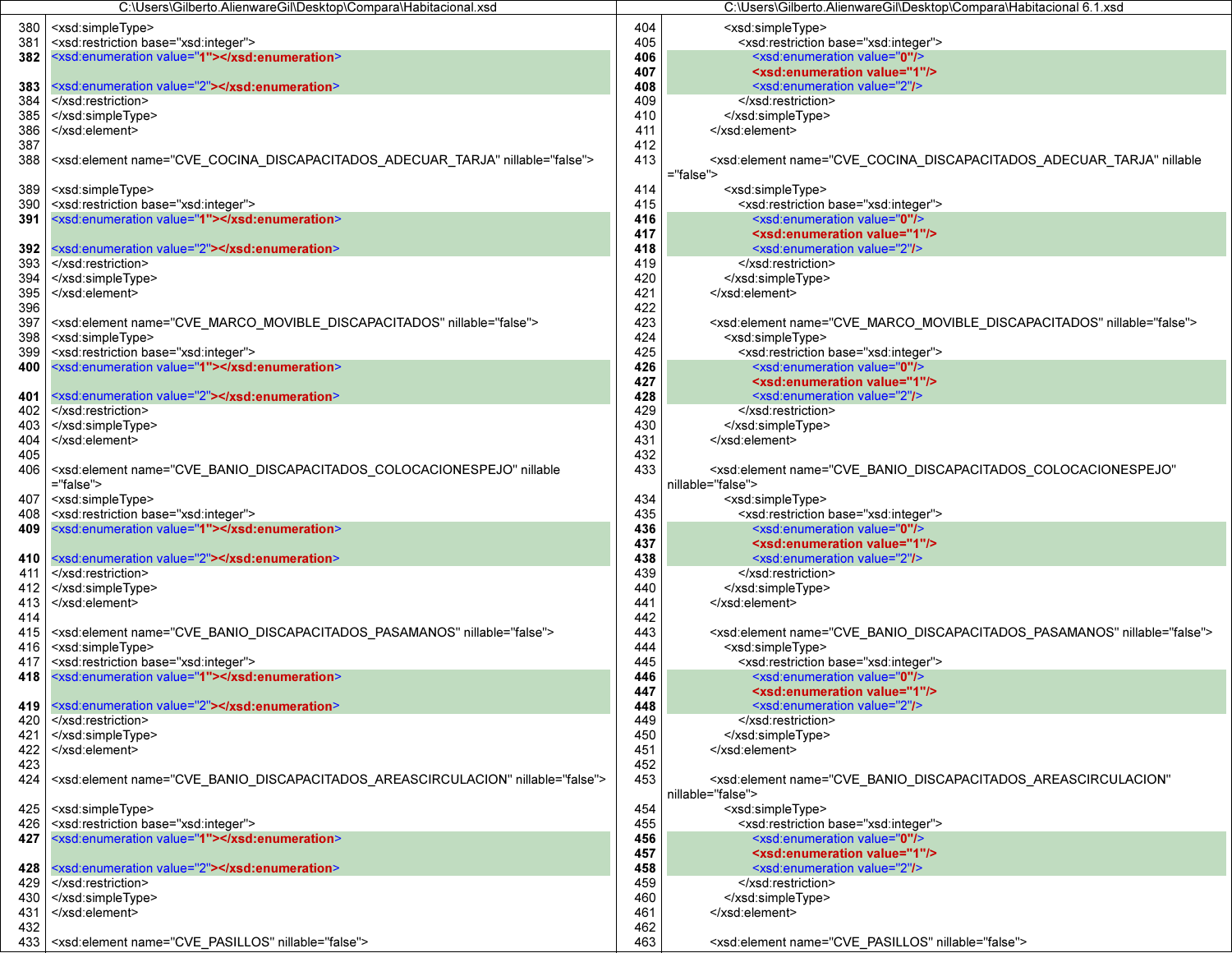|            | C:\Users\Gilberto.AlienwareGil\Desktop\Compara\Habitacional.xsd                              |            | C:\Users\Gilberto.AlienwareGil\Deskto                                                                                                                                                                                                                                                                                  |     |                                                                                                          |
|------------|----------------------------------------------------------------------------------------------|------------|------------------------------------------------------------------------------------------------------------------------------------------------------------------------------------------------------------------------------------------------------------------------------------------------------------------------|-----|----------------------------------------------------------------------------------------------------------|
| 434<br>435 | <xsd:simpletype><br/><xsd:restriction base="xsd:integer"></xsd:restriction></xsd:simpletype> | 464<br>465 | <xsd:simpletype><br/><xsd:restriction base="xsd:integer"></xsd:restriction></xsd:simpletype>                                                                                                                                                                                                                           |     |                                                                                                          |
| 436        | <xsd:enumeration value="1"></xsd:enumeration>                                                | 466<br>467 | <xsd:enumeration value="0"></xsd:enumeration><br><xsd:enumeration value="1"></xsd:enumeration>                                                                                                                                                                                                                         |     |                                                                                                          |
| 437        | <xsd:enumeration value="2"></xsd:enumeration>                                                | 468        | <xsd:enumeration value="2"></xsd:enumeration>                                                                                                                                                                                                                                                                          |     |                                                                                                          |
| 438        |                                                                                              | 469        |                                                                                                                                                                                                                                                                                                                        |     |                                                                                                          |
| 439        |                                                                                              | 470        |                                                                                                                                                                                                                                                                                                                        |     |                                                                                                          |
| 440        |                                                                                              | 471        |                                                                                                                                                                                                                                                                                                                        |     |                                                                                                          |
| 441        |                                                                                              | 472        |                                                                                                                                                                                                                                                                                                                        |     |                                                                                                          |
| 442        | <xsd:element name="CVE_COCINA" nillable="false"></xsd:element>                               | 473        | <xsd:element name="CVE_COCINA" nill<="" td=""></xsd:element>                                                                                                                                                                                                                                                           |     |                                                                                                          |
| 443        | <xsd:simpletype></xsd:simpletype>                                                            | 474        | <xsd:simpletype></xsd:simpletype>                                                                                                                                                                                                                                                                                      |     |                                                                                                          |
| 444        | <xsd:restriction base="xsd:integer"></xsd:restriction>                                       | 475        | <xsd:restriction base="xsd:integer"></xsd:restriction>                                                                                                                                                                                                                                                                 |     |                                                                                                          |
| 445        | <xsd:enumeration value="1"></xsd:enumeration>                                                | 476        | <xsd:enumeration value="0"></xsd:enumeration>                                                                                                                                                                                                                                                                          |     |                                                                                                          |
|            |                                                                                              | 477        | <xsd:enumeration value="1"></xsd:enumeration>                                                                                                                                                                                                                                                                          |     |                                                                                                          |
| 446<br>447 | <xsd:enumeration value="2"></xsd:enumeration><br>                                            | 478<br>479 | <xsd:enumeration value="2"></xsd:enumeration><br>                                                                                                                                                                                                                                                                      |     |                                                                                                          |
| 448        |                                                                                              | 480        |                                                                                                                                                                                                                                                                                                                        |     |                                                                                                          |
| 449        |                                                                                              | 481        |                                                                                                                                                                                                                                                                                                                        |     |                                                                                                          |
| 450        |                                                                                              | 482        |                                                                                                                                                                                                                                                                                                                        |     |                                                                                                          |
| 451        | <xsd:element name="CVE_BANIO" nillable="false"></xsd:element>                                | 483        | <xsd:element name="CVE_BANIO" nillat<="" td=""></xsd:element>                                                                                                                                                                                                                                                          |     |                                                                                                          |
| 452        | <xsd:simpletype></xsd:simpletype>                                                            | 484        | <xsd:simpletype></xsd:simpletype>                                                                                                                                                                                                                                                                                      |     |                                                                                                          |
| 453        | <xsd:restriction base="xsd:integer"></xsd:restriction>                                       | 485        | <xsd:restriction base="xsd:integer"></xsd:restriction>                                                                                                                                                                                                                                                                 |     |                                                                                                          |
| 454        | <xsd:enumeration value="1"></xsd:enumeration>                                                | 486        | <xsd:enumeration value="0"></xsd:enumeration>                                                                                                                                                                                                                                                                          |     |                                                                                                          |
|            |                                                                                              | 487        | <xsd:enumeration value="1"></xsd:enumeration>                                                                                                                                                                                                                                                                          |     |                                                                                                          |
| 455        | <xsd:enumeration value="2"></xsd:enumeration>                                                | 488        | <xsd:enumeration value="2"></xsd:enumeration>                                                                                                                                                                                                                                                                          |     |                                                                                                          |
| 456        |                                                                                              | 489        |                                                                                                                                                                                                                                                                                                                        |     |                                                                                                          |
| 457        |                                                                                              | 490        |                                                                                                                                                                                                                                                                                                                        |     |                                                                                                          |
| 458        |                                                                                              | 491        |                                                                                                                                                                                                                                                                                                                        |     |                                                                                                          |
| 459        |                                                                                              | 492        |                                                                                                                                                                                                                                                                                                                        |     |                                                                                                          |
| 460        | <xsd:element name="CVE_RECAMARA" nillable="false"></xsd:element>                             | 493<br>494 | <xsd:element name="CVE_RECAMARA&lt;/td&gt;&lt;/tr&gt;&lt;tr&gt;&lt;td&gt;461&lt;br&gt;462&lt;/td&gt;&lt;td&gt;&lt;xsd:simpleType&gt;&lt;br&gt;&lt;xsd:restriction base=" xsd:integer"=""></xsd:element>                                                                                                                | 495 | <xsd:simpletype><br/><xsd:restriction base="xsd:integer"></xsd:restriction></xsd:simpletype>             |
| 463        | <xsd:enumeration value="1"></xsd:enumeration>                                                | 496        | <xsd:enumeration value="0"></xsd:enumeration>                                                                                                                                                                                                                                                                          |     |                                                                                                          |
|            |                                                                                              | 497        | <xsd:enumeration value="1"></xsd:enumeration>                                                                                                                                                                                                                                                                          |     |                                                                                                          |
| 464        | <xsd:enumeration value="2"></xsd:enumeration>                                                | 498        | <xsd:enumeration value="2"></xsd:enumeration>                                                                                                                                                                                                                                                                          |     |                                                                                                          |
| 465        |                                                                                              | 499        |                                                                                                                                                                                                                                                                                                                        |     |                                                                                                          |
| 466        |                                                                                              | 500        |                                                                                                                                                                                                                                                                                                                        |     |                                                                                                          |
| 467        |                                                                                              | 501        |                                                                                                                                                                                                                                                                                                                        |     |                                                                                                          |
| 468        |                                                                                              | 502        |                                                                                                                                                                                                                                                                                                                        |     |                                                                                                          |
| 469        | <xsd:element name="CVE_ACCESOS_VIVIENDA_PUERTA" nillable="false"></xsd:element>              | 503        | <xsd:element name="CVE_ACCESOS_\&lt;/td&gt;&lt;/tr&gt;&lt;tr&gt;&lt;td&gt;470&lt;/td&gt;&lt;td&gt;&lt;xsd:simpleType&gt;&lt;/td&gt;&lt;td&gt;504&lt;/td&gt;&lt;td&gt;&lt;xsd:simpleType&gt;&lt;/td&gt;&lt;/tr&gt;&lt;tr&gt;&lt;td&gt;471&lt;/td&gt;&lt;td&gt;&lt;xsd:restriction base=" xsd:integer"=""></xsd:element> | 505 | <xsd:restriction base="xsd:integer"><br/><xsd:enumeration value="0"></xsd:enumeration></xsd:restriction> |
| 472        | <xsd:enumeration value="1"></xsd:enumeration>                                                | 506<br>507 | <xsd:enumeration value="1"></xsd:enumeration>                                                                                                                                                                                                                                                                          |     |                                                                                                          |
| 473        | <xsd:enumeration value="2"></xsd:enumeration>                                                | 508        | <xsd:enumeration value="2"></xsd:enumeration>                                                                                                                                                                                                                                                                          |     |                                                                                                          |
| 474        |                                                                                              | 509        |                                                                                                                                                                                                                                                                                                                        |     |                                                                                                          |
| 475        |                                                                                              | 510        |                                                                                                                                                                                                                                                                                                                        |     |                                                                                                          |
| 476        |                                                                                              | 511        |                                                                                                                                                                                                                                                                                                                        |     |                                                                                                          |
| 477        |                                                                                              | 512        |                                                                                                                                                                                                                                                                                                                        |     |                                                                                                          |
| 478        | <xsd:element name="CVE_ACCESOS_ESPACIOS_INTERIORES" nillable="false"></xsd:element>          | 513        | <xsd:element name="CVE_ACCESOS_E&lt;/td&gt;&lt;/tr&gt;&lt;tr&gt;&lt;td&gt;479&lt;/td&gt;&lt;td&gt;&lt;xsd:simpleType&gt;&lt;/td&gt;&lt;td&gt;514&lt;/td&gt;&lt;td&gt;&lt;xsd:simpleType&gt;&lt;/td&gt;&lt;/tr&gt;&lt;tr&gt;&lt;td&gt;480&lt;/td&gt;&lt;td&gt;&lt;xsd:restriction base=" xsd:integer"=""></xsd:element> | 515 | <xsd:restriction base="xsd:integer"></xsd:restriction>                                                   |
| 481        | <xsd:enumeration value="1"></xsd:enumeration>                                                | 516        | <xsd:enumeration value="0"></xsd:enumeration>                                                                                                                                                                                                                                                                          |     |                                                                                                          |
| 482        | <xsd:enumeration value="2"></xsd:enumeration>                                                | 517<br>518 | <xsd:enumeration value="1"></xsd:enumeration><br><xsd:enumeration value="2"></xsd:enumeration>                                                                                                                                                                                                                         |     |                                                                                                          |
| 483        |                                                                                              | 519        |                                                                                                                                                                                                                                                                                                                        |     |                                                                                                          |
| 484        |                                                                                              | 520        |                                                                                                                                                                                                                                                                                                                        |     |                                                                                                          |
| 485        |                                                                                              | 521        |                                                                                                                                                                                                                                                                                                                        |     |                                                                                                          |
| 486        |                                                                                              | 522        |                                                                                                                                                                                                                                                                                                                        |     |                                                                                                          |
| 487        | <xsd:element name="CVE_HIDROMACETEROS" nillable="false"></xsd:element>                       | 523        | <xsd:element name="CVE_HIDROMACE&lt;/td&gt;&lt;/tr&gt;&lt;tr&gt;&lt;td&gt;488&lt;/td&gt;&lt;td&gt;&lt;xsd:simpleType&gt;&lt;/td&gt;&lt;td&gt;524&lt;/td&gt;&lt;td&gt;&lt;xsd:simpleType&gt;&lt;/td&gt;&lt;/tr&gt;&lt;tr&gt;&lt;td&gt;489&lt;/td&gt;&lt;td&gt;&lt;xsd:restriction base=" xsd:integer"=""></xsd:element> | 525 | <xsd:restriction base="xsd:integer"></xsd:restriction>                                                   |
| 490        | <xsd:enumeration value="1"></xsd:enumeration>                                                | 526        | <xsd:enumeration value="0"></xsd:enumeration>                                                                                                                                                                                                                                                                          |     |                                                                                                          |

| \Compara\Habitacional.xsd     |            | C:\Users\Gilberto.AlienwareGil\Desktop\Compara\Habitacional 6.1.xsd                            |
|-------------------------------|------------|------------------------------------------------------------------------------------------------|
|                               | 464        | <xsd:simpletype></xsd:simpletype>                                                              |
|                               | 465        | <xsd:restriction base="xsd:integer"></xsd:restriction>                                         |
|                               | 466        | <xsd:enumeration value="0"></xsd:enumeration>                                                  |
|                               | 467<br>468 | <xsd:enumeration value="1"></xsd:enumeration><br><xsd:enumeration value="2"></xsd:enumeration> |
|                               | 469        |                                                                                                |
|                               | 470        |                                                                                                |
|                               | 471        |                                                                                                |
|                               | 472        |                                                                                                |
| ≘">                           | 473        | <xsd:element name="CVE_COCINA" nillable="false"></xsd:element>                                 |
|                               | 474        | <xsd:simpletype></xsd:simpletype>                                                              |
|                               | 475        | <xsd:restriction base="xsd:integer"></xsd:restriction>                                         |
|                               | 476        | <xsd:enumeration value="0"></xsd:enumeration>                                                  |
|                               | 477        | <xsd:enumeration value="1"></xsd:enumeration>                                                  |
|                               | 478        | <xsd:enumeration value="2"></xsd:enumeration>                                                  |
|                               | 479<br>480 | <br>                                                                                           |
|                               | 481        |                                                                                                |
|                               | 482        |                                                                                                |
|                               | 483        | <xsd:element name="CVE_BANIO" nillable="false"></xsd:element>                                  |
|                               | 484        | <xsd:simpletype></xsd:simpletype>                                                              |
|                               | 485        | <xsd:restriction base="xsd:integer"></xsd:restriction>                                         |
|                               | 486        | <xsd:enumeration value="0"></xsd:enumeration>                                                  |
|                               | 487        | <xsd:enumeration value="1"></xsd:enumeration>                                                  |
|                               | 488        | <xsd:enumeration value="2"></xsd:enumeration>                                                  |
|                               | 489        |                                                                                                |
|                               | 490<br>491 | <br>                                                                                           |
|                               | 492        |                                                                                                |
| 'false''>                     | 493        | <xsd:element name="CVE_RECAMARA" nillable="false"></xsd:element>                               |
|                               | 494        | <xsd:simpletype></xsd:simpletype>                                                              |
|                               | 495        | <xsd:restriction base="xsd:integer"></xsd:restriction>                                         |
|                               | 496        | <xsd:enumeration value="0"></xsd:enumeration>                                                  |
|                               | 497        | <xsd:enumeration value="1"></xsd:enumeration>                                                  |
|                               | 498        | <xsd:enumeration value="2"></xsd:enumeration>                                                  |
|                               | 499        |                                                                                                |
|                               | 500        |                                                                                                |
|                               | 501<br>502 |                                                                                                |
| PUERTA" nillable="false">     | 503        | <xsd:element name="CVE_ACCESOS_VIVIENDA_PUERTA" nillable="false"></xsd:element>                |
|                               | 504        | <xsd:simpletype></xsd:simpletype>                                                              |
|                               | 505        | <xsd:restriction base="xsd:integer"></xsd:restriction>                                         |
|                               | 506        | <xsd:enumeration value="0"></xsd:enumeration>                                                  |
|                               | 507        | <xsd:enumeration value="1"></xsd:enumeration>                                                  |
|                               | 508        | <xsd:enumeration value="2"></xsd:enumeration>                                                  |
|                               | 509        |                                                                                                |
|                               | 510<br>511 | <br>                                                                                           |
|                               | 512        |                                                                                                |
| INTERIORES" nillable="false"> | 513        | <xsd:element name="CVE_ACCESOS_ESPACIOS_INTERIORES" nillable="false"></xsd:element>            |
|                               | 514        | <xsd:simpletype></xsd:simpletype>                                                              |
|                               | 515        | <xsd:restriction base="xsd:integer"></xsd:restriction>                                         |
|                               | 516        | <xsd:enumeration value="0"></xsd:enumeration>                                                  |
|                               | 517        | <xsd:enumeration value="1"></xsd:enumeration>                                                  |
|                               | 518        | <xsd:enumeration value="2"></xsd:enumeration>                                                  |
|                               | 519        |                                                                                                |
|                               | 520        |                                                                                                |
|                               | 521<br>522 |                                                                                                |
| nillable="false">             | 523        | <xsd:element name="CVE_HIDROMACETEROS" nillable="false"></xsd:element>                         |
|                               | 524        | <xsd:simpletype></xsd:simpletype>                                                              |
|                               | 525        | <xsd:restriction base="xsd:integer"></xsd:restriction>                                         |
|                               | 526        | <xsd:enumeration value="0"></xsd:enumeration>                                                  |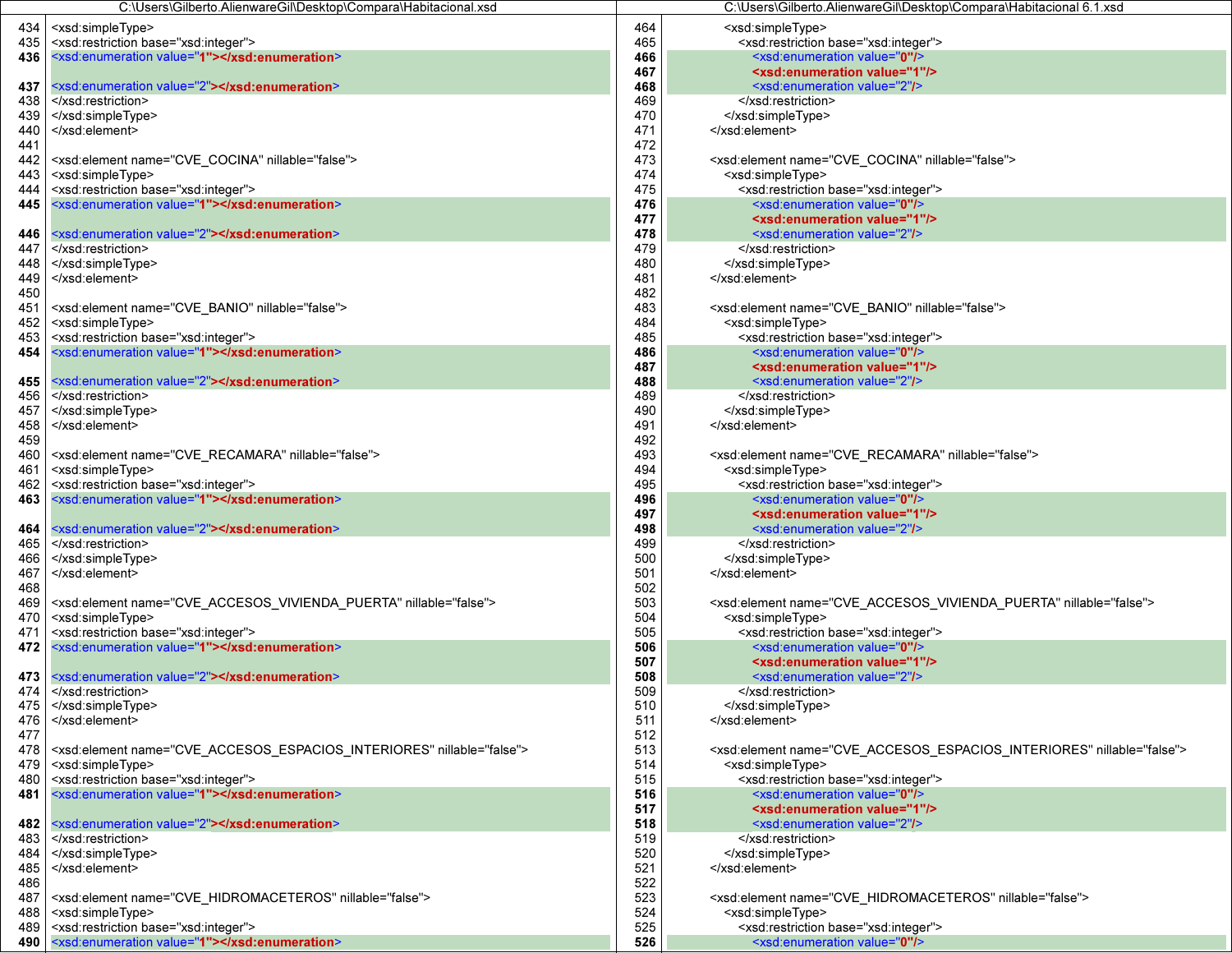| C:\Users\Gilberto.AlienwareGil\Desktop\Compara\Habitacional.xsd |                                                                                              |     | C:\Users\Gilberto.AlienwareGil\Desktop\Compara\Habitacional 6.1.xsd                            |  |  |  |
|-----------------------------------------------------------------|----------------------------------------------------------------------------------------------|-----|------------------------------------------------------------------------------------------------|--|--|--|
|                                                                 |                                                                                              | 527 | <xsd:enumeration value="1"></xsd:enumeration>                                                  |  |  |  |
| 491                                                             | <xsd:enumeration value="2"></xsd:enumeration>                                                | 528 | <xsd:enumeration value="2"></xsd:enumeration>                                                  |  |  |  |
| 492                                                             |                                                                                              | 529 |                                                                                                |  |  |  |
| 493                                                             |                                                                                              | 530 |                                                                                                |  |  |  |
| 494                                                             |                                                                                              | 531 |                                                                                                |  |  |  |
| 495                                                             |                                                                                              | 532 |                                                                                                |  |  |  |
| 496                                                             | <xsd:element name="NUM_HIDROMACETEROS" nillable="false"></xsd:element>                       | 533 | <xsd:element name="NUM_HIDROMACETEROS" nillable="false"></xsd:element>                         |  |  |  |
| 497                                                             | <xsd:simpletype></xsd:simpletype>                                                            | 534 | <xsd:simpletype></xsd:simpletype>                                                              |  |  |  |
| 498                                                             | <xsd:restriction base="xsd:integer"></xsd:restriction>                                       | 535 | <xsd:restriction base="xsd:integer"></xsd:restriction>                                         |  |  |  |
| 499                                                             | <xsd:enumeration value="0"></xsd:enumeration>                                                | 536 | <xsd:enumeration value="0"></xsd:enumeration>                                                  |  |  |  |
| 500                                                             | <xsd:enumeration value="1"></xsd:enumeration>                                                | 537 | <xsd:enumeration value="1"></xsd:enumeration>                                                  |  |  |  |
|                                                                 |                                                                                              | 538 | <xsd:enumeration value="2"></xsd:enumeration>                                                  |  |  |  |
| 501                                                             |                                                                                              | 539 |                                                                                                |  |  |  |
| 502                                                             |                                                                                              | 540 |                                                                                                |  |  |  |
| 503                                                             |                                                                                              | 541 |                                                                                                |  |  |  |
| 504                                                             |                                                                                              | 542 |                                                                                                |  |  |  |
| 505                                                             | <xsd:element name="OTRO_TIPO_OBRAS_COMPLEMENTARIAS_VIVIENDA" nillable="false"></xsd:element> | 543 | <xsd:element name="OTRO_TIPO_OBRAS_COMPLEMENTARIAS_VIVIENDA" nillable<="" th=""></xsd:element> |  |  |  |
|                                                                 |                                                                                              |     | ="false">                                                                                      |  |  |  |
| 506                                                             | <xsd:simpletype></xsd:simpletype>                                                            | 544 | <xsd:simpletype></xsd:simpletype>                                                              |  |  |  |
| 507                                                             | <xsd:restriction base="xsd:string"></xsd:restriction>                                        | 545 | <xsd:restriction base="xsd:string"></xsd:restriction>                                          |  |  |  |
| 508                                                             | <xsd:minlength value="0"></xsd:minlength>                                                    | 546 | <xsd:minlength value="0"></xsd:minlength>                                                      |  |  |  |
| 509                                                             | <xsd:maxlength value="50"></xsd:maxlength>                                                   | 547 | <xsd:maxlength value="50"></xsd:maxlength>                                                     |  |  |  |
| 510                                                             | <xsd:whitespace value="collapse"></xsd:whitespace>                                           | 548 | <xsd:whitespace value="collapse"></xsd:whitespace>                                             |  |  |  |
| 511                                                             |                                                                                              | 549 |                                                                                                |  |  |  |
| 512                                                             |                                                                                              | 550 |                                                                                                |  |  |  |
| 513                                                             |                                                                                              | 551 |                                                                                                |  |  |  |
| 514                                                             |                                                                                              | 552 |                                                                                                |  |  |  |
|                                                                 | $515$                                                                                        | 553 |                                                                                                |  |  |  |
| 516                                                             |                                                                                              | 554 |                                                                                                |  |  |  |
| 517                                                             | <xsd:complextype name="CONJUNTOOCType"></xsd:complextype>                                    | 555 | <xsd:complextype name="CONJUNTOOCType"></xsd:complextype>                                      |  |  |  |
|                                                                 | 518   <xsd:sequence></xsd:sequence>                                                          | 556 | <xsd:sequence></xsd:sequence>                                                                  |  |  |  |
|                                                                 | 519   <xsd:element name="CVE_CASETA_VIGILANCIA" nillable="false"></xsd:element>              | 557 | <xsd:element name="CVE_CASETA_VIGILANCIA" nillable="false"></xsd:element>                      |  |  |  |
| 520                                                             | <xsd:simpletype></xsd:simpletype>                                                            | 558 | <xsd:simpletype></xsd:simpletype>                                                              |  |  |  |
| 521                                                             | <xsd:restriction base="xsd:integer"></xsd:restriction>                                       | 559 | <xsd:restriction base="xsd:integer"></xsd:restriction>                                         |  |  |  |
| 522                                                             | <xsd:enumeration value="1"></xsd:enumeration>                                                | 560 | <xsd:enumeration value="0"></xsd:enumeration>                                                  |  |  |  |
|                                                                 |                                                                                              | 561 | <xsd:enumeration value="1"></xsd:enumeration>                                                  |  |  |  |
| 523                                                             | <xsd:enumeration value="2"></xsd:enumeration>                                                | 562 | <xsd:enumeration value="2"></xsd:enumeration>                                                  |  |  |  |
| 524                                                             |                                                                                              | 563 |                                                                                                |  |  |  |
| 525                                                             |                                                                                              | 564 |                                                                                                |  |  |  |
| 526                                                             |                                                                                              | 565 |                                                                                                |  |  |  |
| 527                                                             |                                                                                              | 566 |                                                                                                |  |  |  |
| 528                                                             | <xsd:element name="CVE_LOCALES_COMERCIALES" nillable="false"></xsd:element>                  | 567 | <xsd:element name="CVE_LOCALES_COMERCIALES" nillable="false"></xsd:element>                    |  |  |  |
| 529                                                             | <xsd:simpletype></xsd:simpletype>                                                            | 568 | <xsd:simpletype></xsd:simpletype>                                                              |  |  |  |
| 530                                                             | <xsd:restriction base="xsd:integer"></xsd:restriction>                                       | 569 | <xsd:restriction base="xsd:integer"></xsd:restriction>                                         |  |  |  |
| 531                                                             | <xsd:enumeration value="1"></xsd:enumeration>                                                | 570 | <xsd:enumeration value="0"></xsd:enumeration>                                                  |  |  |  |
|                                                                 |                                                                                              | 571 | <xsd:enumeration value="1"></xsd:enumeration>                                                  |  |  |  |
| 532                                                             | <xsd:enumeration value="2"></xsd:enumeration>                                                | 572 | <xsd:enumeration value="2"></xsd:enumeration>                                                  |  |  |  |
| 533                                                             |                                                                                              | 573 |                                                                                                |  |  |  |
| 534                                                             |                                                                                              | 574 |                                                                                                |  |  |  |
| 535                                                             |                                                                                              | 575 |                                                                                                |  |  |  |
| 536                                                             |                                                                                              | 576 |                                                                                                |  |  |  |
| 537                                                             | <xsd:element name="CVE_BARDA_PERIMETRAL" nillable="false"></xsd:element>                     | 577 | <xsd:element name="CVE_BARDA_PERIMETRAL" nillable="false"></xsd:element>                       |  |  |  |
| 538                                                             | <xsd:simpletype></xsd:simpletype>                                                            | 578 | <xsd:simpletype></xsd:simpletype>                                                              |  |  |  |
| 539                                                             | <xsd:restriction base="xsd:integer"></xsd:restriction>                                       | 579 | <xsd:restriction base="xsd:integer"></xsd:restriction>                                         |  |  |  |
| 540                                                             | <xsd:enumeration value="1"></xsd:enumeration>                                                | 580 | <xsd:enumeration value="0"></xsd:enumeration>                                                  |  |  |  |
|                                                                 |                                                                                              | 581 | <xsd:enumeration value="1"></xsd:enumeration>                                                  |  |  |  |
| 541                                                             | <xsd:enumeration value="2"></xsd:enumeration>                                                | 582 | <xsd:enumeration value="2"></xsd:enumeration>                                                  |  |  |  |
| 542                                                             |                                                                                              | 583 |                                                                                                |  |  |  |
| 543                                                             |                                                                                              | 584 |                                                                                                |  |  |  |
| 544                                                             |                                                                                              | 585 |                                                                                                |  |  |  |
| 545                                                             |                                                                                              | 586 |                                                                                                |  |  |  |
| 546                                                             | <xsd:element name="CVE_ELEVADOR" nillable="false"></xsd:element>                             | 587 | <xsd:element name="CVE_ELEVADOR" nillable="false"></xsd:element>                               |  |  |  |
| 547                                                             | <xsd:simpletype></xsd:simpletype>                                                            | 588 | <xsd:simpletype></xsd:simpletype>                                                              |  |  |  |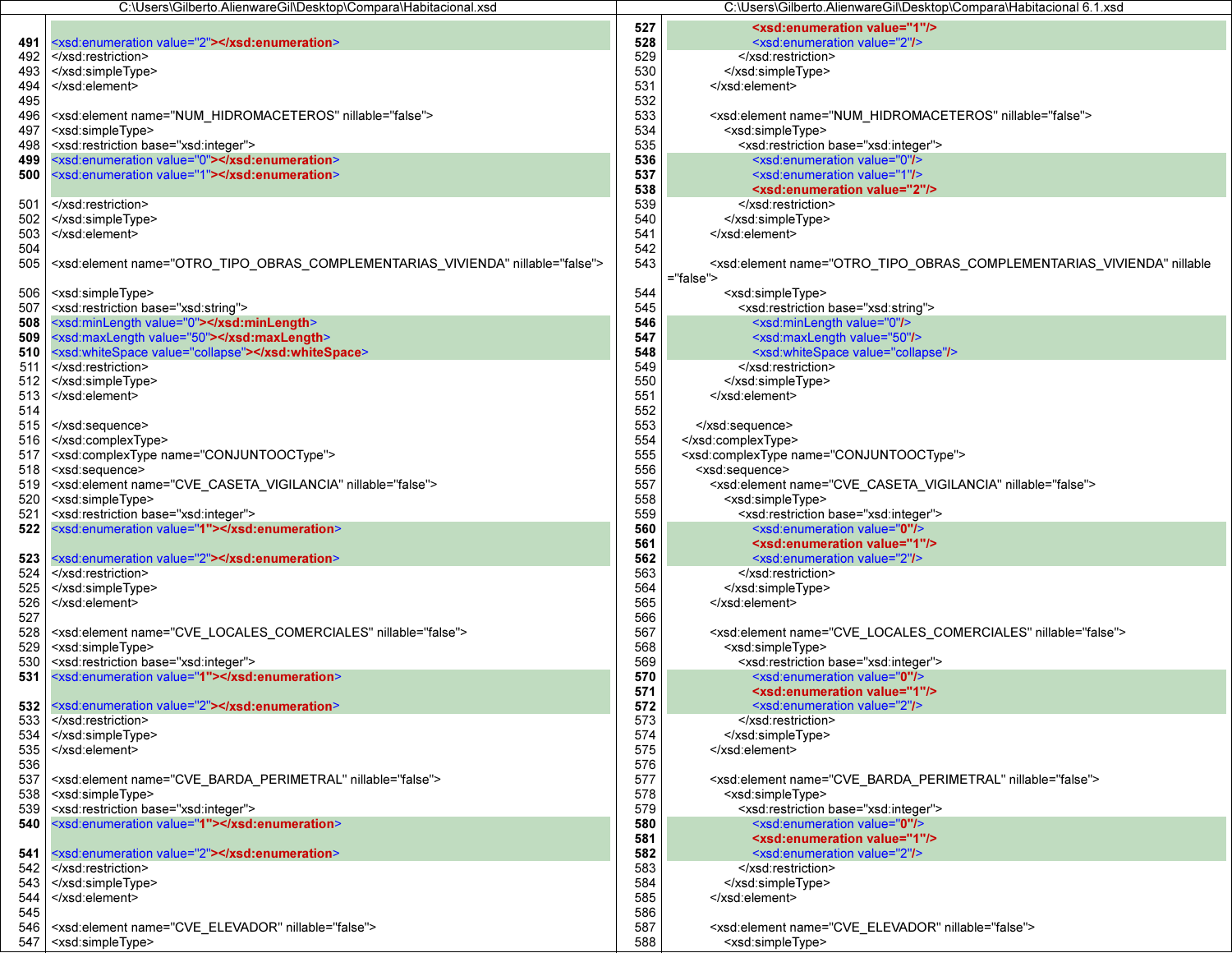|     | C:\Users\Gilberto.AlienwareGil\Desktop\Compara\Habitacional.xsd                        |     | C:\Users\Gilberto.AlienwareGil\Deskto                                                                                                                                                                                                                                                                                                                                                                                           |     |                                                        |
|-----|----------------------------------------------------------------------------------------|-----|---------------------------------------------------------------------------------------------------------------------------------------------------------------------------------------------------------------------------------------------------------------------------------------------------------------------------------------------------------------------------------------------------------------------------------|-----|--------------------------------------------------------|
| 548 | <xsd:restriction base="xsd:integer"></xsd:restriction>                                 | 589 | <xsd:restriction base="xsd:integer"></xsd:restriction>                                                                                                                                                                                                                                                                                                                                                                          |     |                                                        |
| 549 | <xsd:enumeration value="1"></xsd:enumeration>                                          | 590 | <xsd:enumeration value="0"></xsd:enumeration>                                                                                                                                                                                                                                                                                                                                                                                   |     |                                                        |
|     |                                                                                        | 591 | <xsd:enumeration value="1"></xsd:enumeration>                                                                                                                                                                                                                                                                                                                                                                                   |     |                                                        |
| 550 | <xsd:enumeration value="2"></xsd:enumeration>                                          | 592 | <xsd:enumeration value="2"></xsd:enumeration>                                                                                                                                                                                                                                                                                                                                                                                   |     |                                                        |
| 551 |                                                                                        | 593 |                                                                                                                                                                                                                                                                                                                                                                                                                                 |     |                                                        |
| 552 |                                                                                        | 594 |                                                                                                                                                                                                                                                                                                                                                                                                                                 |     |                                                        |
|     |                                                                                        |     |                                                                                                                                                                                                                                                                                                                                                                                                                                 |     |                                                        |
| 553 |                                                                                        | 595 |                                                                                                                                                                                                                                                                                                                                                                                                                                 |     |                                                        |
| 554 |                                                                                        | 596 |                                                                                                                                                                                                                                                                                                                                                                                                                                 |     |                                                        |
| 555 | <xsd:element name="CVE_ESTACIONAMIENTO_TECHADO" nillable="false"></xsd:element>        | 597 | <xsd:element name="CVE_ESTACIONA&lt;/td&gt;&lt;/tr&gt;&lt;tr&gt;&lt;td&gt;556&lt;/td&gt;&lt;td&gt;&lt;xsd:simpleType&gt;&lt;/td&gt;&lt;th&gt;598&lt;/th&gt;&lt;td&gt;&lt;xsd:simpleType&gt;&lt;/td&gt;&lt;/tr&gt;&lt;tr&gt;&lt;td&gt;557&lt;/td&gt;&lt;td&gt;&lt;xsd:restriction base=" xsd:integer"=""></xsd:element>                                                                                                          | 599 | <xsd:restriction base="xsd:integer"></xsd:restriction> |
| 558 | <xsd:enumeration value="1"></xsd:enumeration>                                          | 600 | <xsd:enumeration value="0"></xsd:enumeration>                                                                                                                                                                                                                                                                                                                                                                                   |     |                                                        |
|     |                                                                                        | 601 | <xsd:enumeration value="1"></xsd:enumeration>                                                                                                                                                                                                                                                                                                                                                                                   |     |                                                        |
| 559 | <xsd:enumeration value="2"></xsd:enumeration>                                          | 602 | <xsd:enumeration value="2"></xsd:enumeration>                                                                                                                                                                                                                                                                                                                                                                                   |     |                                                        |
| 560 |                                                                                        | 603 |                                                                                                                                                                                                                                                                                                                                                                                                                                 |     |                                                        |
| 561 |                                                                                        | 604 |                                                                                                                                                                                                                                                                                                                                                                                                                                 |     |                                                        |
| 562 |                                                                                        | 605 |                                                                                                                                                                                                                                                                                                                                                                                                                                 |     |                                                        |
| 563 |                                                                                        | 606 |                                                                                                                                                                                                                                                                                                                                                                                                                                 |     |                                                        |
| 564 | <xsd:element name="CVE_ESTACIONAMIENTO_VISITAS" nillable="false"></xsd:element>        | 607 | <xsd:element name="CVE_ESTACIONA&lt;/td&gt;&lt;/tr&gt;&lt;tr&gt;&lt;td&gt;565&lt;/td&gt;&lt;td&gt;&lt;xsd:simpleType&gt;&lt;/td&gt;&lt;th&gt;608&lt;/th&gt;&lt;td&gt;&lt;xsd:simpleType&gt;&lt;/td&gt;&lt;/tr&gt;&lt;tr&gt;&lt;td&gt;566&lt;/td&gt;&lt;td&gt;&lt;xsd:restriction base=" xsd:integer"=""></xsd:element>                                                                                                          | 609 | <xsd:restriction base="xsd:integer"></xsd:restriction> |
|     | <xsd:enumeration value="1"></xsd:enumeration>                                          |     | <xsd:enumeration value="0"></xsd:enumeration>                                                                                                                                                                                                                                                                                                                                                                                   |     |                                                        |
| 567 |                                                                                        | 610 |                                                                                                                                                                                                                                                                                                                                                                                                                                 |     |                                                        |
|     |                                                                                        | 611 | <xsd:enumeration value="1"></xsd:enumeration>                                                                                                                                                                                                                                                                                                                                                                                   |     |                                                        |
| 568 | <xsd:enumeration value="2"></xsd:enumeration>                                          | 612 | <xsd:enumeration value="2"></xsd:enumeration>                                                                                                                                                                                                                                                                                                                                                                                   |     |                                                        |
| 569 |                                                                                        | 613 |                                                                                                                                                                                                                                                                                                                                                                                                                                 |     |                                                        |
| 570 |                                                                                        | 614 |                                                                                                                                                                                                                                                                                                                                                                                                                                 |     |                                                        |
| 571 |                                                                                        | 615 |                                                                                                                                                                                                                                                                                                                                                                                                                                 |     |                                                        |
| 572 |                                                                                        | 616 |                                                                                                                                                                                                                                                                                                                                                                                                                                 |     |                                                        |
| 573 | <xsd:element name="CVE_ESTACIONAMIENTO_DISCAPACITADOS" nillable="false"></xsd:element> | 617 | <xsd:element name="CVE_ESTACIONA&lt;/td&gt;&lt;/tr&gt;&lt;tr&gt;&lt;td&gt;574&lt;/td&gt;&lt;td&gt;&lt;xsd:simpleType&gt;&lt;/td&gt;&lt;th&gt;618&lt;/th&gt;&lt;td&gt;&lt;xsd:simpleType&gt;&lt;/td&gt;&lt;/tr&gt;&lt;tr&gt;&lt;td&gt;575&lt;/td&gt;&lt;td&gt;&lt;xsd:restriction base=" xsd:integer"=""></xsd:element>                                                                                                          | 619 | <xsd:restriction base="xsd:integer"></xsd:restriction> |
| 576 | <xsd:enumeration value="1"></xsd:enumeration>                                          | 620 | <xsd:enumeration value="0"></xsd:enumeration>                                                                                                                                                                                                                                                                                                                                                                                   |     |                                                        |
|     |                                                                                        | 621 | <xsd:enumeration value="1"></xsd:enumeration>                                                                                                                                                                                                                                                                                                                                                                                   |     |                                                        |
| 577 | <xsd:enumeration value="2"></xsd:enumeration>                                          | 622 | <xsd:enumeration value="2"></xsd:enumeration>                                                                                                                                                                                                                                                                                                                                                                                   |     |                                                        |
| 578 |                                                                                        | 623 |                                                                                                                                                                                                                                                                                                                                                                                                                                 |     |                                                        |
| 579 |                                                                                        | 624 |                                                                                                                                                                                                                                                                                                                                                                                                                                 |     |                                                        |
| 580 |                                                                                        | 625 |                                                                                                                                                                                                                                                                                                                                                                                                                                 |     |                                                        |
| 581 |                                                                                        | 626 |                                                                                                                                                                                                                                                                                                                                                                                                                                 |     |                                                        |
| 582 | <xsd:element name="CVE_RAMPA_BANQUETA_DISCAPACITADOS" nillable="false"></xsd:element>  | 627 | <xsd:element name="CVE_RAMPA_BAN&lt;/td&gt;&lt;/tr&gt;&lt;tr&gt;&lt;td&gt;583&lt;/td&gt;&lt;td&gt;&lt;/td&gt;&lt;th&gt;628&lt;/th&gt;&lt;td&gt;&lt;xsd:simpleType&gt;&lt;/td&gt;&lt;/tr&gt;&lt;tr&gt;&lt;td&gt;&lt;/td&gt;&lt;td&gt;&lt;xsd:simpleType&gt;&lt;/td&gt;&lt;th&gt;&lt;/th&gt;&lt;td&gt;&lt;/td&gt;&lt;/tr&gt;&lt;tr&gt;&lt;td&gt;584&lt;/td&gt;&lt;td&gt;&lt;xsd:restriction base=" xsd:integer"=""></xsd:element> | 629 | <xsd:restriction base="xsd:integer"></xsd:restriction> |
| 585 | <xsd:enumeration value="1"></xsd:enumeration>                                          | 630 | <xsd:enumeration value="0"></xsd:enumeration>                                                                                                                                                                                                                                                                                                                                                                                   |     |                                                        |
|     |                                                                                        | 631 | <xsd:enumeration value="1"></xsd:enumeration>                                                                                                                                                                                                                                                                                                                                                                                   |     |                                                        |
| 586 | <xsd:enumeration value="2"></xsd:enumeration>                                          | 632 | <xsd:enumeration value="2"></xsd:enumeration>                                                                                                                                                                                                                                                                                                                                                                                   |     |                                                        |
| 587 |                                                                                        | 633 |                                                                                                                                                                                                                                                                                                                                                                                                                                 |     |                                                        |
| 588 |                                                                                        | 634 |                                                                                                                                                                                                                                                                                                                                                                                                                                 |     |                                                        |
| 589 |                                                                                        | 635 |                                                                                                                                                                                                                                                                                                                                                                                                                                 |     |                                                        |
| 590 |                                                                                        | 636 |                                                                                                                                                                                                                                                                                                                                                                                                                                 |     |                                                        |
| 591 | <xsd:element name="CVE_JUEGOS_INFANTILES" nillable="false"></xsd:element>              | 637 | <xsd:element name="CVE_JUEGOS_IN&lt;/td&gt;&lt;/tr&gt;&lt;tr&gt;&lt;td&gt;592&lt;/td&gt;&lt;td&gt;&lt;xsd:simpleType&gt;&lt;/td&gt;&lt;th&gt;638&lt;/th&gt;&lt;td&gt;&lt;xsd:simpleType&gt;&lt;/td&gt;&lt;/tr&gt;&lt;tr&gt;&lt;td&gt;593&lt;/td&gt;&lt;td&gt;&lt;xsd:restriction base=" xsd:integer"=""></xsd:element>                                                                                                          | 639 | <xsd:restriction base="xsd:integer"></xsd:restriction> |
| 594 | <xsd:enumeration value="1"></xsd:enumeration>                                          | 640 | <xsd:enumeration value="0"></xsd:enumeration>                                                                                                                                                                                                                                                                                                                                                                                   |     |                                                        |
|     |                                                                                        | 641 | <xsd:enumeration value="1"></xsd:enumeration>                                                                                                                                                                                                                                                                                                                                                                                   |     |                                                        |
| 595 | <xsd:enumeration value="2"></xsd:enumeration>                                          | 642 | <xsd:enumeration value="2"></xsd:enumeration>                                                                                                                                                                                                                                                                                                                                                                                   |     |                                                        |
| 596 |                                                                                        | 643 |                                                                                                                                                                                                                                                                                                                                                                                                                                 |     |                                                        |
| 597 |                                                                                        | 644 |                                                                                                                                                                                                                                                                                                                                                                                                                                 |     |                                                        |
| 598 |                                                                                        | 645 |                                                                                                                                                                                                                                                                                                                                                                                                                                 |     |                                                        |
| 599 |                                                                                        | 646 |                                                                                                                                                                                                                                                                                                                                                                                                                                 |     |                                                        |
| 600 | <xsd:element name="CVE_CANCHAS_DEPORTIVAS" nillable="false"></xsd:element>             | 647 | <xsd:element name="CVE_CANCHAS_I&lt;/td&gt;&lt;/tr&gt;&lt;tr&gt;&lt;td&gt;601&lt;/td&gt;&lt;td&gt;&lt;xsd:simpleType&gt;&lt;/td&gt;&lt;th&gt;648&lt;/th&gt;&lt;td&gt;&lt;xsd:simpleType&gt;&lt;/td&gt;&lt;/tr&gt;&lt;tr&gt;&lt;td&gt;602&lt;/td&gt;&lt;td&gt;&lt;xsd:restriction base=" xsd:integer"=""></xsd:element>                                                                                                          | 649 | <xsd:restriction base="xsd:integer"></xsd:restriction> |
| 603 | <xsd:enumeration value="1"></xsd:enumeration>                                          | 650 | <xsd:enumeration value="0"></xsd:enumeration>                                                                                                                                                                                                                                                                                                                                                                                   |     |                                                        |
|     |                                                                                        | 651 |                                                                                                                                                                                                                                                                                                                                                                                                                                 |     |                                                        |
|     |                                                                                        |     | <xsd:enumeration value="1"></xsd:enumeration>                                                                                                                                                                                                                                                                                                                                                                                   |     |                                                        |

| acional.xsd           |            | C:\Users\Gilberto.AlienwareGil\Desktop\Compara\Habitacional 6.1 xsd                                                   |
|-----------------------|------------|-----------------------------------------------------------------------------------------------------------------------|
|                       | 589        | <xsd:restriction base="xsd:integer"></xsd:restriction>                                                                |
|                       | 590        | <xsd:enumeration value="0"></xsd:enumeration>                                                                         |
|                       | 591        | <xsd:enumeration value="1"></xsd:enumeration>                                                                         |
|                       | 592        | <xsd:enumeration value="2"></xsd:enumeration>                                                                         |
|                       | 593        |                                                                                                                       |
|                       | 594        |                                                                                                                       |
|                       | 595        |                                                                                                                       |
|                       | 596        |                                                                                                                       |
| ble="false">          | 597        | <xsd:element name="CVE_ESTACIONAMIENTO_TECHADO" nillable="false"></xsd:element>                                       |
|                       | 598        | <xsd:simpletype></xsd:simpletype>                                                                                     |
|                       | 599        | <xsd:restriction base="xsd:integer"></xsd:restriction>                                                                |
|                       | 600        | <xsd:enumeration value="0"></xsd:enumeration>                                                                         |
|                       | 601        | <xsd:enumeration value="1"></xsd:enumeration>                                                                         |
|                       | 602        | <xsd:enumeration value="2"></xsd:enumeration>                                                                         |
|                       | 603        |                                                                                                                       |
|                       | 604        |                                                                                                                       |
|                       | 605        |                                                                                                                       |
| ≔"false">             | 606<br>607 |                                                                                                                       |
|                       | 608        | <xsd:element name="CVE_ESTACIONAMIENTO_VISITAS" nillable="false"><br/><xsd:simpletype></xsd:simpletype></xsd:element> |
|                       | 609        | <xsd:restriction base="xsd:integer"></xsd:restriction>                                                                |
|                       | 610        | <xsd:enumeration value="0"></xsd:enumeration>                                                                         |
|                       | 611        | <xsd:enumeration value="1"></xsd:enumeration>                                                                         |
|                       | 612        | <xsd:enumeration value="2"></xsd:enumeration>                                                                         |
|                       | 613        |                                                                                                                       |
|                       | 614        |                                                                                                                       |
|                       | 615        |                                                                                                                       |
|                       | 616        |                                                                                                                       |
| OS" nillable="false"> | 617        | <xsd:element name="CVE_ESTACIONAMIENTO_DISCAPACITADOS" nillable="false"></xsd:element>                                |
|                       | 618        | <xsd:simpletype></xsd:simpletype>                                                                                     |
|                       | 619        | <xsd:restriction base="xsd:integer"></xsd:restriction>                                                                |
|                       | 620        | <xsd:enumeration value="0"></xsd:enumeration>                                                                         |
|                       | 621        | <xsd:enumeration value="1"></xsd:enumeration>                                                                         |
|                       | 622        | <xsd:enumeration value="2"></xsd:enumeration>                                                                         |
|                       | 623<br>624 |                                                                                                                       |
|                       | 625        | <br>                                                                                                                  |
|                       | 626        |                                                                                                                       |
| OS" nillable="false"> | 627        | <xsd:element name="CVE_RAMPA_BANQUETA_DISCAPACITADOS" nillable="false"></xsd:element>                                 |
|                       | 628        | <xsd:simpletype></xsd:simpletype>                                                                                     |
|                       | 629        | <xsd:restriction base="xsd:integer"></xsd:restriction>                                                                |
|                       | 630        | <xsd:enumeration value="0"></xsd:enumeration>                                                                         |
|                       | 631        | <xsd:enumeration value="1"></xsd:enumeration>                                                                         |
|                       | 632        | <xsd:enumeration value="2"></xsd:enumeration>                                                                         |
|                       | 633        |                                                                                                                       |
|                       | 634        |                                                                                                                       |
|                       | 635        |                                                                                                                       |
|                       | 636        |                                                                                                                       |
|                       | 637        | <xsd:element name="CVE_JUEGOS_INFANTILES" nillable="false"></xsd:element>                                             |
|                       | 638        | <xsd:simpletype></xsd:simpletype>                                                                                     |
|                       | 639        | <xsd:restriction base="xsd:integer"></xsd:restriction>                                                                |
|                       | 640<br>641 | <xsd:enumeration value="0"></xsd:enumeration><br><xsd:enumeration value="1"></xsd:enumeration>                        |
|                       | 642        | <xsd:enumeration value="2"></xsd:enumeration>                                                                         |
|                       | 643        |                                                                                                                       |
|                       | 644        |                                                                                                                       |
|                       | 645        |                                                                                                                       |
|                       | 646        |                                                                                                                       |
| se">                  | 647        | <xsd:element name="CVE CANCHAS DEPORTIVAS" nillable="false"></xsd:element>                                            |
|                       | 648        | <xsd:simpletype></xsd:simpletype>                                                                                     |
|                       | 649        | <xsd:restriction base="xsd:integer"></xsd:restriction>                                                                |
|                       | 650        | <xsd:enumeration value="0"></xsd:enumeration>                                                                         |
|                       | 651        | <xsd:enumeration value="1"></xsd:enumeration>                                                                         |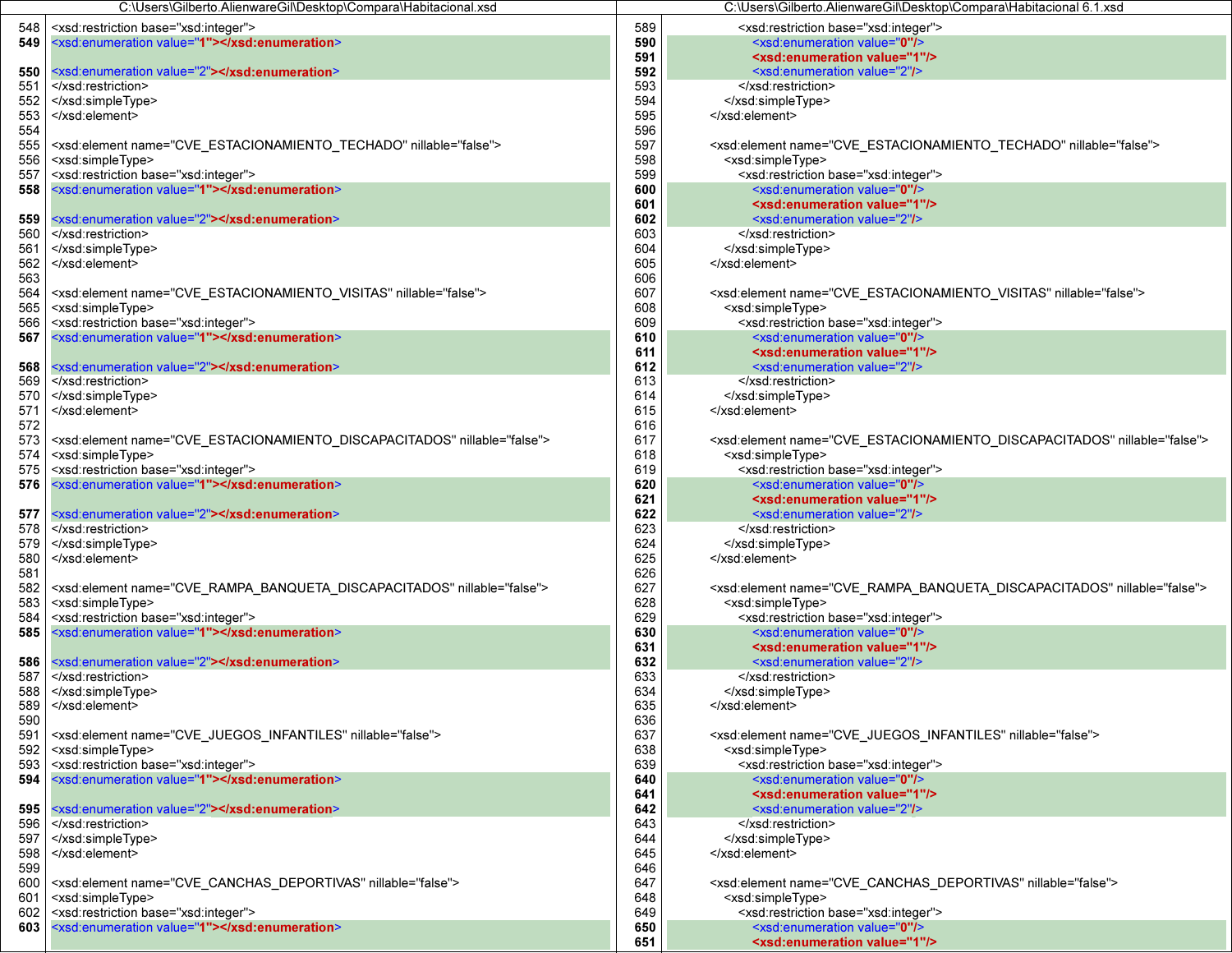|     | C:\Users\Gilberto.AlienwareGil\Desktop\Compara\Habitacional.xsd                                                                                                                                               |            | C:\Users\Gilberto.AlienwareGil\Desktop\Compara\Habitacional 6.1 xsd                          |
|-----|---------------------------------------------------------------------------------------------------------------------------------------------------------------------------------------------------------------|------------|----------------------------------------------------------------------------------------------|
| 604 | <xsd:enumeration value="2"></xsd:enumeration>                                                                                                                                                                 | 652        | <xsd:enumeration value="2"></xsd:enumeration>                                                |
| 605 |                                                                                                                                                                                                               | 653        |                                                                                              |
| 606 |                                                                                                                                                                                                               | 654        |                                                                                              |
|     |                                                                                                                                                                                                               |            |                                                                                              |
| 607 |                                                                                                                                                                                                               | 655        |                                                                                              |
| 608 |                                                                                                                                                                                                               | 656        |                                                                                              |
| 609 | <xsd:element name="OTRO_TIPO_OBRAS_COMPLEMENTARIAS" nillable="false"></xsd:element>                                                                                                                           | 657        | <xsd:element name="OTRO_TIPO_OBRAS_COMPLEMENTARIAS" nillable="false"></xsd:element>          |
| 610 | <xsd:simpletype></xsd:simpletype>                                                                                                                                                                             | 658        | <xsd:simpletype></xsd:simpletype>                                                            |
| 611 | <xsd:restriction base="xsd:string"></xsd:restriction>                                                                                                                                                         | 659        | <xsd:restriction base="xsd:string"></xsd:restriction>                                        |
| 612 | <xsd:whitespace value="collapse"></xsd:whitespace>                                                                                                                                                            | 660        | <xsd:whitespace value="collapse"></xsd:whitespace>                                           |
| 613 |                                                                                                                                                                                                               | 661        |                                                                                              |
| 614 |                                                                                                                                                                                                               | 662        |                                                                                              |
| 615 |                                                                                                                                                                                                               | 663        | $\le$ /xsd:element>                                                                          |
| 616 |                                                                                                                                                                                                               | 664        |                                                                                              |
| 617 |                                                                                                                                                                                                               | 665        |                                                                                              |
| 618 |                                                                                                                                                                                                               | 666        |                                                                                              |
| 619 | <xsd:complextype name="INSTALACIONESESPECIALESType"></xsd:complextype>                                                                                                                                        | 667        | <xsd:complextype name="INSTALACIONESESPECIALESType"></xsd:complextype>                       |
| 620 | <xsd:sequence></xsd:sequence>                                                                                                                                                                                 | 668        | <xsd:sequence></xsd:sequence>                                                                |
| 621 | <xsd:element name="CONJUNTOIE" type="CONJUNTOIEType"></xsd:element>                                                                                                                                           | 669        | <xsd:element name="CONJUNTOIE" type="CONJUNTOIEType"></xsd:element>                          |
| 622 | <xsd:element name="VIVIENDAIE" type="VIVIENDAIEType"></xsd:element>                                                                                                                                           | 670        | <xsd:element name="VIVIENDAIE" type="VIVIENDAIEType"></xsd:element>                          |
| 623 |                                                                                                                                                                                                               | 671        |                                                                                              |
| 624 |                                                                                                                                                                                                               | 672        |                                                                                              |
| 625 | <xsd:complextype name="VIVIENDAIEType"></xsd:complextype>                                                                                                                                                     | 673        | <xsd:complextype name="VIVIENDAIEType"></xsd:complextype>                                    |
| 626 | <xsd:sequence></xsd:sequence>                                                                                                                                                                                 | 674        | <xsd:sequence></xsd:sequence>                                                                |
| 627 | <xsd:element name="AHORRADORESAGUA" type="AHORRADORESAGUAType"><td>675</td><td><xsd:element name="AHORRADORESAGUA" type="AHORRADORESAGUAType"></xsd:element></td></xsd:element>                               | 675        | <xsd:element name="AHORRADORESAGUA" type="AHORRADORESAGUAType"></xsd:element>                |
|     | :element>                                                                                                                                                                                                     |            |                                                                                              |
| 628 | <xsd:element name="AHORRADORESENERGIA" td="" type<=""><td>676</td><td><xsd:element name="AHORRADORESENERGIA" td="" type<=""></xsd:element></td></xsd:element>                                                 | 676        | <xsd:element name="AHORRADORESENERGIA" td="" type<=""></xsd:element>                         |
|     | ="AHORRADORESENERGIAType">                                                                                                                                                                                    |            | ="AHORRADORESENERGIAType"/>                                                                  |
| 629 | <xsd:element name="OTROS" type="OTROSType"></xsd:element>                                                                                                                                                     | 677        | <xsd:element name="OTROS" type="OTROSType"></xsd:element>                                    |
| 630 |                                                                                                                                                                                                               | 678        |                                                                                              |
| 631 |                                                                                                                                                                                                               | 679        |                                                                                              |
| 632 | <xsd:complextype name="OTROSType"></xsd:complextype>                                                                                                                                                          | 680        | <xsd:complextype name="OTROSType"></xsd:complextype>                                         |
| 633 | <xsd:sequence></xsd:sequence>                                                                                                                                                                                 | 681        | <xsd:sequence></xsd:sequence>                                                                |
| 634 | <xsd:element name="CAT_VOZ_DATOS" nillable="false"></xsd:element>                                                                                                                                             | 682        | <xsd:element name="CAT_VOZ_DATOS" nillable="false"></xsd:element>                            |
| 635 | <xsd:simpletype></xsd:simpletype>                                                                                                                                                                             | 683        |                                                                                              |
| 636 | <xsd:restriction base="xsd:integer"></xsd:restriction>                                                                                                                                                        | 684        | <xsd:simpletype><br/><xsd:restriction base="xsd:integer"></xsd:restriction></xsd:simpletype> |
| 637 | <xsd:enumeration value="1"></xsd:enumeration>                                                                                                                                                                 | 685        | <xsd:enumeration value="0"></xsd:enumeration>                                                |
|     |                                                                                                                                                                                                               | 686        | <xsd:enumeration value="1"></xsd:enumeration>                                                |
| 638 | <xsd:enumeration value="2"></xsd:enumeration>                                                                                                                                                                 | 687        | <xsd:enumeration value="2"></xsd:enumeration>                                                |
|     | <xsd:enumeration value="3"></xsd:enumeration>                                                                                                                                                                 | 688        |                                                                                              |
| 639 |                                                                                                                                                                                                               | 689        | <xsd:enumeration value="3"></xsd:enumeration>                                                |
| 640 | <xsd:enumeration value="4"></xsd:enumeration>                                                                                                                                                                 |            | <xsd:enumeration value="4"></xsd:enumeration>                                                |
| 641 | <xsd:enumeration value="5"></xsd:enumeration>                                                                                                                                                                 | 690        | <xsd:enumeration value="5"></xsd:enumeration>                                                |
| 642 |                                                                                                                                                                                                               | 691        |                                                                                              |
| 643 |                                                                                                                                                                                                               | 692        |                                                                                              |
| 644 |                                                                                                                                                                                                               | 693        |                                                                                              |
| 645 |                                                                                                                                                                                                               | 694        |                                                                                              |
| 646 | <xsd:element name="CVE_MANTENIMIENTO_CONTRATADO_DESARROLLADOR" nillable<="" td=""><td>695</td><td><xsd:element <="" name="CVE_MANTENIMIENTO_CONTRATADO_DESARROLLADOR" td=""></xsd:element></td></xsd:element> | 695        | <xsd:element <="" name="CVE_MANTENIMIENTO_CONTRATADO_DESARROLLADOR" td=""></xsd:element>     |
|     | ="false">                                                                                                                                                                                                     |            | nillable="false">                                                                            |
| 647 | <xsd:simpletype></xsd:simpletype>                                                                                                                                                                             | 696<br>697 | <xsd:simpletype></xsd:simpletype>                                                            |
| 648 | <xsd:restriction base="xsd:integer"><br/><xsd:enumeration value="1"></xsd:enumeration></xsd:restriction>                                                                                                      |            | <xsd:restriction base="xsd:integer"></xsd:restriction>                                       |
| 649 |                                                                                                                                                                                                               | 698        | <xsd:enumeration value="0"></xsd:enumeration>                                                |
|     |                                                                                                                                                                                                               | 699        | <xsd:enumeration value="1"></xsd:enumeration>                                                |
| 650 | <xsd:enumeration value="2"></xsd:enumeration><br>                                                                                                                                                             | 700<br>701 | <xsd:enumeration value="2"></xsd:enumeration><br>                                            |
| 651 |                                                                                                                                                                                                               |            |                                                                                              |
| 652 | <br>                                                                                                                                                                                                          | 702<br>703 | <br>                                                                                         |
| 653 |                                                                                                                                                                                                               | 704        |                                                                                              |
| 654 |                                                                                                                                                                                                               |            |                                                                                              |
| 655 | <xsd:element name="CVE_SUMINAGUAPURIFICADA" nillable="false"></xsd:element>                                                                                                                                   | 705        | <xsd:element name="CVE_SUMINAGUAPURIFICADA" nillable="false"></xsd:element>                  |
| 656 | <xsd:simpletype></xsd:simpletype>                                                                                                                                                                             | 706<br>707 | <xsd:simpletype><br/><xsd:restriction base="xsd:integer"></xsd:restriction></xsd:simpletype> |
| 657 | <xsd:restriction base="xsd:integer"><br/>658   <xsd: enumeration="" value="1"></xsd:></xsd:restriction>                                                                                                       |            | <xsd:enumeration value="0"></xsd:enumeration>                                                |
|     |                                                                                                                                                                                                               | 708<br>709 | <xsd:enumeration value="1"></xsd:enumeration>                                                |
| 659 | <xsd:enumeration value="2"></xsd:enumeration>                                                                                                                                                                 | 710        | <xsd:enumeration value="2"></xsd:enumeration>                                                |
|     | 660                                                                                                                                                                                                           | 711        |                                                                                              |
|     |                                                                                                                                                                                                               |            |                                                                                              |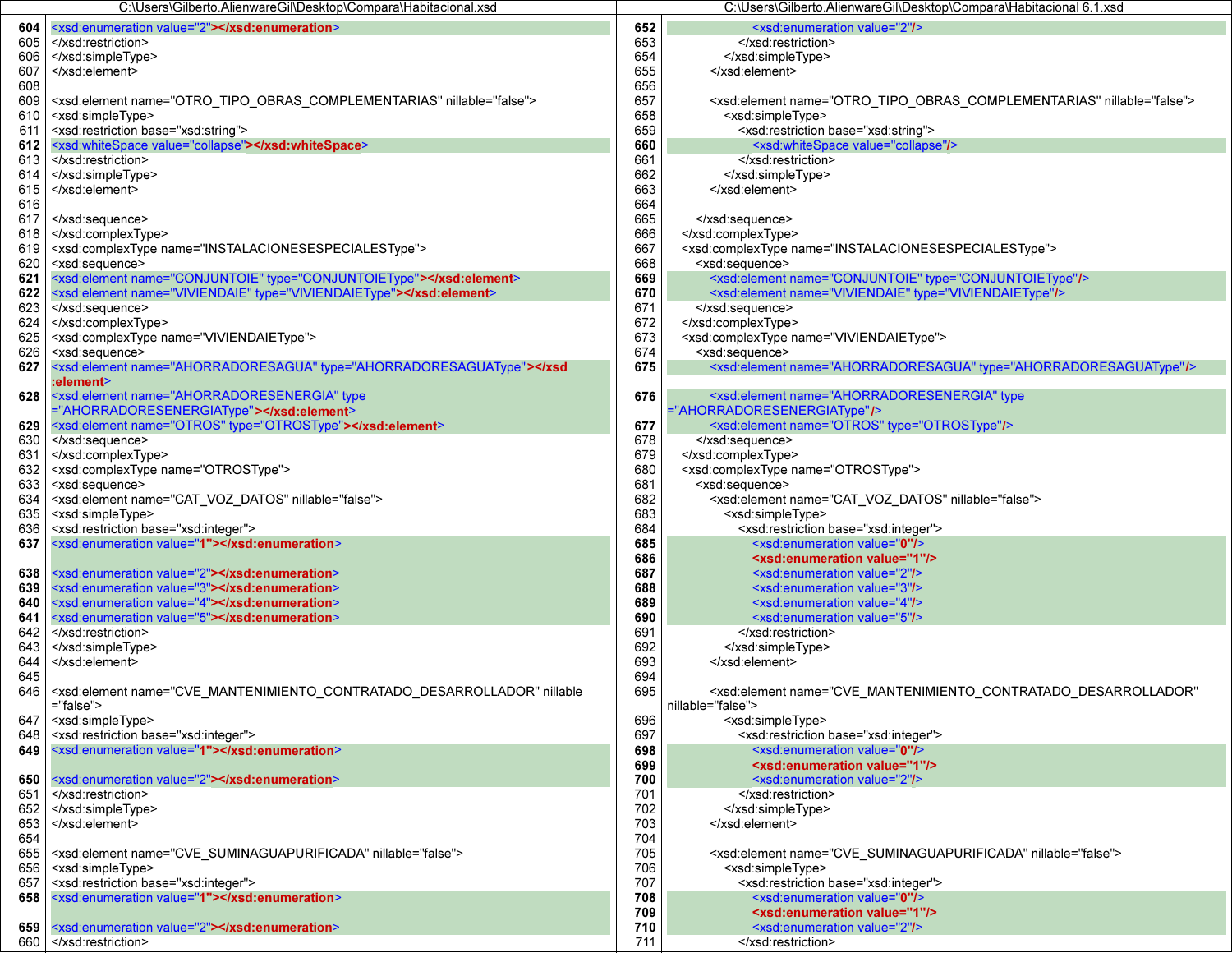|     | C:\Users\Gilberto.AlienwareGil\Desktop\Compara\Habitacional.xsd                                             |     | C:\Users\Gilberto.AlienwareGil\Desktop\Compara\Habitacional 6.1 xsd                                            |
|-----|-------------------------------------------------------------------------------------------------------------|-----|----------------------------------------------------------------------------------------------------------------|
| 661 |                                                                                                             | 712 |                                                                                                                |
| 662 |                                                                                                             | 713 |                                                                                                                |
|     |                                                                                                             |     |                                                                                                                |
| 663 |                                                                                                             | 714 |                                                                                                                |
| 664 | <xsd:element name="CVE_FILTROS_AGUA_PURIFICADA" nillable="false"></xsd:element>                             | 715 | <xsd:element name="CVE_FILTROS_AGUA_PURIFICADA" nillable="false"></xsd:element>                                |
| 665 | <xsd:simpletype></xsd:simpletype>                                                                           | 716 | <xsd:simpletype></xsd:simpletype>                                                                              |
| 666 | <xsd:restriction base="xsd:integer"></xsd:restriction>                                                      | 717 | <xsd:restriction base="xsd:integer"></xsd:restriction>                                                         |
| 667 | <xsd:enumeration value="1"></xsd:enumeration>                                                               | 718 | <xsd:enumeration value="0"></xsd:enumeration>                                                                  |
|     |                                                                                                             | 719 | <xsd:enumeration value="1"></xsd:enumeration>                                                                  |
| 668 | <xsd:enumeration value="2"></xsd:enumeration>                                                               | 720 | <xsd:enumeration value="2"></xsd:enumeration>                                                                  |
| 669 |                                                                                                             | 721 |                                                                                                                |
|     |                                                                                                             |     |                                                                                                                |
| 670 |                                                                                                             | 722 |                                                                                                                |
| 671 |                                                                                                             | 723 |                                                                                                                |
| 672 |                                                                                                             | 724 |                                                                                                                |
| 673 | <xsd:element name="CVE_DESINFECCION_AGUA_TINACO" nillable="false"></xsd:element>                            | 725 | <xsd:element name="CVE_DESINFECCION_AGUA_TINACO" nillable="false"></xsd:element>                               |
| 674 | <xsd:simpletype></xsd:simpletype>                                                                           | 726 | <xsd:simpletype></xsd:simpletype>                                                                              |
| 675 | <xsd:restriction base="xsd:integer"></xsd:restriction>                                                      | 727 | <xsd:restriction base="xsd:integer"></xsd:restriction>                                                         |
| 676 | <xsd:enumeration value="1"></xsd:enumeration>                                                               | 728 | <xsd:enumeration value="0"></xsd:enumeration>                                                                  |
|     |                                                                                                             | 729 | <xsd:enumeration value="1"></xsd:enumeration>                                                                  |
| 677 | <xsd:enumeration value="2"></xsd:enumeration>                                                               | 730 | <xsd:enumeration value="2"></xsd:enumeration>                                                                  |
|     |                                                                                                             |     | <xsd:enumeration value="3"></xsd:enumeration>                                                                  |
| 678 | <xsd:enumeration value="3"></xsd:enumeration>                                                               | 731 |                                                                                                                |
| 679 |                                                                                                             | 732 |                                                                                                                |
| 680 |                                                                                                             | 733 |                                                                                                                |
| 681 |                                                                                                             | 734 |                                                                                                                |
| 682 |                                                                                                             | 735 |                                                                                                                |
| 683 | <xsd:element name="CVE_REDUCTOR_SEDIMENTOS_CALCIFICADOS_VIVIENDA" nillable<br="">="false"&gt;</xsd:element> | 736 | <xsd:element false"="" name="CVE_REDUCTOR_SEDIMENTOS_CALCIFICADOS_VIVIENDA'&lt;br&gt;nillable="></xsd:element> |
| 684 | <xsd:simpletype></xsd:simpletype>                                                                           | 737 | <xsd:simpletype></xsd:simpletype>                                                                              |
|     | <xsd:restriction base="xsd:integer"></xsd:restriction>                                                      | 738 |                                                                                                                |
| 685 |                                                                                                             |     | <xsd:restriction base="xsd:integer"></xsd:restriction>                                                         |
| 686 | <xsd:enumeration value="1"></xsd:enumeration>                                                               | 739 | <xsd:enumeration value="0"></xsd:enumeration>                                                                  |
|     |                                                                                                             | 740 | <xsd:enumeration value="1"></xsd:enumeration>                                                                  |
| 687 | <xsd:enumeration value="2"></xsd:enumeration>                                                               | 741 | <xsd:enumeration value="2"></xsd:enumeration>                                                                  |
| 688 |                                                                                                             | 742 |                                                                                                                |
| 689 |                                                                                                             | 743 |                                                                                                                |
| 690 |                                                                                                             | 744 |                                                                                                                |
| 691 |                                                                                                             | 745 |                                                                                                                |
| 692 | <xsd:element name="CVE_INTERFON" nillable="false"></xsd:element>                                            | 746 | <xsd:element name="CVE_INTERFON" nillable="false"></xsd:element>                                               |
| 693 | <xsd:simpletype></xsd:simpletype>                                                                           | 747 | <xsd:simpletype></xsd:simpletype>                                                                              |
| 694 | <xsd:restriction base="xsd:integer"></xsd:restriction>                                                      | 748 | <xsd:restriction base="xsd:integer"></xsd:restriction>                                                         |
| 695 | <xsd:enumeration value="1"></xsd:enumeration>                                                               | 749 | <xsd:enumeration value="0"></xsd:enumeration>                                                                  |
|     |                                                                                                             |     |                                                                                                                |
|     |                                                                                                             | 750 | <xsd:enumeration value="1"></xsd:enumeration>                                                                  |
| 696 | <xsd:enumeration value="2"></xsd:enumeration>                                                               | 751 | <xsd:enumeration value="2"></xsd:enumeration>                                                                  |
| 697 |                                                                                                             | 752 |                                                                                                                |
| 698 |                                                                                                             | 753 |                                                                                                                |
| 699 |                                                                                                             | 754 |                                                                                                                |
| 700 |                                                                                                             | 755 |                                                                                                                |
| 701 | <xsd:element name="CVE_DOS_CIRCUITOS_ELECTRICIDAD" nillable="false"></xsd:element>                          | 756 | <xsd:element name="CVE_DOS_CIRCUITOS_ELECTRICIDAD" nillable="false"></xsd:element>                             |
| 702 | <xsd:simpletype></xsd:simpletype>                                                                           | 757 | <xsd:simpletype></xsd:simpletype>                                                                              |
| 703 | <xsd:restriction base="xsd:integer"></xsd:restriction>                                                      | 758 | <xsd:restriction base="xsd:integer"></xsd:restriction>                                                         |
| 704 | <xsd:enumeration value="1"></xsd:enumeration>                                                               | 759 | <xsd:enumeration value="0"></xsd:enumeration>                                                                  |
|     |                                                                                                             |     | <xsd:enumeration value="1"></xsd:enumeration>                                                                  |
|     |                                                                                                             | 760 |                                                                                                                |
| 705 | <xsd:enumeration value="2"></xsd:enumeration>                                                               | 761 | <xsd:enumeration value="2"></xsd:enumeration>                                                                  |
| 706 |                                                                                                             | 762 |                                                                                                                |
| 707 |                                                                                                             | 763 |                                                                                                                |
| 708 |                                                                                                             | 764 |                                                                                                                |
| 709 |                                                                                                             | 765 |                                                                                                                |
| 710 | <xsd:element name="CVE_PROTECSOLARVENTANA" nillable="false"></xsd:element>                                  | 766 | <xsd:element name="CVE_PROTECSOLARVENTANA" nillable="false"></xsd:element>                                     |
| 711 | <xsd:simpletype></xsd:simpletype>                                                                           | 767 | <xsd:simpletype></xsd:simpletype>                                                                              |
| 712 | <xsd:restriction base="xsd:integer"></xsd:restriction>                                                      | 768 | <xsd:restriction base="xsd:integer"></xsd:restriction>                                                         |
| 713 | <xsd:enumeration value="1"></xsd:enumeration>                                                               | 769 | <xsd:enumeration value="0"></xsd:enumeration>                                                                  |
|     |                                                                                                             | 770 | <xsd:enumeration value="1"></xsd:enumeration>                                                                  |
| 714 | <xsd:enumeration value="2"></xsd:enumeration>                                                               | 771 | <xsd:enumeration value="2"></xsd:enumeration>                                                                  |
|     |                                                                                                             | 772 |                                                                                                                |
| 715 |                                                                                                             |     |                                                                                                                |
|     | 716                                                                                                         | 773 |                                                                                                                |

| mpara\Habitacional.xsd            |     | C:\Users\Gilberto.AlienwareGil\Desktop\Compara\Habitacional 6.1.xsd                         |
|-----------------------------------|-----|---------------------------------------------------------------------------------------------|
|                                   | 712 |                                                                                             |
|                                   | 713 |                                                                                             |
|                                   |     |                                                                                             |
|                                   | 714 |                                                                                             |
| ADA" nillable="false">            | 715 | <xsd:element name="CVE_FILTROS_AGUA_PURIFICADA" nillable="false"></xsd:element>             |
|                                   | 716 | <xsd:simpletype></xsd:simpletype>                                                           |
|                                   | 717 | <xsd:restriction base="xsd:integer"></xsd:restriction>                                      |
|                                   | 718 | <xsd:enumeration value="0"></xsd:enumeration>                                               |
|                                   | 719 | <xsd:enumeration value="1"></xsd:enumeration>                                               |
|                                   | 720 | <xsd:enumeration value="2"></xsd:enumeration>                                               |
|                                   | 721 |                                                                                             |
|                                   |     |                                                                                             |
|                                   | 722 |                                                                                             |
|                                   | 723 |                                                                                             |
|                                   | 724 |                                                                                             |
| INACO" nillable="false">          | 725 | <xsd:element name="CVE_DESINFECCION_AGUA_TINACO" nillable="false"></xsd:element>            |
|                                   | 726 | <xsd:simpletype></xsd:simpletype>                                                           |
|                                   | 727 | <xsd:restriction base="xsd:integer"></xsd:restriction>                                      |
|                                   | 728 | <xsd:enumeration value="0"></xsd:enumeration>                                               |
|                                   | 729 | <xsd:enumeration value="1"></xsd:enumeration>                                               |
|                                   |     |                                                                                             |
|                                   | 730 | <xsd:enumeration value="2"></xsd:enumeration>                                               |
|                                   | 731 | <xsd:enumeration value="3"></xsd:enumeration>                                               |
|                                   | 732 |                                                                                             |
|                                   | 733 |                                                                                             |
|                                   | 734 |                                                                                             |
|                                   | 735 |                                                                                             |
| S_CALCIFICADOS_VIVIENDA" nillable | 736 | <xsd:element <="" name="CVE_REDUCTOR_SEDIMENTOS_CALCIFICADOS_VIVIENDA" td=""></xsd:element> |
|                                   |     | nillable="false">                                                                           |
|                                   |     |                                                                                             |
|                                   | 737 | <xsd:simpletype></xsd:simpletype>                                                           |
|                                   | 738 | <xsd:restriction base="xsd:integer"></xsd:restriction>                                      |
|                                   | 739 | <xsd:enumeration value="0"></xsd:enumeration>                                               |
|                                   | 740 | <xsd:enumeration value="1"></xsd:enumeration>                                               |
|                                   | 741 | <xsd:enumeration value="2"></xsd:enumeration>                                               |
|                                   | 742 |                                                                                             |
|                                   | 743 |                                                                                             |
|                                   | 744 |                                                                                             |
|                                   |     |                                                                                             |
|                                   | 745 |                                                                                             |
| >                                 | 746 | <xsd:element name="CVE_INTERFON" nillable="false"></xsd:element>                            |
|                                   | 747 | <xsd:simpletype></xsd:simpletype>                                                           |
|                                   | 748 | <xsd:restriction base="xsd:integer"></xsd:restriction>                                      |
|                                   | 749 | <xsd:enumeration value="0"></xsd:enumeration>                                               |
|                                   | 750 | <xsd:enumeration value="1"></xsd:enumeration>                                               |
|                                   | 751 | <xsd:enumeration value="2"></xsd:enumeration>                                               |
|                                   | 752 |                                                                                             |
|                                   | 753 |                                                                                             |
|                                   |     |                                                                                             |
|                                   | 754 |                                                                                             |
|                                   | 755 |                                                                                             |
| RICIDAD" nillable="false">        | 756 | <xsd:element name="CVE_DOS_CIRCUITOS_ELECTRICIDAD" nillable="false"></xsd:element>          |
|                                   | 757 | <xsd:simpletype></xsd:simpletype>                                                           |
|                                   | 758 | <xsd:restriction base="xsd:integer"></xsd:restriction>                                      |
|                                   | 759 | <xsd:enumeration value="0"></xsd:enumeration>                                               |
|                                   | 760 | <xsd:enumeration value="1"></xsd:enumeration>                                               |
|                                   | 761 | <xsd:enumeration value="2"></xsd:enumeration>                                               |
|                                   | 762 |                                                                                             |
|                                   |     |                                                                                             |
|                                   | 763 |                                                                                             |
|                                   | 764 |                                                                                             |
|                                   | 765 |                                                                                             |
| " nillable="false">               | 766 | <xsd:element name="CVE_PROTECSOLARVENTANA" nillable="false"></xsd:element>                  |
|                                   | 767 | <xsd:simpletype></xsd:simpletype>                                                           |
|                                   | 768 | <xsd:restriction base="xsd:integer"></xsd:restriction>                                      |
|                                   | 769 | <xsd:enumeration value="0"></xsd:enumeration>                                               |
|                                   | 770 | <xsd:enumeration value="1"></xsd:enumeration>                                               |
|                                   |     |                                                                                             |
|                                   | 771 | <xsd:enumeration value="2"></xsd:enumeration>                                               |
|                                   | 772 |                                                                                             |
|                                   | 773 |                                                                                             |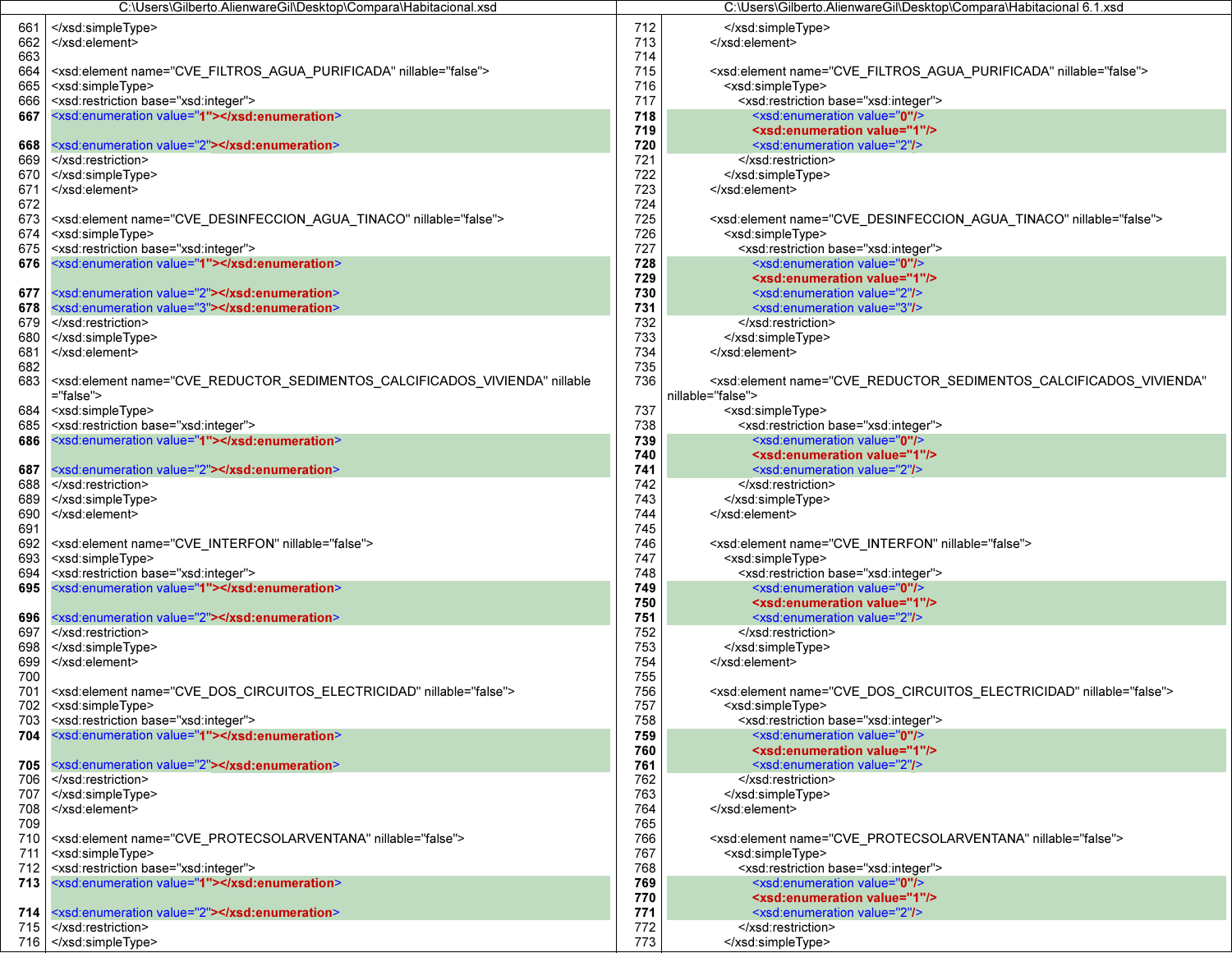|            | C:\Users\Gilberto.AlienwareGil\Desktop\Compara\Habitacional.xsd                     |            | C:\Users\Gilberto.AlienwareGil\Desktop\0                                                                                                                                                                                                                                                                                                                                   |     |                                                                                                          |
|------------|-------------------------------------------------------------------------------------|------------|----------------------------------------------------------------------------------------------------------------------------------------------------------------------------------------------------------------------------------------------------------------------------------------------------------------------------------------------------------------------------|-----|----------------------------------------------------------------------------------------------------------|
| 717        |                                                                                     | 774        |                                                                                                                                                                                                                                                                                                                                                                            |     |                                                                                                          |
| 718        |                                                                                     | 775        |                                                                                                                                                                                                                                                                                                                                                                            |     |                                                                                                          |
| 719        | <xsd:element name="CVE_PINTURA_REFLEJANTE_TECHO" nillable="false"></xsd:element>    | 776        | <xsd:element name="CVE_PINTURA_REF&lt;/td&gt;&lt;/tr&gt;&lt;tr&gt;&lt;td&gt;720&lt;/td&gt;&lt;td&gt;&lt;xsd:simpleType&gt;&lt;/td&gt;&lt;th&gt;777&lt;/th&gt;&lt;td&gt;&lt;xsd:simpleType&gt;&lt;/td&gt;&lt;/tr&gt;&lt;tr&gt;&lt;td&gt;721&lt;/td&gt;&lt;td&gt;&lt;xsd:restriction base=" xsd:integer"=""></xsd:element>                                                   | 778 | <xsd:restriction base="xsd:integer"></xsd:restriction>                                                   |
| 722        | <xsd:enumeration value="1"></xsd:enumeration>                                       | 779        | <xsd:enumeration value="0"></xsd:enumeration>                                                                                                                                                                                                                                                                                                                              |     |                                                                                                          |
|            |                                                                                     | 780        | <xsd:enumeration value="1"></xsd:enumeration>                                                                                                                                                                                                                                                                                                                              |     |                                                                                                          |
| 723        | <xsd:enumeration value="2"></xsd:enumeration>                                       | 781        | <xsd:enumeration value="2"></xsd:enumeration>                                                                                                                                                                                                                                                                                                                              |     |                                                                                                          |
| 724        |                                                                                     | 782        |                                                                                                                                                                                                                                                                                                                                                                            |     |                                                                                                          |
| 725        |                                                                                     | 783        |                                                                                                                                                                                                                                                                                                                                                                            |     |                                                                                                          |
| 726        |                                                                                     | 784        |                                                                                                                                                                                                                                                                                                                                                                            |     |                                                                                                          |
| 727        |                                                                                     | 785        |                                                                                                                                                                                                                                                                                                                                                                            |     |                                                                                                          |
| 728        | <xsd:element name="CVE_PINTURA_REFLEJANTE_MURO" nillable="false"></xsd:element>     | 786        | <xsd:element name="CVE_PINTURA_REF&lt;/td&gt;&lt;/tr&gt;&lt;tr&gt;&lt;td&gt;729&lt;/td&gt;&lt;td&gt;&lt;xsd:simpleType&gt;&lt;/td&gt;&lt;th&gt;787&lt;/th&gt;&lt;td&gt;&lt;xsd:simpleType&gt;&lt;/td&gt;&lt;/tr&gt;&lt;tr&gt;&lt;td&gt;730&lt;/td&gt;&lt;td&gt;&lt;xsd:restriction base=" xsd:integer"=""><br/><xsd:enumeration value="1"></xsd:enumeration></xsd:element> | 788 | <xsd:restriction base="xsd:integer"><br/><xsd:enumeration value="0"></xsd:enumeration></xsd:restriction> |
| 731        |                                                                                     | 789<br>790 |                                                                                                                                                                                                                                                                                                                                                                            |     |                                                                                                          |
| 732        | <xsd:enumeration value="2"></xsd:enumeration>                                       | 791        | <xsd:enumeration value="1"></xsd:enumeration><br><xsd:enumeration value="2"></xsd:enumeration>                                                                                                                                                                                                                                                                             |     |                                                                                                          |
| 733        |                                                                                     | 792        |                                                                                                                                                                                                                                                                                                                                                                            |     |                                                                                                          |
| 734        |                                                                                     | 793        |                                                                                                                                                                                                                                                                                                                                                                            |     |                                                                                                          |
| 735        |                                                                                     | 794        |                                                                                                                                                                                                                                                                                                                                                                            |     |                                                                                                          |
| 736        |                                                                                     | 795        |                                                                                                                                                                                                                                                                                                                                                                            |     |                                                                                                          |
| 737        | <xsd:element name="CVE_AISLANTE_TUBERIA" nillable="false"></xsd:element>            | 796        | <xsd:element name="CVE_AISLANTE_TUI&lt;/td&gt;&lt;/tr&gt;&lt;tr&gt;&lt;td&gt;738&lt;/td&gt;&lt;td&gt;&lt;xsd:simpleType&gt;&lt;/td&gt;&lt;th&gt;797&lt;/th&gt;&lt;td&gt;&lt;xsd:simpleType&gt;&lt;/td&gt;&lt;/tr&gt;&lt;tr&gt;&lt;td&gt;739&lt;/td&gt;&lt;td&gt;&lt;xsd:restriction base=" xsd:integer"=""></xsd:element>                                                  | 798 | <xsd:restriction base="xsd:integer"></xsd:restriction>                                                   |
| 740        | <xsd:enumeration value="1"></xsd:enumeration>                                       | 799        | <xsd:enumeration value="0"></xsd:enumeration>                                                                                                                                                                                                                                                                                                                              |     |                                                                                                          |
|            |                                                                                     | 800        | <xsd:enumeration value="1"></xsd:enumeration>                                                                                                                                                                                                                                                                                                                              |     |                                                                                                          |
| 741        | <xsd:enumeration value="2"></xsd:enumeration>                                       | 801        | <xsd:enumeration value="2"></xsd:enumeration>                                                                                                                                                                                                                                                                                                                              |     |                                                                                                          |
| 742        |                                                                                     | 802        |                                                                                                                                                                                                                                                                                                                                                                            |     |                                                                                                          |
| 743        |                                                                                     | 803        |                                                                                                                                                                                                                                                                                                                                                                            |     |                                                                                                          |
| 744        |                                                                                     | 804        |                                                                                                                                                                                                                                                                                                                                                                            |     |                                                                                                          |
| 745        |                                                                                     | 805        |                                                                                                                                                                                                                                                                                                                                                                            |     |                                                                                                          |
| 746        | <xsd:element name="CVE_TUBERIA_TERMICA" nillable="false"></xsd:element>             | 806        | <xsd:element name="CVE_TUBERIA_TER&lt;/td&gt;&lt;/tr&gt;&lt;tr&gt;&lt;td&gt;747&lt;/td&gt;&lt;td&gt;&lt;xsd:simpleType&gt;&lt;/td&gt;&lt;th&gt;807&lt;/th&gt;&lt;td&gt;&lt;xsd:simpleType&gt;&lt;/td&gt;&lt;/tr&gt;&lt;tr&gt;&lt;td&gt;748&lt;/td&gt;&lt;td&gt;&lt;xsd:restriction base=" xsd:integer"=""></xsd:element>                                                   | 808 | <xsd:restriction base="xsd:integer"></xsd:restriction>                                                   |
| 749        | <xsd:enumeration value="1"></xsd:enumeration>                                       | 809        | <xsd:enumeration value="0"></xsd:enumeration>                                                                                                                                                                                                                                                                                                                              |     |                                                                                                          |
|            |                                                                                     | 810        | <xsd:enumeration value="1"></xsd:enumeration>                                                                                                                                                                                                                                                                                                                              |     |                                                                                                          |
| 750        | <xsd:enumeration value="2"></xsd:enumeration>                                       | 811        | <xsd:enumeration value="2"></xsd:enumeration>                                                                                                                                                                                                                                                                                                                              |     |                                                                                                          |
| 751<br>752 | <br>                                                                                | 812<br>813 | <br>                                                                                                                                                                                                                                                                                                                                                                       |     |                                                                                                          |
| 753        |                                                                                     | 814        |                                                                                                                                                                                                                                                                                                                                                                            |     |                                                                                                          |
| 754        |                                                                                     | 815        |                                                                                                                                                                                                                                                                                                                                                                            |     |                                                                                                          |
| 755        | <xsd:element name="CVE_PINTURA_FOTOCATALITICA" nillable="false"></xsd:element>      | 816        | <xsd:element name="CVE_PINTURA_FOT&lt;/td&gt;&lt;/tr&gt;&lt;tr&gt;&lt;td&gt;756&lt;/td&gt;&lt;td&gt;&lt;xsd:simpleType&gt;&lt;/td&gt;&lt;th&gt;817&lt;/th&gt;&lt;td&gt;&lt;xsd:simpleType&gt;&lt;/td&gt;&lt;/tr&gt;&lt;tr&gt;&lt;td&gt;757&lt;/td&gt;&lt;td&gt;&lt;xsd:restriction base=" xsd:integer"=""></xsd:element>                                                   | 818 | <xsd:restriction base="xsd:integer"></xsd:restriction>                                                   |
| 758        | <xsd:enumeration value="1"></xsd:enumeration>                                       | 819        | <xsd:enumeration value="0"></xsd:enumeration>                                                                                                                                                                                                                                                                                                                              |     |                                                                                                          |
|            |                                                                                     | 820        | <xsd:enumeration value="1"></xsd:enumeration>                                                                                                                                                                                                                                                                                                                              |     |                                                                                                          |
| 759        | <xsd:enumeration value="2"></xsd:enumeration>                                       | 821        | <xsd:enumeration value="2"></xsd:enumeration>                                                                                                                                                                                                                                                                                                                              |     |                                                                                                          |
| 760        |                                                                                     | 822        |                                                                                                                                                                                                                                                                                                                                                                            |     |                                                                                                          |
| 761        |                                                                                     | 823        |                                                                                                                                                                                                                                                                                                                                                                            |     |                                                                                                          |
| 762        |                                                                                     | 824        |                                                                                                                                                                                                                                                                                                                                                                            |     |                                                                                                          |
| 763        |                                                                                     | 825        |                                                                                                                                                                                                                                                                                                                                                                            |     |                                                                                                          |
| 764        | <xsd:element name="INSTALACIONESPECIALVIVIENDAOTRO" nillable="false"></xsd:element> | 826        | <xsd:element name="INSTALACIONESPEO&lt;/td&gt;&lt;/tr&gt;&lt;tr&gt;&lt;td&gt;765&lt;/td&gt;&lt;td&gt;&lt;xsd:simpleType&gt;&lt;/td&gt;&lt;th&gt;827&lt;/th&gt;&lt;td&gt;&lt;xsd:simpleType&gt;&lt;/td&gt;&lt;/tr&gt;&lt;tr&gt;&lt;td&gt;766&lt;/td&gt;&lt;td&gt;&lt;xsd:restriction base=" xsd:string"=""></xsd:element>                                                   | 828 | <xsd:restriction base="xsd:string"></xsd:restriction>                                                    |
| 767        | <xsd:minlength value="0"></xsd:minlength>                                           | 829        | <xsd:minlength value="0"></xsd:minlength>                                                                                                                                                                                                                                                                                                                                  |     |                                                                                                          |
| 768        | <xsd:maxlength value="50"></xsd:maxlength>                                          | 830        | <xsd:maxlength value="50"></xsd:maxlength>                                                                                                                                                                                                                                                                                                                                 |     |                                                                                                          |
| 769        | <xsd:whitespace value="collapse"></xsd:whitespace>                                  | 831        | <xsd:whitespace value="collapse"></xsd:whitespace>                                                                                                                                                                                                                                                                                                                         |     |                                                                                                          |
| 770        |                                                                                     | 832        |                                                                                                                                                                                                                                                                                                                                                                            |     |                                                                                                          |
| 771        |                                                                                     | 833        |                                                                                                                                                                                                                                                                                                                                                                            |     |                                                                                                          |
| 772        |                                                                                     | 834        |                                                                                                                                                                                                                                                                                                                                                                            |     |                                                                                                          |
| 773        |                                                                                     | 835<br>836 |                                                                                                                                                                                                                                                                                                                                                                            |     |                                                                                                          |
| 774        |                                                                                     |            |                                                                                                                                                                                                                                                                                                                                                                            |     |                                                                                                          |

| bitacional.xsd    |            | C:\Users\Gilberto.AlienwareGil\Desktop\Compara\Habitacional 6.1.xsd                                      |
|-------------------|------------|----------------------------------------------------------------------------------------------------------|
|                   | 774        |                                                                                                          |
|                   | 775        |                                                                                                          |
| illable="false">  | 776        | <xsd:element name="CVE_PINTURA_REFLEJANTE_TECHO" nillable="false"></xsd:element>                         |
|                   | 777        | <xsd:simpletype></xsd:simpletype>                                                                        |
|                   | 778        | <xsd:restriction base="xsd:integer"></xsd:restriction>                                                   |
|                   | 779        | <xsd:enumeration value="0"></xsd:enumeration>                                                            |
|                   | 780        | <xsd:enumeration value="1"></xsd:enumeration>                                                            |
|                   | 781        | <xsd:enumeration value="2"></xsd:enumeration>                                                            |
|                   | 782        |                                                                                                          |
|                   | 783        |                                                                                                          |
|                   | 784        |                                                                                                          |
|                   | 785        |                                                                                                          |
| lable="false">    | 786        | <xsd:element name="CVE_PINTURA_REFLEJANTE_MURO" nillable="false"></xsd:element>                          |
|                   | 787        | <xsd:simpletype></xsd:simpletype>                                                                        |
|                   | 788        | <xsd:restriction base="xsd:integer"></xsd:restriction>                                                   |
|                   | 789        | <xsd:enumeration value="0"></xsd:enumeration>                                                            |
|                   | 790        | <xsd:enumeration value="1"></xsd:enumeration>                                                            |
|                   | 791        | <xsd:enumeration value="2"></xsd:enumeration>                                                            |
|                   | 792        |                                                                                                          |
|                   | 793        |                                                                                                          |
|                   | 794        |                                                                                                          |
|                   | 795        |                                                                                                          |
| ">                | 796        | <xsd:element name="CVE_AISLANTE_TUBERIA" nillable="false"></xsd:element>                                 |
|                   | 797        | <xsd:simpletype></xsd:simpletype>                                                                        |
|                   | 798        | <xsd:restriction base="xsd:integer"></xsd:restriction>                                                   |
|                   | 799        | <xsd:enumeration value="0"></xsd:enumeration>                                                            |
|                   | 800        | <xsd:enumeration value="1"></xsd:enumeration>                                                            |
|                   | 801        | <xsd:enumeration value="2"></xsd:enumeration>                                                            |
|                   | 802        |                                                                                                          |
|                   | 803        |                                                                                                          |
|                   | 804        |                                                                                                          |
|                   | 805        |                                                                                                          |
|                   | 806        | <xsd:element name="CVE_TUBERIA_TERMICA" nillable="false"></xsd:element>                                  |
|                   | 807        | <xsd:simpletype></xsd:simpletype>                                                                        |
|                   | 808<br>809 | <xsd:restriction base="xsd:integer"><br/><xsd:enumeration value="0"></xsd:enumeration></xsd:restriction> |
|                   | 810        | <xsd:enumeration value="1"></xsd:enumeration>                                                            |
|                   | 811        | <xsd:enumeration value="2"></xsd:enumeration>                                                            |
|                   | 812        |                                                                                                          |
|                   | 813        |                                                                                                          |
|                   | 814        |                                                                                                          |
|                   | 815        |                                                                                                          |
| e="false">        | 816        | <xsd:element name="CVE_PINTURA_FOTOCATALITICA" nillable="false"></xsd:element>                           |
|                   | 817        | <xsd:simpletype></xsd:simpletype>                                                                        |
|                   | 818        | <xsd:restriction base="xsd:integer"></xsd:restriction>                                                   |
|                   | 819        | <xsd:enumeration value="0"></xsd:enumeration>                                                            |
|                   | 820        | <xsd:enumeration value="1"></xsd:enumeration>                                                            |
|                   | 821        | <xsd:enumeration value="2"></xsd:enumeration>                                                            |
|                   | 822        |                                                                                                          |
|                   | 823        |                                                                                                          |
|                   | 824        |                                                                                                          |
|                   | 825        |                                                                                                          |
| nillable="false"> | 826        | <xsd:element name="INSTALACIONESPECIALVIVIENDAOTRO" nillable="false"></xsd:element>                      |
|                   | 827        | <xsd:simpletype></xsd:simpletype>                                                                        |
|                   | 828        | <xsd:restriction base="xsd:string"></xsd:restriction>                                                    |
|                   | 829        | <xsd:minlength value="0"></xsd:minlength>                                                                |
|                   | 830        | <xsd:maxlength value="50"></xsd:maxlength>                                                               |
|                   | 831        | <xsd:whitespace value="collapse"></xsd:whitespace>                                                       |
|                   | 832        |                                                                                                          |
|                   | 833        |                                                                                                          |
|                   | 834        |                                                                                                          |
|                   | 835<br>836 | $\le$ /xsd:sequence>                                                                                     |
|                   |            |                                                                                                          |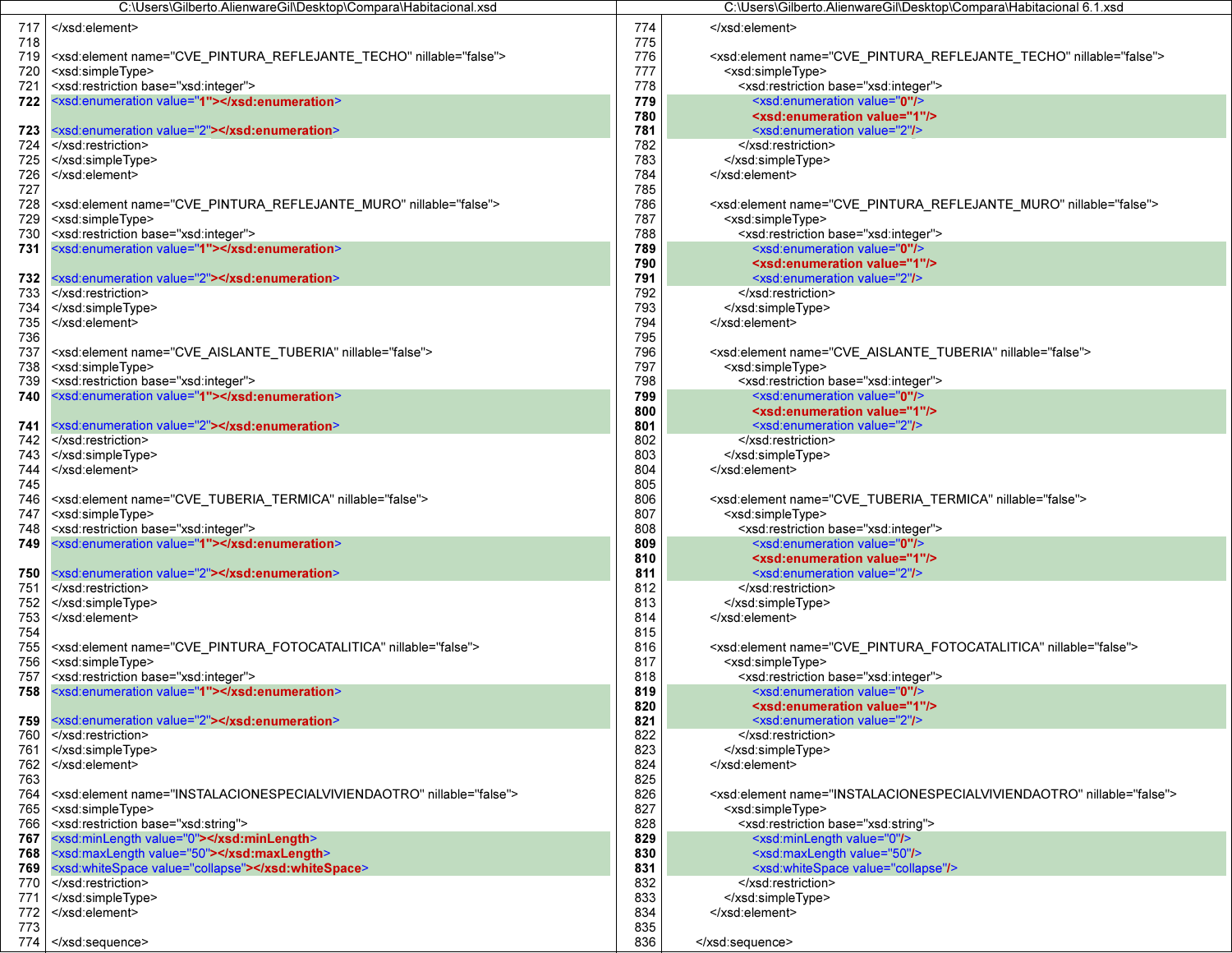|     | C:\Users\Gilberto.AlienwareGil\Desktop\Compara\Habitacional.xsd                             |     | C:\Users\Gilberto.AlienwareGil\Desktop\Compara\Habitacional 6.1.xsd                          |
|-----|---------------------------------------------------------------------------------------------|-----|----------------------------------------------------------------------------------------------|
|     | 775                                                                                         | 837 |                                                                                              |
| 776 | <xsd:complextype name="AHORRADORESENERGIAType"></xsd:complextype>                           | 838 | <xsd:complextype name="AHORRADORESENERGIAType"></xsd:complextype>                            |
| 777 | <xsd:sequence></xsd:sequence>                                                               | 839 | <xsd:sequence></xsd:sequence>                                                                |
| 778 | <xsd:element name="CVE_CALENTADOR_GAS" nillable="false"></xsd:element>                      | 840 | <xsd:element name="CVE_CALENTADOR_GAS" nillable="false"></xsd:element>                       |
|     | <xsd:simpletype></xsd:simpletype>                                                           |     |                                                                                              |
| 779 |                                                                                             | 841 | <xsd:simpletype></xsd:simpletype>                                                            |
| 780 | <xsd:restriction base="xsd:integer"></xsd:restriction>                                      | 842 | <xsd:restriction base="xsd:integer"></xsd:restriction>                                       |
| 781 | <xsd:enumeration value="1"></xsd:enumeration>                                               | 843 | <xsd:enumeration value="0"></xsd:enumeration>                                                |
|     |                                                                                             | 844 | <xsd:enumeration value="1"></xsd:enumeration>                                                |
| 782 | <xsd:enumeration value="2"></xsd:enumeration>                                               | 845 | <xsd:enumeration value="2"></xsd:enumeration>                                                |
| 783 | <xsd:enumeration value="3"></xsd:enumeration>                                               | 846 | <xsd:enumeration value="3"></xsd:enumeration>                                                |
| 784 |                                                                                             | 847 |                                                                                              |
| 785 |                                                                                             | 848 |                                                                                              |
| 786 |                                                                                             | 849 |                                                                                              |
| 787 |                                                                                             | 850 |                                                                                              |
| 788 | <xsd:element name="CVE_CALENTADOR_PASO" nillable="false"></xsd:element>                     | 851 | <xsd:element name="CVE_CALENTADOR_PASO" nillable="false"></xsd:element>                      |
|     | 789 <xsd:simpletype></xsd:simpletype>                                                       | 852 | <xsd:simpletype></xsd:simpletype>                                                            |
|     |                                                                                             |     |                                                                                              |
| 790 | <xsd:restriction base="xsd:integer"></xsd:restriction>                                      | 853 | <xsd:restriction base="xsd:integer"></xsd:restriction>                                       |
| 791 | <xsd:enumeration value="1"></xsd:enumeration>                                               | 854 | <xsd:enumeration value="0"></xsd:enumeration>                                                |
|     |                                                                                             | 855 | <xsd:enumeration value="1"></xsd:enumeration>                                                |
|     | 792   <xsd: enumeration="" value="2"></xsd:>                                                | 856 | <xsd:enumeration value="2"></xsd:enumeration>                                                |
| 793 | <xsd:enumeration value="3"></xsd:enumeration>                                               | 857 | <xsd:enumeration value="3"></xsd:enumeration>                                                |
| 794 |                                                                                             | 858 |                                                                                              |
|     | 795                                                                                         | 859 |                                                                                              |
| 796 |                                                                                             | 860 |                                                                                              |
| 797 |                                                                                             | 861 |                                                                                              |
| 798 | <xsd:element name="CVE_SENAL_BRAILE_ENCIENDE_APAGA_BOILER" nillable="false"></xsd:element>  | 862 | <xsd:element name="CVE_SENAL_BRAILE_ENCIENDE_APAGA_BOILER" nillable<="" th=""></xsd:element> |
|     |                                                                                             |     | ="false">                                                                                    |
|     | 799   <xsd:simpletype></xsd:simpletype>                                                     | 863 | <xsd:simpletype></xsd:simpletype>                                                            |
| 800 | <xsd:restriction base="xsd:integer"></xsd:restriction>                                      | 864 | <xsd:restriction base="xsd:integer"></xsd:restriction>                                       |
|     |                                                                                             |     |                                                                                              |
| 801 | <xsd:enumeration value="1"></xsd:enumeration>                                               | 865 | <xsd:enumeration value="0"></xsd:enumeration>                                                |
|     |                                                                                             | 866 | <xsd:enumeration value="1"></xsd:enumeration>                                                |
|     | 802   <xsd: enumeration="" value="2"></xsd:>                                                | 867 | <xsd:enumeration value="2"></xsd:enumeration>                                                |
| 803 |                                                                                             | 868 |                                                                                              |
| 804 |                                                                                             | 869 |                                                                                              |
| 805 |                                                                                             | 870 |                                                                                              |
| 806 |                                                                                             | 871 |                                                                                              |
| 807 | <xsd:element name="CVE_CALENTADOR_SOLAR_TUBOS_EVACUADOS" nillable="false"></xsd:element>    | 872 | <xsd:element name="CVE_CALENTADOR_SOLAR_TUBOS_EVACUADOS" nillable<="" td=""></xsd:element>   |
|     |                                                                                             |     | ="false">                                                                                    |
|     | 808   <xsd:simpletype></xsd:simpletype>                                                     | 873 | <xsd:simpletype></xsd:simpletype>                                                            |
| 809 | <xsd:restriction base="xsd:integer"></xsd:restriction>                                      | 874 | <xsd:restriction base="xsd:integer"></xsd:restriction>                                       |
| 810 | <xsd:enumeration value="1"></xsd:enumeration>                                               | 875 | <xsd:enumeration value="0"></xsd:enumeration>                                                |
|     |                                                                                             | 876 | <xsd:enumeration value="1"></xsd:enumeration>                                                |
| 811 | <xsd:enumeration value="2"></xsd:enumeration>                                               | 877 | <xsd:enumeration value="2"></xsd:enumeration>                                                |
| 812 | <xsd:enumeration value="3"></xsd:enumeration>                                               | 878 | <xsd:enumeration value="3"></xsd:enumeration>                                                |
|     |                                                                                             | 879 |                                                                                              |
| 813 |                                                                                             |     |                                                                                              |
| 814 | $\vert$                                                                                     | 880 |                                                                                              |
|     | $815$ $\leq$ /xsd: element>                                                                 | 881 |                                                                                              |
| 816 |                                                                                             | 882 |                                                                                              |
| 817 | <xsd:element name="CVE_CALENTADOR_SOLAR" nillable="false"></xsd:element>                    | 883 | <xsd:element name="CVE_CALENTADOR_SOLAR" nillable="false"></xsd:element>                     |
| 818 | <xsd:simpletype></xsd:simpletype>                                                           | 884 | <xsd:simpletype></xsd:simpletype>                                                            |
| 819 | <xsd:restriction base="xsd:integer"></xsd:restriction>                                      | 885 | <xsd:restriction base="xsd:integer"></xsd:restriction>                                       |
| 820 | <xsd:enumeration value="1"></xsd:enumeration>                                               | 886 | <xsd:enumeration value="0"></xsd:enumeration>                                                |
|     |                                                                                             | 887 | <xsd:enumeration value="1"></xsd:enumeration>                                                |
| 821 | <xsd:enumeration value="2"></xsd:enumeration>                                               | 888 | <xsd:enumeration value="2"></xsd:enumeration>                                                |
| 822 | <xsd:enumeration value="3"></xsd:enumeration>                                               | 889 | <xsd:enumeration value="3"></xsd:enumeration>                                                |
|     | 823                                                                                         | 890 |                                                                                              |
| 824 |                                                                                             | 891 |                                                                                              |
| 825 |                                                                                             | 892 |                                                                                              |
|     |                                                                                             |     |                                                                                              |
| 826 |                                                                                             | 893 |                                                                                              |
| 827 | <xsd:element name="CVE_CALENTADOR_SOLAR_TUBOS_RESPALDO_GAS" nillable="false"></xsd:element> | 894 | <xsd:element <="" name="CVE_CALENTADOR_SOLAR_TUBOS_RESPALDO_GAS" td=""></xsd:element>        |
|     |                                                                                             |     | nillable="false">                                                                            |
| 828 | <xsd:simpletype></xsd:simpletype>                                                           | 895 | <xsd:simpletype></xsd:simpletype>                                                            |
| 829 | <xsd:restriction base="xsd:integer"></xsd:restriction>                                      | 896 | <xsd:restriction base="xsd:integer"></xsd:restriction>                                       |

| d                     |            | C:\Users\Gilberto.AlienwareGil\Desktop\Compara\Habitacional 6.1.xsd                          |
|-----------------------|------------|----------------------------------------------------------------------------------------------|
|                       | 837        |                                                                                              |
|                       | 838        | <xsd:complextype name="AHORRADORESENERGIAType"></xsd:complextype>                            |
|                       | 839        | <xsd:sequence></xsd:sequence>                                                                |
|                       | 840        | <xsd:element name="CVE_CALENTADOR_GAS" nillable="false"></xsd:element>                       |
|                       | 841        | <xsd:simpletype></xsd:simpletype>                                                            |
|                       | 842        | <xsd:restriction base="xsd:integer"></xsd:restriction>                                       |
|                       | 843        | <xsd:enumeration value="0"></xsd:enumeration>                                                |
|                       | 844        | <xsd:enumeration value="1"></xsd:enumeration>                                                |
|                       | 845        | <xsd:enumeration value="2"></xsd:enumeration>                                                |
|                       | 846        | <xsd:enumeration value="3"></xsd:enumeration>                                                |
|                       | 847        |                                                                                              |
|                       | 848        |                                                                                              |
|                       | 849        |                                                                                              |
|                       | 850        |                                                                                              |
|                       | 851        | <xsd:element name="CVE_CALENTADOR_PASO" nillable="false"></xsd:element>                      |
|                       | 852        | <xsd:simpletype></xsd:simpletype>                                                            |
|                       | 853        | <xsd:restriction base="xsd:integer"></xsd:restriction>                                       |
|                       | 854        | <xsd:enumeration value="0"></xsd:enumeration>                                                |
|                       | 855        | <xsd:enumeration value="1"></xsd:enumeration>                                                |
|                       | 856        | <xsd:enumeration value="2"></xsd:enumeration>                                                |
|                       | 857        | <xsd:enumeration value="3"></xsd:enumeration>                                                |
|                       | 858        |                                                                                              |
|                       | 859        |                                                                                              |
|                       | 860        |                                                                                              |
|                       | 861        |                                                                                              |
| nillable="false">     | 862        | <xsd:element name="CVE_SENAL_BRAILE_ENCIENDE_APAGA_BOILER" nillable<="" td=""></xsd:element> |
|                       |            | ="false">                                                                                    |
|                       | 863        | <xsd:simpletype></xsd:simpletype>                                                            |
|                       | 864        | <xsd:restriction base="xsd:integer"></xsd:restriction>                                       |
|                       | 865        | <xsd:enumeration value="0"></xsd:enumeration>                                                |
|                       | 866        | <xsd:enumeration value="1"></xsd:enumeration>                                                |
|                       | 867        | <xsd:enumeration value="2"></xsd:enumeration>                                                |
|                       | 868        |                                                                                              |
|                       | 869        |                                                                                              |
|                       | 870        |                                                                                              |
|                       | 871        |                                                                                              |
| nillable="false">     | 872        | <xsd:element name="CVE_CALENTADOR_SOLAR_TUBOS_EVACUADOS" nillable<="" td=""></xsd:element>   |
|                       |            | ="false">                                                                                    |
|                       | 873        | <xsd:simpletype></xsd:simpletype>                                                            |
|                       | 874        | <xsd:restriction base="xsd:integer"></xsd:restriction>                                       |
|                       | 875        | <xsd:enumeration value="0"></xsd:enumeration>                                                |
|                       | 876        | <xsd:enumeration value="1"></xsd:enumeration>                                                |
|                       | 877        | <xsd:enumeration value="2"></xsd:enumeration>                                                |
|                       | 878        | <xsd:enumeration value="3"></xsd:enumeration>                                                |
|                       | 879        |                                                                                              |
|                       | 880        | <br>                                                                                         |
|                       | 881<br>882 |                                                                                              |
|                       | 883        | <xsd:element name="CVE CALENTADOR SOLAR" nillable="false"></xsd:element>                     |
|                       | 884        | <xsd:simpletype></xsd:simpletype>                                                            |
|                       | 885        | <xsd:restriction base="xsd:integer"></xsd:restriction>                                       |
|                       | 886        | <xsd:enumeration value="0"></xsd:enumeration>                                                |
|                       | 887        | <xsd:enumeration value="1"></xsd:enumeration>                                                |
|                       | 888        | <xsd:enumeration value="2"></xsd:enumeration>                                                |
|                       | 889        | <xsd:enumeration value="3"></xsd:enumeration>                                                |
|                       | 890        |                                                                                              |
|                       | 891        |                                                                                              |
|                       | 892        |                                                                                              |
|                       | 893        |                                                                                              |
| AS" nillable="false"> | 894        | <xsd:element <="" name="CVE_CALENTADOR_SOLAR_TUBOS_RESPALDO_GAS" td=""></xsd:element>        |
|                       |            | nillable="false">                                                                            |
|                       | 895        | <xsd:simpletype></xsd:simpletype>                                                            |
|                       | 906        | cved:roetriction hoeo-"ved:intogor"\                                                         |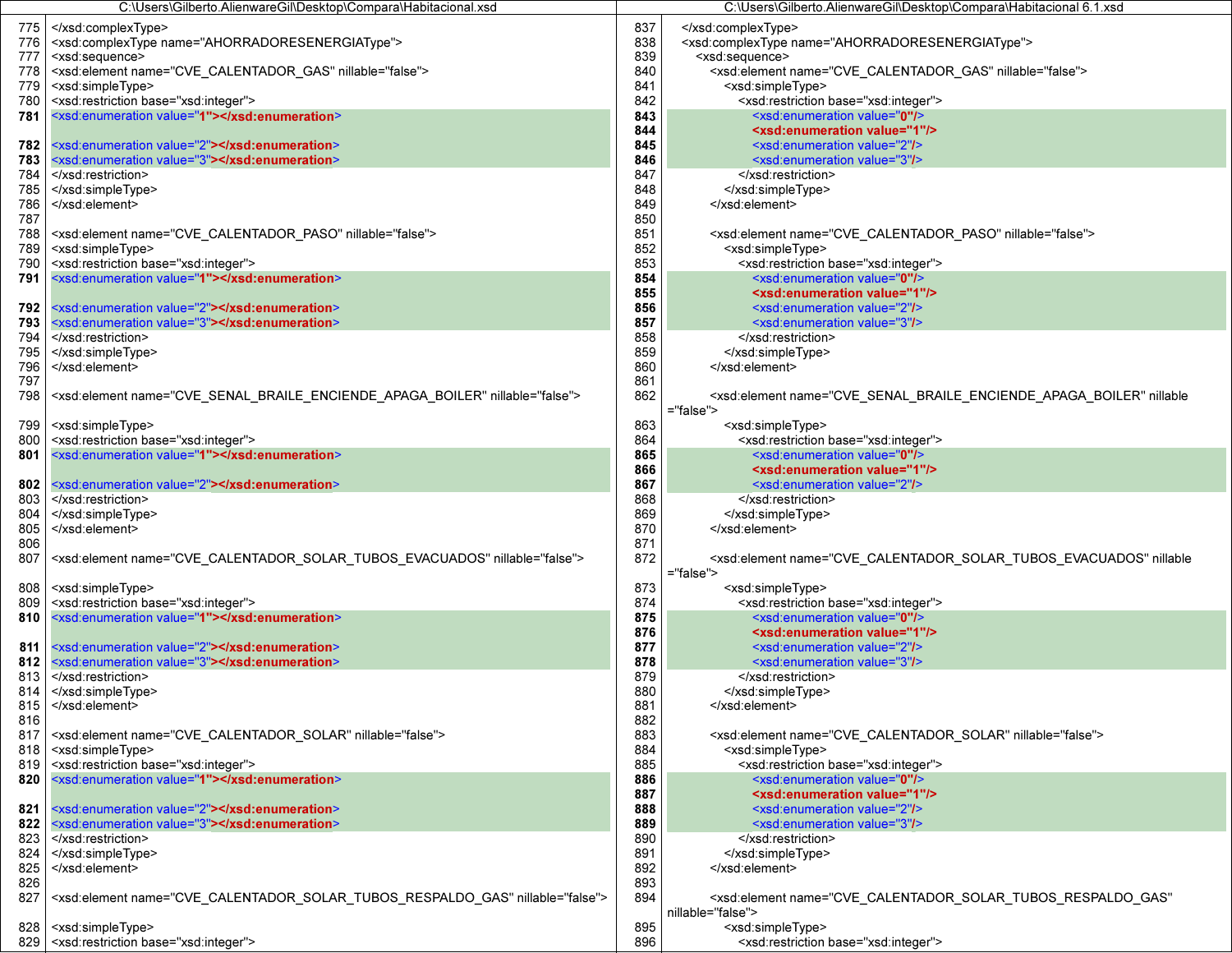|            | C:\Users\Gilberto.AlienwareGil\Desktop\Compara\Habitacional.xsd                                                                                            | C:\Users\Gilberto.AlienwareGil\Desktop\Compara\Habitacional 6.1.xsd |                                                                                                                  |  |  |
|------------|------------------------------------------------------------------------------------------------------------------------------------------------------------|---------------------------------------------------------------------|------------------------------------------------------------------------------------------------------------------|--|--|
| 830        | <xsd:enumeration value="1"></xsd:enumeration>                                                                                                              | 897                                                                 | <xsd:enumeration value="0"></xsd:enumeration>                                                                    |  |  |
|            |                                                                                                                                                            | 898                                                                 | <xsd:enumeration value="1"></xsd:enumeration>                                                                    |  |  |
| 831        | <xsd:enumeration value="2"></xsd:enumeration>                                                                                                              | 899                                                                 | <xsd:enumeration value="2"></xsd:enumeration>                                                                    |  |  |
| 832        | <xsd:enumeration value="3"></xsd:enumeration>                                                                                                              | 900                                                                 | <xsd:enumeration value="3"></xsd:enumeration>                                                                    |  |  |
| 833        |                                                                                                                                                            | 901                                                                 |                                                                                                                  |  |  |
| 834        |                                                                                                                                                            | 902                                                                 |                                                                                                                  |  |  |
| 835        |                                                                                                                                                            | 903                                                                 |                                                                                                                  |  |  |
| 836        |                                                                                                                                                            | 904                                                                 |                                                                                                                  |  |  |
| 837        | <xsd:element <="" name="CVE_CALENTADOR_SOLAR_PLANO_RESPALDO_GAS_PASO" th=""><th>905</th><th><xsd:element name<="" th=""></xsd:element></th></xsd:element>  | 905                                                                 | <xsd:element name<="" th=""></xsd:element>                                                                       |  |  |
|            | nillable="false">                                                                                                                                          |                                                                     | ="CVE_CALENTADOR_SOLAR_PLANO_RESPALDO_GAS_PASO" nillable="false">                                                |  |  |
|            | 838   <xsd:simpletype></xsd:simpletype>                                                                                                                    | 906                                                                 | <xsd:simpletype></xsd:simpletype>                                                                                |  |  |
| 839        | <xsd:restriction base="xsd:integer"></xsd:restriction>                                                                                                     | 907                                                                 | <xsd:restriction base="xsd:integer"></xsd:restriction>                                                           |  |  |
| 840        | <xsd:enumeration value="1"></xsd:enumeration>                                                                                                              | 908                                                                 | <xsd:enumeration value="0"></xsd:enumeration>                                                                    |  |  |
|            |                                                                                                                                                            | 909                                                                 | <xsd:enumeration value="1"></xsd:enumeration>                                                                    |  |  |
| 841        | <xsd:enumeration value="2"></xsd:enumeration>                                                                                                              | 910                                                                 | <xsd:enumeration value="2"></xsd:enumeration>                                                                    |  |  |
| 842        | <xsd:enumeration value="3"></xsd:enumeration>                                                                                                              | 911                                                                 | <xsd:enumeration value="3"></xsd:enumeration>                                                                    |  |  |
| 843        |                                                                                                                                                            | 912                                                                 |                                                                                                                  |  |  |
| 844        |                                                                                                                                                            | 913                                                                 |                                                                                                                  |  |  |
| 845        |                                                                                                                                                            | 914                                                                 |                                                                                                                  |  |  |
| 846        |                                                                                                                                                            | 915                                                                 |                                                                                                                  |  |  |
| 847        | <xsd:element <="" name="CVE_CALENTADOR_SOLAR_TUBOS_RESPALDO_ELECTRICO" th=""><th>916</th><th><xsd:element name<="" th=""></xsd:element></th></xsd:element> | 916                                                                 | <xsd:element name<="" th=""></xsd:element>                                                                       |  |  |
|            | nillable="false">                                                                                                                                          |                                                                     | ="CVE_CALENTADOR_SOLAR_TUBOS_RESPALDO_ELECTRICO" nillable="false">                                               |  |  |
| 848        | <xsd:simpletype></xsd:simpletype>                                                                                                                          | 917                                                                 | <xsd:simpletype></xsd:simpletype>                                                                                |  |  |
| 849        | <xsd:restriction base="xsd:integer"></xsd:restriction>                                                                                                     | 918                                                                 | <xsd:restriction base="xsd:integer"></xsd:restriction>                                                           |  |  |
| 850        | <xsd:enumeration value="1"></xsd:enumeration>                                                                                                              | 919                                                                 | <xsd:enumeration value="0"></xsd:enumeration>                                                                    |  |  |
|            |                                                                                                                                                            | 920                                                                 | <xsd:enumeration value="1"></xsd:enumeration>                                                                    |  |  |
| 851        | <xsd:enumeration value="2"></xsd:enumeration>                                                                                                              | 921                                                                 | <xsd:enumeration value="2"></xsd:enumeration>                                                                    |  |  |
| 852        | <xsd:enumeration value="3"></xsd:enumeration>                                                                                                              | 922                                                                 | <xsd:enumeration value="3"></xsd:enumeration>                                                                    |  |  |
| 853        |                                                                                                                                                            | 923                                                                 |                                                                                                                  |  |  |
| 854        |                                                                                                                                                            | 924                                                                 |                                                                                                                  |  |  |
| 855        |                                                                                                                                                            | 925                                                                 |                                                                                                                  |  |  |
| 856        |                                                                                                                                                            | 926                                                                 |                                                                                                                  |  |  |
| 857        | <xsd:element <="" name="CVE_CALENTADOR_SOLAR_PLANO_RESPALDO_ELECTRICO" td=""><th>927</th><td><xsd:element name<="" td=""></xsd:element></td></xsd:element> | 927                                                                 | <xsd:element name<="" td=""></xsd:element>                                                                       |  |  |
|            | nillable="false">                                                                                                                                          |                                                                     | ="CVE_CALENTADOR_SOLAR_PLANO_RESPALDO_ELECTRICO" nillable="false">                                               |  |  |
|            | 858   <xsd:simpletype></xsd:simpletype>                                                                                                                    | 928                                                                 | <xsd:simpletype></xsd:simpletype>                                                                                |  |  |
| 859        | <xsd:restriction base="xsd:integer"></xsd:restriction>                                                                                                     | 929                                                                 | <xsd:restriction base="xsd:integer"></xsd:restriction>                                                           |  |  |
| 860        | <xsd:enumeration value="1"></xsd:enumeration>                                                                                                              | 930                                                                 | <xsd:enumeration value="0"></xsd:enumeration>                                                                    |  |  |
|            |                                                                                                                                                            | 931                                                                 | <xsd:enumeration value="1"></xsd:enumeration>                                                                    |  |  |
| 861        | <xsd:enumeration value="2"></xsd:enumeration>                                                                                                              | 932                                                                 | <xsd:enumeration value="2"></xsd:enumeration>                                                                    |  |  |
| 862        | <xsd:enumeration value="3"></xsd:enumeration>                                                                                                              | 933                                                                 | <xsd:enumeration value="3"></xsd:enumeration>                                                                    |  |  |
| 863        |                                                                                                                                                            | 934                                                                 |                                                                                                                  |  |  |
| 864        |                                                                                                                                                            | 935                                                                 |                                                                                                                  |  |  |
| 865<br>866 |                                                                                                                                                            | 936<br>937                                                          |                                                                                                                  |  |  |
| 867        | <xsd:element name="CVE_AIRE_ACONDICIONADO" nillable="false"></xsd:element>                                                                                 | 938                                                                 |                                                                                                                  |  |  |
| 868        | <xsd:simpletype></xsd:simpletype>                                                                                                                          | 939                                                                 | <xsd:element name="CVE_AIRE_ACONDICIONADO" nillable="false"><br/><xsd:simpletype></xsd:simpletype></xsd:element> |  |  |
|            | 869   <xsd:restriction base="xsd:integer"></xsd:restriction>                                                                                               | 940                                                                 | <xsd:restriction base="xsd:integer"></xsd:restriction>                                                           |  |  |
| 870        | <xsd:enumeration value="1"></xsd:enumeration>                                                                                                              | 941                                                                 | <xsd:enumeration value="0"></xsd:enumeration>                                                                    |  |  |
|            |                                                                                                                                                            | 942                                                                 | <xsd:enumeration value="1"></xsd:enumeration>                                                                    |  |  |
| 871        | <xsd:enumeration value="2"></xsd:enumeration>                                                                                                              | 943                                                                 | <xsd:enumeration value="2"></xsd:enumeration>                                                                    |  |  |
| 872        |                                                                                                                                                            | 944                                                                 |                                                                                                                  |  |  |
|            | 873                                                                                                                                                        | 945                                                                 |                                                                                                                  |  |  |
| 874        |                                                                                                                                                            | 946                                                                 |                                                                                                                  |  |  |
| 875        |                                                                                                                                                            | 947                                                                 |                                                                                                                  |  |  |
| 876        | <xsd:element name="CVE_BRAILE_AIRE_ACONDICIONADO" nillable="false"></xsd:element>                                                                          | 948                                                                 | <xsd:element name="CVE_BRAILE_AIRE_ACONDICIONADO" nillable="false"></xsd:element>                                |  |  |
| 877        | <xsd:simpletype></xsd:simpletype>                                                                                                                          | 949                                                                 | <xsd:simpletype></xsd:simpletype>                                                                                |  |  |
|            | 878   <xsd:restriction base="xsd:integer"></xsd:restriction>                                                                                               | 950                                                                 | <xsd:restriction base="xsd:integer"></xsd:restriction>                                                           |  |  |
| 879        | <xsd:enumeration value="1"></xsd:enumeration>                                                                                                              | 951                                                                 | <xsd:enumeration value="0"></xsd:enumeration>                                                                    |  |  |
|            |                                                                                                                                                            | 952                                                                 | <xsd:enumeration value="1"></xsd:enumeration>                                                                    |  |  |
| 880        | <xsd:enumeration value="2"></xsd:enumeration>                                                                                                              | 953                                                                 | <xsd:enumeration value="2"></xsd:enumeration>                                                                    |  |  |
| 881        |                                                                                                                                                            | 954                                                                 |                                                                                                                  |  |  |
| 882        |                                                                                                                                                            | 955                                                                 |                                                                                                                  |  |  |
|            | 883                                                                                                                                                        | 956                                                                 |                                                                                                                  |  |  |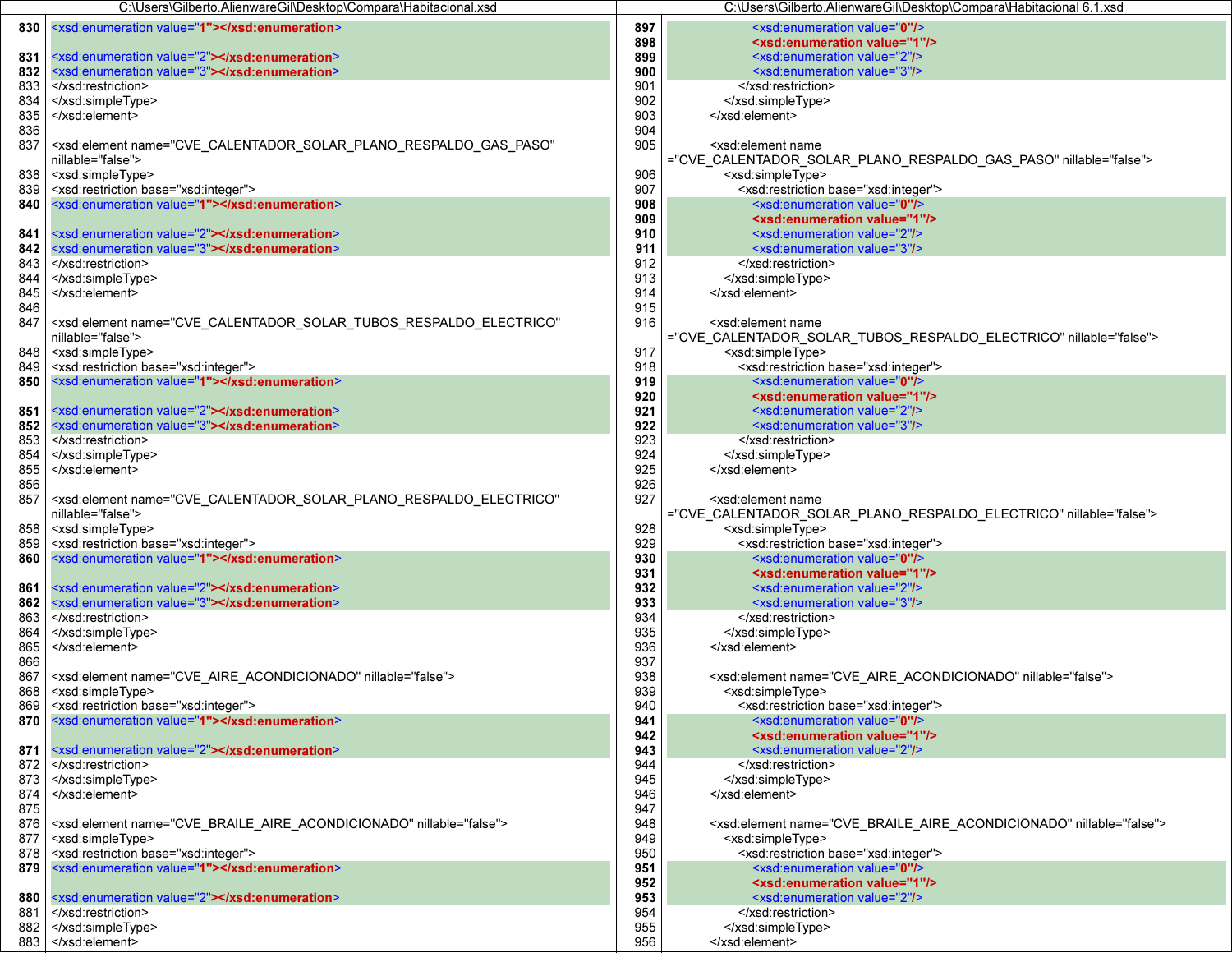| 884<br>885<br>886<br><xsd:simpletype><br/><xsd:restriction base="xsd:integer"><br/>887<br/><xsd:enumeration value="1"></xsd:enumeration><br/>888</xsd:restriction></xsd:simpletype> | <xsd:element name="CVE_UBICACION_AIRE_ACONDICIONADO" nillable="false"></xsd:element>       | 957<br>958   | <xsd:element name="CVE_UBICACION_AIRE_ACONDICIONADO" nillable="false"></xsd:element>         |
|-------------------------------------------------------------------------------------------------------------------------------------------------------------------------------------|--------------------------------------------------------------------------------------------|--------------|----------------------------------------------------------------------------------------------|
|                                                                                                                                                                                     |                                                                                            |              |                                                                                              |
|                                                                                                                                                                                     |                                                                                            |              |                                                                                              |
|                                                                                                                                                                                     |                                                                                            |              |                                                                                              |
|                                                                                                                                                                                     |                                                                                            | 959          | <xsd:simpletype></xsd:simpletype>                                                            |
|                                                                                                                                                                                     |                                                                                            | 960          | <xsd:restriction base="xsd:integer"></xsd:restriction>                                       |
|                                                                                                                                                                                     |                                                                                            | 961          | <xsd:enumeration value="0"></xsd:enumeration>                                                |
|                                                                                                                                                                                     |                                                                                            |              |                                                                                              |
|                                                                                                                                                                                     |                                                                                            | 962          | <xsd:enumeration value="1"></xsd:enumeration>                                                |
| <xsd:enumeration value="2"></xsd:enumeration><br>889                                                                                                                                |                                                                                            | 963          | <xsd:enumeration value="2"></xsd:enumeration>                                                |
| 890<br><xsd:enumeration value="3"></xsd:enumeration>                                                                                                                                |                                                                                            | 964          | <xsd:enumeration value="3"></xsd:enumeration>                                                |
| <xsd:enumeration value="4"></xsd:enumeration><br>891                                                                                                                                |                                                                                            | 965          | <xsd:enumeration value="4"></xsd:enumeration>                                                |
|                                                                                                                                                                                     |                                                                                            |              |                                                                                              |
| <xsd:enumeration value="5"></xsd:enumeration><br>892                                                                                                                                |                                                                                            | 966          | <xsd:enumeration value="5"></xsd:enumeration>                                                |
| <xsd:enumeration value="6"></xsd:enumeration><br>893                                                                                                                                |                                                                                            | 967          | <xsd:enumeration value="6"></xsd:enumeration>                                                |
| <xsd:enumeration value="7"></xsd:enumeration><br>894                                                                                                                                |                                                                                            | 968          | <xsd:enumeration value="7"></xsd:enumeration>                                                |
| <xsd:enumeration value="8"></xsd:enumeration><br>895                                                                                                                                |                                                                                            | 969          | <xsd:enumeration value="8"></xsd:enumeration>                                                |
| 896<br>                                                                                                                                                                             |                                                                                            | 970          |                                                                                              |
|                                                                                                                                                                                     |                                                                                            |              |                                                                                              |
| 897<br>                                                                                                                                                                             |                                                                                            | 971          |                                                                                              |
| <br>898                                                                                                                                                                             |                                                                                            | 972          |                                                                                              |
| 899                                                                                                                                                                                 |                                                                                            | 973          |                                                                                              |
| 900                                                                                                                                                                                 |                                                                                            | 974          |                                                                                              |
|                                                                                                                                                                                     | <xsd:element name="CVE_AISLANTERMICO_TECHO_NOMMX" nillable="false"></xsd:element>          |              | <xsd:element name="CVE_AISLANTERMICO_TECHO_NOMMX" nillable="false"></xsd:element>            |
| 901<br><xsd:simpletype></xsd:simpletype>                                                                                                                                            |                                                                                            | 975          | <xsd:simpletype></xsd:simpletype>                                                            |
| <xsd:restriction base="xsd:integer"><br/>902</xsd:restriction>                                                                                                                      |                                                                                            | 976          | <xsd:restriction base="xsd:integer"></xsd:restriction>                                       |
| <xsd:enumeration value="1"></xsd:enumeration><br>903                                                                                                                                |                                                                                            | 977          | <xsd:enumeration value="0"></xsd:enumeration>                                                |
|                                                                                                                                                                                     |                                                                                            | 978          | <xsd:enumeration value="1"></xsd:enumeration>                                                |
| <xsd:enumeration value="2"></xsd:enumeration><br>904                                                                                                                                |                                                                                            | 979          | <xsd:enumeration value="2"></xsd:enumeration>                                                |
|                                                                                                                                                                                     |                                                                                            |              |                                                                                              |
| 905<br>                                                                                                                                                                             |                                                                                            | 980          |                                                                                              |
| <br>906                                                                                                                                                                             |                                                                                            | 981          |                                                                                              |
| 907<br>                                                                                                                                                                             |                                                                                            | 982          |                                                                                              |
| 908                                                                                                                                                                                 |                                                                                            | 983          |                                                                                              |
| 909                                                                                                                                                                                 | <xsd:element name="CVE_AISLANTERMICO_MURO_NOMMX" nillable="false"></xsd:element>           | 984          |                                                                                              |
|                                                                                                                                                                                     |                                                                                            |              | <xsd:element name="CVE_AISLANTERMICO_MURO_NOMMX" nillable="false"></xsd:element>             |
| <xsd:simpletype><br/>910</xsd:simpletype>                                                                                                                                           |                                                                                            | 985          | <xsd:simpletype></xsd:simpletype>                                                            |
| <xsd:restriction base="xsd:integer"><br/>911</xsd:restriction>                                                                                                                      |                                                                                            | 986          | <xsd:restriction base="xsd:integer"></xsd:restriction>                                       |
| <xsd:enumeration value="1"></xsd:enumeration><br>912                                                                                                                                |                                                                                            | 987          | <xsd:enumeration value="0"></xsd:enumeration>                                                |
|                                                                                                                                                                                     |                                                                                            | 988          | <xsd:enumeration value="1"></xsd:enumeration>                                                |
| <xsd:enumeration value="2"></xsd:enumeration><br>913                                                                                                                                |                                                                                            | 989          | <xsd:enumeration value="2"></xsd:enumeration>                                                |
| <br>914                                                                                                                                                                             |                                                                                            | 990          |                                                                                              |
|                                                                                                                                                                                     |                                                                                            |              |                                                                                              |
| <br>915                                                                                                                                                                             |                                                                                            | 991          |                                                                                              |
| <br>916                                                                                                                                                                             |                                                                                            | 992          |                                                                                              |
| 917                                                                                                                                                                                 |                                                                                            | 993          |                                                                                              |
| 918                                                                                                                                                                                 | <xsd:element name="CVE_AISLANTERMICO_PUERTA_VENTANA" nillable="false"></xsd:element>       | 994          | <xsd:element name="CVE_AISLANTERMICO_PUERTA_VENTANA" nillable="false"></xsd:element>         |
| <xsd:simpletype><br/>919</xsd:simpletype>                                                                                                                                           |                                                                                            | 995          | <xsd:simpletype></xsd:simpletype>                                                            |
| <xsd:restriction base="xsd:integer"><br/>920</xsd:restriction>                                                                                                                      |                                                                                            | 996          | <xsd:restriction base="xsd:integer"></xsd:restriction>                                       |
|                                                                                                                                                                                     |                                                                                            |              |                                                                                              |
| <xsd:enumeration value="1"></xsd:enumeration><br>921                                                                                                                                |                                                                                            | 997          | <xsd:enumeration value="0"></xsd:enumeration>                                                |
|                                                                                                                                                                                     |                                                                                            | 998          | <xsd:enumeration value="1"></xsd:enumeration>                                                |
| <xsd:enumeration value="2"></xsd:enumeration><br>922                                                                                                                                |                                                                                            | 999          | <xsd:enumeration value="2"></xsd:enumeration>                                                |
| <xsd:enumeration value="3"></xsd:enumeration><br>923                                                                                                                                |                                                                                            | 1000         | <xsd:enumeration value="3"></xsd:enumeration>                                                |
| 924<br>                                                                                                                                                                             |                                                                                            | 1001         |                                                                                              |
| 925<br>                                                                                                                                                                             |                                                                                            | 1002         |                                                                                              |
|                                                                                                                                                                                     |                                                                                            |              |                                                                                              |
| 926<br>                                                                                                                                                                             |                                                                                            | 1003         |                                                                                              |
| 927                                                                                                                                                                                 |                                                                                            | 1004         |                                                                                              |
| 928                                                                                                                                                                                 | <xsd:element name="CVE_VENTILADOR_SOLAR_CORRIENTE_DIRECTA" nillable="false"></xsd:element> | 1005         | <xsd:element name="CVE_VENTILADOR_SOLAR_CORRIENTE_DIRECTA" nillable<="" td=""></xsd:element> |
|                                                                                                                                                                                     |                                                                                            |              | ="false">                                                                                    |
| 929<br><xsd:simpletype></xsd:simpletype>                                                                                                                                            |                                                                                            | 1006         | <xsd:simpletype></xsd:simpletype>                                                            |
| 930                                                                                                                                                                                 |                                                                                            | 1007         |                                                                                              |
| <xsd:restriction base="xsd:integer"></xsd:restriction>                                                                                                                              |                                                                                            |              | <xsd:restriction base="xsd:integer"></xsd:restriction>                                       |
| <xsd:enumeration value="1"></xsd:enumeration><br>931                                                                                                                                |                                                                                            | 1008         | <xsd:enumeration value="0"></xsd:enumeration>                                                |
|                                                                                                                                                                                     |                                                                                            | 1009         | <xsd:enumeration value="1"></xsd:enumeration>                                                |
| <xsd:enumeration value="2"></xsd:enumeration><br>932                                                                                                                                |                                                                                            | 1010         | <xsd:enumeration value="2"></xsd:enumeration>                                                |
| 933<br>                                                                                                                                                                             |                                                                                            | 1011         |                                                                                              |
|                                                                                                                                                                                     |                                                                                            | 1012         |                                                                                              |
|                                                                                                                                                                                     |                                                                                            | 1013         |                                                                                              |
| <br>934                                                                                                                                                                             |                                                                                            |              |                                                                                              |
| 935<br>                                                                                                                                                                             |                                                                                            |              |                                                                                              |
| 936                                                                                                                                                                                 |                                                                                            | 1014         |                                                                                              |
| 937                                                                                                                                                                                 | <xsd:element name="CVE_VENTILADOR_SOLAR_CORRIENTE_ALTERNA" nillable="false"></xsd:element> | 1015         | <xsd:element name="CVE_VENTILADOR_SOLAR_CORRIENTE_ALTERNA" nillable<="" td=""></xsd:element> |
|                                                                                                                                                                                     |                                                                                            |              | ="false">                                                                                    |
| <xsd:simpletype><br/>938<br/>939   <xsd:restriction base="xsd:integer"></xsd:restriction></xsd:simpletype>                                                                          |                                                                                            | 1016<br>1017 | <xsd:simpletype><br/><xsd:restriction base="xsd:integer"></xsd:restriction></xsd:simpletype> |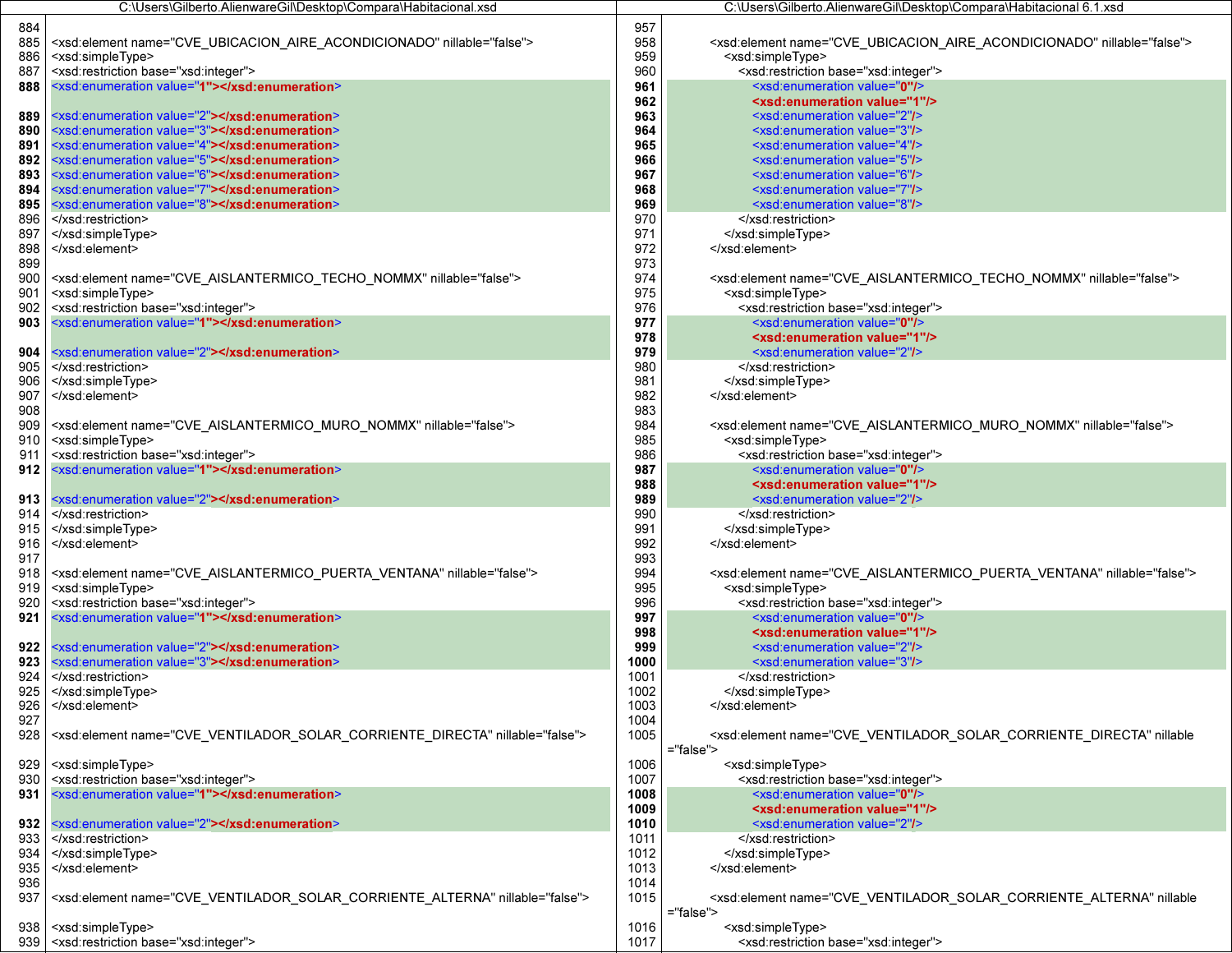|     | C:\Users\Gilberto.AlienwareGil\Desktop\Compara\Habitacional.xsd                         |      | C:\Users\Gilberto.AlienwareGil\Desktop\Compara\Habitacional 6.1.xsd                     |
|-----|-----------------------------------------------------------------------------------------|------|-----------------------------------------------------------------------------------------|
| 940 | <xsd:enumeration value="1"></xsd:enumeration>                                           | 1018 | <xsd:enumeration value="0"></xsd:enumeration>                                           |
|     |                                                                                         | 1019 | <xsd:enumeration value="1"></xsd:enumeration>                                           |
| 941 | <xsd:enumeration value="2"></xsd:enumeration>                                           | 1020 | <xsd:enumeration value="2"></xsd:enumeration>                                           |
| 942 |                                                                                         | 1021 |                                                                                         |
|     | 943                                                                                     | 1022 |                                                                                         |
| 944 |                                                                                         | 1023 |                                                                                         |
| 945 |                                                                                         | 1024 |                                                                                         |
| 946 | <xsd:element name="CVE_VENTILADOR_CUERDA_ALTA_POTENCIA" nillable="false"></xsd:element> | 1025 | <xsd:element name="CVE_VENTILADOR_CUERDA_ALTA_POTENCIA" nillable="false"></xsd:element> |
| 947 | <xsd:simpletype></xsd:simpletype>                                                       | 1026 | <xsd:simpletype></xsd:simpletype>                                                       |
| 948 | <xsd:restriction base="xsd:integer"></xsd:restriction>                                  | 1027 | <xsd:restriction base="xsd:integer"></xsd:restriction>                                  |
| 949 | <xsd:enumeration value="1"></xsd:enumeration>                                           | 1028 | <xsd:enumeration value="0"></xsd:enumeration>                                           |
|     |                                                                                         | 1029 | <xsd:enumeration value="1"></xsd:enumeration>                                           |
| 950 | <xsd:enumeration value="2"></xsd:enumeration>                                           | 1030 | <xsd:enumeration value="2"></xsd:enumeration>                                           |
| 951 | <xsd:enumeration value="3"></xsd:enumeration>                                           | 1031 | <xsd:enumeration value="3"></xsd:enumeration>                                           |
|     | 952                                                                                     | 1032 |                                                                                         |
| 953 |                                                                                         | 1033 |                                                                                         |
| 954 |                                                                                         | 1034 |                                                                                         |
| 955 |                                                                                         | 1035 |                                                                                         |
| 956 | <xsd:element name="CVE_VENTILADOR_CUERDA_BAJA_POTENCIA" nillable="false"></xsd:element> | 1036 | <xsd:element name="CVE_VENTILADOR_CUERDA_BAJA_POTENCIA" nillable="false"></xsd:element> |
| 957 | <xsd:simpletype></xsd:simpletype>                                                       | 1037 | <xsd:simpletype></xsd:simpletype>                                                       |
| 958 | <xsd:restriction base="xsd:integer"></xsd:restriction>                                  | 1038 | <xsd:restriction base="xsd:integer"></xsd:restriction>                                  |
| 959 | <xsd:enumeration value="1"></xsd:enumeration>                                           | 1039 | <xsd:enumeration value="0"></xsd:enumeration>                                           |
|     |                                                                                         | 1040 | <xsd:enumeration value="1"></xsd:enumeration>                                           |
| 960 | <xsd:enumeration value="2"></xsd:enumeration>                                           | 1041 | <xsd:enumeration value="2"></xsd:enumeration>                                           |
| 961 | <xsd:enumeration value="3"></xsd:enumeration>                                           | 1042 | <xsd:enumeration value="3"></xsd:enumeration>                                           |
| 962 |                                                                                         | 1043 |                                                                                         |
| 963 |                                                                                         | 1044 |                                                                                         |
| 964 |                                                                                         | 1045 |                                                                                         |
| 965 |                                                                                         | 1046 |                                                                                         |
| 966 | <xsd:element name="CVE_SIST_ENCENDIDO_DE_LUCES" nillable="false"></xsd:element>         | 1047 | <xsd:element name="CVE_SIST_ENCENDIDO_DE_LUCES" nillable="false"></xsd:element>         |
| 967 | <xsd:simpletype></xsd:simpletype>                                                       | 1048 | <xsd:simpletype></xsd:simpletype>                                                       |
| 968 | <xsd:restriction base="xsd:integer"></xsd:restriction>                                  | 1049 | <xsd:restriction base="xsd:integer"></xsd:restriction>                                  |
| 969 | <xsd:enumeration value="1"></xsd:enumeration>                                           | 1050 | <xsd:enumeration value="0"></xsd:enumeration>                                           |
|     |                                                                                         | 1051 | <xsd:enumeration value="1"></xsd:enumeration>                                           |
| 970 | <xsd:enumeration value="2"></xsd:enumeration>                                           | 1052 | <xsd:enumeration value="2"></xsd:enumeration>                                           |
| 971 |                                                                                         | 1053 |                                                                                         |
| 972 |                                                                                         | 1054 |                                                                                         |
| 973 |                                                                                         | 1055 |                                                                                         |
| 974 |                                                                                         | 1056 |                                                                                         |
| 975 | <xsd:element name="CVE_CAPTACION_ENERGIA" nillable="false"></xsd:element>               | 1057 | <xsd:element name="CVE_CAPTACION_ENERGIA" nillable="false"></xsd:element>               |
|     | 976   <xsd:simpletype></xsd:simpletype>                                                 | 1058 | <xsd:simpletype></xsd:simpletype>                                                       |
| 977 | <xsd:restriction base="xsd:integer"></xsd:restriction>                                  | 1059 | <xsd:restriction base="xsd:integer"></xsd:restriction>                                  |
| 978 | <xsd:enumeration value="1"></xsd:enumeration>                                           | 1060 | <xsd:enumeration value="0"></xsd:enumeration>                                           |
|     |                                                                                         | 1061 | <xsd:enumeration value="1"></xsd:enumeration>                                           |
| 979 | <xsd:enumeration value="2"></xsd:enumeration>                                           | 1062 | <xsd:enumeration value="2"></xsd:enumeration>                                           |
|     | 980                                                                                     | 1063 |                                                                                         |
| 981 |                                                                                         | 1064 |                                                                                         |
| 982 |                                                                                         | 1065 |                                                                                         |
| 983 |                                                                                         | 1066 |                                                                                         |
| 984 | <xsd:element name="CVE_FOCOS_AHORRADORES" nillable="false"></xsd:element>               | 1067 | <xsd:element name="CVE_FOCOS_AHORRADORES" nillable="false"></xsd:element>               |
| 985 | <xsd:simpletype></xsd:simpletype>                                                       | 1068 | <xsd:simpletype></xsd:simpletype>                                                       |
| 986 | <xsd:restriction base="xsd:integer"></xsd:restriction>                                  | 1069 | <xsd:restriction base="xsd:integer"></xsd:restriction>                                  |
| 987 | <xsd:enumeration value="1"></xsd:enumeration>                                           | 1070 | <xsd:enumeration value="0"></xsd:enumeration>                                           |
|     |                                                                                         | 1071 | <xsd:enumeration value="1"></xsd:enumeration>                                           |
| 988 | <xsd:enumeration value="2"></xsd:enumeration>                                           | 1072 | <xsd:enumeration value="2"></xsd:enumeration>                                           |
| 989 | <xsd:enumeration value="3"></xsd:enumeration>                                           | 1073 | <xsd:enumeration value="3"></xsd:enumeration>                                           |
|     | 990                                                                                     | 1074 |                                                                                         |
| 991 |                                                                                         | 1075 |                                                                                         |
| 992 |                                                                                         | 1076 |                                                                                         |
| 993 |                                                                                         | 1077 |                                                                                         |
| 994 | <xsd:element name="CVE_FOCOS_LED_LUZ_DIRIGIDA" nillable="false"></xsd:element>          | 1078 | <xsd:element name="CVE_FOCOS_LED_LUZ_DIRIGIDA" nillable="false"></xsd:element>          |
| 995 | <xsd:simpletype></xsd:simpletype>                                                       | 1079 | <xsd:simpletype></xsd:simpletype>                                                       |
|     | 996   <xsd:restriction base="xsd:integer"></xsd:restriction>                            | 1080 | <xsd:restriction base="xsd:integer"></xsd:restriction>                                  |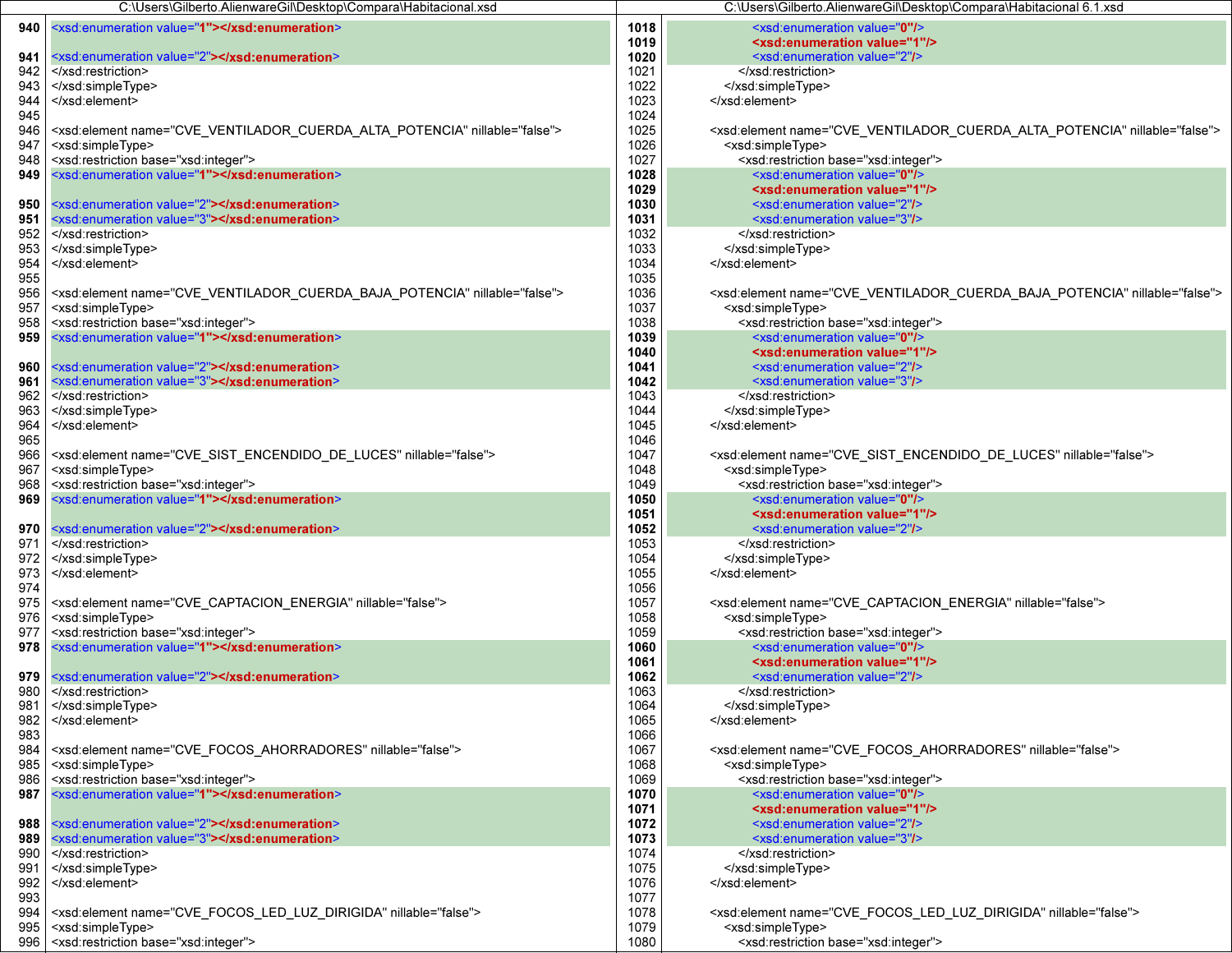| C:\Users\Gilberto.AlienwareGil\Desktop\Compara\Habitacional.xsd |                                                                                       |      | C:\Users\Gilberto.AlienwareGil\Desktop\Compara\Habitacional 6.1.xsd               |  |  |  |
|-----------------------------------------------------------------|---------------------------------------------------------------------------------------|------|-----------------------------------------------------------------------------------|--|--|--|
| 997                                                             | <xsd:enumeration value="1"></xsd:enumeration>                                         | 1081 | <xsd:enumeration value="0"></xsd:enumeration>                                     |  |  |  |
|                                                                 |                                                                                       | 1082 | <xsd:enumeration value="1"></xsd:enumeration>                                     |  |  |  |
| 998                                                             | <xsd:enumeration value="2"></xsd:enumeration>                                         | 1083 | <xsd:enumeration value="2"></xsd:enumeration>                                     |  |  |  |
|                                                                 |                                                                                       |      |                                                                                   |  |  |  |
| 999                                                             | <xsd:enumeration value="3"></xsd:enumeration>                                         | 1084 | <xsd:enumeration value="3"></xsd:enumeration>                                     |  |  |  |
| 1000                                                            |                                                                                       | 1085 |                                                                                   |  |  |  |
| 1001                                                            |                                                                                       | 1086 |                                                                                   |  |  |  |
| 1002                                                            |                                                                                       | 1087 |                                                                                   |  |  |  |
| 1003                                                            |                                                                                       | 1088 |                                                                                   |  |  |  |
| 1004                                                            | <xsd:element name="CVE_FOCOS_LED_LUZ_DIFUSA" nillable="false"></xsd:element>          | 1089 | <xsd:element name="CVE_FOCOS_LED_LUZ_DIFUSA" nillable="false"></xsd:element>      |  |  |  |
| 1005                                                            | <xsd:simpletype></xsd:simpletype>                                                     | 1090 | <xsd:simpletype></xsd:simpletype>                                                 |  |  |  |
| 1006                                                            | <xsd:restriction base="xsd:integer"></xsd:restriction>                                | 1091 | <xsd:restriction base="xsd:integer"></xsd:restriction>                            |  |  |  |
| 1007                                                            | <xsd:enumeration value="1"></xsd:enumeration>                                         | 1092 | <xsd:enumeration value="0"></xsd:enumeration>                                     |  |  |  |
|                                                                 |                                                                                       | 1093 | <xsd:enumeration value="1"></xsd:enumeration>                                     |  |  |  |
| 1008                                                            | <xsd:enumeration value="2"></xsd:enumeration>                                         | 1094 | <xsd:enumeration value="2"></xsd:enumeration>                                     |  |  |  |
| 1009                                                            | <xsd:enumeration value="3"></xsd:enumeration>                                         | 1095 | <xsd:enumeration value="3"></xsd:enumeration>                                     |  |  |  |
| 1010                                                            |                                                                                       | 1096 |                                                                                   |  |  |  |
| 1011                                                            |                                                                                       | 1097 |                                                                                   |  |  |  |
| 1012                                                            |                                                                                       | 1098 |                                                                                   |  |  |  |
| 1013                                                            |                                                                                       | 1099 |                                                                                   |  |  |  |
|                                                                 |                                                                                       |      |                                                                                   |  |  |  |
| 1014                                                            | <xsd:element name="CVE_ILUMINACION_NATURAL" nillable="false"></xsd:element>           | 1100 | <xsd:element name="CVE_ILUMINACION_NATURAL" nillable="false"></xsd:element>       |  |  |  |
| 1015                                                            | <xsd:simpletype></xsd:simpletype>                                                     | 1101 | <xsd:simpletype></xsd:simpletype>                                                 |  |  |  |
| 1016                                                            | <xsd:restriction base="xsd:integer"></xsd:restriction>                                | 1102 | <xsd:restriction base="xsd:integer"></xsd:restriction>                            |  |  |  |
| 1017                                                            | <xsd:enumeration value="1"></xsd:enumeration>                                         | 1103 | <xsd:enumeration value="0"></xsd:enumeration>                                     |  |  |  |
|                                                                 |                                                                                       | 1104 | <xsd:enumeration value="1"></xsd:enumeration>                                     |  |  |  |
| 1018                                                            | <xsd:enumeration value="2"></xsd:enumeration>                                         | 1105 | <xsd:enumeration value="2"></xsd:enumeration>                                     |  |  |  |
| 1019                                                            |                                                                                       | 1106 |                                                                                   |  |  |  |
| 1020                                                            |                                                                                       | 1107 |                                                                                   |  |  |  |
| 1021                                                            |                                                                                       | 1108 |                                                                                   |  |  |  |
| 1022                                                            |                                                                                       | 1109 |                                                                                   |  |  |  |
| 1023                                                            | <xsd:element name="CVE_ESTABILIZADOR_ESTATICO" nillable="false"></xsd:element>        | 1110 | <xsd:element name="CVE_ESTABILIZADOR_ESTATICO" nillable="false"></xsd:element>    |  |  |  |
| 1024                                                            | <xsd:simpletype></xsd:simpletype>                                                     | 1111 | <xsd:simpletype></xsd:simpletype>                                                 |  |  |  |
| 1025                                                            | <xsd:restriction base="xsd:integer"></xsd:restriction>                                | 1112 | <xsd:restriction base="xsd:integer"></xsd:restriction>                            |  |  |  |
| 1026                                                            | <xsd:enumeration value="1"></xsd:enumeration>                                         | 1113 | <xsd:enumeration value="0"></xsd:enumeration>                                     |  |  |  |
|                                                                 |                                                                                       | 1114 | <xsd:enumeration value="1"></xsd:enumeration>                                     |  |  |  |
| 1027                                                            | <xsd:enumeration value="2"></xsd:enumeration>                                         | 1115 | <xsd:enumeration value="2"></xsd:enumeration>                                     |  |  |  |
| 1028                                                            |                                                                                       | 1116 |                                                                                   |  |  |  |
| 1029                                                            |                                                                                       | 1117 |                                                                                   |  |  |  |
| 1030                                                            |                                                                                       | 1118 |                                                                                   |  |  |  |
| 1031                                                            |                                                                                       | 1119 |                                                                                   |  |  |  |
| 1032                                                            | <xsd:element name="CVE_DISPOSITIVO_AHORRADOR_GAS" nillable="false"></xsd:element>     | 1120 | <xsd:element name="CVE_DISPOSITIVO_AHORRADOR_GAS" nillable="false"></xsd:element> |  |  |  |
| 1033                                                            | <xsd:simpletype></xsd:simpletype>                                                     | 1121 | <xsd:simpletype></xsd:simpletype>                                                 |  |  |  |
| 1034                                                            | <xsd:restriction base="xsd:integer"></xsd:restriction>                                | 1122 | <xsd:restriction base="xsd:integer"></xsd:restriction>                            |  |  |  |
| 1035                                                            | <xsd:enumeration value="1"></xsd:enumeration>                                         | 1123 | <xsd:enumeration value="0"></xsd:enumeration>                                     |  |  |  |
|                                                                 |                                                                                       | 1124 | <xsd:enumeration value="1"></xsd:enumeration>                                     |  |  |  |
| 1036                                                            | <xsd:enumeration value="2"></xsd:enumeration>                                         | 1125 | <xsd:enumeration value="2"></xsd:enumeration>                                     |  |  |  |
| 1037                                                            |                                                                                       | 1126 |                                                                                   |  |  |  |
| 1038                                                            |                                                                                       | 1127 |                                                                                   |  |  |  |
| 1039                                                            |                                                                                       | 1128 |                                                                                   |  |  |  |
| 1040                                                            |                                                                                       | 1129 |                                                                                   |  |  |  |
|                                                                 |                                                                                       |      |                                                                                   |  |  |  |
|                                                                 | $1041$                                                                                | 1130 |                                                                                   |  |  |  |
|                                                                 | 1042                                                                                  | 1131 |                                                                                   |  |  |  |
|                                                                 | 1043   <xsd:complextype name="AHORRADORESAGUAType"></xsd:complextype>                 | 1132 | <xsd:complextype name="AHORRADORESAGUAType"></xsd:complextype>                    |  |  |  |
|                                                                 | $1044$ $\leq$ xsd:sequence>                                                           | 1133 | <xsd:sequence></xsd:sequence>                                                     |  |  |  |
|                                                                 | 1045   <xsd:element name="CVE_WC_ECONOMIZA_AGUA_SEIS" nillable="false"></xsd:element> | 1134 | <xsd:element name="CVE_WC_ECONOMIZA_AGUA_SEIS" nillable="false"></xsd:element>    |  |  |  |
|                                                                 | 1046   <xsd:simpletype></xsd:simpletype>                                              | 1135 | <xsd:simpletype></xsd:simpletype>                                                 |  |  |  |
|                                                                 | 1047   <xsd:restriction base="xsd:integer"></xsd:restriction>                         | 1136 | <xsd:restriction base="xsd:integer"></xsd:restriction>                            |  |  |  |
| 1048                                                            | <xsd:enumeration value="1"></xsd:enumeration>                                         | 1137 | <xsd:enumeration value="0"></xsd:enumeration>                                     |  |  |  |
|                                                                 |                                                                                       | 1138 | <xsd:enumeration value="1"></xsd:enumeration>                                     |  |  |  |
| 1049                                                            | <xsd:enumeration value="2"></xsd:enumeration>                                         | 1139 | <xsd:enumeration value="2"></xsd:enumeration>                                     |  |  |  |
| 1050                                                            | <xsd:enumeration value="3"></xsd:enumeration>                                         | 1140 | <xsd:enumeration value="3"></xsd:enumeration>                                     |  |  |  |
|                                                                 | 1051                                                                                  | 1141 |                                                                                   |  |  |  |
|                                                                 | 1052                                                                                  | 1142 |                                                                                   |  |  |  |
|                                                                 | $1053$ $\leq$ /xsd: element >                                                         | 1143 |                                                                                   |  |  |  |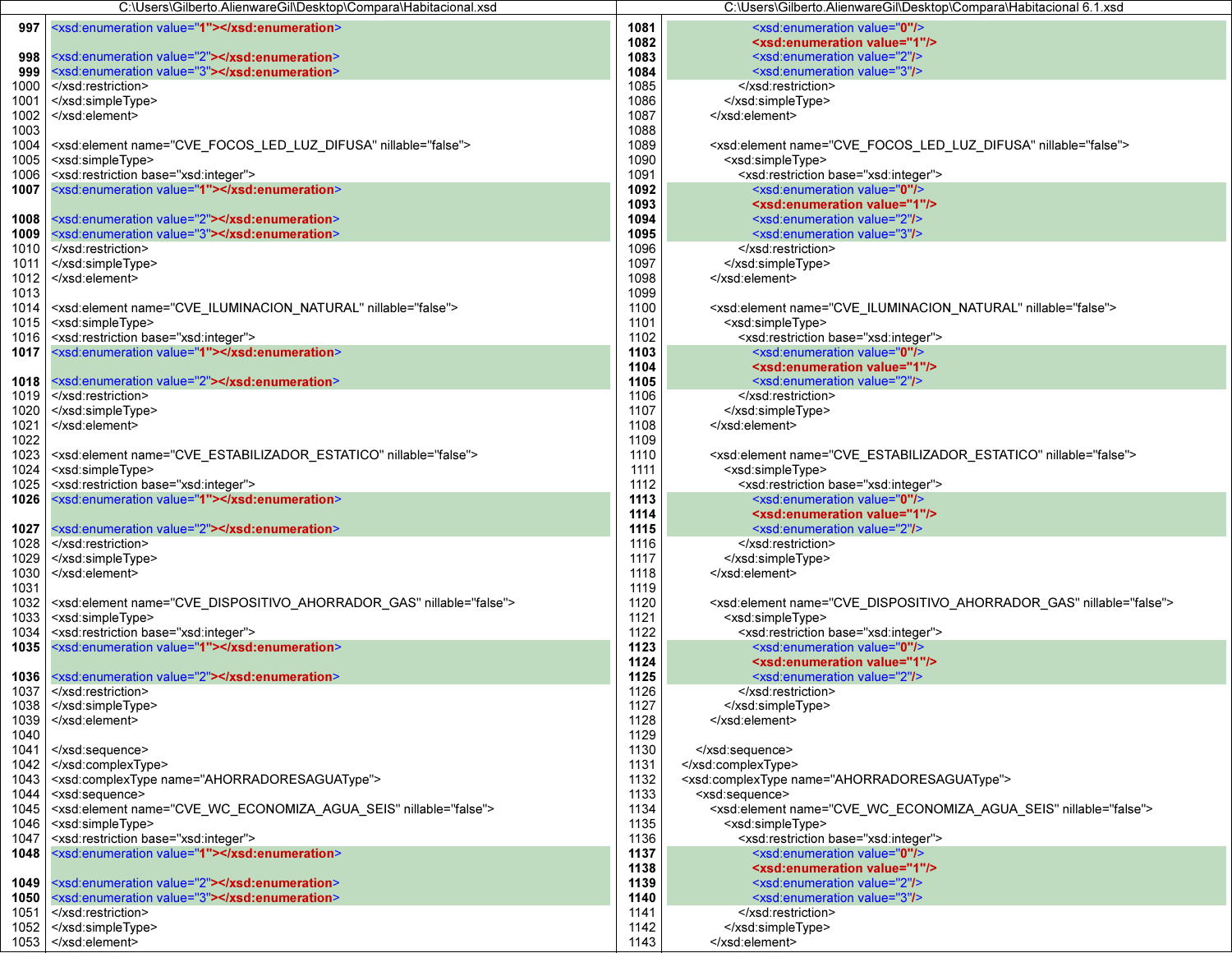|      | C:\Users\Gilberto.AlienwareGil\Desktop\Compara\Habitacional.xsd                               |      | C:\Users\Gilberto.AlienwareGil\Desktop\Compara\Habitacional 6.1 xsd                             |
|------|-----------------------------------------------------------------------------------------------|------|-------------------------------------------------------------------------------------------------|
|      |                                                                                               |      |                                                                                                 |
| 1054 |                                                                                               | 1144 |                                                                                                 |
| 1055 | <xsd:element name="CVE_WC_ECONOMIZA_AGUA_CINCO" nillable="false"></xsd:element>               | 1145 | <xsd:element name="CVE_WC_ECONOMIZA_AGUA_CINCO" nillable="false"></xsd:element>                 |
| 1056 | <xsd:simpletype></xsd:simpletype>                                                             | 1146 | <xsd:simpletype></xsd:simpletype>                                                               |
| 1057 | <xsd:restriction base="xsd:integer"></xsd:restriction>                                        | 1147 | <xsd:restriction base="xsd:integer"></xsd:restriction>                                          |
| 1058 | <xsd:enumeration value="1"></xsd:enumeration>                                                 | 1148 | <xsd:enumeration value="0"></xsd:enumeration>                                                   |
|      |                                                                                               |      |                                                                                                 |
|      |                                                                                               | 1149 | <xsd:enumeration value="1"></xsd:enumeration>                                                   |
| 1059 | <xsd:enumeration value="2"></xsd:enumeration>                                                 | 1150 | <xsd:enumeration value="2"></xsd:enumeration>                                                   |
| 1060 | <xsd:enumeration value="3"></xsd:enumeration>                                                 | 1151 | <xsd:enumeration value="3"></xsd:enumeration>                                                   |
| 1061 |                                                                                               | 1152 |                                                                                                 |
|      |                                                                                               |      |                                                                                                 |
| 1062 |                                                                                               | 1153 |                                                                                                 |
| 1063 |                                                                                               | 1154 |                                                                                                 |
| 1064 |                                                                                               | 1155 |                                                                                                 |
| 1065 | <xsd:element name="CVE_ECONOMIZADOR_AGUA_DOBLE_BOTON" nillable="false"></xsd:element>         | 1156 | <xsd:element name="CVE_ECONOMIZADOR_AGUA_DOBLE_BOTON" nillable="false"></xsd:element>           |
| 1066 | <xsd:simpletype></xsd:simpletype>                                                             | 1157 | <xsd:simpletype></xsd:simpletype>                                                               |
|      |                                                                                               |      |                                                                                                 |
| 1067 | <xsd:restriction base="xsd:integer"></xsd:restriction>                                        | 1158 | <xsd:restriction base="xsd:integer"></xsd:restriction>                                          |
| 1068 | <xsd:enumeration value="1"></xsd:enumeration>                                                 | 1159 | <xsd:enumeration value="0"></xsd:enumeration>                                                   |
|      |                                                                                               | 1160 | <xsd:enumeration value="1"></xsd:enumeration>                                                   |
| 1069 | <xsd:enumeration value="2"></xsd:enumeration>                                                 | 1161 | <xsd:enumeration value="2"></xsd:enumeration>                                                   |
|      |                                                                                               |      |                                                                                                 |
| 1070 | <xsd:enumeration value="3"></xsd:enumeration>                                                 | 1162 | <xsd:enumeration value="3"></xsd:enumeration>                                                   |
| 1071 |                                                                                               | 1163 |                                                                                                 |
| 1072 |                                                                                               | 1164 |                                                                                                 |
| 1073 |                                                                                               | 1165 |                                                                                                 |
| 1074 |                                                                                               | 1166 |                                                                                                 |
|      |                                                                                               |      |                                                                                                 |
| 1075 | <xsd:element name="CVE_DOBLE_DESCARGA_INODORO_NORMAL" nillable="false"></xsd:element>         | 1167 | <xsd:element name="CVE_DOBLE_DESCARGA_INODORO_NORMAL" nillable="false"></xsd:element>           |
| 1076 | <xsd:simpletype></xsd:simpletype>                                                             | 1168 | <xsd:simpletype></xsd:simpletype>                                                               |
| 1077 | <xsd:restriction base="xsd:integer"></xsd:restriction>                                        | 1169 | <xsd:restriction base="xsd:integer"></xsd:restriction>                                          |
| 1078 | <xsd:enumeration value="1"></xsd:enumeration>                                                 | 1170 | <xsd:enumeration value="0"></xsd:enumeration>                                                   |
|      |                                                                                               | 1171 | <xsd:enumeration value="1"></xsd:enumeration>                                                   |
|      | <xsd:enumeration value="2"></xsd:enumeration>                                                 | 1172 | <xsd:enumeration value="2"></xsd:enumeration>                                                   |
| 1079 |                                                                                               |      |                                                                                                 |
| 1080 |                                                                                               | 1173 |                                                                                                 |
| 1081 |                                                                                               | 1174 |                                                                                                 |
| 1082 |                                                                                               | 1175 |                                                                                                 |
| 1083 |                                                                                               | 1176 |                                                                                                 |
| 1084 | <xsd:element name="CVE_LLAVES_AHORRO_AGUA_LAVABOS_BANIO" nillable="false"></xsd:element>      | 1177 | <xsd:element name="CVE_LLAVES_AHORRO_AGUA_LAVABOS_BANIO" nillable<="" th=""></xsd:element>      |
|      |                                                                                               |      | ="false">                                                                                       |
|      | 1085   <xsd:simpletype></xsd:simpletype>                                                      | 1178 | <xsd:simpletype></xsd:simpletype>                                                               |
|      |                                                                                               |      |                                                                                                 |
| 1086 | <xsd:restriction base="xsd:integer"></xsd:restriction>                                        | 1179 | <xsd:restriction base="xsd:integer"></xsd:restriction>                                          |
| 1087 | <xsd:enumeration value="1"></xsd:enumeration>                                                 | 1180 | <xsd:enumeration value="0"></xsd:enumeration>                                                   |
|      |                                                                                               | 1181 | <xsd:enumeration value="1"></xsd:enumeration>                                                   |
| 1088 | <xsd:enumeration value="2"></xsd:enumeration>                                                 | 1182 | <xsd:enumeration value="2"></xsd:enumeration>                                                   |
| 1089 | <xsd:enumeration value="3"></xsd:enumeration>                                                 | 1183 | <xsd:enumeration value="3"></xsd:enumeration>                                                   |
| 1090 |                                                                                               | 1184 |                                                                                                 |
| 1091 |                                                                                               | 1185 |                                                                                                 |
|      |                                                                                               |      |                                                                                                 |
| 1092 |                                                                                               | 1186 |                                                                                                 |
| 1093 |                                                                                               | 1187 |                                                                                                 |
|      | 1094   <xsd:element name="CVE_REDUCCION_FLUJO_LLAVES_LAVABO" nillable="false"></xsd:element>  | 1188 | <xsd:element name="CVE_REDUCCION_FLUJO_LLAVES_LAVABO" nillable="false"></xsd:element>           |
|      | 1095   <xsd:simpletype></xsd:simpletype>                                                      | 1189 | <xsd:simpletype></xsd:simpletype>                                                               |
|      | 1096   <xsd:restriction base="xsd:integer"></xsd:restriction>                                 | 1190 | <xsd:restriction base="xsd:integer"></xsd:restriction>                                          |
| 1097 | <xsd:enumeration value="1"></xsd:enumeration>                                                 | 1191 | <xsd:enumeration value="0"></xsd:enumeration>                                                   |
|      |                                                                                               | 1192 | <xsd:enumeration value="1"></xsd:enumeration>                                                   |
|      |                                                                                               |      |                                                                                                 |
| 1098 | <xsd:enumeration value="2"></xsd:enumeration>                                                 | 1193 | <xsd:enumeration value="2"></xsd:enumeration>                                                   |
| 1099 | <xsd:enumeration value="3"></xsd:enumeration>                                                 | 1194 | <xsd:enumeration value="3"></xsd:enumeration>                                                   |
|      | 1100                                                                                          | 1195 |                                                                                                 |
| 1101 |                                                                                               | 1196 |                                                                                                 |
|      | 1102 $\vert$                                                                                  | 1197 |                                                                                                 |
| 1103 |                                                                                               | 1198 |                                                                                                 |
|      |                                                                                               |      |                                                                                                 |
| 1104 | <xsd:element name="CVE_SENAL_BRAILE_AGUA_FRIA_CALIENTE_BANIO" nillable="false"></xsd:element> | 1199 | <xsd:element name="CVE_SENAL_BRAILE_AGUA_FRIA_CALIENTE_BANIO" nillable<="" th=""></xsd:element> |
|      |                                                                                               |      | ="false">                                                                                       |
| 1105 | <xsd:simpletype></xsd:simpletype>                                                             | 1200 | <xsd:simpletype></xsd:simpletype>                                                               |
| 1106 | <xsd:restriction base="xsd:integer"></xsd:restriction>                                        | 1201 | <xsd:restriction base="xsd:integer"></xsd:restriction>                                          |
| 1107 | <xsd:enumeration value="1"></xsd:enumeration>                                                 | 1202 | <xsd:enumeration value="0"></xsd:enumeration>                                                   |
|      |                                                                                               | 1203 | <xsd:enumeration value="1"></xsd:enumeration>                                                   |
|      |                                                                                               | 1204 | <xsd:enumeration value="2"></xsd:enumeration>                                                   |
|      | 1108   <xsd:enumeration value="2"></xsd:enumeration>                                          |      |                                                                                                 |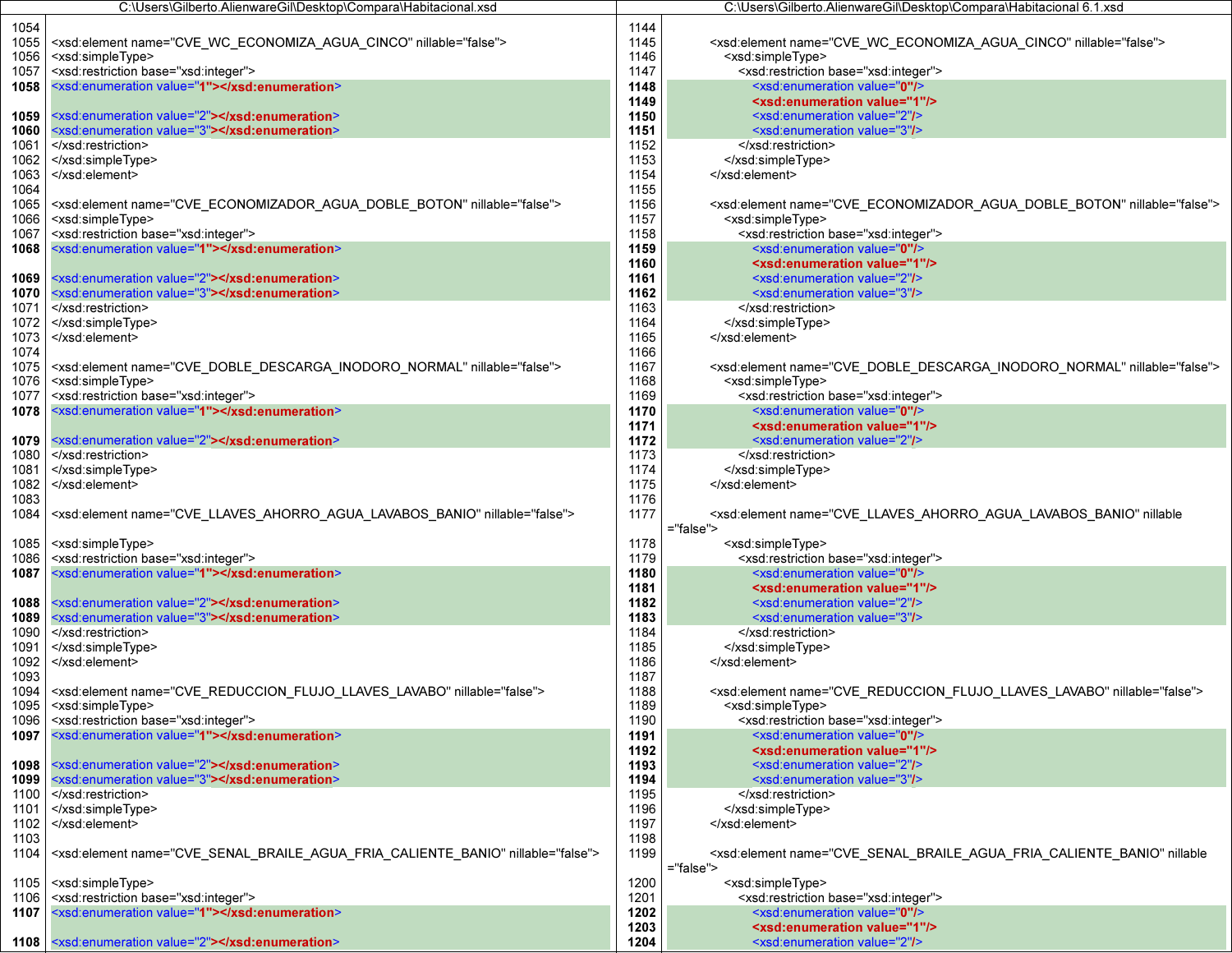| C:\Users\Gilberto.AlienwareGil\Desktop\Compara\Habitacional.xsd |                                                                                                                                                                                                                    |      | C:\Users\Gilberto.AlienwareGil\Desktop\Compara\Habitacional 6.1.xsd                        |
|-----------------------------------------------------------------|--------------------------------------------------------------------------------------------------------------------------------------------------------------------------------------------------------------------|------|--------------------------------------------------------------------------------------------|
| 1109                                                            |                                                                                                                                                                                                                    | 1205 |                                                                                            |
| 1110                                                            |                                                                                                                                                                                                                    | 1206 |                                                                                            |
|                                                                 |                                                                                                                                                                                                                    |      |                                                                                            |
| 1111                                                            |                                                                                                                                                                                                                    | 1207 | $\le$ /xsd:element>                                                                        |
| 1112                                                            |                                                                                                                                                                                                                    | 1208 |                                                                                            |
| 1113                                                            | <xsd:element name="CVE_REGADERA_AHORRADOR_INTEGRADO" nillable="false"></xsd:element>                                                                                                                               | 1209 | <xsd:element name="CVE_REGADERA_AHORRADOR_INTEGRADO" nillable="false"></xsd:element>       |
| 1114                                                            | <xsd:simpletype></xsd:simpletype>                                                                                                                                                                                  | 1210 | <xsd:simpletype></xsd:simpletype>                                                          |
| 1115                                                            | <xsd:restriction base="xsd:integer"></xsd:restriction>                                                                                                                                                             | 1211 | <xsd:restriction base="xsd:integer"></xsd:restriction>                                     |
| 1116                                                            | <xsd:enumeration value="1"></xsd:enumeration>                                                                                                                                                                      | 1212 | <xsd:enumeration value="0"></xsd:enumeration>                                              |
|                                                                 |                                                                                                                                                                                                                    | 1213 | <xsd:enumeration value="1"></xsd:enumeration>                                              |
| 1117                                                            | <xsd:enumeration value="2"></xsd:enumeration>                                                                                                                                                                      | 1214 | <xsd:enumeration value="2"></xsd:enumeration>                                              |
|                                                                 |                                                                                                                                                                                                                    |      |                                                                                            |
| 1118                                                            | <xsd:enumeration value="3"></xsd:enumeration>                                                                                                                                                                      | 1215 | <xsd:enumeration value="3"></xsd:enumeration>                                              |
| 1119                                                            |                                                                                                                                                                                                                    | 1216 |                                                                                            |
| 1120                                                            |                                                                                                                                                                                                                    | 1217 |                                                                                            |
| 1121                                                            |                                                                                                                                                                                                                    | 1218 |                                                                                            |
| 1122                                                            |                                                                                                                                                                                                                    | 1219 |                                                                                            |
| 1123                                                            | <xsd:element name="CVE_SENAL_BRAILE_AGUA_FRIA_CALIENTE_REGADERA" nillable<="" td=""><th>1220</th><td><xsd:element <="" name="CVE_SENAL_BRAILE_AGUA_FRIA_CALIENTE_REGADERA" td=""></xsd:element></td></xsd:element> | 1220 | <xsd:element <="" name="CVE_SENAL_BRAILE_AGUA_FRIA_CALIENTE_REGADERA" td=""></xsd:element> |
|                                                                 | $="false"$                                                                                                                                                                                                         |      | nillable="false">                                                                          |
| 1124                                                            | <xsd:simpletype></xsd:simpletype>                                                                                                                                                                                  | 1221 | <xsd:simpletype></xsd:simpletype>                                                          |
|                                                                 | <xsd:restriction base="xsd:integer"></xsd:restriction>                                                                                                                                                             | 1222 |                                                                                            |
| 1125                                                            |                                                                                                                                                                                                                    |      | <xsd:restriction base="xsd:integer"></xsd:restriction>                                     |
| 1126                                                            | <xsd:enumeration value="1"></xsd:enumeration>                                                                                                                                                                      | 1223 | <xsd:enumeration value="0"></xsd:enumeration>                                              |
|                                                                 |                                                                                                                                                                                                                    | 1224 | <xsd:enumeration value="1"></xsd:enumeration>                                              |
| 1127                                                            | <xsd:enumeration value="2"></xsd:enumeration>                                                                                                                                                                      | 1225 | <xsd:enumeration value="2"></xsd:enumeration>                                              |
| 1128                                                            |                                                                                                                                                                                                                    | 1226 |                                                                                            |
| 1129                                                            |                                                                                                                                                                                                                    | 1227 |                                                                                            |
| 1130                                                            |                                                                                                                                                                                                                    | 1228 |                                                                                            |
| 1131                                                            |                                                                                                                                                                                                                    | 1229 |                                                                                            |
| 1132                                                            | <xsd:element name="CVE_REGADERA_AHORRA_AGUA" nillable="false"></xsd:element>                                                                                                                                       | 1230 | <xsd:element name="CVE_REGADERA_AHORRA_AGUA" nillable="false"></xsd:element>               |
|                                                                 |                                                                                                                                                                                                                    |      |                                                                                            |
| 1133                                                            | <xsd:simpletype></xsd:simpletype>                                                                                                                                                                                  | 1231 | <xsd:simpletype></xsd:simpletype>                                                          |
| 1134                                                            | <xsd:restriction base="xsd:integer"></xsd:restriction>                                                                                                                                                             | 1232 | <xsd:restriction base="xsd:integer"></xsd:restriction>                                     |
| 1135                                                            | <xsd:enumeration value="1"></xsd:enumeration>                                                                                                                                                                      | 1233 | <xsd:enumeration value="0"></xsd:enumeration>                                              |
|                                                                 |                                                                                                                                                                                                                    | 1234 | <xsd:enumeration value="1"></xsd:enumeration>                                              |
| 1136                                                            | <xsd:enumeration value="2"></xsd:enumeration>                                                                                                                                                                      | 1235 | <xsd:enumeration value="2"></xsd:enumeration>                                              |
| 1137                                                            | <xsd:enumeration value="3"></xsd:enumeration>                                                                                                                                                                      | 1236 | <xsd:enumeration value="3"></xsd:enumeration>                                              |
| 1138                                                            |                                                                                                                                                                                                                    | 1237 |                                                                                            |
| 1139                                                            |                                                                                                                                                                                                                    | 1238 |                                                                                            |
|                                                                 |                                                                                                                                                                                                                    | 1239 |                                                                                            |
| 1140                                                            |                                                                                                                                                                                                                    |      |                                                                                            |
| 1141                                                            |                                                                                                                                                                                                                    | 1240 |                                                                                            |
| 1142                                                            | <xsd:element name="CVE_REGADERA_AHORRA_AGUA_COCINA" nillable="false"></xsd:element>                                                                                                                                | 1241 | <xsd:element name="CVE_REGADERA_AHORRA_AGUA_COCINA" nillable="false"></xsd:element>        |
| 1143                                                            | <xsd:simpletype></xsd:simpletype>                                                                                                                                                                                  | 1242 | <xsd:simpletype></xsd:simpletype>                                                          |
| 1144                                                            | <xsd:restriction base="xsd:integer"></xsd:restriction>                                                                                                                                                             | 1243 | <xsd:restriction base="xsd:integer"></xsd:restriction>                                     |
| 1145                                                            | <xsd:enumeration value="1"></xsd:enumeration>                                                                                                                                                                      | 1244 | <xsd:enumeration value="0"></xsd:enumeration>                                              |
|                                                                 |                                                                                                                                                                                                                    | 1245 | <xsd:enumeration value="1"></xsd:enumeration>                                              |
| 1146                                                            | <xsd:enumeration value="2"></xsd:enumeration>                                                                                                                                                                      | 1246 | <xsd:enumeration value="2"></xsd:enumeration>                                              |
| 1147                                                            | <xsd:enumeration value="3"></xsd:enumeration>                                                                                                                                                                      | 1247 | <xsd:enumeration value="3"></xsd:enumeration>                                              |
| 1148                                                            |                                                                                                                                                                                                                    | 1248 |                                                                                            |
|                                                                 |                                                                                                                                                                                                                    |      |                                                                                            |
|                                                                 | 1149                                                                                                                                                                                                               | 1249 |                                                                                            |
| 1150                                                            |                                                                                                                                                                                                                    | 1250 |                                                                                            |
| 1151                                                            |                                                                                                                                                                                                                    | 1251 |                                                                                            |
| 1152                                                            | <xsd:element name="CVE_REDUCCION_FLUJO_LLAVE_COCINA" nillable="false"></xsd:element>                                                                                                                               | 1252 | <xsd:element name="CVE_REDUCCION_FLUJO_LLAVE_COCINA" nillable="false"></xsd:element>       |
| 1153                                                            | <xsd:simpletype></xsd:simpletype>                                                                                                                                                                                  | 1253 | <xsd:simpletype></xsd:simpletype>                                                          |
| 1154                                                            | <xsd:restriction base="xsd:integer"></xsd:restriction>                                                                                                                                                             | 1254 | <xsd:restriction base="xsd:integer"></xsd:restriction>                                     |
| 1155                                                            | <xsd:enumeration value="1"></xsd:enumeration>                                                                                                                                                                      | 1255 | <xsd:enumeration value="0"></xsd:enumeration>                                              |
|                                                                 |                                                                                                                                                                                                                    | 1256 | <xsd:enumeration value="1"></xsd:enumeration>                                              |
| 1156                                                            | <xsd:enumeration value="2"></xsd:enumeration>                                                                                                                                                                      | 1257 | <xsd:enumeration value="2"></xsd:enumeration>                                              |
|                                                                 |                                                                                                                                                                                                                    |      |                                                                                            |
| 1157                                                            |                                                                                                                                                                                                                    | 1258 |                                                                                            |
| 1158                                                            |                                                                                                                                                                                                                    | 1259 |                                                                                            |
| 1159                                                            |                                                                                                                                                                                                                    | 1260 |                                                                                            |
| 1160                                                            |                                                                                                                                                                                                                    | 1261 |                                                                                            |
| 1161                                                            | <xsd:element name="CVE_SENAL_BRAILE_AGUA_FRIA_CALIENTE_COCINA" nillable="false"></xsd:element>                                                                                                                     | 1262 | <xsd:element <="" name="CVE_SENAL_BRAILE_AGUA_FRIA_CALIENTE_COCINA" td=""></xsd:element>   |
|                                                                 |                                                                                                                                                                                                                    |      | nillable="false">                                                                          |
| 1162                                                            | <xsd:simpletype></xsd:simpletype>                                                                                                                                                                                  | 1263 | <xsd:simpletype></xsd:simpletype>                                                          |
| 1163                                                            | <xsd:restriction base="xsd:integer"></xsd:restriction>                                                                                                                                                             | 1264 | <xsd:restriction base="xsd:integer"></xsd:restriction>                                     |
|                                                                 | 1164   <xsd:enumeration value="1"></xsd:enumeration>                                                                                                                                                               | 1265 | <xsd:enumeration value="0"></xsd:enumeration>                                              |
|                                                                 |                                                                                                                                                                                                                    |      |                                                                                            |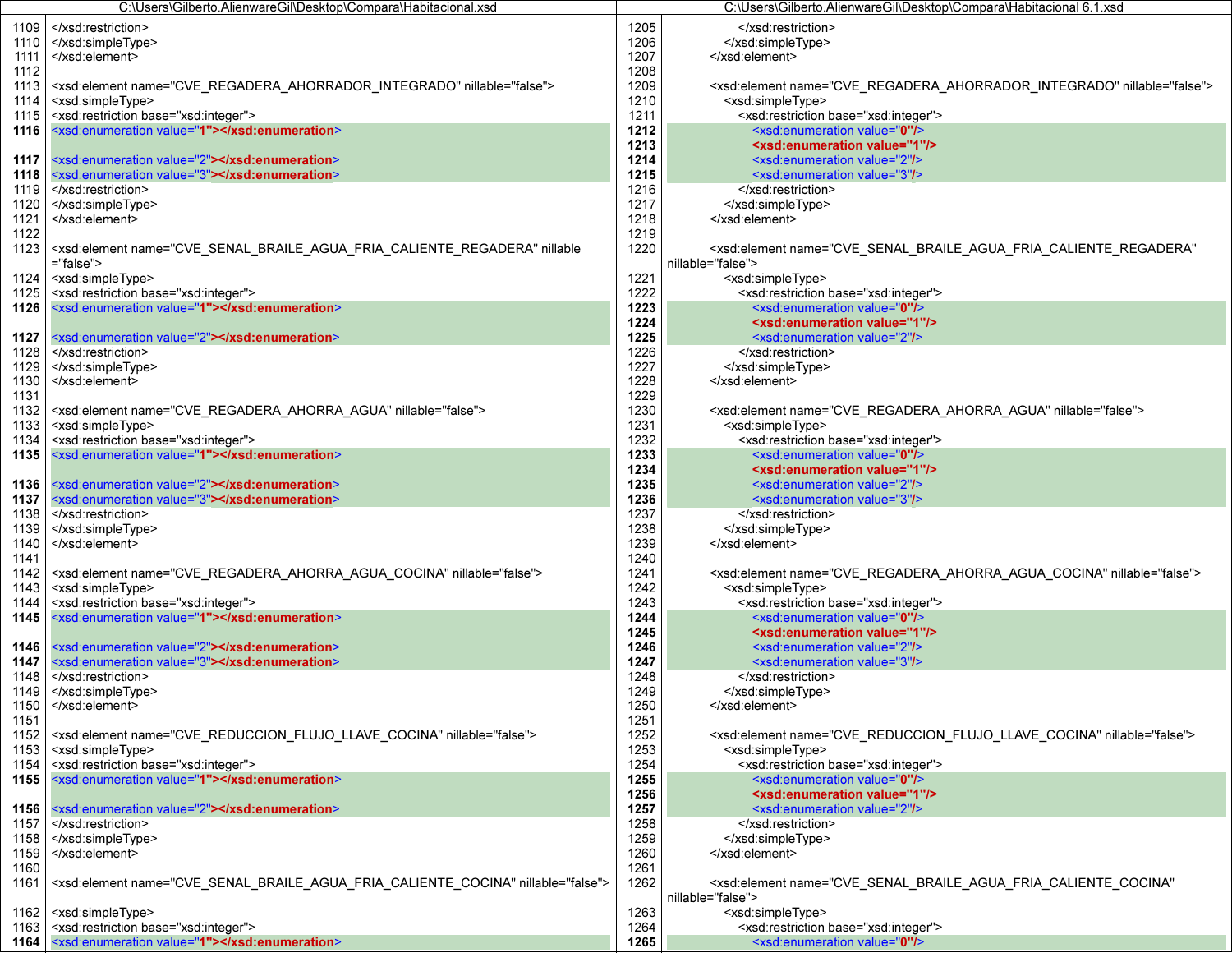| C:\Users\Gilberto.AlienwareGil\Desktop\Compara\Habitacional.xsd |                                                                                                          | C:\Users\Gilberto.AlienwareGil\Desktop\Compara\Habitacional 6.1.xsd |                                                                                                |  |  |
|-----------------------------------------------------------------|----------------------------------------------------------------------------------------------------------|---------------------------------------------------------------------|------------------------------------------------------------------------------------------------|--|--|
|                                                                 |                                                                                                          | 1266                                                                | <xsd:enumeration value="1"></xsd:enumeration>                                                  |  |  |
| 1165                                                            | <xsd:enumeration value="2"></xsd:enumeration>                                                            | 1267                                                                | <xsd:enumeration value="2"></xsd:enumeration>                                                  |  |  |
| 1166                                                            |                                                                                                          | 1268                                                                |                                                                                                |  |  |
| 1167                                                            |                                                                                                          | 1269                                                                |                                                                                                |  |  |
|                                                                 | 1168 $\vert$                                                                                             | 1270                                                                |                                                                                                |  |  |
| 1169                                                            |                                                                                                          | 1271                                                                |                                                                                                |  |  |
| 1170                                                            | <xsd:element name="CVE_VALVULA_REGULA_FLUJO_SUMINISTRO" nillable="false"></xsd:element>                  | 1272                                                                | <xsd:element name="CVE_VALVULA_REGULA_FLUJO_SUMINISTRO" nillable="false"></xsd:element>        |  |  |
| 1171                                                            | <xsd:simpletype></xsd:simpletype>                                                                        | 1273                                                                | <xsd:simpletype></xsd:simpletype>                                                              |  |  |
| 1172                                                            | <xsd:restriction base="xsd:integer"></xsd:restriction>                                                   | 1274                                                                | <xsd:restriction base="xsd:integer"></xsd:restriction>                                         |  |  |
|                                                                 | 1173   <xsd:enumeration value="1"></xsd:enumeration>                                                     | 1275                                                                | <xsd:enumeration value="0"></xsd:enumeration>                                                  |  |  |
|                                                                 |                                                                                                          | 1276                                                                | <xsd:enumeration value="1"></xsd:enumeration>                                                  |  |  |
|                                                                 | 1174   <xsd: enumeration="" value="2"></xsd:>                                                            | 1277                                                                | <xsd:enumeration value="2"></xsd:enumeration>                                                  |  |  |
| 1175                                                            |                                                                                                          | 1278                                                                |                                                                                                |  |  |
|                                                                 | 1176                                                                                                     | 1279                                                                |                                                                                                |  |  |
| 1177                                                            |                                                                                                          | 1280                                                                |                                                                                                |  |  |
| 1178                                                            |                                                                                                          | 1281                                                                |                                                                                                |  |  |
| 1179                                                            | <xsd:element name="CVE_CAPTACION_AGUA_PLUVIAL_VIVIENDA" nillable="false"></xsd:element>                  | 1282                                                                | <xsd:element name="CVE_CAPTACION_AGUA_PLUVIAL_VIVIENDA" nillable="false"></xsd:element>        |  |  |
| 1180                                                            | <xsd:simpletype></xsd:simpletype>                                                                        | 1283                                                                | <xsd:simpletype></xsd:simpletype>                                                              |  |  |
| 1181                                                            | <xsd:restriction base="xsd:integer"></xsd:restriction>                                                   | 1284                                                                | <xsd:restriction base="xsd:integer"></xsd:restriction>                                         |  |  |
| 1182                                                            | <xsd:enumeration value="1"></xsd:enumeration>                                                            | 1285                                                                | <xsd:enumeration value="0"></xsd:enumeration>                                                  |  |  |
|                                                                 |                                                                                                          | 1286                                                                | <xsd:enumeration value="1"></xsd:enumeration>                                                  |  |  |
| 1183                                                            | <xsd:enumeration value="2"></xsd:enumeration>                                                            | 1287                                                                | <xsd:enumeration value="2"></xsd:enumeration>                                                  |  |  |
| 1184                                                            |                                                                                                          | 1288                                                                |                                                                                                |  |  |
|                                                                 | 1185                                                                                                     | 1289                                                                |                                                                                                |  |  |
| 1186                                                            |                                                                                                          | 1290                                                                |                                                                                                |  |  |
| 1187                                                            |                                                                                                          | 1291                                                                |                                                                                                |  |  |
|                                                                 | 1188 $ $                                                                                                 | 1292                                                                |                                                                                                |  |  |
| 1189                                                            |                                                                                                          | 1293                                                                |                                                                                                |  |  |
|                                                                 | 1190   <xsd:complextype name="CONJUNTOIEType"></xsd:complextype>                                         | 1294                                                                | <xsd:complextype name="CONJUNTOIEType"></xsd:complextype>                                      |  |  |
| 1191                                                            | <xsd:sequence></xsd:sequence>                                                                            | 1295                                                                | <xsd:sequence></xsd:sequence>                                                                  |  |  |
| 1192                                                            | <xsd:element name="CVE_DESCARGA_AGUA_RESIDUAL" nillable="false"></xsd:element>                           | 1296                                                                | <xsd:element name="CVE_DESCARGA_AGUA_RESIDUAL" nillable="false"></xsd:element>                 |  |  |
| 1193                                                            | <xsd:simpletype></xsd:simpletype>                                                                        | 1297                                                                | <xsd:simpletype></xsd:simpletype>                                                              |  |  |
| 1194                                                            | <xsd:restriction base="xsd:integer"></xsd:restriction>                                                   | 1298                                                                | <xsd:restriction base="xsd:integer"></xsd:restriction>                                         |  |  |
| 1195                                                            | <xsd:enumeration value="1"></xsd:enumeration>                                                            | 1299                                                                | <xsd:enumeration value="0"></xsd:enumeration>                                                  |  |  |
|                                                                 |                                                                                                          | 1300                                                                | <xsd:enumeration value="1"></xsd:enumeration>                                                  |  |  |
|                                                                 | 1196   <xsd:enumeration value="2"></xsd:enumeration>                                                     | 1301                                                                | <xsd:enumeration value="2"></xsd:enumeration>                                                  |  |  |
| 1197                                                            |                                                                                                          | 1302                                                                |                                                                                                |  |  |
| 1198                                                            |                                                                                                          | 1303                                                                |                                                                                                |  |  |
| 1199                                                            |                                                                                                          | 1304                                                                |                                                                                                |  |  |
| 1200                                                            |                                                                                                          | 1305                                                                |                                                                                                |  |  |
| 1201                                                            | <xsd:element name="CVE_TRATAMIENTO_AGUA" nillable="false"></xsd:element>                                 | 1306                                                                | <xsd:element name="CVE_TRATAMIENTO_AGUA" nillable="false"></xsd:element>                       |  |  |
| 1202                                                            | <xsd:simpletype></xsd:simpletype>                                                                        | 1307                                                                | <xsd:simpletype></xsd:simpletype>                                                              |  |  |
| 1203                                                            | <xsd:restriction base="xsd:integer"><br/><xsd:enumeration value="1"></xsd:enumeration></xsd:restriction> | 1308                                                                | <xsd:restriction base="xsd:integer"></xsd:restriction>                                         |  |  |
| 1204                                                            |                                                                                                          | 1309<br>1310                                                        | <xsd:enumeration value="0"></xsd:enumeration><br><xsd:enumeration value="1"></xsd:enumeration> |  |  |
|                                                                 | 1205   <xsd:enumeration value="2"></xsd:enumeration>                                                     | 1311                                                                | <xsd:enumeration value="2"></xsd:enumeration>                                                  |  |  |
| 1206                                                            |                                                                                                          | 1312                                                                |                                                                                                |  |  |
| 1207                                                            |                                                                                                          | 1313                                                                |                                                                                                |  |  |
| 1208                                                            |                                                                                                          | 1314                                                                |                                                                                                |  |  |
| 1209                                                            |                                                                                                          | 1315                                                                |                                                                                                |  |  |
|                                                                 | 1210   <xsd:element name="CVE_SIST_REUSO_AGUA_RESIDUAL_TRATADA" nillable="false"></xsd:element>          | 1316                                                                | <xsd:element name="CVE_SIST_REUSO_AGUA_RESIDUAL_TRATADA" nillable<="" td=""></xsd:element>     |  |  |
|                                                                 |                                                                                                          |                                                                     | ="false">                                                                                      |  |  |
| 1211                                                            | <xsd:simpletype></xsd:simpletype>                                                                        | 1317                                                                | <xsd:simpletype></xsd:simpletype>                                                              |  |  |
| 1212                                                            | <xsd:restriction base="xsd:integer"></xsd:restriction>                                                   | 1318                                                                | <xsd:restriction base="xsd:integer"></xsd:restriction>                                         |  |  |
| 1213                                                            | <xsd:enumeration value="1"></xsd:enumeration>                                                            | 1319                                                                | <xsd:enumeration value="0"></xsd:enumeration>                                                  |  |  |
|                                                                 |                                                                                                          | 1320                                                                | <xsd:enumeration value="1"></xsd:enumeration>                                                  |  |  |
| 1214                                                            | <xsd:enumeration value="2"></xsd:enumeration>                                                            | 1321                                                                | <xsd:enumeration value="2"></xsd:enumeration>                                                  |  |  |
|                                                                 | $1215$                                                                                                   | 1322                                                                |                                                                                                |  |  |
|                                                                 | 1216                                                                                                     | 1323                                                                |                                                                                                |  |  |
| 1217                                                            |                                                                                                          | 1324                                                                |                                                                                                |  |  |
| 1218                                                            |                                                                                                          | 1325                                                                |                                                                                                |  |  |
|                                                                 | 1219   <xsd:element name="CVE_SIST_TRAT_REUT_AGUAS_JABONOSAS" nillable="false"></xsd:element>            | 1326                                                                | <xsd:element name="CVE_SIST_TRAT_REUT_AGUAS_JABONOSAS" nillable="false"></xsd:element>         |  |  |
|                                                                 | 1220   <xsd:simpletype></xsd:simpletype>                                                                 | 1327                                                                | <xsd:simpletype></xsd:simpletype>                                                              |  |  |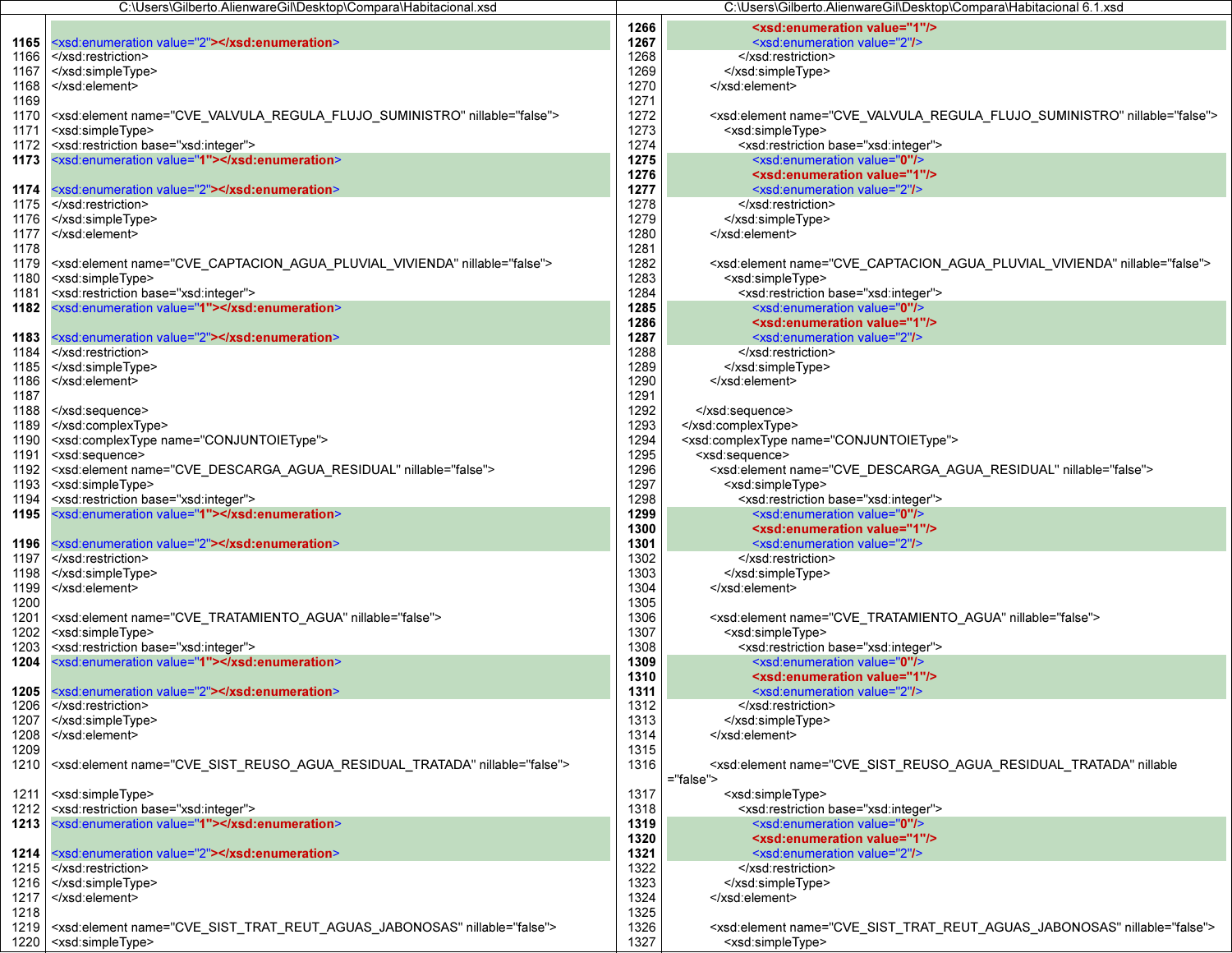|      | C:\Users\Gilberto.AlienwareGil\Desktop\Compara\Habitacional.xsd                                   |      | C:\Users\Gilberto.AlienwareGil\Desktop\Compara\Habitacional 6.1.xsd                                  |
|------|---------------------------------------------------------------------------------------------------|------|------------------------------------------------------------------------------------------------------|
| 1221 | <xsd:restriction base="xsd:integer"></xsd:restriction>                                            | 1328 | <xsd:restriction base="xsd:integer"></xsd:restriction>                                               |
| 1222 | <xsd:enumeration value="1"></xsd:enumeration>                                                     | 1329 | <xsd:enumeration value="0"></xsd:enumeration>                                                        |
|      |                                                                                                   | 1330 | <xsd:enumeration value="1"></xsd:enumeration>                                                        |
| 1223 | <xsd:enumeration value="2"></xsd:enumeration>                                                     | 1331 | <xsd:enumeration value="2"></xsd:enumeration>                                                        |
| 1224 |                                                                                                   | 1332 |                                                                                                      |
| 1225 |                                                                                                   | 1333 |                                                                                                      |
| 1226 |                                                                                                   | 1334 |                                                                                                      |
| 1227 |                                                                                                   | 1335 |                                                                                                      |
| 1228 |                                                                                                   | 1336 |                                                                                                      |
|      | <xsd:element name="CVE_DRENAJE_PRETRATADO_AGUAS_NEGRAS" nillable="false"></xsd:element>           |      | <xsd:element name="CVE_DRENAJE_PRETRATADO_AGUAS_NEGRAS" nillable<="" td=""></xsd:element>            |
|      |                                                                                                   |      | ="false">                                                                                            |
| 1229 | <xsd:simpletype></xsd:simpletype>                                                                 | 1337 | <xsd:simpletype></xsd:simpletype>                                                                    |
| 1230 | <xsd:restriction base="xsd:integer"></xsd:restriction>                                            | 1338 | <xsd:restriction base="xsd:integer"></xsd:restriction>                                               |
| 1231 | <xsd:enumeration value="1"></xsd:enumeration>                                                     | 1339 | <xsd:enumeration value="0"></xsd:enumeration>                                                        |
|      |                                                                                                   | 1340 | <xsd:enumeration value="1"></xsd:enumeration>                                                        |
| 1232 | <xsd:enumeration value="2"></xsd:enumeration>                                                     | 1341 | <xsd:enumeration value="2"></xsd:enumeration>                                                        |
| 1233 |                                                                                                   | 1342 |                                                                                                      |
| 1234 |                                                                                                   | 1343 |                                                                                                      |
| 1235 |                                                                                                   | 1344 |                                                                                                      |
| 1236 |                                                                                                   | 1345 |                                                                                                      |
| 1237 | <xsd:element name="CVE_CAPTACION_AGUA" nillable="false"></xsd:element>                            | 1346 | <xsd:element name="CVE_CAPTACION_AGUA" nillable="false"></xsd:element>                               |
|      | 1238   <xsd:simpletype></xsd:simpletype>                                                          | 1347 | <xsd:simpletype></xsd:simpletype>                                                                    |
| 1239 | <xsd:restriction base="xsd:integer"></xsd:restriction>                                            | 1348 | <xsd:restriction base="xsd:integer"></xsd:restriction>                                               |
| 1240 | <xsd:enumeration value="1"></xsd:enumeration>                                                     | 1349 | <xsd:enumeration value="0"></xsd:enumeration>                                                        |
|      |                                                                                                   | 1350 | <xsd:enumeration value="1"></xsd:enumeration>                                                        |
| 1241 | <xsd:enumeration value="2"></xsd:enumeration>                                                     | 1351 | <xsd:enumeration value="2"></xsd:enumeration>                                                        |
|      | 1242                                                                                              | 1352 |                                                                                                      |
|      | 1243                                                                                              | 1353 |                                                                                                      |
| 1244 |                                                                                                   | 1354 |                                                                                                      |
| 1245 |                                                                                                   | 1355 |                                                                                                      |
| 1246 | <xsd:element name="CVE_SEPARACION_BASURA" nillable="false"></xsd:element>                         | 1356 | <xsd:element name="CVE_SEPARACION_BASURA" nillable="false"></xsd:element>                            |
| 1247 | <xsd:simpletype></xsd:simpletype>                                                                 | 1357 | <xsd:simpletype></xsd:simpletype>                                                                    |
|      | 1248   <xsd:restriction base="xsd:integer"></xsd:restriction>                                     | 1358 | <xsd:restriction base="xsd:integer"></xsd:restriction>                                               |
| 1249 | <xsd:enumeration value="1"></xsd:enumeration>                                                     | 1359 | <xsd:enumeration value="0"></xsd:enumeration>                                                        |
|      |                                                                                                   | 1360 | <xsd:enumeration value="1"></xsd:enumeration>                                                        |
| 1250 | <xsd:enumeration value="2"></xsd:enumeration>                                                     | 1361 | <xsd:enumeration value="2"></xsd:enumeration>                                                        |
| 1251 | <xsd:enumeration value="3"></xsd:enumeration>                                                     | 1362 | <xsd:enumeration value="3"></xsd:enumeration>                                                        |
| 1252 |                                                                                                   | 1363 |                                                                                                      |
|      | 1253                                                                                              | 1364 |                                                                                                      |
| 1254 |                                                                                                   | 1365 |                                                                                                      |
| 1255 |                                                                                                   | 1366 |                                                                                                      |
| 1256 | <xsd:element name="CVE_CONT_ELAB_COMPOSTA" nillable="false"></xsd:element>                        | 1367 | <xsd:element name="CVE_CONT_ELAB_COMPOSTA" nillable="false"></xsd:element>                           |
| 1257 | <xsd:simpletype></xsd:simpletype>                                                                 | 1368 | <xsd:simpletype></xsd:simpletype>                                                                    |
| 1258 | <xsd:restriction base="xsd:integer"></xsd:restriction>                                            | 1369 | <xsd:restriction base="xsd:integer"></xsd:restriction>                                               |
| 1259 | <xsd:enumeration value="1"></xsd:enumeration>                                                     | 1370 | <xsd:enumeration value="0"></xsd:enumeration>                                                        |
|      |                                                                                                   | 1371 | <xsd:enumeration value="1"></xsd:enumeration>                                                        |
|      | 1260   <xsd:enumeration value="2"></xsd:enumeration>                                              | 1372 | <xsd:enumeration value="2"></xsd:enumeration>                                                        |
| 1261 |                                                                                                   | 1373 |                                                                                                      |
| 1262 |                                                                                                   | 1374 |                                                                                                      |
|      | $1263$                                                                                            | 1375 |                                                                                                      |
| 1264 |                                                                                                   | 1376 |                                                                                                      |
|      | 1265   <xsd:element name="CVE_FOTOALUMBRADOPUBLICO" nillable="false"></xsd:element>               | 1377 | <xsd:element name="CVE_FOTOALUMBRADOPUBLICO" nillable="false"></xsd:element>                         |
|      | 1266   <xsd:simpletype></xsd:simpletype>                                                          | 1378 | <xsd:simpletype></xsd:simpletype>                                                                    |
|      | 1267   <xsd:restriction base="xsd:integer"></xsd:restriction>                                     | 1379 | <xsd:restriction base="xsd:integer"></xsd:restriction>                                               |
|      | 1268   <xsd:enumeration value="1"></xsd:enumeration>                                              | 1380 | <xsd:enumeration value="0"></xsd:enumeration>                                                        |
|      |                                                                                                   | 1381 | <xsd:enumeration value="1"></xsd:enumeration>                                                        |
|      | 1269   <xsd: enumeration="" value="2"></xsd:>                                                     | 1382 | <xsd:enumeration value="2"></xsd:enumeration>                                                        |
|      | 1270                                                                                              | 1383 |                                                                                                      |
| 1271 |                                                                                                   | 1384 |                                                                                                      |
|      | 1272                                                                                              | 1385 |                                                                                                      |
|      |                                                                                                   | 1386 |                                                                                                      |
| 1273 |                                                                                                   | 1387 |                                                                                                      |
|      | 1274   <xsd:element name="CVE_CAPTACION_SOLAR_CALENTAMIENTO_AGUA" nillable="false"></xsd:element> |      | <xsd:element name="CVE_CAPTACION_SOLAR_CALENTAMIENTO_AGUA" nillable<br="">="false"&gt;</xsd:element> |
|      |                                                                                                   |      |                                                                                                      |
|      | 1275   <xsd:simpletype></xsd:simpletype>                                                          | 1388 | <xsd:simpletype></xsd:simpletype>                                                                    |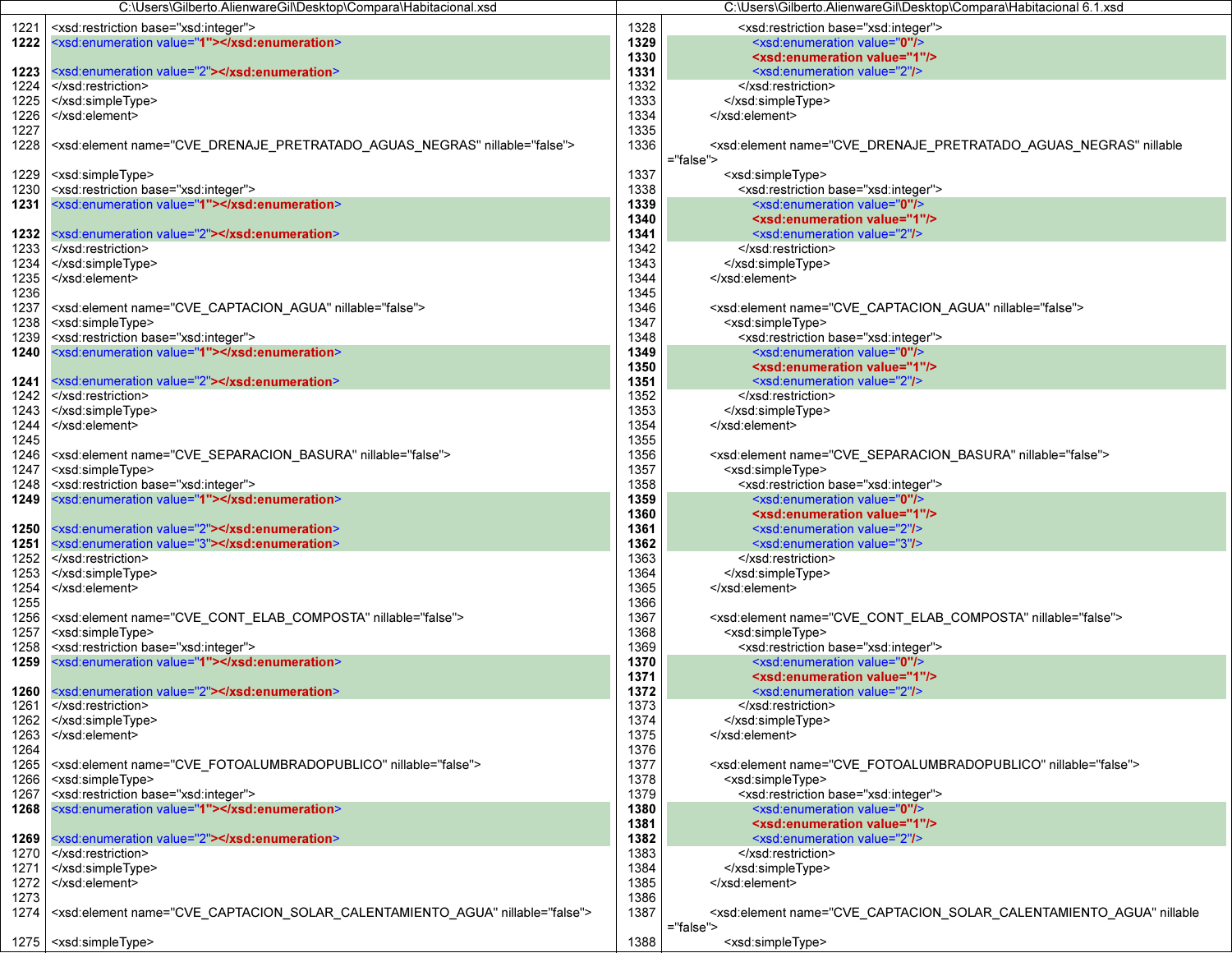|      | C:\Users\Gilberto.AlienwareGil\Desktop\Compara\Habitacional.xsd                  |      | C:\Users\Gilberto.AlienwareGil\Desktop\Compara\Habitacional 6.1.xsd              |
|------|----------------------------------------------------------------------------------|------|----------------------------------------------------------------------------------|
| 1276 | <xsd:restriction base="xsd:integer"></xsd:restriction>                           | 1389 | <xsd:restriction base="xsd:integer"></xsd:restriction>                           |
| 1277 | <xsd:enumeration value="1"></xsd:enumeration>                                    | 1390 | <xsd:enumeration value="0"></xsd:enumeration>                                    |
|      |                                                                                  | 1391 | <xsd:enumeration value="1"></xsd:enumeration>                                    |
| 1278 | <xsd:enumeration value="2"></xsd:enumeration>                                    | 1392 | <xsd:enumeration value="2"></xsd:enumeration>                                    |
| 1279 |                                                                                  | 1393 |                                                                                  |
|      |                                                                                  | 1394 |                                                                                  |
| 1280 |                                                                                  | 1395 | <br>                                                                             |
| 1281 |                                                                                  |      |                                                                                  |
| 1282 |                                                                                  | 1396 |                                                                                  |
| 1283 | <xsd:element name="CVE_AGUA_PURIFICADA" nillable="false"></xsd:element>          | 1397 | <xsd:element name="CVE_AGUA_PURIFICADA" nillable="false"></xsd:element>          |
| 1284 | <xsd:simpletype></xsd:simpletype>                                                | 1398 | <xsd:simpletype></xsd:simpletype>                                                |
| 1285 | <xsd:restriction base="xsd:integer"></xsd:restriction>                           | 1399 | <xsd:restriction base="xsd:integer"></xsd:restriction>                           |
| 1286 | <xsd:enumeration value="1"></xsd:enumeration>                                    | 1400 | <xsd:enumeration value="0"></xsd:enumeration>                                    |
|      |                                                                                  | 1401 | <xsd:enumeration value="1"></xsd:enumeration>                                    |
| 1287 | <xsd:enumeration value="2"></xsd:enumeration>                                    | 1402 | <xsd:enumeration value="2"></xsd:enumeration>                                    |
| 1288 |                                                                                  | 1403 |                                                                                  |
| 1289 |                                                                                  | 1404 |                                                                                  |
| 1290 |                                                                                  | 1405 |                                                                                  |
| 1291 |                                                                                  | 1406 |                                                                                  |
| 1292 | <xsd:element name="CVE_SENBRAILENUMONOMEDIFICIO" nillable="false"></xsd:element> | 1407 | <xsd:element name="CVE_SENBRAILENUMONOMEDIFICIO" nillable="false"></xsd:element> |
| 1293 | <xsd:simpletype></xsd:simpletype>                                                | 1408 | <xsd:simpletype></xsd:simpletype>                                                |
| 1294 | <xsd:restriction base="xsd:integer"></xsd:restriction>                           | 1409 | <xsd:restriction base="xsd:integer"></xsd:restriction>                           |
| 1295 | <xsd:enumeration value="1"></xsd:enumeration>                                    | 1410 | <xsd:enumeration value="0"></xsd:enumeration>                                    |
|      |                                                                                  | 1411 | <xsd:enumeration value="1"></xsd:enumeration>                                    |
| 1296 | <xsd:enumeration value="2"></xsd:enumeration>                                    | 1412 | <xsd:enumeration value="2"></xsd:enumeration>                                    |
| 1297 |                                                                                  | 1413 |                                                                                  |
| 1298 |                                                                                  | 1414 |                                                                                  |
| 1299 |                                                                                  | 1415 | $\le$ /xsd:element>                                                              |
| 1300 |                                                                                  | 1416 |                                                                                  |
| 1301 | <xsd:element name="CVE_SENBRAILECALLEINTER" nillable="false"></xsd:element>      | 1417 | <xsd:element name="CVE_SENBRAILECALLEINTER" nillable="false"></xsd:element>      |
| 1302 | <xsd:simpletype></xsd:simpletype>                                                | 1418 | <xsd:simpletype></xsd:simpletype>                                                |
| 1303 | <xsd:restriction base="xsd:integer"></xsd:restriction>                           | 1419 | <xsd:restriction base="xsd:integer"></xsd:restriction>                           |
| 1304 | <xsd:enumeration value="1"></xsd:enumeration>                                    | 1420 | <xsd:enumeration value="0"></xsd:enumeration>                                    |
|      |                                                                                  | 1421 | <xsd:enumeration value="1"></xsd:enumeration>                                    |
| 1305 | <xsd:enumeration value="2"></xsd:enumeration>                                    | 1422 | <xsd:enumeration value="2"></xsd:enumeration>                                    |
| 1306 |                                                                                  | 1423 |                                                                                  |
| 1307 |                                                                                  | 1424 |                                                                                  |
| 1308 |                                                                                  | 1425 |                                                                                  |
| 1309 |                                                                                  | 1426 |                                                                                  |
| 1310 | <xsd:element name="CVE_NUMPISOINCFINBARANDAL" nillable="false"></xsd:element>    | 1427 | <xsd:element name="CVE_NUMPISOINCFINBARANDAL" nillable="false"></xsd:element>    |
| 1311 | <xsd:simpletype></xsd:simpletype>                                                | 1428 | <xsd:simpletype></xsd:simpletype>                                                |
| 1312 | <xsd:restriction base="xsd:integer"></xsd:restriction>                           | 1429 | <xsd:restriction base="xsd:integer"></xsd:restriction>                           |
| 1313 | <xsd:enumeration value="1"></xsd:enumeration>                                    | 1430 | <xsd:enumeration value="0"></xsd:enumeration>                                    |
|      |                                                                                  | 1431 | <xsd:enumeration value="1"></xsd:enumeration>                                    |
| 1314 | <xsd:enumeration value="2"></xsd:enumeration>                                    | 1432 | <xsd:enumeration value="2"></xsd:enumeration>                                    |
| 1315 |                                                                                  | 1433 |                                                                                  |
|      | 1316                                                                             | 1434 |                                                                                  |
| 1317 |                                                                                  | 1435 |                                                                                  |
| 1318 |                                                                                  | 1436 |                                                                                  |
| 1319 | <xsd:element name="CVE_NUMDEPTOPORPISO" nillable="false"></xsd:element>          | 1437 | <xsd:element name="CVE_NUMDEPTOPORPISO" nillable="false"></xsd:element>          |
|      | 1320   <xsd:simpletype></xsd:simpletype>                                         | 1438 | <xsd:simpletype></xsd:simpletype>                                                |
| 1321 | <xsd:restriction base="xsd:integer"></xsd:restriction>                           | 1439 | <xsd:restriction base="xsd:integer"></xsd:restriction>                           |
| 1322 | <xsd:enumeration value="1"></xsd:enumeration>                                    | 1440 | <xsd:enumeration value="0"></xsd:enumeration>                                    |
|      |                                                                                  | 1441 | <xsd:enumeration value="1"></xsd:enumeration>                                    |
| 1323 | <xsd:enumeration value="2"></xsd:enumeration>                                    | 1442 | <xsd:enumeration value="2"></xsd:enumeration>                                    |
| 1324 |                                                                                  | 1443 |                                                                                  |
| 1325 |                                                                                  | 1444 |                                                                                  |
| 1326 |                                                                                  | 1445 |                                                                                  |
| 1327 |                                                                                  | 1446 |                                                                                  |
| 1328 | <xsd:element name="CVE_BOTONELEVABRAILE" nillable="false"></xsd:element>         | 1447 | <xsd:element name="CVE_BOTONELEVABRAILE" nillable="false"></xsd:element>         |
| 1329 | <xsd:simpletype></xsd:simpletype>                                                | 1448 | <xsd:simpletype></xsd:simpletype>                                                |
| 1330 | <xsd:restriction base="xsd:integer"></xsd:restriction>                           | 1449 | <xsd:restriction base="xsd:integer"></xsd:restriction>                           |
| 1331 | <xsd:enumeration value="1"></xsd:enumeration>                                    | 1450 | <xsd:enumeration value="0"></xsd:enumeration>                                    |
|      |                                                                                  | 1451 | <xsd:enumeration value="1"></xsd:enumeration>                                    |
|      |                                                                                  |      |                                                                                  |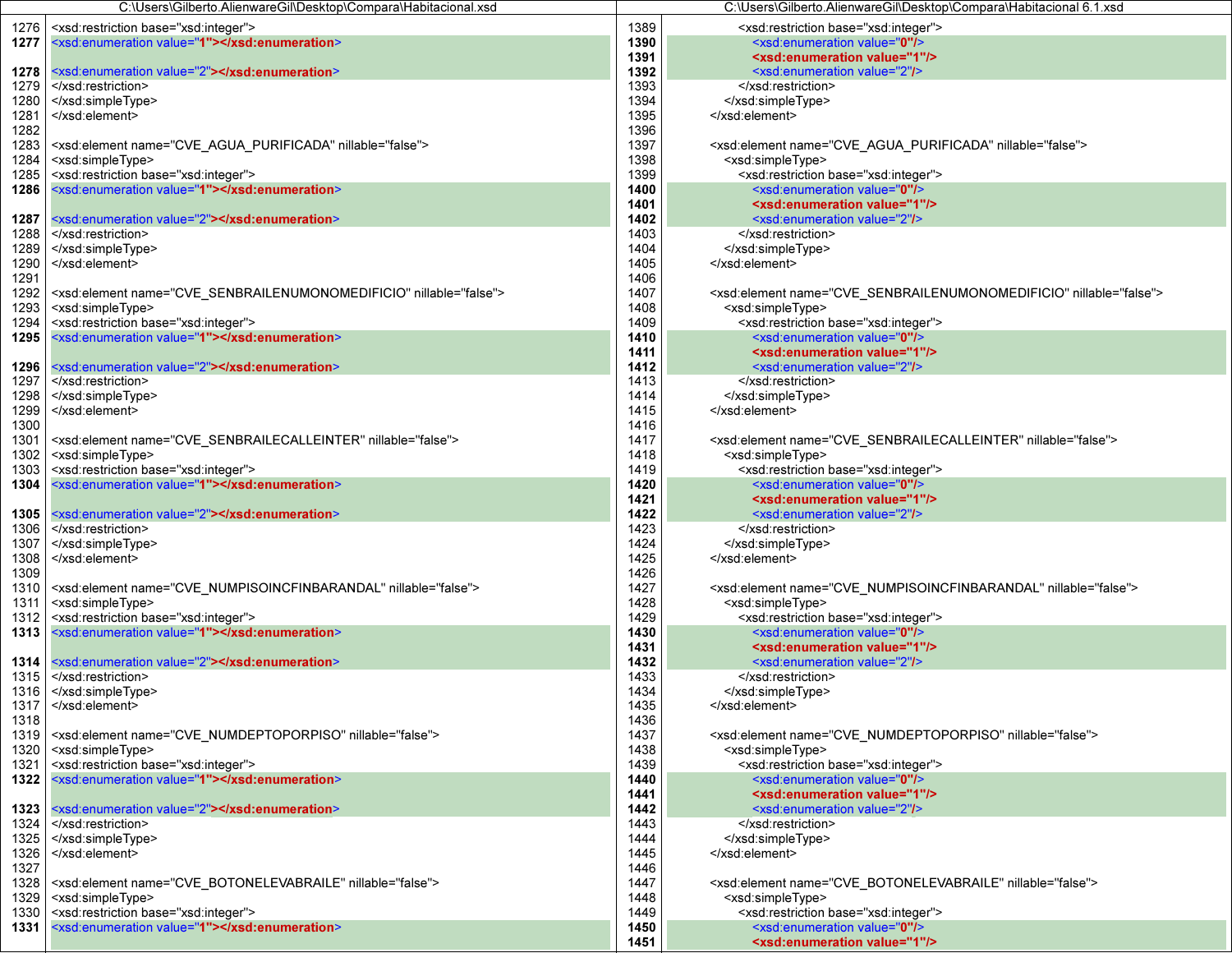|      | C:\Users\Gilberto.AlienwareGil\Desktop\Compara\Habitacional.xsd                                                                                             | C:\Users\Gilberto.AlienwareGil\Desktop\Compara\Habitacional 6.1 xsd |                                                                                    |  |
|------|-------------------------------------------------------------------------------------------------------------------------------------------------------------|---------------------------------------------------------------------|------------------------------------------------------------------------------------|--|
| 1332 | <xsd:enumeration value="2"></xsd:enumeration>                                                                                                               | 1452                                                                | <xsd:enumeration value="2"></xsd:enumeration>                                      |  |
| 1333 |                                                                                                                                                             | 1453                                                                |                                                                                    |  |
| 1334 |                                                                                                                                                             | 1454                                                                |                                                                                    |  |
| 1335 |                                                                                                                                                             | 1455                                                                |                                                                                    |  |
| 1336 |                                                                                                                                                             | 1456                                                                |                                                                                    |  |
|      |                                                                                                                                                             |                                                                     |                                                                                    |  |
| 1337 | <xsd:element <="" name="CVE_REDUCTOR_SEDIMENTOS_CALCIFICADOS_CONJUNTO" td=""><td>1457</td><td><xsd:element name<="" td=""></xsd:element></td></xsd:element> | 1457                                                                | <xsd:element name<="" td=""></xsd:element>                                         |  |
|      | nillable="false">                                                                                                                                           |                                                                     | ="CVE_REDUCTOR_SEDIMENTOS_CALCIFICADOS_CONJUNTO" nillable="false">                 |  |
| 1338 | <xsd:simpletype></xsd:simpletype>                                                                                                                           | 1458                                                                | <xsd:simpletype></xsd:simpletype>                                                  |  |
| 1339 | <xsd:restriction base="xsd:integer"></xsd:restriction>                                                                                                      | 1459                                                                | <xsd:restriction base="xsd:integer"></xsd:restriction>                             |  |
| 1340 | <xsd:enumeration value="1"></xsd:enumeration>                                                                                                               | 1460                                                                | <xsd:enumeration value="0"></xsd:enumeration>                                      |  |
|      |                                                                                                                                                             | 1461                                                                | <xsd:enumeration value="1"></xsd:enumeration>                                      |  |
| 1341 | <xsd:enumeration value="2"></xsd:enumeration>                                                                                                               | 1462                                                                | <xsd:enumeration value="2"></xsd:enumeration>                                      |  |
| 1342 |                                                                                                                                                             | 1463                                                                |                                                                                    |  |
| 1343 |                                                                                                                                                             | 1464                                                                |                                                                                    |  |
| 1344 |                                                                                                                                                             | 1465                                                                |                                                                                    |  |
| 1345 |                                                                                                                                                             | 1466                                                                |                                                                                    |  |
| 1346 | <xsd:element name="CVE_CAMARAS_SEGURIDAD" nillable="false"></xsd:element>                                                                                   | 1467                                                                | <xsd:element name="CVE_CAMARAS_SEGURIDAD" nillable="false"></xsd:element>          |  |
| 1347 | <xsd:simpletype></xsd:simpletype>                                                                                                                           | 1468                                                                | <xsd:simpletype></xsd:simpletype>                                                  |  |
| 1348 | <xsd:restriction base="xsd:integer"></xsd:restriction>                                                                                                      | 1469                                                                |                                                                                    |  |
|      |                                                                                                                                                             |                                                                     | <xsd:restriction base="xsd:integer"></xsd:restriction>                             |  |
| 1349 | <xsd:enumeration value="1"></xsd:enumeration>                                                                                                               | 1470                                                                | <xsd:enumeration value="0"></xsd:enumeration>                                      |  |
|      |                                                                                                                                                             | 1471                                                                | <xsd:enumeration value="1"></xsd:enumeration>                                      |  |
| 1350 | <xsd:enumeration value="2"></xsd:enumeration>                                                                                                               | 1472                                                                | <xsd:enumeration value="2"></xsd:enumeration>                                      |  |
| 1351 | <xsd:enumeration value="3"></xsd:enumeration>                                                                                                               | 1473                                                                | <xsd:enumeration value="3"></xsd:enumeration>                                      |  |
| 1352 |                                                                                                                                                             | 1474                                                                |                                                                                    |  |
| 1353 |                                                                                                                                                             | 1475                                                                |                                                                                    |  |
| 1354 |                                                                                                                                                             | 1476                                                                |                                                                                    |  |
| 1355 |                                                                                                                                                             | 1477                                                                |                                                                                    |  |
| 1356 | <xsd:element name="OTRO_TIPO_INSTALACION_CONJUNTO" nillable="false"></xsd:element>                                                                          | 1478                                                                | <xsd:element name="OTRO_TIPO_INSTALACION_CONJUNTO" nillable="false"></xsd:element> |  |
| 1357 | <xsd:simpletype></xsd:simpletype>                                                                                                                           | 1479                                                                | <xsd:simpletype></xsd:simpletype>                                                  |  |
| 1358 | <xsd:restriction base="xsd:string"></xsd:restriction>                                                                                                       | 1480                                                                | <xsd:restriction base="xsd:string"></xsd:restriction>                              |  |
| 1359 | <xsd:whitespace value="collapse"></xsd:whitespace>                                                                                                          | 1481                                                                | <xsd:whitespace value="collapse"></xsd:whitespace>                                 |  |
| 1360 |                                                                                                                                                             |                                                                     |                                                                                    |  |
| 1361 |                                                                                                                                                             |                                                                     |                                                                                    |  |
| 1362 |                                                                                                                                                             |                                                                     |                                                                                    |  |
| 1363 |                                                                                                                                                             |                                                                     |                                                                                    |  |
| 1364 |                                                                                                                                                             |                                                                     |                                                                                    |  |
| 1365 |                                                                                                                                                             |                                                                     |                                                                                    |  |
| 1366 | <xsd:complextype name="RESUMENVALORESType"></xsd:complextype>                                                                                               |                                                                     |                                                                                    |  |
| 1367 | <xsd:sequence></xsd:sequence>                                                                                                                               |                                                                     |                                                                                    |  |
|      |                                                                                                                                                             |                                                                     |                                                                                    |  |
| 1368 | <xsd:element name="MONTO_INSTALACIONES_CONJUNTO" nillable="false"></xsd:element>                                                                            |                                                                     |                                                                                    |  |
|      | 1369 <xsd:simpletype></xsd:simpletype>                                                                                                                      |                                                                     |                                                                                    |  |
| 1370 | <xsd:restriction base="xsd:decimal"></xsd:restriction>                                                                                                      |                                                                     |                                                                                    |  |
| 1371 | <xsd:fractiondigits value="2"></xsd:fractiondigits>                                                                                                         |                                                                     |                                                                                    |  |
| 1372 |                                                                                                                                                             |                                                                     |                                                                                    |  |
| 1373 |                                                                                                                                                             |                                                                     |                                                                                    |  |
| 1374 |                                                                                                                                                             |                                                                     |                                                                                    |  |
| 1375 |                                                                                                                                                             |                                                                     |                                                                                    |  |
|      | 1376   <xsd:element name="MONTO INSTALACIONES VIVIENDA" nillable="false"></xsd:element>                                                                     |                                                                     |                                                                                    |  |
|      | 1377 <xsd:simpletype></xsd:simpletype>                                                                                                                      |                                                                     |                                                                                    |  |
|      | 1378   <xsd:restriction base="xsd:decimal"></xsd:restriction>                                                                                               |                                                                     |                                                                                    |  |
|      | 1379   <xsd:fractiondigits value="2"></xsd:fractiondigits>                                                                                                  |                                                                     |                                                                                    |  |
|      | 1380                                                                                                                                                        |                                                                     |                                                                                    |  |
|      | 1381                                                                                                                                                        |                                                                     |                                                                                    |  |
|      | 1382                                                                                                                                                        |                                                                     |                                                                                    |  |
| 1383 |                                                                                                                                                             |                                                                     |                                                                                    |  |
|      | 1384   <xsd:element name="VALOR COMPARATIVO INMUEBLE" nillable="false"></xsd:element>                                                                       |                                                                     |                                                                                    |  |
|      | 1385 <xsd:simpletype></xsd:simpletype>                                                                                                                      |                                                                     |                                                                                    |  |
|      | 1386   <xsd:restriction base="xsd:decimal"></xsd:restriction>                                                                                               |                                                                     |                                                                                    |  |
|      | 1387   <xsd:fractiondigits value="2"></xsd:fractiondigits>                                                                                                  |                                                                     |                                                                                    |  |
|      | 1388                                                                                                                                                        |                                                                     |                                                                                    |  |
|      | 1389                                                                                                                                                        |                                                                     |                                                                                    |  |
|      | 1390                                                                                                                                                        |                                                                     |                                                                                    |  |
| 1391 |                                                                                                                                                             |                                                                     |                                                                                    |  |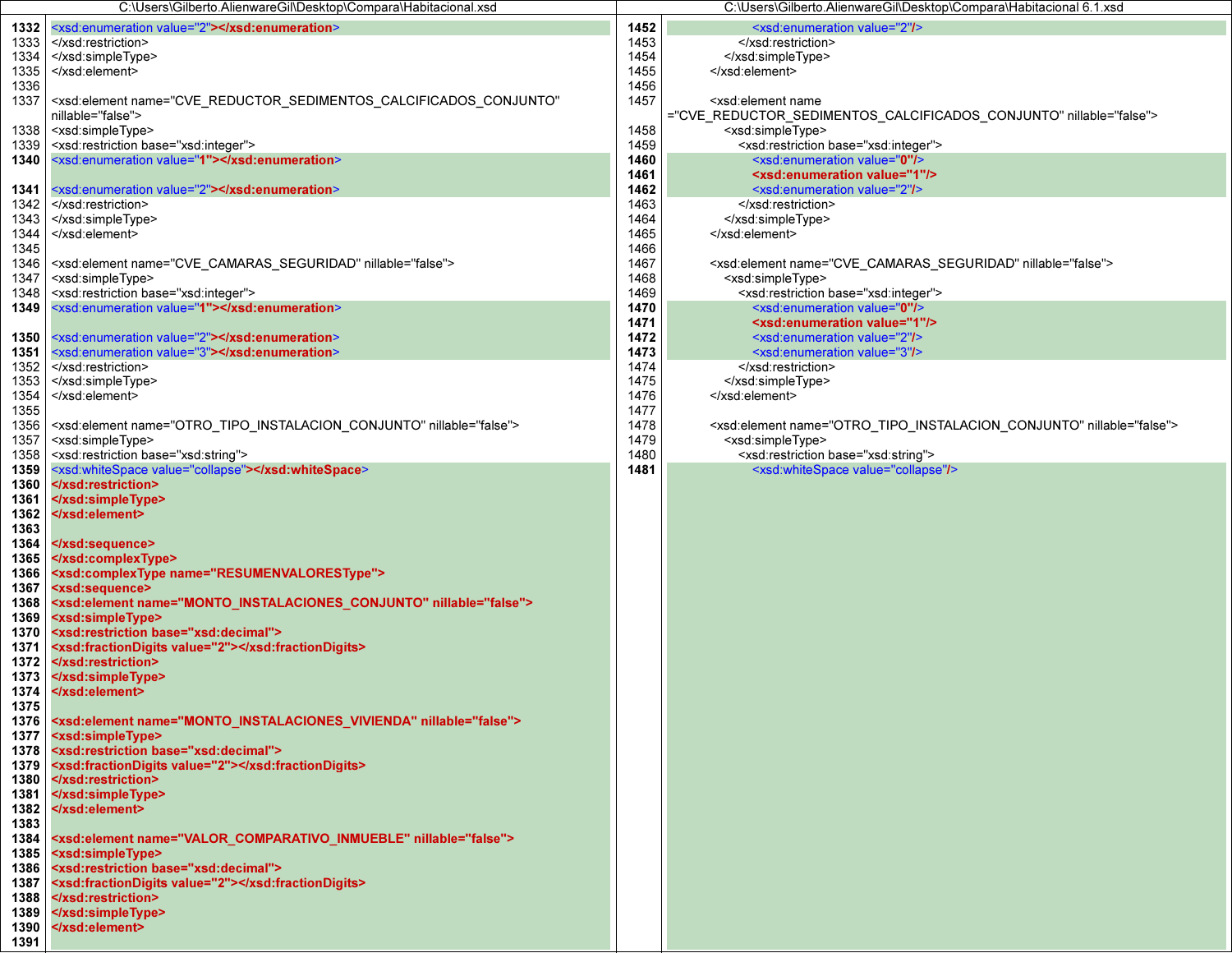|      | C:\Users\Gilberto.AlienwareGil\Desktop\Compara\Habitacional.xsd                                                              |      | C:\Users\Gilberto.AlienwareGil\Desktop\Compara\Habitacional 6.1.xsd |  |
|------|------------------------------------------------------------------------------------------------------------------------------|------|---------------------------------------------------------------------|--|
|      | 1392 <xsd:element name="VALOR_COMPARATIVO_INMUEBLE_M2" nillable="false"></xsd:element>                                       |      |                                                                     |  |
|      | 1393 <xsd:simpletype></xsd:simpletype>                                                                                       |      |                                                                     |  |
|      | 1394 <xsd:restriction base="xsd:decimal"></xsd:restriction>                                                                  |      |                                                                     |  |
|      | 1395   <xsd:fractiondigits value="2"></xsd:fractiondigits>                                                                   |      |                                                                     |  |
|      | 1396                                                                                                                         |      |                                                                     |  |
|      | 1397                                                                                                                         |      |                                                                     |  |
|      | 1398                                                                                                                         |      |                                                                     |  |
| 1399 |                                                                                                                              |      |                                                                     |  |
|      | 1400   <xsd:element name="VALOR FISICO TERRENO" nillable="false"></xsd:element>                                              |      |                                                                     |  |
|      | 1401 <xsd:simpletype></xsd:simpletype>                                                                                       |      |                                                                     |  |
|      | 1402   <xsd:restriction base="xsd:decimal"></xsd:restriction>                                                                |      |                                                                     |  |
|      | 1403   <xsd:fractiondigits value="2"></xsd:fractiondigits>                                                                   |      |                                                                     |  |
|      | 1404                                                                                                                         |      |                                                                     |  |
|      | 1405                                                                                                                         |      |                                                                     |  |
|      | 1406                                                                                                                         |      |                                                                     |  |
| 1407 |                                                                                                                              |      |                                                                     |  |
|      | 1408   <xsd:element name="VALOR FISICO TERRENO M2" nillable="false"></xsd:element>                                           |      |                                                                     |  |
|      | 1409 <xsd:simpletype><br/>1410   <xsd:restriction base="xsd:decimal"></xsd:restriction></xsd:simpletype>                     |      |                                                                     |  |
|      | 1411   <xsd:fractiondigits value="2"></xsd:fractiondigits>                                                                   |      |                                                                     |  |
|      | 1412 /xsd:restriction>                                                                                                       |      |                                                                     |  |
|      | 1413                                                                                                                         |      |                                                                     |  |
| 1414 |                                                                                                                              |      |                                                                     |  |
| 1415 |                                                                                                                              |      |                                                                     |  |
|      | 1416   <xsd:element name="VALOR_FISICO_CONSTRUCCION" nillable="false"></xsd:element>                                         |      |                                                                     |  |
|      | 1417 <xsd:simpletype></xsd:simpletype>                                                                                       |      |                                                                     |  |
|      | 1418   <xsd:restriction base="xsd:decimal"></xsd:restriction>                                                                |      |                                                                     |  |
|      | 1419   <xsd:fractiondigits value="2"></xsd:fractiondigits>                                                                   |      |                                                                     |  |
|      | 1420                                                                                                                         |      |                                                                     |  |
|      | 1421                                                                                                                         |      |                                                                     |  |
|      | 1422                                                                                                                         |      |                                                                     |  |
| 1423 |                                                                                                                              |      |                                                                     |  |
| 1424 | <xsd:element name="VALOR_FISICO_CONSTRUCCION_M2" nillable="false"></xsd:element>                                             |      |                                                                     |  |
|      | 1425 <xsd:simpletype></xsd:simpletype>                                                                                       |      |                                                                     |  |
|      | 1426   <xsd:restriction base="xsd:decimal"><br/>1427   <xsd:fractiondigits value="2"></xsd:fractiondigits></xsd:restriction> |      |                                                                     |  |
|      | 1428 /xsd:restriction>                                                                                                       |      |                                                                     |  |
|      | 1429                                                                                                                         |      |                                                                     |  |
| 1430 |                                                                                                                              |      |                                                                     |  |
| 1431 |                                                                                                                              |      |                                                                     |  |
|      | 1432 <xsd:element name="VALOR_FISICO_INST_ELEMENTOS_COMUNES" nillable="false"></xsd:element>                                 |      |                                                                     |  |
|      | 1433 <xsd:simpletype></xsd:simpletype>                                                                                       |      |                                                                     |  |
|      | 1434   <xsd:restriction base="xsd:decimal"></xsd:restriction>                                                                |      |                                                                     |  |
|      | 1435   <xsd:fractiondigits value="2"></xsd:fractiondigits>                                                                   |      |                                                                     |  |
|      | 1436                                                                                                                         |      |                                                                     |  |
|      | 1437                                                                                                                         |      |                                                                     |  |
| 1438 |                                                                                                                              |      |                                                                     |  |
| 1439 |                                                                                                                              |      |                                                                     |  |
| 1440 | <xsd:element name="VALOR_RESIDUAL" nillable="true"></xsd:element>                                                            |      |                                                                     |  |
| 1441 | <xsd:simpletype><br/>1442 <xsd:restriction base="xsd:decimal"></xsd:restriction></xsd:simpletype>                            |      |                                                                     |  |
| 1443 | <xsd:fractiondigits value="2"></xsd:fractiondigits>                                                                          |      |                                                                     |  |
| 1444 |                                                                                                                              |      |                                                                     |  |
|      | 1445                                                                                                                         |      |                                                                     |  |
|      | 1446                                                                                                                         |      |                                                                     |  |
| 1447 |                                                                                                                              |      |                                                                     |  |
| 1448 | <xsd:element name="VALOR_HIPOTETICO" nillable="true"></xsd:element>                                                          |      |                                                                     |  |
| 1449 | <xsd:simpletype></xsd:simpletype>                                                                                            |      |                                                                     |  |
|      | 1450 <xsd:restriction base="xsd:decimal"></xsd:restriction>                                                                  |      |                                                                     |  |
|      | 1451   <xsd:fractiondigits value="2"></xsd:fractiondigits>                                                                   |      |                                                                     |  |
|      | 1452                                                                                                                         | 1482 |                                                                     |  |
|      | 1453                                                                                                                         | 1483 |                                                                     |  |
|      | $1454$ $\leq$ /xsd: element>                                                                                                 | 1484 |                                                                     |  |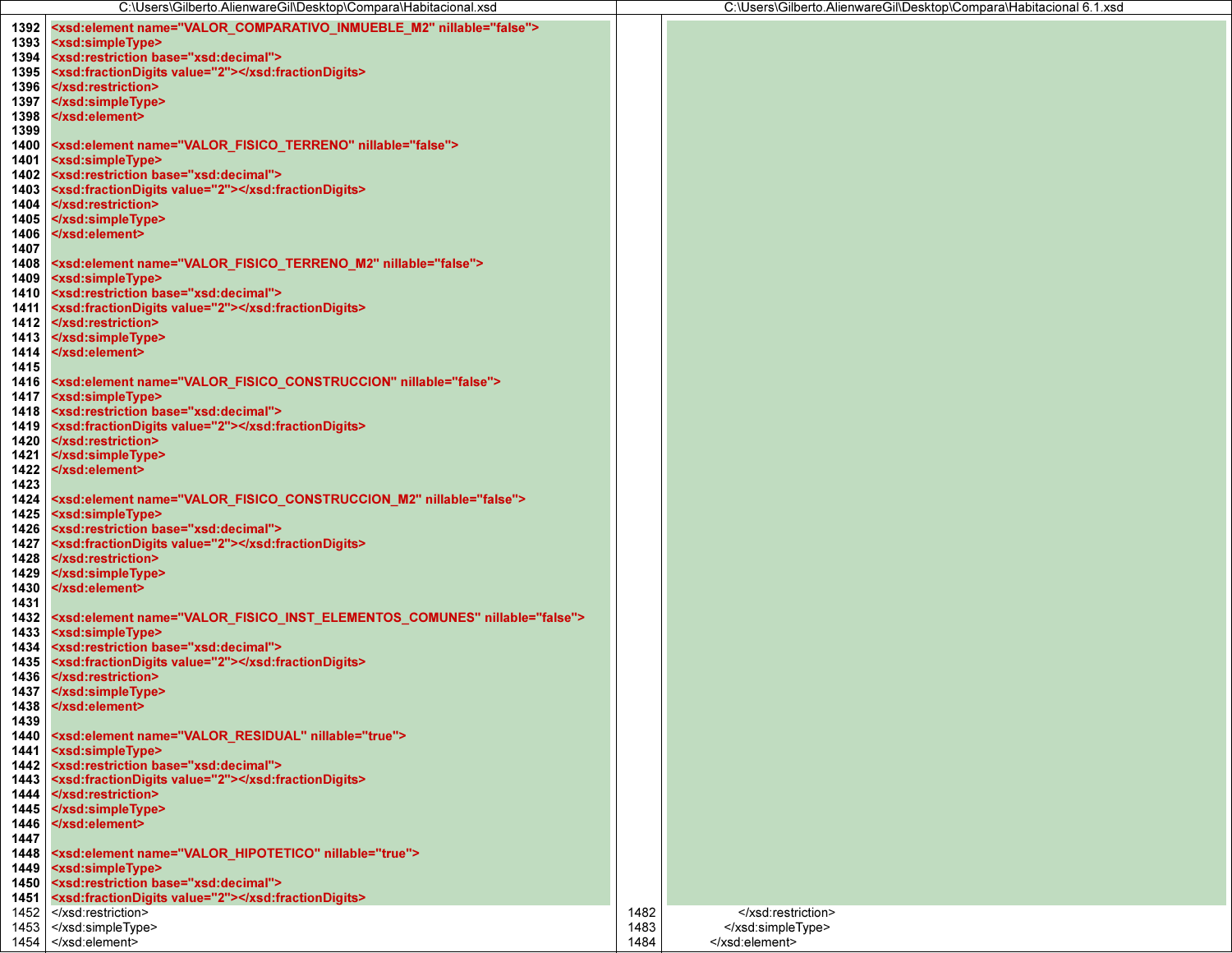|      | C:\Users\Gilberto.AlienwareGil\Desktop\Compara\Habitacional.xsd                |      | C:\Users\Gilberto.AlienwareGil\Desktop\Compara\Habitacional 6.1.xsd                 |
|------|--------------------------------------------------------------------------------|------|-------------------------------------------------------------------------------------|
| 1455 |                                                                                | 1485 |                                                                                     |
| 1456 |                                                                                | 1486 |                                                                                     |
| 1457 |                                                                                | 1487 |                                                                                     |
| 1458 | <xsd:complextype name="CONCLUSIONESType"></xsd:complextype>                    | 1488 | <xsd:complextype name="CONCLUSIONESType"></xsd:complextype>                         |
| 1459 | <xsd:sequence></xsd:sequence>                                                  | 1489 | <xsd:sequence></xsd:sequence>                                                       |
| 1460 | <xsd:element name="VALORREFERIDO" type="VALORREFERIDOType"></xsd:element>      | 1490 | <xsd:element name="VALORREFERIDO" type="VALORREFERIDOType"></xsd:element>           |
| 1461 | <xsd:element name="DECLARACIONESYADVERTENCIAS" nillable="false"></xsd:element> | 1491 | <xsd:element name="DECLARACIONESYADVERTENCIAS" nillable="false"></xsd:element>      |
| 1462 | <xsd:simpletype></xsd:simpletype>                                              | 1492 | <xsd:simpletype></xsd:simpletype>                                                   |
|      |                                                                                | 1493 |                                                                                     |
|      | 1463   <xsd:restriction base="xsd:string"></xsd:restriction>                   |      | <xsd:restriction base="xsd:string"></xsd:restriction>                               |
| 1464 | <xsd:whitespace value="collapse"></xsd:whitespace>                             | 1494 | <xsd:whitespace value="collapse"></xsd:whitespace>                                  |
|      |                                                                                | 1495 |                                                                                     |
|      |                                                                                | 1496 |                                                                                     |
|      |                                                                                | 1497 |                                                                                     |
|      |                                                                                | 1498 |                                                                                     |
|      |                                                                                | 1499 | <xsd:element name="IMPORTE_TOTAL_ENFOQUE_DE_COSTOS" nillable="false"></xsd:element> |
|      |                                                                                | 1500 | <xsd:simpletype></xsd:simpletype>                                                   |
|      |                                                                                | 1501 | <xsd:restriction base="xsd:decimal"></xsd:restriction>                              |
|      |                                                                                | 1502 | <xsd:fractiondigits value="2"></xsd:fractiondigits>                                 |
|      |                                                                                | 1503 |                                                                                     |
|      |                                                                                | 1504 |                                                                                     |
|      |                                                                                | 1505 |                                                                                     |
|      |                                                                                | 1506 |                                                                                     |
|      |                                                                                | 1507 | <xsd:element name="MONTO_INSTALACIONES_CONJUNTO" nillable="false"></xsd:element>    |
|      |                                                                                | 1508 | <xsd:simpletype></xsd:simpletype>                                                   |
|      |                                                                                | 1509 | <xsd:restriction base="xsd:decimal"></xsd:restriction>                              |
|      |                                                                                | 1510 | <xsd:fractiondigits value="2"></xsd:fractiondigits>                                 |
|      |                                                                                | 1511 |                                                                                     |
|      |                                                                                | 1512 |                                                                                     |
|      |                                                                                | 1513 | <br>                                                                                |
|      |                                                                                | 1514 |                                                                                     |
|      |                                                                                |      |                                                                                     |
|      |                                                                                | 1515 | <xsd:element name="MONTO_INSTALACIONES_VIVIENDA" nillable="false"></xsd:element>    |
|      |                                                                                | 1516 | <xsd:simpletype></xsd:simpletype>                                                   |
|      |                                                                                | 1517 | <xsd:restriction base="xsd:decimal"></xsd:restriction>                              |
|      |                                                                                | 1518 | <xsd:fractiondigits value="2"></xsd:fractiondigits>                                 |
|      |                                                                                | 1519 |                                                                                     |
|      |                                                                                | 1520 |                                                                                     |
|      |                                                                                | 1521 |                                                                                     |
|      |                                                                                | 1522 |                                                                                     |
|      |                                                                                | 1523 | <xsd:element name="VALOR_COMPARATIVO_INMUEBLE" nillable="false"></xsd:element>      |
|      |                                                                                | 1524 | <xsd:simpletype></xsd:simpletype>                                                   |
|      |                                                                                | 1525 | <xsd:restriction base="xsd:decimal"></xsd:restriction>                              |
|      |                                                                                | 1526 | <xsd:fractiondigits value="2"></xsd:fractiondigits>                                 |
|      |                                                                                | 1527 |                                                                                     |
|      |                                                                                | 1528 |                                                                                     |
|      |                                                                                | 1529 |                                                                                     |
|      |                                                                                | 1530 |                                                                                     |
|      |                                                                                | 1531 | <xsd:element name="VALOR_COMPARATIVO_INMUEBLE_M2" nillable="false"></xsd:element>   |
|      |                                                                                | 1532 | <xsd:simpletype></xsd:simpletype>                                                   |
|      |                                                                                | 1533 | <xsd:restriction base="xsd:decimal"></xsd:restriction>                              |
|      |                                                                                | 1534 | <xsd:fractiondigits value="2"></xsd:fractiondigits>                                 |
|      |                                                                                | 1535 |                                                                                     |
|      |                                                                                | 1536 |                                                                                     |
|      |                                                                                | 1537 |                                                                                     |
|      |                                                                                | 1538 |                                                                                     |
|      |                                                                                | 1539 | <xsd:element name="VALOR_FISICO_TERRENO" nillable="false"></xsd:element>            |
|      |                                                                                | 1540 | <xsd:simpletype></xsd:simpletype>                                                   |
|      |                                                                                | 1541 | <xsd:restriction base="xsd:decimal"></xsd:restriction>                              |
|      |                                                                                | 1542 | <xsd:fractiondigits value="2"></xsd:fractiondigits>                                 |
|      |                                                                                | 1543 |                                                                                     |
|      |                                                                                | 1544 |                                                                                     |
|      |                                                                                | 1545 |                                                                                     |
|      |                                                                                | 1546 |                                                                                     |
|      |                                                                                | 1547 | <xsd:element name="VALOR_FISICO_TERRENO_M2" nillable="false"></xsd:element>         |
|      |                                                                                |      |                                                                                     |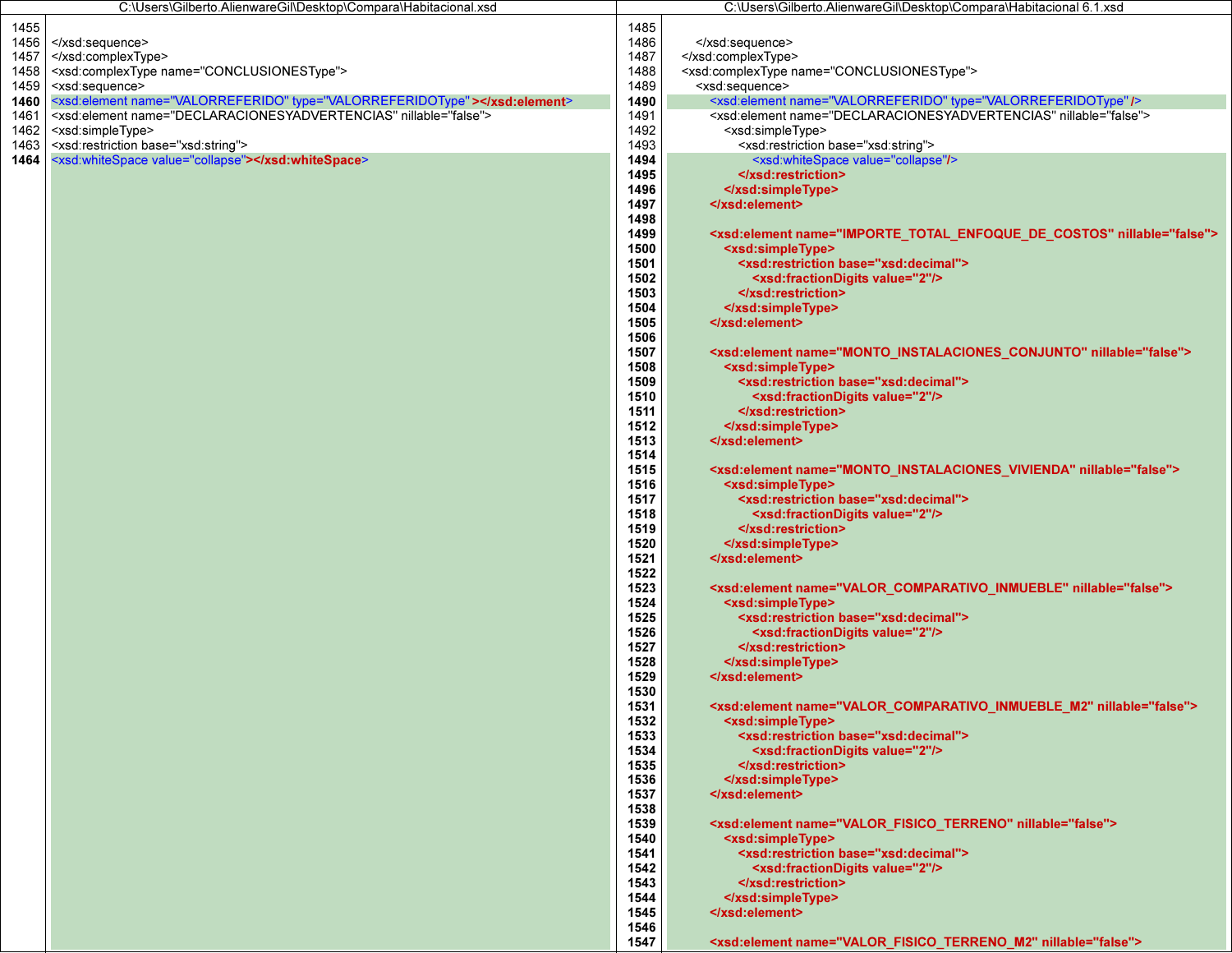| C:\Users\Gilberto.AlienwareGil\Desktop\Compara\Habitacional.xsd | C:\Users\Gilberto.AlienwareGil\Desktop\Compara\Habitacional 6.1.xsd                          |
|-----------------------------------------------------------------|----------------------------------------------------------------------------------------------|
| 1548                                                            | <xsd:simpletype></xsd:simpletype>                                                            |
| 1549                                                            | <xsd:restriction base="xsd:decimal"></xsd:restriction>                                       |
| 1550                                                            | <xsd:fractiondigits value="2"></xsd:fractiondigits>                                          |
| 1551                                                            |                                                                                              |
| 1552                                                            |                                                                                              |
| 1553                                                            |                                                                                              |
| 1554                                                            |                                                                                              |
| 1555                                                            | <xsd:element name="VALOR_FISICO_CONSTRUCCION" nillable="false"></xsd:element>                |
| 1556                                                            | <xsd:simpletype></xsd:simpletype>                                                            |
| 1557                                                            | <xsd:restriction base="xsd:decimal"></xsd:restriction>                                       |
| 1558                                                            | <xsd:fractiondigits value="2"></xsd:fractiondigits>                                          |
| 1559                                                            |                                                                                              |
| 1560                                                            |                                                                                              |
| 1561                                                            |                                                                                              |
| 1562                                                            |                                                                                              |
| 1563                                                            | <xsd:element name="VALOR_FISICO_CONSTRUCCION_M2" nillable="false"></xsd:element>             |
| 1564                                                            | <xsd:simpletype></xsd:simpletype>                                                            |
| 1565                                                            | <xsd:restriction base="xsd:decimal"></xsd:restriction>                                       |
| 1566                                                            | <xsd:fractiondigits value="2"></xsd:fractiondigits>                                          |
| 1567                                                            |                                                                                              |
| 1568                                                            |                                                                                              |
| 1569                                                            | $\le$ /xsd:element>                                                                          |
| 1570                                                            |                                                                                              |
| 1571                                                            | <xsd:element name="VALOR_FISICO_INST_ELEMENTOS_COMUNES" nillable<="" th=""></xsd:element>    |
|                                                                 | ="false">                                                                                    |
| 1572                                                            | <xsd:simpletype></xsd:simpletype>                                                            |
| 1573                                                            | <xsd:restriction base="xsd:decimal"></xsd:restriction>                                       |
| 1574                                                            | <xsd:fractiondigits value="2"></xsd:fractiondigits>                                          |
| 1575                                                            |                                                                                              |
| 1576                                                            |                                                                                              |
| 1577                                                            |                                                                                              |
| 1578                                                            |                                                                                              |
| 1579                                                            | <xsd:element name="VALOR_RESIDUAL" nillable="true"></xsd:element>                            |
| 1580                                                            | <xsd:simpletype></xsd:simpletype>                                                            |
| 1581                                                            | <xsd:restriction base="xsd:decimal"></xsd:restriction>                                       |
| 1582                                                            | <xsd:fractiondigits value="2"></xsd:fractiondigits>                                          |
| 1583                                                            |                                                                                              |
| 1584                                                            |                                                                                              |
| 1585                                                            |                                                                                              |
| 1586                                                            |                                                                                              |
| 1587                                                            | <xsd:element name="VALOR_HIPOTETICO" nillable="true"></xsd:element>                          |
| 1588                                                            | <xsd:simpletype></xsd:simpletype>                                                            |
| 1589                                                            | <xsd:restriction base="xsd:decimal"></xsd:restriction>                                       |
| 1590                                                            | <xsd:fractiondigits value="2"></xsd:fractiondigits>                                          |
| 1591                                                            |                                                                                              |
| 1592                                                            |                                                                                              |
| 1593                                                            |                                                                                              |
| 1594                                                            |                                                                                              |
| 1595<br>1596                                                    | <xsd:element name="IMPORTE_VALOR_CONCLUIDO" nillable="false"></xsd:element>                  |
| 1597                                                            | <xsd:simpletype><br/><xsd:restriction base="xsd:decimal"></xsd:restriction></xsd:simpletype> |
| 1598                                                            | <xsd:fractiondigits value="2"></xsd:fractiondigits>                                          |
| 1599                                                            |                                                                                              |
| 1600                                                            |                                                                                              |
| 1601                                                            | <br>                                                                                         |
| 1602                                                            |                                                                                              |
| 1603                                                            | <xsd:element name="VALOR_CONCLUIDO_LETRA" nillable="false"></xsd:element>                    |
| 1604                                                            | <xsd:simpletype></xsd:simpletype>                                                            |
| 1605                                                            | <xsd:restriction base="xsd:string"></xsd:restriction>                                        |
| 1606                                                            | <xsd:whitespace value="collapse"></xsd:whitespace>                                           |
| 1607                                                            |                                                                                              |
| 1608                                                            |                                                                                              |
| 1609                                                            |                                                                                              |
|                                                                 |                                                                                              |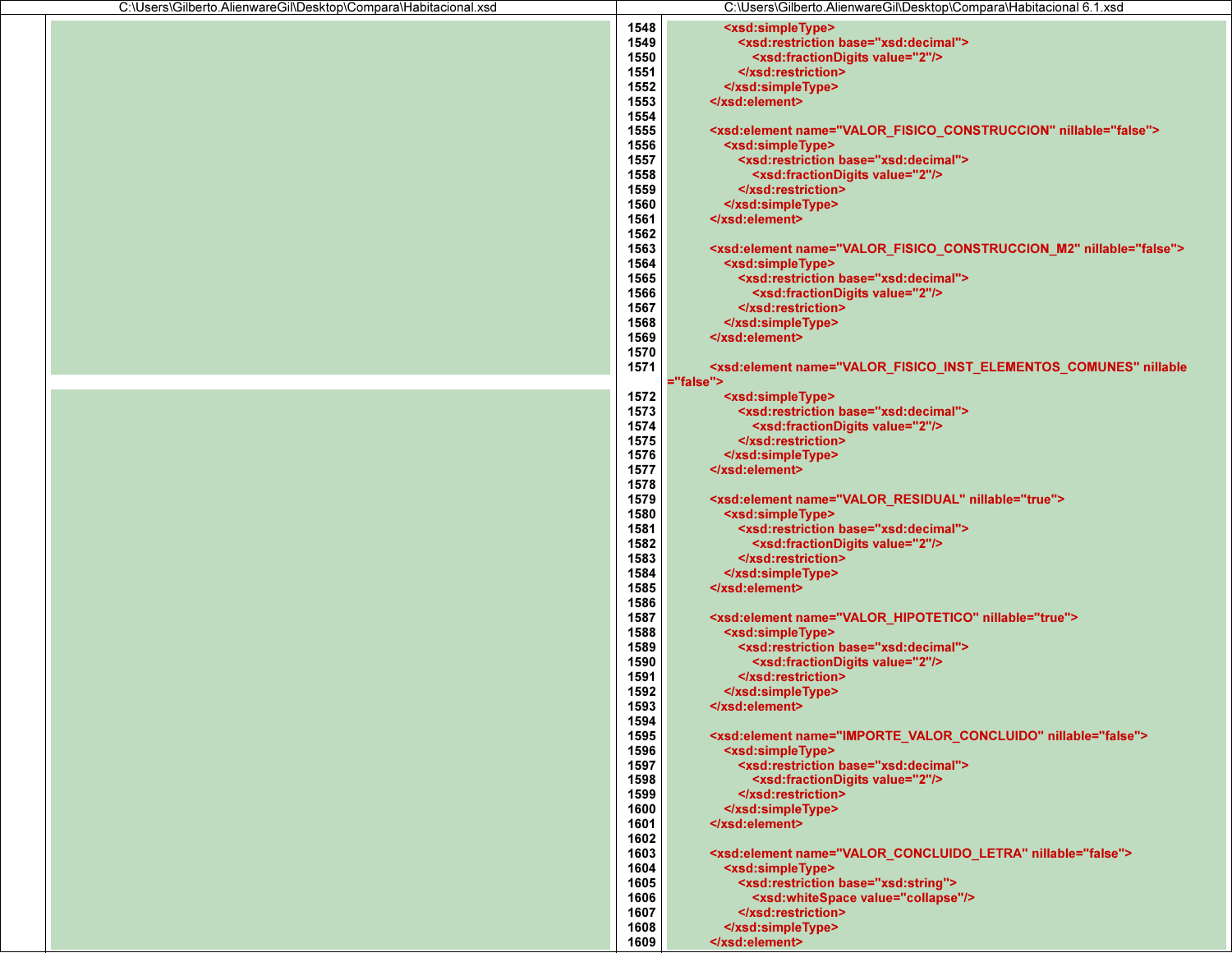|      | C:\Users\Gilberto.AlienwareGil\Desktop\Compara\Habitacional.xsd                        |      | C:\Users\Gilberto.AlienwareGil\Desktop\Compara\Habitacional 6.1 xsd                    |
|------|----------------------------------------------------------------------------------------|------|----------------------------------------------------------------------------------------|
|      |                                                                                        | 1610 |                                                                                        |
|      |                                                                                        |      |                                                                                        |
|      |                                                                                        | 1611 | <xsd:element name="IMPORTE_COBRADO" nillable="false"></xsd:element>                    |
|      |                                                                                        | 1612 | <xsd:simpletype></xsd:simpletype>                                                      |
|      |                                                                                        | 1613 | <xsd:restriction base="xsd:decimal"></xsd:restriction>                                 |
|      |                                                                                        | 1614 | <xsd:fractiondigits value="2"></xsd:fractiondigits>                                    |
| 1465 |                                                                                        | 1615 |                                                                                        |
| 1466 |                                                                                        | 1616 |                                                                                        |
| 1467 |                                                                                        | 1617 |                                                                                        |
|      |                                                                                        |      |                                                                                        |
| 1468 |                                                                                        | 1618 |                                                                                        |
| 1469 |                                                                                        | 1619 |                                                                                        |
| 1470 | <xsd:attribute name="id" type="xsd:string" use="required"></xsd:attribute>             | 1620 | <xsd:attribute name="id" type="xsd:string"></xsd:attribute>                            |
| 1471 |                                                                                        | 1621 |                                                                                        |
| 1472 | <xsd:complextype name="VALORREFERIDOType"></xsd:complextype>                           | 1622 | <xsd:complextype name="VALORREFERIDOType"></xsd:complextype>                           |
| 1473 | <xsd:sequence></xsd:sequence>                                                          | 1623 | <xsd:sequence></xsd:sequence>                                                          |
|      |                                                                                        | 1624 | <xsd:element name="FECHA_VALOR_REFERIDO"></xsd:element>                                |
| 1474 | <xsd:element name="FECHA_VALOR_REFERIDO"></xsd:element>                                |      |                                                                                        |
| 1475 | <xsd:simpletype></xsd:simpletype>                                                      | 1625 | <xsd:simpletype></xsd:simpletype>                                                      |
| 1476 | <xsd:restriction base="xsd:string"></xsd:restriction>                                  | 1626 | <xsd:restriction base="xsd:string"></xsd:restriction>                                  |
| 1477 | <xsd:pattern value="[0-2][0-2][0-9][0-9][-][0-1][0-9][-][0-3][0-9]"></xsd:pattern>     | 1627 | <xsd:pattern value="[0-2][0-2][0-9][0-9][-][0-1][0-9][-][0-3][0-9]"></xsd:pattern>     |
| 1478 |                                                                                        | 1628 |                                                                                        |
| 1479 |                                                                                        | 1629 |                                                                                        |
| 1480 |                                                                                        | 1630 |                                                                                        |
|      |                                                                                        |      |                                                                                        |
| 1481 |                                                                                        | 1631 |                                                                                        |
| 1482 | <xsd:element name="INDICE_ANTIGUO" nillable="true"></xsd:element>                      | 1632 | <xsd:element name="INDICE_ANTIGUO" nillable="true"></xsd:element>                      |
| 1483 | <xsd:simpletype></xsd:simpletype>                                                      | 1633 | <xsd:simpletype></xsd:simpletype>                                                      |
| 1484 | <xsd:restriction base="xsd:decimal"> </xsd:restriction>                                | 1634 | <xsd:restriction base="xsd:decimal"> </xsd:restriction>                                |
| 1485 |                                                                                        | 1635 |                                                                                        |
| 1486 |                                                                                        | 1636 |                                                                                        |
| 1487 |                                                                                        | 1637 |                                                                                        |
|      |                                                                                        |      |                                                                                        |
| 1488 | <xsd:element name="INDICE_ACTUAL" nillable="true"></xsd:element>                       | 1638 | <xsd:element name="INDICE_ACTUAL" nillable="true"></xsd:element>                       |
| 1489 | <xsd:simpletype></xsd:simpletype>                                                      | 1639 | <xsd:simpletype></xsd:simpletype>                                                      |
| 1490 | <xsd:restriction base="xsd:decimal"> </xsd:restriction>                                | 1640 | <xsd:restriction base="xsd:decimal"> </xsd:restriction>                                |
| 1491 |                                                                                        | 1641 |                                                                                        |
| 1492 |                                                                                        | 1642 |                                                                                        |
| 1493 |                                                                                        | 1643 |                                                                                        |
| 1494 | <xsd:element name="FACTOR_CONVERSION" nillable="true"></xsd:element>                   | 1644 | <xsd:element name="FACTOR_CONVERSION" nillable="true"></xsd:element>                   |
| 1495 | <xsd:simpletype></xsd:simpletype>                                                      | 1645 | <xsd:simpletype></xsd:simpletype>                                                      |
|      | <xsd:restriction base="xsd:decimal"> </xsd:restriction>                                | 1646 | <xsd:restriction base="xsd:decimal"> </xsd:restriction>                                |
| 1496 |                                                                                        |      |                                                                                        |
| 1497 |                                                                                        | 1647 |                                                                                        |
| 1498 |                                                                                        | 1648 |                                                                                        |
| 1499 |                                                                                        | 1649 |                                                                                        |
| 1500 | <xsd:element name="VALOR_REFERIDO" nillable="true"></xsd:element>                      | 1650 | <xsd:element name="VALOR_REFERIDO" nillable="true"></xsd:element>                      |
| 1501 | <xsd:simpletype></xsd:simpletype>                                                      | 1651 | <xsd:simpletype></xsd:simpletype>                                                      |
| 1502 | <xsd:restriction base="xsd:decimal"></xsd:restriction>                                 | 1652 | <xsd:restriction base="xsd:decimal"></xsd:restriction>                                 |
| 1503 | <xsd:fractiondigits value="2"></xsd:fractiondigits>                                    | 1653 | <xsd:fractiondigits value="2"></xsd:fractiondigits>                                    |
| 1504 |                                                                                        | 1654 |                                                                                        |
|      |                                                                                        |      |                                                                                        |
| 1505 |                                                                                        | 1655 |                                                                                        |
| 1506 |                                                                                        | 1656 |                                                                                        |
| 1507 |                                                                                        | 1657 |                                                                                        |
| 1508 |                                                                                        | 1658 |                                                                                        |
| 1509 |                                                                                        | 1659 |                                                                                        |
| 1510 | <xsd:complextype name="CONSIDERACIONESPREVIASCONCLUSIONType"></xsd:complextype>        | 1660 | <xsd:complextype name="CONSIDERACIONESPREVIASCONCLUSIONType"></xsd:complextype>        |
| 1511 | <xsd:sequence></xsd:sequence>                                                          | 1661 | <xsd:sequence></xsd:sequence>                                                          |
| 1512 | <xsd:element name="CONSIDERACIONES_PREVIAS_CONCLUSION" nillable="false"></xsd:element> | 1662 | <xsd:element name="CONSIDERACIONES_PREVIAS_CONCLUSION" nillable="false"></xsd:element> |
|      |                                                                                        |      |                                                                                        |
| 1513 | <xsd:simpletype></xsd:simpletype>                                                      | 1663 | <xsd:simpletype></xsd:simpletype>                                                      |
| 1514 | <xsd:restriction base="xsd:string"></xsd:restriction>                                  | 1664 | <xsd:restriction base="xsd:string"></xsd:restriction>                                  |
| 1515 | <xsd:minlength value="0"></xsd:minlength>                                              | 1665 | <xsd:minlength value="0"></xsd:minlength>                                              |
| 1516 | <xsd:maxlength value="2000"></xsd:maxlength>                                           | 1666 | <xsd:maxlength value="2000"></xsd:maxlength>                                           |
| 1517 | <xsd:whitespace value="collapse"></xsd:whitespace>                                     | 1667 | <xsd:whitespace value="collapse"></xsd:whitespace>                                     |
| 1518 |                                                                                        | 1668 |                                                                                        |
| 1519 |                                                                                        | 1669 |                                                                                        |
| 1520 |                                                                                        | 1670 |                                                                                        |
| 1521 |                                                                                        | 1671 |                                                                                        |
|      |                                                                                        |      |                                                                                        |
|      | 1522                                                                                   | 1672 |                                                                                        |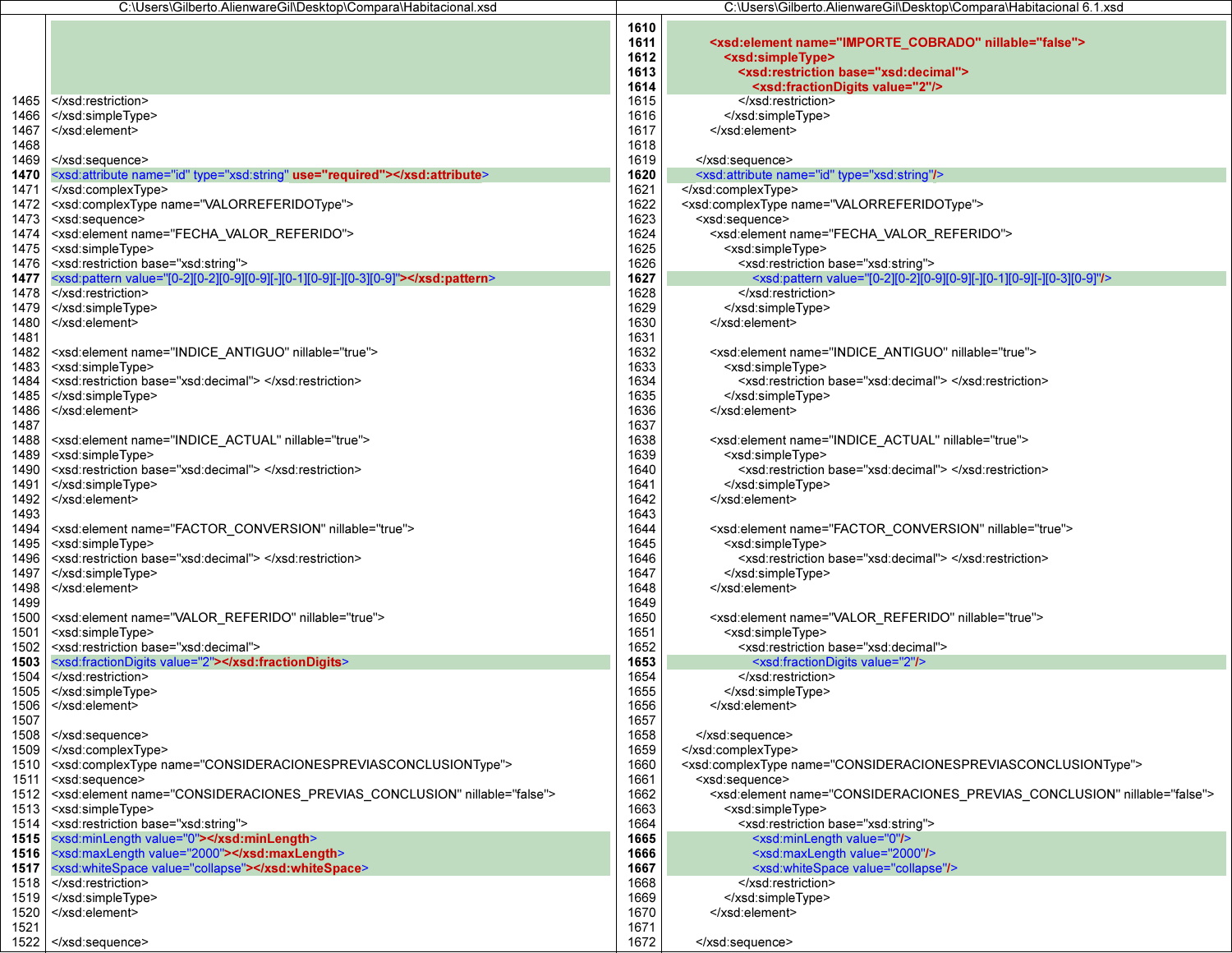|              | C:\Users\Gilberto.AlienwareGil\Desktop\Compara\Habitacional.xsd                    |      | C:\Users\Gilberto.AlienwareGil\Desktop\Compara\Habitacional 6.1 xsd                |
|--------------|------------------------------------------------------------------------------------|------|------------------------------------------------------------------------------------|
| 1523         | <xsd:attribute name="id" type="xsd:string" use="required"></xsd:attribute>         | 1673 | <xsd:attribute name="id" type="xsd:string"></xsd:attribute>                        |
| 1524         |                                                                                    | 1674 |                                                                                    |
| 1525         | <xsd:complextype name="ENFOQUEINGRESOSType"></xsd:complextype>                     | 1675 | <xsd:complextype name="ENFOQUEINGRESOSType"></xsd:complextype>                     |
| 1526         | <xsd:sequence></xsd:sequence>                                                      | 1676 | <xsd:sequence></xsd:sequence>                                                      |
| 1527         | <xsd:element name="IM_RENTAS_SUPERFICIE_VENDIBLE" nillable="false"></xsd:element>  | 1677 | <xsd:element name="IM_RENTAS_SUPERFICIE_VENDIBLE" nillable="false"></xsd:element>  |
|              |                                                                                    |      |                                                                                    |
| 1528         | <xsd:simpletype></xsd:simpletype>                                                  | 1678 | <xsd:simpletype></xsd:simpletype>                                                  |
| 1529         | <xsd:restriction base="xsd:decimal"></xsd:restriction>                             | 1679 | <xsd:restriction base="xsd:decimal"></xsd:restriction>                             |
| 1530         | <xsd:fractiondigits value="2"></xsd:fractiondigits>                                | 1680 | <xsd:fractiondigits value="2"></xsd:fractiondigits>                                |
| 1531         |                                                                                    | 1681 |                                                                                    |
| 1532         |                                                                                    | 1682 |                                                                                    |
| 1533         |                                                                                    | 1683 |                                                                                    |
| 1534         |                                                                                    | 1684 |                                                                                    |
| 1535         | <xsd:element name="IM_RENTAS_UNIDAD_RENTABLE" nillable="false"></xsd:element>      | 1685 | <xsd:element name="IM_RENTAS_UNIDAD_RENTABLE" nillable="false"></xsd:element>      |
| 1536         | <xsd:simpletype></xsd:simpletype>                                                  | 1686 | <xsd:simpletype></xsd:simpletype>                                                  |
| 1537         | <xsd:restriction base="xsd:string"></xsd:restriction>                              | 1687 | <xsd:restriction base="xsd:string"></xsd:restriction>                              |
| 1538         | <xsd:minlength value="0"></xsd:minlength>                                          | 1688 | <xsd:minlength value="0"></xsd:minlength>                                          |
| 1539         | <xsd:maxlength value="100"></xsd:maxlength>                                        | 1689 | <xsd:maxlength value="100"></xsd:maxlength>                                        |
| 1540         | <xsd:whitespace value="collapse"></xsd:whitespace>                                 | 1690 | <xsd:whitespace value="collapse"></xsd:whitespace>                                 |
| 1541         |                                                                                    | 1691 |                                                                                    |
| 1542         |                                                                                    | 1692 |                                                                                    |
|              |                                                                                    |      |                                                                                    |
| 1543         |                                                                                    | 1693 |                                                                                    |
| 1544         |                                                                                    | 1694 |                                                                                    |
| 1545         | <xsd:element name="RENTA_BRUTA_MENSUAL" nillable="false"></xsd:element>            | 1695 | <xsd:element name="RENTA_BRUTA_MENSUAL" nillable="false"></xsd:element>            |
| 1546         | <xsd:simpletype></xsd:simpletype>                                                  | 1696 | <xsd:simpletype></xsd:simpletype>                                                  |
| 1547         | <xsd:restriction base="xsd:decimal"></xsd:restriction>                             | 1697 | <xsd:restriction base="xsd:decimal"></xsd:restriction>                             |
| 1548         | <xsd:fractiondigits value="2"></xsd:fractiondigits>                                | 1698 | <xsd:fractiondigits value="2"></xsd:fractiondigits>                                |
| 1549         |                                                                                    | 1699 |                                                                                    |
| 1550         |                                                                                    | 1700 |                                                                                    |
| 1551         |                                                                                    | 1701 |                                                                                    |
| 1552         |                                                                                    | 1702 |                                                                                    |
| 1553         | <xsd:element name="DEDUCCIONES" type="DEDUCCIONESType"></xsd:element>              | 1703 | <xsd:element name="DEDUCCIONES" type="DEDUCCIONESType"></xsd:element>              |
| 1554         | <xsd:element name="DEDUCCIONES_MENSUALES" nillable="false"></xsd:element>          | 1704 | <xsd:element name="DEDUCCIONES_MENSUALES" nillable="false"></xsd:element>          |
| 1555         | <xsd:simpletype></xsd:simpletype>                                                  | 1705 | <xsd:simpletype></xsd:simpletype>                                                  |
| 1556         | <xsd:restriction base="xsd:decimal"></xsd:restriction>                             | 1706 | <xsd:restriction base="xsd:decimal"></xsd:restriction>                             |
| 1557         | <xsd:fractiondigits value="2"></xsd:fractiondigits>                                | 1707 | <xsd:fractiondigits value="2"></xsd:fractiondigits>                                |
| 1558         |                                                                                    | 1708 |                                                                                    |
| 1559         |                                                                                    | 1709 |                                                                                    |
| 1560         |                                                                                    | 1710 |                                                                                    |
| 1561         |                                                                                    | 1711 |                                                                                    |
| 1562         | <xsd:element name="PORCENTAJE_DUCCIONES_MENSUALES" nillable="false"></xsd:element> | 1712 | <xsd:element name="PORCENTAJE_DUCCIONES_MENSUALES" nillable="false"></xsd:element> |
| 1563         | <xsd:simpletype></xsd:simpletype>                                                  | 1713 | <xsd:simpletype></xsd:simpletype>                                                  |
|              | <xsd:restriction base="xsd:decimal"></xsd:restriction>                             | 1714 | <xsd:restriction base="xsd:decimal"></xsd:restriction>                             |
| 1564<br>1565 |                                                                                    | 1715 |                                                                                    |
|              | <xsd:fractiondigits value="2"></xsd:fractiondigits><br>                            | 1716 | <xsd:fractiondigits value="2"></xsd:fractiondigits><br>                            |
| 1566         |                                                                                    |      |                                                                                    |
| 1567         |                                                                                    | 1717 |                                                                                    |
| 1568         |                                                                                    | 1718 |                                                                                    |
| 1569         |                                                                                    | 1719 |                                                                                    |
| 1570         | <xsd:element name="PRODUCTO_LIQUIDO_ANUAL" nillable="false"></xsd:element>         | 1720 | <xsd:element name="PRODUCTO_LIQUIDO_ANUAL" nillable="false"></xsd:element>         |
| 1571         | <xsd:simpletype></xsd:simpletype>                                                  | 1721 | <xsd:simpletype></xsd:simpletype>                                                  |
| 1572         | <xsd:restriction base="xsd:decimal"></xsd:restriction>                             | 1722 | <xsd:restriction base="xsd:decimal"></xsd:restriction>                             |
| 1573         | <xsd:fractiondigits value="2"></xsd:fractiondigits>                                | 1723 | <xsd:fractiondigits value="2"></xsd:fractiondigits>                                |
| 1574         |                                                                                    | 1724 |                                                                                    |
| 1575         |                                                                                    | 1725 |                                                                                    |
| 1576         |                                                                                    | 1726 |                                                                                    |
| 1577         |                                                                                    | 1727 |                                                                                    |
| 1578         | <xsd:element name="PRODUCTO_LIQUIDO_MENSUAL" nillable="false"></xsd:element>       | 1728 | <xsd:element name="PRODUCTO_LIQUIDO_MENSUAL" nillable="false"></xsd:element>       |
| 1579         | <xsd:simpletype></xsd:simpletype>                                                  | 1729 | <xsd:simpletype></xsd:simpletype>                                                  |
| 1580         | <xsd:restriction base="xsd:decimal"></xsd:restriction>                             | 1730 | <xsd:restriction base="xsd:decimal"></xsd:restriction>                             |
| 1581         | <xsd:fractiondigits value="2"></xsd:fractiondigits>                                | 1731 | <xsd:fractiondigits value="2"></xsd:fractiondigits>                                |
| 1582         |                                                                                    | 1732 |                                                                                    |
| 1583         |                                                                                    | 1733 |                                                                                    |
| 1584         |                                                                                    | 1734 |                                                                                    |
| 1585         |                                                                                    | 1735 |                                                                                    |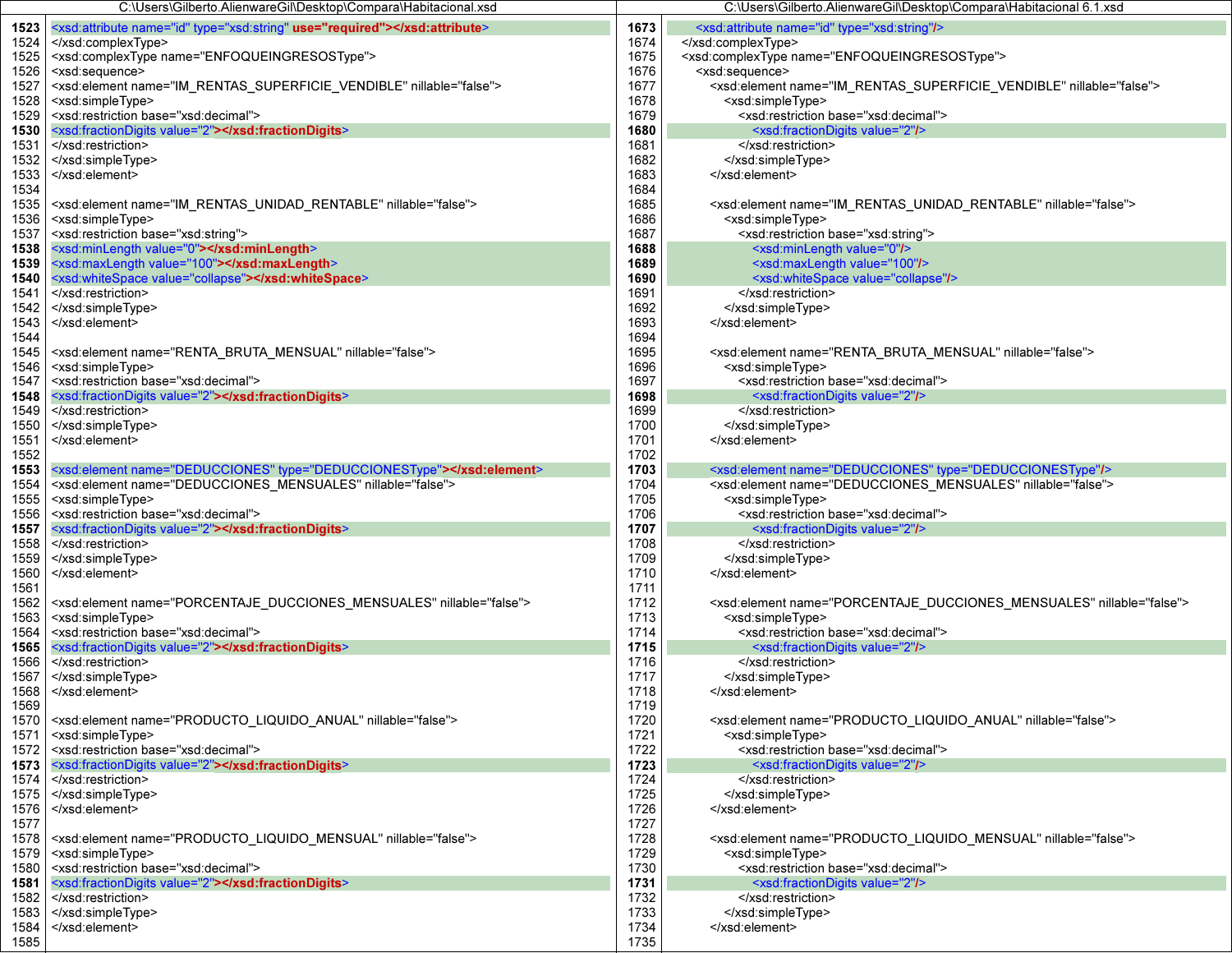|      | C:\Users\Gilberto.AlienwareGil\Desktop\Compara\Habitacional.xsd                                               |      | C:\Users\Gilberto.AlienwareGil\Desktop\Compara\Habitacional 6.1.xsd                                           |
|------|---------------------------------------------------------------------------------------------------------------|------|---------------------------------------------------------------------------------------------------------------|
| 1586 | <xsd:element name="TASA_CAPITALIZACION_APLICABLE" nillable="false"></xsd:element>                             | 1736 | <xsd:element name="TASA_CAPITALIZACION_APLICABLE" nillable="false"></xsd:element>                             |
| 1587 | <xsd:simpletype></xsd:simpletype>                                                                             | 1737 | <xsd:simpletype></xsd:simpletype>                                                                             |
| 1588 | <xsd:restriction base="xsd:decimal"></xsd:restriction>                                                        | 1738 | <xsd:restriction base="xsd:decimal"></xsd:restriction>                                                        |
| 1589 | <xsd:fractiondigits value="2"></xsd:fractiondigits>                                                           | 1739 | <xsd:fractiondigits value="2"></xsd:fractiondigits>                                                           |
| 1590 |                                                                                                               | 1740 |                                                                                                               |
| 1591 |                                                                                                               | 1741 |                                                                                                               |
| 1592 |                                                                                                               | 1742 |                                                                                                               |
| 1593 |                                                                                                               | 1743 |                                                                                                               |
| 1594 |                                                                                                               | 1744 |                                                                                                               |
|      | <xsd:element name="VIDA_UTIL_REMANENTE" nillable="false"><br/><xsd:simpletype></xsd:simpletype></xsd:element> |      | <xsd:element name="VIDA_UTIL_REMANENTE" nillable="false"><br/><xsd:simpletype></xsd:simpletype></xsd:element> |
| 1595 | <xsd:restriction base="xsd:decimal"></xsd:restriction>                                                        | 1745 |                                                                                                               |
| 1596 |                                                                                                               | 1746 | <xsd:restriction base="xsd:decimal"></xsd:restriction>                                                        |
| 1597 | <xsd:fractiondigits value="2"></xsd:fractiondigits>                                                           | 1747 | <xsd:fractiondigits value="2"></xsd:fractiondigits><br>                                                       |
| 1598 |                                                                                                               | 1748 |                                                                                                               |
| 1599 |                                                                                                               | 1749 |                                                                                                               |
| 1600 |                                                                                                               | 1750 |                                                                                                               |
| 1601 |                                                                                                               | 1751 |                                                                                                               |
| 1602 | <xsd:element name="IMPORTE_ENFOQUE_INGRESOS" nillable="false"></xsd:element>                                  | 1752 | <xsd:element name="IMPORTE_ENFOQUE_INGRESOS" nillable="false"></xsd:element>                                  |
| 1603 | <xsd:simpletype></xsd:simpletype>                                                                             | 1753 | <xsd:simpletype></xsd:simpletype>                                                                             |
| 1604 | <xsd:restriction base="xsd:decimal"></xsd:restriction>                                                        | 1754 | <xsd:restriction base="xsd:decimal"></xsd:restriction>                                                        |
| 1605 | <xsd:fractiondigits value="2"></xsd:fractiondigits>                                                           | 1755 | <xsd:fractiondigits value="2"></xsd:fractiondigits>                                                           |
| 1606 |                                                                                                               | 1756 |                                                                                                               |
| 1607 |                                                                                                               | 1757 |                                                                                                               |
| 1608 |                                                                                                               | 1758 |                                                                                                               |
| 1609 |                                                                                                               | 1759 |                                                                                                               |
| 1610 |                                                                                                               | 1760 |                                                                                                               |
| 1611 | <xsd:attribute name="id" type="xsd:string" use="required"></xsd:attribute>                                    | 1761 | <xsd:attribute name="id" type="xsd:string"></xsd:attribute>                                                   |
| 1612 |                                                                                                               | 1762 |                                                                                                               |
| 1613 | <xsd:complextype name="DEDUCCIONESType"></xsd:complextype>                                                    | 1763 | <xsd:complextype name="DEDUCCIONESType"></xsd:complextype>                                                    |
| 1614 | <xsd:sequence></xsd:sequence>                                                                                 | 1764 | <xsd:sequence></xsd:sequence>                                                                                 |
| 1615 | <xsd:element name="VACIOS" nillable="false"></xsd:element>                                                    | 1765 | <xsd:element name="VACIOS" nillable="false"></xsd:element>                                                    |
|      | 1616   <xsd:simpletype></xsd:simpletype>                                                                      | 1766 | <xsd:simpletype></xsd:simpletype>                                                                             |
| 1617 | <xsd:restriction base="xsd:decimal"></xsd:restriction>                                                        | 1767 | <xsd:restriction base="xsd:decimal"></xsd:restriction>                                                        |
| 1618 | <xsd:fractiondigits value="2"></xsd:fractiondigits>                                                           | 1768 | <xsd:fractiondigits value="2"></xsd:fractiondigits>                                                           |
| 1619 |                                                                                                               | 1769 |                                                                                                               |
| 1620 |                                                                                                               | 1770 |                                                                                                               |
| 1621 |                                                                                                               | 1771 |                                                                                                               |
| 1622 |                                                                                                               | 1772 |                                                                                                               |
| 1623 | <xsd:element name="PORCENTAJE_DE_VACIOS" nillable="false"></xsd:element>                                      | 1773 | <xsd:element name="PORCENTAJE_DE_VACIOS" nillable="false"></xsd:element>                                      |
| 1624 | <xsd:simpletype></xsd:simpletype>                                                                             | 1774 | <xsd:simpletype></xsd:simpletype>                                                                             |
| 1625 | <xsd:restriction base="xsd:decimal"></xsd:restriction>                                                        | 1775 | <xsd:restriction base="xsd:decimal"></xsd:restriction>                                                        |
| 1626 | <xsd:fractiondigits value="2"></xsd:fractiondigits>                                                           | 1776 | <xsd:fractiondigits value="2"></xsd:fractiondigits>                                                           |
| 1627 |                                                                                                               | 1777 |                                                                                                               |
| 1628 |                                                                                                               | 1778 |                                                                                                               |
| 1629 |                                                                                                               | 1779 |                                                                                                               |
| 1630 |                                                                                                               | 1780 |                                                                                                               |
| 1631 | <xsd:element name="IMPUESTO_PREDIAL" nillable="false"></xsd:element>                                          | 1781 | <xsd:element name="IMPUESTO_PREDIAL" nillable="false"></xsd:element>                                          |
| 1632 | <xsd:simpletype></xsd:simpletype>                                                                             | 1782 | <xsd:simpletype></xsd:simpletype>                                                                             |
| 1633 | <xsd:restriction base="xsd:decimal"></xsd:restriction>                                                        | 1783 | <xsd:restriction base="xsd:decimal"></xsd:restriction>                                                        |
| 1634 | <xsd:fractiondigits value="2"></xsd:fractiondigits>                                                           | 1784 | <xsd:fractiondigits value="2"></xsd:fractiondigits>                                                           |
|      | 1635                                                                                                          | 1785 |                                                                                                               |
| 1636 |                                                                                                               | 1786 |                                                                                                               |
| 1637 |                                                                                                               | 1787 |                                                                                                               |
| 1638 |                                                                                                               | 1788 |                                                                                                               |
| 1639 | <xsd:element name="PORCENTAJE_DEL_IMPUESTOPREDIAL" nillable="false"></xsd:element>                            | 1789 | <xsd:element name="PORCENTAJE_DEL_IMPUESTOPREDIAL" nillable="false"></xsd:element>                            |
| 1640 | <xsd:simpletype></xsd:simpletype>                                                                             | 1790 | <xsd:simpletype></xsd:simpletype>                                                                             |
| 1641 | <xsd:restriction base="xsd:decimal"></xsd:restriction>                                                        | 1791 | <xsd:restriction base="xsd:decimal"></xsd:restriction>                                                        |
| 1642 | <xsd:fractiondigits value="2"></xsd:fractiondigits>                                                           | 1792 | <xsd:fractiondigits value="2"></xsd:fractiondigits>                                                           |
| 1643 |                                                                                                               | 1793 |                                                                                                               |
| 1644 |                                                                                                               | 1794 |                                                                                                               |
| 1645 |                                                                                                               | 1795 |                                                                                                               |
| 1646 |                                                                                                               | 1796 |                                                                                                               |
| 1647 | <xsd:element name="SERVICIO_AGUA" nillable="false"></xsd:element>                                             | 1797 | <xsd:element name="SERVICIO AGUA" nillable="false"></xsd:element>                                             |
|      | 1648   <xsd:simpletype></xsd:simpletype>                                                                      | 1798 | <xsd:simpletype></xsd:simpletype>                                                                             |
|      |                                                                                                               |      |                                                                                                               |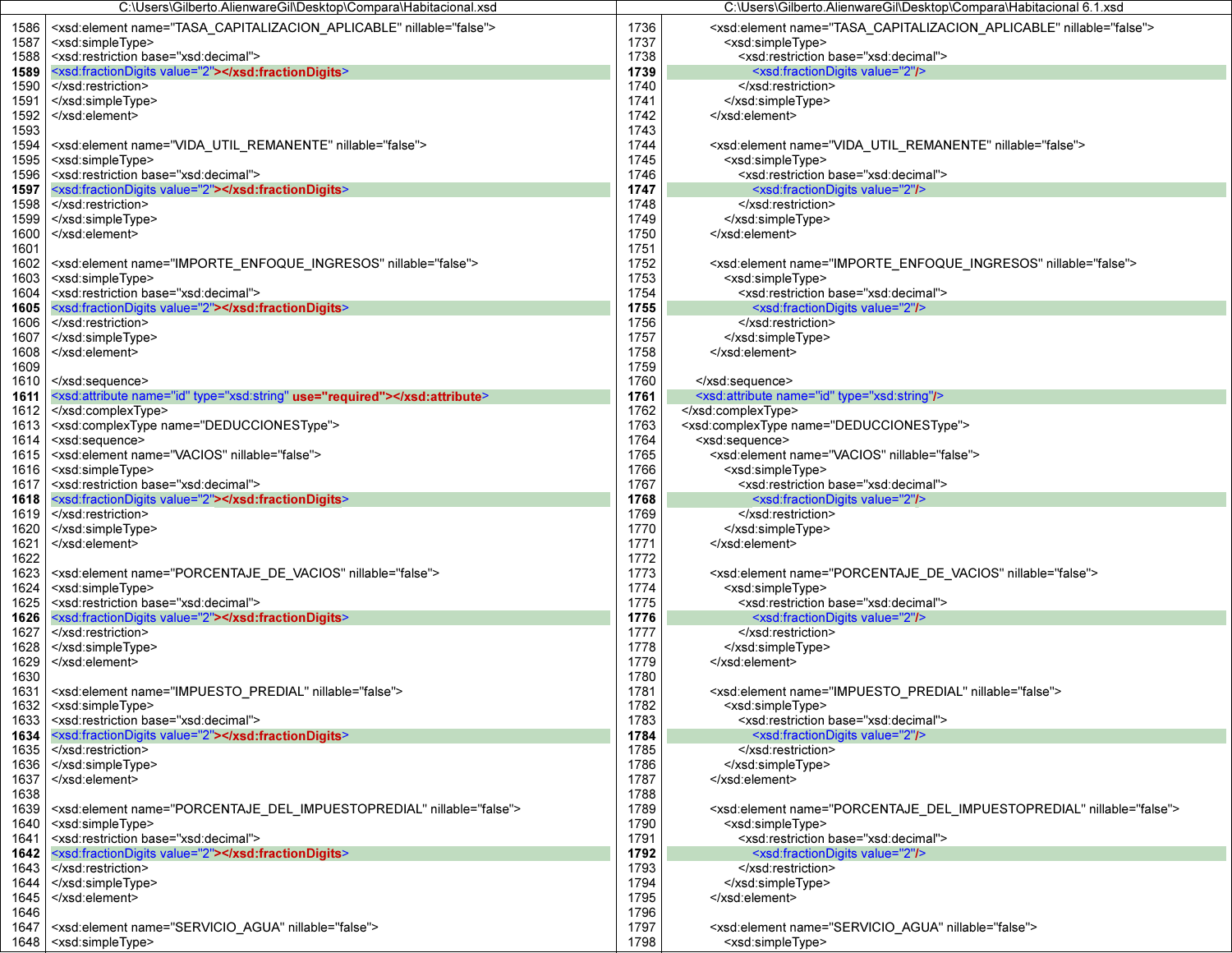|              | C:\Users\Gilberto.AlienwareGil\Desktop\Compara\Habitacional.xsd                              |      | C:\Users\Gilberto.AlienwareGil\Desktop\Compara\Habitacional 6.1.xsd                          |
|--------------|----------------------------------------------------------------------------------------------|------|----------------------------------------------------------------------------------------------|
| 1649         | <xsd:restriction base="xsd:decimal"></xsd:restriction>                                       | 1799 | <xsd:restriction base="xsd:decimal"></xsd:restriction>                                       |
| 1650         | <xsd:fractiondigits value="2"></xsd:fractiondigits>                                          | 1800 | <xsd:fractiondigits value="2"></xsd:fractiondigits>                                          |
| 1651         |                                                                                              | 1801 |                                                                                              |
| 1652         |                                                                                              | 1802 |                                                                                              |
| 1653         |                                                                                              | 1803 |                                                                                              |
| 1654         |                                                                                              | 1804 |                                                                                              |
|              | <xsd:element name="PORCENTAJE_DE_AGUA" nillable="false"></xsd:element>                       | 1805 |                                                                                              |
| 1655         |                                                                                              | 1806 | <xsd:element name="PORCENTAJE_DE_AGUA" nillable="false"></xsd:element>                       |
| 1656<br>1657 | <xsd:simpletype><br/><xsd:restriction base="xsd:decimal"></xsd:restriction></xsd:simpletype> | 1807 | <xsd:simpletype><br/><xsd:restriction base="xsd:decimal"></xsd:restriction></xsd:simpletype> |
|              |                                                                                              |      |                                                                                              |
| 1658         | <xsd:fractiondigits value="2"></xsd:fractiondigits>                                          | 1808 | <xsd:fractiondigits value="2"></xsd:fractiondigits>                                          |
| 1659         |                                                                                              | 1809 |                                                                                              |
| 1660         |                                                                                              | 1810 |                                                                                              |
| 1661         |                                                                                              | 1811 |                                                                                              |
| 1662         |                                                                                              | 1812 |                                                                                              |
| 1663         | <xsd:element name="CONSERVACION_MANTENIMIENTO" nillable="false"></xsd:element>               | 1813 | <xsd:element name="CONSERVACION_MANTENIMIENTO" nillable="false"></xsd:element>               |
| 1664         | <xsd:simpletype></xsd:simpletype>                                                            | 1814 | <xsd:simpletype></xsd:simpletype>                                                            |
| 1665         | <xsd:restriction base="xsd:decimal"></xsd:restriction>                                       | 1815 | <xsd:restriction base="xsd:decimal"></xsd:restriction>                                       |
|              | 1666   <xsd:fractiondigits value="2"></xsd:fractiondigits>                                   | 1816 | <xsd:fractiondigits value="2"></xsd:fractiondigits>                                          |
| 1667         |                                                                                              | 1817 |                                                                                              |
| 1668         |                                                                                              | 1818 |                                                                                              |
| 1669         |                                                                                              | 1819 |                                                                                              |
| 1670         |                                                                                              | 1820 |                                                                                              |
| 1671         | <xsd:element name="PORCENTAJE_DE_CONSERVACIONYMANT" nillable="false"></xsd:element>          | 1821 | <xsd:element name="PORCENTAJE_DE_CONSERVACIONYMANT" nillable="false"></xsd:element>          |
| 1672         | <xsd:simpletype></xsd:simpletype>                                                            | 1822 | <xsd:simpletype></xsd:simpletype>                                                            |
| 1673         | <xsd:restriction base="xsd:decimal"></xsd:restriction>                                       | 1823 | <xsd:restriction base="xsd:decimal"></xsd:restriction>                                       |
|              | 1674   <xsd:fractiondigits value="2"></xsd:fractiondigits>                                   | 1824 | <xsd:fractiondigits value="2"></xsd:fractiondigits>                                          |
|              | 1675                                                                                         | 1825 |                                                                                              |
|              |                                                                                              | 1826 |                                                                                              |
| 1676         |                                                                                              |      |                                                                                              |
| 1677         |                                                                                              | 1827 |                                                                                              |
| 1678         |                                                                                              | 1828 |                                                                                              |
| 1679         | <xsd:element name="SERVICIO_ENERGIA_ELECTRICA" nillable="false"></xsd:element>               | 1829 | <xsd:element name="SERVICIO_ENERGIA_ELECTRICA" nillable="false"></xsd:element>               |
| 1680         | <xsd:simpletype></xsd:simpletype>                                                            | 1830 | <xsd:simpletype></xsd:simpletype>                                                            |
| 1681         | <xsd:restriction base="xsd:decimal"></xsd:restriction>                                       | 1831 | <xsd:restriction base="xsd:decimal"></xsd:restriction>                                       |
| 1682         | <xsd:fractiondigits value="2"></xsd:fractiondigits>                                          | 1832 | <xsd:fractiondigits value="2"></xsd:fractiondigits>                                          |
| 1683         |                                                                                              | 1833 |                                                                                              |
| 1684         |                                                                                              | 1834 |                                                                                              |
| 1685         |                                                                                              | 1835 |                                                                                              |
| 1686         |                                                                                              | 1836 |                                                                                              |
| 1687         | <xsd:element name="PORCENTAJE_DE_ENERGIA" nillable="false"></xsd:element>                    | 1837 | <xsd:element name="PORCENTAJE_DE_ENERGIA" nillable="false"></xsd:element>                    |
| 1688         | <xsd:simpletype></xsd:simpletype>                                                            | 1838 | <xsd:simpletype></xsd:simpletype>                                                            |
| 1689         | <xsd:restriction base="xsd:decimal"></xsd:restriction>                                       | 1839 | <xsd:restriction base="xsd:decimal"></xsd:restriction>                                       |
| 1690         | <xsd:fractiondigits value="2"></xsd:fractiondigits>                                          | 1840 | <xsd:fractiondigits value="2"></xsd:fractiondigits>                                          |
| 1691         |                                                                                              | 1841 |                                                                                              |
| 1692         |                                                                                              | 1842 |                                                                                              |
| 1693         |                                                                                              | 1843 |                                                                                              |
| 1694         |                                                                                              | 1844 |                                                                                              |
| 1695         | <xsd:element name="ADMINISTRACION" nillable="false"></xsd:element>                           | 1845 | <xsd:element name="ADMINISTRACION" nillable="false"></xsd:element>                           |
| 1696         | <xsd:simpletype></xsd:simpletype>                                                            | 1846 | <xsd:simpletype></xsd:simpletype>                                                            |
| 1697         | <xsd:restriction base="xsd:decimal"></xsd:restriction>                                       | 1847 | <xsd:restriction base="xsd:decimal"></xsd:restriction>                                       |
|              |                                                                                              | 1848 | <xsd:fractiondigits value="2"></xsd:fractiondigits>                                          |
|              | 1698   <xsd:fractiondigits value="2"></xsd:fractiondigits>                                   |      |                                                                                              |
|              | 1699                                                                                         | 1849 |                                                                                              |
|              | 1700                                                                                         | 1850 |                                                                                              |
| 1701         |                                                                                              | 1851 |                                                                                              |
| 1702         |                                                                                              | 1852 |                                                                                              |
| 1703         | <xsd:element name="PORCENTAJE_DE_ADMINISTRACION" nillable="false"></xsd:element>             | 1853 | <xsd:element name="PORCENTAJE_DE_ADMINISTRACION" nillable="false"></xsd:element>             |
| 1704         | <xsd:simpletype></xsd:simpletype>                                                            | 1854 | <xsd:simpletype></xsd:simpletype>                                                            |
|              | 1705   <xsd:restriction base="xsd:decimal"></xsd:restriction>                                | 1855 | <xsd:restriction base="xsd:decimal"></xsd:restriction>                                       |
|              | 1706   <xsd:fractiondigits value="2"></xsd:fractiondigits>                                   | 1856 | <xsd:fractiondigits value="2"></xsd:fractiondigits>                                          |
| 1707         |                                                                                              | 1857 |                                                                                              |
|              | 1708                                                                                         | 1858 |                                                                                              |
|              | $1709$                                                                                       | 1859 |                                                                                              |
| 1710         |                                                                                              | 1860 |                                                                                              |
| 1711         | <xsd:element name="SEGUROS" nillable="false"></xsd:element>                                  | 1861 | <xsd:element name="SEGUROS" nillable="false"></xsd:element>                                  |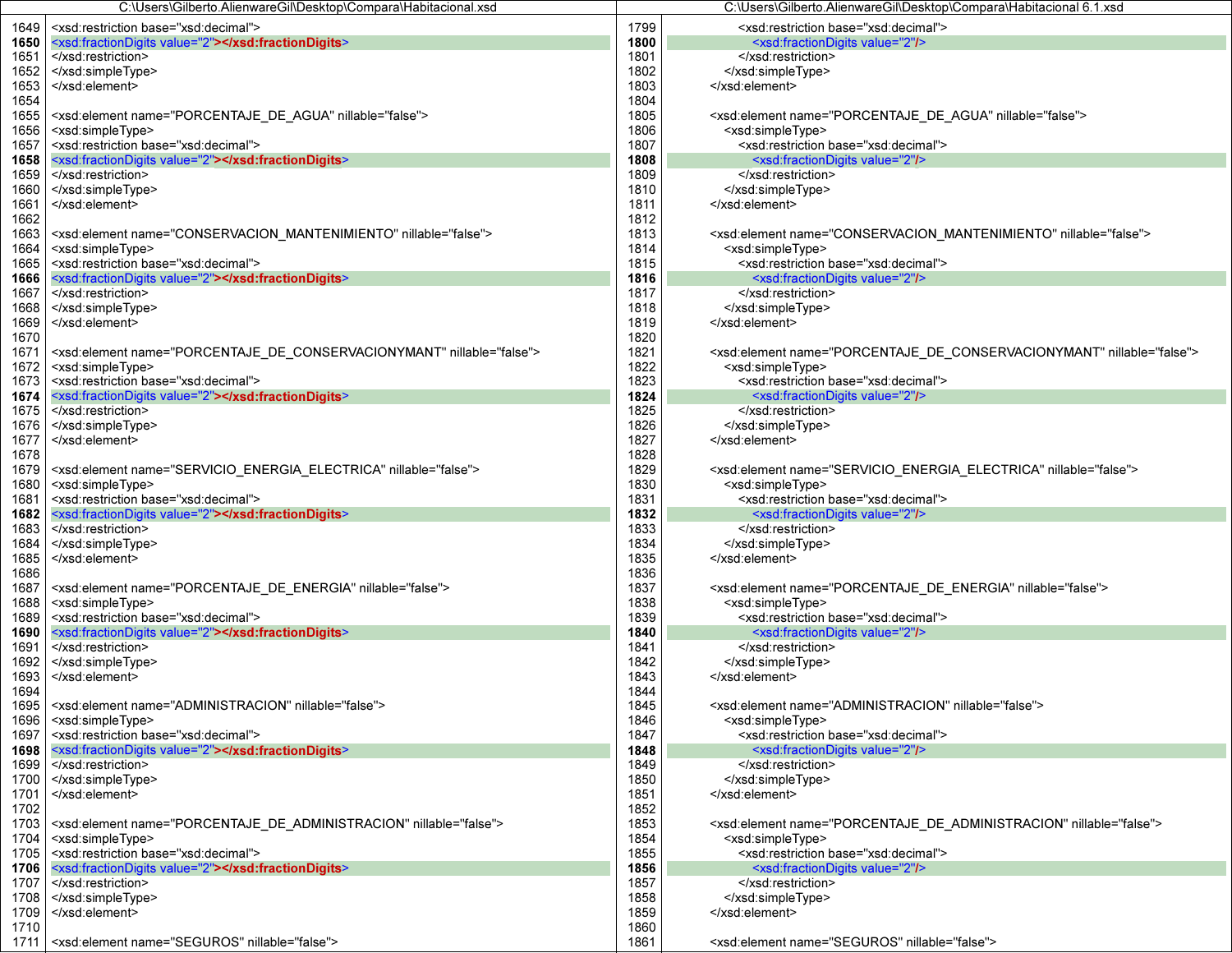|      | C:\Users\Gilberto.AlienwareGil\Desktop\Compara\Habitacional.xsd                              |              | C:\Users\Gilberto.AlienwareGil\Desktop\Compara\Habitacional 6.1.xsd                                            |
|------|----------------------------------------------------------------------------------------------|--------------|----------------------------------------------------------------------------------------------------------------|
| 1712 | <xsd:simpletype></xsd:simpletype>                                                            | 1862         | <xsd:simpletype></xsd:simpletype>                                                                              |
| 1713 | <xsd:restriction base="xsd:decimal"></xsd:restriction>                                       | 1863         | <xsd:restriction base="xsd:decimal"></xsd:restriction>                                                         |
| 1714 | <xsd:fractiondigits value="2"></xsd:fractiondigits>                                          | 1864         | <xsd:fractiondigits value="2"></xsd:fractiondigits>                                                            |
| 1715 |                                                                                              | 1865         |                                                                                                                |
|      | 1716                                                                                         | 1866         |                                                                                                                |
| 1717 |                                                                                              | 1867         |                                                                                                                |
| 1718 |                                                                                              | 1868         |                                                                                                                |
| 1719 | <xsd:element name="PORCENTAJE_DE_SEGUROS" nillable="false"></xsd:element>                    | 1869         | <xsd:element name="PORCENTAJE_DE_SEGUROS" nillable="false"></xsd:element>                                      |
| 1720 | <xsd:simpletype></xsd:simpletype>                                                            | 1870         | <xsd:simpletype></xsd:simpletype>                                                                              |
| 1721 | <xsd:restriction base="xsd:decimal"></xsd:restriction>                                       | 1871         | <xsd:restriction base="xsd:decimal"></xsd:restriction>                                                         |
|      | 1722   <xsd:fractiondigits value="2"></xsd:fractiondigits>                                   | 1872         | <xsd:fractiondigits value="2"></xsd:fractiondigits>                                                            |
|      | $1723$ $\leq$ /xsd: restriction>                                                             | 1873         |                                                                                                                |
| 1724 |                                                                                              | 1874         |                                                                                                                |
| 1725 |                                                                                              | 1875         |                                                                                                                |
| 1726 |                                                                                              | 1876         |                                                                                                                |
| 1727 | <xsd:element name="DEPRECIACION_FISCAL" nillable="false"></xsd:element>                      | 1877         | <xsd:element name="DEPRECIACION_FISCAL" nillable="false"></xsd:element>                                        |
| 1728 | <xsd:simpletype></xsd:simpletype>                                                            | 1878         | <xsd:simpletype></xsd:simpletype>                                                                              |
| 1729 | <xsd:restriction base="xsd:decimal"></xsd:restriction>                                       | 1879         | <xsd:restriction base="xsd:decimal"></xsd:restriction>                                                         |
|      | 1730   <xsd:fractiondigits value="2"></xsd:fractiondigits>                                   | 1880         | <xsd:fractiondigits value="2"></xsd:fractiondigits>                                                            |
| 1731 |                                                                                              | 1881         |                                                                                                                |
| 1732 |                                                                                              | 1882         |                                                                                                                |
| 1733 |                                                                                              | 1883         |                                                                                                                |
| 1734 |                                                                                              | 1884         |                                                                                                                |
| 1735 | <xsd:element name="PORCENTAJE_DE_DEPRECIACIONFISCAL" nillable="false"></xsd:element>         | 1885         | <xsd:element name="PORCENTAJE_DE_DEPRECIACIONFISCAL" nillable="false"></xsd:element>                           |
| 1736 | <xsd:simpletype></xsd:simpletype>                                                            | 1886         | <xsd:simpletype></xsd:simpletype>                                                                              |
| 1737 | <xsd:restriction base="xsd:decimal"></xsd:restriction>                                       | 1887         | <xsd:restriction base="xsd:decimal"></xsd:restriction>                                                         |
| 1738 | <xsd:fractiondigits value="2"></xsd:fractiondigits>                                          | 1888         | <xsd:fractiondigits value="2"></xsd:fractiondigits>                                                            |
| 1739 |                                                                                              | 1889         |                                                                                                                |
| 1740 |                                                                                              | 1890         |                                                                                                                |
| 1741 |                                                                                              | 1891         |                                                                                                                |
| 1742 |                                                                                              | 1892         |                                                                                                                |
| 1743 | <xsd:element name="OTROS" nillable="false"></xsd:element>                                    | 1893         | <xsd:element name="OTROS" nillable="false"></xsd:element>                                                      |
| 1744 | <xsd:simpletype></xsd:simpletype>                                                            | 1894         | <xsd:simpletype></xsd:simpletype>                                                                              |
| 1745 | <xsd:restriction base="xsd:decimal"></xsd:restriction>                                       | 1895         | <xsd:restriction base="xsd:decimal"></xsd:restriction>                                                         |
| 1746 | <xsd:fractiondigits value="2"></xsd:fractiondigits>                                          | 1896         | <xsd:fractiondigits value="2"></xsd:fractiondigits>                                                            |
| 1747 |                                                                                              | 1897         |                                                                                                                |
| 1748 |                                                                                              | 1898         |                                                                                                                |
| 1749 |                                                                                              | 1899         |                                                                                                                |
| 1750 |                                                                                              | 1900         |                                                                                                                |
| 1751 | <xsd:element name="PORCENTAJE_DE_OTROS" nillable="false"></xsd:element>                      | 1901         | <xsd:element name="PORCENTAJE_DE_OTROS" nillable="false"></xsd:element>                                        |
| 1752 | <xsd:simpletype></xsd:simpletype>                                                            | 1902         | <xsd:simpletype></xsd:simpletype>                                                                              |
| 1753 | <xsd:restriction base="xsd:decimal"></xsd:restriction>                                       | 1903         | <xsd:restriction base="xsd:decimal"></xsd:restriction>                                                         |
|      | 1754   <xsd:fractiondigits value="2"></xsd:fractiondigits>                                   | 1904         | <xsd:fractiondigits value="2"></xsd:fractiondigits>                                                            |
| 1755 |                                                                                              | 1905         |                                                                                                                |
| 1756 |                                                                                              | 1906         |                                                                                                                |
| 1757 |                                                                                              | 1907         |                                                                                                                |
| 1758 |                                                                                              | 1908         | <xsd:element name="DEDUCCIONES FISCALES" nillable="false"></xsd:element>                                       |
| 1759 | <xsd:element name="DEDUCCIONES_FISCALES" nillable="false"></xsd:element>                     | 1909         |                                                                                                                |
| 1760 | <xsd:simpletype><br/><xsd:restriction base="xsd:decimal"></xsd:restriction></xsd:simpletype> | 1910<br>1911 | <xsd:simpletype></xsd:simpletype>                                                                              |
| 1761 | 1762   <xsd:fractiondigits value="2"></xsd:fractiondigits>                                   | 1912         | <xsd:restriction base="xsd:decimal"><br/><xsd:fractiondigits value="2"></xsd:fractiondigits></xsd:restriction> |
|      | 1763                                                                                         | 1913         |                                                                                                                |
|      | 1764                                                                                         | 1914         |                                                                                                                |
| 1765 |                                                                                              | 1915         |                                                                                                                |
| 1766 |                                                                                              | 1916         |                                                                                                                |
| 1767 | <xsd:element name="PORCENTAJE DE DEDUCCIONESFISCALES" nillable="false"></xsd:element>        | 1917         | <xsd:element name="PORCENTAJE_DE_DEDUCCIONESFISCALES" nillable="false"></xsd:element>                          |
| 1768 | <xsd:simpletype></xsd:simpletype>                                                            | 1918         | <xsd:simpletype></xsd:simpletype>                                                                              |
| 1769 | <xsd:restriction base="xsd:decimal"></xsd:restriction>                                       | 1919         | <xsd:restriction base="xsd:decimal"></xsd:restriction>                                                         |
| 1770 | <xsd:fractiondigits value="2"></xsd:fractiondigits>                                          | 1920         | <xsd:fractiondigits value="2"></xsd:fractiondigits>                                                            |
| 1771 |                                                                                              | 1921         |                                                                                                                |
|      | 1772                                                                                         | 1922         |                                                                                                                |
| 1773 |                                                                                              | 1923         |                                                                                                                |
| 1774 |                                                                                              | 1924         |                                                                                                                |
|      |                                                                                              |              |                                                                                                                |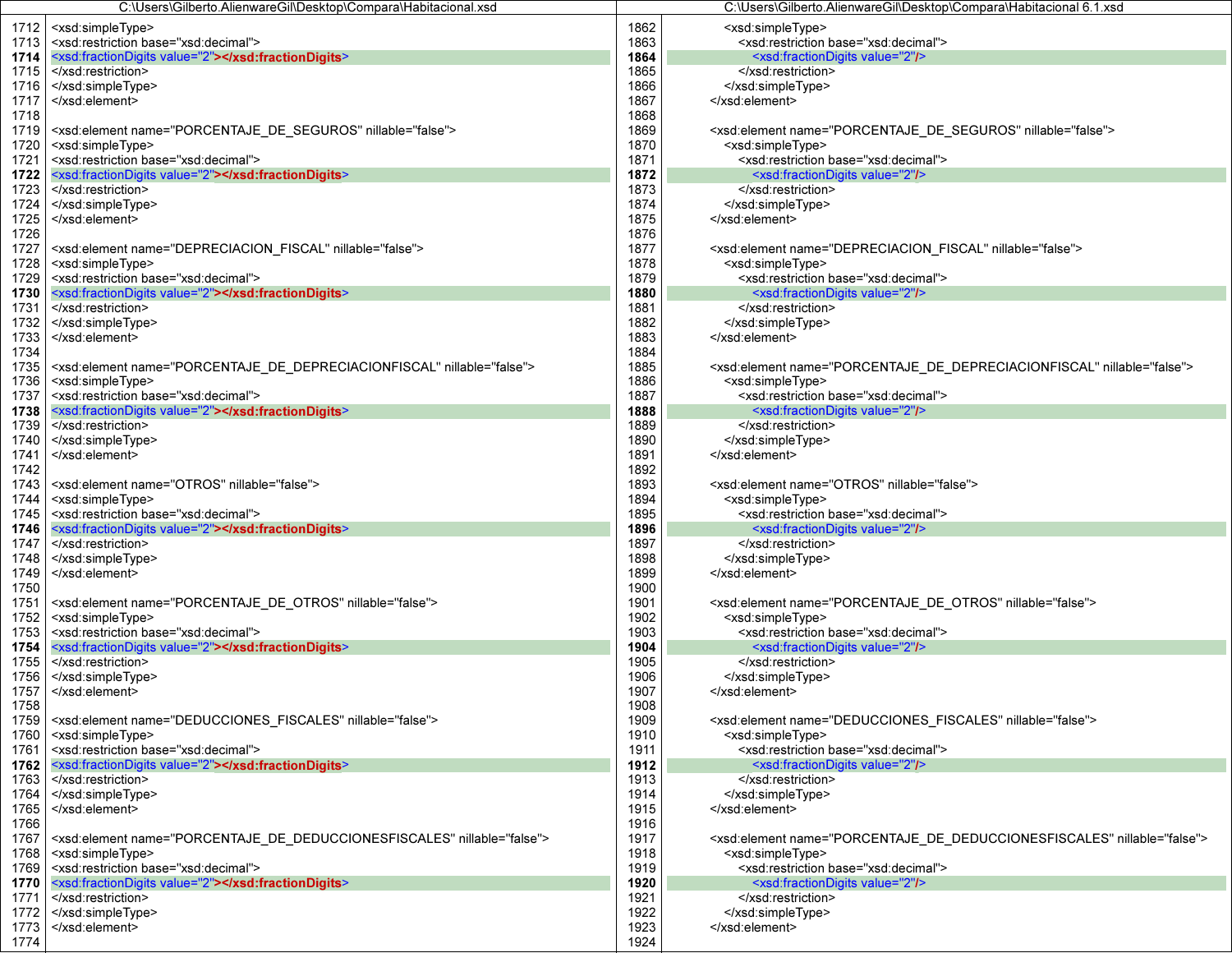| <xsd:element name="ISR" nillable="false"><br/>1925<br/><xsd:element name="ISR" nillable="false"><br/>1775<br/>1926<br/>1776<br/><xsd:simpletype><br/><xsd:simpletype><br/>1927<br/>1777<br/><xsd:restriction base="xsd:decimal"><br/><xsd:restriction base="xsd:decimal"></xsd:restriction></xsd:restriction></xsd:simpletype></xsd:simpletype></xsd:element></xsd:element> |                                                                                               |
|-----------------------------------------------------------------------------------------------------------------------------------------------------------------------------------------------------------------------------------------------------------------------------------------------------------------------------------------------------------------------------|-----------------------------------------------------------------------------------------------|
|                                                                                                                                                                                                                                                                                                                                                                             |                                                                                               |
|                                                                                                                                                                                                                                                                                                                                                                             |                                                                                               |
|                                                                                                                                                                                                                                                                                                                                                                             |                                                                                               |
| 1928<br>1778<br><xsd:fractiondigits value="2"></xsd:fractiondigits><br><xsd:fractiondigits value="2"></xsd:fractiondigits>                                                                                                                                                                                                                                                  |                                                                                               |
| 1929<br>1779<br><br>                                                                                                                                                                                                                                                                                                                                                        |                                                                                               |
| 1930<br>1780<br><br>                                                                                                                                                                                                                                                                                                                                                        |                                                                                               |
| 1931<br><br><br>1781                                                                                                                                                                                                                                                                                                                                                        |                                                                                               |
| 1932<br>1782                                                                                                                                                                                                                                                                                                                                                                |                                                                                               |
| 1933                                                                                                                                                                                                                                                                                                                                                                        |                                                                                               |
| 1783<br><xsd:element name="PORCENTAJE_DE_ISR" nillable="false"></xsd:element>                                                                                                                                                                                                                                                                                               | <xsd:element name="PORCENTAJE_DE_ISR" nillable="false"></xsd:element>                         |
| 1934<br>1784<br><xsd:simpletype><br/><xsd:simpletype></xsd:simpletype></xsd:simpletype>                                                                                                                                                                                                                                                                                     |                                                                                               |
| <xsd:restriction base="xsd:decimal"><br/>1935<br/><xsd:restriction base="xsd:decimal"><br/>1785</xsd:restriction></xsd:restriction>                                                                                                                                                                                                                                         |                                                                                               |
| 1936<br>1786<br><xsd:fractiondigits value="2"></xsd:fractiondigits><br><xsd:fractiondigits value="2"></xsd:fractiondigits>                                                                                                                                                                                                                                                  |                                                                                               |
| 1937<br>1787<br>$\le$ /xsd:restriction><br>                                                                                                                                                                                                                                                                                                                                 |                                                                                               |
| 1938<br>1788<br><br>                                                                                                                                                                                                                                                                                                                                                        |                                                                                               |
| 1939<br>1789<br><br>                                                                                                                                                                                                                                                                                                                                                        |                                                                                               |
| 1940<br>1790                                                                                                                                                                                                                                                                                                                                                                |                                                                                               |
| 1941<br>1791<br><br>                                                                                                                                                                                                                                                                                                                                                        |                                                                                               |
| 1942<br>1792<br><br>                                                                                                                                                                                                                                                                                                                                                        |                                                                                               |
| 1943<br><xsd:complextype name="INVESTIGACIONMERCADOType"><br/>1793<br/><xsd:complextype name="INVESTIGACIONMERCADOType"></xsd:complextype></xsd:complextype>                                                                                                                                                                                                                |                                                                                               |
| 1944<br>1794<br><xsd:sequence><br/><xsd:sequence></xsd:sequence></xsd:sequence>                                                                                                                                                                                                                                                                                             |                                                                                               |
| <xsd:element name="TERRENOS" type="TERRENOSType"></xsd:element><br>1945<br>1795                                                                                                                                                                                                                                                                                             | <xsd:element name="TERRENOS" type="TERRENOSType"></xsd:element>                               |
| 1796   <xsd:element maxoccurs<="" minoccurs="0" name="RESIDUAL" td="" type="RESIDUALType"><td></td></xsd:element>                                                                                                                                                                                                                                                           |                                                                                               |
| ="1">                                                                                                                                                                                                                                                                                                                                                                       |                                                                                               |
| 1797   <xsd:element maxoccurs<br="" minoccurs="0" name="VENTAS" type="VENTASType">1946</xsd:element>                                                                                                                                                                                                                                                                        | <xsd:element maxoccurs<="" minoccurs="0" name="VENTAS" td="" type="VENTASType"></xsd:element> |
| $=$ "1"/><br>="1">                                                                                                                                                                                                                                                                                                                                                          |                                                                                               |
| 1947<br>1798<br><xsd:element maxoccurs<="" minoccurs="0" name="RENTAS" td="" type="RENTASType"><td><xsd:element maxoccurs<="" minoccurs="0" name="RENTAS" td="" type="RENTASType"></xsd:element></td></xsd:element>                                                                                                                                                         | <xsd:element maxoccurs<="" minoccurs="0" name="RENTAS" td="" type="RENTASType"></xsd:element> |
| $=$ "1"/><br>="1">                                                                                                                                                                                                                                                                                                                                                          |                                                                                               |
| 1799<br><br>1948<br>                                                                                                                                                                                                                                                                                                                                                        |                                                                                               |
| <xsd:attribute name="id" type="xsd:string" use="required"></xsd:attribute><br>1949<br>1800<br><xsd:attribute name="id" type="xsd:string"></xsd:attribute>                                                                                                                                                                                                                   |                                                                                               |
| 1950<br><br>1801<br>                                                                                                                                                                                                                                                                                                                                                        |                                                                                               |
| <xsd:complextype name="RENTASType"><br/>1951<br/><xsd:complextype name="RENTASType"><br/>1802</xsd:complextype></xsd:complextype>                                                                                                                                                                                                                                           |                                                                                               |
| 1952<br>1803<br><xsd:sequence><br/><xsd:sequence></xsd:sequence></xsd:sequence>                                                                                                                                                                                                                                                                                             |                                                                                               |
| 1953<br>1804<br><xsd:element <br="" name="INVESTIGACIONRENTAS" type="INVESTIGACIONRENTASType"><xsd:element name="INVESTIGACIONRENTAS" td="" type<=""><td></td></xsd:element></xsd:element>                                                                                                                                                                                  |                                                                                               |
| minOccurs="4" maxOccurs="6"><br>="INVESTIGACIONRENTASType" minOccurs="4" maxOccurs="6"/>                                                                                                                                                                                                                                                                                    |                                                                                               |
| 1805   <xsd:element name="CONCLUSIONHOMOLOGACIONRENTAS" type<br="">1954</xsd:element>                                                                                                                                                                                                                                                                                       | <xsd:element name="CONCLUSIONHOMOLOGACIONRENTAS" td="" type<=""></xsd:element>                |
| ="CONCLUSIONHOMOLOGACIONRENTASType"                                                                                                                                                                                                                                                                                                                                         |                                                                                               |
| ="CONCLUSIONHOMOLOGACIONRENTASType"/>                                                                                                                                                                                                                                                                                                                                       |                                                                                               |
| 1806 ><br>1955                                                                                                                                                                                                                                                                                                                                                              |                                                                                               |
| <br>1807<br>                                                                                                                                                                                                                                                                                                                                                                |                                                                                               |
| 1956<br>1808<br><br>                                                                                                                                                                                                                                                                                                                                                        |                                                                                               |
| <xsd:complextype name="CONCLUSIONHOMOLOGACIONRENTASType"><br/>1957<br/>1809</xsd:complextype>                                                                                                                                                                                                                                                                               | <xsd:complextype name="CONCLUSIONHOMOLOGACIONRENTASType"></xsd:complextype>                   |
| 1958<br><xsd:sequence><br/><xsd:sequence><br/>1810</xsd:sequence></xsd:sequence>                                                                                                                                                                                                                                                                                            |                                                                                               |
| <xsd:element name="IM_RENTAS_VALOR_UNITARIO DETIERRAPROMEDIO" nillable<br="">1959<br/>1811</xsd:element>                                                                                                                                                                                                                                                                    | <xsd:element <="" name="IM_RENTAS_VALOR_UNITARIO_TIERRA_PROMEDIO" td=""></xsd:element>        |
| nillable="false"><br>="false">                                                                                                                                                                                                                                                                                                                                              |                                                                                               |
| 1812   <xsd:simpletype><br/>1960<br/><xsd:simpletype></xsd:simpletype></xsd:simpletype>                                                                                                                                                                                                                                                                                     |                                                                                               |
| 1961<br><xsd:restriction base="xsd:decimal"><br/>1813<br/><xsd:restriction base="xsd:decimal"></xsd:restriction></xsd:restriction>                                                                                                                                                                                                                                          |                                                                                               |
| 1962<br><xsd:fractiondigits value="2"></xsd:fractiondigits><br><xsd:fractiondigits value="2"></xsd:fractiondigits><br>1814                                                                                                                                                                                                                                                  |                                                                                               |
| 1815<br><br>1963<br>                                                                                                                                                                                                                                                                                                                                                        |                                                                                               |
| 1964<br>1816<br><br>                                                                                                                                                                                                                                                                                                                                                        |                                                                                               |
| <br>1965<br>1817<br>                                                                                                                                                                                                                                                                                                                                                        |                                                                                               |
| 1966<br>1818                                                                                                                                                                                                                                                                                                                                                                |                                                                                               |
| <xsd:element name="IM_RENTAS_VALOR_UNITARIO_SIN_HOMOLOGAR_MINIMO" nillable<br="">1967<br/>1819</xsd:element>                                                                                                                                                                                                                                                                | <xsd:element <="" name="IM_RENTAS_VALOR_UNITARIO_SIN_HOMOLOGAR_MINIMO" td=""></xsd:element>   |
| $="false"$<br>nillable="false">                                                                                                                                                                                                                                                                                                                                             |                                                                                               |
| <xsd:simpletype><br/>1968<br/>1820<br/><xsd:simpletype></xsd:simpletype></xsd:simpletype>                                                                                                                                                                                                                                                                                   |                                                                                               |
| <xsd:restriction base="xsd:decimal"><br/>1969<br/><xsd:restriction base="xsd:decimal"><br/>1821</xsd:restriction></xsd:restriction>                                                                                                                                                                                                                                         |                                                                                               |
| 1970<br><xsd:fractiondigits value="2"></xsd:fractiondigits><br>1822<br><xsd:fractiondigits value="2"></xsd:fractiondigits>                                                                                                                                                                                                                                                  |                                                                                               |
| 1971<br>1823<br><br>                                                                                                                                                                                                                                                                                                                                                        |                                                                                               |
| 1972<br><br>1824<br>                                                                                                                                                                                                                                                                                                                                                        |                                                                                               |
| 1973<br>1825<br><br>                                                                                                                                                                                                                                                                                                                                                        |                                                                                               |
| 1974<br>1826                                                                                                                                                                                                                                                                                                                                                                |                                                                                               |
| 1975<br><xsd:element name="IM_RENTAS_VALOR_UNITARIO_SIN_HOMOLOGAR_MAXIMO" nillable<br="">1827</xsd:element>                                                                                                                                                                                                                                                                 | <xsd:element <="" name="IM_RENTAS_VALOR_UNITARIO_SIN_HOMOLOGAR_MAXIMO" td=""></xsd:element>   |
| nillable="false"><br>="false">                                                                                                                                                                                                                                                                                                                                              |                                                                                               |
| 1976<br>1828<br><xsd:simpletype><br/><xsd:simpletype></xsd:simpletype></xsd:simpletype>                                                                                                                                                                                                                                                                                     |                                                                                               |
| <xsd:restriction base="xsd:decimal"><br/>1977<br/>1829<br/><xsd:restriction base="xsd:decimal"></xsd:restriction></xsd:restriction>                                                                                                                                                                                                                                         |                                                                                               |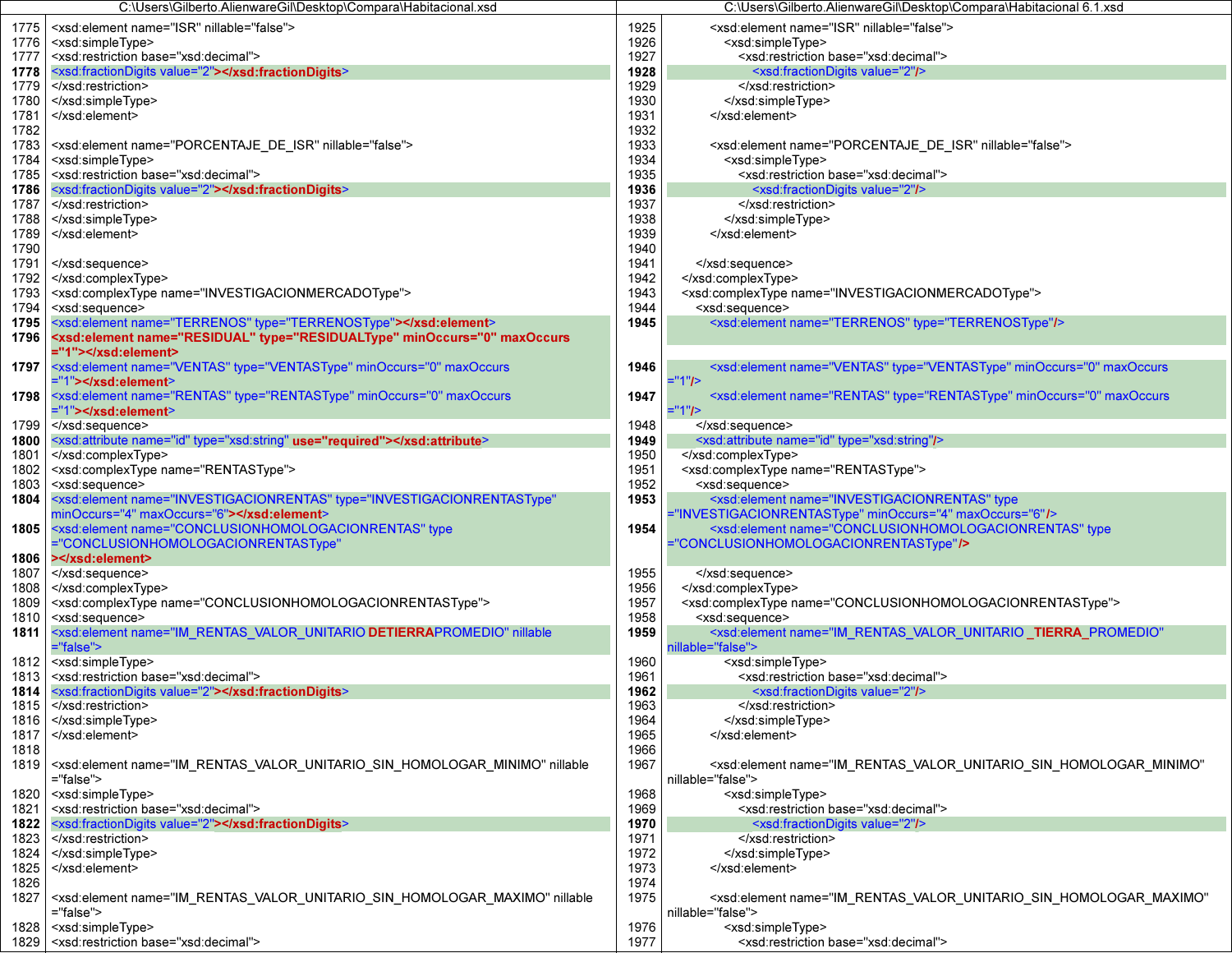|      | C:\Users\Gilberto.AlienwareGil\Desktop\Compara\Habitacional.xsd                                                                                                                                                |      | C:\Users\Gilberto.AlienwareGil\Desktop\Compara\Habitacional 6.1.xsd                      |
|------|----------------------------------------------------------------------------------------------------------------------------------------------------------------------------------------------------------------|------|------------------------------------------------------------------------------------------|
| 1830 | <xsd:fractiondigits value="2"></xsd:fractiondigits>                                                                                                                                                            | 1978 | <xsd:fractiondigits value="2"></xsd:fractiondigits>                                      |
| 1831 |                                                                                                                                                                                                                | 1979 |                                                                                          |
| 1832 |                                                                                                                                                                                                                | 1980 |                                                                                          |
| 1833 |                                                                                                                                                                                                                | 1981 |                                                                                          |
| 1834 |                                                                                                                                                                                                                | 1982 |                                                                                          |
|      |                                                                                                                                                                                                                | 1983 |                                                                                          |
| 1835 | <xsd:element name="IM_RENTAS_VALOR_UNITARIO_HOMOLOGADO_MINIMO" nillable<="" td=""><th></th><td><xsd:element <="" name="IM_RENTAS_VALOR_UNITARIO_HOMOLOGADO_MINIMO" td=""></xsd:element></td></xsd:element>     |      | <xsd:element <="" name="IM_RENTAS_VALOR_UNITARIO_HOMOLOGADO_MINIMO" td=""></xsd:element> |
|      | ="false">                                                                                                                                                                                                      |      | nillable="false">                                                                        |
| 1836 | <xsd:simpletype></xsd:simpletype>                                                                                                                                                                              | 1984 | <xsd:simpletype></xsd:simpletype>                                                        |
| 1837 | <xsd:restriction base="xsd:decimal"></xsd:restriction>                                                                                                                                                         | 1985 | <xsd:restriction base="xsd:decimal"></xsd:restriction>                                   |
| 1838 | <xsd:fractiondigits value="2"></xsd:fractiondigits>                                                                                                                                                            | 1986 | <xsd:fractiondigits value="2"></xsd:fractiondigits>                                      |
|      | 1839                                                                                                                                                                                                           | 1987 |                                                                                          |
| 1840 |                                                                                                                                                                                                                | 1988 |                                                                                          |
| 1841 |                                                                                                                                                                                                                | 1989 |                                                                                          |
| 1842 |                                                                                                                                                                                                                | 1990 |                                                                                          |
| 1843 | <xsd:element name="IM_RENTAS_VALOR_UNITARIO_HOMOLOGADO_MAXIMO" nillable<="" td=""><th>1991</th><td><xsd:element <="" name="IM_RENTAS_VALOR_UNITARIO_HOMOLOGADO_MAXIMO" td=""></xsd:element></td></xsd:element> | 1991 | <xsd:element <="" name="IM_RENTAS_VALOR_UNITARIO_HOMOLOGADO_MAXIMO" td=""></xsd:element> |
|      | $=$ "false" $>$                                                                                                                                                                                                |      | nillable="false">                                                                        |
| 1844 | <xsd:simpletype></xsd:simpletype>                                                                                                                                                                              | 1992 | <xsd:simpletype></xsd:simpletype>                                                        |
| 1845 | <xsd:restriction base="xsd:decimal"></xsd:restriction>                                                                                                                                                         | 1993 | <xsd:restriction base="xsd:decimal"></xsd:restriction>                                   |
| 1846 | <xsd:fractiondigits value="2"></xsd:fractiondigits>                                                                                                                                                            | 1994 | <xsd:fractiondigits value="2"></xsd:fractiondigits>                                      |
| 1847 |                                                                                                                                                                                                                | 1995 |                                                                                          |
| 1848 |                                                                                                                                                                                                                | 1996 |                                                                                          |
| 1849 |                                                                                                                                                                                                                | 1997 |                                                                                          |
| 1850 |                                                                                                                                                                                                                | 1998 |                                                                                          |
| 1851 | <xsd:element name="IM_RENTAS_RENTAUNITARIA_M2" nillable="false"></xsd:element>                                                                                                                                 | 1999 | <xsd:element name="IM_RENTAS_RENTAUNITARIA_M2" nillable="false"></xsd:element>           |
| 1852 | <xsd:simpletype></xsd:simpletype>                                                                                                                                                                              | 2000 | <xsd:simpletype></xsd:simpletype>                                                        |
| 1853 | <xsd:restriction base="xsd:decimal"></xsd:restriction>                                                                                                                                                         | 2001 | <xsd:restriction base="xsd:decimal"></xsd:restriction>                                   |
| 1854 | <xsd:fractiondigits value="2"></xsd:fractiondigits>                                                                                                                                                            | 2002 | <xsd:fractiondigits value="2"></xsd:fractiondigits>                                      |
| 1855 |                                                                                                                                                                                                                | 2003 |                                                                                          |
| 1856 |                                                                                                                                                                                                                | 2004 |                                                                                          |
| 1857 |                                                                                                                                                                                                                | 2005 |                                                                                          |
| 1858 |                                                                                                                                                                                                                | 2006 |                                                                                          |
| 1859 |                                                                                                                                                                                                                | 2007 |                                                                                          |
| 1860 |                                                                                                                                                                                                                | 2008 |                                                                                          |
| 1861 | <xsd:complextype name="INVESTIGACIONRENTASType"></xsd:complextype>                                                                                                                                             | 2009 | <xsd:complextype name="INVESTIGACIONRENTASType"></xsd:complextype>                       |
| 1862 | <xsd:sequence></xsd:sequence>                                                                                                                                                                                  | 2010 | <xsd:sequence></xsd:sequence>                                                            |
| 1863 | <xsd:element name="IM_RENTAS_CALLE" nillable="false"></xsd:element>                                                                                                                                            | 2011 | <xsd:element name="IM_RENTAS_CALLE" nillable="false"></xsd:element>                      |
| 1864 | <xsd:simpletype></xsd:simpletype>                                                                                                                                                                              | 2012 | <xsd:simpletype></xsd:simpletype>                                                        |
| 1865 | <xsd:restriction base="xsd:string"></xsd:restriction>                                                                                                                                                          | 2013 | <xsd:restriction base="xsd:string"></xsd:restriction>                                    |
| 1866 | <xsd:minlength value="1"></xsd:minlength>                                                                                                                                                                      | 2014 | <xsd:minlength value="1"></xsd:minlength>                                                |
| 1867 | <xsd:maxlength value="100"></xsd:maxlength>                                                                                                                                                                    | 2015 | <xsd:maxlength value="100"></xsd:maxlength>                                              |
| 1868 | <xsd:whitespace value="collapse"></xsd:whitespace>                                                                                                                                                             | 2016 | <xsd:whitespace value="collapse"></xsd:whitespace>                                       |
| 1869 |                                                                                                                                                                                                                | 2017 |                                                                                          |
| 1870 |                                                                                                                                                                                                                | 2018 |                                                                                          |
| 1871 |                                                                                                                                                                                                                | 2019 |                                                                                          |
| 1872 |                                                                                                                                                                                                                | 2020 |                                                                                          |
|      | 1873   <xsd:element name="IM_RENTAS_COLONIA" nillable="false"></xsd:element>                                                                                                                                   | 2021 | <xsd:element name="IM_RENTAS_COLONIA" nillable="false"></xsd:element>                    |
| 1874 | <xsd:simpletype></xsd:simpletype>                                                                                                                                                                              | 2022 | <xsd:simpletype></xsd:simpletype>                                                        |
|      | 1875   <xsd:restriction base="xsd:string"></xsd:restriction>                                                                                                                                                   | 2023 | <xsd:restriction base="xsd:string"></xsd:restriction>                                    |
|      | 1876   <xsd:minlength value="1"></xsd:minlength>                                                                                                                                                               | 2024 | <xsd:minlength value="1"></xsd:minlength>                                                |
| 1877 | <xsd:maxlength value="50"></xsd:maxlength>                                                                                                                                                                     | 2025 | <xsd:maxlength value="50"></xsd:maxlength>                                               |
|      | 1878   <xsd:whitespace value="collapse"></xsd:whitespace>                                                                                                                                                      | 2026 | <xsd:whitespace value="collapse"></xsd:whitespace>                                       |
|      | 1879                                                                                                                                                                                                           | 2027 |                                                                                          |
| 1880 |                                                                                                                                                                                                                | 2028 |                                                                                          |
| 1881 |                                                                                                                                                                                                                | 2029 |                                                                                          |
| 1882 |                                                                                                                                                                                                                | 2030 |                                                                                          |
| 1883 | <xsd:element name="IM_RENTAS_DELEGACION" nillable="false"></xsd:element>                                                                                                                                       | 2031 | <xsd:element name="IM_RENTAS_DELEGACION" nillable="false"></xsd:element>                 |
| 1884 | <xsd:simpletype></xsd:simpletype>                                                                                                                                                                              | 2032 | <xsd:simpletype></xsd:simpletype>                                                        |
|      | 1885   <xsd:restriction base="xsd:string"></xsd:restriction>                                                                                                                                                   | 2033 | <xsd:restriction base="xsd:string"></xsd:restriction>                                    |
| 1886 | <xsd:minlength value="1"></xsd:minlength>                                                                                                                                                                      | 2034 | <xsd:minlength value="1"></xsd:minlength>                                                |
| 1887 | <xsd:maxlength value="50"></xsd:maxlength>                                                                                                                                                                     | 2035 | <xsd:maxlength value="50"></xsd:maxlength>                                               |
| 1888 | <xsd:whitespace value="collapse"></xsd:whitespace>                                                                                                                                                             | 2036 | <xsd:whitespace value="collapse"></xsd:whitespace>                                       |
|      | 1889                                                                                                                                                                                                           | 2037 |                                                                                          |
|      | 1890                                                                                                                                                                                                           | 2038 |                                                                                          |
|      |                                                                                                                                                                                                                |      |                                                                                          |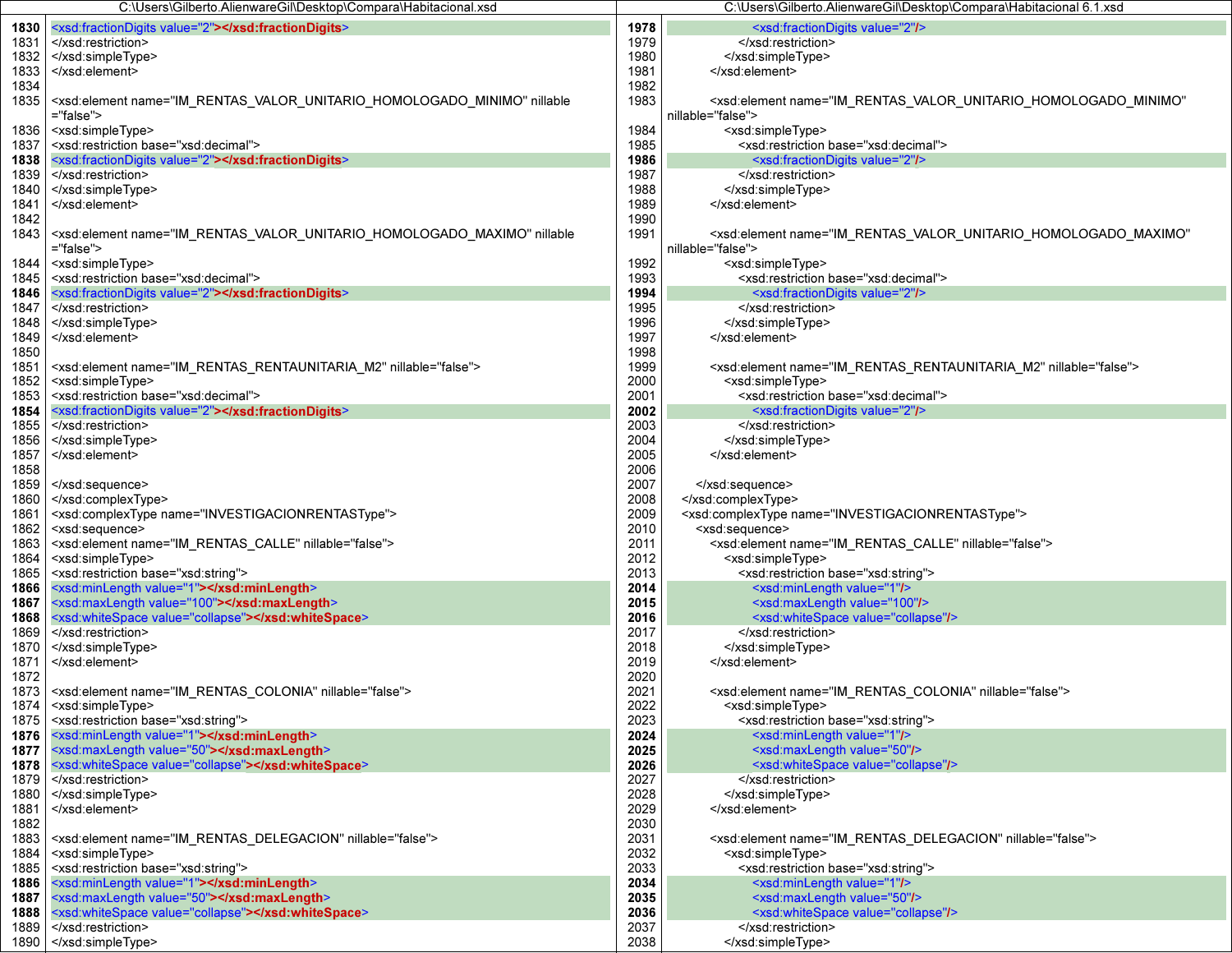|              | C:\Users\Gilberto.AlienwareGil\Desktop\Compara\Habitacional.xsd                                                                                                          |              | C:\Users\Gilberto.AlienwareGil\Desktop\Compara\Habitacional 6.1 xsd                                 |
|--------------|--------------------------------------------------------------------------------------------------------------------------------------------------------------------------|--------------|-----------------------------------------------------------------------------------------------------|
| 1891         |                                                                                                                                                                          | 2039         |                                                                                                     |
| 1892         |                                                                                                                                                                          | 2040         |                                                                                                     |
| 1893         | <xsd:element name="IM_RENTAS_CODIGO_POSTAL" nillable="false"></xsd:element>                                                                                              | 2041         | <xsd:element name="IM_RENTAS_CODIGO_POSTAL" nillable="false"></xsd:element>                         |
| 1894         | <xsd:simpletype></xsd:simpletype>                                                                                                                                        | 2042         | <xsd:simpletype></xsd:simpletype>                                                                   |
| 1895         | <xsd:restriction base="xsd:string"></xsd:restriction>                                                                                                                    | 2043         | <xsd:restriction base="xsd:string"></xsd:restriction>                                               |
| 1896         | <xsd:minlength value="1"></xsd:minlength>                                                                                                                                | 2044         | <xsd:minlength value="1"></xsd:minlength>                                                           |
| 1897         | <xsd:maxlength value="5"></xsd:maxlength>                                                                                                                                | 2045         | <xsd:maxlength value="5"></xsd:maxlength>                                                           |
| 1898         | <xsd:whitespace value="collapse"></xsd:whitespace>                                                                                                                       | 2046         | <xsd:whitespace value="collapse"></xsd:whitespace>                                                  |
| 1899         |                                                                                                                                                                          | 2047         |                                                                                                     |
| 1900         |                                                                                                                                                                          | 2048         |                                                                                                     |
| 1901         |                                                                                                                                                                          | 2049<br>2050 |                                                                                                     |
| 1902<br>1903 | <xsd:element name="FUENTEINFORMACIONRENTAS" td="" type<=""><td>2051</td><td><xsd:element name="FUENTEINFORMACIONRENTAS" td="" type<=""></xsd:element></td></xsd:element> | 2051         | <xsd:element name="FUENTEINFORMACIONRENTAS" td="" type<=""></xsd:element>                           |
|              | ="FUENTEINFORMACIONRENTASType">                                                                                                                                          |              | ="FUENTEINFORMACIONRENTASType"/>                                                                    |
| 1904         | <xsd:element name="IM_RENTAS_EDAD" nillable="false"></xsd:element>                                                                                                       | 2052         | <xsd:element name="IM_RENTAS_EDAD" nillable="false"></xsd:element>                                  |
| 1905         | <xsd:simpletype></xsd:simpletype>                                                                                                                                        | 2053         | <xsd:simpletype></xsd:simpletype>                                                                   |
| 1906         | <xsd:restriction base="xsd:integer"> </xsd:restriction>                                                                                                                  | 2054         | <xsd:restriction base="xsd:integer"> </xsd:restriction>                                             |
| 1907         |                                                                                                                                                                          | 2055         |                                                                                                     |
| 1908         |                                                                                                                                                                          | 2056         |                                                                                                     |
| 1909         |                                                                                                                                                                          | 2057         |                                                                                                     |
| 1910         | <xsd:element name="IM_RENTAS_DESCRIPCIONDELCOMPARABLE" nillable="false"></xsd:element>                                                                                   | 2058         | <xsd:element name="IM_RENTAS_DESCRIPCIONDELCOMPARABLE" nillable="false"></xsd:element>              |
| 1911         | <xsd:simpletype></xsd:simpletype>                                                                                                                                        | 2059         | <xsd:simpletype></xsd:simpletype>                                                                   |
| 1912         | <xsd:restriction base="xsd:string"></xsd:restriction>                                                                                                                    | 2060         | <xsd:restriction base="xsd:string"></xsd:restriction>                                               |
| 1913         | <xsd:minlength value="0"></xsd:minlength>                                                                                                                                | 2061         | <xsd:minlength value="0"></xsd:minlength>                                                           |
| 1914         | <xsd:maxlength value="250"></xsd:maxlength>                                                                                                                              | 2062         | <xsd:maxlength value="250"></xsd:maxlength>                                                         |
| 1915         | <xsd:whitespace value="collapse"></xsd:whitespace>                                                                                                                       | 2063         | <xsd:whitespace value="collapse"></xsd:whitespace>                                                  |
| 1916         |                                                                                                                                                                          | 2064         |                                                                                                     |
| 1917         |                                                                                                                                                                          | 2065         |                                                                                                     |
| 1918         |                                                                                                                                                                          | 2066         |                                                                                                     |
| 1919         |                                                                                                                                                                          | 2067<br>2068 |                                                                                                     |
| 1920         | <xsd:element name="IM_RENTAS_SUPERFICIEVENDIBLEPORUNIDAD" nillable="false"></xsd:element>                                                                                |              | <xsd:element name="IM_RENTAS_SUPERFICIEVENDIBLEPORUNIDAD" nillable<br="">="false"&gt;</xsd:element> |
| 1921         | <xsd:simpletype></xsd:simpletype>                                                                                                                                        | 2069         | <xsd:simpletype></xsd:simpletype>                                                                   |
|              |                                                                                                                                                                          |              |                                                                                                     |
|              |                                                                                                                                                                          |              |                                                                                                     |
| 1922         | <xsd:restriction base="xsd:decimal"></xsd:restriction>                                                                                                                   | 2070         | <xsd:restriction base="xsd:decimal"></xsd:restriction>                                              |
| 1923         | <xsd:fractiondigits value="2"></xsd:fractiondigits><br>                                                                                                                  | 2071         | <xsd:fractiondigits value="2"></xsd:fractiondigits><br>                                             |
| 1924<br>1925 |                                                                                                                                                                          | 2072<br>2073 |                                                                                                     |
| 1926         |                                                                                                                                                                          | 2074         |                                                                                                     |
| 1927         |                                                                                                                                                                          | 2075         |                                                                                                     |
| 1928         | <xsd:element name="IM_RENTAS_UNITARIO" nillable="false"></xsd:element>                                                                                                   | 2076         | <xsd:element name="IM_RENTAS_UNITARIO" nillable="false"></xsd:element>                              |
| 1929         | <xsd:simpletype></xsd:simpletype>                                                                                                                                        | 2077         | <xsd:simpletype></xsd:simpletype>                                                                   |
| 1930         | <xsd:restriction base="xsd:decimal"></xsd:restriction>                                                                                                                   | 2078         | <xsd:restriction base="xsd:decimal"></xsd:restriction>                                              |
| 1931         | <xsd:fractiondigits value="2"></xsd:fractiondigits>                                                                                                                      | 2079         | <xsd:fractiondigits value="2"></xsd:fractiondigits>                                                 |
| 1932         |                                                                                                                                                                          | 2080         |                                                                                                     |
| 1933         |                                                                                                                                                                          | 2081         |                                                                                                     |
| 1934         |                                                                                                                                                                          | 2082         |                                                                                                     |
| 1935         |                                                                                                                                                                          | 2083         |                                                                                                     |
| 1936         | <xsd:element name="IM_RENTAS_PRECIOSOLICITADO" nillable="false"></xsd:element>                                                                                           | 2084         | <xsd:element name="IM_RENTAS_PRECIOSOLICITADO" nillable="false"></xsd:element>                      |
| 1937         | <xsd:simpletype></xsd:simpletype>                                                                                                                                        | 2085         | <xsd:simpletype></xsd:simpletype>                                                                   |
| 1938<br>1939 | <xsd:restriction base="xsd:decimal"></xsd:restriction>                                                                                                                   | 2086         | <xsd:restriction base="xsd:decimal"></xsd:restriction>                                              |
| 1940         | <xsd:fractiondigits value="2"></xsd:fractiondigits><br>                                                                                                                  | 2087         | <xsd:fractiondigits value="2"></xsd:fractiondigits><br>                                             |
| 1941         |                                                                                                                                                                          | 2088         |                                                                                                     |
| 1942         |                                                                                                                                                                          | 2089<br>2090 |                                                                                                     |
| 1943         |                                                                                                                                                                          | 2091         |                                                                                                     |
| 1944         | <xsd:element name="IM_RENTAS_FRAPLICAR" nillable="false"></xsd:element>                                                                                                  | 2092         | <xsd:element name="IM_RENTAS_FRAPLICAR" nillable="false"></xsd:element>                             |
| 1945         | <xsd:simpletype></xsd:simpletype>                                                                                                                                        | 2093         | <xsd:simpletype></xsd:simpletype>                                                                   |
| 1946         | <xsd:restriction base="xsd:decimal"></xsd:restriction>                                                                                                                   | 2094         | <xsd:restriction base="xsd:decimal"></xsd:restriction>                                              |
| 1947         | <xsd:fractiondigits value="4"></xsd:fractiondigits>                                                                                                                      | 2095         | <xsd:fractiondigits value="4"></xsd:fractiondigits>                                                 |
| 1948         |                                                                                                                                                                          | 2096         |                                                                                                     |
| 1949         |                                                                                                                                                                          | 2097         |                                                                                                     |
| 1950<br>1951 |                                                                                                                                                                          | 2098<br>2099 |                                                                                                     |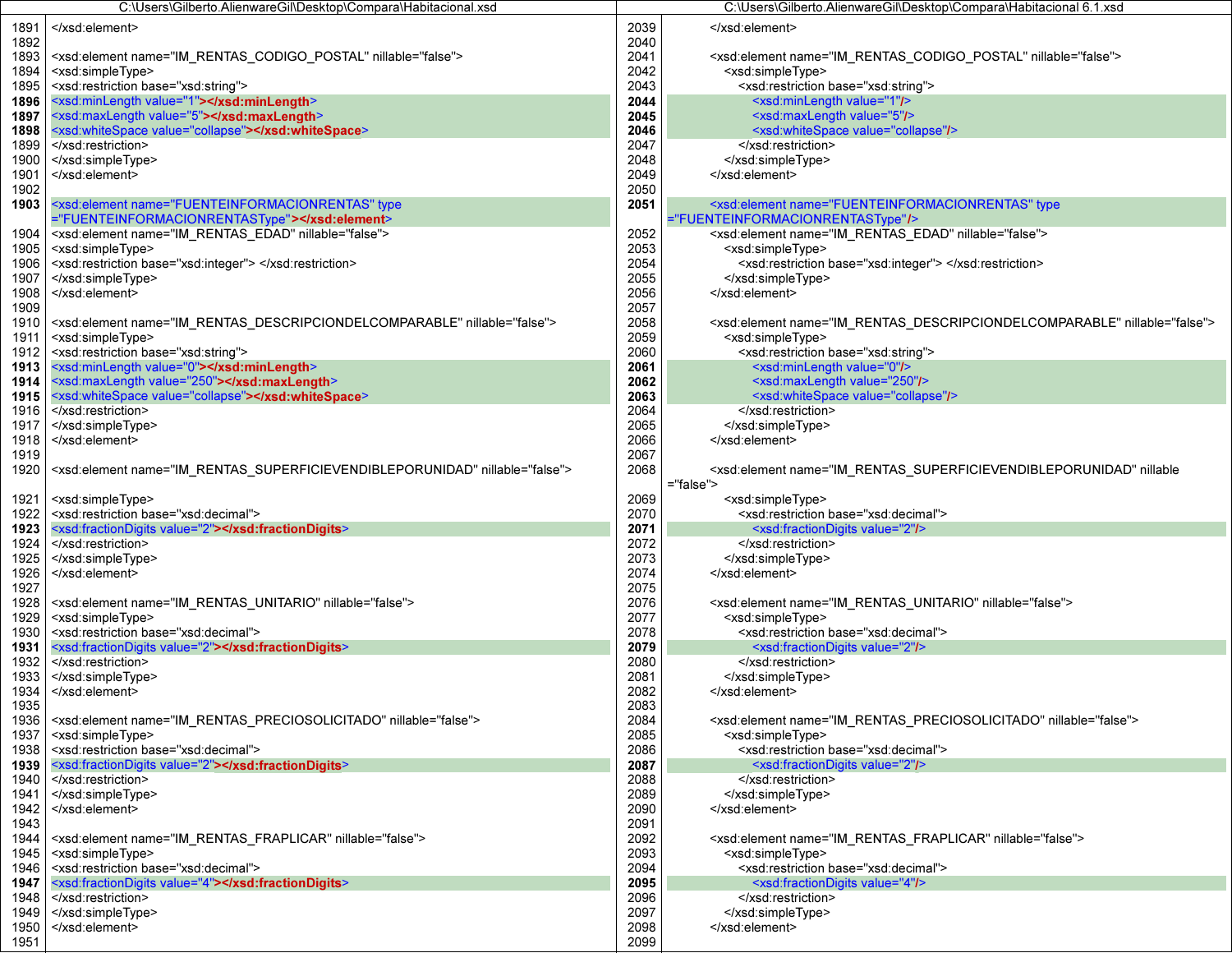| <xsd:element name="IM_RENTAS_FACTOR_DENEGOCIACION" nillable="false"><br/>2100<br/><xsd:element name="IM_RENTAS_FACTOR_DENEGOCIACION" nillable="false"><br/>1952<br/>2101<br/>1953<br/><xsd:simpletype><br/><xsd:simpletype><br/><xsd:restriction base="xsd:decimal"><br/>2102<br/>1954<br/><xsd:restriction base="xsd:decimal"><br/>2103<br/><xsd:fractiondigits value="2"></xsd:fractiondigits><br/><xsd:fractiondigits value="2"></xsd:fractiondigits><br/>1955<br/>2104<br/>1956<br/></xsd:restriction><br/></xsd:restriction><br/></xsd:simpletype><br/>2105<br/></xsd:simpletype><br/>1957<br/>1958<br/></xsd:element><br/>2106<br/></xsd:element><br>1959<br>2107<br>2108<br>1960<br><br><br>2109<br>1961<br><br><br><xsd:complextype name="FUENTEINFORMACIONRENTASType"><br/>2110<br/><xsd:complextype name="FUENTEINFORMACIONRENTASType"><br/>1962<br/>2111<br/>1963<br/><xsd:sequence><br/><xsd:sequence><br/>1964<br/><xsd:element name="IM_RENTAS_TELEFONO" nillable="false"><br/>2112<br/><xsd:element name="IM_RENTAS_TELEFONO" nillable="false"><br/>1965<br/><xsd:simpletype><br/>2113<br/><xsd:simpletype><br/><xsd:restriction base="xsd:string"><br/>2114<br/>1966<br/><xsd:restriction base="xsd:string"><br/><xsd:minlength value="1"></xsd:minlength><br/>2115<br/><xsd:minlength value="1"></xsd:minlength><br/>1967</xsd:restriction></xsd:restriction></xsd:simpletype></xsd:simpletype></xsd:element></xsd:element></xsd:sequence></xsd:sequence></xsd:complextype></xsd:complextype> |  |
|----------------------------------------------------------------------------------------------------------------------------------------------------------------------------------------------------------------------------------------------------------------------------------------------------------------------------------------------------------------------------------------------------------------------------------------------------------------------------------------------------------------------------------------------------------------------------------------------------------------------------------------------------------------------------------------------------------------------------------------------------------------------------------------------------------------------------------------------------------------------------------------------------------------------------------------------------------------------------------------------------------------------------------------------------------------------------------------------------------------------------------------------------------------------------------------------------------------------------------------------------------------------------------------------------------------------------------------------------------------------------------------------------------------------------------------------------------------------------------------------------------------|--|
|                                                                                                                                                                                                                                                                                                                                                                                                                                                                                                                                                                                                                                                                                                                                                                                                                                                                                                                                                                                                                                                                                                                                                                                                                                                                                                                                                                                                                                                                                                                |  |
|                                                                                                                                                                                                                                                                                                                                                                                                                                                                                                                                                                                                                                                                                                                                                                                                                                                                                                                                                                                                                                                                                                                                                                                                                                                                                                                                                                                                                                                                                                                |  |
|                                                                                                                                                                                                                                                                                                                                                                                                                                                                                                                                                                                                                                                                                                                                                                                                                                                                                                                                                                                                                                                                                                                                                                                                                                                                                                                                                                                                                                                                                                                |  |
|                                                                                                                                                                                                                                                                                                                                                                                                                                                                                                                                                                                                                                                                                                                                                                                                                                                                                                                                                                                                                                                                                                                                                                                                                                                                                                                                                                                                                                                                                                                |  |
|                                                                                                                                                                                                                                                                                                                                                                                                                                                                                                                                                                                                                                                                                                                                                                                                                                                                                                                                                                                                                                                                                                                                                                                                                                                                                                                                                                                                                                                                                                                |  |
|                                                                                                                                                                                                                                                                                                                                                                                                                                                                                                                                                                                                                                                                                                                                                                                                                                                                                                                                                                                                                                                                                                                                                                                                                                                                                                                                                                                                                                                                                                                |  |
|                                                                                                                                                                                                                                                                                                                                                                                                                                                                                                                                                                                                                                                                                                                                                                                                                                                                                                                                                                                                                                                                                                                                                                                                                                                                                                                                                                                                                                                                                                                |  |
|                                                                                                                                                                                                                                                                                                                                                                                                                                                                                                                                                                                                                                                                                                                                                                                                                                                                                                                                                                                                                                                                                                                                                                                                                                                                                                                                                                                                                                                                                                                |  |
|                                                                                                                                                                                                                                                                                                                                                                                                                                                                                                                                                                                                                                                                                                                                                                                                                                                                                                                                                                                                                                                                                                                                                                                                                                                                                                                                                                                                                                                                                                                |  |
|                                                                                                                                                                                                                                                                                                                                                                                                                                                                                                                                                                                                                                                                                                                                                                                                                                                                                                                                                                                                                                                                                                                                                                                                                                                                                                                                                                                                                                                                                                                |  |
|                                                                                                                                                                                                                                                                                                                                                                                                                                                                                                                                                                                                                                                                                                                                                                                                                                                                                                                                                                                                                                                                                                                                                                                                                                                                                                                                                                                                                                                                                                                |  |
|                                                                                                                                                                                                                                                                                                                                                                                                                                                                                                                                                                                                                                                                                                                                                                                                                                                                                                                                                                                                                                                                                                                                                                                                                                                                                                                                                                                                                                                                                                                |  |
|                                                                                                                                                                                                                                                                                                                                                                                                                                                                                                                                                                                                                                                                                                                                                                                                                                                                                                                                                                                                                                                                                                                                                                                                                                                                                                                                                                                                                                                                                                                |  |
|                                                                                                                                                                                                                                                                                                                                                                                                                                                                                                                                                                                                                                                                                                                                                                                                                                                                                                                                                                                                                                                                                                                                                                                                                                                                                                                                                                                                                                                                                                                |  |
|                                                                                                                                                                                                                                                                                                                                                                                                                                                                                                                                                                                                                                                                                                                                                                                                                                                                                                                                                                                                                                                                                                                                                                                                                                                                                                                                                                                                                                                                                                                |  |
|                                                                                                                                                                                                                                                                                                                                                                                                                                                                                                                                                                                                                                                                                                                                                                                                                                                                                                                                                                                                                                                                                                                                                                                                                                                                                                                                                                                                                                                                                                                |  |
|                                                                                                                                                                                                                                                                                                                                                                                                                                                                                                                                                                                                                                                                                                                                                                                                                                                                                                                                                                                                                                                                                                                                                                                                                                                                                                                                                                                                                                                                                                                |  |
| <xsd:maxlength value="20"></xsd:maxlength><br>2116<br>1968<br><xsd:maxlength value="20"></xsd:maxlength>                                                                                                                                                                                                                                                                                                                                                                                                                                                                                                                                                                                                                                                                                                                                                                                                                                                                                                                                                                                                                                                                                                                                                                                                                                                                                                                                                                                                       |  |
| 2117<br><xsd:whitespace value="collapse"></xsd:whitespace><br><xsd:whitespace value="collapse"></xsd:whitespace><br>1969                                                                                                                                                                                                                                                                                                                                                                                                                                                                                                                                                                                                                                                                                                                                                                                                                                                                                                                                                                                                                                                                                                                                                                                                                                                                                                                                                                                       |  |
| <br>2118<br><br>1970                                                                                                                                                                                                                                                                                                                                                                                                                                                                                                                                                                                                                                                                                                                                                                                                                                                                                                                                                                                                                                                                                                                                                                                                                                                                                                                                                                                                                                                                                           |  |
| 2119<br>1971<br><br>                                                                                                                                                                                                                                                                                                                                                                                                                                                                                                                                                                                                                                                                                                                                                                                                                                                                                                                                                                                                                                                                                                                                                                                                                                                                                                                                                                                                                                                                                           |  |
| 2120<br>1972<br><br>                                                                                                                                                                                                                                                                                                                                                                                                                                                                                                                                                                                                                                                                                                                                                                                                                                                                                                                                                                                                                                                                                                                                                                                                                                                                                                                                                                                                                                                                                           |  |
| 2121<br>1973                                                                                                                                                                                                                                                                                                                                                                                                                                                                                                                                                                                                                                                                                                                                                                                                                                                                                                                                                                                                                                                                                                                                                                                                                                                                                                                                                                                                                                                                                                   |  |
| 2122<br>1974<br><xsd:element name="IM_RENTAS_INFORMANTE" nillable="false"><br/><xsd:element name="IM_RENTAS_INFORMANTE" nillable="false"></xsd:element></xsd:element>                                                                                                                                                                                                                                                                                                                                                                                                                                                                                                                                                                                                                                                                                                                                                                                                                                                                                                                                                                                                                                                                                                                                                                                                                                                                                                                                          |  |
| 2123<br><xsd:simpletype><br/>1975<br/><xsd:simpletype></xsd:simpletype></xsd:simpletype>                                                                                                                                                                                                                                                                                                                                                                                                                                                                                                                                                                                                                                                                                                                                                                                                                                                                                                                                                                                                                                                                                                                                                                                                                                                                                                                                                                                                                       |  |
|                                                                                                                                                                                                                                                                                                                                                                                                                                                                                                                                                                                                                                                                                                                                                                                                                                                                                                                                                                                                                                                                                                                                                                                                                                                                                                                                                                                                                                                                                                                |  |
| <xsd:restriction base="xsd:string"><br/>2124<br/><xsd:restriction base="xsd:string"><br/>1976</xsd:restriction></xsd:restriction>                                                                                                                                                                                                                                                                                                                                                                                                                                                                                                                                                                                                                                                                                                                                                                                                                                                                                                                                                                                                                                                                                                                                                                                                                                                                                                                                                                              |  |
| <xsd:minlength value="1"></xsd:minlength><br>2125<br>1977<br><xsd:minlength value="1"></xsd:minlength>                                                                                                                                                                                                                                                                                                                                                                                                                                                                                                                                                                                                                                                                                                                                                                                                                                                                                                                                                                                                                                                                                                                                                                                                                                                                                                                                                                                                         |  |
| <xsd:maxlength value="100"></xsd:maxlength><br>2126<br><xsd:maxlength value="100"></xsd:maxlength><br>1978                                                                                                                                                                                                                                                                                                                                                                                                                                                                                                                                                                                                                                                                                                                                                                                                                                                                                                                                                                                                                                                                                                                                                                                                                                                                                                                                                                                                     |  |
| <xsd:whitespace value="collapse"></xsd:whitespace><br>2127<br><xsd:whitespace value="collapse"></xsd:whitespace><br>1979                                                                                                                                                                                                                                                                                                                                                                                                                                                                                                                                                                                                                                                                                                                                                                                                                                                                                                                                                                                                                                                                                                                                                                                                                                                                                                                                                                                       |  |
| <br>2128<br><br>1980                                                                                                                                                                                                                                                                                                                                                                                                                                                                                                                                                                                                                                                                                                                                                                                                                                                                                                                                                                                                                                                                                                                                                                                                                                                                                                                                                                                                                                                                                           |  |
| 2129<br><br><br>1981                                                                                                                                                                                                                                                                                                                                                                                                                                                                                                                                                                                                                                                                                                                                                                                                                                                                                                                                                                                                                                                                                                                                                                                                                                                                                                                                                                                                                                                                                           |  |
| <br>2130<br><br>1982                                                                                                                                                                                                                                                                                                                                                                                                                                                                                                                                                                                                                                                                                                                                                                                                                                                                                                                                                                                                                                                                                                                                                                                                                                                                                                                                                                                                                                                                                           |  |
| 1983<br>2131                                                                                                                                                                                                                                                                                                                                                                                                                                                                                                                                                                                                                                                                                                                                                                                                                                                                                                                                                                                                                                                                                                                                                                                                                                                                                                                                                                                                                                                                                                   |  |
| 2132<br>1984<br><br>                                                                                                                                                                                                                                                                                                                                                                                                                                                                                                                                                                                                                                                                                                                                                                                                                                                                                                                                                                                                                                                                                                                                                                                                                                                                                                                                                                                                                                                                                           |  |
| 2133<br>1985<br><br>                                                                                                                                                                                                                                                                                                                                                                                                                                                                                                                                                                                                                                                                                                                                                                                                                                                                                                                                                                                                                                                                                                                                                                                                                                                                                                                                                                                                                                                                                           |  |
| <xsd:complextype name="VENTASType"><br/>2134<br/><xsd:complextype name="VENTASType"><br/>1986</xsd:complextype></xsd:complextype>                                                                                                                                                                                                                                                                                                                                                                                                                                                                                                                                                                                                                                                                                                                                                                                                                                                                                                                                                                                                                                                                                                                                                                                                                                                                                                                                                                              |  |
| 2135<br>1987<br><xsd:sequence><br/><xsd:sequence></xsd:sequence></xsd:sequence>                                                                                                                                                                                                                                                                                                                                                                                                                                                                                                                                                                                                                                                                                                                                                                                                                                                                                                                                                                                                                                                                                                                                                                                                                                                                                                                                                                                                                                |  |
| <xsd:element <br="" name="INVESTIGACIONVENTAS" type="INVESTIGACIONVENTASType">2136<br/>1988<br/><xsd:element name="INVESTIGACIONVENTAS" td="" type<=""><td></td></xsd:element></xsd:element>                                                                                                                                                                                                                                                                                                                                                                                                                                                                                                                                                                                                                                                                                                                                                                                                                                                                                                                                                                                                                                                                                                                                                                                                                                                                                                                   |  |
| minOccurs="4" maxOccurs="6"><br>="INVESTIGACIONVENTASType" minOccurs="4" maxOccurs="6"/>                                                                                                                                                                                                                                                                                                                                                                                                                                                                                                                                                                                                                                                                                                                                                                                                                                                                                                                                                                                                                                                                                                                                                                                                                                                                                                                                                                                                                       |  |
|                                                                                                                                                                                                                                                                                                                                                                                                                                                                                                                                                                                                                                                                                                                                                                                                                                                                                                                                                                                                                                                                                                                                                                                                                                                                                                                                                                                                                                                                                                                |  |
| 1989   <xsd:element name="CONCLUSIONHOMOLOGACIONVENTAS" type<br="">2137<br/><xsd:element name="CONCLUSIONHOMOLOGACIONVENTAS" td="" type<=""><td></td></xsd:element></xsd:element>                                                                                                                                                                                                                                                                                                                                                                                                                                                                                                                                                                                                                                                                                                                                                                                                                                                                                                                                                                                                                                                                                                                                                                                                                                                                                                                              |  |
| ="CONCLUSIONHOMOLOGACIONVENTASType"><br>="CONCLUSIONHOMOLOGACIONVENTASType"/>                                                                                                                                                                                                                                                                                                                                                                                                                                                                                                                                                                                                                                                                                                                                                                                                                                                                                                                                                                                                                                                                                                                                                                                                                                                                                                                                                                                                                                  |  |
| <xsd:element <br="" name="IM_VENTAS_VALOR_UNITARIO_APLICABLE_AVALUO_M2"><xsd:element name="IM_VENTAS_VALOR_UNITARIO_APLICABLE_AVALUO_M2" nillable<br="">2138<br/>1990</xsd:element></xsd:element>                                                                                                                                                                                                                                                                                                                                                                                                                                                                                                                                                                                                                                                                                                                                                                                                                                                                                                                                                                                                                                                                                                                                                                                                                                                                                                              |  |
| ="false"><br>nillable="false">                                                                                                                                                                                                                                                                                                                                                                                                                                                                                                                                                                                                                                                                                                                                                                                                                                                                                                                                                                                                                                                                                                                                                                                                                                                                                                                                                                                                                                                                                 |  |
| 2139<br><xsd:simpletype><br/><xsd:simpletype><br/>1991</xsd:simpletype></xsd:simpletype>                                                                                                                                                                                                                                                                                                                                                                                                                                                                                                                                                                                                                                                                                                                                                                                                                                                                                                                                                                                                                                                                                                                                                                                                                                                                                                                                                                                                                       |  |
| <xsd:restriction base="xsd:decimal"><br/><xsd:restriction base="xsd:decimal"><br/>2140<br/>1992</xsd:restriction></xsd:restriction>                                                                                                                                                                                                                                                                                                                                                                                                                                                                                                                                                                                                                                                                                                                                                                                                                                                                                                                                                                                                                                                                                                                                                                                                                                                                                                                                                                            |  |
| <xsd:fractiondigits value="2"></xsd:fractiondigits><br>2141<br><xsd:fractiondigits value="2"></xsd:fractiondigits><br>1993                                                                                                                                                                                                                                                                                                                                                                                                                                                                                                                                                                                                                                                                                                                                                                                                                                                                                                                                                                                                                                                                                                                                                                                                                                                                                                                                                                                     |  |
| 2142<br>1994<br><br>                                                                                                                                                                                                                                                                                                                                                                                                                                                                                                                                                                                                                                                                                                                                                                                                                                                                                                                                                                                                                                                                                                                                                                                                                                                                                                                                                                                                                                                                                           |  |
| 1995<br><br>2143<br>                                                                                                                                                                                                                                                                                                                                                                                                                                                                                                                                                                                                                                                                                                                                                                                                                                                                                                                                                                                                                                                                                                                                                                                                                                                                                                                                                                                                                                                                                           |  |
| 2144<br>1996<br><br>                                                                                                                                                                                                                                                                                                                                                                                                                                                                                                                                                                                                                                                                                                                                                                                                                                                                                                                                                                                                                                                                                                                                                                                                                                                                                                                                                                                                                                                                                           |  |
| 1997<br>2145                                                                                                                                                                                                                                                                                                                                                                                                                                                                                                                                                                                                                                                                                                                                                                                                                                                                                                                                                                                                                                                                                                                                                                                                                                                                                                                                                                                                                                                                                                   |  |
| 2146<br>1998<br><xsd:element name="IM_VENTAS_VALOR_MERCADO_INMUEBLE" nillable="false"><br/><xsd:element name="IM_VENTAS_VALOR_MERCADO_INMUEBLE" nillable="false"></xsd:element></xsd:element>                                                                                                                                                                                                                                                                                                                                                                                                                                                                                                                                                                                                                                                                                                                                                                                                                                                                                                                                                                                                                                                                                                                                                                                                                                                                                                                  |  |
| <xsd:simpletype><br/>2147<br/><xsd:simpletype><br/>1999</xsd:simpletype></xsd:simpletype>                                                                                                                                                                                                                                                                                                                                                                                                                                                                                                                                                                                                                                                                                                                                                                                                                                                                                                                                                                                                                                                                                                                                                                                                                                                                                                                                                                                                                      |  |
| 2000<br><xsd:restriction base="xsd:decimal"><br/>2148<br/><xsd:restriction base="xsd:decimal"></xsd:restriction></xsd:restriction>                                                                                                                                                                                                                                                                                                                                                                                                                                                                                                                                                                                                                                                                                                                                                                                                                                                                                                                                                                                                                                                                                                                                                                                                                                                                                                                                                                             |  |
| 2149<br>2001<br><xsd:fractiondigits value="2"></xsd:fractiondigits><br><xsd:fractiondigits value="2"></xsd:fractiondigits>                                                                                                                                                                                                                                                                                                                                                                                                                                                                                                                                                                                                                                                                                                                                                                                                                                                                                                                                                                                                                                                                                                                                                                                                                                                                                                                                                                                     |  |
| 2002<br>2150<br><br>                                                                                                                                                                                                                                                                                                                                                                                                                                                                                                                                                                                                                                                                                                                                                                                                                                                                                                                                                                                                                                                                                                                                                                                                                                                                                                                                                                                                                                                                                           |  |
| 2151<br><br>2003<br>                                                                                                                                                                                                                                                                                                                                                                                                                                                                                                                                                                                                                                                                                                                                                                                                                                                                                                                                                                                                                                                                                                                                                                                                                                                                                                                                                                                                                                                                                           |  |
| 2004<br><br>2152<br>                                                                                                                                                                                                                                                                                                                                                                                                                                                                                                                                                                                                                                                                                                                                                                                                                                                                                                                                                                                                                                                                                                                                                                                                                                                                                                                                                                                                                                                                                           |  |
| 2005<br>2153                                                                                                                                                                                                                                                                                                                                                                                                                                                                                                                                                                                                                                                                                                                                                                                                                                                                                                                                                                                                                                                                                                                                                                                                                                                                                                                                                                                                                                                                                                   |  |
| 2006<br>2154<br><xsd:element name="IM_VENTAS_SUPERFICIE_VENDIBLE" nillable="false"><br/><xsd:element name="IM_VENTAS_SUPERFICIE_VENDIBLE" nillable="false"></xsd:element></xsd:element>                                                                                                                                                                                                                                                                                                                                                                                                                                                                                                                                                                                                                                                                                                                                                                                                                                                                                                                                                                                                                                                                                                                                                                                                                                                                                                                        |  |
| 2155<br>2007<br><xsd:simpletype><br/><xsd:simpletype></xsd:simpletype></xsd:simpletype>                                                                                                                                                                                                                                                                                                                                                                                                                                                                                                                                                                                                                                                                                                                                                                                                                                                                                                                                                                                                                                                                                                                                                                                                                                                                                                                                                                                                                        |  |
| 2156<br>2008   <xsd:restriction base="xsd:decimal"><br/><xsd:restriction base="xsd:decimal"></xsd:restriction></xsd:restriction>                                                                                                                                                                                                                                                                                                                                                                                                                                                                                                                                                                                                                                                                                                                                                                                                                                                                                                                                                                                                                                                                                                                                                                                                                                                                                                                                                                               |  |
| 2157<br>2009   <xsd:fractiondigits value="2"></xsd:fractiondigits><br><xsd:fractiondigits value="2"></xsd:fractiondigits>                                                                                                                                                                                                                                                                                                                                                                                                                                                                                                                                                                                                                                                                                                                                                                                                                                                                                                                                                                                                                                                                                                                                                                                                                                                                                                                                                                                      |  |
| 2158<br><br>2010<br><br>2011  <br>2159                                                                                                                                                                                                                                                                                                                                                                                                                                                                                                                                                                                                                                                                                                                                                                                                                                                                                                                                                                                                                                                                                                                                                                                                                                                                                                                                                                                                                                                                         |  |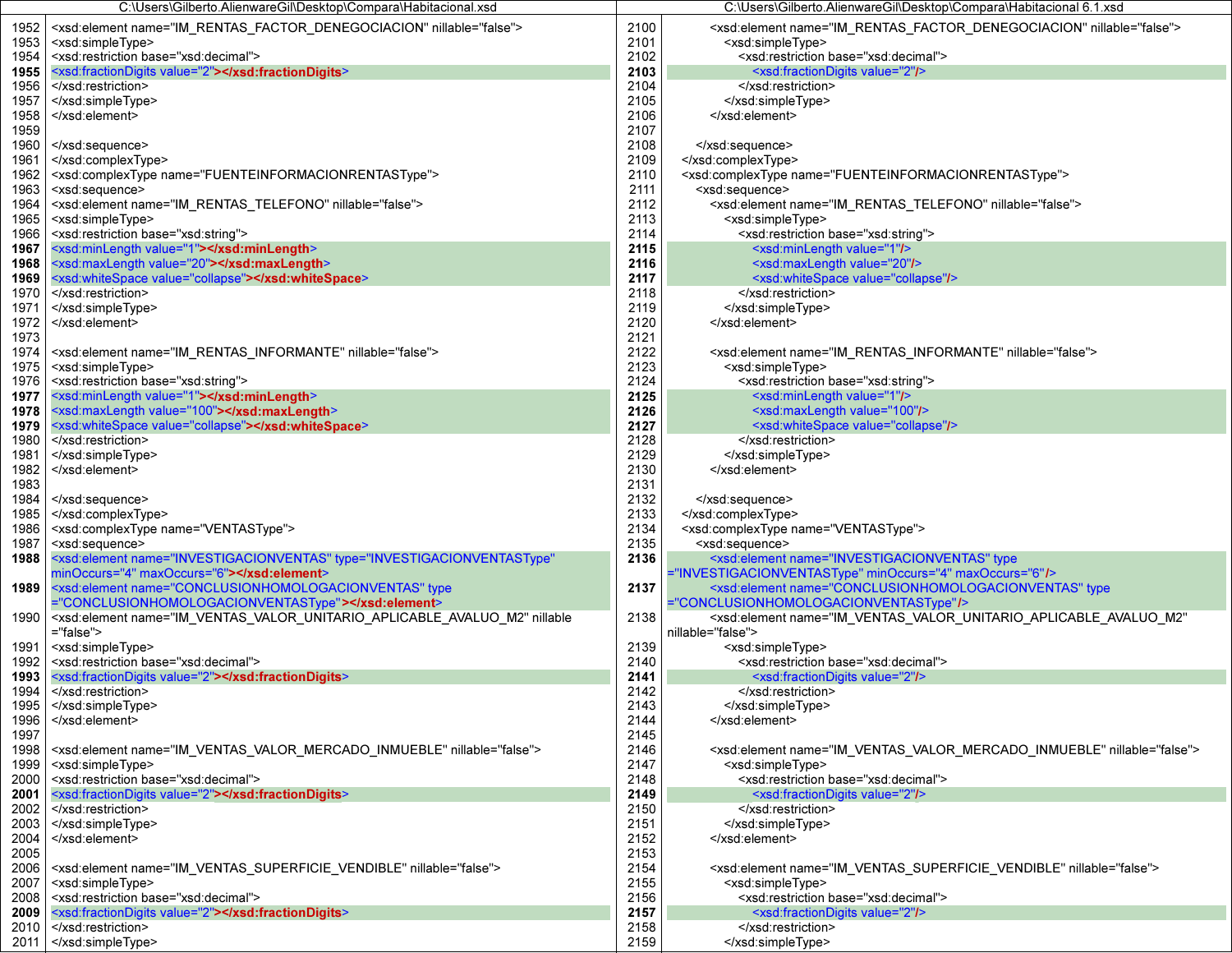|      | C:\Users\Gilberto.AlienwareGil\Desktop\Compara\Habitacional.xsd                                                                                                                                                      |      | C:\Users\Gilberto.AlienwareGil\Desktop\Compara\Habitacional 6.1.xsd                            |
|------|----------------------------------------------------------------------------------------------------------------------------------------------------------------------------------------------------------------------|------|------------------------------------------------------------------------------------------------|
| 2012 |                                                                                                                                                                                                                      | 2160 |                                                                                                |
| 2013 |                                                                                                                                                                                                                      | 2161 |                                                                                                |
| 2014 | < <sd:element name="IM_VENTAS_DIFERENCIAL_FISICO_MERCADO" nillable="false"></sd:element>                                                                                                                             | 2162 | <xsd:element name="IM_VENTAS_DIFERENCIAL_FISICO_MERCADO" nillable="false"></xsd:element>       |
| 2015 | <xsd:simpletype></xsd:simpletype>                                                                                                                                                                                    | 2163 | <xsd:simpletype></xsd:simpletype>                                                              |
|      | 2016   <xsd:restriction base="xsd:decimal"></xsd:restriction>                                                                                                                                                        | 2164 | <xsd:restriction base="xsd:decimal"></xsd:restriction>                                         |
|      |                                                                                                                                                                                                                      |      |                                                                                                |
| 2017 | <xsd:fractiondigits value="2"></xsd:fractiondigits>                                                                                                                                                                  | 2165 | <xsd:fractiondigits value="2"></xsd:fractiondigits>                                            |
|      | 2018 /                                                                                                                                                                                                               | 2166 |                                                                                                |
|      | 2019                                                                                                                                                                                                                 | 2167 |                                                                                                |
| 2020 |                                                                                                                                                                                                                      | 2168 |                                                                                                |
| 2021 |                                                                                                                                                                                                                      | 2169 |                                                                                                |
| 2022 |                                                                                                                                                                                                                      | 2170 |                                                                                                |
| 2023 |                                                                                                                                                                                                                      | 2171 |                                                                                                |
| 2024 | <xsd:complextype name="CONCLUSIONHOMOLOGACIONVENTASType"></xsd:complextype>                                                                                                                                          | 2172 | <xsd:complextype name="CONCLUSIONHOMOLOGACIONVENTASType"></xsd:complextype>                    |
| 2025 | <xsd:sequence></xsd:sequence>                                                                                                                                                                                        | 2173 | <xsd:sequence></xsd:sequence>                                                                  |
| 2026 | <xsd:element name="IM_VENTAS_CONSTRUCCION" nillable="false"></xsd:element>                                                                                                                                           | 2174 | <xsd:element name="IM_VENTAS_CONSTRUCCION" nillable="false"></xsd:element>                     |
| 2027 | <xsd:simpletype></xsd:simpletype>                                                                                                                                                                                    | 2175 | <xsd:simpletype></xsd:simpletype>                                                              |
| 2028 | <xsd:restriction base="xsd:decimal"></xsd:restriction>                                                                                                                                                               | 2176 | <xsd:restriction base="xsd:decimal"></xsd:restriction>                                         |
| 2029 | <xsd:fractiondigits value="2"></xsd:fractiondigits>                                                                                                                                                                  | 2177 | <xsd:fractiondigits value="2"></xsd:fractiondigits>                                            |
| 2030 |                                                                                                                                                                                                                      | 2178 |                                                                                                |
| 2031 |                                                                                                                                                                                                                      | 2179 |                                                                                                |
| 2032 |                                                                                                                                                                                                                      | 2180 |                                                                                                |
| 2033 |                                                                                                                                                                                                                      | 2181 |                                                                                                |
| 2034 | <xsd:element name="IM_VENTAS_TERRENO" nillable="false"></xsd:element>                                                                                                                                                | 2182 | <xsd:element name="IM_VENTAS_TERRENO" nillable="false"></xsd:element>                          |
|      |                                                                                                                                                                                                                      |      | <xsd:simpletype></xsd:simpletype>                                                              |
| 2035 | <xsd:simpletype></xsd:simpletype>                                                                                                                                                                                    | 2183 |                                                                                                |
| 2036 | <xsd:restriction base="xsd:decimal"></xsd:restriction>                                                                                                                                                               | 2184 | <xsd:restriction base="xsd:decimal"></xsd:restriction>                                         |
| 2037 | <xsd:fractiondigits value="2"></xsd:fractiondigits>                                                                                                                                                                  | 2185 | <xsd:fractiondigits value="2"></xsd:fractiondigits>                                            |
|      | 2038                                                                                                                                                                                                                 | 2186 |                                                                                                |
| 2039 |                                                                                                                                                                                                                      | 2187 |                                                                                                |
| 2040 |                                                                                                                                                                                                                      | 2188 |                                                                                                |
| 2041 |                                                                                                                                                                                                                      | 2189 |                                                                                                |
| 2042 | <xsd:element name="IM_VENTAS_AREA_VUT" nillable="false"></xsd:element>                                                                                                                                               | 2190 | <xsd:element name="IM_VENTAS_AREA_VUT" nillable="false"></xsd:element>                         |
| 2043 | <xsd:simpletype></xsd:simpletype>                                                                                                                                                                                    | 2191 | <xsd:simpletype></xsd:simpletype>                                                              |
| 2044 | <xsd:restriction base="xsd:decimal"></xsd:restriction>                                                                                                                                                               | 2192 | <xsd:restriction base="xsd:decimal"></xsd:restriction>                                         |
|      | 2045   <xsd:fractiondigits value="2"></xsd:fractiondigits>                                                                                                                                                           | 2193 | <xsd:fractiondigits value="2"></xsd:fractiondigits>                                            |
| 2046 |                                                                                                                                                                                                                      | 2194 |                                                                                                |
| 2047 |                                                                                                                                                                                                                      | 2195 |                                                                                                |
| 2048 |                                                                                                                                                                                                                      | 2196 |                                                                                                |
| 2049 |                                                                                                                                                                                                                      | 2197 |                                                                                                |
| 2050 | <xsd:element name="IM_VENTAS__AREA_VUC" nillable="false"></xsd:element>                                                                                                                                              | 2198 | <xsd:element name="IM_VENTAS__AREA_VUC" nillable="false"></xsd:element>                        |
| 2051 | <xsd:simpletype></xsd:simpletype>                                                                                                                                                                                    | 2199 | <xsd:simpletype></xsd:simpletype>                                                              |
| 2052 | <xsd:restriction base="xsd:decimal"></xsd:restriction>                                                                                                                                                               | 2200 | <xsd:restriction base="xsd:decimal"></xsd:restriction>                                         |
| 2053 | <xsd:fractiondigits value="2"></xsd:fractiondigits>                                                                                                                                                                  | 2201 | <xsd:fractiondigits value="2"></xsd:fractiondigits>                                            |
| 2054 |                                                                                                                                                                                                                      | 2202 |                                                                                                |
| 2055 |                                                                                                                                                                                                                      | 2203 |                                                                                                |
| 2056 |                                                                                                                                                                                                                      | 2204 |                                                                                                |
| 2057 |                                                                                                                                                                                                                      | 2205 |                                                                                                |
| 2058 | <xsd:element name="IM_VENTAS_VALOR_UNITARIO_TIERRA_PROMEDIO" nillable="false"></xsd:element>                                                                                                                         | 2206 | <xsd:element name="IM_VENTAS_VALOR_UNITARIO_TIERRA_PROMEDIO" nillable<="" td=""></xsd:element> |
|      |                                                                                                                                                                                                                      |      | ="false">                                                                                      |
| 2059 | <xsd:simpletype></xsd:simpletype>                                                                                                                                                                                    | 2207 | <xsd:simpletype></xsd:simpletype>                                                              |
|      |                                                                                                                                                                                                                      |      |                                                                                                |
| 2060 | <xsd:restriction base="xsd:decimal"></xsd:restriction>                                                                                                                                                               | 2208 | <xsd:restriction base="xsd:decimal"></xsd:restriction>                                         |
| 2061 | <xsd:fractiondigits value="2"></xsd:fractiondigits>                                                                                                                                                                  | 2209 | <xsd:fractiondigits value="2"></xsd:fractiondigits>                                            |
| 2062 |                                                                                                                                                                                                                      | 2210 |                                                                                                |
| 2063 |                                                                                                                                                                                                                      | 2211 |                                                                                                |
| 2064 |                                                                                                                                                                                                                      | 2212 |                                                                                                |
| 2065 |                                                                                                                                                                                                                      | 2213 |                                                                                                |
| 2066 | <xsd:element name="IM_VENTAS_VALOR_UNITARIO_SIN_HOMOLOGAR_MINIMO" nillable<="" td=""><td>2214</td><td><xsd:element <="" name="IM_VENTAS_VALOR_UNITARIO_SIN_HOMOLOGAR_MINIMO" td=""></xsd:element></td></xsd:element> | 2214 | <xsd:element <="" name="IM_VENTAS_VALOR_UNITARIO_SIN_HOMOLOGAR_MINIMO" td=""></xsd:element>    |
|      | ="false">                                                                                                                                                                                                            |      | nillable="false">                                                                              |
| 2067 | <xsd:simpletype></xsd:simpletype>                                                                                                                                                                                    | 2215 | <xsd:simpletype></xsd:simpletype>                                                              |
| 2068 | <xsd:restriction base="xsd:decimal"></xsd:restriction>                                                                                                                                                               | 2216 | <xsd:restriction base="xsd:decimal"></xsd:restriction>                                         |
| 2069 | <xsd:fractiondigits value="2"></xsd:fractiondigits>                                                                                                                                                                  | 2217 | <xsd:fractiondigits value="2"></xsd:fractiondigits>                                            |
|      | 2070                                                                                                                                                                                                                 | 2218 |                                                                                                |
| 2071 |                                                                                                                                                                                                                      | 2219 |                                                                                                |
|      | 2072                                                                                                                                                                                                                 | 2220 |                                                                                                |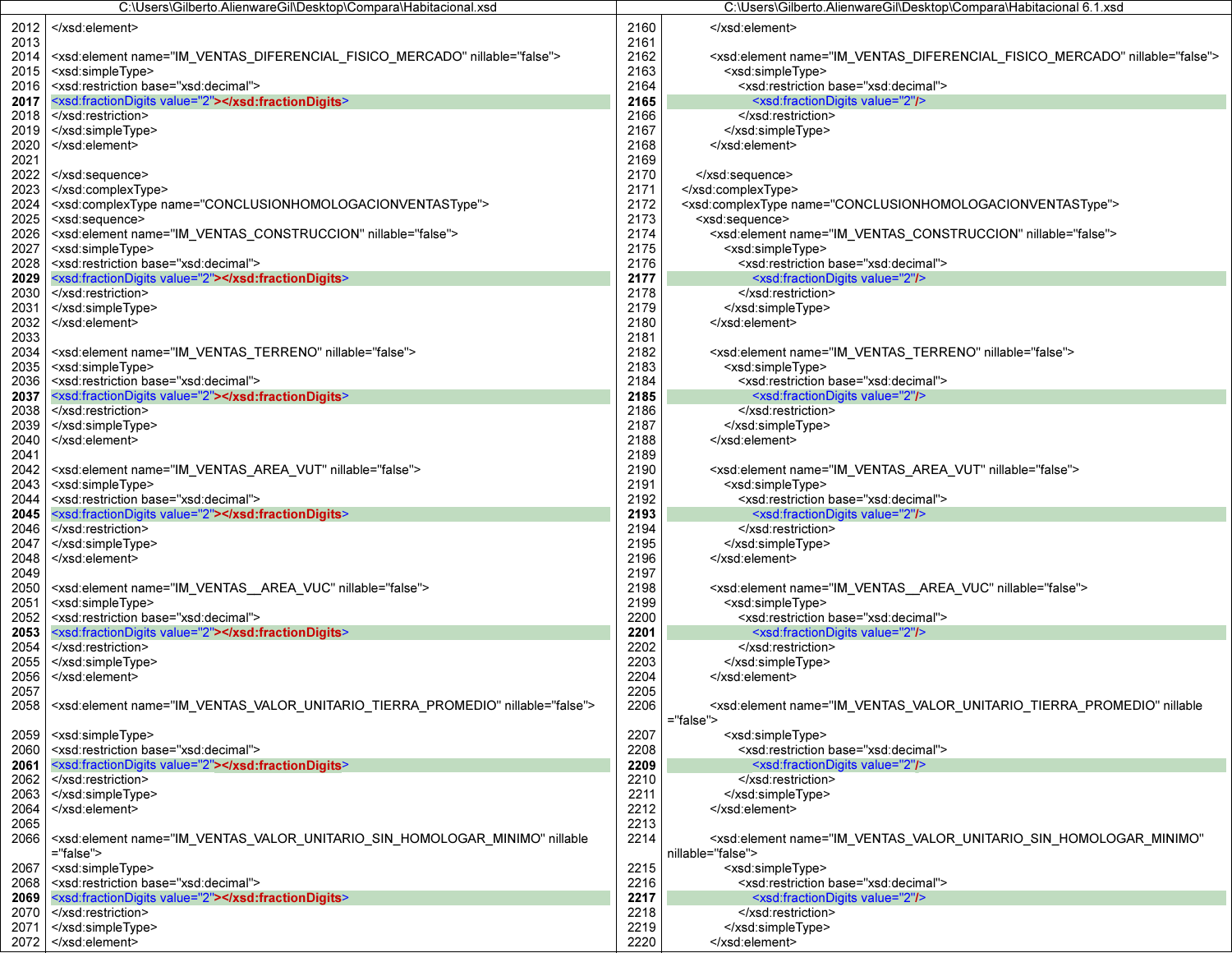|      | C:\Users\Gilberto.AlienwareGil\Desktop\Compara\Habitacional.xsd                                                                                                                                                             |      | C:\Users\Gilberto.AlienwareGil\Desktop\Compara\Habitacional 6.1.xsd                         |
|------|-----------------------------------------------------------------------------------------------------------------------------------------------------------------------------------------------------------------------------|------|---------------------------------------------------------------------------------------------|
| 2073 |                                                                                                                                                                                                                             | 2221 |                                                                                             |
|      | 2074   <xsd:element name="IM_VENTAS_VALOR_UNITARIO_SIN_HOMOLOGAR_MAXIMO" nillable<="" td=""><td>2222</td><td><xsd:element <="" name="IM_VENTAS_VALOR_UNITARIO_SIN_HOMOLOGAR_MAXIMO" td=""></xsd:element></td></xsd:element> | 2222 | <xsd:element <="" name="IM_VENTAS_VALOR_UNITARIO_SIN_HOMOLOGAR_MAXIMO" td=""></xsd:element> |
|      | ="false">                                                                                                                                                                                                                   |      | nillable="false">                                                                           |
|      |                                                                                                                                                                                                                             |      |                                                                                             |
|      | 2075   <xsd:simpletype></xsd:simpletype>                                                                                                                                                                                    | 2223 | <xsd:simpletype></xsd:simpletype>                                                           |
| 2076 | <xsd:restriction base="xsd:decimal"></xsd:restriction>                                                                                                                                                                      | 2224 | <xsd:restriction base="xsd:decimal"></xsd:restriction>                                      |
| 2077 | <xsd:fractiondigits value="2"></xsd:fractiondigits>                                                                                                                                                                         | 2225 | <xsd:fractiondigits value="2"></xsd:fractiondigits>                                         |
|      | 2078                                                                                                                                                                                                                        | 2226 |                                                                                             |
|      | 2079                                                                                                                                                                                                                        | 2227 |                                                                                             |
| 2080 |                                                                                                                                                                                                                             | 2228 |                                                                                             |
| 2081 |                                                                                                                                                                                                                             | 2229 |                                                                                             |
| 2082 | <xsd:element name="IM_VENTAS_VALOR_UNITARIO_HOMOLOGADO_MINIMO" nillable<="" td=""><td>2230</td><td><xsd:element <="" name="IM_VENTAS_VALOR_UNITARIO_HOMOLOGADO_MINIMO" td=""></xsd:element></td></xsd:element>              | 2230 | <xsd:element <="" name="IM_VENTAS_VALOR_UNITARIO_HOMOLOGADO_MINIMO" td=""></xsd:element>    |
|      | ="false">                                                                                                                                                                                                                   |      | nillable="false">                                                                           |
|      | 2083   <xsd:simpletype></xsd:simpletype>                                                                                                                                                                                    | 2231 | <xsd:simpletype></xsd:simpletype>                                                           |
|      |                                                                                                                                                                                                                             |      |                                                                                             |
| 2084 | <xsd:restriction base="xsd:decimal"></xsd:restriction>                                                                                                                                                                      | 2232 | <xsd:restriction base="xsd:decimal"></xsd:restriction>                                      |
|      | 2085   <xsd:fractiondigits value="2"></xsd:fractiondigits>                                                                                                                                                                  | 2233 | <xsd:fractiondigits value="2"></xsd:fractiondigits>                                         |
|      | 2086                                                                                                                                                                                                                        | 2234 |                                                                                             |
| 2087 |                                                                                                                                                                                                                             | 2235 |                                                                                             |
| 2088 |                                                                                                                                                                                                                             | 2236 |                                                                                             |
| 2089 |                                                                                                                                                                                                                             | 2237 |                                                                                             |
| 2090 | <xsd:element name="IM_VENTAS_VALOR_UNITARIO_HOMOLOGADO_MAXIMO" nillable<="" td=""><td>2238</td><td><xsd:element <="" name="IM_VENTAS_VALOR_UNITARIO_HOMOLOGADO_MAXIMO" td=""></xsd:element></td></xsd:element>              | 2238 | <xsd:element <="" name="IM_VENTAS_VALOR_UNITARIO_HOMOLOGADO_MAXIMO" td=""></xsd:element>    |
|      | ="false">                                                                                                                                                                                                                   |      | nillable="false">                                                                           |
| 2091 | <xsd:simpletype></xsd:simpletype>                                                                                                                                                                                           | 2239 | <xsd:simpletype></xsd:simpletype>                                                           |
| 2092 | <xsd:restriction base="xsd:decimal"></xsd:restriction>                                                                                                                                                                      | 2240 | <xsd:restriction base="xsd:decimal"></xsd:restriction>                                      |
|      | <xsd:fractiondigits value="2"></xsd:fractiondigits>                                                                                                                                                                         | 2241 |                                                                                             |
| 2093 |                                                                                                                                                                                                                             |      | <xsd:fractiondigits value="2"></xsd:fractiondigits>                                         |
|      | 2094                                                                                                                                                                                                                        | 2242 |                                                                                             |
| 2095 |                                                                                                                                                                                                                             | 2243 |                                                                                             |
| 2096 |                                                                                                                                                                                                                             | 2244 |                                                                                             |
| 2097 |                                                                                                                                                                                                                             | 2245 |                                                                                             |
|      | $2098$ $\leq$ /xsd:sequence>                                                                                                                                                                                                | 2246 |                                                                                             |
| 2099 |                                                                                                                                                                                                                             | 2247 |                                                                                             |
| 2100 | <xsd:complextype name="INVESTIGACIONVENTASType"></xsd:complextype>                                                                                                                                                          | 2248 | <xsd:complextype name="INVESTIGACIONVENTASType"></xsd:complextype>                          |
| 2101 | <xsd:sequence></xsd:sequence>                                                                                                                                                                                               | 2249 | <xsd:sequence></xsd:sequence>                                                               |
| 2102 | <xsd:element name="IM_VENTAS_CALLE" nillable="false"></xsd:element>                                                                                                                                                         | 2250 | <xsd:element name="IM_VENTAS_CALLE" nillable="false"></xsd:element>                         |
|      | 2103   <xsd:simpletype></xsd:simpletype>                                                                                                                                                                                    | 2251 | <xsd:simpletype></xsd:simpletype>                                                           |
|      |                                                                                                                                                                                                                             | 2252 |                                                                                             |
|      | 2104   <xsd:restriction base="xsd:string"></xsd:restriction>                                                                                                                                                                |      | <xsd:restriction base="xsd:string"></xsd:restriction>                                       |
|      | 2105   <xsd:minlength value="1"></xsd:minlength>                                                                                                                                                                            | 2253 | <xsd:minlength value="1"></xsd:minlength>                                                   |
| 2106 | <xsd:maxlength value="100"></xsd:maxlength>                                                                                                                                                                                 | 2254 | <xsd:maxlength value="100"></xsd:maxlength>                                                 |
| 2107 | <xsd:whitespace value="collapse"></xsd:whitespace>                                                                                                                                                                          | 2255 | <xsd:whitespace value="collapse"></xsd:whitespace>                                          |
| 2108 |                                                                                                                                                                                                                             | 2256 |                                                                                             |
| 2109 |                                                                                                                                                                                                                             | 2257 |                                                                                             |
| 2110 |                                                                                                                                                                                                                             | 2258 |                                                                                             |
| 2111 |                                                                                                                                                                                                                             | 2259 |                                                                                             |
| 2112 | <xsd:element name="IM_VENTAS_COLONIA" nillable="false"></xsd:element>                                                                                                                                                       | 2260 | <xsd:element name="IM_VENTAS_COLONIA" nillable="false"></xsd:element>                       |
| 2113 | <xsd:simpletype></xsd:simpletype>                                                                                                                                                                                           | 2261 | <xsd:simpletype></xsd:simpletype>                                                           |
| 2114 | <xsd:restriction base="xsd:string"></xsd:restriction>                                                                                                                                                                       | 2262 | <xsd:restriction base="xsd:string"></xsd:restriction>                                       |
|      | 2115   <xsd:minlength value="1"></xsd:minlength>                                                                                                                                                                            | 2263 | <xsd:minlength value="1"></xsd:minlength>                                                   |
|      |                                                                                                                                                                                                                             |      |                                                                                             |
| 2116 | <xsd:maxlength value="50"></xsd:maxlength>                                                                                                                                                                                  | 2264 | <xsd:maxlength value="50"></xsd:maxlength>                                                  |
| 2117 | <xsd:whitespace value="collapse"></xsd:whitespace>                                                                                                                                                                          | 2265 | <xsd:whitespace value="collapse"></xsd:whitespace>                                          |
|      | 2118                                                                                                                                                                                                                        | 2266 |                                                                                             |
|      | 2119                                                                                                                                                                                                                        | 2267 |                                                                                             |
|      | 2120                                                                                                                                                                                                                        | 2268 |                                                                                             |
| 2121 |                                                                                                                                                                                                                             | 2269 |                                                                                             |
|      | 2122   <xsd:element name="IM_VENTAS_DELEGACION" nillable="false"></xsd:element>                                                                                                                                             | 2270 | <xsd:element name="IM_VENTAS_DELEGACION" nillable="false"></xsd:element>                    |
|      | 2123   <xsd:simpletype></xsd:simpletype>                                                                                                                                                                                    | 2271 | <xsd:simpletype></xsd:simpletype>                                                           |
|      | 2124   <xsd:restriction base="xsd:string"></xsd:restriction>                                                                                                                                                                | 2272 | <xsd:restriction base="xsd:string"></xsd:restriction>                                       |
|      | 2125   <xsd:minlength value="1"></xsd:minlength>                                                                                                                                                                            | 2273 | <xsd:minlength value="1"></xsd:minlength>                                                   |
|      | 2126   <xsd:maxlength value="50"></xsd:maxlength>                                                                                                                                                                           | 2274 | <xsd:maxlength value="50"></xsd:maxlength>                                                  |
| 2127 | <xsd:whitespace value="collapse"></xsd:whitespace>                                                                                                                                                                          | 2275 | <xsd:whitespace value="collapse"></xsd:whitespace>                                          |
|      | 2128                                                                                                                                                                                                                        |      |                                                                                             |
|      |                                                                                                                                                                                                                             | 2276 |                                                                                             |
|      | 2129                                                                                                                                                                                                                        | 2277 |                                                                                             |
|      | 2130                                                                                                                                                                                                                        | 2278 |                                                                                             |
| 2131 |                                                                                                                                                                                                                             | 2279 |                                                                                             |
|      | 2132   <xsd:element name="IM_VENTAS_CODIGO_POSTAL" nillable="false"></xsd:element>                                                                                                                                          | 2280 | <xsd:element name="IM_VENTAS_CODIGO_POSTAL" nillable="false"></xsd:element>                 |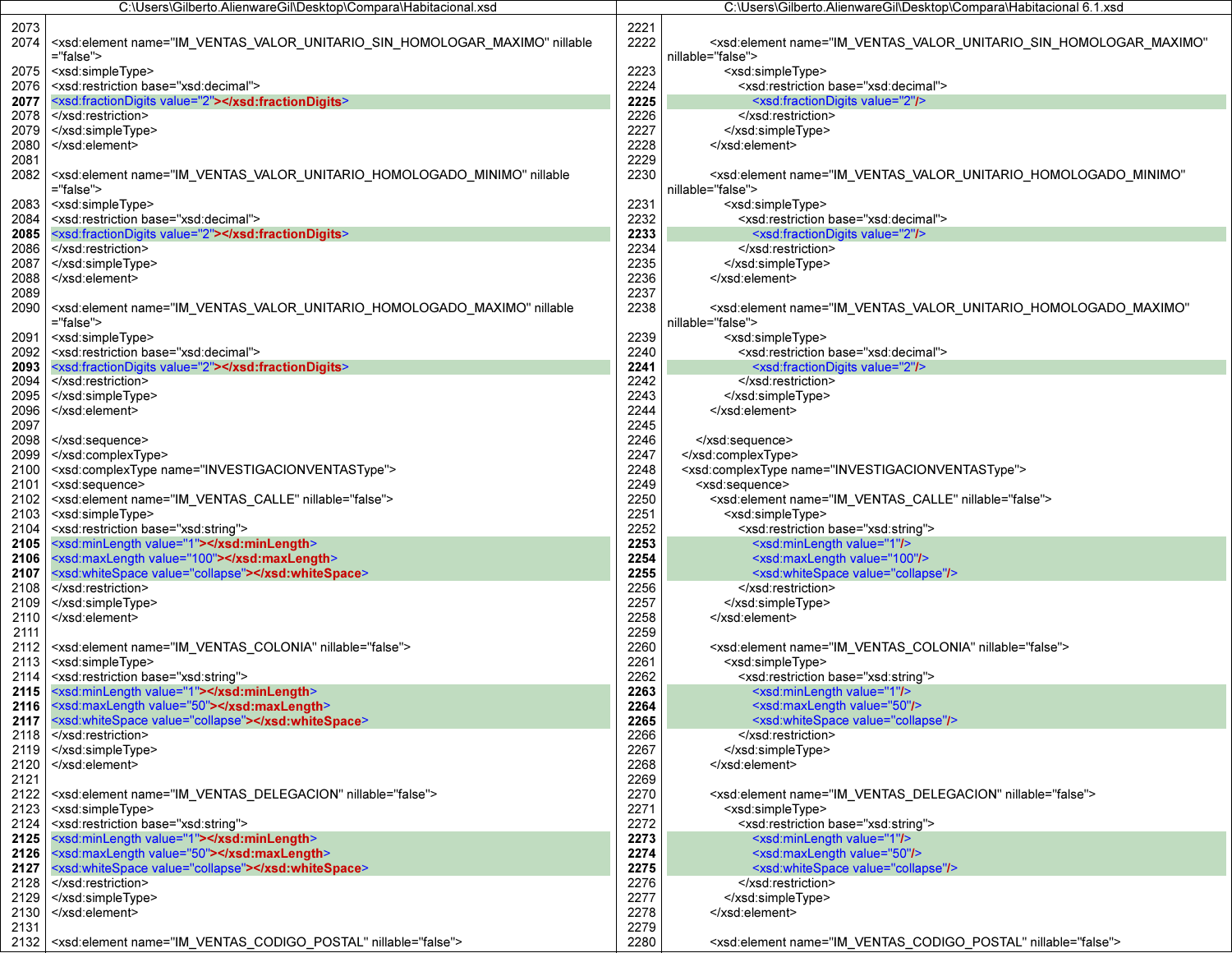|      | C:\Users\Gilberto.AlienwareGil\Desktop\Compara\Habitacional.xsd                                                                                                                 |              | C:\Users\Gilberto.AlienwareGil\Desktop\Compara\Habitacional 6.1.xsd                    |
|------|---------------------------------------------------------------------------------------------------------------------------------------------------------------------------------|--------------|----------------------------------------------------------------------------------------|
| 2133 | <xsd:simpletype></xsd:simpletype>                                                                                                                                               | 2281         | <xsd:simpletype></xsd:simpletype>                                                      |
|      | 2134   <xsd:restriction base="xsd:string"></xsd:restriction>                                                                                                                    | 2282         | <xsd:restriction base="xsd:string"></xsd:restriction>                                  |
|      | 2135   <xsd:minlength value="1"></xsd:minlength>                                                                                                                                | 2283         | <xsd:minlength value="1"></xsd:minlength>                                              |
|      | 2136   <xsd:maxlength value="5"></xsd:maxlength>                                                                                                                                | 2284         | <xsd:maxlength value="5"></xsd:maxlength>                                              |
| 2137 | <xsd:whitespace value="collapse"></xsd:whitespace>                                                                                                                              | 2285         | <xsd:whitespace value="collapse"></xsd:whitespace>                                     |
|      | 2138                                                                                                                                                                            | 2286         |                                                                                        |
| 2139 |                                                                                                                                                                                 | 2287         |                                                                                        |
| 2140 |                                                                                                                                                                                 | 2288         |                                                                                        |
| 2141 |                                                                                                                                                                                 | 2289         |                                                                                        |
|      | 2142   <xsd:element name="FUENTEINFORMACIONVENTAS" td="" type<=""><td>2290</td><td><xsd:element name="FUENTEINFORMACIONVENTAS" td="" type<=""></xsd:element></td></xsd:element> | 2290         | <xsd:element name="FUENTEINFORMACIONVENTAS" td="" type<=""></xsd:element>              |
|      | ="FUENTEINFORMACIONVENTASType">                                                                                                                                                 |              | ="FUENTEINFORMACIONVENTASType"/>                                                       |
| 2143 | <xsd:element name="IM_VENTAS_EDAD" nillable="false"></xsd:element>                                                                                                              | 2291         | <xsd:element name="IM_VENTAS_EDAD" nillable="false"></xsd:element>                     |
| 2144 | <xsd:simpletype></xsd:simpletype>                                                                                                                                               | 2292         | <xsd:simpletype></xsd:simpletype>                                                      |
| 2145 | <xsd:restriction base="xsd:integer"> </xsd:restriction>                                                                                                                         | 2293         | <xsd:restriction base="xsd:integer"> </xsd:restriction>                                |
| 2146 |                                                                                                                                                                                 | 2294         |                                                                                        |
| 2147 |                                                                                                                                                                                 | 2295         |                                                                                        |
| 2148 |                                                                                                                                                                                 | 2296         |                                                                                        |
| 2149 | <xsd:element name="IM_VENTAS_CONSERVACION" nillable="false"></xsd:element>                                                                                                      | 2297         | <xsd:element name="IM_VENTAS_CONSERVACION" nillable="false"></xsd:element>             |
| 2150 | <xsd:simpletype></xsd:simpletype>                                                                                                                                               | 2298         | <xsd:simpletype></xsd:simpletype>                                                      |
| 2151 | <xsd:restriction base="xsd:string"> </xsd:restriction>                                                                                                                          | 2299         | <xsd:restriction base="xsd:string"> </xsd:restriction>                                 |
| 2152 |                                                                                                                                                                                 | 2300         |                                                                                        |
| 2153 |                                                                                                                                                                                 | 2301         |                                                                                        |
| 2154 |                                                                                                                                                                                 | 2302         |                                                                                        |
| 2155 | <xsd:element name="IM_VENTAS_FECHA"></xsd:element>                                                                                                                              | 2303         | <xsd:element name="IM_VENTAS_FECHA"></xsd:element>                                     |
|      | 2156   <xsd:simpletype></xsd:simpletype>                                                                                                                                        | 2304         | <xsd:simpletype></xsd:simpletype>                                                      |
|      | 2157   <xsd:restriction base="xsd:string"></xsd:restriction>                                                                                                                    | 2305         | <xsd:restriction base="xsd:string"></xsd:restriction>                                  |
|      | 2158 <xsd:pattern value="[0-2][0-2][0-9][0-9][-][0-1][0-9][-][0-3][0-9]"></xsd:pattern>                                                                                         | 2306         | <xsd:pattern value="[0-2][0-2][0-9][0-9][-][0-1][0-9][-][0-3][0-9]"></xsd:pattern>     |
|      | 2159  <br>2160                                                                                                                                                                  | 2307<br>2308 |                                                                                        |
| 2161 |                                                                                                                                                                                 | 2309         | <br>                                                                                   |
| 2162 |                                                                                                                                                                                 | 2310         |                                                                                        |
| 2163 | <xsd:element name="IM_VENTAS_DESCRIPCIONDELCOMPARABLE" nillable="false"></xsd:element>                                                                                          | 2311         | <xsd:element name="IM_VENTAS_DESCRIPCIONDELCOMPARABLE" nillable="false"></xsd:element> |
|      | 2164   <xsd:simpletype></xsd:simpletype>                                                                                                                                        | 2312         | <xsd:simpletype></xsd:simpletype>                                                      |
|      | 2165   <xsd:restriction base="xsd:string"></xsd:restriction>                                                                                                                    | 2313         | <xsd:restriction base="xsd:string"></xsd:restriction>                                  |
|      | 2166   <xsd:minlength value="0"></xsd:minlength>                                                                                                                                | 2314         | <xsd:minlength value="0"></xsd:minlength>                                              |
| 2167 | <xsd:maxlength value="250"></xsd:maxlength>                                                                                                                                     | 2315         | <xsd:maxlength value="250"></xsd:maxlength>                                            |
|      | 2168 <xsd:whitespace value="collapse"></xsd:whitespace>                                                                                                                         | 2316         | <xsd:whitespace value="collapse"></xsd:whitespace>                                     |
| 2169 |                                                                                                                                                                                 | 2317         |                                                                                        |
|      | 2170                                                                                                                                                                            | 2318         |                                                                                        |
| 2171 |                                                                                                                                                                                 | 2319         |                                                                                        |
| 2172 |                                                                                                                                                                                 | 2320         |                                                                                        |
|      | 2173   <xsd:element name="IM_VENTAS_SUPERFICIE_TERRENO" nillable="false"></xsd:element>                                                                                         | 2321         | <xsd:element name="IM_VENTAS_SUPERFICIE_TERRENO" nillable="false"></xsd:element>       |
|      | 2174   <xsd:simpletype></xsd:simpletype>                                                                                                                                        | 2322         | <xsd:simpletype></xsd:simpletype>                                                      |
|      | 2175   <xsd:restriction base="xsd:decimal"></xsd:restriction>                                                                                                                   | 2323         | <xsd:restriction base="xsd:decimal"></xsd:restriction>                                 |
| 2176 | <xsd:fractiondigits value="2"></xsd:fractiondigits>                                                                                                                             | 2324         | <xsd:fractiondigits value="2"></xsd:fractiondigits>                                    |
|      | 2177                                                                                                                                                                            | 2325         |                                                                                        |
|      | 2178                                                                                                                                                                            | 2326         |                                                                                        |
|      | 2179                                                                                                                                                                            | 2327         |                                                                                        |
| 2180 |                                                                                                                                                                                 | 2328         |                                                                                        |
| 2181 | <xsd:element name="IM_VENTAS_CONSTRUCCION" nillable="false"></xsd:element>                                                                                                      | 2329         | <xsd:element name="IM_VENTAS_CONSTRUCCION" nillable="false"></xsd:element>             |
| 2182 | <xsd:simpletype></xsd:simpletype>                                                                                                                                               | 2330         | <xsd:simpletype></xsd:simpletype>                                                      |
|      | 2183   <xsd:restriction base="xsd:decimal"></xsd:restriction>                                                                                                                   | 2331         | <xsd:restriction base="xsd:decimal"></xsd:restriction>                                 |
|      | 2184   <xsd:fractiondigits value="2"></xsd:fractiondigits>                                                                                                                      | 2332         | <xsd:fractiondigits value="2"></xsd:fractiondigits>                                    |
|      | 2185                                                                                                                                                                            | 2333         |                                                                                        |
|      | 2186                                                                                                                                                                            | 2334         |                                                                                        |
| 2187 |                                                                                                                                                                                 | 2335         |                                                                                        |
| 2188 |                                                                                                                                                                                 | 2336         |                                                                                        |
|      | 2189   <xsd:element name="IM_VENTAS_PRECIOSOLICITADO" nillable="false"></xsd:element>                                                                                           | 2337         | <xsd:element name="IM_VENTAS_PRECIOSOLICITADO" nillable="false"></xsd:element>         |
|      | 2190   <xsd:simpletype></xsd:simpletype>                                                                                                                                        | 2338         | <xsd:simpletype></xsd:simpletype>                                                      |
|      | 2191   <xsd:restriction base="xsd:decimal"></xsd:restriction>                                                                                                                   | 2339         | <xsd:restriction base="xsd:decimal"></xsd:restriction>                                 |
|      | 2192   <xsd:fractiondigits value="2"></xsd:fractiondigits>                                                                                                                      | 2340         | <xsd:fractiondigits value="2"></xsd:fractiondigits>                                    |
|      | 2193                                                                                                                                                                            | 2341         |                                                                                        |
|      | 2194                                                                                                                                                                            | 2342         |                                                                                        |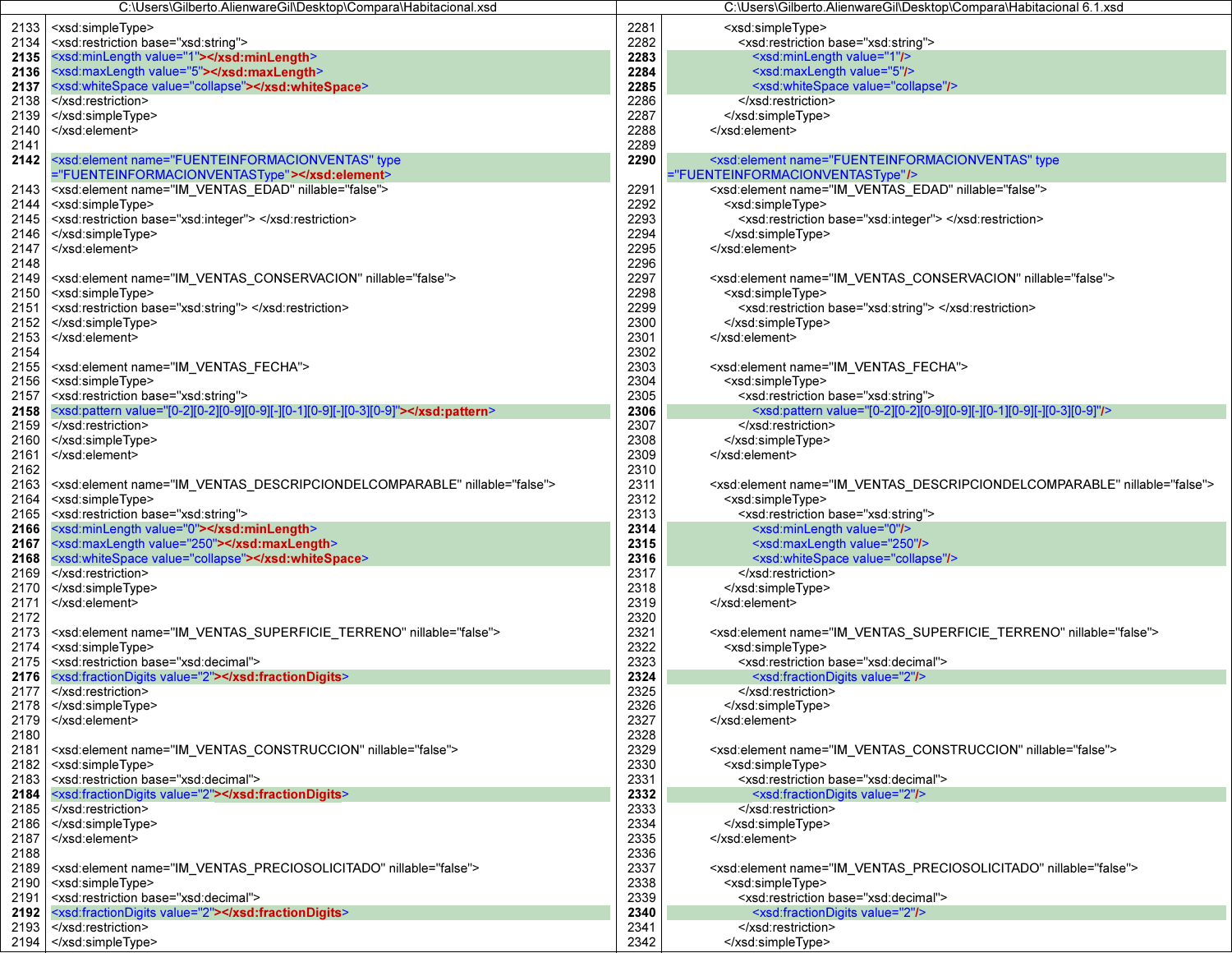|      | C:\Users\Gilberto.AlienwareGil\Desktop\Compara\Habitacional.xsd                                                                                                                                                |      | C:\Users\Gilberto.AlienwareGil\Desktop\Compara\Habitacional 6.1.xsd                      |
|------|----------------------------------------------------------------------------------------------------------------------------------------------------------------------------------------------------------------|------|------------------------------------------------------------------------------------------|
| 2195 |                                                                                                                                                                                                                | 2343 |                                                                                          |
| 2196 |                                                                                                                                                                                                                | 2344 |                                                                                          |
| 2197 | <xsd:element name="IM_VENTAS_VUT" nillable="false"></xsd:element>                                                                                                                                              | 2345 | <xsd:element name="IM_VENTAS_VUT" nillable="false"></xsd:element>                        |
| 2198 | <xsd:simpletype></xsd:simpletype>                                                                                                                                                                              | 2346 | <xsd:simpletype></xsd:simpletype>                                                        |
|      | 2199   <xsd:restriction base="xsd:decimal"></xsd:restriction>                                                                                                                                                  | 2347 | <xsd:restriction base="xsd:decimal"></xsd:restriction>                                   |
| 2200 | <xsd:fractiondigits value="2"></xsd:fractiondigits>                                                                                                                                                            | 2348 | <xsd:fractiondigits value="2"></xsd:fractiondigits>                                      |
| 2201 |                                                                                                                                                                                                                | 2349 |                                                                                          |
| 2202 |                                                                                                                                                                                                                | 2350 |                                                                                          |
|      | <br>                                                                                                                                                                                                           | 2351 | <br>                                                                                     |
| 2203 |                                                                                                                                                                                                                |      |                                                                                          |
| 2204 |                                                                                                                                                                                                                | 2352 |                                                                                          |
| 2205 | <xsd:element name="IM_VENTAS_VUC" nillable="false"></xsd:element>                                                                                                                                              | 2353 | <xsd:element name="IM_VENTAS_VUC" nillable="false"></xsd:element>                        |
| 2206 | <xsd:simpletype></xsd:simpletype>                                                                                                                                                                              | 2354 | <xsd:simpletype></xsd:simpletype>                                                        |
| 2207 | <xsd:restriction base="xsd:decimal"></xsd:restriction>                                                                                                                                                         | 2355 | <xsd:restriction base="xsd:decimal"></xsd:restriction>                                   |
| 2208 | <xsd:fractiondigits value="2"></xsd:fractiondigits>                                                                                                                                                            | 2356 | <xsd:fractiondigits value="2"></xsd:fractiondigits>                                      |
| 2209 |                                                                                                                                                                                                                | 2357 |                                                                                          |
| 2210 |                                                                                                                                                                                                                | 2358 |                                                                                          |
| 2211 |                                                                                                                                                                                                                | 2359 |                                                                                          |
| 2212 |                                                                                                                                                                                                                | 2360 |                                                                                          |
| 2213 | <xsd:element name="FACTORESVENTAS" type="FACTORESVENTASType"><td>2361</td><td><xsd:element name="FACTORESVENTAS" type="FACTORESVENTASType"></xsd:element></td></xsd:element>                                   | 2361 | <xsd:element name="FACTORESVENTAS" type="FACTORESVENTASType"></xsd:element>              |
|      | :element>                                                                                                                                                                                                      |      |                                                                                          |
| 2214 | <xsd:element name="IM_VENTAS_FRES" nillable="false"></xsd:element>                                                                                                                                             | 2362 | <xsd:element name="IM_VENTAS_FRES" nillable="false"></xsd:element>                       |
| 2215 | <xsd:simpletype></xsd:simpletype>                                                                                                                                                                              | 2363 | <xsd:simpletype></xsd:simpletype>                                                        |
| 2216 | <xsd:restriction base="xsd:decimal"></xsd:restriction>                                                                                                                                                         | 2364 | <xsd:restriction base="xsd:decimal"></xsd:restriction>                                   |
| 2217 | <xsd:fractiondigits value="4"></xsd:fractiondigits>                                                                                                                                                            | 2365 | <xsd:fractiondigits value="4"></xsd:fractiondigits>                                      |
|      | 2218                                                                                                                                                                                                           | 2366 |                                                                                          |
| 2219 |                                                                                                                                                                                                                | 2367 |                                                                                          |
| 2220 |                                                                                                                                                                                                                | 2368 |                                                                                          |
| 2221 |                                                                                                                                                                                                                | 2369 |                                                                                          |
| 2222 | <xsd:element name="IM_VENTAS_FNEG" nillable="false"></xsd:element>                                                                                                                                             | 2370 | <xsd:element name="IM_VENTAS_FNEG" nillable="false"></xsd:element>                       |
| 2223 | <xsd:simpletype></xsd:simpletype>                                                                                                                                                                              | 2371 | <xsd:simpletype></xsd:simpletype>                                                        |
| 2224 | <xsd:restriction base="xsd:decimal"></xsd:restriction>                                                                                                                                                         | 2372 | <xsd:restriction base="xsd:decimal"></xsd:restriction>                                   |
| 2225 |                                                                                                                                                                                                                | 2373 | <xsd:fractiondigits value="2"></xsd:fractiondigits>                                      |
| 2226 | <xsd:fractiondigits value="2"></xsd:fractiondigits><br>                                                                                                                                                        | 2374 |                                                                                          |
|      |                                                                                                                                                                                                                | 2375 |                                                                                          |
| 2227 |                                                                                                                                                                                                                |      |                                                                                          |
| 2228 |                                                                                                                                                                                                                | 2376 |                                                                                          |
| 2229 |                                                                                                                                                                                                                | 2377 |                                                                                          |
| 2230 | <xsd:element name="IM_VENTAS_VALOR_UNITARIO" nillable="false"></xsd:element>                                                                                                                                   | 2378 | <xsd:element name="IM_VENTAS_VALOR_UNITARIO" nillable="false"></xsd:element>             |
| 2231 | <xsd:simpletype></xsd:simpletype>                                                                                                                                                                              | 2379 | <xsd:simpletype></xsd:simpletype>                                                        |
| 2232 | <xsd:restriction base="xsd:decimal"></xsd:restriction>                                                                                                                                                         | 2380 | <xsd:restriction base="xsd:decimal"></xsd:restriction>                                   |
| 2233 | <xsd:fractiondigits value="2"></xsd:fractiondigits>                                                                                                                                                            | 2381 | <xsd:fractiondigits value="2"></xsd:fractiondigits>                                      |
| 2234 |                                                                                                                                                                                                                | 2382 |                                                                                          |
| 2235 |                                                                                                                                                                                                                | 2383 |                                                                                          |
| 2236 |                                                                                                                                                                                                                | 2384 |                                                                                          |
| 2237 |                                                                                                                                                                                                                | 2385 |                                                                                          |
| 2238 | <xsd:element name="IM_VENTAS_VALOR_UNITARIO_TIERRA_HOMOLOGADO" nillable<="" td=""><td>2386</td><td><xsd:element <="" name="IM_VENTAS_VALOR_UNITARIO_TIERRA_HOMOLOGADO" td=""></xsd:element></td></xsd:element> | 2386 | <xsd:element <="" name="IM_VENTAS_VALOR_UNITARIO_TIERRA_HOMOLOGADO" td=""></xsd:element> |
|      | ="false">                                                                                                                                                                                                      |      | nillable="false">                                                                        |
|      | 2239   <xsd:simpletype></xsd:simpletype>                                                                                                                                                                       | 2387 | <xsd:simpletype></xsd:simpletype>                                                        |
| 2240 | <xsd:restriction base="xsd:decimal"></xsd:restriction>                                                                                                                                                         | 2388 | <xsd:restriction base="xsd:decimal"></xsd:restriction>                                   |
|      | 2241 <xsd:fractiondigits value="2"></xsd:fractiondigits>                                                                                                                                                       | 2389 | <xsd:fractiondigits value="2"></xsd:fractiondigits>                                      |
|      | 2242                                                                                                                                                                                                           | 2390 |                                                                                          |
| 2243 |                                                                                                                                                                                                                | 2391 |                                                                                          |
| 2244 |                                                                                                                                                                                                                | 2392 |                                                                                          |
| 2245 |                                                                                                                                                                                                                | 2393 |                                                                                          |
| 2246 |                                                                                                                                                                                                                | 2394 |                                                                                          |
| 2247 |                                                                                                                                                                                                                | 2395 |                                                                                          |
|      | 2248   <xsd:complextype name="FACTORESVENTASType"></xsd:complextype>                                                                                                                                           | 2396 | <xsd:complextype name="FACTORESVENTASType"></xsd:complextype>                            |
|      | 2249   <xsd:sequence></xsd:sequence>                                                                                                                                                                           | 2397 | <xsd:sequence></xsd:sequence>                                                            |
| 2250 | <xsd:element name="IM_VENTAS_FIC" nillable="false"></xsd:element>                                                                                                                                              | 2398 | <xsd:element name="IM_VENTAS_FIC" nillable="false"></xsd:element>                        |
| 2251 | <xsd:simpletype></xsd:simpletype>                                                                                                                                                                              | 2399 | <xsd:simpletype></xsd:simpletype>                                                        |
| 2252 | <xsd:restriction base="xsd:decimal"></xsd:restriction>                                                                                                                                                         | 2400 | <xsd:restriction base="xsd:decimal"></xsd:restriction>                                   |
|      |                                                                                                                                                                                                                |      |                                                                                          |
|      | 2253   <xsd:fractiondigits value="2"></xsd:fractiondigits>                                                                                                                                                     | 2401 | <xsd:fractiondigits value="2"></xsd:fractiondigits>                                      |
| 2254 |                                                                                                                                                                                                                | 2402 |                                                                                          |
|      | 2255                                                                                                                                                                                                           | 2403 |                                                                                          |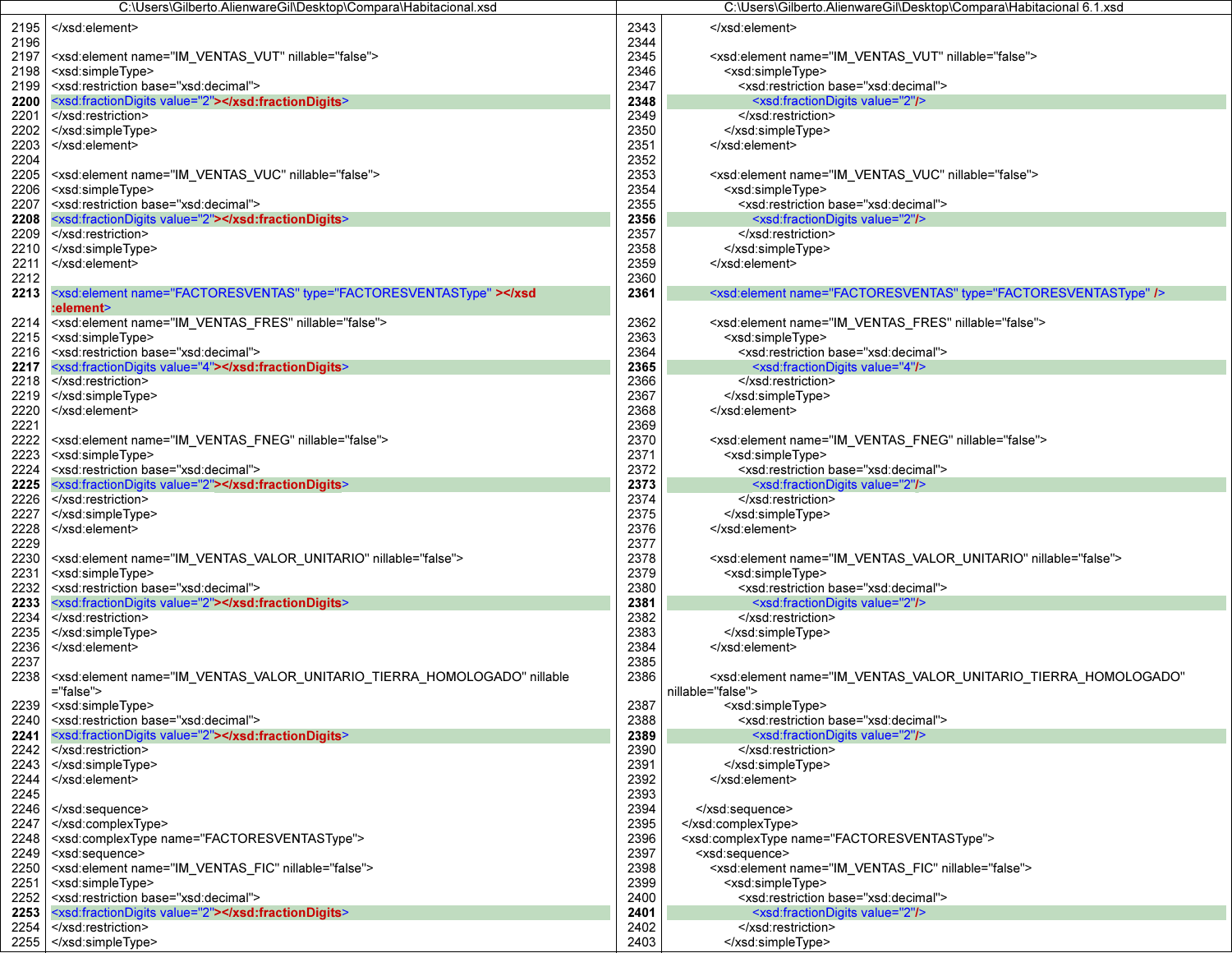|      | C:\Users\Gilberto.AlienwareGil\Desktop\Compara\Habitacional.xsd          |      | C:\Users\Gilberto.AlienwareGil\Desktop\Compara\Habitacional 6.1.xsd      |
|------|--------------------------------------------------------------------------|------|--------------------------------------------------------------------------|
| 2256 |                                                                          | 2404 |                                                                          |
| 2257 |                                                                          | 2405 |                                                                          |
|      |                                                                          | 2406 |                                                                          |
|      | 2258   <xsd:element name="IM_VENTAS_FSU" nillable="false"></xsd:element> |      | <xsd:element name="IM_VENTAS_FSU" nillable="false"></xsd:element>        |
|      | 2259   <xsd:simpletype></xsd:simpletype>                                 | 2407 | <xsd:simpletype></xsd:simpletype>                                        |
|      | 2260   <xsd:restriction base="xsd:decimal"></xsd:restriction>            | 2408 | <xsd:restriction base="xsd:decimal"></xsd:restriction>                   |
| 2261 | <xsd:fractiondigits value="2"></xsd:fractiondigits>                      | 2409 | <xsd:fractiondigits value="2"></xsd:fractiondigits>                      |
|      | 2262                                                                     | 2410 |                                                                          |
|      | 2263                                                                     | 2411 |                                                                          |
| 2264 |                                                                          | 2412 |                                                                          |
| 2265 |                                                                          | 2413 |                                                                          |
| 2266 | <xsd:element name="IM_VENTAS_FZO" nillable="false"></xsd:element>        | 2414 | <xsd:element name="IM_VENTAS_FZO" nillable="false"></xsd:element>        |
| 2267 | <xsd:simpletype></xsd:simpletype>                                        | 2415 | <xsd:simpletype></xsd:simpletype>                                        |
|      | 2268   <xsd:restriction base="xsd:decimal"></xsd:restriction>            | 2416 | <xsd:restriction base="xsd:decimal"></xsd:restriction>                   |
|      | 2269   <xsd:fractiondigits value="2"></xsd:fractiondigits>               | 2417 | <xsd:fractiondigits value="2"></xsd:fractiondigits>                      |
|      |                                                                          | 2418 |                                                                          |
|      | 2270                                                                     |      |                                                                          |
| 2271 |                                                                          | 2419 |                                                                          |
| 2272 |                                                                          | 2420 |                                                                          |
| 2273 |                                                                          | 2421 |                                                                          |
| 2274 | <xsd:element name="IM_VENTAS_FUB" nillable="false"></xsd:element>        | 2422 | <xsd:element name="IM_VENTAS_FUB" nillable="false"></xsd:element>        |
|      | 2275   <xsd:simpletype></xsd:simpletype>                                 | 2423 | <xsd:simpletype></xsd:simpletype>                                        |
|      | 2276   <xsd:restriction base="xsd:decimal"></xsd:restriction>            | 2424 | <xsd:restriction base="xsd:decimal"></xsd:restriction>                   |
| 2277 | <xsd:fractiondigits value="2"></xsd:fractiondigits>                      | 2425 | <xsd:fractiondigits value="2"></xsd:fractiondigits>                      |
|      | 2278                                                                     | 2426 |                                                                          |
|      | 2279                                                                     | 2427 |                                                                          |
|      | 2280                                                                     | 2428 |                                                                          |
|      |                                                                          |      |                                                                          |
| 2281 |                                                                          | 2429 |                                                                          |
| 2282 | <xsd:element name="IM_VENTAS_FED" nillable="false"></xsd:element>        | 2430 | <xsd:element name="IM_VENTAS_FED" nillable="false"></xsd:element>        |
| 2283 | <xsd:simpletype></xsd:simpletype>                                        | 2431 | <xsd:simpletype></xsd:simpletype>                                        |
| 2284 | <xsd:restriction base="xsd:decimal"></xsd:restriction>                   | 2432 | <xsd:restriction base="xsd:decimal"></xsd:restriction>                   |
| 2285 | <xsd:fractiondigits value="2"></xsd:fractiondigits>                      | 2433 | <xsd:fractiondigits value="2"></xsd:fractiondigits>                      |
|      | 2286                                                                     | 2434 |                                                                          |
| 2287 |                                                                          | 2435 |                                                                          |
| 2288 |                                                                          | 2436 |                                                                          |
| 2289 |                                                                          | 2437 |                                                                          |
| 2290 | <xsd:element name="IM_VENTAS_FCONSERV" nillable="false"></xsd:element>   | 2438 | <xsd:element name="IM_VENTAS_FCONSERV" nillable="false"></xsd:element>   |
| 2291 | <xsd:simpletype></xsd:simpletype>                                        | 2439 | <xsd:simpletype></xsd:simpletype>                                        |
| 2292 | <xsd:restriction base="xsd:decimal"></xsd:restriction>                   | 2440 | <xsd:restriction base="xsd:decimal"></xsd:restriction>                   |
|      |                                                                          |      |                                                                          |
| 2293 | <xsd:fractiondigits value="2"></xsd:fractiondigits>                      | 2441 | <xsd:fractiondigits value="2"></xsd:fractiondigits>                      |
|      | 2294                                                                     | 2442 |                                                                          |
| 2295 |                                                                          | 2443 |                                                                          |
| 2296 |                                                                          | 2444 | $\le$ /xsd:element>                                                      |
| 2297 |                                                                          | 2445 |                                                                          |
| 2298 |                                                                          | 2446 |                                                                          |
| 2299 |                                                                          | 2447 |                                                                          |
| 2300 | <xsd:complextype name="FUENTEINFORMACIONVENTASType"></xsd:complextype>   | 2448 | <xsd:complextype name="FUENTEINFORMACIONVENTASType"></xsd:complextype>   |
| 2301 | <xsd:sequence></xsd:sequence>                                            | 2449 | <xsd:sequence></xsd:sequence>                                            |
| 2302 | <xsd:element name="IM_VENTAS_TELEFONO" nillable="false"></xsd:element>   | 2450 | <xsd:element name="IM_VENTAS_TELEFONO" nillable="false"></xsd:element>   |
|      | 2303   <xsd:simpletype></xsd:simpletype>                                 | 2451 | <xsd:simpletype></xsd:simpletype>                                        |
|      | 2304   <xsd:restriction base="xsd:string"></xsd:restriction>             | 2452 | <xsd:restriction base="xsd:string"></xsd:restriction>                    |
|      |                                                                          |      |                                                                          |
|      | 2305   <xsd:minlength value="1"></xsd:minlength>                         | 2453 | <xsd:minlength value="1"></xsd:minlength>                                |
|      | 2306   <xsd:maxlength value="20"></xsd:maxlength>                        | 2454 | <xsd:maxlength value="20"></xsd:maxlength>                               |
| 2307 | <xsd:whitespace value="collapse"></xsd:whitespace>                       | 2455 | <xsd:whitespace value="collapse"></xsd:whitespace>                       |
|      | 2308                                                                     | 2456 |                                                                          |
|      | 2309                                                                     | 2457 |                                                                          |
|      | $2310$                                                                   | 2458 |                                                                          |
| 2311 |                                                                          | 2459 |                                                                          |
| 2312 | <xsd:element name="IM_VENTAS_INFORMANTE" nillable="false"></xsd:element> | 2460 | <xsd:element name="IM_VENTAS_INFORMANTE" nillable="false"></xsd:element> |
|      | 2313   <xsd:simpletype></xsd:simpletype>                                 | 2461 | <xsd:simpletype></xsd:simpletype>                                        |
|      | 2314   <xsd:restriction base="xsd:string"></xsd:restriction>             | 2462 | <xsd:restriction base="xsd:string"></xsd:restriction>                    |
|      | 2315   <xsd:minlength value="1"></xsd:minlength>                         | 2463 | <xsd:minlength value="1"></xsd:minlength>                                |
|      | 2316   <xsd:maxlength value="100"></xsd:maxlength>                       | 2464 | <xsd:maxlength value="100"></xsd:maxlength>                              |
| 2317 | <xsd:whitespace value="collapse"></xsd:whitespace>                       | 2465 | <xsd:whitespace value="collapse"></xsd:whitespace>                       |
|      |                                                                          |      |                                                                          |
|      | 2318                                                                     |      |                                                                          |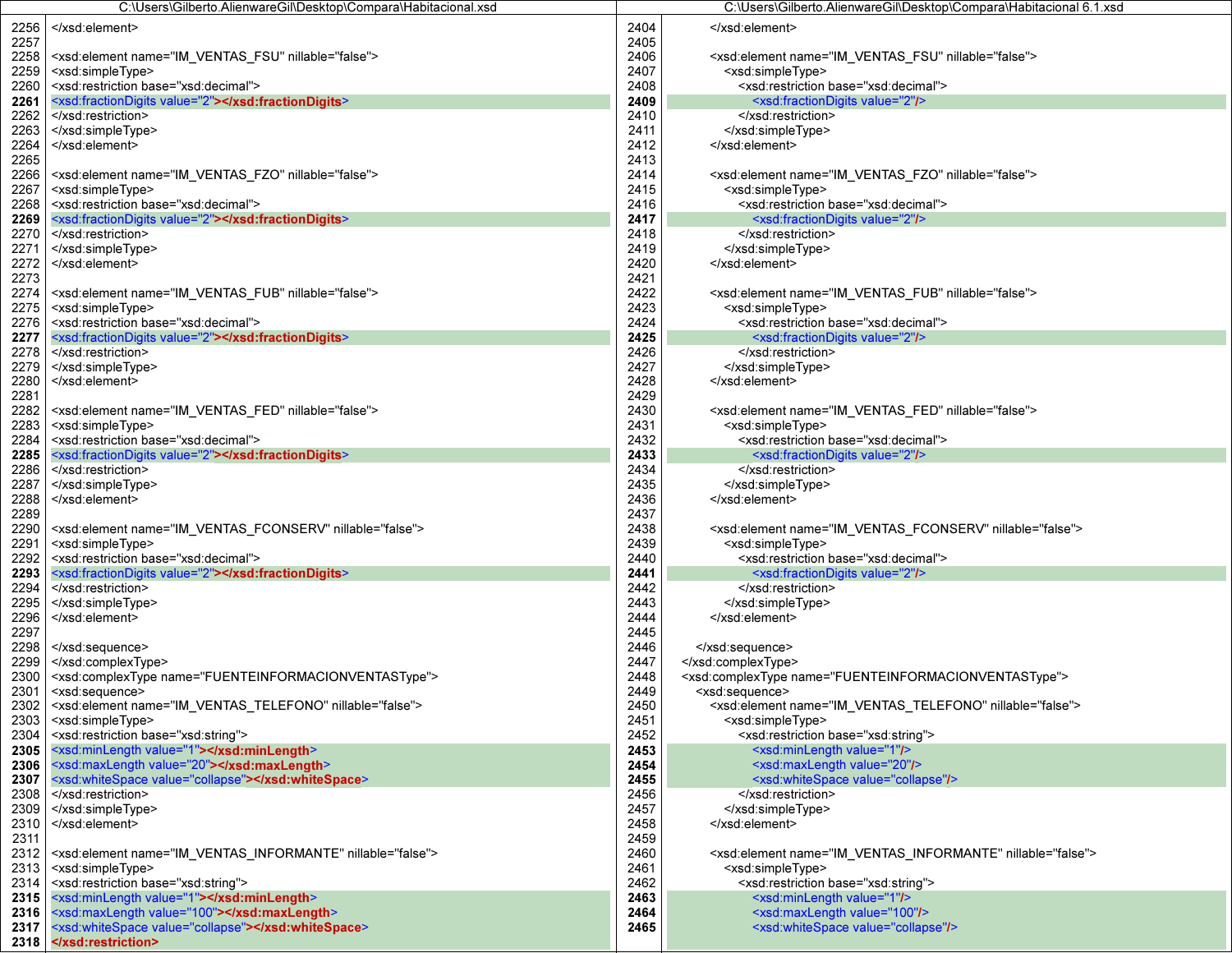|      | C:\Users\Gilberto.AlienwareGil\Desktop\Compara\Habitacional.xsd                                         |      | C:\Users\Gilberto.AlienwareGil\Desktop\Compara\Habitacional 6.1 xsd |
|------|---------------------------------------------------------------------------------------------------------|------|---------------------------------------------------------------------|
|      | 2319                                                                                                    |      |                                                                     |
|      | 2320                                                                                                    |      |                                                                     |
| 2321 |                                                                                                         |      |                                                                     |
|      | 2322                                                                                                    |      |                                                                     |
|      | 2323                                                                                                    |      |                                                                     |
|      | 2324   <xsd:complextype name="RESIDUALType"></xsd:complextype>                                          |      |                                                                     |
|      | 2325 <xsd:sequence></xsd:sequence>                                                                      |      |                                                                     |
|      | 2326 <xsd:element name="CONCLUSIONHOMOLOGACIONRESIDUAL" th="" type<=""><th></th><th></th></xsd:element> |      |                                                                     |
|      | ="CONCLUSIONHOMOLOGACIONRESIDUALType"                                                                   |      |                                                                     |
|      | 2327   minOccurs="0" maxOccurs="1">                                                                     |      |                                                                     |
|      | 2328                                                                                                    |      |                                                                     |
|      | 2329                                                                                                    |      |                                                                     |
|      | 2330 <xsd:complextype name="CONCLUSIONHOMOLOGACIONRESIDUALType"></xsd:complextype>                      |      |                                                                     |
|      | 2331 <xsd:sequence></xsd:sequence>                                                                      |      |                                                                     |
|      | 2332 <xsd:element name="IM_VALOR_UNITARIO_TIERRA_PROMEDIO" nillable="true"></xsd:element>               |      |                                                                     |
|      | 2333 <xsd:simpletype></xsd:simpletype>                                                                  |      |                                                                     |
|      | 2334 <xsd:restriction base="xsd:decimal"></xsd:restriction>                                             |      |                                                                     |
|      | 2335   <xsd:fractiondigits value="2"></xsd:fractiondigits>                                              |      |                                                                     |
|      | 2336                                                                                                    |      |                                                                     |
|      | 2337                                                                                                    |      |                                                                     |
|      | 2338                                                                                                    |      |                                                                     |
| 2339 |                                                                                                         |      |                                                                     |
|      | 2340 <xsd:element name="IM_VALOR_UNITARIO_SIN_HOMOLOGAR_MINIMO" nillable="true"></xsd:element>          |      |                                                                     |
| 2341 | <xsd:simpletype></xsd:simpletype>                                                                       |      |                                                                     |
|      | 2342 <xsd:restriction base="xsd:decimal"></xsd:restriction>                                             |      |                                                                     |
|      | 2343   <xsd:fractiondigits value="2"></xsd:fractiondigits>                                              |      |                                                                     |
|      |                                                                                                         |      |                                                                     |
|      | 2345                                                                                                    |      |                                                                     |
|      | 2346                                                                                                    |      |                                                                     |
| 2347 |                                                                                                         |      |                                                                     |
|      | 2348 <xsd:element name="IM_VALOR_UNITARIO_SIN_HOMOLOGAR_MAXIMO" nillable="true"></xsd:element>          |      |                                                                     |
|      | 2349 <xsd:simpletype></xsd:simpletype>                                                                  |      |                                                                     |
|      | 2350 <xsd:restriction base="xsd:decimal"></xsd:restriction>                                             |      |                                                                     |
|      | 2351   <xsd:fractiondigits value="2"></xsd:fractiondigits>                                              |      |                                                                     |
|      | 2352                                                                                                    |      |                                                                     |
|      | 2353                                                                                                    |      |                                                                     |
|      | 2354                                                                                                    |      |                                                                     |
| 2355 |                                                                                                         |      |                                                                     |
|      | 2356 <xsd:element name="IM_VALOR_UNITARIO_HOMOLOGADO_MINIMO" nillable="true"></xsd:element>             |      |                                                                     |
|      | 2357 <xsd:simpletype></xsd:simpletype>                                                                  |      |                                                                     |
|      | 2358 <xsd:restriction base="xsd:decimal"></xsd:restriction>                                             |      |                                                                     |
|      | 2359   <xsd:fractiondigits value="2"></xsd:fractiondigits><br>2360                                      |      |                                                                     |
|      | 2361                                                                                                    |      |                                                                     |
|      |                                                                                                         |      |                                                                     |
| 2363 | 2362                                                                                                    |      |                                                                     |
|      | <xsd:element name="IM_VALOR_UNITARIO_HOMOLOGADO_MAXIMO" nillable="true"></xsd:element>                  |      |                                                                     |
| 2364 | 2365 <xsd:simpletype></xsd:simpletype>                                                                  |      |                                                                     |
|      | 2366 <xsd:restriction base="xsd:decimal"></xsd:restriction>                                             |      |                                                                     |
|      | 2367   <xsd:fractiondigits value="2"></xsd:fractiondigits>                                              |      |                                                                     |
|      | 2368                                                                                                    |      |                                                                     |
|      | 2369                                                                                                    |      |                                                                     |
|      | 2370                                                                                                    |      |                                                                     |
| 2371 |                                                                                                         |      |                                                                     |
|      | 2372 <xsd:element name="IM_VALOR_UNITARIO_APLICABLE_RESIDUAL" nillable="true"></xsd:element>            |      |                                                                     |
|      | 2373 <xsd:simpletype></xsd:simpletype>                                                                  |      |                                                                     |
|      | 2374   <xsd:restriction base="xsd:decimal"></xsd:restriction>                                           |      |                                                                     |
|      | 2375   <xsd:fractiondigits value="2"></xsd:fractiondigits>                                              |      |                                                                     |
|      | 2376                                                                                                    | 2466 |                                                                     |
|      | 2377                                                                                                    | 2467 |                                                                     |
|      | 2378                                                                                                    | 2468 |                                                                     |
| 2379 |                                                                                                         | 2469 |                                                                     |
|      | 2380                                                                                                    | 2470 |                                                                     |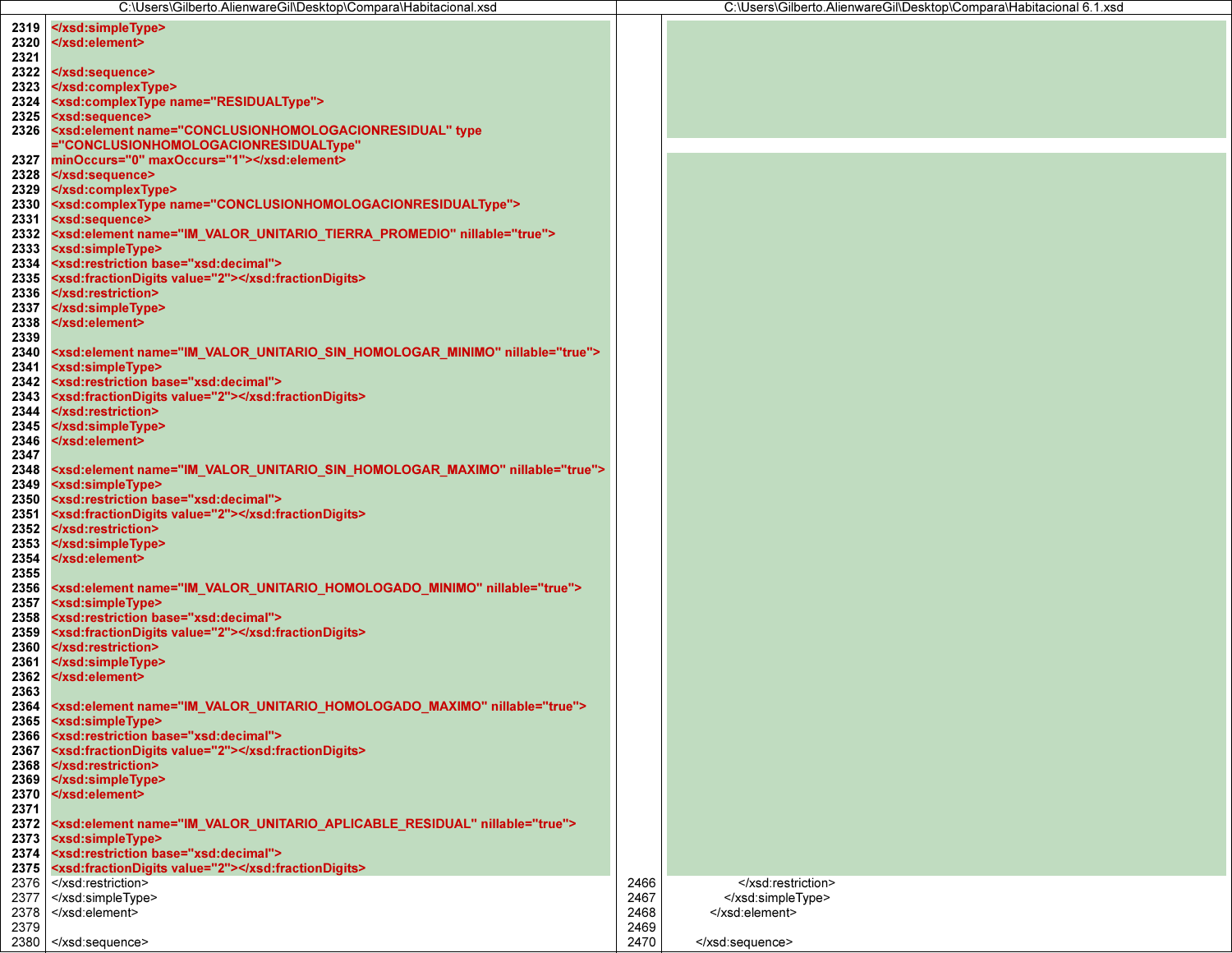|              | C:\Users\Gilberto.AlienwareGil\Desktop\Compara\Habitacional.xsd                                                                                                                    |              | C:\Users\Gilberto.AlienwareGil\Desktop\Compara\Habitacional 6.1.xsd                              |
|--------------|------------------------------------------------------------------------------------------------------------------------------------------------------------------------------------|--------------|--------------------------------------------------------------------------------------------------|
| 2381         |                                                                                                                                                                                    | 2471         |                                                                                                  |
| 2382         | <xsd:complextype name="TERRENOSType"></xsd:complextype>                                                                                                                            | 2472         | <xsd:complextype name="TERRENOSType"></xsd:complextype>                                          |
| 2383         | <xsd:sequence></xsd:sequence>                                                                                                                                                      | 2473         | <xsd:sequence></xsd:sequence>                                                                    |
| 2384         | <xsd:element <br="" name="TERRENOSDIRECTOS" type="TERRENOSDIRECTOSType">minOccurs="4" maxOccurs="4"&gt;</xsd:element>                                                              | 2474         | <xsd:choice></xsd:choice>                                                                        |
|              | 2385   <xsd:element name="CONCLUSIONHOMOLOGACIONTERRENOS" type<br="">="CONCLUSIONHOMOLOGACIONTERRENOSType"&gt;</xsd:element>                                                       | 2475         | <xsd:element name="TERRENOSDIRECTOS" type<br="">="TERRENOSDIRECTOSType"/&gt;</xsd:element>       |
| 2386         | <xsd:element <="" name="TERRENOSRESIDUAL" td="" type="TERRENOSRESIDUALType"><td>2476</td><td><xsd:element name="TERRENOSRESIDUAL" td="" type<=""></xsd:element></td></xsd:element> | 2476         | <xsd:element name="TERRENOSRESIDUAL" td="" type<=""></xsd:element>                               |
|              | minOccurs="0" maxOccurs="4"                                                                                                                                                        |              | ="TERRENOSRESIDUALType"/>                                                                        |
| 2387         | >                                                                                                                                                                                  | 2477         |                                                                                                  |
|              |                                                                                                                                                                                    | 2478         | <xsd:element <="" name="IM_VALOR_UNITARIO_TIERRA_APLICABLE_AVALUO_M2" td=""></xsd:element>       |
|              |                                                                                                                                                                                    |              | nillable="false">                                                                                |
|              |                                                                                                                                                                                    | 2479         | <xsd:simpletype></xsd:simpletype>                                                                |
|              |                                                                                                                                                                                    | 2480         | <xsd:restriction base="xsd:decimal"></xsd:restriction>                                           |
|              |                                                                                                                                                                                    | 2481         | <xsd:fractiondigits value="2"></xsd:fractiondigits>                                              |
|              |                                                                                                                                                                                    | 2482         |                                                                                                  |
|              |                                                                                                                                                                                    | 2483         |                                                                                                  |
|              |                                                                                                                                                                                    | 2484         |                                                                                                  |
| 2388         |                                                                                                                                                                                    | 2485<br>2486 |                                                                                                  |
| 2389         |                                                                                                                                                                                    | 2487         |                                                                                                  |
| 2390         | <xsd:complextype name="TERRENOSRESIDUALType"></xsd:complextype>                                                                                                                    | 2488         | <xsd:complextype name="TERRENOSRESIDUALType"></xsd:complextype>                                  |
| 2391         | <xsd:sequence></xsd:sequence>                                                                                                                                                      | 2489         | <xsd:sequence></xsd:sequence>                                                                    |
| 2392         | <xsd:element name="IM_TIPODEPRODUCTOINMOBILIARIOPROPUESTO" nillable="true"></xsd:element>                                                                                          | 2490         | <xsd:element name="IM_TIPODEPRODUCTOINMOBILIARIOPROPUESTO" nillable<="" td=""></xsd:element>     |
|              |                                                                                                                                                                                    |              | $="true"$                                                                                        |
| 2393         | <xsd:simpletype></xsd:simpletype>                                                                                                                                                  | 2491         | <xsd:simpletype></xsd:simpletype>                                                                |
| 2394         | <xsd:restriction base="xsd:string"></xsd:restriction>                                                                                                                              | 2492         | <xsd:restriction base="xsd:string"></xsd:restriction>                                            |
| 2395         | <xsd:minlength value="0"></xsd:minlength>                                                                                                                                          | 2493         | <xsd:minlength value="0"></xsd:minlength>                                                        |
| 2396<br>2397 | <xsd:maxlength value="50"></xsd:maxlength><br><xsd:whitespace value="collapse"></xsd:whitespace>                                                                                   | 2494<br>2495 | <xsd:maxlength value="50"></xsd:maxlength><br><xsd:whitespace value="collapse"></xsd:whitespace> |
| 2398         |                                                                                                                                                                                    | 2496         |                                                                                                  |
| 2399         |                                                                                                                                                                                    | 2497         |                                                                                                  |
| 2400         |                                                                                                                                                                                    | 2498         |                                                                                                  |
| 2401         |                                                                                                                                                                                    | 2499         |                                                                                                  |
| 2402         | <xsd:element name="IM_NUMERO_UNIDADES_VENDIBLES" nillable="true"></xsd:element>                                                                                                    | 2500         | <xsd:element name="IM_NUMERO_UNIDADES_VENDIBLES" nillable="true"></xsd:element>                  |
| 2403         | <xsd:simpletype></xsd:simpletype>                                                                                                                                                  | 2501         | <xsd:simpletype></xsd:simpletype>                                                                |
| 2404         | <xsd:restriction base="xsd:integer"> </xsd:restriction>                                                                                                                            | 2502         | <xsd:restriction base="xsd:integer"> </xsd:restriction>                                          |
| 2405<br>2406 | <br>                                                                                                                                                                               | 2503<br>2504 | <br>                                                                                             |
| 2407         |                                                                                                                                                                                    | 2505         |                                                                                                  |
| 2408         | <xsd:element name="IM_SUPERFICIE_VENDIBLE_UNIDAD" nillable="true"></xsd:element>                                                                                                   | 2506         | <xsd:element name="IM_SUPERFICIE_VENDIBLE_UNIDAD" nillable="true"></xsd:element>                 |
| 2409         | <xsd:simpletype></xsd:simpletype>                                                                                                                                                  | 2507         | <xsd:simpletype></xsd:simpletype>                                                                |
| 2410         | <xsd:restriction base="xsd:decimal"></xsd:restriction>                                                                                                                             | 2508         | <xsd:restriction base="xsd:decimal"></xsd:restriction>                                           |
| 2411         | <xsd:fractiondigits value="2"></xsd:fractiondigits>                                                                                                                                | 2509         | <xsd:fractiondigits value="2"></xsd:fractiondigits>                                              |
| 2412         |                                                                                                                                                                                    | 2510         |                                                                                                  |
|              | 2413                                                                                                                                                                               | 2511         |                                                                                                  |
| 2414<br>2415 |                                                                                                                                                                                    | 2512<br>2513 |                                                                                                  |
|              |                                                                                                                                                                                    | 2514         | <xsd:element name="COMPARABLESRESIDUAL" td="" type<=""></xsd:element>                            |
|              |                                                                                                                                                                                    |              | ="COMPARABLESRESIDUALType" minOccurs="4" maxOccurs="4"/>                                         |
|              |                                                                                                                                                                                    | 2515         | <xsd:element name="CONCLUSIONHOMOLOGACIONRESIDUAL" td="" type<=""></xsd:element>                 |
|              |                                                                                                                                                                                    |              | ="CONCLUSIONHOMOLOGACIONRESIDUALType" minOccurs="0" maxOccurs="1"/>                              |
|              |                                                                                                                                                                                    | 2516         | <xsd:element name="IM_TOTAL_INGRESOS" nillable="true"></xsd:element>                             |
|              |                                                                                                                                                                                    | 2517<br>2518 | <xsd:simpletype><br/><xsd:restriction base="xsd:decimal"></xsd:restriction></xsd:simpletype>     |
|              |                                                                                                                                                                                    | 2519         | <xsd:fractiondigits value="2"></xsd:fractiondigits>                                              |
|              |                                                                                                                                                                                    | 2520         |                                                                                                  |
|              |                                                                                                                                                                                    | 2521         |                                                                                                  |
|              |                                                                                                                                                                                    | 2522         |                                                                                                  |
|              |                                                                                                                                                                                    | 2523         |                                                                                                  |
|              |                                                                                                                                                                                    | 2524         | <xsd:element name="IM_TOTAL_EGRESOS" nillable="true"></xsd:element>                              |
|              |                                                                                                                                                                                    | 2525<br>2526 | <xsd:simpletype></xsd:simpletype>                                                                |
|              |                                                                                                                                                                                    |              | <xsd:restriction base="xsd:decimal"></xsd:restriction>                                           |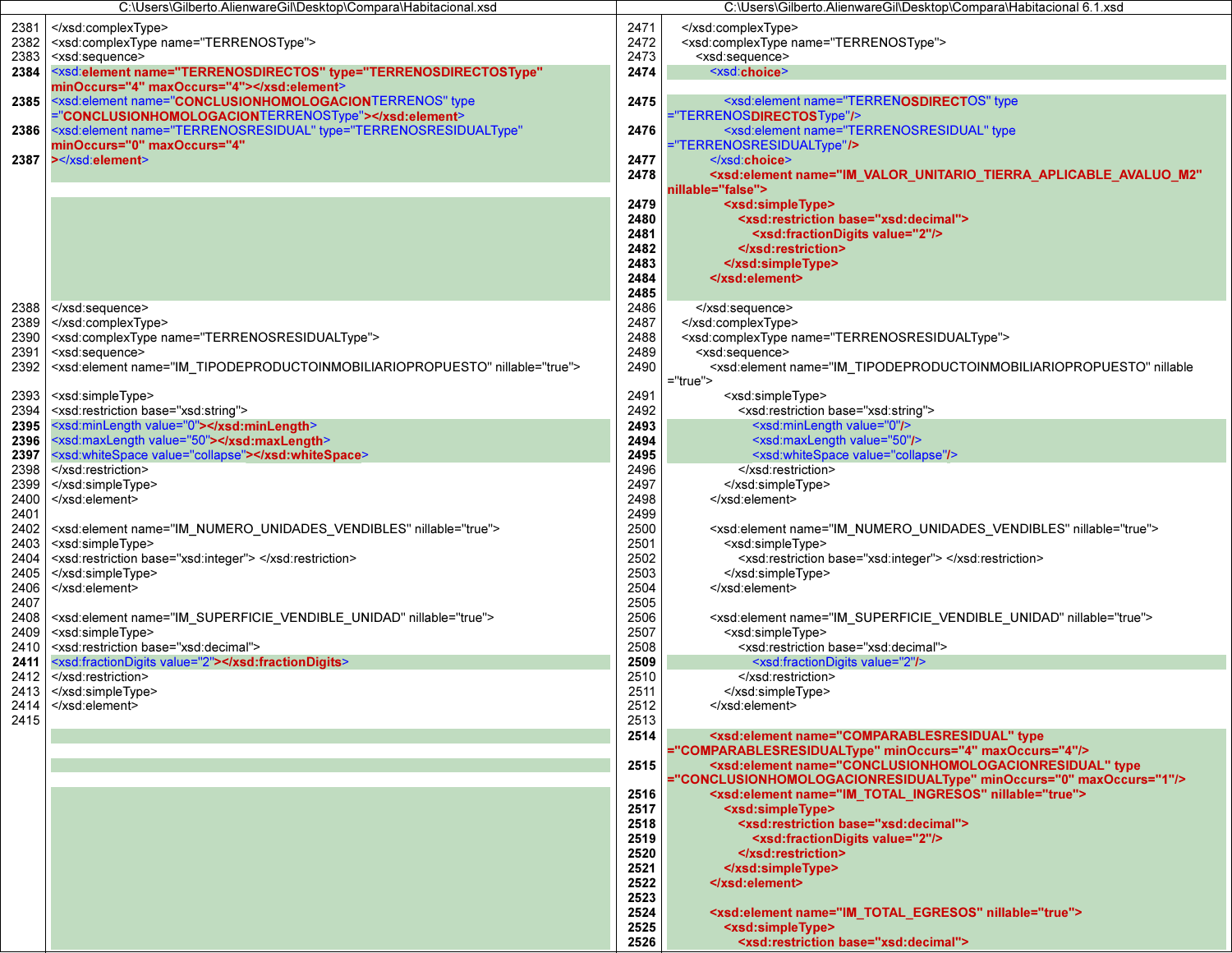| C:\Users\Gilberto.AlienwareGil\Desktop\Compara\Habitacional.xsd |              | C:\Users\Gilberto.AlienwareGil\Desktop\Compara\Habitacional 6.1 xsd                          |
|-----------------------------------------------------------------|--------------|----------------------------------------------------------------------------------------------|
|                                                                 | 2527         | <xsd:fractiondigits value="2"></xsd:fractiondigits>                                          |
|                                                                 | 2528         |                                                                                              |
|                                                                 | 2529         |                                                                                              |
|                                                                 | 2530         | $\le$ /xsd:element>                                                                          |
|                                                                 | 2531         |                                                                                              |
|                                                                 | 2532         | <xsd:element name="IM_UTILIDAD_PROPUESTA" nillable="true"></xsd:element>                     |
|                                                                 | 2533         | <xsd:simpletype></xsd:simpletype>                                                            |
|                                                                 | 2534         | <xsd:restriction base="xsd:decimal"></xsd:restriction>                                       |
|                                                                 | 2535         | <xsd:fractiondigits value="2"></xsd:fractiondigits>                                          |
|                                                                 | 2536         |                                                                                              |
|                                                                 | 2537         |                                                                                              |
|                                                                 | 2538         | $\le$ /xsd:element>                                                                          |
|                                                                 | 2539         |                                                                                              |
|                                                                 | 2540         | <xsd:element name="IM_VALOR_UNITARIO_TIERRA_RESIDUAL" nillable="true"></xsd:element>         |
|                                                                 | 2541         | <xsd:simpletype></xsd:simpletype>                                                            |
|                                                                 | 2542         | <xsd:restriction base="xsd:decimal"></xsd:restriction>                                       |
|                                                                 | 2543<br>2544 | <xsd:fractiondigits value="2"></xsd:fractiondigits>                                          |
|                                                                 | 2545         |                                                                                              |
|                                                                 | 2546         | <br>                                                                                         |
|                                                                 | 2547         |                                                                                              |
|                                                                 | 2548         |                                                                                              |
|                                                                 | 2549         |                                                                                              |
|                                                                 | 2550         | <xsd:complextype name="CONCLUSIONHOMOLOGACIONRESIDUALType"></xsd:complextype>                |
|                                                                 | 2551         | <xsd:sequence></xsd:sequence>                                                                |
|                                                                 | 2552         | <xsd:element name="IM_VALOR_UNITARIO_TIERRA_PROMEDIO" nillable="true"></xsd:element>         |
|                                                                 | 2553         | <xsd:simpletype></xsd:simpletype>                                                            |
|                                                                 | 2554         | <xsd:restriction base="xsd:decimal"></xsd:restriction>                                       |
|                                                                 | 2555         | <xsd:fractiondigits value="2"></xsd:fractiondigits>                                          |
|                                                                 | 2556         |                                                                                              |
|                                                                 | 2557         |                                                                                              |
|                                                                 | 2558         | $\le$ /xsd:element>                                                                          |
|                                                                 | 2559         |                                                                                              |
|                                                                 | 2560         | <xsd:element name="IM_VALOR_UNITARIO_SIN_HOMOLOGAR_MINIMO" nillable<="" th=""></xsd:element> |
|                                                                 |              | $=$ "true">                                                                                  |
|                                                                 | 2561         | <xsd:simpletype></xsd:simpletype>                                                            |
|                                                                 | 2562         | <xsd:restriction base="xsd:decimal"></xsd:restriction>                                       |
|                                                                 | 2563         | <xsd:fractiondigits value="2"></xsd:fractiondigits>                                          |
|                                                                 | 2564         |                                                                                              |
|                                                                 | 2565         |                                                                                              |
|                                                                 | 2566         | $\le$ /xsd:element>                                                                          |
|                                                                 | 2567         |                                                                                              |
|                                                                 | 2568         | <xsd:element name="IM_VALOR_UNITARIO_SIN_HOMOLOGAR_MAXIMO" nillable<="" th=""></xsd:element> |
|                                                                 |              | ="true">                                                                                     |
|                                                                 | 2569<br>2570 | <xsd:simpletype><br/><xsd:restriction base="xsd:decimal"></xsd:restriction></xsd:simpletype> |
|                                                                 |              |                                                                                              |
|                                                                 | 2571<br>2572 | <xsd:fractiondigits value="2"></xsd:fractiondigits><br>                                      |
|                                                                 | 2573         |                                                                                              |
|                                                                 | 2574         |                                                                                              |
|                                                                 | 2575         |                                                                                              |
|                                                                 | 2576         | <xsd:element name="IM_VALOR_UNITARIO_HOMOLOGADO_MINIMO" nillable<="" th=""></xsd:element>    |
|                                                                 |              | ="true">                                                                                     |
|                                                                 | 2577         | <xsd:simpletype></xsd:simpletype>                                                            |
|                                                                 | 2578         | <xsd:restriction base="xsd:decimal"></xsd:restriction>                                       |
|                                                                 | 2579         | <xsd:fractiondigits value="2"></xsd:fractiondigits>                                          |
|                                                                 | 2580         |                                                                                              |
|                                                                 | 2581         |                                                                                              |
|                                                                 | 2582         |                                                                                              |
|                                                                 | 2583         |                                                                                              |
|                                                                 | 2584         | <xsd:element name="IM_VALOR_UNITARIO_HOMOLOGADO_MAXIMO" nillable<="" th=""></xsd:element>    |
|                                                                 |              | ="true">                                                                                     |
|                                                                 | 2585         | <xsd:simpletype></xsd:simpletype>                                                            |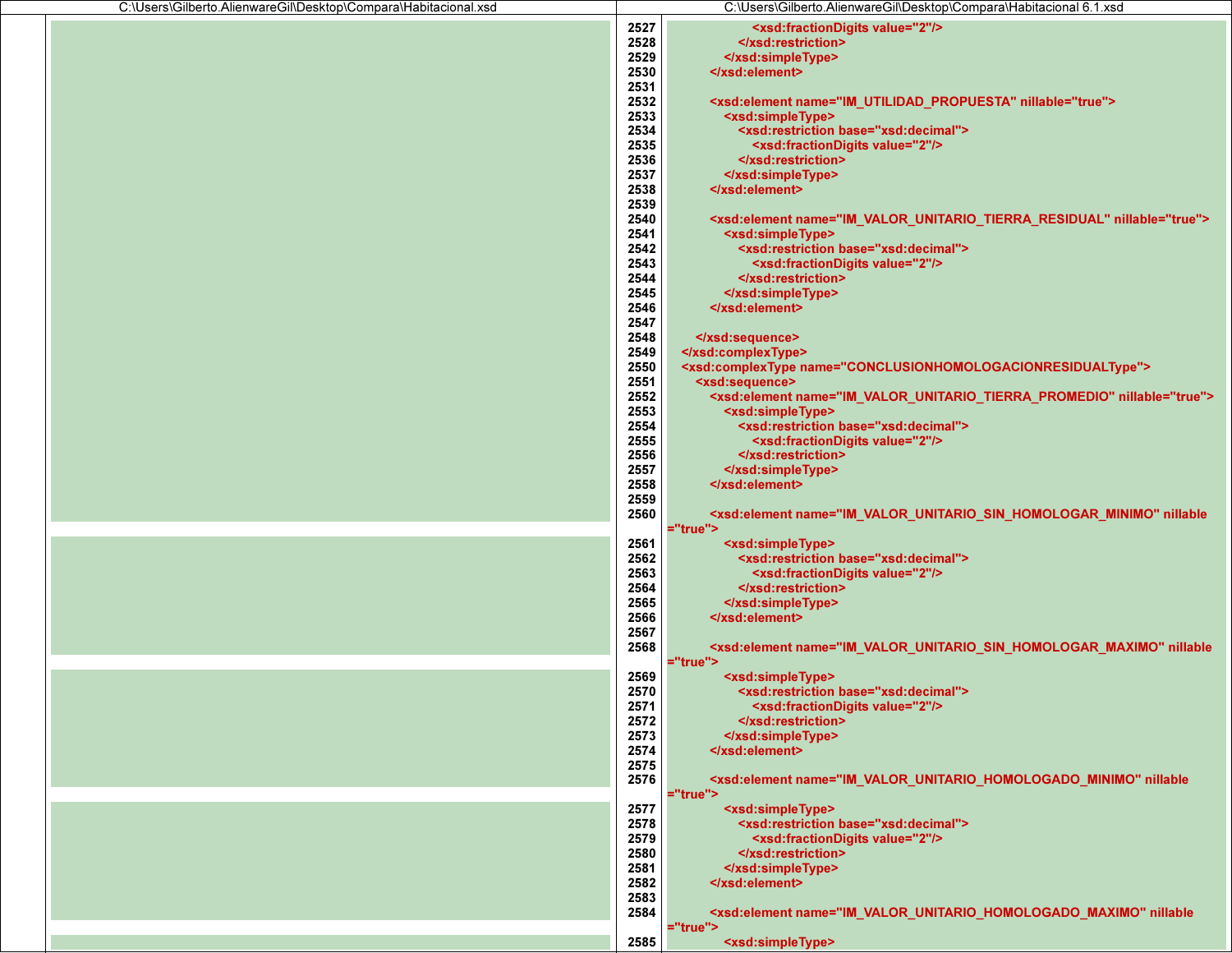|      | C:\Users\Gilberto.AlienwareGil\Desktop\Compara\Habitacional.xsd                                                                                                            |      | C:\Users\Gilberto.AlienwareGil\Desktop\Compara\Habitacional 6.1 xsd                        |
|------|----------------------------------------------------------------------------------------------------------------------------------------------------------------------------|------|--------------------------------------------------------------------------------------------|
|      |                                                                                                                                                                            | 2586 | <xsd:restriction base="xsd:decimal"></xsd:restriction>                                     |
|      |                                                                                                                                                                            | 2587 | <xsd:fractiondigits value="2"></xsd:fractiondigits>                                        |
|      |                                                                                                                                                                            | 2588 |                                                                                            |
|      |                                                                                                                                                                            | 2589 |                                                                                            |
|      |                                                                                                                                                                            | 2590 |                                                                                            |
|      |                                                                                                                                                                            | 2591 |                                                                                            |
|      |                                                                                                                                                                            | 2592 | <xsd:element name="IM_VALOR_UNITARIO_APLICABLE_RESIDUAL" nillable<="" th=""></xsd:element> |
|      |                                                                                                                                                                            |      | ="true">                                                                                   |
|      |                                                                                                                                                                            | 2593 |                                                                                            |
|      |                                                                                                                                                                            |      | <xsd:simpletype></xsd:simpletype>                                                          |
|      |                                                                                                                                                                            | 2594 | <xsd:restriction base="xsd:decimal"></xsd:restriction>                                     |
|      |                                                                                                                                                                            | 2595 | <xsd:fractiondigits value="2"></xsd:fractiondigits>                                        |
|      |                                                                                                                                                                            | 2596 |                                                                                            |
|      |                                                                                                                                                                            | 2597 |                                                                                            |
|      |                                                                                                                                                                            | 2598 |                                                                                            |
|      |                                                                                                                                                                            | 2599 |                                                                                            |
|      |                                                                                                                                                                            | 2600 |                                                                                            |
|      |                                                                                                                                                                            | 2601 |                                                                                            |
|      |                                                                                                                                                                            | 2602 | <xsd:complextype name="COMPARABLESRESIDUALType"></xsd:complextype>                         |
|      |                                                                                                                                                                            | 2603 | <xsd:sequence></xsd:sequence>                                                              |
|      | 2416   <xsd:element name="IM_CALLE_COMPARABLES" nillable="true"></xsd:element>                                                                                             | 2604 | <xsd:element name="IM CALLE COMPARABLES" nillable="true"></xsd:element>                    |
|      | 2417   <xsd:simpletype></xsd:simpletype>                                                                                                                                   | 2605 | <xsd:simpletype></xsd:simpletype>                                                          |
|      | 2418   <xsd:restriction base="xsd:string"></xsd:restriction>                                                                                                               | 2606 | <xsd:restriction base="xsd:string"></xsd:restriction>                                      |
| 2419 | <xsd:minlength value="1"></xsd:minlength>                                                                                                                                  | 2607 | <xsd:minlength value="1"></xsd:minlength>                                                  |
| 2420 | <xsd:maxlength value="100"></xsd:maxlength>                                                                                                                                | 2608 | <xsd:maxlength value="100"></xsd:maxlength>                                                |
| 2421 | <xsd:whitespace value="collapse"></xsd:whitespace>                                                                                                                         | 2609 | <xsd:whitespace value="collapse"></xsd:whitespace>                                         |
| 2422 |                                                                                                                                                                            | 2610 |                                                                                            |
|      | 2423 <i>sd:simpleType&gt;</i>                                                                                                                                              | 2611 |                                                                                            |
|      | 2424                                                                                                                                                                       | 2612 |                                                                                            |
| 2425 |                                                                                                                                                                            | 2613 |                                                                                            |
| 2426 | <xsd:element name="IM_COLONIA_COMPARABLES" nillable="true"></xsd:element>                                                                                                  | 2614 | <xsd:element name="IM_COLONIA_COMPARABLES" nillable="true"></xsd:element>                  |
| 2427 | <xsd:simpletype></xsd:simpletype>                                                                                                                                          | 2615 | <xsd:simpletype></xsd:simpletype>                                                          |
|      | 2428   <xsd:restriction base="xsd:string"></xsd:restriction>                                                                                                               | 2616 | <xsd:restriction base="xsd:string"></xsd:restriction>                                      |
| 2429 | <xsd:minlength value="1"></xsd:minlength>                                                                                                                                  | 2617 | <xsd:minlength value="1"></xsd:minlength>                                                  |
| 2430 | <xsd:maxlength value="50"></xsd:maxlength>                                                                                                                                 | 2618 | <xsd:maxlength value="50"></xsd:maxlength>                                                 |
| 2431 | <xsd:whitespace value="collapse"></xsd:whitespace>                                                                                                                         | 2619 | <xsd:whitespace value="collapse"></xsd:whitespace>                                         |
| 2432 |                                                                                                                                                                            | 2620 |                                                                                            |
| 2433 |                                                                                                                                                                            | 2621 |                                                                                            |
| 2434 |                                                                                                                                                                            | 2622 |                                                                                            |
| 2435 |                                                                                                                                                                            | 2623 |                                                                                            |
| 2436 | <xsd:element name="IM_DELEGACION_COMPARABLES" nillable="true"></xsd:element>                                                                                               | 2624 | <xsd:element name="IM_DELEGACION_COMPARABLES" nillable="true"></xsd:element>               |
| 2437 | <xsd:simpletype></xsd:simpletype>                                                                                                                                          | 2625 | <xsd:simpletype></xsd:simpletype>                                                          |
| 2438 | <xsd:restriction base="xsd:string"></xsd:restriction>                                                                                                                      | 2626 | <xsd:restriction base="xsd:string"></xsd:restriction>                                      |
| 2439 | <xsd:minlength value="1"></xsd:minlength>                                                                                                                                  | 2627 | <xsd:minlength value="1"></xsd:minlength>                                                  |
| 2440 | <xsd:maxlength value="50"></xsd:maxlength>                                                                                                                                 | 2628 | <xsd:maxlength value="50"></xsd:maxlength>                                                 |
| 2441 | <xsd:whitespace value="collapse"></xsd:whitespace>                                                                                                                         | 2629 | <xsd:whitespace value="collapse"></xsd:whitespace>                                         |
|      | 2442                                                                                                                                                                       | 2630 |                                                                                            |
|      | 2443                                                                                                                                                                       | 2631 |                                                                                            |
|      | 2444                                                                                                                                                                       | 2632 |                                                                                            |
| 2445 |                                                                                                                                                                            | 2633 |                                                                                            |
| 2446 | <xsd:element name="IM CODIGO POSTAL COMPARABLES" nillable="true"></xsd:element>                                                                                            | 2634 | <xsd:element name="IM CODIGO POSTAL COMPARABLES" nillable="true"></xsd:element>            |
| 2447 | <xsd:simpletype></xsd:simpletype>                                                                                                                                          | 2635 | <xsd:simpletype></xsd:simpletype>                                                          |
| 2448 | <xsd:restriction base="xsd:string"></xsd:restriction>                                                                                                                      | 2636 | <xsd:restriction base="xsd:string"></xsd:restriction>                                      |
| 2449 | <xsd:minlength value="1"></xsd:minlength>                                                                                                                                  | 2637 | <xsd:minlength value="1"></xsd:minlength>                                                  |
| 2450 | <xsd:maxlength value="5"></xsd:maxlength>                                                                                                                                  | 2638 | <xsd:maxlength value="5"></xsd:maxlength>                                                  |
| 2451 | <xsd:whitespace value="collapse"></xsd:whitespace>                                                                                                                         | 2639 | <xsd:whitespace value="collapse"></xsd:whitespace>                                         |
| 2452 |                                                                                                                                                                            | 2640 |                                                                                            |
| 2453 |                                                                                                                                                                            | 2641 |                                                                                            |
|      | 2454                                                                                                                                                                       | 2642 |                                                                                            |
| 2455 |                                                                                                                                                                            | 2643 |                                                                                            |
| 2456 | <xsd:element name="FUENTEINFORMACION" type="FUENTEINFORMACIONType"><th>2644</th><th><xsd:element name="FUENTEINFORMACION" th="" type<=""></xsd:element></th></xsd:element> | 2644 | <xsd:element name="FUENTEINFORMACION" th="" type<=""></xsd:element>                        |
|      | :element>                                                                                                                                                                  |      | ="FUENTEINFORMACIONType"/>                                                                 |
| 2457 | <xsd:element name="IM_DESCRIPCION_PREDIO_COMPARABLES" nillable="true"></xsd:element>                                                                                       | 2645 | <xsd:element name="IM_DESCRIPCION_PREDIO_COMPARABLES" nillable="true"></xsd:element>       |
|      | 2458 <xsd:simpletype></xsd:simpletype>                                                                                                                                     | 2646 | <xsd:simpletype></xsd:simpletype>                                                          |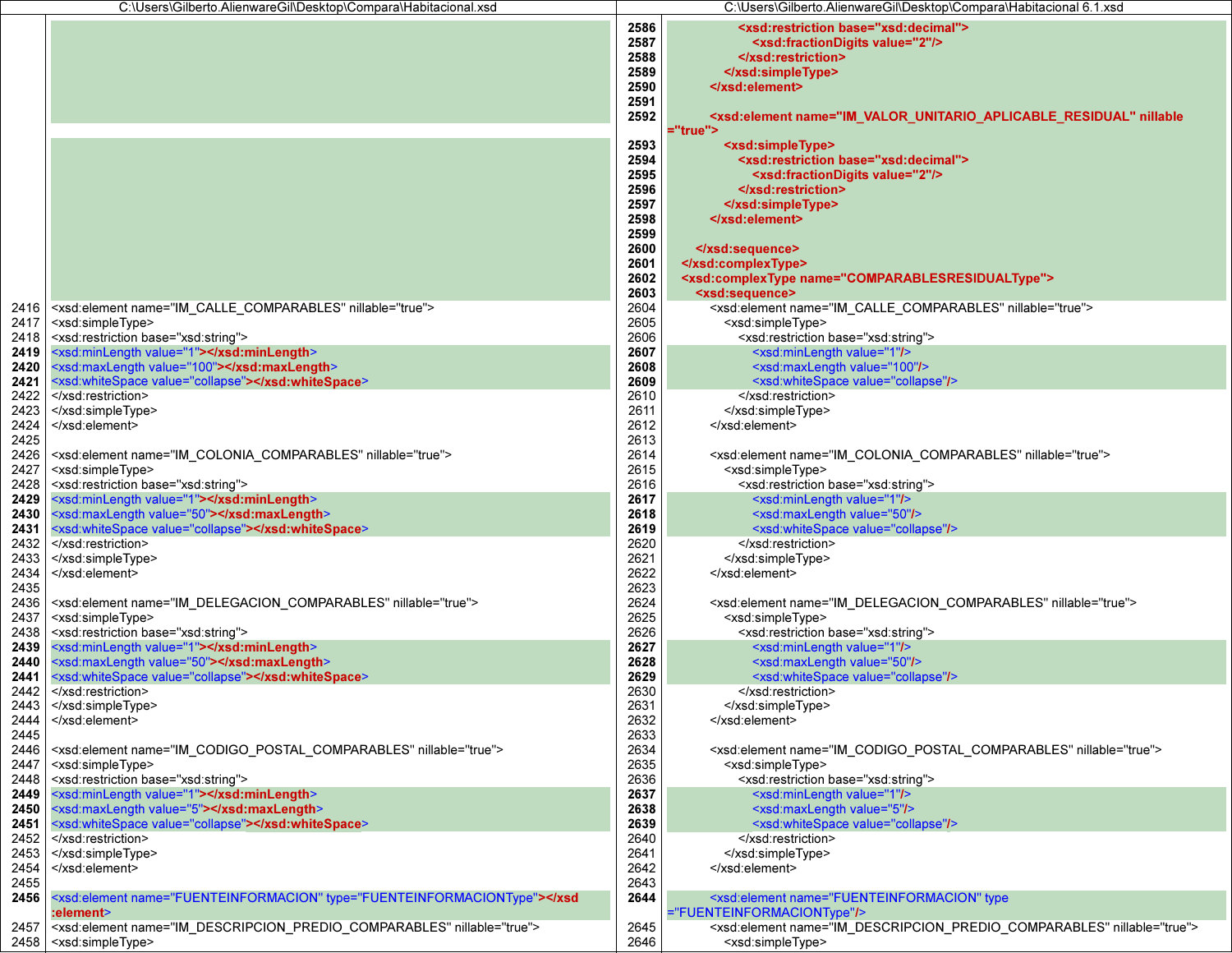|      | C:\Users\Gilberto.AlienwareGil\Desktop\Compara\Habitacional.xsd                                       |              | C:\Users\Gilberto.AlienwareGil\Desktop\Compara\Habitacional 6.1.xsd                         |
|------|-------------------------------------------------------------------------------------------------------|--------------|---------------------------------------------------------------------------------------------|
| 2459 | <xsd:restriction base="xsd:string"></xsd:restriction>                                                 | 2647         | <xsd:restriction base="xsd:string"></xsd:restriction>                                       |
| 2460 | <xsd:minlength value="0"></xsd:minlength>                                                             | 2648         | <xsd:minlength value="0"></xsd:minlength>                                                   |
| 2461 | <xsd:maxlength value="250"></xsd:maxlength>                                                           | 2649         | <xsd:maxlength value="250"></xsd:maxlength>                                                 |
| 2462 | <xsd:whitespace value="collapse"></xsd:whitespace>                                                    | 2650         | <xsd:whitespace value="collapse"></xsd:whitespace>                                          |
| 2463 |                                                                                                       | 2651         |                                                                                             |
| 2464 |                                                                                                       | 2652         |                                                                                             |
| 2465 |                                                                                                       | 2653         |                                                                                             |
| 2466 |                                                                                                       | 2654         |                                                                                             |
| 2467 | <xsd:element name="IM_SUPERFICIE_VENDIBLE" nillable="true"></xsd:element>                             | 2655         | <xsd:element name="IM_SUPERFICIE_VENDIBLE" nillable="true"></xsd:element>                   |
| 2468 | <xsd:simpletype></xsd:simpletype>                                                                     | 2656         | <xsd:simpletype></xsd:simpletype>                                                           |
| 2469 | <xsd:restriction base="xsd:decimal"></xsd:restriction>                                                | 2657         | <xsd:restriction base="xsd:decimal"></xsd:restriction>                                      |
| 2470 | <xsd:fractiondigits value="2"></xsd:fractiondigits>                                                   | 2658         | <xsd:fractiondigits value="2"></xsd:fractiondigits>                                         |
| 2471 |                                                                                                       | 2659         |                                                                                             |
| 2472 |                                                                                                       | 2660         |                                                                                             |
| 2473 |                                                                                                       | 2661         |                                                                                             |
| 2474 |                                                                                                       | 2662         |                                                                                             |
|      |                                                                                                       |              |                                                                                             |
| 2475 | <xsd:element name="IM_FECHA_COMPARABLES"></xsd:element>                                               | 2663         | <xsd:element name="IM_FECHA_COMPARABLES"></xsd:element>                                     |
| 2476 | <xsd:simpletype></xsd:simpletype>                                                                     | 2664         | <xsd:simpletype></xsd:simpletype>                                                           |
| 2477 | <xsd:restriction base="xsd:string"></xsd:restriction>                                                 | 2665         | <xsd:restriction base="xsd:string"></xsd:restriction>                                       |
| 2478 | <xsd:pattern value="[0-2][0-2][0-9][0-9][-][0-1][0-9][-][0-3][0-9]"></xsd:pattern>                    | 2666         | <xsd:pattern value="[0-2][0-2][0-9][0-9][-][0-1][0-9][-][0-3][0-9]"></xsd:pattern>          |
|      | 2479                                                                                                  | 2667         |                                                                                             |
| 2480 |                                                                                                       | 2668         |                                                                                             |
| 2481 |                                                                                                       | 2669         |                                                                                             |
| 2482 |                                                                                                       | 2670         |                                                                                             |
| 2483 | <xsd:element name="IM_PRECIO_SOLICITADO_COMPARABLES" nillable="true"></xsd:element>                   | 2671         | <xsd:element name="IM_PRECIO_SOLICITADO_COMPARABLES" nillable="true"></xsd:element>         |
| 2484 | <xsd:simpletype></xsd:simpletype>                                                                     | 2672         | <xsd:simpletype></xsd:simpletype>                                                           |
| 2485 | <xsd:restriction base="xsd:decimal"></xsd:restriction>                                                | 2673         | <xsd:restriction base="xsd:decimal"></xsd:restriction>                                      |
| 2486 | <xsd:fractiondigits value="2"></xsd:fractiondigits>                                                   | 2674         | <xsd:fractiondigits value="2"></xsd:fractiondigits>                                         |
| 2487 |                                                                                                       | 2675         |                                                                                             |
| 2488 |                                                                                                       | 2676         |                                                                                             |
| 2489 |                                                                                                       | 2677         |                                                                                             |
| 2490 |                                                                                                       | 2678         |                                                                                             |
| 2491 | <xsd:element name="IM_FACTOR_DENEGOCIACION" nillable="true"></xsd:element>                            | 2679         | <xsd:element name="IM_FACTOR_DENEGOCIACION" nillable="true"></xsd:element>                  |
| 2492 | <xsd:simpletype></xsd:simpletype>                                                                     | 2680         | <xsd:simpletype></xsd:simpletype>                                                           |
| 2493 | <xsd:restriction base="xsd:decimal"></xsd:restriction>                                                | 2681         | <xsd:restriction base="xsd:decimal"></xsd:restriction>                                      |
| 2494 | <xsd:fractiondigits value="2"></xsd:fractiondigits>                                                   | 2682         | <xsd:fractiondigits value="2"></xsd:fractiondigits>                                         |
| 2495 |                                                                                                       | 2683         |                                                                                             |
| 2496 |                                                                                                       | 2684         |                                                                                             |
| 2497 |                                                                                                       | 2685         |                                                                                             |
| 2498 |                                                                                                       | 2686         |                                                                                             |
| 2499 | <xsd:element name="IM_VALOR_UNITARIO_DETIERRAHOMOLOGADO_" nillable="true"></xsd:element>              | 2687         | <xsd:element name="IM_VALOR_UNITARIO_DETIERRAHOMOLOGADO_" nillable<="" td=""></xsd:element> |
|      |                                                                                                       |              | ="true">                                                                                    |
| 2500 | <xsd:simpletype></xsd:simpletype>                                                                     | 2688         | <xsd:simpletype></xsd:simpletype>                                                           |
| 2501 | <xsd:restriction base="xsd:decimal"></xsd:restriction>                                                | 2689         | <xsd:restriction base="xsd:decimal"></xsd:restriction>                                      |
| 2502 | <xsd:fractiondigits value="2"></xsd:fractiondigits>                                                   | 2690         | <xsd:fractiondigits value="2"></xsd:fractiondigits>                                         |
| 2503 |                                                                                                       | 2691         |                                                                                             |
| 2504 |                                                                                                       | 2692         |                                                                                             |
| 2505 |                                                                                                       | 2693<br>2694 |                                                                                             |
| 2506 |                                                                                                       |              |                                                                                             |
|      | 2507                                                                                                  | 2695         |                                                                                             |
|      | 2508                                                                                                  | 2696         |                                                                                             |
|      | 2509   <xsd:complextype name="FUENTEINFORMACIONType"></xsd:complextype>                               | 2697         | <xsd:complextype name="FUENTEINFORMACIONType"></xsd:complextype>                            |
|      | 2510   <xsd:sequence></xsd:sequence>                                                                  | 2698         | <xsd:sequence></xsd:sequence>                                                               |
|      | 2511   <xsd:element name="IM_TELEFONO_COMPARABLES" nillable="true"></xsd:element>                     | 2699         | <xsd:element name="IM_TELEFONO_COMPARABLES" nillable="true"></xsd:element>                  |
|      | 2512   <xsd:simpletype></xsd:simpletype>                                                              | 2700         | <xsd:simpletype></xsd:simpletype>                                                           |
|      | 2513   <xsd:restriction base="xsd:string"></xsd:restriction>                                          | 2701         | <xsd:restriction base="xsd:string"></xsd:restriction>                                       |
|      | 2514   <xsd:minlength value="1"></xsd:minlength><br>2515   <xsd:maxlength value="20"></xsd:maxlength> | 2702         | <xsd:minlength value="1"></xsd:minlength><br><xsd:maxlength value="20"></xsd:maxlength>     |
|      | <xsd:whitespace value="collapse"></xsd:whitespace>                                                    | 2703         |                                                                                             |
| 2516 |                                                                                                       | 2704         | <xsd:whitespace value="collapse"></xsd:whitespace><br>                                      |
| 2517 |                                                                                                       | 2705<br>2706 |                                                                                             |
|      | 2518<br>                                                                                              |              |                                                                                             |
| 2519 |                                                                                                       | 2707         |                                                                                             |
| 2520 |                                                                                                       | 2708         |                                                                                             |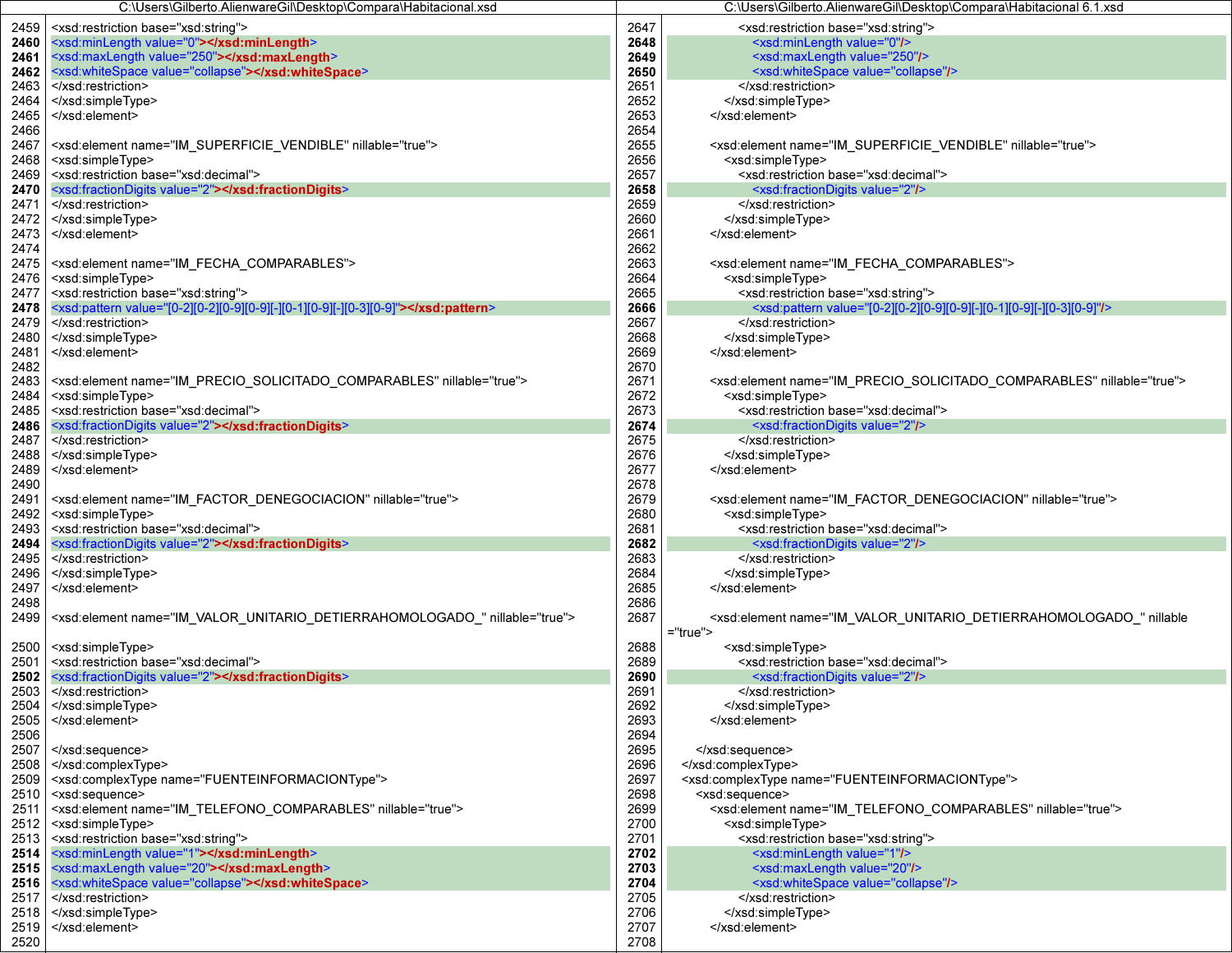|      | C:\Users\Gilberto.AlienwareGil\Desktop\Compara\Habitacional.xsd                                                                                                                                                         |              | C:\Users\Gilberto.AlienwareGil\Desktop\Compara\Habitacional 6.1.xsd                                      |
|------|-------------------------------------------------------------------------------------------------------------------------------------------------------------------------------------------------------------------------|--------------|----------------------------------------------------------------------------------------------------------|
| 2521 | <xsd:element name="IM_INFORMANTE_COMPARABLES" nillable="true"></xsd:element>                                                                                                                                            | 2709         | <xsd:element name="IM_INFORMANTE_COMPARABLES" nillable="true"></xsd:element>                             |
| 2522 | <xsd:simpletype></xsd:simpletype>                                                                                                                                                                                       | 2710         | <xsd:simpletype></xsd:simpletype>                                                                        |
| 2523 | <xsd:restriction base="xsd:string"></xsd:restriction>                                                                                                                                                                   | 2711         | <xsd:restriction base="xsd:string"></xsd:restriction>                                                    |
| 2524 | <xsd:minlength value="1"></xsd:minlength>                                                                                                                                                                               | 2712         | <xsd:minlength value="1"></xsd:minlength>                                                                |
|      |                                                                                                                                                                                                                         |              |                                                                                                          |
| 2525 | <xsd:maxlength value="100"></xsd:maxlength>                                                                                                                                                                             | 2713         | <xsd:maxlength value="100"></xsd:maxlength>                                                              |
| 2526 | <xsd:whitespace value="collapse"></xsd:whitespace>                                                                                                                                                                      | 2714         | <xsd:whitespace value="collapse"></xsd:whitespace>                                                       |
| 2527 |                                                                                                                                                                                                                         | 2715         |                                                                                                          |
| 2528 |                                                                                                                                                                                                                         | 2716         |                                                                                                          |
| 2529 |                                                                                                                                                                                                                         | 2717         |                                                                                                          |
| 2530 |                                                                                                                                                                                                                         | 2718         |                                                                                                          |
|      |                                                                                                                                                                                                                         | 2719         |                                                                                                          |
|      |                                                                                                                                                                                                                         | 2720         |                                                                                                          |
|      |                                                                                                                                                                                                                         | 2721         | <xsd:complextype name="TERRENOSDIRECTOSType"></xsd:complextype>                                          |
|      |                                                                                                                                                                                                                         | 2722         | <xsd:sequence></xsd:sequence>                                                                            |
|      |                                                                                                                                                                                                                         | 2723         | <xsd:element name="COMPARABLESDIRECTOS" td="" type<=""></xsd:element>                                    |
|      |                                                                                                                                                                                                                         |              | ="COMPARABLESDIRECTOSType" minOccurs="4" maxOccurs="4"/>                                                 |
|      |                                                                                                                                                                                                                         | 2724         | <xsd:element name="CONCLUSIONHOMOLOGACIONTERRENOS" td="" type<=""></xsd:element>                         |
|      |                                                                                                                                                                                                                         |              | ="CONCLUSIONHOMOLOGACIONTERRENOSType"/>                                                                  |
| 2531 |                                                                                                                                                                                                                         | 2725         |                                                                                                          |
|      | 2532                                                                                                                                                                                                                    | 2726         |                                                                                                          |
| 2533 | <xsd:complextype name="CONCLUSIONHOMOLOGACIONTERRENOSType"></xsd:complextype>                                                                                                                                           | 2727         | <xsd:complextype name="CONCLUSIONHOMOLOGACIONTERRENOSType"></xsd:complextype>                            |
| 2534 | <xsd:sequence></xsd:sequence>                                                                                                                                                                                           | 2728         | <xsd:sequence></xsd:sequence>                                                                            |
| 2535 | <xsd:element name="IM_VALOR_UNITARIO_PROMEDIO" nillable="false"></xsd:element>                                                                                                                                          | 2729         | <xsd:element name="IM_VALOR_UNITARIO_PROMEDIO" nillable="false"></xsd:element>                           |
| 2536 | <xsd:simpletype></xsd:simpletype>                                                                                                                                                                                       | 2730         | <xsd:simpletype></xsd:simpletype>                                                                        |
| 2537 | <xsd:restriction base="xsd:decimal"> </xsd:restriction>                                                                                                                                                                 | 2731         | <xsd:restriction base="xsd:decimal"> </xsd:restriction>                                                  |
| 2538 |                                                                                                                                                                                                                         | 2732         |                                                                                                          |
| 2539 |                                                                                                                                                                                                                         | 2733         |                                                                                                          |
| 2540 |                                                                                                                                                                                                                         | 2734         |                                                                                                          |
| 2541 | <xsd:element <="" name="IM_VALOR_UNITARIO_SIN_HOMOLOGAR_MINIMO_TERRENO" td=""><td>2735</td><td><xsd:element name<="" td=""></xsd:element></td></xsd:element>                                                            | 2735         | <xsd:element name<="" td=""></xsd:element>                                                               |
|      | nillable="false">                                                                                                                                                                                                       |              |                                                                                                          |
|      | 2542   <xsd:simpletype></xsd:simpletype>                                                                                                                                                                                | 2736         | ="IM_VALOR_UNITARIO_SIN_HOMOLOGAR_MINIMO_TERRENO" nillable="false"><br><xsd:simpletype></xsd:simpletype> |
|      |                                                                                                                                                                                                                         | 2737         | <xsd:restriction base="xsd:decimal"></xsd:restriction>                                                   |
| 2543 | <xsd:restriction base="xsd:decimal"></xsd:restriction>                                                                                                                                                                  | 2738         |                                                                                                          |
| 2544 | <xsd:fractiondigits value="2"></xsd:fractiondigits><br>2545                                                                                                                                                             | 2739         | <xsd:fractiondigits value="2"></xsd:fractiondigits><br>                                                  |
|      |                                                                                                                                                                                                                         |              |                                                                                                          |
| 2546 |                                                                                                                                                                                                                         | 2740         |                                                                                                          |
| 2547 |                                                                                                                                                                                                                         | 2741<br>2742 |                                                                                                          |
| 2548 |                                                                                                                                                                                                                         | 2743         |                                                                                                          |
|      | 2549   <xsd:element <br="" name="IM_VALOR_UNITARIO_SIN_HOMOLOGAR_MAXIMO_TERRENO">nillable="false"&gt;</xsd:element>                                                                                                     |              | <xsd:element name<="" td=""></xsd:element>                                                               |
|      |                                                                                                                                                                                                                         |              | ="IM_VALOR_UNITARIO_SIN_HOMOLOGAR_MAXIMO_TERRENO" nillable="false">                                      |
|      | 2550   <xsd:simpletype></xsd:simpletype>                                                                                                                                                                                | 2744         | <xsd:simpletype></xsd:simpletype>                                                                        |
| 2551 | <xsd:restriction base="xsd:decimal"></xsd:restriction>                                                                                                                                                                  | 2745         | <xsd:restriction base="xsd:decimal"></xsd:restriction>                                                   |
|      | 2552   <xsd:fractiondigits value="2"></xsd:fractiondigits>                                                                                                                                                              | 2746         | <xsd:fractiondigits value="2"></xsd:fractiondigits>                                                      |
| 2553 |                                                                                                                                                                                                                         | 2747         |                                                                                                          |
| 2554 |                                                                                                                                                                                                                         | 2748         | <br>                                                                                                     |
| 2555 |                                                                                                                                                                                                                         | 2749         |                                                                                                          |
| 2556 |                                                                                                                                                                                                                         | 2750         |                                                                                                          |
| 2557 | <xsd:element name="IM_VALOR_UNITARIO_HOMOLOGADO_MINIMO_TERRENO" nillable<="" td=""><td>2751</td><td><xsd:element <="" name="IM_VALOR_UNITARIO_HOMOLOGADO_MINIMO_TERRENO" td=""></xsd:element></td></xsd:element>        | 2751         | <xsd:element <="" name="IM_VALOR_UNITARIO_HOMOLOGADO_MINIMO_TERRENO" td=""></xsd:element>                |
|      | ="false">                                                                                                                                                                                                               |              | nillable="false">                                                                                        |
| 2558 | <xsd:simpletype></xsd:simpletype>                                                                                                                                                                                       | 2752         | <xsd:simpletype></xsd:simpletype>                                                                        |
| 2559 | <xsd:restriction base="xsd:decimal"></xsd:restriction>                                                                                                                                                                  | 2753         | <xsd:restriction base="xsd:decimal"></xsd:restriction>                                                   |
|      | 2560   <xsd:fractiondigits value="2"></xsd:fractiondigits>                                                                                                                                                              | 2754         | <xsd:fractiondigits value="2"></xsd:fractiondigits>                                                      |
|      | 2561                                                                                                                                                                                                                    | 2755         |                                                                                                          |
|      | 2562                                                                                                                                                                                                                    | 2756         |                                                                                                          |
| 2563 |                                                                                                                                                                                                                         | 2757         |                                                                                                          |
| 2564 |                                                                                                                                                                                                                         | 2758         |                                                                                                          |
|      | 2565   <xsd:element name="IM_VALOR_UNITARIO_HOMOLOGADO_MAXIMO_TERRENO" nillable<="" td=""><td>2759</td><td><xsd:element <="" name="IM_VALOR_UNITARIO_HOMOLOGADO_MAXIMO_TERRENO" td=""></xsd:element></td></xsd:element> | 2759         | <xsd:element <="" name="IM_VALOR_UNITARIO_HOMOLOGADO_MAXIMO_TERRENO" td=""></xsd:element>                |
|      | ="false">                                                                                                                                                                                                               |              | nillable="false">                                                                                        |
|      | 2566   <xsd:simpletype></xsd:simpletype>                                                                                                                                                                                | 2760         | <xsd:simpletype></xsd:simpletype>                                                                        |
| 2567 | <xsd:restriction base="xsd:decimal"></xsd:restriction>                                                                                                                                                                  | 2761         | <xsd:restriction base="xsd:decimal"></xsd:restriction>                                                   |
|      | 2568   <xsd:fractiondigits value="2"></xsd:fractiondigits>                                                                                                                                                              | 2762         | <xsd:fractiondigits value="2"></xsd:fractiondigits>                                                      |
|      | 2569                                                                                                                                                                                                                    | 2763         |                                                                                                          |
|      | 2570                                                                                                                                                                                                                    | 2764         |                                                                                                          |
|      | $2571$ $\leq$ /xsd: element                                                                                                                                                                                             | 2765         |                                                                                                          |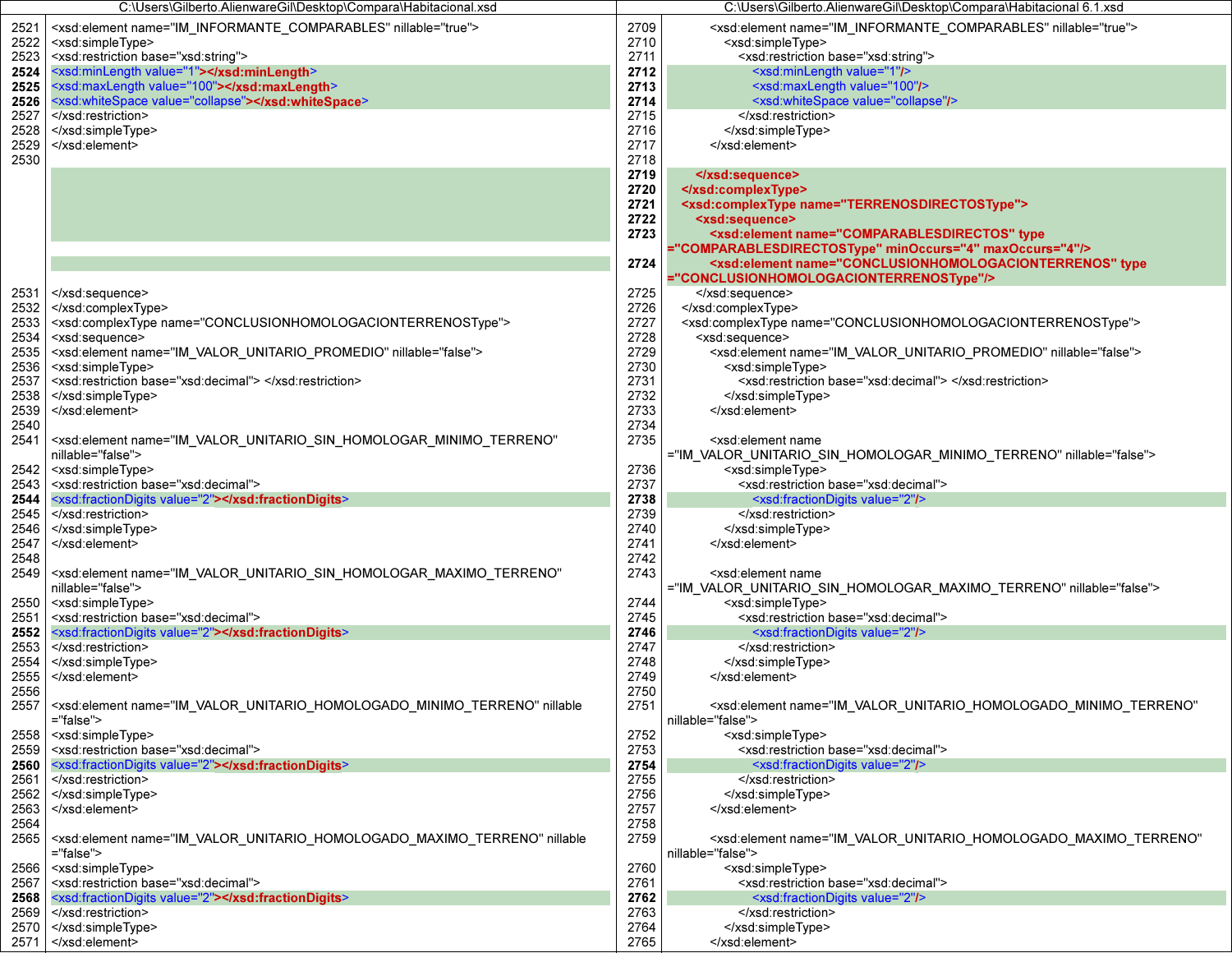|      | C:\Users\Gilberto.AlienwareGil\Desktop\Compara\Habitacional.xsd                                                                                                              |      | C:\Users\Gilberto.AlienwareGil\Desktop\Compara\Habitacional 6.1.xsd                 |
|------|------------------------------------------------------------------------------------------------------------------------------------------------------------------------------|------|-------------------------------------------------------------------------------------|
| 2572 |                                                                                                                                                                              | 2766 |                                                                                     |
| 2573 |                                                                                                                                                                              | 2767 |                                                                                     |
| 2574 |                                                                                                                                                                              | 2768 |                                                                                     |
| 2575 | <xsd:complextype name="TERRENOSDIRECTOSType"></xsd:complextype>                                                                                                              | 2769 | <xsd:complextype name="COMPARABLESDIRECTOSType"></xsd:complextype>                  |
| 2576 | <xsd:sequence></xsd:sequence>                                                                                                                                                | 2770 | <xsd:sequence></xsd:sequence>                                                       |
| 2577 | <xsd:element name="IM_CALLE_TERRENO" nillable="false"></xsd:element>                                                                                                         | 2771 | <xsd:element name="IM_CALLE_TERRENO" nillable="false"></xsd:element>                |
|      |                                                                                                                                                                              | 2772 |                                                                                     |
| 2578 | <xsd:simpletype></xsd:simpletype>                                                                                                                                            |      | <xsd:simpletype></xsd:simpletype>                                                   |
| 2579 | <xsd:restriction base="xsd:string"></xsd:restriction>                                                                                                                        | 2773 | <xsd:restriction base="xsd:string"></xsd:restriction>                               |
| 2580 | <xsd:minlength value="1"></xsd:minlength>                                                                                                                                    | 2774 | <xsd:minlength value="1"></xsd:minlength>                                           |
| 2581 | <xsd:maxlength value="100"></xsd:maxlength>                                                                                                                                  | 2775 | <xsd:maxlength value="100"></xsd:maxlength>                                         |
| 2582 | <xsd:whitespace value="collapse"></xsd:whitespace>                                                                                                                           | 2776 | <xsd:whitespace value="collapse"></xsd:whitespace>                                  |
| 2583 |                                                                                                                                                                              | 2777 |                                                                                     |
| 2584 |                                                                                                                                                                              | 2778 |                                                                                     |
| 2585 |                                                                                                                                                                              | 2779 |                                                                                     |
| 2586 |                                                                                                                                                                              | 2780 |                                                                                     |
| 2587 | <xsd:element name="IM_COLONIA_TERRENO" nillable="false"></xsd:element>                                                                                                       | 2781 | <xsd:element name="IM_COLONIA_TERRENO" nillable="false"></xsd:element>              |
| 2588 | <xsd:simpletype></xsd:simpletype>                                                                                                                                            | 2782 | <xsd:simpletype></xsd:simpletype>                                                   |
| 2589 | <xsd:restriction base="xsd:string"></xsd:restriction>                                                                                                                        | 2783 | <xsd:restriction base="xsd:string"></xsd:restriction>                               |
| 2590 | <xsd:minlength value="1"></xsd:minlength>                                                                                                                                    | 2784 | <xsd:minlength value="1"></xsd:minlength>                                           |
| 2591 | <xsd:maxlength value="100"></xsd:maxlength>                                                                                                                                  | 2785 | <xsd:maxlength value="100"></xsd:maxlength>                                         |
| 2592 | <xsd:whitespace value="collapse"></xsd:whitespace>                                                                                                                           | 2786 | <xsd:whitespace value="collapse"></xsd:whitespace>                                  |
| 2593 |                                                                                                                                                                              | 2787 |                                                                                     |
| 2594 |                                                                                                                                                                              | 2788 |                                                                                     |
| 2595 |                                                                                                                                                                              | 2789 |                                                                                     |
|      |                                                                                                                                                                              |      |                                                                                     |
| 2596 |                                                                                                                                                                              | 2790 |                                                                                     |
| 2597 | <xsd:element name="IM_DELEGACION_TERRENO" nillable="false"></xsd:element>                                                                                                    | 2791 | <xsd:element name="IM_DELEGACION_TERRENO" nillable="false"></xsd:element>           |
| 2598 | <xsd:simpletype></xsd:simpletype>                                                                                                                                            | 2792 | <xsd:simpletype></xsd:simpletype>                                                   |
| 2599 | <xsd:restriction base="xsd:string"></xsd:restriction>                                                                                                                        | 2793 | <xsd:restriction base="xsd:string"></xsd:restriction>                               |
| 2600 | <xsd:minlength value="1"></xsd:minlength>                                                                                                                                    | 2794 | <xsd:minlength value="1"></xsd:minlength>                                           |
| 2601 | <xsd:maxlength value="50"></xsd:maxlength>                                                                                                                                   | 2795 | <xsd:maxlength value="50"></xsd:maxlength>                                          |
| 2602 | <xsd:whitespace value="collapse"></xsd:whitespace>                                                                                                                           | 2796 | <xsd:whitespace value="collapse"></xsd:whitespace>                                  |
| 2603 |                                                                                                                                                                              | 2797 |                                                                                     |
| 2604 |                                                                                                                                                                              | 2798 |                                                                                     |
| 2605 |                                                                                                                                                                              | 2799 |                                                                                     |
| 2606 |                                                                                                                                                                              | 2800 |                                                                                     |
| 2607 | <xsd:element name="IM_CODIGO_POSTAL_TERRENO" nillable="false"></xsd:element>                                                                                                 | 2801 | <xsd:element name="IM_CODIGO_POSTAL_TERRENO" nillable="false"></xsd:element>        |
| 2608 | <xsd:simpletype></xsd:simpletype>                                                                                                                                            | 2802 | <xsd:simpletype></xsd:simpletype>                                                   |
| 2609 | <xsd:restriction base="xsd:string"></xsd:restriction>                                                                                                                        | 2803 | <xsd:restriction base="xsd:string"></xsd:restriction>                               |
| 2610 | <xsd:minlength value="1"></xsd:minlength>                                                                                                                                    | 2804 | <xsd:minlength value="1"></xsd:minlength>                                           |
| 2611 | <xsd:maxlength value="5"></xsd:maxlength>                                                                                                                                    | 2805 | <xsd:maxlength value="5"></xsd:maxlength>                                           |
| 2612 | <xsd:whitespace value="collapse"></xsd:whitespace>                                                                                                                           | 2806 | <xsd:whitespace value="collapse"></xsd:whitespace>                                  |
| 2613 |                                                                                                                                                                              | 2807 |                                                                                     |
| 2614 |                                                                                                                                                                              | 2808 |                                                                                     |
| 2615 |                                                                                                                                                                              | 2809 |                                                                                     |
| 2616 |                                                                                                                                                                              | 2810 |                                                                                     |
| 2617 | <xsd:element name="FUENTEINFORMACIONTERRENOS" td="" type<=""><th>2811</th><td><xsd:element name="FUENTEINFORMACIONTERRENOS" td="" type<=""></xsd:element></td></xsd:element> | 2811 | <xsd:element name="FUENTEINFORMACIONTERRENOS" td="" type<=""></xsd:element>         |
|      | ="FUENTEINFORMACIONTERRENOSType">                                                                                                                                            |      | ="FUENTEINFORMACIONTERRENOSType"/>                                                  |
| 2618 | <xsd:element name="IM_DESCRIPCIONDELPREDIO_TERRENO" nillable="false"></xsd:element>                                                                                          | 2812 | <xsd:element name="IM_DESCRIPCIONDELPREDIO_TERRENO" nillable="false"></xsd:element> |
|      |                                                                                                                                                                              |      |                                                                                     |
| 2619 | <xsd:simpletype></xsd:simpletype>                                                                                                                                            | 2813 | <xsd:simpletype></xsd:simpletype>                                                   |
| 2620 | <xsd:restriction base="xsd:string"></xsd:restriction>                                                                                                                        | 2814 | <xsd:restriction base="xsd:string"></xsd:restriction>                               |
| 2621 | <xsd:minlength value="0"></xsd:minlength>                                                                                                                                    | 2815 | <xsd:minlength value="0"></xsd:minlength>                                           |
| 2622 | <xsd:maxlength value="250"></xsd:maxlength>                                                                                                                                  | 2816 | <xsd:maxlength value="250"></xsd:maxlength>                                         |
| 2623 | <xsd:whitespace value="collapse"></xsd:whitespace>                                                                                                                           | 2817 | <xsd:whitespace value="collapse"></xsd:whitespace>                                  |
| 2624 |                                                                                                                                                                              | 2818 |                                                                                     |
| 2625 |                                                                                                                                                                              | 2819 |                                                                                     |
| 2626 |                                                                                                                                                                              | 2820 |                                                                                     |
| 2627 |                                                                                                                                                                              | 2821 |                                                                                     |
| 2628 | <xsd:element name="IM_CUS_TERRENO" nillable="false"></xsd:element>                                                                                                           | 2822 | <xsd:element name="IM_CUS_TERRENO" nillable="false"></xsd:element>                  |
| 2629 | <xsd:simpletype></xsd:simpletype>                                                                                                                                            | 2823 | <xsd:simpletype></xsd:simpletype>                                                   |
| 2630 | <xsd:restriction base="xsd:decimal"></xsd:restriction>                                                                                                                       | 2824 | <xsd:restriction base="xsd:decimal"></xsd:restriction>                              |
|      | 2631   <xsd:fractiondigits value="2"></xsd:fractiondigits>                                                                                                                   | 2825 | <xsd:fractiondigits value="2"></xsd:fractiondigits>                                 |
|      | 2632                                                                                                                                                                         | 2826 |                                                                                     |
|      | 2633                                                                                                                                                                         | 2827 |                                                                                     |
|      |                                                                                                                                                                              |      |                                                                                     |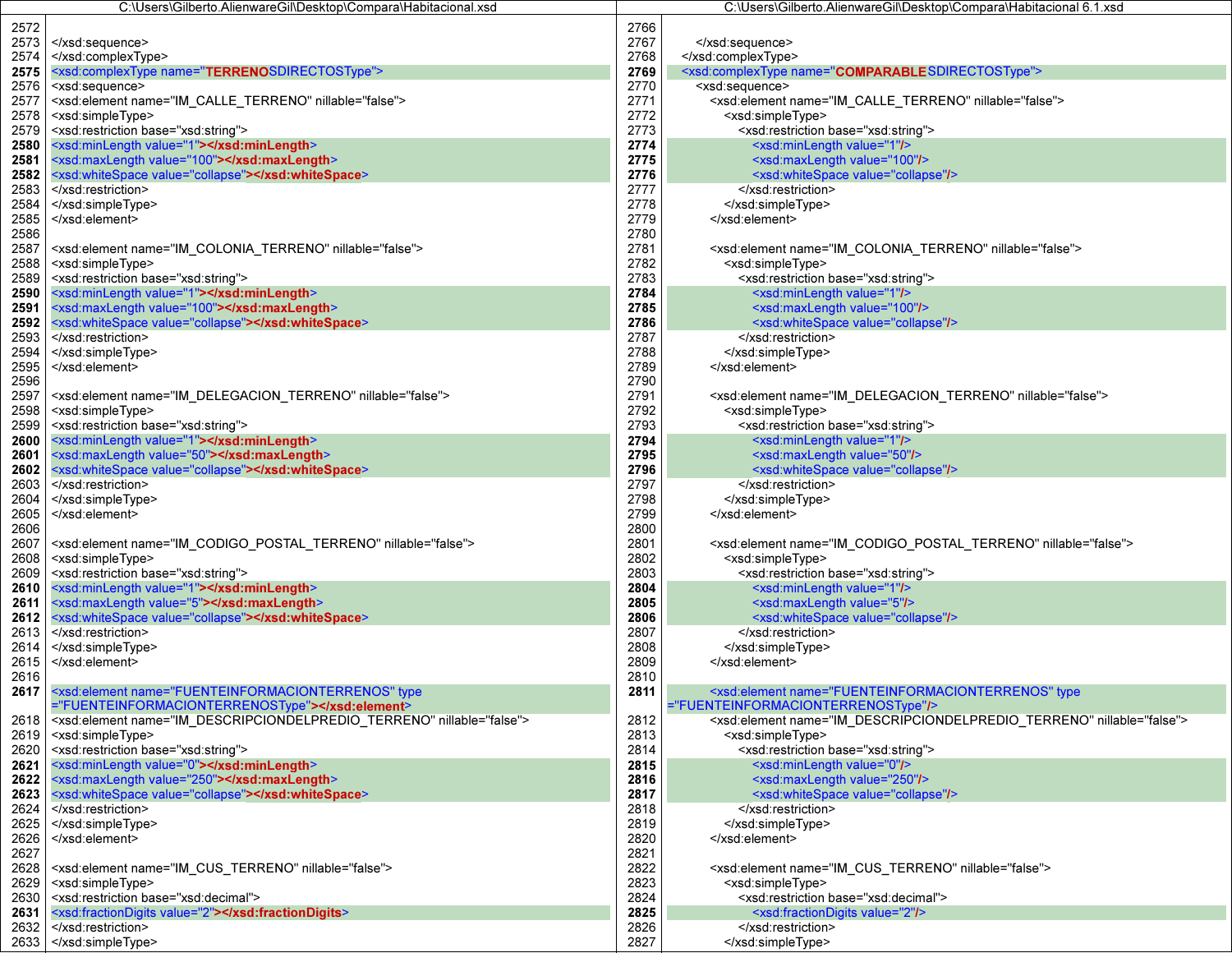|      | C:\Users\Gilberto.AlienwareGil\Desktop\Compara\Habitacional.xsd                                                                                                                             |              | C:\Users\Gilberto.AlienwareGil\Desktop\Compara\Habitacional 6.1 xsd                 |
|------|---------------------------------------------------------------------------------------------------------------------------------------------------------------------------------------------|--------------|-------------------------------------------------------------------------------------|
| 2634 |                                                                                                                                                                                             | 2828<br>2829 |                                                                                     |
| 2635 |                                                                                                                                                                                             |              |                                                                                     |
| 2636 | <xsd:element name="IM_SUPERFICIE_TERRENO" nillable="false"></xsd:element>                                                                                                                   | 2830         | <xsd:element name="IM_SUPERFICIE_TERRENO" nillable="false"></xsd:element>           |
| 2637 | <xsd:simpletype></xsd:simpletype>                                                                                                                                                           | 2831         | <xsd:simpletype></xsd:simpletype>                                                   |
|      | 2638   <xsd:restriction base="xsd:decimal"></xsd:restriction>                                                                                                                               | 2832         | <xsd:restriction base="xsd:decimal"></xsd:restriction>                              |
| 2639 | <xsd:fractiondigits value="2"></xsd:fractiondigits>                                                                                                                                         | 2833         | <xsd:fractiondigits value="2"></xsd:fractiondigits>                                 |
|      | 2640                                                                                                                                                                                        | 2834         |                                                                                     |
| 2641 |                                                                                                                                                                                             | 2835         |                                                                                     |
| 2642 |                                                                                                                                                                                             | 2836         |                                                                                     |
| 2643 |                                                                                                                                                                                             | 2837         |                                                                                     |
| 2644 | <xsd:element name="IM_PRECIOSOLICITADO_TERRENO" nillable="false"></xsd:element>                                                                                                             | 2838         | <xsd:element name="IM_PRECIOSOLICITADO_TERRENO" nillable="false"></xsd:element>     |
|      |                                                                                                                                                                                             |              |                                                                                     |
| 2645 | <xsd:simpletype></xsd:simpletype>                                                                                                                                                           | 2839         | <xsd:simpletype></xsd:simpletype>                                                   |
|      | 2646   <xsd:restriction base="xsd:decimal"></xsd:restriction>                                                                                                                               | 2840         | <xsd:restriction base="xsd:decimal"></xsd:restriction>                              |
| 2647 | <xsd:fractiondigits value="2"></xsd:fractiondigits>                                                                                                                                         | 2841         | <xsd:fractiondigits value="2"></xsd:fractiondigits>                                 |
|      | 2648                                                                                                                                                                                        | 2842         |                                                                                     |
| 2649 |                                                                                                                                                                                             | 2843         |                                                                                     |
| 2650 |                                                                                                                                                                                             | 2844         |                                                                                     |
| 2651 |                                                                                                                                                                                             | 2845         |                                                                                     |
| 2652 | <xsd:element name="IM_FECHA_TERRENO"></xsd:element>                                                                                                                                         | 2846         | <xsd:element name="IM_FECHA_TERRENO"></xsd:element>                                 |
|      | 2653   <xsd:simpletype></xsd:simpletype>                                                                                                                                                    | 2847         | <xsd:simpletype></xsd:simpletype>                                                   |
| 2654 | <xsd:restriction base="xsd:string"></xsd:restriction>                                                                                                                                       | 2848         | <xsd:restriction base="xsd:string"></xsd:restriction>                               |
|      |                                                                                                                                                                                             | 2849         | <xsd:pattern value="[0-2][0-2][0-9][0-9][-][0-1][0-9][-][0-3][0-9]"></xsd:pattern>  |
|      | 2655   <xsd:pattern value="[0-2][0-2][0-9][0-9][-][0-1][0-9][-][0-3][0-9]"></xsd:pattern>                                                                                                   |              |                                                                                     |
| 2656 |                                                                                                                                                                                             | 2850         |                                                                                     |
| 2657 |                                                                                                                                                                                             | 2851         |                                                                                     |
| 2658 |                                                                                                                                                                                             | 2852         |                                                                                     |
| 2659 |                                                                                                                                                                                             | 2853         |                                                                                     |
| 2660 | <xsd:element name="IM_B" nillable="true"></xsd:element>                                                                                                                                     | 2854         | <xsd:element name="IM_B" nillable="true"></xsd:element>                             |
| 2661 | <xsd:simpletype></xsd:simpletype>                                                                                                                                                           | 2855         | <xsd:simpletype></xsd:simpletype>                                                   |
| 2662 | <xsd:restriction base="xsd:decimal"></xsd:restriction>                                                                                                                                      | 2856         | <xsd:restriction base="xsd:decimal"></xsd:restriction>                              |
| 2663 | <xsd:fractiondigits value="2"></xsd:fractiondigits>                                                                                                                                         | 2857         | <xsd:fractiondigits value="2"></xsd:fractiondigits>                                 |
|      | 2664                                                                                                                                                                                        | 2858         |                                                                                     |
| 2665 |                                                                                                                                                                                             | 2859         |                                                                                     |
| 2666 |                                                                                                                                                                                             | 2860         |                                                                                     |
| 2667 |                                                                                                                                                                                             | 2861         |                                                                                     |
|      |                                                                                                                                                                                             |              |                                                                                     |
| 2668 | <xsd:element name="IM_PAGOS" nillable="true"></xsd:element>                                                                                                                                 | 2862         | <xsd:element name="IM_PAGOS" nillable="true"></xsd:element>                         |
| 2669 | <xsd:simpletype></xsd:simpletype>                                                                                                                                                           | 2863         | <xsd:simpletype></xsd:simpletype>                                                   |
| 2670 | <xsd:restriction base="xsd:decimal"></xsd:restriction>                                                                                                                                      | 2864         | <xsd:restriction base="xsd:decimal"></xsd:restriction>                              |
|      | 2671   <xsd:fractiondigits value="2"></xsd:fractiondigits>                                                                                                                                  | 2865         | <xsd:fractiondigits value="2"></xsd:fractiondigits>                                 |
|      | 2672                                                                                                                                                                                        | 2866         |                                                                                     |
| 2673 |                                                                                                                                                                                             | 2867         |                                                                                     |
| 2674 |                                                                                                                                                                                             | 2868         |                                                                                     |
| 2675 |                                                                                                                                                                                             | 2869         |                                                                                     |
| 2676 | <xsd:element name="IM_DEMERITO" nillable="true"></xsd:element>                                                                                                                              | 2870         | <xsd:element name="IM_DEMERITO" nillable="true"></xsd:element>                      |
| 2677 | <xsd:simpletype></xsd:simpletype>                                                                                                                                                           | 2871         | <xsd:simpletype></xsd:simpletype>                                                   |
|      | 2678   <xsd:restriction base="xsd:decimal"></xsd:restriction>                                                                                                                               | 2872         | <xsd:restriction base="xsd:decimal"></xsd:restriction>                              |
| 2679 | <xsd:fractiondigits value="2"></xsd:fractiondigits>                                                                                                                                         | 2873         | <xsd:fractiondigits value="2"></xsd:fractiondigits>                                 |
|      |                                                                                                                                                                                             |              |                                                                                     |
| 2680 | <br>                                                                                                                                                                                        | 2874<br>2875 |                                                                                     |
| 2681 |                                                                                                                                                                                             |              |                                                                                     |
| 2682 |                                                                                                                                                                                             | 2876         |                                                                                     |
| 2683 |                                                                                                                                                                                             | 2877         |                                                                                     |
|      | 2684   <xsd:element name="FACTORESTERRENOS" type="FACTORESTERRENOSType"><th>2878</th><td><xsd:element name="FACTORESTERRENOS" type="FACTORESTERRENOSType"></xsd:element></td></xsd:element> | 2878         | <xsd:element name="FACTORESTERRENOS" type="FACTORESTERRENOSType"></xsd:element>     |
|      | :element>                                                                                                                                                                                   |              |                                                                                     |
|      | 2685   <xsd:element name="IM_FACTOR_DENEGOCIACION_TERRENO" nillable="false"></xsd:element>                                                                                                  | 2879         | <xsd:element name="IM_FACTOR_DENEGOCIACION_TERRENO" nillable="false"></xsd:element> |
| 2686 | <xsd:simpletype></xsd:simpletype>                                                                                                                                                           | 2880         | <xsd:simpletype></xsd:simpletype>                                                   |
| 2687 | <xsd:restriction base="xsd:decimal"></xsd:restriction>                                                                                                                                      | 2881         | <xsd:restriction base="xsd:decimal"></xsd:restriction>                              |
|      | 2688   <xsd:fractiondigits value="2"></xsd:fractiondigits>                                                                                                                                  | 2882         | <xsd:fractiondigits value="2"></xsd:fractiondigits>                                 |
|      | 2689                                                                                                                                                                                        | 2883         |                                                                                     |
|      | 2690                                                                                                                                                                                        | 2884         |                                                                                     |
| 2691 |                                                                                                                                                                                             | 2885         |                                                                                     |
|      |                                                                                                                                                                                             |              |                                                                                     |
| 2692 |                                                                                                                                                                                             | 2886         |                                                                                     |
| 2693 | <xsd:element name="IM_FRE_TERRENO" nillable="false"></xsd:element>                                                                                                                          | 2887         | <xsd:element name="IM_FRE_TERRENO" nillable="false"></xsd:element>                  |
| 2694 | <xsd:simpletype></xsd:simpletype>                                                                                                                                                           | 2888         | <xsd:simpletype></xsd:simpletype>                                                   |
|      | 2695   <xsd:restriction base="xsd:decimal"></xsd:restriction>                                                                                                                               | 2889         | <xsd:restriction base="xsd:decimal"></xsd:restriction>                              |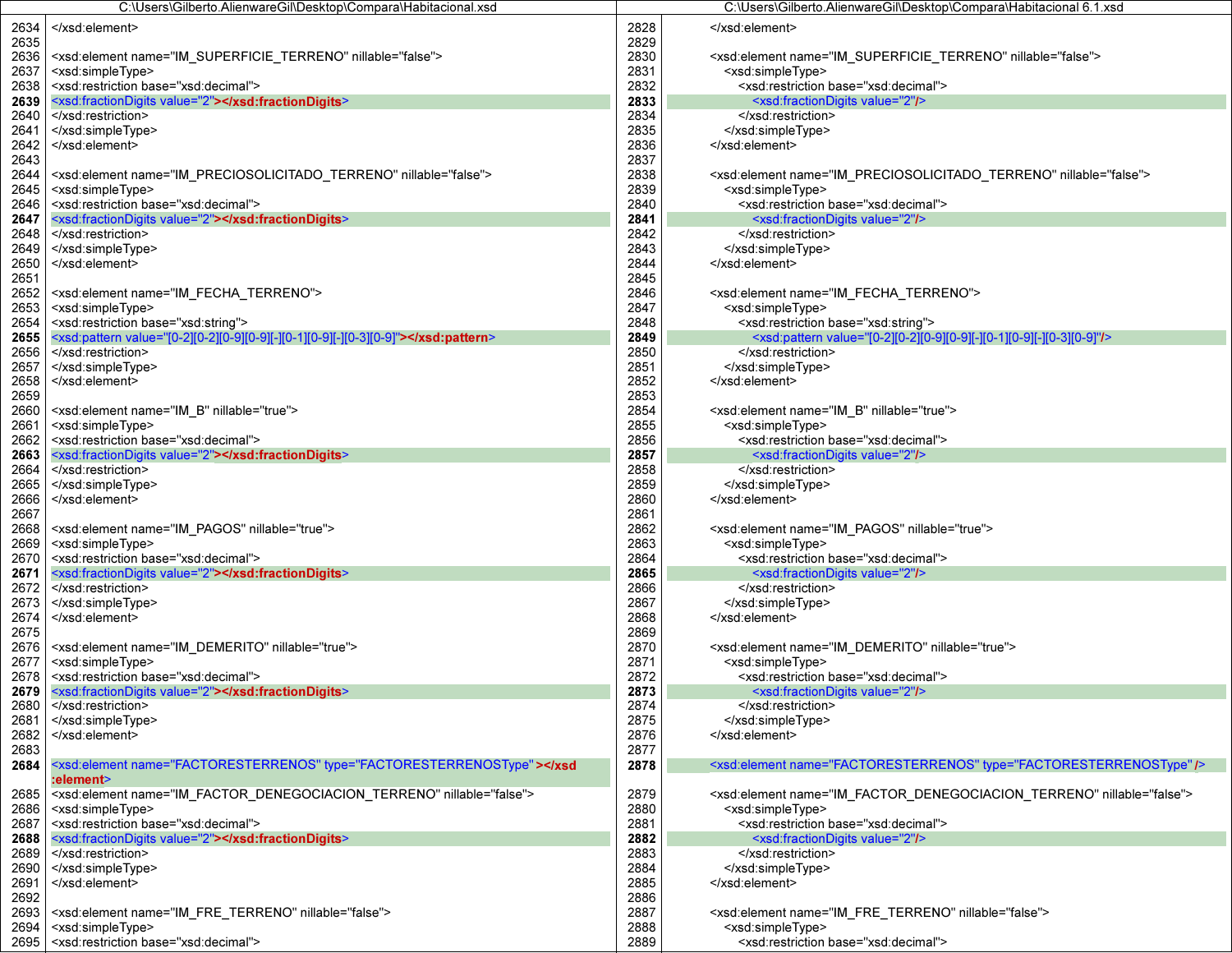| 2890<br><xsd:fractiondigits value="4"></xsd:fractiondigits><br>2696<br><xsd:fractiondigits value="4"></xsd:fractiondigits><br>2891<br>2697<br><br><br>2892<br>2698<br><br>2893<br>2699<br><br><br>2894<br>2700<br>2895<br>2701<br><xsd:element name="IM_VALOR_UNITARIO" nillable="false"><br/><xsd:element name="IM_VALOR_UNITARIO" nillable="false"><br/>2896<br/>2702<br/><xsd:simpletype><br/><xsd:simpletype><br/>2897<br/>2703   <xsd:restriction base="xsd:decimal"><br/><xsd:restriction base="xsd:decimal"><br/>2898<br/><xsd:fractiondigits value="2"></xsd:fractiondigits><br/><xsd:fractiondigits value="2"></xsd:fractiondigits><br/>2704<br/>2899<br/>2705 </xsd:restriction><br/></xsd:restriction><br/>2900<br/>2706<br/></xsd:simpletype><br/></xsd:simpletype><br/>2901<br/>2707<br/></xsd:element><br/></xsd:element><br>2708<br>2902<br>2903<br>2709   <xsd:element <br="" name="IM_VALOR_UNITARIO_DE_TIERRA_HOMOLOGADO_TERRENO"><xsd:element name<br="">nillable="false"&gt;<br/>="IM_VALOR_UNITARIO_DE_TIERRA_HOMOLOGADO_TERRENO" nillable="false"&gt;<br/>2710   <xsd:simpletype><br/>2904<br/><xsd:simpletype><br/>2905<br/>2711<br/><xsd:restriction base="xsd:decimal"><br/><xsd:restriction base="xsd:decimal"><br/>2906<br/>2712   <xsd:fractiondigits value="2"></xsd:fractiondigits><br/><xsd:fractiondigits value="2"></xsd:fractiondigits><br/>2907<br/>2713   </xsd:restriction><br/></xsd:restriction><br/>2908<br/>2714<br/></xsd:simpletype><br/></xsd:simpletype><br/>2909<br/>2715<br/></xsd:element><br/></xsd:element><br>2910<br>2716<br>2717<br>2911<br><br><br>2912<br>2718  <br><br>2719   <xsd:complextype name="FACTORESTERRENOSType"><br/>2913<br/><xsd:complextype name="FACTORESTERRENOSType"><br/>2914<br/>2720<br/><xsd:sequence><br/><xsd:sequence><br/>2915<br/>2721<br/><xsd:element name="IM_FZO_TERRENO" nillable="false"><br/><xsd:element name="IM_FZO_TERRENO" nillable="false"><br/>2916<br/><xsd:simpletype><br/>2722<br/><xsd:simpletype><br/>2917<br/>2723   <xsd:restriction base="xsd:decimal"><br/><xsd:restriction base="xsd:decimal"><br/>2918<br/>2724  <xsd:fractiondigits value="2"></xsd:fractiondigits><br/><xsd:fractiondigits value="2"></xsd:fractiondigits><br/>2919<br/>2725 </xsd:restriction><br/></xsd:restriction><br/>2920<br/>2726<br/></xsd:simpletype><br/></xsd:simpletype><br/>2921<br/>2727<br/></xsd:element><br/></xsd:element><br/>2728<br/>2922<br/>2923<br/>2729<br/><xsd:element name="IM_FUB_TERRENO" nillable="false"><br/><xsd:element name="IM_FUB_TERRENO" nillable="false"><br/>2924<br/>2730<br/><xsd:simpletype><br/><xsd:simpletype><br/>2925<br/>2731<br/><xsd:restriction base="xsd:decimal"><br/><xsd:restriction base="xsd:decimal"><br/>2926<br/>2732   <xsd:fractiondigits value="2"></xsd:fractiondigits><br/><xsd:fractiondigits value="2"></xsd:fractiondigits><br/>2927<br/>2733 </xsd:restriction><br/></xsd:restriction><br/>2928<br/>2734<br/></xsd:simpletype><br/></xsd:simpletype><br/>2929<br/>2735<br/></xsd:element><br/></xsd:element><br/>2930<br/>2736<br/>2931<br/>2737<br/><xsd:element name="IM_FFR_TERRENO" nillable="false"><br/><xsd:element name="IM_FFR_TERRENO" nillable="false"><br/>2932<br/><xsd:simpletype><br/><xsd:simpletype><br/>2738<br/>2739<br/>2933<br/><xsd:restriction base="xsd:decimal"><br/><xsd:restriction base="xsd:decimal"><br/>2934<br/>2740   <xsd:fractiondigits value="2"></xsd:fractiondigits><br/><xsd:fractiondigits value="2"></xsd:fractiondigits><br/>2741<br/></xsd:restriction><br/>2935<br/></xsd:restriction><br/>2936<br/>2742 </xsd:simpletype><br/></xsd:simpletype><br/>2937<br/>2743 </xsd:element><br/></xsd:element><br/>2938<br/>2744<br/>2745<br/><xsd:element name="IM_FFO_TERRENO" nillable="false"><br/>2939<br/><xsd:element name="IM_FFO_TERRENO" nillable="false"><br/>2746   <xsd:simpletype><br/>2940<br/><xsd:simpletype><br/>2941<br/>2747<br/><xsd:restriction base="xsd:decimal"><br/><xsd:restriction base="xsd:decimal"><br/>2942<br/>2748   <xsd:fractiondigits value="2"></xsd:fractiondigits><br/><xsd:fractiondigits value="2"></xsd:fractiondigits><br/>2943<br/>2749 </xsd:restriction><br/></xsd:restriction><br/>2944<br/>2750 </xsd:simpletype><br/></xsd:simpletype><br/>2945<br/>2751<br/></xsd:element><br/></xsd:element><br/>2752<br/>2946<br/>2753<br/>2947<br/><xsd:element name="IM_FSU_TERRENO" nillable="false"><br/><xsd:element name="IM_FSU_TERRENO" nillable="false"><br/>2948<br/><xsd:simpletype><br/>2754<br/><xsd:simpletype><br/>2755  <xsd:restriction base="xsd:decimal"><br/><xsd:restriction base="xsd:decimal"><br/>2949<br/>2950<br/>2756   <xsd:fractiondigits value="2"></xsd:fractiondigits><br/><xsd:fractiondigits value="2"></xsd:fractiondigits><br/>2951<br/></xsd:restriction><br/>2757<br/></xsd:restriction></xsd:simpletype></xsd:simpletype></xsd:element></xsd:element></xsd:sequence></xsd:sequence></xsd:complextype></xsd:complextype> | C:\Users\Gilberto.AlienwareGil\Desktop\Compara\Habitacional.xsd | C:\Users\Gilberto.AlienwareGil\Desktop\Compara\Habitacional 6.1 xsd |
|--------------------------------------------------------------------------------------------------------------------------------------------------------------------------------------------------------------------------------------------------------------------------------------------------------------------------------------------------------------------------------------------------------------------------------------------------------------------------------------------------------------------------------------------------------------------------------------------------------------------------------------------------------------------------------------------------------------------------------------------------------------------------------------------------------------------------------------------------------------------------------------------------------------------------------------------------------------------------------------------------------------------------------------------------------------------------------------------------------------------------------------------------------------------------------------------------------------------------------------------------------------------------------------------------------------------------------------------------------------------------------------------------------------------------------------------------------------------------------------------------------------------------------------------------------------------------------------------------------------------------------------------------------------------------------------------------------------------------------------------------------------------------------------------------------------------------------------------------------------------------------------------------------------------------------------------------------------------------------------------------------------------------------------------------------------------------------------------------------------------------------------------------------------------------------------------------------------------------------------------------------------------------------------------------------------------------------------------------------------------------------------------------------------------------------------------------------------------------------------------------------------------------------------------------------------------------------------------------------------------------------------------------------------------------------------------------------------------------------------------------------------------------------------------------------------------------------------------------------------------------------------------------------------------------------------------------------------------------------------------------------------------------------------------------------------------------------------------------------------------------------------------------------------------------------------------------------------------------------------------------------------------------------------------------------------------------------------------------------------------------------------------------------------------------------------------------------------------------------------------------------------------------------------------------------------------------------------------------------------------------------------------------------------------------------------------------------------------------------------------------------------------------------------------------------------------------------------------------------------------------------------------------------------------------------------------------------------------------------------------------------------------------------------------------------------------------------------------------------------------------------------------------------------------------------------------------------------------------------------------------------------------------------------------------------------------------------------------------------------------------------------------------------------------------------------------------------------------------------------------------------------------------------------------------------------------------------------------------------------------------------------------------------------------------------------------------------------------------------------------------------------------------------------------------------------------------------------------------------------------------------------------------------------------------------------------------------------------------------------------|-----------------------------------------------------------------|---------------------------------------------------------------------|
|                                                                                                                                                                                                                                                                                                                                                                                                                                                                                                                                                                                                                                                                                                                                                                                                                                                                                                                                                                                                                                                                                                                                                                                                                                                                                                                                                                                                                                                                                                                                                                                                                                                                                                                                                                                                                                                                                                                                                                                                                                                                                                                                                                                                                                                                                                                                                                                                                                                                                                                                                                                                                                                                                                                                                                                                                                                                                                                                                                                                                                                                                                                                                                                                                                                                                                                                                                                                                                                                                                                                                                                                                                                                                                                                                                                                                                                                                                                                                                                                                                                                                                                                                                                                                                                                                                                                                                                                                                                                                                                                                                                                                                                                                                                                                                                                                                                                                                                                                                                            |                                                                 |                                                                     |
|                                                                                                                                                                                                                                                                                                                                                                                                                                                                                                                                                                                                                                                                                                                                                                                                                                                                                                                                                                                                                                                                                                                                                                                                                                                                                                                                                                                                                                                                                                                                                                                                                                                                                                                                                                                                                                                                                                                                                                                                                                                                                                                                                                                                                                                                                                                                                                                                                                                                                                                                                                                                                                                                                                                                                                                                                                                                                                                                                                                                                                                                                                                                                                                                                                                                                                                                                                                                                                                                                                                                                                                                                                                                                                                                                                                                                                                                                                                                                                                                                                                                                                                                                                                                                                                                                                                                                                                                                                                                                                                                                                                                                                                                                                                                                                                                                                                                                                                                                                                            |                                                                 |                                                                     |
|                                                                                                                                                                                                                                                                                                                                                                                                                                                                                                                                                                                                                                                                                                                                                                                                                                                                                                                                                                                                                                                                                                                                                                                                                                                                                                                                                                                                                                                                                                                                                                                                                                                                                                                                                                                                                                                                                                                                                                                                                                                                                                                                                                                                                                                                                                                                                                                                                                                                                                                                                                                                                                                                                                                                                                                                                                                                                                                                                                                                                                                                                                                                                                                                                                                                                                                                                                                                                                                                                                                                                                                                                                                                                                                                                                                                                                                                                                                                                                                                                                                                                                                                                                                                                                                                                                                                                                                                                                                                                                                                                                                                                                                                                                                                                                                                                                                                                                                                                                                            |                                                                 |                                                                     |
|                                                                                                                                                                                                                                                                                                                                                                                                                                                                                                                                                                                                                                                                                                                                                                                                                                                                                                                                                                                                                                                                                                                                                                                                                                                                                                                                                                                                                                                                                                                                                                                                                                                                                                                                                                                                                                                                                                                                                                                                                                                                                                                                                                                                                                                                                                                                                                                                                                                                                                                                                                                                                                                                                                                                                                                                                                                                                                                                                                                                                                                                                                                                                                                                                                                                                                                                                                                                                                                                                                                                                                                                                                                                                                                                                                                                                                                                                                                                                                                                                                                                                                                                                                                                                                                                                                                                                                                                                                                                                                                                                                                                                                                                                                                                                                                                                                                                                                                                                                                            |                                                                 |                                                                     |
|                                                                                                                                                                                                                                                                                                                                                                                                                                                                                                                                                                                                                                                                                                                                                                                                                                                                                                                                                                                                                                                                                                                                                                                                                                                                                                                                                                                                                                                                                                                                                                                                                                                                                                                                                                                                                                                                                                                                                                                                                                                                                                                                                                                                                                                                                                                                                                                                                                                                                                                                                                                                                                                                                                                                                                                                                                                                                                                                                                                                                                                                                                                                                                                                                                                                                                                                                                                                                                                                                                                                                                                                                                                                                                                                                                                                                                                                                                                                                                                                                                                                                                                                                                                                                                                                                                                                                                                                                                                                                                                                                                                                                                                                                                                                                                                                                                                                                                                                                                                            |                                                                 |                                                                     |
|                                                                                                                                                                                                                                                                                                                                                                                                                                                                                                                                                                                                                                                                                                                                                                                                                                                                                                                                                                                                                                                                                                                                                                                                                                                                                                                                                                                                                                                                                                                                                                                                                                                                                                                                                                                                                                                                                                                                                                                                                                                                                                                                                                                                                                                                                                                                                                                                                                                                                                                                                                                                                                                                                                                                                                                                                                                                                                                                                                                                                                                                                                                                                                                                                                                                                                                                                                                                                                                                                                                                                                                                                                                                                                                                                                                                                                                                                                                                                                                                                                                                                                                                                                                                                                                                                                                                                                                                                                                                                                                                                                                                                                                                                                                                                                                                                                                                                                                                                                                            |                                                                 |                                                                     |
|                                                                                                                                                                                                                                                                                                                                                                                                                                                                                                                                                                                                                                                                                                                                                                                                                                                                                                                                                                                                                                                                                                                                                                                                                                                                                                                                                                                                                                                                                                                                                                                                                                                                                                                                                                                                                                                                                                                                                                                                                                                                                                                                                                                                                                                                                                                                                                                                                                                                                                                                                                                                                                                                                                                                                                                                                                                                                                                                                                                                                                                                                                                                                                                                                                                                                                                                                                                                                                                                                                                                                                                                                                                                                                                                                                                                                                                                                                                                                                                                                                                                                                                                                                                                                                                                                                                                                                                                                                                                                                                                                                                                                                                                                                                                                                                                                                                                                                                                                                                            |                                                                 |                                                                     |
|                                                                                                                                                                                                                                                                                                                                                                                                                                                                                                                                                                                                                                                                                                                                                                                                                                                                                                                                                                                                                                                                                                                                                                                                                                                                                                                                                                                                                                                                                                                                                                                                                                                                                                                                                                                                                                                                                                                                                                                                                                                                                                                                                                                                                                                                                                                                                                                                                                                                                                                                                                                                                                                                                                                                                                                                                                                                                                                                                                                                                                                                                                                                                                                                                                                                                                                                                                                                                                                                                                                                                                                                                                                                                                                                                                                                                                                                                                                                                                                                                                                                                                                                                                                                                                                                                                                                                                                                                                                                                                                                                                                                                                                                                                                                                                                                                                                                                                                                                                                            |                                                                 |                                                                     |
|                                                                                                                                                                                                                                                                                                                                                                                                                                                                                                                                                                                                                                                                                                                                                                                                                                                                                                                                                                                                                                                                                                                                                                                                                                                                                                                                                                                                                                                                                                                                                                                                                                                                                                                                                                                                                                                                                                                                                                                                                                                                                                                                                                                                                                                                                                                                                                                                                                                                                                                                                                                                                                                                                                                                                                                                                                                                                                                                                                                                                                                                                                                                                                                                                                                                                                                                                                                                                                                                                                                                                                                                                                                                                                                                                                                                                                                                                                                                                                                                                                                                                                                                                                                                                                                                                                                                                                                                                                                                                                                                                                                                                                                                                                                                                                                                                                                                                                                                                                                            |                                                                 |                                                                     |
|                                                                                                                                                                                                                                                                                                                                                                                                                                                                                                                                                                                                                                                                                                                                                                                                                                                                                                                                                                                                                                                                                                                                                                                                                                                                                                                                                                                                                                                                                                                                                                                                                                                                                                                                                                                                                                                                                                                                                                                                                                                                                                                                                                                                                                                                                                                                                                                                                                                                                                                                                                                                                                                                                                                                                                                                                                                                                                                                                                                                                                                                                                                                                                                                                                                                                                                                                                                                                                                                                                                                                                                                                                                                                                                                                                                                                                                                                                                                                                                                                                                                                                                                                                                                                                                                                                                                                                                                                                                                                                                                                                                                                                                                                                                                                                                                                                                                                                                                                                                            |                                                                 |                                                                     |
|                                                                                                                                                                                                                                                                                                                                                                                                                                                                                                                                                                                                                                                                                                                                                                                                                                                                                                                                                                                                                                                                                                                                                                                                                                                                                                                                                                                                                                                                                                                                                                                                                                                                                                                                                                                                                                                                                                                                                                                                                                                                                                                                                                                                                                                                                                                                                                                                                                                                                                                                                                                                                                                                                                                                                                                                                                                                                                                                                                                                                                                                                                                                                                                                                                                                                                                                                                                                                                                                                                                                                                                                                                                                                                                                                                                                                                                                                                                                                                                                                                                                                                                                                                                                                                                                                                                                                                                                                                                                                                                                                                                                                                                                                                                                                                                                                                                                                                                                                                                            |                                                                 |                                                                     |
|                                                                                                                                                                                                                                                                                                                                                                                                                                                                                                                                                                                                                                                                                                                                                                                                                                                                                                                                                                                                                                                                                                                                                                                                                                                                                                                                                                                                                                                                                                                                                                                                                                                                                                                                                                                                                                                                                                                                                                                                                                                                                                                                                                                                                                                                                                                                                                                                                                                                                                                                                                                                                                                                                                                                                                                                                                                                                                                                                                                                                                                                                                                                                                                                                                                                                                                                                                                                                                                                                                                                                                                                                                                                                                                                                                                                                                                                                                                                                                                                                                                                                                                                                                                                                                                                                                                                                                                                                                                                                                                                                                                                                                                                                                                                                                                                                                                                                                                                                                                            |                                                                 |                                                                     |
|                                                                                                                                                                                                                                                                                                                                                                                                                                                                                                                                                                                                                                                                                                                                                                                                                                                                                                                                                                                                                                                                                                                                                                                                                                                                                                                                                                                                                                                                                                                                                                                                                                                                                                                                                                                                                                                                                                                                                                                                                                                                                                                                                                                                                                                                                                                                                                                                                                                                                                                                                                                                                                                                                                                                                                                                                                                                                                                                                                                                                                                                                                                                                                                                                                                                                                                                                                                                                                                                                                                                                                                                                                                                                                                                                                                                                                                                                                                                                                                                                                                                                                                                                                                                                                                                                                                                                                                                                                                                                                                                                                                                                                                                                                                                                                                                                                                                                                                                                                                            |                                                                 |                                                                     |
|                                                                                                                                                                                                                                                                                                                                                                                                                                                                                                                                                                                                                                                                                                                                                                                                                                                                                                                                                                                                                                                                                                                                                                                                                                                                                                                                                                                                                                                                                                                                                                                                                                                                                                                                                                                                                                                                                                                                                                                                                                                                                                                                                                                                                                                                                                                                                                                                                                                                                                                                                                                                                                                                                                                                                                                                                                                                                                                                                                                                                                                                                                                                                                                                                                                                                                                                                                                                                                                                                                                                                                                                                                                                                                                                                                                                                                                                                                                                                                                                                                                                                                                                                                                                                                                                                                                                                                                                                                                                                                                                                                                                                                                                                                                                                                                                                                                                                                                                                                                            |                                                                 |                                                                     |
|                                                                                                                                                                                                                                                                                                                                                                                                                                                                                                                                                                                                                                                                                                                                                                                                                                                                                                                                                                                                                                                                                                                                                                                                                                                                                                                                                                                                                                                                                                                                                                                                                                                                                                                                                                                                                                                                                                                                                                                                                                                                                                                                                                                                                                                                                                                                                                                                                                                                                                                                                                                                                                                                                                                                                                                                                                                                                                                                                                                                                                                                                                                                                                                                                                                                                                                                                                                                                                                                                                                                                                                                                                                                                                                                                                                                                                                                                                                                                                                                                                                                                                                                                                                                                                                                                                                                                                                                                                                                                                                                                                                                                                                                                                                                                                                                                                                                                                                                                                                            |                                                                 |                                                                     |
|                                                                                                                                                                                                                                                                                                                                                                                                                                                                                                                                                                                                                                                                                                                                                                                                                                                                                                                                                                                                                                                                                                                                                                                                                                                                                                                                                                                                                                                                                                                                                                                                                                                                                                                                                                                                                                                                                                                                                                                                                                                                                                                                                                                                                                                                                                                                                                                                                                                                                                                                                                                                                                                                                                                                                                                                                                                                                                                                                                                                                                                                                                                                                                                                                                                                                                                                                                                                                                                                                                                                                                                                                                                                                                                                                                                                                                                                                                                                                                                                                                                                                                                                                                                                                                                                                                                                                                                                                                                                                                                                                                                                                                                                                                                                                                                                                                                                                                                                                                                            |                                                                 |                                                                     |
|                                                                                                                                                                                                                                                                                                                                                                                                                                                                                                                                                                                                                                                                                                                                                                                                                                                                                                                                                                                                                                                                                                                                                                                                                                                                                                                                                                                                                                                                                                                                                                                                                                                                                                                                                                                                                                                                                                                                                                                                                                                                                                                                                                                                                                                                                                                                                                                                                                                                                                                                                                                                                                                                                                                                                                                                                                                                                                                                                                                                                                                                                                                                                                                                                                                                                                                                                                                                                                                                                                                                                                                                                                                                                                                                                                                                                                                                                                                                                                                                                                                                                                                                                                                                                                                                                                                                                                                                                                                                                                                                                                                                                                                                                                                                                                                                                                                                                                                                                                                            |                                                                 |                                                                     |
|                                                                                                                                                                                                                                                                                                                                                                                                                                                                                                                                                                                                                                                                                                                                                                                                                                                                                                                                                                                                                                                                                                                                                                                                                                                                                                                                                                                                                                                                                                                                                                                                                                                                                                                                                                                                                                                                                                                                                                                                                                                                                                                                                                                                                                                                                                                                                                                                                                                                                                                                                                                                                                                                                                                                                                                                                                                                                                                                                                                                                                                                                                                                                                                                                                                                                                                                                                                                                                                                                                                                                                                                                                                                                                                                                                                                                                                                                                                                                                                                                                                                                                                                                                                                                                                                                                                                                                                                                                                                                                                                                                                                                                                                                                                                                                                                                                                                                                                                                                                            |                                                                 |                                                                     |
|                                                                                                                                                                                                                                                                                                                                                                                                                                                                                                                                                                                                                                                                                                                                                                                                                                                                                                                                                                                                                                                                                                                                                                                                                                                                                                                                                                                                                                                                                                                                                                                                                                                                                                                                                                                                                                                                                                                                                                                                                                                                                                                                                                                                                                                                                                                                                                                                                                                                                                                                                                                                                                                                                                                                                                                                                                                                                                                                                                                                                                                                                                                                                                                                                                                                                                                                                                                                                                                                                                                                                                                                                                                                                                                                                                                                                                                                                                                                                                                                                                                                                                                                                                                                                                                                                                                                                                                                                                                                                                                                                                                                                                                                                                                                                                                                                                                                                                                                                                                            |                                                                 |                                                                     |
|                                                                                                                                                                                                                                                                                                                                                                                                                                                                                                                                                                                                                                                                                                                                                                                                                                                                                                                                                                                                                                                                                                                                                                                                                                                                                                                                                                                                                                                                                                                                                                                                                                                                                                                                                                                                                                                                                                                                                                                                                                                                                                                                                                                                                                                                                                                                                                                                                                                                                                                                                                                                                                                                                                                                                                                                                                                                                                                                                                                                                                                                                                                                                                                                                                                                                                                                                                                                                                                                                                                                                                                                                                                                                                                                                                                                                                                                                                                                                                                                                                                                                                                                                                                                                                                                                                                                                                                                                                                                                                                                                                                                                                                                                                                                                                                                                                                                                                                                                                                            |                                                                 |                                                                     |
|                                                                                                                                                                                                                                                                                                                                                                                                                                                                                                                                                                                                                                                                                                                                                                                                                                                                                                                                                                                                                                                                                                                                                                                                                                                                                                                                                                                                                                                                                                                                                                                                                                                                                                                                                                                                                                                                                                                                                                                                                                                                                                                                                                                                                                                                                                                                                                                                                                                                                                                                                                                                                                                                                                                                                                                                                                                                                                                                                                                                                                                                                                                                                                                                                                                                                                                                                                                                                                                                                                                                                                                                                                                                                                                                                                                                                                                                                                                                                                                                                                                                                                                                                                                                                                                                                                                                                                                                                                                                                                                                                                                                                                                                                                                                                                                                                                                                                                                                                                                            |                                                                 |                                                                     |
|                                                                                                                                                                                                                                                                                                                                                                                                                                                                                                                                                                                                                                                                                                                                                                                                                                                                                                                                                                                                                                                                                                                                                                                                                                                                                                                                                                                                                                                                                                                                                                                                                                                                                                                                                                                                                                                                                                                                                                                                                                                                                                                                                                                                                                                                                                                                                                                                                                                                                                                                                                                                                                                                                                                                                                                                                                                                                                                                                                                                                                                                                                                                                                                                                                                                                                                                                                                                                                                                                                                                                                                                                                                                                                                                                                                                                                                                                                                                                                                                                                                                                                                                                                                                                                                                                                                                                                                                                                                                                                                                                                                                                                                                                                                                                                                                                                                                                                                                                                                            |                                                                 |                                                                     |
|                                                                                                                                                                                                                                                                                                                                                                                                                                                                                                                                                                                                                                                                                                                                                                                                                                                                                                                                                                                                                                                                                                                                                                                                                                                                                                                                                                                                                                                                                                                                                                                                                                                                                                                                                                                                                                                                                                                                                                                                                                                                                                                                                                                                                                                                                                                                                                                                                                                                                                                                                                                                                                                                                                                                                                                                                                                                                                                                                                                                                                                                                                                                                                                                                                                                                                                                                                                                                                                                                                                                                                                                                                                                                                                                                                                                                                                                                                                                                                                                                                                                                                                                                                                                                                                                                                                                                                                                                                                                                                                                                                                                                                                                                                                                                                                                                                                                                                                                                                                            |                                                                 |                                                                     |
|                                                                                                                                                                                                                                                                                                                                                                                                                                                                                                                                                                                                                                                                                                                                                                                                                                                                                                                                                                                                                                                                                                                                                                                                                                                                                                                                                                                                                                                                                                                                                                                                                                                                                                                                                                                                                                                                                                                                                                                                                                                                                                                                                                                                                                                                                                                                                                                                                                                                                                                                                                                                                                                                                                                                                                                                                                                                                                                                                                                                                                                                                                                                                                                                                                                                                                                                                                                                                                                                                                                                                                                                                                                                                                                                                                                                                                                                                                                                                                                                                                                                                                                                                                                                                                                                                                                                                                                                                                                                                                                                                                                                                                                                                                                                                                                                                                                                                                                                                                                            |                                                                 |                                                                     |
|                                                                                                                                                                                                                                                                                                                                                                                                                                                                                                                                                                                                                                                                                                                                                                                                                                                                                                                                                                                                                                                                                                                                                                                                                                                                                                                                                                                                                                                                                                                                                                                                                                                                                                                                                                                                                                                                                                                                                                                                                                                                                                                                                                                                                                                                                                                                                                                                                                                                                                                                                                                                                                                                                                                                                                                                                                                                                                                                                                                                                                                                                                                                                                                                                                                                                                                                                                                                                                                                                                                                                                                                                                                                                                                                                                                                                                                                                                                                                                                                                                                                                                                                                                                                                                                                                                                                                                                                                                                                                                                                                                                                                                                                                                                                                                                                                                                                                                                                                                                            |                                                                 |                                                                     |
|                                                                                                                                                                                                                                                                                                                                                                                                                                                                                                                                                                                                                                                                                                                                                                                                                                                                                                                                                                                                                                                                                                                                                                                                                                                                                                                                                                                                                                                                                                                                                                                                                                                                                                                                                                                                                                                                                                                                                                                                                                                                                                                                                                                                                                                                                                                                                                                                                                                                                                                                                                                                                                                                                                                                                                                                                                                                                                                                                                                                                                                                                                                                                                                                                                                                                                                                                                                                                                                                                                                                                                                                                                                                                                                                                                                                                                                                                                                                                                                                                                                                                                                                                                                                                                                                                                                                                                                                                                                                                                                                                                                                                                                                                                                                                                                                                                                                                                                                                                                            |                                                                 |                                                                     |
|                                                                                                                                                                                                                                                                                                                                                                                                                                                                                                                                                                                                                                                                                                                                                                                                                                                                                                                                                                                                                                                                                                                                                                                                                                                                                                                                                                                                                                                                                                                                                                                                                                                                                                                                                                                                                                                                                                                                                                                                                                                                                                                                                                                                                                                                                                                                                                                                                                                                                                                                                                                                                                                                                                                                                                                                                                                                                                                                                                                                                                                                                                                                                                                                                                                                                                                                                                                                                                                                                                                                                                                                                                                                                                                                                                                                                                                                                                                                                                                                                                                                                                                                                                                                                                                                                                                                                                                                                                                                                                                                                                                                                                                                                                                                                                                                                                                                                                                                                                                            |                                                                 |                                                                     |
|                                                                                                                                                                                                                                                                                                                                                                                                                                                                                                                                                                                                                                                                                                                                                                                                                                                                                                                                                                                                                                                                                                                                                                                                                                                                                                                                                                                                                                                                                                                                                                                                                                                                                                                                                                                                                                                                                                                                                                                                                                                                                                                                                                                                                                                                                                                                                                                                                                                                                                                                                                                                                                                                                                                                                                                                                                                                                                                                                                                                                                                                                                                                                                                                                                                                                                                                                                                                                                                                                                                                                                                                                                                                                                                                                                                                                                                                                                                                                                                                                                                                                                                                                                                                                                                                                                                                                                                                                                                                                                                                                                                                                                                                                                                                                                                                                                                                                                                                                                                            |                                                                 |                                                                     |
|                                                                                                                                                                                                                                                                                                                                                                                                                                                                                                                                                                                                                                                                                                                                                                                                                                                                                                                                                                                                                                                                                                                                                                                                                                                                                                                                                                                                                                                                                                                                                                                                                                                                                                                                                                                                                                                                                                                                                                                                                                                                                                                                                                                                                                                                                                                                                                                                                                                                                                                                                                                                                                                                                                                                                                                                                                                                                                                                                                                                                                                                                                                                                                                                                                                                                                                                                                                                                                                                                                                                                                                                                                                                                                                                                                                                                                                                                                                                                                                                                                                                                                                                                                                                                                                                                                                                                                                                                                                                                                                                                                                                                                                                                                                                                                                                                                                                                                                                                                                            |                                                                 |                                                                     |
|                                                                                                                                                                                                                                                                                                                                                                                                                                                                                                                                                                                                                                                                                                                                                                                                                                                                                                                                                                                                                                                                                                                                                                                                                                                                                                                                                                                                                                                                                                                                                                                                                                                                                                                                                                                                                                                                                                                                                                                                                                                                                                                                                                                                                                                                                                                                                                                                                                                                                                                                                                                                                                                                                                                                                                                                                                                                                                                                                                                                                                                                                                                                                                                                                                                                                                                                                                                                                                                                                                                                                                                                                                                                                                                                                                                                                                                                                                                                                                                                                                                                                                                                                                                                                                                                                                                                                                                                                                                                                                                                                                                                                                                                                                                                                                                                                                                                                                                                                                                            |                                                                 |                                                                     |
|                                                                                                                                                                                                                                                                                                                                                                                                                                                                                                                                                                                                                                                                                                                                                                                                                                                                                                                                                                                                                                                                                                                                                                                                                                                                                                                                                                                                                                                                                                                                                                                                                                                                                                                                                                                                                                                                                                                                                                                                                                                                                                                                                                                                                                                                                                                                                                                                                                                                                                                                                                                                                                                                                                                                                                                                                                                                                                                                                                                                                                                                                                                                                                                                                                                                                                                                                                                                                                                                                                                                                                                                                                                                                                                                                                                                                                                                                                                                                                                                                                                                                                                                                                                                                                                                                                                                                                                                                                                                                                                                                                                                                                                                                                                                                                                                                                                                                                                                                                                            |                                                                 |                                                                     |
|                                                                                                                                                                                                                                                                                                                                                                                                                                                                                                                                                                                                                                                                                                                                                                                                                                                                                                                                                                                                                                                                                                                                                                                                                                                                                                                                                                                                                                                                                                                                                                                                                                                                                                                                                                                                                                                                                                                                                                                                                                                                                                                                                                                                                                                                                                                                                                                                                                                                                                                                                                                                                                                                                                                                                                                                                                                                                                                                                                                                                                                                                                                                                                                                                                                                                                                                                                                                                                                                                                                                                                                                                                                                                                                                                                                                                                                                                                                                                                                                                                                                                                                                                                                                                                                                                                                                                                                                                                                                                                                                                                                                                                                                                                                                                                                                                                                                                                                                                                                            |                                                                 |                                                                     |
|                                                                                                                                                                                                                                                                                                                                                                                                                                                                                                                                                                                                                                                                                                                                                                                                                                                                                                                                                                                                                                                                                                                                                                                                                                                                                                                                                                                                                                                                                                                                                                                                                                                                                                                                                                                                                                                                                                                                                                                                                                                                                                                                                                                                                                                                                                                                                                                                                                                                                                                                                                                                                                                                                                                                                                                                                                                                                                                                                                                                                                                                                                                                                                                                                                                                                                                                                                                                                                                                                                                                                                                                                                                                                                                                                                                                                                                                                                                                                                                                                                                                                                                                                                                                                                                                                                                                                                                                                                                                                                                                                                                                                                                                                                                                                                                                                                                                                                                                                                                            |                                                                 |                                                                     |
|                                                                                                                                                                                                                                                                                                                                                                                                                                                                                                                                                                                                                                                                                                                                                                                                                                                                                                                                                                                                                                                                                                                                                                                                                                                                                                                                                                                                                                                                                                                                                                                                                                                                                                                                                                                                                                                                                                                                                                                                                                                                                                                                                                                                                                                                                                                                                                                                                                                                                                                                                                                                                                                                                                                                                                                                                                                                                                                                                                                                                                                                                                                                                                                                                                                                                                                                                                                                                                                                                                                                                                                                                                                                                                                                                                                                                                                                                                                                                                                                                                                                                                                                                                                                                                                                                                                                                                                                                                                                                                                                                                                                                                                                                                                                                                                                                                                                                                                                                                                            |                                                                 |                                                                     |
|                                                                                                                                                                                                                                                                                                                                                                                                                                                                                                                                                                                                                                                                                                                                                                                                                                                                                                                                                                                                                                                                                                                                                                                                                                                                                                                                                                                                                                                                                                                                                                                                                                                                                                                                                                                                                                                                                                                                                                                                                                                                                                                                                                                                                                                                                                                                                                                                                                                                                                                                                                                                                                                                                                                                                                                                                                                                                                                                                                                                                                                                                                                                                                                                                                                                                                                                                                                                                                                                                                                                                                                                                                                                                                                                                                                                                                                                                                                                                                                                                                                                                                                                                                                                                                                                                                                                                                                                                                                                                                                                                                                                                                                                                                                                                                                                                                                                                                                                                                                            |                                                                 |                                                                     |
|                                                                                                                                                                                                                                                                                                                                                                                                                                                                                                                                                                                                                                                                                                                                                                                                                                                                                                                                                                                                                                                                                                                                                                                                                                                                                                                                                                                                                                                                                                                                                                                                                                                                                                                                                                                                                                                                                                                                                                                                                                                                                                                                                                                                                                                                                                                                                                                                                                                                                                                                                                                                                                                                                                                                                                                                                                                                                                                                                                                                                                                                                                                                                                                                                                                                                                                                                                                                                                                                                                                                                                                                                                                                                                                                                                                                                                                                                                                                                                                                                                                                                                                                                                                                                                                                                                                                                                                                                                                                                                                                                                                                                                                                                                                                                                                                                                                                                                                                                                                            |                                                                 |                                                                     |
|                                                                                                                                                                                                                                                                                                                                                                                                                                                                                                                                                                                                                                                                                                                                                                                                                                                                                                                                                                                                                                                                                                                                                                                                                                                                                                                                                                                                                                                                                                                                                                                                                                                                                                                                                                                                                                                                                                                                                                                                                                                                                                                                                                                                                                                                                                                                                                                                                                                                                                                                                                                                                                                                                                                                                                                                                                                                                                                                                                                                                                                                                                                                                                                                                                                                                                                                                                                                                                                                                                                                                                                                                                                                                                                                                                                                                                                                                                                                                                                                                                                                                                                                                                                                                                                                                                                                                                                                                                                                                                                                                                                                                                                                                                                                                                                                                                                                                                                                                                                            |                                                                 |                                                                     |
|                                                                                                                                                                                                                                                                                                                                                                                                                                                                                                                                                                                                                                                                                                                                                                                                                                                                                                                                                                                                                                                                                                                                                                                                                                                                                                                                                                                                                                                                                                                                                                                                                                                                                                                                                                                                                                                                                                                                                                                                                                                                                                                                                                                                                                                                                                                                                                                                                                                                                                                                                                                                                                                                                                                                                                                                                                                                                                                                                                                                                                                                                                                                                                                                                                                                                                                                                                                                                                                                                                                                                                                                                                                                                                                                                                                                                                                                                                                                                                                                                                                                                                                                                                                                                                                                                                                                                                                                                                                                                                                                                                                                                                                                                                                                                                                                                                                                                                                                                                                            |                                                                 |                                                                     |
|                                                                                                                                                                                                                                                                                                                                                                                                                                                                                                                                                                                                                                                                                                                                                                                                                                                                                                                                                                                                                                                                                                                                                                                                                                                                                                                                                                                                                                                                                                                                                                                                                                                                                                                                                                                                                                                                                                                                                                                                                                                                                                                                                                                                                                                                                                                                                                                                                                                                                                                                                                                                                                                                                                                                                                                                                                                                                                                                                                                                                                                                                                                                                                                                                                                                                                                                                                                                                                                                                                                                                                                                                                                                                                                                                                                                                                                                                                                                                                                                                                                                                                                                                                                                                                                                                                                                                                                                                                                                                                                                                                                                                                                                                                                                                                                                                                                                                                                                                                                            |                                                                 |                                                                     |
|                                                                                                                                                                                                                                                                                                                                                                                                                                                                                                                                                                                                                                                                                                                                                                                                                                                                                                                                                                                                                                                                                                                                                                                                                                                                                                                                                                                                                                                                                                                                                                                                                                                                                                                                                                                                                                                                                                                                                                                                                                                                                                                                                                                                                                                                                                                                                                                                                                                                                                                                                                                                                                                                                                                                                                                                                                                                                                                                                                                                                                                                                                                                                                                                                                                                                                                                                                                                                                                                                                                                                                                                                                                                                                                                                                                                                                                                                                                                                                                                                                                                                                                                                                                                                                                                                                                                                                                                                                                                                                                                                                                                                                                                                                                                                                                                                                                                                                                                                                                            |                                                                 |                                                                     |
|                                                                                                                                                                                                                                                                                                                                                                                                                                                                                                                                                                                                                                                                                                                                                                                                                                                                                                                                                                                                                                                                                                                                                                                                                                                                                                                                                                                                                                                                                                                                                                                                                                                                                                                                                                                                                                                                                                                                                                                                                                                                                                                                                                                                                                                                                                                                                                                                                                                                                                                                                                                                                                                                                                                                                                                                                                                                                                                                                                                                                                                                                                                                                                                                                                                                                                                                                                                                                                                                                                                                                                                                                                                                                                                                                                                                                                                                                                                                                                                                                                                                                                                                                                                                                                                                                                                                                                                                                                                                                                                                                                                                                                                                                                                                                                                                                                                                                                                                                                                            |                                                                 |                                                                     |
|                                                                                                                                                                                                                                                                                                                                                                                                                                                                                                                                                                                                                                                                                                                                                                                                                                                                                                                                                                                                                                                                                                                                                                                                                                                                                                                                                                                                                                                                                                                                                                                                                                                                                                                                                                                                                                                                                                                                                                                                                                                                                                                                                                                                                                                                                                                                                                                                                                                                                                                                                                                                                                                                                                                                                                                                                                                                                                                                                                                                                                                                                                                                                                                                                                                                                                                                                                                                                                                                                                                                                                                                                                                                                                                                                                                                                                                                                                                                                                                                                                                                                                                                                                                                                                                                                                                                                                                                                                                                                                                                                                                                                                                                                                                                                                                                                                                                                                                                                                                            |                                                                 |                                                                     |
|                                                                                                                                                                                                                                                                                                                                                                                                                                                                                                                                                                                                                                                                                                                                                                                                                                                                                                                                                                                                                                                                                                                                                                                                                                                                                                                                                                                                                                                                                                                                                                                                                                                                                                                                                                                                                                                                                                                                                                                                                                                                                                                                                                                                                                                                                                                                                                                                                                                                                                                                                                                                                                                                                                                                                                                                                                                                                                                                                                                                                                                                                                                                                                                                                                                                                                                                                                                                                                                                                                                                                                                                                                                                                                                                                                                                                                                                                                                                                                                                                                                                                                                                                                                                                                                                                                                                                                                                                                                                                                                                                                                                                                                                                                                                                                                                                                                                                                                                                                                            |                                                                 |                                                                     |
|                                                                                                                                                                                                                                                                                                                                                                                                                                                                                                                                                                                                                                                                                                                                                                                                                                                                                                                                                                                                                                                                                                                                                                                                                                                                                                                                                                                                                                                                                                                                                                                                                                                                                                                                                                                                                                                                                                                                                                                                                                                                                                                                                                                                                                                                                                                                                                                                                                                                                                                                                                                                                                                                                                                                                                                                                                                                                                                                                                                                                                                                                                                                                                                                                                                                                                                                                                                                                                                                                                                                                                                                                                                                                                                                                                                                                                                                                                                                                                                                                                                                                                                                                                                                                                                                                                                                                                                                                                                                                                                                                                                                                                                                                                                                                                                                                                                                                                                                                                                            |                                                                 |                                                                     |
|                                                                                                                                                                                                                                                                                                                                                                                                                                                                                                                                                                                                                                                                                                                                                                                                                                                                                                                                                                                                                                                                                                                                                                                                                                                                                                                                                                                                                                                                                                                                                                                                                                                                                                                                                                                                                                                                                                                                                                                                                                                                                                                                                                                                                                                                                                                                                                                                                                                                                                                                                                                                                                                                                                                                                                                                                                                                                                                                                                                                                                                                                                                                                                                                                                                                                                                                                                                                                                                                                                                                                                                                                                                                                                                                                                                                                                                                                                                                                                                                                                                                                                                                                                                                                                                                                                                                                                                                                                                                                                                                                                                                                                                                                                                                                                                                                                                                                                                                                                                            |                                                                 |                                                                     |
|                                                                                                                                                                                                                                                                                                                                                                                                                                                                                                                                                                                                                                                                                                                                                                                                                                                                                                                                                                                                                                                                                                                                                                                                                                                                                                                                                                                                                                                                                                                                                                                                                                                                                                                                                                                                                                                                                                                                                                                                                                                                                                                                                                                                                                                                                                                                                                                                                                                                                                                                                                                                                                                                                                                                                                                                                                                                                                                                                                                                                                                                                                                                                                                                                                                                                                                                                                                                                                                                                                                                                                                                                                                                                                                                                                                                                                                                                                                                                                                                                                                                                                                                                                                                                                                                                                                                                                                                                                                                                                                                                                                                                                                                                                                                                                                                                                                                                                                                                                                            |                                                                 |                                                                     |
|                                                                                                                                                                                                                                                                                                                                                                                                                                                                                                                                                                                                                                                                                                                                                                                                                                                                                                                                                                                                                                                                                                                                                                                                                                                                                                                                                                                                                                                                                                                                                                                                                                                                                                                                                                                                                                                                                                                                                                                                                                                                                                                                                                                                                                                                                                                                                                                                                                                                                                                                                                                                                                                                                                                                                                                                                                                                                                                                                                                                                                                                                                                                                                                                                                                                                                                                                                                                                                                                                                                                                                                                                                                                                                                                                                                                                                                                                                                                                                                                                                                                                                                                                                                                                                                                                                                                                                                                                                                                                                                                                                                                                                                                                                                                                                                                                                                                                                                                                                                            |                                                                 |                                                                     |
|                                                                                                                                                                                                                                                                                                                                                                                                                                                                                                                                                                                                                                                                                                                                                                                                                                                                                                                                                                                                                                                                                                                                                                                                                                                                                                                                                                                                                                                                                                                                                                                                                                                                                                                                                                                                                                                                                                                                                                                                                                                                                                                                                                                                                                                                                                                                                                                                                                                                                                                                                                                                                                                                                                                                                                                                                                                                                                                                                                                                                                                                                                                                                                                                                                                                                                                                                                                                                                                                                                                                                                                                                                                                                                                                                                                                                                                                                                                                                                                                                                                                                                                                                                                                                                                                                                                                                                                                                                                                                                                                                                                                                                                                                                                                                                                                                                                                                                                                                                                            |                                                                 |                                                                     |
|                                                                                                                                                                                                                                                                                                                                                                                                                                                                                                                                                                                                                                                                                                                                                                                                                                                                                                                                                                                                                                                                                                                                                                                                                                                                                                                                                                                                                                                                                                                                                                                                                                                                                                                                                                                                                                                                                                                                                                                                                                                                                                                                                                                                                                                                                                                                                                                                                                                                                                                                                                                                                                                                                                                                                                                                                                                                                                                                                                                                                                                                                                                                                                                                                                                                                                                                                                                                                                                                                                                                                                                                                                                                                                                                                                                                                                                                                                                                                                                                                                                                                                                                                                                                                                                                                                                                                                                                                                                                                                                                                                                                                                                                                                                                                                                                                                                                                                                                                                                            |                                                                 |                                                                     |
|                                                                                                                                                                                                                                                                                                                                                                                                                                                                                                                                                                                                                                                                                                                                                                                                                                                                                                                                                                                                                                                                                                                                                                                                                                                                                                                                                                                                                                                                                                                                                                                                                                                                                                                                                                                                                                                                                                                                                                                                                                                                                                                                                                                                                                                                                                                                                                                                                                                                                                                                                                                                                                                                                                                                                                                                                                                                                                                                                                                                                                                                                                                                                                                                                                                                                                                                                                                                                                                                                                                                                                                                                                                                                                                                                                                                                                                                                                                                                                                                                                                                                                                                                                                                                                                                                                                                                                                                                                                                                                                                                                                                                                                                                                                                                                                                                                                                                                                                                                                            |                                                                 |                                                                     |
|                                                                                                                                                                                                                                                                                                                                                                                                                                                                                                                                                                                                                                                                                                                                                                                                                                                                                                                                                                                                                                                                                                                                                                                                                                                                                                                                                                                                                                                                                                                                                                                                                                                                                                                                                                                                                                                                                                                                                                                                                                                                                                                                                                                                                                                                                                                                                                                                                                                                                                                                                                                                                                                                                                                                                                                                                                                                                                                                                                                                                                                                                                                                                                                                                                                                                                                                                                                                                                                                                                                                                                                                                                                                                                                                                                                                                                                                                                                                                                                                                                                                                                                                                                                                                                                                                                                                                                                                                                                                                                                                                                                                                                                                                                                                                                                                                                                                                                                                                                                            |                                                                 |                                                                     |
|                                                                                                                                                                                                                                                                                                                                                                                                                                                                                                                                                                                                                                                                                                                                                                                                                                                                                                                                                                                                                                                                                                                                                                                                                                                                                                                                                                                                                                                                                                                                                                                                                                                                                                                                                                                                                                                                                                                                                                                                                                                                                                                                                                                                                                                                                                                                                                                                                                                                                                                                                                                                                                                                                                                                                                                                                                                                                                                                                                                                                                                                                                                                                                                                                                                                                                                                                                                                                                                                                                                                                                                                                                                                                                                                                                                                                                                                                                                                                                                                                                                                                                                                                                                                                                                                                                                                                                                                                                                                                                                                                                                                                                                                                                                                                                                                                                                                                                                                                                                            |                                                                 |                                                                     |
|                                                                                                                                                                                                                                                                                                                                                                                                                                                                                                                                                                                                                                                                                                                                                                                                                                                                                                                                                                                                                                                                                                                                                                                                                                                                                                                                                                                                                                                                                                                                                                                                                                                                                                                                                                                                                                                                                                                                                                                                                                                                                                                                                                                                                                                                                                                                                                                                                                                                                                                                                                                                                                                                                                                                                                                                                                                                                                                                                                                                                                                                                                                                                                                                                                                                                                                                                                                                                                                                                                                                                                                                                                                                                                                                                                                                                                                                                                                                                                                                                                                                                                                                                                                                                                                                                                                                                                                                                                                                                                                                                                                                                                                                                                                                                                                                                                                                                                                                                                                            |                                                                 |                                                                     |
|                                                                                                                                                                                                                                                                                                                                                                                                                                                                                                                                                                                                                                                                                                                                                                                                                                                                                                                                                                                                                                                                                                                                                                                                                                                                                                                                                                                                                                                                                                                                                                                                                                                                                                                                                                                                                                                                                                                                                                                                                                                                                                                                                                                                                                                                                                                                                                                                                                                                                                                                                                                                                                                                                                                                                                                                                                                                                                                                                                                                                                                                                                                                                                                                                                                                                                                                                                                                                                                                                                                                                                                                                                                                                                                                                                                                                                                                                                                                                                                                                                                                                                                                                                                                                                                                                                                                                                                                                                                                                                                                                                                                                                                                                                                                                                                                                                                                                                                                                                                            |                                                                 |                                                                     |
|                                                                                                                                                                                                                                                                                                                                                                                                                                                                                                                                                                                                                                                                                                                                                                                                                                                                                                                                                                                                                                                                                                                                                                                                                                                                                                                                                                                                                                                                                                                                                                                                                                                                                                                                                                                                                                                                                                                                                                                                                                                                                                                                                                                                                                                                                                                                                                                                                                                                                                                                                                                                                                                                                                                                                                                                                                                                                                                                                                                                                                                                                                                                                                                                                                                                                                                                                                                                                                                                                                                                                                                                                                                                                                                                                                                                                                                                                                                                                                                                                                                                                                                                                                                                                                                                                                                                                                                                                                                                                                                                                                                                                                                                                                                                                                                                                                                                                                                                                                                            |                                                                 |                                                                     |
|                                                                                                                                                                                                                                                                                                                                                                                                                                                                                                                                                                                                                                                                                                                                                                                                                                                                                                                                                                                                                                                                                                                                                                                                                                                                                                                                                                                                                                                                                                                                                                                                                                                                                                                                                                                                                                                                                                                                                                                                                                                                                                                                                                                                                                                                                                                                                                                                                                                                                                                                                                                                                                                                                                                                                                                                                                                                                                                                                                                                                                                                                                                                                                                                                                                                                                                                                                                                                                                                                                                                                                                                                                                                                                                                                                                                                                                                                                                                                                                                                                                                                                                                                                                                                                                                                                                                                                                                                                                                                                                                                                                                                                                                                                                                                                                                                                                                                                                                                                                            |                                                                 |                                                                     |
|                                                                                                                                                                                                                                                                                                                                                                                                                                                                                                                                                                                                                                                                                                                                                                                                                                                                                                                                                                                                                                                                                                                                                                                                                                                                                                                                                                                                                                                                                                                                                                                                                                                                                                                                                                                                                                                                                                                                                                                                                                                                                                                                                                                                                                                                                                                                                                                                                                                                                                                                                                                                                                                                                                                                                                                                                                                                                                                                                                                                                                                                                                                                                                                                                                                                                                                                                                                                                                                                                                                                                                                                                                                                                                                                                                                                                                                                                                                                                                                                                                                                                                                                                                                                                                                                                                                                                                                                                                                                                                                                                                                                                                                                                                                                                                                                                                                                                                                                                                                            |                                                                 |                                                                     |
|                                                                                                                                                                                                                                                                                                                                                                                                                                                                                                                                                                                                                                                                                                                                                                                                                                                                                                                                                                                                                                                                                                                                                                                                                                                                                                                                                                                                                                                                                                                                                                                                                                                                                                                                                                                                                                                                                                                                                                                                                                                                                                                                                                                                                                                                                                                                                                                                                                                                                                                                                                                                                                                                                                                                                                                                                                                                                                                                                                                                                                                                                                                                                                                                                                                                                                                                                                                                                                                                                                                                                                                                                                                                                                                                                                                                                                                                                                                                                                                                                                                                                                                                                                                                                                                                                                                                                                                                                                                                                                                                                                                                                                                                                                                                                                                                                                                                                                                                                                                            |                                                                 |                                                                     |
|                                                                                                                                                                                                                                                                                                                                                                                                                                                                                                                                                                                                                                                                                                                                                                                                                                                                                                                                                                                                                                                                                                                                                                                                                                                                                                                                                                                                                                                                                                                                                                                                                                                                                                                                                                                                                                                                                                                                                                                                                                                                                                                                                                                                                                                                                                                                                                                                                                                                                                                                                                                                                                                                                                                                                                                                                                                                                                                                                                                                                                                                                                                                                                                                                                                                                                                                                                                                                                                                                                                                                                                                                                                                                                                                                                                                                                                                                                                                                                                                                                                                                                                                                                                                                                                                                                                                                                                                                                                                                                                                                                                                                                                                                                                                                                                                                                                                                                                                                                                            |                                                                 |                                                                     |
|                                                                                                                                                                                                                                                                                                                                                                                                                                                                                                                                                                                                                                                                                                                                                                                                                                                                                                                                                                                                                                                                                                                                                                                                                                                                                                                                                                                                                                                                                                                                                                                                                                                                                                                                                                                                                                                                                                                                                                                                                                                                                                                                                                                                                                                                                                                                                                                                                                                                                                                                                                                                                                                                                                                                                                                                                                                                                                                                                                                                                                                                                                                                                                                                                                                                                                                                                                                                                                                                                                                                                                                                                                                                                                                                                                                                                                                                                                                                                                                                                                                                                                                                                                                                                                                                                                                                                                                                                                                                                                                                                                                                                                                                                                                                                                                                                                                                                                                                                                                            |                                                                 |                                                                     |
|                                                                                                                                                                                                                                                                                                                                                                                                                                                                                                                                                                                                                                                                                                                                                                                                                                                                                                                                                                                                                                                                                                                                                                                                                                                                                                                                                                                                                                                                                                                                                                                                                                                                                                                                                                                                                                                                                                                                                                                                                                                                                                                                                                                                                                                                                                                                                                                                                                                                                                                                                                                                                                                                                                                                                                                                                                                                                                                                                                                                                                                                                                                                                                                                                                                                                                                                                                                                                                                                                                                                                                                                                                                                                                                                                                                                                                                                                                                                                                                                                                                                                                                                                                                                                                                                                                                                                                                                                                                                                                                                                                                                                                                                                                                                                                                                                                                                                                                                                                                            |                                                                 |                                                                     |
|                                                                                                                                                                                                                                                                                                                                                                                                                                                                                                                                                                                                                                                                                                                                                                                                                                                                                                                                                                                                                                                                                                                                                                                                                                                                                                                                                                                                                                                                                                                                                                                                                                                                                                                                                                                                                                                                                                                                                                                                                                                                                                                                                                                                                                                                                                                                                                                                                                                                                                                                                                                                                                                                                                                                                                                                                                                                                                                                                                                                                                                                                                                                                                                                                                                                                                                                                                                                                                                                                                                                                                                                                                                                                                                                                                                                                                                                                                                                                                                                                                                                                                                                                                                                                                                                                                                                                                                                                                                                                                                                                                                                                                                                                                                                                                                                                                                                                                                                                                                            |                                                                 |                                                                     |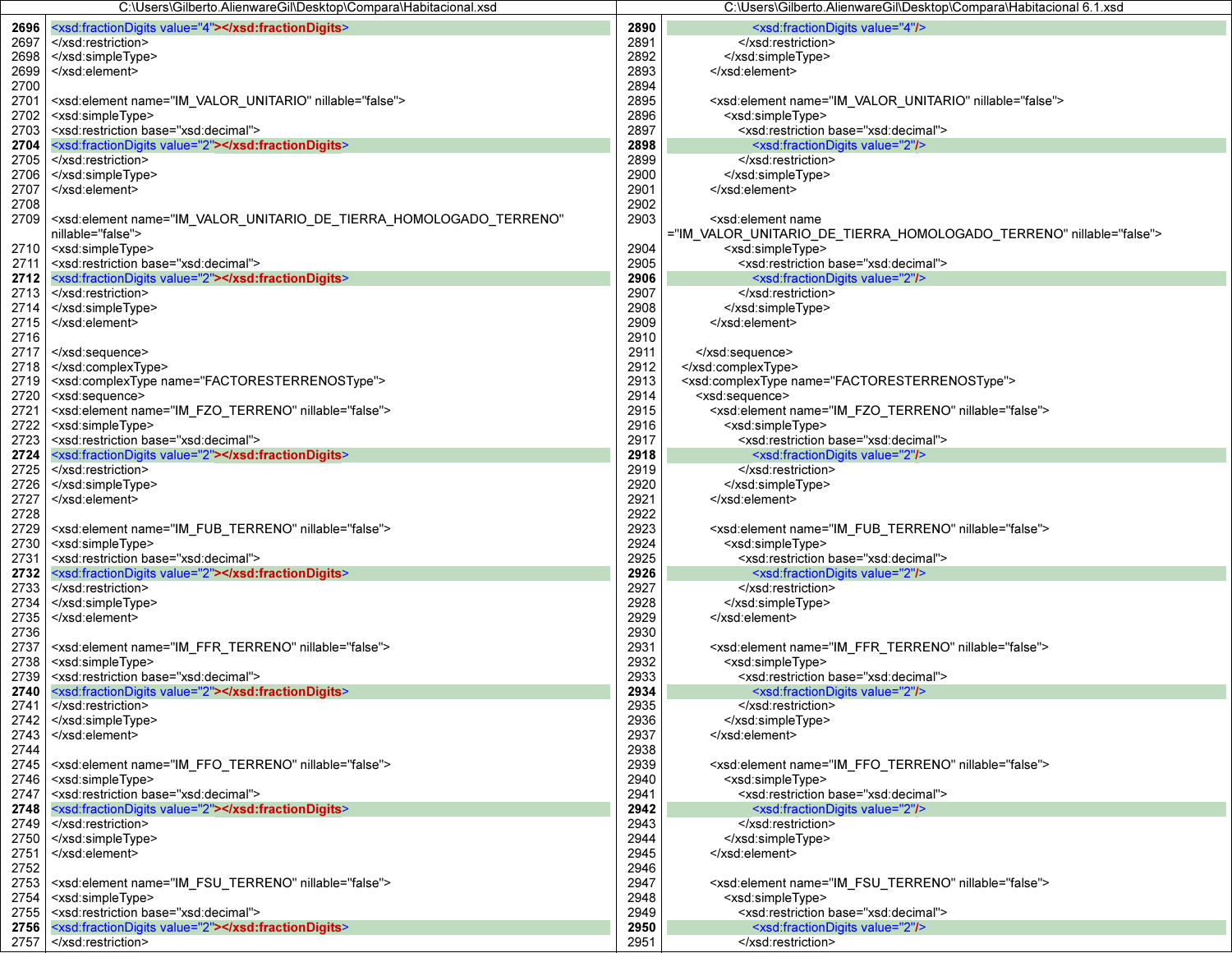|      | C:\Users\Gilberto.AlienwareGil\Desktop\Compara\Habitacional.xsd                    |      | C:\Users\Gilberto.AlienwareGil\Desktop\Compara\Habitacional 6.1.xsd                |
|------|------------------------------------------------------------------------------------|------|------------------------------------------------------------------------------------|
| 2758 |                                                                                    | 2952 |                                                                                    |
|      |                                                                                    | 2953 |                                                                                    |
| 2759 |                                                                                    |      |                                                                                    |
| 2760 |                                                                                    | 2954 |                                                                                    |
| 2761 | <xsd:element name="IM_USO" nillable="false"></xsd:element>                         | 2955 | <xsd:element name="IM_USO" nillable="false"></xsd:element>                         |
| 2762 | <xsd:simpletype></xsd:simpletype>                                                  | 2956 | <xsd:simpletype></xsd:simpletype>                                                  |
| 2763 | <xsd:restriction base="xsd:decimal"></xsd:restriction>                             | 2957 | <xsd:restriction base="xsd:decimal"></xsd:restriction>                             |
| 2764 | <xsd:fractiondigits value="2"></xsd:fractiondigits>                                | 2958 | <xsd:fractiondigits value="2"></xsd:fractiondigits>                                |
| 2765 |                                                                                    | 2959 |                                                                                    |
|      |                                                                                    | 2960 |                                                                                    |
| 2766 |                                                                                    |      |                                                                                    |
| 2767 |                                                                                    | 2961 |                                                                                    |
| 2768 |                                                                                    | 2962 |                                                                                    |
| 2769 | <xsd:element name="IM_TOPOGRAFIA" nillable="false"></xsd:element>                  | 2963 | <xsd:element name="IM_TOPOGRAFIA" nillable="false"></xsd:element>                  |
| 2770 | <xsd:simpletype></xsd:simpletype>                                                  | 2964 | <xsd:simpletype></xsd:simpletype>                                                  |
| 2771 | <xsd:restriction base="xsd:decimal"></xsd:restriction>                             | 2965 | <xsd:restriction base="xsd:decimal"></xsd:restriction>                             |
| 2772 | <xsd:fractiondigits value="2"></xsd:fractiondigits>                                | 2966 | <xsd:fractiondigits value="2"></xsd:fractiondigits>                                |
| 2773 |                                                                                    | 2967 |                                                                                    |
|      |                                                                                    |      |                                                                                    |
| 2774 |                                                                                    | 2968 |                                                                                    |
| 2775 |                                                                                    | 2969 |                                                                                    |
| 2776 |                                                                                    | 2970 |                                                                                    |
| 2777 |                                                                                    | 2971 |                                                                                    |
| 2778 |                                                                                    | 2972 |                                                                                    |
| 2779 | <xsd:complextype name="FUENTEINFORMACIONTERRENOSType"></xsd:complextype>           | 2973 | <xsd:complextype name="FUENTEINFORMACIONTERRENOSType"></xsd:complextype>           |
| 2780 | <xsd:sequence></xsd:sequence>                                                      | 2974 | <xsd:sequence></xsd:sequence>                                                      |
|      |                                                                                    |      |                                                                                    |
| 2781 | <xsd:element name="IM_TELEFONO_TERRENO" nillable="false"></xsd:element>            | 2975 | <xsd:element name="IM_TELEFONO_TERRENO" nillable="false"></xsd:element>            |
| 2782 | <xsd:simpletype></xsd:simpletype>                                                  | 2976 | <xsd:simpletype></xsd:simpletype>                                                  |
| 2783 | <xsd:restriction base="xsd:string"></xsd:restriction>                              | 2977 | <xsd:restriction base="xsd:string"></xsd:restriction>                              |
| 2784 | <xsd:minlength value="1"></xsd:minlength>                                          | 2978 | <xsd:minlength value="1"></xsd:minlength>                                          |
| 2785 | <xsd:maxlength value="20"></xsd:maxlength>                                         | 2979 | <xsd:maxlength value="20"></xsd:maxlength>                                         |
| 2786 | <xsd:whitespace value="collapse"></xsd:whitespace>                                 | 2980 | <xsd:whitespace value="collapse"></xsd:whitespace>                                 |
| 2787 |                                                                                    | 2981 |                                                                                    |
| 2788 |                                                                                    | 2982 |                                                                                    |
|      |                                                                                    |      |                                                                                    |
| 2789 |                                                                                    | 2983 |                                                                                    |
| 2790 |                                                                                    | 2984 |                                                                                    |
| 2791 | <xsd:element name="IM_INFORMANTE_TERRENO" nillable="false"></xsd:element>          | 2985 | <xsd:element name="IM_INFORMANTE_TERRENO" nillable="false"></xsd:element>          |
| 2792 | <xsd:simpletype></xsd:simpletype>                                                  | 2986 | <xsd:simpletype></xsd:simpletype>                                                  |
| 2793 | <xsd:restriction base="xsd:string"></xsd:restriction>                              | 2987 | <xsd:restriction base="xsd:string"></xsd:restriction>                              |
| 2794 | <xsd:minlength value="1"></xsd:minlength>                                          | 2988 | <xsd:minlength value="1"></xsd:minlength>                                          |
| 2795 | <xsd:maxlength value="100"></xsd:maxlength>                                        | 2989 | <xsd:maxlength value="100"></xsd:maxlength>                                        |
| 2796 | <xsd:whitespace value="collapse"></xsd:whitespace>                                 | 2990 | <xsd:whitespace value="collapse"></xsd:whitespace>                                 |
| 2797 |                                                                                    | 2991 |                                                                                    |
|      |                                                                                    |      |                                                                                    |
| 2798 |                                                                                    | 2992 |                                                                                    |
| 2799 |                                                                                    | 2993 |                                                                                    |
| 2800 |                                                                                    | 2994 |                                                                                    |
| 2801 |                                                                                    | 2995 |                                                                                    |
| 2802 |                                                                                    | 2996 |                                                                                    |
| 2803 | <xsd:complextype name="CONSIDERACIONESPREVIASAVALUOType"></xsd:complextype>        | 2997 | <xsd:complextype name="CONSIDERACIONESPREVIASAVALUOType"></xsd:complextype>        |
| 2804 | <xsd:sequence></xsd:sequence>                                                      | 2998 | <xsd:sequence></xsd:sequence>                                                      |
| 2805 | <xsd:element name="CONSIDERACIONES_PREVIAS_AVALUO" nillable="false"></xsd:element> | 2999 | <xsd:element name="CONSIDERACIONES_PREVIAS_AVALUO" nillable="false"></xsd:element> |
|      |                                                                                    |      |                                                                                    |
| 2806 | <xsd:simpletype></xsd:simpletype>                                                  | 3000 | <xsd:simpletype></xsd:simpletype>                                                  |
| 2807 | <xsd:restriction base="xsd:string"></xsd:restriction>                              | 3001 | <xsd:restriction base="xsd:string"></xsd:restriction>                              |
|      | 2808   <xsd:minlength value="0"></xsd:minlength>                                   | 3002 | <xsd:minlength value="0"></xsd:minlength>                                          |
| 2809 | <xsd:maxlength value="2000"></xsd:maxlength>                                       | 3003 | <xsd:maxlength value="2000"></xsd:maxlength>                                       |
| 2810 | <xsd:whitespace value="collapse"></xsd:whitespace>                                 | 3004 | <xsd:whitespace value="collapse"></xsd:whitespace>                                 |
| 2811 |                                                                                    | 3005 |                                                                                    |
|      | 2812                                                                               | 3006 |                                                                                    |
| 2813 |                                                                                    | 3007 |                                                                                    |
|      |                                                                                    |      |                                                                                    |
| 2814 |                                                                                    | 3008 |                                                                                    |
| 2815 |                                                                                    | 3009 |                                                                                    |
| 2816 | <xsd:attribute name="id" type="xsd:string" use="required"></xsd:attribute>         | 3010 | <xsd:attribute name="id" type="xsd:string"></xsd:attribute>                        |
| 2817 |                                                                                    | 3011 |                                                                                    |
| 2818 | <xsd:complextype name="ELEMENTOSDELACONSTRUCCIONType"></xsd:complextype>           | 3012 | <xsd:complextype name="ELEMENTOSDELACONSTRUCCIONType"></xsd:complextype>           |
| 2819 | <xsd:sequence></xsd:sequence>                                                      | 3013 | <xsd:sequence></xsd:sequence>                                                      |
|      | 2820 <xsd:element name="ACABADOS" type="ACABADOSType"></xsd:element>               | 3014 | <xsd:element name="ACABADOS" type="ACABADOSType"></xsd:element>                    |
|      |                                                                                    |      |                                                                                    |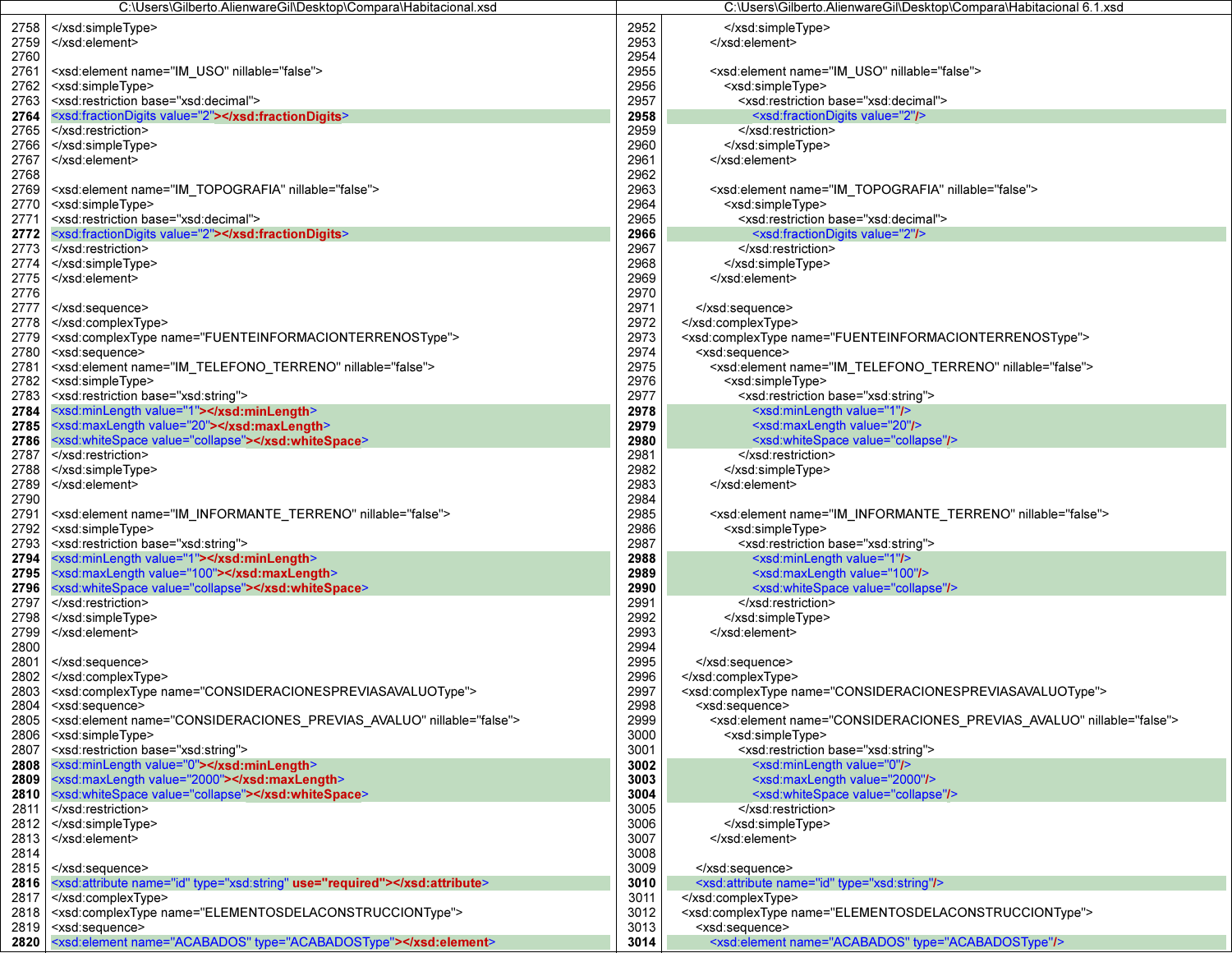|              | C:\Users\Gilberto.AlienwareGil\Desktop\Compara\Habitacional.xsd                                                    |      | C:\Users\Gilberto.AlienwareGil\Desktop\Compara\Habitacional 6.1.xsd                                                     |
|--------------|--------------------------------------------------------------------------------------------------------------------|------|-------------------------------------------------------------------------------------------------------------------------|
| 2821         | <xsd:element name="OTROSELEMENTOS" type="OTROSELEMENTOSType">:element&gt;</xsd:element>                            | 3015 | <xsd:element name="OTROSELEMENTOS" type="OTROSELEMENTOSType"></xsd:element>                                             |
| 2822         | <xsd:element name="ELECTRICAS" nillable="false"></xsd:element>                                                     | 3016 | <xsd:element name="INSTALACIONESESPECIALESEC" th="" type<=""></xsd:element>                                             |
| 2823         | <xsd:simpletype></xsd:simpletype>                                                                                  | 3017 | ="INSTALACIONESESPECIALESECType"/><br><xsd:element name="ELEMENTOSACCESORIOSEC" th="" type<=""></xsd:element>           |
| 2824         | <xsd:restriction base="xsd:string"></xsd:restriction>                                                              | 3018 | ="ELEMENTOSACCESORIOSECTvpe"/><br><xsd:element name="OBRASCOMPLEMENTARIASEC" th="" type<=""></xsd:element>              |
|              |                                                                                                                    |      | ="OBRASCOMPLEMENTARIASECType"/>                                                                                         |
| 2825         | <xsd:minlength value="0"></xsd:minlength>                                                                          | 3019 | <b><xsd:element b="" name<=""><br/>="IMPORTE_TOTAL_INSTALACIONES_ACCESORIOS_COMPLEMENTARIAS_PRIVATIVA</xsd:element></b> |
| 2826         | <xsd:maxlength value="250"></xsd:maxlength>                                                                        |      | S" nillable="false">                                                                                                    |
| 2827         | <xsd:whitespace value="collapse"></xsd:whitespace>                                                                 |      |                                                                                                                         |
| 2828<br>2829 | <br>                                                                                                               |      |                                                                                                                         |
|              | 2830                                                                                                               |      |                                                                                                                         |
| 2831         |                                                                                                                    |      |                                                                                                                         |
|              | 2832 <xsd:element name="INSTALACIONESHIDRAULICASSANITARIAS" th="" type<=""><th></th><th></th></xsd:element>        |      |                                                                                                                         |
|              | ="INSTALACIONESHIDRAULICASSANITARIASType">                                                                         |      |                                                                                                                         |
|              | 2833 <xsd:element name="PUERTASYVENTANERIAMETALICA" type<br="">="PUERTASYVENTANERIAMETALICAType"&gt;</xsd:element> |      |                                                                                                                         |
| 2834         | <xsd:element name="VIDRERIA" nillable="false"></xsd:element>                                                       |      |                                                                                                                         |
|              | 2835 <xsd:simpletype></xsd:simpletype>                                                                             |      |                                                                                                                         |
|              | 2836 <xsd:restriction base="xsd:string"></xsd:restriction>                                                         |      |                                                                                                                         |
| 2837<br>2838 | <xsd:minlength value="0"></xsd:minlength><br><xsd:maxlength value="250"></xsd:maxlength>                           |      |                                                                                                                         |
| 2839         | <xsd:whitespace value="collapse"></xsd:whitespace>                                                                 |      |                                                                                                                         |
| 2840         |                                                                                                                    |      |                                                                                                                         |
| 2841<br>2842 | <br>                                                                                                               |      |                                                                                                                         |
| 2843         |                                                                                                                    |      |                                                                                                                         |
| 2844         | <xsd:element name="CERRAJERIA" nillable="false"></xsd:element>                                                     |      |                                                                                                                         |
| 2845         | <xsd:simpletype></xsd:simpletype>                                                                                  |      |                                                                                                                         |
| 2847         | 2846 <xsd:restriction base="xsd:string"><br/><xsd:minlength value="0"></xsd:minlength></xsd:restriction>           |      |                                                                                                                         |
| 2848         | <xsd:maxlength value="250"></xsd:maxlength>                                                                        |      |                                                                                                                         |
|              | 2849   <xsd:whitespace value="collapse"></xsd:whitespace>                                                          |      |                                                                                                                         |
| 2850<br>2851 | <br>                                                                                                               |      |                                                                                                                         |
|              | 2852                                                                                                               |      |                                                                                                                         |
| 2853         |                                                                                                                    |      |                                                                                                                         |
| 2854<br>2855 | <xsd:element name="FACHADAS" nillable="false"><br/><xsd:simpletype></xsd:simpletype></xsd:element>                 |      |                                                                                                                         |
|              | 2856 <xsd:restriction base="xsd:string"></xsd:restriction>                                                         |      |                                                                                                                         |
| 2857         | <xsd:minlength value="0"></xsd:minlength>                                                                          |      |                                                                                                                         |
|              | 2858   <xsd:maxlength value="250"></xsd:maxlength><br><xsd:whitespace value="collapse"></xsd:whitespace>           |      |                                                                                                                         |
| 2859         | 2860                                                                                                               |      |                                                                                                                         |
|              | 2861                                                                                                               |      |                                                                                                                         |
|              | 2862                                                                                                               |      |                                                                                                                         |
| 2863         | 2864   <xsd:element name="ELEVADOR" nillable="false"></xsd:element>                                                |      |                                                                                                                         |
|              | 2865 <xsd:simpletype></xsd:simpletype>                                                                             |      |                                                                                                                         |
|              | 2866   <xsd:restriction base="xsd:integer"></xsd:restriction>                                                      |      |                                                                                                                         |
|              | 2867   <xsd:mininclusive value="0"></xsd:mininclusive>                                                             |      |                                                                                                                         |
|              | 2868   <xsd:maxinclusive value="99"></xsd:maxinclusive><br>2869                                                    |      |                                                                                                                         |
|              | 2870                                                                                                               |      |                                                                                                                         |
|              | 2871                                                                                                               |      |                                                                                                                         |
| 2872         | 2873   <xsd:element name="INSTALACIONESESPECIALESEC" th="" type<=""><th></th><th></th></xsd:element>               |      |                                                                                                                         |
|              | ="INSTALACIONESESPECIALESECType">                                                                                  |      |                                                                                                                         |
|              |                                                                                                                    |      |                                                                                                                         |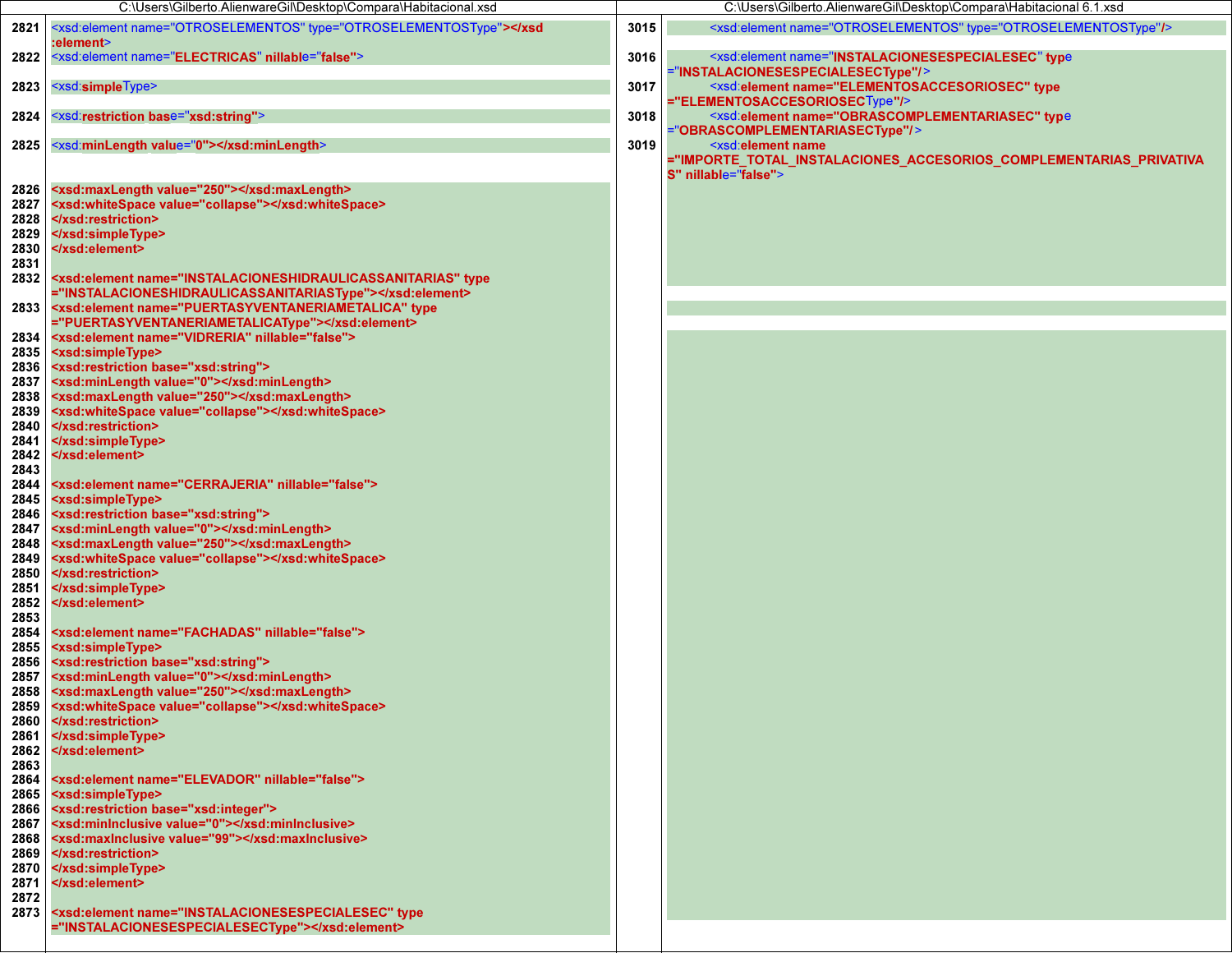|              | C:\Users\Gilberto.AlienwareGil\Desktop\Compara\Habitacional.xsd                                                                                                                                                     |              | C:\Users\Gilberto.AlienwareGil\Desktop\Compara\Habitacional 6.1 xsd                          |
|--------------|---------------------------------------------------------------------------------------------------------------------------------------------------------------------------------------------------------------------|--------------|----------------------------------------------------------------------------------------------|
| 2874         | <xsd:element name="ELEMENTOSACCESORIOS" th="" type<=""><th></th><th></th></xsd:element>                                                                                                                             |              |                                                                                              |
|              | ="ELEMENTOSACCESORIOSType">                                                                                                                                                                                         |              |                                                                                              |
|              | 2875 <xsd:element name="OBRASCOMPLEMENTARIASEC" th="" type<=""><th></th><th></th></xsd:element>                                                                                                                     |              |                                                                                              |
|              | ="OBRASCOMPLEMENTARIASECType">                                                                                                                                                                                      |              |                                                                                              |
|              | 2876   <xsd:element name<="" th=""><th></th><th></th></xsd:element>                                                                                                                                                 |              |                                                                                              |
|              | ="IMPORTE_TOTAL_INSTALACIONES_ACCESORIOS_COMPLEMENTARIAS_PRIVATIVA                                                                                                                                                  |              |                                                                                              |
|              | S''                                                                                                                                                                                                                 |              |                                                                                              |
|              | 2877 nillable="false">                                                                                                                                                                                              |              |                                                                                              |
|              | 2878   <xsd:simpletype></xsd:simpletype>                                                                                                                                                                            | 3020         | <xsd:simpletype></xsd:simpletype>                                                            |
|              | 2879   <xsd:restriction base="xsd:decimal"></xsd:restriction>                                                                                                                                                       | 3021         | <xsd:restriction base="xsd:decimal"></xsd:restriction>                                       |
|              | 2880   <xsd:fractiondigits value="2"></xsd:fractiondigits>                                                                                                                                                          | 3022         | <xsd:fractiondigits value="2"></xsd:fractiondigits>                                          |
| 2881         |                                                                                                                                                                                                                     | 3023         |                                                                                              |
| 2882         |                                                                                                                                                                                                                     | 3024         |                                                                                              |
| 2883         |                                                                                                                                                                                                                     | 3025         |                                                                                              |
| 2884         |                                                                                                                                                                                                                     | 3026         |                                                                                              |
| 2885         | <xsd:element name<="" th=""><th>3027</th><th><xsd:element name<="" th=""></xsd:element></th></xsd:element>                                                                                                          | 3027         | <xsd:element name<="" th=""></xsd:element>                                                   |
|              | ="IMPORTE_TOTAL_INSTALACIONES_ACCESORIOS_COMPLEMENTARIAS_COMUNES"                                                                                                                                                   |              | ="IMPORTE_TOTAL_INSTALACIONES_ACCESORIOS_COMPLEMENTARIAS_COMUNES"                            |
|              | nillable="false"><br><xsd:simpletype></xsd:simpletype>                                                                                                                                                              | 3028         | nillable="false">                                                                            |
| 2886<br>2887 | <xsd:restriction base="xsd:decimal"></xsd:restriction>                                                                                                                                                              | 3029         | <xsd:simpletype><br/><xsd:restriction base="xsd:decimal"></xsd:restriction></xsd:simpletype> |
| 2888         | <xsd:fractiondigits value="2"></xsd:fractiondigits>                                                                                                                                                                 | 3030         | <xsd:fractiondigits value="2"></xsd:fractiondigits>                                          |
| 2889         |                                                                                                                                                                                                                     | 3031         |                                                                                              |
| 2890         |                                                                                                                                                                                                                     | 3032         |                                                                                              |
| 2891         |                                                                                                                                                                                                                     | 3033         |                                                                                              |
| 2892         |                                                                                                                                                                                                                     | 3034         |                                                                                              |
| 2893         | <xsd:element< th=""><th></th><th></th></xsd:element<>                                                                                                                                                               |              |                                                                                              |
| 2894         | name                                                                                                                                                                                                                | 3035         | <xsd:element name<="" th=""></xsd:element>                                                   |
|              | ="IMPORTE_INDIVISO_INSTALACIONES_ESPECIALES_OBRAS_COMPLEMENTARIAS_                                                                                                                                                  |              | ="IMPORTE_INDIVISO_INSTALACIONES_ESPECIALES_OBRAS_COMPLEMENTARIAS_                           |
|              | Y_ELEMENTOS_ACCESORIOS_COMUNES"                                                                                                                                                                                     |              | Y ELEMENTOS ACCESORIOS COMUNES" nillable="false">                                            |
| 2895         | nillable="false">                                                                                                                                                                                                   |              |                                                                                              |
| 2896         | <xsd:simpletype></xsd:simpletype>                                                                                                                                                                                   | 3036         | <xsd:simpletype></xsd:simpletype>                                                            |
| 2897         | <xsd:restriction base="xsd:decimal"></xsd:restriction>                                                                                                                                                              | 3037         | <xsd:restriction base="xsd:decimal"></xsd:restriction>                                       |
| 2898         | <xsd:fractiondigits value="2"></xsd:fractiondigits>                                                                                                                                                                 | 3038         | <xsd:fractiondigits value="2"></xsd:fractiondigits>                                          |
|              | 2899                                                                                                                                                                                                                | 3039         |                                                                                              |
| 2900         |                                                                                                                                                                                                                     | 3040         |                                                                                              |
| 2901         |                                                                                                                                                                                                                     | 3041         |                                                                                              |
| 2902         |                                                                                                                                                                                                                     | 3042         |                                                                                              |
| 2903<br>2904 | <br><xsd:attribute name="id" type="xsd:string" use="required"></xsd:attribute>                                                                                                                                      | 3043<br>3044 | <br><xsd:attribute name="id" type="xsd:string"></xsd:attribute>                              |
| 2905         |                                                                                                                                                                                                                     | 3045         |                                                                                              |
| 2906         | <xsd:complextype name="OBRASCOMPLEMENTARIASECType"></xsd:complextype>                                                                                                                                               | 3046         | <xsd:complextype name="OBRASCOMPLEMENTARIASECType"></xsd:complextype>                        |
| 2907         | <xsd:sequence></xsd:sequence>                                                                                                                                                                                       | 3047         | <xsd:sequence></xsd:sequence>                                                                |
| 2908         | <xsd:element <="" minoccurs="0" name="PRIVATIVASOC" th="" type="PRIVATIVASOCType"><th>3048</th><th><xsd:element minoccurs<="" name="PRIVATIVASOC" th="" type="PRIVATIVASOCType"></xsd:element></th></xsd:element>   | 3048         | <xsd:element minoccurs<="" name="PRIVATIVASOC" th="" type="PRIVATIVASOCType"></xsd:element>  |
|              | maxOccurs="unbounded">                                                                                                                                                                                              |              | ="0" maxOccurs="unbounded"/>                                                                 |
| 2909         | <xsd:element <="" minoccurs="0" name="COMUNESOC" th="" type="COMUNESOCType"><th>3049</th><th><xsd:element <="" minoccurs="0" name="COMUNESOC" th="" type="COMUNESOCType"></xsd:element></th></xsd:element>          | 3049         | <xsd:element <="" minoccurs="0" name="COMUNESOC" th="" type="COMUNESOCType"></xsd:element>   |
|              | maxOccurs="unbounded">                                                                                                                                                                                              |              | maxOccurs="unbounded"/>                                                                      |
| 2910         | <xsd:element name="IMPORTE_TOTAL_OBRA_COMPLEMENTARIA_PRIVATIVAS" nillable<="" th=""><th>3050</th><th><xsd:element <="" name="IMPORTE_TOTAL_OBRA_COMPLEMENTARIA_PRIVATIVAS" th=""></xsd:element></th></xsd:element>  | 3050         | <xsd:element <="" name="IMPORTE_TOTAL_OBRA_COMPLEMENTARIA_PRIVATIVAS" th=""></xsd:element>   |
|              | ="false">                                                                                                                                                                                                           |              | nillable="false">                                                                            |
| 2911         | <xsd:simpletype></xsd:simpletype>                                                                                                                                                                                   | 3051         | <xsd:simpletype></xsd:simpletype>                                                            |
| 2912         | <xsd:restriction base="xsd:decimal"></xsd:restriction>                                                                                                                                                              | 3052         | <xsd:restriction base="xsd:decimal"></xsd:restriction>                                       |
| 2913         | <xsd:fractiondigits value="2"></xsd:fractiondigits>                                                                                                                                                                 | 3053         | <xsd:fractiondigits value="2"></xsd:fractiondigits>                                          |
|              | 2914                                                                                                                                                                                                                | 3054         |                                                                                              |
|              | 2915                                                                                                                                                                                                                | 3055         | <br>                                                                                         |
| 2916<br>2917 |                                                                                                                                                                                                                     | 3056<br>3057 |                                                                                              |
|              | 2918   <xsd:element name="IMPORTE_TOTAL_OBRA_COMPLEMENTARIA_COMUNES" nillable<="" th=""><th>3058</th><th><xsd:element <="" name="IMPORTE_TOTAL_OBRA_COMPLEMENTARIA_COMUNES" th=""></xsd:element></th></xsd:element> | 3058         | <xsd:element <="" name="IMPORTE_TOTAL_OBRA_COMPLEMENTARIA_COMUNES" th=""></xsd:element>      |
|              | ="false">                                                                                                                                                                                                           |              | nillable="false">                                                                            |
|              | 2919   <xsd:simpletype></xsd:simpletype>                                                                                                                                                                            | 3059         | <xsd:simpletype></xsd:simpletype>                                                            |
| 2920         | <xsd:restriction base="xsd:decimal"></xsd:restriction>                                                                                                                                                              | 3060         | <xsd:restriction base="xsd:decimal"></xsd:restriction>                                       |
| 2921         | <xsd:fractiondigits value="2"></xsd:fractiondigits>                                                                                                                                                                 | 3061         | <xsd:fractiondigits value="2"></xsd:fractiondigits>                                          |
| 2922         |                                                                                                                                                                                                                     | 3062         |                                                                                              |
|              | 2923                                                                                                                                                                                                                | 3063         |                                                                                              |
|              | 2924                                                                                                                                                                                                                | 3064         |                                                                                              |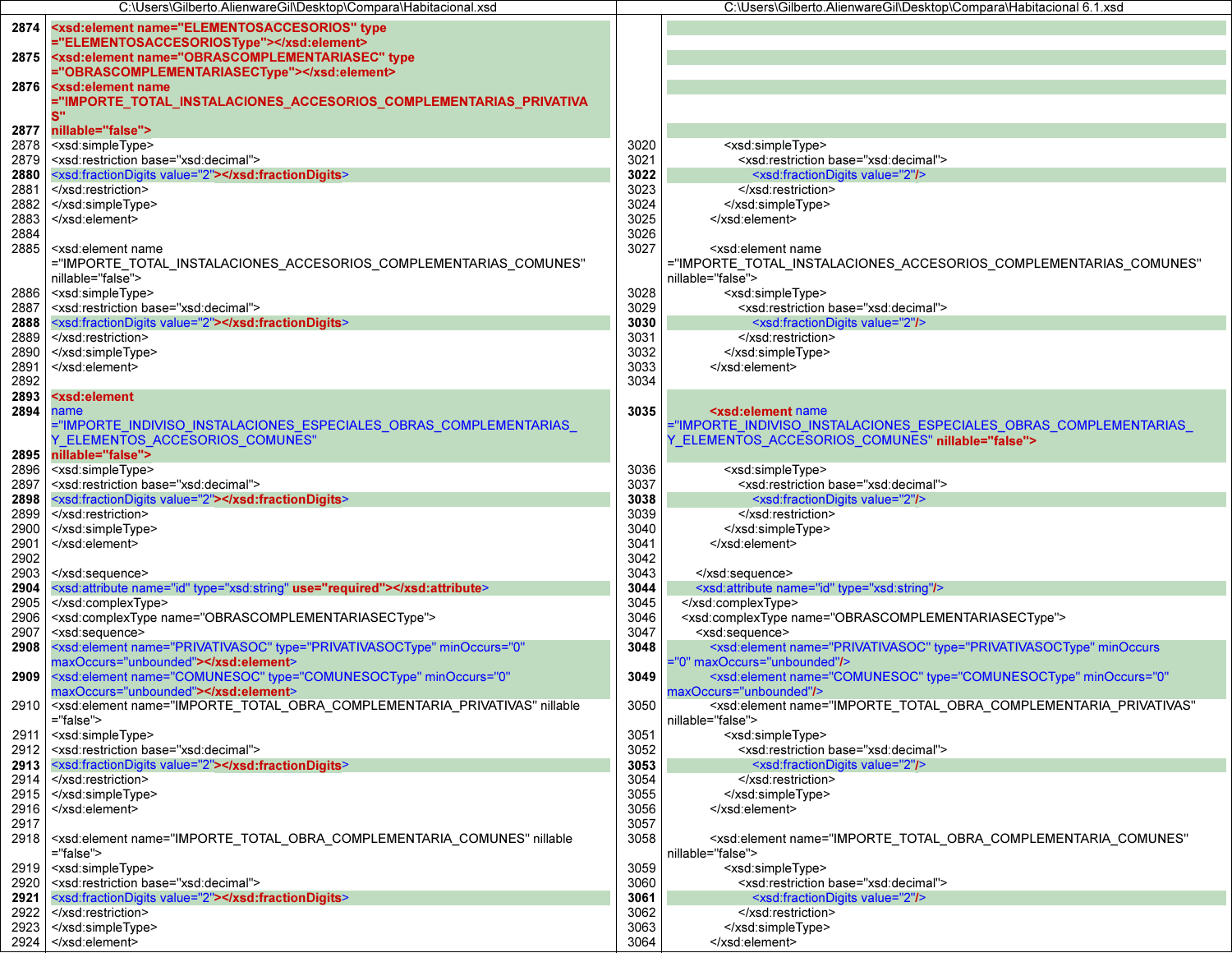|      | C:\Users\Gilberto.AlienwareGil\Desktop\Compara\Habitacional.xsd                                                                                                                                              |      | C:\Users\Gilberto.AlienwareGil\Desktop\Compara\Habitacional 6.1.xsd                         |
|------|--------------------------------------------------------------------------------------------------------------------------------------------------------------------------------------------------------------|------|---------------------------------------------------------------------------------------------|
| 2925 |                                                                                                                                                                                                              | 3065 |                                                                                             |
|      |                                                                                                                                                                                                              |      |                                                                                             |
| 2926 |                                                                                                                                                                                                              | 3066 |                                                                                             |
| 2927 |                                                                                                                                                                                                              | 3067 |                                                                                             |
| 2928 | <xsd:complextype name="COMUNESOCType"></xsd:complextype>                                                                                                                                                     | 3068 | <xsd:complextype name="COMUNESOCType"></xsd:complextype>                                    |
| 2929 | <xsd:sequence></xsd:sequence>                                                                                                                                                                                | 3069 | <xsd:sequence></xsd:sequence>                                                               |
| 2930 | <xsd:element name="CLAVE_OBRA_COMPLEMENTARIA_COMUN" nillable="false"></xsd:element>                                                                                                                          | 3070 | <xsd:element name="CLAVE_OBRA_COMPLEMENTARIA_COMUN" nillable="false"></xsd:element>         |
| 2931 | <xsd:simpletype></xsd:simpletype>                                                                                                                                                                            | 3071 | <xsd:simpletype></xsd:simpletype>                                                           |
| 2932 | <xsd:restriction base="xsd:string"></xsd:restriction>                                                                                                                                                        | 3072 | <xsd:restriction base="xsd:string"></xsd:restriction>                                       |
| 2933 | <xsd:minlength value="1"></xsd:minlength>                                                                                                                                                                    | 3073 | <xsd:minlength value="1"></xsd:minlength>                                                   |
|      |                                                                                                                                                                                                              |      |                                                                                             |
| 2934 | <xsd:maxlength value="4"></xsd:maxlength>                                                                                                                                                                    | 3074 | <xsd:maxlength value="4"></xsd:maxlength>                                                   |
| 2935 | <xsd:whitespace value="collapse"></xsd:whitespace>                                                                                                                                                           | 3075 | <xsd:whitespace value="collapse"></xsd:whitespace>                                          |
| 2936 |                                                                                                                                                                                                              | 3076 |                                                                                             |
| 2937 |                                                                                                                                                                                                              | 3077 |                                                                                             |
| 2938 |                                                                                                                                                                                                              | 3078 |                                                                                             |
| 2939 |                                                                                                                                                                                                              | 3079 |                                                                                             |
| 2940 | <xsd:element name="DESCRIPCION_OBRA_COMPLEMENTARIA_COMUN" nillable="false"></xsd:element>                                                                                                                    | 3080 | <xsd:element name="DESCRIPCION_OBRA_COMPLEMENTARIA_COMUN" nillable<="" td=""></xsd:element> |
|      |                                                                                                                                                                                                              |      |                                                                                             |
|      |                                                                                                                                                                                                              |      | ="false">                                                                                   |
| 2941 | <xsd:simpletype></xsd:simpletype>                                                                                                                                                                            | 3081 | <xsd:simpletype></xsd:simpletype>                                                           |
| 2942 | <xsd:restriction base="xsd:string"></xsd:restriction>                                                                                                                                                        | 3082 | <xsd:restriction base="xsd:string"></xsd:restriction>                                       |
| 2943 | <xsd:minlength value="1"></xsd:minlength>                                                                                                                                                                    | 3083 | <xsd:minlength value="1"></xsd:minlength>                                                   |
| 2944 | <xsd:maxlength value="100"></xsd:maxlength>                                                                                                                                                                  | 3084 | <xsd:maxlength value="100"></xsd:maxlength>                                                 |
| 2945 | <xsd:whitespace value="collapse"></xsd:whitespace>                                                                                                                                                           | 3085 | <xsd:whitespace value="collapse"></xsd:whitespace>                                          |
| 2946 |                                                                                                                                                                                                              | 3086 |                                                                                             |
|      |                                                                                                                                                                                                              |      |                                                                                             |
| 2947 |                                                                                                                                                                                                              | 3087 |                                                                                             |
| 2948 |                                                                                                                                                                                                              | 3088 |                                                                                             |
| 2949 |                                                                                                                                                                                                              | 3089 |                                                                                             |
| 2950 | <xsd:element name="UNIDAD_OBRA_COMPLEMENTARIA_COMUN" nillable="false"></xsd:element>                                                                                                                         | 3090 | <xsd:element name="UNIDAD_OBRA_COMPLEMENTARIA_COMUN" nillable="false"></xsd:element>        |
| 2951 | <xsd:simpletype></xsd:simpletype>                                                                                                                                                                            | 3091 | <xsd:simpletype></xsd:simpletype>                                                           |
| 2952 | <xsd:restriction base="xsd:string"></xsd:restriction>                                                                                                                                                        | 3092 | <xsd:restriction base="xsd:string"></xsd:restriction>                                       |
| 2953 | <xsd:minlength value="1"></xsd:minlength>                                                                                                                                                                    | 3093 | <xsd:minlength value="1"></xsd:minlength>                                                   |
|      |                                                                                                                                                                                                              |      |                                                                                             |
| 2954 | <xsd:maxlength value="10"></xsd:maxlength>                                                                                                                                                                   | 3094 | <xsd:maxlength value="10"></xsd:maxlength>                                                  |
| 2955 | <xsd:whitespace value="collapse"></xsd:whitespace>                                                                                                                                                           | 3095 | <xsd:whitespace value="collapse"></xsd:whitespace>                                          |
| 2956 |                                                                                                                                                                                                              | 3096 |                                                                                             |
| 2957 |                                                                                                                                                                                                              | 3097 |                                                                                             |
| 2958 |                                                                                                                                                                                                              | 3098 |                                                                                             |
| 2959 |                                                                                                                                                                                                              | 3099 |                                                                                             |
| 2960 |                                                                                                                                                                                                              | 3100 |                                                                                             |
|      | <xsd:element name="CANTIDAD_OBRA_COMPLEMENTARIA_COMUN" nillable="false"></xsd:element>                                                                                                                       |      | <xsd:element name="CANTIDAD_OBRA_COMPLEMENTARIA_COMUN" nillable="false"></xsd:element>      |
| 2961 | <xsd:simpletype></xsd:simpletype>                                                                                                                                                                            | 3101 | <xsd:simpletype></xsd:simpletype>                                                           |
| 2962 | <xsd:restriction base="xsd:decimal"></xsd:restriction>                                                                                                                                                       | 3102 | <xsd:restriction base="xsd:decimal"></xsd:restriction>                                      |
| 2963 | <xsd:fractiondigits value="2"></xsd:fractiondigits>                                                                                                                                                          | 3103 | <xsd:fractiondigits value="2"></xsd:fractiondigits>                                         |
| 2964 |                                                                                                                                                                                                              | 3104 |                                                                                             |
| 2965 |                                                                                                                                                                                                              | 3105 |                                                                                             |
| 2966 |                                                                                                                                                                                                              | 3106 |                                                                                             |
| 2967 |                                                                                                                                                                                                              |      |                                                                                             |
|      |                                                                                                                                                                                                              | 3107 |                                                                                             |
| 2968 | <xsd:element name="EDAD_OBRA_COMPLEMENTARIA_COMUN" nillable="false"></xsd:element>                                                                                                                           | 3108 | <xsd:element name="EDAD_OBRA_COMPLEMENTARIA_COMUN" nillable="false"></xsd:element>          |
| 2969 | <xsd:simpletype></xsd:simpletype>                                                                                                                                                                            | 3109 | <xsd:simpletype></xsd:simpletype>                                                           |
| 2970 | <xsd:restriction base="xsd:integer"> </xsd:restriction>                                                                                                                                                      | 3110 | <xsd:restriction base="xsd:integer"> </xsd:restriction>                                     |
| 2971 |                                                                                                                                                                                                              | 3111 |                                                                                             |
| 2972 |                                                                                                                                                                                                              | 3112 |                                                                                             |
| 2973 |                                                                                                                                                                                                              | 3113 |                                                                                             |
| 2974 | <xsd:element name="VIDA_UTIL_TOTAL_OBRA_COMPLEMENTARIA_COMUN" nillable<="" td=""><td>3114</td><td><xsd:element <="" name="VIDA_UTIL_TOTAL_OBRA_COMPLEMENTARIA_COMUN" td=""></xsd:element></td></xsd:element> | 3114 | <xsd:element <="" name="VIDA_UTIL_TOTAL_OBRA_COMPLEMENTARIA_COMUN" td=""></xsd:element>     |
|      |                                                                                                                                                                                                              |      |                                                                                             |
|      | $="false"$                                                                                                                                                                                                   |      | nillable="false">                                                                           |
|      | 2975   <xsd:simpletype></xsd:simpletype>                                                                                                                                                                     | 3115 | <xsd:simpletype></xsd:simpletype>                                                           |
| 2976 | <xsd:restriction base="xsd:integer"> </xsd:restriction>                                                                                                                                                      | 3116 | <xsd:restriction base="xsd:integer"> </xsd:restriction>                                     |
| 2977 |                                                                                                                                                                                                              | 3117 |                                                                                             |
| 2978 |                                                                                                                                                                                                              | 3118 |                                                                                             |
| 2979 |                                                                                                                                                                                                              | 3119 |                                                                                             |
| 2980 |                                                                                                                                                                                                              | 3120 |                                                                                             |
|      | <xsd:element name="VALOR_UNITARIO_OBRA_COMPLEMENTARIA_COMUN" nillable<="" td=""><td></td><td><xsd:element <="" name="VALOR_UNITARIO_OBRA_COMPLEMENTARIA_COMUN" td=""></xsd:element></td></xsd:element>       |      | <xsd:element <="" name="VALOR_UNITARIO_OBRA_COMPLEMENTARIA_COMUN" td=""></xsd:element>      |
|      | ="false">                                                                                                                                                                                                    |      | nillable="false">                                                                           |
| 2981 | <xsd:simpletype></xsd:simpletype>                                                                                                                                                                            | 3121 | <xsd:simpletype></xsd:simpletype>                                                           |
| 2982 | <xsd:restriction base="xsd:decimal"></xsd:restriction>                                                                                                                                                       | 3122 | <xsd:restriction base="xsd:decimal"></xsd:restriction>                                      |
| 2983 | <xsd:fractiondigits value="2"></xsd:fractiondigits>                                                                                                                                                          | 3123 | <xsd:fractiondigits value="2"></xsd:fractiondigits>                                         |
|      | 2984                                                                                                                                                                                                         | 3124 |                                                                                             |
|      |                                                                                                                                                                                                              |      |                                                                                             |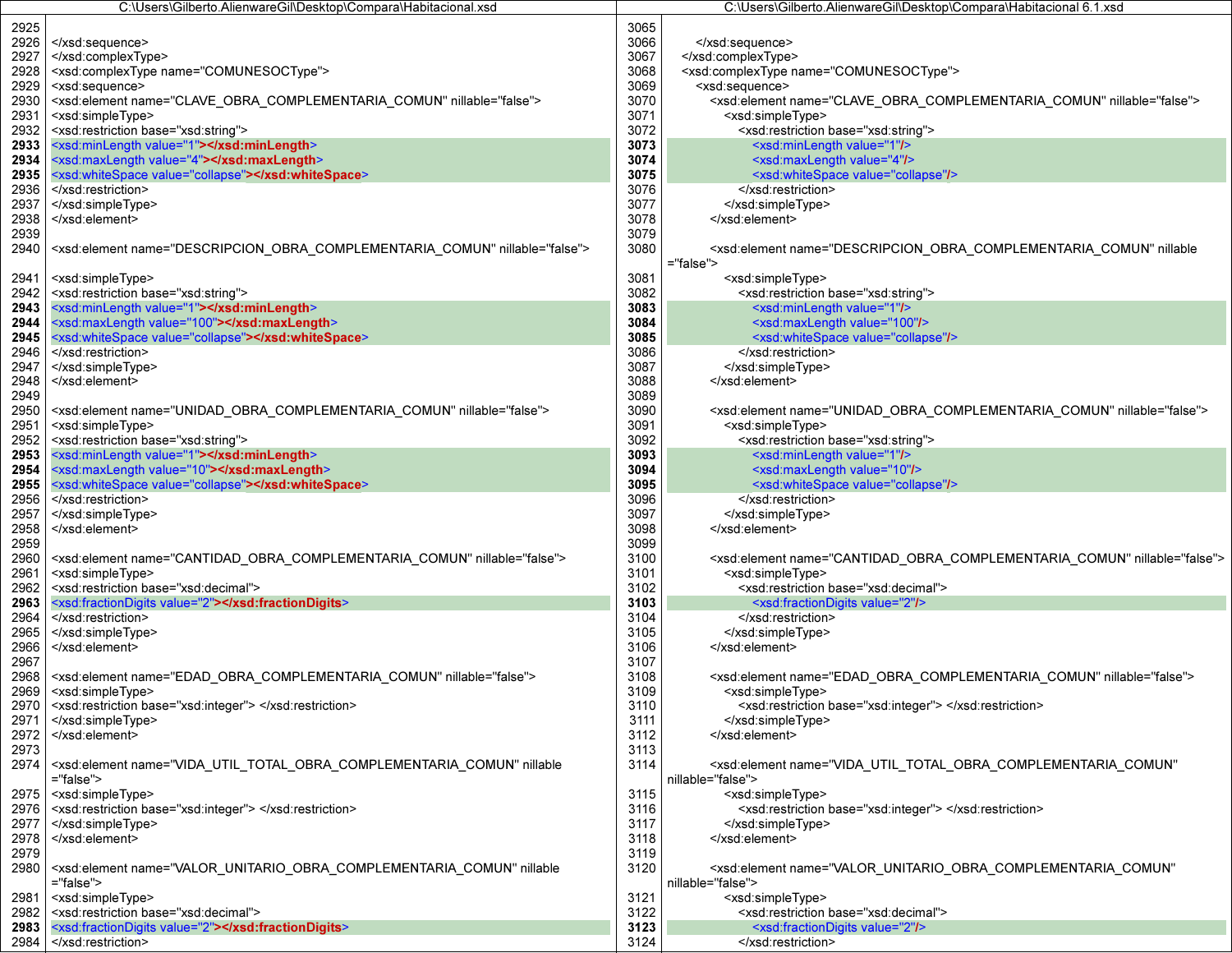|      | C:\Users\Gilberto.AlienwareGil\Desktop\Compara\Habitacional.xsd                                                                                                                                                  |      | C:\Users\Gilberto.AlienwareGil\Desktop\Compara\Habitacional 6.1.xsd                         |
|------|------------------------------------------------------------------------------------------------------------------------------------------------------------------------------------------------------------------|------|---------------------------------------------------------------------------------------------|
| 2985 |                                                                                                                                                                                                                  | 3125 |                                                                                             |
| 2986 |                                                                                                                                                                                                                  | 3126 |                                                                                             |
|      |                                                                                                                                                                                                                  |      |                                                                                             |
| 2987 |                                                                                                                                                                                                                  | 3127 |                                                                                             |
| 2988 | <xsd:element name="FACTOR_EDAD_OBRA_COMPLEMENTARIA_COMUN" nillable="false"></xsd:element>                                                                                                                        | 3128 | <xsd:element name="FACTOR_EDAD_OBRA_COMPLEMENTARIA_COMUN" nillable<="" td=""></xsd:element> |
|      |                                                                                                                                                                                                                  |      | ="false">                                                                                   |
| 2989 | <xsd:simpletype></xsd:simpletype>                                                                                                                                                                                | 3129 | <xsd:simpletype></xsd:simpletype>                                                           |
| 2990 | <xsd:restriction base="xsd:decimal"></xsd:restriction>                                                                                                                                                           | 3130 | <xsd:restriction base="xsd:decimal"></xsd:restriction>                                      |
| 2991 | <xsd:fractiondigits value="2"></xsd:fractiondigits>                                                                                                                                                              | 3131 | <xsd:fractiondigits value="2"></xsd:fractiondigits>                                         |
| 2992 |                                                                                                                                                                                                                  | 3132 |                                                                                             |
| 2993 |                                                                                                                                                                                                                  | 3133 |                                                                                             |
| 2994 |                                                                                                                                                                                                                  | 3134 |                                                                                             |
| 2995 |                                                                                                                                                                                                                  | 3135 |                                                                                             |
| 2996 | <xsd:element name="VIDA_REMANENTE_OBRA_COMPLEMENTARIA_COMUN" nillable<="" td=""><td>3136</td><td><xsd:element <="" name="VIDA_REMANENTE_OBRA_COMPLEMENTARIA_COMUN" td=""></xsd:element></td></xsd:element>       | 3136 | <xsd:element <="" name="VIDA_REMANENTE_OBRA_COMPLEMENTARIA_COMUN" td=""></xsd:element>      |
|      | ="false">                                                                                                                                                                                                        |      | nillable="false">                                                                           |
|      | 2997   <xsd:simpletype></xsd:simpletype>                                                                                                                                                                         | 3137 | <xsd:simpletype></xsd:simpletype>                                                           |
| 2998 | <xsd:restriction base="xsd:integer"> </xsd:restriction>                                                                                                                                                          | 3138 | <xsd:restriction base="xsd:integer"> </xsd:restriction>                                     |
| 2999 |                                                                                                                                                                                                                  | 3139 |                                                                                             |
| 3000 |                                                                                                                                                                                                                  | 3140 |                                                                                             |
|      |                                                                                                                                                                                                                  |      |                                                                                             |
| 3001 |                                                                                                                                                                                                                  | 3141 |                                                                                             |
| 3002 | <xsd:element <="" name="FACTOR_CONSERVACION_OBRA_COMPLEMENTARIA_COMUN" td=""><td>3142</td><td><xsd:element name<="" td=""></xsd:element></td></xsd:element>                                                      | 3142 | <xsd:element name<="" td=""></xsd:element>                                                  |
|      | nillable="false">                                                                                                                                                                                                |      | ="FACTOR_CONSERVACION_OBRA_COMPLEMENTARIA_COMUN" nillable="false">                          |
| 3003 | <xsd:simpletype></xsd:simpletype>                                                                                                                                                                                | 3143 | <xsd:simpletype></xsd:simpletype>                                                           |
| 3004 | <xsd:restriction base="xsd:decimal"></xsd:restriction>                                                                                                                                                           | 3144 | <xsd:restriction base="xsd:decimal"></xsd:restriction>                                      |
|      | 3005   <xsd:fractiondigits value="2"></xsd:fractiondigits>                                                                                                                                                       | 3145 | <xsd:fractiondigits value="2"></xsd:fractiondigits>                                         |
|      | 3006                                                                                                                                                                                                             | 3146 |                                                                                             |
| 3007 |                                                                                                                                                                                                                  | 3147 |                                                                                             |
| 3008 |                                                                                                                                                                                                                  | 3148 |                                                                                             |
| 3009 |                                                                                                                                                                                                                  | 3149 |                                                                                             |
| 3010 | <xsd:element name="FACTOR_RESULTANTE_OBRA_COMPLEMENTARIA_COMUN" nillable<="" td=""><td>3150</td><td><xsd:element <="" name="FACTOR_RESULTANTE_OBRA_COMPLEMENTARIA_COMUN" td=""></xsd:element></td></xsd:element> | 3150 | <xsd:element <="" name="FACTOR_RESULTANTE_OBRA_COMPLEMENTARIA_COMUN" td=""></xsd:element>   |
|      | ="false">                                                                                                                                                                                                        |      | nillable="false">                                                                           |
| 3011 | <xsd:simpletype></xsd:simpletype>                                                                                                                                                                                | 3151 | <xsd:simpletype></xsd:simpletype>                                                           |
| 3012 | <xsd:restriction base="xsd:decimal"></xsd:restriction>                                                                                                                                                           | 3152 | <xsd:restriction base="xsd:decimal"></xsd:restriction>                                      |
|      | 3013   <xsd:fractiondigits value="2"></xsd:fractiondigits>                                                                                                                                                       | 3153 | <xsd:fractiondigits value="2"></xsd:fractiondigits>                                         |
|      | 3014                                                                                                                                                                                                             | 3154 |                                                                                             |
| 3015 |                                                                                                                                                                                                                  | 3155 |                                                                                             |
| 3016 |                                                                                                                                                                                                                  | 3156 |                                                                                             |
| 3017 |                                                                                                                                                                                                                  | 3157 |                                                                                             |
| 3018 | <xsd:element name="VRNETO_OBRA_COMPLEMENTARIA_COMUN" nillable="false"></xsd:element>                                                                                                                             | 3158 | <xsd:element name="VRNETO_OBRA_COMPLEMENTARIA_COMUN" nillable="false"></xsd:element>        |
| 3019 | <xsd:simpletype></xsd:simpletype>                                                                                                                                                                                | 3159 | <xsd:simpletype></xsd:simpletype>                                                           |
| 3020 | <xsd:restriction base="xsd:decimal"></xsd:restriction>                                                                                                                                                           | 3160 | <xsd:restriction base="xsd:decimal"></xsd:restriction>                                      |
| 3021 | <xsd:fractiondigits value="2"></xsd:fractiondigits>                                                                                                                                                              | 3161 | <xsd:fractiondigits value="2"></xsd:fractiondigits>                                         |
| 3022 |                                                                                                                                                                                                                  | 3162 |                                                                                             |
| 3023 |                                                                                                                                                                                                                  | 3163 |                                                                                             |
| 3024 |                                                                                                                                                                                                                  | 3164 |                                                                                             |
| 3025 |                                                                                                                                                                                                                  | 3165 |                                                                                             |
|      | 3026   <xsd:element name="INDIVISO_COMUNES" nillable="false"></xsd:element>                                                                                                                                      | 3166 | <xsd:element name="INDIVISO_COMUNES" nillable="false"></xsd:element>                        |
| 3027 | <xsd:simpletype></xsd:simpletype>                                                                                                                                                                                | 3167 | <xsd:simpletype></xsd:simpletype>                                                           |
| 3028 | <xsd:restriction base="xsd:decimal"></xsd:restriction>                                                                                                                                                           | 3168 | <xsd:restriction base="xsd:decimal"></xsd:restriction>                                      |
| 3029 | <xsd:fractiondigits value="8"></xsd:fractiondigits>                                                                                                                                                              | 3169 | <xsd:fractiondigits value="8"></xsd:fractiondigits>                                         |
|      | 3030                                                                                                                                                                                                             | 3170 |                                                                                             |
| 3031 |                                                                                                                                                                                                                  | 3171 |                                                                                             |
|      |                                                                                                                                                                                                                  |      |                                                                                             |
| 3032 |                                                                                                                                                                                                                  | 3172 |                                                                                             |
| 3033 |                                                                                                                                                                                                                  | 3173 |                                                                                             |
| 3034 | < <sd:element name="IMPORTE_OBRA_COMPLEMENTARIA_COMUN" nillable="false"></sd:element>                                                                                                                            | 3174 | <xsd:element name="IMPORTE_OBRA_COMPLEMENTARIA_COMUN" nillable="false"></xsd:element>       |
| 3035 | <xsd:simpletype></xsd:simpletype>                                                                                                                                                                                | 3175 | <xsd:simpletype></xsd:simpletype>                                                           |
|      | 3036   <xsd:restriction base="xsd:decimal"></xsd:restriction>                                                                                                                                                    | 3176 | <xsd:restriction base="xsd:decimal"></xsd:restriction>                                      |
| 3037 | <xsd:fractiondigits value="2"></xsd:fractiondigits>                                                                                                                                                              | 3177 | <xsd:fractiondigits value="2"></xsd:fractiondigits>                                         |
|      | 3038                                                                                                                                                                                                             | 3178 |                                                                                             |
| 3039 |                                                                                                                                                                                                                  | 3179 | $\le$ /xsd:simpleType>                                                                      |
| 3040 |                                                                                                                                                                                                                  | 3180 |                                                                                             |
| 3041 |                                                                                                                                                                                                                  | 3181 |                                                                                             |
| 3042 |                                                                                                                                                                                                                  | 3182 |                                                                                             |
|      | 3043                                                                                                                                                                                                             | 3183 |                                                                                             |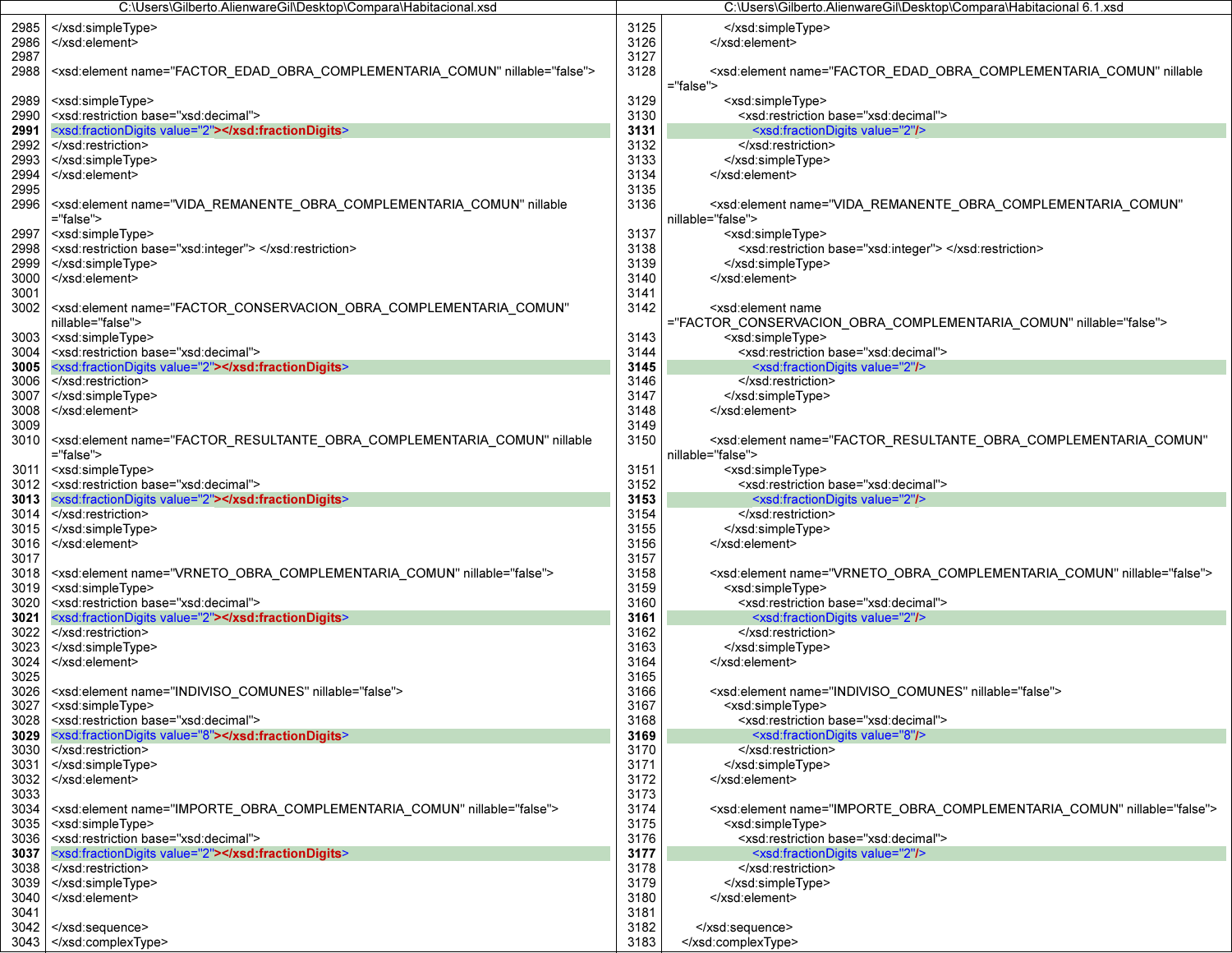|              | C:\Users\Gilberto.AlienwareGil\Desktop\Compara\Habitacional.xsd                                                                                                                                                        |              | C:\Users\Gilberto.AlienwareGil\Desktop\Compara\Habitacional 6.1.xsd                                      |
|--------------|------------------------------------------------------------------------------------------------------------------------------------------------------------------------------------------------------------------------|--------------|----------------------------------------------------------------------------------------------------------|
| 3044         | <xsd:complextype name="PRIVATIVASOCType"></xsd:complextype>                                                                                                                                                            | 3184         | <xsd:complextype name="PRIVATIVASOCType"></xsd:complextype>                                              |
| 3045         | <xsd:sequence></xsd:sequence>                                                                                                                                                                                          | 3185         | <xsd:sequence></xsd:sequence>                                                                            |
| 3046         | <xsd:element name="CLAVE_OBRA_COMPLEMENTARIA_PRIVATIVAS" nillable="false"></xsd:element>                                                                                                                               | 3186         | <xsd:element name="CLAVE_OBRA_COMPLEMENTARIA_PRIVATIVAS" nillable<="" td=""></xsd:element>               |
|              |                                                                                                                                                                                                                        |              | ="false">                                                                                                |
| 3047         | <xsd:simpletype></xsd:simpletype>                                                                                                                                                                                      | 3187         | <xsd:simpletype></xsd:simpletype>                                                                        |
| 3048         | <xsd:restriction base="xsd:string"></xsd:restriction>                                                                                                                                                                  | 3188         | <xsd:restriction base="xsd:string"></xsd:restriction>                                                    |
| 3049         | <xsd:minlength value="1"></xsd:minlength>                                                                                                                                                                              | 3189         | <xsd:minlength value="1"></xsd:minlength>                                                                |
| 3050         | <xsd:maxlength value="4"></xsd:maxlength>                                                                                                                                                                              | 3190         | <xsd:maxlength value="4"></xsd:maxlength>                                                                |
| 3051         | <xsd:whitespace value="collapse"></xsd:whitespace>                                                                                                                                                                     | 3191         | <xsd:whitespace value="collapse"></xsd:whitespace>                                                       |
| 3052         |                                                                                                                                                                                                                        | 3192         |                                                                                                          |
| 3053         |                                                                                                                                                                                                                        | 3193         |                                                                                                          |
| 3054<br>3055 |                                                                                                                                                                                                                        | 3194<br>3195 |                                                                                                          |
| 3056         | <xsd:element name="DESCRIPCION_OBRA_COMPLEMENTARIA_PRIVATIVAS" nillable<="" td=""><td>3196</td><td></td></xsd:element>                                                                                                 | 3196         |                                                                                                          |
|              | ="false">                                                                                                                                                                                                              |              | <xsd:element <br="" name="DESCRIPCION_OBRA_COMPLEMENTARIA_PRIVATIVAS">nillable="false"&gt;</xsd:element> |
| 3057         | <xsd:simpletype></xsd:simpletype>                                                                                                                                                                                      | 3197         | <xsd:simpletype></xsd:simpletype>                                                                        |
| 3058         | <xsd:restriction base="xsd:string"></xsd:restriction>                                                                                                                                                                  | 3198         | <xsd:restriction base="xsd:string"></xsd:restriction>                                                    |
| 3059         | <xsd:minlength value="1"></xsd:minlength>                                                                                                                                                                              | 3199         | <xsd:minlength value="1"></xsd:minlength>                                                                |
| 3060         | <xsd:maxlength value="100"></xsd:maxlength>                                                                                                                                                                            | 3200         | <xsd:maxlength value="100"></xsd:maxlength>                                                              |
| 3061         | <xsd:whitespace value="collapse"></xsd:whitespace>                                                                                                                                                                     | 3201         | <xsd:whitespace value="collapse"></xsd:whitespace>                                                       |
| 3062         |                                                                                                                                                                                                                        | 3202         |                                                                                                          |
| 3063         |                                                                                                                                                                                                                        | 3203         |                                                                                                          |
| 3064         |                                                                                                                                                                                                                        | 3204         |                                                                                                          |
| 3065         |                                                                                                                                                                                                                        | 3205         |                                                                                                          |
| 3066         | <xsd:element name="UNIDAD_OBRA_COMPLEMENTARIA_PRIVATIVAS" nillable="false"></xsd:element>                                                                                                                              | 3206         | <xsd:element name="UNIDAD_OBRA_COMPLEMENTARIA_PRIVATIVAS" nillable<="" td=""></xsd:element>              |
|              |                                                                                                                                                                                                                        |              | ="false">                                                                                                |
| 3067         | <xsd:simpletype></xsd:simpletype>                                                                                                                                                                                      | 3207         | <xsd:simpletype></xsd:simpletype>                                                                        |
| 3068         | <xsd:restriction base="xsd:string"></xsd:restriction>                                                                                                                                                                  | 3208         | <xsd:restriction base="xsd:string"></xsd:restriction>                                                    |
| 3070         | 3069   <xsd:minlength value="1"></xsd:minlength><br><xsd:maxlength value="10"></xsd:maxlength>                                                                                                                         | 3209<br>3210 | <xsd:minlength value="1"></xsd:minlength><br><xsd:maxlength value="10"></xsd:maxlength>                  |
| 3071         | <xsd:whitespace value="collapse"></xsd:whitespace>                                                                                                                                                                     | 3211         | <xsd:whitespace value="collapse"></xsd:whitespace>                                                       |
| 3072         |                                                                                                                                                                                                                        | 3212         |                                                                                                          |
| 3073         |                                                                                                                                                                                                                        | 3213         |                                                                                                          |
| 3074         |                                                                                                                                                                                                                        | 3214         |                                                                                                          |
| 3075         |                                                                                                                                                                                                                        | 3215         |                                                                                                          |
| 3076         | <xsd:element name="CANTIDAD_OBRA_COMPLEMENTARIA_PRIVATIVAS" nillable="false"></xsd:element>                                                                                                                            | 3216         | <xsd:element name="CANTIDAD_OBRA_COMPLEMENTARIA_PRIVATIVAS" nillable<="" td=""></xsd:element>            |
|              |                                                                                                                                                                                                                        |              | ="false">                                                                                                |
| 3077         | <xsd:simpletype></xsd:simpletype>                                                                                                                                                                                      | 3217         | <xsd:simpletype></xsd:simpletype>                                                                        |
| 3078         | <xsd:restriction base="xsd:decimal"></xsd:restriction>                                                                                                                                                                 | 3218         | <xsd:restriction base="xsd:decimal"></xsd:restriction>                                                   |
| 3079         | <xsd:fractiondigits value="2"></xsd:fractiondigits>                                                                                                                                                                    | 3219         | <xsd:fractiondigits value="2"></xsd:fractiondigits><br>                                                  |
| 3081         | 3080  <br>                                                                                                                                                                                                             | 3220<br>3221 |                                                                                                          |
| 3082         |                                                                                                                                                                                                                        | 3222         |                                                                                                          |
| 3083         |                                                                                                                                                                                                                        | 3223         |                                                                                                          |
| 3084         | <xsd:element name="EDAD_OBRA_COMPLEMENTARIA_PRIVATIVAS" nillable="false"></xsd:element>                                                                                                                                | 3224         | <xsd:element name="EDAD_OBRA_COMPLEMENTARIA_PRIVATIVAS" nillable="false"></xsd:element>                  |
|              | 3085   <xsd:simpletype></xsd:simpletype>                                                                                                                                                                               | 3225         | <xsd:simpletype></xsd:simpletype>                                                                        |
| 3086         | <xsd:restriction base="xsd:integer"> </xsd:restriction>                                                                                                                                                                | 3226         | <xsd:restriction base="xsd:integer"> </xsd:restriction>                                                  |
| 3087         |                                                                                                                                                                                                                        | 3227         |                                                                                                          |
| 3088         |                                                                                                                                                                                                                        | 3228         |                                                                                                          |
| 3089         |                                                                                                                                                                                                                        | 3229         |                                                                                                          |
| 3090         | <xsd:element name="VIDA_UTIL_TOTAL_OBRA_COMPLEMENTARIA_PRIVATIVAS" nillable<="" td=""><td>3230</td><td><xsd:element <="" name="VIDA_UTIL_TOTAL_OBRA_COMPLEMENTARIA_PRIVATIVAS" td=""></xsd:element></td></xsd:element> | 3230         | <xsd:element <="" name="VIDA_UTIL_TOTAL_OBRA_COMPLEMENTARIA_PRIVATIVAS" td=""></xsd:element>             |
|              | ="false">                                                                                                                                                                                                              |              | nillable="false">                                                                                        |
| 3091         | <xsd:simpletype></xsd:simpletype>                                                                                                                                                                                      | 3231         | <xsd:simpletype></xsd:simpletype>                                                                        |
| 3092         | <xsd:restriction base="xsd:integer"> </xsd:restriction>                                                                                                                                                                | 3232         | <xsd:restriction base="xsd:integer"> </xsd:restriction>                                                  |
| 3093<br>3094 | <br>                                                                                                                                                                                                                   | 3233<br>3234 | $\le$ /xsd:simpleType><br>                                                                               |
| 3095         |                                                                                                                                                                                                                        | 3235         |                                                                                                          |
| 3096         | <xsd:element name="VALOR_UNITARIO_OBRA_COMPLEMENTARIA_PRIVATIVAS" nillable<="" td=""><td>3236</td><td><xsd:element <="" name="VALOR_UNITARIO_OBRA_COMPLEMENTARIA_PRIVATIVAS" td=""></xsd:element></td></xsd:element>   | 3236         | <xsd:element <="" name="VALOR_UNITARIO_OBRA_COMPLEMENTARIA_PRIVATIVAS" td=""></xsd:element>              |
|              | ="false">                                                                                                                                                                                                              |              | nillable="false">                                                                                        |
| 3097         | <xsd:simpletype></xsd:simpletype>                                                                                                                                                                                      | 3237         | <xsd:simpletype></xsd:simpletype>                                                                        |
|              | 3098   <xsd:restriction base="xsd:decimal"></xsd:restriction>                                                                                                                                                          | 3238         | <xsd:restriction base="xsd:decimal"></xsd:restriction>                                                   |
| 3099         | <xsd:fractiondigits value="2"></xsd:fractiondigits>                                                                                                                                                                    | 3239         | <xsd:fractiondigits value="2"></xsd:fractiondigits>                                                      |
|              | 3100                                                                                                                                                                                                                   | 3240         |                                                                                                          |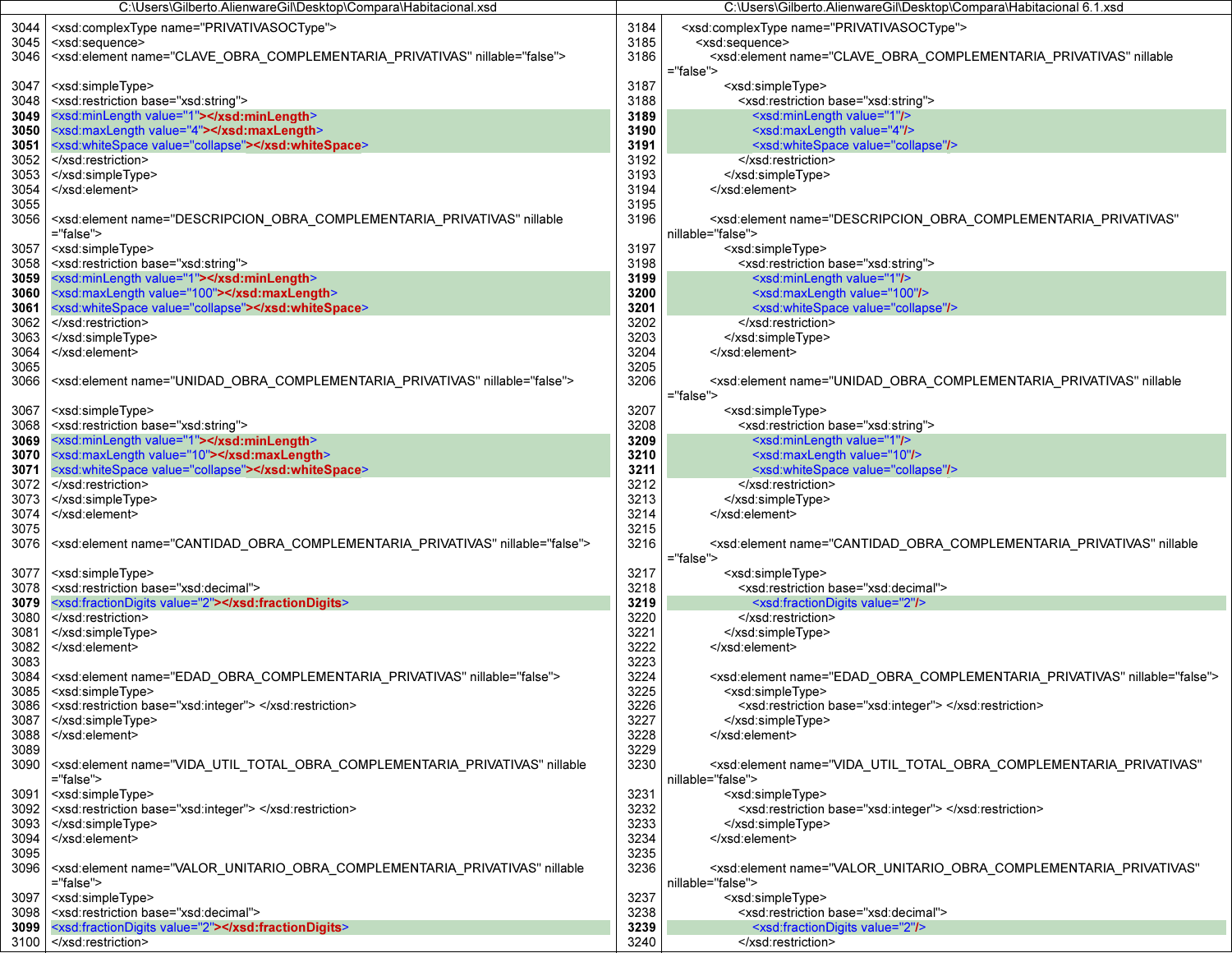|      | C:\Users\Gilberto.AlienwareGil\Desktop\Compara\Habitacional.xsd                                                                                                                                                          |              | C:\Users\Gilberto.AlienwareGil\Desktop\Compara\Habitacional 6.1 xsd                          |
|------|--------------------------------------------------------------------------------------------------------------------------------------------------------------------------------------------------------------------------|--------------|----------------------------------------------------------------------------------------------|
| 3101 |                                                                                                                                                                                                                          | 3241         |                                                                                              |
| 3102 |                                                                                                                                                                                                                          | 3242         |                                                                                              |
|      |                                                                                                                                                                                                                          | 3243         |                                                                                              |
| 3103 |                                                                                                                                                                                                                          |              |                                                                                              |
| 3104 | <xsd:element name="FACTOR_EDAD_OBRA_COMPLEMENTARIA_PRIVATIVAS" nillable<="" td=""><th>3244</th><td><xsd:element <="" name="FACTOR_EDAD_OBRA_COMPLEMENTARIA_PRIVATIVAS" td=""></xsd:element></td></xsd:element>           | 3244         | <xsd:element <="" name="FACTOR_EDAD_OBRA_COMPLEMENTARIA_PRIVATIVAS" td=""></xsd:element>     |
|      | ="false">                                                                                                                                                                                                                |              | nillable="false">                                                                            |
|      | 3105   <xsd:simpletype></xsd:simpletype>                                                                                                                                                                                 | 3245         | <xsd:simpletype></xsd:simpletype>                                                            |
| 3106 | <xsd:restriction base="xsd:decimal"></xsd:restriction>                                                                                                                                                                   | 3246         | <xsd:restriction base="xsd:decimal"></xsd:restriction>                                       |
|      | 3107   <xsd:fractiondigits value="2"></xsd:fractiondigits>                                                                                                                                                               | 3247         | <xsd:fractiondigits value="2"></xsd:fractiondigits>                                          |
|      | 3108                                                                                                                                                                                                                     | 3248         |                                                                                              |
| 3109 |                                                                                                                                                                                                                          | 3249         |                                                                                              |
|      | 3110                                                                                                                                                                                                                     | 3250         |                                                                                              |
| 3111 |                                                                                                                                                                                                                          | 3251         |                                                                                              |
| 3112 | <xsd:element name="VIDA_REMANENTE_OBRA_COMPLEMENTARIA_PRIVATIVAS" nillable<="" td=""><th>3252</th><td><xsd:element <="" name="VIDA_REMANENTE_OBRA_COMPLEMENTARIA_PRIVATIVAS" td=""></xsd:element></td></xsd:element>     | 3252         | <xsd:element <="" name="VIDA_REMANENTE_OBRA_COMPLEMENTARIA_PRIVATIVAS" td=""></xsd:element>  |
|      | ="false">                                                                                                                                                                                                                |              | nillable="false">                                                                            |
|      | 3113   <xsd:simpletype></xsd:simpletype>                                                                                                                                                                                 | 3253         | <xsd:simpletype></xsd:simpletype>                                                            |
|      |                                                                                                                                                                                                                          | 3254         |                                                                                              |
|      | 3114   <xsd:restriction base="xsd:integer"> </xsd:restriction>                                                                                                                                                           |              | <xsd:restriction base="xsd:integer"> </xsd:restriction>                                      |
| 3115 |                                                                                                                                                                                                                          | 3255         |                                                                                              |
| 3116 |                                                                                                                                                                                                                          | 3256         |                                                                                              |
| 3117 |                                                                                                                                                                                                                          | 3257         |                                                                                              |
|      | 3118   <xsd: element="" name<="" td=""><th>3258</th><td><xsd:element name<="" td=""></xsd:element></td></xsd:>                                                                                                           | 3258         | <xsd:element name<="" td=""></xsd:element>                                                   |
|      | ="FACTOR_CONSERVACION_OBRA_COMPLEMENTARIA_PRIVATIVAS" nillable="false">                                                                                                                                                  |              | ="FACTOR_CONSERVACION_OBRA_COMPLEMENTARIA_PRIVATIVAS" nillable="false">                      |
|      | 3119   <xsd:simpletype></xsd:simpletype>                                                                                                                                                                                 | 3259         | <xsd:simpletype></xsd:simpletype>                                                            |
| 3120 | <xsd:restriction base="xsd:decimal"></xsd:restriction>                                                                                                                                                                   | 3260         | <xsd:restriction base="xsd:decimal"></xsd:restriction>                                       |
|      | 3121 <xsd:fractiondigits value="2"></xsd:fractiondigits>                                                                                                                                                                 | 3261         | <xsd:fractiondigits value="2"></xsd:fractiondigits>                                          |
|      | 3122                                                                                                                                                                                                                     | 3262         |                                                                                              |
| 3123 |                                                                                                                                                                                                                          | 3263         |                                                                                              |
|      | $3124$ $\leq$ /xsd: element>                                                                                                                                                                                             | 3264         |                                                                                              |
| 3125 |                                                                                                                                                                                                                          | 3265         |                                                                                              |
| 3126 | <xsd:element <="" name="FACTOR_RESULTANTE_OBRA_COMPLEMENTARIA_PRIVATIVAS" td=""><th>3266</th><td><xsd:element name<="" td=""></xsd:element></td></xsd:element>                                                           | 3266         | <xsd:element name<="" td=""></xsd:element>                                                   |
|      | nillable="false">                                                                                                                                                                                                        |              | ="FACTOR_RESULTANTE_OBRA_COMPLEMENTARIA_PRIVATIVAS" nillable="false">                        |
| 3127 | <xsd:simpletype></xsd:simpletype>                                                                                                                                                                                        | 3267         | <xsd:simpletype></xsd:simpletype>                                                            |
| 3128 | <xsd:restriction base="xsd:decimal"></xsd:restriction>                                                                                                                                                                   | 3268         | <xsd:restriction base="xsd:decimal"></xsd:restriction>                                       |
|      |                                                                                                                                                                                                                          |              |                                                                                              |
|      | 3129   <xsd:fractiondigits value="2"></xsd:fractiondigits>                                                                                                                                                               | 3269<br>3270 | <xsd:fractiondigits value="2"></xsd:fractiondigits>                                          |
|      | 3130                                                                                                                                                                                                                     |              |                                                                                              |
| 3131 |                                                                                                                                                                                                                          | 3271         |                                                                                              |
| 3132 |                                                                                                                                                                                                                          | 3272         |                                                                                              |
| 3133 |                                                                                                                                                                                                                          | 3273         |                                                                                              |
| 3134 | <xsd:element name="VRNETO_OBRA_COMPLEMENTARIA_PRIVATIVAS" nillable="false"></xsd:element>                                                                                                                                | 3274         | <xsd:element name="VRNETO_OBRA_COMPLEMENTARIA_PRIVATIVAS" nillable<="" td=""></xsd:element>  |
|      |                                                                                                                                                                                                                          |              | ="false">                                                                                    |
| 3135 | <xsd:simpletype></xsd:simpletype>                                                                                                                                                                                        | 3275         | <xsd:simpletype></xsd:simpletype>                                                            |
| 3136 | <xsd:restriction base="xsd:decimal"></xsd:restriction>                                                                                                                                                                   | 3276         | <xsd:restriction base="xsd:decimal"></xsd:restriction>                                       |
| 3137 | <xsd:fractiondigits value="2"></xsd:fractiondigits>                                                                                                                                                                      | 3277         | <xsd:fractiondigits value="2"></xsd:fractiondigits>                                          |
|      | 3138                                                                                                                                                                                                                     | 3278         |                                                                                              |
| 3139 |                                                                                                                                                                                                                          | 3279         |                                                                                              |
| 3140 |                                                                                                                                                                                                                          | 3280         |                                                                                              |
| 3141 |                                                                                                                                                                                                                          | 3281         |                                                                                              |
| 3142 | <xsd:element name="IMPORTE_OBRA_COMPLEMENTARIA_PRIVATIVAS" nillable="false"></xsd:element>                                                                                                                               | 3282         | <xsd:element name="IMPORTE_OBRA_COMPLEMENTARIA_PRIVATIVAS" nillable<="" td=""></xsd:element> |
|      |                                                                                                                                                                                                                          |              | ="false">                                                                                    |
| 3143 | <xsd:simpletype></xsd:simpletype>                                                                                                                                                                                        | 3283         | <xsd:simpletype></xsd:simpletype>                                                            |
| 3144 | <xsd:restriction base="xsd:decimal"></xsd:restriction>                                                                                                                                                                   | 3284         | <xsd:restriction base="xsd:decimal"></xsd:restriction>                                       |
|      | 3145   <xsd:fractiondigits value="2"></xsd:fractiondigits>                                                                                                                                                               | 3285         | <xsd:fractiondigits value="2"></xsd:fractiondigits>                                          |
|      | 3146                                                                                                                                                                                                                     | 3286         |                                                                                              |
| 3147 |                                                                                                                                                                                                                          | 3287         |                                                                                              |
| 3148 |                                                                                                                                                                                                                          | 3288         |                                                                                              |
| 3149 |                                                                                                                                                                                                                          | 3289         |                                                                                              |
|      | $3150$ $ $                                                                                                                                                                                                               | 3290         |                                                                                              |
| 3151 |                                                                                                                                                                                                                          | 3291         |                                                                                              |
|      |                                                                                                                                                                                                                          | 3292         |                                                                                              |
|      | 3152   <xsd:complextype name="ELEMENTOSACCESORIOSType"><br/><math>3153</math> <math>\leq</math>xsd:sequence&gt;</xsd:complextype>                                                                                        | 3293         | <xsd:complextype name="ELEMENTOSACCESORIOSECType"></xsd:complextype>                         |
|      |                                                                                                                                                                                                                          |              | <xsd:sequence></xsd:sequence>                                                                |
|      | 3154   <xsd:element <="" minoccurs="0" name="PRIVATIVASEA" td="" type="PRIVATIVASEAType"><th>3294</th><td><xsd:element minoccurs<="" name="PRIVATIVASEA" td="" type="PRIVATIVASEAType"></xsd:element></td></xsd:element> | 3294         | <xsd:element minoccurs<="" name="PRIVATIVASEA" td="" type="PRIVATIVASEAType"></xsd:element>  |
|      | maxOccurs="unbounded">                                                                                                                                                                                                   |              | ="0" maxOccurs="unbounded"/>                                                                 |
|      | 3155   <xsd:element <="" minoccurs="0" name="COMUNESEA" td="" type="COMUNESEAType"><th>3295</th><td><xsd:element <="" minoccurs="0" name="COMUNESEA" td="" type="COMUNESEAType"></xsd:element></td></xsd:element>        | 3295         | <xsd:element <="" minoccurs="0" name="COMUNESEA" td="" type="COMUNESEAType"></xsd:element>   |
|      | maxOccurs="unbounded">                                                                                                                                                                                                   |              | maxOccurs="unbounded"/>                                                                      |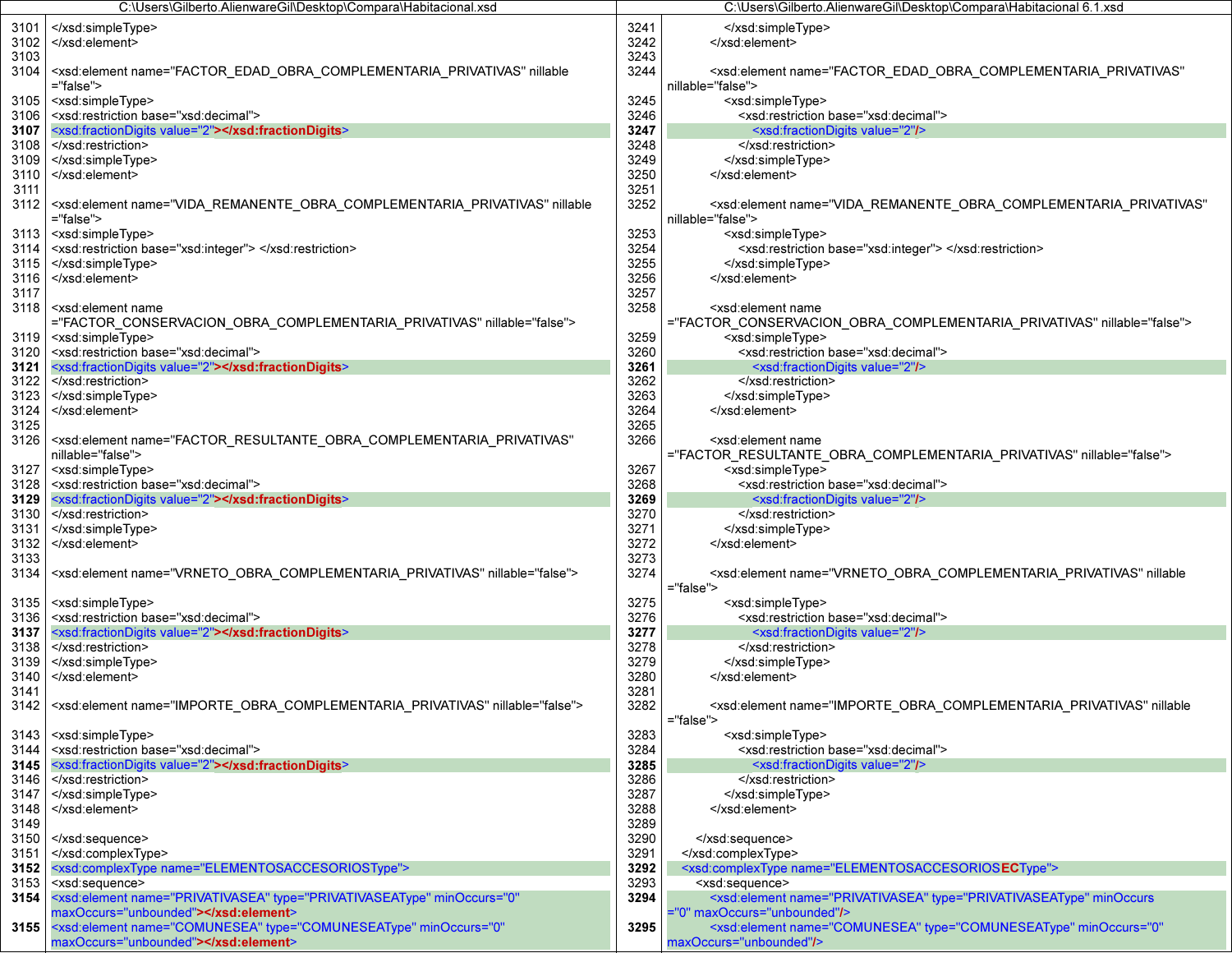|      | C:\Users\Gilberto.AlienwareGil\Desktop\Compara\Habitacional.xsd                                                                                                                                                |      | C:\Users\Gilberto.AlienwareGil\Desktop\Compara\Habitacional 6.1.xsd                                         |
|------|----------------------------------------------------------------------------------------------------------------------------------------------------------------------------------------------------------------|------|-------------------------------------------------------------------------------------------------------------|
| 3156 | <xsd:element name="IMPORTE_TOTAL_ELEMENTOS_ACCESORIOS_PRIVATIVAS" nillable<br="">="false"&gt;</xsd:element>                                                                                                    | 3296 | <xsd:element <br="" name="IMPORTE_TOTAL_ELEMENTOS_ACCESORIOS_PRIVATIVAS">nillable="false"&gt;</xsd:element> |
| 3157 | <xsd:simpletype></xsd:simpletype>                                                                                                                                                                              | 3297 | <xsd:simpletype></xsd:simpletype>                                                                           |
| 3158 | <xsd:restriction base="xsd:decimal"></xsd:restriction>                                                                                                                                                         | 3298 | <xsd:restriction base="xsd:decimal"></xsd:restriction>                                                      |
| 3159 | <xsd:fractiondigits value="2"></xsd:fractiondigits>                                                                                                                                                            | 3299 | <xsd:fractiondigits value="2"></xsd:fractiondigits>                                                         |
|      | 3160                                                                                                                                                                                                           | 3300 |                                                                                                             |
| 3161 |                                                                                                                                                                                                                | 3301 |                                                                                                             |
| 3162 |                                                                                                                                                                                                                | 3302 |                                                                                                             |
| 3163 |                                                                                                                                                                                                                | 3303 |                                                                                                             |
| 3164 | <xsd:element name="IMPORTE_TOTAL_ELEMENTOS_ACCESORIOS_COMUNES" nillable<="" td=""><td>3304</td><td><xsd:element <="" name="IMPORTE_TOTAL_ELEMENTOS_ACCESORIOS_COMUNES" td=""></xsd:element></td></xsd:element> | 3304 | <xsd:element <="" name="IMPORTE_TOTAL_ELEMENTOS_ACCESORIOS_COMUNES" td=""></xsd:element>                    |
|      | ="false">                                                                                                                                                                                                      |      | nillable="false">                                                                                           |
| 3165 | <xsd:simpletype></xsd:simpletype>                                                                                                                                                                              | 3305 | <xsd:simpletype></xsd:simpletype>                                                                           |
| 3166 | <xsd:restriction base="xsd:decimal"></xsd:restriction>                                                                                                                                                         | 3306 | <xsd:restriction base="xsd:decimal"></xsd:restriction>                                                      |
| 3167 | <xsd:fractiondigits value="2"></xsd:fractiondigits>                                                                                                                                                            | 3307 | <xsd:fractiondigits value="2"></xsd:fractiondigits>                                                         |
|      | 3168                                                                                                                                                                                                           | 3308 |                                                                                                             |
|      |                                                                                                                                                                                                                |      |                                                                                                             |
| 3169 |                                                                                                                                                                                                                | 3309 |                                                                                                             |
| 3170 |                                                                                                                                                                                                                | 3310 |                                                                                                             |
| 3171 |                                                                                                                                                                                                                | 3311 |                                                                                                             |
|      | $3172$ $\leq$ /xsd:sequence>                                                                                                                                                                                   | 3312 |                                                                                                             |
| 3173 |                                                                                                                                                                                                                | 3313 |                                                                                                             |
| 3174 | <xsd:complextype name="COMUNESEAType"></xsd:complextype>                                                                                                                                                       | 3314 | <xsd:complextype name="COMUNESEAType"></xsd:complextype>                                                    |
| 3175 | <xsd:sequence></xsd:sequence>                                                                                                                                                                                  | 3315 | <xsd:sequence></xsd:sequence>                                                                               |
| 3176 | <xsd:element name="CLAVE_ELEMENTO_ACCESORIO_COMUNES" nillable="false"></xsd:element>                                                                                                                           | 3316 | <xsd:element name="CLAVE_ELEMENTO_ACCESORIO_COMUNES" nillable="false"></xsd:element>                        |
| 3177 | <xsd:simpletype></xsd:simpletype>                                                                                                                                                                              | 3317 | <xsd:simpletype></xsd:simpletype>                                                                           |
|      | 3178   <xsd:restriction base="xsd:string"></xsd:restriction>                                                                                                                                                   | 3318 | <xsd:restriction base="xsd:string"></xsd:restriction>                                                       |
| 3179 | <xsd:minlength value="1"></xsd:minlength>                                                                                                                                                                      | 3319 | <xsd:minlength value="1"></xsd:minlength>                                                                   |
| 3180 | <xsd:maxlength value="4"></xsd:maxlength>                                                                                                                                                                      | 3320 | <xsd:maxlength value="4"></xsd:maxlength>                                                                   |
| 3181 | <xsd:whitespace value="collapse"></xsd:whitespace>                                                                                                                                                             | 3321 | <xsd:whitespace value="collapse"></xsd:whitespace>                                                          |
| 3182 |                                                                                                                                                                                                                | 3322 |                                                                                                             |
| 3183 |                                                                                                                                                                                                                | 3323 |                                                                                                             |
| 3184 |                                                                                                                                                                                                                | 3324 |                                                                                                             |
| 3185 |                                                                                                                                                                                                                | 3325 |                                                                                                             |
| 3186 | <xsd:element name="DESCRIPCION_ELEMENTO_ACCESORIO_COMUNES" nillable="false"></xsd:element>                                                                                                                     | 3326 | <xsd:element name="DESCRIPCION_ELEMENTO_ACCESORIO_COMUNES" nillable<="" td=""></xsd:element>                |
|      |                                                                                                                                                                                                                |      | ="false">                                                                                                   |
| 3187 | <xsd:simpletype></xsd:simpletype>                                                                                                                                                                              | 3327 | <xsd:simpletype></xsd:simpletype>                                                                           |
| 3188 | <xsd:restriction base="xsd:string"></xsd:restriction>                                                                                                                                                          | 3328 | <xsd:restriction base="xsd:string"></xsd:restriction>                                                       |
| 3189 | <xsd:minlength value="1"></xsd:minlength>                                                                                                                                                                      | 3329 | <xsd:minlength value="1"></xsd:minlength>                                                                   |
| 3190 | <xsd:maxlength value="100"></xsd:maxlength>                                                                                                                                                                    | 3330 | <xsd:maxlength value="100"></xsd:maxlength>                                                                 |
| 3191 | <xsd:whitespace value="collapse"></xsd:whitespace>                                                                                                                                                             | 3331 | <xsd:whitespace value="collapse"></xsd:whitespace>                                                          |
| 3192 |                                                                                                                                                                                                                | 3332 |                                                                                                             |
| 3193 |                                                                                                                                                                                                                | 3333 |                                                                                                             |
| 3194 |                                                                                                                                                                                                                | 3334 |                                                                                                             |
| 3195 |                                                                                                                                                                                                                | 3335 |                                                                                                             |
| 3196 | <xsd:element name="UNIDAD_ELEMENTO_ACCESORIO_COMUNES" nillable="false"></xsd:element>                                                                                                                          | 3336 | <xsd:element name="UNIDAD_ELEMENTO_ACCESORIO_COMUNES" nillable="false"></xsd:element>                       |
| 3197 | <xsd:simpletype></xsd:simpletype>                                                                                                                                                                              | 3337 | <xsd:simpletype></xsd:simpletype>                                                                           |
| 3198 | <xsd:restriction base="xsd:string"></xsd:restriction>                                                                                                                                                          | 3338 | <xsd:restriction base="xsd:string"></xsd:restriction>                                                       |
| 3199 | <xsd:minlength value="1"></xsd:minlength>                                                                                                                                                                      | 3339 | <xsd:minlength value="1"></xsd:minlength>                                                                   |
| 3200 | <xsd:maxlength value="10"></xsd:maxlength>                                                                                                                                                                     | 3340 | <xsd:maxlength value="10"></xsd:maxlength>                                                                  |
| 3201 | <xsd:whitespace value="collapse"></xsd:whitespace>                                                                                                                                                             | 3341 | <xsd:whitespace value="collapse"></xsd:whitespace>                                                          |
|      | 3202                                                                                                                                                                                                           | 3342 |                                                                                                             |
|      | 3203                                                                                                                                                                                                           | 3343 |                                                                                                             |
|      | $3204$                                                                                                                                                                                                         | 3344 |                                                                                                             |
| 3205 |                                                                                                                                                                                                                | 3345 |                                                                                                             |
| 3206 | <xsd:element name="CANTIDAD_ELEMENTO_ACCESORIO_COMUNES" nillable="false"></xsd:element>                                                                                                                        | 3346 | <xsd:element name="CANTIDAD_ELEMENTO_ACCESORIO_COMUNES" nillable<="" td=""></xsd:element>                   |
|      |                                                                                                                                                                                                                |      | ="false">                                                                                                   |
| 3207 | <xsd:simpletype></xsd:simpletype>                                                                                                                                                                              | 3347 | <xsd:simpletype></xsd:simpletype>                                                                           |
| 3208 | <xsd:restriction base="xsd:decimal"></xsd:restriction>                                                                                                                                                         | 3348 | <xsd:restriction base="xsd:decimal"></xsd:restriction>                                                      |
|      | 3209   <xsd:fractiondigits value="2"></xsd:fractiondigits>                                                                                                                                                     | 3349 | <xsd:fractiondigits value="2"></xsd:fractiondigits>                                                         |
|      | 3210                                                                                                                                                                                                           | 3350 |                                                                                                             |
|      | 3211                                                                                                                                                                                                           | 3351 |                                                                                                             |
|      | 3212                                                                                                                                                                                                           | 3352 |                                                                                                             |
| 3213 |                                                                                                                                                                                                                | 3353 |                                                                                                             |
|      | 3214   <xsd:element name="EDAD_ELEMENTO_ACCESORIO_COMUNES" nillable="false"></xsd:element>                                                                                                                     | 3354 | <xsd:element name="EDAD_ELEMENTO_ACCESORIO_COMUNES" nillable="false"></xsd:element>                         |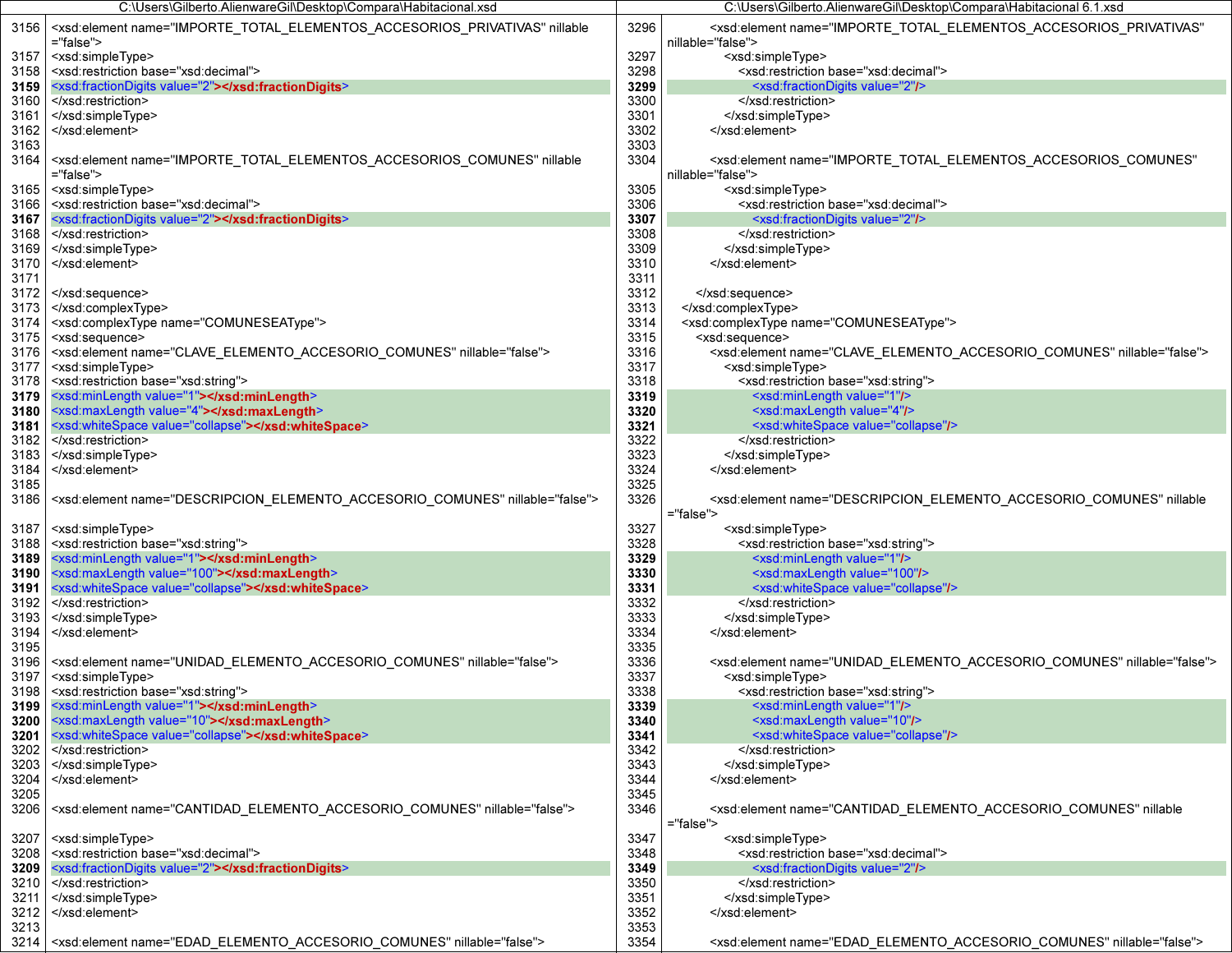|      | C:\Users\Gilberto.AlienwareGil\Desktop\Compara\Habitacional.xsd                                                                                                                                                |      | C:\Users\Gilberto.AlienwareGil\Desktop\Compara\Habitacional 6.1.xsd                          |
|------|----------------------------------------------------------------------------------------------------------------------------------------------------------------------------------------------------------------|------|----------------------------------------------------------------------------------------------|
| 3215 | <xsd:simpletype></xsd:simpletype>                                                                                                                                                                              | 3355 | <xsd:simpletype></xsd:simpletype>                                                            |
| 3216 |                                                                                                                                                                                                                | 3356 |                                                                                              |
|      | <xsd:restriction base="xsd:integer"> </xsd:restriction>                                                                                                                                                        |      | <xsd:restriction base="xsd:integer"> </xsd:restriction>                                      |
| 3217 |                                                                                                                                                                                                                | 3357 |                                                                                              |
| 3218 |                                                                                                                                                                                                                | 3358 |                                                                                              |
| 3219 |                                                                                                                                                                                                                | 3359 |                                                                                              |
| 3220 | <xsd:element name="VIDA_UTIL_TOTAL_ELEMENTO_ACCESORIO_COMUNES" nillable<="" td=""><td>3360</td><td><xsd:element <="" name="VIDA_UTIL_TOTAL_ELEMENTO_ACCESORIO_COMUNES" td=""></xsd:element></td></xsd:element> | 3360 | <xsd:element <="" name="VIDA_UTIL_TOTAL_ELEMENTO_ACCESORIO_COMUNES" td=""></xsd:element>     |
|      | $="false"$                                                                                                                                                                                                     |      | nillable="false">                                                                            |
| 3221 | <xsd:simpletype></xsd:simpletype>                                                                                                                                                                              | 3361 | <xsd:simpletype></xsd:simpletype>                                                            |
| 3222 | <xsd:restriction base="xsd:integer"> </xsd:restriction>                                                                                                                                                        | 3362 | <xsd:restriction base="xsd:integer"> </xsd:restriction>                                      |
|      |                                                                                                                                                                                                                |      |                                                                                              |
| 3223 |                                                                                                                                                                                                                | 3363 |                                                                                              |
| 3224 |                                                                                                                                                                                                                | 3364 |                                                                                              |
| 3225 |                                                                                                                                                                                                                | 3365 |                                                                                              |
| 3226 | <xsd:element name="VALOR_UNITARIO_ELEMENTO_ACCESORIO_COMUNES" nillable<="" td=""><td>3366</td><td><xsd:element <="" name="VALOR_UNITARIO_ELEMENTO_ACCESORIO_COMUNES" td=""></xsd:element></td></xsd:element>   | 3366 | <xsd:element <="" name="VALOR_UNITARIO_ELEMENTO_ACCESORIO_COMUNES" td=""></xsd:element>      |
|      | ="false">                                                                                                                                                                                                      |      | nillable="false">                                                                            |
|      | 3227   <xsd:simpletype></xsd:simpletype>                                                                                                                                                                       | 3367 | <xsd:simpletype></xsd:simpletype>                                                            |
| 3228 | <xsd:restriction base="xsd:decimal"></xsd:restriction>                                                                                                                                                         | 3368 | <xsd:restriction base="xsd:decimal"></xsd:restriction>                                       |
| 3229 | <xsd:fractiondigits value="2"></xsd:fractiondigits>                                                                                                                                                            | 3369 | <xsd:fractiondigits value="2"></xsd:fractiondigits>                                          |
| 3230 |                                                                                                                                                                                                                | 3370 |                                                                                              |
| 3231 |                                                                                                                                                                                                                | 3371 |                                                                                              |
| 3232 |                                                                                                                                                                                                                | 3372 |                                                                                              |
| 3233 |                                                                                                                                                                                                                | 3373 |                                                                                              |
|      |                                                                                                                                                                                                                |      |                                                                                              |
| 3234 | <xsd:element name="FACTOR_EDAD_ELEMENTO_ACCESORIO_COMUNES" nillable="false"></xsd:element>                                                                                                                     | 3374 | <xsd:element name="FACTOR_EDAD_ELEMENTO_ACCESORIO_COMUNES" nillable<="" td=""></xsd:element> |
|      |                                                                                                                                                                                                                |      | ="false">                                                                                    |
| 3235 | <xsd:simpletype></xsd:simpletype>                                                                                                                                                                              | 3375 | <xsd:simpletype></xsd:simpletype>                                                            |
| 3236 | <xsd:restriction base="xsd:decimal"></xsd:restriction>                                                                                                                                                         | 3376 | <xsd:restriction base="xsd:decimal"></xsd:restriction>                                       |
| 3237 | <xsd:fractiondigits value="2"></xsd:fractiondigits>                                                                                                                                                            | 3377 | <xsd:fractiondigits value="2"></xsd:fractiondigits>                                          |
|      | 3238                                                                                                                                                                                                           | 3378 |                                                                                              |
| 3239 |                                                                                                                                                                                                                | 3379 |                                                                                              |
| 3240 |                                                                                                                                                                                                                | 3380 |                                                                                              |
| 3241 |                                                                                                                                                                                                                | 3381 |                                                                                              |
| 3242 | <xsd:element name="VIDA_REMANENTE_ELEMENTO_ACCESORIO_COMUNES" nillable<="" td=""><td>3382</td><td><xsd:element <="" name="VIDA_REMANENTE_ELEMENTO_ACCESORIO_COMUNES" td=""></xsd:element></td></xsd:element>   | 3382 | <xsd:element <="" name="VIDA_REMANENTE_ELEMENTO_ACCESORIO_COMUNES" td=""></xsd:element>      |
|      | $="false"$                                                                                                                                                                                                     |      | nillable="false">                                                                            |
|      |                                                                                                                                                                                                                | 3383 |                                                                                              |
| 3243 | <xsd:simpletype></xsd:simpletype>                                                                                                                                                                              |      | <xsd:simpletype></xsd:simpletype>                                                            |
| 3244 | <xsd:restriction base="xsd:integer"> </xsd:restriction>                                                                                                                                                        | 3384 | <xsd:restriction base="xsd:integer"> </xsd:restriction>                                      |
| 3245 |                                                                                                                                                                                                                | 3385 |                                                                                              |
| 3246 |                                                                                                                                                                                                                | 3386 |                                                                                              |
| 3247 |                                                                                                                                                                                                                | 3387 |                                                                                              |
|      | 3248   <xsd:element <="" name="FACTOR_CONSERVACION_ELEMENTO_ACCESORIO_COMUNES" td=""><td>3388</td><td><xsd:element name<="" td=""></xsd:element></td></xsd:element>                                            | 3388 | <xsd:element name<="" td=""></xsd:element>                                                   |
|      | nillable="false">                                                                                                                                                                                              |      | ="FACTOR_CONSERVACION_ELEMENTO_ACCESORIO_COMUNES" nillable="false">                          |
|      | 3249   <xsd:simpletype></xsd:simpletype>                                                                                                                                                                       | 3389 | <xsd:simpletype></xsd:simpletype>                                                            |
| 3250 | <xsd:restriction base="xsd:decimal"></xsd:restriction>                                                                                                                                                         | 3390 | <xsd:restriction base="xsd:decimal"></xsd:restriction>                                       |
| 3251 | <xsd:fractiondigits value="2"></xsd:fractiondigits>                                                                                                                                                            | 3391 | <xsd:fractiondigits value="2"></xsd:fractiondigits>                                          |
|      | 3252                                                                                                                                                                                                           | 3392 |                                                                                              |
| 3253 |                                                                                                                                                                                                                | 3393 |                                                                                              |
| 3254 |                                                                                                                                                                                                                | 3394 |                                                                                              |
| 3255 |                                                                                                                                                                                                                | 3395 |                                                                                              |
|      |                                                                                                                                                                                                                |      |                                                                                              |
| 3256 | <xsd:element <="" name="FACTOR_RESULTANTE_ELEMENTO_ACCESORIO_COMUNES" td=""><td>3396</td><td><xsd:element name<="" td=""></xsd:element></td></xsd:element>                                                     | 3396 | <xsd:element name<="" td=""></xsd:element>                                                   |
|      | nillable="false">                                                                                                                                                                                              |      | ="FACTOR_RESULTANTE_ELEMENTO_ACCESORIO_COMUNES" nillable="false">                            |
| 3257 | <xsd:simpletype></xsd:simpletype>                                                                                                                                                                              | 3397 | <xsd:simpletype></xsd:simpletype>                                                            |
|      | 3258   <xsd:restriction base="xsd:decimal"></xsd:restriction>                                                                                                                                                  | 3398 | <xsd:restriction base="xsd:decimal"></xsd:restriction>                                       |
|      | 3259   <xsd:fractiondigits value="2"></xsd:fractiondigits>                                                                                                                                                     | 3399 | <xsd:fractiondigits value="2"></xsd:fractiondigits>                                          |
|      | 3260                                                                                                                                                                                                           | 3400 |                                                                                              |
| 3261 |                                                                                                                                                                                                                | 3401 |                                                                                              |
| 3262 |                                                                                                                                                                                                                | 3402 |                                                                                              |
| 3263 |                                                                                                                                                                                                                | 3403 |                                                                                              |
| 3264 | <xsd:element name<="" td=""><td>3404</td><td><xsd:element name<="" td=""></xsd:element></td></xsd:element>                                                                                                     | 3404 | <xsd:element name<="" td=""></xsd:element>                                                   |
|      | ="VALOR REPOSICION NETO M2 ELEMENTO ACCESORIO COMUNES" nillable="false">                                                                                                                                       |      | ="VALOR_REPOSICION_NETO_M2_ELEMENTO_ACCESORIO_COMUNES" nillable="false">                     |
|      | <xsd:simpletype></xsd:simpletype>                                                                                                                                                                              | 3405 |                                                                                              |
| 3265 |                                                                                                                                                                                                                |      | <xsd:simpletype></xsd:simpletype>                                                            |
|      | 3266   <xsd:restriction base="xsd:decimal"></xsd:restriction>                                                                                                                                                  | 3406 | <xsd:restriction base="xsd:decimal"></xsd:restriction>                                       |
| 3267 | <xsd:fractiondigits value="2"></xsd:fractiondigits>                                                                                                                                                            | 3407 | <xsd:fractiondigits value="2"></xsd:fractiondigits>                                          |
|      | 3268                                                                                                                                                                                                           | 3408 |                                                                                              |
|      | 3269                                                                                                                                                                                                           | 3409 |                                                                                              |
|      | 3270                                                                                                                                                                                                           | 3410 |                                                                                              |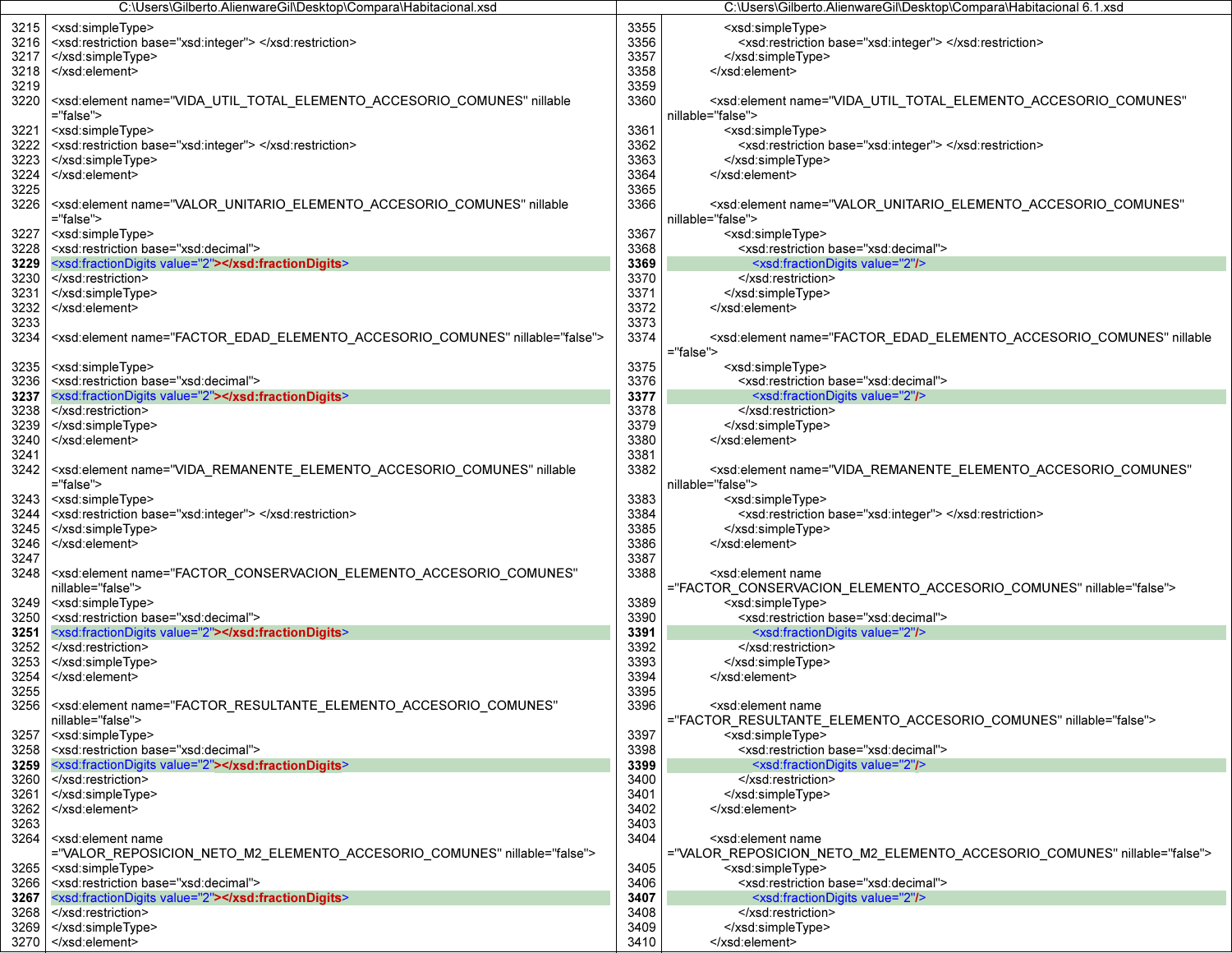|      | C:\Users\Gilberto.AlienwareGil\Desktop\Compara\Habitacional.xsd                                   |      | C:\Users\Gilberto.AlienwareGil\Desktop\Compara\Habitacional 6.1 xsd                          |
|------|---------------------------------------------------------------------------------------------------|------|----------------------------------------------------------------------------------------------|
|      |                                                                                                   |      |                                                                                              |
| 3271 |                                                                                                   | 3411 |                                                                                              |
| 3272 | <xsd:element name="INDIVISO_COMUNES" nillable="false"></xsd:element>                              | 3412 | <xsd:element name="INDIVISO_COMUNES" nillable="false"></xsd:element>                         |
| 3273 | <xsd:simpletype></xsd:simpletype>                                                                 | 3413 | <xsd:simpletype></xsd:simpletype>                                                            |
|      |                                                                                                   |      |                                                                                              |
| 3274 | <xsd:restriction base="xsd:decimal"></xsd:restriction>                                            | 3414 | <xsd:restriction base="xsd:decimal"></xsd:restriction>                                       |
| 3275 | <xsd:fractiondigits value="8"></xsd:fractiondigits>                                               | 3415 | <xsd:fractiondigits value="8"></xsd:fractiondigits>                                          |
| 3276 |                                                                                                   | 3416 |                                                                                              |
|      |                                                                                                   |      |                                                                                              |
| 3277 |                                                                                                   | 3417 |                                                                                              |
| 3278 |                                                                                                   | 3418 | $\le$ /xsd:element>                                                                          |
| 3279 |                                                                                                   | 3419 |                                                                                              |
| 3280 | <xsd:element name="IMPORTE_ELEMENTO_ACCESORIO_COMUNES" nillable="false"></xsd:element>            | 3420 | <xsd:element name="IMPORTE_ELEMENTO_ACCESORIO_COMUNES" nillable<="" td=""></xsd:element>     |
|      |                                                                                                   |      |                                                                                              |
|      |                                                                                                   |      | ="false">                                                                                    |
| 3281 | <xsd:simpletype></xsd:simpletype>                                                                 | 3421 | <xsd:simpletype></xsd:simpletype>                                                            |
| 3282 | <xsd:restriction base="xsd:decimal"></xsd:restriction>                                            | 3422 | <xsd:restriction base="xsd:decimal"></xsd:restriction>                                       |
|      |                                                                                                   |      |                                                                                              |
| 3283 | <xsd:fractiondigits value="2"></xsd:fractiondigits>                                               | 3423 | <xsd:fractiondigits value="2"></xsd:fractiondigits>                                          |
| 3284 |                                                                                                   | 3424 |                                                                                              |
| 3285 |                                                                                                   | 3425 |                                                                                              |
| 3286 |                                                                                                   | 3426 | $\le$ /xsd:element>                                                                          |
|      |                                                                                                   |      |                                                                                              |
| 3287 |                                                                                                   | 3427 |                                                                                              |
| 3288 |                                                                                                   | 3428 |                                                                                              |
| 3289 |                                                                                                   | 3429 |                                                                                              |
|      |                                                                                                   |      |                                                                                              |
| 3290 | <xsd:complextype name="PRIVATIVASEAType"></xsd:complextype>                                       | 3430 | <xsd:complextype name="PRIVATIVASEAType"></xsd:complextype>                                  |
| 3291 | <xsd:sequence></xsd:sequence>                                                                     | 3431 | <xsd:sequence></xsd:sequence>                                                                |
| 3292 | <xsd:element name="CLAVE_ELEMENTO_ACCESORIO_PRIVATIVAS" nillable="false"></xsd:element>           | 3432 | <xsd:element name="CLAVE_ELEMENTO_ACCESORIO_PRIVATIVAS" nillable="false"></xsd:element>      |
|      |                                                                                                   |      |                                                                                              |
| 3293 | <xsd:simpletype></xsd:simpletype>                                                                 | 3433 | <xsd:simpletype></xsd:simpletype>                                                            |
| 3294 | <xsd:restriction base="xsd:string"></xsd:restriction>                                             | 3434 | <xsd:restriction base="xsd:string"></xsd:restriction>                                        |
| 3295 | <xsd:minlength value="1"></xsd:minlength>                                                         | 3435 | <xsd:minlength value="1"></xsd:minlength>                                                    |
|      |                                                                                                   |      |                                                                                              |
| 3296 | <xsd:maxlength value="4"></xsd:maxlength>                                                         | 3436 | <xsd:maxlength value="4"></xsd:maxlength>                                                    |
| 3297 | <xsd:whitespace value="collapse"></xsd:whitespace>                                                | 3437 | <xsd:whitespace value="collapse"></xsd:whitespace>                                           |
| 3298 |                                                                                                   | 3438 |                                                                                              |
| 3299 |                                                                                                   | 3439 |                                                                                              |
|      |                                                                                                   |      |                                                                                              |
| 3300 |                                                                                                   | 3440 |                                                                                              |
| 3301 |                                                                                                   | 3441 |                                                                                              |
| 3302 | <xsd:element name="DESCRIPCION_ELEMENTO_ACCESORIO_PRIVATIVAS" nillable="false"></xsd:element>     | 3442 | <xsd:element <="" name="DESCRIPCION_ELEMENTO_ACCESORIO_PRIVATIVAS" td=""></xsd:element>      |
|      |                                                                                                   |      |                                                                                              |
|      |                                                                                                   |      | nillable="false">                                                                            |
| 3303 | <xsd:simpletype></xsd:simpletype>                                                                 | 3443 | <xsd:simpletype></xsd:simpletype>                                                            |
| 3304 | <xsd:restriction base="xsd:string"></xsd:restriction>                                             | 3444 | <xsd:restriction base="xsd:string"></xsd:restriction>                                        |
|      |                                                                                                   | 3445 |                                                                                              |
| 3305 | <xsd:minlength value="1"></xsd:minlength>                                                         |      | <xsd:minlength value="1"></xsd:minlength>                                                    |
| 3306 | <xsd:maxlength value="100"></xsd:maxlength>                                                       | 3446 | <xsd:maxlength value="100"></xsd:maxlength>                                                  |
| 3307 | <xsd:whitespace value="collapse"></xsd:whitespace>                                                | 3447 | <xsd:whitespace value="collapse"></xsd:whitespace>                                           |
| 3308 |                                                                                                   | 3448 |                                                                                              |
|      |                                                                                                   |      |                                                                                              |
| 3309 |                                                                                                   | 3449 |                                                                                              |
| 3310 |                                                                                                   | 3450 |                                                                                              |
| 3311 |                                                                                                   | 3451 |                                                                                              |
|      |                                                                                                   |      |                                                                                              |
| 3312 | <xsd:element name="UNIDAD_ELEMENTO_ACCESORIO_PRIVATIVAS" nillable="false"></xsd:element>          | 3452 | <xsd:element name="UNIDAD_ELEMENTO_ACCESORIO_PRIVATIVAS" nillable<="" td=""></xsd:element>   |
|      |                                                                                                   |      | ="false">                                                                                    |
|      | 3313   <xsd:simpletype></xsd:simpletype>                                                          | 3453 | <xsd:simpletype></xsd:simpletype>                                                            |
|      |                                                                                                   |      |                                                                                              |
| 3314 | <xsd:restriction base="xsd:string"></xsd:restriction>                                             | 3454 | <xsd:restriction base="xsd:string"></xsd:restriction>                                        |
| 3315 | <xsd:minlength value="1"></xsd:minlength>                                                         | 3455 | <xsd:minlength value="1"></xsd:minlength>                                                    |
|      | 3316   <xsd:maxlength value="10"></xsd:maxlength>                                                 | 3456 | <xsd:maxlength value="10"></xsd:maxlength>                                                   |
| 3317 | <xsd:whitespace value="collapse"></xsd:whitespace>                                                | 3457 | <xsd:whitespace value="collapse"></xsd:whitespace>                                           |
|      |                                                                                                   |      |                                                                                              |
|      | 3318                                                                                              | 3458 |                                                                                              |
|      | 3319                                                                                              | 3459 |                                                                                              |
| 3320 |                                                                                                   | 3460 | $\le$ /xsd:element>                                                                          |
| 3321 |                                                                                                   | 3461 |                                                                                              |
|      |                                                                                                   |      |                                                                                              |
|      | 3322   <xsd:element name="CANTIDAD_ELEMENTO_ACCESORIO_PRIVATIVAS" nillable="false"></xsd:element> | 3462 | <xsd:element name="CANTIDAD_ELEMENTO_ACCESORIO_PRIVATIVAS" nillable<="" td=""></xsd:element> |
|      |                                                                                                   |      | ="false">                                                                                    |
| 3323 | <xsd:simpletype></xsd:simpletype>                                                                 | 3463 | <xsd:simpletype></xsd:simpletype>                                                            |
|      |                                                                                                   |      |                                                                                              |
|      | 3324   <xsd:restriction base="xsd:decimal"></xsd:restriction>                                     | 3464 | <xsd:restriction base="xsd:decimal"></xsd:restriction>                                       |
| 3325 | <xsd:fractiondigits value="2"></xsd:fractiondigits>                                               | 3465 | <xsd:fractiondigits value="2"></xsd:fractiondigits>                                          |
|      | 3326                                                                                              | 3466 |                                                                                              |
|      |                                                                                                   |      |                                                                                              |
| 3327 |                                                                                                   | 3467 |                                                                                              |
| 3328 |                                                                                                   | 3468 |                                                                                              |
| 3329 |                                                                                                   | 3469 |                                                                                              |
|      |                                                                                                   |      |                                                                                              |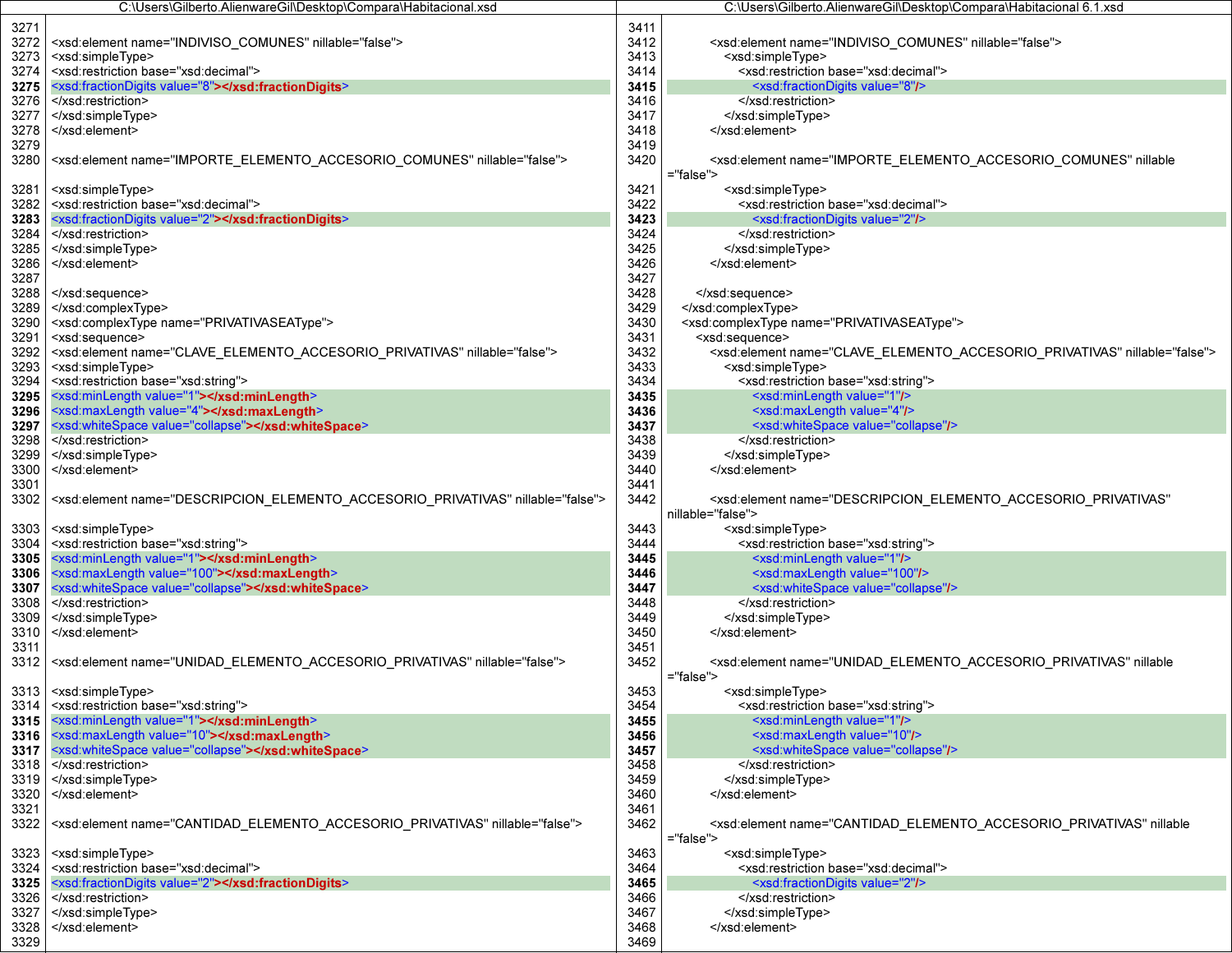|              | C:\Users\Gilberto.AlienwareGil\Desktop\Compara\Habitacional.xsd                                                                                                                                                      |              | C:\Users\Gilberto.AlienwareGil\Desktop\Compara\Habitacional 6.1.xsd                                                          |
|--------------|----------------------------------------------------------------------------------------------------------------------------------------------------------------------------------------------------------------------|--------------|------------------------------------------------------------------------------------------------------------------------------|
| 3330<br>3331 | <xsd:element name="EDAD_ELEMENTO_ACCESORIO_PRIVATIVAS" nillable="false"><br/><xsd:simpletype></xsd:simpletype></xsd:element>                                                                                         | 3470<br>3471 | <xsd:element name="EDAD_ELEMENTO_ACCESORIO_PRIVATIVAS" nillable="false"><br/><xsd:simpletype></xsd:simpletype></xsd:element> |
| 3332         | <xsd:restriction base="xsd:integer"> </xsd:restriction>                                                                                                                                                              | 3472         | <xsd:restriction base="xsd:integer"> </xsd:restriction>                                                                      |
| 3333         |                                                                                                                                                                                                                      | 3473         |                                                                                                                              |
| 3334         |                                                                                                                                                                                                                      | 3474         |                                                                                                                              |
| 3335         |                                                                                                                                                                                                                      | 3475         |                                                                                                                              |
| 3336         | <xsd:element name="VIDA_UTIL_TOTAL_ELEMENTO_ACCESORIO_PRIVATIVAS" nillable<="" td=""><td>3476</td><td><xsd:element <="" name="VIDA_UTIL_TOTAL_ELEMENTO_ACCESORIO_PRIVATIVAS" td=""></xsd:element></td></xsd:element> | 3476         | <xsd:element <="" name="VIDA_UTIL_TOTAL_ELEMENTO_ACCESORIO_PRIVATIVAS" td=""></xsd:element>                                  |
|              | ="false">                                                                                                                                                                                                            |              | nillable="false">                                                                                                            |
| 3337         | <xsd:simpletype></xsd:simpletype>                                                                                                                                                                                    | 3477         | <xsd:simpletype></xsd:simpletype>                                                                                            |
| 3338         | <xsd:restriction base="xsd:integer"> </xsd:restriction>                                                                                                                                                              | 3478         |                                                                                                                              |
|              |                                                                                                                                                                                                                      | 3479         | <xsd:restriction base="xsd:integer"> </xsd:restriction>                                                                      |
| 3339         | <br>                                                                                                                                                                                                                 |              | <br>                                                                                                                         |
| 3340         |                                                                                                                                                                                                                      | 3480<br>3481 |                                                                                                                              |
| 3341         |                                                                                                                                                                                                                      |              |                                                                                                                              |
| 3342         | <xsd:element name="VALOR_UNITARIO_ELEMENTO_ACCESORIO_PRIVATIVAS" nillable<="" td=""><td>3482</td><td><xsd:element <="" name="VALOR_UNITARIO_ELEMENTO_ACCESORIO_PRIVATIVAS" td=""></xsd:element></td></xsd:element>   | 3482         | <xsd:element <="" name="VALOR_UNITARIO_ELEMENTO_ACCESORIO_PRIVATIVAS" td=""></xsd:element>                                   |
|              | ="false">                                                                                                                                                                                                            |              | nillable="false">                                                                                                            |
| 3343         | <xsd:simpletype></xsd:simpletype>                                                                                                                                                                                    | 3483         | <xsd:simpletype></xsd:simpletype>                                                                                            |
| 3344         | <xsd:restriction base="xsd:decimal"></xsd:restriction>                                                                                                                                                               | 3484         | <xsd:restriction base="xsd:decimal"></xsd:restriction>                                                                       |
|              | 3345 <xsd:fractiondigits value="2"></xsd:fractiondigits>                                                                                                                                                             | 3485         | <xsd:fractiondigits value="2"></xsd:fractiondigits>                                                                          |
|              | 3346                                                                                                                                                                                                                 | 3486         |                                                                                                                              |
| 3347         |                                                                                                                                                                                                                      | 3487         |                                                                                                                              |
| 3348         |                                                                                                                                                                                                                      | 3488         |                                                                                                                              |
| 3349         |                                                                                                                                                                                                                      | 3489         |                                                                                                                              |
| 3350         | <xsd:element name="FACTOR_EDAD_ELEMENTO_ACCESORIO_PRIVATIVAS" nillable<="" td=""><td>3490</td><td><xsd:element <="" name="FACTOR_EDAD_ELEMENTO_ACCESORIO_PRIVATIVAS" td=""></xsd:element></td></xsd:element>         | 3490         | <xsd:element <="" name="FACTOR_EDAD_ELEMENTO_ACCESORIO_PRIVATIVAS" td=""></xsd:element>                                      |
|              | ="false">                                                                                                                                                                                                            |              | nillable="false">                                                                                                            |
|              | 3351   <xsd:simpletype></xsd:simpletype>                                                                                                                                                                             | 3491         | <xsd:simpletype></xsd:simpletype>                                                                                            |
|              | 3352 <xsd:restriction base="xsd:decimal"></xsd:restriction>                                                                                                                                                          | 3492         | <xsd:restriction base="xsd:decimal"></xsd:restriction>                                                                       |
|              | 3353   <xsd:fractiondigits value="2"></xsd:fractiondigits>                                                                                                                                                           | 3493         | <xsd:fractiondigits value="2"></xsd:fractiondigits>                                                                          |
| 3354         |                                                                                                                                                                                                                      | 3494         |                                                                                                                              |
|              | 3355                                                                                                                                                                                                                 | 3495         |                                                                                                                              |
| 3356         |                                                                                                                                                                                                                      | 3496         |                                                                                                                              |
| 3357         |                                                                                                                                                                                                                      | 3497         |                                                                                                                              |
| 3358         | <xsd:element name="VIDA_REMANENTE_ELEMENTO_ACCESORIO_PRIVATIVAS" nillable<="" td=""><td>3498</td><td><xsd:element <="" name="VIDA_REMANENTE_ELEMENTO_ACCESORIO_PRIVATIVAS" td=""></xsd:element></td></xsd:element>   | 3498         | <xsd:element <="" name="VIDA_REMANENTE_ELEMENTO_ACCESORIO_PRIVATIVAS" td=""></xsd:element>                                   |
|              | ="false">                                                                                                                                                                                                            |              | nillable="false">                                                                                                            |
|              | 3359   <xsd:simpletype></xsd:simpletype>                                                                                                                                                                             | 3499         | <xsd:simpletype></xsd:simpletype>                                                                                            |
| 3360         | <xsd:restriction base="xsd:integer"> </xsd:restriction>                                                                                                                                                              | 3500         | <xsd:restriction base="xsd:integer"> </xsd:restriction>                                                                      |
| 3361         |                                                                                                                                                                                                                      | 3501         |                                                                                                                              |
| 3362         |                                                                                                                                                                                                                      | 3502         |                                                                                                                              |
| 3363         |                                                                                                                                                                                                                      | 3503         |                                                                                                                              |
| 3364         | <xsd:element <="" name="FACTOR_CONSERVACION_ELEMENTO_ACCESORIO_PRIVATIVAS" td=""><td>3504</td><td><xsd:element name<="" td=""></xsd:element></td></xsd:element>                                                      | 3504         | <xsd:element name<="" td=""></xsd:element>                                                                                   |
|              | nillable="false">                                                                                                                                                                                                    |              | ="FACTOR_CONSERVACION_ELEMENTO_ACCESORIO_PRIVATIVAS" nillable="false">                                                       |
|              | 3365   <xsd:simpletype></xsd:simpletype>                                                                                                                                                                             | 3505         | <xsd:simpletype></xsd:simpletype>                                                                                            |
| 3366         | <xsd:restriction base="xsd:decimal"></xsd:restriction>                                                                                                                                                               | 3506         | <xsd:restriction base="xsd:decimal"></xsd:restriction>                                                                       |
| 3367         | <xsd:fractiondigits value="2"></xsd:fractiondigits>                                                                                                                                                                  | 3507<br>3508 | <xsd:fractiondigits value="2"></xsd:fractiondigits>                                                                          |
|              | 3368                                                                                                                                                                                                                 | 3509         | <br>                                                                                                                         |
|              | 3369<br>3370                                                                                                                                                                                                         | 3510         |                                                                                                                              |
| 3371         |                                                                                                                                                                                                                      | 3511         |                                                                                                                              |
|              | 3372   <xsd:element <="" name="FACTOR_RESULTANTE_ELEMENTO_ACCESORIO_PRIVATIVAS" td=""><td>3512</td><td><xsd:element name<="" td=""></xsd:element></td></xsd:element>                                                 | 3512         | <xsd:element name<="" td=""></xsd:element>                                                                                   |
|              | nillable="false">                                                                                                                                                                                                    |              | ="FACTOR_RESULTANTE_ELEMENTO_ACCESORIO_PRIVATIVAS" nillable="false">                                                         |
| 3373         | <xsd:simpletype></xsd:simpletype>                                                                                                                                                                                    | 3513         | <xsd:simpletype></xsd:simpletype>                                                                                            |
| 3374         | <xsd:restriction base="xsd:decimal"></xsd:restriction>                                                                                                                                                               | 3514         | <xsd:restriction base="xsd:decimal"></xsd:restriction>                                                                       |
|              | 3375   <xsd:fractiondigits value="2"></xsd:fractiondigits>                                                                                                                                                           | 3515         | <xsd:fractiondigits value="2"></xsd:fractiondigits>                                                                          |
|              | 3376                                                                                                                                                                                                                 | 3516         |                                                                                                                              |
| 3377         |                                                                                                                                                                                                                      | 3517         |                                                                                                                              |
|              | $3378$ $\leq$ /xsd: element>                                                                                                                                                                                         | 3518         |                                                                                                                              |
| 3379         |                                                                                                                                                                                                                      | 3519         |                                                                                                                              |
|              | 3380   <xsd:element name<="" td=""><td>3520</td><td><xsd:element name<="" td=""></xsd:element></td></xsd:element>                                                                                                    | 3520         | <xsd:element name<="" td=""></xsd:element>                                                                                   |
|              | ="VALOR_REPOSICION_NETO_M2_ELEMENTO_ACCESORIO_PRIVATIVAS" nillable                                                                                                                                                   |              | ="VALOR_REPOSICION_NETO_M2_ELEMENTO_ACCESORIO_PRIVATIVAS" nillable                                                           |
|              | ="false">                                                                                                                                                                                                            |              | $="false"$                                                                                                                   |
|              | 3381   <xsd:simpletype></xsd:simpletype>                                                                                                                                                                             | 3521         | <xsd:simpletype></xsd:simpletype>                                                                                            |
|              | 3382   <xsd:restriction base="xsd:decimal"></xsd:restriction>                                                                                                                                                        | 3522         | <xsd:restriction base="xsd:decimal"></xsd:restriction>                                                                       |
|              | 3383   <xsd:fractiondigits value="2"></xsd:fractiondigits>                                                                                                                                                           | 3523         | <xsd:fractiondigits value="2"></xsd:fractiondigits>                                                                          |
|              | 3384                                                                                                                                                                                                                 | 3524         |                                                                                                                              |
|              |                                                                                                                                                                                                                      |              |                                                                                                                              |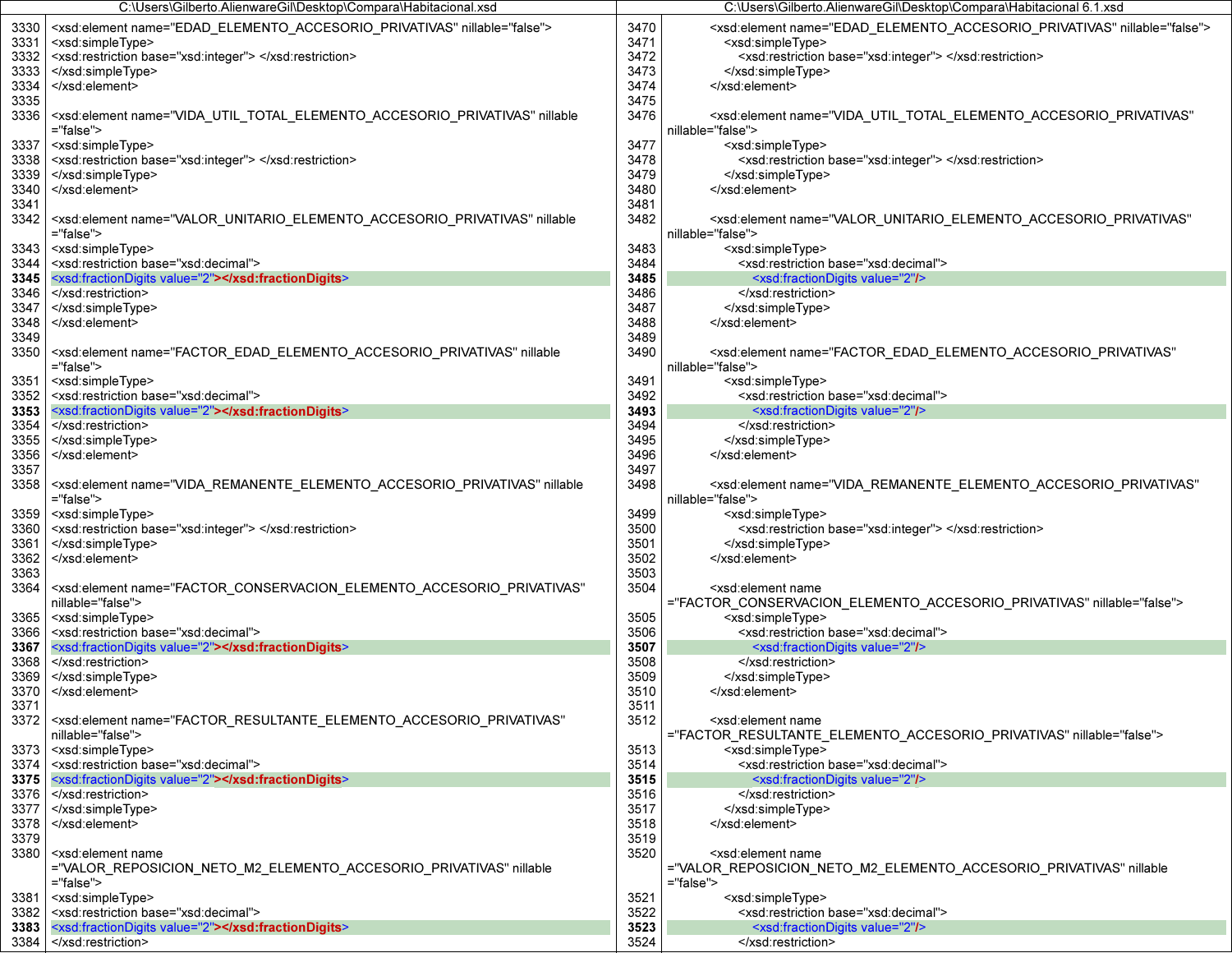|              | C:\Users\Gilberto.AlienwareGil\Desktop\Compara\Habitacional.xsd                                                                                                                                                               |              | C:\Users\Gilberto.AlienwareGil\Desktop\Compara\Habitacional 6.1 xsd                              |
|--------------|-------------------------------------------------------------------------------------------------------------------------------------------------------------------------------------------------------------------------------|--------------|--------------------------------------------------------------------------------------------------|
| 3385         |                                                                                                                                                                                                                               | 3525         |                                                                                                  |
| 3386         |                                                                                                                                                                                                                               | 3526         |                                                                                                  |
|              |                                                                                                                                                                                                                               | 3527         |                                                                                                  |
| 3387         |                                                                                                                                                                                                                               |              |                                                                                                  |
| 3388         | <xsd:element name="IMPORTE_ELEMENTO_ACCESORIO_PRIVATIVAS" nillable="false"></xsd:element>                                                                                                                                     | 3528         | <xsd:element name="IMPORTE_ELEMENTO_ACCESORIO_PRIVATIVAS" nillable<="" td=""></xsd:element>      |
|              |                                                                                                                                                                                                                               |              | ="false">                                                                                        |
| 3389         | <xsd:simpletype></xsd:simpletype>                                                                                                                                                                                             | 3529         | <xsd:simpletype></xsd:simpletype>                                                                |
| 3390         | <xsd:restriction base="xsd:decimal"></xsd:restriction>                                                                                                                                                                        | 3530         | <xsd:restriction base="xsd:decimal"></xsd:restriction>                                           |
| 3391         | <xsd:fractiondigits value="2"></xsd:fractiondigits>                                                                                                                                                                           | 3531         | <xsd:fractiondigits value="2"></xsd:fractiondigits>                                              |
|              | 3392                                                                                                                                                                                                                          | 3532         |                                                                                                  |
| 3393         |                                                                                                                                                                                                                               | 3533         |                                                                                                  |
| 3394         |                                                                                                                                                                                                                               | 3534         |                                                                                                  |
| 3395         |                                                                                                                                                                                                                               | 3535         |                                                                                                  |
| 3396         |                                                                                                                                                                                                                               | 3536         |                                                                                                  |
|              |                                                                                                                                                                                                                               |              |                                                                                                  |
| 3397         |                                                                                                                                                                                                                               | 3537         |                                                                                                  |
|              | 3398   <xsd:complextype name="INSTALACIONESESPECIALESECType"></xsd:complextype>                                                                                                                                               | 3538         | <xsd:complextype name="INSTALACIONESESPECIALESECType"></xsd:complextype>                         |
|              | 3399   <xsd:sequence></xsd:sequence>                                                                                                                                                                                          | 3539         | <xsd:sequence></xsd:sequence>                                                                    |
|              | 3400   <xsd:element <="" minoccurs="0" name="PRIVATIVASIE" td="" type="PRIVATIVASIEType"><th>3540</th><td><xsd:element <="" minoccurs="0" name="PRIVATIVASIE" td="" type="PRIVATIVASIEType"></xsd:element></td></xsd:element> | 3540         | <xsd:element <="" minoccurs="0" name="PRIVATIVASIE" td="" type="PRIVATIVASIEType"></xsd:element> |
|              | maxOccurs="unbounded">                                                                                                                                                                                                        |              | maxOccurs="unbounded"/>                                                                          |
| 3401         | <xsd:element maxoccurs<="" minoccurs="0" name="COMUNESIE" td="" type="COMUNESIEType"><th>3541</th><td><xsd:element <="" minoccurs="0" name="COMUNESIE" td="" type="COMUNESIEType"></xsd:element></td></xsd:element>           | 3541         | <xsd:element <="" minoccurs="0" name="COMUNESIE" td="" type="COMUNESIEType"></xsd:element>       |
|              | ="unbounded">                                                                                                                                                                                                                 |              | maxOccurs="unbounded"/>                                                                          |
|              | 3402   <xsd:element <="" name="IMPORTE_TOTAL_INSTALACIONES_ESPECIALES_PRIVATIVAS" td=""><th>3542</th><td><xsd:element name<="" td=""></xsd:element></td></xsd:element>                                                        | 3542         | <xsd:element name<="" td=""></xsd:element>                                                       |
|              | nillable="false">                                                                                                                                                                                                             |              | ="IMPORTE_TOTAL_INSTALACIONES_ESPECIALES_PRIVATIVAS" nillable="false">                           |
|              | 3403   <xsd:simpletype></xsd:simpletype>                                                                                                                                                                                      | 3543         | <xsd:simpletype></xsd:simpletype>                                                                |
| 3404         | <xsd:restriction base="xsd:decimal"></xsd:restriction>                                                                                                                                                                        | 3544         | <xsd:restriction base="xsd:decimal"></xsd:restriction>                                           |
|              |                                                                                                                                                                                                                               |              |                                                                                                  |
|              | 3405   <xsd:fractiondigits value="2"></xsd:fractiondigits>                                                                                                                                                                    | 3545         | <xsd:fractiondigits value="2"></xsd:fractiondigits>                                              |
|              | 3406                                                                                                                                                                                                                          | 3546         |                                                                                                  |
| 3407         |                                                                                                                                                                                                                               | 3547         |                                                                                                  |
| 3408         |                                                                                                                                                                                                                               | 3548         |                                                                                                  |
| 3409         |                                                                                                                                                                                                                               | 3549         |                                                                                                  |
| 3410         | <xsd:element <="" name="IMPORTE_TOTAL_INSTALACIONES_ESPECIALES_COMUNES" td=""><th>3550</th><td><xsd:element name<="" td=""></xsd:element></td></xsd:element>                                                                  | 3550         | <xsd:element name<="" td=""></xsd:element>                                                       |
|              | nillable="false">                                                                                                                                                                                                             |              | ="IMPORTE_TOTAL_INSTALACIONES_ESPECIALES_COMUNES" nillable="false">                              |
| 3411         | <xsd:simpletype></xsd:simpletype>                                                                                                                                                                                             | 3551         | <xsd:simpletype></xsd:simpletype>                                                                |
| 3412         | <xsd:restriction base="xsd:decimal"></xsd:restriction>                                                                                                                                                                        | 3552         | <xsd:restriction base="xsd:decimal"></xsd:restriction>                                           |
| 3413         | <xsd:fractiondigits value="2"></xsd:fractiondigits>                                                                                                                                                                           | 3553         | <xsd:fractiondigits value="2"></xsd:fractiondigits>                                              |
| 3414         |                                                                                                                                                                                                                               | 3554         |                                                                                                  |
| 3415         |                                                                                                                                                                                                                               | 3555         |                                                                                                  |
|              |                                                                                                                                                                                                                               | 3556         |                                                                                                  |
| 3416         |                                                                                                                                                                                                                               |              |                                                                                                  |
| 3417         |                                                                                                                                                                                                                               | 3557         |                                                                                                  |
|              | $3418$ $\leq$ /xsd:sequence>                                                                                                                                                                                                  | 3558         |                                                                                                  |
|              | 3419                                                                                                                                                                                                                          | 3559         |                                                                                                  |
|              | 3420   <xsd:complextype name="COMUNESIEType"></xsd:complextype>                                                                                                                                                               | 3560         | <xsd:complextype name="COMUNESIEType"></xsd:complextype>                                         |
| 3421         | <xsd:sequence></xsd:sequence>                                                                                                                                                                                                 | 3561         | <xsd:sequence></xsd:sequence>                                                                    |
|              | 3422   <xsd:element name="CLAVE_INSTALACION_ESPECIAL_COMUNES" nillable="false"></xsd:element>                                                                                                                                 | 3562         | <xsd:element name="CLAVE_INSTALACION_ESPECIAL_COMUNES" nillable="false"></xsd:element>           |
| 3423         | <xsd:simpletype></xsd:simpletype>                                                                                                                                                                                             | 3563         | <xsd:simpletype></xsd:simpletype>                                                                |
|              | 3424   <xsd:restriction base="xsd:string"></xsd:restriction>                                                                                                                                                                  | 3564         | <xsd:restriction base="xsd:string"></xsd:restriction>                                            |
| 3425         | <xsd:minlength value="1"></xsd:minlength>                                                                                                                                                                                     | 3565         | <xsd:minlength value="1"></xsd:minlength>                                                        |
| 3426         | <xsd:maxlength value="4"></xsd:maxlength>                                                                                                                                                                                     | 3566         | <xsd:maxlength value="4"></xsd:maxlength>                                                        |
| 3427         | <xsd:whitespace value="collapse"></xsd:whitespace>                                                                                                                                                                            | 3567         | <xsd:whitespace value="collapse"></xsd:whitespace>                                               |
| 3428         |                                                                                                                                                                                                                               | 3568         |                                                                                                  |
|              | 3429                                                                                                                                                                                                                          | 3569         |                                                                                                  |
|              |                                                                                                                                                                                                                               | 3570         |                                                                                                  |
|              |                                                                                                                                                                                                                               |              |                                                                                                  |
|              | $3430$                                                                                                                                                                                                                        |              |                                                                                                  |
| 3431         |                                                                                                                                                                                                                               | 3571         |                                                                                                  |
| 3432         | <xsd:element name="DESCRIPCION_INSTALACION_ESPECIAL_COMUNES" nillable="false"></xsd:element>                                                                                                                                  | 3572         | <xsd:element name="DESCRIPCION_INSTALACION_ESPECIAL_COMUNES" nillable<="" td=""></xsd:element>   |
|              |                                                                                                                                                                                                                               |              | ="false">                                                                                        |
| 3433         | <xsd:simpletype></xsd:simpletype>                                                                                                                                                                                             | 3573         | <xsd:simpletype></xsd:simpletype>                                                                |
| 3434         | <xsd:restriction base="xsd:string"></xsd:restriction>                                                                                                                                                                         | 3574         | <xsd:restriction base="xsd:string"></xsd:restriction>                                            |
|              | 3435   <xsd:minlength value="1"></xsd:minlength>                                                                                                                                                                              | 3575         | <xsd:minlength value="1"></xsd:minlength>                                                        |
|              |                                                                                                                                                                                                                               |              | <xsd:maxlength value="100"></xsd:maxlength>                                                      |
|              | 3436   <xsd:maxlength value="100"></xsd:maxlength>                                                                                                                                                                            | 3576         |                                                                                                  |
| 3437         | <xsd:whitespace value="collapse"></xsd:whitespace>                                                                                                                                                                            | 3577         | <xsd:whitespace value="collapse"></xsd:whitespace>                                               |
|              | 3438                                                                                                                                                                                                                          | 3578         |                                                                                                  |
|              | 3439                                                                                                                                                                                                                          | 3579         |                                                                                                  |
| 3440<br>3441 |                                                                                                                                                                                                                               | 3580<br>3581 |                                                                                                  |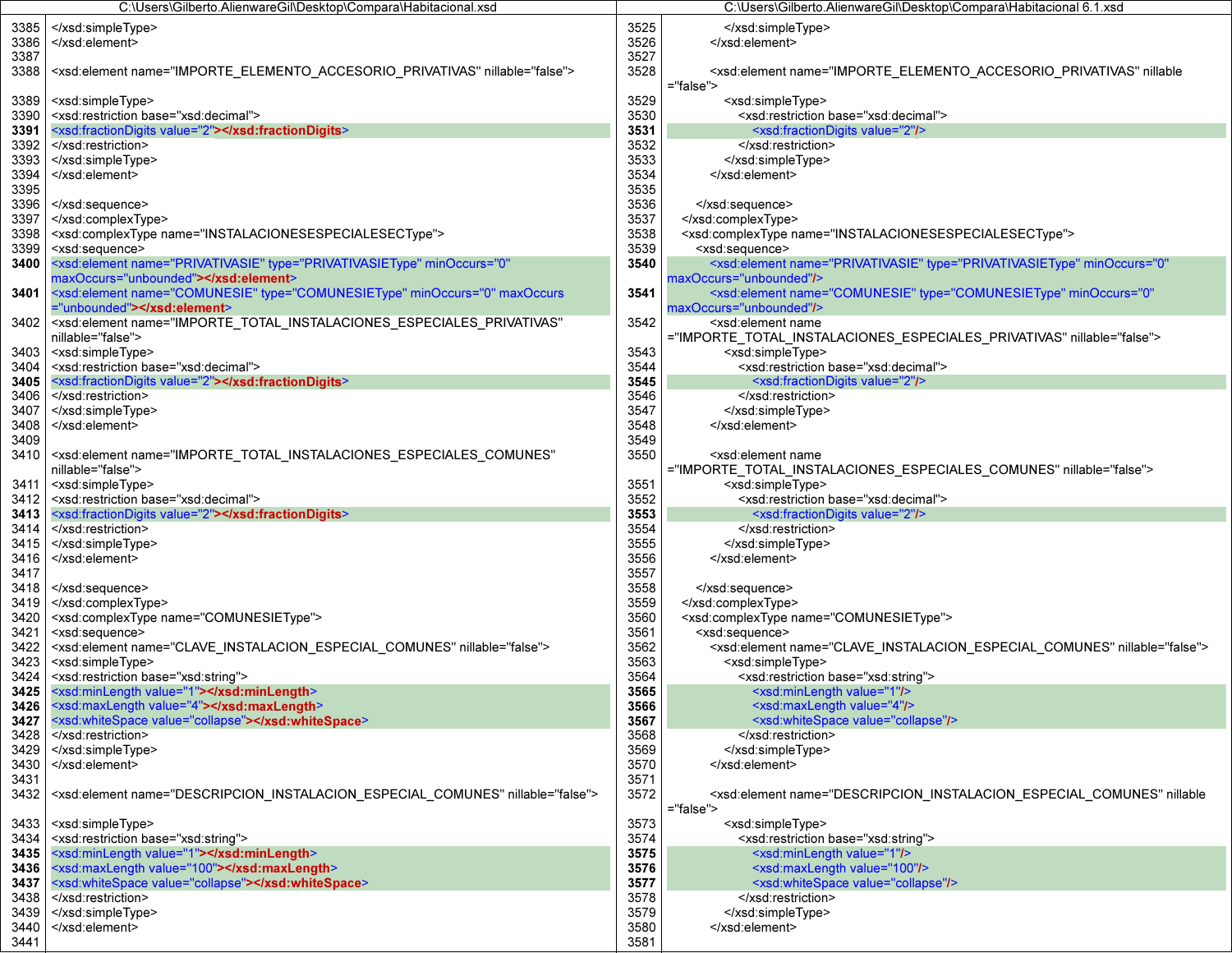|      | C:\Users\Gilberto.AlienwareGil\Desktop\Compara\Habitacional.xsd                                                                                                                                                    |              | C:\Users\Gilberto.AlienwareGil\Desktop\Compara\Habitacional 6.1.xsd                            |
|------|--------------------------------------------------------------------------------------------------------------------------------------------------------------------------------------------------------------------|--------------|------------------------------------------------------------------------------------------------|
| 3442 | <xsd:element name="UNIDAD_INSTALACION_ESPECIAL_COMUNES" nillable="false"></xsd:element>                                                                                                                            | 3582         | <xsd:element name="UNIDAD_INSTALACION_ESPECIAL_COMUNES" nillable="false"></xsd:element>        |
|      | 3443   <xsd:simpletype></xsd:simpletype>                                                                                                                                                                           | 3583         | <xsd:simpletype></xsd:simpletype>                                                              |
|      | 3444   <xsd:restriction base="xsd:string"></xsd:restriction>                                                                                                                                                       | 3584         | <xsd:restriction base="xsd:string"></xsd:restriction>                                          |
| 3445 | <xsd:minlength value="1"></xsd:minlength>                                                                                                                                                                          | 3585         | <xsd:minlength value="1"></xsd:minlength>                                                      |
|      |                                                                                                                                                                                                                    |              |                                                                                                |
| 3446 | <xsd:maxlength value="10"></xsd:maxlength>                                                                                                                                                                         | 3586         | <xsd:maxlength value="10"></xsd:maxlength>                                                     |
| 3447 | <xsd:whitespace value="collapse"></xsd:whitespace>                                                                                                                                                                 | 3587         | <xsd:whitespace value="collapse"></xsd:whitespace>                                             |
|      | 3448                                                                                                                                                                                                               | 3588         |                                                                                                |
| 3449 |                                                                                                                                                                                                                    | 3589         |                                                                                                |
| 3450 |                                                                                                                                                                                                                    | 3590         |                                                                                                |
| 3451 |                                                                                                                                                                                                                    | 3591         |                                                                                                |
| 3452 | <xsd:element name="CANTIDAD_INSTALACION_ESPECIAL_COMUNES" nillable="false"></xsd:element>                                                                                                                          | 3592         | <xsd:element name="CANTIDAD_INSTALACION_ESPECIAL_COMUNES" nillable<="" td=""></xsd:element>    |
|      |                                                                                                                                                                                                                    |              | ="false">                                                                                      |
| 3453 | <xsd:simpletype></xsd:simpletype>                                                                                                                                                                                  | 3593         | <xsd:simpletype></xsd:simpletype>                                                              |
| 3454 | <xsd:restriction base="xsd:decimal"></xsd:restriction>                                                                                                                                                             | 3594         | <xsd:restriction base="xsd:decimal"></xsd:restriction>                                         |
|      | 3455 <xsd:fractiondigits value="2"></xsd:fractiondigits>                                                                                                                                                           | 3595         | <xsd:fractiondigits value="2"></xsd:fractiondigits>                                            |
|      | 3456                                                                                                                                                                                                               | 3596         |                                                                                                |
| 3457 |                                                                                                                                                                                                                    | 3597         |                                                                                                |
| 3458 |                                                                                                                                                                                                                    | 3598         |                                                                                                |
| 3459 |                                                                                                                                                                                                                    | 3599         |                                                                                                |
|      |                                                                                                                                                                                                                    |              |                                                                                                |
| 3460 | <xsd:element name="EDAD_INSTALACION_ESPECIAL_COMUNES" nillable="false"></xsd:element>                                                                                                                              | 3600         | <xsd:element name="EDAD_INSTALACION_ESPECIAL_COMUNES" nillable="false"></xsd:element>          |
| 3461 | <xsd:simpletype></xsd:simpletype>                                                                                                                                                                                  | 3601         | <xsd:simpletype></xsd:simpletype>                                                              |
| 3462 | <xsd:restriction base="xsd:integer"> </xsd:restriction>                                                                                                                                                            | 3602         | <xsd:restriction base="xsd:integer"> </xsd:restriction>                                        |
| 3463 |                                                                                                                                                                                                                    | 3603         |                                                                                                |
| 3464 |                                                                                                                                                                                                                    | 3604         |                                                                                                |
| 3465 |                                                                                                                                                                                                                    | 3605         |                                                                                                |
| 3466 | <xsd:element name="VIDA_UTIL_TOTAL_INSTALACION_ESPECIAL_COMUNES" nillable<="" td=""><td>3606</td><td><xsd:element <="" name="VIDA_UTIL_TOTAL_INSTALACION_ESPECIAL_COMUNES" td=""></xsd:element></td></xsd:element> | 3606         | <xsd:element <="" name="VIDA_UTIL_TOTAL_INSTALACION_ESPECIAL_COMUNES" td=""></xsd:element>     |
|      | ="false">                                                                                                                                                                                                          |              | nillable="false">                                                                              |
| 3467 | <xsd:simpletype></xsd:simpletype>                                                                                                                                                                                  | 3607         | <xsd:simpletype></xsd:simpletype>                                                              |
| 3468 | <xsd:restriction base="xsd:integer"> </xsd:restriction>                                                                                                                                                            | 3608         | <xsd:restriction base="xsd:integer"> </xsd:restriction>                                        |
| 3469 |                                                                                                                                                                                                                    | 3609         |                                                                                                |
| 3470 |                                                                                                                                                                                                                    | 3610         |                                                                                                |
| 3471 |                                                                                                                                                                                                                    | 3611         |                                                                                                |
| 3472 | <xsd:element name="VALOR_UNITARIO_INSTALACION_ESPECIAL_COMUNES" nillable<="" td=""><td>3612</td><td><xsd:element <="" name="VALOR_UNITARIO_INSTALACION_ESPECIAL_COMUNES" td=""></xsd:element></td></xsd:element>   | 3612         | <xsd:element <="" name="VALOR_UNITARIO_INSTALACION_ESPECIAL_COMUNES" td=""></xsd:element>      |
|      | ="false">                                                                                                                                                                                                          |              | nillable="false">                                                                              |
| 3473 | <xsd:simpletype></xsd:simpletype>                                                                                                                                                                                  | 3613         | <xsd:simpletype></xsd:simpletype>                                                              |
|      | 3474   <xsd:restriction base="xsd:decimal"></xsd:restriction>                                                                                                                                                      | 3614         | <xsd:restriction base="xsd:decimal"></xsd:restriction>                                         |
|      | 3475   <xsd:fractiondigits value="2"></xsd:fractiondigits>                                                                                                                                                         | 3615         | <xsd:fractiondigits value="2"></xsd:fractiondigits>                                            |
|      | 3476                                                                                                                                                                                                               | 3616         |                                                                                                |
| 3477 |                                                                                                                                                                                                                    | 3617         |                                                                                                |
| 3478 |                                                                                                                                                                                                                    | 3618         |                                                                                                |
| 3479 |                                                                                                                                                                                                                    | 3619         |                                                                                                |
|      |                                                                                                                                                                                                                    |              |                                                                                                |
| 3480 | <xsd:element name="FACTOR_EDAD_INSTALACION_ESPECIAL_COMUNES" nillable="false"></xsd:element>                                                                                                                       | 3620         | <xsd:element name="FACTOR_EDAD_INSTALACION_ESPECIAL_COMUNES" nillable<="" td=""></xsd:element> |
| 3481 | <xsd:simpletype></xsd:simpletype>                                                                                                                                                                                  | 3621         | ="false"><br><xsd:simpletype></xsd:simpletype>                                                 |
|      |                                                                                                                                                                                                                    |              |                                                                                                |
| 3482 | <xsd:restriction base="xsd:decimal"></xsd:restriction>                                                                                                                                                             | 3622<br>3623 | <xsd:restriction base="xsd:decimal"></xsd:restriction>                                         |
|      | 3483   <xsd:fractiondigits value="2"></xsd:fractiondigits>                                                                                                                                                         |              | <xsd:fractiondigits value="2"></xsd:fractiondigits>                                            |
| 3484 | <br>                                                                                                                                                                                                               | 3624<br>3625 |                                                                                                |
| 3485 |                                                                                                                                                                                                                    |              |                                                                                                |
| 3486 |                                                                                                                                                                                                                    | 3626         |                                                                                                |
| 3487 |                                                                                                                                                                                                                    | 3627         |                                                                                                |
| 3488 | <xsd:element name="VIDA_REMANENTE_COMUNES" nillable="false"></xsd:element>                                                                                                                                         | 3628         | <xsd:element name="VIDA_REMANENTE_COMUNES" nillable="false"></xsd:element>                     |
|      | 3489   <xsd:simpletype></xsd:simpletype>                                                                                                                                                                           | 3629         | <xsd:simpletype></xsd:simpletype>                                                              |
|      | 3490   <xsd:restriction base="xsd:integer"> </xsd:restriction>                                                                                                                                                     | 3630         | <xsd:restriction base="xsd:integer"> </xsd:restriction>                                        |
| 3491 |                                                                                                                                                                                                                    | 3631         |                                                                                                |
|      | 3492                                                                                                                                                                                                               | 3632         |                                                                                                |
| 3493 |                                                                                                                                                                                                                    | 3633         |                                                                                                |
| 3494 | <xsd:element name="FACTOR_CONSERVACION_COMUNES" nillable="false"></xsd:element>                                                                                                                                    | 3634         | <xsd:element name="FACTOR_CONSERVACION_COMUNES" nillable="false"></xsd:element>                |
|      | 3495   <xsd:simpletype></xsd:simpletype>                                                                                                                                                                           | 3635         | <xsd:simpletype></xsd:simpletype>                                                              |
|      | 3496   <xsd:restriction base="xsd:decimal"></xsd:restriction>                                                                                                                                                      | 3636         | <xsd:restriction base="xsd:decimal"></xsd:restriction>                                         |
| 3497 | <xsd:fractiondigits value="2"></xsd:fractiondigits>                                                                                                                                                                | 3637         | <xsd:fractiondigits value="2"></xsd:fractiondigits>                                            |
|      | 3498                                                                                                                                                                                                               | 3638         |                                                                                                |
|      | 3499                                                                                                                                                                                                               | 3639         |                                                                                                |
|      | 3500                                                                                                                                                                                                               | 3640         |                                                                                                |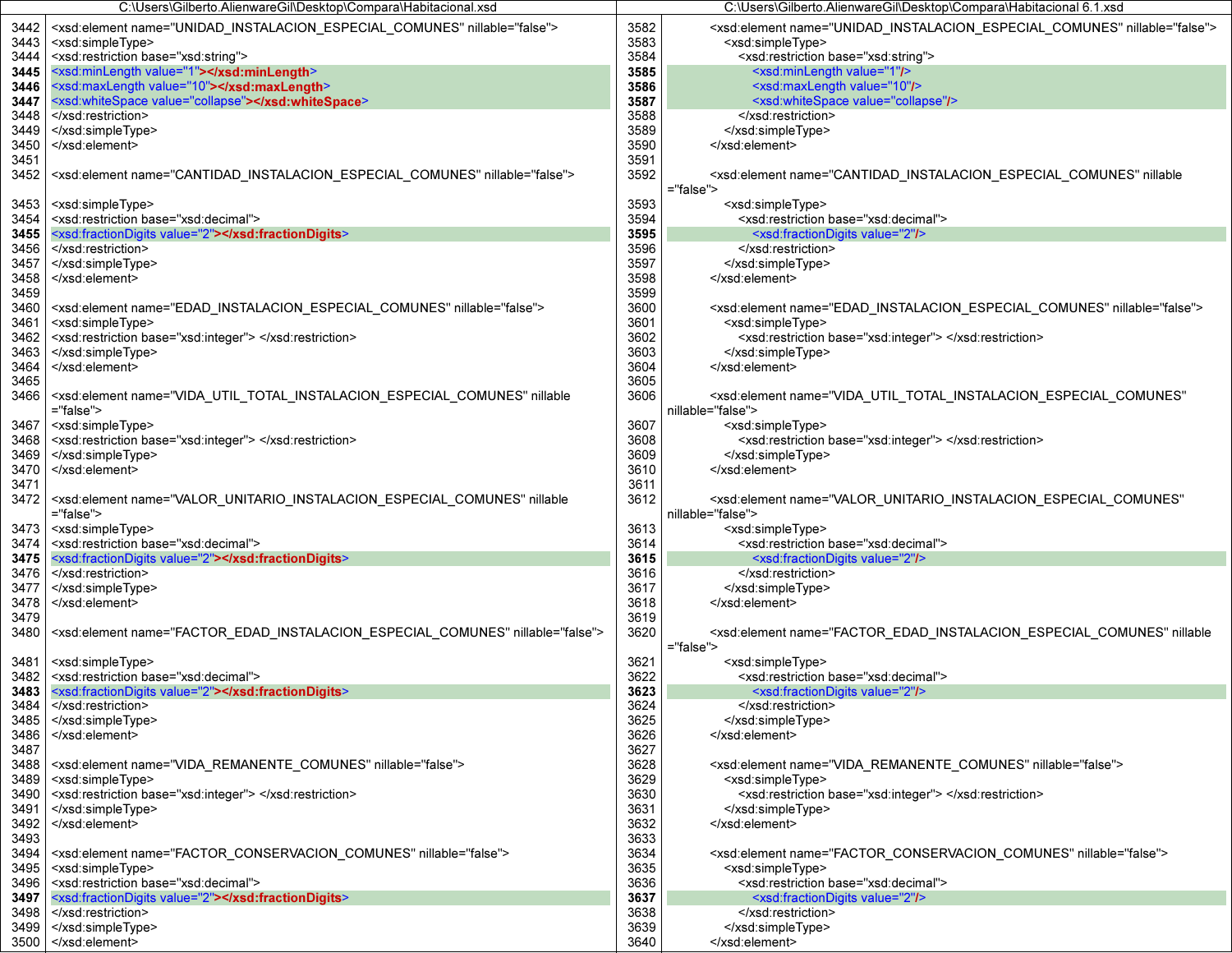|      | C:\Users\Gilberto.AlienwareGil\Desktop\Compara\Habitacional.xsd                                 |      | C:\Users\Gilberto.AlienwareGil\Desktop\Compara\Habitacional 6.1.xsd                          |
|------|-------------------------------------------------------------------------------------------------|------|----------------------------------------------------------------------------------------------|
| 3501 |                                                                                                 | 3641 |                                                                                              |
|      |                                                                                                 |      |                                                                                              |
| 3502 | <xsd:element name="FACTOR_RESULTANTE_COMUNES" nillable="false"></xsd:element>                   | 3642 | <xsd:element name="FACTOR_RESULTANTE_COMUNES" nillable="false"></xsd:element>                |
| 3503 | <xsd:simpletype></xsd:simpletype>                                                               | 3643 | <xsd:simpletype></xsd:simpletype>                                                            |
| 3504 | <xsd:restriction base="xsd:decimal"></xsd:restriction>                                          | 3644 | <xsd:restriction base="xsd:decimal"></xsd:restriction>                                       |
| 3505 | <xsd:fractiondigits value="2"></xsd:fractiondigits>                                             | 3645 | <xsd:fractiondigits value="2"></xsd:fractiondigits>                                          |
|      |                                                                                                 | 3646 |                                                                                              |
| 3506 |                                                                                                 |      |                                                                                              |
| 3507 |                                                                                                 | 3647 |                                                                                              |
| 3508 |                                                                                                 | 3648 |                                                                                              |
| 3509 |                                                                                                 | 3649 |                                                                                              |
| 3510 | <xsd:element name="VALOR_REPOSICION_NETO_M2_COMUNES" nillable="false"></xsd:element>            | 3650 | <xsd:element name="VALOR_REPOSICION_NETO_M2_COMUNES" nillable="false"></xsd:element>         |
|      |                                                                                                 |      |                                                                                              |
| 3511 | <xsd:simpletype></xsd:simpletype>                                                               | 3651 | <xsd:simpletype></xsd:simpletype>                                                            |
| 3512 | <xsd:restriction base="xsd:decimal"></xsd:restriction>                                          | 3652 | <xsd:restriction base="xsd:decimal"></xsd:restriction>                                       |
| 3513 | <xsd:fractiondigits value="2"></xsd:fractiondigits>                                             | 3653 | <xsd:fractiondigits value="2"></xsd:fractiondigits>                                          |
|      | 3514                                                                                            | 3654 |                                                                                              |
| 3515 |                                                                                                 | 3655 |                                                                                              |
|      |                                                                                                 |      |                                                                                              |
| 3516 |                                                                                                 | 3656 |                                                                                              |
| 3517 |                                                                                                 | 3657 |                                                                                              |
| 3518 | <xsd:element name="INDIVISO_COMUNES" nillable="false"></xsd:element>                            | 3658 | <xsd:element name="INDIVISO_COMUNES" nillable="false"></xsd:element>                         |
| 3519 | <xsd:simpletype></xsd:simpletype>                                                               | 3659 | <xsd:simpletype></xsd:simpletype>                                                            |
| 3520 | <xsd:restriction base="xsd:decimal"></xsd:restriction>                                          | 3660 | <xsd:restriction base="xsd:decimal"></xsd:restriction>                                       |
|      |                                                                                                 |      |                                                                                              |
| 3521 | <xsd:fractiondigits value="8"></xsd:fractiondigits>                                             | 3661 | <xsd:fractiondigits value="8"></xsd:fractiondigits>                                          |
| 3522 |                                                                                                 | 3662 |                                                                                              |
| 3523 |                                                                                                 | 3663 |                                                                                              |
| 3524 |                                                                                                 | 3664 |                                                                                              |
| 3525 |                                                                                                 | 3665 |                                                                                              |
|      |                                                                                                 |      |                                                                                              |
| 3526 | <xsd:element name="IMPORTEINSTALACION_ESPECIAL_COMUNES" nillable="false"></xsd:element>         | 3666 | <xsd:element name="IMPORTEINSTALACION_ESPECIAL_COMUNES" nillable="false"></xsd:element>      |
| 3527 | <xsd:simpletype></xsd:simpletype>                                                               | 3667 | <xsd:simpletype></xsd:simpletype>                                                            |
| 3528 | <xsd:restriction base="xsd:decimal"></xsd:restriction>                                          | 3668 | <xsd:restriction base="xsd:decimal"></xsd:restriction>                                       |
| 3529 | <xsd:fractiondigits value="2"></xsd:fractiondigits>                                             | 3669 | <xsd:fractiondigits value="2"></xsd:fractiondigits>                                          |
|      |                                                                                                 | 3670 |                                                                                              |
| 3530 |                                                                                                 |      |                                                                                              |
| 3531 |                                                                                                 | 3671 |                                                                                              |
| 3532 |                                                                                                 | 3672 |                                                                                              |
| 3533 |                                                                                                 | 3673 |                                                                                              |
| 3534 |                                                                                                 | 3674 |                                                                                              |
|      |                                                                                                 |      |                                                                                              |
| 3535 |                                                                                                 | 3675 |                                                                                              |
| 3536 | <xsd:complextype name="PRIVATIVASIEType"></xsd:complextype>                                     | 3676 | <xsd:complextype name="PRIVATIVASIEType"></xsd:complextype>                                  |
| 3537 | <xsd:sequence></xsd:sequence>                                                                   | 3677 | <xsd:sequence></xsd:sequence>                                                                |
| 3538 | <xsd:element name="CLAVE_INSTALACION_ESPECIAL_PRIVATIVAS" nillable="false"></xsd:element>       | 3678 | <xsd:element name="CLAVE_INSTALACION_ESPECIAL_PRIVATIVAS" nillable="false"></xsd:element>    |
| 3539 | <xsd:simpletype></xsd:simpletype>                                                               | 3679 | <xsd:simpletype></xsd:simpletype>                                                            |
| 3540 | <xsd:restriction base="xsd:string"></xsd:restriction>                                           | 3680 | <xsd:restriction base="xsd:string"></xsd:restriction>                                        |
|      |                                                                                                 |      |                                                                                              |
| 3541 | <xsd:minlength value="4"></xsd:minlength>                                                       | 3681 | <xsd:minlength value="4"></xsd:minlength>                                                    |
| 3542 | <xsd:maxlength value="4"></xsd:maxlength>                                                       | 3682 | <xsd:maxlength value="4"></xsd:maxlength>                                                    |
| 3543 | <xsd:whitespace value="collapse"></xsd:whitespace>                                              | 3683 | <xsd:whitespace value="collapse"></xsd:whitespace>                                           |
| 3544 |                                                                                                 | 3684 |                                                                                              |
| 3545 |                                                                                                 | 3685 |                                                                                              |
|      |                                                                                                 |      |                                                                                              |
|      | 3546                                                                                            | 3686 |                                                                                              |
| 3547 |                                                                                                 | 3687 |                                                                                              |
| 3548 | <xsd:element name="DESCRIPCION_INSTALACION_ESPECIAL_PRIVATIVAS" nillable="false"></xsd:element> | 3688 | <xsd:element <="" name="DESCRIPCION_INSTALACION_ESPECIAL_PRIVATIVAS" td=""></xsd:element>    |
|      |                                                                                                 |      | nillable="false">                                                                            |
| 3549 | <xsd:simpletype></xsd:simpletype>                                                               | 3689 | <xsd:simpletype></xsd:simpletype>                                                            |
|      |                                                                                                 |      |                                                                                              |
| 3550 | <xsd:restriction base="xsd:string"></xsd:restriction>                                           | 3690 | <xsd:restriction base="xsd:string"></xsd:restriction>                                        |
|      | 3551   <xsd:minlength value="1"></xsd:minlength>                                                | 3691 | <xsd:minlength value="1"></xsd:minlength>                                                    |
|      | 3552   <xsd:maxlength value="100"></xsd:maxlength>                                              | 3692 | <xsd:maxlength value="100"></xsd:maxlength>                                                  |
| 3553 | <xsd:whitespace value="collapse"></xsd:whitespace>                                              | 3693 | <xsd:whitespace value="collapse"></xsd:whitespace>                                           |
|      | 3554                                                                                            | 3694 |                                                                                              |
| 3555 |                                                                                                 | 3695 |                                                                                              |
|      |                                                                                                 |      |                                                                                              |
| 3556 |                                                                                                 | 3696 |                                                                                              |
| 3557 |                                                                                                 | 3697 |                                                                                              |
| 3558 | <xsd:element name="UNIDAD_INSTALACION_ESPECIAL_PRIVATIVAS" nillable="false"></xsd:element>      | 3698 | <xsd:element name="UNIDAD_INSTALACION_ESPECIAL_PRIVATIVAS" nillable<="" td=""></xsd:element> |
|      |                                                                                                 |      | ="false">                                                                                    |
| 3559 | <xsd:simpletype></xsd:simpletype>                                                               | 3699 | <xsd:simpletype></xsd:simpletype>                                                            |
|      |                                                                                                 |      |                                                                                              |
| 3560 | <xsd:restriction base="xsd:string"></xsd:restriction>                                           | 3700 | <xsd:restriction base="xsd:string"></xsd:restriction>                                        |
|      | 3561   <xsd:minlength value="1"></xsd:minlength>                                                | 3701 | <xsd:minlength value="1"></xsd:minlength>                                                    |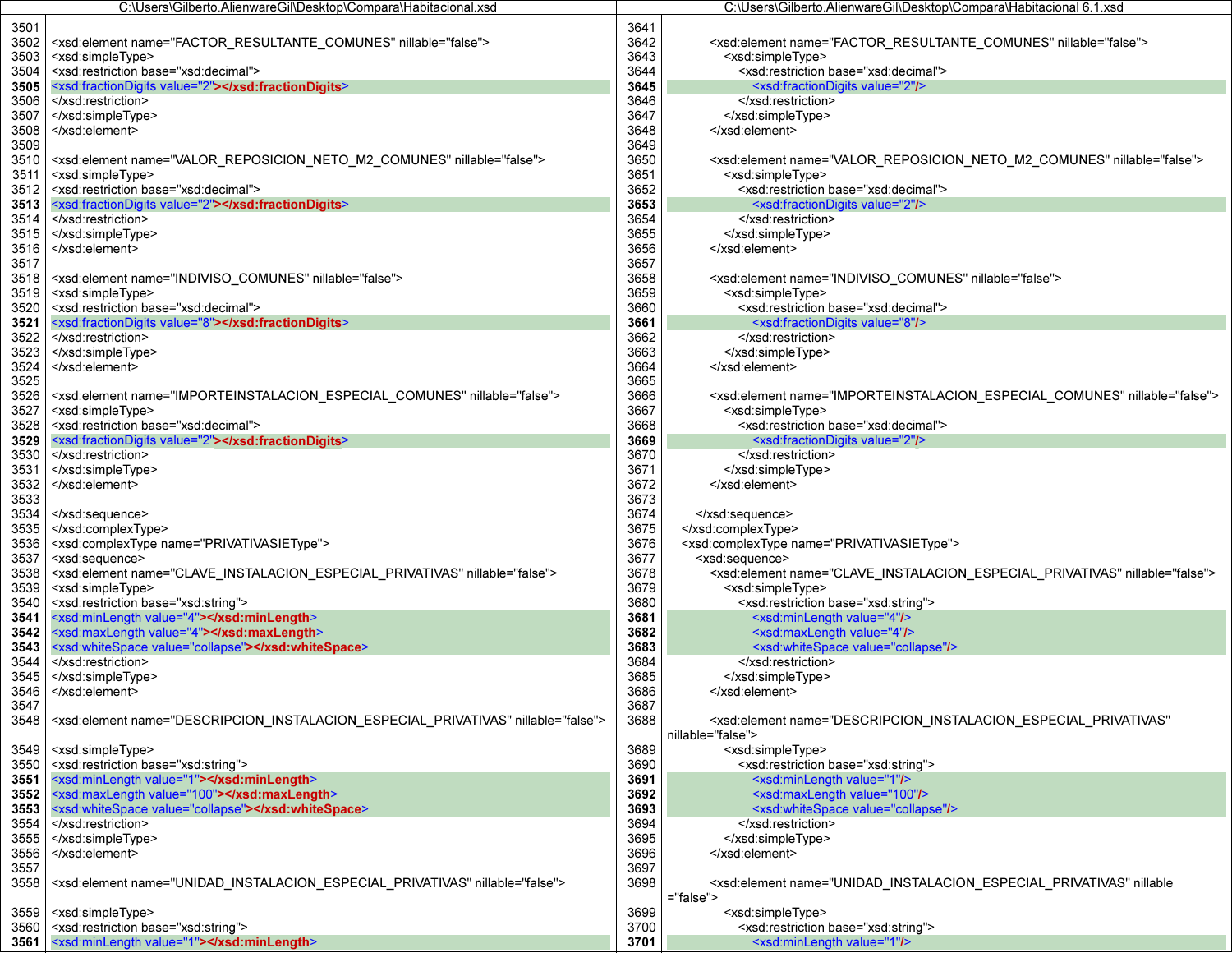|      | C:\Users\Gilberto.AlienwareGil\Desktop\Compara\Habitacional.xsd                                                                                                                                                                             |              | C:\Users\Gilberto.AlienwareGil\Desktop\Compara\Habitacional 6.1.xsd                                           |
|------|---------------------------------------------------------------------------------------------------------------------------------------------------------------------------------------------------------------------------------------------|--------------|---------------------------------------------------------------------------------------------------------------|
| 3562 | <xsd:maxlength value="10"></xsd:maxlength>                                                                                                                                                                                                  | 3702         | <xsd:maxlength value="10"></xsd:maxlength>                                                                    |
| 3563 | <xsd:whitespace value="collapse"></xsd:whitespace>                                                                                                                                                                                          | 3703         | <xsd:whitespace value="collapse"></xsd:whitespace>                                                            |
| 3564 |                                                                                                                                                                                                                                             | 3704         |                                                                                                               |
| 3565 |                                                                                                                                                                                                                                             | 3705         |                                                                                                               |
| 3566 |                                                                                                                                                                                                                                             | 3706         |                                                                                                               |
|      |                                                                                                                                                                                                                                             |              |                                                                                                               |
| 3567 |                                                                                                                                                                                                                                             | 3707         |                                                                                                               |
| 3568 | <xsd:element name="CANTIDAD_INSTALACION_ESPECIAL_PRIVATIVAS" nillable="false"></xsd:element>                                                                                                                                                | 3708         | <xsd:element name="CANTIDAD_INSTALACION_ESPECIAL_PRIVATIVAS" nillable<="" td=""></xsd:element>                |
|      |                                                                                                                                                                                                                                             |              | ="false">                                                                                                     |
| 3569 | <xsd:simpletype></xsd:simpletype>                                                                                                                                                                                                           | 3709         | <xsd:simpletype></xsd:simpletype>                                                                             |
| 3570 | <xsd:restriction base="xsd:decimal"></xsd:restriction>                                                                                                                                                                                      | 3710         | <xsd:restriction base="xsd:decimal"></xsd:restriction>                                                        |
| 3571 | <xsd:fractiondigits value="2"></xsd:fractiondigits>                                                                                                                                                                                         | 3711         | <xsd:fractiondigits value="2"></xsd:fractiondigits>                                                           |
|      | 3572                                                                                                                                                                                                                                        | 3712         |                                                                                                               |
|      | 3573                                                                                                                                                                                                                                        | 3713         |                                                                                                               |
| 3574 |                                                                                                                                                                                                                                             | 3714         |                                                                                                               |
| 3575 |                                                                                                                                                                                                                                             | 3715         |                                                                                                               |
| 3576 | <xsd:element name="EDAD_INSTALACION_ESPECIAL_PRIVATIVAS" nillable="false"></xsd:element>                                                                                                                                                    | 3716         | <xsd:element name="EDAD_INSTALACION_ESPECIAL_PRIVATIVAS" nillable="false"></xsd:element>                      |
| 3577 | <xsd:simpletype></xsd:simpletype>                                                                                                                                                                                                           | 3717         | <xsd:simpletype></xsd:simpletype>                                                                             |
|      | 3578   <xsd:restriction base="xsd:integer"> </xsd:restriction>                                                                                                                                                                              | 3718         | <xsd:restriction base="xsd:integer"> </xsd:restriction>                                                       |
|      | 3579                                                                                                                                                                                                                                        | 3719         |                                                                                                               |
|      | 3580                                                                                                                                                                                                                                        | 3720         |                                                                                                               |
| 3581 |                                                                                                                                                                                                                                             | 3721         |                                                                                                               |
|      |                                                                                                                                                                                                                                             | 3722         |                                                                                                               |
|      | 3582   <xsd:element name="VIDA_UTIL_TOTAL_INSTALACION_ESPECIAL_PRIVATIVAS" nillable<="" td=""><td></td><td><xsd:element <br="" name="VIDA_UTIL_TOTAL_INSTALACION_ESPECIAL_PRIVATIVAS">nillable="false"&gt;</xsd:element></td></xsd:element> |              | <xsd:element <br="" name="VIDA_UTIL_TOTAL_INSTALACION_ESPECIAL_PRIVATIVAS">nillable="false"&gt;</xsd:element> |
|      | ="false">                                                                                                                                                                                                                                   |              |                                                                                                               |
|      | 3583   <xsd:simpletype></xsd:simpletype>                                                                                                                                                                                                    | 3723         | <xsd:simpletype></xsd:simpletype>                                                                             |
| 3584 | <xsd:restriction base="xsd:integer"> </xsd:restriction>                                                                                                                                                                                     | 3724         | <xsd:restriction base="xsd:integer"> </xsd:restriction>                                                       |
| 3585 |                                                                                                                                                                                                                                             | 3725         |                                                                                                               |
|      | 3586                                                                                                                                                                                                                                        | 3726         |                                                                                                               |
| 3587 |                                                                                                                                                                                                                                             | 3727         |                                                                                                               |
|      | 3588   <xsd:element name="VALOR_UNITARIO_INSTALACION_ESPECIAL_PRIVATIVAS" nillable<="" td=""><td>3728</td><td><xsd:element <="" name="VALOR_UNITARIO_INSTALACION_ESPECIAL_PRIVATIVAS" td=""></xsd:element></td></xsd:element>               | 3728         | <xsd:element <="" name="VALOR_UNITARIO_INSTALACION_ESPECIAL_PRIVATIVAS" td=""></xsd:element>                  |
|      | ="false">                                                                                                                                                                                                                                   |              | nillable="false">                                                                                             |
|      | 3589   <xsd:simpletype></xsd:simpletype>                                                                                                                                                                                                    | 3729         | <xsd:simpletype></xsd:simpletype>                                                                             |
| 3590 | <xsd:restriction base="xsd:decimal"></xsd:restriction>                                                                                                                                                                                      | 3730         | <xsd:restriction base="xsd:decimal"></xsd:restriction>                                                        |
| 3591 | <xsd:fractiondigits value="2"></xsd:fractiondigits>                                                                                                                                                                                         | 3731         | <xsd:fractiondigits value="2"></xsd:fractiondigits>                                                           |
|      | 3592                                                                                                                                                                                                                                        | 3732         |                                                                                                               |
| 3593 |                                                                                                                                                                                                                                             | 3733         |                                                                                                               |
| 3594 |                                                                                                                                                                                                                                             | 3734         |                                                                                                               |
| 3595 |                                                                                                                                                                                                                                             | 3735         |                                                                                                               |
| 3596 | <xsd:element name="FACTOR_EDAD_INSTALACION_ESPECIAL_PRIVATIVAS" nillable<="" td=""><td>3736</td><td><xsd:element <="" name="FACTOR_EDAD_INSTALACION_ESPECIAL_PRIVATIVAS" td=""></xsd:element></td></xsd:element>                            | 3736         | <xsd:element <="" name="FACTOR_EDAD_INSTALACION_ESPECIAL_PRIVATIVAS" td=""></xsd:element>                     |
|      | ="false">                                                                                                                                                                                                                                   |              | nillable="false">                                                                                             |
| 3597 | <xsd:simpletype></xsd:simpletype>                                                                                                                                                                                                           | 3737         | <xsd:simpletype></xsd:simpletype>                                                                             |
| 3598 | <xsd:restriction base="xsd:decimal"></xsd:restriction>                                                                                                                                                                                      | 3738         | <xsd:restriction base="xsd:decimal"></xsd:restriction>                                                        |
|      | 3599   <xsd:fractiondigits value="2"></xsd:fractiondigits>                                                                                                                                                                                  | 3739         | <xsd:fractiondigits value="2"></xsd:fractiondigits>                                                           |
|      | 3600                                                                                                                                                                                                                                        | 3740         |                                                                                                               |
| 3601 |                                                                                                                                                                                                                                             | 3741         |                                                                                                               |
| 3602 |                                                                                                                                                                                                                                             | 3742         |                                                                                                               |
| 3603 |                                                                                                                                                                                                                                             | 3743         |                                                                                                               |
| 3604 | <xsd:element name="VIDA_REMANENTE_PRIVATIVAS" nillable="false"></xsd:element>                                                                                                                                                               | 3744         | <xsd:element name="VIDA_REMANENTE_PRIVATIVAS" nillable="false"></xsd:element>                                 |
| 3605 | <xsd:simpletype></xsd:simpletype>                                                                                                                                                                                                           | 3745         | <xsd:simpletype></xsd:simpletype>                                                                             |
|      | 3606   <xsd:restriction base="xsd:integer"> </xsd:restriction>                                                                                                                                                                              | 3746         | <xsd:restriction base="xsd:integer"> </xsd:restriction>                                                       |
|      |                                                                                                                                                                                                                                             | 3747         |                                                                                                               |
| 3607 | $3608$                                                                                                                                                                                                                                      | 3748         |                                                                                                               |
|      |                                                                                                                                                                                                                                             |              |                                                                                                               |
| 3609 |                                                                                                                                                                                                                                             | 3749         |                                                                                                               |
|      | 3610   <xsd:element name="FACTOR_CONSERVACION_PRIVATIVAS" nillable="false"></xsd:element>                                                                                                                                                   | 3750         | <xsd:element name="FACTOR_CONSERVACION_PRIVATIVAS" nillable="false"></xsd:element>                            |
|      | 3611   <xsd:simpletype></xsd:simpletype>                                                                                                                                                                                                    | 3751         | <xsd:simpletype></xsd:simpletype>                                                                             |
|      | 3612   <xsd:restriction base="xsd:decimal"></xsd:restriction>                                                                                                                                                                               | 3752         | <xsd:restriction base="xsd:decimal"></xsd:restriction>                                                        |
|      | 3613   <xsd:fractiondigits value="2"></xsd:fractiondigits>                                                                                                                                                                                  | 3753         | <xsd:fractiondigits value="2"></xsd:fractiondigits>                                                           |
|      | 3614                                                                                                                                                                                                                                        | 3754         |                                                                                                               |
|      | 3615                                                                                                                                                                                                                                        | 3755         |                                                                                                               |
|      | 3616                                                                                                                                                                                                                                        | 3756         |                                                                                                               |
|      |                                                                                                                                                                                                                                             |              |                                                                                                               |
| 3617 |                                                                                                                                                                                                                                             | 3757         |                                                                                                               |
|      | 3618   <xsd:element name="FACTOR_RESULTANTE_PRIVATIVAS" nillable="false"></xsd:element>                                                                                                                                                     | 3758         | <xsd:element name="FACTOR_RESULTANTE_PRIVATIVAS" nillable="false"></xsd:element>                              |
|      | 3619   <xsd:simpletype><br/>3620   <xsd:restriction base="xsd:decimal"></xsd:restriction></xsd:simpletype>                                                                                                                                  | 3759<br>3760 | <xsd:simpletype><br/><xsd:restriction base="xsd:decimal"></xsd:restriction></xsd:simpletype>                  |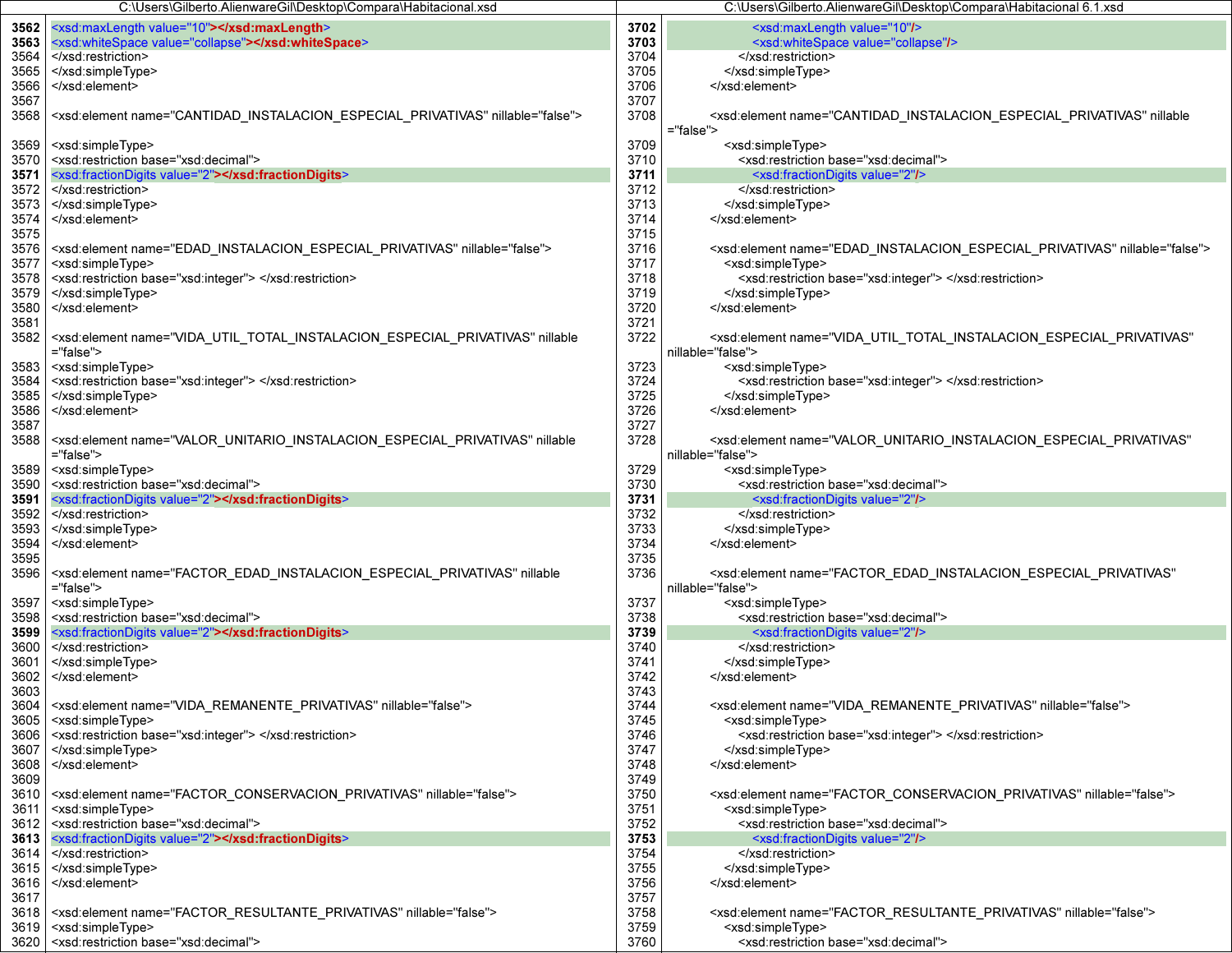|      | C:\Users\Gilberto.AlienwareGil\Desktop\Compara\Habitacional.xsd                             |      | C:\Users\Gilberto.AlienwareGil\Desktop\Compara\Habitacional 6.1.xsd                           |
|------|---------------------------------------------------------------------------------------------|------|-----------------------------------------------------------------------------------------------|
| 3621 | <xsd:fractiondigits value="2"></xsd:fractiondigits>                                         | 3761 | <xsd:fractiondigits value="2"></xsd:fractiondigits>                                           |
| 3622 |                                                                                             | 3762 |                                                                                               |
| 3623 |                                                                                             | 3763 |                                                                                               |
| 3624 |                                                                                             | 3764 |                                                                                               |
| 3625 |                                                                                             | 3765 |                                                                                               |
| 3626 | <xsd:element name="VALOR_REPOSICION_NETO_M2_PRIVATIVAS" nillable="false"></xsd:element>     | 3766 | <xsd:element name="VALOR_REPOSICION_NETO_M2_PRIVATIVAS" nillable="false"></xsd:element>       |
| 3627 | <xsd:simpletype></xsd:simpletype>                                                           | 3767 | <xsd:simpletype></xsd:simpletype>                                                             |
| 3628 | <xsd:restriction base="xsd:decimal"></xsd:restriction>                                      | 3768 | <xsd:restriction base="xsd:decimal"></xsd:restriction>                                        |
| 3629 | <xsd:fractiondigits value="2"></xsd:fractiondigits>                                         | 3769 | <xsd:fractiondigits value="2"></xsd:fractiondigits>                                           |
| 3630 |                                                                                             | 3770 |                                                                                               |
|      |                                                                                             | 3771 |                                                                                               |
| 3631 |                                                                                             | 3772 |                                                                                               |
| 3632 |                                                                                             |      |                                                                                               |
| 3633 |                                                                                             | 3773 |                                                                                               |
| 3634 | <xsd:element name="IMPORTE_INSTALACION_ESPECIAL_PRIVATIVAS" nillable="false"></xsd:element> | 3774 | <xsd:element name="IMPORTE_INSTALACION_ESPECIAL_PRIVATIVAS" nillable<="" th=""></xsd:element> |
|      |                                                                                             |      | ="false">                                                                                     |
| 3635 | <xsd:simpletype></xsd:simpletype>                                                           | 3775 | <xsd:simpletype></xsd:simpletype>                                                             |
| 3636 | <xsd:restriction base="xsd:decimal"></xsd:restriction>                                      | 3776 | <xsd:restriction base="xsd:decimal"></xsd:restriction>                                        |
| 3637 | <xsd:fractiondigits value="2"></xsd:fractiondigits>                                         | 3777 | <xsd:fractiondigits value="2"></xsd:fractiondigits>                                           |
|      |                                                                                             | 3778 |                                                                                               |
|      |                                                                                             | 3779 |                                                                                               |
|      |                                                                                             | 3780 |                                                                                               |
|      |                                                                                             | 3781 |                                                                                               |
|      |                                                                                             | 3782 |                                                                                               |
|      |                                                                                             | 3783 |                                                                                               |
|      |                                                                                             | 3784 | <xsd:complextype name="OTROSELEMENTOSType"></xsd:complextype>                                 |
|      |                                                                                             | 3785 | <xsd:sequence></xsd:sequence>                                                                 |
|      |                                                                                             | 3786 | <xsd:element name="OBRANEGRA" type="OBRANEGRAType"></xsd:element>                             |
|      |                                                                                             | 3787 | <xsd:element name="REVESTIMIENTOSACABADOS" th="" type<=""></xsd:element>                      |
|      |                                                                                             |      | ="REVESTIMIENTOSACABADOSType"/>                                                               |
|      |                                                                                             | 3788 | <xsd:element name="CARPINTERIA" type="CARPINTERIAType"></xsd:element>                         |
|      |                                                                                             | 3789 | <xsd:element name="ELECTRICAS" nillable="false"></xsd:element>                                |
|      |                                                                                             | 3790 | <xsd:simpletype></xsd:simpletype>                                                             |
|      |                                                                                             | 3791 | <xsd:restriction base="xsd:string"></xsd:restriction>                                         |
|      |                                                                                             | 3792 | <xsd:minlength value="0"></xsd:minlength>                                                     |
|      |                                                                                             | 3793 | <xsd:maxlength value="250"></xsd:maxlength>                                                   |
|      |                                                                                             | 3794 | <xsd:whitespace value="collapse"></xsd:whitespace>                                            |
|      |                                                                                             | 3795 |                                                                                               |
|      |                                                                                             | 3796 |                                                                                               |
|      |                                                                                             | 3797 |                                                                                               |
|      |                                                                                             | 3798 |                                                                                               |
|      |                                                                                             | 3799 | <xsd:element name="INSTALACIONESHIDRAULICASSANITARIAS" th="" type<=""></xsd:element>          |
|      |                                                                                             |      | ="INSTALACIONESHIDRAULICASSANITARIASType"/>                                                   |
|      |                                                                                             | 3800 | <xsd:element name="PUERTASYVENTANERIAMETALICA" th="" type<=""></xsd:element>                  |
|      |                                                                                             |      | ="PUERTASYVENTANERIAMETALICAType"/>                                                           |
|      |                                                                                             | 3801 | <xsd:element name="VIDRERIA" nillable="false"></xsd:element>                                  |
|      |                                                                                             | 3802 | <xsd:simpletype></xsd:simpletype>                                                             |
|      |                                                                                             | 3803 | <xsd:restriction base="xsd:string"></xsd:restriction>                                         |
|      |                                                                                             | 3804 | <xsd:minlength value="0"></xsd:minlength>                                                     |
|      |                                                                                             | 3805 | <xsd:maxlength value="250"></xsd:maxlength>                                                   |
|      |                                                                                             | 3806 | <xsd:whitespace value="collapse"></xsd:whitespace>                                            |
|      |                                                                                             | 3807 |                                                                                               |
|      |                                                                                             | 3808 |                                                                                               |
|      |                                                                                             | 3809 | $\le$ /xsd:element>                                                                           |
|      |                                                                                             | 3810 |                                                                                               |
|      |                                                                                             | 3811 | <xsd:element name="CERRAJERIA" nillable="false"></xsd:element>                                |
|      |                                                                                             | 3812 | <xsd:simpletype></xsd:simpletype>                                                             |
|      |                                                                                             | 3813 | <xsd:restriction base="xsd:string"></xsd:restriction>                                         |
|      |                                                                                             | 3814 | <xsd:minlength value="0"></xsd:minlength>                                                     |
|      |                                                                                             | 3815 | <xsd:maxlength value="250"></xsd:maxlength>                                                   |
|      |                                                                                             | 3816 | <xsd:whitespace value="collapse"></xsd:whitespace>                                            |
|      |                                                                                             | 3817 |                                                                                               |
|      |                                                                                             | 3818 |                                                                                               |
|      |                                                                                             | 3819 |                                                                                               |
|      |                                                                                             |      |                                                                                               |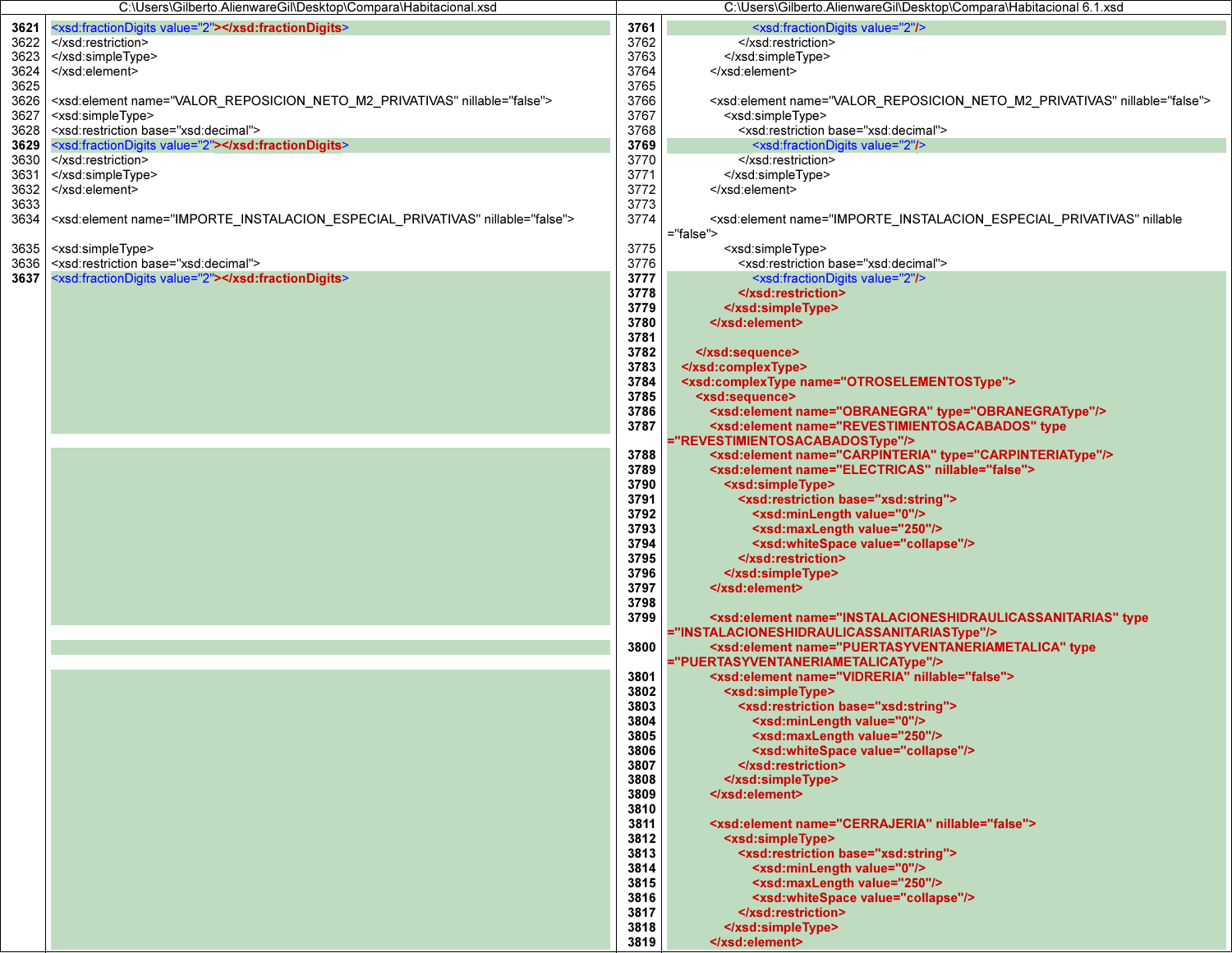|      | C:\Users\Gilberto.AlienwareGil\Desktop\Compara\Habitacional.xsd           |      | C:\Users\Gilberto.AlienwareGil\Desktop\Compara\Habitacional 6.1.xsd               |
|------|---------------------------------------------------------------------------|------|-----------------------------------------------------------------------------------|
|      |                                                                           | 3820 |                                                                                   |
|      |                                                                           | 3821 | <xsd:element name="FACHADAS" nillable="false"></xsd:element>                      |
|      |                                                                           |      |                                                                                   |
|      |                                                                           | 3822 | <xsd:simpletype></xsd:simpletype>                                                 |
|      |                                                                           | 3823 | <xsd:restriction base="xsd:string"></xsd:restriction>                             |
|      |                                                                           | 3824 | <xsd:minlength value="0"></xsd:minlength>                                         |
|      |                                                                           | 3825 | <xsd:maxlength value="250"></xsd:maxlength>                                       |
|      |                                                                           | 3826 | <xsd:whitespace value="collapse"></xsd:whitespace>                                |
|      |                                                                           | 3827 |                                                                                   |
|      |                                                                           | 3828 |                                                                                   |
|      |                                                                           | 3829 |                                                                                   |
|      |                                                                           | 3830 |                                                                                   |
|      |                                                                           | 3831 | <xsd:element name="ELEVADOR" nillable="false"></xsd:element>                      |
|      |                                                                           | 3832 | <xsd:simpletype></xsd:simpletype>                                                 |
|      |                                                                           | 3833 | <xsd:restriction base="xsd:integer"></xsd:restriction>                            |
|      |                                                                           | 3834 | <xsd:minlnclusive value="0"></xsd:minlnclusive>                                   |
|      |                                                                           | 3835 | <xsd:maxinclusive value="99"></xsd:maxinclusive>                                  |
|      |                                                                           |      |                                                                                   |
|      | 3638 S/xsd:restriction>                                                   | 3836 |                                                                                   |
| 3639 |                                                                           | 3837 |                                                                                   |
| 3640 |                                                                           | 3838 |                                                                                   |
| 3641 |                                                                           | 3839 |                                                                                   |
| 3642 |                                                                           | 3840 |                                                                                   |
| 3643 |                                                                           | 3841 |                                                                                   |
| 3644 | <xsd:complextype name="PUERTASYVENTANERIAMETALICAType"></xsd:complextype> | 3842 | <xsd:complextype name="PUERTASYVENTANERIAMETALICAType"></xsd:complextype>         |
| 3645 | <xsd:sequence></xsd:sequence>                                             | 3843 | <xsd:sequence></xsd:sequence>                                                     |
| 3646 | <xsd:element name="HERRERIA" nillable="false"></xsd:element>              | 3844 | <xsd:element name="HERRERIA" nillable="false"></xsd:element>                      |
| 3647 | <xsd:simpletype></xsd:simpletype>                                         | 3845 | <xsd:simpletype></xsd:simpletype>                                                 |
| 3648 | <xsd:restriction base="xsd:string"></xsd:restriction>                     | 3846 | <xsd:restriction base="xsd:string"></xsd:restriction>                             |
| 3649 | <xsd:minlength value="0"></xsd:minlength>                                 | 3847 | <xsd:minlength value="0"></xsd:minlength>                                         |
| 3650 | <xsd:maxlength value="250"></xsd:maxlength>                               | 3848 | <xsd:maxlength value="250"></xsd:maxlength>                                       |
| 3651 | <xsd:whitespace value="collapse"></xsd:whitespace>                        | 3849 | <xsd:whitespace value="collapse"></xsd:whitespace>                                |
| 3652 |                                                                           | 3850 |                                                                                   |
| 3653 |                                                                           | 3851 |                                                                                   |
| 3654 |                                                                           | 3852 |                                                                                   |
| 3655 |                                                                           | 3853 |                                                                                   |
| 3656 | <xsd:element name="VENTANERIA" nillable="false"></xsd:element>            | 3854 | <xsd:element name="VENTANERIA" nillable="false"></xsd:element>                    |
| 3657 | <xsd:simpletype></xsd:simpletype>                                         | 3855 | <xsd:simpletype></xsd:simpletype>                                                 |
| 3658 | <xsd:restriction base="xsd:string"></xsd:restriction>                     | 3856 | <xsd:restriction base="xsd:string"></xsd:restriction>                             |
| 3659 | <xsd:minlength value="0"></xsd:minlength>                                 | 3857 | <xsd:minlength value="0"></xsd:minlength>                                         |
| 3660 | <xsd:maxlength value="250"></xsd:maxlength>                               | 3858 | <xsd:maxlength value="250"></xsd:maxlength>                                       |
| 3661 | <xsd:whitespace value="collapse"></xsd:whitespace>                        | 3859 | <xsd:whitespace value="collapse"></xsd:whitespace>                                |
| 3662 |                                                                           | 3860 |                                                                                   |
| 3663 |                                                                           | 3861 |                                                                                   |
| 3664 |                                                                           | 3862 |                                                                                   |
| 3665 |                                                                           | 3863 |                                                                                   |
| 3666 |                                                                           | 3864 |                                                                                   |
| 3667 |                                                                           | 3865 |                                                                                   |
|      |                                                                           | 3866 | <xsd:complextype name="INSTALACIONESHIDRAULICASSANITARIASType"></xsd:complextype> |
|      | 3669   <xsd:sequence></xsd:sequence>                                      | 3867 | <xsd:sequence></xsd:sequence>                                                     |
|      |                                                                           | 3868 | <xsd:element name="MUEBLES_BANIO" nillable="false"></xsd:element>                 |
|      | 3670   <xsd:element name="MUEBLES_BANIO" nillable="false"></xsd:element>  |      |                                                                                   |
| 3671 | <xsd:simpletype></xsd:simpletype>                                         | 3869 | <xsd:simpletype></xsd:simpletype>                                                 |
| 3672 | <xsd:restriction base="xsd:string"></xsd:restriction>                     | 3870 | <xsd:restriction base="xsd:string"></xsd:restriction>                             |
| 3673 | <xsd:minlength value="0"></xsd:minlength>                                 | 3871 | <xsd:minlength value="0"></xsd:minlength>                                         |
| 3674 | <xsd:maxlength value="250"></xsd:maxlength>                               | 3872 | <xsd:maxlength value="250"></xsd:maxlength>                                       |
| 3675 | <xsd:whitespace value="collapse"></xsd:whitespace>                        | 3873 | <xsd:whitespace value="collapse"></xsd:whitespace>                                |
| 3676 |                                                                           | 3874 |                                                                                   |
| 3677 |                                                                           | 3875 |                                                                                   |
| 3678 |                                                                           | 3876 |                                                                                   |
| 3679 |                                                                           | 3877 |                                                                                   |
| 3680 | <xsd:element name="RAMALEOS_HIDRAULICOS" nillable="false"></xsd:element>  | 3878 | <xsd:element name="RAMALEOS_HIDRAULICOS" nillable="false"></xsd:element>          |
| 3681 | <xsd:simpletype></xsd:simpletype>                                         | 3879 | <xsd:simpletype></xsd:simpletype>                                                 |
| 3682 | <xsd:restriction base="xsd:string"></xsd:restriction>                     | 3880 | <xsd:restriction base="xsd:string"></xsd:restriction>                             |
| 3683 | <xsd:minlength value="0"></xsd:minlength>                                 | 3881 | <xsd:minlength value="0"></xsd:minlength>                                         |
|      | 3684   <xsd:maxlength value="250"></xsd:maxlength>                        | 3882 | <xsd:maxlength value="250"></xsd:maxlength>                                       |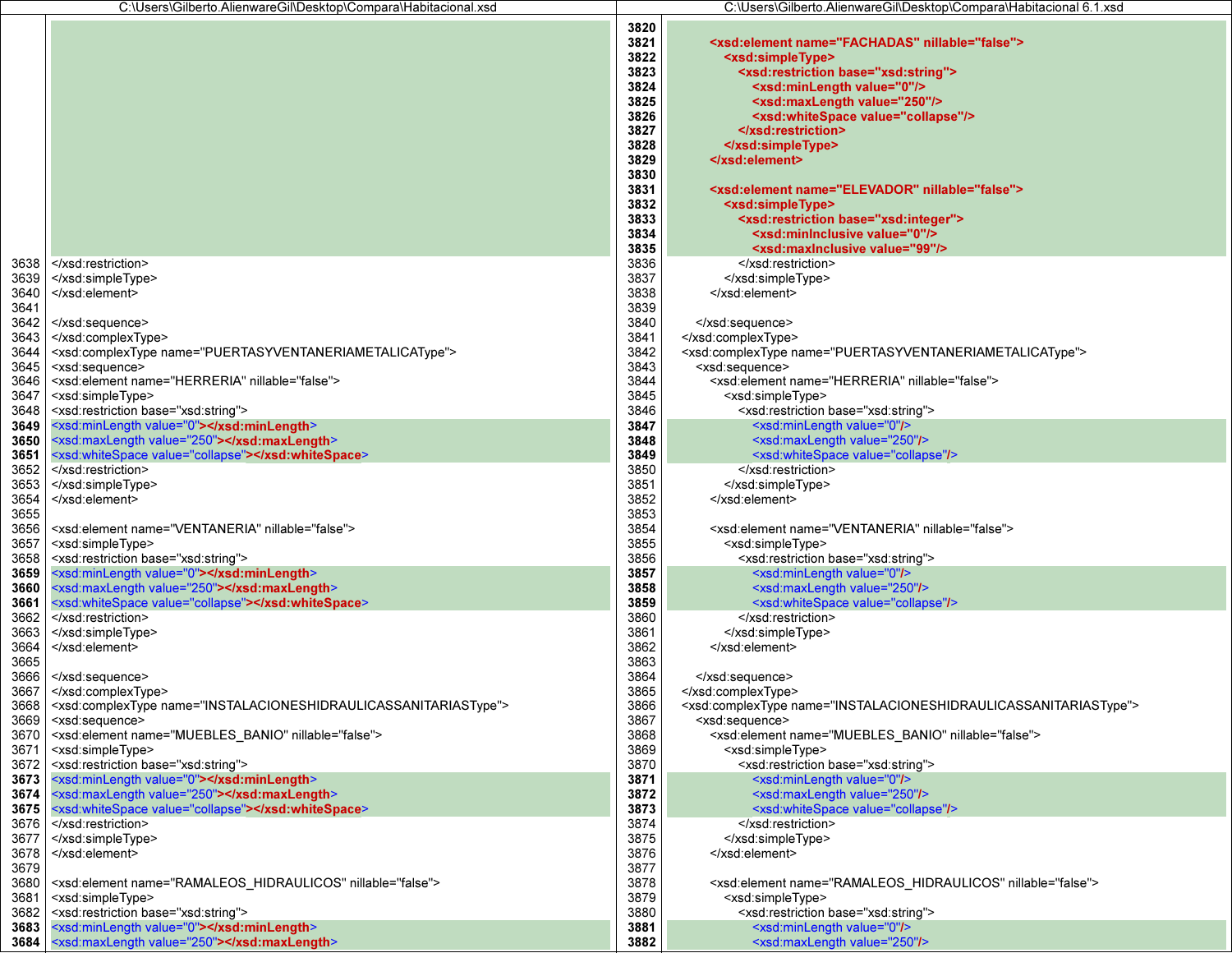|      | C:\Users\Gilberto.AlienwareGil\Desktop\Compara\Habitacional.xsd                                   |              | C:\Users\Gilberto.AlienwareGil\Desktop\Compara\Habitacional 6.1.xsd          |
|------|---------------------------------------------------------------------------------------------------|--------------|------------------------------------------------------------------------------|
| 3685 | <xsd:whitespace value="collapse"></xsd:whitespace>                                                | 3883         | <xsd:whitespace value="collapse"></xsd:whitespace>                           |
| 3686 |                                                                                                   | 3884         |                                                                              |
| 3687 |                                                                                                   | 3885         |                                                                              |
| 3688 |                                                                                                   | 3886         |                                                                              |
| 3689 |                                                                                                   | 3887         |                                                                              |
| 3690 | <xsd:element name="RAMALEOS_SANITARIOS" nillable="false"></xsd:element>                           | 3888         | <xsd:element name="RAMALEOS SANITARIOS" nillable="false"></xsd:element>      |
| 3691 | <xsd:simpletype></xsd:simpletype>                                                                 | 3889         | <xsd:simpletype></xsd:simpletype>                                            |
| 3692 | <xsd:restriction base="xsd:string"></xsd:restriction>                                             | 3890         | <xsd:restriction base="xsd:string"></xsd:restriction>                        |
| 3693 | <xsd:minlength value="0"></xsd:minlength>                                                         | 3891         | <xsd:minlength value="0"></xsd:minlength>                                    |
|      | 3694   <xsd:maxlength value="250"></xsd:maxlength>                                                | 3892         | <xsd:maxlength value="250"></xsd:maxlength>                                  |
|      | 3695   <xsd:whitespace value="collapse"></xsd:whitespace>                                         | 3893         | <xsd:whitespace value="collapse"></xsd:whitespace>                           |
|      | 3696                                                                                              | 3894         |                                                                              |
| 3697 |                                                                                                   | 3895         |                                                                              |
| 3698 |                                                                                                   | 3896         |                                                                              |
| 3699 |                                                                                                   | 3897         |                                                                              |
|      | 3700                                                                                              |              |                                                                              |
|      | 3701<br>3702   <xsd:complextype name="OTROSELEMENTOSType"></xsd:complextype>                      |              |                                                                              |
| 3703 | <xsd:sequence></xsd:sequence>                                                                     |              |                                                                              |
| 3704 | <xsd:element name="OBRANEGRA" type="OBRANEGRAType"></xsd:element>                                 |              |                                                                              |
|      | 3705   <xsd:element name="REVESTIMIENTOSACABADOS" td="" type<=""><td></td><td></td></xsd:element> |              |                                                                              |
|      | ="REVESTIMIENTOSACABADOSType">                                                                    |              |                                                                              |
|      | 3706 <sxsd:element name="CARPINTERIA" type="CARPINTERIAType"></sxsd:element>                      |              |                                                                              |
|      | 3707                                                                                              | 3898         |                                                                              |
|      | 3708                                                                                              | 3899         |                                                                              |
|      | 3709   <xsd:complextype name="CARPINTERIAType"></xsd:complextype>                                 | 3900         | <xsd:complextype name="CARPINTERIAType"></xsd:complextype>                   |
|      | 3710   <xsd:sequence></xsd:sequence>                                                              | 3901         | <xsd:sequence></xsd:sequence>                                                |
| 3711 | <xsd:element name="PUERTAS_INTERIORES" nillable="false"></xsd:element>                            | 3902         | <xsd:element name="PUERTAS_INTERIORES" nillable="false"></xsd:element>       |
|      | 3712   <xsd:simpletype></xsd:simpletype>                                                          | 3903         | <xsd:simpletype></xsd:simpletype>                                            |
|      | 3713   <xsd:restriction base="xsd:string"></xsd:restriction>                                      | 3904         | <xsd:restriction base="xsd:string"></xsd:restriction>                        |
|      | 3714   <xsd:minlength value="0"></xsd:minlength>                                                  | 3905         | <xsd:minlength value="0"></xsd:minlength>                                    |
| 3715 | <xsd:maxlength value="250"></xsd:maxlength>                                                       | 3906         | <xsd:maxlength value="250"></xsd:maxlength>                                  |
| 3716 | <xsd:whitespace value="collapse"></xsd:whitespace>                                                | 3907         | <xsd:whitespace value="collapse"></xsd:whitespace>                           |
| 3717 |                                                                                                   | 3908         |                                                                              |
|      | 3718                                                                                              | 3909         |                                                                              |
| 3720 | 3719                                                                                              | 3910<br>3911 |                                                                              |
| 3721 | <xsd:element name="GUARDAROPAS" nillable="false"></xsd:element>                                   | 3912         | <xsd:element name="GUARDAROPAS" nillable="false"></xsd:element>              |
|      | 3722   <xsd:simpletype></xsd:simpletype>                                                          | 3913         | <xsd:simpletype></xsd:simpletype>                                            |
|      | 3723 <xsd:restriction base="xsd:string"></xsd:restriction>                                        | 3914         | <xsd:restriction base="xsd:string"></xsd:restriction>                        |
|      | 3724   <xsd:minlength value="0"></xsd:minlength>                                                  | 3915         | <xsd:minlength value="0"></xsd:minlength>                                    |
|      | 3725   <xsd:maxlength value="250"></xsd:maxlength>                                                | 3916         | <xsd:maxlength value="250"></xsd:maxlength>                                  |
| 3726 | <xsd:whitespace value="collapse"></xsd:whitespace>                                                | 3917         | <xsd:whitespace value="collapse"></xsd:whitespace>                           |
| 3727 |                                                                                                   | 3918         |                                                                              |
| 3728 |                                                                                                   | 3919         |                                                                              |
|      | 3729                                                                                              | 3920         |                                                                              |
| 3730 |                                                                                                   | 3921         |                                                                              |
| 3731 | <xsd:element name="MUEBLES_EMPOTRADOS_FIJOS" nillable="false"></xsd:element>                      | 3922         | <xsd:element name="MUEBLES_EMPOTRADOS_FIJOS" nillable="false"></xsd:element> |
|      | 3732   <xsd:simpletype></xsd:simpletype>                                                          | 3923         | <xsd:simpletype></xsd:simpletype>                                            |
|      | 3733 <xsd:restriction base="xsd:string"></xsd:restriction>                                        | 3924         | <xsd:restriction base="xsd:string"></xsd:restriction>                        |
|      | 3734 <xsd:minlength value="0"></xsd:minlength>                                                    | 3925         | <xsd:minlength value="0"></xsd:minlength>                                    |
|      | 3735   <xsd:maxlength value="250"></xsd:maxlength>                                                | 3926         | <xsd:maxlength value="250"></xsd:maxlength>                                  |
| 3737 | 3736   <xsd:whitespace value="collapse"></xsd:whitespace><br>                                     | 3927         | <xsd:whitespace value="collapse"></xsd:whitespace><br>                       |
|      | 3738                                                                                              | 3928<br>3929 |                                                                              |
|      | 3739                                                                                              | 3930         |                                                                              |
| 3740 |                                                                                                   | 3931         |                                                                              |
| 3741 |                                                                                                   | 3932         |                                                                              |
|      | 3742                                                                                              | 3933         |                                                                              |
|      | 3743   <xsd:complextype name="REVESTIMIENTOSACABADOSType"></xsd:complextype>                      | 3934         | <xsd:complextype name="REVESTIMIENTOSACABADOSType"></xsd:complextype>        |
|      | 3744   <xsd:sequence></xsd:sequence>                                                              | 3935         | <xsd:sequence></xsd:sequence>                                                |
|      | 3745   <xsd:element name="LAMBRINES" nillable="false"></xsd:element>                              | 3936         | <xsd:element name="LAMBRINES" nillable="false"></xsd:element>                |
|      | 3746   <xsd:simpletype></xsd:simpletype>                                                          | 3937         | <xsd:simpletype></xsd:simpletype>                                            |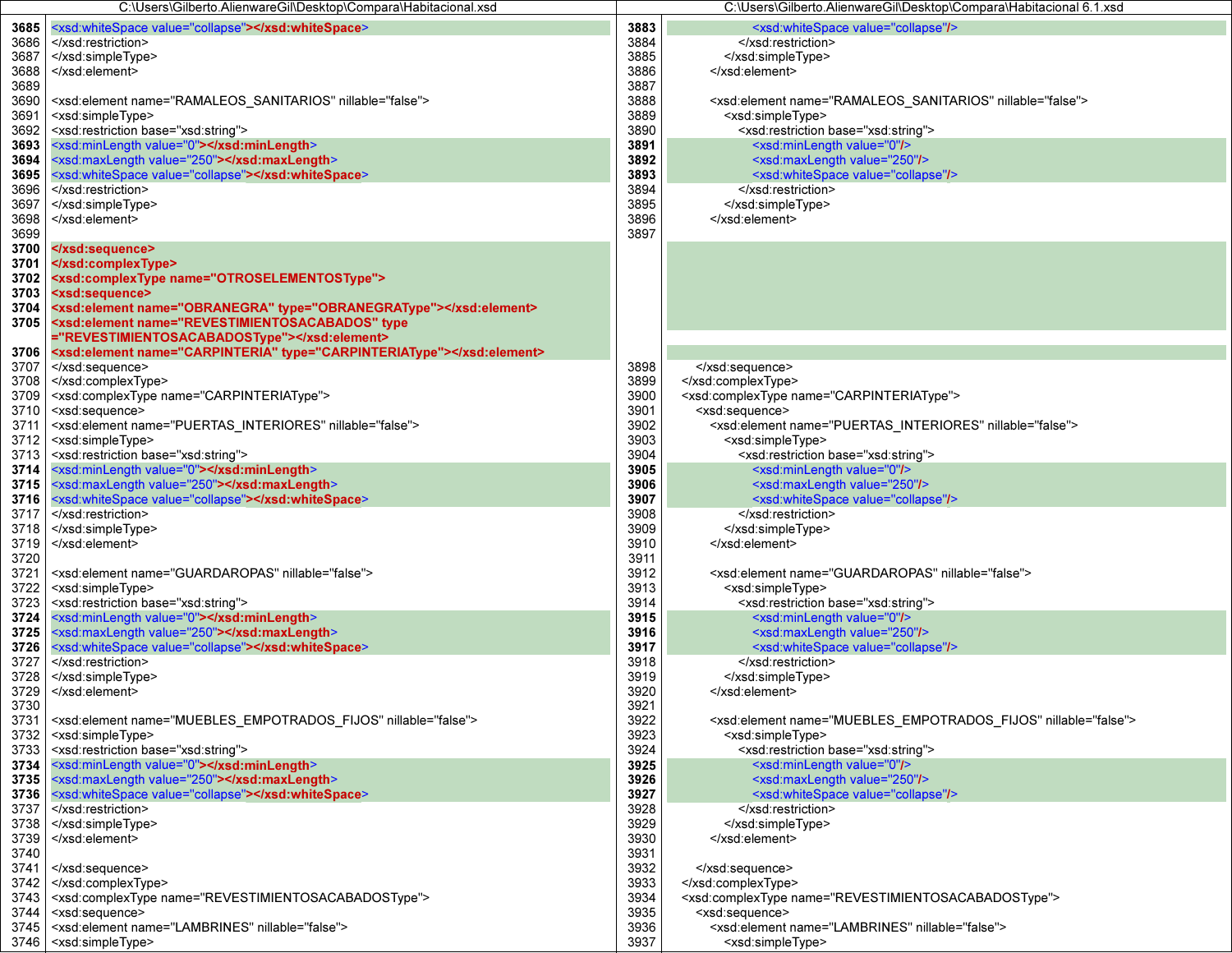|      | C:\Users\Gilberto.AlienwareGil\Desktop\Compara\Habitacional.xsd               |      | C:\Users\Gilberto.AlienwareGil\Desktop\Compara\Habitacional 6.1.xsd           |
|------|-------------------------------------------------------------------------------|------|-------------------------------------------------------------------------------|
| 3747 | <xsd:restriction base="xsd:string"></xsd:restriction>                         | 3938 | <xsd:restriction base="xsd:string"></xsd:restriction>                         |
| 3748 | <xsd:minlength value="0"></xsd:minlength>                                     | 3939 | <xsd:minlength value="0"></xsd:minlength>                                     |
| 3749 | <xsd:maxlength value="250"></xsd:maxlength>                                   | 3940 | <xsd:maxlength value="250"></xsd:maxlength>                                   |
| 3750 | <xsd:whitespace value="collapse"></xsd:whitespace>                            | 3941 | <xsd:whitespace value="collapse"></xsd:whitespace>                            |
| 3751 |                                                                               | 3942 |                                                                               |
| 3752 |                                                                               | 3943 |                                                                               |
| 3753 |                                                                               | 3944 |                                                                               |
| 3754 |                                                                               | 3945 |                                                                               |
| 3755 | <xsd:element name="ZOCLOS" nillable="false"></xsd:element>                    | 3946 | <xsd:element name="ZOCLOS" nillable="false"></xsd:element>                    |
| 3756 | <xsd:simpletype></xsd:simpletype>                                             | 3947 | <xsd:simpletype></xsd:simpletype>                                             |
| 3757 | <xsd:restriction base="xsd:string"></xsd:restriction>                         | 3948 | <xsd:restriction base="xsd:string"></xsd:restriction>                         |
| 3758 | <xsd:minlength value="0"></xsd:minlength>                                     | 3949 | <xsd:minlength value="0"></xsd:minlength>                                     |
| 3759 | <xsd:maxlength value="250"></xsd:maxlength>                                   | 3950 | <xsd:maxlength value="250"></xsd:maxlength>                                   |
| 3760 | <xsd:whitespace value="collapse"></xsd:whitespace>                            | 3951 | <xsd:whitespace value="collapse"></xsd:whitespace>                            |
| 3761 |                                                                               | 3952 |                                                                               |
| 3762 |                                                                               | 3953 |                                                                               |
| 3763 |                                                                               | 3954 | $\le$ /xsd:element>                                                           |
| 3764 |                                                                               | 3955 |                                                                               |
| 3765 | <xsd:element name="PINTURA" nillable="false"></xsd:element>                   | 3956 | <xsd:element name="PINTURA" nillable="false"></xsd:element>                   |
| 3766 | <xsd:simpletype></xsd:simpletype>                                             | 3957 | <xsd:simpletype></xsd:simpletype>                                             |
| 3767 | <xsd:restriction base="xsd:string"></xsd:restriction>                         | 3958 | <xsd:restriction base="xsd:string"></xsd:restriction>                         |
|      | 3768   <xsd:minlength value="0"></xsd:minlength>                              | 3959 | <xsd:minlength value="0"></xsd:minlength>                                     |
| 3769 | <xsd:maxlength value="250"></xsd:maxlength>                                   | 3960 | <xsd:maxlength value="250"></xsd:maxlength>                                   |
| 3770 | <xsd:whitespace value="collapse"></xsd:whitespace>                            | 3961 | <xsd:whitespace value="collapse"></xsd:whitespace>                            |
| 3771 |                                                                               | 3962 |                                                                               |
| 3772 |                                                                               | 3963 |                                                                               |
| 3773 |                                                                               | 3964 | $\le$ /xsd:element>                                                           |
| 3774 |                                                                               | 3965 |                                                                               |
| 3775 | <xsd:element name="RECUBRIMIENTOS_ESPECIALES" nillable="false"></xsd:element> | 3966 | <xsd:element name="RECUBRIMIENTOS_ESPECIALES" nillable="false"></xsd:element> |
| 3776 | <xsd:simpletype></xsd:simpletype>                                             | 3967 | <xsd:simpletype></xsd:simpletype>                                             |
| 3777 | <xsd:restriction base="xsd:string"></xsd:restriction>                         | 3968 | <xsd:restriction base="xsd:string"></xsd:restriction>                         |
| 3778 | <xsd:minlength value="0"></xsd:minlength>                                     | 3969 | <xsd:minlength value="0"></xsd:minlength>                                     |
| 3779 | <xsd:maxlength value="250"></xsd:maxlength>                                   | 3970 | <xsd:maxlength value="250"></xsd:maxlength>                                   |
| 3780 | <xsd:whitespace value="collapse"></xsd:whitespace>                            | 3971 | <xsd:whitespace value="collapse"></xsd:whitespace>                            |
| 3781 |                                                                               | 3972 |                                                                               |
| 3782 |                                                                               | 3973 |                                                                               |
| 3783 |                                                                               | 3974 |                                                                               |
| 3784 |                                                                               | 3975 |                                                                               |
|      | 3785                                                                          | 3976 |                                                                               |
| 3786 |                                                                               | 3977 |                                                                               |
| 3787 | <xsd:complextype name="OBRANEGRAType"></xsd:complextype>                      | 3978 | <xsd:complextype name="OBRANEGRAType"></xsd:complextype>                      |
| 3788 | <xsd:sequence></xsd:sequence>                                                 | 3979 | <xsd:sequence></xsd:sequence>                                                 |
|      | 3789   <xsd:element name="CIMENTACION" nillable="false"></xsd:element>        | 3980 | <xsd:element name="CIMENTACION" nillable="false"></xsd:element>               |
| 3790 | <xsd:simpletype></xsd:simpletype>                                             | 3981 | <xsd:simpletype></xsd:simpletype>                                             |
| 3791 | <xsd:restriction base="xsd:string"></xsd:restriction>                         | 3982 | <xsd:restriction base="xsd:string"></xsd:restriction>                         |
| 3792 | <xsd:minlength value="0"></xsd:minlength>                                     | 3983 | <xsd:minlength value="0"></xsd:minlength>                                     |
| 3793 | <xsd:maxlength value="250"></xsd:maxlength>                                   | 3984 | <xsd:maxlength value="250"></xsd:maxlength>                                   |
| 3794 | <xsd:whitespace value="collapse"></xsd:whitespace>                            | 3985 | <xsd:whitespace value="collapse"></xsd:whitespace>                            |
| 3795 |                                                                               | 3986 |                                                                               |
|      | 3796                                                                          | 3987 |                                                                               |
| 3797 |                                                                               | 3988 |                                                                               |
| 3798 |                                                                               | 3989 |                                                                               |
| 3799 | <xsd:element name="ESTRUCTURA" nillable="false"></xsd:element>                | 3990 | <xsd:element name="ESTRUCTURA" nillable="false"></xsd:element>                |
| 3800 | <xsd:simpletype></xsd:simpletype>                                             | 3991 | <xsd:simpletype></xsd:simpletype>                                             |
| 3801 | <xsd:restriction base="xsd:string"></xsd:restriction>                         | 3992 | <xsd:restriction base="xsd:string"></xsd:restriction>                         |
|      | 3802   <xsd:minlength value="0"></xsd:minlength>                              | 3993 | <xsd:minlength value="0"></xsd:minlength>                                     |
|      | 3803   <xsd:maxlength value="250"></xsd:maxlength>                            | 3994 | <xsd:maxlength value="250"></xsd:maxlength>                                   |
|      | 3804   <xsd:whitespace value="collapse"></xsd:whitespace>                     | 3995 | <xsd:whitespace value="collapse"></xsd:whitespace>                            |
|      | 3805                                                                          | 3996 |                                                                               |
| 3806 |                                                                               | 3997 |                                                                               |
| 3807 |                                                                               | 3998 |                                                                               |
| 3808 |                                                                               | 3999 |                                                                               |
|      | 3809   <xsd: element="" name="MUROS" nillable="false"></xsd:>                 | 4000 | <xsd:element name="MUROS" nillable="false"></xsd:element>                     |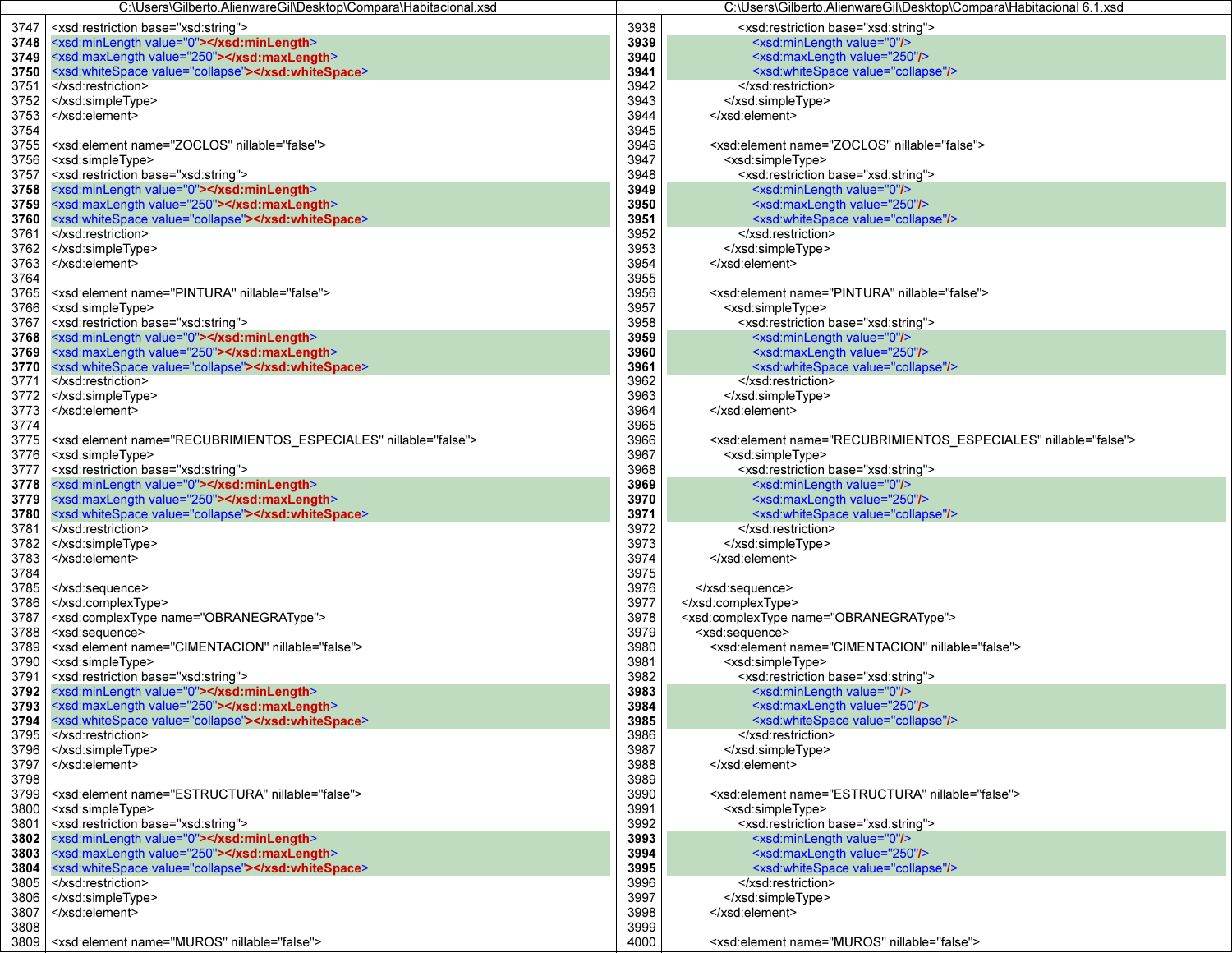|              | C:\Users\Gilberto.AlienwareGil\Desktop\Compara\Habitacional.xsd                                                                                                                         |              | C:\Users\Gilberto.AlienwareGil\Desktop\Compara\Habitacional 6.1.xsd                               |
|--------------|-----------------------------------------------------------------------------------------------------------------------------------------------------------------------------------------|--------------|---------------------------------------------------------------------------------------------------|
| 3810         | <xsd:simpletype></xsd:simpletype>                                                                                                                                                       | 4001         | <xsd:simpletype></xsd:simpletype>                                                                 |
| 3811         | <xsd:restriction base="xsd:string"></xsd:restriction>                                                                                                                                   | 4002         | <xsd:restriction base="xsd:string"></xsd:restriction>                                             |
| 3812         | <xsd:minlength value="0"></xsd:minlength>                                                                                                                                               | 4003         | <xsd:minlength value="0"></xsd:minlength>                                                         |
| 3813         | <xsd:maxlength value="250"></xsd:maxlength>                                                                                                                                             | 4004         | <xsd:maxlength value="250"></xsd:maxlength>                                                       |
| 3814         | <xsd:whitespace value="collapse"></xsd:whitespace>                                                                                                                                      | 4005         | <xsd:whitespace value="collapse"></xsd:whitespace>                                                |
| 3815         |                                                                                                                                                                                         | 4006         |                                                                                                   |
| 3816         |                                                                                                                                                                                         | 4007         |                                                                                                   |
| 3817         |                                                                                                                                                                                         | 4008         |                                                                                                   |
| 3818         |                                                                                                                                                                                         | 4009         |                                                                                                   |
| 3819         | <xsd:element name="ENTREPISOS" nillable="false"></xsd:element>                                                                                                                          | 4010         | <xsd:element name="ENTREPISOS" nillable="false"></xsd:element>                                    |
| 3820         | <xsd:simpletype></xsd:simpletype>                                                                                                                                                       | 4011         | <xsd:simpletype></xsd:simpletype>                                                                 |
| 3821         | <xsd:restriction base="xsd:string"></xsd:restriction>                                                                                                                                   | 4012         | <xsd:restriction base="xsd:string"></xsd:restriction>                                             |
| 3822         | <xsd:minlength value="0"></xsd:minlength>                                                                                                                                               | 4013         | <xsd:minlength value="0"></xsd:minlength>                                                         |
| 3823         | <xsd:maxlength value="250"></xsd:maxlength><br><xsd:whitespace value="collapse"></xsd:whitespace>                                                                                       | 4014<br>4015 | <xsd:maxlength value="250"></xsd:maxlength><br><xsd:whitespace value="collapse"></xsd:whitespace> |
| 3824<br>3825 |                                                                                                                                                                                         | 4016         |                                                                                                   |
| 3826         |                                                                                                                                                                                         | 4017         |                                                                                                   |
| 3827         |                                                                                                                                                                                         | 4018         |                                                                                                   |
| 3828         |                                                                                                                                                                                         | 4019         |                                                                                                   |
| 3829         | <xsd:element name="TECHOS" nillable="false"></xsd:element>                                                                                                                              | 4020         | <xsd:element name="TECHOS" nillable="false"></xsd:element>                                        |
| 3830         | <xsd:simpletype></xsd:simpletype>                                                                                                                                                       | 4021         | <xsd:simpletype></xsd:simpletype>                                                                 |
| 3831         | <xsd:restriction base="xsd:string"></xsd:restriction>                                                                                                                                   | 4022         | <xsd:restriction base="xsd:string"></xsd:restriction>                                             |
| 3832         | <xsd:minlength value="0"></xsd:minlength>                                                                                                                                               | 4023         | <xsd:minlength value="0"></xsd:minlength>                                                         |
| 3833         | <xsd:maxlength value="250"></xsd:maxlength>                                                                                                                                             | 4024         | <xsd:maxlength value="250"></xsd:maxlength>                                                       |
| 3834         | <xsd:whitespace value="collapse"></xsd:whitespace>                                                                                                                                      | 4025         | <xsd:whitespace value="collapse"></xsd:whitespace>                                                |
| 3835         |                                                                                                                                                                                         | 4026         |                                                                                                   |
| 3836         |                                                                                                                                                                                         | 4027         |                                                                                                   |
| 3837         |                                                                                                                                                                                         | 4028         |                                                                                                   |
| 3838         |                                                                                                                                                                                         | 4029         |                                                                                                   |
| 3839         | <xsd:element name="AZOTEAS" nillable="false"></xsd:element>                                                                                                                             | 4030         | <xsd:element name="AZOTEAS" nillable="false"></xsd:element>                                       |
| 3840         | <xsd:simpletype></xsd:simpletype>                                                                                                                                                       | 4031         | <xsd:simpletype></xsd:simpletype>                                                                 |
| 3841<br>3842 | <xsd:restriction base="xsd:string"><br/><xsd:minlength value="0"></xsd:minlength></xsd:restriction>                                                                                     | 4032<br>4033 | <xsd:restriction base="xsd:string"></xsd:restriction>                                             |
| 3843         | <xsd:maxlength value="250"></xsd:maxlength>                                                                                                                                             | 4034         | <xsd:minlength value="0"></xsd:minlength><br><xsd:maxlength value="250"></xsd:maxlength>          |
| 3844         | <xsd:whitespace value="collapse"></xsd:whitespace>                                                                                                                                      | 4035         | <xsd:whitespace value="collapse"></xsd:whitespace>                                                |
| 3845         |                                                                                                                                                                                         | 4036         |                                                                                                   |
| 3846         |                                                                                                                                                                                         | 4037         |                                                                                                   |
| 3847         |                                                                                                                                                                                         | 4038         |                                                                                                   |
| 3848         |                                                                                                                                                                                         | 4039         |                                                                                                   |
| 3849         | <xsd:element name="BARDAS" nillable="false"></xsd:element>                                                                                                                              | 4040         | <xsd:element name="BARDAS" nillable="false"></xsd:element>                                        |
| 3850         | <xsd:simpletype></xsd:simpletype>                                                                                                                                                       | 4041         | <xsd:simpletype></xsd:simpletype>                                                                 |
| 3851         | <xsd:restriction base="xsd:string"></xsd:restriction>                                                                                                                                   | 4042         | <xsd:restriction base="xsd:string"></xsd:restriction>                                             |
| 3852         | <xsd:minlength value="0"></xsd:minlength>                                                                                                                                               | 4043         | <xsd:minlength value="0"></xsd:minlength>                                                         |
| 3853         | <xsd:maxlength value="250"></xsd:maxlength>                                                                                                                                             | 4044         | <xsd:maxlength value="250"></xsd:maxlength>                                                       |
| 3854         | <xsd:whitespace value="collapse"></xsd:whitespace>                                                                                                                                      | 4045         | <xsd:whitespace value="collapse"></xsd:whitespace>                                                |
|              | 3855                                                                                                                                                                                    | 4046         |                                                                                                   |
| 3856<br>3857 | <br>                                                                                                                                                                                    | 4047<br>4048 | <br>                                                                                              |
| 3858         |                                                                                                                                                                                         | 4049         |                                                                                                   |
| 3859         |                                                                                                                                                                                         | 4050         |                                                                                                   |
| 3860         |                                                                                                                                                                                         | 4051         |                                                                                                   |
| 3861         | <xsd:complextype name="ACABADOSType"></xsd:complextype>                                                                                                                                 | 4052         | <xsd:complextype name="ACABADOSType"></xsd:complextype>                                           |
| 3862         | <xsd:sequence></xsd:sequence>                                                                                                                                                           | 4053         | <xsd:sequence></xsd:sequence>                                                                     |
|              | 3863 <xsd:element name="RECAMARAS" type="RECAMARASType"></xsd:element>                                                                                                                  | 4054         | <xsd:element name="RECAMARAS" type="RECAMARASType"></xsd:element>                                 |
|              | 3864   <xsd:element name="ESTANCIACOMEDOR" type="ESTANCIACOMEDORType"><th>4055</th><th><xsd:element name="ESTANCIACOMEDOR" type="ESTANCIACOMEDORType"></xsd:element></th></xsd:element> | 4055         | <xsd:element name="ESTANCIACOMEDOR" type="ESTANCIACOMEDORType"></xsd:element>                     |
|              | :element>                                                                                                                                                                               |              |                                                                                                   |
| 3865         | <xsd:element name="BANIOS" type="BANIOSType"></xsd:element>                                                                                                                             | 4056         | <xsd:element name="BANIOS" type="BANIOSType"></xsd:element>                                       |
|              | 3866 <xsd:element name="ESCALERAS" type="ESCALERASType"></xsd:element>                                                                                                                  | 4057         | <xsd:element name="ESCALERAS" type="ESCALERASType"></xsd:element>                                 |
| 3867         | <xsd:element name="COCINA" type="COCINAType"></xsd:element>                                                                                                                             | 4058         | <xsd:element name="COCINA" type="COCINAType"></xsd:element>                                       |
| 3868         | <xsd:element name="PATIOSERVICIO" type="PATIOSERVICIOType"></xsd:element>                                                                                                               | 4059         | <xsd:element name="PATIOSERVICIO" type="PATIOSERVICIOType"></xsd:element>                         |
| 3869         | <xsd:element name="ESTACIONAMIENTO" type="ESTACIONAMIENTOType"> :element&gt;</xsd:element>                                                                                              | 4060         | <xsd:element name="ESTACIONAMIENTO" type="ESTACIONAMIENTOType"></xsd:element>                     |
|              | 3870   <xsd:element name="FACHADA" type="FACHADAType"></xsd:element>                                                                                                                    | 4061         | <xsd:element name="FACHADA" type="FACHADAType"></xsd:element>                                     |
|              |                                                                                                                                                                                         |              |                                                                                                   |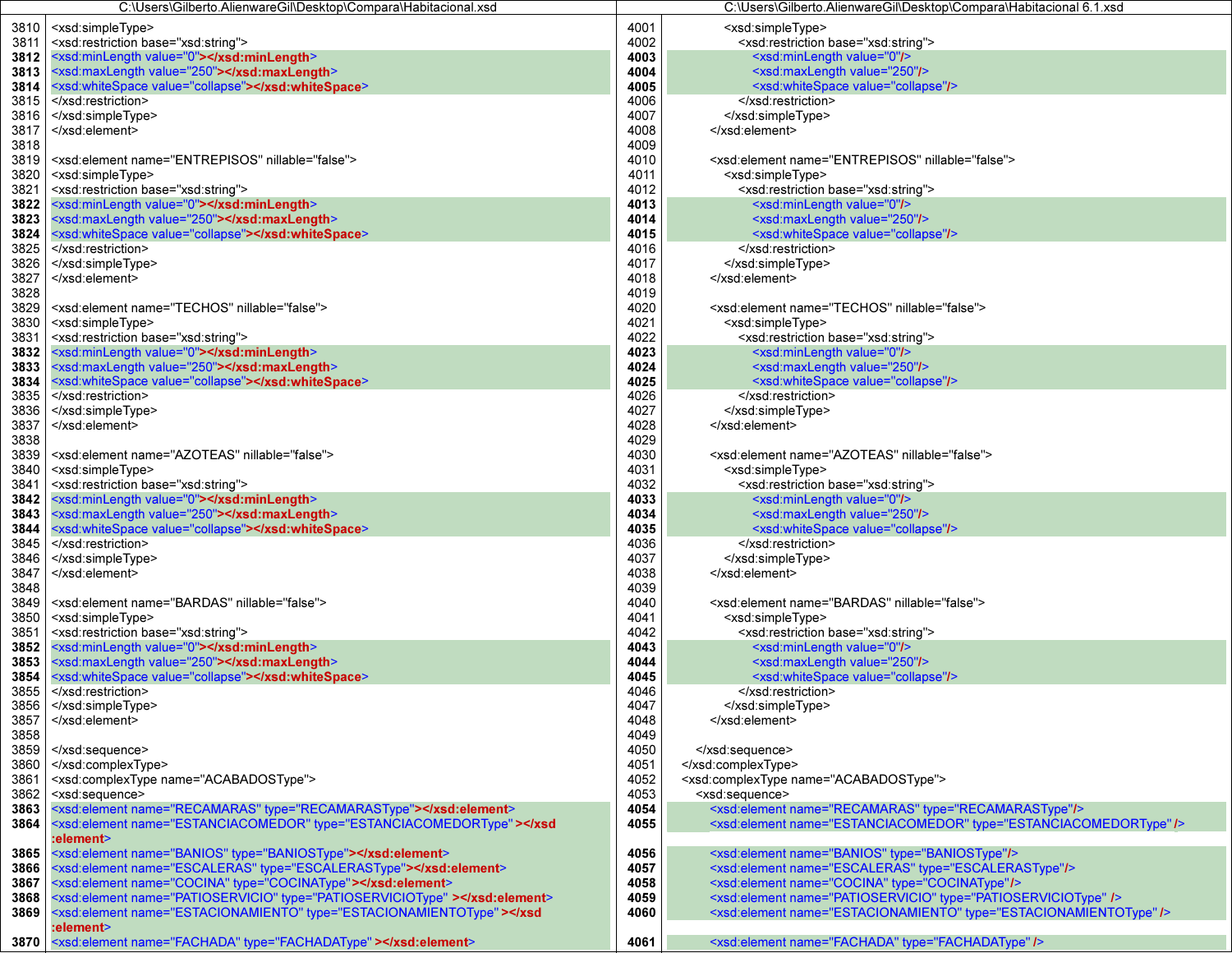|      | C:\Users\Gilberto.AlienwareGil\Desktop\Compara\Habitacional.xsd                          |              | C:\Users\Gilberto.AlienwareGil\Desktop\Compara\Habitacional 6.1.xsd                 |
|------|------------------------------------------------------------------------------------------|--------------|-------------------------------------------------------------------------------------|
| 3871 |                                                                                          | 4062         |                                                                                     |
| 3872 |                                                                                          | 4063         |                                                                                     |
| 3873 | <xsd:complextype name="FACHADAType"></xsd:complextype>                                   | 4064         | <xsd:complextype name="FACHADAType"></xsd:complextype>                              |
| 3874 | <xsd:sequence></xsd:sequence>                                                            | 4065         | <xsd:sequence></xsd:sequence>                                                       |
|      | 3875   <xsd:element name="ACABADOS_FACHADA_PISO" nillable="false"></xsd:element>         | 4066         | <xsd:element name="ACABADOS_FACHADA_PISO" nillable="false"></xsd:element>           |
|      | 3876   <xsd:simpletype></xsd:simpletype>                                                 | 4067         | <xsd:simpletype></xsd:simpletype>                                                   |
| 3877 | <xsd:restriction base="xsd:string"></xsd:restriction>                                    | 4068         | <xsd:restriction base="xsd:string"></xsd:restriction>                               |
| 3878 | <xsd:minlength value="0"></xsd:minlength>                                                | 4069         | <xsd:minlength value="0"></xsd:minlength>                                           |
| 3879 | <xsd:maxlength value="200"></xsd:maxlength>                                              | 4070         | <xsd:maxlength value="200"></xsd:maxlength>                                         |
| 3880 | <xsd:whitespace value="collapse"></xsd:whitespace>                                       | 4071         | <xsd:whitespace value="collapse"></xsd:whitespace>                                  |
| 3881 |                                                                                          | 4072         |                                                                                     |
|      |                                                                                          | 4073         |                                                                                     |
| 3882 |                                                                                          |              |                                                                                     |
| 3883 |                                                                                          | 4074         |                                                                                     |
| 3884 |                                                                                          | 4075         |                                                                                     |
| 3885 | <xsd:element name="ACABADOS_FACHADA_MURO" nillable="false"></xsd:element>                | 4076         | <xsd:element name="ACABADOS_FACHADA_MURO" nillable="false"></xsd:element>           |
| 3886 | <xsd:simpletype></xsd:simpletype>                                                        | 4077         | <xsd:simpletype></xsd:simpletype>                                                   |
| 3887 | <xsd:restriction base="xsd:string"></xsd:restriction>                                    | 4078         | <xsd:restriction base="xsd:string"></xsd:restriction>                               |
| 3888 | <xsd:minlength value="0"></xsd:minlength>                                                | 4079         | <xsd:minlength value="0"></xsd:minlength>                                           |
| 3889 | <xsd:maxlength value="200"></xsd:maxlength>                                              | 4080         | <xsd:maxlength value="200"></xsd:maxlength>                                         |
| 3890 | <xsd:whitespace value="collapse"></xsd:whitespace>                                       | 4081         | <xsd:whitespace value="collapse"></xsd:whitespace>                                  |
| 3891 |                                                                                          | 4082         |                                                                                     |
| 3892 |                                                                                          | 4083         |                                                                                     |
| 3893 |                                                                                          | 4084         |                                                                                     |
| 3894 |                                                                                          | 4085         |                                                                                     |
| 3895 | <xsd:element name="ACABADOS_FACHADA_PLAFON" nillable="false"></xsd:element>              | 4086         | <xsd:element name="ACABADOS_FACHADA_PLAFON" nillable="false"></xsd:element>         |
| 3896 | <xsd:simpletype></xsd:simpletype>                                                        | 4087         | <xsd:simpletype></xsd:simpletype>                                                   |
| 3897 | <xsd:restriction base="xsd:string"></xsd:restriction>                                    | 4088         | <xsd:restriction base="xsd:string"></xsd:restriction>                               |
| 3898 | <xsd:minlength value="0"></xsd:minlength>                                                | 4089         | <xsd:minlength value="0"></xsd:minlength>                                           |
| 3899 | <xsd:maxlength value="200"></xsd:maxlength>                                              | 4090         | <xsd:maxlength value="200"></xsd:maxlength>                                         |
| 3900 | <xsd:whitespace value="collapse"></xsd:whitespace>                                       | 4091         | <xsd:whitespace value="collapse"></xsd:whitespace>                                  |
| 3901 |                                                                                          | 4092         |                                                                                     |
| 3902 |                                                                                          | 4093         |                                                                                     |
| 3903 |                                                                                          | 4094         |                                                                                     |
| 3904 |                                                                                          | 4095         |                                                                                     |
| 3905 |                                                                                          | 4096         |                                                                                     |
| 3906 |                                                                                          | 4097         |                                                                                     |
| 3907 | <xsd:complextype name="ESTACIONAMIENTOType"></xsd:complextype>                           | 4098         | <xsd:complextype name="ESTACIONAMIENTOType"></xsd:complextype>                      |
| 3908 | <xsd:sequence></xsd:sequence>                                                            | 4099         | <xsd:sequence></xsd:sequence>                                                       |
|      | 3909   <xsd:element name="ACABADOS_ESTACIONAMIENTO_PISO" nillable="false"></xsd:element> | 4100         | <xsd:element name="ACABADOS_ESTACIONAMIENTO_PISO" nillable="false"></xsd:element>   |
| 3910 | <xsd:simpletype></xsd:simpletype>                                                        | 4101         | <xsd:simpletype></xsd:simpletype>                                                   |
| 3911 | <xsd:restriction base="xsd:string"></xsd:restriction>                                    | 4102         | <xsd:restriction base="xsd:string"></xsd:restriction>                               |
| 3912 | <xsd:minlength value="0"></xsd:minlength>                                                | 4103         | <xsd:minlength value="0"></xsd:minlength>                                           |
| 3913 | <xsd:maxlength value="200"></xsd:maxlength>                                              | 4104         | <xsd:maxlength value="200"></xsd:maxlength>                                         |
| 3914 | <xsd:whitespace value="collapse"></xsd:whitespace>                                       | 4105         | <xsd:whitespace value="collapse"></xsd:whitespace>                                  |
| 3915 |                                                                                          | 4106         |                                                                                     |
|      | 3916                                                                                     | 4107         |                                                                                     |
| 3917 |                                                                                          | 4108         |                                                                                     |
| 3918 |                                                                                          | 4109         |                                                                                     |
|      | 3919   <xsd:element name="ACABADOS_ESTACIONAMIENTO_MURO" nillable="false"></xsd:element> | 4110         | <xsd:element name="ACABADOS_ESTACIONAMIENTO_MURO" nillable="false"></xsd:element>   |
|      | 3920   <xsd:simpletype></xsd:simpletype>                                                 | 4111         | <xsd:simpletype></xsd:simpletype>                                                   |
| 3921 | <xsd:restriction base="xsd:string"></xsd:restriction>                                    | 4112         | <xsd:restriction base="xsd:string"></xsd:restriction>                               |
|      | 3922 <xsd:minlength value="0"></xsd:minlength>                                           |              | <xsd:minlength value="0"></xsd:minlength>                                           |
| 3923 | <xsd:maxlength value="200"></xsd:maxlength>                                              | 4113<br>4114 | <xsd:maxlength value="200"></xsd:maxlength>                                         |
|      |                                                                                          |              |                                                                                     |
|      | 3924   <xsd:whitespace value="collapse"></xsd:whitespace>                                | 4115         | <xsd:whitespace value="collapse"></xsd:whitespace>                                  |
|      | 3925                                                                                     | 4116         |                                                                                     |
|      | 3926                                                                                     | 4117         |                                                                                     |
| 3927 |                                                                                          | 4118         |                                                                                     |
| 3928 |                                                                                          | 4119         |                                                                                     |
| 3929 | <xsd:element name="ACABADOS_ESTACIONAMIENTO_PLAFON" nillable="false"></xsd:element>      | 4120         | <xsd:element name="ACABADOS_ESTACIONAMIENTO_PLAFON" nillable="false"></xsd:element> |
|      | 3930   <xsd:simpletype></xsd:simpletype>                                                 | 4121         | <xsd:simpletype></xsd:simpletype>                                                   |
|      | 3931 <xsd:restriction base="xsd:string"></xsd:restriction>                               | 4122         | <xsd:restriction base="xsd:string"></xsd:restriction>                               |
|      | 3932   <xsd:minlength value="0"></xsd:minlength>                                         | 4123         | <xsd:minlength value="0"></xsd:minlength>                                           |
|      | 3933   <xsd:maxlength value="200"></xsd:maxlength>                                       | 4124         | <xsd:maxlength value="200"></xsd:maxlength>                                         |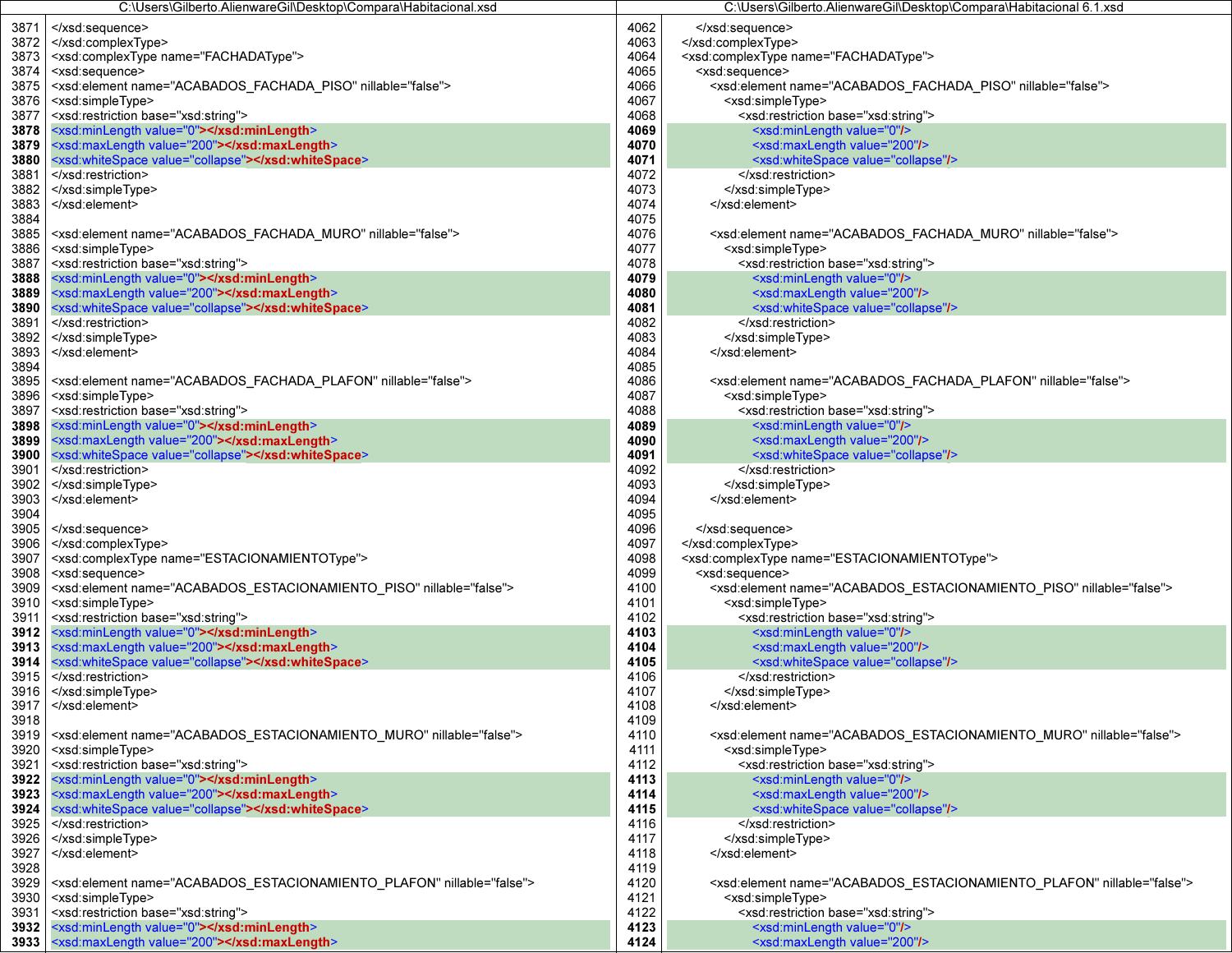|      | C:\Users\Gilberto.AlienwareGil\Desktop\Compara\Habitacional.xsd                   |      | C:\Users\Gilberto.AlienwareGil\Desktop\Compara\Habitacional 6.1 xsd                                 |
|------|-----------------------------------------------------------------------------------|------|-----------------------------------------------------------------------------------------------------|
| 3934 | <xsd:whitespace value="collapse"></xsd:whitespace>                                | 4125 | <xsd:whitespace value="collapse"></xsd:whitespace>                                                  |
|      | 3935                                                                              | 4126 |                                                                                                     |
|      | 3936                                                                              | 4127 |                                                                                                     |
| 3937 |                                                                                   | 4128 |                                                                                                     |
| 3938 |                                                                                   | 4129 |                                                                                                     |
| 3939 |                                                                                   | 4130 |                                                                                                     |
| 3940 |                                                                                   | 4131 |                                                                                                     |
| 3941 | <xsd:complextype name="PATIOSERVICIOType"></xsd:complextype>                      | 4132 | <xsd:complextype name="PATIOSERVICIOType"></xsd:complextype>                                        |
| 3942 | <xsd:sequence></xsd:sequence>                                                     | 4133 | <xsd:sequence></xsd:sequence>                                                                       |
| 3943 | <xsd:element name="ACABADOS_PATIOSERVICIO_PISO" nillable="false"></xsd:element>   | 4134 | <xsd:element name="ACABADOS_PATIOSERVICIO_PISO" nillable="false"></xsd:element>                     |
| 3944 | <xsd:simpletype></xsd:simpletype>                                                 | 4135 | <xsd:simpletype></xsd:simpletype>                                                                   |
|      | 3945   <xsd:restriction base="xsd:string"></xsd:restriction>                      | 4136 |                                                                                                     |
|      | 3946   <xsd:minlength value="0"></xsd:minlength>                                  | 4137 | <xsd:restriction base="xsd:string"><br/><xsd:minlength value="0"></xsd:minlength></xsd:restriction> |
| 3947 | <xsd:maxlength value="200"></xsd:maxlength>                                       | 4138 | <xsd:maxlength value="200"></xsd:maxlength>                                                         |
| 3948 | <xsd:whitespace value="collapse"></xsd:whitespace>                                | 4139 | <xsd:whitespace value="collapse"></xsd:whitespace>                                                  |
| 3949 |                                                                                   | 4140 |                                                                                                     |
|      |                                                                                   |      |                                                                                                     |
| 3950 |                                                                                   | 4141 |                                                                                                     |
| 3951 |                                                                                   | 4142 |                                                                                                     |
| 3952 |                                                                                   | 4143 |                                                                                                     |
| 3953 | <xsd:element name="ACABADOS_PATIOSERVICIO_MURO" nillable="false"></xsd:element>   | 4144 | <xsd:element name="ACABADOS_PATIOSERVICIO_MURO" nillable="false"></xsd:element>                     |
| 3954 | <xsd:simpletype></xsd:simpletype>                                                 | 4145 | <xsd:simpletype></xsd:simpletype>                                                                   |
|      | 3955   <xsd:restriction base="xsd:string"></xsd:restriction>                      | 4146 | <xsd:restriction base="xsd:string"></xsd:restriction>                                               |
| 3956 | <xsd:minlength value="0"></xsd:minlength>                                         | 4147 | <xsd:minlength value="0"></xsd:minlength>                                                           |
| 3957 | <xsd:maxlength value="200"></xsd:maxlength>                                       | 4148 | <xsd:maxlength value="200"></xsd:maxlength>                                                         |
| 3958 | <xsd:whitespace value="collapse"></xsd:whitespace>                                | 4149 | <xsd:whitespace value="collapse"></xsd:whitespace>                                                  |
| 3959 |                                                                                   | 4150 |                                                                                                     |
| 3960 |                                                                                   | 4151 |                                                                                                     |
| 3961 |                                                                                   | 4152 |                                                                                                     |
| 3962 |                                                                                   | 4153 |                                                                                                     |
| 3963 | <xsd:element name="ACABADOS_PATIOSERVICIO_PLAFON" nillable="false"></xsd:element> | 4154 | <xsd:element name="ACABADOS_PATIOSERVICIO_PLAFON" nillable="false"></xsd:element>                   |
| 3964 | <xsd:simpletype></xsd:simpletype>                                                 | 4155 | <xsd:simpletype></xsd:simpletype>                                                                   |
|      | 3965   <xsd:restriction base="xsd:string"></xsd:restriction>                      | 4156 | <xsd:restriction base="xsd:string"></xsd:restriction>                                               |
|      | 3966   <xsd:minlength value="0"></xsd:minlength>                                  | 4157 | <xsd:minlength value="0"></xsd:minlength>                                                           |
| 3967 | <xsd:maxlength value="200"></xsd:maxlength>                                       | 4158 | <xsd:maxlength value="200"></xsd:maxlength>                                                         |
| 3968 | <xsd:whitespace value="collapse"></xsd:whitespace>                                | 4159 | <xsd:whitespace value="collapse"></xsd:whitespace>                                                  |
| 3969 |                                                                                   | 4160 |                                                                                                     |
| 3970 |                                                                                   | 4161 |                                                                                                     |
| 3971 |                                                                                   | 4162 |                                                                                                     |
| 3972 |                                                                                   | 4163 |                                                                                                     |
| 3973 |                                                                                   | 4164 |                                                                                                     |
|      | 3974                                                                              | 4165 |                                                                                                     |
|      | 3975   <xsd:complextype name="COCINAType"></xsd:complextype>                      | 4166 | <xsd:complextype name="COCINAType"></xsd:complextype>                                               |
|      | 3976   <xsd:sequence></xsd:sequence>                                              | 4167 | <xsd:sequence></xsd:sequence>                                                                       |
| 3977 | <xsd:element name="ACABADOS_COCINA_PISO" nillable="false"></xsd:element>          | 4168 | <xsd:element name="ACABADOS_COCINA_PISO" nillable="false"></xsd:element>                            |
| 3978 | <xsd:simpletype></xsd:simpletype>                                                 | 4169 | <xsd:simpletype></xsd:simpletype>                                                                   |
| 3979 | <xsd:restriction base="xsd:string"></xsd:restriction>                             | 4170 | <xsd:restriction base="xsd:string"></xsd:restriction>                                               |
| 3980 | <xsd:minlength value="0"></xsd:minlength>                                         | 4171 | <xsd:minlength value="0"></xsd:minlength>                                                           |
| 3981 | <xsd:maxlength value="200"></xsd:maxlength>                                       | 4172 | <xsd:maxlength value="200"></xsd:maxlength>                                                         |
|      | 3982   <xsd:whitespace value="collapse"></xsd:whitespace>                         | 4173 | <xsd:whitespace value="collapse"></xsd:whitespace>                                                  |
|      | 3983                                                                              | 4174 |                                                                                                     |
|      | 3984                                                                              | 4175 |                                                                                                     |
|      | $3985$ $\leq$ /xsd: element>                                                      | 4176 |                                                                                                     |
| 3986 |                                                                                   | 4177 |                                                                                                     |
| 3987 | <xsd:element name="ACABADOS_COCINA_MURO" nillable="false"></xsd:element>          | 4178 | <xsd:element name="ACABADOS COCINA MURO" nillable="false"></xsd:element>                            |
|      | 3988   <xsd:simpletype></xsd:simpletype>                                          | 4179 | <xsd:simpletype></xsd:simpletype>                                                                   |
|      | 3989   <xsd:restriction base="xsd:string"></xsd:restriction>                      | 4180 | <xsd:restriction base="xsd:string"></xsd:restriction>                                               |
|      | 3990   <xsd:minlength value="0"></xsd:minlength>                                  | 4181 | <xsd:minlength value="0"></xsd:minlength>                                                           |
|      | 3991   <xsd:maxlength value="200"></xsd:maxlength>                                | 4182 | <xsd:maxlength value="200"></xsd:maxlength>                                                         |
|      | 3992   <xsd:whitespace value="collapse"></xsd:whitespace>                         | 4183 | <xsd:whitespace value="collapse"></xsd:whitespace>                                                  |
|      | 3993                                                                              | 4184 |                                                                                                     |
|      | 3994                                                                              | 4185 |                                                                                                     |
|      | $3995$ $\leq$ /xsd: element >                                                     | 4186 |                                                                                                     |
| 3996 |                                                                                   | 4187 |                                                                                                     |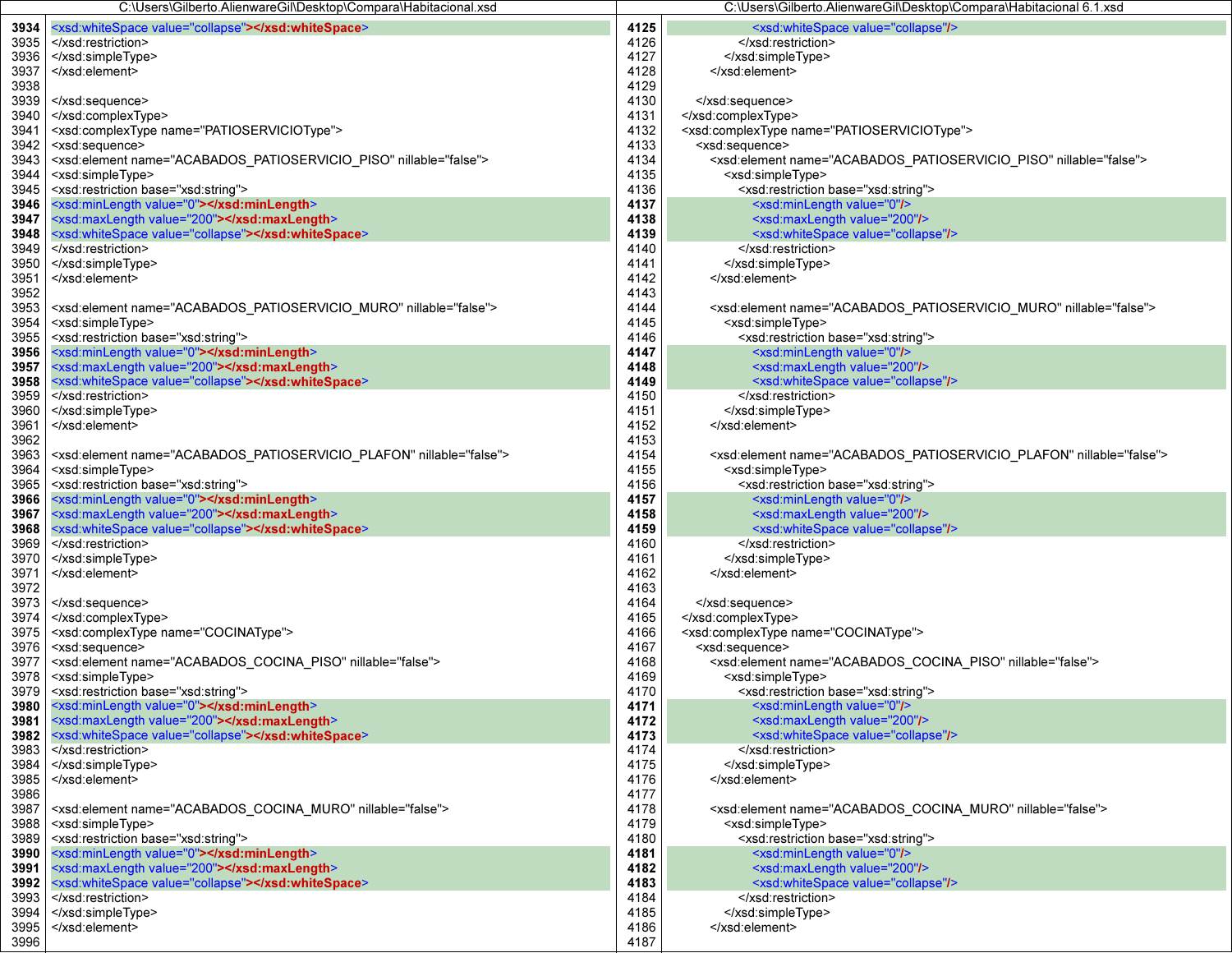|              | C:\Users\Gilberto.AlienwareGil\Desktop\Compara\Habitacional.xsd                                            |              | C:\Users\Gilberto.AlienwareGil\Desktop\Compara\Habitacional 6.1.xsd                                 |
|--------------|------------------------------------------------------------------------------------------------------------|--------------|-----------------------------------------------------------------------------------------------------|
| 3997         | <xsd:element name="ACABADOS_COCINA_PLAFON" nillable="false"></xsd:element>                                 | 4188         | <xsd:element name="ACABADOS_COCINA_PLAFON" nillable="false"></xsd:element>                          |
| 3998         | <xsd:simpletype></xsd:simpletype>                                                                          | 4189         | <xsd:simpletype></xsd:simpletype>                                                                   |
|              | 3999   <xsd:restriction base="xsd:string"></xsd:restriction>                                               | 4190         | <xsd:restriction base="xsd:string"></xsd:restriction>                                               |
| 4000         | <xsd:minlength value="0"></xsd:minlength>                                                                  | 4191         | <xsd:minlength value="0"></xsd:minlength>                                                           |
| 4001         | <xsd:maxlength value="200"></xsd:maxlength>                                                                | 4192         | <xsd:maxlength value="200"></xsd:maxlength>                                                         |
| 4002         | <xsd:whitespace value="collapse"></xsd:whitespace>                                                         | 4193         | <xsd:whitespace value="collapse"></xsd:whitespace>                                                  |
| 4003         |                                                                                                            | 4194         |                                                                                                     |
| 4004         |                                                                                                            | 4195         |                                                                                                     |
| 4005         |                                                                                                            | 4196         |                                                                                                     |
| 4006         |                                                                                                            | 4197         |                                                                                                     |
| 4007         |                                                                                                            | 4198         |                                                                                                     |
| 4008         |                                                                                                            | 4199         |                                                                                                     |
| 4009         | <xsd:complextype name="ESCALERASType"></xsd:complextype>                                                   | 4200         | <xsd:complextype name="ESCALERASType"></xsd:complextype>                                            |
| 4010         | <xsd:sequence></xsd:sequence>                                                                              | 4201         | <xsd:sequence></xsd:sequence>                                                                       |
| 4011         | <xsd:element name="ACABADOS_ESCALERA_PISO" nillable="false"></xsd:element>                                 | 4202<br>4203 | <xsd:element name="ACABADOS_ESCALERA_PISO" nillable="false"></xsd:element>                          |
| 4012         | <xsd:simpletype></xsd:simpletype>                                                                          | 4204         | <xsd:simpletype></xsd:simpletype>                                                                   |
| 4014         | 4013   <xsd:restriction base="xsd:string"><br/><xsd:minlength value="0"></xsd:minlength></xsd:restriction> | 4205         | <xsd:restriction base="xsd:string"><br/><xsd:minlength value="0"></xsd:minlength></xsd:restriction> |
| 4015         | <xsd:maxlength value="200"></xsd:maxlength>                                                                | 4206         | <xsd:maxlength value="200"></xsd:maxlength>                                                         |
| 4016         | <xsd:whitespace value="collapse"></xsd:whitespace>                                                         | 4207         | <xsd:whitespace value="collapse"></xsd:whitespace>                                                  |
| 4017         |                                                                                                            | 4208         |                                                                                                     |
| 4018         |                                                                                                            | 4209         |                                                                                                     |
| 4019         |                                                                                                            | 4210         |                                                                                                     |
| 4020         |                                                                                                            | 4211         |                                                                                                     |
| 4021         | <xsd:element name="ACABADOS_ESCALERA_MURO" nillable="false"></xsd:element>                                 | 4212         | <xsd:element name="ACABADOS_ESCALERA_MURO" nillable="false"></xsd:element>                          |
| 4022         | <xsd:simpletype></xsd:simpletype>                                                                          | 4213         | <xsd:simpletype></xsd:simpletype>                                                                   |
|              | 4023 <xsd:restriction base="xsd:string"></xsd:restriction>                                                 | 4214         | <xsd:restriction base="xsd:string"></xsd:restriction>                                               |
| 4024         | <xsd:minlength value="0"></xsd:minlength>                                                                  | 4215         | <xsd:minlength value="0"></xsd:minlength>                                                           |
| 4025         | <xsd:maxlength value="200"></xsd:maxlength>                                                                | 4216         | <xsd:maxlength value="200"></xsd:maxlength>                                                         |
|              | 4026   <xsd:whitespace value="collapse"></xsd:whitespace>                                                  | 4217         | <xsd:whitespace value="collapse"></xsd:whitespace>                                                  |
| 4027         |                                                                                                            | 4218         |                                                                                                     |
| 4028         |                                                                                                            | 4219         |                                                                                                     |
| 4029         |                                                                                                            | 4220         |                                                                                                     |
| 4030         |                                                                                                            | 4221         |                                                                                                     |
| 4031         | <xsd:element name="ACABADOS_ESCALERA_PLAFON" nillable="false"></xsd:element>                               | 4222<br>4223 | <xsd:element name="ACABADOS_ESCALERA_PLAFON" nillable="false"></xsd:element>                        |
| 4032<br>4033 | <xsd:simpletype><br/><xsd:restriction base="xsd:string"></xsd:restriction></xsd:simpletype>                | 4224         | <xsd:simpletype><br/><xsd:restriction base="xsd:string"></xsd:restriction></xsd:simpletype>         |
| 4034         | <xsd:minlength value="0"></xsd:minlength>                                                                  | 4225         | <xsd:minlength value="0"></xsd:minlength>                                                           |
| 4035         | <xsd:maxlength value="200"></xsd:maxlength>                                                                | 4226         | <xsd:maxlength value="200"></xsd:maxlength>                                                         |
| 4036         | <xsd:whitespace value="collapse"></xsd:whitespace>                                                         | 4227         | <xsd:whitespace value="collapse"></xsd:whitespace>                                                  |
| 4037         |                                                                                                            | 4228         |                                                                                                     |
| 4038         |                                                                                                            | 4229         |                                                                                                     |
| 4039         |                                                                                                            | 4230         |                                                                                                     |
| 4040         |                                                                                                            | 4231         |                                                                                                     |
| 4041         |                                                                                                            | 4232         |                                                                                                     |
|              | 4042                                                                                                       | 4233         |                                                                                                     |
| 4043         | <xsd:complextype name="BANIOSType"></xsd:complextype>                                                      | 4234         | <xsd:complextype name="BANIOSType"></xsd:complextype>                                               |
|              | $4044$ $\leq$ xsd:sequence>                                                                                | 4235         | <xsd:sequence></xsd:sequence>                                                                       |
|              | 4045   <xsd:element name="ACABADOS_BANIOS_PISO" nillable="false"></xsd:element>                            | 4236         | <xsd:element name="ACABADOS_BANIOS_PISO" nillable="false"></xsd:element>                            |
|              | 4046   <xsd:simpletype></xsd:simpletype>                                                                   | 4237         | <xsd:simpletype></xsd:simpletype>                                                                   |
| 4047         | <xsd:restriction base="xsd:string"></xsd:restriction>                                                      | 4238         | <xsd:restriction base="xsd:string"></xsd:restriction>                                               |
|              | 4048   <xsd:minlength value="0"></xsd:minlength><br>4049   <xsd:maxlength value="200"></xsd:maxlength>     | 4239<br>4240 | <xsd:minlength value="0"></xsd:minlength><br><xsd:maxlength value="200"></xsd:maxlength>            |
|              | 4050   <xsd:whitespace value="collapse"></xsd:whitespace>                                                  | 4241         | <xsd:whitespace value="collapse"></xsd:whitespace>                                                  |
| 4051         |                                                                                                            | 4242         |                                                                                                     |
|              | 4052                                                                                                       | 4243         | $\le$ /xsd:simpleType>                                                                              |
| 4053         |                                                                                                            | 4244         |                                                                                                     |
| 4054         |                                                                                                            | 4245         |                                                                                                     |
| 4055         | <xsd:element name="ACABADOS BANIOS MURO" nillable="false"></xsd:element>                                   | 4246         | <xsd:element name="ACABADOS_BANIOS_MURO" nillable="false"></xsd:element>                            |
| 4056         | <xsd:simpletype></xsd:simpletype>                                                                          | 4247         | <xsd:simpletype></xsd:simpletype>                                                                   |
| 4057         | <xsd:restriction base="xsd:string"></xsd:restriction>                                                      | 4248         | <xsd:restriction base="xsd:string"></xsd:restriction>                                               |
| 4058         | <xsd:minlength value="0"></xsd:minlength>                                                                  | 4249         | <xsd:minlength value="0"></xsd:minlength>                                                           |
|              | 4059   <xsd:maxlength value="200"></xsd:maxlength>                                                         | 4250         | <xsd:maxlength value="200"></xsd:maxlength>                                                         |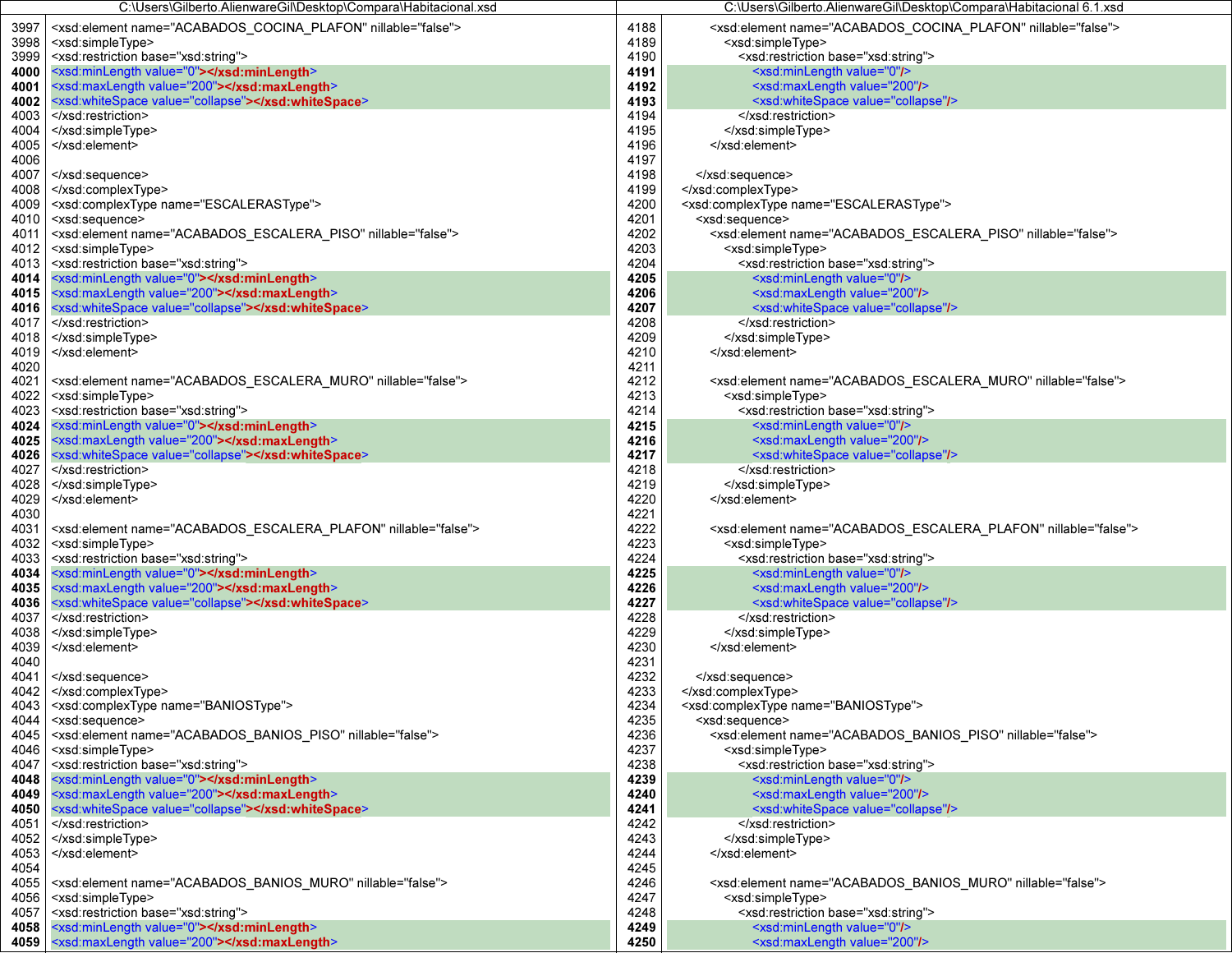|              | C:\Users\Gilberto.AlienwareGil\Desktop\Compara\Habitacional.xsd                                                                                                                                                                                                    |              | C:\Users\Gilberto.AlienwareGil\Desktop\Compara\Habitacional 6.1 xsd                                                        |
|--------------|--------------------------------------------------------------------------------------------------------------------------------------------------------------------------------------------------------------------------------------------------------------------|--------------|----------------------------------------------------------------------------------------------------------------------------|
| 4060         | <xsd:whitespace value="collapse"></xsd:whitespace>                                                                                                                                                                                                                 | 4251         | <xsd:whitespace value="collapse"></xsd:whitespace>                                                                         |
| 4061         |                                                                                                                                                                                                                                                                    | 4252         |                                                                                                                            |
| 4062         |                                                                                                                                                                                                                                                                    | 4253         |                                                                                                                            |
| 4063         |                                                                                                                                                                                                                                                                    | 4254         |                                                                                                                            |
| 4064         |                                                                                                                                                                                                                                                                    | 4255         |                                                                                                                            |
| 4065         | <xsd:element name="ACABADOS_BANIOS_PLAFON" nillable="false"></xsd:element>                                                                                                                                                                                         | 4256         | <xsd:element name="ACABADOS_BANIOS_PLAFON" nillable="false"></xsd:element>                                                 |
| 4066         | <xsd:simpletype></xsd:simpletype>                                                                                                                                                                                                                                  | 4257         | <xsd:simpletype></xsd:simpletype>                                                                                          |
| 4067         | <xsd:restriction base="xsd:string"></xsd:restriction>                                                                                                                                                                                                              | 4258         | <xsd:restriction base="xsd:string"></xsd:restriction>                                                                      |
| 4068         | <xsd:minlength value="0"></xsd:minlength>                                                                                                                                                                                                                          | 4259         | <xsd:minlength value="0"></xsd:minlength>                                                                                  |
|              | 4069   <xsd:maxlength value="200"></xsd:maxlength>                                                                                                                                                                                                                 | 4260         | <xsd:maxlength value="200"></xsd:maxlength>                                                                                |
| 4070         | <xsd:whitespace value="collapse"></xsd:whitespace>                                                                                                                                                                                                                 | 4261         | <xsd:whitespace value="collapse"></xsd:whitespace>                                                                         |
| 4071         |                                                                                                                                                                                                                                                                    | 4262         |                                                                                                                            |
| 4072         |                                                                                                                                                                                                                                                                    | 4263         |                                                                                                                            |
| 4073         |                                                                                                                                                                                                                                                                    | 4264         |                                                                                                                            |
| 4074         |                                                                                                                                                                                                                                                                    | 4265         |                                                                                                                            |
| 4075         |                                                                                                                                                                                                                                                                    | 4266         |                                                                                                                            |
|              | 4076                                                                                                                                                                                                                                                               | 4267         |                                                                                                                            |
| 4077         | <xsd:complextype name="ESTANCIACOMEDORType"></xsd:complextype>                                                                                                                                                                                                     | 4268         | <xsd:complextype name="ESTANCIACOMEDORType"></xsd:complextype>                                                             |
|              | 4078   <xsd:sequence></xsd:sequence>                                                                                                                                                                                                                               | 4269         | <xsd:sequence></xsd:sequence>                                                                                              |
| 4079         | <xsd:element name="ACABADOS_ESTANCIA_COMEDOR_PISO" nillable="false"></xsd:element>                                                                                                                                                                                 | 4270         | <xsd:element name="ACABADOS_ESTANCIA_COMEDOR_PISO" nillable="false"></xsd:element>                                         |
| 4080         | <xsd:simpletype></xsd:simpletype>                                                                                                                                                                                                                                  | 4271         | <xsd:simpletype></xsd:simpletype>                                                                                          |
| 4081         | <xsd:restriction base="xsd:string"></xsd:restriction>                                                                                                                                                                                                              | 4272         | <xsd:restriction base="xsd:string"></xsd:restriction>                                                                      |
|              | 4082   <xsd:minlength value="0"></xsd:minlength>                                                                                                                                                                                                                   | 4273         | <xsd:minlength value="0"></xsd:minlength>                                                                                  |
| 4083         | <xsd:maxlength value="200"></xsd:maxlength>                                                                                                                                                                                                                        | 4274         | <xsd:maxlength value="200"></xsd:maxlength>                                                                                |
| 4084         | <xsd:whitespace value="collapse"></xsd:whitespace>                                                                                                                                                                                                                 | 4275         | <xsd:whitespace value="collapse"></xsd:whitespace>                                                                         |
| 4085         |                                                                                                                                                                                                                                                                    | 4276         |                                                                                                                            |
| 4086         |                                                                                                                                                                                                                                                                    | 4277         |                                                                                                                            |
| 4087         |                                                                                                                                                                                                                                                                    | 4278         |                                                                                                                            |
| 4088         |                                                                                                                                                                                                                                                                    | 4279         |                                                                                                                            |
| 4089         | <xsd:element name="ACABADOS_ESTANCIA_COMEDOR_MURO" nillable="false"></xsd:element>                                                                                                                                                                                 | 4280         | <xsd:element name="ACABADOS_ESTANCIA_COMEDOR_MURO" nillable="false"></xsd:element>                                         |
| 4090         | <xsd:simpletype></xsd:simpletype>                                                                                                                                                                                                                                  | 4281         | <xsd:simpletype></xsd:simpletype>                                                                                          |
| 4091         | <xsd:restriction base="xsd:string"></xsd:restriction>                                                                                                                                                                                                              | 4282         | <xsd:restriction base="xsd:string"></xsd:restriction>                                                                      |
|              | 4092   <xsd:minlength value="0"></xsd:minlength>                                                                                                                                                                                                                   | 4283         | <xsd:minlength value="0"></xsd:minlength>                                                                                  |
| 4093         | <xsd:maxlength value="200"></xsd:maxlength>                                                                                                                                                                                                                        | 4284         | <xsd:maxlength value="200"></xsd:maxlength>                                                                                |
| 4094         | <xsd:whitespace value="collapse"></xsd:whitespace>                                                                                                                                                                                                                 | 4285         | <xsd:whitespace value="collapse"></xsd:whitespace>                                                                         |
| 4095         |                                                                                                                                                                                                                                                                    | 4286         |                                                                                                                            |
| 4096         |                                                                                                                                                                                                                                                                    | 4287         |                                                                                                                            |
| 4097<br>4098 |                                                                                                                                                                                                                                                                    | 4288<br>4289 |                                                                                                                            |
|              | <xsd:element name="ACABADOS_ESTANCIA_COMEDOR_PLAFON" nillable="false"></xsd:element>                                                                                                                                                                               | 4290         |                                                                                                                            |
| 4099<br>4100 | <xsd:simpletype></xsd:simpletype>                                                                                                                                                                                                                                  | 4291         | <xsd:element name="ACABADOS_ESTANCIA_COMEDOR_PLAFON" nillable="false"><br/><xsd:simpletype></xsd:simpletype></xsd:element> |
| 4101         | <xsd:restriction base="xsd:string"></xsd:restriction>                                                                                                                                                                                                              | 4292         | <xsd:restriction base="xsd:string"></xsd:restriction>                                                                      |
|              | 4102   <xsd:minlength value="0"></xsd:minlength>                                                                                                                                                                                                                   | 4293         | <xsd:minlength value="0"></xsd:minlength>                                                                                  |
| 4103         | <xsd:maxlength value="200"></xsd:maxlength>                                                                                                                                                                                                                        | 4294         | <xsd:maxlength value="200"></xsd:maxlength>                                                                                |
| 4104         | <xsd:whitespace value="collapse"></xsd:whitespace>                                                                                                                                                                                                                 | 4295         | <xsd:whitespace value="collapse"></xsd:whitespace>                                                                         |
| 4105         |                                                                                                                                                                                                                                                                    | 4296         |                                                                                                                            |
|              | 4106                                                                                                                                                                                                                                                               | 4297         |                                                                                                                            |
| 4107         |                                                                                                                                                                                                                                                                    | 4298         |                                                                                                                            |
| 4108         |                                                                                                                                                                                                                                                                    | 4299         |                                                                                                                            |
|              | $4109$ $\leq$ /xsd:sequence>                                                                                                                                                                                                                                       | 4300         |                                                                                                                            |
|              | 4110                                                                                                                                                                                                                                                               | 4301         |                                                                                                                            |
| 4111         | <xsd:complextype name="RECAMARASType"></xsd:complextype>                                                                                                                                                                                                           | 4302         | <xsd:complextype name="RECAMARASType"></xsd:complextype>                                                                   |
|              | $4112$ $\leq$ $\leq$ $\leq$ $\leq$ $\leq$ $\leq$ $\leq$ $\leq$ $\leq$ $\leq$ $\leq$ $\leq$ $\leq$ $\leq$ $\leq$ $\leq$ $\leq$ $\leq$ $\leq$ $\leq$ $\leq$ $\leq$ $\leq$ $\leq$ $\leq$ $\leq$ $\leq$ $\leq$ $\leq$ $\leq$ $\leq$ $\leq$ $\leq$ $\leq$ $\leq$ $\leq$ | 4303         | <xsd:sequence></xsd:sequence>                                                                                              |
|              | 4113   <xsd:element name="ACABADOS_RECAMARAS_PISO" nillable="false"></xsd:element>                                                                                                                                                                                 | 4304         | <xsd:element name="ACABADOS_RECAMARAS_PISO" nillable="false"></xsd:element>                                                |
|              | 4114   <xsd:simpletype></xsd:simpletype>                                                                                                                                                                                                                           | 4305         | <xsd:simpletype></xsd:simpletype>                                                                                          |
|              | 4115   <xsd:restriction base="xsd:string"></xsd:restriction>                                                                                                                                                                                                       | 4306         | <xsd:restriction base="xsd:string"></xsd:restriction>                                                                      |
|              | 4116   <xsd:minlength value="0"></xsd:minlength>                                                                                                                                                                                                                   | 4307         | <xsd:minlength value="0"></xsd:minlength>                                                                                  |
|              | 4117   <xsd:maxlength value="200"></xsd:maxlength>                                                                                                                                                                                                                 | 4308         | <xsd:maxlength value="200"></xsd:maxlength>                                                                                |
|              | 4118   <xsd:whitespace value="collapse"></xsd:whitespace>                                                                                                                                                                                                          | 4309         | <xsd:whitespace value="collapse"></xsd:whitespace>                                                                         |
|              | 4119                                                                                                                                                                                                                                                               | 4310         |                                                                                                                            |
|              |                                                                                                                                                                                                                                                                    |              |                                                                                                                            |
|              |                                                                                                                                                                                                                                                                    |              |                                                                                                                            |
| 4121         | 4120<br>                                                                                                                                                                                                                                                           | 4311<br>4312 | <br>                                                                                                                       |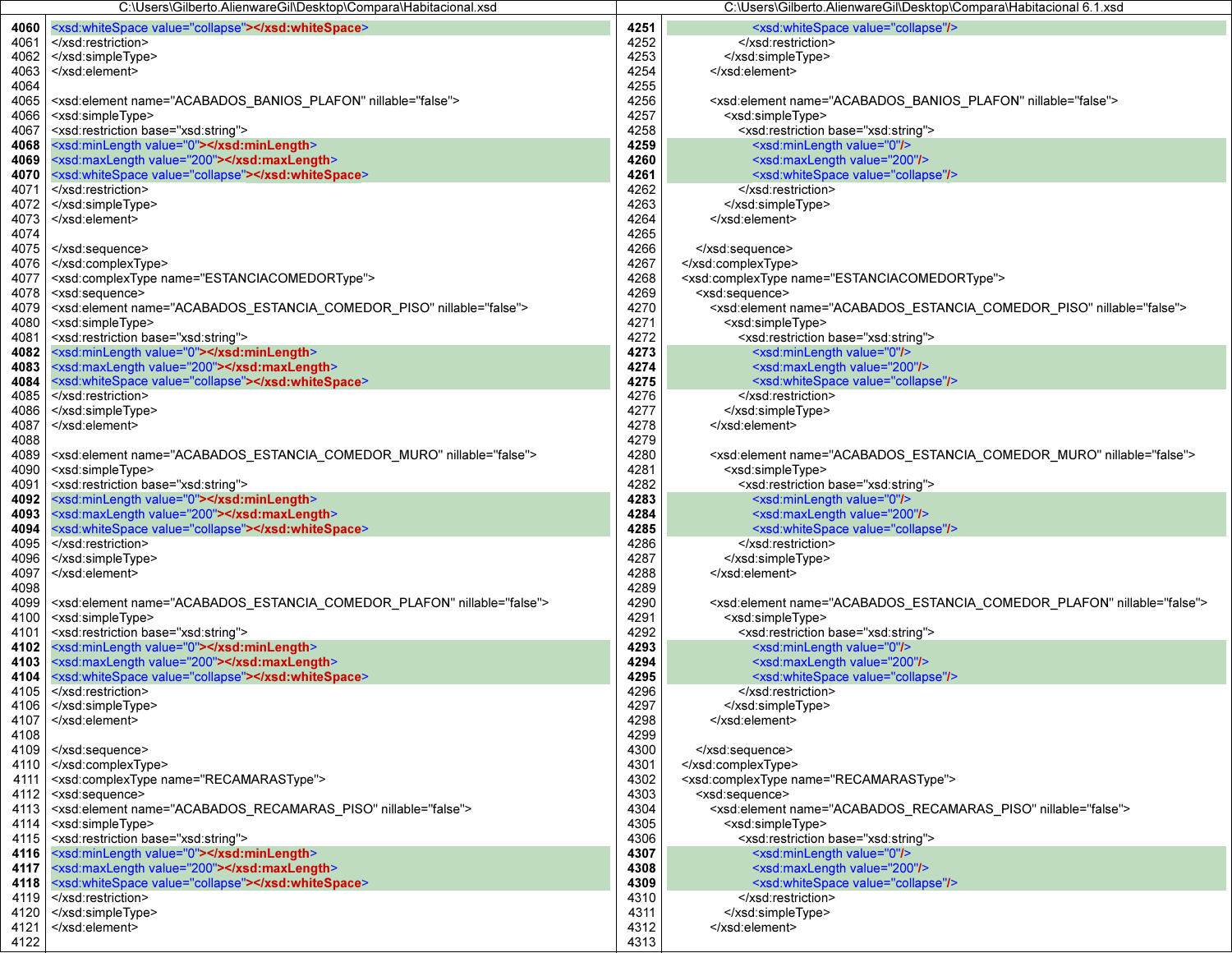|              | C:\Users\Gilberto.AlienwareGil\Desktop\Compara\Habitacional.xsd                                                                                                            |              | C:\Users\Gilberto.AlienwareGil\Desktop\Compara\Habitacional 6.1.xsd                          |
|--------------|----------------------------------------------------------------------------------------------------------------------------------------------------------------------------|--------------|----------------------------------------------------------------------------------------------|
| 4123         | <xsd:element name="ACABADOS_RECAMARAS_MURO" nillable="false"></xsd:element>                                                                                                | 4314         | <xsd:element name="ACABADOS_RECAMARAS_MURO" nillable="false"></xsd:element>                  |
| 4124         | <xsd:simpletype></xsd:simpletype>                                                                                                                                          | 4315         | <xsd:simpletype></xsd:simpletype>                                                            |
| 4125         | <xsd:restriction base="xsd:string"></xsd:restriction>                                                                                                                      | 4316         | <xsd:restriction base="xsd:string"></xsd:restriction>                                        |
| 4126         | <xsd:minlength value="0"></xsd:minlength>                                                                                                                                  | 4317         | <xsd:minlength value="0"></xsd:minlength>                                                    |
| 4127         | <xsd:maxlength value="200"></xsd:maxlength>                                                                                                                                | 4318         | <xsd:maxlength value="200"></xsd:maxlength>                                                  |
| 4128         | <xsd:whitespace value="collapse"></xsd:whitespace>                                                                                                                         | 4319         | <xsd:whitespace value="collapse"></xsd:whitespace>                                           |
|              |                                                                                                                                                                            |              |                                                                                              |
| 4129         |                                                                                                                                                                            | 4320<br>4321 |                                                                                              |
| 4130         |                                                                                                                                                                            |              |                                                                                              |
| 4131         |                                                                                                                                                                            | 4322         |                                                                                              |
| 4132         |                                                                                                                                                                            | 4323         |                                                                                              |
| 4133         | <xsd:element name="ACABADOS_RECAMARAS_PLAFON" nillable="false"></xsd:element>                                                                                              | 4324         | <xsd:element name="ACABADOS_RECAMARAS_PLAFON" nillable="false"></xsd:element>                |
| 4134         | <xsd:simpletype></xsd:simpletype>                                                                                                                                          | 4325         | <xsd:simpletype></xsd:simpletype>                                                            |
| 4135         | <xsd:restriction base="xsd:string"></xsd:restriction>                                                                                                                      | 4326         | <xsd:restriction base="xsd:string"></xsd:restriction>                                        |
| 4136         | <xsd:minlength value="0"></xsd:minlength>                                                                                                                                  | 4327         | <xsd:minlength value="0"></xsd:minlength>                                                    |
| 4137         | <xsd:maxlength value="200"></xsd:maxlength>                                                                                                                                | 4328         | <xsd:maxlength value="200"></xsd:maxlength>                                                  |
| 4138         | <xsd:whitespace value="collapse"></xsd:whitespace>                                                                                                                         | 4329         | <xsd:whitespace value="collapse"></xsd:whitespace>                                           |
| 4139         |                                                                                                                                                                            | 4330         |                                                                                              |
| 4140         |                                                                                                                                                                            | 4331         |                                                                                              |
| 4141         |                                                                                                                                                                            | 4332         |                                                                                              |
| 4142         |                                                                                                                                                                            | 4333         |                                                                                              |
| 4143         |                                                                                                                                                                            | 4334         |                                                                                              |
| 4144         |                                                                                                                                                                            | 4335         |                                                                                              |
| 4145         | <xsd:complextype name="DESCRIPCIONINMUEBLEType"></xsd:complextype>                                                                                                         | 4336         | <xsd:complextype name="DESCRIPCIONINMUEBLEType"></xsd:complextype>                           |
| 4146         | <xsd:sequence></xsd:sequence>                                                                                                                                              | 4337         | <xsd:sequence></xsd:sequence>                                                                |
| 4147         | <xsd:element name="CONSTRUCCIONESPRIVATIVAS" td="" type<=""><td>4338</td><td><xsd:element name="CONSTRUCCIONESPRIVATIVAS" td="" type<=""></xsd:element></td></xsd:element> | 4338         | <xsd:element name="CONSTRUCCIONESPRIVATIVAS" td="" type<=""></xsd:element>                   |
|              | ="CONSTRUCCIONESPRIVATIVASType" >                                                                                                                                          |              | ="CONSTRUCCIONESPRIVATIVASType" />                                                           |
| 4148         | <xsd:element name="CONSTRUCCIONESCOMUNES" td="" type<=""><td>4339</td><td><xsd:element name="CONSTRUCCIONESCOMUNES" td="" type<=""></xsd:element></td></xsd:element>       | 4339         | <xsd:element name="CONSTRUCCIONESCOMUNES" td="" type<=""></xsd:element>                      |
|              | ="CONSTRUCCIONESCOMUNESType">                                                                                                                                              |              | ="CONSTRUCCIONESCOMUNESType"/>                                                               |
|              | 4149   <xsd:element name="VIDA_UTIL_TOTAL_PONDERADA_INMUEBLE" nillable="false"></xsd:element>                                                                              | 4340         | <xsd:element name="VIDA_UTIL_TOTAL_PONDERADA_INMUEBLE" nillable="false"></xsd:element>       |
| 4150         | <xsd:simpletype></xsd:simpletype>                                                                                                                                          | 4341         | <xsd:simpletype></xsd:simpletype>                                                            |
| 4151         | <xsd:restriction base="xsd:integer"> </xsd:restriction>                                                                                                                    | 4342         | <xsd:restriction base="xsd:integer"> </xsd:restriction>                                      |
|              |                                                                                                                                                                            |              |                                                                                              |
| 4152         |                                                                                                                                                                            | 4343         |                                                                                              |
| 4153         |                                                                                                                                                                            | 4344         |                                                                                              |
| 4154         |                                                                                                                                                                            | 4345         |                                                                                              |
| 4155         | <xsd:element name="EDAD_PONDERADA_INMUEBLE" nillable="false"></xsd:element>                                                                                                | 4346         | <xsd:element name="EDAD_PONDERADA_INMUEBLE" nillable="false"></xsd:element>                  |
| 4156         | <xsd:simpletype></xsd:simpletype>                                                                                                                                          | 4347         | <xsd:simpletype></xsd:simpletype>                                                            |
| 4157         | <xsd:restriction base="xsd:integer"> </xsd:restriction>                                                                                                                    | 4348         | <xsd:restriction base="xsd:integer"> </xsd:restriction>                                      |
| 4158         |                                                                                                                                                                            | 4349         |                                                                                              |
| 4159         |                                                                                                                                                                            | 4350         |                                                                                              |
| 4160         |                                                                                                                                                                            | 4351         |                                                                                              |
| 4161         | <xsd:element name="VIDA_UTIL_REMANENTE_PONDERADA_INMUEBLE" nillable="false"></xsd:element>                                                                                 | 4352         | <xsd:element name="VIDA_UTIL_REMANENTE_PONDERADA_INMUEBLE" nillable<="" td=""></xsd:element> |
|              |                                                                                                                                                                            |              | ="false">                                                                                    |
| 4162         | <xsd:simpletype></xsd:simpletype>                                                                                                                                          | 4353         | <xsd:simpletype></xsd:simpletype>                                                            |
| 4163         | <xsd:restriction base="xsd:integer"> </xsd:restriction>                                                                                                                    | 4354         | <xsd:restriction base="xsd:integer"> </xsd:restriction>                                      |
| 4164         |                                                                                                                                                                            | 4355         |                                                                                              |
| 4165         |                                                                                                                                                                            | 4356         |                                                                                              |
| 4166         |                                                                                                                                                                            | 4357         |                                                                                              |
| 4167         | <xsd:element name="SUPERFICIE_CONSTRUIDA" nillable="false"></xsd:element>                                                                                                  | 4358         | <xsd:element name="SUPERFICIE CONSTRUIDA" nillable="false"></xsd:element>                    |
| 4168         | <xsd:simpletype></xsd:simpletype>                                                                                                                                          | 4359         | <xsd:simpletype></xsd:simpletype>                                                            |
|              | 4169   <xsd:restriction base="xsd:decimal"></xsd:restriction>                                                                                                              | 4360         | <xsd:restriction base="xsd:decimal"></xsd:restriction>                                       |
|              | 4170   <xsd:fractiondigits value="2"></xsd:fractiondigits>                                                                                                                 | 4361         | <xsd:fractiondigits value="2"></xsd:fractiondigits>                                          |
| 4171         |                                                                                                                                                                            | 4362         |                                                                                              |
| 4172         |                                                                                                                                                                            | 4363         |                                                                                              |
| 4173         |                                                                                                                                                                            | 4364         |                                                                                              |
| 4174         |                                                                                                                                                                            | 4365         |                                                                                              |
| 4175         | <xsd:element name="SUPERFICIE_ACCESORIA" nillable="false"></xsd:element>                                                                                                   | 4366         | <xsd:element name="SUPERFICIE_ACCESORIA" nillable="false"></xsd:element>                     |
| 4176         | <xsd:simpletype></xsd:simpletype>                                                                                                                                          | 4367         | <xsd:simpletype></xsd:simpletype>                                                            |
| 4177         | <xsd:restriction base="xsd:decimal"></xsd:restriction>                                                                                                                     | 4368         | <xsd:restriction base="xsd:decimal"></xsd:restriction>                                       |
|              | <xsd:fractiondigits value="2"></xsd:fractiondigits>                                                                                                                        | 4369         | <xsd:fractiondigits value="2"></xsd:fractiondigits>                                          |
| 4178<br>4179 |                                                                                                                                                                            | 4370         |                                                                                              |
|              |                                                                                                                                                                            |              |                                                                                              |
| 4180         |                                                                                                                                                                            | 4371         |                                                                                              |
| 4181         |                                                                                                                                                                            | 4372         |                                                                                              |
| 4182         |                                                                                                                                                                            | 4373         |                                                                                              |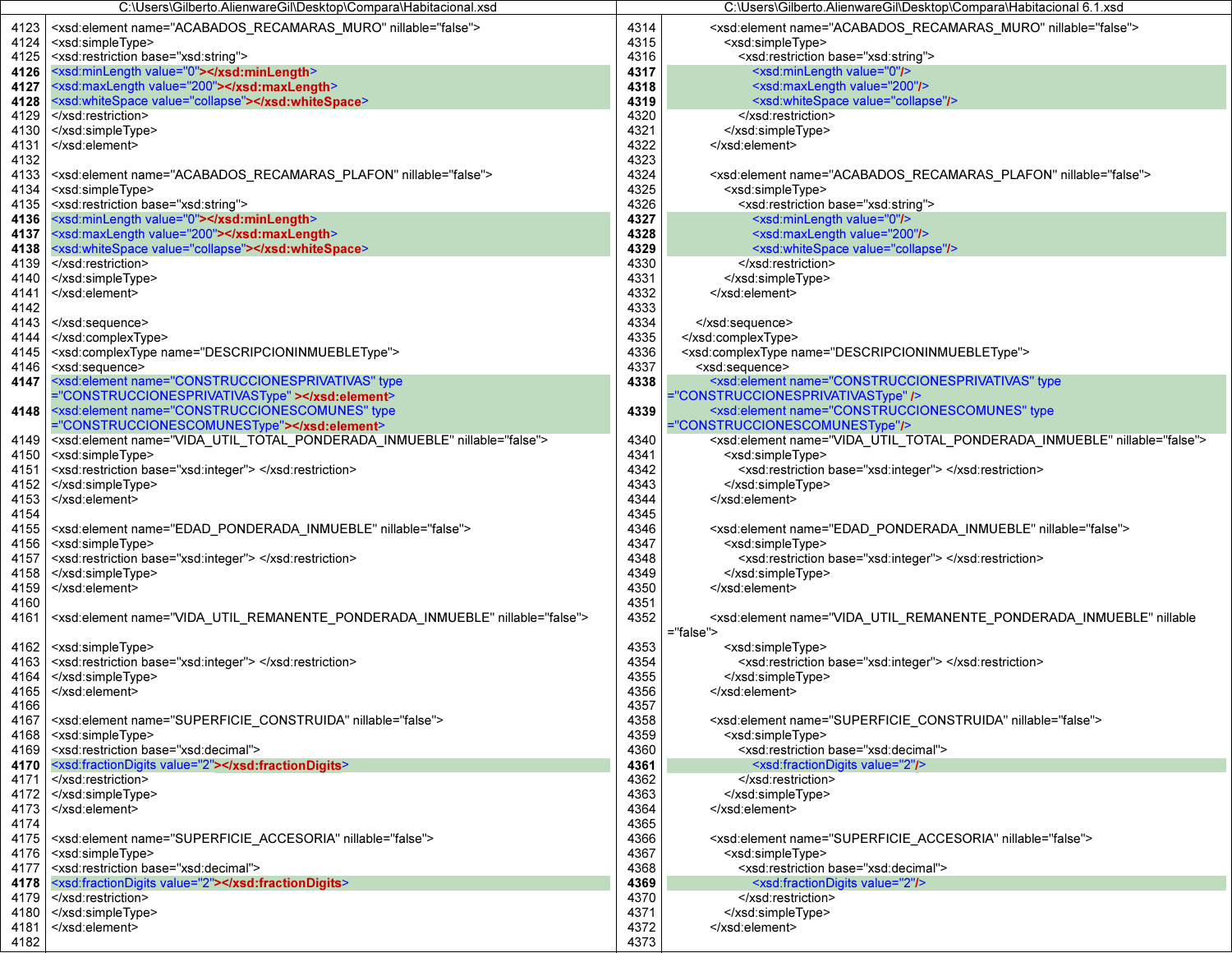|      | C:\Users\Gilberto.AlienwareGil\Desktop\Compara\Habitacional.xsd                                                                                                                                                   |      | C:\Users\Gilberto.AlienwareGil\Desktop\Compara\Habitacional 6.1 xsd                           |
|------|-------------------------------------------------------------------------------------------------------------------------------------------------------------------------------------------------------------------|------|-----------------------------------------------------------------------------------------------|
| 4183 | <xsd:element name="SUPERFICIE_VENDIBLE" nillable="false"></xsd:element>                                                                                                                                           | 4374 | <xsd:element name="SUPERFICIE_VENDIBLE" nillable="false"></xsd:element>                       |
| 4184 | <xsd:simpletype></xsd:simpletype>                                                                                                                                                                                 | 4375 | <xsd:simpletype></xsd:simpletype>                                                             |
| 4185 | <xsd:restriction base="xsd:decimal"></xsd:restriction>                                                                                                                                                            | 4376 | <xsd:restriction base="xsd:decimal"></xsd:restriction>                                        |
| 4186 | <xsd:fractiondigits value="2"></xsd:fractiondigits>                                                                                                                                                               | 4377 | <xsd:fractiondigits value="2"></xsd:fractiondigits>                                           |
| 4187 |                                                                                                                                                                                                                   | 4378 |                                                                                               |
|      |                                                                                                                                                                                                                   |      |                                                                                               |
| 4188 |                                                                                                                                                                                                                   | 4379 |                                                                                               |
| 4189 |                                                                                                                                                                                                                   | 4380 |                                                                                               |
| 4190 |                                                                                                                                                                                                                   | 4381 |                                                                                               |
| 4191 | <xsd:element name="FUENTE_VALOR_REPOSICION" nillable="false"></xsd:element>                                                                                                                                       | 4382 | <xsd:element name="FUENTE_VALOR_REPOSICION" nillable="false"></xsd:element>                   |
| 4192 | <xsd:simpletype></xsd:simpletype>                                                                                                                                                                                 | 4383 | <xsd:simpletype></xsd:simpletype>                                                             |
| 4193 | <xsd:restriction base="xsd:string"></xsd:restriction>                                                                                                                                                             | 4384 | <xsd:restriction base="xsd:string"></xsd:restriction>                                         |
| 4194 | <xsd:minlength value="1"></xsd:minlength>                                                                                                                                                                         | 4385 | <xsd:minlength value="1"></xsd:minlength>                                                     |
| 4195 | <xsd:maxlength value="50"></xsd:maxlength>                                                                                                                                                                        | 4386 | <xsd:maxlength value="50"></xsd:maxlength>                                                    |
| 4196 | <xsd:whitespace value="collapse"></xsd:whitespace>                                                                                                                                                                | 4387 | <xsd:whitespace value="collapse"></xsd:whitespace>                                            |
| 4197 |                                                                                                                                                                                                                   | 4388 |                                                                                               |
| 4198 |                                                                                                                                                                                                                   | 4389 |                                                                                               |
| 4199 |                                                                                                                                                                                                                   | 4390 |                                                                                               |
| 4200 |                                                                                                                                                                                                                   | 4391 |                                                                                               |
| 4201 |                                                                                                                                                                                                                   | 4392 |                                                                                               |
| 4202 | <xsd:attribute name="id" type="xsd:string" use="required"></xsd:attribute>                                                                                                                                        | 4393 | <xsd:attribute name="id" type="xsd:string"></xsd:attribute>                                   |
| 4203 |                                                                                                                                                                                                                   | 4394 |                                                                                               |
| 4204 | <xsd:complextype name="CONSTRUCCIONESCOMUNESType"></xsd:complextype>                                                                                                                                              | 4395 | <xsd:complextype name="CONSTRUCCIONESCOMUNESType"></xsd:complextype>                          |
| 4205 | <xsd:sequence></xsd:sequence>                                                                                                                                                                                     | 4396 | <xsd:sequence></xsd:sequence>                                                                 |
|      | 4206 <xsd:element maxoccurs<="" minoccurs="0" name="COMUN" th="" type="COMUNType"><th>4397</th><th><xsd:element maxoccurs<="" minoccurs="0" name="COMUN" th="" type="COMUNType"></xsd:element></th></xsd:element> | 4397 | <xsd:element maxoccurs<="" minoccurs="0" name="COMUN" th="" type="COMUNType"></xsd:element>   |
|      | ="unbounded">                                                                                                                                                                                                     |      | ="unbounded"/>                                                                                |
| 4207 | <xsd:element name="SUPERFICIE_TOTAL_CONSTRUCCIONES_COMUNES" nillable="false"></xsd:element>                                                                                                                       | 4398 | <xsd:element name="SUPERFICIE_TOTAL_CONSTRUCCIONES_COMUNES" nillable<="" th=""></xsd:element> |
|      |                                                                                                                                                                                                                   |      | ="false">                                                                                     |
|      |                                                                                                                                                                                                                   |      |                                                                                               |
| 4208 | <xsd:simpletype></xsd:simpletype>                                                                                                                                                                                 | 4399 | <xsd:simpletype></xsd:simpletype>                                                             |
| 4209 | <xsd:restriction base="xsd:decimal"></xsd:restriction>                                                                                                                                                            | 4400 | <xsd:restriction base="xsd:decimal"></xsd:restriction>                                        |
| 4210 | <xsd:fractiondigits value="2"></xsd:fractiondigits>                                                                                                                                                               | 4401 | <xsd:fractiondigits value="2"></xsd:fractiondigits>                                           |
| 4211 |                                                                                                                                                                                                                   | 4402 |                                                                                               |
| 4212 |                                                                                                                                                                                                                   | 4403 |                                                                                               |
| 4213 |                                                                                                                                                                                                                   | 4404 |                                                                                               |
| 4214 |                                                                                                                                                                                                                   | 4405 |                                                                                               |
| 4215 | <xsd:element name="VALOR_TOTAL_CONSTRUCCIONES_COMUNES" nillable="false"></xsd:element>                                                                                                                            | 4406 | <xsd:element name="VALOR_TOTAL_CONSTRUCCIONES_COMUNES" nillable<="" th=""></xsd:element>      |
|      |                                                                                                                                                                                                                   |      | ="false">                                                                                     |
| 4216 | <xsd:simpletype></xsd:simpletype>                                                                                                                                                                                 | 4407 | <xsd:simpletype></xsd:simpletype>                                                             |
| 4217 | <xsd:restriction base="xsd:decimal"></xsd:restriction>                                                                                                                                                            | 4408 | <xsd:restriction base="xsd:decimal"></xsd:restriction>                                        |
| 4218 | <xsd:fractiondigits value="2"></xsd:fractiondigits>                                                                                                                                                               | 4409 | <xsd:fractiondigits value="2"></xsd:fractiondigits>                                           |
| 4219 |                                                                                                                                                                                                                   | 4410 |                                                                                               |
| 4220 |                                                                                                                                                                                                                   | 4411 |                                                                                               |
| 4221 |                                                                                                                                                                                                                   | 4412 |                                                                                               |
| 4222 |                                                                                                                                                                                                                   | 4413 |                                                                                               |
| 4223 | <xsd:element <="" name="VALOR_TOTAL_CONSTRUCCIONES_COUMNES_PORINDIVISO" th=""><th>4414</th><th><xsd:element name<="" th=""></xsd:element></th></xsd:element>                                                      | 4414 | <xsd:element name<="" th=""></xsd:element>                                                    |
|      | nillable="false">                                                                                                                                                                                                 |      | ="VALOR_TOTAL_CONSTRUCCIONES_COMUNES_PORINDIVISO" nillable="false">                           |
| 4224 | <xsd:simpletype></xsd:simpletype>                                                                                                                                                                                 | 4415 | <xsd:simpletype></xsd:simpletype>                                                             |
| 4225 | <xsd:restriction base="xsd:decimal"></xsd:restriction>                                                                                                                                                            | 4416 | <xsd:restriction base="xsd:decimal"></xsd:restriction>                                        |
| 4226 | <xsd:fractiondigits value="2"></xsd:fractiondigits>                                                                                                                                                               | 4417 | <xsd:fractiondigits value="2"></xsd:fractiondigits>                                           |
| 4227 |                                                                                                                                                                                                                   | 4418 |                                                                                               |
|      | 4228                                                                                                                                                                                                              | 4419 |                                                                                               |
| 4229 |                                                                                                                                                                                                                   | 4420 |                                                                                               |
| 4230 |                                                                                                                                                                                                                   | 4421 |                                                                                               |
| 4231 |                                                                                                                                                                                                                   | 4422 |                                                                                               |
| 4232 |                                                                                                                                                                                                                   | 4423 |                                                                                               |
| 4233 | <xsd:complextype name="COMUNType"></xsd:complextype>                                                                                                                                                              | 4424 | <xsd:complextype name="COMUNType"></xsd:complextype>                                          |
|      | 4234   <xsd:sequence></xsd:sequence>                                                                                                                                                                              | 4425 | <xsd:sequence></xsd:sequence>                                                                 |
|      | 4235   <xsd:element name="DESCRIPCION_COMUNES" nillable="false"></xsd:element>                                                                                                                                    | 4426 | <xsd:element name="DESCRIPCION_COMUNES" nillable="false"></xsd:element>                       |
|      | 4236   <xsd:simpletype></xsd:simpletype>                                                                                                                                                                          | 4427 | <xsd:simpletype></xsd:simpletype>                                                             |
| 4237 | <xsd:restriction base="xsd:string"></xsd:restriction>                                                                                                                                                             | 4428 | <xsd:restriction base="xsd:string"></xsd:restriction>                                         |
|      | 4238 <xsd:minlength value="1"></xsd:minlength>                                                                                                                                                                    | 4429 | <xsd:minlength value="1"></xsd:minlength>                                                     |
| 4239 | <xsd:maxlength value="50"></xsd:maxlength>                                                                                                                                                                        | 4430 | <xsd:maxlength value="50"></xsd:maxlength>                                                    |
| 4240 | <xsd:whitespace value="collapse"></xsd:whitespace>                                                                                                                                                                | 4431 | <xsd:whitespace value="collapse"></xsd:whitespace>                                            |
|      | 4241                                                                                                                                                                                                              | 4432 |                                                                                               |
|      |                                                                                                                                                                                                                   |      |                                                                                               |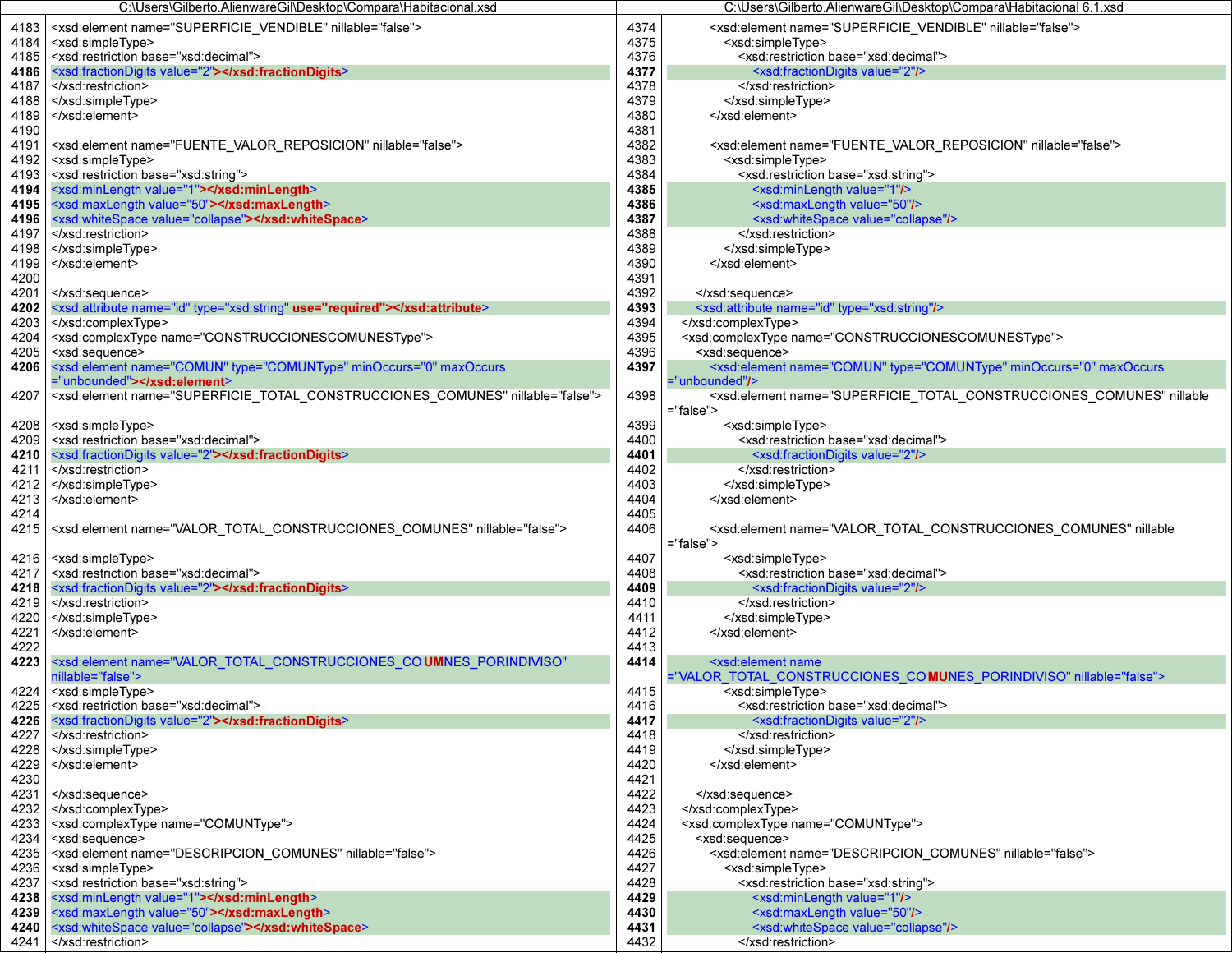|              | C:\Users\Gilberto.AlienwareGil\Desktop\Compara\Habitacional.xsd                   |              | C:\Users\Gilberto.AlienwareGil\Desktop\Compara\Habitacional 6.1 xsd                                    |
|--------------|-----------------------------------------------------------------------------------|--------------|--------------------------------------------------------------------------------------------------------|
| 4242         |                                                                                   | 4433         |                                                                                                        |
| 4243         |                                                                                   | 4434         |                                                                                                        |
| 4244         |                                                                                   | 4435         |                                                                                                        |
| 4245         | <xsd:element name="CLAVE_USO_COMUNES" nillable="false"></xsd:element>             | 4436         | <xsd:element name="CLAVE_USO_COMUNES" nillable="false"></xsd:element>                                  |
| 4246         | <xsd:simpletype></xsd:simpletype>                                                 | 4437         | <xsd:simpletype></xsd:simpletype>                                                                      |
| 4247         | <xsd:restriction base="xsd:string"></xsd:restriction>                             | 4438         | <xsd:restriction base="xsd:string"></xsd:restriction>                                                  |
| 4248         | <xsd:minlength value="1"></xsd:minlength>                                         | 4439         | <xsd:minlength value="1"></xsd:minlength>                                                              |
| 4249         | <xsd:maxlength value="2"></xsd:maxlength>                                         | 4440         | <xsd:maxlength value="2"></xsd:maxlength>                                                              |
| 4250         | <xsd:whitespace value="collapse"></xsd:whitespace>                                | 4441         | <xsd:whitespace value="collapse"></xsd:whitespace>                                                     |
| 4251         |                                                                                   | 4442         |                                                                                                        |
| 4252         |                                                                                   | 4443         |                                                                                                        |
| 4253         |                                                                                   | 4444         |                                                                                                        |
| 4254         |                                                                                   | 4445         |                                                                                                        |
| 4255         | <xsd:element name="NUMERO_NIVELES_TIPO_COMUNES" nillable="false"></xsd:element>   | 4446         | <xsd:element name="NUMERO_NIVELES_TIPO_COMUNES" nillable="false"></xsd:element>                        |
| 4256         | <xsd:simpletype></xsd:simpletype>                                                 | 4447<br>4448 | <xsd:simpletype></xsd:simpletype>                                                                      |
| 4257<br>4258 | <xsd:restriction base="xsd:integer"> </xsd:restriction><br>                       | 4449         | <xsd:restriction base="xsd:integer"> </xsd:restriction><br>                                            |
| 4259         |                                                                                   | 4450         |                                                                                                        |
| 4260         |                                                                                   | 4451         |                                                                                                        |
| 4261         | <xsd:element name="CLAVE_RANGO_NIVELES_COMUNES" nillable="false"></xsd:element>   | 4452         | <xsd:element name="CLAVE_RANGO_NIVELES_COMUNES" nillable="false"></xsd:element>                        |
| 4262         | <xsd:simpletype></xsd:simpletype>                                                 | 4453         | <xsd:simpletype></xsd:simpletype>                                                                      |
| 4263         | <xsd:restriction base="xsd:string"></xsd:restriction>                             | 4454         | <xsd:restriction base="xsd:string"></xsd:restriction>                                                  |
| 4264         | <xsd:minlength value="1"></xsd:minlength>                                         | 4455         | <xsd:minlength value="1"></xsd:minlength>                                                              |
| 4265         | <xsd:maxlength value="2"></xsd:maxlength>                                         | 4456         | <xsd:maxlength value="2"></xsd:maxlength>                                                              |
| 4266         | <xsd:whitespace value="collapse"></xsd:whitespace>                                | 4457         | <xsd:whitespace value="collapse"></xsd:whitespace>                                                     |
| 4267         |                                                                                   | 4458         |                                                                                                        |
| 4268         |                                                                                   | 4459         |                                                                                                        |
| 4269         |                                                                                   | 4460         |                                                                                                        |
| 4270         |                                                                                   | 4461         |                                                                                                        |
| 4271         | <xsd:element name="PUNTAJE_CLASIFICACION_COMUNES" nillable="false"></xsd:element> | 4462         | <xsd:element name="PUNTAJE_CLASIFICACION_COMUNES" nillable="false"></xsd:element>                      |
| 4272         | <xsd:simpletype></xsd:simpletype>                                                 | 4463         | <xsd:simpletype></xsd:simpletype>                                                                      |
| 4273         | <xsd:restriction base="xsd:integer"></xsd:restriction>                            | 4464         | <xsd:restriction base="xsd:integer"></xsd:restriction>                                                 |
| 4274         | <xsd:mininclusive value="0"></xsd:mininclusive>                                   | 4465         | <xsd:mininclusive value="0"></xsd:mininclusive>                                                        |
| 4275         | <xsd:maxinclusive value="300"></xsd:maxinclusive>                                 | 4466         | <xsd:maxinclusive value="300"></xsd:maxinclusive>                                                      |
| 4276         |                                                                                   | 4467         |                                                                                                        |
| 4277<br>4278 | <br>                                                                              | 4468<br>4469 | <br>                                                                                                   |
| 4279         |                                                                                   | 4470         |                                                                                                        |
| 4280         | <xsd:element name="CVE_CLASE_COMUNES" nillable="false"></xsd:element>             | 4471         | <xsd:element name="CVE_CLASE_COMUNES" nillable="false"></xsd:element>                                  |
| 4281         | <xsd:simpletype></xsd:simpletype>                                                 | 4472         | <xsd:simpletype></xsd:simpletype>                                                                      |
| 4282         | <xsd:restriction base="xsd:integer"></xsd:restriction>                            | 4473         | <xsd:restriction base="xsd:integer"></xsd:restriction>                                                 |
| 4283         | <xsd:enumeration value="1"></xsd:enumeration>                                     | 4474         | <xsd:enumeration value="0"></xsd:enumeration>                                                          |
|              |                                                                                   | 4475         | <xsd:enumeration value="1"></xsd:enumeration>                                                          |
| 4284         | <xsd:enumeration value="2"></xsd:enumeration>                                     | 4476         | <xsd:enumeration value="2"></xsd:enumeration>                                                          |
| 4285         | <xsd:enumeration value="3"></xsd:enumeration>                                     | 4477         | <xsd:enumeration value="3"></xsd:enumeration>                                                          |
|              | 4286   <xsd:enumeration value="4"></xsd:enumeration>                              | 4478         | <xsd:enumeration value="4"></xsd:enumeration>                                                          |
| 4287         | <xsd:enumeration value="5"></xsd:enumeration>                                     | 4479         | <xsd:enumeration value="5"></xsd:enumeration>                                                          |
| 4288         | <xsd:enumeration value="6"></xsd:enumeration>                                     | 4480         | <xsd:enumeration value="6"></xsd:enumeration>                                                          |
| 4289         | <xsd:enumeration value="7"></xsd:enumeration>                                     | 4481         | <xsd:enumeration value="7"></xsd:enumeration>                                                          |
| 4290         | <xsd:enumeration value="8"></xsd:enumeration>                                     | 4482         | <xsd:enumeration value="8"></xsd:enumeration>                                                          |
| 4291         |                                                                                   | 4483         |                                                                                                        |
| 4292         |                                                                                   | 4484         |                                                                                                        |
| 4293         |                                                                                   | 4485         |                                                                                                        |
| 4294<br>4295 | <xsd:element name="EDAD_COMUNES" nillable="false"></xsd:element>                  | 4486<br>4487 |                                                                                                        |
| 4296         | <xsd:simpletype></xsd:simpletype>                                                 | 4488         | <xsd:element name="EDAD_COMUNES" nillable="false"><br/><xsd:simpletype></xsd:simpletype></xsd:element> |
| 4297         | <xsd:restriction base="xsd:integer"> </xsd:restriction>                           | 4489         | <xsd:restriction base="xsd:integer"> </xsd:restriction>                                                |
| 4298         |                                                                                   | 4490         |                                                                                                        |
| 4299         |                                                                                   | 4491         |                                                                                                        |
| 4300         |                                                                                   | 4492         |                                                                                                        |
| 4301         | <xsd:element name="VIDA_UTIL_TOTAL_TIPO_COMUNES" nillable="false"></xsd:element>  | 4493         | <xsd:element name="VIDA_UTIL_TOTAL_TIPO_COMUNES" nillable="false"></xsd:element>                       |
| 4302         | <xsd:simpletype></xsd:simpletype>                                                 | 4494         | <xsd:simpletype></xsd:simpletype>                                                                      |
|              | 4303   <xsd:restriction base="xsd:integer"> </xsd:restriction>                    | 4495         | <xsd:restriction base="xsd:integer"> </xsd:restriction>                                                |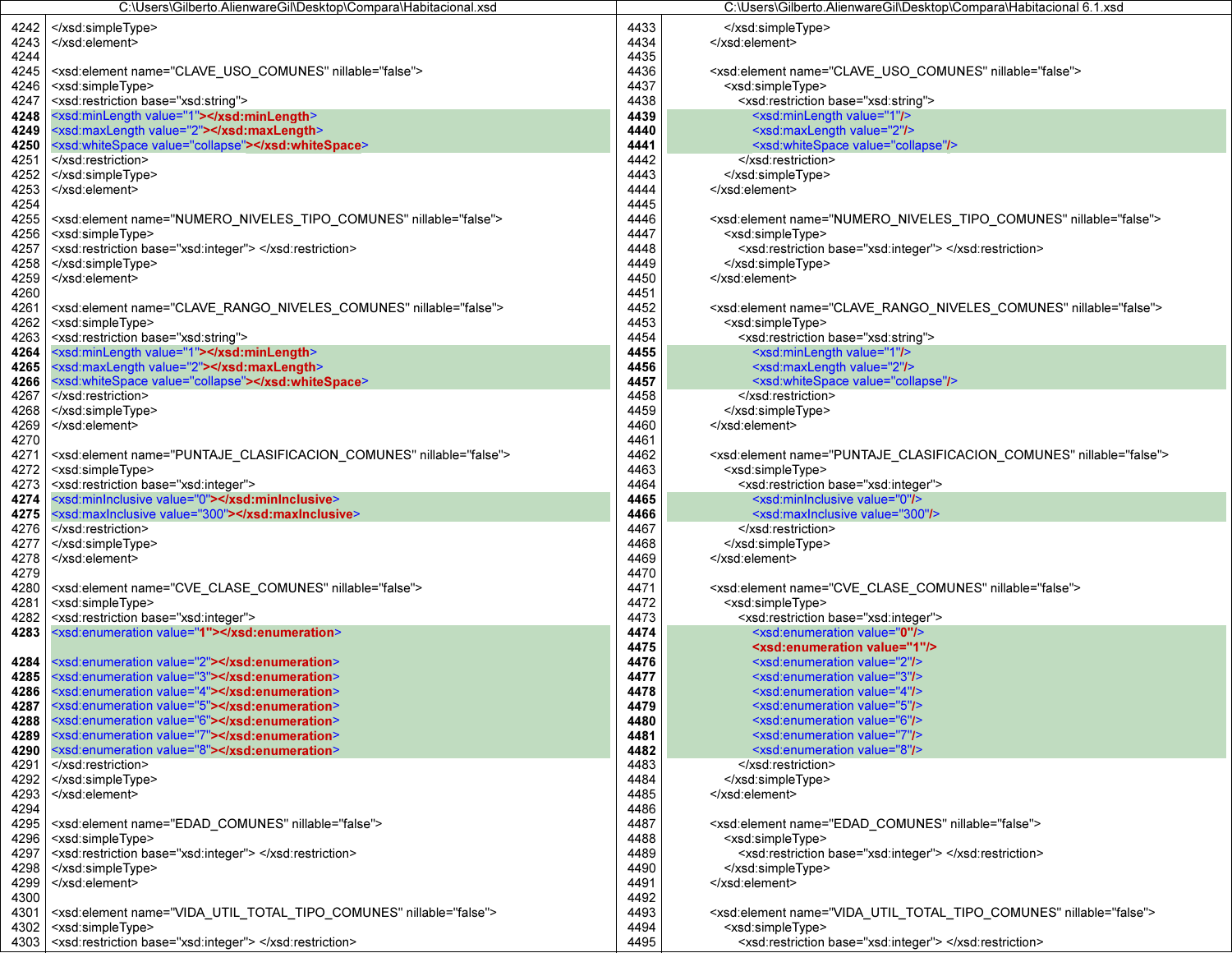|      | C:\Users\Gilberto.AlienwareGil\Desktop\Compara\Habitacional.xsd                             |              | C:\Users\Gilberto.AlienwareGil\Desktop\Compara\Habitacional 6.1.xsd                           |
|------|---------------------------------------------------------------------------------------------|--------------|-----------------------------------------------------------------------------------------------|
| 4304 |                                                                                             | 4496         |                                                                                               |
|      |                                                                                             |              |                                                                                               |
| 4305 |                                                                                             | 4497         |                                                                                               |
| 4306 |                                                                                             | 4498         |                                                                                               |
| 4307 | <xsd:element name="VIDA_UTIL_REMANENTE_COMUNES" nillable="false"></xsd:element>             | 4499         | <xsd:element name="VIDA_UTIL_REMANENTE_COMUNES" nillable="false"></xsd:element>               |
| 4308 | <xsd:simpletype></xsd:simpletype>                                                           | 4500         | <xsd:simpletype></xsd:simpletype>                                                             |
| 4309 | <xsd:restriction base="xsd:integer"> </xsd:restriction>                                     | 4501         | <xsd:restriction base="xsd:integer"> </xsd:restriction>                                       |
|      |                                                                                             |              |                                                                                               |
| 4310 |                                                                                             | 4502         |                                                                                               |
| 4311 |                                                                                             | 4503         |                                                                                               |
| 4312 |                                                                                             | 4504         |                                                                                               |
| 4313 | <xsd:element name="CVE_CONSERVACION_COMUNES" nillable="false"></xsd:element>                | 4505         | <xsd:element name="CVE_CONSERVACION_COMUNES" nillable="false"></xsd:element>                  |
| 4314 | <xsd:simpletype></xsd:simpletype>                                                           | 4506         | <xsd:simpletype></xsd:simpletype>                                                             |
|      | 4315   <xsd:restriction base="xsd:integer"></xsd:restriction>                               | 4507         | <xsd:restriction base="xsd:integer"></xsd:restriction>                                        |
|      |                                                                                             |              |                                                                                               |
| 4316 | <xsd:enumeration value="1"></xsd:enumeration>                                               | 4508         | <xsd:enumeration value="0"></xsd:enumeration>                                                 |
|      |                                                                                             | 4509         | <xsd:enumeration value="1"></xsd:enumeration>                                                 |
| 4317 | <xsd:enumeration value="2"></xsd:enumeration>                                               | 4510         | <xsd:enumeration value="2"></xsd:enumeration>                                                 |
| 4318 | <xsd:enumeration value="3"></xsd:enumeration>                                               | 4511         | <xsd:enumeration value="3"></xsd:enumeration>                                                 |
| 4319 | <xsd:enumeration value="4"></xsd:enumeration>                                               | 4512         | <xsd:enumeration value="4"></xsd:enumeration>                                                 |
|      |                                                                                             |              |                                                                                               |
| 4320 | <xsd:enumeration value="5"></xsd:enumeration>                                               | 4513         | <xsd:enumeration value="5"></xsd:enumeration>                                                 |
| 4321 | <xsd:enumeration value="6"></xsd:enumeration>                                               | 4514         | <xsd:enumeration value="6"></xsd:enumeration>                                                 |
| 4322 | <xsd:enumeration value="7"></xsd:enumeration>                                               | 4515         | <xsd:enumeration value="7"></xsd:enumeration>                                                 |
| 4323 |                                                                                             | 4516         |                                                                                               |
| 4324 |                                                                                             | 4517         |                                                                                               |
|      |                                                                                             |              |                                                                                               |
| 4325 |                                                                                             | 4518         |                                                                                               |
| 4326 |                                                                                             | 4519         |                                                                                               |
| 4327 | <xsd:element name="SUPERFICIE_COMUNES" nillable="false"></xsd:element>                      | 4520         | <xsd:element name="SUPERFICIE_COMUNES" nillable="false"></xsd:element>                        |
| 4328 | <xsd:simpletype></xsd:simpletype>                                                           | 4521         | <xsd:simpletype></xsd:simpletype>                                                             |
| 4329 | <xsd:restriction base="xsd:decimal"></xsd:restriction>                                      | 4522         | <xsd:restriction base="xsd:decimal"></xsd:restriction>                                        |
|      | <xsd:fractiondigits value="2"></xsd:fractiondigits>                                         | 4523         | <xsd:fractiondigits value="2"></xsd:fractiondigits>                                           |
| 4330 |                                                                                             |              |                                                                                               |
| 4331 |                                                                                             | 4524         |                                                                                               |
| 4332 |                                                                                             | 4525         |                                                                                               |
| 4333 |                                                                                             | 4526         |                                                                                               |
| 4334 |                                                                                             | 4527         |                                                                                               |
| 4335 | <xsd:element name="VALOR_UNITARIODEREPOSICIONNUEVO_COMUNES" nillable="false"></xsd:element> |              |                                                                                               |
|      |                                                                                             |              |                                                                                               |
|      |                                                                                             | 4528         | <xsd:element name="VALOR_UNITARIODEREPOSICIONNUEVO_COMUNES" nillable<="" td=""></xsd:element> |
|      |                                                                                             |              | ="false">                                                                                     |
| 4336 | <xsd:simpletype></xsd:simpletype>                                                           | 4529         | <xsd:simpletype></xsd:simpletype>                                                             |
| 4337 | <xsd:restriction base="xsd:decimal"></xsd:restriction>                                      | 4530         | <xsd:restriction base="xsd:decimal"></xsd:restriction>                                        |
| 4338 |                                                                                             | 4531         |                                                                                               |
|      | <xsd:fractiondigits value="2"></xsd:fractiondigits>                                         |              | <xsd:fractiondigits value="2"></xsd:fractiondigits>                                           |
| 4339 |                                                                                             | 4532         |                                                                                               |
| 4340 |                                                                                             | 4533         |                                                                                               |
| 4341 |                                                                                             | 4534         |                                                                                               |
| 4342 |                                                                                             | 4535         |                                                                                               |
| 4343 | <xsd:element name="FACTOR_EDAD_COMUNES" nillable="false"></xsd:element>                     | 4536         | <xsd:element name="FACTOR_EDAD_COMUNES" nillable="false"></xsd:element>                       |
| 4344 | <xsd:simpletype></xsd:simpletype>                                                           | 4537         | <xsd:simpletype></xsd:simpletype>                                                             |
| 4345 |                                                                                             |              |                                                                                               |
|      | <xsd:restriction base="xsd:decimal"></xsd:restriction>                                      | 4538         | <xsd:restriction base="xsd:decimal"></xsd:restriction>                                        |
| 4346 | <xsd:fractiondigits value="2"></xsd:fractiondigits>                                         | 4539         | <xsd:fractiondigits value="2"></xsd:fractiondigits>                                           |
| 4347 |                                                                                             | 4540         |                                                                                               |
| 4348 |                                                                                             | 4541         |                                                                                               |
| 4349 |                                                                                             | 4542         |                                                                                               |
| 4350 |                                                                                             | 4543         |                                                                                               |
|      |                                                                                             |              |                                                                                               |
| 4351 | <xsd:element name="FACTOR_CONSERVACION_COMUNES" nillable="false"></xsd:element>             | 4544         | <xsd:element name="FACTOR_CONSERVACION_COMUNES" nillable="false"></xsd:element>               |
| 4352 | <xsd:simpletype></xsd:simpletype>                                                           | 4545         | <xsd:simpletype></xsd:simpletype>                                                             |
|      | 4353   <xsd:restriction base="xsd:decimal"></xsd:restriction>                               | 4546         | <xsd:restriction base="xsd:decimal"></xsd:restriction>                                        |
|      | 4354 <xsd:fractiondigits value="2"></xsd:fractiondigits>                                    | 4547         | <xsd:fractiondigits value="2"></xsd:fractiondigits>                                           |
| 4355 |                                                                                             | 4548         |                                                                                               |
|      | 4356                                                                                        | 4549         |                                                                                               |
|      |                                                                                             |              |                                                                                               |
| 4357 |                                                                                             | 4550         |                                                                                               |
| 4358 |                                                                                             | 4551         |                                                                                               |
| 4359 | <xsd:element name="AVANCE_OBRA_COMUNES" nillable="false"></xsd:element>                     | 4552         | <xsd:element name="AVANCE_OBRA_COMUNES" nillable="false"></xsd:element>                       |
| 4360 | <xsd:simpletype></xsd:simpletype>                                                           | 4553         | <xsd:simpletype></xsd:simpletype>                                                             |
|      | 4361   <xsd:restriction base="xsd:decimal"></xsd:restriction>                               | 4554         | <xsd:restriction base="xsd:decimal"></xsd:restriction>                                        |
|      |                                                                                             |              |                                                                                               |
|      | 4362   <xsd:fractiondigits value="2"></xsd:fractiondigits>                                  | 4555         | <xsd:fractiondigits value="2"></xsd:fractiondigits>                                           |
|      | 4363  <br>4364                                                                              | 4556<br>4557 | <br>                                                                                          |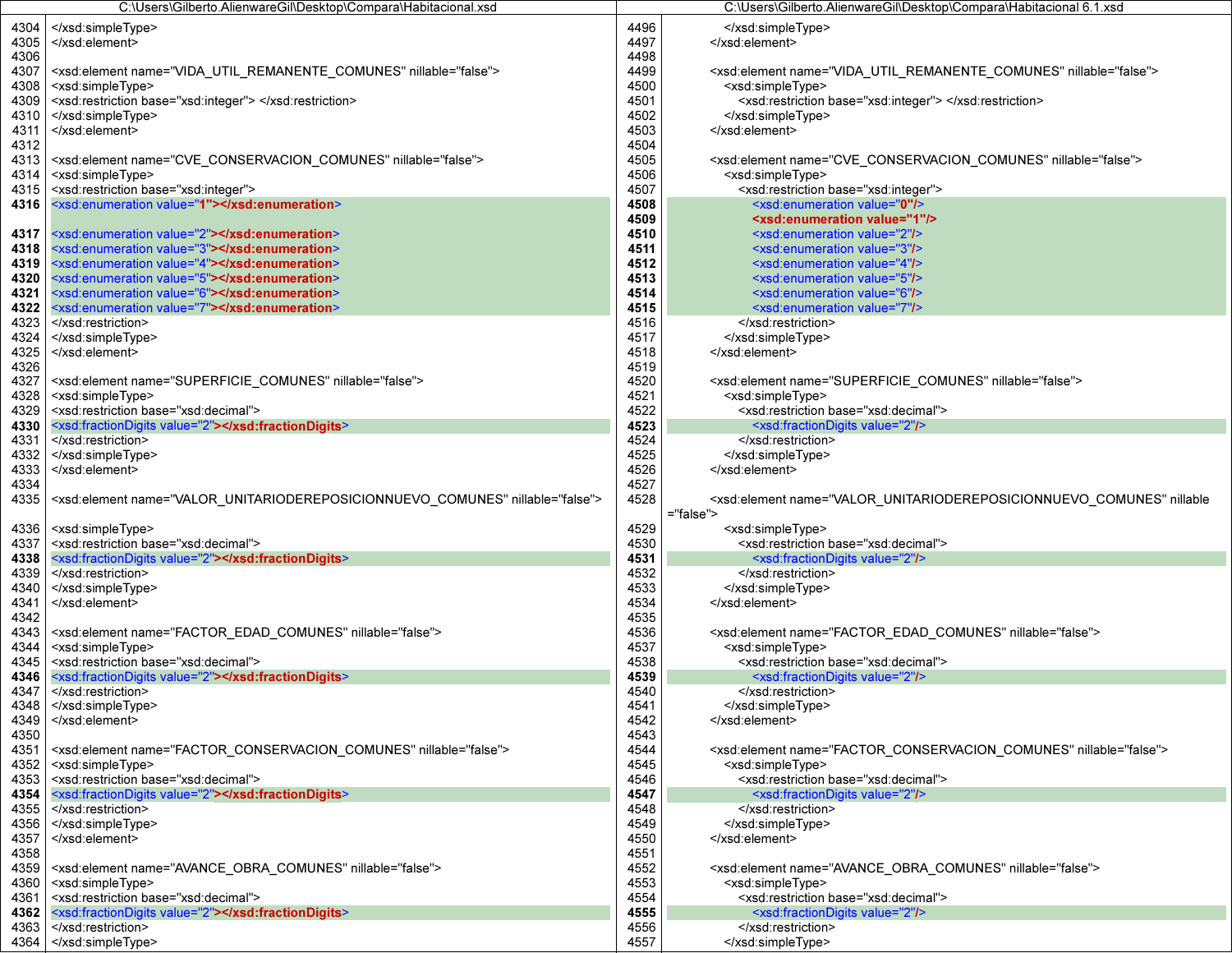|      | C:\Users\Gilberto.AlienwareGil\Desktop\Compara\Habitacional.xsd                                                                                                                                                     |      | C:\Users\Gilberto.AlienwareGil\Desktop\Compara\Habitacional 6.1.xsd                         |
|------|---------------------------------------------------------------------------------------------------------------------------------------------------------------------------------------------------------------------|------|---------------------------------------------------------------------------------------------|
| 4365 |                                                                                                                                                                                                                     | 4558 | $\le$ /xsd:element>                                                                         |
| 4366 |                                                                                                                                                                                                                     | 4559 |                                                                                             |
|      |                                                                                                                                                                                                                     |      |                                                                                             |
| 4367 | <xsd:element name="FACTOR_RESULTANTE_COMUNES" nillable="false"></xsd:element>                                                                                                                                       | 4560 | <xsd:element name="FACTOR_RESULTANTE_COMUNES" nillable="false"></xsd:element>               |
| 4368 | <xsd:simpletype></xsd:simpletype>                                                                                                                                                                                   | 4561 | <xsd:simpletype></xsd:simpletype>                                                           |
| 4369 | <xsd:restriction base="xsd:decimal"></xsd:restriction>                                                                                                                                                              | 4562 | <xsd:restriction base="xsd:decimal"></xsd:restriction>                                      |
| 4370 | <xsd:fractiondigits value="2"></xsd:fractiondigits>                                                                                                                                                                 | 4563 | <xsd:fractiondigits value="2"></xsd:fractiondigits>                                         |
| 4371 |                                                                                                                                                                                                                     | 4564 |                                                                                             |
| 4372 |                                                                                                                                                                                                                     | 4565 |                                                                                             |
|      |                                                                                                                                                                                                                     |      |                                                                                             |
| 4373 |                                                                                                                                                                                                                     | 4566 |                                                                                             |
| 4374 |                                                                                                                                                                                                                     | 4567 |                                                                                             |
| 4375 | <xsd:element name="VALOR_NETO_REPOSICION_COMUNES" nillable="false"></xsd:element>                                                                                                                                   | 4568 | <xsd:element name="VALOR_NETO_REPOSICION_COMUNES" nillable="false"></xsd:element>           |
| 4376 | <xsd:simpletype></xsd:simpletype>                                                                                                                                                                                   | 4569 | <xsd:simpletype></xsd:simpletype>                                                           |
| 4377 | <xsd:restriction base="xsd:decimal"></xsd:restriction>                                                                                                                                                              | 4570 | <xsd:restriction base="xsd:decimal"></xsd:restriction>                                      |
| 4378 | <xsd:fractiondigits value="2"></xsd:fractiondigits>                                                                                                                                                                 | 4571 | <xsd:fractiondigits value="2"></xsd:fractiondigits>                                         |
|      |                                                                                                                                                                                                                     | 4572 |                                                                                             |
| 4379 |                                                                                                                                                                                                                     |      |                                                                                             |
| 4380 |                                                                                                                                                                                                                     | 4573 |                                                                                             |
| 4381 |                                                                                                                                                                                                                     | 4574 |                                                                                             |
| 4382 |                                                                                                                                                                                                                     | 4575 |                                                                                             |
| 4383 | <xsd:element name="INDIVISO_COMUNES" nillable="false"></xsd:element>                                                                                                                                                | 4576 | <xsd:element name="INDIVISO_COMUNES" nillable="false"></xsd:element>                        |
| 4384 | <xsd:simpletype></xsd:simpletype>                                                                                                                                                                                   | 4577 | <xsd:simpletype></xsd:simpletype>                                                           |
| 4385 | <xsd:restriction base="xsd:decimal"></xsd:restriction>                                                                                                                                                              | 4578 | <xsd:restriction base="xsd:decimal"></xsd:restriction>                                      |
| 4386 | <xsd:fractiondigits value="8"></xsd:fractiondigits>                                                                                                                                                                 | 4579 | <xsd:fractiondigits value="8"></xsd:fractiondigits>                                         |
|      |                                                                                                                                                                                                                     |      |                                                                                             |
| 4387 |                                                                                                                                                                                                                     | 4580 |                                                                                             |
| 4388 |                                                                                                                                                                                                                     | 4581 |                                                                                             |
| 4389 |                                                                                                                                                                                                                     | 4582 |                                                                                             |
| 4390 |                                                                                                                                                                                                                     | 4583 |                                                                                             |
| 4391 | <xsd:element name="VALOR_FRACCION_COMUNES" nillable="false"></xsd:element>                                                                                                                                          | 4584 | <xsd:element name="VALOR_FRACCION_COMUNES" nillable="false"></xsd:element>                  |
| 4392 | <xsd:simpletype></xsd:simpletype>                                                                                                                                                                                   | 4585 | <xsd:simpletype></xsd:simpletype>                                                           |
|      |                                                                                                                                                                                                                     |      |                                                                                             |
| 4393 | <xsd:restriction base="xsd:decimal"></xsd:restriction>                                                                                                                                                              | 4586 | <xsd:restriction base="xsd:decimal"></xsd:restriction>                                      |
| 4394 | <xsd:fractiondigits value="2"></xsd:fractiondigits>                                                                                                                                                                 | 4587 | <xsd:fractiondigits value="2"></xsd:fractiondigits>                                         |
| 4395 |                                                                                                                                                                                                                     | 4588 |                                                                                             |
| 4396 |                                                                                                                                                                                                                     | 4589 |                                                                                             |
| 4397 |                                                                                                                                                                                                                     | 4590 | $\le$ /xsd:element>                                                                         |
| 4398 |                                                                                                                                                                                                                     | 4591 |                                                                                             |
| 4399 |                                                                                                                                                                                                                     | 4592 |                                                                                             |
|      |                                                                                                                                                                                                                     | 4593 |                                                                                             |
| 4400 |                                                                                                                                                                                                                     |      |                                                                                             |
| 4401 | <xsd:complextype name="CONSTRUCCIONESPRIVATIVASType"></xsd:complextype>                                                                                                                                             | 4594 | <xsd:complextype name="CONSTRUCCIONESPRIVATIVASType"></xsd:complextype>                     |
| 4402 | <xsd:sequence></xsd:sequence>                                                                                                                                                                                       | 4595 | <xsd:sequence></xsd:sequence>                                                               |
| 4403 | <xsd:element maxoccurs<="" minoccurs="1" name="PRIVATIVA" td="" type="PRIVATIVAType"><td>4596</td><td><xsd:element <="" minoccurs="1" name="PRIVATIVA" td="" type="PRIVATIVAType"></xsd:element></td></xsd:element> | 4596 | <xsd:element <="" minoccurs="1" name="PRIVATIVA" td="" type="PRIVATIVAType"></xsd:element>  |
|      | ="unbounded">                                                                                                                                                                                                       |      | maxOccurs="unbounded"/>                                                                     |
| 4404 | <xsd:element name="SUPERFICIE_TOTAL_CONSTRUCCIONES_PRIVATIVAS" nillable<="" td=""><td>4597</td><td><xsd:element <="" name="SUPERFICIE_TOTAL_CONSTRUCCIONES_PRIVATIVAS" td=""></xsd:element></td></xsd:element>      | 4597 | <xsd:element <="" name="SUPERFICIE_TOTAL_CONSTRUCCIONES_PRIVATIVAS" td=""></xsd:element>    |
|      | ="false">                                                                                                                                                                                                           |      | nillable="false">                                                                           |
|      | 4405   <xsd:simpletype></xsd:simpletype>                                                                                                                                                                            | 4598 | <xsd:simpletype></xsd:simpletype>                                                           |
| 4406 | <xsd:restriction base="xsd:decimal"></xsd:restriction>                                                                                                                                                              | 4599 | <xsd:restriction base="xsd:decimal"></xsd:restriction>                                      |
|      |                                                                                                                                                                                                                     | 4600 | <xsd:fractiondigits value="2"></xsd:fractiondigits>                                         |
| 4407 | <xsd:fractiondigits value="2"></xsd:fractiondigits>                                                                                                                                                                 |      |                                                                                             |
| 4408 |                                                                                                                                                                                                                     | 4601 |                                                                                             |
| 4409 |                                                                                                                                                                                                                     | 4602 |                                                                                             |
| 4410 |                                                                                                                                                                                                                     | 4603 |                                                                                             |
| 4411 |                                                                                                                                                                                                                     | 4604 |                                                                                             |
| 4412 | <xsd:element name="VALOR_TOTAL_CONSTRUCCIONES_PRIVATIVAS" nillable="false"></xsd:element>                                                                                                                           | 4605 | <xsd:element name="VALOR_TOTAL_CONSTRUCCIONES_PRIVATIVAS" nillable<="" td=""></xsd:element> |
|      |                                                                                                                                                                                                                     |      | ="false">                                                                                   |
| 4413 | <xsd:simpletype></xsd:simpletype>                                                                                                                                                                                   | 4606 | <xsd:simpletype></xsd:simpletype>                                                           |
|      |                                                                                                                                                                                                                     |      | <xsd:restriction base="xsd:decimal"></xsd:restriction>                                      |
| 4414 | <xsd:restriction base="xsd:decimal"></xsd:restriction>                                                                                                                                                              | 4607 |                                                                                             |
| 4415 | <xsd:fractiondigits value="2"></xsd:fractiondigits>                                                                                                                                                                 | 4608 | <xsd:fractiondigits value="2"></xsd:fractiondigits>                                         |
|      | 4416                                                                                                                                                                                                                | 4609 |                                                                                             |
| 4417 |                                                                                                                                                                                                                     | 4610 |                                                                                             |
| 4418 |                                                                                                                                                                                                                     | 4611 |                                                                                             |
| 4419 |                                                                                                                                                                                                                     | 4612 |                                                                                             |
| 4420 |                                                                                                                                                                                                                     | 4613 |                                                                                             |
| 4421 |                                                                                                                                                                                                                     | 4614 |                                                                                             |
|      | 4422   <xsd:complextype name="PRIVATIVAType"></xsd:complextype>                                                                                                                                                     | 4615 | <xsd:complextype name="PRIVATIVAType"></xsd:complextype>                                    |
|      |                                                                                                                                                                                                                     |      |                                                                                             |
|      | $4423$ $\leq$ xsd:sequence>                                                                                                                                                                                         | 4616 | <xsd:sequence></xsd:sequence>                                                               |
|      | 4424   <xsd:element name="DESCRIPCION_PRIVATIVAS" nillable="false"></xsd:element>                                                                                                                                   | 4617 | <xsd:element name="DESCRIPCION_PRIVATIVAS" nillable="false"></xsd:element>                  |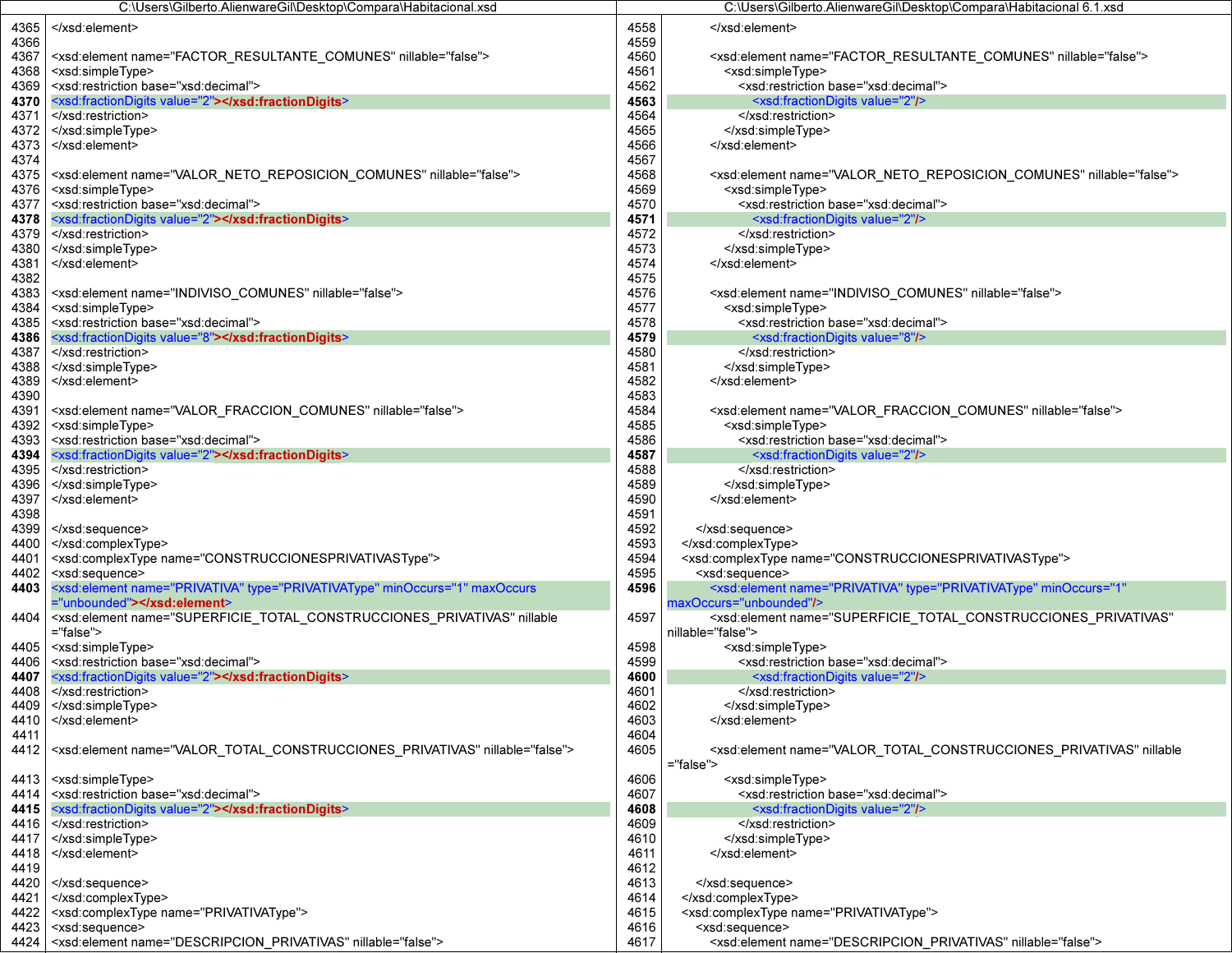|      | C:\Users\Gilberto.AlienwareGil\Desktop\Compara\Habitacional.xsd                      |      | C:\Users\Gilberto.AlienwareGil\Desktop\Compara\Habitacional 6.1 xsd                  |
|------|--------------------------------------------------------------------------------------|------|--------------------------------------------------------------------------------------|
| 4425 | <xsd:simpletype></xsd:simpletype>                                                    | 4618 | <xsd:simpletype></xsd:simpletype>                                                    |
| 4426 | <xsd:restriction base="xsd:string"></xsd:restriction>                                | 4619 | <xsd:restriction base="xsd:string"></xsd:restriction>                                |
|      |                                                                                      |      | <xsd:minlength value="1"></xsd:minlength>                                            |
| 4427 | <xsd:minlength value="1"></xsd:minlength>                                            | 4620 |                                                                                      |
| 4428 | <xsd:maxlength value="50"></xsd:maxlength>                                           | 4621 | <xsd:maxlength value="50"></xsd:maxlength>                                           |
| 4429 | <xsd:whitespace value="collapse"></xsd:whitespace>                                   | 4622 | <xsd:whitespace value="collapse"></xsd:whitespace>                                   |
| 4430 |                                                                                      | 4623 |                                                                                      |
| 4431 |                                                                                      | 4624 |                                                                                      |
| 4432 |                                                                                      | 4625 |                                                                                      |
| 4433 |                                                                                      | 4626 |                                                                                      |
| 4434 | <xsd:element name="CLAVE_USO_PRIVATIVAS" nillable="false"></xsd:element>             | 4627 | <xsd:element name="CLAVE_USO_PRIVATIVAS" nillable="false"></xsd:element>             |
| 4435 | <xsd:simpletype></xsd:simpletype>                                                    | 4628 | <xsd:simpletype></xsd:simpletype>                                                    |
| 4436 | <xsd:restriction base="xsd:string"></xsd:restriction>                                | 4629 | <xsd:restriction base="xsd:string"></xsd:restriction>                                |
|      | <xsd:minlength value="1"></xsd:minlength>                                            | 4630 |                                                                                      |
| 4437 |                                                                                      |      | <xsd:minlength value="1"></xsd:minlength>                                            |
| 4438 | <xsd:maxlength value="2"></xsd:maxlength>                                            | 4631 | <xsd:maxlength value="2"></xsd:maxlength>                                            |
| 4439 | <xsd:whitespace value="collapse"></xsd:whitespace>                                   | 4632 | <xsd:whitespace value="collapse"></xsd:whitespace>                                   |
| 4440 |                                                                                      | 4633 |                                                                                      |
| 4441 |                                                                                      | 4634 |                                                                                      |
| 4442 |                                                                                      | 4635 |                                                                                      |
| 4443 |                                                                                      | 4636 |                                                                                      |
| 4444 | <xsd:element name="NUMERO_NIVELES_TIPO_PRIVATIVAS" nillable="false"></xsd:element>   | 4637 | <xsd:element name="NUMERO_NIVELES_TIPO_PRIVATIVAS" nillable="false"></xsd:element>   |
| 4445 | <xsd:simpletype></xsd:simpletype>                                                    | 4638 | <xsd:simpletype></xsd:simpletype>                                                    |
| 4446 | <xsd:restriction base="xsd:integer"> </xsd:restriction>                              | 4639 | <xsd:restriction base="xsd:integer"> </xsd:restriction>                              |
| 4447 |                                                                                      | 4640 |                                                                                      |
| 4448 |                                                                                      | 4641 |                                                                                      |
|      |                                                                                      |      |                                                                                      |
| 4449 |                                                                                      | 4642 |                                                                                      |
| 4450 | <xsd:element name="CLAVE_RANGO_NIVELES_PRIVATIVAS" nillable="false"></xsd:element>   | 4643 | <xsd:element name="CLAVE_RANGO_NIVELES_PRIVATIVAS" nillable="false"></xsd:element>   |
| 4451 | <xsd:simpletype></xsd:simpletype>                                                    | 4644 | <xsd:simpletype></xsd:simpletype>                                                    |
| 4452 | <xsd:restriction base="xsd:string"></xsd:restriction>                                | 4645 | <xsd:restriction base="xsd:string"></xsd:restriction>                                |
| 4453 | <xsd:minlength value="1"></xsd:minlength>                                            | 4646 | <xsd:minlength value="1"></xsd:minlength>                                            |
| 4454 | <xsd:maxlength value="2"></xsd:maxlength>                                            | 4647 | <xsd:maxlength value="2"></xsd:maxlength>                                            |
| 4455 | <xsd:whitespace value="collapse"></xsd:whitespace>                                   | 4648 | <xsd:whitespace value="collapse"></xsd:whitespace>                                   |
| 4456 |                                                                                      | 4649 |                                                                                      |
| 4457 |                                                                                      | 4650 |                                                                                      |
| 4458 |                                                                                      | 4651 |                                                                                      |
| 4459 |                                                                                      | 4652 |                                                                                      |
| 4460 | <xsd:element name="PUNTAJE_CLASIFICACION_PRIVATIVAS" nillable="false"></xsd:element> | 4653 | <xsd:element name="PUNTAJE_CLASIFICACION_PRIVATIVAS" nillable="false"></xsd:element> |
|      | <xsd:simpletype></xsd:simpletype>                                                    | 4654 | <xsd:simpletype></xsd:simpletype>                                                    |
| 4461 |                                                                                      | 4655 |                                                                                      |
| 4462 | <xsd:restriction base="xsd:integer"></xsd:restriction>                               |      | <xsd:restriction base="xsd:integer"></xsd:restriction>                               |
| 4463 | <xsd:mininclusive value="0"></xsd:mininclusive>                                      | 4656 | <xsd:mininclusive value="0"></xsd:mininclusive>                                      |
| 4464 | <xsd:maxinclusive value="300"></xsd:maxinclusive>                                    | 4657 | <xsd:maxinclusive value="300"></xsd:maxinclusive>                                    |
| 4465 |                                                                                      | 4658 |                                                                                      |
| 4466 |                                                                                      | 4659 |                                                                                      |
| 4467 |                                                                                      | 4660 |                                                                                      |
| 4468 |                                                                                      | 4661 |                                                                                      |
| 4469 | <xsd:element name="CVE_CLASE_PRIVATIVAS" nillable="false"></xsd:element>             | 4662 | <xsd:element name="CVE_CLASE_PRIVATIVAS" nillable="false"></xsd:element>             |
| 4470 | <xsd:simpletype></xsd:simpletype>                                                    | 4663 | <xsd:simpletype></xsd:simpletype>                                                    |
| 4471 | <xsd:restriction base="xsd:integer"></xsd:restriction>                               | 4664 | <xsd:restriction base="xsd:integer"></xsd:restriction>                               |
| 4472 | <xsd:enumeration value="1"></xsd:enumeration>                                        | 4665 | <xsd:enumeration value="0"></xsd:enumeration>                                        |
|      |                                                                                      | 4666 | <xsd:enumeration value="1"></xsd:enumeration>                                        |
| 4473 | <xsd:enumeration value="2"></xsd:enumeration>                                        | 4667 | <xsd:enumeration value="2"></xsd:enumeration>                                        |
| 4474 | <xsd:enumeration value="3"></xsd:enumeration>                                        | 4668 | <xsd:enumeration value="3"></xsd:enumeration>                                        |
|      | 4475   <xsd:enumeration value="4"></xsd:enumeration>                                 | 4669 | <xsd:enumeration value="4"></xsd:enumeration>                                        |
|      |                                                                                      |      |                                                                                      |
|      | 4476   <xsd:enumeration value="5"></xsd:enumeration>                                 | 4670 | <xsd:enumeration value="5"></xsd:enumeration>                                        |
| 4477 | <xsd:enumeration value="6"></xsd:enumeration>                                        | 4671 | <xsd:enumeration value="6"></xsd:enumeration>                                        |
| 4478 | <xsd:enumeration value="7"></xsd:enumeration>                                        | 4672 | <xsd:enumeration value="7"></xsd:enumeration>                                        |
| 4479 | <xsd:enumeration value="8"></xsd:enumeration>                                        | 4673 | <xsd:enumeration value="8"></xsd:enumeration>                                        |
|      | 4480                                                                                 | 4674 |                                                                                      |
| 4481 |                                                                                      | 4675 |                                                                                      |
| 4482 |                                                                                      | 4676 |                                                                                      |
| 4483 |                                                                                      | 4677 |                                                                                      |
| 4484 | <xsd:element name="EDAD_PRIVATIVAS" nillable="false"></xsd:element>                  | 4678 | <xsd:element name="EDAD_PRIVATIVAS" nillable="false"></xsd:element>                  |
| 4485 | <xsd:simpletype></xsd:simpletype>                                                    | 4679 | <xsd:simpletype></xsd:simpletype>                                                    |
|      | 4486   <xsd:restriction base="xsd:integer"> </xsd:restriction>                       | 4680 | <xsd:restriction base="xsd:integer"> </xsd:restriction>                              |
|      |                                                                                      |      |                                                                                      |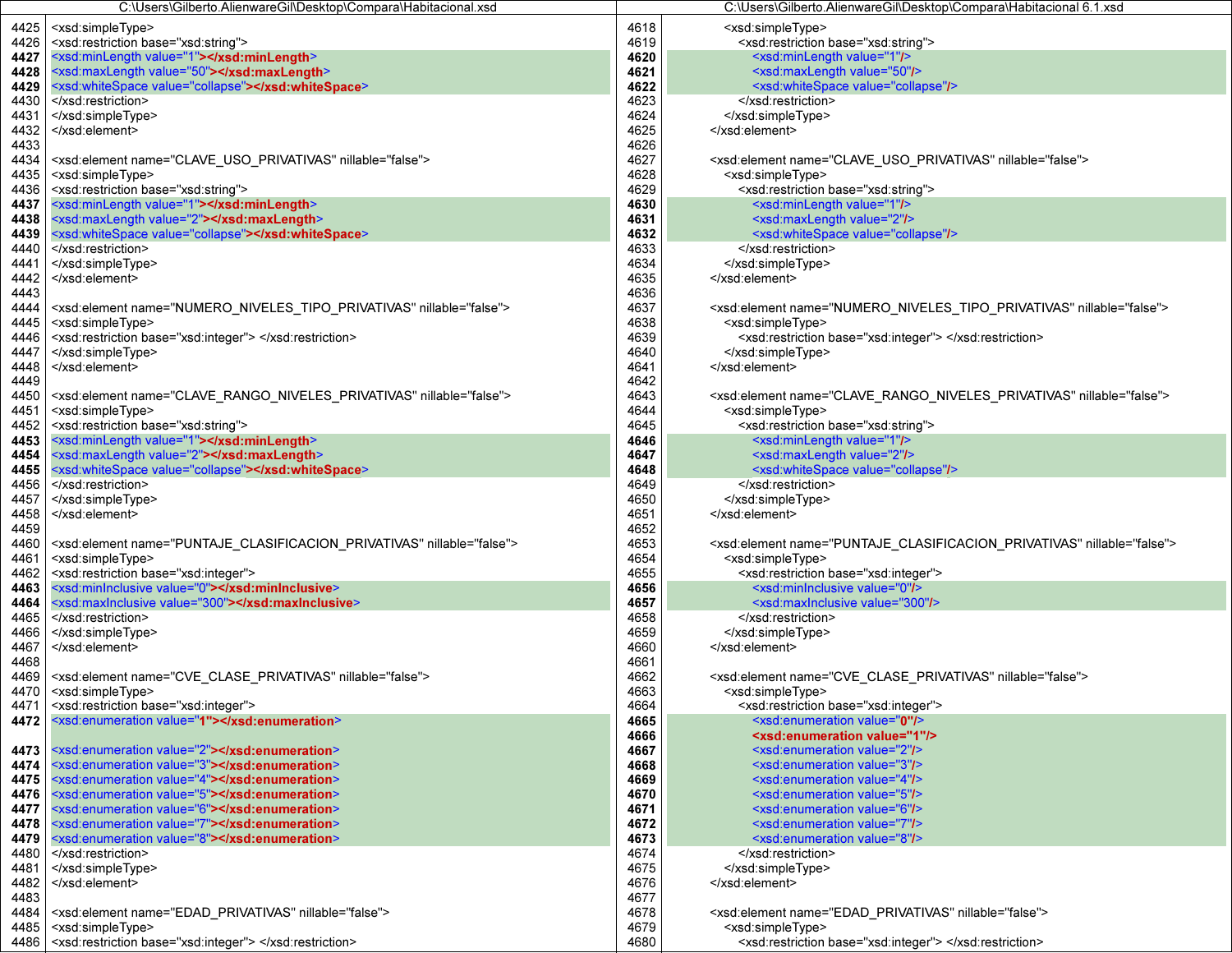|              | C:\Users\Gilberto.AlienwareGil\Desktop\Compara\Habitacional.xsd                                                                                                                                                |              | C:\Users\Gilberto.AlienwareGil\Desktop\Compara\Habitacional 6.1.xsd                          |
|--------------|----------------------------------------------------------------------------------------------------------------------------------------------------------------------------------------------------------------|--------------|----------------------------------------------------------------------------------------------|
| 4487         |                                                                                                                                                                                                                | 4681         |                                                                                              |
| 4488         |                                                                                                                                                                                                                | 4682         |                                                                                              |
| 4489         |                                                                                                                                                                                                                | 4683         |                                                                                              |
| 4490         | <xsd:element name="VIDA_UTIL_TOTAL_TIPO_PRIVATIVAS" nillable="false"></xsd:element>                                                                                                                            | 4684         | <xsd:element name="VIDA_UTIL_TOTAL_TIPO_PRIVATIVAS" nillable="false"></xsd:element>          |
| 4491         | <xsd:simpletype></xsd:simpletype>                                                                                                                                                                              | 4685         | <xsd:simpletype></xsd:simpletype>                                                            |
| 4492         | <xsd:restriction base="xsd:integer"> </xsd:restriction>                                                                                                                                                        | 4686         | <xsd:restriction base="xsd:integer"> </xsd:restriction>                                      |
| 4493         |                                                                                                                                                                                                                | 4687         |                                                                                              |
| 4494         |                                                                                                                                                                                                                | 4688         |                                                                                              |
| 4495         |                                                                                                                                                                                                                | 4689         |                                                                                              |
| 4496         | <xsd:element name="VIDA_UTIL_REMANENTE_PRIVATIVAS" nillable="false"></xsd:element>                                                                                                                             | 4690         | <xsd:element name="VIDA_UTIL_REMANENTE_PRIVATIVAS" nillable="false"></xsd:element>           |
| 4497         | <xsd:simpletype></xsd:simpletype>                                                                                                                                                                              | 4691         | <xsd:simpletype></xsd:simpletype>                                                            |
| 4498         | <xsd:restriction base="xsd:integer"> </xsd:restriction>                                                                                                                                                        | 4692         | <xsd:restriction base="xsd:integer"> </xsd:restriction>                                      |
| 4499         |                                                                                                                                                                                                                | 4693         |                                                                                              |
| 4500         |                                                                                                                                                                                                                | 4694<br>4695 |                                                                                              |
| 4501<br>4502 | <xsd:element name="CVE_CONSERVACION_PRIVATIVAS" nillable="false"></xsd:element>                                                                                                                                | 4696         | <xsd:element name="CVE_CONSERVACION_PRIVATIVAS" nillable="false"></xsd:element>              |
| 4503         | <xsd:simpletype></xsd:simpletype>                                                                                                                                                                              | 4697         | <xsd:simpletype></xsd:simpletype>                                                            |
| 4504         | <xsd:restriction base="xsd:integer"></xsd:restriction>                                                                                                                                                         | 4698         | <xsd:restriction base="xsd:integer"></xsd:restriction>                                       |
| 4505         | <xsd:enumeration value="1"></xsd:enumeration>                                                                                                                                                                  | 4699         | <xsd:enumeration value="0"></xsd:enumeration>                                                |
|              |                                                                                                                                                                                                                | 4700         | <xsd:enumeration value="1"></xsd:enumeration>                                                |
| 4506         | <xsd:enumeration value="2"></xsd:enumeration>                                                                                                                                                                  | 4701         | <xsd:enumeration value="2"></xsd:enumeration>                                                |
| 4507         | <xsd:enumeration value="3"></xsd:enumeration>                                                                                                                                                                  | 4702         | <xsd:enumeration value="3"></xsd:enumeration>                                                |
| 4508         | <xsd:enumeration value="4"></xsd:enumeration>                                                                                                                                                                  | 4703         | <xsd:enumeration value="4"></xsd:enumeration>                                                |
| 4509         | <xsd:enumeration value="5"></xsd:enumeration>                                                                                                                                                                  | 4704         | <xsd:enumeration value="5"></xsd:enumeration>                                                |
| 4510         | <xsd:enumeration value="6"></xsd:enumeration>                                                                                                                                                                  | 4705         | <xsd:enumeration value="6"></xsd:enumeration>                                                |
| 4511         | <xsd:enumeration value="7"></xsd:enumeration>                                                                                                                                                                  | 4706         | <xsd:enumeration value="7"></xsd:enumeration>                                                |
| 4512         |                                                                                                                                                                                                                | 4707         |                                                                                              |
| 4513         |                                                                                                                                                                                                                | 4708         |                                                                                              |
| 4514         |                                                                                                                                                                                                                | 4709         |                                                                                              |
| 4515         |                                                                                                                                                                                                                | 4710         |                                                                                              |
| 4516         | <xsd:element name="SUPERFICIE_PRIVATIVAS" nillable="false"></xsd:element>                                                                                                                                      | 4711         | <xsd:element name="SUPERFICIE_PRIVATIVAS" nillable="false"></xsd:element>                    |
| 4517         | <xsd:simpletype></xsd:simpletype>                                                                                                                                                                              | 4712         | <xsd:simpletype><br/><xsd:restriction base="xsd:decimal"></xsd:restriction></xsd:simpletype> |
| 4518<br>4519 | <xsd:restriction base="xsd:decimal"><br/><xsd:fractiondigits value="2"></xsd:fractiondigits></xsd:restriction>                                                                                                 | 4713<br>4714 | <xsd:fractiondigits value="2"></xsd:fractiondigits>                                          |
| 4520         |                                                                                                                                                                                                                | 4715         |                                                                                              |
| 4521         |                                                                                                                                                                                                                | 4716         |                                                                                              |
| 4522         |                                                                                                                                                                                                                | 4717         | $\le$ /xsd:element>                                                                          |
| 4523         |                                                                                                                                                                                                                | 4718         |                                                                                              |
| 4524         | <xsd:element name="VALOR_UNITARIODEREPOSICIONNUEVO_PRIVATIVAS" nillable<="" td=""><td>4719</td><td><xsd:element <="" name="VALOR_UNITARIODEREPOSICIONNUEVO_PRIVATIVAS" td=""></xsd:element></td></xsd:element> | 4719         | <xsd:element <="" name="VALOR_UNITARIODEREPOSICIONNUEVO_PRIVATIVAS" td=""></xsd:element>     |
|              | ="false">                                                                                                                                                                                                      |              | nillable="false">                                                                            |
| 4525         | <xsd:simpletype></xsd:simpletype>                                                                                                                                                                              | 4720         | <xsd:simpletype></xsd:simpletype>                                                            |
| 4526         | <xsd:restriction base="xsd:decimal"></xsd:restriction>                                                                                                                                                         | 4721         | <xsd:restriction base="xsd:decimal"></xsd:restriction>                                       |
| 4527         | <xsd:fractiondigits value="2"></xsd:fractiondigits>                                                                                                                                                            | 4722         | <xsd:fractiondigits value="2"></xsd:fractiondigits>                                          |
| 4528         |                                                                                                                                                                                                                | 4723         |                                                                                              |
| 4529         |                                                                                                                                                                                                                | 4724         |                                                                                              |
| 4530         |                                                                                                                                                                                                                | 4725<br>4726 |                                                                                              |
| 4531<br>4532 | <xsd:element name="FACTOR_EDAD_PRIVATIVAS" nillable="false"></xsd:element>                                                                                                                                     | 4727         | <xsd:element name="FACTOR_EDAD_PRIVATIVAS" nillable="false"></xsd:element>                   |
| 4533         | <xsd:simpletype></xsd:simpletype>                                                                                                                                                                              | 4728         | <xsd:simpletype></xsd:simpletype>                                                            |
| 4534         | <xsd:restriction base="xsd:decimal"></xsd:restriction>                                                                                                                                                         | 4729         | <xsd:restriction base="xsd:decimal"></xsd:restriction>                                       |
| 4535         | <xsd:fractiondigits value="2"></xsd:fractiondigits>                                                                                                                                                            | 4730         | <xsd:fractiondigits value="2"></xsd:fractiondigits>                                          |
| 4536         |                                                                                                                                                                                                                | 4731         |                                                                                              |
| 4537         |                                                                                                                                                                                                                | 4732         |                                                                                              |
| 4538         |                                                                                                                                                                                                                | 4733         |                                                                                              |
| 4539         |                                                                                                                                                                                                                | 4734         |                                                                                              |
| 4540         | <xsd:element name="FACTOR_CONSERVACION_PRIVATIVAS" nillable="false"></xsd:element>                                                                                                                             | 4735         | <xsd:element name="FACTOR_CONSERVACION_PRIVATIVAS" nillable="false"></xsd:element>           |
| 4541         | <xsd:simpletype></xsd:simpletype>                                                                                                                                                                              | 4736         | <xsd:simpletype></xsd:simpletype>                                                            |
| 4542         | <xsd:restriction base="xsd:decimal"></xsd:restriction>                                                                                                                                                         | 4737         | <xsd:restriction base="xsd:decimal"></xsd:restriction>                                       |
| 4543         | <xsd:fractiondigits value="2"></xsd:fractiondigits>                                                                                                                                                            | 4738         | <xsd:fractiondigits value="2"></xsd:fractiondigits>                                          |
| 4544         |                                                                                                                                                                                                                | 4739         |                                                                                              |
| 4545<br>4546 | <br>                                                                                                                                                                                                           | 4740<br>4741 | <br>                                                                                         |
| 4547         |                                                                                                                                                                                                                | 4742         |                                                                                              |
|              |                                                                                                                                                                                                                |              |                                                                                              |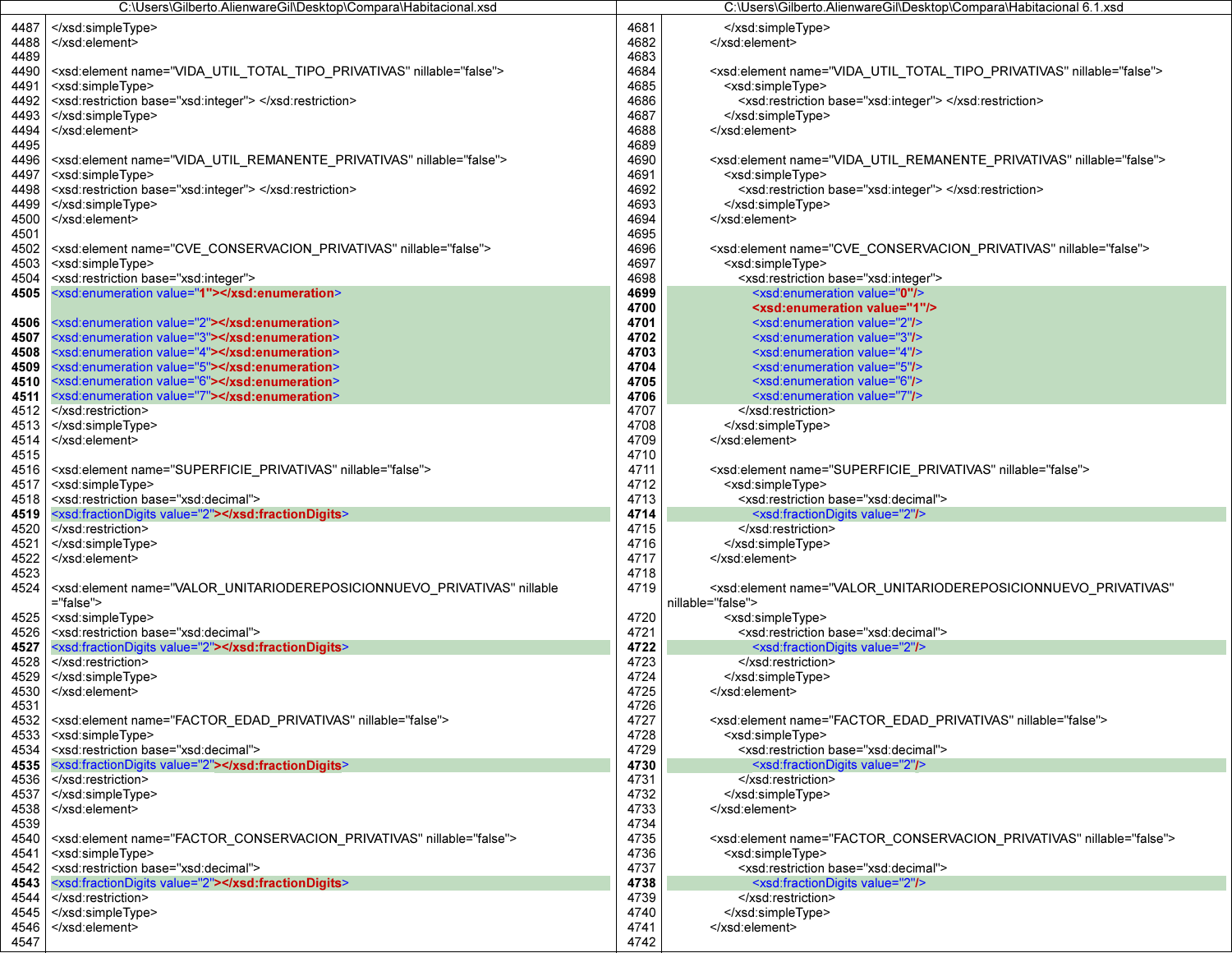|      | C:\Users\Gilberto.AlienwareGil\Desktop\Compara\Habitacional.xsd                                                                                                                                                      |      | C:\Users\Gilberto.AlienwareGil\Desktop\Compara\Habitacional 6.1 xsd                         |
|------|----------------------------------------------------------------------------------------------------------------------------------------------------------------------------------------------------------------------|------|---------------------------------------------------------------------------------------------|
| 4548 | <xsd:element name="AVANCE_OBRA_PRIVATIVAS" nillable="false"></xsd:element>                                                                                                                                           | 4743 | <xsd:element name="AVANCE_OBRA_PRIVATIVAS" nillable="false"></xsd:element>                  |
| 4549 | <xsd:simpletype></xsd:simpletype>                                                                                                                                                                                    | 4744 | <xsd:simpletype></xsd:simpletype>                                                           |
| 4550 | <xsd:restriction base="xsd:decimal"></xsd:restriction>                                                                                                                                                               | 4745 | <xsd:restriction base="xsd:decimal"></xsd:restriction>                                      |
| 4551 | <xsd:fractiondigits value="2"></xsd:fractiondigits>                                                                                                                                                                  | 4746 | <xsd:fractiondigits value="2"></xsd:fractiondigits>                                         |
|      | 4552                                                                                                                                                                                                                 | 4747 |                                                                                             |
|      |                                                                                                                                                                                                                      | 4748 |                                                                                             |
| 4553 |                                                                                                                                                                                                                      |      |                                                                                             |
| 4554 |                                                                                                                                                                                                                      | 4749 |                                                                                             |
| 4555 |                                                                                                                                                                                                                      | 4750 |                                                                                             |
| 4556 | <xsd:element name="FACTOR_RESULTANTE_PRIVATIVAS" nillable="false"></xsd:element>                                                                                                                                     | 4751 | <xsd:element name="FACTOR_RESULTANTE_PRIVATIVAS" nillable="false"></xsd:element>            |
| 4557 | <xsd:simpletype></xsd:simpletype>                                                                                                                                                                                    | 4752 | <xsd:simpletype></xsd:simpletype>                                                           |
| 4558 | <xsd:restriction base="xsd:decimal"></xsd:restriction>                                                                                                                                                               | 4753 | <xsd:restriction base="xsd:decimal"></xsd:restriction>                                      |
| 4559 | <xsd:fractiondigits value="2"></xsd:fractiondigits>                                                                                                                                                                  | 4754 | <xsd:fractiondigits value="2"></xsd:fractiondigits>                                         |
| 4560 |                                                                                                                                                                                                                      | 4755 |                                                                                             |
| 4561 |                                                                                                                                                                                                                      | 4756 |                                                                                             |
| 4562 |                                                                                                                                                                                                                      | 4757 |                                                                                             |
| 4563 |                                                                                                                                                                                                                      | 4758 |                                                                                             |
| 4564 | <xsd:element name="VALOR_NETO_REPOSICION_PRIVATIVAS" nillable="false"></xsd:element>                                                                                                                                 | 4759 | <xsd:element name="VALOR_NETO_REPOSICION_PRIVATIVAS" nillable="false"></xsd:element>        |
| 4565 | <xsd:simpletype></xsd:simpletype>                                                                                                                                                                                    | 4760 | <xsd:simpletype></xsd:simpletype>                                                           |
| 4566 | <xsd:restriction base="xsd:decimal"></xsd:restriction>                                                                                                                                                               | 4761 | <xsd:restriction base="xsd:decimal"></xsd:restriction>                                      |
| 4567 |                                                                                                                                                                                                                      | 4762 | <xsd:fractiondigits value="2"></xsd:fractiondigits>                                         |
|      | <xsd:fractiondigits value="2"></xsd:fractiondigits><br>4568                                                                                                                                                          | 4763 |                                                                                             |
|      |                                                                                                                                                                                                                      |      |                                                                                             |
| 4569 |                                                                                                                                                                                                                      | 4764 |                                                                                             |
| 4570 |                                                                                                                                                                                                                      | 4765 |                                                                                             |
| 4571 |                                                                                                                                                                                                                      | 4766 |                                                                                             |
| 4572 | <xsd:element name="VALOR_FRACCION_PRIVATIVAS" nillable="false"></xsd:element>                                                                                                                                        | 4767 | <xsd:element name="VALOR_FRACCION_PRIVATIVAS" nillable="false"></xsd:element>               |
| 4573 | <xsd:simpletype></xsd:simpletype>                                                                                                                                                                                    | 4768 | <xsd:simpletype></xsd:simpletype>                                                           |
| 4574 | <xsd:restriction base="xsd:decimal"></xsd:restriction>                                                                                                                                                               | 4769 | <xsd:restriction base="xsd:decimal"></xsd:restriction>                                      |
| 4575 | <xsd:fractiondigits value="2"></xsd:fractiondigits>                                                                                                                                                                  | 4770 | <xsd:fractiondigits value="2"></xsd:fractiondigits>                                         |
|      | 4576                                                                                                                                                                                                                 | 4771 |                                                                                             |
| 4577 |                                                                                                                                                                                                                      | 4772 |                                                                                             |
| 4578 |                                                                                                                                                                                                                      | 4773 |                                                                                             |
| 4579 |                                                                                                                                                                                                                      | 4774 |                                                                                             |
| 4580 |                                                                                                                                                                                                                      | 4775 |                                                                                             |
| 4581 |                                                                                                                                                                                                                      | 4776 |                                                                                             |
| 4582 | <xsd:complextype name="TERRENOType"></xsd:complextype>                                                                                                                                                               | 4777 | <xsd:complextype name="TERRENOType"></xsd:complextype>                                      |
| 4583 | <xsd:sequence></xsd:sequence>                                                                                                                                                                                        | 4778 | <xsd:sequence></xsd:sequence>                                                               |
| 4584 | <xsd:element name="CALLES_TRANSVERSALES_LIMITROFES_Y_ORIENTACION" nillable<="" td=""><th>4779</th><td><xsd:element <="" name="CALLES_TRANSVERSALES_LIMITROFES_Y_ORIENTACION" td=""></xsd:element></td></xsd:element> | 4779 | <xsd:element <="" name="CALLES_TRANSVERSALES_LIMITROFES_Y_ORIENTACION" td=""></xsd:element> |
|      | ="false">                                                                                                                                                                                                            |      | nillable="false">                                                                           |
|      | 4585   <xsd:simpletype></xsd:simpletype>                                                                                                                                                                             | 4780 | <xsd:simpletype></xsd:simpletype>                                                           |
| 4586 | <xsd:restriction base="xsd:string"></xsd:restriction>                                                                                                                                                                | 4781 | <xsd:restriction base="xsd:string"></xsd:restriction>                                       |
| 4587 | <xsd:minlength value="0"></xsd:minlength>                                                                                                                                                                            | 4782 | <xsd:minlength value="0"></xsd:minlength>                                                   |
| 4588 | <xsd:maxlength value="500"></xsd:maxlength>                                                                                                                                                                          | 4783 | <xsd:maxlength value="500"></xsd:maxlength>                                                 |
| 4589 | <xsd:whitespace value="collapse"></xsd:whitespace>                                                                                                                                                                   | 4784 | <xsd:whitespace value="collapse"></xsd:whitespace>                                          |
| 4590 |                                                                                                                                                                                                                      | 4785 |                                                                                             |
| 4591 |                                                                                                                                                                                                                      | 4786 |                                                                                             |
| 4592 |                                                                                                                                                                                                                      | 4787 |                                                                                             |
| 4593 |                                                                                                                                                                                                                      | 4788 |                                                                                             |
| 4594 | <xsd:element name="CROQUIS_MICROLOCALIZACION" nillable="false"></xsd:element>                                                                                                                                        | 4789 | <xsd:element name="CROQUIS MICROLOCALIZACION" nillable="false"></xsd:element>               |
| 4595 | <xsd:simpletype></xsd:simpletype>                                                                                                                                                                                    | 4790 | <xsd:simpletype></xsd:simpletype>                                                           |
|      | 4596   <xsd:restriction base="xsd:base64Binary"> </xsd:restriction>                                                                                                                                                  | 4791 | <xsd:restriction base="xsd:base64Binary"> </xsd:restriction>                                |
| 4597 |                                                                                                                                                                                                                      | 4792 |                                                                                             |
|      | 4598                                                                                                                                                                                                                 | 4793 |                                                                                             |
| 4599 |                                                                                                                                                                                                                      | 4794 |                                                                                             |
| 4600 | <xsd:element name="CROQUIS_MACROLOCALIZACION" nillable="false"></xsd:element>                                                                                                                                        | 4795 | <xsd:element name="CROQUIS_MACROLOCALIZACION" nillable="false"></xsd:element>               |
| 4601 | <xsd:simpletype></xsd:simpletype>                                                                                                                                                                                    | 4796 | <xsd:simpletype></xsd:simpletype>                                                           |
|      | 4602   <xsd:restriction base="xsd:base64Binary"> </xsd:restriction>                                                                                                                                                  | 4797 | <xsd:restriction base="xsd:base64Binary"> </xsd:restriction>                                |
| 4603 |                                                                                                                                                                                                                      | 4798 |                                                                                             |
|      | $4604$                                                                                                                                                                                                               | 4799 |                                                                                             |
| 4605 |                                                                                                                                                                                                                      | 4800 |                                                                                             |
| 4606 | <xsd:element name="FUENTELEGAL" type="FUENTELEGALType"></xsd:element>                                                                                                                                                | 4801 | <xsd:element name="FUENTELEGAL" type="FUENTELEGALType"></xsd:element>                       |
| 4607 | <xsd:element <="" name="MEDIDASCOLINDANCIAS" th="" type="MEDIDASCOLINDANCIASType"><th>4802</th><th><xsd:element name="MEDIDASCOLINDANCIAS" th="" type<=""></xsd:element></th></xsd:element>                          | 4802 | <xsd:element name="MEDIDASCOLINDANCIAS" th="" type<=""></xsd:element>                       |
|      | minOccurs="1"                                                                                                                                                                                                        |      | ="MEDIDASCOLINDANCIASType" minOccurs="1" maxOccurs="unbounded"/>                            |
|      | 4608   maxOccurs="unbounded">                                                                                                                                                                                        |      |                                                                                             |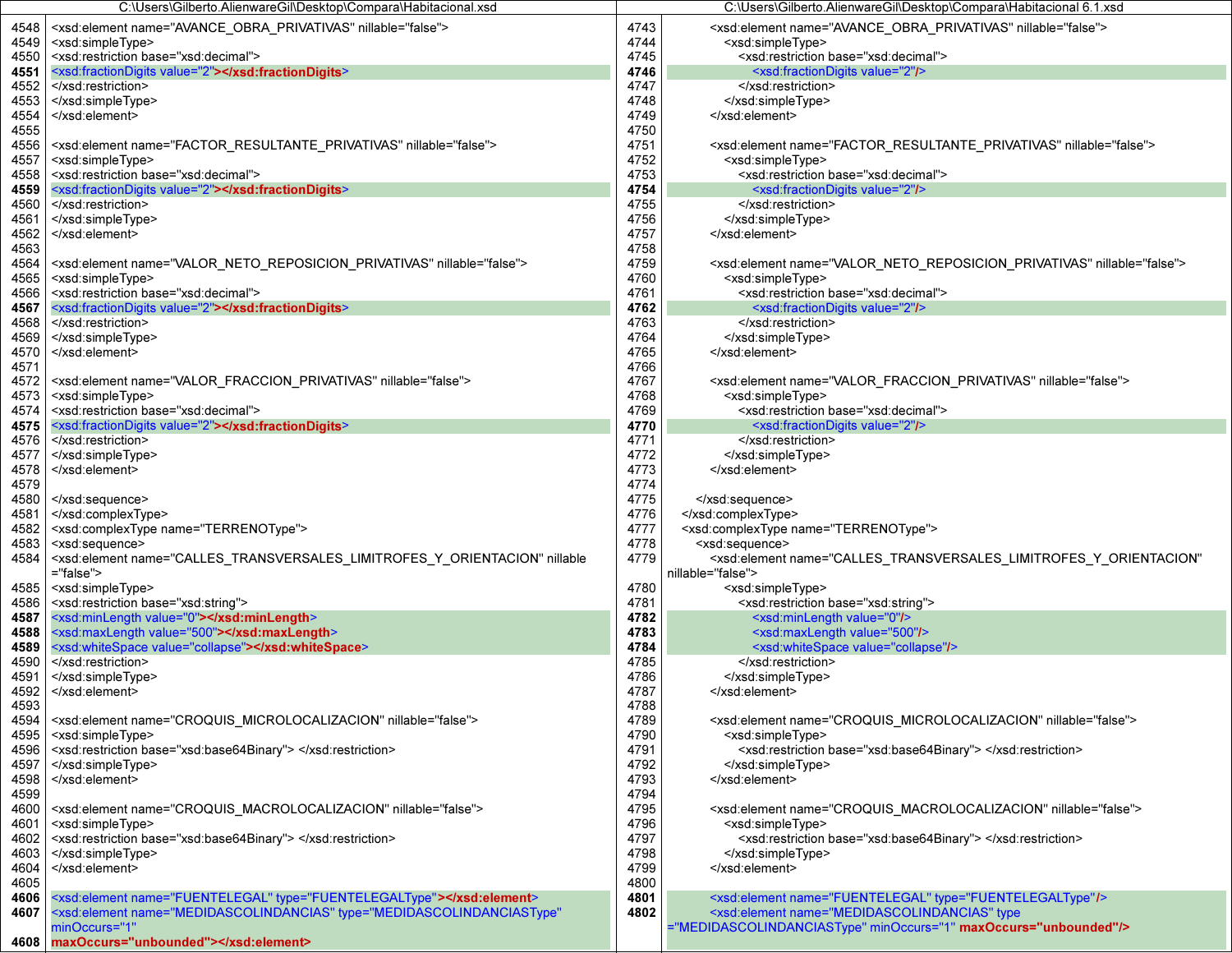|      | C:\Users\Gilberto.AlienwareGil\Desktop\Compara\Habitacional.xsd                                                                                                                                     |      | C:\Users\Gilberto.AlienwareGil\Desktop\Compara\Habitacional 6.1 xsd                             |
|------|-----------------------------------------------------------------------------------------------------------------------------------------------------------------------------------------------------|------|-------------------------------------------------------------------------------------------------|
| 4609 | <xsd:element name="TERRENOENESTUDIO" type="TERRENOENESTUDIOType"><th>4803</th><th><xsd:element name="TERRENOENESTUDIO" type="TERRENOENESTUDIOType"></xsd:element></th></xsd:element>                | 4803 | <xsd:element name="TERRENOENESTUDIO" type="TERRENOENESTUDIOType"></xsd:element>                 |
|      | :element>                                                                                                                                                                                           |      |                                                                                                 |
| 4610 |                                                                                                                                                                                                     | 4804 |                                                                                                 |
| 4611 | <xsd:attribute name="id" type="xsd:string" use="required"></xsd:attribute>                                                                                                                          | 4805 | <xsd:attribute name="id" type="xsd:string"></xsd:attribute>                                     |
| 4612 |                                                                                                                                                                                                     | 4806 |                                                                                                 |
| 4613 | <xsd:complextype name="TERRENOENESTUDIOType"></xsd:complextype>                                                                                                                                     | 4807 | <xsd:complextype name="TERRENOENESTUDIOType"></xsd:complextype>                                 |
| 4614 | <xsd:sequence></xsd:sequence>                                                                                                                                                                       | 4808 | <xsd:sequence></xsd:sequence>                                                                   |
| 4615 | <xsd:element name="SUPERFICIE_TERRENO" th="" type<=""><th>4809</th><th><xsd:element name="SUPERFICIE_TERRENO" th="" type<=""></xsd:element></th></xsd:element>                                      | 4809 | <xsd:element name="SUPERFICIE_TERRENO" th="" type<=""></xsd:element>                            |
|      | ="SUPERFICIE_TERRENOType">                                                                                                                                                                          |      | ="SUPERFICIE_TERRENOType" minOccurs="1" maxOccurs="10"/>                                        |
| 4616 | <xsd:element name="TOTAL_VALOR_TERRENO" nillable="false"></xsd:element>                                                                                                                             | 4810 | <xsd:element name="TOTAL_VALOR_TERRENO" nillable="false"></xsd:element>                         |
| 4617 | <xsd:simpletype></xsd:simpletype>                                                                                                                                                                   | 4811 | <xsd:simpletype></xsd:simpletype>                                                               |
| 4618 | <xsd:restriction base="xsd:decimal"></xsd:restriction>                                                                                                                                              | 4812 | <xsd:restriction base="xsd:decimal"></xsd:restriction>                                          |
| 4619 | <xsd:fractiondigits value="2"></xsd:fractiondigits>                                                                                                                                                 | 4813 | <xsd:fractiondigits value="2"></xsd:fractiondigits>                                             |
| 4620 |                                                                                                                                                                                                     | 4814 |                                                                                                 |
| 4621 |                                                                                                                                                                                                     | 4815 |                                                                                                 |
| 4622 |                                                                                                                                                                                                     | 4816 |                                                                                                 |
|      |                                                                                                                                                                                                     | 4817 |                                                                                                 |
| 4623 |                                                                                                                                                                                                     |      |                                                                                                 |
| 4624 | <xsd:element name="INDIVISOS_CONSTRUCCION" nillable="false"></xsd:element>                                                                                                                          | 4818 | <xsd:element name="INDIVISOS_CONSTRUCCION" nillable="false"></xsd:element>                      |
| 4625 | <xsd:simpletype></xsd:simpletype>                                                                                                                                                                   | 4819 | <xsd:simpletype></xsd:simpletype>                                                               |
| 4626 | <xsd:restriction base="xsd:decimal"></xsd:restriction>                                                                                                                                              | 4820 | <xsd:restriction base="xsd:decimal"></xsd:restriction>                                          |
| 4627 | <xsd:fractiondigits value="8"></xsd:fractiondigits>                                                                                                                                                 | 4821 | <xsd:fractiondigits value="8"></xsd:fractiondigits>                                             |
| 4628 |                                                                                                                                                                                                     | 4822 |                                                                                                 |
| 4629 |                                                                                                                                                                                                     | 4823 |                                                                                                 |
| 4630 |                                                                                                                                                                                                     | 4824 |                                                                                                 |
| 4631 |                                                                                                                                                                                                     | 4825 |                                                                                                 |
| 4632 | <xsd:element name="INDIVISOS_TERRENO" nillable="false"></xsd:element>                                                                                                                               | 4826 | <xsd:element name="INDIVISOS_TERRENO" nillable="false"></xsd:element>                           |
| 4633 | <xsd:simpletype></xsd:simpletype>                                                                                                                                                                   | 4827 | <xsd:simpletype></xsd:simpletype>                                                               |
| 4634 | <xsd:restriction base="xsd:decimal"></xsd:restriction>                                                                                                                                              | 4828 | <xsd:restriction base="xsd:decimal"></xsd:restriction>                                          |
| 4635 | <xsd:fractiondigits value="8"></xsd:fractiondigits>                                                                                                                                                 | 4829 | <xsd:fractiondigits value="8"></xsd:fractiondigits>                                             |
| 4636 |                                                                                                                                                                                                     | 4830 |                                                                                                 |
| 4637 |                                                                                                                                                                                                     | 4831 |                                                                                                 |
| 4638 |                                                                                                                                                                                                     | 4832 |                                                                                                 |
| 4639 |                                                                                                                                                                                                     | 4833 |                                                                                                 |
| 4640 |                                                                                                                                                                                                     | 4834 |                                                                                                 |
| 4641 |                                                                                                                                                                                                     | 4835 |                                                                                                 |
| 4642 | <xsd:complextype name="SUPERFICIE_TERRENOType"></xsd:complextype>                                                                                                                                   | 4836 | <xsd:complextype name="SUPERFICIE_TERRENOType"></xsd:complextype>                               |
| 4643 | <xsd:sequence></xsd:sequence>                                                                                                                                                                       | 4837 | <xsd:sequence></xsd:sequence>                                                                   |
| 4644 | <xsd:element <="" minoccurs="1" name="IDENTIFICADOR_FRACCION" nillable="false" th=""><th>4838</th><th><xsd:element name="IDENTIFICADOR_FRACCION" nillable="false"></xsd:element></th></xsd:element> | 4838 | <xsd:element name="IDENTIFICADOR_FRACCION" nillable="false"></xsd:element>                      |
|      | maxOccurs="10">                                                                                                                                                                                     |      |                                                                                                 |
|      | 4645   <xsd:simpletype></xsd:simpletype>                                                                                                                                                            | 4839 | <xsd:simpletype></xsd:simpletype>                                                               |
| 4646 | <xsd:restriction base="xsd:integer"> </xsd:restriction>                                                                                                                                             | 4840 | <xsd:restriction base="xsd:integer"> </xsd:restriction>                                         |
| 4647 |                                                                                                                                                                                                     | 4841 |                                                                                                 |
| 4648 |                                                                                                                                                                                                     | 4842 |                                                                                                 |
| 4649 |                                                                                                                                                                                                     | 4843 |                                                                                                 |
| 4650 | <xsd:element name="SUPERFICIE_TERRENO_CONJUNTO" nillable="false"></xsd:element>                                                                                                                     | 4844 | <xsd:element name="SUPERFICIE_TERRENO_CONJUNTO" nillable="false"></xsd:element>                 |
| 4651 | <xsd:simpletype></xsd:simpletype>                                                                                                                                                                   | 4845 | <xsd:simpletype></xsd:simpletype>                                                               |
| 4652 | <xsd:restriction base="xsd:decimal"></xsd:restriction>                                                                                                                                              | 4846 | <xsd:restriction base="xsd:decimal"></xsd:restriction>                                          |
| 4653 | <xsd:fractiondigits value="2"></xsd:fractiondigits>                                                                                                                                                 | 4847 | <xsd:fractiondigits value="2"></xsd:fractiondigits>                                             |
| 4654 |                                                                                                                                                                                                     | 4848 |                                                                                                 |
| 4655 |                                                                                                                                                                                                     | 4849 |                                                                                                 |
| 4656 |                                                                                                                                                                                                     | 4850 |                                                                                                 |
| 4657 |                                                                                                                                                                                                     | 4851 |                                                                                                 |
| 4658 | <xsd:element name="SUPERFICIE TERRENO" nillable="false"></xsd:element>                                                                                                                              | 4852 | <xsd:element <="" minoccurs="1" name="SUPERFICIE_TERRENO" nillable="false" th=""></xsd:element> |
|      |                                                                                                                                                                                                     |      | maxOccurs="10">                                                                                 |
| 4659 | <xsd:simpletype></xsd:simpletype>                                                                                                                                                                   | 4853 | <xsd:simpletype></xsd:simpletype>                                                               |
| 4660 | <xsd:restriction base="xsd:decimal"></xsd:restriction>                                                                                                                                              | 4854 | <xsd:restriction base="xsd:decimal"></xsd:restriction>                                          |
| 4661 | <xsd:fractiondigits value="2"></xsd:fractiondigits>                                                                                                                                                 | 4855 | <xsd:fractiondigits value="2"></xsd:fractiondigits>                                             |
| 4662 |                                                                                                                                                                                                     | 4856 |                                                                                                 |
| 4663 |                                                                                                                                                                                                     | 4857 |                                                                                                 |
| 4664 |                                                                                                                                                                                                     | 4858 |                                                                                                 |
| 4665 |                                                                                                                                                                                                     | 4859 |                                                                                                 |
| 4666 | <xsd:element name="FZO" nillable="false"></xsd:element>                                                                                                                                             | 4860 | <xsd:element name="FZO" nillable="false"></xsd:element>                                         |
| 4667 | <xsd:simpletype></xsd:simpletype>                                                                                                                                                                   | 4861 | <xsd:simpletype></xsd:simpletype>                                                               |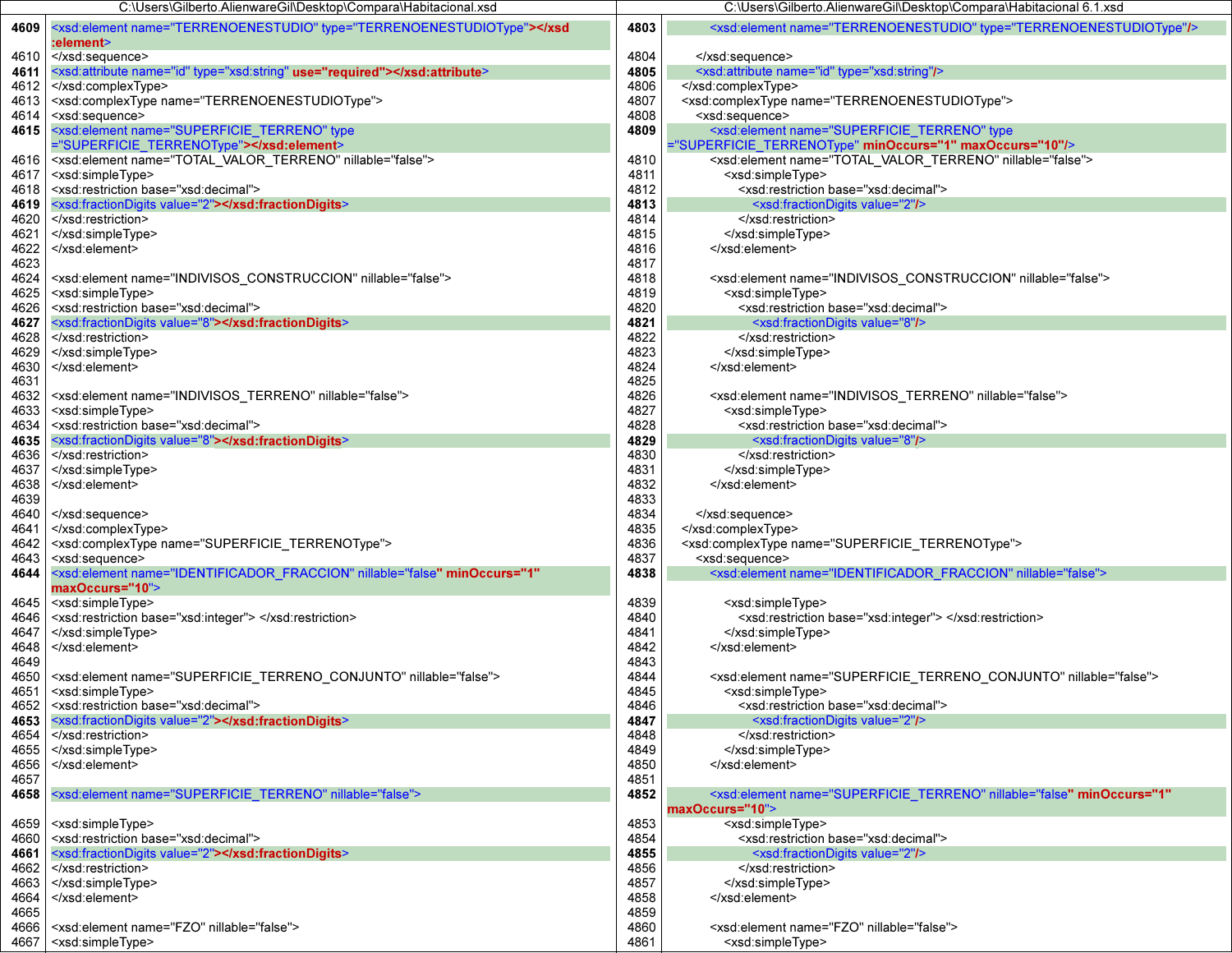|      | C:\Users\Gilberto.AlienwareGil\Desktop\Compara\Habitacional.xsd             |              | C:\Users\Gilberto.AlienwareGil\Desktop\Compara\Habitacional 6.1.xsd  |
|------|-----------------------------------------------------------------------------|--------------|----------------------------------------------------------------------|
| 4668 | <xsd:restriction base="xsd:decimal"></xsd:restriction>                      | 4862         | <xsd:restriction base="xsd:decimal"></xsd:restriction>               |
| 4669 | <xsd:fractiondigits value="2"></xsd:fractiondigits>                         | 4863         | <xsd:fractiondigits value="2"></xsd:fractiondigits>                  |
| 4670 |                                                                             | 4864         |                                                                      |
| 4671 |                                                                             | 4865         |                                                                      |
| 4672 |                                                                             | 4866         |                                                                      |
| 4673 |                                                                             | 4867         |                                                                      |
| 4674 | <xsd:element name="FUB" nillable="false"></xsd:element>                     | 4868         | <xsd:element name="FUB" nillable="false"></xsd:element>              |
| 4675 | <xsd:simpletype></xsd:simpletype>                                           | 4869         | <xsd:simpletype></xsd:simpletype>                                    |
| 4676 | <xsd:restriction base="xsd:decimal"></xsd:restriction>                      | 4870         | <xsd:restriction base="xsd:decimal"></xsd:restriction>               |
| 4677 | <xsd:fractiondigits value="2"></xsd:fractiondigits>                         | 4871         | <xsd:fractiondigits value="2"></xsd:fractiondigits>                  |
|      | 4678                                                                        | 4872         |                                                                      |
| 4679 |                                                                             | 4873         |                                                                      |
| 4680 |                                                                             | 4874         |                                                                      |
| 4681 |                                                                             | 4875         |                                                                      |
| 4682 | <xsd:element name="FFR" nillable="false"></xsd:element>                     | 4876         | <xsd:element name="FFR" nillable="false"></xsd:element>              |
| 4683 | <xsd:simpletype></xsd:simpletype>                                           | 4877         | <xsd:simpletype></xsd:simpletype>                                    |
|      | 4684   <xsd:restriction base="xsd:decimal"></xsd:restriction>               | 4878         | <xsd:restriction base="xsd:decimal"></xsd:restriction>               |
|      | 4685<br><xsd:fractiondigits value="2"></xsd:fractiondigits>                 | 4879         | <xsd:fractiondigits value="2"></xsd:fractiondigits>                  |
| 4686 |                                                                             | 4880         |                                                                      |
| 4687 |                                                                             | 4881         |                                                                      |
| 4688 |                                                                             | 4882         |                                                                      |
| 4689 |                                                                             | 4883         |                                                                      |
| 4690 | <xsd:element name="FFO" nillable="false"></xsd:element>                     | 4884         | <xsd:element name="FFO" nillable="false"></xsd:element>              |
| 4691 | <xsd:simpletype></xsd:simpletype>                                           | 4885         | <xsd:simpletype></xsd:simpletype>                                    |
|      | 4692   <xsd:restriction base="xsd:decimal"></xsd:restriction>               | 4886         | <xsd:restriction base="xsd:decimal"></xsd:restriction>               |
| 4693 | <xsd:fractiondigits value="2"></xsd:fractiondigits>                         | 4887         | <xsd:fractiondigits value="2"></xsd:fractiondigits>                  |
|      | 4694                                                                        | 4888         |                                                                      |
| 4695 |                                                                             | 4889         |                                                                      |
| 4696 |                                                                             | 4890         |                                                                      |
| 4697 |                                                                             | 4891         |                                                                      |
| 4698 | <xsd:element name="FSU" nillable="false"></xsd:element>                     | 4892         | <xsd:element name="FSU" nillable="false"></xsd:element>              |
| 4699 | <xsd:simpletype></xsd:simpletype>                                           | 4893         | <xsd:simpletype></xsd:simpletype>                                    |
| 4700 | <xsd:restriction base="xsd:decimal"></xsd:restriction>                      | 4894         | <xsd:restriction base="xsd:decimal"></xsd:restriction>               |
| 4701 | <xsd:fractiondigits value="2"></xsd:fractiondigits>                         | 4895         | <xsd:fractiondigits value="2"></xsd:fractiondigits>                  |
| 4702 |                                                                             | 4896         |                                                                      |
| 4703 |                                                                             | 4897<br>4898 | <br>                                                                 |
| 4705 | $4704$                                                                      | 4899         |                                                                      |
| 4706 | <xsd:element name="FOT" nillable="false"></xsd:element>                     | 4900         | <xsd:element name="FOT" nillable="false"></xsd:element>              |
| 4707 | <xsd:simpletype></xsd:simpletype>                                           | 4901         | <xsd:simpletype></xsd:simpletype>                                    |
|      | 4708   <xsd:restriction base="xsd:decimal"></xsd:restriction>               | 4902         | <xsd:restriction base="xsd:decimal"></xsd:restriction>               |
| 4709 | <xsd:fractiondigits value="2"></xsd:fractiondigits>                         | 4903         | <xsd:fractiondigits value="2"></xsd:fractiondigits>                  |
| 4710 |                                                                             | 4904         |                                                                      |
| 4711 |                                                                             | 4905         |                                                                      |
| 4712 |                                                                             | 4906         |                                                                      |
| 4713 |                                                                             | 4907         |                                                                      |
|      | 4714   <xsd:element name="DESCRIPCION_FOT" nillable="false"></xsd:element>  | 4908         | <xsd:element name="DESCRIPCION_FOT" nillable="false"></xsd:element>  |
|      | 4715   <xsd:simpletype></xsd:simpletype>                                    | 4909         | <xsd:simpletype></xsd:simpletype>                                    |
|      | 4716   <xsd:restriction base="xsd:string"></xsd:restriction>                | 4910         | <xsd:restriction base="xsd:string"></xsd:restriction>                |
| 4717 | <xsd:whitespace value="collapse"></xsd:whitespace>                          | 4911         | <xsd:whitespace value="collapse"></xsd:whitespace>                   |
|      | 4718                                                                        | 4912         |                                                                      |
|      | 4719                                                                        | 4913         |                                                                      |
|      | 4720                                                                        | 4914         |                                                                      |
| 4721 |                                                                             | 4915         |                                                                      |
| 4722 | <xsd:element name="FRE" nillable="false"></xsd:element>                     | 4916         | <xsd:element name="FRE" nillable="false"></xsd:element>              |
|      | 4723   <xsd:simpletype></xsd:simpletype>                                    | 4917         | <xsd:simpletype></xsd:simpletype>                                    |
|      | 4724   <xsd:restriction base="xsd:decimal"></xsd:restriction>               | 4918         | <xsd:restriction base="xsd:decimal"></xsd:restriction>               |
|      | 4725   <xsd:fractiondigits value="4"></xsd:fractiondigits>                  | 4919         | <xsd:fractiondigits value="4"></xsd:fractiondigits>                  |
|      | 4726                                                                        | 4920         |                                                                      |
| 4727 |                                                                             | 4921         |                                                                      |
|      | 4728                                                                        | 4922         |                                                                      |
| 4729 |                                                                             | 4923         |                                                                      |
|      | 4730   <xsd:element name="CLAVE_AREA_VALOR" nillable="false"></xsd:element> | 4924         | <xsd:element name="CLAVE_AREA_VALOR" nillable="false"></xsd:element> |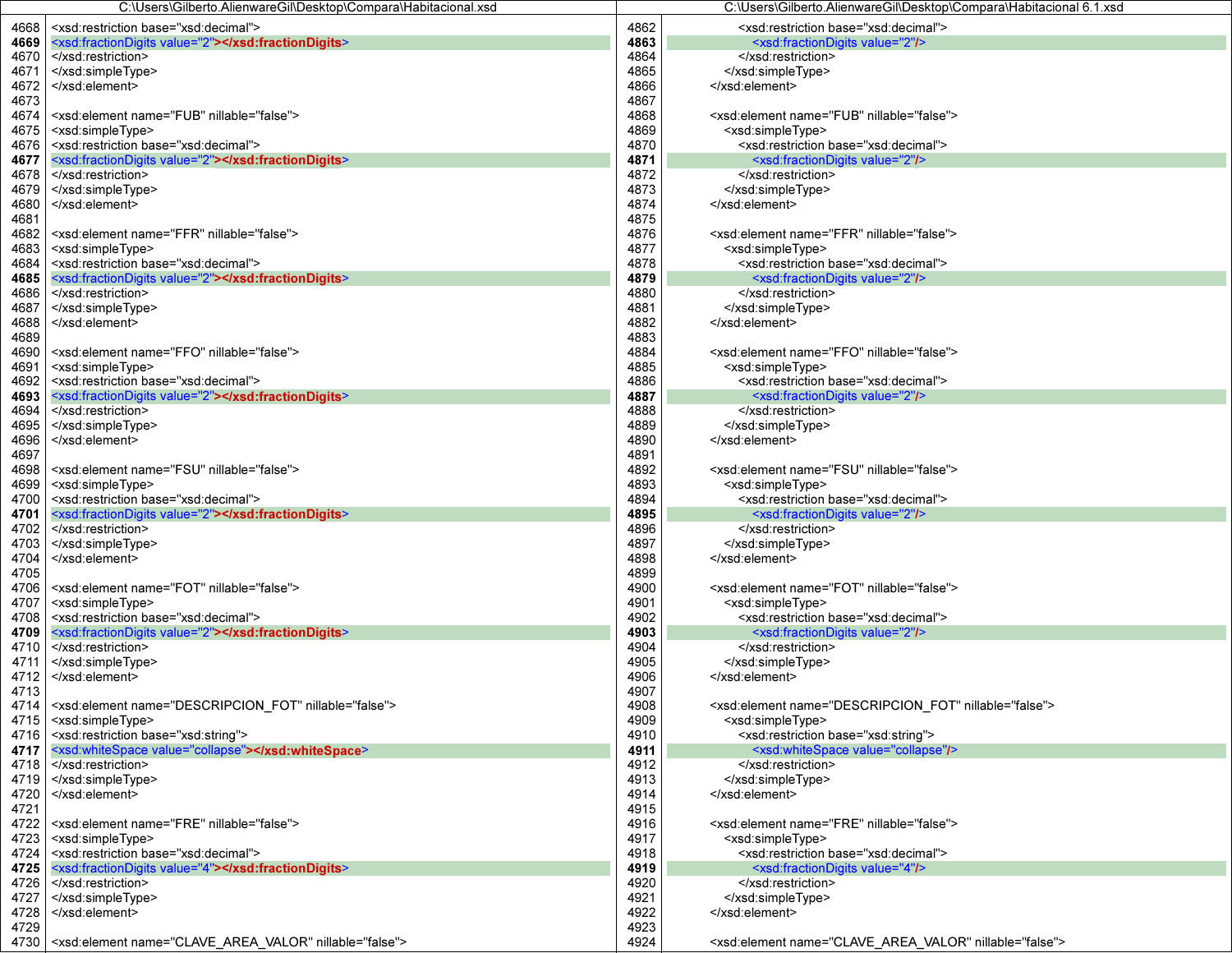|      | C:\Users\Gilberto.AlienwareGil\Desktop\Compara\Habitacional.xsd                 |      | C:\Users\Gilberto.AlienwareGil\Desktop\Compara\Habitacional 6.1 xsd             |
|------|---------------------------------------------------------------------------------|------|---------------------------------------------------------------------------------|
| 4731 | <xsd:simpletype></xsd:simpletype>                                               | 4925 | <xsd:simpletype></xsd:simpletype>                                               |
| 4732 | <xsd:restriction base="xsd:string"></xsd:restriction>                           | 4926 | <xsd:restriction base="xsd:string"></xsd:restriction>                           |
|      |                                                                                 |      |                                                                                 |
| 4733 | <xsd:minlength value="0"></xsd:minlength>                                       | 4927 | <xsd:minlength value="0"></xsd:minlength>                                       |
| 4734 | <xsd:maxlength value="10"></xsd:maxlength>                                      | 4928 | <xsd:maxlength value="10"></xsd:maxlength>                                      |
| 4735 | <xsd:whitespace value="collapse"></xsd:whitespace>                              | 4929 | <xsd:whitespace value="collapse"></xsd:whitespace>                              |
| 4736 |                                                                                 | 4930 |                                                                                 |
| 4737 |                                                                                 | 4931 |                                                                                 |
| 4738 |                                                                                 | 4932 |                                                                                 |
| 4739 |                                                                                 | 4933 |                                                                                 |
| 4740 | <xsd:element name="VALOR_PARCIAL" nillable="false"></xsd:element>               | 4934 | <xsd:element name="VALOR_PARCIAL" nillable="false"></xsd:element>               |
| 4741 | <xsd:simpletype></xsd:simpletype>                                               | 4935 | <xsd:simpletype></xsd:simpletype>                                               |
| 4742 | <xsd:restriction base="xsd:decimal"></xsd:restriction>                          | 4936 | <xsd:restriction base="xsd:decimal"></xsd:restriction>                          |
| 4743 | <xsd:fractiondigits value="2"></xsd:fractiondigits>                             | 4937 | <xsd:fractiondigits value="2"></xsd:fractiondigits>                             |
|      |                                                                                 |      |                                                                                 |
| 4744 |                                                                                 | 4938 |                                                                                 |
| 4745 |                                                                                 | 4939 |                                                                                 |
| 4746 |                                                                                 | 4940 |                                                                                 |
| 4747 |                                                                                 | 4941 |                                                                                 |
| 4748 | <xsd:element name="VALOR_UNITARIO_DE_TIERRA_M2" nillable="false"></xsd:element> | 4942 | <xsd:element name="VALOR_UNITARIO_DE_TIERRA_M2" nillable="false"></xsd:element> |
| 4749 | <xsd:simpletype></xsd:simpletype>                                               | 4943 | <xsd:simpletype></xsd:simpletype>                                               |
| 4750 | <xsd:restriction base="xsd:decimal"></xsd:restriction>                          | 4944 | <xsd:restriction base="xsd:decimal"></xsd:restriction>                          |
| 4751 | <xsd:fractiondigits value="2"></xsd:fractiondigits>                             | 4945 | <xsd:fractiondigits value="2"></xsd:fractiondigits>                             |
|      | 4752                                                                            | 4946 |                                                                                 |
| 4753 |                                                                                 | 4947 |                                                                                 |
| 4754 |                                                                                 | 4948 |                                                                                 |
| 4755 |                                                                                 | 4949 |                                                                                 |
|      |                                                                                 |      |                                                                                 |
| 4756 | <xsd:element name="VALOR_UNITARIO_NETO" nillable="false"></xsd:element>         | 4950 | <xsd:element name="VALOR_UNITARIO_NETO" nillable="false"></xsd:element>         |
| 4757 | <xsd:simpletype></xsd:simpletype>                                               | 4951 | <xsd:simpletype></xsd:simpletype>                                               |
| 4758 | <xsd:restriction base="xsd:decimal"></xsd:restriction>                          | 4952 | <xsd:restriction base="xsd:decimal"></xsd:restriction>                          |
| 4759 | <xsd:fractiondigits value="2"></xsd:fractiondigits>                             | 4953 | <xsd:fractiondigits value="2"></xsd:fractiondigits>                             |
| 4760 |                                                                                 | 4954 |                                                                                 |
| 4761 |                                                                                 | 4955 |                                                                                 |
| 4762 |                                                                                 | 4956 |                                                                                 |
| 4763 |                                                                                 | 4957 |                                                                                 |
| 4764 |                                                                                 | 4958 |                                                                                 |
| 4765 |                                                                                 | 4959 |                                                                                 |
| 4766 | <xsd:complextype name="MEDIDASCOLINDANCIASType"></xsd:complextype>              | 4960 | <xsd:complextype name="MEDIDASCOLINDANCIASType"></xsd:complextype>              |
| 4767 | <xsd:sequence></xsd:sequence>                                                   | 4961 | <xsd:sequence></xsd:sequence>                                                   |
| 4768 | <xsd:element name="ORIENTACION" nillable="false"></xsd:element>                 | 4962 | <xsd:element name="ORIENTACION" nillable="false"></xsd:element>                 |
| 4769 | <xsd:simpletype></xsd:simpletype>                                               | 4963 | <xsd:simpletype></xsd:simpletype>                                               |
|      |                                                                                 | 4964 |                                                                                 |
| 4770 | <xsd:restriction base="xsd:string"></xsd:restriction>                           |      | <xsd:restriction base="xsd:string"></xsd:restriction>                           |
| 4771 | <xsd:minlength value="0"></xsd:minlength>                                       | 4965 | <xsd:minlength value="0"></xsd:minlength>                                       |
| 4772 | <xsd:maxlength value="50"></xsd:maxlength>                                      | 4966 | <xsd:maxlength value="50"></xsd:maxlength>                                      |
| 4773 | <xsd:whitespace value="collapse"></xsd:whitespace>                              | 4967 | <xsd:whitespace value="collapse"></xsd:whitespace>                              |
| 4774 |                                                                                 | 4968 |                                                                                 |
| 4775 |                                                                                 | 4969 |                                                                                 |
| 4776 |                                                                                 | 4970 |                                                                                 |
| 4777 |                                                                                 | 4971 |                                                                                 |
| 4778 | <xsd:element name="MEDIDA_METROS" nillable="false"></xsd:element>               | 4972 | <xsd:element name="MEDIDA_METROS" nillable="false"></xsd:element>               |
| 4779 | <xsd:simpletype></xsd:simpletype>                                               | 4973 | <xsd:simpletype></xsd:simpletype>                                               |
|      | 4780   <xsd:restriction base="xsd:decimal"></xsd:restriction>                   | 4974 | <xsd:restriction base="xsd:decimal"></xsd:restriction>                          |
| 4781 | <xsd:fractiondigits value="2"></xsd:fractiondigits>                             | 4975 | <xsd:fractiondigits value="2"></xsd:fractiondigits>                             |
|      | 4782                                                                            | 4976 |                                                                                 |
| 4783 |                                                                                 | 4977 |                                                                                 |
| 4784 |                                                                                 | 4978 |                                                                                 |
| 4785 |                                                                                 | 4979 |                                                                                 |
|      |                                                                                 |      |                                                                                 |
| 4786 | <xsd:element name="DESCRIPCION_COLINDANTE" nillable="false"></xsd:element>      | 4980 | <xsd:element name="DESCRIPCION COLINDANTE" nillable="false"></xsd:element>      |
| 4787 | <xsd:simpletype></xsd:simpletype>                                               | 4981 | <xsd:simpletype></xsd:simpletype>                                               |
|      | 4788   <xsd:restriction base="xsd:string"></xsd:restriction>                    | 4982 | <xsd:restriction base="xsd:string"></xsd:restriction>                           |
| 4789 | <xsd:minlength value="0"></xsd:minlength>                                       | 4983 | <xsd:minlength value="0"></xsd:minlength>                                       |
|      | 4790   <xsd:maxlength value="500"></xsd:maxlength>                              | 4984 | <xsd:maxlength value="500"></xsd:maxlength>                                     |
| 4791 | <xsd:whitespace value="collapse"></xsd:whitespace>                              | 4985 | <xsd:whitespace value="collapse"></xsd:whitespace>                              |
|      | 4792                                                                            | 4986 |                                                                                 |
|      | 4793                                                                            | 4987 |                                                                                 |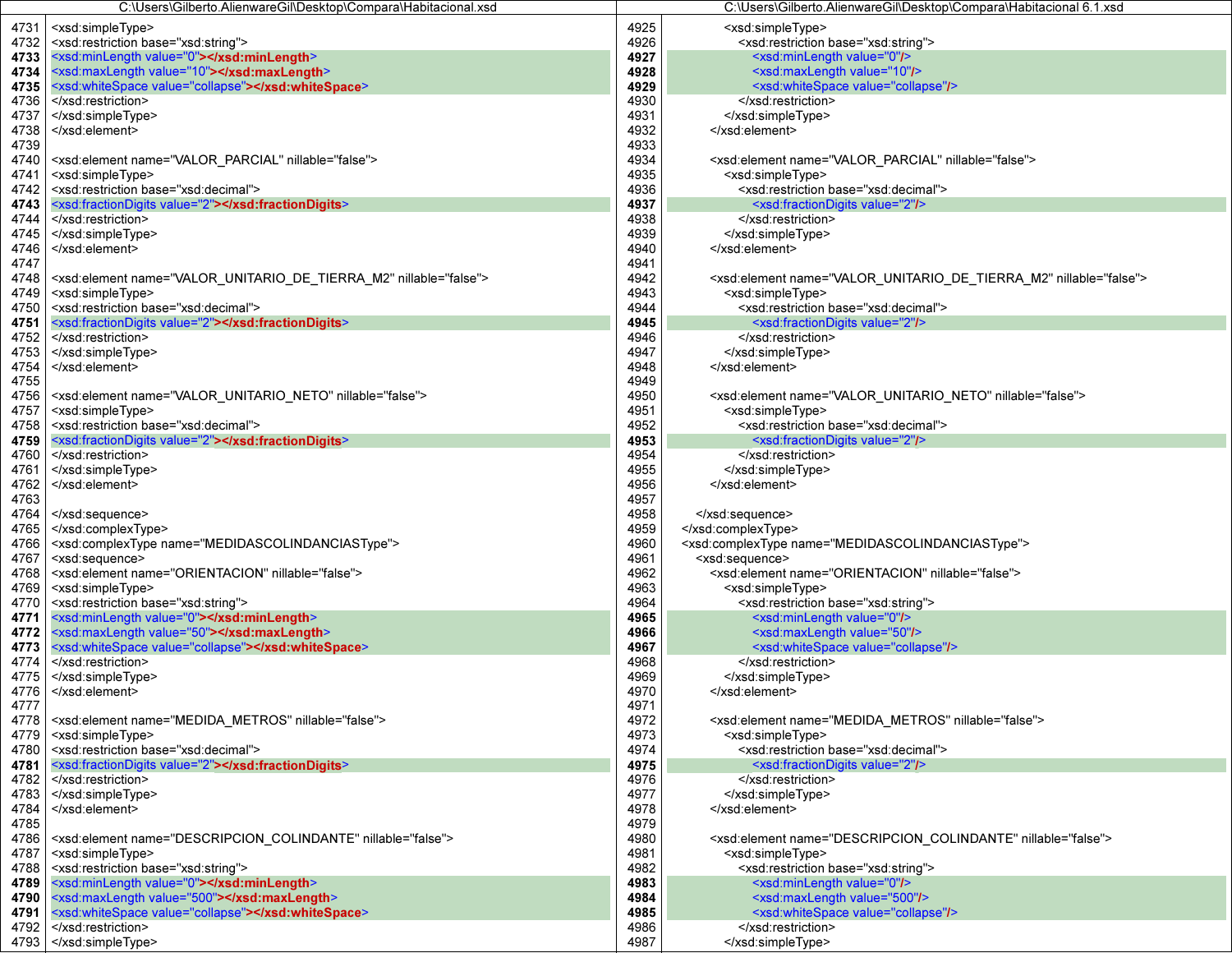|              | C:\Users\Gilberto.AlienwareGil\Desktop\Compara\Habitacional.xsd                                                                                                                   |              | C:\Users\Gilberto.AlienwareGil\Desktop\Compara\Habitacional 6.1.xsd                |
|--------------|-----------------------------------------------------------------------------------------------------------------------------------------------------------------------------------|--------------|------------------------------------------------------------------------------------|
| 4794         |                                                                                                                                                                                   | 4988         |                                                                                    |
| 4795         |                                                                                                                                                                                   | 4989         |                                                                                    |
| 4796         |                                                                                                                                                                                   | 4990         |                                                                                    |
| 4797         |                                                                                                                                                                                   | 4991         |                                                                                    |
| 4798         | <xsd:complextype name="FUENTELEGALType"></xsd:complextype>                                                                                                                        | 4992         | <xsd:complextype name="FUENTELEGALType"></xsd:complextype>                         |
| 4799         | <xsd:sequence></xsd:sequence>                                                                                                                                                     | 4993         | <xsd:sequence></xsd:sequence>                                                      |
| 4800         | <xsd:element name="ID_FUENTE_INFORMACION_LEGAL" nillable="false"></xsd:element>                                                                                                   | 4994         | <xsd:element name="ID_FUENTE_INFORMACION_LEGAL" nillable="false"></xsd:element>    |
| 4801         | <xsd:simpletype></xsd:simpletype>                                                                                                                                                 | 4995         | <xsd:simpletype></xsd:simpletype>                                                  |
| 4802         | <xsd:restriction base="xsd:integer"></xsd:restriction>                                                                                                                            | 4996         | <xsd:restriction base="xsd:integer"></xsd:restriction>                             |
| 4803         | <xsd:enumeration value="1"></xsd:enumeration>                                                                                                                                     | 4997         | <xsd:enumeration value="1"></xsd:enumeration>                                      |
| 4804         | <xsd:enumeration value="2"></xsd:enumeration>                                                                                                                                     | 4998         | <xsd:enumeration value="2"></xsd:enumeration>                                      |
| 4805         | <xsd:enumeration value="3"></xsd:enumeration>                                                                                                                                     | 4999         | <xsd:enumeration value="3"></xsd:enumeration>                                      |
| 4806         | <xsd:enumeration value="4"></xsd:enumeration>                                                                                                                                     | 5000         | <xsd:enumeration value="4"></xsd:enumeration>                                      |
| 4807         | <xsd:enumeration value="5"></xsd:enumeration>                                                                                                                                     | 5001         | <xsd:enumeration value="5"></xsd:enumeration>                                      |
| 4808         |                                                                                                                                                                                   | 5002         |                                                                                    |
| 4809         |                                                                                                                                                                                   | 5003         |                                                                                    |
| 4810         |                                                                                                                                                                                   | 5004         |                                                                                    |
| 4811         |                                                                                                                                                                                   | 5005         |                                                                                    |
| 4812         | <xsd:choice></xsd:choice>                                                                                                                                                         | 5006         | <xsd:choice></xsd:choice>                                                          |
| 4813         | <xsd:element name="ESCRITURA" type="ESCRITURAType"></xsd:element>                                                                                                                 | 5007         | <xsd:element name="ESCRITURA" type="ESCRITURAType"></xsd:element>                  |
| 4814         | <xsd:element name="SENTENCIA" type="SENTENCIAType"></xsd:element>                                                                                                                 | 5008         | <xsd:element name="SENTENCIA" type="SENTENCIAType"></xsd:element>                  |
| 4815         | <xsd:element name="CONTRATOPRIVADO" type="CONTRATOPRIVADOType"> <th>5009</th><th><xsd:element name="CONTRATOPRIVADO" type="CONTRATOPRIVADOType"></xsd:element></th></xsd:element> | 5009         | <xsd:element name="CONTRATOPRIVADO" type="CONTRATOPRIVADOType"></xsd:element>      |
|              | :element>                                                                                                                                                                         |              |                                                                                    |
| 4816         | <xsd:element name="ALINEAMIENTO" type="ALINEAMIENTOType"></xsd:element>                                                                                                           | 5010         | <xsd:element name="ALINEAMIENTO" type="ALINEAMIENTOType"></xsd:element>            |
| 4817         | <xsd:element name="OTRAFUENTE" type="OTRAFUENTEType"></xsd:element>                                                                                                               | 5011         | <xsd:element name="OTRAFUENTE" type="OTRAFUENTEType"></xsd:element>                |
|              | 4818                                                                                                                                                                              | 5012<br>5013 | <br>                                                                               |
|              | $4819$ $\leq$ /xsd:sequence>                                                                                                                                                      | 5014         |                                                                                    |
| 4820<br>4821 | <br><xsd:complextype name="OTRAFUENTEType"></xsd:complextype>                                                                                                                     | 5015         | <xsd:complextype name="OTRAFUENTEType"></xsd:complextype>                          |
| 4822         | <xsd:sequence></xsd:sequence>                                                                                                                                                     | 5016         | <xsd:sequence></xsd:sequence>                                                      |
| 4823         | <xsd:element name="FECHA_OTRA_FUENTE"></xsd:element>                                                                                                                              | 5017         | <xsd:element name="FECHA_OTRA_FUENTE"></xsd:element>                               |
| 4824         | <xsd:simpletype></xsd:simpletype>                                                                                                                                                 | 5018         | <xsd:simpletype></xsd:simpletype>                                                  |
| 4825         | <xsd:restriction base="xsd:string"></xsd:restriction>                                                                                                                             | 5019         | <xsd:restriction base="xsd:string"></xsd:restriction>                              |
| 4826         | <xsd:pattern value="[0-2][0-2][0-9][0-9][-][0-1][0-9][-][0-3][0-9]"></xsd:pattern>                                                                                                | 5020         | <xsd:pattern value="[0-2][0-2][0-9][0-9][-][0-1][0-9][-][0-3][0-9]"></xsd:pattern> |
| 4827         |                                                                                                                                                                                   | 5021         |                                                                                    |
| 4828         |                                                                                                                                                                                   | 5022         |                                                                                    |
| 4829         |                                                                                                                                                                                   | 5023         |                                                                                    |
| 4830         |                                                                                                                                                                                   | 5024         |                                                                                    |
| 4831         | <xsd:element name="NUMERO_FOLIO_OTRA_FUENTE" nillable="false"></xsd:element>                                                                                                      | 5025         | <xsd:element name="NUMERO_FOLIO_OTRA_FUENTE" nillable="false"></xsd:element>       |
| 4832         | <xsd:simpletype></xsd:simpletype>                                                                                                                                                 | 5026         | <xsd:simpletype></xsd:simpletype>                                                  |
| 4833         | <xsd:restriction base="xsd:string"></xsd:restriction>                                                                                                                             | 5027         | <xsd:restriction base="xsd:string"></xsd:restriction>                              |
| 4834         | <xsd:minlength value="0"></xsd:minlength>                                                                                                                                         | 5028         | <xsd:minlength value="0"></xsd:minlength>                                          |
| 4835         | <xsd:maxlength value="20"></xsd:maxlength>                                                                                                                                        | 5029         | <xsd:maxlength value="20"></xsd:maxlength>                                         |
| 4836         | <xsd:whitespace value="collapse"></xsd:whitespace>                                                                                                                                | 5030         | <xsd:whitespace value="collapse"></xsd:whitespace>                                 |
| 4837         |                                                                                                                                                                                   | 5031         |                                                                                    |
|              | 4838                                                                                                                                                                              | 5032         |                                                                                    |
| 4839<br>4840 |                                                                                                                                                                                   | 5033<br>5034 |                                                                                    |
| 4841         |                                                                                                                                                                                   | 5035         |                                                                                    |
|              | 4842                                                                                                                                                                              | 5036         |                                                                                    |
| 4843         | <xsd:complextype name="ALINEAMIENTOType"></xsd:complextype>                                                                                                                       | 5037         | <xsd:complextype name="ALINEAMIENTOType"></xsd:complextype>                        |
|              | 4844   <xsd:sequence></xsd:sequence>                                                                                                                                              | 5038         | <xsd:sequence></xsd:sequence>                                                      |
|              | 4845   <xsd:element name="FECHA_ALINEAMIENTO"></xsd:element>                                                                                                                      | 5039         | <xsd:element name="FECHA_ALINEAMIENTO"></xsd:element>                              |
|              | 4846   <xsd:simpletype></xsd:simpletype>                                                                                                                                          | 5040         | <xsd:simpletype></xsd:simpletype>                                                  |
| 4847         | <xsd:restriction base="xsd:string"></xsd:restriction>                                                                                                                             | 5041         | <xsd:restriction base="xsd:string"></xsd:restriction>                              |
|              | 4848   <xsd:pattern value="[0-2][0-2][0-9][0-9][-][0-1][0-9][-][0-3][0-9]"></xsd:pattern>                                                                                         | 5042         | <xsd:pattern value="[0-2][0-2][0-9][0-9][-][0-1][0-9][-][0-3][0-9]"></xsd:pattern> |
| 4849         |                                                                                                                                                                                   | 5043         |                                                                                    |
| 4850         |                                                                                                                                                                                   | 5044         |                                                                                    |
| 4851         |                                                                                                                                                                                   | 5045         |                                                                                    |
| 4852         |                                                                                                                                                                                   | 5046         |                                                                                    |
| 4853         | <xsd:element name="NUMERO FOLIO ALINEAMIENTO" nillable="false"></xsd:element>                                                                                                     | 5047         | <xsd:element name="NUMERO_FOLIO_ALINEAMIENTO" nillable="false"></xsd:element>      |
| 4854         | <xsd:simpletype></xsd:simpletype>                                                                                                                                                 | 5048         | <xsd:simpletype></xsd:simpletype>                                                  |
|              | 4855   <xsd:restriction base="xsd:string"></xsd:restriction>                                                                                                                      | 5049         | <xsd:restriction base="xsd:string"></xsd:restriction>                              |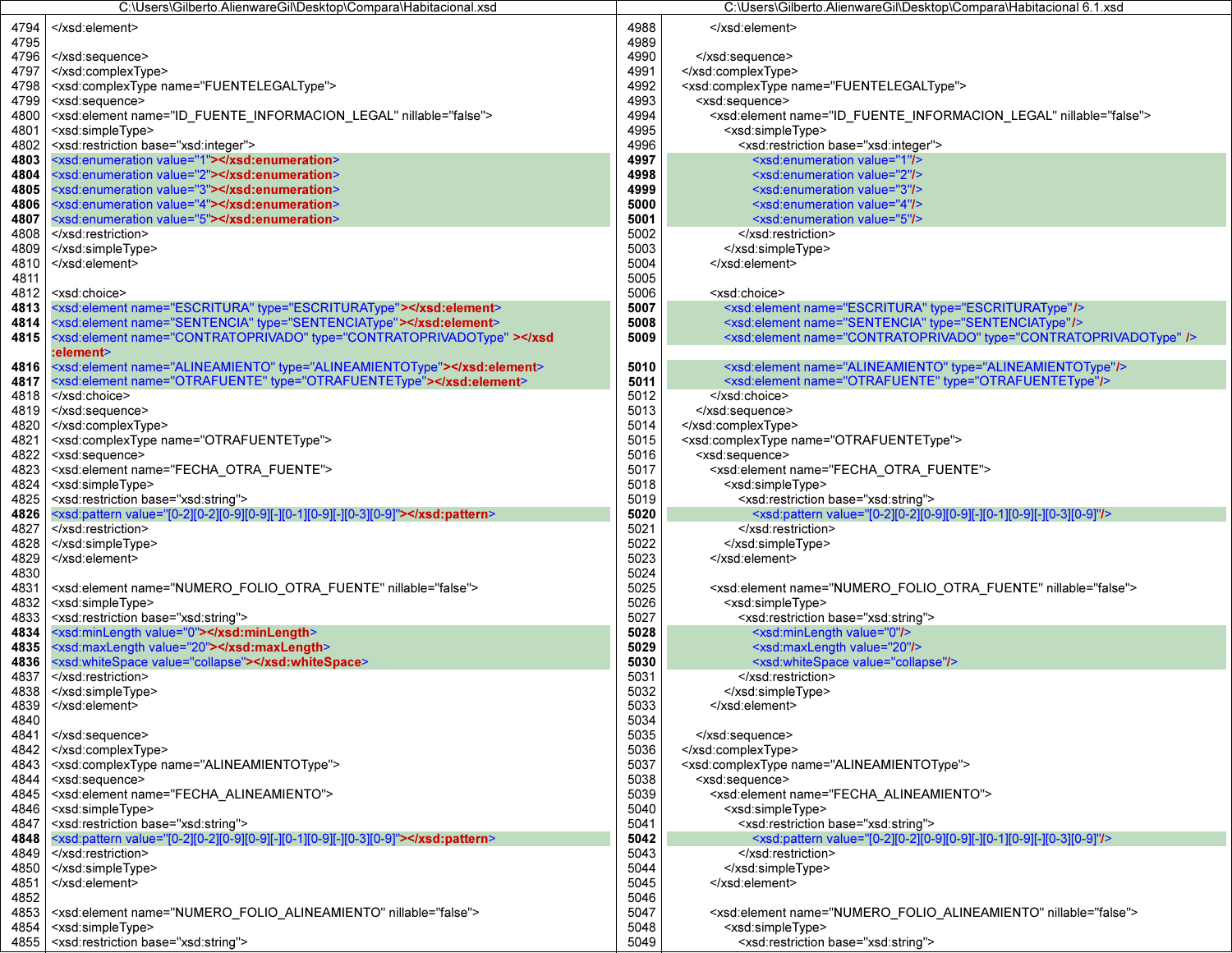|              | C:\Users\Gilberto.AlienwareGil\Desktop\Compara\Habitacional.xsd                         |              | C:\Users\Gilberto.AlienwareGil\Desktop\Compara\Habitacional 6.1 xsd                     |
|--------------|-----------------------------------------------------------------------------------------|--------------|-----------------------------------------------------------------------------------------|
| 4856         | <xsd:minlength value="0"></xsd:minlength>                                               | 5050         | <xsd:minlength value="0"></xsd:minlength>                                               |
| 4857         | <xsd:maxlength value="20"></xsd:maxlength>                                              | 5051         | <xsd:maxlength value="20"></xsd:maxlength>                                              |
| 4858         | <xsd:whitespace value="collapse"></xsd:whitespace>                                      | 5052         | <xsd:whitespace value="collapse"></xsd:whitespace>                                      |
| 4859         |                                                                                         | 5053         |                                                                                         |
| 4860         |                                                                                         | 5054         |                                                                                         |
| 4861         |                                                                                         | 5055         |                                                                                         |
| 4862         |                                                                                         | 5056         |                                                                                         |
| 4863         |                                                                                         | 5057         |                                                                                         |
| 4864         | $\le$ /xsd:complexType>                                                                 | 5058         |                                                                                         |
| 4865         | <xsd:complextype name="CONTRATOPRIVADOType"></xsd:complextype>                          | 5059         | <xsd:complextype name="CONTRATOPRIVADOType"></xsd:complextype>                          |
| 4866<br>4867 | <xsd:sequence><br/><xsd:element name="FECHA_CONTRATO"></xsd:element></xsd:sequence>     | 5060<br>5061 | <xsd:sequence><br/><xsd:element name="FECHA_CONTRATO"></xsd:element></xsd:sequence>     |
| 4868         | <xsd:simpletype></xsd:simpletype>                                                       | 5062         | <xsd:simpletype></xsd:simpletype>                                                       |
| 4869         | <xsd:restriction base="xsd:string"></xsd:restriction>                                   | 5063         | <xsd:restriction base="xsd:string"></xsd:restriction>                                   |
| 4870         | <xsd:pattern value="[0-2][0-2][0-9][0-9][-][0-1][0-9][-][0-3][0-9]"></xsd:pattern>      | 5064         | <xsd:pattern value="[0-2][0-2][0-9][0-9][-][0-1][0-9][-][0-3][0-9]"></xsd:pattern>      |
| 4871         |                                                                                         | 5065         |                                                                                         |
| 4872         |                                                                                         | 5066         |                                                                                         |
| 4873         |                                                                                         | 5067         |                                                                                         |
| 4874         |                                                                                         | 5068         |                                                                                         |
| 4875         | <xsd:element name="NOMBRE_ADQUIRIENTE" nillable="false"></xsd:element>                  | 5069         | <xsd:element name="NOMBRE_ADQUIRIENTE" nillable="false"></xsd:element>                  |
| 4876         | <xsd:simpletype></xsd:simpletype>                                                       | 5070         | <xsd:simpletype></xsd:simpletype>                                                       |
| 4877         | <xsd:restriction base="xsd:string"></xsd:restriction>                                   | 5071         | <xsd:restriction base="xsd:string"></xsd:restriction>                                   |
| 4878         | <xsd:minlength value="0"></xsd:minlength>                                               | 5072         | <xsd:minlength value="0"></xsd:minlength>                                               |
| 4879         | <xsd:maxlength value="50"></xsd:maxlength>                                              | 5073         | <xsd:maxlength value="50"></xsd:maxlength>                                              |
| 4880         | <xsd:whitespace value="collapse"></xsd:whitespace>                                      | 5074         | <xsd:whitespace value="collapse"></xsd:whitespace>                                      |
| 4881         |                                                                                         | 5075         |                                                                                         |
| 4882         |                                                                                         | 5076         |                                                                                         |
| 4883         |                                                                                         | 5077         |                                                                                         |
| 4884<br>4885 | <xsd:element name="APELLIDO_PATERNO_ADQUIRIENTE" nillable="false"></xsd:element>        | 5078<br>5079 | <xsd:element name="APELLIDO_PATERNO_ADQUIRIENTE" nillable="false"></xsd:element>        |
| 4886         | <xsd:simpletype></xsd:simpletype>                                                       | 5080         | <xsd:simpletype></xsd:simpletype>                                                       |
| 4887         | <xsd:restriction base="xsd:string"></xsd:restriction>                                   | 5081         | <xsd:restriction base="xsd:string"></xsd:restriction>                                   |
| 4888         | <xsd:minlength value="0"></xsd:minlength>                                               | 5082         | <xsd:minlength value="0"></xsd:minlength>                                               |
| 4889         | <xsd:maxlength value="50"></xsd:maxlength>                                              | 5083         | <xsd:maxlength value="50"></xsd:maxlength>                                              |
| 4890         | <xsd:whitespace value="collapse"></xsd:whitespace>                                      | 5084         | <xsd:whitespace value="collapse"></xsd:whitespace>                                      |
| 4891         |                                                                                         | 5085         |                                                                                         |
| 4892         |                                                                                         | 5086         |                                                                                         |
| 4893         |                                                                                         | 5087         |                                                                                         |
| 4894         |                                                                                         | 5088         |                                                                                         |
| 4895         | <xsd:element name="APELLIDO_MATERNO_ADQUIRIENTE" nillable="false"></xsd:element>        | 5089         | <xsd:element name="APELLIDO_MATERNO_ADQUIRIENTE" nillable="false"></xsd:element>        |
| 4896         | <xsd:simpletype></xsd:simpletype>                                                       | 5090         | <xsd:simpletype></xsd:simpletype>                                                       |
| 4897         | <xsd:restriction base="xsd:string"></xsd:restriction>                                   | 5091         | <xsd:restriction base="xsd:string"></xsd:restriction>                                   |
| 4898         | <xsd:minlength value="0"></xsd:minlength><br><xsd:maxlength value="50"></xsd:maxlength> | 5092<br>5093 | <xsd:minlength value="0"></xsd:minlength><br><xsd:maxlength value="50"></xsd:maxlength> |
| 4899<br>4900 | <xsd:whitespace value="collapse"></xsd:whitespace>                                      | 5094         | <xsd:whitespace value="collapse"></xsd:whitespace>                                      |
| 4901         |                                                                                         | 5095         |                                                                                         |
| 4902         |                                                                                         | 5096         |                                                                                         |
| 4903         |                                                                                         | 5097         |                                                                                         |
| 4904         |                                                                                         | 5098         |                                                                                         |
| 4905         | <xsd:element name="NOMBRE_ENAJENANTE" nillable="false"></xsd:element>                   | 5099         | <xsd:element name="NOMBRE_ENAJENANTE" nillable="false"></xsd:element>                   |
| 4906         | <xsd:simpletype></xsd:simpletype>                                                       | 5100         | <xsd:simpletype></xsd:simpletype>                                                       |
| 4907         | <xsd:restriction base="xsd:string"></xsd:restriction>                                   | 5101         | <xsd:restriction base="xsd:string"></xsd:restriction>                                   |
|              | 4908   <xsd:minlength value="0"></xsd:minlength>                                        | 5102         | <xsd:minlength value="0"></xsd:minlength>                                               |
|              | 4909   <xsd:maxlength value="50"></xsd:maxlength>                                       | 5103         | <xsd:maxlength value="50"></xsd:maxlength>                                              |
| 4910         | <xsd:whitespace value="collapse"></xsd:whitespace>                                      | 5104         | <xsd:whitespace value="collapse"></xsd:whitespace>                                      |
|              | 4911                                                                                    | 5105         |                                                                                         |
| 4912         | <br>4913                                                                                | 5106         |                                                                                         |
| 4914         |                                                                                         | 5107<br>5108 |                                                                                         |
|              | 4915   <xsd:element name="APELLIDO_PATERNO_ENAJENANTE" nillable="false"></xsd:element>  | 5109         | <xsd:element name="APELLIDO_PATERNO_ENAJENANTE" nillable="false"></xsd:element>         |
|              | 4916   <xsd:simpletype></xsd:simpletype>                                                | 5110         | <xsd:simpletype></xsd:simpletype>                                                       |
| 4917         | <xsd:restriction base="xsd:string"></xsd:restriction>                                   | 5111         | <xsd:restriction base="xsd:string"></xsd:restriction>                                   |
|              | 4918   <xsd:minlength value="0"></xsd:minlength>                                        | 5112         | <xsd:minlength value="0"></xsd:minlength>                                               |
|              |                                                                                         |              |                                                                                         |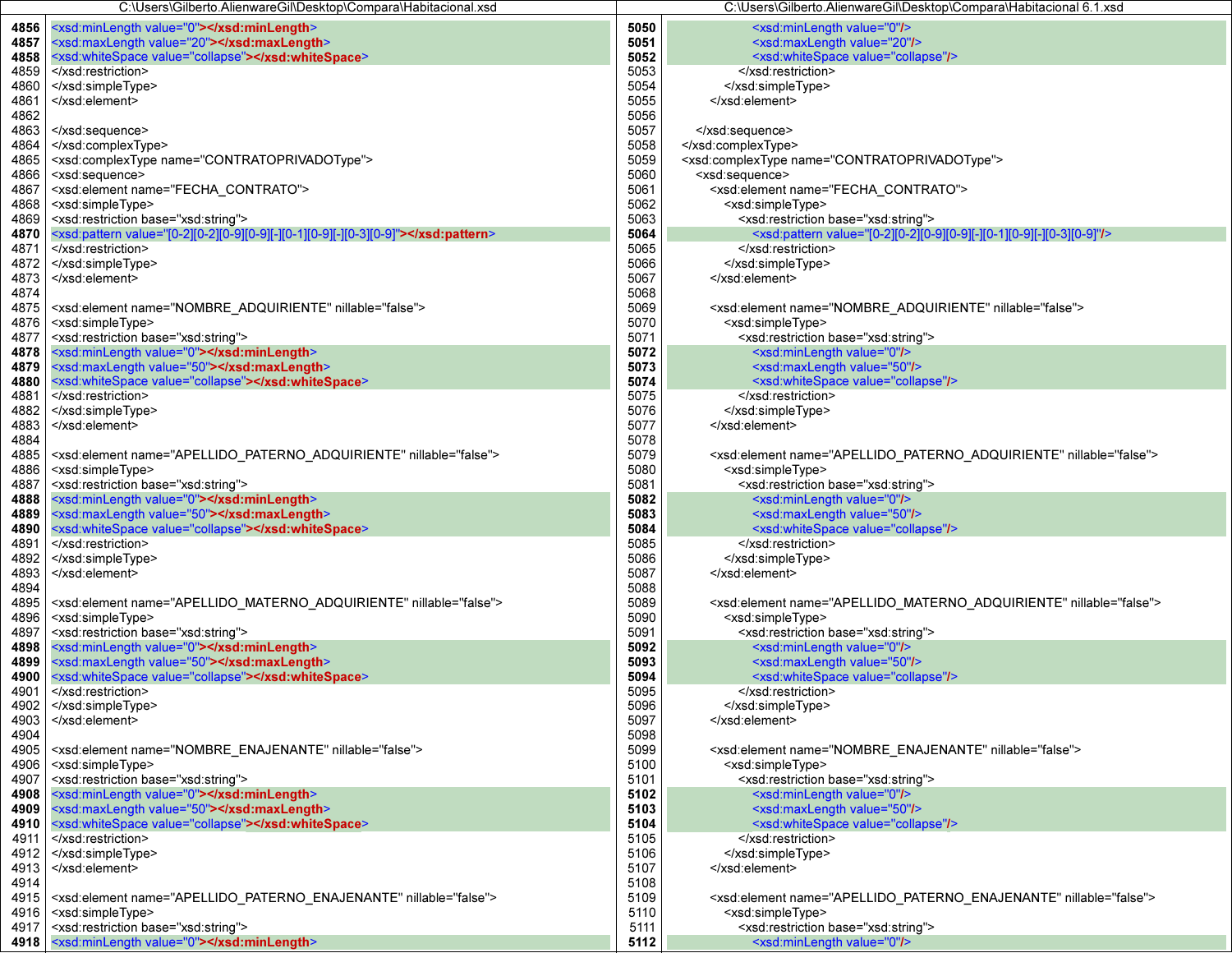|              | C:\Users\Gilberto.AlienwareGil\Desktop\Compara\Habitacional.xsd                             |              | C:\Users\Gilberto.AlienwareGil\Desktop\Compara\Habitacional 6.1 xsd                         |  |  |
|--------------|---------------------------------------------------------------------------------------------|--------------|---------------------------------------------------------------------------------------------|--|--|
| 4919         | <xsd:maxlength value="50"></xsd:maxlength>                                                  | 5113         | <xsd:maxlength value="50"></xsd:maxlength>                                                  |  |  |
| 4920         | <xsd:whitespace value="collapse"></xsd:whitespace>                                          | 5114         | <xsd:whitespace value="collapse"></xsd:whitespace>                                          |  |  |
| 4921         |                                                                                             | 5115         | $\le$ /xsd:restriction>                                                                     |  |  |
| 4922         |                                                                                             | 5116         |                                                                                             |  |  |
| 4923         |                                                                                             | 5117         |                                                                                             |  |  |
| 4924         |                                                                                             | 5118         |                                                                                             |  |  |
| 4925         | <xsd:element name="APELLIDO_MATERNO_ENAJENANTE" nillable="false"></xsd:element>             | 5119         | <xsd:element name="APELLIDO_MATERNO_ENAJENANTE" nillable="false"></xsd:element>             |  |  |
| 4926         | <xsd:simpletype></xsd:simpletype>                                                           | 5120         | <xsd:simpletype></xsd:simpletype>                                                           |  |  |
| 4927         | <xsd:restriction base="xsd:string"></xsd:restriction>                                       | 5121         | <xsd:restriction base="xsd:string"></xsd:restriction>                                       |  |  |
| 4928         | <xsd:minlength value="0"></xsd:minlength>                                                   | 5122         | <xsd:minlength value="0"></xsd:minlength>                                                   |  |  |
| 4929         | <xsd:maxlength value="50"></xsd:maxlength>                                                  | 5123         | <xsd:maxlength value="50"></xsd:maxlength>                                                  |  |  |
| 4930         | <xsd:whitespace value="collapse"></xsd:whitespace>                                          | 5124         | <xsd:whitespace value="collapse"></xsd:whitespace>                                          |  |  |
| 4931         | <br>                                                                                        | 5125<br>5126 |                                                                                             |  |  |
| 4932<br>4933 |                                                                                             | 5127         | <br>                                                                                        |  |  |
| 4934         |                                                                                             | 5128         |                                                                                             |  |  |
| 4935         |                                                                                             | 5129         |                                                                                             |  |  |
| 4936         |                                                                                             | 5130         |                                                                                             |  |  |
| 4937         | <xsd:complextype name="SENTENCIAType"></xsd:complextype>                                    | 5131         | <xsd:complextype name="SENTENCIAType"></xsd:complextype>                                    |  |  |
| 4938         | <xsd:sequence></xsd:sequence>                                                               | 5132         | <xsd:sequence></xsd:sequence>                                                               |  |  |
| 4939         | <xsd:element name="JUZGADO_SENTENCIA" nillable="false"></xsd:element>                       | 5133         | <xsd:element name="JUZGADO_SENTENCIA" nillable="false"></xsd:element>                       |  |  |
| 4940         | <xsd:simpletype></xsd:simpletype>                                                           | 5134         | <xsd:simpletype></xsd:simpletype>                                                           |  |  |
| 4941         | <xsd:restriction base="xsd:string"></xsd:restriction>                                       | 5135         | <xsd:restriction base="xsd:string"></xsd:restriction>                                       |  |  |
| 4942         | <xsd:minlength value="0"></xsd:minlength>                                                   | 5136         | <xsd:minlength value="0"></xsd:minlength>                                                   |  |  |
| 4943         | <xsd:maxlength value="50"></xsd:maxlength>                                                  | 5137         | <xsd:maxlength value="50"></xsd:maxlength>                                                  |  |  |
| 4944         | <xsd:whitespace value="collapse"></xsd:whitespace>                                          | 5138         | <xsd:whitespace value="collapse"></xsd:whitespace>                                          |  |  |
| 4945         |                                                                                             | 5139         |                                                                                             |  |  |
| 4946         |                                                                                             | 5140         |                                                                                             |  |  |
| 4947         |                                                                                             | 5141         |                                                                                             |  |  |
| 4948         |                                                                                             | 5142         |                                                                                             |  |  |
| 4949         | <xsd:element name="FECHA_SENTENCIA"></xsd:element>                                          | 5143         | <xsd:element name="FECHA_SENTENCIA"></xsd:element>                                          |  |  |
| 4950<br>4951 | <xsd:simpletype><br/><xsd:restriction base="xsd:string"></xsd:restriction></xsd:simpletype> | 5144<br>5145 | <xsd:simpletype><br/><xsd:restriction base="xsd:string"></xsd:restriction></xsd:simpletype> |  |  |
| 4952         | <xsd:pattern value="[0-2][0-2][0-9][0-9][-][0-1][0-9][-][0-3][0-9]"></xsd:pattern>          | 5146         | <xsd:pattern value="[0-2][0-2][0-9][0-9][-][0-1][0-9][-][0-3][0-9]"></xsd:pattern>          |  |  |
| 4953         |                                                                                             | 5147         |                                                                                             |  |  |
| 4954         |                                                                                             | 5148         |                                                                                             |  |  |
| 4955         |                                                                                             | 5149         |                                                                                             |  |  |
| 4956         |                                                                                             | 5150         |                                                                                             |  |  |
| 4957         | <xsd:element name="NUMERO_EXPEDIENTE_SENTENCIA" nillable="false"></xsd:element>             | 5151         | <xsd:element name="NUMERO_EXPEDIENTE_SENTENCIA" nillable="false"></xsd:element>             |  |  |
| 4958         | <xsd:simpletype></xsd:simpletype>                                                           | 5152         | <xsd:simpletype></xsd:simpletype>                                                           |  |  |
| 4959         | <xsd:restriction base="xsd:string"></xsd:restriction>                                       | 5153         | <xsd:restriction base="xsd:string"></xsd:restriction>                                       |  |  |
| 4960         | <xsd:minlength value="0"></xsd:minlength>                                                   | 5154         | <xsd:minlength value="0"></xsd:minlength>                                                   |  |  |
| 4961         | <xsd:maxlength value="20"></xsd:maxlength>                                                  | 5155         | <xsd:maxlength value="20"></xsd:maxlength>                                                  |  |  |
| 4962         | <xsd:whitespace value="collapse"></xsd:whitespace>                                          | 5156         | <xsd:whitespace value="collapse"></xsd:whitespace>                                          |  |  |
| 4963         |                                                                                             | 5157         |                                                                                             |  |  |
| 4964         |                                                                                             | 5158<br>5159 |                                                                                             |  |  |
| 4965<br>4966 |                                                                                             | 5160         |                                                                                             |  |  |
|              | 4967                                                                                        | 5161         |                                                                                             |  |  |
|              | 4968                                                                                        | 5162         |                                                                                             |  |  |
|              | 4969   <xsd:complextype name="ESCRITURAType"></xsd:complextype>                             | 5163         | <xsd:complextype name="ESCRITURAType"></xsd:complextype>                                    |  |  |
|              | 4970   <xsd:sequence></xsd:sequence>                                                        | 5164         | <xsd:sequence></xsd:sequence>                                                               |  |  |
|              | 4971   <xsd:element name="NUMERO_ESCRITURA" nillable="false"></xsd:element>                 | 5165         | <xsd:element name="NUMERO_ESCRITURA" nillable="false"></xsd:element>                        |  |  |
|              | 4972   <xsd:simpletype></xsd:simpletype>                                                    | 5166         | <xsd:simpletype></xsd:simpletype>                                                           |  |  |
|              | 4973   <xsd:restriction base="xsd:string"></xsd:restriction>                                | 5167         | <xsd:restriction base="xsd:string"></xsd:restriction>                                       |  |  |
|              | 4974 <xsd:minlength value="0"></xsd:minlength>                                              | 5168         | <xsd:minlength value="0"></xsd:minlength>                                                   |  |  |
|              | 4975   <xsd:maxlength value="20"></xsd:maxlength>                                           | 5169         | <xsd:maxlength value="20"></xsd:maxlength>                                                  |  |  |
| 4976         | <xsd:whitespace value="collapse"></xsd:whitespace>                                          | 5170         | <xsd:whitespace value="collapse"></xsd:whitespace>                                          |  |  |
| 4977         |                                                                                             | 5171         |                                                                                             |  |  |
| 4978         |                                                                                             | 5172         |                                                                                             |  |  |
|              | 4979                                                                                        | 5173         |                                                                                             |  |  |
| 4980         |                                                                                             | 5174         |                                                                                             |  |  |
| 4981         | <xsd:element name="NUMERO_VOLUMEN" nillable="false"></xsd:element>                          | 5175         | <xsd:element name="NUMERO_VOLUMEN" nillable="false"></xsd:element>                          |  |  |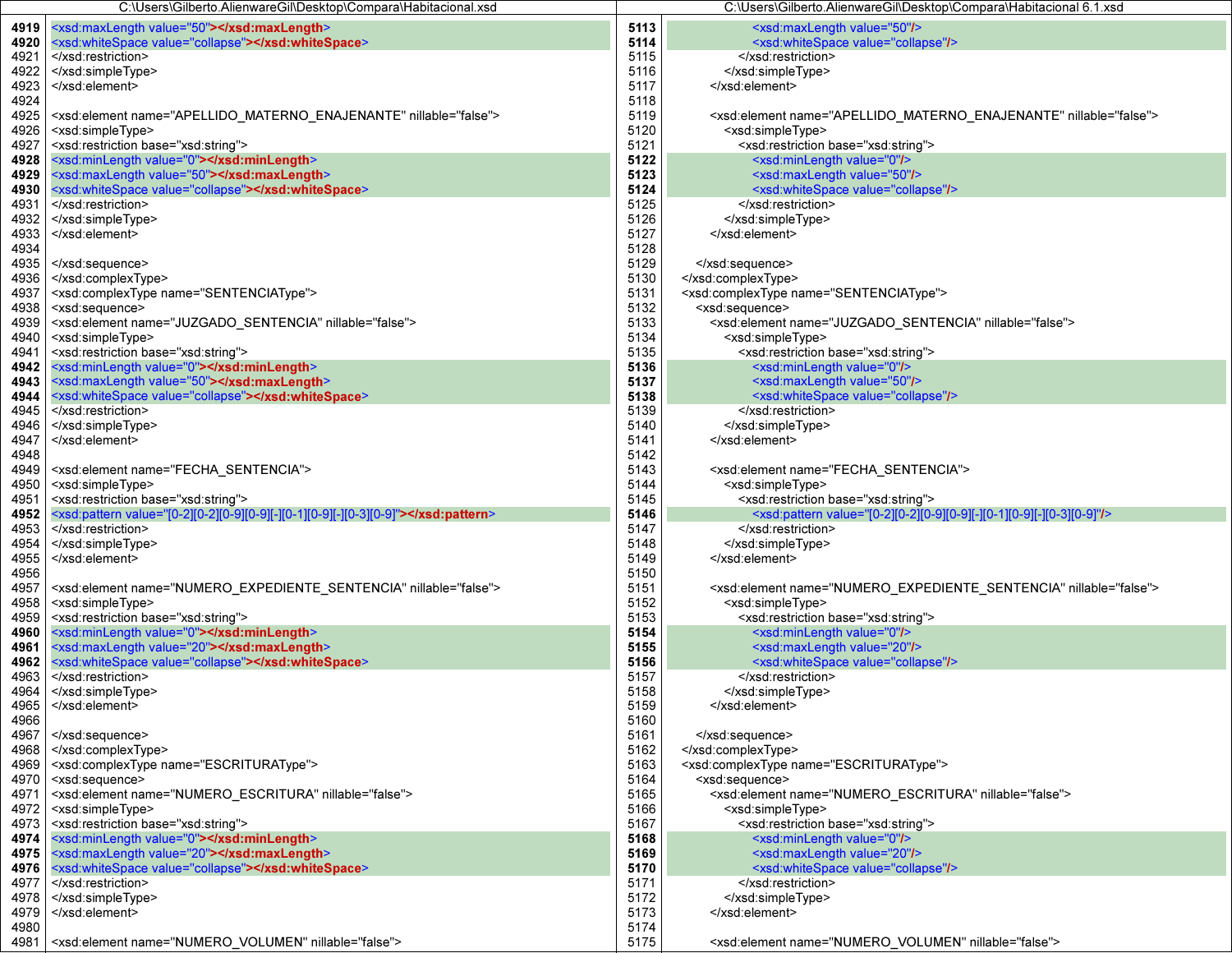|      | C:\Users\Gilberto.AlienwareGil\Desktop\Compara\Habitacional.xsd                    |      | C:\Users\Gilberto.AlienwareGil\Desktop\Compara\Habitacional 6.1.xsd                |
|------|------------------------------------------------------------------------------------|------|------------------------------------------------------------------------------------|
| 4982 | <xsd:simpletype></xsd:simpletype>                                                  | 5176 | <xsd:simpletype></xsd:simpletype>                                                  |
| 4983 | <xsd:restriction base="xsd:string"></xsd:restriction>                              | 5177 | <xsd:restriction base="xsd:string"></xsd:restriction>                              |
| 4984 | <xsd:minlength value="0"></xsd:minlength>                                          | 5178 | <xsd:minlength value="0"></xsd:minlength>                                          |
| 4985 | <xsd:maxlength value="20"></xsd:maxlength>                                         | 5179 | <xsd:maxlength value="20"></xsd:maxlength>                                         |
| 4986 | <xsd:whitespace value="collapse"></xsd:whitespace>                                 | 5180 | <xsd:whitespace value="collapse"></xsd:whitespace>                                 |
| 4987 |                                                                                    | 5181 |                                                                                    |
| 4988 |                                                                                    | 5182 |                                                                                    |
| 4989 |                                                                                    | 5183 |                                                                                    |
| 4990 |                                                                                    | 5184 |                                                                                    |
| 4991 | <xsd:element name="FECHA_ESCRITURA"></xsd:element>                                 | 5185 | <xsd:element name="FECHA_ESCRITURA"></xsd:element>                                 |
| 4992 | <xsd:simpletype></xsd:simpletype>                                                  | 5186 | <xsd:simpletype></xsd:simpletype>                                                  |
| 4993 | <xsd:restriction base="xsd:string"></xsd:restriction>                              | 5187 | <xsd:restriction base="xsd:string"></xsd:restriction>                              |
| 4994 | <xsd:pattern value="[0-2][0-2][0-9][0-9][-][0-1][0-9][-][0-3][0-9]"></xsd:pattern> | 5188 | <xsd:pattern value="[0-2][0-2][0-9][0-9][-][0-1][0-9][-][0-3][0-9]"></xsd:pattern> |
| 4995 |                                                                                    | 5189 |                                                                                    |
| 4996 |                                                                                    | 5190 |                                                                                    |
| 4997 |                                                                                    | 5191 |                                                                                    |
| 4998 |                                                                                    | 5192 |                                                                                    |
| 4999 | <xsd:element name="NUMERO_NOTARIA" nillable="false"></xsd:element>                 | 5193 | <xsd:element name="NUMERO_NOTARIA" nillable="false"></xsd:element>                 |
| 5000 | <xsd:simpletype></xsd:simpletype>                                                  | 5194 | <xsd:simpletype></xsd:simpletype>                                                  |
| 5001 | <xsd:restriction base="xsd:string"></xsd:restriction>                              | 5195 | <xsd:restriction base="xsd:string"></xsd:restriction>                              |
| 5002 | <xsd:whitespace value="collapse"></xsd:whitespace>                                 | 5196 | <xsd:whitespace value="collapse"></xsd:whitespace>                                 |
| 5003 |                                                                                    | 5197 |                                                                                    |
| 5004 |                                                                                    | 5198 |                                                                                    |
| 5005 |                                                                                    | 5199 |                                                                                    |
| 5006 |                                                                                    | 5200 |                                                                                    |
| 5007 | <xsd:element name="NOMBRE_NOTARIO" nillable="false"></xsd:element>                 | 5201 | <xsd:element name="NOMBRE_NOTARIO" nillable="false"></xsd:element>                 |
| 5008 | <xsd:simpletype></xsd:simpletype>                                                  | 5202 | <xsd:simpletype></xsd:simpletype>                                                  |
| 5009 | <xsd:restriction base="xsd:string"></xsd:restriction>                              | 5203 | <xsd:restriction base="xsd:string"></xsd:restriction>                              |
| 5010 | <xsd:minlength value="0"></xsd:minlength>                                          | 5204 | <xsd:minlength value="0"></xsd:minlength>                                          |
| 5011 | <xsd:maxlength value="100"></xsd:maxlength>                                        | 5205 | <xsd:maxlength value="100"></xsd:maxlength>                                        |
| 5012 | <xsd:whitespace value="collapse"></xsd:whitespace>                                 | 5206 | <xsd:whitespace value="collapse"></xsd:whitespace>                                 |
| 5013 |                                                                                    | 5207 |                                                                                    |
| 5014 |                                                                                    | 5208 |                                                                                    |
| 5015 |                                                                                    | 5209 |                                                                                    |
| 5016 |                                                                                    | 5210 |                                                                                    |
| 5017 | <xsd:element name="DISTRITO_JUDICIAL_NOTARIO" nillable="false"></xsd:element>      | 5211 | <xsd:element name="DISTRITO_JUDICIAL_NOTARIO" nillable="false"></xsd:element>      |
| 5018 | <xsd:simpletype></xsd:simpletype>                                                  | 5212 | <xsd:simpletype></xsd:simpletype>                                                  |
| 5019 | <xsd:restriction base="xsd:string"></xsd:restriction>                              | 5213 | <xsd:restriction base="xsd:string"></xsd:restriction>                              |
| 5020 | <xsd:minlength value="0"></xsd:minlength>                                          | 5214 | <xsd:minlength value="0"></xsd:minlength>                                          |
| 5021 | <xsd:maxlength value="50"></xsd:maxlength>                                         | 5215 | <xsd:maxlength value="50"></xsd:maxlength>                                         |
| 5022 | <xsd:whitespace value="collapse"></xsd:whitespace>                                 | 5216 | <xsd:whitespace value="collapse"></xsd:whitespace>                                 |
| 5023 |                                                                                    | 5217 |                                                                                    |
| 5024 |                                                                                    | 5218 |                                                                                    |
| 5025 |                                                                                    | 5219 |                                                                                    |
| 5026 |                                                                                    | 5220 |                                                                                    |
| 5027 |                                                                                    | 5221 |                                                                                    |
| 5028 |                                                                                    | 5222 |                                                                                    |
| 5029 | <xsd:complextype name="CARACTERISTICASINMUEBLEType"></xsd:complextype>             | 5223 | <xsd:complextype name="CARACTERISTICASINMUEBLEType"></xsd:complextype>             |
|      | $5030$ $\leq$ xsd:sequence>                                                        | 5224 | <xsd:sequence></xsd:sequence>                                                      |
| 5031 | <xsd:element name="CVE_UBICACION_INMUEBLE_TERRENO" nillable="false"></xsd:element> | 5225 | <xsd:element name="CVE_UBICACION_INMUEBLE_TERRENO" nillable="false"></xsd:element> |
| 5032 | <xsd:simpletype></xsd:simpletype>                                                  | 5226 | <xsd:simpletype></xsd:simpletype>                                                  |
|      | 5033   <xsd:restriction base="xsd:integer"></xsd:restriction>                      | 5227 | <xsd:restriction base="xsd:integer"></xsd:restriction>                             |
|      | 5034   <xsd: enumeration="" value="1"></xsd:>                                      | 5228 | <xsd:enumeration value="1"></xsd:enumeration>                                      |
|      | 5035   <xsd:enumeration value="2"></xsd:enumeration>                               | 5229 | <xsd:enumeration value="2"></xsd:enumeration>                                      |
|      | 5036   <xsd:enumeration value="3"></xsd:enumeration>                               | 5230 | <xsd:enumeration value="3"></xsd:enumeration>                                      |
| 5037 | <xsd:enumeration value="4"></xsd:enumeration>                                      | 5231 | <xsd:enumeration value="4"></xsd:enumeration>                                      |
|      | 5038   <xsd:enumeration value="5"></xsd:enumeration>                               | 5232 | <xsd:enumeration value="5"></xsd:enumeration>                                      |
| 5039 |                                                                                    | 5233 |                                                                                    |
| 5040 |                                                                                    | 5234 |                                                                                    |
| 5041 |                                                                                    | 5235 |                                                                                    |
| 5042 |                                                                                    | 5236 |                                                                                    |
| 5043 | <xsd:element name="CVE_CONFIGURACION_INMUEBLE" nillable="false"></xsd:element>     | 5237 | <xsd:element name="CVE_CONFIGURACION_INMUEBLE" nillable="false"></xsd:element>     |
| 5044 | <xsd:simpletype></xsd:simpletype>                                                  | 5238 | <xsd:simpletype></xsd:simpletype>                                                  |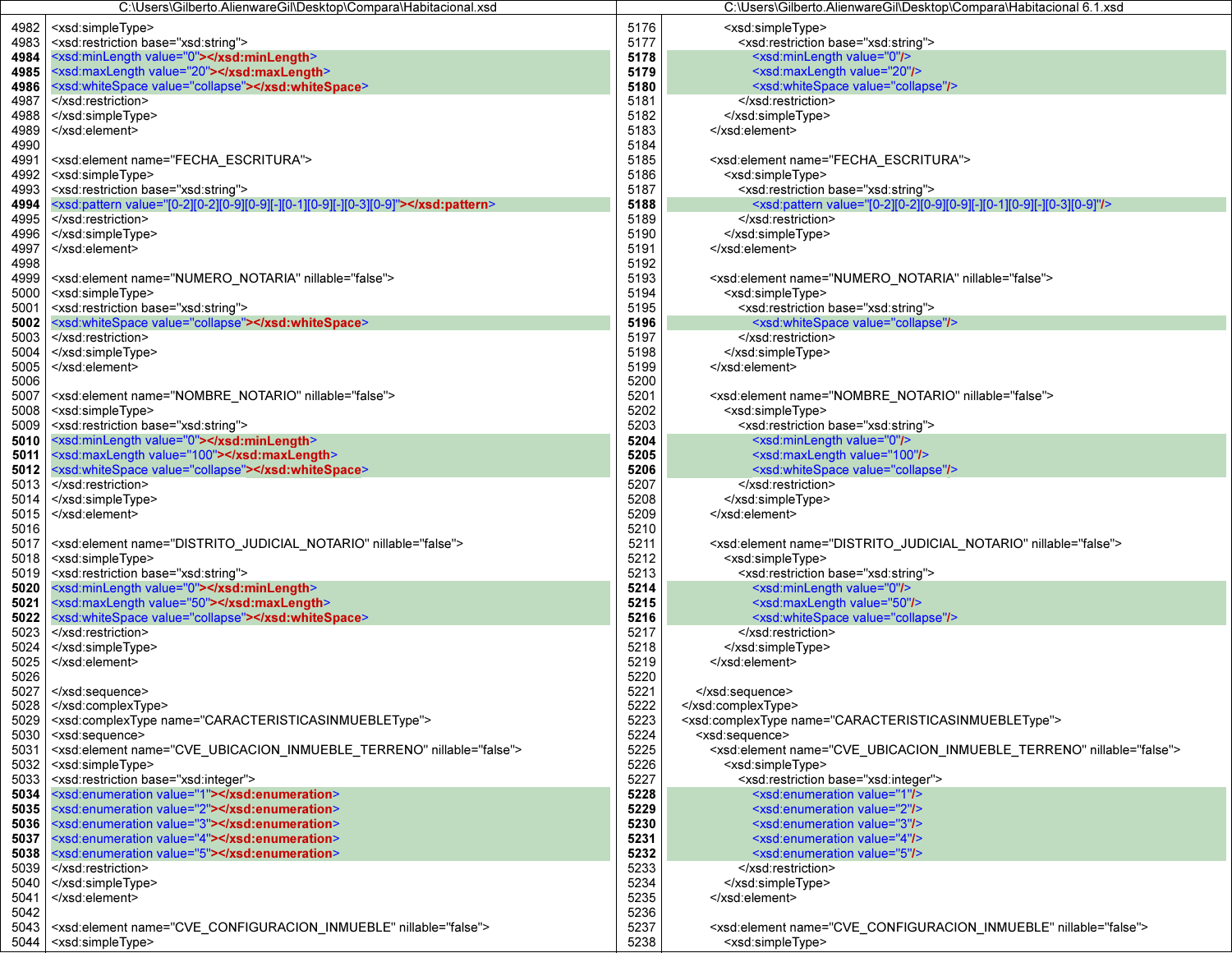|      | C:\Users\Gilberto.AlienwareGil\Desktop\Compara\Habitacional.xsd                       |      | C:\Users\Gilberto.AlienwareGil\Desktop\Compara\Habitacional 6.1 xsd                   |
|------|---------------------------------------------------------------------------------------|------|---------------------------------------------------------------------------------------|
| 5045 | <xsd:restriction base="xsd:integer"></xsd:restriction>                                | 5239 | <xsd:restriction base="xsd:integer"></xsd:restriction>                                |
| 5046 | <xsd:enumeration value="1"></xsd:enumeration>                                         | 5240 | <xsd:enumeration value="0"></xsd:enumeration>                                         |
|      |                                                                                       | 5241 | <xsd:enumeration value="1"></xsd:enumeration>                                         |
| 5047 | <xsd:enumeration value="2"></xsd:enumeration>                                         | 5242 | <xsd:enumeration value="2"></xsd:enumeration>                                         |
| 5048 |                                                                                       | 5243 |                                                                                       |
| 5049 |                                                                                       | 5244 |                                                                                       |
| 5050 |                                                                                       | 5245 |                                                                                       |
| 5051 |                                                                                       | 5246 |                                                                                       |
| 5052 |                                                                                       | 5247 |                                                                                       |
|      | <xsd:element name="CVE_TOPOGRAFIA_INMUEBLE" nillable="false"></xsd:element>           |      | <xsd:element name="CVE_TOPOGRAFIA_INMUEBLE" nillable="false"></xsd:element>           |
| 5053 | <xsd:simpletype></xsd:simpletype>                                                     | 5248 | <xsd:simpletype></xsd:simpletype>                                                     |
| 5054 | <xsd:restriction base="xsd:integer"></xsd:restriction>                                | 5249 | <xsd:restriction base="xsd:integer"></xsd:restriction>                                |
| 5055 | <xsd:enumeration value="1"></xsd:enumeration>                                         | 5250 | <xsd:enumeration value="0"></xsd:enumeration>                                         |
|      |                                                                                       | 5251 | <xsd:enumeration value="1"></xsd:enumeration>                                         |
| 5056 | <xsd:enumeration value="2"></xsd:enumeration>                                         | 5252 | <xsd:enumeration value="2"></xsd:enumeration>                                         |
| 5057 | <xsd:enumeration value="3"></xsd:enumeration>                                         | 5253 | <xsd:enumeration value="3"></xsd:enumeration>                                         |
| 5058 | <xsd:enumeration value="4"></xsd:enumeration>                                         | 5254 | <xsd:enumeration value="4"></xsd:enumeration>                                         |
| 5059 |                                                                                       | 5255 |                                                                                       |
| 5060 |                                                                                       | 5256 |                                                                                       |
| 5061 |                                                                                       | 5257 |                                                                                       |
| 5062 |                                                                                       | 5258 |                                                                                       |
| 5063 | <xsd:element name="CARACTERISTICASPANORAMICAS" nillable="false"></xsd:element>        | 5259 | <xsd:element name="CARACTERISTICASPANORAMICAS" nillable="false"></xsd:element>        |
| 5064 | <xsd:simpletype></xsd:simpletype>                                                     | 5260 | <xsd:simpletype></xsd:simpletype>                                                     |
| 5065 | <xsd:restriction base="xsd:string"></xsd:restriction>                                 | 5261 | <xsd:restriction base="xsd:string"></xsd:restriction>                                 |
| 5066 | <xsd:minlength value="0"></xsd:minlength>                                             | 5262 | <xsd:minlength value="0"></xsd:minlength>                                             |
| 5067 | <xsd:maxlength value="250"></xsd:maxlength>                                           | 5263 | <xsd:maxlength value="250"></xsd:maxlength>                                           |
| 5068 | <xsd:whitespace value="collapse"></xsd:whitespace>                                    | 5264 | <xsd:whitespace value="collapse"></xsd:whitespace>                                    |
| 5069 |                                                                                       | 5265 |                                                                                       |
| 5070 |                                                                                       | 5266 |                                                                                       |
| 5071 |                                                                                       | 5267 |                                                                                       |
| 5072 |                                                                                       | 5268 |                                                                                       |
| 5073 | <xsd:element name="USO_SUELO" nillable="false"></xsd:element>                         | 5269 | <xsd:element name="USO_SUELO" nillable="false"></xsd:element>                         |
| 5074 | <xsd:simpletype></xsd:simpletype>                                                     | 5270 | <xsd:simpletype></xsd:simpletype>                                                     |
| 5075 | <xsd:restriction base="xsd:string"></xsd:restriction>                                 | 5271 | <xsd:restriction base="xsd:string"></xsd:restriction>                                 |
| 5076 | <xsd:minlength value="0"></xsd:minlength>                                             | 5272 | <xsd:minlength value="0"></xsd:minlength>                                             |
| 5077 | <xsd:maxlength value="50"></xsd:maxlength>                                            | 5273 | <xsd:maxlength value="50"></xsd:maxlength>                                            |
| 5078 | <xsd:whitespace value="collapse"></xsd:whitespace>                                    | 5274 | <xsd:whitespace value="collapse"></xsd:whitespace>                                    |
| 5079 |                                                                                       | 5275 |                                                                                       |
| 5080 |                                                                                       | 5276 |                                                                                       |
| 5081 |                                                                                       | 5277 |                                                                                       |
| 5082 |                                                                                       | 5278 |                                                                                       |
| 5083 | <xsd:element name="AREA_LIBRE_OBLIGATORIA" nillable="false"></xsd:element>            | 5279 | <xsd:element name="AREA_LIBRE_OBLIGATORIA" nillable="false"></xsd:element>            |
| 5084 | <xsd:simpletype></xsd:simpletype>                                                     | 5280 | <xsd:simpletype></xsd:simpletype>                                                     |
| 5085 | <xsd:restriction base="xsd:integer"></xsd:restriction>                                | 5281 | <xsd:restriction base="xsd:integer"></xsd:restriction>                                |
| 5086 | <xsd:mininclusive value="0"></xsd:mininclusive>                                       | 5282 | <xsd:mininclusive value="0"></xsd:mininclusive>                                       |
| 5087 | <xsd:maxinclusive value="100"></xsd:maxinclusive>                                     | 5283 | <xsd:maxinclusive value="100"></xsd:maxinclusive>                                     |
| 5088 |                                                                                       | 5284 |                                                                                       |
| 5089 |                                                                                       | 5285 |                                                                                       |
| 5090 |                                                                                       | 5286 |                                                                                       |
| 5091 |                                                                                       | 5287 |                                                                                       |
| 5092 | <xsd:element name="NUMERO_MAXIMO_NIVELES_A_CONSTRUIR" nillable="false"></xsd:element> | 5288 | <xsd:element name="NUMERO_MAXIMO_NIVELES_A_CONSTRUIR" nillable="false"></xsd:element> |
| 5093 | <xsd:simpletype></xsd:simpletype>                                                     | 5289 | <xsd:simpletype></xsd:simpletype>                                                     |
|      | 5094   <xsd:restriction base="xsd:integer"></xsd:restriction>                         | 5290 | <xsd:restriction base="xsd:integer"></xsd:restriction>                                |
| 5095 | <xsd:mininclusive value="0"></xsd:mininclusive>                                       | 5291 | <xsd:mininclusive value="0"></xsd:mininclusive>                                       |
| 5096 | <xsd:maxinclusive value="100"></xsd:maxinclusive>                                     | 5292 | <xsd:maxinclusive value="100"></xsd:maxinclusive>                                     |
| 5097 |                                                                                       | 5293 |                                                                                       |
| 5098 |                                                                                       | 5294 |                                                                                       |
| 5099 |                                                                                       | 5295 |                                                                                       |
| 5100 |                                                                                       | 5296 |                                                                                       |
| 5101 | <xsd:element name="COEFICIENTE_USO_SUELO" nillable="false"></xsd:element>             | 5297 | <xsd:element name="COEFICIENTE_USO_SUELO" nillable="false"></xsd:element>             |
| 5102 | <xsd:simpletype></xsd:simpletype>                                                     | 5298 | <xsd:simpletype></xsd:simpletype>                                                     |
|      | 5103   <xsd:restriction base="xsd:decimal"></xsd:restriction>                         | 5299 | <xsd:restriction base="xsd:decimal"></xsd:restriction>                                |
|      | 5104   <xsd:fractiondigits value="2"></xsd:fractiondigits>                            | 5300 | <xsd:fractiondigits value="2"></xsd:fractiondigits>                                   |
|      | 5105                                                                                  | 5301 |                                                                                       |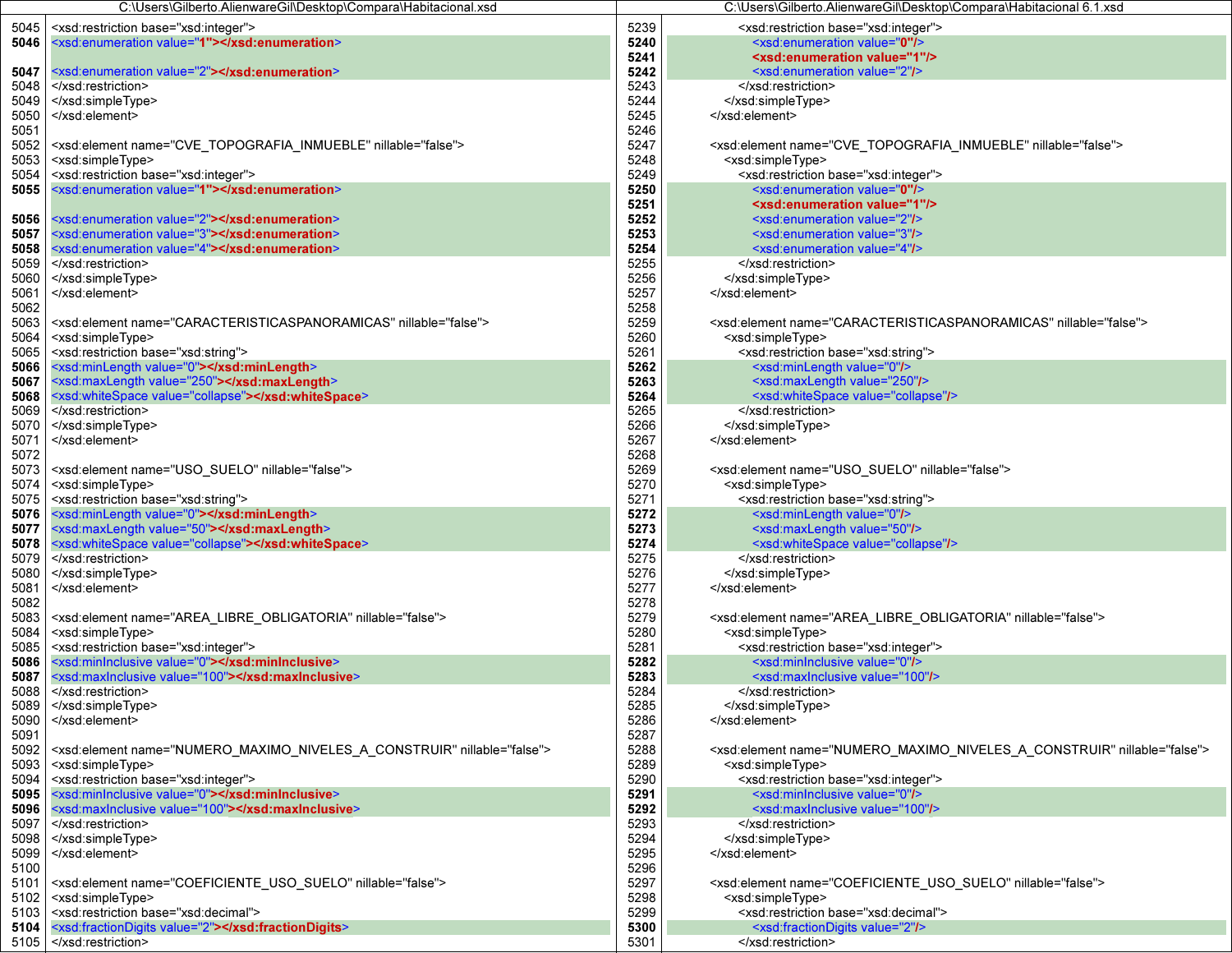| 5302<br><br><br>5106                                                                                                                                                                         |  |
|----------------------------------------------------------------------------------------------------------------------------------------------------------------------------------------------|--|
|                                                                                                                                                                                              |  |
| 5303<br><br>5107<br>                                                                                                                                                                         |  |
| 5304<br>5108                                                                                                                                                                                 |  |
| 5305<br><xsd:element name="VIAS_ACCESO_IMPORTANCIA" nillable="false"><br/><xsd:element name="VIAS_ACCESO_IMPORTANCIA" nillable="false"><br/>5109</xsd:element></xsd:element>                 |  |
| 5306<br><xsd:simpletype><br/>5110<br/><xsd:simpletype></xsd:simpletype></xsd:simpletype>                                                                                                     |  |
| 5307<br><xsd:restriction base="xsd:string"><br/><xsd:restriction base="xsd:string"><br/>5111</xsd:restriction></xsd:restriction>                                                             |  |
| <xsd:minlength value="1"></xsd:minlength><br>5308<br><xsd:minlength value="1"></xsd:minlength><br>5112                                                                                       |  |
| <xsd:maxlength value="250"></xsd:maxlength><br>5309<br>5113<br><xsd:maxlength value="250"></xsd:maxlength>                                                                                   |  |
| <xsd:whitespace value="collapse"></xsd:whitespace><br>5310<br><xsd:whitespace value="collapse"></xsd:whitespace><br>5114                                                                     |  |
| 5115<br>5311<br>                                                                                                                                                                             |  |
| 5312<br>5116  <br>                                                                                                                                                                           |  |
| 5313<br>$5117$ $\leq$ /xsd: element ><br>                                                                                                                                                    |  |
| 5314<br>5118                                                                                                                                                                                 |  |
| 5315<br>5119<br><xsd:element name="CVE_DENSIDAD_HABITACIONAL" nillable="false"><br/><xsd:element name="CVE_DENSIDAD_HABITACIONAL" nillable="false"></xsd:element></xsd:element>              |  |
| 5316<br><xsd:simpletype><br/><xsd:simpletype><br/>5120</xsd:simpletype></xsd:simpletype>                                                                                                     |  |
| 5317<br><xsd:restriction base="xsd:integer"><br/><xsd:restriction base="xsd:integer"><br/>5121</xsd:restriction></xsd:restriction>                                                           |  |
| <xsd:enumeration value="1"></xsd:enumeration><br>5318<br><xsd:enumeration value="0"></xsd:enumeration><br>5122                                                                               |  |
| 5319<br><xsd:enumeration value="1"></xsd:enumeration>                                                                                                                                        |  |
| 5320<br><xsd:enumeration value="2"></xsd:enumeration><br><xsd:enumeration value="2"></xsd:enumeration><br>5123                                                                               |  |
| <xsd:enumeration value="3"></xsd:enumeration><br>5321<br><xsd:enumeration value="3"></xsd:enumeration><br>5124                                                                               |  |
| 5322<br><xsd:enumeration value="4"></xsd:enumeration><br>5125<br><xsd:enumeration value="4"></xsd:enumeration>                                                                               |  |
| 5323<br>5126   <xsd: enumeration="" value="5"></xsd:><br><xsd:enumeration value="5"></xsd:enumeration>                                                                                       |  |
| 5324<br><br><br>5127                                                                                                                                                                         |  |
| 5325<br><br>5128<br>                                                                                                                                                                         |  |
| 5326<br>5129<br><br>                                                                                                                                                                         |  |
| 5327<br>5130                                                                                                                                                                                 |  |
| 5328<br><xsd:element name="DENSIDAD_HABITACIONAL_VIVIENDAS" nillable="false"><br/><xsd:element name="DENSIDAD_HABITACIONAL_VIVIENDAS" nillable="false"><br/>5131</xsd:element></xsd:element> |  |
| 5329<br><xsd:simpletype><br/><xsd:simpletype><br/>5132</xsd:simpletype></xsd:simpletype>                                                                                                     |  |
| 5330<br>5133<br><xsd:restriction base="xsd:integer"> </xsd:restriction><br><xsd:restriction base="xsd:integer"> </xsd:restriction>                                                           |  |
| 5331<br><br><br>5134                                                                                                                                                                         |  |
| 5332<br>5135<br><br>                                                                                                                                                                         |  |
| 5333<br>5136                                                                                                                                                                                 |  |
| 5334<br>5137<br><xsd:element name="SERVIDUMBRES_O_RESTRICCIONES" nillable="false"><br/><xsd:element name="SERVIDUMBRES_O_RESTRICCIONES" nillable="false"></xsd:element></xsd:element>        |  |
| 5335<br><xsd:simpletype><br/><xsd:simpletype><br/>5138</xsd:simpletype></xsd:simpletype>                                                                                                     |  |
| 5336<br>5139 <xsd:restriction base="xsd:string"><br/><xsd:restriction base="xsd:string"></xsd:restriction></xsd:restriction>                                                                 |  |
| 5337<br><xsd:minlength value="0"></xsd:minlength><br><xsd:minlength value="0"></xsd:minlength><br>5140                                                                                       |  |
| 5338<br><xsd:maxlength value="250"></xsd:maxlength><br><xsd:maxlength value="250"></xsd:maxlength><br>5141                                                                                   |  |
| <xsd:whitespace value="collapse"></xsd:whitespace><br>5339<br><xsd:whitespace value="collapse"></xsd:whitespace><br>5142                                                                     |  |
| 5340<br><br><br>5143                                                                                                                                                                         |  |
| 5341<br><br><br>5144                                                                                                                                                                         |  |
| 5342<br><br><br>5145                                                                                                                                                                         |  |
| 5343<br>5146                                                                                                                                                                                 |  |
| 5344<br><xsd:element name="CVE_REPORTE_DENSIDAD" nillable="false"><br/><xsd:element name="CVE_REPORTE_DENSIDAD" nillable="false"><br/>5147</xsd:element></xsd:element>                       |  |
| 5345<br><xsd:simpletype><br/><xsd:simpletype><br/>5148</xsd:simpletype></xsd:simpletype>                                                                                                     |  |
| <xsd:restriction base="xsd:integer"><br/>5346<br/><xsd:restriction base="xsd:integer"><br/>5149</xsd:restriction></xsd:restriction>                                                          |  |
| <xsd:enumeration value="1"></xsd:enumeration><br>5347<br>5150<br><xsd:enumeration value="1"></xsd:enumeration><br><xsd:enumeration value="2"></xsd:enumeration>                              |  |
| 5348<br>5151<br><xsd:enumeration value="2"></xsd:enumeration><br>5349<br>5152<br><br>                                                                                                        |  |
| 5350<br>5153<br>                                                                                                                                                                             |  |
| <br>5351<br><br>5154                                                                                                                                                                         |  |
| 5352<br>5155                                                                                                                                                                                 |  |
| 5353<br><xsd:element name="USO_ACTUAL" nillable="false"><br/><xsd:element name="USO_ACTUAL" nillable="false"><br/>5156</xsd:element></xsd:element>                                           |  |
| 5354<br><xsd:simpletype><br/>5157<br/><xsd:simpletype></xsd:simpletype></xsd:simpletype>                                                                                                     |  |
| 5355<br>5158   <xsd:restriction base="xsd:string"><br/><xsd:restriction base="xsd:string"></xsd:restriction></xsd:restriction>                                                               |  |
| 5356<br><xsd:minlength value="1"></xsd:minlength><br><xsd:minlength value="1"></xsd:minlength><br>5159                                                                                       |  |
| <xsd:maxlength value="2000"></xsd:maxlength><br><xsd:maxlength value="2000"></xsd:maxlength><br>5357<br>5160                                                                                 |  |
| 5358<br><xsd:whitespace value="collapse"></xsd:whitespace><br><xsd:whitespace value="collapse"></xsd:whitespace><br>5161                                                                     |  |
| 5359<br>5162  <br>                                                                                                                                                                           |  |
| 5360<br><br>5163                                                                                                                                                                             |  |
| <br>5361<br><br>5164                                                                                                                                                                         |  |
| 5362<br>5165                                                                                                                                                                                 |  |
| 5363<br><xsd:element name="CAT_ESPACIO_USO_MULTIPLE" nillable="true"><br/><xsd:element name="CAT_ESPACIO_USO_MULTIPLE" nillable="true"><br/>5166</xsd:element></xsd:element>                 |  |
| 5364<br>5167<br><xsd:simpletype><br/><xsd:simpletype></xsd:simpletype></xsd:simpletype>                                                                                                      |  |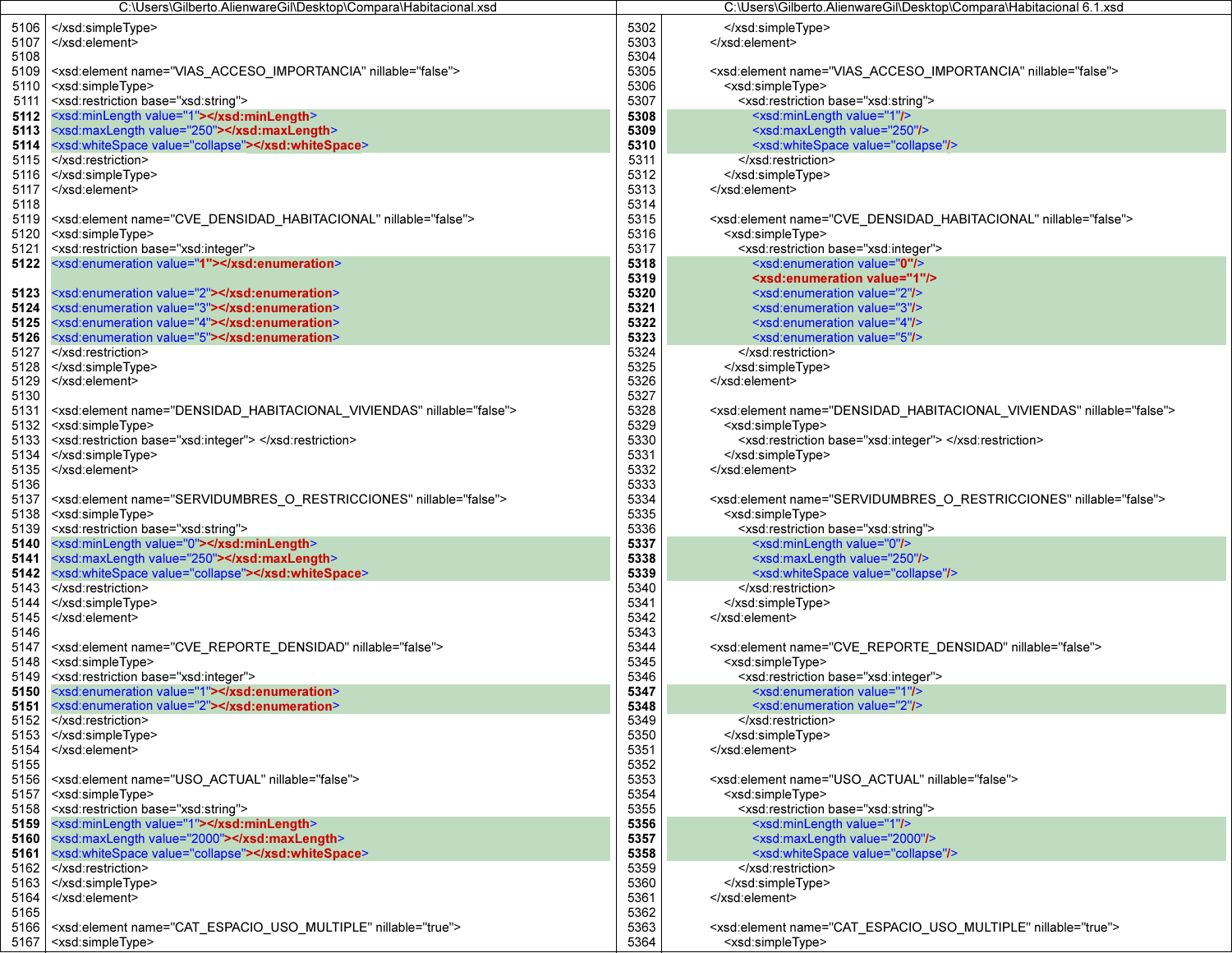| <xsd:restriction base="xsd:integer"><br/>5365<br/><xsd:restriction base="xsd:integer"><br/>5168<br/>5366<br/><xsd:enumeration value="1"></xsd:enumeration><br/><xsd:enumeration value="0"></xsd:enumeration><br/>5169<br/>5367<br/><xsd:enumeration value="1"></xsd:enumeration><br/>5368<br/><xsd:enumeration value="2"></xsd:enumeration><br/><xsd:enumeration value="2"></xsd:enumeration><br/>5170<br/>5369<br/></xsd:restriction><br/></xsd:restriction><br>5171<br>5370<br><br><br>5172<br>5371<br>5173<br><br><br>5372<br>5174<br>5373<br>5175<br><xsd:element name="NUMERO_RECAMARAS" nillable="false"><br/><xsd:element name="NUMERO_RECAMARAS" nillable="false"><br/>5374<br/><xsd:simpletype><br/><xsd:simpletype><br/>5176<br/>5375<br/><xsd:restriction base="xsd:integer"> </xsd:restriction><br/><xsd:restriction base="xsd:integer"> </xsd:restriction><br/>5177<br/>5376<br/></xsd:simpletype><br/></xsd:simpletype><br/>5178<br/>5377<br/></xsd:element><br/></xsd:element><br>5179<br>5378<br>5180<br>5379<br>5181<br><xsd:element name="NUMERO_BANIOS" nillable="false"><br/><xsd:element name="NUMERO_BANIOS" nillable="false"><br/>5380<br/>5182   <xsd:simpletype><br/><xsd:simpletype><br/><xsd:restriction base="xsd:integer"> </xsd:restriction><br/>5381<br/>5183  <br/><xsd:restriction base="xsd:integer"> </xsd:restriction><br/>5382<br/>5184<br/></xsd:simpletype><br/></xsd:simpletype><br/>5383<br/></xsd:element><br/></xsd:element><br>5185<br>5384<br>5186<br>5385<br>5187<br><xsd:element name="NUMERO_MEDIOS_BANOS" nillable="false"><br/><xsd:element name="NUMERO_MEDIOS_BANOS" nillable="false"><br/>5386<br/>5188<br/><xsd:simpletype><br/><xsd:simpletype><br/><xsd:restriction base="xsd:integer"> </xsd:restriction><br/>5387<br/>5189<br/><xsd:restriction base="xsd:integer"> </xsd:restriction><br/>5388<br/></xsd:simpletype><br/></xsd:simpletype><br/>5190<br/></xsd:element><br/>5389<br/></xsd:element><br>5191<br>5390<br>5192<br>5391<br>5193<br><xsd:element name="NUMERO_ESTACIONAMIENTOS" nillable="false"><br/><xsd:element name="NUMERO_ESTACIONAMIENTOS" nillable="false"><br/>5392<br/>5194<br/><xsd:simpletype><br/><xsd:simpletype><br/>5393<br/><xsd:restriction base="xsd:integer"> </xsd:restriction><br/>5195<br/><xsd:restriction base="xsd:integer"> </xsd:restriction><br/>5394<br/></xsd:simpletype><br/></xsd:simpletype><br/>5196<br/>5395<br/></xsd:element><br/>5197<br/></xsd:element><br>5396<br>5198<br>5397<br><xsd:element name="CVE_CALIDAD_PROYECTO" nillable="false"><br/><xsd:element name="CVE_CALIDAD_PROYECTO" nillable="false"><br/>5199<br/>5398<br/><xsd:simpletype><br/><xsd:simpletype><br/>5200<br/><xsd:restriction base="xsd:integer"><br/>5399<br/><xsd:restriction base="xsd:integer"><br/>5201<br/><xsd:enumeration value="1"></xsd:enumeration><br/>5400<br/>5202<br/><xsd:enumeration value="0"></xsd:enumeration><br/>5401<br/><xsd:enumeration value="1"></xsd:enumeration><br/><xsd:enumeration value="2"></xsd:enumeration><br/>5402<br/><xsd:enumeration value="2"></xsd:enumeration><br/>5203<br/><xsd:enumeration value="3"></xsd:enumeration><br/>5403<br/>5204<br/><xsd:enumeration value="3"></xsd:enumeration><br/>5205   </xsd:restriction><br/>5404<br/></xsd:restriction><br/>5405<br/>5206<br/></xsd:simpletype><br/></xsd:simpletype><br/>5406<br/></xsd:element><br/>5207<br/></xsd:element><br>5407<br>5208<br><xsd:element name="RESULTADO_CALIDAD_PROYECTO" nillable="false"><br/>5408<br/><xsd:element name="RESULTADO_CALIDAD_PROYECTO" nillable="false"><br/>5209<br/>5210<br/><xsd:simpletype><br/>5409<br/><xsd:simpletype><br/>5211 <xsd:restriction base="xsd:string"><br/>5410<br/><xsd:restriction base="xsd:string"><br/>5212<br/><xsd:minlength value="0"></xsd:minlength><br/>5411<br/><xsd:minlength value="0"></xsd:minlength><br/><xsd:maxlength value="50"></xsd:maxlength><br/>5412<br/><xsd:maxlength value="50"></xsd:maxlength><br/>5213<br/><xsd:whitespace value="collapse"></xsd:whitespace><br/><xsd:whitespace value="collapse"></xsd:whitespace><br/>5413<br/>5214<br/>5215   </xsd:restriction><br/>5414<br/></xsd:restriction><br/>5415<br/></xsd:simpletype><br/>5216  <br/></xsd:simpletype><br/>5217<br/>5416<br/></xsd:element><br/><math>\le</math>/xsd:element&gt;<br/>5417<br/>5218<br/>5418<br/>5219<br/><xsd:element name="CVE_CLASE_INMUEBLE" nillable="false"><br/><xsd:element name="CVE CLASE INMUEBLE" nillable="false"><br/>5220<br/>5419<br/><xsd:simpletype><br/><xsd:simpletype><br/>5420<br/><xsd:restriction base="xsd:integer"><br/>5221<br/><xsd:restriction base="xsd:integer"><br/><xsd:enumeration value="1"></xsd:enumeration><br/>5421<br/><xsd:enumeration value="0"></xsd:enumeration><br/>5222<br/>5422<br/><xsd:enumeration value="1"></xsd:enumeration><br/><xsd:enumeration value="2"></xsd:enumeration><br/>5423<br/><xsd:enumeration value="2"></xsd:enumeration><br/>5223<br/><xsd:enumeration value="3"></xsd:enumeration><br/>5424<br/><xsd:enumeration value="3"></xsd:enumeration><br/>5224<br/><xsd:enumeration value="4"></xsd:enumeration><br/>5425<br/>5225<br/><xsd:enumeration value="4"></xsd:enumeration><br/><xsd:enumeration value="5"></xsd:enumeration><br/>5426<br/>5226<br/><xsd:enumeration value="5"></xsd:enumeration><br/>5227<br/><xsd:enumeration value="6"></xsd:enumeration><br/>5427<br/><xsd:enumeration value="6"></xsd:enumeration></xsd:restriction></xsd:restriction></xsd:simpletype></xsd:simpletype></xsd:element></xsd:element></xsd:element> | C:\Users\Gilberto.AlienwareGil\Desktop\Compara\Habitacional.xsd | C:\Users\Gilberto.AlienwareGil\Desktop\Compara\Habitacional 6.1 xsd |
|-----------------------------------------------------------------------------------------------------------------------------------------------------------------------------------------------------------------------------------------------------------------------------------------------------------------------------------------------------------------------------------------------------------------------------------------------------------------------------------------------------------------------------------------------------------------------------------------------------------------------------------------------------------------------------------------------------------------------------------------------------------------------------------------------------------------------------------------------------------------------------------------------------------------------------------------------------------------------------------------------------------------------------------------------------------------------------------------------------------------------------------------------------------------------------------------------------------------------------------------------------------------------------------------------------------------------------------------------------------------------------------------------------------------------------------------------------------------------------------------------------------------------------------------------------------------------------------------------------------------------------------------------------------------------------------------------------------------------------------------------------------------------------------------------------------------------------------------------------------------------------------------------------------------------------------------------------------------------------------------------------------------------------------------------------------------------------------------------------------------------------------------------------------------------------------------------------------------------------------------------------------------------------------------------------------------------------------------------------------------------------------------------------------------------------------------------------------------------------------------------------------------------------------------------------------------------------------------------------------------------------------------------------------------------------------------------------------------------------------------------------------------------------------------------------------------------------------------------------------------------------------------------------------------------------------------------------------------------------------------------------------------------------------------------------------------------------------------------------------------------------------------------------------------------------------------------------------------------------------------------------------------------------------------------------------------------------------------------------------------------------------------------------------------------------------------------------------------------------------------------------------------------------------------------------------------------------------------------------------------------------------------------------------------------------------------------------------------------------------------------------------------------------------------------------------------------------------------------------------------------------------------------------------------------------------------------------------------------------------------------------------------------------------------------------------------------------------------------------------------------------------------------------------------------------------------------------------------------------------------------------------------------------------------------------------------------------------------------------------------------------------------------------------------------------------------------------------------------------------------------------------------------------------------------------------------------------------------------------------------------------------------------------------------------------------------------------------------------------------------------------------------------------------------------------------------------------------------------------------------------------------------------------------------------------------------------------------------------------------------------------------------------------------------------------------------------------------------------------------------------------------------------------------------------------------------------------------------------------------------------------------------------------------------------------------------------------------------------------------------------------------------------------------------------------------------------------------------------------------------------------------------------------------------------------------------------------|-----------------------------------------------------------------|---------------------------------------------------------------------|
|                                                                                                                                                                                                                                                                                                                                                                                                                                                                                                                                                                                                                                                                                                                                                                                                                                                                                                                                                                                                                                                                                                                                                                                                                                                                                                                                                                                                                                                                                                                                                                                                                                                                                                                                                                                                                                                                                                                                                                                                                                                                                                                                                                                                                                                                                                                                                                                                                                                                                                                                                                                                                                                                                                                                                                                                                                                                                                                                                                                                                                                                                                                                                                                                                                                                                                                                                                                                                                                                                                                                                                                                                                                                                                                                                                                                                                                                                                                                                                                                                                                                                                                                                                                                                                                                                                                                                                                                                                                                                                                                                                                                                                                                                                                                                                                                                                                                                                                                                                                                                                                                                                                                                                                                                                                                                                                                                                                                                                                                                                                                                                             |                                                                 |                                                                     |
|                                                                                                                                                                                                                                                                                                                                                                                                                                                                                                                                                                                                                                                                                                                                                                                                                                                                                                                                                                                                                                                                                                                                                                                                                                                                                                                                                                                                                                                                                                                                                                                                                                                                                                                                                                                                                                                                                                                                                                                                                                                                                                                                                                                                                                                                                                                                                                                                                                                                                                                                                                                                                                                                                                                                                                                                                                                                                                                                                                                                                                                                                                                                                                                                                                                                                                                                                                                                                                                                                                                                                                                                                                                                                                                                                                                                                                                                                                                                                                                                                                                                                                                                                                                                                                                                                                                                                                                                                                                                                                                                                                                                                                                                                                                                                                                                                                                                                                                                                                                                                                                                                                                                                                                                                                                                                                                                                                                                                                                                                                                                                                             |                                                                 |                                                                     |
|                                                                                                                                                                                                                                                                                                                                                                                                                                                                                                                                                                                                                                                                                                                                                                                                                                                                                                                                                                                                                                                                                                                                                                                                                                                                                                                                                                                                                                                                                                                                                                                                                                                                                                                                                                                                                                                                                                                                                                                                                                                                                                                                                                                                                                                                                                                                                                                                                                                                                                                                                                                                                                                                                                                                                                                                                                                                                                                                                                                                                                                                                                                                                                                                                                                                                                                                                                                                                                                                                                                                                                                                                                                                                                                                                                                                                                                                                                                                                                                                                                                                                                                                                                                                                                                                                                                                                                                                                                                                                                                                                                                                                                                                                                                                                                                                                                                                                                                                                                                                                                                                                                                                                                                                                                                                                                                                                                                                                                                                                                                                                                             |                                                                 |                                                                     |
|                                                                                                                                                                                                                                                                                                                                                                                                                                                                                                                                                                                                                                                                                                                                                                                                                                                                                                                                                                                                                                                                                                                                                                                                                                                                                                                                                                                                                                                                                                                                                                                                                                                                                                                                                                                                                                                                                                                                                                                                                                                                                                                                                                                                                                                                                                                                                                                                                                                                                                                                                                                                                                                                                                                                                                                                                                                                                                                                                                                                                                                                                                                                                                                                                                                                                                                                                                                                                                                                                                                                                                                                                                                                                                                                                                                                                                                                                                                                                                                                                                                                                                                                                                                                                                                                                                                                                                                                                                                                                                                                                                                                                                                                                                                                                                                                                                                                                                                                                                                                                                                                                                                                                                                                                                                                                                                                                                                                                                                                                                                                                                             |                                                                 |                                                                     |
|                                                                                                                                                                                                                                                                                                                                                                                                                                                                                                                                                                                                                                                                                                                                                                                                                                                                                                                                                                                                                                                                                                                                                                                                                                                                                                                                                                                                                                                                                                                                                                                                                                                                                                                                                                                                                                                                                                                                                                                                                                                                                                                                                                                                                                                                                                                                                                                                                                                                                                                                                                                                                                                                                                                                                                                                                                                                                                                                                                                                                                                                                                                                                                                                                                                                                                                                                                                                                                                                                                                                                                                                                                                                                                                                                                                                                                                                                                                                                                                                                                                                                                                                                                                                                                                                                                                                                                                                                                                                                                                                                                                                                                                                                                                                                                                                                                                                                                                                                                                                                                                                                                                                                                                                                                                                                                                                                                                                                                                                                                                                                                             |                                                                 |                                                                     |
|                                                                                                                                                                                                                                                                                                                                                                                                                                                                                                                                                                                                                                                                                                                                                                                                                                                                                                                                                                                                                                                                                                                                                                                                                                                                                                                                                                                                                                                                                                                                                                                                                                                                                                                                                                                                                                                                                                                                                                                                                                                                                                                                                                                                                                                                                                                                                                                                                                                                                                                                                                                                                                                                                                                                                                                                                                                                                                                                                                                                                                                                                                                                                                                                                                                                                                                                                                                                                                                                                                                                                                                                                                                                                                                                                                                                                                                                                                                                                                                                                                                                                                                                                                                                                                                                                                                                                                                                                                                                                                                                                                                                                                                                                                                                                                                                                                                                                                                                                                                                                                                                                                                                                                                                                                                                                                                                                                                                                                                                                                                                                                             |                                                                 |                                                                     |
|                                                                                                                                                                                                                                                                                                                                                                                                                                                                                                                                                                                                                                                                                                                                                                                                                                                                                                                                                                                                                                                                                                                                                                                                                                                                                                                                                                                                                                                                                                                                                                                                                                                                                                                                                                                                                                                                                                                                                                                                                                                                                                                                                                                                                                                                                                                                                                                                                                                                                                                                                                                                                                                                                                                                                                                                                                                                                                                                                                                                                                                                                                                                                                                                                                                                                                                                                                                                                                                                                                                                                                                                                                                                                                                                                                                                                                                                                                                                                                                                                                                                                                                                                                                                                                                                                                                                                                                                                                                                                                                                                                                                                                                                                                                                                                                                                                                                                                                                                                                                                                                                                                                                                                                                                                                                                                                                                                                                                                                                                                                                                                             |                                                                 |                                                                     |
|                                                                                                                                                                                                                                                                                                                                                                                                                                                                                                                                                                                                                                                                                                                                                                                                                                                                                                                                                                                                                                                                                                                                                                                                                                                                                                                                                                                                                                                                                                                                                                                                                                                                                                                                                                                                                                                                                                                                                                                                                                                                                                                                                                                                                                                                                                                                                                                                                                                                                                                                                                                                                                                                                                                                                                                                                                                                                                                                                                                                                                                                                                                                                                                                                                                                                                                                                                                                                                                                                                                                                                                                                                                                                                                                                                                                                                                                                                                                                                                                                                                                                                                                                                                                                                                                                                                                                                                                                                                                                                                                                                                                                                                                                                                                                                                                                                                                                                                                                                                                                                                                                                                                                                                                                                                                                                                                                                                                                                                                                                                                                                             |                                                                 |                                                                     |
|                                                                                                                                                                                                                                                                                                                                                                                                                                                                                                                                                                                                                                                                                                                                                                                                                                                                                                                                                                                                                                                                                                                                                                                                                                                                                                                                                                                                                                                                                                                                                                                                                                                                                                                                                                                                                                                                                                                                                                                                                                                                                                                                                                                                                                                                                                                                                                                                                                                                                                                                                                                                                                                                                                                                                                                                                                                                                                                                                                                                                                                                                                                                                                                                                                                                                                                                                                                                                                                                                                                                                                                                                                                                                                                                                                                                                                                                                                                                                                                                                                                                                                                                                                                                                                                                                                                                                                                                                                                                                                                                                                                                                                                                                                                                                                                                                                                                                                                                                                                                                                                                                                                                                                                                                                                                                                                                                                                                                                                                                                                                                                             |                                                                 |                                                                     |
|                                                                                                                                                                                                                                                                                                                                                                                                                                                                                                                                                                                                                                                                                                                                                                                                                                                                                                                                                                                                                                                                                                                                                                                                                                                                                                                                                                                                                                                                                                                                                                                                                                                                                                                                                                                                                                                                                                                                                                                                                                                                                                                                                                                                                                                                                                                                                                                                                                                                                                                                                                                                                                                                                                                                                                                                                                                                                                                                                                                                                                                                                                                                                                                                                                                                                                                                                                                                                                                                                                                                                                                                                                                                                                                                                                                                                                                                                                                                                                                                                                                                                                                                                                                                                                                                                                                                                                                                                                                                                                                                                                                                                                                                                                                                                                                                                                                                                                                                                                                                                                                                                                                                                                                                                                                                                                                                                                                                                                                                                                                                                                             |                                                                 |                                                                     |
|                                                                                                                                                                                                                                                                                                                                                                                                                                                                                                                                                                                                                                                                                                                                                                                                                                                                                                                                                                                                                                                                                                                                                                                                                                                                                                                                                                                                                                                                                                                                                                                                                                                                                                                                                                                                                                                                                                                                                                                                                                                                                                                                                                                                                                                                                                                                                                                                                                                                                                                                                                                                                                                                                                                                                                                                                                                                                                                                                                                                                                                                                                                                                                                                                                                                                                                                                                                                                                                                                                                                                                                                                                                                                                                                                                                                                                                                                                                                                                                                                                                                                                                                                                                                                                                                                                                                                                                                                                                                                                                                                                                                                                                                                                                                                                                                                                                                                                                                                                                                                                                                                                                                                                                                                                                                                                                                                                                                                                                                                                                                                                             |                                                                 |                                                                     |
|                                                                                                                                                                                                                                                                                                                                                                                                                                                                                                                                                                                                                                                                                                                                                                                                                                                                                                                                                                                                                                                                                                                                                                                                                                                                                                                                                                                                                                                                                                                                                                                                                                                                                                                                                                                                                                                                                                                                                                                                                                                                                                                                                                                                                                                                                                                                                                                                                                                                                                                                                                                                                                                                                                                                                                                                                                                                                                                                                                                                                                                                                                                                                                                                                                                                                                                                                                                                                                                                                                                                                                                                                                                                                                                                                                                                                                                                                                                                                                                                                                                                                                                                                                                                                                                                                                                                                                                                                                                                                                                                                                                                                                                                                                                                                                                                                                                                                                                                                                                                                                                                                                                                                                                                                                                                                                                                                                                                                                                                                                                                                                             |                                                                 |                                                                     |
|                                                                                                                                                                                                                                                                                                                                                                                                                                                                                                                                                                                                                                                                                                                                                                                                                                                                                                                                                                                                                                                                                                                                                                                                                                                                                                                                                                                                                                                                                                                                                                                                                                                                                                                                                                                                                                                                                                                                                                                                                                                                                                                                                                                                                                                                                                                                                                                                                                                                                                                                                                                                                                                                                                                                                                                                                                                                                                                                                                                                                                                                                                                                                                                                                                                                                                                                                                                                                                                                                                                                                                                                                                                                                                                                                                                                                                                                                                                                                                                                                                                                                                                                                                                                                                                                                                                                                                                                                                                                                                                                                                                                                                                                                                                                                                                                                                                                                                                                                                                                                                                                                                                                                                                                                                                                                                                                                                                                                                                                                                                                                                             |                                                                 |                                                                     |
|                                                                                                                                                                                                                                                                                                                                                                                                                                                                                                                                                                                                                                                                                                                                                                                                                                                                                                                                                                                                                                                                                                                                                                                                                                                                                                                                                                                                                                                                                                                                                                                                                                                                                                                                                                                                                                                                                                                                                                                                                                                                                                                                                                                                                                                                                                                                                                                                                                                                                                                                                                                                                                                                                                                                                                                                                                                                                                                                                                                                                                                                                                                                                                                                                                                                                                                                                                                                                                                                                                                                                                                                                                                                                                                                                                                                                                                                                                                                                                                                                                                                                                                                                                                                                                                                                                                                                                                                                                                                                                                                                                                                                                                                                                                                                                                                                                                                                                                                                                                                                                                                                                                                                                                                                                                                                                                                                                                                                                                                                                                                                                             |                                                                 |                                                                     |
|                                                                                                                                                                                                                                                                                                                                                                                                                                                                                                                                                                                                                                                                                                                                                                                                                                                                                                                                                                                                                                                                                                                                                                                                                                                                                                                                                                                                                                                                                                                                                                                                                                                                                                                                                                                                                                                                                                                                                                                                                                                                                                                                                                                                                                                                                                                                                                                                                                                                                                                                                                                                                                                                                                                                                                                                                                                                                                                                                                                                                                                                                                                                                                                                                                                                                                                                                                                                                                                                                                                                                                                                                                                                                                                                                                                                                                                                                                                                                                                                                                                                                                                                                                                                                                                                                                                                                                                                                                                                                                                                                                                                                                                                                                                                                                                                                                                                                                                                                                                                                                                                                                                                                                                                                                                                                                                                                                                                                                                                                                                                                                             |                                                                 |                                                                     |
|                                                                                                                                                                                                                                                                                                                                                                                                                                                                                                                                                                                                                                                                                                                                                                                                                                                                                                                                                                                                                                                                                                                                                                                                                                                                                                                                                                                                                                                                                                                                                                                                                                                                                                                                                                                                                                                                                                                                                                                                                                                                                                                                                                                                                                                                                                                                                                                                                                                                                                                                                                                                                                                                                                                                                                                                                                                                                                                                                                                                                                                                                                                                                                                                                                                                                                                                                                                                                                                                                                                                                                                                                                                                                                                                                                                                                                                                                                                                                                                                                                                                                                                                                                                                                                                                                                                                                                                                                                                                                                                                                                                                                                                                                                                                                                                                                                                                                                                                                                                                                                                                                                                                                                                                                                                                                                                                                                                                                                                                                                                                                                             |                                                                 |                                                                     |
|                                                                                                                                                                                                                                                                                                                                                                                                                                                                                                                                                                                                                                                                                                                                                                                                                                                                                                                                                                                                                                                                                                                                                                                                                                                                                                                                                                                                                                                                                                                                                                                                                                                                                                                                                                                                                                                                                                                                                                                                                                                                                                                                                                                                                                                                                                                                                                                                                                                                                                                                                                                                                                                                                                                                                                                                                                                                                                                                                                                                                                                                                                                                                                                                                                                                                                                                                                                                                                                                                                                                                                                                                                                                                                                                                                                                                                                                                                                                                                                                                                                                                                                                                                                                                                                                                                                                                                                                                                                                                                                                                                                                                                                                                                                                                                                                                                                                                                                                                                                                                                                                                                                                                                                                                                                                                                                                                                                                                                                                                                                                                                             |                                                                 |                                                                     |
|                                                                                                                                                                                                                                                                                                                                                                                                                                                                                                                                                                                                                                                                                                                                                                                                                                                                                                                                                                                                                                                                                                                                                                                                                                                                                                                                                                                                                                                                                                                                                                                                                                                                                                                                                                                                                                                                                                                                                                                                                                                                                                                                                                                                                                                                                                                                                                                                                                                                                                                                                                                                                                                                                                                                                                                                                                                                                                                                                                                                                                                                                                                                                                                                                                                                                                                                                                                                                                                                                                                                                                                                                                                                                                                                                                                                                                                                                                                                                                                                                                                                                                                                                                                                                                                                                                                                                                                                                                                                                                                                                                                                                                                                                                                                                                                                                                                                                                                                                                                                                                                                                                                                                                                                                                                                                                                                                                                                                                                                                                                                                                             |                                                                 |                                                                     |
|                                                                                                                                                                                                                                                                                                                                                                                                                                                                                                                                                                                                                                                                                                                                                                                                                                                                                                                                                                                                                                                                                                                                                                                                                                                                                                                                                                                                                                                                                                                                                                                                                                                                                                                                                                                                                                                                                                                                                                                                                                                                                                                                                                                                                                                                                                                                                                                                                                                                                                                                                                                                                                                                                                                                                                                                                                                                                                                                                                                                                                                                                                                                                                                                                                                                                                                                                                                                                                                                                                                                                                                                                                                                                                                                                                                                                                                                                                                                                                                                                                                                                                                                                                                                                                                                                                                                                                                                                                                                                                                                                                                                                                                                                                                                                                                                                                                                                                                                                                                                                                                                                                                                                                                                                                                                                                                                                                                                                                                                                                                                                                             |                                                                 |                                                                     |
|                                                                                                                                                                                                                                                                                                                                                                                                                                                                                                                                                                                                                                                                                                                                                                                                                                                                                                                                                                                                                                                                                                                                                                                                                                                                                                                                                                                                                                                                                                                                                                                                                                                                                                                                                                                                                                                                                                                                                                                                                                                                                                                                                                                                                                                                                                                                                                                                                                                                                                                                                                                                                                                                                                                                                                                                                                                                                                                                                                                                                                                                                                                                                                                                                                                                                                                                                                                                                                                                                                                                                                                                                                                                                                                                                                                                                                                                                                                                                                                                                                                                                                                                                                                                                                                                                                                                                                                                                                                                                                                                                                                                                                                                                                                                                                                                                                                                                                                                                                                                                                                                                                                                                                                                                                                                                                                                                                                                                                                                                                                                                                             |                                                                 |                                                                     |
|                                                                                                                                                                                                                                                                                                                                                                                                                                                                                                                                                                                                                                                                                                                                                                                                                                                                                                                                                                                                                                                                                                                                                                                                                                                                                                                                                                                                                                                                                                                                                                                                                                                                                                                                                                                                                                                                                                                                                                                                                                                                                                                                                                                                                                                                                                                                                                                                                                                                                                                                                                                                                                                                                                                                                                                                                                                                                                                                                                                                                                                                                                                                                                                                                                                                                                                                                                                                                                                                                                                                                                                                                                                                                                                                                                                                                                                                                                                                                                                                                                                                                                                                                                                                                                                                                                                                                                                                                                                                                                                                                                                                                                                                                                                                                                                                                                                                                                                                                                                                                                                                                                                                                                                                                                                                                                                                                                                                                                                                                                                                                                             |                                                                 |                                                                     |
|                                                                                                                                                                                                                                                                                                                                                                                                                                                                                                                                                                                                                                                                                                                                                                                                                                                                                                                                                                                                                                                                                                                                                                                                                                                                                                                                                                                                                                                                                                                                                                                                                                                                                                                                                                                                                                                                                                                                                                                                                                                                                                                                                                                                                                                                                                                                                                                                                                                                                                                                                                                                                                                                                                                                                                                                                                                                                                                                                                                                                                                                                                                                                                                                                                                                                                                                                                                                                                                                                                                                                                                                                                                                                                                                                                                                                                                                                                                                                                                                                                                                                                                                                                                                                                                                                                                                                                                                                                                                                                                                                                                                                                                                                                                                                                                                                                                                                                                                                                                                                                                                                                                                                                                                                                                                                                                                                                                                                                                                                                                                                                             |                                                                 |                                                                     |
|                                                                                                                                                                                                                                                                                                                                                                                                                                                                                                                                                                                                                                                                                                                                                                                                                                                                                                                                                                                                                                                                                                                                                                                                                                                                                                                                                                                                                                                                                                                                                                                                                                                                                                                                                                                                                                                                                                                                                                                                                                                                                                                                                                                                                                                                                                                                                                                                                                                                                                                                                                                                                                                                                                                                                                                                                                                                                                                                                                                                                                                                                                                                                                                                                                                                                                                                                                                                                                                                                                                                                                                                                                                                                                                                                                                                                                                                                                                                                                                                                                                                                                                                                                                                                                                                                                                                                                                                                                                                                                                                                                                                                                                                                                                                                                                                                                                                                                                                                                                                                                                                                                                                                                                                                                                                                                                                                                                                                                                                                                                                                                             |                                                                 |                                                                     |
|                                                                                                                                                                                                                                                                                                                                                                                                                                                                                                                                                                                                                                                                                                                                                                                                                                                                                                                                                                                                                                                                                                                                                                                                                                                                                                                                                                                                                                                                                                                                                                                                                                                                                                                                                                                                                                                                                                                                                                                                                                                                                                                                                                                                                                                                                                                                                                                                                                                                                                                                                                                                                                                                                                                                                                                                                                                                                                                                                                                                                                                                                                                                                                                                                                                                                                                                                                                                                                                                                                                                                                                                                                                                                                                                                                                                                                                                                                                                                                                                                                                                                                                                                                                                                                                                                                                                                                                                                                                                                                                                                                                                                                                                                                                                                                                                                                                                                                                                                                                                                                                                                                                                                                                                                                                                                                                                                                                                                                                                                                                                                                             |                                                                 |                                                                     |
|                                                                                                                                                                                                                                                                                                                                                                                                                                                                                                                                                                                                                                                                                                                                                                                                                                                                                                                                                                                                                                                                                                                                                                                                                                                                                                                                                                                                                                                                                                                                                                                                                                                                                                                                                                                                                                                                                                                                                                                                                                                                                                                                                                                                                                                                                                                                                                                                                                                                                                                                                                                                                                                                                                                                                                                                                                                                                                                                                                                                                                                                                                                                                                                                                                                                                                                                                                                                                                                                                                                                                                                                                                                                                                                                                                                                                                                                                                                                                                                                                                                                                                                                                                                                                                                                                                                                                                                                                                                                                                                                                                                                                                                                                                                                                                                                                                                                                                                                                                                                                                                                                                                                                                                                                                                                                                                                                                                                                                                                                                                                                                             |                                                                 |                                                                     |
|                                                                                                                                                                                                                                                                                                                                                                                                                                                                                                                                                                                                                                                                                                                                                                                                                                                                                                                                                                                                                                                                                                                                                                                                                                                                                                                                                                                                                                                                                                                                                                                                                                                                                                                                                                                                                                                                                                                                                                                                                                                                                                                                                                                                                                                                                                                                                                                                                                                                                                                                                                                                                                                                                                                                                                                                                                                                                                                                                                                                                                                                                                                                                                                                                                                                                                                                                                                                                                                                                                                                                                                                                                                                                                                                                                                                                                                                                                                                                                                                                                                                                                                                                                                                                                                                                                                                                                                                                                                                                                                                                                                                                                                                                                                                                                                                                                                                                                                                                                                                                                                                                                                                                                                                                                                                                                                                                                                                                                                                                                                                                                             |                                                                 |                                                                     |
|                                                                                                                                                                                                                                                                                                                                                                                                                                                                                                                                                                                                                                                                                                                                                                                                                                                                                                                                                                                                                                                                                                                                                                                                                                                                                                                                                                                                                                                                                                                                                                                                                                                                                                                                                                                                                                                                                                                                                                                                                                                                                                                                                                                                                                                                                                                                                                                                                                                                                                                                                                                                                                                                                                                                                                                                                                                                                                                                                                                                                                                                                                                                                                                                                                                                                                                                                                                                                                                                                                                                                                                                                                                                                                                                                                                                                                                                                                                                                                                                                                                                                                                                                                                                                                                                                                                                                                                                                                                                                                                                                                                                                                                                                                                                                                                                                                                                                                                                                                                                                                                                                                                                                                                                                                                                                                                                                                                                                                                                                                                                                                             |                                                                 |                                                                     |
|                                                                                                                                                                                                                                                                                                                                                                                                                                                                                                                                                                                                                                                                                                                                                                                                                                                                                                                                                                                                                                                                                                                                                                                                                                                                                                                                                                                                                                                                                                                                                                                                                                                                                                                                                                                                                                                                                                                                                                                                                                                                                                                                                                                                                                                                                                                                                                                                                                                                                                                                                                                                                                                                                                                                                                                                                                                                                                                                                                                                                                                                                                                                                                                                                                                                                                                                                                                                                                                                                                                                                                                                                                                                                                                                                                                                                                                                                                                                                                                                                                                                                                                                                                                                                                                                                                                                                                                                                                                                                                                                                                                                                                                                                                                                                                                                                                                                                                                                                                                                                                                                                                                                                                                                                                                                                                                                                                                                                                                                                                                                                                             |                                                                 |                                                                     |
|                                                                                                                                                                                                                                                                                                                                                                                                                                                                                                                                                                                                                                                                                                                                                                                                                                                                                                                                                                                                                                                                                                                                                                                                                                                                                                                                                                                                                                                                                                                                                                                                                                                                                                                                                                                                                                                                                                                                                                                                                                                                                                                                                                                                                                                                                                                                                                                                                                                                                                                                                                                                                                                                                                                                                                                                                                                                                                                                                                                                                                                                                                                                                                                                                                                                                                                                                                                                                                                                                                                                                                                                                                                                                                                                                                                                                                                                                                                                                                                                                                                                                                                                                                                                                                                                                                                                                                                                                                                                                                                                                                                                                                                                                                                                                                                                                                                                                                                                                                                                                                                                                                                                                                                                                                                                                                                                                                                                                                                                                                                                                                             |                                                                 |                                                                     |
|                                                                                                                                                                                                                                                                                                                                                                                                                                                                                                                                                                                                                                                                                                                                                                                                                                                                                                                                                                                                                                                                                                                                                                                                                                                                                                                                                                                                                                                                                                                                                                                                                                                                                                                                                                                                                                                                                                                                                                                                                                                                                                                                                                                                                                                                                                                                                                                                                                                                                                                                                                                                                                                                                                                                                                                                                                                                                                                                                                                                                                                                                                                                                                                                                                                                                                                                                                                                                                                                                                                                                                                                                                                                                                                                                                                                                                                                                                                                                                                                                                                                                                                                                                                                                                                                                                                                                                                                                                                                                                                                                                                                                                                                                                                                                                                                                                                                                                                                                                                                                                                                                                                                                                                                                                                                                                                                                                                                                                                                                                                                                                             |                                                                 |                                                                     |
|                                                                                                                                                                                                                                                                                                                                                                                                                                                                                                                                                                                                                                                                                                                                                                                                                                                                                                                                                                                                                                                                                                                                                                                                                                                                                                                                                                                                                                                                                                                                                                                                                                                                                                                                                                                                                                                                                                                                                                                                                                                                                                                                                                                                                                                                                                                                                                                                                                                                                                                                                                                                                                                                                                                                                                                                                                                                                                                                                                                                                                                                                                                                                                                                                                                                                                                                                                                                                                                                                                                                                                                                                                                                                                                                                                                                                                                                                                                                                                                                                                                                                                                                                                                                                                                                                                                                                                                                                                                                                                                                                                                                                                                                                                                                                                                                                                                                                                                                                                                                                                                                                                                                                                                                                                                                                                                                                                                                                                                                                                                                                                             |                                                                 |                                                                     |
|                                                                                                                                                                                                                                                                                                                                                                                                                                                                                                                                                                                                                                                                                                                                                                                                                                                                                                                                                                                                                                                                                                                                                                                                                                                                                                                                                                                                                                                                                                                                                                                                                                                                                                                                                                                                                                                                                                                                                                                                                                                                                                                                                                                                                                                                                                                                                                                                                                                                                                                                                                                                                                                                                                                                                                                                                                                                                                                                                                                                                                                                                                                                                                                                                                                                                                                                                                                                                                                                                                                                                                                                                                                                                                                                                                                                                                                                                                                                                                                                                                                                                                                                                                                                                                                                                                                                                                                                                                                                                                                                                                                                                                                                                                                                                                                                                                                                                                                                                                                                                                                                                                                                                                                                                                                                                                                                                                                                                                                                                                                                                                             |                                                                 |                                                                     |
|                                                                                                                                                                                                                                                                                                                                                                                                                                                                                                                                                                                                                                                                                                                                                                                                                                                                                                                                                                                                                                                                                                                                                                                                                                                                                                                                                                                                                                                                                                                                                                                                                                                                                                                                                                                                                                                                                                                                                                                                                                                                                                                                                                                                                                                                                                                                                                                                                                                                                                                                                                                                                                                                                                                                                                                                                                                                                                                                                                                                                                                                                                                                                                                                                                                                                                                                                                                                                                                                                                                                                                                                                                                                                                                                                                                                                                                                                                                                                                                                                                                                                                                                                                                                                                                                                                                                                                                                                                                                                                                                                                                                                                                                                                                                                                                                                                                                                                                                                                                                                                                                                                                                                                                                                                                                                                                                                                                                                                                                                                                                                                             |                                                                 |                                                                     |
|                                                                                                                                                                                                                                                                                                                                                                                                                                                                                                                                                                                                                                                                                                                                                                                                                                                                                                                                                                                                                                                                                                                                                                                                                                                                                                                                                                                                                                                                                                                                                                                                                                                                                                                                                                                                                                                                                                                                                                                                                                                                                                                                                                                                                                                                                                                                                                                                                                                                                                                                                                                                                                                                                                                                                                                                                                                                                                                                                                                                                                                                                                                                                                                                                                                                                                                                                                                                                                                                                                                                                                                                                                                                                                                                                                                                                                                                                                                                                                                                                                                                                                                                                                                                                                                                                                                                                                                                                                                                                                                                                                                                                                                                                                                                                                                                                                                                                                                                                                                                                                                                                                                                                                                                                                                                                                                                                                                                                                                                                                                                                                             |                                                                 |                                                                     |
|                                                                                                                                                                                                                                                                                                                                                                                                                                                                                                                                                                                                                                                                                                                                                                                                                                                                                                                                                                                                                                                                                                                                                                                                                                                                                                                                                                                                                                                                                                                                                                                                                                                                                                                                                                                                                                                                                                                                                                                                                                                                                                                                                                                                                                                                                                                                                                                                                                                                                                                                                                                                                                                                                                                                                                                                                                                                                                                                                                                                                                                                                                                                                                                                                                                                                                                                                                                                                                                                                                                                                                                                                                                                                                                                                                                                                                                                                                                                                                                                                                                                                                                                                                                                                                                                                                                                                                                                                                                                                                                                                                                                                                                                                                                                                                                                                                                                                                                                                                                                                                                                                                                                                                                                                                                                                                                                                                                                                                                                                                                                                                             |                                                                 |                                                                     |
|                                                                                                                                                                                                                                                                                                                                                                                                                                                                                                                                                                                                                                                                                                                                                                                                                                                                                                                                                                                                                                                                                                                                                                                                                                                                                                                                                                                                                                                                                                                                                                                                                                                                                                                                                                                                                                                                                                                                                                                                                                                                                                                                                                                                                                                                                                                                                                                                                                                                                                                                                                                                                                                                                                                                                                                                                                                                                                                                                                                                                                                                                                                                                                                                                                                                                                                                                                                                                                                                                                                                                                                                                                                                                                                                                                                                                                                                                                                                                                                                                                                                                                                                                                                                                                                                                                                                                                                                                                                                                                                                                                                                                                                                                                                                                                                                                                                                                                                                                                                                                                                                                                                                                                                                                                                                                                                                                                                                                                                                                                                                                                             |                                                                 |                                                                     |
|                                                                                                                                                                                                                                                                                                                                                                                                                                                                                                                                                                                                                                                                                                                                                                                                                                                                                                                                                                                                                                                                                                                                                                                                                                                                                                                                                                                                                                                                                                                                                                                                                                                                                                                                                                                                                                                                                                                                                                                                                                                                                                                                                                                                                                                                                                                                                                                                                                                                                                                                                                                                                                                                                                                                                                                                                                                                                                                                                                                                                                                                                                                                                                                                                                                                                                                                                                                                                                                                                                                                                                                                                                                                                                                                                                                                                                                                                                                                                                                                                                                                                                                                                                                                                                                                                                                                                                                                                                                                                                                                                                                                                                                                                                                                                                                                                                                                                                                                                                                                                                                                                                                                                                                                                                                                                                                                                                                                                                                                                                                                                                             |                                                                 |                                                                     |
|                                                                                                                                                                                                                                                                                                                                                                                                                                                                                                                                                                                                                                                                                                                                                                                                                                                                                                                                                                                                                                                                                                                                                                                                                                                                                                                                                                                                                                                                                                                                                                                                                                                                                                                                                                                                                                                                                                                                                                                                                                                                                                                                                                                                                                                                                                                                                                                                                                                                                                                                                                                                                                                                                                                                                                                                                                                                                                                                                                                                                                                                                                                                                                                                                                                                                                                                                                                                                                                                                                                                                                                                                                                                                                                                                                                                                                                                                                                                                                                                                                                                                                                                                                                                                                                                                                                                                                                                                                                                                                                                                                                                                                                                                                                                                                                                                                                                                                                                                                                                                                                                                                                                                                                                                                                                                                                                                                                                                                                                                                                                                                             |                                                                 |                                                                     |
|                                                                                                                                                                                                                                                                                                                                                                                                                                                                                                                                                                                                                                                                                                                                                                                                                                                                                                                                                                                                                                                                                                                                                                                                                                                                                                                                                                                                                                                                                                                                                                                                                                                                                                                                                                                                                                                                                                                                                                                                                                                                                                                                                                                                                                                                                                                                                                                                                                                                                                                                                                                                                                                                                                                                                                                                                                                                                                                                                                                                                                                                                                                                                                                                                                                                                                                                                                                                                                                                                                                                                                                                                                                                                                                                                                                                                                                                                                                                                                                                                                                                                                                                                                                                                                                                                                                                                                                                                                                                                                                                                                                                                                                                                                                                                                                                                                                                                                                                                                                                                                                                                                                                                                                                                                                                                                                                                                                                                                                                                                                                                                             |                                                                 |                                                                     |
|                                                                                                                                                                                                                                                                                                                                                                                                                                                                                                                                                                                                                                                                                                                                                                                                                                                                                                                                                                                                                                                                                                                                                                                                                                                                                                                                                                                                                                                                                                                                                                                                                                                                                                                                                                                                                                                                                                                                                                                                                                                                                                                                                                                                                                                                                                                                                                                                                                                                                                                                                                                                                                                                                                                                                                                                                                                                                                                                                                                                                                                                                                                                                                                                                                                                                                                                                                                                                                                                                                                                                                                                                                                                                                                                                                                                                                                                                                                                                                                                                                                                                                                                                                                                                                                                                                                                                                                                                                                                                                                                                                                                                                                                                                                                                                                                                                                                                                                                                                                                                                                                                                                                                                                                                                                                                                                                                                                                                                                                                                                                                                             |                                                                 |                                                                     |
|                                                                                                                                                                                                                                                                                                                                                                                                                                                                                                                                                                                                                                                                                                                                                                                                                                                                                                                                                                                                                                                                                                                                                                                                                                                                                                                                                                                                                                                                                                                                                                                                                                                                                                                                                                                                                                                                                                                                                                                                                                                                                                                                                                                                                                                                                                                                                                                                                                                                                                                                                                                                                                                                                                                                                                                                                                                                                                                                                                                                                                                                                                                                                                                                                                                                                                                                                                                                                                                                                                                                                                                                                                                                                                                                                                                                                                                                                                                                                                                                                                                                                                                                                                                                                                                                                                                                                                                                                                                                                                                                                                                                                                                                                                                                                                                                                                                                                                                                                                                                                                                                                                                                                                                                                                                                                                                                                                                                                                                                                                                                                                             |                                                                 |                                                                     |
|                                                                                                                                                                                                                                                                                                                                                                                                                                                                                                                                                                                                                                                                                                                                                                                                                                                                                                                                                                                                                                                                                                                                                                                                                                                                                                                                                                                                                                                                                                                                                                                                                                                                                                                                                                                                                                                                                                                                                                                                                                                                                                                                                                                                                                                                                                                                                                                                                                                                                                                                                                                                                                                                                                                                                                                                                                                                                                                                                                                                                                                                                                                                                                                                                                                                                                                                                                                                                                                                                                                                                                                                                                                                                                                                                                                                                                                                                                                                                                                                                                                                                                                                                                                                                                                                                                                                                                                                                                                                                                                                                                                                                                                                                                                                                                                                                                                                                                                                                                                                                                                                                                                                                                                                                                                                                                                                                                                                                                                                                                                                                                             |                                                                 |                                                                     |
|                                                                                                                                                                                                                                                                                                                                                                                                                                                                                                                                                                                                                                                                                                                                                                                                                                                                                                                                                                                                                                                                                                                                                                                                                                                                                                                                                                                                                                                                                                                                                                                                                                                                                                                                                                                                                                                                                                                                                                                                                                                                                                                                                                                                                                                                                                                                                                                                                                                                                                                                                                                                                                                                                                                                                                                                                                                                                                                                                                                                                                                                                                                                                                                                                                                                                                                                                                                                                                                                                                                                                                                                                                                                                                                                                                                                                                                                                                                                                                                                                                                                                                                                                                                                                                                                                                                                                                                                                                                                                                                                                                                                                                                                                                                                                                                                                                                                                                                                                                                                                                                                                                                                                                                                                                                                                                                                                                                                                                                                                                                                                                             |                                                                 |                                                                     |
|                                                                                                                                                                                                                                                                                                                                                                                                                                                                                                                                                                                                                                                                                                                                                                                                                                                                                                                                                                                                                                                                                                                                                                                                                                                                                                                                                                                                                                                                                                                                                                                                                                                                                                                                                                                                                                                                                                                                                                                                                                                                                                                                                                                                                                                                                                                                                                                                                                                                                                                                                                                                                                                                                                                                                                                                                                                                                                                                                                                                                                                                                                                                                                                                                                                                                                                                                                                                                                                                                                                                                                                                                                                                                                                                                                                                                                                                                                                                                                                                                                                                                                                                                                                                                                                                                                                                                                                                                                                                                                                                                                                                                                                                                                                                                                                                                                                                                                                                                                                                                                                                                                                                                                                                                                                                                                                                                                                                                                                                                                                                                                             |                                                                 |                                                                     |
|                                                                                                                                                                                                                                                                                                                                                                                                                                                                                                                                                                                                                                                                                                                                                                                                                                                                                                                                                                                                                                                                                                                                                                                                                                                                                                                                                                                                                                                                                                                                                                                                                                                                                                                                                                                                                                                                                                                                                                                                                                                                                                                                                                                                                                                                                                                                                                                                                                                                                                                                                                                                                                                                                                                                                                                                                                                                                                                                                                                                                                                                                                                                                                                                                                                                                                                                                                                                                                                                                                                                                                                                                                                                                                                                                                                                                                                                                                                                                                                                                                                                                                                                                                                                                                                                                                                                                                                                                                                                                                                                                                                                                                                                                                                                                                                                                                                                                                                                                                                                                                                                                                                                                                                                                                                                                                                                                                                                                                                                                                                                                                             |                                                                 |                                                                     |
|                                                                                                                                                                                                                                                                                                                                                                                                                                                                                                                                                                                                                                                                                                                                                                                                                                                                                                                                                                                                                                                                                                                                                                                                                                                                                                                                                                                                                                                                                                                                                                                                                                                                                                                                                                                                                                                                                                                                                                                                                                                                                                                                                                                                                                                                                                                                                                                                                                                                                                                                                                                                                                                                                                                                                                                                                                                                                                                                                                                                                                                                                                                                                                                                                                                                                                                                                                                                                                                                                                                                                                                                                                                                                                                                                                                                                                                                                                                                                                                                                                                                                                                                                                                                                                                                                                                                                                                                                                                                                                                                                                                                                                                                                                                                                                                                                                                                                                                                                                                                                                                                                                                                                                                                                                                                                                                                                                                                                                                                                                                                                                             |                                                                 |                                                                     |
|                                                                                                                                                                                                                                                                                                                                                                                                                                                                                                                                                                                                                                                                                                                                                                                                                                                                                                                                                                                                                                                                                                                                                                                                                                                                                                                                                                                                                                                                                                                                                                                                                                                                                                                                                                                                                                                                                                                                                                                                                                                                                                                                                                                                                                                                                                                                                                                                                                                                                                                                                                                                                                                                                                                                                                                                                                                                                                                                                                                                                                                                                                                                                                                                                                                                                                                                                                                                                                                                                                                                                                                                                                                                                                                                                                                                                                                                                                                                                                                                                                                                                                                                                                                                                                                                                                                                                                                                                                                                                                                                                                                                                                                                                                                                                                                                                                                                                                                                                                                                                                                                                                                                                                                                                                                                                                                                                                                                                                                                                                                                                                             |                                                                 |                                                                     |
|                                                                                                                                                                                                                                                                                                                                                                                                                                                                                                                                                                                                                                                                                                                                                                                                                                                                                                                                                                                                                                                                                                                                                                                                                                                                                                                                                                                                                                                                                                                                                                                                                                                                                                                                                                                                                                                                                                                                                                                                                                                                                                                                                                                                                                                                                                                                                                                                                                                                                                                                                                                                                                                                                                                                                                                                                                                                                                                                                                                                                                                                                                                                                                                                                                                                                                                                                                                                                                                                                                                                                                                                                                                                                                                                                                                                                                                                                                                                                                                                                                                                                                                                                                                                                                                                                                                                                                                                                                                                                                                                                                                                                                                                                                                                                                                                                                                                                                                                                                                                                                                                                                                                                                                                                                                                                                                                                                                                                                                                                                                                                                             |                                                                 |                                                                     |
|                                                                                                                                                                                                                                                                                                                                                                                                                                                                                                                                                                                                                                                                                                                                                                                                                                                                                                                                                                                                                                                                                                                                                                                                                                                                                                                                                                                                                                                                                                                                                                                                                                                                                                                                                                                                                                                                                                                                                                                                                                                                                                                                                                                                                                                                                                                                                                                                                                                                                                                                                                                                                                                                                                                                                                                                                                                                                                                                                                                                                                                                                                                                                                                                                                                                                                                                                                                                                                                                                                                                                                                                                                                                                                                                                                                                                                                                                                                                                                                                                                                                                                                                                                                                                                                                                                                                                                                                                                                                                                                                                                                                                                                                                                                                                                                                                                                                                                                                                                                                                                                                                                                                                                                                                                                                                                                                                                                                                                                                                                                                                                             |                                                                 |                                                                     |
|                                                                                                                                                                                                                                                                                                                                                                                                                                                                                                                                                                                                                                                                                                                                                                                                                                                                                                                                                                                                                                                                                                                                                                                                                                                                                                                                                                                                                                                                                                                                                                                                                                                                                                                                                                                                                                                                                                                                                                                                                                                                                                                                                                                                                                                                                                                                                                                                                                                                                                                                                                                                                                                                                                                                                                                                                                                                                                                                                                                                                                                                                                                                                                                                                                                                                                                                                                                                                                                                                                                                                                                                                                                                                                                                                                                                                                                                                                                                                                                                                                                                                                                                                                                                                                                                                                                                                                                                                                                                                                                                                                                                                                                                                                                                                                                                                                                                                                                                                                                                                                                                                                                                                                                                                                                                                                                                                                                                                                                                                                                                                                             |                                                                 |                                                                     |
|                                                                                                                                                                                                                                                                                                                                                                                                                                                                                                                                                                                                                                                                                                                                                                                                                                                                                                                                                                                                                                                                                                                                                                                                                                                                                                                                                                                                                                                                                                                                                                                                                                                                                                                                                                                                                                                                                                                                                                                                                                                                                                                                                                                                                                                                                                                                                                                                                                                                                                                                                                                                                                                                                                                                                                                                                                                                                                                                                                                                                                                                                                                                                                                                                                                                                                                                                                                                                                                                                                                                                                                                                                                                                                                                                                                                                                                                                                                                                                                                                                                                                                                                                                                                                                                                                                                                                                                                                                                                                                                                                                                                                                                                                                                                                                                                                                                                                                                                                                                                                                                                                                                                                                                                                                                                                                                                                                                                                                                                                                                                                                             |                                                                 |                                                                     |
|                                                                                                                                                                                                                                                                                                                                                                                                                                                                                                                                                                                                                                                                                                                                                                                                                                                                                                                                                                                                                                                                                                                                                                                                                                                                                                                                                                                                                                                                                                                                                                                                                                                                                                                                                                                                                                                                                                                                                                                                                                                                                                                                                                                                                                                                                                                                                                                                                                                                                                                                                                                                                                                                                                                                                                                                                                                                                                                                                                                                                                                                                                                                                                                                                                                                                                                                                                                                                                                                                                                                                                                                                                                                                                                                                                                                                                                                                                                                                                                                                                                                                                                                                                                                                                                                                                                                                                                                                                                                                                                                                                                                                                                                                                                                                                                                                                                                                                                                                                                                                                                                                                                                                                                                                                                                                                                                                                                                                                                                                                                                                                             |                                                                 |                                                                     |
|                                                                                                                                                                                                                                                                                                                                                                                                                                                                                                                                                                                                                                                                                                                                                                                                                                                                                                                                                                                                                                                                                                                                                                                                                                                                                                                                                                                                                                                                                                                                                                                                                                                                                                                                                                                                                                                                                                                                                                                                                                                                                                                                                                                                                                                                                                                                                                                                                                                                                                                                                                                                                                                                                                                                                                                                                                                                                                                                                                                                                                                                                                                                                                                                                                                                                                                                                                                                                                                                                                                                                                                                                                                                                                                                                                                                                                                                                                                                                                                                                                                                                                                                                                                                                                                                                                                                                                                                                                                                                                                                                                                                                                                                                                                                                                                                                                                                                                                                                                                                                                                                                                                                                                                                                                                                                                                                                                                                                                                                                                                                                                             |                                                                 |                                                                     |
|                                                                                                                                                                                                                                                                                                                                                                                                                                                                                                                                                                                                                                                                                                                                                                                                                                                                                                                                                                                                                                                                                                                                                                                                                                                                                                                                                                                                                                                                                                                                                                                                                                                                                                                                                                                                                                                                                                                                                                                                                                                                                                                                                                                                                                                                                                                                                                                                                                                                                                                                                                                                                                                                                                                                                                                                                                                                                                                                                                                                                                                                                                                                                                                                                                                                                                                                                                                                                                                                                                                                                                                                                                                                                                                                                                                                                                                                                                                                                                                                                                                                                                                                                                                                                                                                                                                                                                                                                                                                                                                                                                                                                                                                                                                                                                                                                                                                                                                                                                                                                                                                                                                                                                                                                                                                                                                                                                                                                                                                                                                                                                             |                                                                 |                                                                     |
|                                                                                                                                                                                                                                                                                                                                                                                                                                                                                                                                                                                                                                                                                                                                                                                                                                                                                                                                                                                                                                                                                                                                                                                                                                                                                                                                                                                                                                                                                                                                                                                                                                                                                                                                                                                                                                                                                                                                                                                                                                                                                                                                                                                                                                                                                                                                                                                                                                                                                                                                                                                                                                                                                                                                                                                                                                                                                                                                                                                                                                                                                                                                                                                                                                                                                                                                                                                                                                                                                                                                                                                                                                                                                                                                                                                                                                                                                                                                                                                                                                                                                                                                                                                                                                                                                                                                                                                                                                                                                                                                                                                                                                                                                                                                                                                                                                                                                                                                                                                                                                                                                                                                                                                                                                                                                                                                                                                                                                                                                                                                                                             |                                                                 |                                                                     |
|                                                                                                                                                                                                                                                                                                                                                                                                                                                                                                                                                                                                                                                                                                                                                                                                                                                                                                                                                                                                                                                                                                                                                                                                                                                                                                                                                                                                                                                                                                                                                                                                                                                                                                                                                                                                                                                                                                                                                                                                                                                                                                                                                                                                                                                                                                                                                                                                                                                                                                                                                                                                                                                                                                                                                                                                                                                                                                                                                                                                                                                                                                                                                                                                                                                                                                                                                                                                                                                                                                                                                                                                                                                                                                                                                                                                                                                                                                                                                                                                                                                                                                                                                                                                                                                                                                                                                                                                                                                                                                                                                                                                                                                                                                                                                                                                                                                                                                                                                                                                                                                                                                                                                                                                                                                                                                                                                                                                                                                                                                                                                                             |                                                                 |                                                                     |
|                                                                                                                                                                                                                                                                                                                                                                                                                                                                                                                                                                                                                                                                                                                                                                                                                                                                                                                                                                                                                                                                                                                                                                                                                                                                                                                                                                                                                                                                                                                                                                                                                                                                                                                                                                                                                                                                                                                                                                                                                                                                                                                                                                                                                                                                                                                                                                                                                                                                                                                                                                                                                                                                                                                                                                                                                                                                                                                                                                                                                                                                                                                                                                                                                                                                                                                                                                                                                                                                                                                                                                                                                                                                                                                                                                                                                                                                                                                                                                                                                                                                                                                                                                                                                                                                                                                                                                                                                                                                                                                                                                                                                                                                                                                                                                                                                                                                                                                                                                                                                                                                                                                                                                                                                                                                                                                                                                                                                                                                                                                                                                             |                                                                 |                                                                     |
|                                                                                                                                                                                                                                                                                                                                                                                                                                                                                                                                                                                                                                                                                                                                                                                                                                                                                                                                                                                                                                                                                                                                                                                                                                                                                                                                                                                                                                                                                                                                                                                                                                                                                                                                                                                                                                                                                                                                                                                                                                                                                                                                                                                                                                                                                                                                                                                                                                                                                                                                                                                                                                                                                                                                                                                                                                                                                                                                                                                                                                                                                                                                                                                                                                                                                                                                                                                                                                                                                                                                                                                                                                                                                                                                                                                                                                                                                                                                                                                                                                                                                                                                                                                                                                                                                                                                                                                                                                                                                                                                                                                                                                                                                                                                                                                                                                                                                                                                                                                                                                                                                                                                                                                                                                                                                                                                                                                                                                                                                                                                                                             |                                                                 |                                                                     |
|                                                                                                                                                                                                                                                                                                                                                                                                                                                                                                                                                                                                                                                                                                                                                                                                                                                                                                                                                                                                                                                                                                                                                                                                                                                                                                                                                                                                                                                                                                                                                                                                                                                                                                                                                                                                                                                                                                                                                                                                                                                                                                                                                                                                                                                                                                                                                                                                                                                                                                                                                                                                                                                                                                                                                                                                                                                                                                                                                                                                                                                                                                                                                                                                                                                                                                                                                                                                                                                                                                                                                                                                                                                                                                                                                                                                                                                                                                                                                                                                                                                                                                                                                                                                                                                                                                                                                                                                                                                                                                                                                                                                                                                                                                                                                                                                                                                                                                                                                                                                                                                                                                                                                                                                                                                                                                                                                                                                                                                                                                                                                                             |                                                                 |                                                                     |
|                                                                                                                                                                                                                                                                                                                                                                                                                                                                                                                                                                                                                                                                                                                                                                                                                                                                                                                                                                                                                                                                                                                                                                                                                                                                                                                                                                                                                                                                                                                                                                                                                                                                                                                                                                                                                                                                                                                                                                                                                                                                                                                                                                                                                                                                                                                                                                                                                                                                                                                                                                                                                                                                                                                                                                                                                                                                                                                                                                                                                                                                                                                                                                                                                                                                                                                                                                                                                                                                                                                                                                                                                                                                                                                                                                                                                                                                                                                                                                                                                                                                                                                                                                                                                                                                                                                                                                                                                                                                                                                                                                                                                                                                                                                                                                                                                                                                                                                                                                                                                                                                                                                                                                                                                                                                                                                                                                                                                                                                                                                                                                             |                                                                 |                                                                     |
|                                                                                                                                                                                                                                                                                                                                                                                                                                                                                                                                                                                                                                                                                                                                                                                                                                                                                                                                                                                                                                                                                                                                                                                                                                                                                                                                                                                                                                                                                                                                                                                                                                                                                                                                                                                                                                                                                                                                                                                                                                                                                                                                                                                                                                                                                                                                                                                                                                                                                                                                                                                                                                                                                                                                                                                                                                                                                                                                                                                                                                                                                                                                                                                                                                                                                                                                                                                                                                                                                                                                                                                                                                                                                                                                                                                                                                                                                                                                                                                                                                                                                                                                                                                                                                                                                                                                                                                                                                                                                                                                                                                                                                                                                                                                                                                                                                                                                                                                                                                                                                                                                                                                                                                                                                                                                                                                                                                                                                                                                                                                                                             |                                                                 |                                                                     |
|                                                                                                                                                                                                                                                                                                                                                                                                                                                                                                                                                                                                                                                                                                                                                                                                                                                                                                                                                                                                                                                                                                                                                                                                                                                                                                                                                                                                                                                                                                                                                                                                                                                                                                                                                                                                                                                                                                                                                                                                                                                                                                                                                                                                                                                                                                                                                                                                                                                                                                                                                                                                                                                                                                                                                                                                                                                                                                                                                                                                                                                                                                                                                                                                                                                                                                                                                                                                                                                                                                                                                                                                                                                                                                                                                                                                                                                                                                                                                                                                                                                                                                                                                                                                                                                                                                                                                                                                                                                                                                                                                                                                                                                                                                                                                                                                                                                                                                                                                                                                                                                                                                                                                                                                                                                                                                                                                                                                                                                                                                                                                                             |                                                                 |                                                                     |
|                                                                                                                                                                                                                                                                                                                                                                                                                                                                                                                                                                                                                                                                                                                                                                                                                                                                                                                                                                                                                                                                                                                                                                                                                                                                                                                                                                                                                                                                                                                                                                                                                                                                                                                                                                                                                                                                                                                                                                                                                                                                                                                                                                                                                                                                                                                                                                                                                                                                                                                                                                                                                                                                                                                                                                                                                                                                                                                                                                                                                                                                                                                                                                                                                                                                                                                                                                                                                                                                                                                                                                                                                                                                                                                                                                                                                                                                                                                                                                                                                                                                                                                                                                                                                                                                                                                                                                                                                                                                                                                                                                                                                                                                                                                                                                                                                                                                                                                                                                                                                                                                                                                                                                                                                                                                                                                                                                                                                                                                                                                                                                             |                                                                 |                                                                     |
|                                                                                                                                                                                                                                                                                                                                                                                                                                                                                                                                                                                                                                                                                                                                                                                                                                                                                                                                                                                                                                                                                                                                                                                                                                                                                                                                                                                                                                                                                                                                                                                                                                                                                                                                                                                                                                                                                                                                                                                                                                                                                                                                                                                                                                                                                                                                                                                                                                                                                                                                                                                                                                                                                                                                                                                                                                                                                                                                                                                                                                                                                                                                                                                                                                                                                                                                                                                                                                                                                                                                                                                                                                                                                                                                                                                                                                                                                                                                                                                                                                                                                                                                                                                                                                                                                                                                                                                                                                                                                                                                                                                                                                                                                                                                                                                                                                                                                                                                                                                                                                                                                                                                                                                                                                                                                                                                                                                                                                                                                                                                                                             |                                                                 |                                                                     |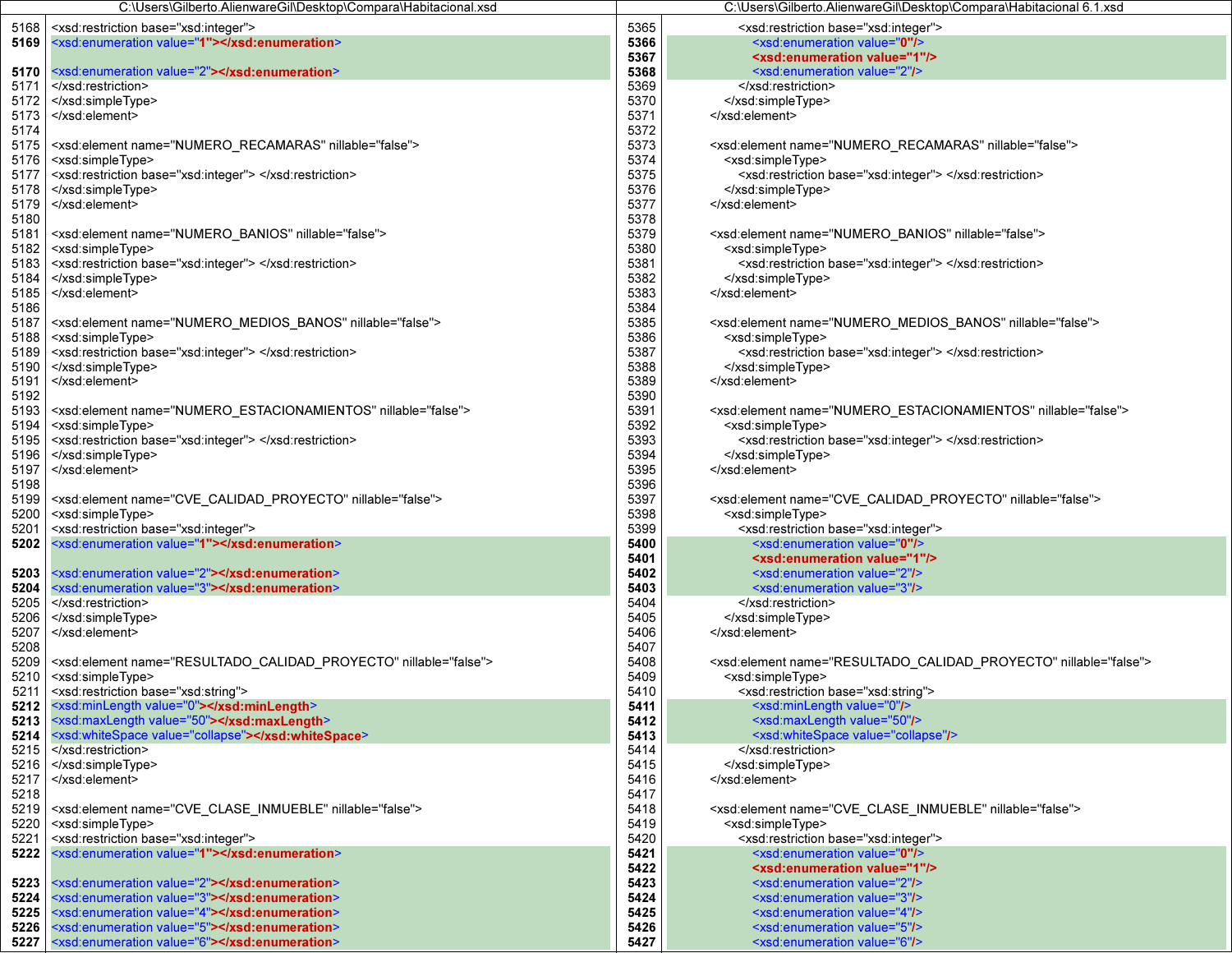|              | C:\Users\Gilberto.AlienwareGil\Desktop\Compara\Habitacional.xsd                     |              | C:\Users\Gilberto.AlienwareGil\Desktop\Compara\Habitacional 6.1 xsd                                             |
|--------------|-------------------------------------------------------------------------------------|--------------|-----------------------------------------------------------------------------------------------------------------|
| 5228         | <xsd:enumeration value="7"></xsd:enumeration>                                       | 5428         | <xsd:enumeration value="7"></xsd:enumeration>                                                                   |
| 5229         | <xsd:enumeration value="8"></xsd:enumeration>                                       | 5429         | <xsd:enumeration value="8"></xsd:enumeration>                                                                   |
| 5230         |                                                                                     | 5430         |                                                                                                                 |
| 5231         |                                                                                     | 5431         |                                                                                                                 |
| 5232         |                                                                                     | 5432         |                                                                                                                 |
| 5233         |                                                                                     | 5433         |                                                                                                                 |
| 5234         | <xsd:element name="CVE_ESTADO_CONSERVACION" nillable="false"></xsd:element>         | 5434         | <xsd:element name="CVE_ESTADO_CONSERVACION" nillable="false"></xsd:element>                                     |
| 5235         | <xsd:simpletype></xsd:simpletype>                                                   | 5435         | <xsd:simpletype></xsd:simpletype>                                                                               |
| 5236         | <xsd:restriction base="xsd:integer"></xsd:restriction>                              | 5436         | <xsd:restriction base="xsd:integer"></xsd:restriction>                                                          |
| 5237         | <xsd:enumeration value="1"></xsd:enumeration>                                       | 5437         | <xsd:enumeration value="0"></xsd:enumeration>                                                                   |
|              |                                                                                     | 5438         | <xsd:enumeration value="1"></xsd:enumeration>                                                                   |
| 5238         | <xsd:enumeration value="2"></xsd:enumeration>                                       | 5439         | <xsd:enumeration value="2"></xsd:enumeration>                                                                   |
| 5239         | <xsd:enumeration value="3"></xsd:enumeration>                                       | 5440         | <xsd:enumeration value="3"></xsd:enumeration>                                                                   |
| 5240         | <xsd:enumeration value="4"></xsd:enumeration>                                       | 5441         | <xsd:enumeration value="4"></xsd:enumeration>                                                                   |
| 5241         | <xsd:enumeration value="5"></xsd:enumeration>                                       | 5442         | <xsd:enumeration value="5"></xsd:enumeration>                                                                   |
| 5242         | <xsd:enumeration value="6"></xsd:enumeration>                                       | 5443         | <xsd:enumeration value="6"></xsd:enumeration>                                                                   |
| 5243<br>5244 | <xsd:enumeration value="7"></xsd:enumeration><br>                                   | 5444<br>5445 | <xsd:enumeration value="7"></xsd:enumeration><br>                                                               |
| 5245         |                                                                                     | 5446         |                                                                                                                 |
| 5246         |                                                                                     | 5447         |                                                                                                                 |
| 5247         |                                                                                     | 5448         |                                                                                                                 |
| 5248         | <xsd:element name="COMENTARIOS_ESTADO_CONSERVACION" nillable="false"></xsd:element> | 5449         | <xsd:element name="COMENTARIOS_ESTADO_CONSERVACION" nillable="false"></xsd:element>                             |
| 5249         | <xsd:simpletype></xsd:simpletype>                                                   | 5450         | <xsd:simpletype></xsd:simpletype>                                                                               |
|              | 5250 <xsd:restriction base="xsd:string"></xsd:restriction>                          | 5451         | <xsd:restriction base="xsd:string"></xsd:restriction>                                                           |
| 5251         | <xsd:minlength value="0"></xsd:minlength>                                           | 5452         | <xsd:minlength value="0"></xsd:minlength>                                                                       |
| 5252         | <xsd:maxlength value="100"></xsd:maxlength>                                         | 5453         | <xsd:maxlength value="100"></xsd:maxlength>                                                                     |
| 5253         | <xsd:whitespace value="collapse"></xsd:whitespace>                                  | 5454         | <xsd:whitespace value="collapse"></xsd:whitespace>                                                              |
| 5254         | $\le$ /xsd:restriction>                                                             | 5455         |                                                                                                                 |
| 5255         |                                                                                     | 5456         |                                                                                                                 |
| 5256         |                                                                                     | 5457         |                                                                                                                 |
| 5257         |                                                                                     | 5458         |                                                                                                                 |
| 5258         | <xsd:element name="NUMERO_NIVELES" nillable="false"></xsd:element>                  | 5459         | <xsd:element name="NUMERO_NIVELES" nillable="false"></xsd:element>                                              |
| 5259         | <xsd:simpletype></xsd:simpletype>                                                   | 5460         | <xsd:simpletype></xsd:simpletype>                                                                               |
| 5260         | <xsd:restriction base="xsd:integer"> </xsd:restriction>                             | 5461         | <xsd:restriction base="xsd:integer"> </xsd:restriction>                                                         |
| 5261         |                                                                                     | 5462         |                                                                                                                 |
| 5262<br>5263 |                                                                                     | 5463<br>5464 |                                                                                                                 |
| 5264         | <xsd:element name="NIVEL_EDIFICIO" nillable="false"></xsd:element>                  | 5465         | <xsd:element name="NIVEL_EDIFICIO" nillable="false"></xsd:element>                                              |
| 5265         | <xsd:simpletype></xsd:simpletype>                                                   | 5466         | <xsd:simpletype></xsd:simpletype>                                                                               |
| 5266         | <xsd:restriction base="xsd:integer"> </xsd:restriction>                             | 5467         | <xsd:restriction base="xsd:integer"> </xsd:restriction>                                                         |
| 5267         |                                                                                     | 5468         |                                                                                                                 |
| 5268         |                                                                                     | 5469         |                                                                                                                 |
| 5269         |                                                                                     | 5470         |                                                                                                                 |
|              | 5270   <xsd:element name="UNIDAD_RENTABLE_GENERAL" nillable="false"></xsd:element>  | 5471         | <xsd:element name="UNIDAD_RENTABLE_GENERAL" nillable="false"></xsd:element>                                     |
| 5271         | <xsd:simpletype></xsd:simpletype>                                                   | 5472         | <xsd:simpletype></xsd:simpletype>                                                                               |
| 5272         | <xsd:restriction base="xsd:integer"> </xsd:restriction>                             | 5473         | <xsd:restriction base="xsd:integer"> </xsd:restriction>                                                         |
|              | 5273                                                                                | 5474         |                                                                                                                 |
| 5274         |                                                                                     | 5475         |                                                                                                                 |
| 5275         |                                                                                     | 5476         |                                                                                                                 |
|              | 5276   <xsd:element name="UNIDAD_RENTABLE_OBJETO" nillable="false"></xsd:element>   | 5477         | <xsd:element name="UNIDAD_RENTABLE_OBJETO" nillable="false"></xsd:element>                                      |
| 5277         | <xsd:simpletype></xsd:simpletype>                                                   | 5478         | <xsd:simpletype></xsd:simpletype>                                                                               |
|              | 5278   <xsd:restriction base="xsd:integer"> </xsd:restriction>                      | 5479         | <xsd:restriction base="xsd:integer"> </xsd:restriction>                                                         |
|              | 5279                                                                                | 5480         |                                                                                                                 |
|              | 5280                                                                                | 5481         |                                                                                                                 |
| 5281         | 5282   <xsd:element name="ANIO_TERMINACION_OBRA" nillable="false"></xsd:element>    | 5482<br>5483 |                                                                                                                 |
|              | 5283   <xsd:simpletype></xsd:simpletype>                                            | 5484         | <xsd:element name="ANIO_TERMINACION_OBRA" nillable="false"><br/><xsd:simpletype></xsd:simpletype></xsd:element> |
|              | 5284   <xsd:restriction base="xsd:integer"> </xsd:restriction>                      | 5485         | <xsd:restriction base="xsd:integer"> </xsd:restriction>                                                         |
|              | 5285                                                                                | 5486         |                                                                                                                 |
|              | 5286                                                                                | 5487         |                                                                                                                 |
| 5287         |                                                                                     | 5488         |                                                                                                                 |
|              | 5288   <xsd:element name="GRADO_TERMINACION_OBRA" nillable="false"></xsd:element>   | 5489         | <xsd:element name="GRADO_TERMINACION_OBRA" nillable="false"></xsd:element>                                      |
|              | 5289   <xsd:simpletype></xsd:simpletype>                                            | 5490         | <xsd:simpletype></xsd:simpletype>                                                                               |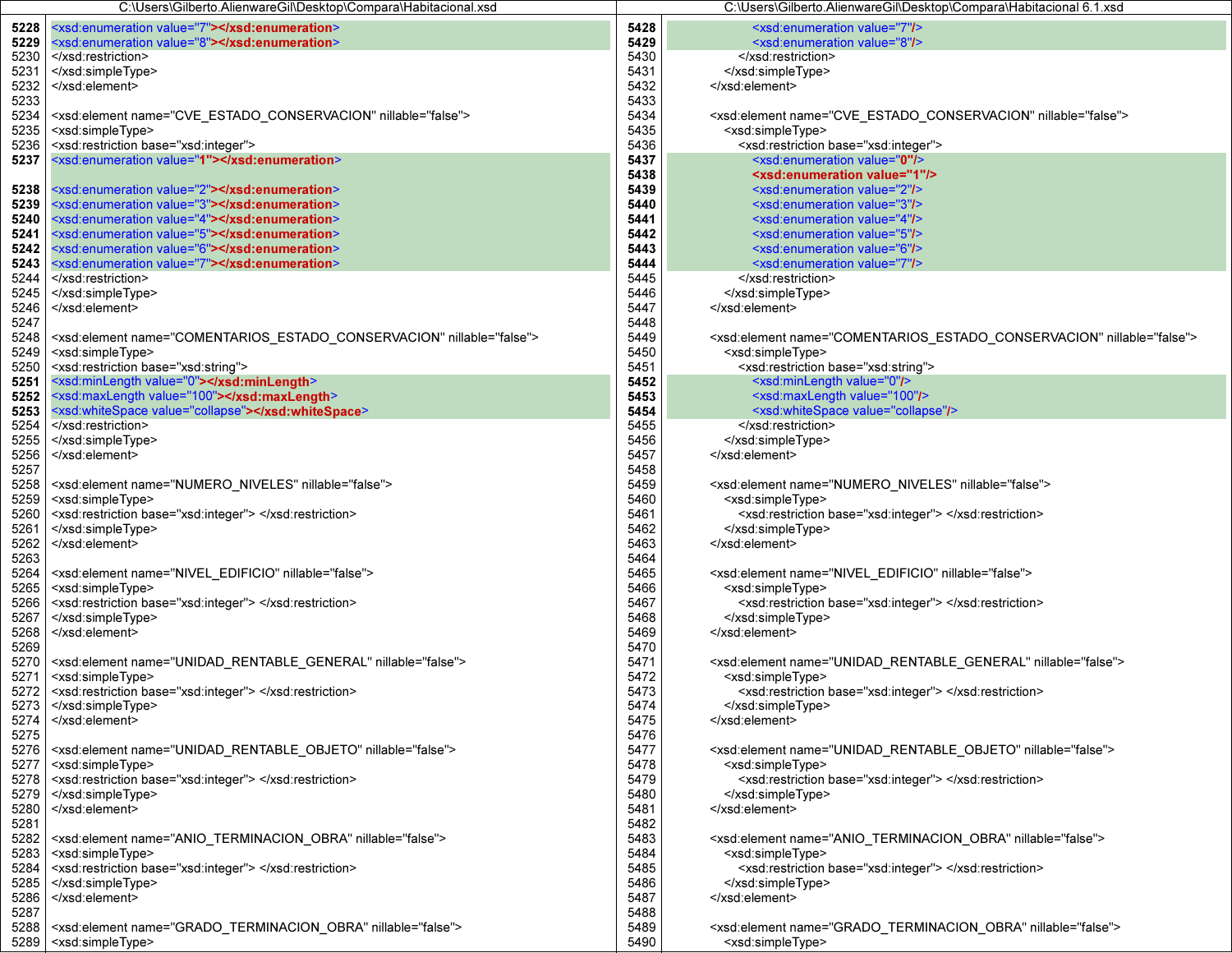|      | C:\Users\Gilberto.AlienwareGil\Desktop\Compara\Habitacional.xsd                                                                                                                         |              | C:\Users\Gilberto.AlienwareGil\Desktop\Compara\Habitacional 6.1.xsd                                      |
|------|-----------------------------------------------------------------------------------------------------------------------------------------------------------------------------------------|--------------|----------------------------------------------------------------------------------------------------------|
| 5290 | <xsd:restriction base="xsd:decimal"></xsd:restriction>                                                                                                                                  | 5491         | <xsd:restriction base="xsd:decimal"></xsd:restriction>                                                   |
| 5291 | <xsd:fractiondigits value="2"></xsd:fractiondigits>                                                                                                                                     | 5492         | <xsd:fractiondigits value="2"></xsd:fractiondigits>                                                      |
| 5292 |                                                                                                                                                                                         | 5493         |                                                                                                          |
| 5293 |                                                                                                                                                                                         | 5494         |                                                                                                          |
| 5294 |                                                                                                                                                                                         | 5495         |                                                                                                          |
| 5295 |                                                                                                                                                                                         | 5496         |                                                                                                          |
| 5296 | <xsd:element name="GRADO_AVANCE_AREAS_COMUNES" nillable="false"></xsd:element>                                                                                                          | 5497         | <xsd:element name="GRADO_AVANCE_AREAS_COMUNES" nillable="false"></xsd:element>                           |
| 5297 | <xsd:simpletype></xsd:simpletype>                                                                                                                                                       | 5498         | <xsd:simpletype></xsd:simpletype>                                                                        |
| 5298 | <xsd:restriction base="xsd:decimal"></xsd:restriction>                                                                                                                                  | 5499         | <xsd:restriction base="xsd:decimal"></xsd:restriction>                                                   |
| 5299 | <xsd:fractiondigits value="2"></xsd:fractiondigits>                                                                                                                                     | 5500         | <xsd:fractiondigits value="2"></xsd:fractiondigits>                                                      |
|      | 5300                                                                                                                                                                                    | 5501         |                                                                                                          |
| 5301 |                                                                                                                                                                                         | 5502         |                                                                                                          |
| 5302 |                                                                                                                                                                                         | 5503         |                                                                                                          |
| 5303 |                                                                                                                                                                                         | 5504         |                                                                                                          |
| 5304 |                                                                                                                                                                                         | 5505         |                                                                                                          |
| 5305 | <xsd:attribute name="id" type="xsd:string" use="required"></xsd:attribute>                                                                                                              | 5506         | <xsd:attribute name="id" type="xsd:string"></xsd:attribute>                                              |
| 5306 |                                                                                                                                                                                         | 5507         |                                                                                                          |
| 5307 | <xsd:complextype name="EQUIPAMIENTOURBANOType"></xsd:complextype>                                                                                                                       | 5508         | <xsd:complextype name="EQUIPAMIENTOURBANOType"></xsd:complextype>                                        |
| 5308 | <xsd:sequence></xsd:sequence>                                                                                                                                                           | 5509         | <xsd:sequence></xsd:sequence>                                                                            |
|      | 5309   <xsd:element name="IGLESIA" type="IGLESIAType"></xsd:element>                                                                                                                    | 5510         | <xsd:element name="IGLESIA" type="IGLESIAType"></xsd:element>                                            |
| 5310 | <xsd:element name="MERCADOS" type="MERCADOSType"></xsd:element>                                                                                                                         | 5511         | <xsd:element name="MERCADOS" type="MERCADOSType"></xsd:element>                                          |
| 5311 | <xsd:element name="SUPERMERCADOS" type="SUPERMERCADOSType"></xsd:element>                                                                                                               | 5512         | <xsd:element name="SUPERMERCADOS" type="SUPERMERCADOSType"></xsd:element>                                |
|      | 5312   <xsd:element name="LOCALESCOMERCIALES" th="" type<=""><th>5513</th><th><xsd:element name="LOCALESCOMERCIALES" th="" type<=""></xsd:element></th></xsd:element>                   | 5513         | <xsd:element name="LOCALESCOMERCIALES" th="" type<=""></xsd:element>                                     |
|      | ="LOCALESCOMERCIALESType">                                                                                                                                                              |              | ="LOCALESCOMERCIALESType"/>                                                                              |
|      | 5313   <xsd:element name="PLAZASPUBLICAS" type="PLAZASPUBLICASType"></xsd:element>                                                                                                      | 5514         | <xsd:element name="PLAZASPUBLICAS" type="PLAZASPUBLICASType"></xsd:element>                              |
|      | 5314 <xsd:element name="PARQUES" type="PARQUESType"></xsd:element>                                                                                                                      | 5515         | <xsd:element name="PARQUES" type="PARQUESType"></xsd:element>                                            |
|      | 5315 <xsd:element name="JARDINES" type="JARDINESType"></xsd:element>                                                                                                                    | 5516         | <xsd:element name="JARDINES" type="JARDINESType"></xsd:element>                                          |
| 5316 | <xsd:element name="CANCHASDEPORTIVAS" th="" type<=""><th>5517</th><th><xsd:element name="CANCHASDEPORTIVAS" th="" type<=""></xsd:element></th></xsd:element>                            | 5517         | <xsd:element name="CANCHASDEPORTIVAS" th="" type<=""></xsd:element>                                      |
|      | ="CANCHASDEPORTIVASType">                                                                                                                                                               |              | ="CANCHASDEPORTIVASType"/>                                                                               |
|      | 5317   <xsd:element name="CENTRODEPORTIVO" type="CENTRODEPORTIVOType"><th>5518</th><th><xsd:element name="CENTRODEPORTIVO" type="CENTRODEPORTIVOType"></xsd:element></th></xsd:element> | 5518         | <xsd:element name="CENTRODEPORTIVO" type="CENTRODEPORTIVOType"></xsd:element>                            |
|      | :element>                                                                                                                                                                               |              |                                                                                                          |
|      | 5318   <xsd:element name="ESCUELAS" type="ESCUELASType"></xsd:element>                                                                                                                  | 5519         | <xsd:element name="ESCUELAS" type="ESCUELASType"></xsd:element>                                          |
|      | 5319 <xsd:element name="HOSPITALES" type="HOSPITALESType"></xsd:element>                                                                                                                | 5520         | <xsd:element name="HOSPITALES" type="HOSPITALESType"></xsd:element>                                      |
| 5320 | <xsd:element name="BANCOS" type="BANCOSType"></xsd:element>                                                                                                                             | 5521         | <xsd:element name="BANCOS" type="BANCOSType"></xsd:element>                                              |
| 5321 | <xsd:element name="CENTROCOMUNITARIO" th="" type<=""><th>5522</th><th><xsd:element name="CENTROCOMUNITARIO" th="" type<=""></xsd:element></th></xsd:element>                            | 5522         | <xsd:element name="CENTROCOMUNITARIO" th="" type<=""></xsd:element>                                      |
|      | ="CENTROCOMUNITARIOType">                                                                                                                                                               |              | ="CENTROCOMUNITARIOType"/>                                                                               |
| 5322 | <xsd:element name="CVE_NIVEL_EQUIPAMIENTO_URBANO" nillable="false"></xsd:element>                                                                                                       | 5523         | <xsd:element name="CVE_NIVEL_EQUIPAMIENTO_URBANO" nillable="false"></xsd:element>                        |
| 5323 | <xsd:simpletype></xsd:simpletype>                                                                                                                                                       | 5524         | <xsd:simpletype></xsd:simpletype>                                                                        |
| 5324 | <xsd:restriction base="xsd:integer"></xsd:restriction>                                                                                                                                  | 5525         | <xsd:restriction base="xsd:integer"></xsd:restriction>                                                   |
| 5325 | <xsd:enumeration value="1"></xsd:enumeration>                                                                                                                                           | 5526         | <xsd:enumeration value="1"></xsd:enumeration>                                                            |
| 5326 | <xsd:enumeration value="2"></xsd:enumeration>                                                                                                                                           | 5527         | <xsd:enumeration value="2"></xsd:enumeration>                                                            |
| 5327 | <xsd:enumeration value="3"></xsd:enumeration>                                                                                                                                           | 5528         | <xsd:enumeration value="3"></xsd:enumeration>                                                            |
| 5328 | <xsd:enumeration value="4"></xsd:enumeration>                                                                                                                                           | 5529         | <xsd:enumeration value="4"></xsd:enumeration>                                                            |
| 5329 |                                                                                                                                                                                         | 5530         |                                                                                                          |
| 5330 |                                                                                                                                                                                         | 5531         |                                                                                                          |
| 5331 |                                                                                                                                                                                         | 5532         |                                                                                                          |
| 5332 |                                                                                                                                                                                         | 5533         |                                                                                                          |
|      | 5333                                                                                                                                                                                    | 5534         |                                                                                                          |
|      | 5334 <xsd:attribute name="id" type="xsd:string" use="required"></xsd:attribute>                                                                                                         | 5535         | <xsd:attribute name="id" type="xsd:string"></xsd:attribute>                                              |
|      | 5335                                                                                                                                                                                    | 5536         |                                                                                                          |
|      | 5336   <xsd:complextype name="CENTROCOMUNITARIOType"></xsd:complextype>                                                                                                                 | 5537         | <xsd:complextype name="CENTROCOMUNITARIOType"></xsd:complextype>                                         |
| 5337 | <xsd:sequence></xsd:sequence>                                                                                                                                                           | 5538         | <xsd:sequence></xsd:sequence>                                                                            |
|      | 5338   <xsd:element name="CVE_CENTRO_COMUNITARIO" nillable="false"></xsd:element>                                                                                                       | 5539         | <xsd:element name="CVE_CENTRO_COMUNITARIO" nillable="false"></xsd:element>                               |
|      | 5339   <xsd:simpletype></xsd:simpletype>                                                                                                                                                | 5540         | <xsd:simpletype></xsd:simpletype>                                                                        |
|      | 5340 <xsd:restriction base="xsd:integer"><br/>5341   <xsd:enumeration value="1"></xsd:enumeration></xsd:restriction>                                                                    | 5541         | <xsd:restriction base="xsd:integer"><br/><xsd:enumeration value="0"></xsd:enumeration></xsd:restriction> |
|      |                                                                                                                                                                                         | 5542<br>5543 | <xsd:enumeration value="1"></xsd:enumeration>                                                            |
|      | 5342   <xsd:enumeration value="2"></xsd:enumeration>                                                                                                                                    | 5544         | <xsd:enumeration value="2"></xsd:enumeration>                                                            |
| 5343 |                                                                                                                                                                                         | 5545         |                                                                                                          |
| 5344 |                                                                                                                                                                                         | 5546         |                                                                                                          |
|      | $5345$                                                                                                                                                                                  | 5547         |                                                                                                          |
| 5346 |                                                                                                                                                                                         | 5548         |                                                                                                          |
| 5347 | <xsd:element name="DISTANCIA_CENTRO_COMUNITARIO" nillable="false"></xsd:element>                                                                                                        | 5549         | <xsd:element name="DISTANCIA_CENTRO_COMUNITARIO" nillable="false"></xsd:element>                         |
|      |                                                                                                                                                                                         |              |                                                                                                          |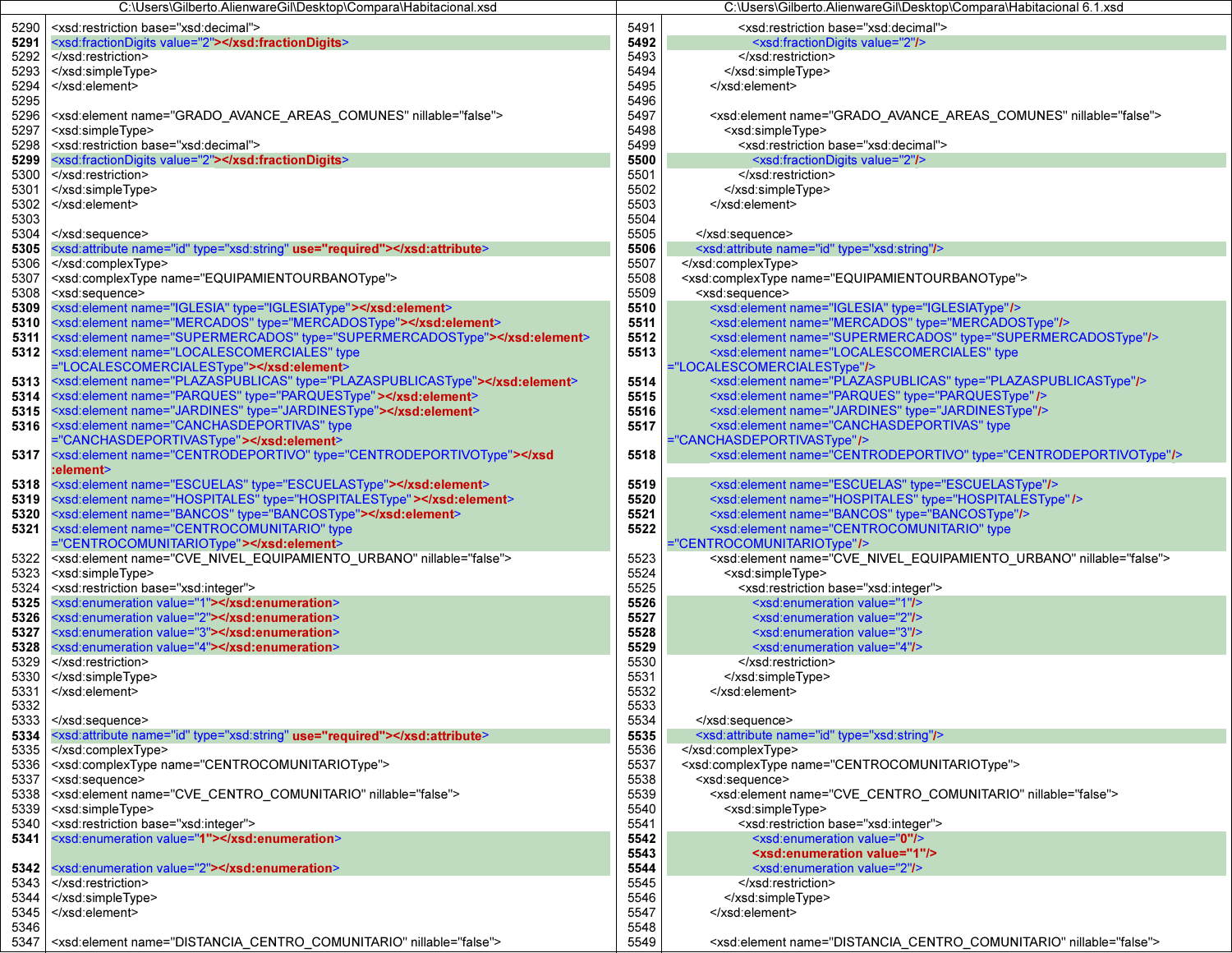|      | C:\Users\Gilberto.AlienwareGil\Desktop\Compara\Habitacional.xsd                                                                                                         |      | C:\Users\Gilberto.AlienwareGil\Desktop\Compara\Habitacional 6.1.xsd                           |
|------|-------------------------------------------------------------------------------------------------------------------------------------------------------------------------|------|-----------------------------------------------------------------------------------------------|
| 5348 | <xsd:simpletype></xsd:simpletype>                                                                                                                                       | 5550 | <xsd:simpletype></xsd:simpletype>                                                             |
|      |                                                                                                                                                                         |      |                                                                                               |
|      | 5349   <xsd:restriction base="xsd:integer"> </xsd:restriction>                                                                                                          | 5551 | <xsd:restriction base="xsd:integer"> </xsd:restriction>                                       |
| 5350 |                                                                                                                                                                         | 5552 |                                                                                               |
| 5351 |                                                                                                                                                                         | 5553 | $\le$ /xsd:element>                                                                           |
| 5352 |                                                                                                                                                                         | 5554 |                                                                                               |
| 5353 |                                                                                                                                                                         | 5555 |                                                                                               |
|      |                                                                                                                                                                         |      |                                                                                               |
| 5354 |                                                                                                                                                                         | 5556 |                                                                                               |
|      | 5355   <xsd:complextype name="BANCOSType"></xsd:complextype>                                                                                                            | 5557 | <xsd:complextype name="BANCOSType"></xsd:complextype>                                         |
| 5356 | <xsd:sequence></xsd:sequence>                                                                                                                                           | 5558 | <xsd:sequence></xsd:sequence>                                                                 |
| 5357 | <xsd:element name="CVE_BANCOS" nillable="false"></xsd:element>                                                                                                          | 5559 | <xsd:element name="CVE_BANCOS" nillable="false"></xsd:element>                                |
|      | 5358   <xsd:simpletype></xsd:simpletype>                                                                                                                                | 5560 | <xsd:simpletype></xsd:simpletype>                                                             |
|      |                                                                                                                                                                         |      |                                                                                               |
|      | 5359 <xsd:restriction base="xsd:integer"></xsd:restriction>                                                                                                             | 5561 | <xsd:restriction base="xsd:integer"></xsd:restriction>                                        |
| 5360 | <xsd:enumeration value="1"></xsd:enumeration>                                                                                                                           | 5562 | <xsd:enumeration value="0"></xsd:enumeration>                                                 |
|      |                                                                                                                                                                         | 5563 | <xsd:enumeration value="1"></xsd:enumeration>                                                 |
| 5361 | <xsd:enumeration value="2"></xsd:enumeration>                                                                                                                           | 5564 | <xsd:enumeration value="2"></xsd:enumeration>                                                 |
| 5362 |                                                                                                                                                                         | 5565 |                                                                                               |
| 5363 |                                                                                                                                                                         | 5566 |                                                                                               |
| 5364 |                                                                                                                                                                         | 5567 |                                                                                               |
|      |                                                                                                                                                                         |      |                                                                                               |
| 5365 |                                                                                                                                                                         | 5568 |                                                                                               |
| 5366 | <xsd:element name="DISTANCIA_BANCOS" nillable="false"></xsd:element>                                                                                                    | 5569 | <xsd:element name="DISTANCIA_BANCOS" nillable="false"></xsd:element>                          |
| 5367 | <xsd:simpletype></xsd:simpletype>                                                                                                                                       | 5570 | <xsd:simpletype></xsd:simpletype>                                                             |
|      | 5368   <xsd:restriction base="xsd:integer"> </xsd:restriction>                                                                                                          | 5571 | <xsd:restriction base="xsd:integer"> </xsd:restriction>                                       |
| 5369 |                                                                                                                                                                         | 5572 |                                                                                               |
|      |                                                                                                                                                                         |      |                                                                                               |
| 5370 |                                                                                                                                                                         | 5573 |                                                                                               |
| 5371 |                                                                                                                                                                         | 5574 |                                                                                               |
| 5372 |                                                                                                                                                                         | 5575 |                                                                                               |
|      | 5373                                                                                                                                                                    | 5576 |                                                                                               |
|      | 5374   <xsd:complextype name="HOSPITALESType"></xsd:complextype>                                                                                                        | 5577 | <xsd:complextype name="HOSPITALESType"></xsd:complextype>                                     |
|      | 5375   <xsd:sequence></xsd:sequence>                                                                                                                                    | 5578 | <xsd:sequence></xsd:sequence>                                                                 |
|      |                                                                                                                                                                         |      |                                                                                               |
|      | 5376 <xsd:element name="SERVICIOSPRIMERNIVEL" td="" type<=""><td>5579</td><td><xsd:element name="SERVICIOSPRIMERNIVEL" td="" type<=""></xsd:element></td></xsd:element> | 5579 | <xsd:element name="SERVICIOSPRIMERNIVEL" td="" type<=""></xsd:element>                        |
|      | ="SERVICIOSPRIMERNIVELType">                                                                                                                                            |      | ="SERVICIOSPRIMERNIVELType"/>                                                                 |
| 5377 | <xsd:element name="SERVICIOSSEGUNDONIVEL" td="" type<=""><td>5580</td><td><xsd:element name="SERVICIOSSEGUNDONIVEL" td="" type<=""></xsd:element></td></xsd:element>    | 5580 | <xsd:element name="SERVICIOSSEGUNDONIVEL" td="" type<=""></xsd:element>                       |
|      | ="SERVICIOSSEGUNDONIVELType">                                                                                                                                           |      | ="SERVICIOSSEGUNDONIVELType"/>                                                                |
|      | 5378 <xsd:element name="SERVICIOSTERCERNIVEL" td="" type<=""><td>5581</td><td><xsd:element name="SERVICIOSTERCERNIVEL" td="" type<=""></xsd:element></td></xsd:element> | 5581 | <xsd:element name="SERVICIOSTERCERNIVEL" td="" type<=""></xsd:element>                        |
|      |                                                                                                                                                                         |      |                                                                                               |
|      | ="SERVICIOSTERCERNIVELType">                                                                                                                                            |      | ="SERVICIOSTERCERNIVELType"/>                                                                 |
|      | 5379                                                                                                                                                                    | 5582 |                                                                                               |
| 5380 |                                                                                                                                                                         | 5583 |                                                                                               |
| 5381 | <xsd:complextype name="SERVICIOSTERCERNIVELType"></xsd:complextype>                                                                                                     | 5584 | <xsd:complextype name="SERVICIOSTERCERNIVELType"></xsd:complextype>                           |
|      | 5382   <xsd:sequence></xsd:sequence>                                                                                                                                    | 5585 | <xsd:sequence></xsd:sequence>                                                                 |
| 5383 | <xsd:element name="CVE_SERVICIOS_SALUD_TERCER_NIVEL_" nillable="false"></xsd:element>                                                                                   | 5586 | <xsd:element name="CVE_SERVICIOS_SALUD_TERCER_NIVEL_" nillable="false"></xsd:element>         |
|      | 5384   <xsd:simpletype></xsd:simpletype>                                                                                                                                | 5587 | <xsd:simpletype></xsd:simpletype>                                                             |
|      |                                                                                                                                                                         |      |                                                                                               |
| 5385 | <xsd:restriction base="xsd:integer"></xsd:restriction>                                                                                                                  | 5588 | <xsd:restriction base="xsd:integer"></xsd:restriction>                                        |
| 5386 | <xsd:enumeration value="1"></xsd:enumeration>                                                                                                                           | 5589 | <xsd:enumeration value="0"></xsd:enumeration>                                                 |
|      |                                                                                                                                                                         | 5590 | <xsd:enumeration value="1"></xsd:enumeration>                                                 |
| 5387 | <xsd:enumeration value="2"></xsd:enumeration>                                                                                                                           | 5591 | <xsd:enumeration value="2"></xsd:enumeration>                                                 |
| 5388 |                                                                                                                                                                         | 5592 |                                                                                               |
| 5389 |                                                                                                                                                                         | 5593 |                                                                                               |
|      |                                                                                                                                                                         |      |                                                                                               |
| 5390 |                                                                                                                                                                         | 5594 |                                                                                               |
| 5391 |                                                                                                                                                                         | 5595 |                                                                                               |
| 5392 | < <sd:element name="DISTANCIA_SERVICIOS_SALUD_TERCER_NIVEL_" nillable="false"></sd:element>                                                                             | 5596 | <xsd:element name="DISTANCIA_SERVICIOS_SALUD_TERCER_NIVEL_" nillable<="" td=""></xsd:element> |
|      |                                                                                                                                                                         |      | ="false">                                                                                     |
| 5393 | <xsd:simpletype></xsd:simpletype>                                                                                                                                       | 5597 | <xsd:simpletype></xsd:simpletype>                                                             |
| 5394 | <xsd:restriction base="xsd:integer"> </xsd:restriction>                                                                                                                 | 5598 | <xsd:restriction base="xsd:integer"> </xsd:restriction>                                       |
|      |                                                                                                                                                                         | 5599 |                                                                                               |
| 5395 |                                                                                                                                                                         |      |                                                                                               |
|      | 5396                                                                                                                                                                    | 5600 |                                                                                               |
| 5397 |                                                                                                                                                                         | 5601 |                                                                                               |
|      | 5398                                                                                                                                                                    | 5602 |                                                                                               |
|      | 5399                                                                                                                                                                    | 5603 |                                                                                               |
|      | 5400   <xsd:complextype name="SERVICIOSSEGUNDONIVELType"></xsd:complextype>                                                                                             | 5604 | <xsd:complextype name="SERVICIOSSEGUNDONIVELType"></xsd:complextype>                          |
|      | 5401   <xsd:sequence></xsd:sequence>                                                                                                                                    | 5605 | <xsd:sequence></xsd:sequence>                                                                 |
|      |                                                                                                                                                                         |      |                                                                                               |
|      | 5402   <xsd:element name="CVE_SERVICIOS_SALUD_SEGUNDO_NIVEL_" nillable="false"></xsd:element>                                                                           | 5606 | <xsd:element name="CVE_SERVICIOS_SALUD_SEGUNDO_NIVEL_" nillable="false"></xsd:element>        |
|      | 5403   <xsd:simpletype></xsd:simpletype>                                                                                                                                | 5607 | <xsd:simpletype></xsd:simpletype>                                                             |
|      | 5404   <xsd:restriction base="xsd:integer"></xsd:restriction>                                                                                                           | 5608 | <xsd:restriction base="xsd:integer"></xsd:restriction>                                        |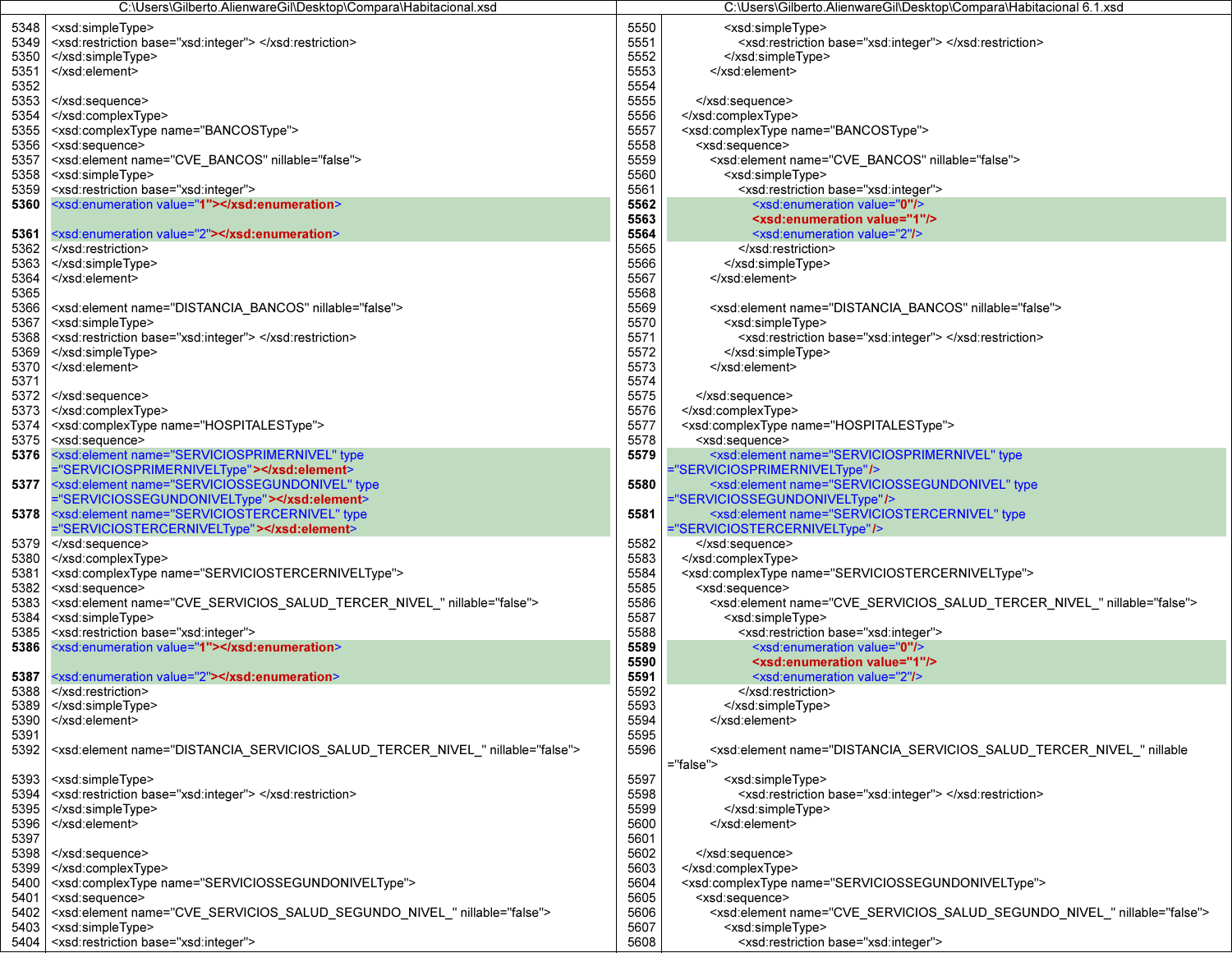|      | C:\Users\Gilberto.AlienwareGil\Desktop\Compara\Habitacional.xsd                              |      | C:\Users\Gilberto.AlienwareGil\Desktop\Compara\Habitacional 6.1.xsd                            |
|------|----------------------------------------------------------------------------------------------|------|------------------------------------------------------------------------------------------------|
| 5405 | <xsd:enumeration value="1"></xsd:enumeration>                                                | 5609 | <xsd:enumeration value="0"></xsd:enumeration>                                                  |
|      |                                                                                              | 5610 |                                                                                                |
|      |                                                                                              |      | <xsd:enumeration value="1"></xsd:enumeration>                                                  |
| 5406 | <xsd:enumeration value="2"></xsd:enumeration>                                                | 5611 | <xsd:enumeration value="2"></xsd:enumeration>                                                  |
| 5407 |                                                                                              | 5612 |                                                                                                |
| 5408 |                                                                                              | 5613 |                                                                                                |
| 5409 |                                                                                              | 5614 |                                                                                                |
| 5410 |                                                                                              | 5615 |                                                                                                |
| 5411 | <xsd:element name="DISTANCIA_SERVICIOS_SALUD_SEGUNDO_NIVEL_" nillable="false"></xsd:element> | 5616 | <xsd:element name="DISTANCIA_SERVICIOS_SALUD_SEGUNDO_NIVEL_" nillable<="" th=""></xsd:element> |
|      |                                                                                              |      | ="false">                                                                                      |
| 5412 | <xsd:simpletype></xsd:simpletype>                                                            | 5617 | <xsd:simpletype></xsd:simpletype>                                                              |
|      | <xsd:restriction base="xsd:integer"> </xsd:restriction>                                      | 5618 | <xsd:restriction base="xsd:integer"> </xsd:restriction>                                        |
| 5413 |                                                                                              |      |                                                                                                |
| 5414 |                                                                                              | 5619 |                                                                                                |
| 5415 |                                                                                              | 5620 |                                                                                                |
| 5416 |                                                                                              | 5621 |                                                                                                |
|      | $5417$ $\leq$ /xsd:sequence>                                                                 | 5622 |                                                                                                |
|      | 5418                                                                                         | 5623 |                                                                                                |
| 5419 | <xsd:complextype name="SERVICIOSPRIMERNIVELType"></xsd:complextype>                          | 5624 | <xsd:complextype name="SERVICIOSPRIMERNIVELType"></xsd:complextype>                            |
| 5420 | <xsd:sequence></xsd:sequence>                                                                | 5625 | <xsd:sequence></xsd:sequence>                                                                  |
| 5421 | <xsd:element name="CVE_SERVICIOS_SALUD_PRIMER_NIVEL_" nillable="false"></xsd:element>        | 5626 | <xsd:element name="CVE_SERVICIOS_SALUD_PRIMER_NIVEL_" nillable="false"></xsd:element>          |
|      | 5422   <xsd:simpletype></xsd:simpletype>                                                     | 5627 | <xsd:simpletype></xsd:simpletype>                                                              |
|      | <xsd:restriction base="xsd:integer"></xsd:restriction>                                       | 5628 |                                                                                                |
| 5423 |                                                                                              |      | <xsd:restriction base="xsd:integer"></xsd:restriction>                                         |
| 5424 | <xsd:enumeration value="1"></xsd:enumeration>                                                | 5629 | <xsd:enumeration value="0"></xsd:enumeration>                                                  |
|      |                                                                                              | 5630 | <xsd:enumeration value="1"></xsd:enumeration>                                                  |
| 5425 | <xsd:enumeration value="2"></xsd:enumeration>                                                | 5631 | <xsd:enumeration value="2"></xsd:enumeration>                                                  |
| 5426 |                                                                                              | 5632 |                                                                                                |
| 5427 |                                                                                              | 5633 |                                                                                                |
| 5428 |                                                                                              | 5634 |                                                                                                |
| 5429 |                                                                                              | 5635 |                                                                                                |
| 5430 | <xsd:element name="DISTANCIA_SERVICIOS_SALUD_PRIMER_NIVEL_" nillable="false"></xsd:element>  | 5636 | <xsd:element name="DISTANCIA_SERVICIOS_SALUD_PRIMER_NIVEL_" nillable<="" th=""></xsd:element>  |
|      |                                                                                              |      | ="false">                                                                                      |
| 5431 | <xsd:simpletype></xsd:simpletype>                                                            | 5637 | <xsd:simpletype></xsd:simpletype>                                                              |
|      |                                                                                              |      |                                                                                                |
| 5432 | <xsd:restriction base="xsd:integer"> </xsd:restriction>                                      | 5638 | <xsd:restriction base="xsd:integer"> </xsd:restriction>                                        |
| 5433 |                                                                                              | 5639 | $\le$ /xsd:simpleType>                                                                         |
| 5434 |                                                                                              | 5640 |                                                                                                |
| 5435 |                                                                                              | 5641 |                                                                                                |
| 5436 |                                                                                              | 5642 |                                                                                                |
| 5437 |                                                                                              | 5643 |                                                                                                |
| 5438 | <xsd:complextype name="ESCUELASType"></xsd:complextype>                                      | 5644 | <xsd:complextype name="ESCUELASType"></xsd:complextype>                                        |
| 5439 | <xsd:sequence></xsd:sequence>                                                                | 5645 | <xsd:sequence></xsd:sequence>                                                                  |
| 5440 | <xsd:element name="PRIMARIAS" type="PRIMARIASType"></xsd:element>                            | 5646 | <xsd:element name="PRIMARIAS" type="PRIMARIASType"></xsd:element>                              |
| 5441 | <xsd:element name="SECUNDARIAS" type="SECUNDARIASType"></xsd:element>                        | 5647 | <xsd:element name="SECUNDARIAS" type="SECUNDARIASType"></xsd:element>                          |
| 5442 | <xsd:element name="PREPARATORIAS" type="PREPARATORIASType"></xsd:element>                    | 5648 | <xsd:element name="PREPARATORIAS" type="PREPARATORIASType"></xsd:element>                      |
|      | <xsd:element name="UNIVERSIDAD" type="UNIVERSIDADType"></xsd:element>                        | 5649 |                                                                                                |
| 5443 |                                                                                              |      | <xsd:element name="UNIVERSIDAD" type="UNIVERSIDADType"></xsd:element>                          |
| 5444 | <xsd:element name="OTRASESCUELAS" type="OTRASESCUELASType"></xsd:element>                    | 5650 | <xsd:element name="OTRASESCUELAS" type="OTRASESCUELASType"></xsd:element>                      |
| 5445 |                                                                                              | 5651 |                                                                                                |
| 5446 |                                                                                              | 5652 |                                                                                                |
| 5447 | <xsd:complextype name="OTRASESCUELASType"></xsd:complextype>                                 | 5653 | <xsd:complextype name="OTRASESCUELASType"></xsd:complextype>                                   |
| 5448 | <xsd:sequence></xsd:sequence>                                                                | 5654 | <xsd:sequence></xsd:sequence>                                                                  |
| 5449 | <xsd:element name="CVE_OTRAS_ESCUELAS" nillable="false"></xsd:element>                       | 5655 | <xsd:element name="CVE_OTRAS_ESCUELAS" nillable="false"></xsd:element>                         |
|      | 5450   <xsd:simpletype></xsd:simpletype>                                                     | 5656 | <xsd:simpletype></xsd:simpletype>                                                              |
| 5451 | <xsd:restriction base="xsd:integer"></xsd:restriction>                                       | 5657 | <xsd:restriction base="xsd:integer"></xsd:restriction>                                         |
| 5452 | <xsd:enumeration value="1"></xsd:enumeration>                                                | 5658 | <xsd:enumeration value="0"></xsd:enumeration>                                                  |
|      |                                                                                              | 5659 | <xsd:enumeration value="1"></xsd:enumeration>                                                  |
| 5453 | <xsd:enumeration value="2"></xsd:enumeration>                                                | 5660 | <xsd:enumeration value="2"></xsd:enumeration>                                                  |
| 5454 |                                                                                              | 5661 |                                                                                                |
|      |                                                                                              |      |                                                                                                |
|      | 5455                                                                                         | 5662 |                                                                                                |
|      | 5456                                                                                         | 5663 |                                                                                                |
| 5457 |                                                                                              | 5664 |                                                                                                |
| 5458 | <xsd:element name="DISTANCIA_ESCUELA_CERCANA" nillable="false"></xsd:element>                | 5665 | <xsd:element name="DISTANCIA_ESCUELA_CERCANA" nillable="false"></xsd:element>                  |
|      | 5459   <xsd:simpletype></xsd:simpletype>                                                     | 5666 | <xsd:simpletype></xsd:simpletype>                                                              |
|      | 5460   <xsd:restriction base="xsd:integer"> </xsd:restriction>                               | 5667 | <xsd:restriction base="xsd:integer"> </xsd:restriction>                                        |
|      | 5461                                                                                         | 5668 |                                                                                                |
|      | $5462$ $\leq$ /xsd: element>                                                                 | 5669 |                                                                                                |
|      |                                                                                              |      |                                                                                                |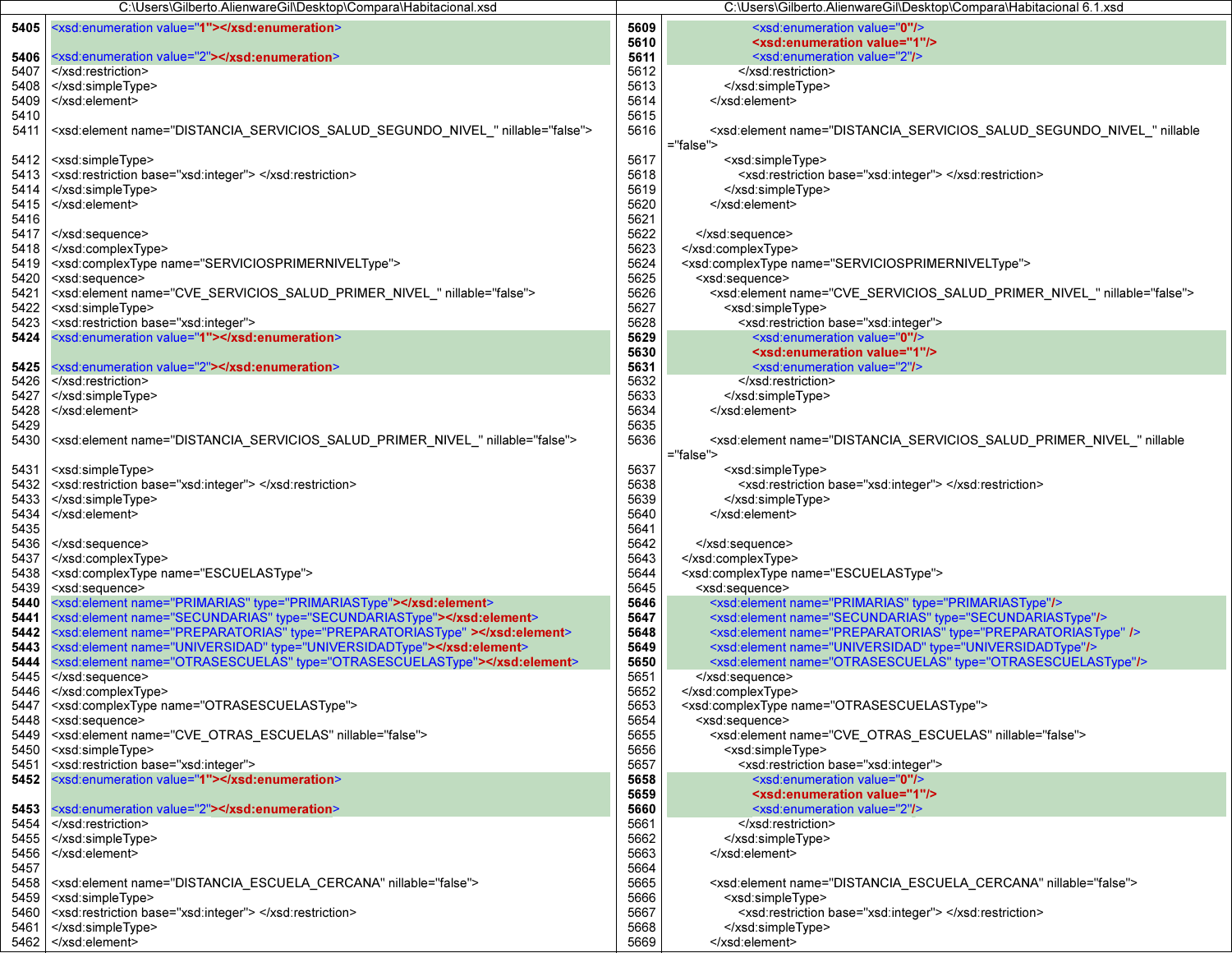|        | C:\Users\Gilberto.AlienwareGil\Desktop\Compara\Habitacional.xsd                           |      | C:\Users\Gilberto.AlienwareGil\Desktop\Compara\Habitacional 6.1 xsd                 |
|--------|-------------------------------------------------------------------------------------------|------|-------------------------------------------------------------------------------------|
| 5463   |                                                                                           | 5670 |                                                                                     |
|        |                                                                                           |      |                                                                                     |
| 5464   |                                                                                           | 5671 |                                                                                     |
|        | 5465                                                                                      | 5672 |                                                                                     |
|        | 5466   <xsd:complextype name="UNIVERSIDADType"></xsd:complextype>                         | 5673 | <xsd:complextype name="UNIVERSIDADType"></xsd:complextype>                          |
| 5467   | <xsd:sequence></xsd:sequence>                                                             | 5674 | <xsd:sequence></xsd:sequence>                                                       |
|        | 5468   <xsd:element name="CVE_UNIVERSIDAD" nillable="false"></xsd:element>                | 5675 | <xsd:element name="CVE_UNIVERSIDAD" nillable="false"></xsd:element>                 |
| 5469   |                                                                                           | 5676 | <xsd:simpletype></xsd:simpletype>                                                   |
|        | <xsd:simpletype></xsd:simpletype>                                                         |      |                                                                                     |
|        | 5470   <xsd:restriction base="xsd:integer"></xsd:restriction>                             | 5677 | <xsd:restriction base="xsd:integer"></xsd:restriction>                              |
| 5471   | <xsd:enumeration value="1"></xsd:enumeration>                                             | 5678 | <xsd:enumeration value="0"></xsd:enumeration>                                       |
|        |                                                                                           | 5679 | <xsd:enumeration value="1"></xsd:enumeration>                                       |
| 5472   | <xsd:enumeration value="2"></xsd:enumeration>                                             | 5680 | <xsd:enumeration value="2"></xsd:enumeration>                                       |
|        | 5473                                                                                      | 5681 |                                                                                     |
|        |                                                                                           | 5682 |                                                                                     |
| 5474   |                                                                                           |      |                                                                                     |
| 5475   |                                                                                           | 5683 |                                                                                     |
| 5476   |                                                                                           | 5684 |                                                                                     |
| 5477   | <xsd:element name="DISTANCIA_UNIVERSIDAD" nillable="false"></xsd:element>                 | 5685 | <xsd:element name="DISTANCIA_UNIVERSIDAD" nillable="false"></xsd:element>           |
|        | 5478   <xsd:simpletype></xsd:simpletype>                                                  | 5686 | <xsd:simpletype></xsd:simpletype>                                                   |
|        | 5479   <xsd:restriction base="xsd:integer"> </xsd:restriction>                            | 5687 | <xsd:restriction base="xsd:integer"> </xsd:restriction>                             |
|        |                                                                                           |      |                                                                                     |
|        | 5480                                                                                      | 5688 | $\le$ /xsd:simpleType>                                                              |
| 5481   |                                                                                           | 5689 |                                                                                     |
| 5482   |                                                                                           | 5690 |                                                                                     |
| 5483   |                                                                                           | 5691 |                                                                                     |
| 5484   |                                                                                           | 5692 |                                                                                     |
|        | 5485   <xsd:complextype name="PREPARATORIASType"></xsd:complextype>                       | 5693 | <xsd:complextype name="PREPARATORIASType"></xsd:complextype>                        |
|        |                                                                                           |      |                                                                                     |
|        | 5486   <xsd:sequence></xsd:sequence>                                                      | 5694 | <xsd:sequence></xsd:sequence>                                                       |
| 5487   | <xsd:element name="CVE_ESCUELAS_PREPARATORIA" nillable="false"></xsd:element>             | 5695 | <xsd:element name="CVE_ESCUELAS_PREPARATORIA" nillable="false"></xsd:element>       |
|        | 5488   <xsd:simpletype></xsd:simpletype>                                                  | 5696 | <xsd:simpletype></xsd:simpletype>                                                   |
| 5489   | <xsd:restriction base="xsd:integer"></xsd:restriction>                                    | 5697 | <xsd:restriction base="xsd:integer"></xsd:restriction>                              |
| 5490   | <xsd:enumeration value="1"></xsd:enumeration>                                             | 5698 | <xsd:enumeration value="0"></xsd:enumeration>                                       |
|        |                                                                                           |      |                                                                                     |
|        |                                                                                           | 5699 | <xsd:enumeration value="1"></xsd:enumeration>                                       |
| 5491   | <xsd:enumeration value="2"></xsd:enumeration>                                             | 5700 | <xsd:enumeration value="2"></xsd:enumeration>                                       |
|        | 5492                                                                                      | 5701 | $\le$ /xsd:restriction>                                                             |
|        | 5493                                                                                      | 5702 | $\le$ /xsd:simpleType>                                                              |
| 5494   |                                                                                           | 5703 |                                                                                     |
| 5495   |                                                                                           | 5704 |                                                                                     |
|        |                                                                                           |      |                                                                                     |
| 5496   | <xsd:element name="DISTANCIA_ESCUELAS_PREPARATORIA" nillable="false"></xsd:element>       | 5705 | <xsd:element name="DISTANCIA_ESCUELAS_PREPARATORIA" nillable="false"></xsd:element> |
| 5497   | <xsd:simpletype></xsd:simpletype>                                                         | 5706 | <xsd:simpletype></xsd:simpletype>                                                   |
|        | 5498   <xsd:restriction base="xsd:integer"> </xsd:restriction>                            | 5707 | <xsd:restriction base="xsd:integer"> </xsd:restriction>                             |
|        | 5499                                                                                      | 5708 |                                                                                     |
|        | 5500                                                                                      | 5709 |                                                                                     |
| 5501   |                                                                                           | 5710 |                                                                                     |
|        |                                                                                           |      |                                                                                     |
|        | $5502$ $\leq$ /xsd:sequence>                                                              | 5711 |                                                                                     |
|        | 5503                                                                                      | 5712 |                                                                                     |
|        | 5504   <xsd:complextype name="SECUNDARIASType"></xsd:complextype>                         | 5713 | <xsd:complextype name="SECUNDARIASType"></xsd:complextype>                          |
|        | 5505   <xsd:sequence></xsd:sequence>                                                      | 5714 | <xsd:sequence></xsd:sequence>                                                       |
|        | 5506   <xsd:element name="CVE_ESCUELAS_SECUNDARIAS" nillable="false"></xsd:element>       | 5715 | <xsd:element name="CVE_ESCUELAS_SECUNDARIAS" nillable="false"></xsd:element>        |
| 5507   | <xsd:simpletype></xsd:simpletype>                                                         | 5716 | <xsd:simpletype></xsd:simpletype>                                                   |
|        | 5508   <xsd:restriction base="xsd:integer"></xsd:restriction>                             | 5717 | <xsd:restriction base="xsd:integer"></xsd:restriction>                              |
|        |                                                                                           |      | <xsd:enumeration value="0"></xsd:enumeration>                                       |
|        | 5509   <xsd: enumeration="" value="1"></xsd:>                                             | 5718 |                                                                                     |
|        |                                                                                           | 5719 | <xsd:enumeration value="1"></xsd:enumeration>                                       |
| 5510 ∣ | <xsd:enumeration value="2"></xsd:enumeration>                                             | 5720 | <xsd:enumeration value="2"></xsd:enumeration>                                       |
|        | 5511                                                                                      | 5721 |                                                                                     |
|        | 5512                                                                                      | 5722 |                                                                                     |
|        | 5513                                                                                      | 5723 |                                                                                     |
| 5514   |                                                                                           | 5724 |                                                                                     |
|        |                                                                                           |      |                                                                                     |
|        | 5515   <xsd:element name="DISTANCIA_ESCUELAS_SECUNDARIAS" nillable="false"></xsd:element> | 5725 | <xsd:element name="DISTANCIA ESCUELAS SECUNDARIAS" nillable="false"></xsd:element>  |
|        | 5516   <xsd:simpletype></xsd:simpletype>                                                  | 5726 | <xsd:simpletype></xsd:simpletype>                                                   |
|        | 5517   <xsd:restriction base="xsd:integer"> </xsd:restriction>                            | 5727 | <xsd:restriction base="xsd:integer"> </xsd:restriction>                             |
|        | 5518                                                                                      | 5728 |                                                                                     |
|        | $5519$                                                                                    | 5729 |                                                                                     |
|        |                                                                                           |      |                                                                                     |
| 5520   |                                                                                           | 5730 |                                                                                     |
| 5521   |                                                                                           | 5731 |                                                                                     |
|        | 5522                                                                                      | 5732 |                                                                                     |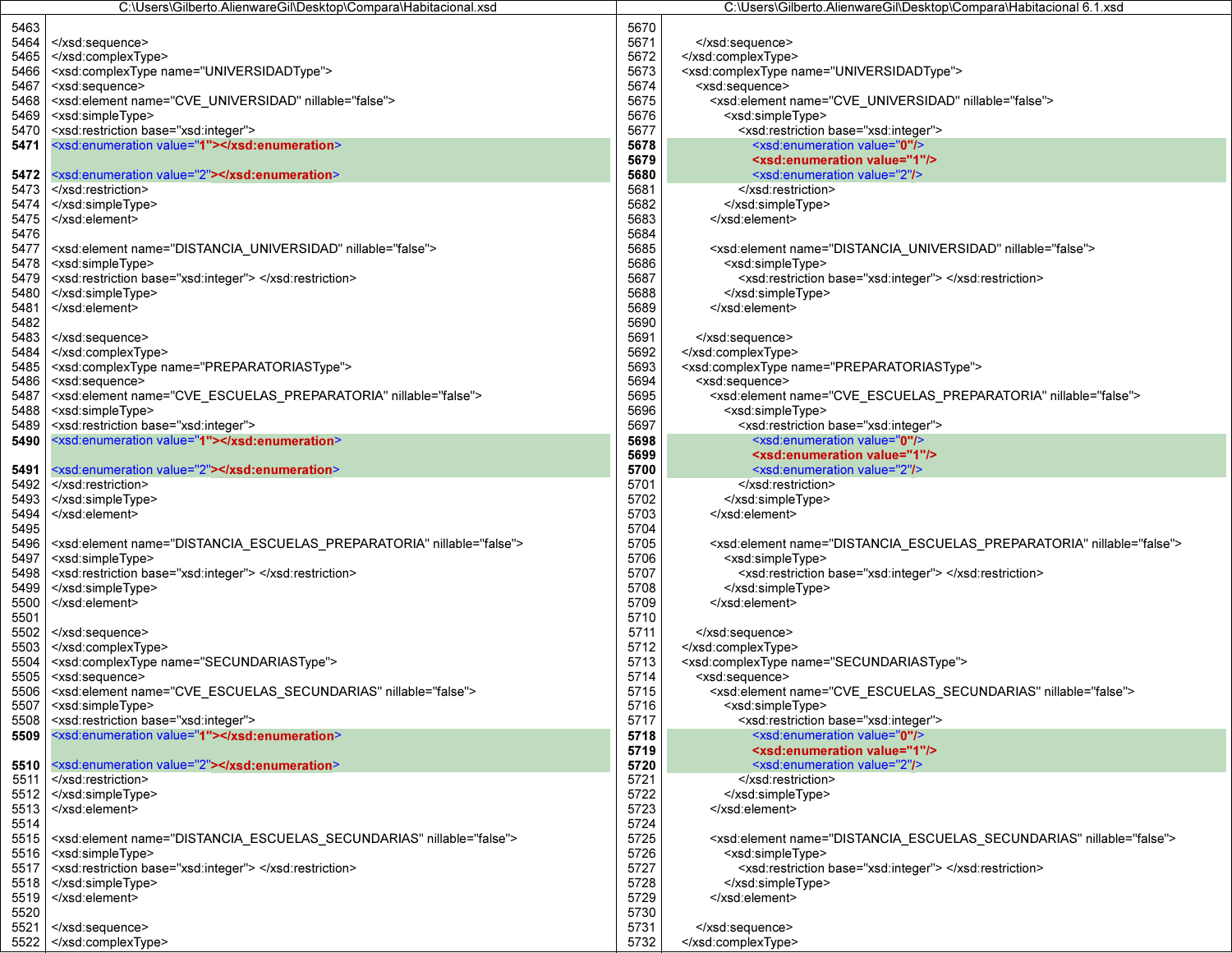|              | C:\Users\Gilberto.AlienwareGil\Desktop\Compara\Habitacional.xsd                         |              | C:\Users\Gilberto.AlienwareGil\Desktop\Compara\Habitacional 6.1 xsd              |
|--------------|-----------------------------------------------------------------------------------------|--------------|----------------------------------------------------------------------------------|
| 5523         | <xsd:complextype name="PRIMARIASType"></xsd:complextype>                                | 5733         | <xsd:complextype name="PRIMARIASType"></xsd:complextype>                         |
|              | 5524   <xsd:sequence></xsd:sequence>                                                    | 5734         | <xsd:sequence></xsd:sequence>                                                    |
|              | 5525   <xsd:element name="CVE_ESCUELAS_PRIMARIAS" nillable="false"></xsd:element>       | 5735         | <xsd:element name="CVE_ESCUELAS_PRIMARIAS" nillable="false"></xsd:element>       |
|              | 5526   <xsd:simpletype></xsd:simpletype>                                                | 5736         | <xsd:simpletype></xsd:simpletype>                                                |
| 5527         | <xsd:restriction base="xsd:integer"></xsd:restriction>                                  | 5737         | <xsd:restriction base="xsd:integer"></xsd:restriction>                           |
|              | 5528   <xsd:enumeration value="1"></xsd:enumeration>                                    | 5738         | <xsd:enumeration value="0"></xsd:enumeration>                                    |
|              |                                                                                         | 5739         | <xsd:enumeration value="1"></xsd:enumeration>                                    |
| 5529         | <xsd:enumeration value="2"></xsd:enumeration>                                           | 5740         | <xsd:enumeration value="2"></xsd:enumeration>                                    |
| 5530         |                                                                                         | 5741         |                                                                                  |
| 5531         |                                                                                         | 5742         |                                                                                  |
|              | $5532$                                                                                  | 5743         |                                                                                  |
| 5533         |                                                                                         | 5744         |                                                                                  |
| 5534         | <xsd:element name="DISTANCIA_ESCUELAS_PRIMARIAS" nillable="false"></xsd:element>        | 5745         | <xsd:element name="DISTANCIA_ESCUELAS_PRIMARIAS" nillable="false"></xsd:element> |
|              | 5535   <xsd:simpletype></xsd:simpletype>                                                | 5746         | <xsd:simpletype></xsd:simpletype>                                                |
|              | 5536   <xsd:restriction base="xsd:integer"> </xsd:restriction>                          | 5747         | <xsd:restriction base="xsd:integer"> </xsd:restriction>                          |
| 5537         |                                                                                         | 5748         |                                                                                  |
|              | $5538$                                                                                  | 5749         |                                                                                  |
| 5539         |                                                                                         | 5750         |                                                                                  |
|              | 5540                                                                                    | 5751         |                                                                                  |
| 5541         |                                                                                         | 5752         |                                                                                  |
|              | 5542   <xsd:complextype name="CENTRODEPORTIVOType"></xsd:complextype>                   | 5753         | <xsd:complextype name="CENTRODEPORTIVOType"></xsd:complextype>                   |
|              | $5543$ $\leq$ xsd:sequence>                                                             | 5754         | <xsd:sequence></xsd:sequence>                                                    |
| 5544         | <xsd:element name="CVE_CENTRO_DEPORTIVO" nillable="false"></xsd:element>                | 5755         | <xsd:element name="CVE_CENTRO_DEPORTIVO" nillable="false"></xsd:element>         |
|              | 5545   <xsd:simpletype></xsd:simpletype>                                                | 5756         | <xsd:simpletype></xsd:simpletype>                                                |
|              | 5546   <xsd:restriction base="xsd:integer"></xsd:restriction>                           | 5757         | <xsd:restriction base="xsd:integer"></xsd:restriction>                           |
| 5547         | <xsd:enumeration value="1"></xsd:enumeration>                                           | 5758         | <xsd:enumeration value="0"></xsd:enumeration>                                    |
|              |                                                                                         | 5759         | <xsd:enumeration value="1"></xsd:enumeration>                                    |
| 5548         | <xsd:enumeration value="2"></xsd:enumeration>                                           | 5760         | <xsd:enumeration value="2"></xsd:enumeration>                                    |
| 5549         |                                                                                         | 5761         |                                                                                  |
|              | 5550                                                                                    | 5762         |                                                                                  |
| 5551         |                                                                                         | 5763         |                                                                                  |
| 5552         |                                                                                         | 5764         |                                                                                  |
| 5553         | <xsd:element name="DISTANCIA_CENTRO_DEPORTIVO" nillable="false"></xsd:element>          | 5765         | <xsd:element name="DISTANCIA_CENTRO_DEPORTIVO" nillable="false"></xsd:element>   |
| 5554         | <xsd:simpletype></xsd:simpletype>                                                       | 5766         | <xsd:simpletype></xsd:simpletype>                                                |
| 5555         | <xsd:restriction base="xsd:integer"> </xsd:restriction>                                 | 5767         | <xsd:restriction base="xsd:integer"> </xsd:restriction>                          |
|              | 5556                                                                                    | 5768<br>5769 | <br>                                                                             |
| 5557<br>5558 |                                                                                         | 5770         |                                                                                  |
|              | 5559                                                                                    | 5771         |                                                                                  |
|              | 5560                                                                                    | 5772         |                                                                                  |
| 5561         | <xsd:complextype name="CANCHASDEPORTIVASType"></xsd:complextype>                        | 5773         | <xsd:complextype name="CANCHASDEPORTIVASType"></xsd:complextype>                 |
|              | 5562   <xsd:sequence></xsd:sequence>                                                    | 5774         | <xsd:sequence></xsd:sequence>                                                    |
|              | 5563   <xsd:element name="CVE_CANCHAS_DEPORTIVAS" nillable="false"></xsd:element>       | 5775         | <xsd:element name="CVE_CANCHAS_DEPORTIVAS" nillable="false"></xsd:element>       |
|              | 5564   <xsd:simpletype></xsd:simpletype>                                                | 5776         | <xsd:simpletype></xsd:simpletype>                                                |
|              | 5565   <xsd:restriction base="xsd:integer"></xsd:restriction>                           | 5777         | <xsd:restriction base="xsd:integer"></xsd:restriction>                           |
|              | 5566   <xsd:enumeration value="1"></xsd:enumeration>                                    | 5778         | <xsd:enumeration value="0"></xsd:enumeration>                                    |
|              |                                                                                         | 5779         | <xsd:enumeration value="1"></xsd:enumeration>                                    |
| 5567         | <xsd:enumeration value="2"></xsd:enumeration>                                           | 5780         | <xsd:enumeration value="2"></xsd:enumeration>                                    |
|              | 5568                                                                                    | 5781         |                                                                                  |
|              | 5569                                                                                    | 5782         |                                                                                  |
|              | 5570                                                                                    | 5783         |                                                                                  |
| 5571         |                                                                                         | 5784         |                                                                                  |
|              | 5572   <xsd:element name="DISTANCIA_CANCHAS_DEPORTIVAS" nillable="false"></xsd:element> | 5785         | <xsd:element name="DISTANCIA_CANCHAS_DEPORTIVAS" nillable="false"></xsd:element> |
|              | 5573   <xsd:simpletype></xsd:simpletype>                                                | 5786         | <xsd:simpletype></xsd:simpletype>                                                |
|              | 5574   <xsd:restriction base="xsd:integer"> </xsd:restriction>                          | 5787         | <xsd:restriction base="xsd:integer"> </xsd:restriction>                          |
|              | 5575                                                                                    | 5788         |                                                                                  |
|              | 5576                                                                                    | 5789         |                                                                                  |
| 5577         |                                                                                         | 5790         |                                                                                  |
|              | 5578                                                                                    | 5791         |                                                                                  |
|              | 5579                                                                                    | 5792         |                                                                                  |
|              | 5580   <xsd:complextype name="JARDINESType"></xsd:complextype>                          | 5793         | <xsd:complextype name="JARDINESType"></xsd:complextype>                          |
|              | $5581$ $\leq$ xsd:sequence>                                                             | 5794         | <xsd:sequence></xsd:sequence>                                                    |
|              | 5582   <xsd:element name="CVE_JARDINES" nillable="false"></xsd:element>                 | 5795         | <xsd:element name="CVE_JARDINES" nillable="false"></xsd:element>                 |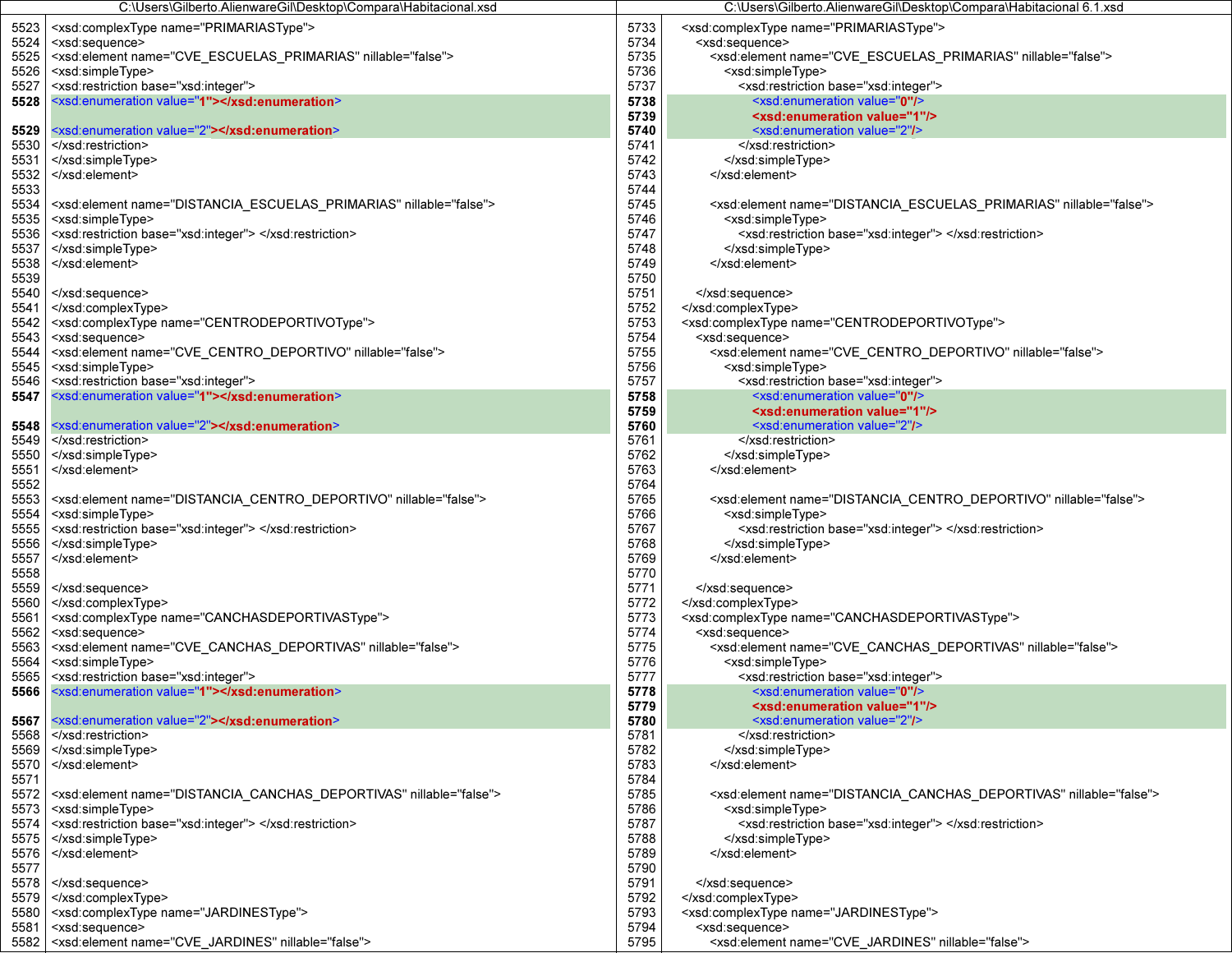|              | C:\Users\Gilberto.AlienwareGil\Desktop\Compara\Habitacional.xsd                                             |              | C:\Users\Gilberto.AlienwareGil\Desktop\Compara\Habitacional 6.1.xsd                                         |
|--------------|-------------------------------------------------------------------------------------------------------------|--------------|-------------------------------------------------------------------------------------------------------------|
| 5583         | <xsd:simpletype></xsd:simpletype>                                                                           | 5796         | <xsd:simpletype></xsd:simpletype>                                                                           |
| 5584         | <xsd:restriction base="xsd:integer"></xsd:restriction>                                                      | 5797         | <xsd:restriction base="xsd:integer"></xsd:restriction>                                                      |
| 5585         | <xsd:enumeration value="1"></xsd:enumeration>                                                               | 5798         | <xsd:enumeration value="0"></xsd:enumeration>                                                               |
|              |                                                                                                             | 5799         | <xsd:enumeration value="1"></xsd:enumeration>                                                               |
| 5586         | <xsd:enumeration value="2"></xsd:enumeration>                                                               | 5800         | <xsd:enumeration value="2"></xsd:enumeration>                                                               |
| 5587         |                                                                                                             | 5801         |                                                                                                             |
| 5588         |                                                                                                             | 5802         |                                                                                                             |
| 5589         |                                                                                                             | 5803         |                                                                                                             |
| 5590         |                                                                                                             | 5804         |                                                                                                             |
| 5591         | <xsd:element name="DISTANCIA_JARDINES" nillable="false"></xsd:element>                                      | 5805         | <xsd:element name="DISTANCIA_JARDINES" nillable="false"></xsd:element>                                      |
| 5592         | <xsd:simpletype></xsd:simpletype>                                                                           | 5806         | <xsd:simpletype></xsd:simpletype>                                                                           |
| 5593         | <xsd:restriction base="xsd:integer"> </xsd:restriction>                                                     | 5807         | <xsd:restriction base="xsd:integer"> </xsd:restriction>                                                     |
| 5594         |                                                                                                             | 5808         |                                                                                                             |
| 5595         |                                                                                                             | 5809         |                                                                                                             |
| 5596         |                                                                                                             | 5810         |                                                                                                             |
| 5597         |                                                                                                             | 5811         |                                                                                                             |
| 5598         |                                                                                                             | 5812         |                                                                                                             |
|              | 5599 <xsd:complextype name="PARQUESType"></xsd:complextype>                                                 | 5813         | <xsd:complextype name="PARQUESType"></xsd:complextype>                                                      |
| 5600         | <xsd:sequence></xsd:sequence>                                                                               | 5814         | <xsd:sequence></xsd:sequence>                                                                               |
| 5601         | <xsd:element name="CVE_PARQUES" nillable="false"></xsd:element>                                             | 5815         | <xsd:element name="CVE_PARQUES" nillable="false"></xsd:element>                                             |
|              | 5602   <xsd:simpletype></xsd:simpletype>                                                                    | 5816         | <xsd:simpletype></xsd:simpletype>                                                                           |
| 5603         | <xsd:restriction base="xsd:integer"></xsd:restriction>                                                      | 5817         | <xsd:restriction base="xsd:integer"></xsd:restriction>                                                      |
| 5604         | <xsd:enumeration value="1"></xsd:enumeration>                                                               | 5818         | <xsd:enumeration value="0"></xsd:enumeration>                                                               |
|              |                                                                                                             | 5819         | <xsd:enumeration value="1"></xsd:enumeration>                                                               |
| 5605         | <xsd:enumeration value="2"></xsd:enumeration>                                                               | 5820         | <xsd:enumeration value="2"></xsd:enumeration>                                                               |
| 5606         |                                                                                                             | 5821         |                                                                                                             |
| 5607         |                                                                                                             | 5822         |                                                                                                             |
| 5608         |                                                                                                             | 5823         |                                                                                                             |
| 5609         |                                                                                                             | 5824<br>5825 |                                                                                                             |
| 5610<br>5611 | <xsd:element name="DISTANCIA_PARQUES" nillable="false"><br/><xsd:simpletype></xsd:simpletype></xsd:element> | 5826         | <xsd:element name="DISTANCIA_PARQUES" nillable="false"><br/><xsd:simpletype></xsd:simpletype></xsd:element> |
|              |                                                                                                             | 5827         |                                                                                                             |
| 5612<br>5613 | <xsd:restriction base="xsd:integer"> </xsd:restriction><br>                                                 | 5828         | <xsd:restriction base="xsd:integer"> </xsd:restriction><br>                                                 |
| 5614         |                                                                                                             | 5829         |                                                                                                             |
| 5615         |                                                                                                             | 5830         |                                                                                                             |
| 5616         |                                                                                                             | 5831         |                                                                                                             |
| 5617         |                                                                                                             | 5832         |                                                                                                             |
| 5618         | <xsd:complextype name="PLAZASPUBLICASType"></xsd:complextype>                                               | 5833         | <xsd:complextype name="PLAZASPUBLICASType"></xsd:complextype>                                               |
|              | 5619   <xsd:sequence></xsd:sequence>                                                                        | 5834         | <xsd:sequence></xsd:sequence>                                                                               |
| 5620         | <xsd:element name="CVE_PLAZAS_PUBLICAS" nillable="false"></xsd:element>                                     | 5835         | <xsd:element name="CVE_PLAZAS_PUBLICAS" nillable="false"></xsd:element>                                     |
| 5621         | <xsd:simpletype></xsd:simpletype>                                                                           | 5836         | <xsd:simpletype></xsd:simpletype>                                                                           |
| 5622         | <xsd:restriction base="xsd:integer"></xsd:restriction>                                                      | 5837         | <xsd:restriction base="xsd:integer"></xsd:restriction>                                                      |
| 5623         | <xsd:enumeration value="1"></xsd:enumeration>                                                               | 5838         | <xsd:enumeration value="0"></xsd:enumeration>                                                               |
|              |                                                                                                             | 5839         | <xsd:enumeration value="1"></xsd:enumeration>                                                               |
| 5624         | <xsd:enumeration value="2"></xsd:enumeration>                                                               | 5840         | <xsd:enumeration value="2"></xsd:enumeration>                                                               |
| 5625         |                                                                                                             | 5841         |                                                                                                             |
| 5626         |                                                                                                             | 5842         |                                                                                                             |
| 5627         |                                                                                                             | 5843         |                                                                                                             |
| 5628         |                                                                                                             | 5844         |                                                                                                             |
| 5629         | <xsd:element name="DISTANCIA_PLAZASPUBLICAS" nillable="false"></xsd:element>                                | 5845         | <xsd:element name="DISTANCIA_PLAZASPUBLICAS" nillable="false"></xsd:element>                                |
| 5630         | <xsd:simpletype></xsd:simpletype>                                                                           | 5846         | <xsd:simpletype></xsd:simpletype>                                                                           |
|              | 5631   <xsd:restriction base="xsd:integer"> </xsd:restriction>                                              | 5847         | <xsd:restriction base="xsd:integer"> </xsd:restriction>                                                     |
|              | 5632                                                                                                        | 5848         |                                                                                                             |
|              | $5633$ $\leq$ /xsd: element>                                                                                | 5849         |                                                                                                             |
| 5634         |                                                                                                             | 5850         |                                                                                                             |
|              | 5635                                                                                                        | 5851         |                                                                                                             |
|              | 5636                                                                                                        | 5852         |                                                                                                             |
| 5637         | <xsd:complextype name="LOCALESCOMERCIALESType"></xsd:complextype>                                           | 5853         | <xsd:complextype name="LOCALESCOMERCIALESType"></xsd:complextype>                                           |
|              | $5638$ $\leq$ xsd:sequence>                                                                                 | 5854         | <xsd:sequence></xsd:sequence>                                                                               |
|              | 5639   <xsd:element name="CVE_LOCALES_COMERCIALES" nillable="false"></xsd:element>                          | 5855         | <xsd:element name="CVE_LOCALES_COMERCIALES" nillable="false"></xsd:element>                                 |
|              | 5640   <xsd:simpletype></xsd:simpletype>                                                                    | 5856         | <xsd:simpletype></xsd:simpletype>                                                                           |
|              | 5641   <xsd:restriction base="xsd:integer"></xsd:restriction>                                               | 5857         | <xsd:restriction base="xsd:integer"></xsd:restriction>                                                      |
|              | 5642   <xsd:enumeration value="1"></xsd:enumeration>                                                        | 5858         | <xsd:enumeration value="0"></xsd:enumeration>                                                               |

Г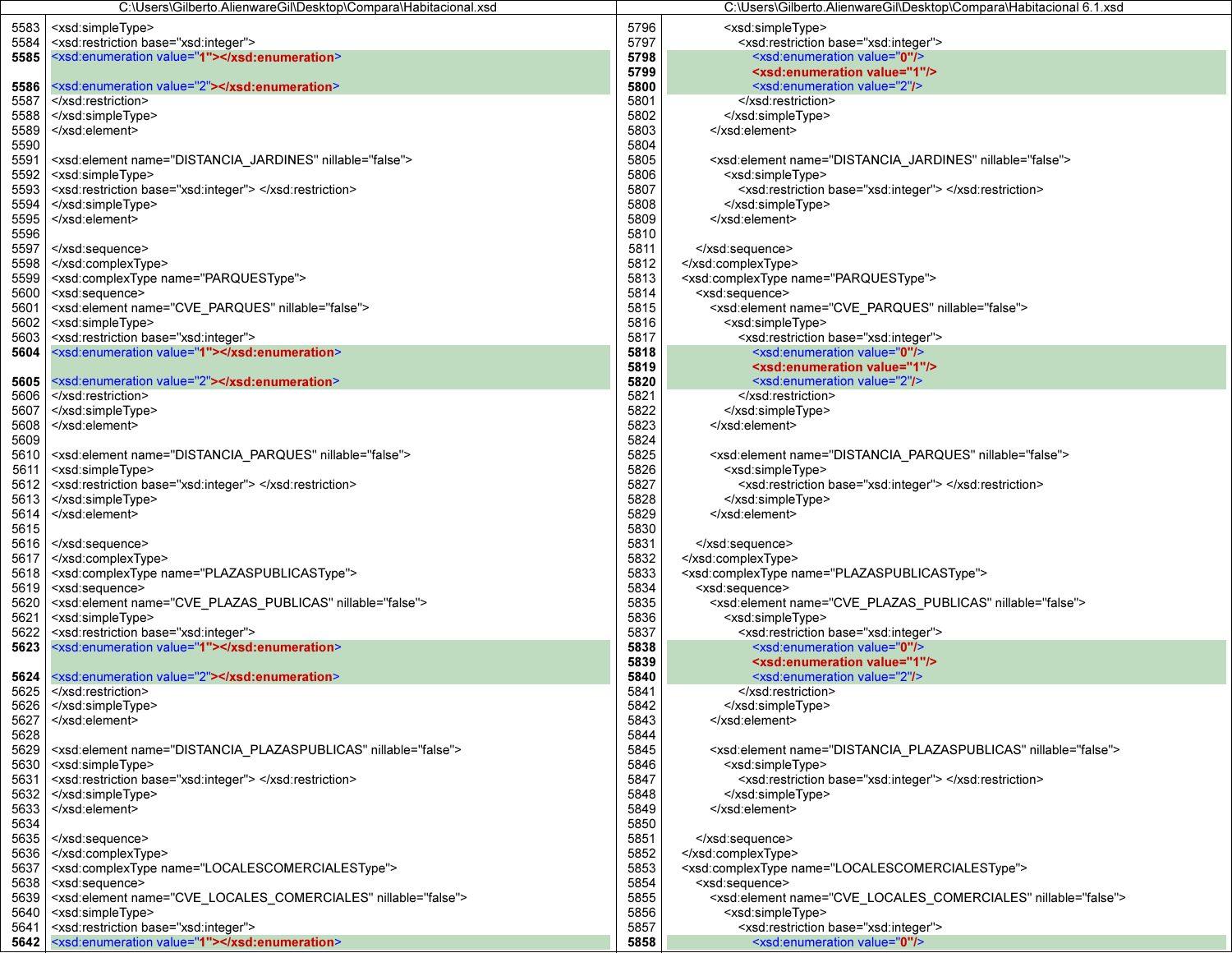|              | C:\Users\Gilberto.AlienwareGil\Desktop\Compara\Habitacional.xsd                                                      |              | C:\Users\Gilberto.AlienwareGil\Desktop\Compara\Habitacional 6.1.xsd                                      |
|--------------|----------------------------------------------------------------------------------------------------------------------|--------------|----------------------------------------------------------------------------------------------------------|
|              |                                                                                                                      | 5859         | <xsd:enumeration value="1"></xsd:enumeration>                                                            |
| 5643         | <xsd:enumeration value="2"></xsd:enumeration>                                                                        | 5860         | <xsd:enumeration value="2"></xsd:enumeration>                                                            |
| 5644         | $\le$ /xsd:restriction>                                                                                              | 5861         |                                                                                                          |
| 5645         |                                                                                                                      | 5862         |                                                                                                          |
| 5646         |                                                                                                                      | 5863         |                                                                                                          |
| 5647         |                                                                                                                      | 5864         |                                                                                                          |
| 5648         | <xsd:element name="NUM_LOCALES_COMERCIALES" nillable="false"></xsd:element>                                          | 5865         | <xsd:element name="NUM_LOCALES_COMERCIALES" nillable="false"></xsd:element>                              |
| 5649         | <xsd:simpletype></xsd:simpletype>                                                                                    | 5866<br>5867 | <xsd:simpletype></xsd:simpletype>                                                                        |
| 5650<br>5651 | <xsd:restriction base="xsd:string"><br/><xsd:minlength value="1"></xsd:minlength></xsd:restriction>                  | 5868         | <xsd:restriction base="xsd:string"><br/><xsd:minlength value="1"></xsd:minlength></xsd:restriction>      |
| 5652         | <xsd:maxlength value="2"></xsd:maxlength>                                                                            | 5869         | <xsd:maxlength value="2"></xsd:maxlength>                                                                |
| 5653         | <xsd:whitespace value="collapse"></xsd:whitespace>                                                                   | 5870         | <xsd:whitespace value="collapse"></xsd:whitespace>                                                       |
| 5654         |                                                                                                                      | 5871         |                                                                                                          |
| 5655         |                                                                                                                      | 5872         |                                                                                                          |
| 5656         |                                                                                                                      | 5873         |                                                                                                          |
| 5657         |                                                                                                                      | 5874         |                                                                                                          |
| 5658         | <xsd:element name="DISTANCIA_LOCALES_COMERCIALES" nillable="false"></xsd:element>                                    | 5875         | <xsd:element name="DISTANCIA_LOCALES_COMERCIALES" nillable="false"></xsd:element>                        |
| 5659         | <xsd:simpletype></xsd:simpletype>                                                                                    | 5876         | <xsd:simpletype></xsd:simpletype>                                                                        |
| 5660         | <xsd:restriction base="xsd:integer"> </xsd:restriction>                                                              | 5877         | <xsd:restriction base="xsd:integer"> </xsd:restriction>                                                  |
| 5661         |                                                                                                                      | 5878         |                                                                                                          |
| 5662         |                                                                                                                      | 5879         |                                                                                                          |
| 5663         |                                                                                                                      | 5880         |                                                                                                          |
| 5664<br>5665 | <br>                                                                                                                 | 5881<br>5882 | <br>                                                                                                     |
| 5666         | <xsd:complextype name="SUPERMERCADOSType"></xsd:complextype>                                                         | 5883         | <xsd:complextype name="SUPERMERCADOSType"></xsd:complextype>                                             |
| 5667         | <xsd:sequence></xsd:sequence>                                                                                        | 5884         | <xsd:sequence></xsd:sequence>                                                                            |
|              | 5668   <xsd:element name="CVE_SUPERMERCADOS" nillable="false"></xsd:element>                                         | 5885         | <xsd:element name="CVE_SUPERMERCADOS" nillable="false"></xsd:element>                                    |
| 5669         | <xsd:simpletype></xsd:simpletype>                                                                                    | 5886         | <xsd:simpletype></xsd:simpletype>                                                                        |
| 5670         | <xsd:restriction base="xsd:integer"></xsd:restriction>                                                               | 5887         | <xsd:restriction base="xsd:integer"></xsd:restriction>                                                   |
| 5671         | <xsd:enumeration value="1"></xsd:enumeration>                                                                        | 5888         | <xsd:enumeration value="0"></xsd:enumeration>                                                            |
|              |                                                                                                                      | 5889         | <xsd:enumeration value="1"></xsd:enumeration>                                                            |
| 5672         | <xsd:enumeration value="2"></xsd:enumeration>                                                                        | 5890         | <xsd:enumeration value="2"></xsd:enumeration>                                                            |
| 5673         |                                                                                                                      | 5891         |                                                                                                          |
| 5674         |                                                                                                                      | 5892         |                                                                                                          |
| 5675         |                                                                                                                      | 5893         |                                                                                                          |
| 5676<br>5677 | <xsd:element name="DISTANCIA_SUPERMERCADOS" nillable="false"></xsd:element>                                          | 5894<br>5895 | <xsd:element name="DISTANCIA_SUPERMERCADOS" nillable="false"></xsd:element>                              |
| 5678         | <xsd:simpletype></xsd:simpletype>                                                                                    | 5896         | <xsd:simpletype></xsd:simpletype>                                                                        |
| 5679         | <xsd:restriction base="xsd:integer"> </xsd:restriction>                                                              | 5897         | <xsd:restriction base="xsd:integer"> </xsd:restriction>                                                  |
| 5680         |                                                                                                                      | 5898         |                                                                                                          |
| 5681         |                                                                                                                      | 5899         |                                                                                                          |
| 5682         |                                                                                                                      | 5900         |                                                                                                          |
| 5683         |                                                                                                                      | 5901         |                                                                                                          |
| 5684         |                                                                                                                      | 5902         |                                                                                                          |
| 5685         | <xsd:complextype name="MERCADOSType"></xsd:complextype>                                                              | 5903         | <xsd:complextype name="MERCADOSType"></xsd:complextype>                                                  |
|              | 5686   <xsd:sequence></xsd:sequence>                                                                                 | 5904         | <xsd:sequence></xsd:sequence>                                                                            |
| 5687         | <xsd:element name="CVE_MERCADOS" nillable="false"></xsd:element>                                                     | 5905         | <xsd:element name="CVE_MERCADOS" nillable="false"></xsd:element>                                         |
|              | 5688   <xsd:simpletype></xsd:simpletype>                                                                             | 5906         | <xsd:simpletype></xsd:simpletype>                                                                        |
|              | 5689 <xsd:restriction base="xsd:integer"><br/>5690   <xsd:enumeration value="1"></xsd:enumeration></xsd:restriction> | 5907<br>5908 | <xsd:restriction base="xsd:integer"><br/><xsd:enumeration value="0"></xsd:enumeration></xsd:restriction> |
|              |                                                                                                                      | 5909         | <xsd:enumeration value="1"></xsd:enumeration>                                                            |
| 5691         | <xsd:enumeration value="2"></xsd:enumeration>                                                                        | 5910         | <xsd:enumeration value="2"></xsd:enumeration>                                                            |
| 5692         |                                                                                                                      | 5911         |                                                                                                          |
|              | 5693                                                                                                                 | 5912         |                                                                                                          |
| 5694         |                                                                                                                      | 5913         |                                                                                                          |
| 5695         |                                                                                                                      | 5914         |                                                                                                          |
| 5696         | <xsd:element name="DISTANCIA MERCADOS" nillable="false"></xsd:element>                                               | 5915         | <xsd:element name="DISTANCIA MERCADOS" nillable="false"></xsd:element>                                   |
| 5697         | <xsd:simpletype></xsd:simpletype>                                                                                    | 5916         | <xsd:simpletype></xsd:simpletype>                                                                        |
| 5698         | <xsd:restriction base="xsd:integer"> </xsd:restriction>                                                              | 5917         | <xsd:restriction base="xsd:integer"> </xsd:restriction>                                                  |
|              | 5699                                                                                                                 | 5918         |                                                                                                          |
|              | 5700                                                                                                                 | 5919         |                                                                                                          |
| 5701         |                                                                                                                      | 5920<br>5921 |                                                                                                          |
|              | 5702                                                                                                                 |              |                                                                                                          |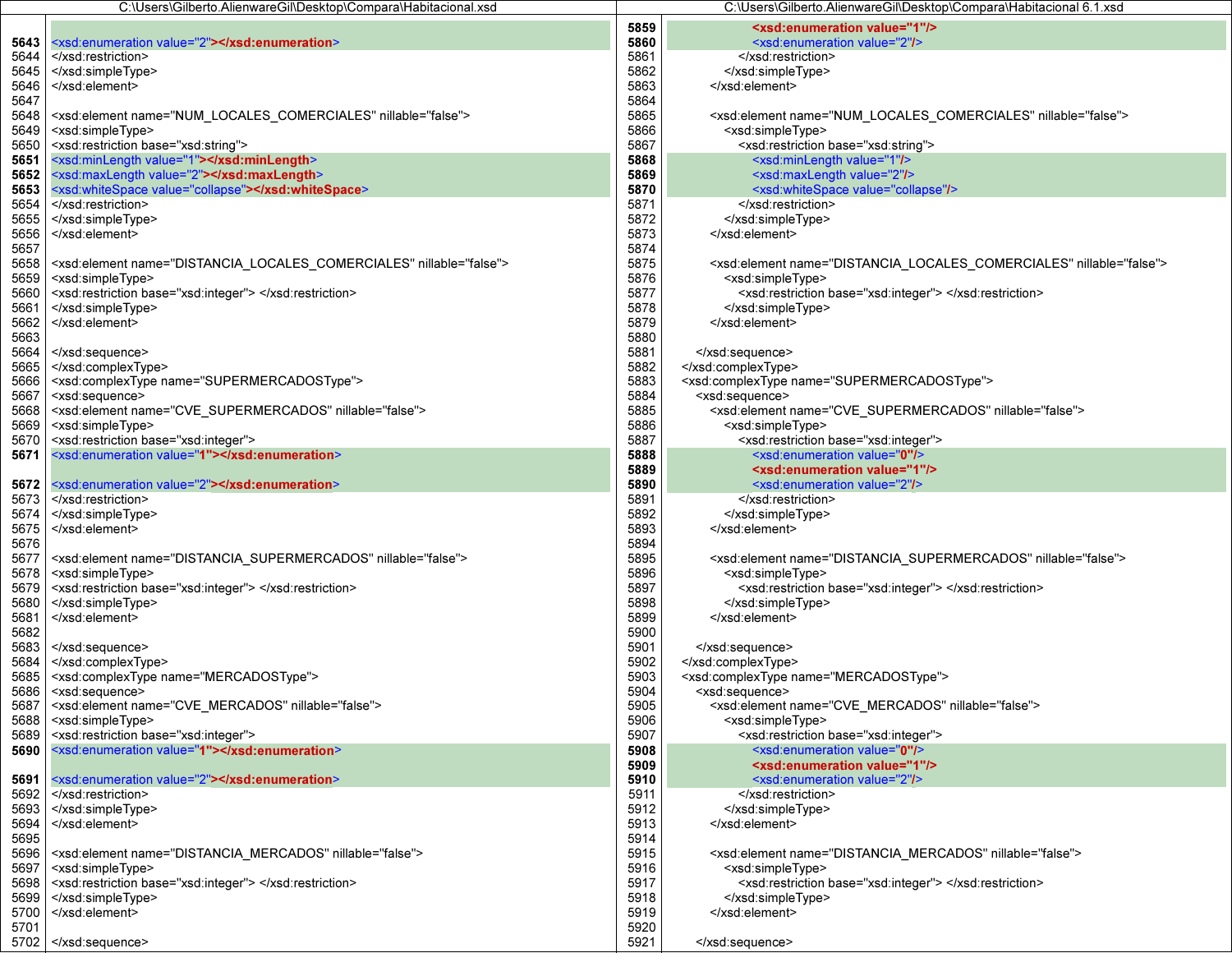|      | C:\Users\Gilberto.AlienwareGil\Desktop\Compara\Habitacional.xsd                                                                                                                      |      | C:\Users\Gilberto.AlienwareGil\Desktop\Compara\Habitacional 6.1.xsd             |
|------|--------------------------------------------------------------------------------------------------------------------------------------------------------------------------------------|------|---------------------------------------------------------------------------------|
| 5703 |                                                                                                                                                                                      | 5922 |                                                                                 |
|      |                                                                                                                                                                                      | 5923 |                                                                                 |
| 5704 | <xsd:complextype name="IGLESIAType"></xsd:complextype>                                                                                                                               |      | <xsd:complextype name="IGLESIAType"></xsd:complextype>                          |
|      | 5705   <xsd:sequence></xsd:sequence>                                                                                                                                                 | 5924 | <xsd:sequence></xsd:sequence>                                                   |
|      | 5706   <xsd: element="" name="CVE_TEMPLO" nillable="false"></xsd:>                                                                                                                   | 5925 | <xsd:element name="CVE_TEMPLO" nillable="false"></xsd:element>                  |
| 5707 | <xsd:simpletype></xsd:simpletype>                                                                                                                                                    | 5926 | <xsd:simpletype></xsd:simpletype>                                               |
| 5708 | <xsd:restriction base="xsd:integer"></xsd:restriction>                                                                                                                               | 5927 | <xsd:restriction base="xsd:integer"></xsd:restriction>                          |
| 5709 | <xsd:enumeration value="1"></xsd:enumeration>                                                                                                                                        | 5928 | <xsd:enumeration value="0"></xsd:enumeration>                                   |
|      |                                                                                                                                                                                      | 5929 | <xsd:enumeration value="1"></xsd:enumeration>                                   |
| 5710 | <xsd:enumeration value="2"></xsd:enumeration>                                                                                                                                        | 5930 | $\leq$ xsd: enumeration value="2"/>                                             |
|      |                                                                                                                                                                                      |      |                                                                                 |
| 5711 |                                                                                                                                                                                      | 5931 |                                                                                 |
| 5712 |                                                                                                                                                                                      | 5932 |                                                                                 |
| 5713 |                                                                                                                                                                                      | 5933 |                                                                                 |
| 5714 |                                                                                                                                                                                      | 5934 |                                                                                 |
| 5715 | <xsd:element name="DISTANCIA_IGLESIA" nillable="false"></xsd:element>                                                                                                                | 5935 | <xsd:element name="DISTANCIA_IGLESIA" nillable="false"></xsd:element>           |
| 5716 | <xsd:simpletype></xsd:simpletype>                                                                                                                                                    | 5936 | <xsd:simpletype></xsd:simpletype>                                               |
| 5717 | <xsd:restriction base="xsd:integer"> </xsd:restriction>                                                                                                                              | 5937 | <xsd:restriction base="xsd:integer"> </xsd:restriction>                         |
| 5718 |                                                                                                                                                                                      | 5938 |                                                                                 |
| 5719 |                                                                                                                                                                                      | 5939 | $\le$ /xsd:element>                                                             |
| 5720 |                                                                                                                                                                                      | 5940 |                                                                                 |
| 5721 |                                                                                                                                                                                      | 5941 |                                                                                 |
|      |                                                                                                                                                                                      |      |                                                                                 |
| 5722 |                                                                                                                                                                                      | 5942 |                                                                                 |
| 5723 | <xsd:complextype name="INFRAESTRUCTURAZONAType"></xsd:complextype>                                                                                                                   | 5943 | <xsd:complextype name="INFRAESTRUCTURAZONAType"></xsd:complextype>              |
| 5724 | <xsd:sequence></xsd:sequence>                                                                                                                                                        | 5944 | <xsd:sequence></xsd:sequence>                                                   |
|      | 5725   <xsd:element name="AGUAPOTABLE" type="AGUAPOTABLEType"></xsd:element>                                                                                                         | 5945 | <xsd:element name="AGUAPOTABLE" type="AGUAPOTABLEType"></xsd:element>           |
| 5726 | <xsd:element name="DRENAJE" type="DRENAJEType"></xsd:element>                                                                                                                        | 5946 | <xsd:element name="DRENAJE" type="DRENAJEType"></xsd:element>                   |
| 5727 | <xsd:element name="ELECTRIFICACION" type="ELECTRIFICACIONType"></xsd:element>                                                                                                        | 5947 | <xsd:element name="ELECTRIFICACION" type="ELECTRIFICACIONType"></xsd:element>   |
| 5728 | <xsd:element name="ALUMBRADO" type="ALUMBRADOType"></xsd:element>                                                                                                                    | 5948 | <xsd:element name="ALUMBRADO" type="ALUMBRADOType"></xsd:element>               |
| 5729 | <xsd:element name="VIALIDADES" type="VIALIDADESType"></xsd:element>                                                                                                                  | 5949 | <xsd:element name="VIALIDADES" type="VIALIDADESType"></xsd:element>             |
| 5730 | <xsd:element name="BANQUETAS" type="BANQUETASType"></xsd:element>                                                                                                                    | 5950 | <xsd:element name="BANQUETAS" type="BANQUETASType"></xsd:element>               |
| 5731 | <xsd:element name="GUARNICIONES" type="GUARNICIONESType"></xsd:element>                                                                                                              | 5951 | <xsd:element name="GUARNICIONES" type="GUARNICIONESType"></xsd:element>         |
|      |                                                                                                                                                                                      |      |                                                                                 |
| 5732 | <xsd:element name="GASNATURAL" type="GASNATURALType"></xsd:element>                                                                                                                  | 5952 | <xsd:element name="GASNATURAL" type="GASNATURALType"></xsd:element>             |
| 5733 | <xsd:element name="TELEFONO" type="TELEFONOType"></xsd:element>                                                                                                                      | 5953 | <xsd:element name="TELEFONO" type="TELEFONOType"></xsd:element>                 |
| 5734 | <xsd:element name="SENALIZACIONVIAS" type="SENALIZACIONVIASType"><td>5954</td><td><xsd:element name="SENALIZACIONVIAS" type="SENALIZACIONVIASType"></xsd:element></td></xsd:element> | 5954 | <xsd:element name="SENALIZACIONVIAS" type="SENALIZACIONVIASType"></xsd:element> |
|      | :element>                                                                                                                                                                            |      |                                                                                 |
|      | 5735   <xsd: element="" name="NOMENCLATURACALLES" td="" type<=""><td>5955</td><td><xsd:element name="NOMENCLATURACALLES" td="" type<=""></xsd:element></td></xsd:>                   | 5955 | <xsd:element name="NOMENCLATURACALLES" td="" type<=""></xsd:element>            |
|      | ="NOMENCLATURACALLESType">                                                                                                                                                           |      | ="NOMENCLATURACALLESType"/>                                                     |
|      | 5736 <xsd:element name="TRANSPORTE" type="TRANSPORTEType"></xsd:element>                                                                                                             | 5956 | <xsd:element name="TRANSPORTE" type="TRANSPORTEType"></xsd:element>             |
| 5737 | <xsd:element name="VIGILANCIA" type="VIGILANCIAType"></xsd:element>                                                                                                                  | 5957 | <xsd:element name="VIGILANCIA" type="VIGILANCIAType"></xsd:element>             |
|      | 5738   <xsd:element name="RECOLECCIONBASURA" td="" type<=""><td>5958</td><td><xsd:element name="RECOLECCIONBASURA" td="" type<=""></xsd:element></td></xsd:element>                  | 5958 | <xsd:element name="RECOLECCIONBASURA" td="" type<=""></xsd:element>             |
|      | ="RECOLECCIONBASURAType">                                                                                                                                                            |      | ="RECOLECCIONBASURAType"/>                                                      |
| 5739 | <xsd:element name="NIVEL_INFRAESTRUCTURA" nillable="false"></xsd:element>                                                                                                            | 5959 | <xsd:element name="NIVEL_INFRAESTRUCTURA" nillable="false"></xsd:element>       |
|      | <xsd:simpletype></xsd:simpletype>                                                                                                                                                    | 5960 | <xsd:simpletype></xsd:simpletype>                                               |
| 5740 |                                                                                                                                                                                      |      |                                                                                 |
| 5741 | <xsd:restriction base="xsd:string"></xsd:restriction>                                                                                                                                | 5961 | <xsd:restriction base="xsd:string"></xsd:restriction>                           |
| 5742 | <xsd:whitespace value="collapse"></xsd:whitespace>                                                                                                                                   | 5962 | <xsd:whitespace value="collapse"></xsd:whitespace>                              |
| 5743 |                                                                                                                                                                                      | 5963 |                                                                                 |
| 5744 |                                                                                                                                                                                      | 5964 |                                                                                 |
| 5745 |                                                                                                                                                                                      | 5965 |                                                                                 |
| 5746 |                                                                                                                                                                                      | 5966 |                                                                                 |
| 5747 | <xsd:element name="CVE_NIVEL_INFRAESTR_URBANA" nillable="false"></xsd:element>                                                                                                       | 5967 | <xsd:element name="CVE_NIVEL_INFRAESTR_URBANA" nillable="false"></xsd:element>  |
|      | 5748   <xsd:simpletype></xsd:simpletype>                                                                                                                                             | 5968 | <xsd:simpletype></xsd:simpletype>                                               |
|      | 5749   <xsd:restriction base="xsd:integer"></xsd:restriction>                                                                                                                        | 5969 | <xsd:restriction base="xsd:integer"></xsd:restriction>                          |
|      | 5750   <xsd:enumeration value="1"></xsd:enumeration>                                                                                                                                 | 5970 | <xsd:enumeration value="1"></xsd:enumeration>                                   |
| 5751 | <xsd:enumeration value="2"></xsd:enumeration>                                                                                                                                        | 5971 | <xsd:enumeration value="2"></xsd:enumeration>                                   |
|      |                                                                                                                                                                                      |      |                                                                                 |
| 5752 | <xsd:enumeration value="3"></xsd:enumeration>                                                                                                                                        | 5972 | <xsd:enumeration value="3"></xsd:enumeration>                                   |
|      | 5753   <xsd:enumeration value="4"></xsd:enumeration>                                                                                                                                 | 5973 | <xsd:enumeration value="4"></xsd:enumeration>                                   |
| 5754 |                                                                                                                                                                                      | 5974 |                                                                                 |
| 5755 |                                                                                                                                                                                      | 5975 |                                                                                 |
|      | 5756                                                                                                                                                                                 | 5976 |                                                                                 |
| 5757 |                                                                                                                                                                                      | 5977 |                                                                                 |
|      | 5758                                                                                                                                                                                 | 5978 |                                                                                 |
|      | 5759 <xsd:attribute name="id" type="xsd:string" use="required"></xsd:attribute>                                                                                                      | 5979 | <xsd:attribute name="id" type="xsd:string"></xsd:attribute>                     |
| 5760 |                                                                                                                                                                                      | 5980 |                                                                                 |
| 5761 | <xsd:complextype name="RECOLECCIONBASURAType"></xsd:complextype>                                                                                                                     | 5981 | <xsd:complextype name="RECOLECCIONBASURAType"></xsd:complextype>                |
|      |                                                                                                                                                                                      |      |                                                                                 |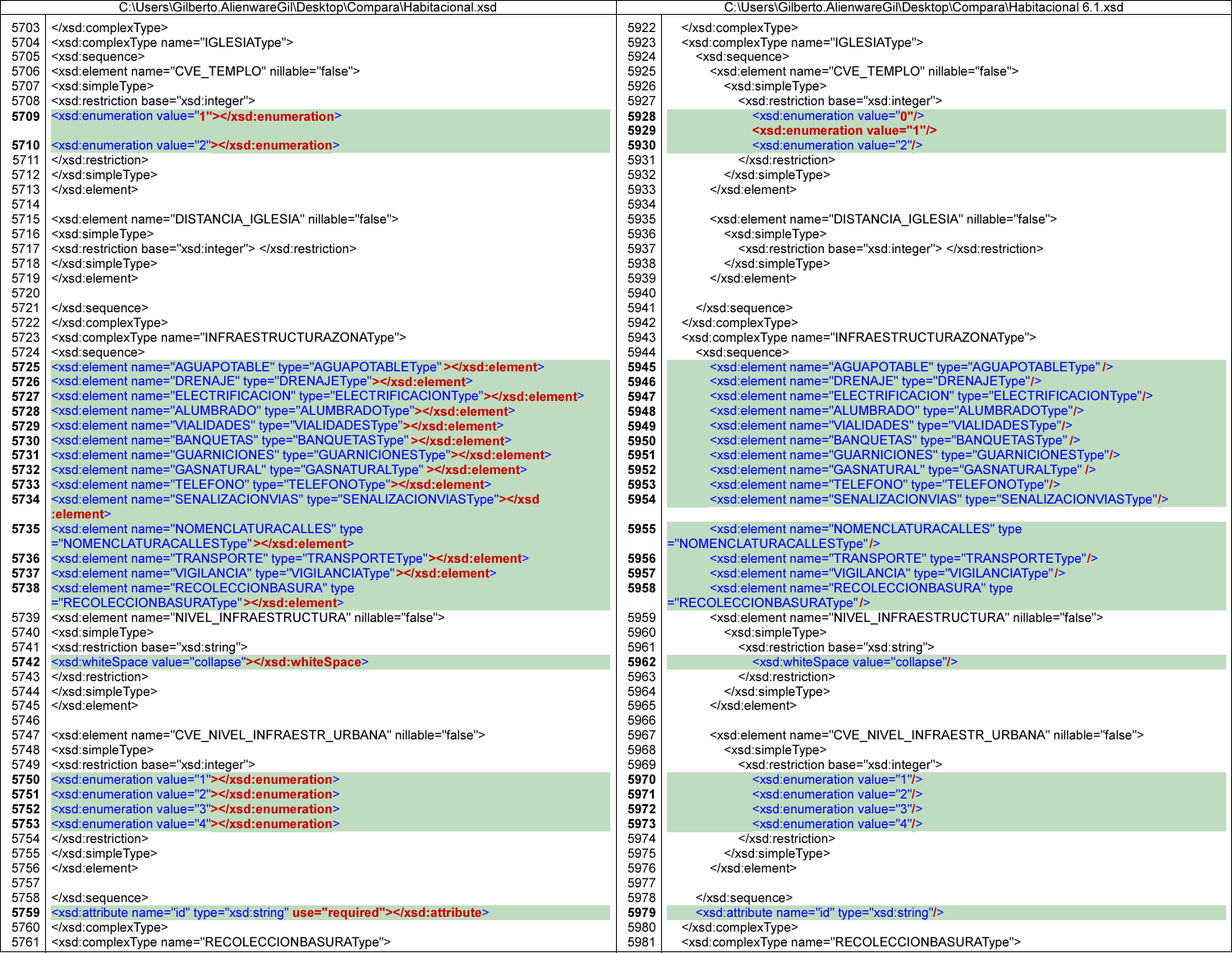|      | C:\Users\Gilberto.AlienwareGil\Desktop\Compara\Habitacional.xsd                                                                                                                                                |      | C:\Users\Gilberto.AlienwareGil\Desktop\Compara\Habitacional 6.1 xsd                      |
|------|----------------------------------------------------------------------------------------------------------------------------------------------------------------------------------------------------------------|------|------------------------------------------------------------------------------------------|
| 5762 | <xsd:sequence></xsd:sequence>                                                                                                                                                                                  | 5982 | <xsd:sequence></xsd:sequence>                                                            |
|      |                                                                                                                                                                                                                |      |                                                                                          |
| 5763 | <xsd:element name="CVE_RECOLECCION_BASURA" nillable="false"></xsd:element>                                                                                                                                     | 5983 | <xsd:element name="CVE_RECOLECCION_BASURA" nillable="false"></xsd:element>               |
| 5764 | <xsd:simpletype></xsd:simpletype>                                                                                                                                                                              | 5984 | <xsd:simpletype></xsd:simpletype>                                                        |
| 5765 | <xsd:restriction base="xsd:string"> </xsd:restriction>                                                                                                                                                         | 5985 | <xsd:restriction base="xsd:string"> </xsd:restriction>                                   |
| 5766 |                                                                                                                                                                                                                | 5986 |                                                                                          |
| 5767 |                                                                                                                                                                                                                | 5987 |                                                                                          |
| 5768 |                                                                                                                                                                                                                | 5988 |                                                                                          |
|      |                                                                                                                                                                                                                |      |                                                                                          |
| 5769 | <xsd:element name="FRECUENCIA_RECOLECCION_DESECHOIS_MUNICIPAL" nillable<="" td=""><th>5989</th><td><xsd:element <="" name="FRECUENCIA_RECOLECCION_DESECHOIS_MUNICIPAL" td=""></xsd:element></td></xsd:element> | 5989 | <xsd:element <="" name="FRECUENCIA_RECOLECCION_DESECHOIS_MUNICIPAL" td=""></xsd:element> |
|      | ="false">                                                                                                                                                                                                      |      | nillable="false">                                                                        |
|      | 5770   <xsd:simpletype></xsd:simpletype>                                                                                                                                                                       | 5990 | <xsd:simpletype></xsd:simpletype>                                                        |
| 5771 | <xsd:restriction base="xsd:string"></xsd:restriction>                                                                                                                                                          | 5991 | <xsd:restriction base="xsd:string"></xsd:restriction>                                    |
|      | 5772   <xsd:minlength value="0"></xsd:minlength>                                                                                                                                                               | 5992 | <xsd:minlength value="0"></xsd:minlength>                                                |
| 5773 | <xsd:maxlength value="2"></xsd:maxlength>                                                                                                                                                                      | 5993 | <xsd:maxlength value="2"></xsd:maxlength>                                                |
|      |                                                                                                                                                                                                                |      |                                                                                          |
| 5774 | <xsd:whitespace value="collapse"></xsd:whitespace>                                                                                                                                                             | 5994 | <xsd:whitespace value="collapse"></xsd:whitespace>                                       |
| 5775 |                                                                                                                                                                                                                | 5995 |                                                                                          |
| 5776 |                                                                                                                                                                                                                | 5996 |                                                                                          |
| 5777 |                                                                                                                                                                                                                | 5997 |                                                                                          |
| 5778 |                                                                                                                                                                                                                | 5998 |                                                                                          |
| 5779 |                                                                                                                                                                                                                | 5999 |                                                                                          |
| 5780 |                                                                                                                                                                                                                | 6000 |                                                                                          |
|      |                                                                                                                                                                                                                |      |                                                                                          |
| 5781 | <xsd:complextype name="VIGILANCIAType"></xsd:complextype>                                                                                                                                                      | 6001 | <xsd:complextype name="VIGILANCIAType"></xsd:complextype>                                |
| 5782 | <xsd:sequence></xsd:sequence>                                                                                                                                                                                  | 6002 | <xsd:sequence></xsd:sequence>                                                            |
| 5783 | <xsd:element name="CVE_VIGILANCIA" nillable="false"></xsd:element>                                                                                                                                             | 6003 | <xsd:element name="CVE_VIGILANCIA" nillable="false"></xsd:element>                       |
| 5784 | <xsd:simpletype></xsd:simpletype>                                                                                                                                                                              | 6004 | <xsd:simpletype></xsd:simpletype>                                                        |
| 5785 | <xsd:restriction base="xsd:integer"></xsd:restriction>                                                                                                                                                         | 6005 | <xsd:restriction base="xsd:integer"></xsd:restriction>                                   |
| 5786 | <xsd:enumeration value="1"></xsd:enumeration>                                                                                                                                                                  | 6006 | <xsd:enumeration value="0"></xsd:enumeration>                                            |
|      |                                                                                                                                                                                                                |      |                                                                                          |
|      |                                                                                                                                                                                                                | 6007 | <xsd:enumeration value="1"></xsd:enumeration>                                            |
| 5787 | <xsd:enumeration value="2"></xsd:enumeration>                                                                                                                                                                  | 6008 | <xsd:enumeration value="2"></xsd:enumeration>                                            |
| 5788 | <xsd:enumeration value="3"></xsd:enumeration>                                                                                                                                                                  | 6009 | <xsd:enumeration value="3"></xsd:enumeration>                                            |
| 5789 |                                                                                                                                                                                                                | 6010 |                                                                                          |
| 5790 |                                                                                                                                                                                                                | 6011 |                                                                                          |
| 5791 |                                                                                                                                                                                                                | 6012 | $\le$ /xsd:element>                                                                      |
| 5792 |                                                                                                                                                                                                                | 6013 |                                                                                          |
| 5793 |                                                                                                                                                                                                                | 6014 |                                                                                          |
|      |                                                                                                                                                                                                                |      |                                                                                          |
| 5794 |                                                                                                                                                                                                                | 6015 |                                                                                          |
| 5795 | <xsd:complextype name="TRANSPORTEType"></xsd:complextype>                                                                                                                                                      | 6016 | <xsd:complextype name="TRANSPORTEType"></xsd:complextype>                                |
| 5796 | <xsd:sequence></xsd:sequence>                                                                                                                                                                                  | 6017 | <xsd:sequence></xsd:sequence>                                                            |
| 5797 | <xsd:element name="URBANO" type="URBANOType"></xsd:element>                                                                                                                                                    | 6018 | <xsd:element name="URBANO" type="URBANOType"></xsd:element>                              |
| 5798 | <xsd:element name="SUBURBANO" type="SUBURBANOType"></xsd:element>                                                                                                                                              | 6019 | <xsd:element name="SUBURBANO" type="SUBURBANOType"></xsd:element>                        |
| 5799 |                                                                                                                                                                                                                | 6020 |                                                                                          |
| 5800 |                                                                                                                                                                                                                | 6021 |                                                                                          |
|      |                                                                                                                                                                                                                |      |                                                                                          |
| 5801 | <xsd:complextype name="SUBURBANOType"></xsd:complextype>                                                                                                                                                       | 6022 | <xsd:complextype name="SUBURBANOType"></xsd:complextype>                                 |
| 5802 | <xsd:sequence></xsd:sequence>                                                                                                                                                                                  | 6023 | <xsd:sequence></xsd:sequence>                                                            |
| 5803 | <xsd:element name="TRANSPORTE_SUBURBANO" nillable="false"></xsd:element>                                                                                                                                       | 6024 | <xsd:element name="TRANSPORTE_SUBURBANO" nillable="false"></xsd:element>                 |
| 5804 | <xsd:simpletype></xsd:simpletype>                                                                                                                                                                              | 6025 | <xsd:simpletype></xsd:simpletype>                                                        |
| 5805 | <xsd:restriction base="xsd:integer"></xsd:restriction>                                                                                                                                                         | 6026 | <xsd:restriction base="xsd:integer"></xsd:restriction>                                   |
| 5806 | <xsd:enumeration value="1"></xsd:enumeration>                                                                                                                                                                  | 6027 | <xsd:enumeration value="0"></xsd:enumeration>                                            |
|      |                                                                                                                                                                                                                | 6028 | <xsd:enumeration value="1"></xsd:enumeration>                                            |
| 5807 | <xsd:enumeration value="2"></xsd:enumeration>                                                                                                                                                                  | 6029 | <xsd:enumeration value="2"></xsd:enumeration>                                            |
|      |                                                                                                                                                                                                                |      |                                                                                          |
| 5808 |                                                                                                                                                                                                                | 6030 |                                                                                          |
|      | 5809                                                                                                                                                                                                           | 6031 |                                                                                          |
|      | 5810                                                                                                                                                                                                           | 6032 |                                                                                          |
| 5811 |                                                                                                                                                                                                                | 6033 |                                                                                          |
| 5812 | <xsd:element name="TRANSPORTE_SUBURBANO_DISTANCIA" nillable="false"></xsd:element>                                                                                                                             | 6034 | <xsd:element name="TRANSPORTE_SUBURBANO_DISTANCIA" nillable="false"></xsd:element>       |
| 5813 | <xsd:simpletype></xsd:simpletype>                                                                                                                                                                              | 6035 | <xsd:simpletype></xsd:simpletype>                                                        |
| 5814 | <xsd:restriction base="xsd:integer"> </xsd:restriction>                                                                                                                                                        | 6036 | <xsd:restriction base="xsd:integer"> </xsd:restriction>                                  |
|      |                                                                                                                                                                                                                |      |                                                                                          |
| 5815 |                                                                                                                                                                                                                | 6037 |                                                                                          |
|      | 5816                                                                                                                                                                                                           | 6038 |                                                                                          |
| 5817 |                                                                                                                                                                                                                | 6039 |                                                                                          |
| 5818 | <xsd:element name="TRANSPORTE_SUBURBANO_FRECUENCIA" nillable="false"></xsd:element>                                                                                                                            | 6040 | <xsd:element name="TRANSPORTE_SUBURBANO_FRECUENCIA" nillable="false"></xsd:element>      |
| 5819 | <xsd:simpletype></xsd:simpletype>                                                                                                                                                                              | 6041 | <xsd:simpletype></xsd:simpletype>                                                        |
| 5820 | <xsd:restriction base="xsd:integer"> </xsd:restriction>                                                                                                                                                        | 6042 | <xsd:restriction base="xsd:integer"> </xsd:restriction>                                  |
|      | 5821                                                                                                                                                                                                           | 6043 |                                                                                          |
|      |                                                                                                                                                                                                                |      |                                                                                          |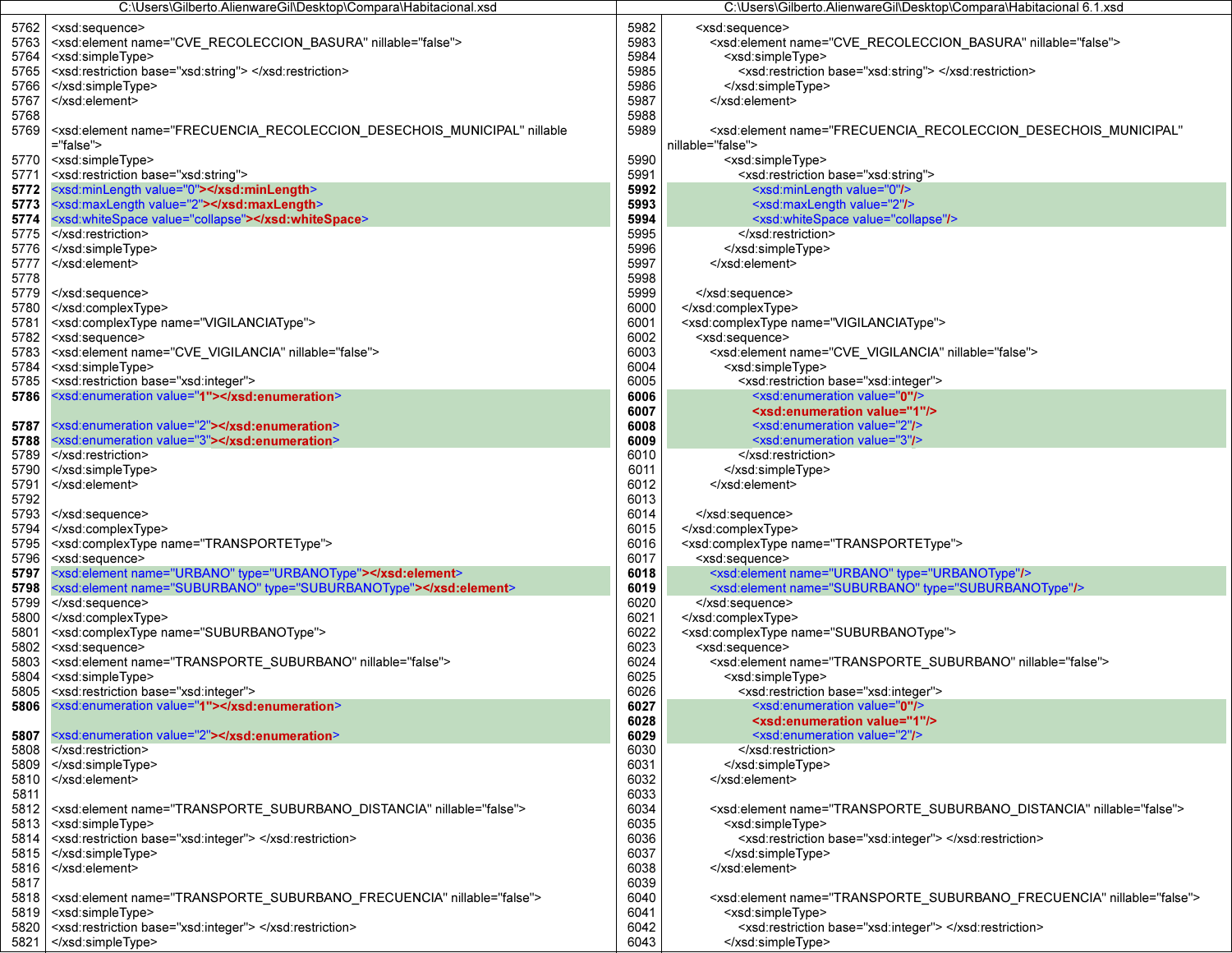|      | C:\Users\Gilberto.AlienwareGil\Desktop\Compara\Habitacional.xsd                     |      | C:\Users\Gilberto.AlienwareGil\Desktop\Compara\Habitacional 6.1 xsd              |
|------|-------------------------------------------------------------------------------------|------|----------------------------------------------------------------------------------|
| 5822 |                                                                                     | 6044 |                                                                                  |
| 5823 |                                                                                     | 6045 |                                                                                  |
|      | $5824$                                                                              | 6046 |                                                                                  |
|      |                                                                                     | 6047 |                                                                                  |
|      | 5825                                                                                |      |                                                                                  |
|      | 5826   <xsd:complextype name="URBANOType"></xsd:complextype>                        | 6048 | <xsd:complextype name="URBANOType"></xsd:complextype>                            |
| 5827 | <xsd:sequence></xsd:sequence>                                                       | 6049 | <xsd:sequence></xsd:sequence>                                                    |
|      | 5828   <xsd:element name="TRANSPORTE_URBANO" nillable="false"></xsd:element>        | 6050 | <xsd:element name="TRANSPORTE_URBANO" nillable="false"></xsd:element>            |
|      | 5829   <xsd:simpletype></xsd:simpletype>                                            | 6051 | <xsd:simpletype></xsd:simpletype>                                                |
|      | 5830   <xsd:restriction base="xsd:integer"></xsd:restriction>                       | 6052 | <xsd:restriction base="xsd:integer"></xsd:restriction>                           |
| 5831 | <xsd:enumeration value="1"></xsd:enumeration>                                       | 6053 | <xsd:enumeration value="0"></xsd:enumeration>                                    |
|      |                                                                                     | 6054 | <xsd:enumeration value="1"></xsd:enumeration>                                    |
| 5832 | <xsd:enumeration value="2"></xsd:enumeration>                                       | 6055 | <xsd:enumeration value="2"></xsd:enumeration>                                    |
| 5833 |                                                                                     | 6056 |                                                                                  |
| 5834 |                                                                                     | 6057 |                                                                                  |
|      | 5835                                                                                | 6058 |                                                                                  |
| 5836 |                                                                                     | 6059 |                                                                                  |
| 5837 | <xsd:element name="TRANSPORTE_URBANO_DISTANCIA" nillable="false"></xsd:element>     | 6060 | <xsd:element name="TRANSPORTE_URBANO_DISTANCIA" nillable="false"></xsd:element>  |
|      | 5838   <xsd:simpletype></xsd:simpletype>                                            | 6061 | <xsd:simpletype></xsd:simpletype>                                                |
|      | 5839   <xsd:restriction base="xsd:integer"> </xsd:restriction>                      | 6062 | <xsd:restriction base="xsd:integer"> </xsd:restriction>                          |
|      | 5840                                                                                | 6063 |                                                                                  |
| 5841 |                                                                                     | 6064 |                                                                                  |
| 5842 |                                                                                     | 6065 |                                                                                  |
|      |                                                                                     |      |                                                                                  |
| 5843 | <xsd:element name="TRANSPORTE_URBANO_FRECUENCIA" nillable="false"></xsd:element>    | 6066 | <xsd:element name="TRANSPORTE_URBANO_FRECUENCIA" nillable="false"></xsd:element> |
| 5844 | <xsd:simpletype></xsd:simpletype>                                                   | 6067 | <xsd:simpletype></xsd:simpletype>                                                |
|      | 5845   <xsd:restriction base="xsd:integer"> </xsd:restriction>                      | 6068 | <xsd:restriction base="xsd:integer"> </xsd:restriction>                          |
| 5846 |                                                                                     | 6069 |                                                                                  |
| 5847 |                                                                                     | 6070 |                                                                                  |
| 5848 |                                                                                     | 6071 |                                                                                  |
|      | 5849                                                                                | 6072 |                                                                                  |
|      | 5850                                                                                | 6073 |                                                                                  |
| 5851 | <xsd:complextype name="NOMENCLATURACALLESType"></xsd:complextype>                   | 6074 | <xsd:complextype name="NOMENCLATURACALLESType"></xsd:complextype>                |
|      | 5852   <xsd:sequence></xsd:sequence>                                                | 6075 | <xsd:sequence></xsd:sequence>                                                    |
|      | 5853   <xsd:element name="CVE_NOMENCLATURA_CALLES" nillable="false"></xsd:element>  | 6076 | <xsd:element name="CVE_NOMENCLATURA_CALLES" nillable="false"></xsd:element>      |
|      | 5854   <xsd:simpletype></xsd:simpletype>                                            | 6077 | <xsd:simpletype></xsd:simpletype>                                                |
| 5855 | <xsd:restriction base="xsd:integer"></xsd:restriction>                              | 6078 | <xsd:restriction base="xsd:integer"></xsd:restriction>                           |
|      | 5856   <xsd:enumeration value="1"></xsd:enumeration>                                | 6079 | <xsd:enumeration value="0"></xsd:enumeration>                                    |
|      |                                                                                     | 6080 | <xsd:enumeration value="1"></xsd:enumeration>                                    |
| 5857 | <xsd:enumeration value="2"></xsd:enumeration>                                       | 6081 | <xsd:enumeration value="2"></xsd:enumeration>                                    |
|      | 5858                                                                                | 6082 |                                                                                  |
| 5859 |                                                                                     | 6083 |                                                                                  |
| 5860 |                                                                                     | 6084 |                                                                                  |
| 5861 |                                                                                     | 6085 |                                                                                  |
| 5862 |                                                                                     | 6086 |                                                                                  |
| 5863 |                                                                                     | 6087 |                                                                                  |
| 5864 | <xsd:complextype name="SENALIZACIONVIASType"></xsd:complextype>                     | 6088 | <xsd:complextype name="SENALIZACIONVIASType"></xsd:complextype>                  |
|      | 5865   <xsd:sequence></xsd:sequence>                                                | 6089 | <xsd:sequence></xsd:sequence>                                                    |
|      | 5866   <xsd:element name="CVE_SENALIZACION_VIAS" nillable="false"></xsd:element>    | 6090 | <xsd:element name="CVE_SENALIZACION_VIAS" nillable="false"></xsd:element>        |
| 5867 | <xsd:simpletype></xsd:simpletype>                                                   | 6091 | <xsd:simpletype></xsd:simpletype>                                                |
|      | 5868   <xsd:restriction base="xsd:integer"></xsd:restriction>                       | 6092 | <xsd:restriction base="xsd:integer"></xsd:restriction>                           |
|      | 5869 <xsd:enumeration value="1"></xsd:enumeration>                                  | 6093 | <xsd:enumeration value="0"></xsd:enumeration>                                    |
|      |                                                                                     | 6094 | <xsd:enumeration value="1"></xsd:enumeration>                                    |
| 5870 | <xsd:enumeration value="2"></xsd:enumeration>                                       | 6095 | <xsd:enumeration value="2"></xsd:enumeration>                                    |
| 5871 |                                                                                     | 6096 |                                                                                  |
|      | 5872                                                                                | 6097 |                                                                                  |
|      | $5873$                                                                              | 6098 |                                                                                  |
| 5874 |                                                                                     | 6099 |                                                                                  |
|      | 5875                                                                                | 6100 |                                                                                  |
|      | 5876                                                                                | 6101 |                                                                                  |
|      | 5877   <xsd:complextype name="TELEFONOType"></xsd:complextype>                      | 6102 | <xsd:complextype name="TELEFONOType"></xsd:complextype>                          |
|      | 5878   <xsd:sequence></xsd:sequence>                                                | 6103 | <xsd:sequence></xsd:sequence>                                                    |
|      | 5879   <xsd:element name="CVE_TELEFONOS_SUMINISTRO" nillable="false"></xsd:element> |      |                                                                                  |
|      |                                                                                     | 6104 | <xsd:element name="CVE_TELEFONOS_SUMINISTRO" nillable="false"></xsd:element>     |
|      | 5880   <xsd:simpletype></xsd:simpletype>                                            | 6105 | <xsd:simpletype></xsd:simpletype>                                                |
| 5881 | <xsd:restriction base="xsd:integer"></xsd:restriction>                              | 6106 | <xsd:restriction base="xsd:integer"></xsd:restriction>                           |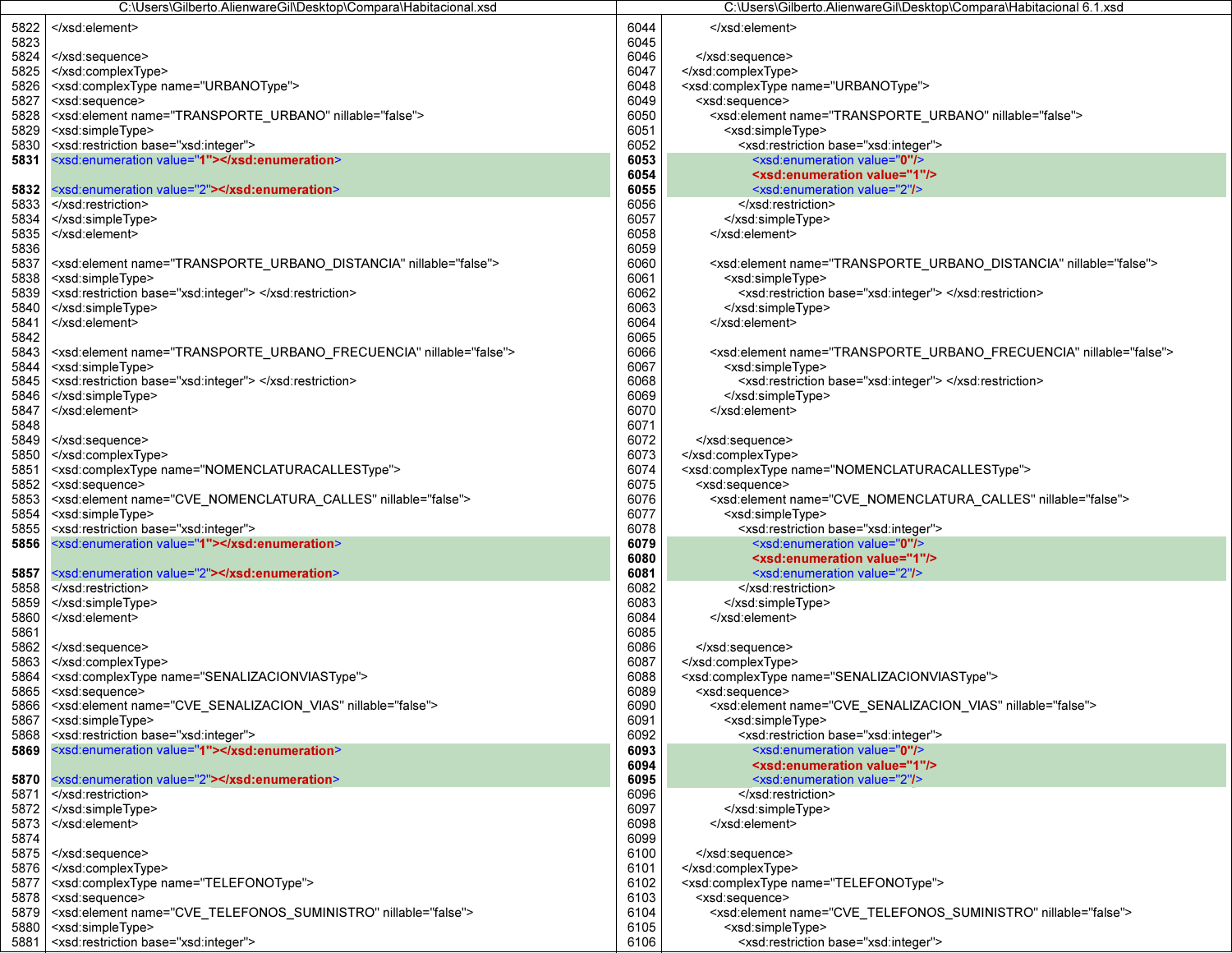|      | C:\Users\Gilberto.AlienwareGil\Desktop\Compara\Habitacional.xsd                |      | C:\Users\Gilberto.AlienwareGil\Desktop\Compara\Habitacional 6.1 xsd            |
|------|--------------------------------------------------------------------------------|------|--------------------------------------------------------------------------------|
| 5882 | <xsd:enumeration value="1"></xsd:enumeration>                                  | 6107 | <xsd:enumeration value="0"></xsd:enumeration>                                  |
|      |                                                                                | 6108 |                                                                                |
|      |                                                                                |      | <xsd:enumeration value="1"></xsd:enumeration>                                  |
| 5883 | <xsd:enumeration value="2"></xsd:enumeration>                                  | 6109 | <xsd:enumeration value="2"></xsd:enumeration>                                  |
| 5884 | <xsd:enumeration value="3"></xsd:enumeration>                                  | 6110 | <xsd:enumeration value="3"></xsd:enumeration>                                  |
| 5885 |                                                                                | 6111 |                                                                                |
|      | 5886                                                                           | 6112 |                                                                                |
| 5887 |                                                                                | 6113 |                                                                                |
| 5888 |                                                                                | 6114 |                                                                                |
|      |                                                                                |      |                                                                                |
| 5889 | <xsd:element name="CVE_ACOMETIDA_INMUEBLE_TEL" nillable="false"></xsd:element> | 6115 | <xsd:element name="CVE_ACOMETIDA_INMUEBLE_TEL" nillable="false"></xsd:element> |
| 5890 | <xsd:simpletype></xsd:simpletype>                                              | 6116 | <xsd:simpletype></xsd:simpletype>                                              |
| 5891 | <xsd:restriction base="xsd:integer"></xsd:restriction>                         | 6117 | <xsd:restriction base="xsd:integer"></xsd:restriction>                         |
| 5892 | <xsd:enumeration value="1"></xsd:enumeration>                                  | 6118 | <xsd:enumeration value="0"></xsd:enumeration>                                  |
|      |                                                                                | 6119 | <xsd:enumeration value="1"></xsd:enumeration>                                  |
| 5893 | <xsd:enumeration value="2"></xsd:enumeration>                                  | 6120 | <xsd:enumeration value="2"></xsd:enumeration>                                  |
|      |                                                                                |      |                                                                                |
| 5894 |                                                                                | 6121 |                                                                                |
| 5895 |                                                                                | 6122 |                                                                                |
| 5896 |                                                                                | 6123 |                                                                                |
| 5897 |                                                                                | 6124 |                                                                                |
| 5898 |                                                                                | 6125 |                                                                                |
|      | 5899                                                                           | 6126 |                                                                                |
| 5900 | <xsd:complextype name="GASNATURALType"></xsd:complextype>                      | 6127 | <xsd:complextype name="GASNATURALType"></xsd:complextype>                      |
| 5901 | <xsd:sequence></xsd:sequence>                                                  | 6128 | <xsd:sequence></xsd:sequence>                                                  |
|      |                                                                                |      |                                                                                |
| 5902 | <xsd:element name="CVE_GAS_NATURAL" nillable="false"></xsd:element>            | 6129 | <xsd:element name="CVE_GAS_NATURAL" nillable="false"></xsd:element>            |
|      | 5903   <xsd:simpletype></xsd:simpletype>                                       | 6130 | <xsd:simpletype></xsd:simpletype>                                              |
| 5904 | <xsd:restriction base="xsd:integer"></xsd:restriction>                         | 6131 | <xsd:restriction base="xsd:integer"></xsd:restriction>                         |
| 5905 | <xsd:enumeration value="1"></xsd:enumeration>                                  | 6132 | <xsd:enumeration value="0"></xsd:enumeration>                                  |
|      |                                                                                | 6133 | <xsd:enumeration value="1"></xsd:enumeration>                                  |
| 5906 | <xsd:enumeration value="2"></xsd:enumeration>                                  | 6134 | <xsd:enumeration value="2"></xsd:enumeration>                                  |
| 5907 | <xsd:enumeration value="3"></xsd:enumeration>                                  | 6135 | <xsd:enumeration value="3"></xsd:enumeration>                                  |
|      | 5908                                                                           | 6136 |                                                                                |
|      |                                                                                |      |                                                                                |
| 5909 |                                                                                | 6137 |                                                                                |
| 5910 |                                                                                | 6138 |                                                                                |
| 5911 |                                                                                | 6139 |                                                                                |
|      | 5912                                                                           | 6140 |                                                                                |
| 5913 |                                                                                | 6141 |                                                                                |
|      | 5914   <xsd:complextype name="GUARNICIONESType"></xsd:complextype>             | 6142 | <xsd:complextype name="GUARNICIONESType"></xsd:complextype>                    |
|      | $5915$ $\leq$ xsd:sequence>                                                    | 6143 | <xsd:sequence></xsd:sequence>                                                  |
|      | 5916   <xsd:element name="ANCHOS_GUARNICIONES" nillable="false"></xsd:element> | 6144 | <xsd:element name="ANCHOS_GUARNICIONES" nillable="false"></xsd:element>        |
| 5917 | <xsd:simpletype></xsd:simpletype>                                              | 6145 | <xsd:simpletype></xsd:simpletype>                                              |
| 5918 | <xsd:restriction base="xsd:decimal"></xsd:restriction>                         | 6146 | <xsd:restriction base="xsd:decimal"></xsd:restriction>                         |
| 5919 | <xsd:fractiondigits value="2"></xsd:fractiondigits>                            | 6147 | <xsd:fractiondigits value="2"></xsd:fractiondigits>                            |
|      |                                                                                |      |                                                                                |
| 5920 |                                                                                | 6148 |                                                                                |
| 5921 |                                                                                | 6149 |                                                                                |
| 5922 |                                                                                | 6150 |                                                                                |
| 5923 |                                                                                | 6151 |                                                                                |
| 5924 | <xsd:element name="CVE_MATERIAL_GUARNICIONES" nillable="true"></xsd:element>   | 6152 | <xsd:element name="CVE_MATERIAL_GUARNICIONES" nillable="true"></xsd:element>   |
| 5925 | <xsd:simpletype></xsd:simpletype>                                              | 6153 | <xsd:simpletype></xsd:simpletype>                                              |
|      | 5926 <xsd:restriction base="xsd:integer"></xsd:restriction>                    | 6154 | <xsd:restriction base="xsd:integer"></xsd:restriction>                         |
| 5927 | <xsd:enumeration value="1"></xsd:enumeration>                                  | 6155 | <xsd:enumeration value="0"></xsd:enumeration>                                  |
|      |                                                                                | 6156 | <xsd:enumeration value="1"></xsd:enumeration>                                  |
| 5928 | <xsd:enumeration value="2"></xsd:enumeration>                                  | 6157 | <xsd:enumeration value="2"></xsd:enumeration>                                  |
|      |                                                                                |      |                                                                                |
|      | 5929   <xsd:enumeration value="3"></xsd:enumeration>                           | 6158 | <xsd:enumeration value="3"></xsd:enumeration>                                  |
|      | 5930                                                                           | 6159 |                                                                                |
| 5931 |                                                                                | 6160 |                                                                                |
| 5932 |                                                                                | 6161 |                                                                                |
| 5933 |                                                                                | 6162 |                                                                                |
| 5934 | <xsd:element name="OTRO_MATERIAL_GUARNICIONES" nillable="true"></xsd:element>  | 6163 | <xsd:element name="OTRO_MATERIAL_GUARNICIONES" nillable="true"></xsd:element>  |
|      | 5935   <xsd:simpletype></xsd:simpletype>                                       | 6164 | <xsd:simpletype></xsd:simpletype>                                              |
|      | 5936   <xsd:restriction base="xsd:string"></xsd:restriction>                   | 6165 | <xsd:restriction base="xsd:string"></xsd:restriction>                          |
| 5937 | <xsd:minlength value="0"></xsd:minlength>                                      | 6166 | <xsd:minlength value="0"></xsd:minlength>                                      |
|      | 5938   <xsd:maxlength value="50"></xsd:maxlength>                              | 6167 | <xsd:maxlength value="50"></xsd:maxlength>                                     |
|      | 5939   <xsd:whitespace value="collapse"></xsd:whitespace>                      | 6168 | <xsd:whitespace value="collapse"></xsd:whitespace>                             |
|      |                                                                                |      |                                                                                |
|      | 5940                                                                           | 6169 |                                                                                |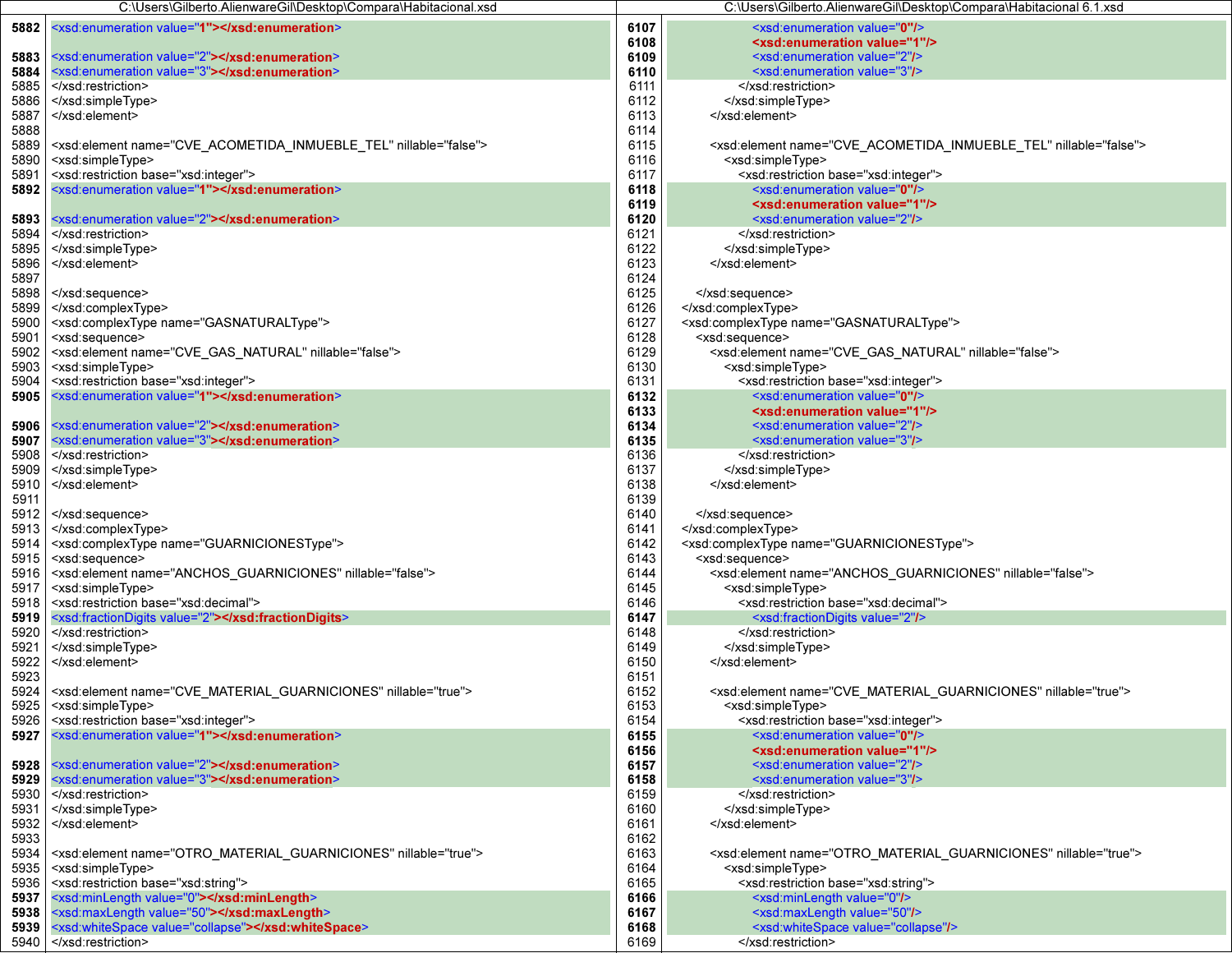|      | C:\Users\Gilberto.AlienwareGil\Desktop\Compara\Habitacional.xsd             |      | C:\Users\Gilberto.AlienwareGil\Desktop\Compara\Habitacional 6.1 xsd         |
|------|-----------------------------------------------------------------------------|------|-----------------------------------------------------------------------------|
| 5941 |                                                                             | 6170 |                                                                             |
| 5942 |                                                                             | 6171 |                                                                             |
| 5943 |                                                                             | 6172 |                                                                             |
| 5944 |                                                                             | 6173 |                                                                             |
|      |                                                                             |      |                                                                             |
| 5945 |                                                                             | 6174 |                                                                             |
| 5946 | <xsd:complextype name="BANQUETASType"></xsd:complextype>                    | 6175 | <xsd:complextype name="BANQUETASType"></xsd:complextype>                    |
| 5947 | <xsd:sequence></xsd:sequence>                                               | 6176 | <xsd:sequence></xsd:sequence>                                               |
| 5948 | <xsd:element name="ANCHOS_BANQUETAS" nillable="false"></xsd:element>        | 6177 | <xsd:element name="ANCHOS_BANQUETAS" nillable="false"></xsd:element>        |
| 5949 | <xsd:simpletype></xsd:simpletype>                                           | 6178 | <xsd:simpletype></xsd:simpletype>                                           |
| 5950 | <xsd:restriction base="xsd:decimal"></xsd:restriction>                      | 6179 | <xsd:restriction base="xsd:decimal"></xsd:restriction>                      |
| 5951 | <xsd:fractiondigits value="2"></xsd:fractiondigits>                         | 6180 | <xsd:fractiondigits value="2"></xsd:fractiondigits>                         |
| 5952 |                                                                             | 6181 |                                                                             |
| 5953 |                                                                             | 6182 |                                                                             |
| 5954 |                                                                             | 6183 |                                                                             |
| 5955 |                                                                             | 6184 |                                                                             |
| 5956 | <xsd:element name="CVE_MATERIAL_BANQUETAS" nillable="false"></xsd:element>  | 6185 | <xsd:element name="CVE_MATERIAL_BANQUETAS" nillable="false"></xsd:element>  |
| 5957 | <xsd:simpletype></xsd:simpletype>                                           | 6186 | <xsd:simpletype></xsd:simpletype>                                           |
| 5958 | <xsd:restriction base="xsd:integer"></xsd:restriction>                      | 6187 | <xsd:restriction base="xsd:integer"></xsd:restriction>                      |
| 5959 | <xsd:enumeration value="1"></xsd:enumeration>                               | 6188 | <xsd:enumeration value="0"></xsd:enumeration>                               |
|      |                                                                             | 6189 | <xsd:enumeration value="1"></xsd:enumeration>                               |
| 5960 | <xsd:enumeration value="2"></xsd:enumeration>                               | 6190 | <xsd:enumeration value="2"></xsd:enumeration>                               |
| 5961 | <xsd:enumeration value="3"></xsd:enumeration>                               | 6191 | <xsd:enumeration value="3"></xsd:enumeration>                               |
| 5962 | <xsd:enumeration value="4"></xsd:enumeration>                               | 6192 | <xsd:enumeration value="4"></xsd:enumeration>                               |
| 5963 | <xsd:enumeration value="5"></xsd:enumeration>                               | 6193 | <xsd:enumeration value="5"></xsd:enumeration>                               |
| 5964 |                                                                             | 6194 |                                                                             |
| 5965 |                                                                             | 6195 |                                                                             |
|      | <br>                                                                        | 6196 |                                                                             |
| 5966 |                                                                             |      |                                                                             |
| 5967 |                                                                             | 6197 |                                                                             |
| 5968 | <xsd:element name="OTRO_MATERIAL_BANQUETAS" nillable="true"></xsd:element>  | 6198 | <xsd:element name="OTRO_MATERIAL_BANQUETAS" nillable="true"></xsd:element>  |
| 5969 | <xsd:simpletype></xsd:simpletype>                                           | 6199 | <xsd:simpletype></xsd:simpletype>                                           |
| 5970 | <xsd:restriction base="xsd:string"></xsd:restriction>                       | 6200 | <xsd:restriction base="xsd:string"></xsd:restriction>                       |
| 5971 | <xsd:minlength value="0"></xsd:minlength>                                   | 6201 | <xsd:minlength value="0"></xsd:minlength>                                   |
| 5972 | <xsd:maxlength value="50"></xsd:maxlength>                                  | 6202 | <xsd:maxlength value="50"></xsd:maxlength>                                  |
| 5973 | <xsd:whitespace value="collapse"></xsd:whitespace>                          | 6203 | <xsd:whitespace value="collapse"></xsd:whitespace>                          |
| 5974 |                                                                             | 6204 |                                                                             |
| 5975 |                                                                             | 6205 |                                                                             |
| 5976 |                                                                             | 6206 |                                                                             |
| 5977 |                                                                             | 6207 |                                                                             |
| 5978 |                                                                             | 6208 |                                                                             |
| 5979 |                                                                             | 6209 |                                                                             |
| 5980 | <xsd:complextype name="VIALIDADESType"></xsd:complextype>                   | 6210 | <xsd:complextype name="VIALIDADESType"></xsd:complextype>                   |
| 5981 | <xsd:sequence></xsd:sequence>                                               | 6211 | <xsd:sequence></xsd:sequence>                                               |
| 5982 | <xsd:element name="ANCHOS_VIALIDADES" nillable="false"></xsd:element>       | 6212 | <xsd:element name="ANCHOS_VIALIDADES" nillable="false"></xsd:element>       |
| 5983 | <xsd:simpletype></xsd:simpletype>                                           | 6213 | <xsd:simpletype></xsd:simpletype>                                           |
| 5984 | <xsd:restriction base="xsd:decimal"></xsd:restriction>                      | 6214 | <xsd:restriction base="xsd:decimal"></xsd:restriction>                      |
| 5985 | <xsd:fractiondigits value="2"></xsd:fractiondigits>                         | 6215 | <xsd:fractiondigits value="2"></xsd:fractiondigits>                         |
| 5986 |                                                                             | 6216 |                                                                             |
| 5987 |                                                                             | 6217 |                                                                             |
| 5988 |                                                                             | 6218 |                                                                             |
| 5989 |                                                                             | 6219 |                                                                             |
| 5990 | <xsd:element name="CVE_MATERIAL_VIALIDADES" nillable="false"></xsd:element> | 6220 | <xsd:element name="CVE_MATERIAL_VIALIDADES" nillable="false"></xsd:element> |
| 5991 | <xsd:simpletype></xsd:simpletype>                                           | 6221 | <xsd:simpletype></xsd:simpletype>                                           |
| 5992 | <xsd:restriction base="xsd:integer"></xsd:restriction>                      | 6222 | <xsd:restriction base="xsd:integer"></xsd:restriction>                      |
| 5993 | <xsd:enumeration value="1"></xsd:enumeration>                               | 6223 | <xsd:enumeration value="0"></xsd:enumeration>                               |
|      |                                                                             | 6224 | <xsd:enumeration value="1"></xsd:enumeration>                               |
| 5994 | <xsd:enumeration value="2"></xsd:enumeration>                               | 6225 | <xsd:enumeration value="2"></xsd:enumeration>                               |
| 5995 | <xsd:enumeration value="3"></xsd:enumeration>                               | 6226 | <xsd:enumeration value="3"></xsd:enumeration>                               |
| 5996 | <xsd:enumeration value="4"></xsd:enumeration>                               | 6227 | <xsd:enumeration value="4"></xsd:enumeration>                               |
|      | <xsd:enumeration value="5"></xsd:enumeration>                               |      | <xsd:enumeration value="5"></xsd:enumeration>                               |
| 5997 |                                                                             | 6228 |                                                                             |
| 5998 | <xsd:enumeration value="6"></xsd:enumeration>                               | 6229 | <xsd:enumeration value="6"></xsd:enumeration>                               |
| 5999 | <xsd:enumeration value="7"></xsd:enumeration>                               | 6230 | <xsd:enumeration value="7"></xsd:enumeration>                               |
| 6000 | <xsd:enumeration value="8"></xsd:enumeration>                               | 6231 | <xsd:enumeration value="8"></xsd:enumeration>                               |
|      | 6001                                                                        | 6232 |                                                                             |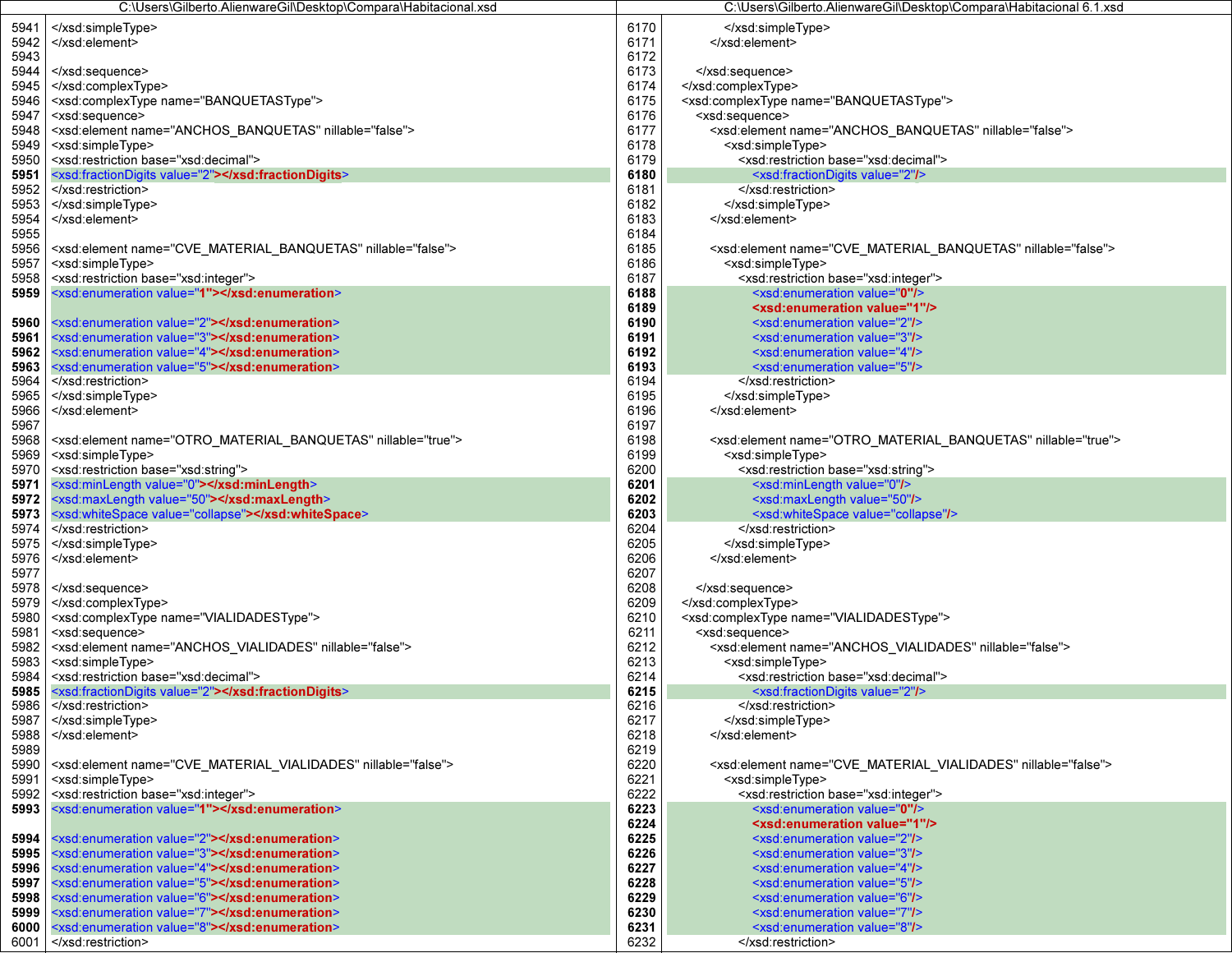| 6233<br>6002<br><br><br>6234<br>$6003$<br><br>6235<br>6004<br>6236<br>6005   <xsd:element name="OTRO_MATERIAL_VIALIDADES" nillable="true"><br/><xsd:element name="OTRO_MATERIAL_VIALIDADES" nillable="true"><br/>6237<br/>6006<br/><xsd:simpletype><br/><xsd:simpletype><br/>6238<br/>6007   <xsd:restriction base="xsd:string"><br/><xsd:restriction base="xsd:string"><br/>6239<br/><xsd:minlength value="0"></xsd:minlength><br/>6008<br/><xsd:minlength value="0"></xsd:minlength><br/><xsd:maxlength value="50"></xsd:maxlength><br/>6240<br/><xsd:maxlength value="50"></xsd:maxlength><br/>6009<br/><xsd:whitespace value="collapse"></xsd:whitespace><br/><xsd:whitespace value="collapse"></xsd:whitespace><br/>6241<br/>6010<br/>6011 </xsd:restriction><br/>6242<br/></xsd:restriction><br/>6243<br/>6012 </xsd:simpletype><br/></xsd:simpletype><br/>6244<br/><math>6013</math> </xsd:element><br/></xsd:element><br>6245<br>6014<br>6246<br>$6015$ $\leq$ /xsd:sequence><br><br>6247<br><br>6016  <br>6248<br><xsd:complextype name="ALUMBRADOType"><br/><xsd:complextype name="ALUMBRADOType"><br/>6017<br/>6249<br/><math>6018</math> <math>\leq</math>xsd:sequence&gt;<br/><xsd:sequence><br/>6250<br/>6019   <xsd:element name="CVE_ALUMBRADO_PUBLICO" nillable="false"><br/><xsd:element name="CVE_ALUMBRADO_PUBLICO" nillable="false"><br/>6251<br/>6020   <xsd:simpletype><br/><xsd:simpletype><br/>6252<br/>6021<br/><xsd:restriction base="xsd:integer"><br/><xsd:restriction base="xsd:integer"><br/>6253<br/>6022   <xsd:enumeration value="1"></xsd:enumeration><br/><xsd:enumeration value="0"></xsd:enumeration><br/>6254<br/><xsd:enumeration value="1"></xsd:enumeration><br/>6255<br/><xsd:enumeration value="2"></xsd:enumeration><br/><xsd:enumeration value="2"></xsd:enumeration><br/>6023<br/>6256<br/><xsd:enumeration value="3"></xsd:enumeration><br/><xsd:enumeration value="3"></xsd:enumeration><br/>6024<br/>6257<br/>6025   </xsd:restriction><br/></xsd:restriction><br/>6258<br/>6026 </xsd:simpletype><br/></xsd:simpletype><br/>6259<br/>6027<br/></xsd:element><br/></xsd:element><br/>6260<br/>6028<br/>6029 </xsd:sequence><br/>6261<br/><br/>6262<br/>6030 </xsd:complextype><br/></xsd:complextype><br>6263<br>6031   <xsd:complextype name="ELECTRIFICACIONType"><br/><xsd:complextype name="ELECTRIFICACIONType"><br/>6264<br/><math>6032</math> <math>\leq</math>xsd:sequence&gt;<br/><xsd:sequence><br/>6265<br/>6033   <xsd:element name="CVE_SUMINISTRO_ELECTRICO" nillable="false"><br/><xsd:element name="CVE_SUMINISTRO_ELECTRICO" nillable="false"><br/>6266<br/>6034   <xsd:simpletype><br/><xsd:simpletype><br/>6267<br/>6035   <xsd:restriction base="xsd:integer"><br/><xsd:restriction base="xsd:integer"><br/>6268<br/><xsd:enumeration value="1"></xsd:enumeration><br/>6036<br/><xsd:enumeration value="0"></xsd:enumeration><br/>6269<br/><xsd:enumeration value="1"></xsd:enumeration><br/>6270<br/><xsd:enumeration value="2"></xsd:enumeration><br/><xsd:enumeration value="2"></xsd:enumeration><br/>6037<br/>6271<br/>6038  <xsd:enumeration value="3"></xsd:enumeration><br/><xsd:enumeration value="3"></xsd:enumeration><br/>6272<br/>6039   </xsd:restriction><br/></xsd:restriction><br/>6273<br/>6040 </xsd:simpletype><br/></xsd:simpletype><br/>6274<br/>6041<br/></xsd:element><br/></xsd:element><br/>6275<br/>6042<br/>6276<br/>6043   <xsd:element name="CVE_ACOMETIDA_INMUEBLE" nillable="false"><br/><xsd:element name="CVE_ACOMETIDA_INMUEBLE" nillable="false"><br/>6277<br/>6044<br/><xsd:simpletype><br/><xsd:simpletype><br/>6278<br/>6045   <xsd:restriction base="xsd:integer"><br/><xsd:restriction base="xsd:integer"><br/>6279<br/><xsd:enumeration value="1"></xsd:enumeration><br/><xsd:enumeration value="0"></xsd:enumeration><br/>6046<br/>6280<br/><xsd:enumeration value="1"></xsd:enumeration><br/><xsd:enumeration value="2"></xsd:enumeration><br/>6281<br/><xsd:enumeration value="2"></xsd:enumeration><br/>6047<br/>6282<br/>6048   </xsd:restriction><br/></xsd:restriction><br/>6283<br/>6049 </xsd:simpletype><br/></xsd:simpletype><br/>6284<br/><math>6050</math> <math> </math> </xsd:element><br/></xsd:element><br/>6285<br/>6051<br/>6286<br/><math>6052</math> <math>\leq</math> /xsd:sequence&gt;<br/></xsd:sequence><br/>6287<br/>6053 </xsd:complextype><br/></xsd:complextype><br>6288<br>6054   <xsd:complextype name="DRENAJEType"><br/><xsd:complextype name="DRENAJEType"><br/>6289<br/><math>6055</math> <math>\leq</math>xsd:sequence&gt;<br/><xsd:sequence><br/>6056 <xsd:element name="AGUASRESIDUALES" type="AGUASRESIDUALESType">6290<br/><xsd:element name="AGUASRESIDUALES" type="AGUASRESIDUALESType"></xsd:element><br/>:element&gt;<br/>6057   <xsd:element name="DRENAJEPLUVIALCALLE" type<br="">6291<br/><xsd:element name="DRENAJEPLUVIALCALLE" type<br="">="DRENAJEPLUVIALCALLEType"&gt;</xsd:element><br/>="DRENAJEPLUVIALCALLEType"/&gt;<br/>6292<br/><xsd:element name="DRENAJEPLUVIALZONA" type<br="">6058   <xsd: element="" name="DRENAJEPLUVIALZONA" th="" type<=""><th>C:\Users\Gilberto.AlienwareGil\Desktop\Compara\Habitacional.xsd</th><th>C:\Users\Gilberto.AlienwareGil\Desktop\Compara\Habitacional 6.1 xsd</th></xsd:></xsd:element></xsd:element></xsd:element></xsd:sequence></xsd:complextype></xsd:complextype> | C:\Users\Gilberto.AlienwareGil\Desktop\Compara\Habitacional.xsd | C:\Users\Gilberto.AlienwareGil\Desktop\Compara\Habitacional 6.1 xsd |
|---------------------------------------------------------------------------------------------------------------------------------------------------------------------------------------------------------------------------------------------------------------------------------------------------------------------------------------------------------------------------------------------------------------------------------------------------------------------------------------------------------------------------------------------------------------------------------------------------------------------------------------------------------------------------------------------------------------------------------------------------------------------------------------------------------------------------------------------------------------------------------------------------------------------------------------------------------------------------------------------------------------------------------------------------------------------------------------------------------------------------------------------------------------------------------------------------------------------------------------------------------------------------------------------------------------------------------------------------------------------------------------------------------------------------------------------------------------------------------------------------------------------------------------------------------------------------------------------------------------------------------------------------------------------------------------------------------------------------------------------------------------------------------------------------------------------------------------------------------------------------------------------------------------------------------------------------------------------------------------------------------------------------------------------------------------------------------------------------------------------------------------------------------------------------------------------------------------------------------------------------------------------------------------------------------------------------------------------------------------------------------------------------------------------------------------------------------------------------------------------------------------------------------------------------------------------------------------------------------------------------------------------------------------------------------------------------------------------------------------------------------------------------------------------------------------------------------------------------------------------------------------------------------------------------------------------------------------------------------------------------------------------------------------------------------------------------------------------------------------------------------------------------------------------------------------------------------------------------------------------------------------------------------------------------------------------------------------------------------------------------------------------------------------------------------------------------------------------------------------------------------------------------------------------------------------------------------------------------------------------------------------------------------------------------------------------------------------------------------------------------------------------------------------------------------------------------------------------------------------------------------------------------------------------------------------------------------------------------------------------------------------------------------------------------------------------------------------------------------------------------------------------------------------------------------------------------------------------------------------------------------------------------------------------------------------------------------------------------------------------------------------------------------------------------------------------------------------------------------------------------------------------------------------------------------------------------------------------------------------------------------------------------------------------------------------------------------------------------------------------------------------------------------------------------------------------------------------------------------------------------------------------------------------------------------------------------------------------------------------------------------------------------------------------------------------------------------------------------------------------------------------------------------------------------------------------------------------------------------------------------------------------------------------------------------------------------------------------------------------------------------------|-----------------------------------------------------------------|---------------------------------------------------------------------|
|                                                                                                                                                                                                                                                                                                                                                                                                                                                                                                                                                                                                                                                                                                                                                                                                                                                                                                                                                                                                                                                                                                                                                                                                                                                                                                                                                                                                                                                                                                                                                                                                                                                                                                                                                                                                                                                                                                                                                                                                                                                                                                                                                                                                                                                                                                                                                                                                                                                                                                                                                                                                                                                                                                                                                                                                                                                                                                                                                                                                                                                                                                                                                                                                                                                                                                                                                                                                                                                                                                                                                                                                                                                                                                                                                                                                                                                                                                                                                                                                                                                                                                                                                                                                                                                                                                                                                                                                                                                                                                                                                                                                                                                                                                                                                                                                                                                                                                                                                                                                                                                                                                                                                                                                                                                                                                                                                                                       |                                                                 |                                                                     |
|                                                                                                                                                                                                                                                                                                                                                                                                                                                                                                                                                                                                                                                                                                                                                                                                                                                                                                                                                                                                                                                                                                                                                                                                                                                                                                                                                                                                                                                                                                                                                                                                                                                                                                                                                                                                                                                                                                                                                                                                                                                                                                                                                                                                                                                                                                                                                                                                                                                                                                                                                                                                                                                                                                                                                                                                                                                                                                                                                                                                                                                                                                                                                                                                                                                                                                                                                                                                                                                                                                                                                                                                                                                                                                                                                                                                                                                                                                                                                                                                                                                                                                                                                                                                                                                                                                                                                                                                                                                                                                                                                                                                                                                                                                                                                                                                                                                                                                                                                                                                                                                                                                                                                                                                                                                                                                                                                                                       |                                                                 |                                                                     |
|                                                                                                                                                                                                                                                                                                                                                                                                                                                                                                                                                                                                                                                                                                                                                                                                                                                                                                                                                                                                                                                                                                                                                                                                                                                                                                                                                                                                                                                                                                                                                                                                                                                                                                                                                                                                                                                                                                                                                                                                                                                                                                                                                                                                                                                                                                                                                                                                                                                                                                                                                                                                                                                                                                                                                                                                                                                                                                                                                                                                                                                                                                                                                                                                                                                                                                                                                                                                                                                                                                                                                                                                                                                                                                                                                                                                                                                                                                                                                                                                                                                                                                                                                                                                                                                                                                                                                                                                                                                                                                                                                                                                                                                                                                                                                                                                                                                                                                                                                                                                                                                                                                                                                                                                                                                                                                                                                                                       |                                                                 |                                                                     |
|                                                                                                                                                                                                                                                                                                                                                                                                                                                                                                                                                                                                                                                                                                                                                                                                                                                                                                                                                                                                                                                                                                                                                                                                                                                                                                                                                                                                                                                                                                                                                                                                                                                                                                                                                                                                                                                                                                                                                                                                                                                                                                                                                                                                                                                                                                                                                                                                                                                                                                                                                                                                                                                                                                                                                                                                                                                                                                                                                                                                                                                                                                                                                                                                                                                                                                                                                                                                                                                                                                                                                                                                                                                                                                                                                                                                                                                                                                                                                                                                                                                                                                                                                                                                                                                                                                                                                                                                                                                                                                                                                                                                                                                                                                                                                                                                                                                                                                                                                                                                                                                                                                                                                                                                                                                                                                                                                                                       |                                                                 |                                                                     |
|                                                                                                                                                                                                                                                                                                                                                                                                                                                                                                                                                                                                                                                                                                                                                                                                                                                                                                                                                                                                                                                                                                                                                                                                                                                                                                                                                                                                                                                                                                                                                                                                                                                                                                                                                                                                                                                                                                                                                                                                                                                                                                                                                                                                                                                                                                                                                                                                                                                                                                                                                                                                                                                                                                                                                                                                                                                                                                                                                                                                                                                                                                                                                                                                                                                                                                                                                                                                                                                                                                                                                                                                                                                                                                                                                                                                                                                                                                                                                                                                                                                                                                                                                                                                                                                                                                                                                                                                                                                                                                                                                                                                                                                                                                                                                                                                                                                                                                                                                                                                                                                                                                                                                                                                                                                                                                                                                                                       |                                                                 |                                                                     |
|                                                                                                                                                                                                                                                                                                                                                                                                                                                                                                                                                                                                                                                                                                                                                                                                                                                                                                                                                                                                                                                                                                                                                                                                                                                                                                                                                                                                                                                                                                                                                                                                                                                                                                                                                                                                                                                                                                                                                                                                                                                                                                                                                                                                                                                                                                                                                                                                                                                                                                                                                                                                                                                                                                                                                                                                                                                                                                                                                                                                                                                                                                                                                                                                                                                                                                                                                                                                                                                                                                                                                                                                                                                                                                                                                                                                                                                                                                                                                                                                                                                                                                                                                                                                                                                                                                                                                                                                                                                                                                                                                                                                                                                                                                                                                                                                                                                                                                                                                                                                                                                                                                                                                                                                                                                                                                                                                                                       |                                                                 |                                                                     |
|                                                                                                                                                                                                                                                                                                                                                                                                                                                                                                                                                                                                                                                                                                                                                                                                                                                                                                                                                                                                                                                                                                                                                                                                                                                                                                                                                                                                                                                                                                                                                                                                                                                                                                                                                                                                                                                                                                                                                                                                                                                                                                                                                                                                                                                                                                                                                                                                                                                                                                                                                                                                                                                                                                                                                                                                                                                                                                                                                                                                                                                                                                                                                                                                                                                                                                                                                                                                                                                                                                                                                                                                                                                                                                                                                                                                                                                                                                                                                                                                                                                                                                                                                                                                                                                                                                                                                                                                                                                                                                                                                                                                                                                                                                                                                                                                                                                                                                                                                                                                                                                                                                                                                                                                                                                                                                                                                                                       |                                                                 |                                                                     |
|                                                                                                                                                                                                                                                                                                                                                                                                                                                                                                                                                                                                                                                                                                                                                                                                                                                                                                                                                                                                                                                                                                                                                                                                                                                                                                                                                                                                                                                                                                                                                                                                                                                                                                                                                                                                                                                                                                                                                                                                                                                                                                                                                                                                                                                                                                                                                                                                                                                                                                                                                                                                                                                                                                                                                                                                                                                                                                                                                                                                                                                                                                                                                                                                                                                                                                                                                                                                                                                                                                                                                                                                                                                                                                                                                                                                                                                                                                                                                                                                                                                                                                                                                                                                                                                                                                                                                                                                                                                                                                                                                                                                                                                                                                                                                                                                                                                                                                                                                                                                                                                                                                                                                                                                                                                                                                                                                                                       |                                                                 |                                                                     |
|                                                                                                                                                                                                                                                                                                                                                                                                                                                                                                                                                                                                                                                                                                                                                                                                                                                                                                                                                                                                                                                                                                                                                                                                                                                                                                                                                                                                                                                                                                                                                                                                                                                                                                                                                                                                                                                                                                                                                                                                                                                                                                                                                                                                                                                                                                                                                                                                                                                                                                                                                                                                                                                                                                                                                                                                                                                                                                                                                                                                                                                                                                                                                                                                                                                                                                                                                                                                                                                                                                                                                                                                                                                                                                                                                                                                                                                                                                                                                                                                                                                                                                                                                                                                                                                                                                                                                                                                                                                                                                                                                                                                                                                                                                                                                                                                                                                                                                                                                                                                                                                                                                                                                                                                                                                                                                                                                                                       |                                                                 |                                                                     |
|                                                                                                                                                                                                                                                                                                                                                                                                                                                                                                                                                                                                                                                                                                                                                                                                                                                                                                                                                                                                                                                                                                                                                                                                                                                                                                                                                                                                                                                                                                                                                                                                                                                                                                                                                                                                                                                                                                                                                                                                                                                                                                                                                                                                                                                                                                                                                                                                                                                                                                                                                                                                                                                                                                                                                                                                                                                                                                                                                                                                                                                                                                                                                                                                                                                                                                                                                                                                                                                                                                                                                                                                                                                                                                                                                                                                                                                                                                                                                                                                                                                                                                                                                                                                                                                                                                                                                                                                                                                                                                                                                                                                                                                                                                                                                                                                                                                                                                                                                                                                                                                                                                                                                                                                                                                                                                                                                                                       |                                                                 |                                                                     |
|                                                                                                                                                                                                                                                                                                                                                                                                                                                                                                                                                                                                                                                                                                                                                                                                                                                                                                                                                                                                                                                                                                                                                                                                                                                                                                                                                                                                                                                                                                                                                                                                                                                                                                                                                                                                                                                                                                                                                                                                                                                                                                                                                                                                                                                                                                                                                                                                                                                                                                                                                                                                                                                                                                                                                                                                                                                                                                                                                                                                                                                                                                                                                                                                                                                                                                                                                                                                                                                                                                                                                                                                                                                                                                                                                                                                                                                                                                                                                                                                                                                                                                                                                                                                                                                                                                                                                                                                                                                                                                                                                                                                                                                                                                                                                                                                                                                                                                                                                                                                                                                                                                                                                                                                                                                                                                                                                                                       |                                                                 |                                                                     |
|                                                                                                                                                                                                                                                                                                                                                                                                                                                                                                                                                                                                                                                                                                                                                                                                                                                                                                                                                                                                                                                                                                                                                                                                                                                                                                                                                                                                                                                                                                                                                                                                                                                                                                                                                                                                                                                                                                                                                                                                                                                                                                                                                                                                                                                                                                                                                                                                                                                                                                                                                                                                                                                                                                                                                                                                                                                                                                                                                                                                                                                                                                                                                                                                                                                                                                                                                                                                                                                                                                                                                                                                                                                                                                                                                                                                                                                                                                                                                                                                                                                                                                                                                                                                                                                                                                                                                                                                                                                                                                                                                                                                                                                                                                                                                                                                                                                                                                                                                                                                                                                                                                                                                                                                                                                                                                                                                                                       |                                                                 |                                                                     |
|                                                                                                                                                                                                                                                                                                                                                                                                                                                                                                                                                                                                                                                                                                                                                                                                                                                                                                                                                                                                                                                                                                                                                                                                                                                                                                                                                                                                                                                                                                                                                                                                                                                                                                                                                                                                                                                                                                                                                                                                                                                                                                                                                                                                                                                                                                                                                                                                                                                                                                                                                                                                                                                                                                                                                                                                                                                                                                                                                                                                                                                                                                                                                                                                                                                                                                                                                                                                                                                                                                                                                                                                                                                                                                                                                                                                                                                                                                                                                                                                                                                                                                                                                                                                                                                                                                                                                                                                                                                                                                                                                                                                                                                                                                                                                                                                                                                                                                                                                                                                                                                                                                                                                                                                                                                                                                                                                                                       |                                                                 |                                                                     |
|                                                                                                                                                                                                                                                                                                                                                                                                                                                                                                                                                                                                                                                                                                                                                                                                                                                                                                                                                                                                                                                                                                                                                                                                                                                                                                                                                                                                                                                                                                                                                                                                                                                                                                                                                                                                                                                                                                                                                                                                                                                                                                                                                                                                                                                                                                                                                                                                                                                                                                                                                                                                                                                                                                                                                                                                                                                                                                                                                                                                                                                                                                                                                                                                                                                                                                                                                                                                                                                                                                                                                                                                                                                                                                                                                                                                                                                                                                                                                                                                                                                                                                                                                                                                                                                                                                                                                                                                                                                                                                                                                                                                                                                                                                                                                                                                                                                                                                                                                                                                                                                                                                                                                                                                                                                                                                                                                                                       |                                                                 |                                                                     |
|                                                                                                                                                                                                                                                                                                                                                                                                                                                                                                                                                                                                                                                                                                                                                                                                                                                                                                                                                                                                                                                                                                                                                                                                                                                                                                                                                                                                                                                                                                                                                                                                                                                                                                                                                                                                                                                                                                                                                                                                                                                                                                                                                                                                                                                                                                                                                                                                                                                                                                                                                                                                                                                                                                                                                                                                                                                                                                                                                                                                                                                                                                                                                                                                                                                                                                                                                                                                                                                                                                                                                                                                                                                                                                                                                                                                                                                                                                                                                                                                                                                                                                                                                                                                                                                                                                                                                                                                                                                                                                                                                                                                                                                                                                                                                                                                                                                                                                                                                                                                                                                                                                                                                                                                                                                                                                                                                                                       |                                                                 |                                                                     |
|                                                                                                                                                                                                                                                                                                                                                                                                                                                                                                                                                                                                                                                                                                                                                                                                                                                                                                                                                                                                                                                                                                                                                                                                                                                                                                                                                                                                                                                                                                                                                                                                                                                                                                                                                                                                                                                                                                                                                                                                                                                                                                                                                                                                                                                                                                                                                                                                                                                                                                                                                                                                                                                                                                                                                                                                                                                                                                                                                                                                                                                                                                                                                                                                                                                                                                                                                                                                                                                                                                                                                                                                                                                                                                                                                                                                                                                                                                                                                                                                                                                                                                                                                                                                                                                                                                                                                                                                                                                                                                                                                                                                                                                                                                                                                                                                                                                                                                                                                                                                                                                                                                                                                                                                                                                                                                                                                                                       |                                                                 |                                                                     |
|                                                                                                                                                                                                                                                                                                                                                                                                                                                                                                                                                                                                                                                                                                                                                                                                                                                                                                                                                                                                                                                                                                                                                                                                                                                                                                                                                                                                                                                                                                                                                                                                                                                                                                                                                                                                                                                                                                                                                                                                                                                                                                                                                                                                                                                                                                                                                                                                                                                                                                                                                                                                                                                                                                                                                                                                                                                                                                                                                                                                                                                                                                                                                                                                                                                                                                                                                                                                                                                                                                                                                                                                                                                                                                                                                                                                                                                                                                                                                                                                                                                                                                                                                                                                                                                                                                                                                                                                                                                                                                                                                                                                                                                                                                                                                                                                                                                                                                                                                                                                                                                                                                                                                                                                                                                                                                                                                                                       |                                                                 |                                                                     |
|                                                                                                                                                                                                                                                                                                                                                                                                                                                                                                                                                                                                                                                                                                                                                                                                                                                                                                                                                                                                                                                                                                                                                                                                                                                                                                                                                                                                                                                                                                                                                                                                                                                                                                                                                                                                                                                                                                                                                                                                                                                                                                                                                                                                                                                                                                                                                                                                                                                                                                                                                                                                                                                                                                                                                                                                                                                                                                                                                                                                                                                                                                                                                                                                                                                                                                                                                                                                                                                                                                                                                                                                                                                                                                                                                                                                                                                                                                                                                                                                                                                                                                                                                                                                                                                                                                                                                                                                                                                                                                                                                                                                                                                                                                                                                                                                                                                                                                                                                                                                                                                                                                                                                                                                                                                                                                                                                                                       |                                                                 |                                                                     |
|                                                                                                                                                                                                                                                                                                                                                                                                                                                                                                                                                                                                                                                                                                                                                                                                                                                                                                                                                                                                                                                                                                                                                                                                                                                                                                                                                                                                                                                                                                                                                                                                                                                                                                                                                                                                                                                                                                                                                                                                                                                                                                                                                                                                                                                                                                                                                                                                                                                                                                                                                                                                                                                                                                                                                                                                                                                                                                                                                                                                                                                                                                                                                                                                                                                                                                                                                                                                                                                                                                                                                                                                                                                                                                                                                                                                                                                                                                                                                                                                                                                                                                                                                                                                                                                                                                                                                                                                                                                                                                                                                                                                                                                                                                                                                                                                                                                                                                                                                                                                                                                                                                                                                                                                                                                                                                                                                                                       |                                                                 |                                                                     |
|                                                                                                                                                                                                                                                                                                                                                                                                                                                                                                                                                                                                                                                                                                                                                                                                                                                                                                                                                                                                                                                                                                                                                                                                                                                                                                                                                                                                                                                                                                                                                                                                                                                                                                                                                                                                                                                                                                                                                                                                                                                                                                                                                                                                                                                                                                                                                                                                                                                                                                                                                                                                                                                                                                                                                                                                                                                                                                                                                                                                                                                                                                                                                                                                                                                                                                                                                                                                                                                                                                                                                                                                                                                                                                                                                                                                                                                                                                                                                                                                                                                                                                                                                                                                                                                                                                                                                                                                                                                                                                                                                                                                                                                                                                                                                                                                                                                                                                                                                                                                                                                                                                                                                                                                                                                                                                                                                                                       |                                                                 |                                                                     |
|                                                                                                                                                                                                                                                                                                                                                                                                                                                                                                                                                                                                                                                                                                                                                                                                                                                                                                                                                                                                                                                                                                                                                                                                                                                                                                                                                                                                                                                                                                                                                                                                                                                                                                                                                                                                                                                                                                                                                                                                                                                                                                                                                                                                                                                                                                                                                                                                                                                                                                                                                                                                                                                                                                                                                                                                                                                                                                                                                                                                                                                                                                                                                                                                                                                                                                                                                                                                                                                                                                                                                                                                                                                                                                                                                                                                                                                                                                                                                                                                                                                                                                                                                                                                                                                                                                                                                                                                                                                                                                                                                                                                                                                                                                                                                                                                                                                                                                                                                                                                                                                                                                                                                                                                                                                                                                                                                                                       |                                                                 |                                                                     |
|                                                                                                                                                                                                                                                                                                                                                                                                                                                                                                                                                                                                                                                                                                                                                                                                                                                                                                                                                                                                                                                                                                                                                                                                                                                                                                                                                                                                                                                                                                                                                                                                                                                                                                                                                                                                                                                                                                                                                                                                                                                                                                                                                                                                                                                                                                                                                                                                                                                                                                                                                                                                                                                                                                                                                                                                                                                                                                                                                                                                                                                                                                                                                                                                                                                                                                                                                                                                                                                                                                                                                                                                                                                                                                                                                                                                                                                                                                                                                                                                                                                                                                                                                                                                                                                                                                                                                                                                                                                                                                                                                                                                                                                                                                                                                                                                                                                                                                                                                                                                                                                                                                                                                                                                                                                                                                                                                                                       |                                                                 |                                                                     |
|                                                                                                                                                                                                                                                                                                                                                                                                                                                                                                                                                                                                                                                                                                                                                                                                                                                                                                                                                                                                                                                                                                                                                                                                                                                                                                                                                                                                                                                                                                                                                                                                                                                                                                                                                                                                                                                                                                                                                                                                                                                                                                                                                                                                                                                                                                                                                                                                                                                                                                                                                                                                                                                                                                                                                                                                                                                                                                                                                                                                                                                                                                                                                                                                                                                                                                                                                                                                                                                                                                                                                                                                                                                                                                                                                                                                                                                                                                                                                                                                                                                                                                                                                                                                                                                                                                                                                                                                                                                                                                                                                                                                                                                                                                                                                                                                                                                                                                                                                                                                                                                                                                                                                                                                                                                                                                                                                                                       |                                                                 |                                                                     |
|                                                                                                                                                                                                                                                                                                                                                                                                                                                                                                                                                                                                                                                                                                                                                                                                                                                                                                                                                                                                                                                                                                                                                                                                                                                                                                                                                                                                                                                                                                                                                                                                                                                                                                                                                                                                                                                                                                                                                                                                                                                                                                                                                                                                                                                                                                                                                                                                                                                                                                                                                                                                                                                                                                                                                                                                                                                                                                                                                                                                                                                                                                                                                                                                                                                                                                                                                                                                                                                                                                                                                                                                                                                                                                                                                                                                                                                                                                                                                                                                                                                                                                                                                                                                                                                                                                                                                                                                                                                                                                                                                                                                                                                                                                                                                                                                                                                                                                                                                                                                                                                                                                                                                                                                                                                                                                                                                                                       |                                                                 |                                                                     |
|                                                                                                                                                                                                                                                                                                                                                                                                                                                                                                                                                                                                                                                                                                                                                                                                                                                                                                                                                                                                                                                                                                                                                                                                                                                                                                                                                                                                                                                                                                                                                                                                                                                                                                                                                                                                                                                                                                                                                                                                                                                                                                                                                                                                                                                                                                                                                                                                                                                                                                                                                                                                                                                                                                                                                                                                                                                                                                                                                                                                                                                                                                                                                                                                                                                                                                                                                                                                                                                                                                                                                                                                                                                                                                                                                                                                                                                                                                                                                                                                                                                                                                                                                                                                                                                                                                                                                                                                                                                                                                                                                                                                                                                                                                                                                                                                                                                                                                                                                                                                                                                                                                                                                                                                                                                                                                                                                                                       |                                                                 |                                                                     |
|                                                                                                                                                                                                                                                                                                                                                                                                                                                                                                                                                                                                                                                                                                                                                                                                                                                                                                                                                                                                                                                                                                                                                                                                                                                                                                                                                                                                                                                                                                                                                                                                                                                                                                                                                                                                                                                                                                                                                                                                                                                                                                                                                                                                                                                                                                                                                                                                                                                                                                                                                                                                                                                                                                                                                                                                                                                                                                                                                                                                                                                                                                                                                                                                                                                                                                                                                                                                                                                                                                                                                                                                                                                                                                                                                                                                                                                                                                                                                                                                                                                                                                                                                                                                                                                                                                                                                                                                                                                                                                                                                                                                                                                                                                                                                                                                                                                                                                                                                                                                                                                                                                                                                                                                                                                                                                                                                                                       |                                                                 |                                                                     |
|                                                                                                                                                                                                                                                                                                                                                                                                                                                                                                                                                                                                                                                                                                                                                                                                                                                                                                                                                                                                                                                                                                                                                                                                                                                                                                                                                                                                                                                                                                                                                                                                                                                                                                                                                                                                                                                                                                                                                                                                                                                                                                                                                                                                                                                                                                                                                                                                                                                                                                                                                                                                                                                                                                                                                                                                                                                                                                                                                                                                                                                                                                                                                                                                                                                                                                                                                                                                                                                                                                                                                                                                                                                                                                                                                                                                                                                                                                                                                                                                                                                                                                                                                                                                                                                                                                                                                                                                                                                                                                                                                                                                                                                                                                                                                                                                                                                                                                                                                                                                                                                                                                                                                                                                                                                                                                                                                                                       |                                                                 |                                                                     |
|                                                                                                                                                                                                                                                                                                                                                                                                                                                                                                                                                                                                                                                                                                                                                                                                                                                                                                                                                                                                                                                                                                                                                                                                                                                                                                                                                                                                                                                                                                                                                                                                                                                                                                                                                                                                                                                                                                                                                                                                                                                                                                                                                                                                                                                                                                                                                                                                                                                                                                                                                                                                                                                                                                                                                                                                                                                                                                                                                                                                                                                                                                                                                                                                                                                                                                                                                                                                                                                                                                                                                                                                                                                                                                                                                                                                                                                                                                                                                                                                                                                                                                                                                                                                                                                                                                                                                                                                                                                                                                                                                                                                                                                                                                                                                                                                                                                                                                                                                                                                                                                                                                                                                                                                                                                                                                                                                                                       |                                                                 |                                                                     |
|                                                                                                                                                                                                                                                                                                                                                                                                                                                                                                                                                                                                                                                                                                                                                                                                                                                                                                                                                                                                                                                                                                                                                                                                                                                                                                                                                                                                                                                                                                                                                                                                                                                                                                                                                                                                                                                                                                                                                                                                                                                                                                                                                                                                                                                                                                                                                                                                                                                                                                                                                                                                                                                                                                                                                                                                                                                                                                                                                                                                                                                                                                                                                                                                                                                                                                                                                                                                                                                                                                                                                                                                                                                                                                                                                                                                                                                                                                                                                                                                                                                                                                                                                                                                                                                                                                                                                                                                                                                                                                                                                                                                                                                                                                                                                                                                                                                                                                                                                                                                                                                                                                                                                                                                                                                                                                                                                                                       |                                                                 |                                                                     |
|                                                                                                                                                                                                                                                                                                                                                                                                                                                                                                                                                                                                                                                                                                                                                                                                                                                                                                                                                                                                                                                                                                                                                                                                                                                                                                                                                                                                                                                                                                                                                                                                                                                                                                                                                                                                                                                                                                                                                                                                                                                                                                                                                                                                                                                                                                                                                                                                                                                                                                                                                                                                                                                                                                                                                                                                                                                                                                                                                                                                                                                                                                                                                                                                                                                                                                                                                                                                                                                                                                                                                                                                                                                                                                                                                                                                                                                                                                                                                                                                                                                                                                                                                                                                                                                                                                                                                                                                                                                                                                                                                                                                                                                                                                                                                                                                                                                                                                                                                                                                                                                                                                                                                                                                                                                                                                                                                                                       |                                                                 |                                                                     |
|                                                                                                                                                                                                                                                                                                                                                                                                                                                                                                                                                                                                                                                                                                                                                                                                                                                                                                                                                                                                                                                                                                                                                                                                                                                                                                                                                                                                                                                                                                                                                                                                                                                                                                                                                                                                                                                                                                                                                                                                                                                                                                                                                                                                                                                                                                                                                                                                                                                                                                                                                                                                                                                                                                                                                                                                                                                                                                                                                                                                                                                                                                                                                                                                                                                                                                                                                                                                                                                                                                                                                                                                                                                                                                                                                                                                                                                                                                                                                                                                                                                                                                                                                                                                                                                                                                                                                                                                                                                                                                                                                                                                                                                                                                                                                                                                                                                                                                                                                                                                                                                                                                                                                                                                                                                                                                                                                                                       |                                                                 |                                                                     |
|                                                                                                                                                                                                                                                                                                                                                                                                                                                                                                                                                                                                                                                                                                                                                                                                                                                                                                                                                                                                                                                                                                                                                                                                                                                                                                                                                                                                                                                                                                                                                                                                                                                                                                                                                                                                                                                                                                                                                                                                                                                                                                                                                                                                                                                                                                                                                                                                                                                                                                                                                                                                                                                                                                                                                                                                                                                                                                                                                                                                                                                                                                                                                                                                                                                                                                                                                                                                                                                                                                                                                                                                                                                                                                                                                                                                                                                                                                                                                                                                                                                                                                                                                                                                                                                                                                                                                                                                                                                                                                                                                                                                                                                                                                                                                                                                                                                                                                                                                                                                                                                                                                                                                                                                                                                                                                                                                                                       |                                                                 |                                                                     |
|                                                                                                                                                                                                                                                                                                                                                                                                                                                                                                                                                                                                                                                                                                                                                                                                                                                                                                                                                                                                                                                                                                                                                                                                                                                                                                                                                                                                                                                                                                                                                                                                                                                                                                                                                                                                                                                                                                                                                                                                                                                                                                                                                                                                                                                                                                                                                                                                                                                                                                                                                                                                                                                                                                                                                                                                                                                                                                                                                                                                                                                                                                                                                                                                                                                                                                                                                                                                                                                                                                                                                                                                                                                                                                                                                                                                                                                                                                                                                                                                                                                                                                                                                                                                                                                                                                                                                                                                                                                                                                                                                                                                                                                                                                                                                                                                                                                                                                                                                                                                                                                                                                                                                                                                                                                                                                                                                                                       |                                                                 |                                                                     |
|                                                                                                                                                                                                                                                                                                                                                                                                                                                                                                                                                                                                                                                                                                                                                                                                                                                                                                                                                                                                                                                                                                                                                                                                                                                                                                                                                                                                                                                                                                                                                                                                                                                                                                                                                                                                                                                                                                                                                                                                                                                                                                                                                                                                                                                                                                                                                                                                                                                                                                                                                                                                                                                                                                                                                                                                                                                                                                                                                                                                                                                                                                                                                                                                                                                                                                                                                                                                                                                                                                                                                                                                                                                                                                                                                                                                                                                                                                                                                                                                                                                                                                                                                                                                                                                                                                                                                                                                                                                                                                                                                                                                                                                                                                                                                                                                                                                                                                                                                                                                                                                                                                                                                                                                                                                                                                                                                                                       |                                                                 |                                                                     |
|                                                                                                                                                                                                                                                                                                                                                                                                                                                                                                                                                                                                                                                                                                                                                                                                                                                                                                                                                                                                                                                                                                                                                                                                                                                                                                                                                                                                                                                                                                                                                                                                                                                                                                                                                                                                                                                                                                                                                                                                                                                                                                                                                                                                                                                                                                                                                                                                                                                                                                                                                                                                                                                                                                                                                                                                                                                                                                                                                                                                                                                                                                                                                                                                                                                                                                                                                                                                                                                                                                                                                                                                                                                                                                                                                                                                                                                                                                                                                                                                                                                                                                                                                                                                                                                                                                                                                                                                                                                                                                                                                                                                                                                                                                                                                                                                                                                                                                                                                                                                                                                                                                                                                                                                                                                                                                                                                                                       |                                                                 |                                                                     |
|                                                                                                                                                                                                                                                                                                                                                                                                                                                                                                                                                                                                                                                                                                                                                                                                                                                                                                                                                                                                                                                                                                                                                                                                                                                                                                                                                                                                                                                                                                                                                                                                                                                                                                                                                                                                                                                                                                                                                                                                                                                                                                                                                                                                                                                                                                                                                                                                                                                                                                                                                                                                                                                                                                                                                                                                                                                                                                                                                                                                                                                                                                                                                                                                                                                                                                                                                                                                                                                                                                                                                                                                                                                                                                                                                                                                                                                                                                                                                                                                                                                                                                                                                                                                                                                                                                                                                                                                                                                                                                                                                                                                                                                                                                                                                                                                                                                                                                                                                                                                                                                                                                                                                                                                                                                                                                                                                                                       |                                                                 |                                                                     |
|                                                                                                                                                                                                                                                                                                                                                                                                                                                                                                                                                                                                                                                                                                                                                                                                                                                                                                                                                                                                                                                                                                                                                                                                                                                                                                                                                                                                                                                                                                                                                                                                                                                                                                                                                                                                                                                                                                                                                                                                                                                                                                                                                                                                                                                                                                                                                                                                                                                                                                                                                                                                                                                                                                                                                                                                                                                                                                                                                                                                                                                                                                                                                                                                                                                                                                                                                                                                                                                                                                                                                                                                                                                                                                                                                                                                                                                                                                                                                                                                                                                                                                                                                                                                                                                                                                                                                                                                                                                                                                                                                                                                                                                                                                                                                                                                                                                                                                                                                                                                                                                                                                                                                                                                                                                                                                                                                                                       |                                                                 |                                                                     |
|                                                                                                                                                                                                                                                                                                                                                                                                                                                                                                                                                                                                                                                                                                                                                                                                                                                                                                                                                                                                                                                                                                                                                                                                                                                                                                                                                                                                                                                                                                                                                                                                                                                                                                                                                                                                                                                                                                                                                                                                                                                                                                                                                                                                                                                                                                                                                                                                                                                                                                                                                                                                                                                                                                                                                                                                                                                                                                                                                                                                                                                                                                                                                                                                                                                                                                                                                                                                                                                                                                                                                                                                                                                                                                                                                                                                                                                                                                                                                                                                                                                                                                                                                                                                                                                                                                                                                                                                                                                                                                                                                                                                                                                                                                                                                                                                                                                                                                                                                                                                                                                                                                                                                                                                                                                                                                                                                                                       |                                                                 |                                                                     |
|                                                                                                                                                                                                                                                                                                                                                                                                                                                                                                                                                                                                                                                                                                                                                                                                                                                                                                                                                                                                                                                                                                                                                                                                                                                                                                                                                                                                                                                                                                                                                                                                                                                                                                                                                                                                                                                                                                                                                                                                                                                                                                                                                                                                                                                                                                                                                                                                                                                                                                                                                                                                                                                                                                                                                                                                                                                                                                                                                                                                                                                                                                                                                                                                                                                                                                                                                                                                                                                                                                                                                                                                                                                                                                                                                                                                                                                                                                                                                                                                                                                                                                                                                                                                                                                                                                                                                                                                                                                                                                                                                                                                                                                                                                                                                                                                                                                                                                                                                                                                                                                                                                                                                                                                                                                                                                                                                                                       |                                                                 |                                                                     |
|                                                                                                                                                                                                                                                                                                                                                                                                                                                                                                                                                                                                                                                                                                                                                                                                                                                                                                                                                                                                                                                                                                                                                                                                                                                                                                                                                                                                                                                                                                                                                                                                                                                                                                                                                                                                                                                                                                                                                                                                                                                                                                                                                                                                                                                                                                                                                                                                                                                                                                                                                                                                                                                                                                                                                                                                                                                                                                                                                                                                                                                                                                                                                                                                                                                                                                                                                                                                                                                                                                                                                                                                                                                                                                                                                                                                                                                                                                                                                                                                                                                                                                                                                                                                                                                                                                                                                                                                                                                                                                                                                                                                                                                                                                                                                                                                                                                                                                                                                                                                                                                                                                                                                                                                                                                                                                                                                                                       |                                                                 |                                                                     |
|                                                                                                                                                                                                                                                                                                                                                                                                                                                                                                                                                                                                                                                                                                                                                                                                                                                                                                                                                                                                                                                                                                                                                                                                                                                                                                                                                                                                                                                                                                                                                                                                                                                                                                                                                                                                                                                                                                                                                                                                                                                                                                                                                                                                                                                                                                                                                                                                                                                                                                                                                                                                                                                                                                                                                                                                                                                                                                                                                                                                                                                                                                                                                                                                                                                                                                                                                                                                                                                                                                                                                                                                                                                                                                                                                                                                                                                                                                                                                                                                                                                                                                                                                                                                                                                                                                                                                                                                                                                                                                                                                                                                                                                                                                                                                                                                                                                                                                                                                                                                                                                                                                                                                                                                                                                                                                                                                                                       |                                                                 |                                                                     |
|                                                                                                                                                                                                                                                                                                                                                                                                                                                                                                                                                                                                                                                                                                                                                                                                                                                                                                                                                                                                                                                                                                                                                                                                                                                                                                                                                                                                                                                                                                                                                                                                                                                                                                                                                                                                                                                                                                                                                                                                                                                                                                                                                                                                                                                                                                                                                                                                                                                                                                                                                                                                                                                                                                                                                                                                                                                                                                                                                                                                                                                                                                                                                                                                                                                                                                                                                                                                                                                                                                                                                                                                                                                                                                                                                                                                                                                                                                                                                                                                                                                                                                                                                                                                                                                                                                                                                                                                                                                                                                                                                                                                                                                                                                                                                                                                                                                                                                                                                                                                                                                                                                                                                                                                                                                                                                                                                                                       |                                                                 |                                                                     |
|                                                                                                                                                                                                                                                                                                                                                                                                                                                                                                                                                                                                                                                                                                                                                                                                                                                                                                                                                                                                                                                                                                                                                                                                                                                                                                                                                                                                                                                                                                                                                                                                                                                                                                                                                                                                                                                                                                                                                                                                                                                                                                                                                                                                                                                                                                                                                                                                                                                                                                                                                                                                                                                                                                                                                                                                                                                                                                                                                                                                                                                                                                                                                                                                                                                                                                                                                                                                                                                                                                                                                                                                                                                                                                                                                                                                                                                                                                                                                                                                                                                                                                                                                                                                                                                                                                                                                                                                                                                                                                                                                                                                                                                                                                                                                                                                                                                                                                                                                                                                                                                                                                                                                                                                                                                                                                                                                                                       |                                                                 |                                                                     |
|                                                                                                                                                                                                                                                                                                                                                                                                                                                                                                                                                                                                                                                                                                                                                                                                                                                                                                                                                                                                                                                                                                                                                                                                                                                                                                                                                                                                                                                                                                                                                                                                                                                                                                                                                                                                                                                                                                                                                                                                                                                                                                                                                                                                                                                                                                                                                                                                                                                                                                                                                                                                                                                                                                                                                                                                                                                                                                                                                                                                                                                                                                                                                                                                                                                                                                                                                                                                                                                                                                                                                                                                                                                                                                                                                                                                                                                                                                                                                                                                                                                                                                                                                                                                                                                                                                                                                                                                                                                                                                                                                                                                                                                                                                                                                                                                                                                                                                                                                                                                                                                                                                                                                                                                                                                                                                                                                                                       |                                                                 |                                                                     |
|                                                                                                                                                                                                                                                                                                                                                                                                                                                                                                                                                                                                                                                                                                                                                                                                                                                                                                                                                                                                                                                                                                                                                                                                                                                                                                                                                                                                                                                                                                                                                                                                                                                                                                                                                                                                                                                                                                                                                                                                                                                                                                                                                                                                                                                                                                                                                                                                                                                                                                                                                                                                                                                                                                                                                                                                                                                                                                                                                                                                                                                                                                                                                                                                                                                                                                                                                                                                                                                                                                                                                                                                                                                                                                                                                                                                                                                                                                                                                                                                                                                                                                                                                                                                                                                                                                                                                                                                                                                                                                                                                                                                                                                                                                                                                                                                                                                                                                                                                                                                                                                                                                                                                                                                                                                                                                                                                                                       |                                                                 |                                                                     |
|                                                                                                                                                                                                                                                                                                                                                                                                                                                                                                                                                                                                                                                                                                                                                                                                                                                                                                                                                                                                                                                                                                                                                                                                                                                                                                                                                                                                                                                                                                                                                                                                                                                                                                                                                                                                                                                                                                                                                                                                                                                                                                                                                                                                                                                                                                                                                                                                                                                                                                                                                                                                                                                                                                                                                                                                                                                                                                                                                                                                                                                                                                                                                                                                                                                                                                                                                                                                                                                                                                                                                                                                                                                                                                                                                                                                                                                                                                                                                                                                                                                                                                                                                                                                                                                                                                                                                                                                                                                                                                                                                                                                                                                                                                                                                                                                                                                                                                                                                                                                                                                                                                                                                                                                                                                                                                                                                                                       |                                                                 |                                                                     |
|                                                                                                                                                                                                                                                                                                                                                                                                                                                                                                                                                                                                                                                                                                                                                                                                                                                                                                                                                                                                                                                                                                                                                                                                                                                                                                                                                                                                                                                                                                                                                                                                                                                                                                                                                                                                                                                                                                                                                                                                                                                                                                                                                                                                                                                                                                                                                                                                                                                                                                                                                                                                                                                                                                                                                                                                                                                                                                                                                                                                                                                                                                                                                                                                                                                                                                                                                                                                                                                                                                                                                                                                                                                                                                                                                                                                                                                                                                                                                                                                                                                                                                                                                                                                                                                                                                                                                                                                                                                                                                                                                                                                                                                                                                                                                                                                                                                                                                                                                                                                                                                                                                                                                                                                                                                                                                                                                                                       |                                                                 |                                                                     |
|                                                                                                                                                                                                                                                                                                                                                                                                                                                                                                                                                                                                                                                                                                                                                                                                                                                                                                                                                                                                                                                                                                                                                                                                                                                                                                                                                                                                                                                                                                                                                                                                                                                                                                                                                                                                                                                                                                                                                                                                                                                                                                                                                                                                                                                                                                                                                                                                                                                                                                                                                                                                                                                                                                                                                                                                                                                                                                                                                                                                                                                                                                                                                                                                                                                                                                                                                                                                                                                                                                                                                                                                                                                                                                                                                                                                                                                                                                                                                                                                                                                                                                                                                                                                                                                                                                                                                                                                                                                                                                                                                                                                                                                                                                                                                                                                                                                                                                                                                                                                                                                                                                                                                                                                                                                                                                                                                                                       |                                                                 |                                                                     |
|                                                                                                                                                                                                                                                                                                                                                                                                                                                                                                                                                                                                                                                                                                                                                                                                                                                                                                                                                                                                                                                                                                                                                                                                                                                                                                                                                                                                                                                                                                                                                                                                                                                                                                                                                                                                                                                                                                                                                                                                                                                                                                                                                                                                                                                                                                                                                                                                                                                                                                                                                                                                                                                                                                                                                                                                                                                                                                                                                                                                                                                                                                                                                                                                                                                                                                                                                                                                                                                                                                                                                                                                                                                                                                                                                                                                                                                                                                                                                                                                                                                                                                                                                                                                                                                                                                                                                                                                                                                                                                                                                                                                                                                                                                                                                                                                                                                                                                                                                                                                                                                                                                                                                                                                                                                                                                                                                                                       |                                                                 |                                                                     |
|                                                                                                                                                                                                                                                                                                                                                                                                                                                                                                                                                                                                                                                                                                                                                                                                                                                                                                                                                                                                                                                                                                                                                                                                                                                                                                                                                                                                                                                                                                                                                                                                                                                                                                                                                                                                                                                                                                                                                                                                                                                                                                                                                                                                                                                                                                                                                                                                                                                                                                                                                                                                                                                                                                                                                                                                                                                                                                                                                                                                                                                                                                                                                                                                                                                                                                                                                                                                                                                                                                                                                                                                                                                                                                                                                                                                                                                                                                                                                                                                                                                                                                                                                                                                                                                                                                                                                                                                                                                                                                                                                                                                                                                                                                                                                                                                                                                                                                                                                                                                                                                                                                                                                                                                                                                                                                                                                                                       |                                                                 |                                                                     |
|                                                                                                                                                                                                                                                                                                                                                                                                                                                                                                                                                                                                                                                                                                                                                                                                                                                                                                                                                                                                                                                                                                                                                                                                                                                                                                                                                                                                                                                                                                                                                                                                                                                                                                                                                                                                                                                                                                                                                                                                                                                                                                                                                                                                                                                                                                                                                                                                                                                                                                                                                                                                                                                                                                                                                                                                                                                                                                                                                                                                                                                                                                                                                                                                                                                                                                                                                                                                                                                                                                                                                                                                                                                                                                                                                                                                                                                                                                                                                                                                                                                                                                                                                                                                                                                                                                                                                                                                                                                                                                                                                                                                                                                                                                                                                                                                                                                                                                                                                                                                                                                                                                                                                                                                                                                                                                                                                                                       |                                                                 |                                                                     |
|                                                                                                                                                                                                                                                                                                                                                                                                                                                                                                                                                                                                                                                                                                                                                                                                                                                                                                                                                                                                                                                                                                                                                                                                                                                                                                                                                                                                                                                                                                                                                                                                                                                                                                                                                                                                                                                                                                                                                                                                                                                                                                                                                                                                                                                                                                                                                                                                                                                                                                                                                                                                                                                                                                                                                                                                                                                                                                                                                                                                                                                                                                                                                                                                                                                                                                                                                                                                                                                                                                                                                                                                                                                                                                                                                                                                                                                                                                                                                                                                                                                                                                                                                                                                                                                                                                                                                                                                                                                                                                                                                                                                                                                                                                                                                                                                                                                                                                                                                                                                                                                                                                                                                                                                                                                                                                                                                                                       |                                                                 |                                                                     |
|                                                                                                                                                                                                                                                                                                                                                                                                                                                                                                                                                                                                                                                                                                                                                                                                                                                                                                                                                                                                                                                                                                                                                                                                                                                                                                                                                                                                                                                                                                                                                                                                                                                                                                                                                                                                                                                                                                                                                                                                                                                                                                                                                                                                                                                                                                                                                                                                                                                                                                                                                                                                                                                                                                                                                                                                                                                                                                                                                                                                                                                                                                                                                                                                                                                                                                                                                                                                                                                                                                                                                                                                                                                                                                                                                                                                                                                                                                                                                                                                                                                                                                                                                                                                                                                                                                                                                                                                                                                                                                                                                                                                                                                                                                                                                                                                                                                                                                                                                                                                                                                                                                                                                                                                                                                                                                                                                                                       |                                                                 |                                                                     |
|                                                                                                                                                                                                                                                                                                                                                                                                                                                                                                                                                                                                                                                                                                                                                                                                                                                                                                                                                                                                                                                                                                                                                                                                                                                                                                                                                                                                                                                                                                                                                                                                                                                                                                                                                                                                                                                                                                                                                                                                                                                                                                                                                                                                                                                                                                                                                                                                                                                                                                                                                                                                                                                                                                                                                                                                                                                                                                                                                                                                                                                                                                                                                                                                                                                                                                                                                                                                                                                                                                                                                                                                                                                                                                                                                                                                                                                                                                                                                                                                                                                                                                                                                                                                                                                                                                                                                                                                                                                                                                                                                                                                                                                                                                                                                                                                                                                                                                                                                                                                                                                                                                                                                                                                                                                                                                                                                                                       |                                                                 |                                                                     |
|                                                                                                                                                                                                                                                                                                                                                                                                                                                                                                                                                                                                                                                                                                                                                                                                                                                                                                                                                                                                                                                                                                                                                                                                                                                                                                                                                                                                                                                                                                                                                                                                                                                                                                                                                                                                                                                                                                                                                                                                                                                                                                                                                                                                                                                                                                                                                                                                                                                                                                                                                                                                                                                                                                                                                                                                                                                                                                                                                                                                                                                                                                                                                                                                                                                                                                                                                                                                                                                                                                                                                                                                                                                                                                                                                                                                                                                                                                                                                                                                                                                                                                                                                                                                                                                                                                                                                                                                                                                                                                                                                                                                                                                                                                                                                                                                                                                                                                                                                                                                                                                                                                                                                                                                                                                                                                                                                                                       |                                                                 |                                                                     |
|                                                                                                                                                                                                                                                                                                                                                                                                                                                                                                                                                                                                                                                                                                                                                                                                                                                                                                                                                                                                                                                                                                                                                                                                                                                                                                                                                                                                                                                                                                                                                                                                                                                                                                                                                                                                                                                                                                                                                                                                                                                                                                                                                                                                                                                                                                                                                                                                                                                                                                                                                                                                                                                                                                                                                                                                                                                                                                                                                                                                                                                                                                                                                                                                                                                                                                                                                                                                                                                                                                                                                                                                                                                                                                                                                                                                                                                                                                                                                                                                                                                                                                                                                                                                                                                                                                                                                                                                                                                                                                                                                                                                                                                                                                                                                                                                                                                                                                                                                                                                                                                                                                                                                                                                                                                                                                                                                                                       |                                                                 |                                                                     |
|                                                                                                                                                                                                                                                                                                                                                                                                                                                                                                                                                                                                                                                                                                                                                                                                                                                                                                                                                                                                                                                                                                                                                                                                                                                                                                                                                                                                                                                                                                                                                                                                                                                                                                                                                                                                                                                                                                                                                                                                                                                                                                                                                                                                                                                                                                                                                                                                                                                                                                                                                                                                                                                                                                                                                                                                                                                                                                                                                                                                                                                                                                                                                                                                                                                                                                                                                                                                                                                                                                                                                                                                                                                                                                                                                                                                                                                                                                                                                                                                                                                                                                                                                                                                                                                                                                                                                                                                                                                                                                                                                                                                                                                                                                                                                                                                                                                                                                                                                                                                                                                                                                                                                                                                                                                                                                                                                                                       |                                                                 |                                                                     |
|                                                                                                                                                                                                                                                                                                                                                                                                                                                                                                                                                                                                                                                                                                                                                                                                                                                                                                                                                                                                                                                                                                                                                                                                                                                                                                                                                                                                                                                                                                                                                                                                                                                                                                                                                                                                                                                                                                                                                                                                                                                                                                                                                                                                                                                                                                                                                                                                                                                                                                                                                                                                                                                                                                                                                                                                                                                                                                                                                                                                                                                                                                                                                                                                                                                                                                                                                                                                                                                                                                                                                                                                                                                                                                                                                                                                                                                                                                                                                                                                                                                                                                                                                                                                                                                                                                                                                                                                                                                                                                                                                                                                                                                                                                                                                                                                                                                                                                                                                                                                                                                                                                                                                                                                                                                                                                                                                                                       |                                                                 |                                                                     |
|                                                                                                                                                                                                                                                                                                                                                                                                                                                                                                                                                                                                                                                                                                                                                                                                                                                                                                                                                                                                                                                                                                                                                                                                                                                                                                                                                                                                                                                                                                                                                                                                                                                                                                                                                                                                                                                                                                                                                                                                                                                                                                                                                                                                                                                                                                                                                                                                                                                                                                                                                                                                                                                                                                                                                                                                                                                                                                                                                                                                                                                                                                                                                                                                                                                                                                                                                                                                                                                                                                                                                                                                                                                                                                                                                                                                                                                                                                                                                                                                                                                                                                                                                                                                                                                                                                                                                                                                                                                                                                                                                                                                                                                                                                                                                                                                                                                                                                                                                                                                                                                                                                                                                                                                                                                                                                                                                                                       |                                                                 |                                                                     |
|                                                                                                                                                                                                                                                                                                                                                                                                                                                                                                                                                                                                                                                                                                                                                                                                                                                                                                                                                                                                                                                                                                                                                                                                                                                                                                                                                                                                                                                                                                                                                                                                                                                                                                                                                                                                                                                                                                                                                                                                                                                                                                                                                                                                                                                                                                                                                                                                                                                                                                                                                                                                                                                                                                                                                                                                                                                                                                                                                                                                                                                                                                                                                                                                                                                                                                                                                                                                                                                                                                                                                                                                                                                                                                                                                                                                                                                                                                                                                                                                                                                                                                                                                                                                                                                                                                                                                                                                                                                                                                                                                                                                                                                                                                                                                                                                                                                                                                                                                                                                                                                                                                                                                                                                                                                                                                                                                                                       |                                                                 |                                                                     |
|                                                                                                                                                                                                                                                                                                                                                                                                                                                                                                                                                                                                                                                                                                                                                                                                                                                                                                                                                                                                                                                                                                                                                                                                                                                                                                                                                                                                                                                                                                                                                                                                                                                                                                                                                                                                                                                                                                                                                                                                                                                                                                                                                                                                                                                                                                                                                                                                                                                                                                                                                                                                                                                                                                                                                                                                                                                                                                                                                                                                                                                                                                                                                                                                                                                                                                                                                                                                                                                                                                                                                                                                                                                                                                                                                                                                                                                                                                                                                                                                                                                                                                                                                                                                                                                                                                                                                                                                                                                                                                                                                                                                                                                                                                                                                                                                                                                                                                                                                                                                                                                                                                                                                                                                                                                                                                                                                                                       |                                                                 |                                                                     |
|                                                                                                                                                                                                                                                                                                                                                                                                                                                                                                                                                                                                                                                                                                                                                                                                                                                                                                                                                                                                                                                                                                                                                                                                                                                                                                                                                                                                                                                                                                                                                                                                                                                                                                                                                                                                                                                                                                                                                                                                                                                                                                                                                                                                                                                                                                                                                                                                                                                                                                                                                                                                                                                                                                                                                                                                                                                                                                                                                                                                                                                                                                                                                                                                                                                                                                                                                                                                                                                                                                                                                                                                                                                                                                                                                                                                                                                                                                                                                                                                                                                                                                                                                                                                                                                                                                                                                                                                                                                                                                                                                                                                                                                                                                                                                                                                                                                                                                                                                                                                                                                                                                                                                                                                                                                                                                                                                                                       |                                                                 |                                                                     |
|                                                                                                                                                                                                                                                                                                                                                                                                                                                                                                                                                                                                                                                                                                                                                                                                                                                                                                                                                                                                                                                                                                                                                                                                                                                                                                                                                                                                                                                                                                                                                                                                                                                                                                                                                                                                                                                                                                                                                                                                                                                                                                                                                                                                                                                                                                                                                                                                                                                                                                                                                                                                                                                                                                                                                                                                                                                                                                                                                                                                                                                                                                                                                                                                                                                                                                                                                                                                                                                                                                                                                                                                                                                                                                                                                                                                                                                                                                                                                                                                                                                                                                                                                                                                                                                                                                                                                                                                                                                                                                                                                                                                                                                                                                                                                                                                                                                                                                                                                                                                                                                                                                                                                                                                                                                                                                                                                                                       | ="DRENAJEPLUVIALZONAType">                                      | ="DRENAJEPLUVIALZONAType"/>                                         |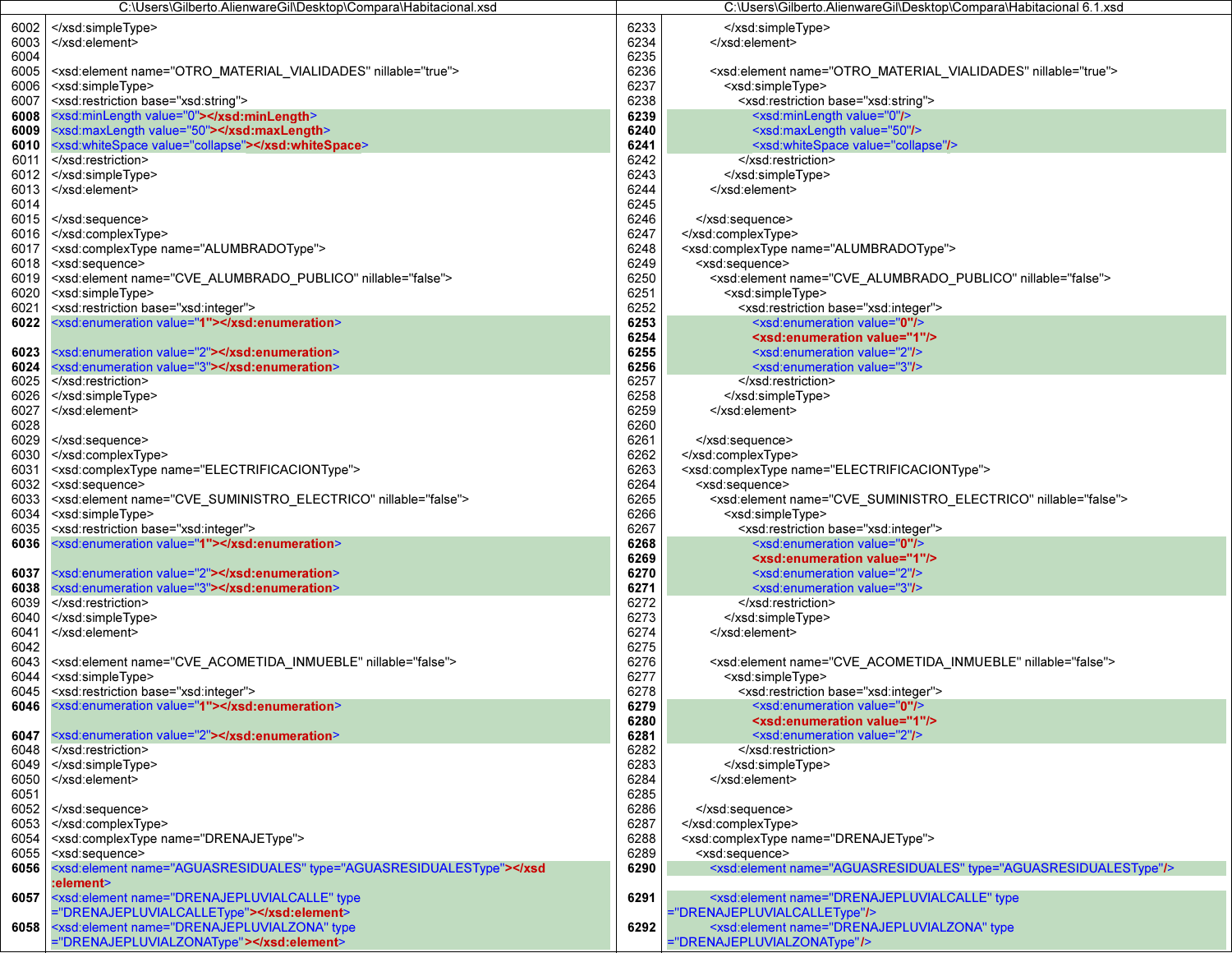|      | C:\Users\Gilberto.AlienwareGil\Desktop\Compara\Habitacional.xsd                                                                                                                             |              | C:\Users\Gilberto.AlienwareGil\Desktop\Compara\Habitacional 6.1.xsd                                 |
|------|---------------------------------------------------------------------------------------------------------------------------------------------------------------------------------------------|--------------|-----------------------------------------------------------------------------------------------------|
|      | 6059   <xsd:element name="SISTEMAMIXTO" type="SISTEMAMIXTOType"></xsd:element>                                                                                                              | 6293         | <xsd:element name="SISTEMAMIXTO" type="SISTEMAMIXTOType"></xsd:element>                             |
|      | 6060   <xsd:element name="OTROTIPODESALOJO" type="OTROTIPODESALOJOType"><td>6294</td><td><xsd:element name="OTROTIPODESALOJO" type="OTROTIPODESALOJOType"></xsd:element></td></xsd:element> | 6294         | <xsd:element name="OTROTIPODESALOJO" type="OTROTIPODESALOJOType"></xsd:element>                     |
|      | :element>                                                                                                                                                                                   |              |                                                                                                     |
| 6061 |                                                                                                                                                                                             | 6295         |                                                                                                     |
|      | 6062                                                                                                                                                                                        | 6296         |                                                                                                     |
|      | 6063   <xsd:complextype name="OTROTIPODESALOJOType"></xsd:complextype>                                                                                                                      | 6297         | <xsd:complextype name="OTROTIPODESALOJOType"></xsd:complextype>                                     |
|      | 6064   <xsd:sequence></xsd:sequence>                                                                                                                                                        | 6298         | <xsd:sequence></xsd:sequence>                                                                       |
|      | 6065   <xsd:element name="OTRO_DESALOJO_AGUA" nillable="false"></xsd:element>                                                                                                               | 6299         | <xsd:element name="OTRO_DESALOJO_AGUA" nillable="false"></xsd:element>                              |
|      | 6066   <xsd:simpletype></xsd:simpletype>                                                                                                                                                    | 6300         | <xsd:simpletype></xsd:simpletype>                                                                   |
| 6067 | <xsd:restriction base="xsd:string"> </xsd:restriction>                                                                                                                                      | 6301         | <xsd:restriction base="xsd:string"> </xsd:restriction>                                              |
|      | 6068                                                                                                                                                                                        | 6302         |                                                                                                     |
|      | 6069 $\vert$                                                                                                                                                                                | 6303         |                                                                                                     |
| 6070 |                                                                                                                                                                                             | 6304         |                                                                                                     |
| 6071 |                                                                                                                                                                                             | 6305         |                                                                                                     |
|      | 6072  <br>6073   <xsd:complextype name="SISTEMAMIXTOType"></xsd:complextype>                                                                                                                | 6306         |                                                                                                     |
|      | $6074$ $\leq$ xsd:sequence>                                                                                                                                                                 | 6307<br>6308 | <xsd:complextype name="SISTEMAMIXTOType"><br/><xsd:sequence></xsd:sequence></xsd:complextype>       |
|      | 6075   <xsd:element name="CVE_SISTEMA_MIXTO" nillable="false"></xsd:element>                                                                                                                | 6309         | <xsd:element name="CVE_SISTEMA_MIXTO" nillable="false"></xsd:element>                               |
|      | 6076   <xsd:simpletype></xsd:simpletype>                                                                                                                                                    | 6310         | <xsd:simpletype></xsd:simpletype>                                                                   |
|      | 6077   <xsd:restriction base="xsd:integer"></xsd:restriction>                                                                                                                               | 6311         | <xsd:restriction base="xsd:integer"></xsd:restriction>                                              |
|      | 6078   <xsd:enumeration value="1"></xsd:enumeration>                                                                                                                                        | 6312         | <xsd:enumeration value="0"></xsd:enumeration>                                                       |
|      |                                                                                                                                                                                             | 6313         | <xsd:enumeration value="1"></xsd:enumeration>                                                       |
|      | 6079   <xsd:enumeration value="2"></xsd:enumeration>                                                                                                                                        | 6314         | <xsd:enumeration value="2"></xsd:enumeration>                                                       |
|      | 6080                                                                                                                                                                                        | 6315         |                                                                                                     |
| 6081 |                                                                                                                                                                                             | 6316         |                                                                                                     |
|      | 6082 $\vert$                                                                                                                                                                                | 6317         |                                                                                                     |
| 6083 |                                                                                                                                                                                             | 6318         |                                                                                                     |
|      | $6084$ $\leq$ /xsd:sequence>                                                                                                                                                                | 6319         |                                                                                                     |
|      | 6085                                                                                                                                                                                        | 6320         |                                                                                                     |
|      | 6086   <xsd:complextype name="DRENAJEPLUVIALZONAType"></xsd:complextype>                                                                                                                    | 6321         | <xsd:complextype name="DRENAJEPLUVIALZONAType"></xsd:complextype>                                   |
| 6087 | <xsd:sequence></xsd:sequence>                                                                                                                                                               | 6322         | <xsd:sequence></xsd:sequence>                                                                       |
|      | 6088   <xsd:element name="CVE_RED_DRENAJE_AGUAS_PLUVIALES_ZONA" nillable="false"></xsd:element>                                                                                             | 6323         | <xsd:element name="CVE_RED_DRENAJE_AGUAS_PLUVIALES_ZONA" nillable<br="">="false"&gt;</xsd:element>  |
|      | 6089   <xsd:simpletype></xsd:simpletype>                                                                                                                                                    | 6324         | <xsd:simpletype></xsd:simpletype>                                                                   |
|      | 6090   <xsd:restriction base="xsd:integer"></xsd:restriction>                                                                                                                               | 6325         | <xsd:restriction base="xsd:integer"></xsd:restriction>                                              |
| 6091 | <xsd:enumeration value="1"></xsd:enumeration>                                                                                                                                               | 6326         | <xsd:enumeration value="0"></xsd:enumeration>                                                       |
|      |                                                                                                                                                                                             | 6327         | <xsd:enumeration value="1"></xsd:enumeration>                                                       |
|      | 6092   <xsd: enumeration="" value="2"></xsd:>                                                                                                                                               | 6328         | <xsd:enumeration value="2"></xsd:enumeration>                                                       |
|      | 6093                                                                                                                                                                                        | 6329         |                                                                                                     |
|      | 6094                                                                                                                                                                                        | 6330         |                                                                                                     |
|      | 6095                                                                                                                                                                                        | 6331         |                                                                                                     |
| 6096 |                                                                                                                                                                                             | 6332         |                                                                                                     |
| 6097 |                                                                                                                                                                                             | 6333         |                                                                                                     |
|      | 6098                                                                                                                                                                                        | 6334         |                                                                                                     |
|      | 6099   <xsd:complextype name="DRENAJEPLUVIALCALLEType"></xsd:complextype>                                                                                                                   | 6335         | <xsd:complextype name="DRENAJEPLUVIALCALLEType"></xsd:complextype>                                  |
|      | 6100   <xsd:sequence><br/><xsd:element name="CVE_RED_DRENAJE_AGUAS_PLUVIALES_CALLE" nillable="false"></xsd:element></xsd:sequence>                                                          | 6336         | <xsd:sequence></xsd:sequence>                                                                       |
| 6101 |                                                                                                                                                                                             | 6337         | <xsd:element name="CVE_RED_DRENAJE_AGUAS_PLUVIALES_CALLE" nillable<br="">="false"&gt;</xsd:element> |
|      | 6102   <xsd:simpletype></xsd:simpletype>                                                                                                                                                    | 6338         | <xsd:simpletype></xsd:simpletype>                                                                   |
|      | 6103   <xsd:restriction base="xsd:integer"></xsd:restriction>                                                                                                                               | 6339         | <xsd:restriction base="xsd:integer"></xsd:restriction>                                              |
| 6104 | <xsd:enumeration value="1"></xsd:enumeration>                                                                                                                                               | 6340         | <xsd:enumeration value="0"></xsd:enumeration>                                                       |
|      |                                                                                                                                                                                             | 6341         | <xsd:enumeration value="1"></xsd:enumeration>                                                       |
|      | 6105   <xsd:enumeration value="2"></xsd:enumeration>                                                                                                                                        | 6342         | <xsd:enumeration value="2"></xsd:enumeration>                                                       |
|      | 6106                                                                                                                                                                                        | 6343         |                                                                                                     |
|      | 6107                                                                                                                                                                                        | 6344         |                                                                                                     |
|      | $6108$ $\leq$ /xsd: element >                                                                                                                                                               | 6345         |                                                                                                     |
| 6109 |                                                                                                                                                                                             | 6346         |                                                                                                     |
|      | $6110$ $\leq$ /xsd:sequence>                                                                                                                                                                | 6347         |                                                                                                     |
|      | 6111                                                                                                                                                                                        | 6348         |                                                                                                     |
|      | 6112   <xsd:complextype name="AGUASRESIDUALESType"></xsd:complextype>                                                                                                                       | 6349         | <xsd:complextype name="AGUASRESIDUALESType"></xsd:complextype>                                      |
|      | $6113$ < $xsd:$ sequence>                                                                                                                                                                   | 6350         | <xsd:sequence></xsd:sequence>                                                                       |
|      | 6114   <xsd:element name="CVE_RED_RECOLECCION_AGUAS_RESIDUALES" nillable="false"></xsd:element>                                                                                             | 6351         | <xsd:element name="CVE_RED_RECOLECCION_AGUAS_RESIDUALES" nillable<="" td=""></xsd:element>          |
|      |                                                                                                                                                                                             |              | ="false">                                                                                           |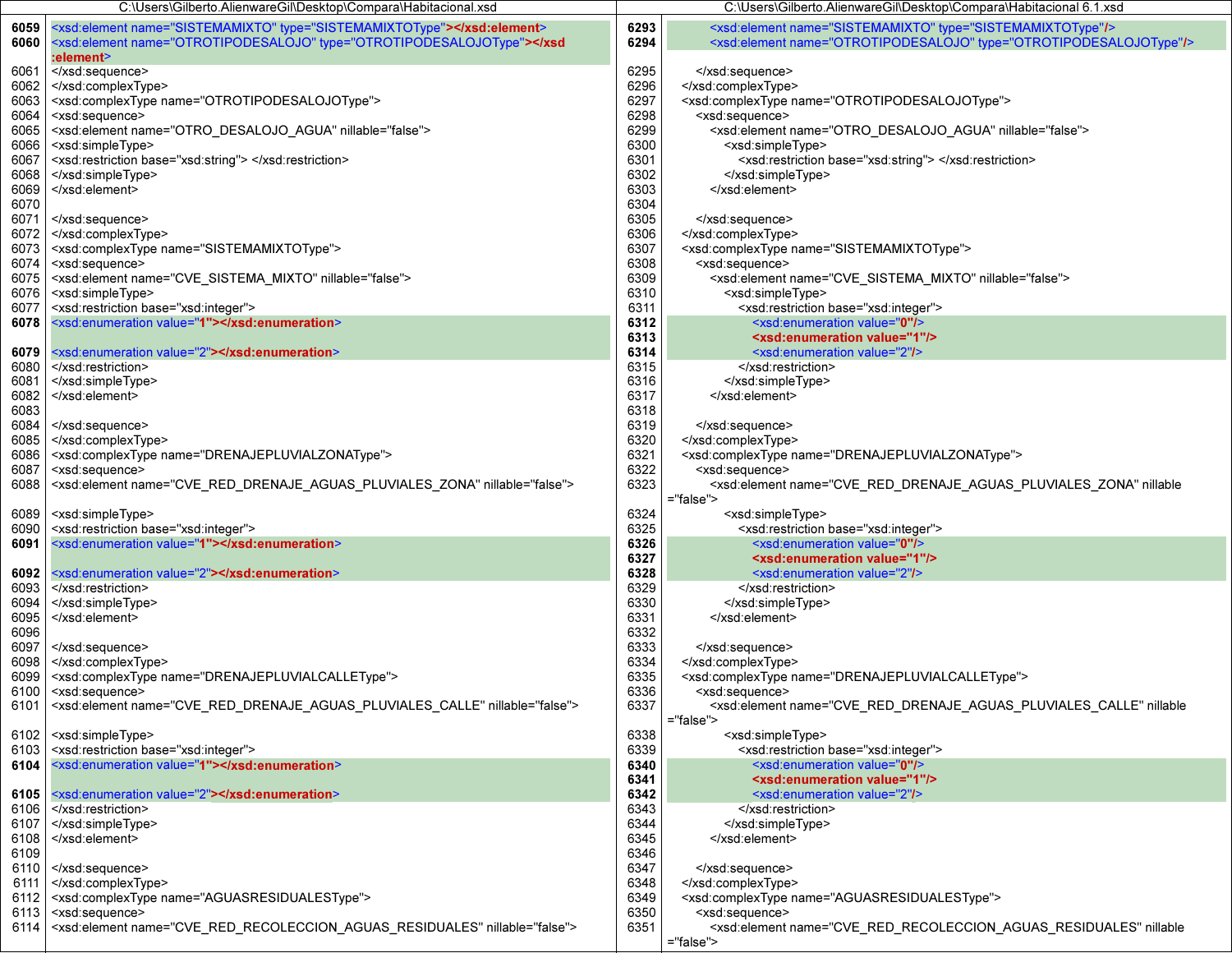|      | C:\Users\Gilberto.AlienwareGil\Desktop\Compara\Habitacional.xsd                      |      | C:\Users\Gilberto.AlienwareGil\Desktop\Compara\Habitacional 6.1 xsd                  |
|------|--------------------------------------------------------------------------------------|------|--------------------------------------------------------------------------------------|
| 6115 | <xsd:simpletype></xsd:simpletype>                                                    | 6352 | <xsd:simpletype></xsd:simpletype>                                                    |
| 6116 | <xsd:restriction base="xsd:integer"></xsd:restriction>                               | 6353 | <xsd:restriction base="xsd:integer"></xsd:restriction>                               |
| 6117 | <xsd:enumeration value="1"></xsd:enumeration>                                        | 6354 | <xsd:enumeration value="0"></xsd:enumeration>                                        |
|      |                                                                                      | 6355 | <xsd:enumeration value="1"></xsd:enumeration>                                        |
|      | <xsd:enumeration value="2"></xsd:enumeration>                                        | 6356 | <xsd:enumeration value="2"></xsd:enumeration>                                        |
| 6118 | <xsd:enumeration value="3"></xsd:enumeration>                                        |      |                                                                                      |
| 6119 |                                                                                      | 6357 | <xsd:enumeration value="3"></xsd:enumeration>                                        |
| 6120 | <xsd:enumeration value="4"></xsd:enumeration>                                        | 6358 | <xsd:enumeration value="4"></xsd:enumeration>                                        |
| 6121 |                                                                                      | 6359 |                                                                                      |
| 6122 |                                                                                      | 6360 | $\le$ /xsd:simpleType>                                                               |
| 6123 |                                                                                      | 6361 |                                                                                      |
| 6124 |                                                                                      | 6362 |                                                                                      |
| 6125 |                                                                                      | 6363 |                                                                                      |
| 6126 |                                                                                      | 6364 |                                                                                      |
| 6127 | <xsd:complextype name="AGUAPOTABLEType"></xsd:complextype>                           | 6365 | <xsd:complextype name="AGUAPOTABLEType"></xsd:complextype>                           |
| 6128 | <xsd:sequence></xsd:sequence>                                                        | 6366 | <xsd:sequence></xsd:sequence>                                                        |
| 6129 | <xsd:element name="CLAVE_AGUA_POTABLE" nillable="false"></xsd:element>               | 6367 | <xsd:element name="CLAVE_AGUA_POTABLE" nillable="false"></xsd:element>               |
| 6130 | <xsd:simpletype></xsd:simpletype>                                                    | 6368 | <xsd:simpletype></xsd:simpletype>                                                    |
| 6131 | <xsd:restriction base="xsd:string"> </xsd:restriction>                               | 6369 | <xsd:restriction base="xsd:string"> </xsd:restriction>                               |
| 6132 |                                                                                      | 6370 |                                                                                      |
| 6133 |                                                                                      | 6371 |                                                                                      |
| 6134 |                                                                                      | 6372 |                                                                                      |
| 6135 |                                                                                      | 6373 |                                                                                      |
| 6136 |                                                                                      | 6374 |                                                                                      |
| 6137 | <xsd:complextype name="CONSTRUCCIONESPREDOMINANTESZONAType"></xsd:complextype>       | 6375 | <xsd:complextype name="CONSTRUCCIONESPREDOMINANTESZONAType"></xsd:complextype>       |
| 6138 | <xsd:sequence></xsd:sequence>                                                        | 6376 | <xsd:sequence></xsd:sequence>                                                        |
| 6139 | <xsd:element name="CVE_CLASE_GENERAL_INMUEBLES_ZONA" nillable="false"></xsd:element> | 6377 | <xsd:element name="CVE_CLASE_GENERAL_INMUEBLES_ZONA" nillable="false"></xsd:element> |
| 6140 | <xsd:simpletype></xsd:simpletype>                                                    | 6378 | <xsd:simpletype></xsd:simpletype>                                                    |
|      | <xsd:restriction base="xsd:integer"></xsd:restriction>                               | 6379 | <xsd:restriction base="xsd:integer"></xsd:restriction>                               |
| 6141 | <xsd:enumeration value="1"></xsd:enumeration>                                        | 6380 | <xsd:enumeration value="0"></xsd:enumeration>                                        |
| 6142 |                                                                                      | 6381 | <xsd:enumeration value="1"></xsd:enumeration>                                        |
|      | <xsd:enumeration value="2"></xsd:enumeration>                                        | 6382 |                                                                                      |
| 6143 |                                                                                      |      | <xsd:enumeration value="2"></xsd:enumeration>                                        |
| 6144 | <xsd:enumeration value="3"></xsd:enumeration>                                        | 6383 | <xsd:enumeration value="3"></xsd:enumeration>                                        |
| 6145 | <xsd:enumeration value="4"></xsd:enumeration>                                        | 6384 | <xsd:enumeration value="4"></xsd:enumeration>                                        |
| 6146 | <xsd:enumeration value="5"></xsd:enumeration>                                        | 6385 | <xsd:enumeration value="5"></xsd:enumeration>                                        |
| 6147 | <xsd:enumeration value="6"></xsd:enumeration>                                        | 6386 | <xsd:enumeration value="6"></xsd:enumeration>                                        |
| 6148 | <xsd:enumeration value="7"></xsd:enumeration>                                        | 6387 | <xsd:enumeration value="7"></xsd:enumeration>                                        |
| 6149 | <xsd:enumeration value="8"></xsd:enumeration>                                        | 6388 | <xsd:enumeration value="8"></xsd:enumeration>                                        |
| 6150 |                                                                                      | 6389 |                                                                                      |
| 6151 |                                                                                      | 6390 |                                                                                      |
| 6152 |                                                                                      | 6391 |                                                                                      |
| 6153 |                                                                                      | 6392 |                                                                                      |
| 6154 | <xsd:element name="NIVELES_ZONA" nillable="false"></xsd:element>                     | 6393 | <xsd:element name="NIVELES_ZONA" nillable="false"></xsd:element>                     |
| 6155 | <xsd:simpletype></xsd:simpletype>                                                    | 6394 | <xsd:simpletype></xsd:simpletype>                                                    |
| 6156 | <xsd:restriction base="xsd:integer"></xsd:restriction>                               | 6395 | <xsd:restriction base="xsd:integer"></xsd:restriction>                               |
| 6157 | <xsd:mininclusive value="0"></xsd:mininclusive>                                      | 6396 | <xsd:mininclusive value="0"></xsd:mininclusive>                                      |
| 6158 | <xsd:maxinclusive value="100"></xsd:maxinclusive>                                    | 6397 | <xsd:maxinclusive value="100"></xsd:maxinclusive>                                    |
| 6159 |                                                                                      | 6398 |                                                                                      |
| 6160 |                                                                                      | 6399 |                                                                                      |
| 6161 |                                                                                      | 6400 |                                                                                      |
| 6162 |                                                                                      | 6401 |                                                                                      |
| 6163 | <xsd:element name="CVE_USO_CONSTRUCCION" nillable="false"></xsd:element>             | 6402 | <xsd:element name="CVE_USO_CONSTRUCCION" nillable="false"></xsd:element>             |
| 6164 | <xsd:simpletype></xsd:simpletype>                                                    | 6403 | <xsd:simpletype></xsd:simpletype>                                                    |
|      | 6165   <xsd:restriction base="xsd:string"> </xsd:restriction>                        | 6404 | <xsd:restriction base="xsd:string"> </xsd:restriction>                               |
| 6166 |                                                                                      | 6405 |                                                                                      |
| 6167 |                                                                                      | 6406 |                                                                                      |
| 6168 |                                                                                      | 6407 |                                                                                      |
| 6169 | <xsd:element name="OTRO_USO_CONSTRUCCIONES" nillable="true"></xsd:element>           | 6408 | <xsd:element name="OTRO_USO_CONSTRUCCIONES" nillable="true"></xsd:element>           |
| 6170 | <xsd:simpletype></xsd:simpletype>                                                    | 6409 | <xsd:simpletype></xsd:simpletype>                                                    |
| 6171 | <xsd:restriction base="xsd:string"></xsd:restriction>                                | 6410 | <xsd:restriction base="xsd:string"></xsd:restriction>                                |
| 6172 | <xsd:minlength value="0"></xsd:minlength>                                            | 6411 | <xsd:minlength value="0"></xsd:minlength>                                            |
| 6173 | <xsd:maxlength value="50"></xsd:maxlength>                                           | 6412 | <xsd:maxlength value="50"></xsd:maxlength>                                           |
| 6174 | <xsd:whitespace value="collapse"></xsd:whitespace>                                   | 6413 | <xsd:whitespace value="collapse"></xsd:whitespace>                                   |
|      | 6175                                                                                 | 6414 |                                                                                      |
|      |                                                                                      |      |                                                                                      |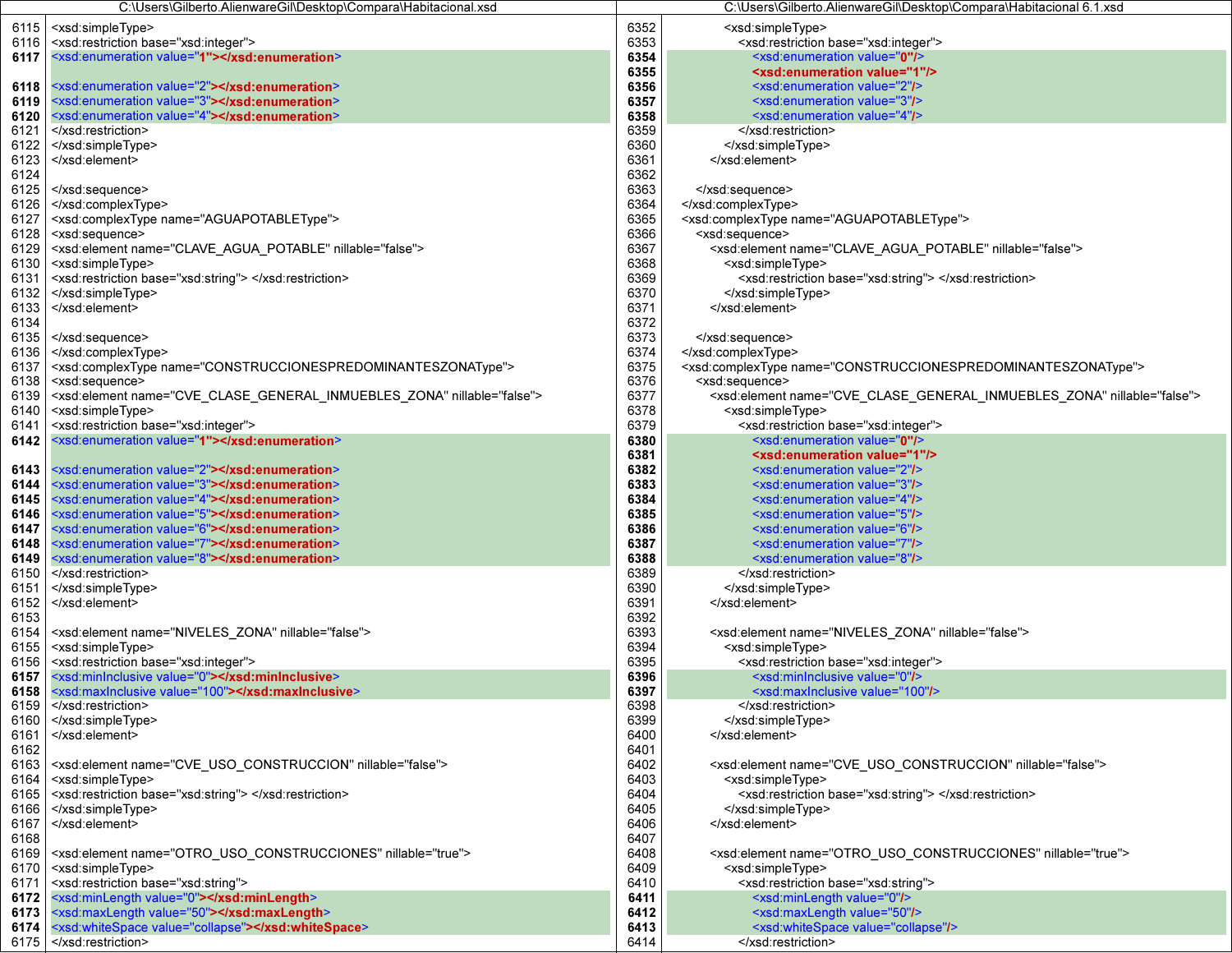|      | C:\Users\Gilberto.AlienwareGil\Desktop\Compara\Habitacional.xsd                    |      | C:\Users\Gilberto.AlienwareGil\Desktop\Compara\Habitacional 6.1.xsd                |
|------|------------------------------------------------------------------------------------|------|------------------------------------------------------------------------------------|
| 6176 |                                                                                    | 6415 |                                                                                    |
| 6177 |                                                                                    | 6416 |                                                                                    |
|      |                                                                                    |      |                                                                                    |
| 6178 |                                                                                    | 6417 |                                                                                    |
| 6179 | <xsd:element name="INDICE_SATURACION_ZONA" nillable="false"></xsd:element>         | 6418 | <xsd:element name="INDICE_SATURACION_ZONA" nillable="false"></xsd:element>         |
| 6180 | <xsd:simpletype></xsd:simpletype>                                                  | 6419 | <xsd:simpletype></xsd:simpletype>                                                  |
| 6181 | <xsd:restriction base="xsd:integer"></xsd:restriction>                             | 6420 | <xsd:restriction base="xsd:integer"></xsd:restriction>                             |
| 6182 | <xsd:mininclusive value="5"></xsd:mininclusive>                                    | 6421 | <xsd:mininclusive value="5"></xsd:mininclusive>                                    |
| 6183 | <xsd:maxinclusive value="100"></xsd:maxinclusive>                                  | 6422 | <xsd:maxinclusive value="100"></xsd:maxinclusive>                                  |
| 6184 |                                                                                    | 6423 |                                                                                    |
| 6185 |                                                                                    | 6424 |                                                                                    |
| 6186 |                                                                                    | 6425 |                                                                                    |
| 6187 |                                                                                    | 6426 |                                                                                    |
| 6188 | <xsd:element name="CVE_DENSIDAD_POBLACION" nillable="false"></xsd:element>         | 6427 | <xsd:element name="CVE_DENSIDAD_POBLACION" nillable="false"></xsd:element>         |
| 6189 | <xsd:simpletype></xsd:simpletype>                                                  | 6428 | <xsd:simpletype></xsd:simpletype>                                                  |
| 6190 | <xsd:restriction base="xsd:integer"></xsd:restriction>                             | 6429 | <xsd:restriction base="xsd:integer"></xsd:restriction>                             |
| 6191 | <xsd:enumeration value="1"></xsd:enumeration>                                      | 6430 | <xsd:enumeration value="0"></xsd:enumeration>                                      |
|      |                                                                                    | 6431 | <xsd:enumeration value="1"></xsd:enumeration>                                      |
|      |                                                                                    | 6432 |                                                                                    |
| 6192 | <xsd:enumeration value="2"></xsd:enumeration>                                      |      | <xsd:enumeration value="2"></xsd:enumeration>                                      |
| 6193 | <xsd:enumeration value="3"></xsd:enumeration>                                      | 6433 | <xsd:enumeration value="3"></xsd:enumeration>                                      |
| 6194 | <xsd:enumeration value="4"></xsd:enumeration>                                      | 6434 | <xsd:enumeration value="4"></xsd:enumeration>                                      |
| 6195 | <xsd:enumeration value="5"></xsd:enumeration>                                      | 6435 | <xsd:enumeration value="5"></xsd:enumeration>                                      |
| 6196 | <xsd:enumeration value="6"></xsd:enumeration>                                      | 6436 | <xsd:enumeration value="6"></xsd:enumeration>                                      |
| 6197 | <xsd:enumeration value="7"></xsd:enumeration>                                      | 6437 | <xsd:enumeration value="7"></xsd:enumeration>                                      |
| 6198 |                                                                                    | 6438 |                                                                                    |
| 6199 |                                                                                    | 6439 |                                                                                    |
| 6200 |                                                                                    | 6440 |                                                                                    |
| 6201 |                                                                                    | 6441 |                                                                                    |
| 6202 | <xsd:element name="CVE_NIVEL_SOCIO_ECONOMICO_ZONA" nillable="false"></xsd:element> | 6442 | <xsd:element name="CVE_NIVEL_SOCIO_ECONOMICO_ZONA" nillable="false"></xsd:element> |
| 6203 | <xsd:simpletype></xsd:simpletype>                                                  | 6443 | <xsd:simpletype></xsd:simpletype>                                                  |
| 6204 | <xsd:restriction base="xsd:integer"></xsd:restriction>                             | 6444 | <xsd:restriction base="xsd:integer"></xsd:restriction>                             |
| 6205 | <xsd:enumeration value="1"></xsd:enumeration>                                      | 6445 | <xsd:enumeration value="0"></xsd:enumeration>                                      |
|      |                                                                                    | 6446 | <xsd:enumeration value="1"></xsd:enumeration>                                      |
| 6206 | <xsd:enumeration value="2"></xsd:enumeration>                                      | 6447 | <xsd:enumeration value="2"></xsd:enumeration>                                      |
| 6207 | <xsd:enumeration value="3"></xsd:enumeration>                                      | 6448 | <xsd:enumeration value="3"></xsd:enumeration>                                      |
| 6208 | <xsd:enumeration value="4"></xsd:enumeration>                                      | 6449 | <xsd:enumeration value="4"></xsd:enumeration>                                      |
| 6209 | <xsd:enumeration value="5"></xsd:enumeration>                                      | 6450 | <xsd:enumeration value="5"></xsd:enumeration>                                      |
| 6210 | <xsd:enumeration value="6"></xsd:enumeration>                                      | 6451 | <xsd:enumeration value="6"></xsd:enumeration>                                      |
| 6211 |                                                                                    | 6452 |                                                                                    |
| 6212 |                                                                                    | 6453 |                                                                                    |
| 6213 |                                                                                    | 6454 |                                                                                    |
| 6214 |                                                                                    | 6455 |                                                                                    |
| 6215 |                                                                                    | 6456 |                                                                                    |
| 6216 | <xsd:attribute name="id" type="xsd:string" use="required"></xsd:attribute>         | 6457 | <xsd:attribute name="id" type="xsd:string"></xsd:attribute>                        |
| 6217 |                                                                                    | 6458 |                                                                                    |
| 6218 | <xsd:complextype name="CARACTERISTICASURBANASType"></xsd:complextype>              | 6459 | <xsd:complextype name="CARACTERISTICASURBANASType"></xsd:complextype>              |
| 6219 | <xsd:sequence></xsd:sequence>                                                      | 6460 | <xsd:sequence></xsd:sequence>                                                      |
| 6220 | <xsd:element name="CONTAMINACION_AMBIENTAL_ZONA" nillable="false"></xsd:element>   | 6461 | <xsd:element name="CONTAMINACION_AMBIENTAL_ZONA" nillable="false"></xsd:element>   |
| 6221 | <xsd:simpletype></xsd:simpletype>                                                  | 6462 | <xsd:simpletype></xsd:simpletype>                                                  |
|      | 6222   <xsd:restriction base="xsd:string"></xsd:restriction>                       | 6463 | <xsd:restriction base="xsd:string"></xsd:restriction>                              |
|      | 6223   <xsd:minlength value="0"></xsd:minlength>                                   | 6464 | <xsd:minlength value="0"></xsd:minlength>                                          |
|      | 6224   <xsd:maxlength value="250"></xsd:maxlength>                                 | 6465 | <xsd:maxlength value="250"></xsd:maxlength>                                        |
| 6225 | <xsd:whitespace value="collapse"></xsd:whitespace>                                 | 6466 | <xsd:whitespace value="collapse"></xsd:whitespace>                                 |
|      | 6226                                                                               | 6467 |                                                                                    |
| 6227 |                                                                                    | 6468 |                                                                                    |
| 6228 |                                                                                    | 6469 |                                                                                    |
| 6229 |                                                                                    | 6470 |                                                                                    |
| 6230 | <xsd:element name="CVE CLASIFICACION ZONA" nillable="false"></xsd:element>         | 6471 | <xsd:element name="CVE_CLASIFICACION_ZONA" nillable="false"></xsd:element>         |
| 6231 | <xsd:simpletype></xsd:simpletype>                                                  | 6472 | <xsd:simpletype></xsd:simpletype>                                                  |
|      | 6232   <xsd:restriction base="xsd:integer"></xsd:restriction>                      | 6473 | <xsd:restriction base="xsd:integer"></xsd:restriction>                             |
| 6233 | <xsd:enumeration value="1"></xsd:enumeration>                                      | 6474 | <xsd:enumeration value="0"></xsd:enumeration>                                      |
| 6234 | <xsd:enumeration value="2"></xsd:enumeration>                                      | 6475 | <xsd:enumeration value="1"></xsd:enumeration>                                      |
|      | 6235   <xsd: enumeration="" value="3"></xsd:>                                      | 6476 | <xsd:enumeration value="2"></xsd:enumeration>                                      |
|      | 6236   <xsd: enumeration="" value="4"></xsd:>                                      | 6477 | <xsd:enumeration value="3"></xsd:enumeration>                                      |
|      |                                                                                    |      |                                                                                    |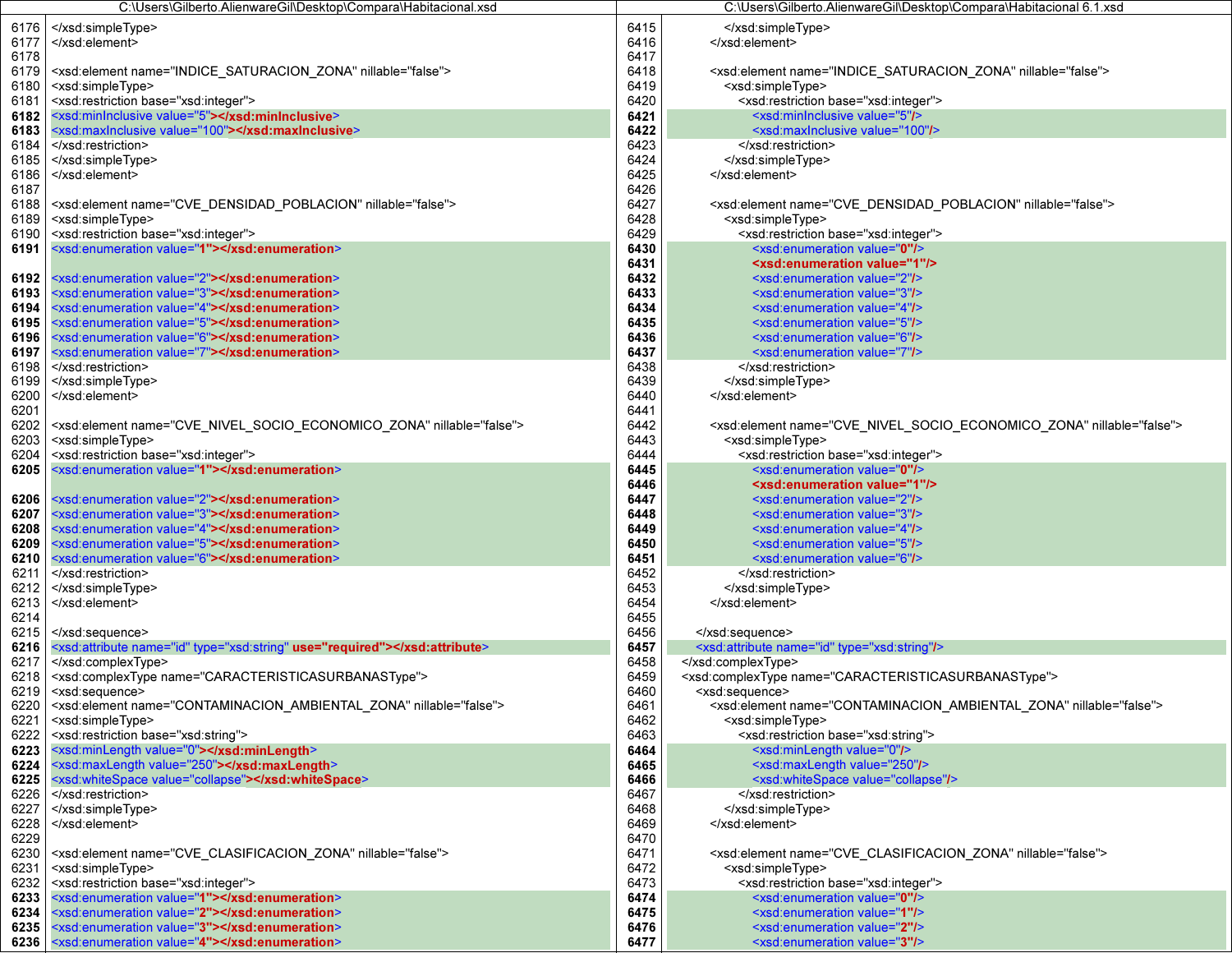|      | C:\Users\Gilberto.AlienwareGil\Desktop\Compara\Habitacional.xsd               |      | C:\Users\Gilberto.AlienwareGil\Desktop\Compara\Habitacional 6.1.xsd           |
|------|-------------------------------------------------------------------------------|------|-------------------------------------------------------------------------------|
| 6237 | <xsd:enumeration value="5"></xsd:enumeration>                                 | 6478 | <xsd:enumeration <="" b="" value="&lt;b&gt;4">&gt;</xsd:enumeration>          |
| 6238 | <xsd:enumeration value="6"></xsd:enumeration>                                 | 6479 | <xsd:enumeration <="" b="" value="&lt;b&gt;5">&gt;</xsd:enumeration>          |
| 6239 | <xsd:enumeration value="7"></xsd:enumeration>                                 | 6480 | <xsd:enumeration value="6"></xsd:enumeration>                                 |
| 6240 | <xsd:enumeration value="8"></xsd:enumeration>                                 | 6481 | <xsd:enumeration value="7"></xsd:enumeration>                                 |
| 6241 | <xsd:enumeration value="9"></xsd:enumeration>                                 | 6482 | <xsd:enumeration value="8"></xsd:enumeration>                                 |
| 6242 | <xsd:enumeration value="10"></xsd:enumeration>                                | 6483 | <xsd:enumeration value="9"></xsd:enumeration>                                 |
| 6243 | <xsd:enumeration value="11"></xsd:enumeration>                                | 6484 | <xsd:enumeration value="10"></xsd:enumeration>                                |
| 6244 | <xsd:enumeration value="12"></xsd:enumeration>                                | 6485 | <xsd:enumeration value="11"></xsd:enumeration>                                |
| 6245 | <xsd:enumeration value="13"></xsd:enumeration>                                | 6486 | <xsd:enumeration value="12"></xsd:enumeration>                                |
| 6246 | <xsd:enumeration value="14"></xsd:enumeration>                                | 6487 | <xsd:enumeration value="13"></xsd:enumeration>                                |
| 6247 | <xsd:enumeration value="15"></xsd:enumeration>                                | 6488 | <xsd:enumeration value="14"></xsd:enumeration>                                |
| 6248 | <xsd:enumeration value="16"></xsd:enumeration>                                | 6489 | <xsd:enumeration value="15"></xsd:enumeration>                                |
| 6249 | <xsd:enumeration value="17"></xsd:enumeration>                                | 6490 | <xsd:enumeration value="16"></xsd:enumeration>                                |
|      |                                                                               | 6491 | <xsd:enumeration value="17"></xsd:enumeration>                                |
| 6250 |                                                                               | 6492 |                                                                               |
| 6251 |                                                                               | 6493 |                                                                               |
| 6252 |                                                                               | 6494 |                                                                               |
| 6253 |                                                                               | 6495 |                                                                               |
| 6254 | <xsd:element name="CVE_REF_PROXIMIDAD_URBANA" nillable="false"></xsd:element> | 6496 | <xsd:element name="CVE_REF_PROXIMIDAD_URBANA" nillable="false"></xsd:element> |
| 6255 | <xsd:simpletype></xsd:simpletype>                                             | 6497 | <xsd:simpletype></xsd:simpletype>                                             |
| 6256 | <xsd:restriction base="xsd:integer"></xsd:restriction>                        | 6498 | <xsd:restriction base="xsd:integer"></xsd:restriction>                        |
| 6257 | <xsd:enumeration value="1"></xsd:enumeration>                                 | 6499 | <xsd:enumeration value="1"></xsd:enumeration>                                 |
| 6258 | <xsd:enumeration value="2"></xsd:enumeration>                                 | 6500 | <xsd:enumeration value="2"></xsd:enumeration>                                 |
| 6259 | <xsd:enumeration value="3"></xsd:enumeration>                                 | 6501 | <xsd:enumeration value="3"></xsd:enumeration>                                 |
| 6260 | <xsd:enumeration value="4"></xsd:enumeration>                                 | 6502 | <xsd:enumeration value="4"></xsd:enumeration>                                 |
| 6261 | <xsd:enumeration value="5"></xsd:enumeration>                                 | 6503 | <xsd:enumeration value="5"></xsd:enumeration>                                 |
| 6262 |                                                                               | 6504 |                                                                               |
| 6263 |                                                                               | 6505 |                                                                               |
| 6264 |                                                                               | 6506 |                                                                               |
| 6265 |                                                                               | 6507 |                                                                               |
| 6266 |                                                                               | 6508 |                                                                               |
| 6267 | <xsd:attribute name="id" type="xsd:string" use="required"></xsd:attribute>    | 6509 | <xsd:attribute name="id" type="xsd:string"></xsd:attribute>                   |
| 6268 |                                                                               | 6510 |                                                                               |
| 6269 | <xsd:complextype name="INFORMACIONGENERALINMUEBLEType"></xsd:complextype>     | 6511 | <xsd:complextype name="INFORMACIONGENERALINMUEBLEType"></xsd:complextype>     |
| 6270 | <xsd:sequence></xsd:sequence>                                                 | 6512 | <xsd:sequence></xsd:sequence>                                                 |
| 6271 | <xsd:element name="CAT_TIPO_INMUEBLE" nillable="false"></xsd:element>         | 6513 | <xsd:element name="CAT_TIPO_INMUEBLE" nillable="false"></xsd:element>         |
| 6272 | <xsd:simpletype></xsd:simpletype>                                             | 6514 | <xsd:simpletype></xsd:simpletype>                                             |
| 6273 | <xsd:restriction base="xsd:integer"></xsd:restriction>                        | 6515 | <xsd:restriction base="xsd:integer"></xsd:restriction>                        |
| 6274 | <xsd:enumeration value="1"></xsd:enumeration>                                 | 6516 | <xsd:enumeration value="1"></xsd:enumeration>                                 |
| 6275 | <xsd:enumeration value="2"></xsd:enumeration>                                 | 6517 | <xsd:enumeration value="2"></xsd:enumeration>                                 |
| 6276 | <xsd:enumeration value="3"></xsd:enumeration>                                 | 6518 | <xsd:enumeration value="3"></xsd:enumeration>                                 |
| 6277 | <xsd:enumeration value="4"></xsd:enumeration>                                 | 6519 | <xsd:enumeration value="4"></xsd:enumeration>                                 |
| 6278 | <xsd:enumeration value="5"></xsd:enumeration>                                 | 6520 | <xsd:enumeration value="5"></xsd:enumeration>                                 |
| 6279 |                                                                               | 6521 |                                                                               |
| 6280 |                                                                               | 6522 |                                                                               |
| 6281 |                                                                               | 6523 |                                                                               |
| 6282 |                                                                               | 6524 |                                                                               |
| 6283 | <xsd:element name="TIPO_INMUEBLE_OTRO" nillable="true"></xsd:element>         | 6525 | <xsd:element name="TIPO_INMUEBLE_OTRO" nillable="true"></xsd:element>         |
| 6284 | <xsd:simpletype></xsd:simpletype>                                             | 6526 | <xsd:simpletype></xsd:simpletype>                                             |
|      | 6285   <xsd:restriction base="xsd:string"></xsd:restriction>                  | 6527 | <xsd:restriction base="xsd:string"></xsd:restriction>                         |
| 6286 | <xsd:minlength value="0"></xsd:minlength>                                     | 6528 | <xsd:minlength value="0"></xsd:minlength>                                     |
| 6287 | <xsd:maxlength value="30"></xsd:maxlength>                                    | 6529 | <xsd:maxlength value="30"></xsd:maxlength>                                    |
| 6288 | <xsd:whitespace value="collapse"></xsd:whitespace>                            | 6530 | <xsd:whitespace value="collapse"></xsd:whitespace>                            |
|      | 6289                                                                          | 6531 |                                                                               |
| 6290 |                                                                               | 6532 |                                                                               |
| 6291 |                                                                               | 6533 |                                                                               |
| 6292 |                                                                               | 6534 |                                                                               |
| 6293 | <xsd:element name="NOMBRE_CONSTRUCTOR" nillable="true"></xsd:element>         | 6535 | <xsd:element name="NOMBRE_CONSTRUCTOR" nillable="true"></xsd:element>         |
| 6294 | <xsd:simpletype></xsd:simpletype>                                             | 6536 | <xsd:simpletype></xsd:simpletype>                                             |
|      | 6295   <xsd:restriction base="xsd:string"></xsd:restriction>                  | 6537 | <xsd:restriction base="xsd:string"></xsd:restriction>                         |
|      | 6296   <xsd:minlength value="0"></xsd:minlength>                              | 6538 | <xsd:minlength value="0"></xsd:minlength>                                     |
| 6297 | <xsd:maxlength value="40"></xsd:maxlength>                                    | 6539 | <xsd:maxlength value="40"></xsd:maxlength>                                    |
|      | 6298   <xsd:whitespace value="collapse"></xsd:whitespace>                     | 6540 | <xsd:whitespace value="collapse"></xsd:whitespace>                            |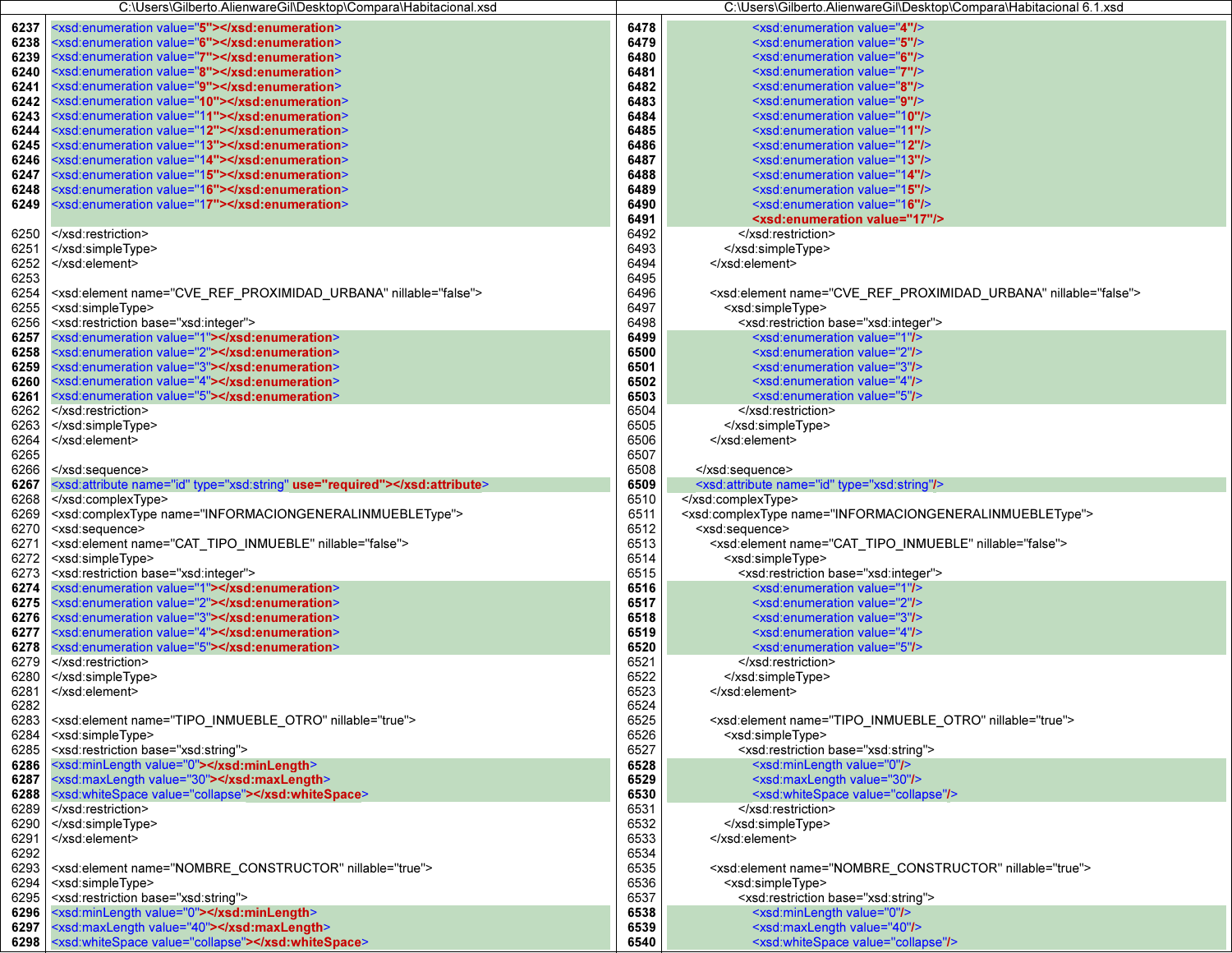|      | C:\Users\Gilberto.AlienwareGil\Desktop\Compara\Habitacional.xsd                                                                                                  |              | C:\Users\Gilberto.AlienwareGil\Desktop\Compara\Habitacional 6.1.xsd                      |
|------|------------------------------------------------------------------------------------------------------------------------------------------------------------------|--------------|------------------------------------------------------------------------------------------|
| 6299 |                                                                                                                                                                  | 6541         |                                                                                          |
| 6300 |                                                                                                                                                                  | 6542         |                                                                                          |
| 6301 |                                                                                                                                                                  | 6543         |                                                                                          |
| 6302 |                                                                                                                                                                  | 6544         |                                                                                          |
| 6303 | <xsd:element name="CLAVE_VIVIENDA" nillable="true"></xsd:element>                                                                                                | 6545         | <xsd:element name="CLAVE_VIVIENDA" nillable="true"></xsd:element>                        |
| 6304 | <xsd:simpletype></xsd:simpletype>                                                                                                                                | 6546         | <xsd:simpletype></xsd:simpletype>                                                        |
| 6305 | <xsd:restriction base="xsd:string"></xsd:restriction>                                                                                                            | 6547         | <xsd:restriction base="xsd:string"></xsd:restriction>                                    |
| 6306 | <xsd:minlength value="0"></xsd:minlength>                                                                                                                        | 6548         | <xsd:minlength value="0"></xsd:minlength>                                                |
| 6307 | <xsd:maxlength value="7"></xsd:maxlength>                                                                                                                        | 6549         | <xsd:maxlength value="7"></xsd:maxlength>                                                |
| 6308 | <xsd:whitespace value="collapse"></xsd:whitespace>                                                                                                               | 6550         | <xsd:whitespace value="collapse"></xsd:whitespace>                                       |
|      | 6309                                                                                                                                                             | 6551         |                                                                                          |
| 6310 |                                                                                                                                                                  | 6552         |                                                                                          |
| 6311 |                                                                                                                                                                  | 6553         | $\le$ /xsd:element>                                                                      |
| 6312 |                                                                                                                                                                  | 6554         |                                                                                          |
| 6313 | <xsd:element name="NOMBRE_CONJUNTO" nillable="true"></xsd:element>                                                                                               | 6555<br>6556 | <xsd:element name="NOMBRE_CONJUNTO" nillable="true"></xsd:element>                       |
|      | 6314   <xsd:simpletype></xsd:simpletype>                                                                                                                         | 6557         | <xsd:simpletype></xsd:simpletype>                                                        |
|      | 6315   <xsd:restriction base="xsd:string"></xsd:restriction>                                                                                                     | 6558         | <xsd:restriction base="xsd:string"></xsd:restriction>                                    |
| 6317 | 6316   <xsd:minlength value="0"></xsd:minlength><br><xsd:maxlength value="100"></xsd:maxlength>                                                                  | 6559         | <xsd:minlength value="0"></xsd:minlength><br><xsd:maxlength value="100"></xsd:maxlength> |
|      | 6318   <xsd:whitespace value="collapse"></xsd:whitespace>                                                                                                        | 6560         | <xsd:whitespace value="collapse"></xsd:whitespace>                                       |
|      | 6319                                                                                                                                                             | 6561         |                                                                                          |
| 6320 |                                                                                                                                                                  | 6562         |                                                                                          |
| 6321 |                                                                                                                                                                  | 6563         | $\le$ /xsd:element>                                                                      |
| 6322 |                                                                                                                                                                  | 6564         |                                                                                          |
| 6323 | <xsd:element name="UBICACIÓN" type="UBICACIÓNType"></xsd:element>                                                                                                | 6565         | <xsd:element name="UBICACION" type="UBICACIONType"></xsd:element>                        |
| 6324 | <xsd:element name="DOMICILIOGEOGRAFICO" td="" type<=""><td>6566</td><td><xsd:element name="DOMICILIOGEOGRAFICO" td="" type<=""></xsd:element></td></xsd:element> | 6566         | <xsd:element name="DOMICILIOGEOGRAFICO" td="" type<=""></xsd:element>                    |
|      | ="DOMICILIOGEOGRAFICOType">                                                                                                                                      |              | ="DOMICILIOGEOGRAFICOType"/>                                                             |
| 6325 | <xsd:element name="CUENTA_PREDIAL" nillable="false"></xsd:element>                                                                                               | 6567         | <xsd:element name="CUENTA_PREDIAL" nillable="false"></xsd:element>                       |
| 6326 | <xsd:simpletype></xsd:simpletype>                                                                                                                                | 6568         | <xsd:simpletype></xsd:simpletype>                                                        |
|      | 6327   <xsd:restriction base="xsd:string"></xsd:restriction>                                                                                                     | 6569         | <xsd:restriction base="xsd:string"></xsd:restriction>                                    |
| 6328 | <xsd:minlength value="0"></xsd:minlength>                                                                                                                        | 6570         | <xsd:minlength value="0"></xsd:minlength>                                                |
| 6329 | <xsd:maxlength value="50"></xsd:maxlength>                                                                                                                       | 6571         | <xsd:maxlength value="50"></xsd:maxlength>                                               |
| 6330 | <xsd:whitespace value="collapse"></xsd:whitespace>                                                                                                               | 6572         | <xsd:whitespace value="collapse"></xsd:whitespace>                                       |
| 6331 |                                                                                                                                                                  | 6573         |                                                                                          |
| 6332 |                                                                                                                                                                  | 6574         |                                                                                          |
| 6333 |                                                                                                                                                                  | 6575         |                                                                                          |
| 6334 |                                                                                                                                                                  | 6576         |                                                                                          |
| 6335 | <xsd:element name="CUENTACATASTRAL" type="CUENTACATASTRALType">:element&gt;</xsd:element>                                                                        | 6577         | <xsd:element name="CUENTACATASTRAL" type="CUENTACATASTRALType"></xsd:element>            |
| 6336 | <xsd:element name="CIUDAD" nillable="false"></xsd:element>                                                                                                       | 6578         | <xsd:element name="CIUDAD" nillable="false"></xsd:element>                               |
| 6337 | <xsd:simpletype></xsd:simpletype>                                                                                                                                | 6579         | <xsd:simpletype></xsd:simpletype>                                                        |
|      | 6338   <xsd:restriction base="xsd:string"></xsd:restriction>                                                                                                     | 6580         | <xsd:restriction base="xsd:string"></xsd:restriction>                                    |
| 6339 | <xsd:minlength value="0"></xsd:minlength>                                                                                                                        | 6581         | <xsd:minlength value="0"></xsd:minlength>                                                |
| 6340 | <xsd:maxlength value="100"></xsd:maxlength>                                                                                                                      | 6582         | <xsd:maxlength value="100"></xsd:maxlength>                                              |
| 6341 | <xsd:whitespace value="collapse"></xsd:whitespace>                                                                                                               | 6583         | <xsd:whitespace value="collapse"></xsd:whitespace>                                       |
|      | 6342                                                                                                                                                             | 6584         |                                                                                          |
| 6343 |                                                                                                                                                                  | 6585<br>6586 | <br>                                                                                     |
| 6345 | $6344$                                                                                                                                                           | 6587         |                                                                                          |
| 6346 | <xsd:element name="LONGITUD" nillable="false"></xsd:element>                                                                                                     | 6588         | <xsd:element name="LONGITUD" nillable="false"></xsd:element>                             |
| 6347 | <xsd:simpletype></xsd:simpletype>                                                                                                                                | 6589         | <xsd:simpletype></xsd:simpletype>                                                        |
|      | 6348   <xsd:restriction base="xsd:decimal"></xsd:restriction>                                                                                                    | 6590         | <xsd:restriction base="xsd:decimal"></xsd:restriction>                                   |
|      | 6349   <xsd:fractiondigits value="7"></xsd:fractiondigits>                                                                                                       | 6591         | <xsd:fractiondigits value="7"></xsd:fractiondigits>                                      |
|      | 6350                                                                                                                                                             | 6592         |                                                                                          |
| 6351 |                                                                                                                                                                  | 6593         |                                                                                          |
|      | 6352                                                                                                                                                             | 6594         |                                                                                          |
| 6353 |                                                                                                                                                                  | 6595         |                                                                                          |
|      | 6354   <xsd:element name="LATITUD" nillable="false"></xsd:element>                                                                                               | 6596         | <xsd:element name="LATITUD" nillable="false"></xsd:element>                              |
|      | 6355   <xsd:simpletype></xsd:simpletype>                                                                                                                         | 6597         | <xsd:simpletype></xsd:simpletype>                                                        |
|      | 6356   <xsd:restriction base="xsd:decimal"></xsd:restriction>                                                                                                    | 6598         | <xsd:restriction base="xsd:decimal"></xsd:restriction>                                   |
|      | 6357   <xsd:fractiondigits value="7"></xsd:fractiondigits>                                                                                                       | 6599         | <xsd:fractiondigits value="7"></xsd:fractiondigits>                                      |
|      | 6358                                                                                                                                                             | 6600         |                                                                                          |
|      | 6359                                                                                                                                                             | 6601         |                                                                                          |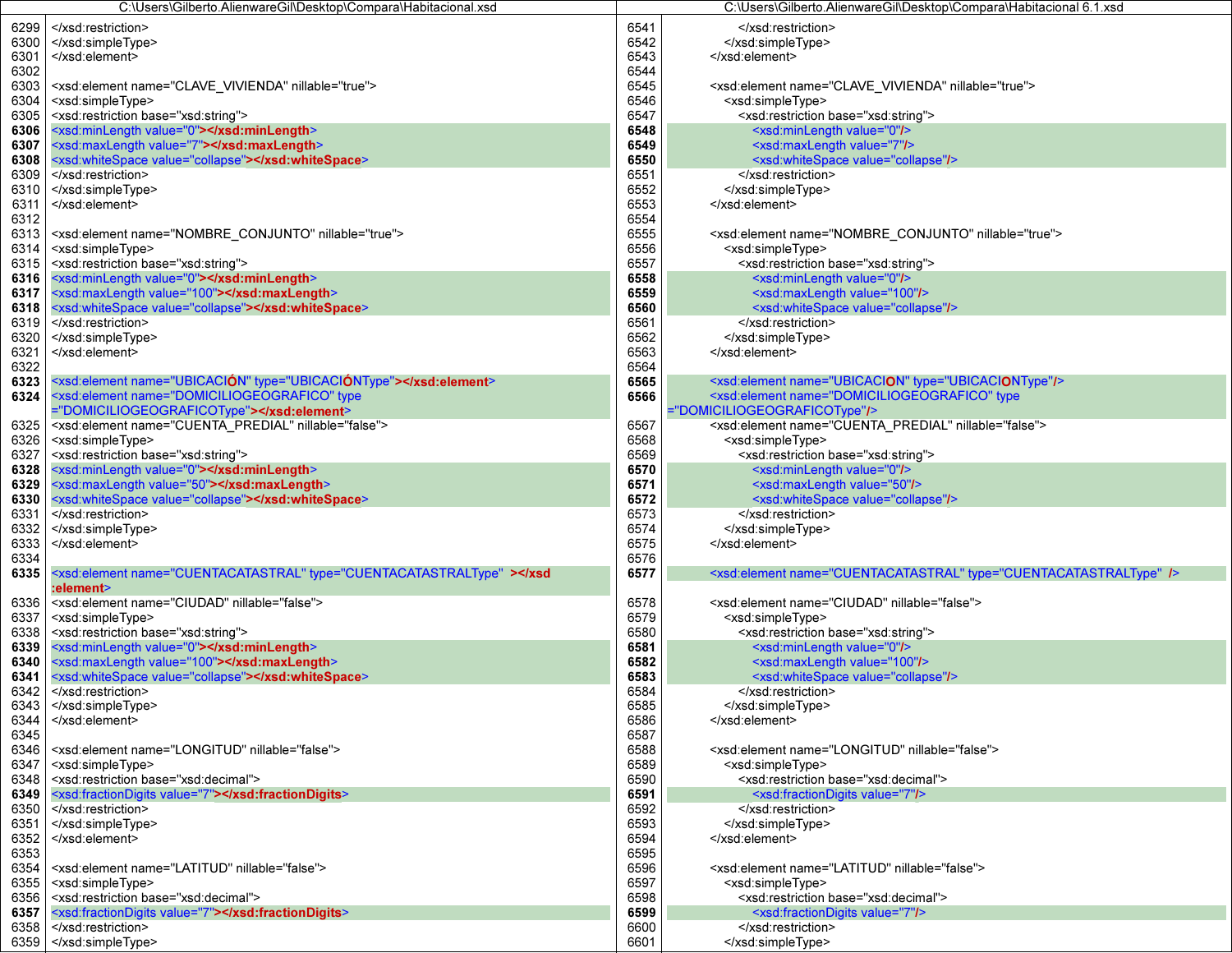|              | C:\Users\Gilberto.AlienwareGil\Desktop\Compara\Habitacional.xsd            |              | C:\Users\Gilberto.AlienwareGil\Desktop\Compara\Habitacional 6.1 xsd |
|--------------|----------------------------------------------------------------------------|--------------|---------------------------------------------------------------------|
| 6360<br>6361 |                                                                            | 6602<br>6603 | $\le$ /xsd:element>                                                 |
|              | <xsd:element name="ALTITUD" nillable="false"></xsd:element>                | 6604         |                                                                     |
| 6362         |                                                                            |              | <xsd:element name="ALTITUD" nillable="false"></xsd:element>         |
| 6363         | <xsd:simpletype></xsd:simpletype>                                          | 6605         | <xsd:simpletype></xsd:simpletype>                                   |
| 6364         | <xsd:restriction base="xsd:integer"> </xsd:restriction>                    | 6606         | <xsd:restriction base="xsd:integer"> </xsd:restriction>             |
| 6365         |                                                                            | 6607         |                                                                     |
| 6366         |                                                                            | 6608         |                                                                     |
| 6367         |                                                                            | 6609         |                                                                     |
| 6368         |                                                                            | 6610         |                                                                     |
| 6369         | <xsd:attribute name="id" type="xsd:string" use="required"></xsd:attribute> | 6611         | <xsd:attribute name="id" type="xsd:string"></xsd:attribute>         |
| 6370         |                                                                            | 6612         |                                                                     |
| 6371         | <xsd:complextype name="CUENTACATASTRALType"></xsd:complextype>             | 6613         | <xsd:complextype name="CUENTACATASTRALType"></xsd:complextype>      |
| 6372         | <xsd:sequence></xsd:sequence>                                              | 6614         | <xsd:sequence></xsd:sequence>                                       |
|              | 6373   <xsd:element name="CLAVE_REGION" nillable="false"></xsd:element>    | 6615         | <xsd:element name="CLAVE_REGION" nillable="true"></xsd:element>     |
|              | 6374   <xsd:simpletype></xsd:simpletype>                                   | 6616         | <xsd:simpletype></xsd:simpletype>                                   |
|              | 6375   <xsd:restriction base="xsd:string"></xsd:restriction>               | 6617         | <xsd:restriction base="xsd:string"></xsd:restriction>               |
|              | 6376   <xsd:pattern value="[A-Z0-9]{3}"></xsd:pattern>                     | 6618         | <xsd:pattern value="[A-Z0-9]{3}"></xsd:pattern>                     |
| 6377         |                                                                            | 6619         |                                                                     |
|              | 6378                                                                       | 6620         |                                                                     |
| 6379         |                                                                            | 6621         |                                                                     |
| 6380         |                                                                            | 6622         |                                                                     |
| 6381         | <xsd:element name="CLAVE MANZANA" nillable="false"></xsd:element>          | 6623         | <xsd:element name="CLAVE MANZANA" nillable="true"></xsd:element>    |
| 6382         | <xsd:simpletype></xsd:simpletype>                                          | 6624         | <xsd:simpletype></xsd:simpletype>                                   |
|              | 6383   <xsd:restriction base="xsd:string"></xsd:restriction>               | 6625         | <xsd:restriction base="xsd:string"></xsd:restriction>               |
| 6384         | <xsd:pattern value="[A-Z0-9]{3}"></xsd:pattern>                            | 6626         | <xsd:pattern value="[A-Z0-9]{3}"></xsd:pattern>                     |
|              | 6385                                                                       | 6627         |                                                                     |
| 6386         |                                                                            | 6628         |                                                                     |
| 6387         |                                                                            | 6629         |                                                                     |
| 6388         |                                                                            | 6630         |                                                                     |
| 6389         | <xsd:element name="CLAVE_LOTE" nillable="false"></xsd:element>             | 6631         | <xsd:element name="CLAVE LOTE" nillable="true"></xsd:element>       |
|              | 6390   <xsd:simpletype></xsd:simpletype>                                   | 6632         | <xsd:simpletype></xsd:simpletype>                                   |
| 6391         | <xsd:restriction base="xsd:string"></xsd:restriction>                      | 6633         | <xsd:restriction base="xsd:string"></xsd:restriction>               |
|              | 6392   <xsd:pattern value="[A-Z0-9]{2}"></xsd:pattern>                     | 6634         | <xsd:pattern value="[A-Z0-9]{2}"></xsd:pattern>                     |
|              | 6393                                                                       | 6635         |                                                                     |
| 6394         |                                                                            | 6636         |                                                                     |
| 6395         |                                                                            | 6637         |                                                                     |
| 6396         |                                                                            | 6638         |                                                                     |
| 6397         | <xsd:element name="CLAVE_LOCALIDAD" nillable="false"></xsd:element>        | 6639         | <xsd:element name="CLAVE_LOCALIDAD" nillable="true"></xsd:element>  |
|              | 6398   <xsd:simpletype></xsd:simpletype>                                   | 6640         | <xsd:simpletype></xsd:simpletype>                                   |
| 6399         | <xsd:restriction base="xsd:string"></xsd:restriction>                      | 6641         | <xsd:restriction base="xsd:string"></xsd:restriction>               |
|              | 6400   <xsd:pattern value="[A-Z0-9]{3}"></xsd:pattern>                     | 6642         | <xsd:pattern value="[A-Z0-9]{3}"></xsd:pattern>                     |
| 6401         |                                                                            | 6643         |                                                                     |
| 6402         |                                                                            | 6644         |                                                                     |
| 6403         |                                                                            | 6645         |                                                                     |
| 6404         |                                                                            | 6646         |                                                                     |
| 6405         | <xsd:element name="CLAVE_DIGITO" nillable="false"></xsd:element>           | 6647         | <xsd:element name="CLAVE DIGITO" nillable="true"></xsd:element>     |
| 6406         | <xsd:simpletype></xsd:simpletype>                                          | 6648         | <xsd:simpletype></xsd:simpletype>                                   |
| 6407         | <xsd:restriction base="xsd:string"></xsd:restriction>                      | 6649         | <xsd:restriction base="xsd:string"></xsd:restriction>               |
| 6408         | <xsd:minlength value="0"></xsd:minlength>                                  | 6650         | <xsd:minlength value="0"></xsd:minlength>                           |
|              | 6409   <xsd:maxlength value="1"></xsd:maxlength>                           | 6651         | <xsd:maxlength value="1"></xsd:maxlength>                           |
| 6410         | <xsd:whitespace value="collapse"></xsd:whitespace>                         | 6652         | <xsd:whitespace value="collapse"></xsd:whitespace>                  |
| 6411         |                                                                            | 6653         |                                                                     |
| 6412         |                                                                            | 6654         |                                                                     |
| 6413         |                                                                            | 6655         |                                                                     |
| 6414         |                                                                            | 6656         |                                                                     |
| 6415         |                                                                            | 6657         |                                                                     |
| 6416         |                                                                            | 6658         |                                                                     |
| 6417         | <xsd:complextype name="DOMICILIOGEOGRAFICOType"></xsd:complextype>         | 6659         | <xsd:complextype name="DOMICILIOGEOGRAFICOType"></xsd:complextype>  |
| 6418         | <xsd:sequence></xsd:sequence>                                              | 6660         | <xsd:sequence></xsd:sequence>                                       |
| 6419         | <xsd:element name="TIPODOMICILIOID" nillable="true"></xsd:element>         | 6661         | <xsd:element name="TIPODOMICILIOID" nillable="true"></xsd:element>  |
|              | 6420   <xsd:simpletype></xsd:simpletype>                                   | 6662         | <xsd:simpletype></xsd:simpletype>                                   |
| 6421 ∣       | <xsd:restriction base="xsd:integer"></xsd:restriction>                     | 6663         | <xsd:restriction base="xsd:integer"></xsd:restriction>              |
|              | 6422   <xsd:enumeration value="1"></xsd:enumeration>                       | 6664         | <xsd:enumeration value="1"></xsd:enumeration>                       |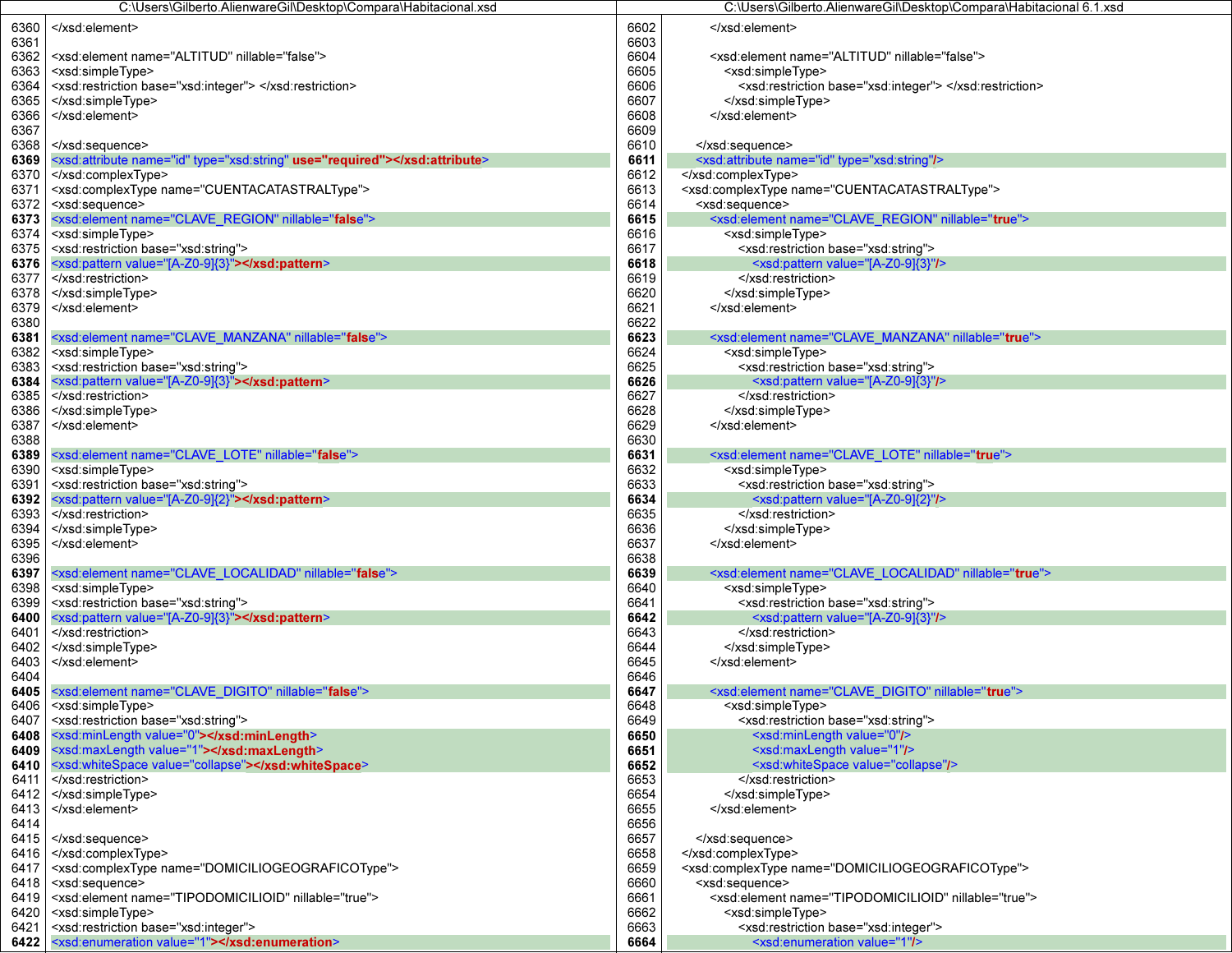|      | C:\Users\Gilberto.AlienwareGil\Desktop\Compara\Habitacional.xsd                                |              | C:\Users\Gilberto.AlienwareGil\Desktop\Compara\Habitacional 6.1.xsd                            |
|------|------------------------------------------------------------------------------------------------|--------------|------------------------------------------------------------------------------------------------|
| 6423 | <xsd:enumeration value="2"></xsd:enumeration>                                                  | 6665         | <xsd:enumeration value="2"></xsd:enumeration>                                                  |
| 6424 | <xsd:enumeration value="3"></xsd:enumeration>                                                  | 6666         | <xsd:enumeration value="3"></xsd:enumeration>                                                  |
| 6425 | <xsd:enumeration value="4"></xsd:enumeration>                                                  | 6667         | <xsd:enumeration value="4"></xsd:enumeration>                                                  |
| 6426 |                                                                                                | 6668         |                                                                                                |
| 6427 |                                                                                                | 6669         |                                                                                                |
| 6428 |                                                                                                | 6670         |                                                                                                |
| 6429 |                                                                                                | 6671         |                                                                                                |
| 6430 | <xsd:element name="TIPODOMICILIO" type="TIPODOMICILIOType"></xsd:element>                      | 6672         | <xsd:element name="TIPODOMICILIO" type="TIPODOMICILIOType"></xsd:element>                      |
| 6431 | <xsd:element name="NUMEROEXTERIORNUM" nillable="true"></xsd:element>                           | 6673         | <xsd:element name="NUMEROEXTERIORNUM" nillable="true"></xsd:element>                           |
| 6432 | <xsd:simpletype></xsd:simpletype>                                                              | 6674         | <xsd:simpletype></xsd:simpletype>                                                              |
| 6433 | <xsd:restriction base="xsd:integer"> </xsd:restriction>                                        | 6675         | <xsd:restriction base="xsd:integer"> </xsd:restriction>                                        |
| 6434 |                                                                                                | 6676         |                                                                                                |
| 6435 |                                                                                                | 6677         |                                                                                                |
| 6436 |                                                                                                | 6678         |                                                                                                |
| 6437 | <xsd:element name="NUMEROEXTERIORALFA" nillable="true"></xsd:element>                          | 6679         | <xsd:element name="NUMEROEXTERIORALFA" nillable="true"></xsd:element>                          |
| 6438 | <xsd:simpletype></xsd:simpletype>                                                              | 6680         | <xsd:simpletype></xsd:simpletype>                                                              |
| 6439 | <xsd:restriction base="xsd:string"></xsd:restriction>                                          | 6681         | <xsd:restriction base="xsd:string"></xsd:restriction>                                          |
| 6440 | <xsd:minlength value="0"></xsd:minlength>                                                      | 6682         | <xsd:minlength value="0"></xsd:minlength>                                                      |
| 6441 | <xsd:maxlength value="50"></xsd:maxlength>                                                     | 6683         | <xsd:maxlength value="50"></xsd:maxlength>                                                     |
| 6442 | <xsd:whitespace value="collapse"></xsd:whitespace>                                             | 6684         | <xsd:whitespace value="collapse"></xsd:whitespace>                                             |
| 6443 |                                                                                                | 6685         |                                                                                                |
| 6444 |                                                                                                | 6686         |                                                                                                |
| 6445 |                                                                                                | 6687         |                                                                                                |
| 6446 |                                                                                                | 6688         |                                                                                                |
| 6447 | <xsd:element name="NUMEROEXTERIORANT" nillable="true"></xsd:element>                           | 6689         | <xsd:element name="NUMEROEXTERIORANT" nillable="true"></xsd:element>                           |
| 6448 | <xsd:simpletype></xsd:simpletype>                                                              | 6690         | <xsd:simpletype></xsd:simpletype>                                                              |
| 6449 | <xsd:restriction base="xsd:string"></xsd:restriction>                                          | 6691         | <xsd:restriction base="xsd:string"></xsd:restriction>                                          |
| 6450 | <xsd:minlength value="0"></xsd:minlength>                                                      | 6692         | <xsd:minlength value="0"></xsd:minlength>                                                      |
| 6451 | <xsd:maxlength value="50"></xsd:maxlength>                                                     | 6693         | <xsd:maxlength value="50"></xsd:maxlength>                                                     |
| 6452 | <xsd:whitespace value="collapse"></xsd:whitespace>                                             | 6694         | <xsd:whitespace value="collapse"></xsd:whitespace>                                             |
|      | 6453                                                                                           | 6695         |                                                                                                |
| 6454 |                                                                                                | 6696         |                                                                                                |
| 6455 |                                                                                                | 6697         |                                                                                                |
| 6456 |                                                                                                | 6698         |                                                                                                |
| 6457 | <xsd:element name="NUMEROINTERIORNUM" nillable="true"></xsd:element>                           | 6699         | <xsd:element name="NUMEROINTERIORNUM" nillable="true"></xsd:element>                           |
| 6458 | <xsd:simpletype></xsd:simpletype>                                                              | 6700         | <xsd:simpletype></xsd:simpletype>                                                              |
| 6459 | <xsd:restriction base="xsd:integer"> </xsd:restriction>                                        | 6701<br>6702 | <xsd:restriction base="xsd:string"></xsd:restriction>                                          |
|      |                                                                                                | 6703         | <xsd:minlength value="0"></xsd:minlength><br><xsd:maxlength value="5"></xsd:maxlength>         |
|      |                                                                                                | 6704         | <xsd:whitespace value="collapse"></xsd:whitespace>                                             |
|      |                                                                                                | 6705         |                                                                                                |
| 6460 |                                                                                                | 6706         |                                                                                                |
| 6461 |                                                                                                | 6707         |                                                                                                |
| 6462 |                                                                                                | 6708         |                                                                                                |
| 6463 | <xsd:element name="NUMEROINTERIORALFA" nillable="true"></xsd:element>                          | 6709         | <xsd:element name="NUMEROINTERIORALFA" nillable="true"></xsd:element>                          |
|      | 6464   <xsd:simpletype></xsd:simpletype>                                                       | 6710         | <xsd:simpletype></xsd:simpletype>                                                              |
| 6465 | <xsd:restriction base="xsd:string"></xsd:restriction>                                          | 6711         | <xsd:restriction base="xsd:string"></xsd:restriction>                                          |
| 6466 | <xsd:minlength value="0"></xsd:minlength>                                                      | 6712         | <xsd:minlength value="0"></xsd:minlength>                                                      |
| 6467 | <xsd:maxlength value="50"></xsd:maxlength>                                                     | 6713         | <xsd:maxlength value="50"></xsd:maxlength>                                                     |
| 6468 | <xsd:whitespace value="collapse"></xsd:whitespace>                                             | 6714         | <xsd:whitespace value="collapse"></xsd:whitespace>                                             |
| 6469 |                                                                                                | 6715         |                                                                                                |
| 6470 |                                                                                                | 6716         |                                                                                                |
| 6471 |                                                                                                | 6717         |                                                                                                |
| 6472 |                                                                                                | 6718         |                                                                                                |
| 6473 | <xsd:element name="TIPOASENTAMIENTO" nillable="true"></xsd:element>                            | 6719         | <xsd:element name="TIPOASENTAMIENTOID" nillable="true"></xsd:element>                          |
| 6474 | <xsd:simpletype></xsd:simpletype>                                                              | 6720         | <xsd:simpletype></xsd:simpletype>                                                              |
| 6475 | <xsd:restriction base="xsd:integer"></xsd:restriction>                                         | 6721         | <xsd:restriction base="xsd:integer"></xsd:restriction>                                         |
| 6476 | <xsd:enumeration value="1"></xsd:enumeration>                                                  | 6722         | <xsd:enumeration value="1"></xsd:enumeration>                                                  |
| 6477 | <xsd:enumeration value="2"></xsd:enumeration>                                                  | 6723         | <xsd:enumeration value="2"></xsd:enumeration>                                                  |
| 6478 | <xsd:enumeration value="3"></xsd:enumeration>                                                  | 6724         | <xsd:enumeration value="3"></xsd:enumeration>                                                  |
| 6479 | <xsd:enumeration value="4"></xsd:enumeration><br><xsd:enumeration value="5"></xsd:enumeration> | 6725<br>6726 | <xsd:enumeration value="4"></xsd:enumeration>                                                  |
| 6480 | 6481   <xsd: enumeration="" value="6"></xsd:>                                                  |              | <xsd:enumeration value="5"></xsd:enumeration><br><xsd:enumeration value="6"></xsd:enumeration> |
|      |                                                                                                | 6727         |                                                                                                |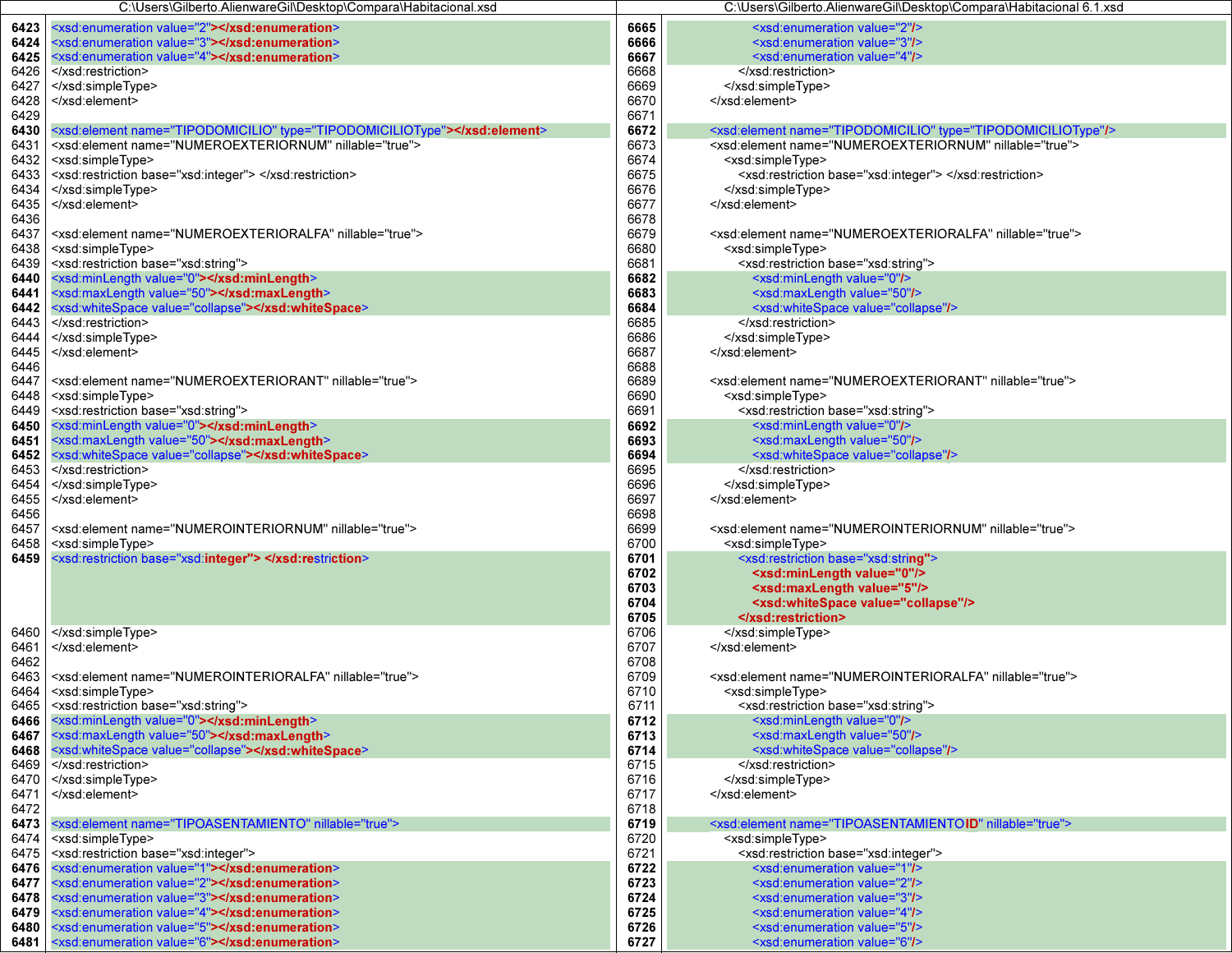|      | C:\Users\Gilberto.AlienwareGil\Desktop\Compara\Habitacional.xsd        |      | C:\Users\Gilberto.AlienwareGil\Desktop\Compara\Habitacional 6.1.xsd   |
|------|------------------------------------------------------------------------|------|-----------------------------------------------------------------------|
| 6482 | <xsd:enumeration value="7"></xsd:enumeration>                          | 6728 | <xsd:enumeration value="7"></xsd:enumeration>                         |
| 6483 | <xsd:enumeration value="8"></xsd:enumeration>                          | 6729 | <xsd:enumeration value="8"></xsd:enumeration>                         |
| 6484 | <xsd:enumeration value="9"></xsd:enumeration>                          | 6730 | <xsd:enumeration value="9"></xsd:enumeration>                         |
| 6485 | <xsd:enumeration value="10"></xsd:enumeration>                         | 6731 | <xsd:enumeration value="10"></xsd:enumeration>                        |
| 6486 | <xsd:enumeration value="11"></xsd:enumeration>                         | 6732 | <xsd:enumeration value="11"></xsd:enumeration>                        |
| 6487 | <xsd:enumeration value="12"></xsd:enumeration>                         | 6733 | <xsd:enumeration value="12"></xsd:enumeration>                        |
| 6488 | <xsd:enumeration value="13"></xsd:enumeration>                         | 6734 | <xsd:enumeration value="13"></xsd:enumeration>                        |
| 6489 | <xsd:enumeration value="14"></xsd:enumeration>                         | 6735 | <xsd:enumeration value="14"></xsd:enumeration>                        |
| 6490 | <xsd:enumeration value="15"></xsd:enumeration>                         | 6736 | <xsd:enumeration value="15"></xsd:enumeration>                        |
| 6491 | <xsd:enumeration value="16"></xsd:enumeration>                         | 6737 | <xsd:enumeration value="16"></xsd:enumeration>                        |
| 6492 | <xsd:enumeration value="17"></xsd:enumeration>                         | 6738 | <xsd:enumeration value="17"></xsd:enumeration>                        |
| 6493 | <xsd:enumeration value="18"></xsd:enumeration>                         | 6739 | <xsd:enumeration value="18"></xsd:enumeration>                        |
| 6494 | <xsd:enumeration value="19"></xsd:enumeration>                         | 6740 | <xsd:enumeration value="19"></xsd:enumeration>                        |
| 6495 | <xsd:enumeration value="20"></xsd:enumeration>                         | 6741 | <xsd:enumeration value="20"></xsd:enumeration>                        |
| 6496 | <xsd:enumeration value="21"></xsd:enumeration>                         | 6742 | <xsd:enumeration value="21"></xsd:enumeration>                        |
| 6497 | <xsd:enumeration value="22"></xsd:enumeration>                         | 6743 | <xsd:enumeration value="22"></xsd:enumeration>                        |
| 6498 | <xsd:enumeration value="23"></xsd:enumeration>                         | 6744 | <xsd:enumeration value="23"></xsd:enumeration>                        |
| 6499 | <xsd:enumeration value="24"></xsd:enumeration>                         | 6745 | <xsd:enumeration value="24"></xsd:enumeration>                        |
| 6500 | <xsd:enumeration value="25"></xsd:enumeration>                         | 6746 | <xsd:enumeration value="25"></xsd:enumeration>                        |
| 6501 | <xsd:enumeration value="26"></xsd:enumeration>                         | 6747 | <xsd:enumeration value="26"></xsd:enumeration>                        |
| 6502 | <xsd:enumeration value="27"></xsd:enumeration>                         | 6748 | <xsd:enumeration value="27"></xsd:enumeration>                        |
| 6503 | <xsd:enumeration value="28"></xsd:enumeration>                         | 6749 | <xsd:enumeration value="28"></xsd:enumeration>                        |
| 6504 | <xsd:enumeration value="29"></xsd:enumeration>                         | 6750 | <xsd:enumeration value="29"></xsd:enumeration>                        |
| 6505 | <xsd:enumeration value="30"></xsd:enumeration>                         | 6751 | <xsd:enumeration value="30"></xsd:enumeration>                        |
| 6506 | <xsd:enumeration value="31"></xsd:enumeration>                         | 6752 | <xsd:enumeration value="31"></xsd:enumeration>                        |
| 6507 | <xsd:enumeration value="32"></xsd:enumeration>                         | 6753 | <xsd:enumeration value="32"></xsd:enumeration>                        |
| 6508 | <xsd:enumeration value="33"></xsd:enumeration>                         | 6754 | <xsd:enumeration value="33"></xsd:enumeration>                        |
| 6509 | <xsd:enumeration value="34"></xsd:enumeration>                         | 6755 | <xsd:enumeration value="34"></xsd:enumeration>                        |
| 6510 | <xsd:enumeration value="35"></xsd:enumeration>                         | 6756 | <xsd:enumeration value="35"></xsd:enumeration>                        |
| 6511 | <xsd:enumeration value="36"></xsd:enumeration>                         | 6757 | <xsd:enumeration value="36"></xsd:enumeration>                        |
| 6512 | <xsd:enumeration value="37"></xsd:enumeration>                         | 6758 | $\leq$ xsd: enumeration value="37"/>                                  |
| 6513 | <xsd:enumeration value="38"></xsd:enumeration>                         | 6759 | <xsd:enumeration value="38"></xsd:enumeration>                        |
| 6514 | <xsd:enumeration value="39"></xsd:enumeration>                         | 6760 | <xsd:enumeration value="39"></xsd:enumeration>                        |
| 6515 | <xsd:enumeration value="40"></xsd:enumeration>                         | 6761 | <xsd:enumeration value="40"></xsd:enumeration>                        |
| 6516 | <xsd:enumeration value="41"></xsd:enumeration>                         | 6762 | <xsd:enumeration value="41"></xsd:enumeration>                        |
| 6517 | <xsd:enumeration value="42"></xsd:enumeration>                         | 6763 | <xsd:enumeration value="42"></xsd:enumeration>                        |
| 6518 | <xsd:enumeration value="43"></xsd:enumeration>                         | 6764 | <xsd:enumeration value="43"></xsd:enumeration>                        |
| 6519 |                                                                        | 6765 |                                                                       |
| 6520 |                                                                        | 6766 |                                                                       |
| 6521 | $\le$ /xsd:element>                                                    | 6767 |                                                                       |
| 6522 |                                                                        | 6768 |                                                                       |
| 6523 | <xsd:element name="NOMBREASENTAMIENTO" nillable="true"></xsd:element>  | 6769 | <xsd:element name="NOMBREASENTAMIENTO" nillable="true"></xsd:element> |
| 6524 | <xsd:simpletype></xsd:simpletype>                                      | 6770 | <xsd:simpletype></xsd:simpletype>                                     |
| 6525 | <xsd:restriction base="xsd:string"></xsd:restriction>                  | 6771 | <xsd:restriction base="xsd:string"></xsd:restriction>                 |
| 6526 | <xsd:minlength value="1"></xsd:minlength>                              | 6772 | <xsd:minlength value="1"></xsd:minlength>                             |
| 6527 | <xsd:maxlength value="100"></xsd:maxlength>                            | 6773 | <xsd:maxlength value="100"></xsd:maxlength>                           |
| 6528 | <xsd:whitespace value="collapse"></xsd:whitespace>                     | 6774 | <xsd:whitespace value="collapse"></xsd:whitespace>                    |
| 6529 |                                                                        | 6775 |                                                                       |
|      | 6530                                                                   | 6776 |                                                                       |
| 6531 |                                                                        | 6777 |                                                                       |
| 6532 |                                                                        | 6778 |                                                                       |
| 6533 | <xsd:element name="CODIGOPOSTAL" nillable="true"></xsd:element>        | 6779 | <xsd:element name="CODIGOPOSTAL" nillable="true"></xsd:element>       |
| 6534 | <xsd:simpletype></xsd:simpletype>                                      | 6780 | <xsd:simpletype></xsd:simpletype>                                     |
| 6535 | <xsd:restriction base="xsd:string"></xsd:restriction>                  | 6781 | <xsd:restriction base="xsd:string"></xsd:restriction>                 |
|      | 6536   <xsd:minlength value="1"></xsd:minlength>                       | 6782 | <xsd:minlength value="1"></xsd:minlength>                             |
| 6537 | <xsd:maxlength value="5"></xsd:maxlength>                              | 6783 | <xsd:maxlength value="5"></xsd:maxlength>                             |
| 6538 | <xsd:whitespace value="collapse"></xsd:whitespace>                     | 6784 | <xsd:whitespace value="collapse"></xsd:whitespace>                    |
| 6539 |                                                                        | 6785 |                                                                       |
| 6540 |                                                                        | 6786 |                                                                       |
| 6541 |                                                                        | 6787 |                                                                       |
| 6542 |                                                                        | 6788 |                                                                       |
|      | 6543   <xsd:element name="CVELOCALIDAD" nillable="true"></xsd:element> | 6789 | <xsd:element name="LOCALIDADID" nillable="true"></xsd:element>        |
|      | 6544   <xsd:simpletype></xsd:simpletype>                               | 6790 | <xsd:simpletype></xsd:simpletype>                                     |
|      |                                                                        |      |                                                                       |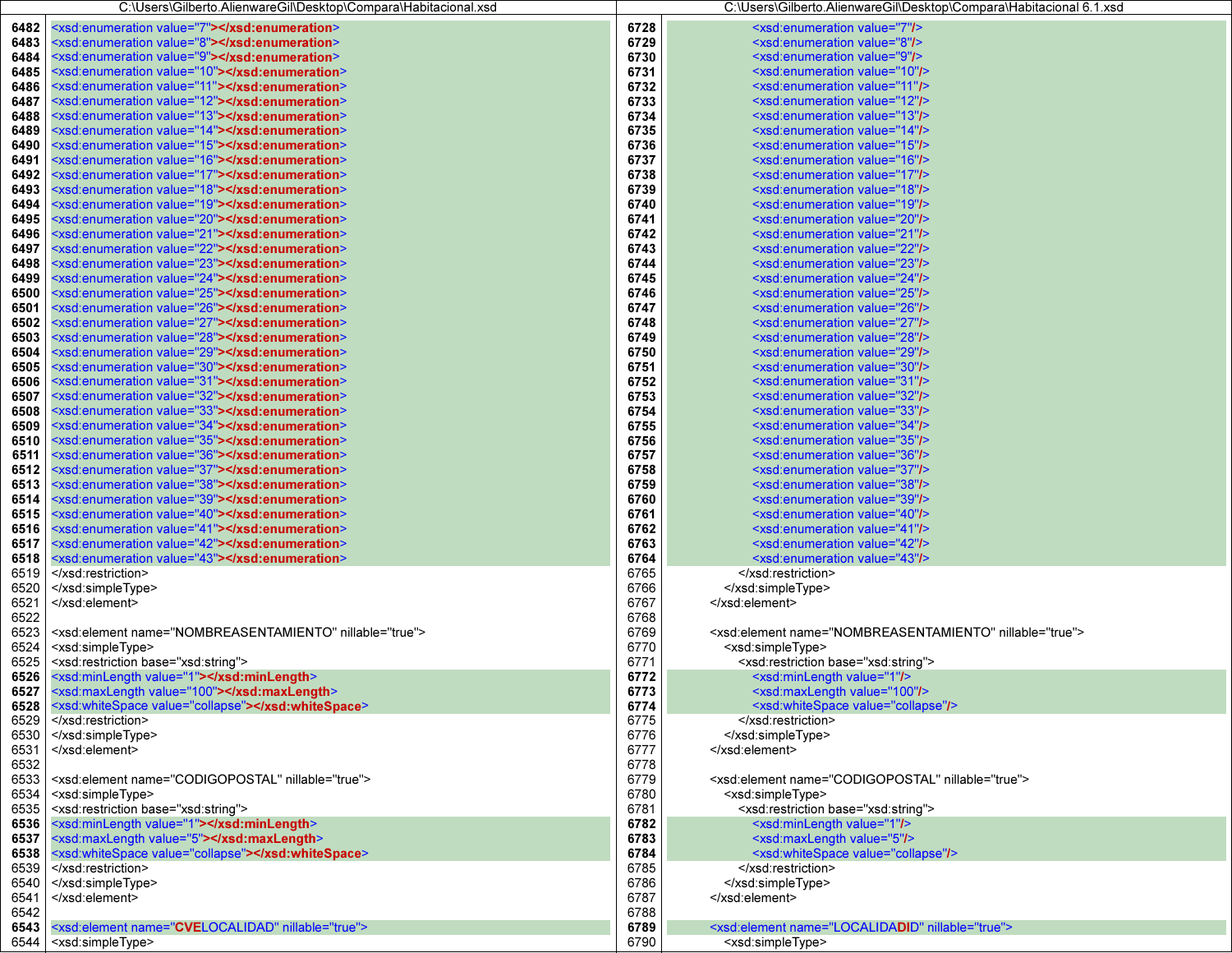|              | C:\Users\Gilberto.AlienwareGil\Desktop\Compara\Habitacional.xsd                                  |              | C:\Users\Gilberto.AlienwareGil\Desktop\Compara\Habitacional 6.1.xsd                              |
|--------------|--------------------------------------------------------------------------------------------------|--------------|--------------------------------------------------------------------------------------------------|
| 6545         | <xsd:restriction base="xsd:string"></xsd:restriction>                                            | 6791         | <xsd:restriction base="xsd:string"></xsd:restriction>                                            |
| 6546         | <xsd:minlength value="1"></xsd:minlength>                                                        | 6792         | <xsd:minlength value="1"></xsd:minlength>                                                        |
| 6547         | <xsd:maxlength value="4"></xsd:maxlength>                                                        | 6793         | <xsd:maxlength value="4"></xsd:maxlength>                                                        |
| 6548         | <xsd:whitespace value="collapse"></xsd:whitespace>                                               | 6794         | <xsd:whitespace value="collapse"></xsd:whitespace>                                               |
| 6549         |                                                                                                  | 6795         | $\overline{\left\langle \right\rangle}$ xsd:restriction>                                         |
| 6550         |                                                                                                  | 6796         |                                                                                                  |
| 6551         |                                                                                                  | 6797         |                                                                                                  |
| 6552         |                                                                                                  | 6798         |                                                                                                  |
| 6553         | <xsd:element name="CVEMUNICIPIO" nillable="true"></xsd:element>                                  | 6799         | <xsd:element name="MUNICIPIOID" nillable="true"></xsd:element>                                   |
| 6554         | <xsd:simpletype></xsd:simpletype>                                                                | 6800         | <xsd:simpletype></xsd:simpletype>                                                                |
| 6555         | <xsd:restriction base="xsd:string"></xsd:restriction>                                            | 6801         | <xsd:restriction base="xsd:string"></xsd:restriction>                                            |
| 6556         | <xsd:minlength value="3"></xsd:minlength>                                                        | 6802         | <xsd:minlength value="3"></xsd:minlength>                                                        |
| 6557         | <xsd:maxlength value="3"></xsd:maxlength>                                                        | 6803         | <xsd:maxlength value="3"></xsd:maxlength>                                                        |
| 6558         | <xsd:whitespace value="collapse"></xsd:whitespace>                                               | 6804         | <xsd:whitespace value="collapse"></xsd:whitespace>                                               |
| 6559         |                                                                                                  | 6805         |                                                                                                  |
| 6560         |                                                                                                  | 6806         |                                                                                                  |
| 6561<br>6562 |                                                                                                  | 6807<br>6808 |                                                                                                  |
| 6563         | <xsd:element name="CVEESTADO" nillable="true"></xsd:element>                                     | 6809         | <xsd:element name="ESTADOID" nillable="true"></xsd:element>                                      |
| 6564         | <xsd:simpletype></xsd:simpletype>                                                                | 6810         | <xsd:simpletype></xsd:simpletype>                                                                |
| 6565         | <xsd:restriction base="xsd:string"></xsd:restriction>                                            | 6811         | <xsd:restriction base="xsd:string"></xsd:restriction>                                            |
| 6566         | <xsd:minlength value="2"></xsd:minlength>                                                        | 6812         | <xsd:minlength value="2"></xsd:minlength>                                                        |
| 6567         | <xsd:maxlength value="2"></xsd:maxlength>                                                        | 6813         | <xsd:maxlength value="2"></xsd:maxlength>                                                        |
| 6568         | <xsd:whitespace value="collapse"></xsd:whitespace>                                               | 6814         | <xsd:whitespace value="collapse"></xsd:whitespace>                                               |
| 6569         |                                                                                                  | 6815         |                                                                                                  |
| 6570         |                                                                                                  | 6816         |                                                                                                  |
| 6571         |                                                                                                  | 6817         |                                                                                                  |
| 6572         |                                                                                                  | 6818         |                                                                                                  |
| 6573         | <xsd:element name="CVETIPOVIALIDADREF1" nillable="true"></xsd:element>                           | 6819         | <xsd:element name="TIPOVIALIDADIDREF1" nillable="true"></xsd:element>                            |
| 6574         | <xsd:simpletype></xsd:simpletype>                                                                | 6820         | <xsd:simpletype></xsd:simpletype>                                                                |
| 6575         | <xsd:restriction base="xsd:integer"></xsd:restriction>                                           | 6821         | <xsd:restriction base="xsd:integer"></xsd:restriction>                                           |
| 6576         | <xsd:enumeration value="0"></xsd:enumeration>                                                    | 6822         | <xsd:enumeration value="0"></xsd:enumeration>                                                    |
| 6577         | <xsd:enumeration value="1"></xsd:enumeration>                                                    | 6823         | <xsd:enumeration value="1"></xsd:enumeration>                                                    |
| 6578         | <xsd:enumeration value="2"></xsd:enumeration>                                                    | 6824         | <xsd:enumeration value="2"></xsd:enumeration>                                                    |
| 6579         | <xsd:enumeration value="3"></xsd:enumeration>                                                    | 6825         | <xsd:enumeration value="3"></xsd:enumeration>                                                    |
| 6580         | <xsd:enumeration value="4"></xsd:enumeration><br><xsd:enumeration value="5"></xsd:enumeration>   | 6826<br>6827 | <xsd:enumeration value="4"></xsd:enumeration>                                                    |
| 6581<br>6582 | <xsd:enumeration value="6"></xsd:enumeration>                                                    | 6828         | <xsd:enumeration value="5"></xsd:enumeration><br><xsd:enumeration value="6"></xsd:enumeration>   |
| 6583         | <xsd:enumeration value="7"></xsd:enumeration>                                                    | 6829         | <xsd:enumeration value="7"></xsd:enumeration>                                                    |
| 6584         | <xsd:enumeration value="8"></xsd:enumeration>                                                    | 6830         | <xsd:enumeration value="8"></xsd:enumeration>                                                    |
| 6585         | <xsd:enumeration value="9"></xsd:enumeration>                                                    | 6831         | <xsd:enumeration value="9"></xsd:enumeration>                                                    |
| 6586         | <xsd:enumeration value="10"></xsd:enumeration>                                                   | 6832         | <xsd:enumeration value="10"></xsd:enumeration>                                                   |
| 6587         | <xsd:enumeration value="11"></xsd:enumeration>                                                   | 6833         | <xsd:enumeration value="11"></xsd:enumeration>                                                   |
| 6588         | <xsd:enumeration value="12"></xsd:enumeration>                                                   | 6834         | <xsd:enumeration value="12"></xsd:enumeration>                                                   |
| 6589         | <xsd:enumeration value="13"></xsd:enumeration>                                                   | 6835         | <xsd:enumeration value="13"></xsd:enumeration>                                                   |
| 6590         | <xsd:enumeration value="14"></xsd:enumeration>                                                   | 6836         | <xsd:enumeration value="14"></xsd:enumeration>                                                   |
| 6591         | <xsd:enumeration value="15"></xsd:enumeration>                                                   | 6837         | <xsd:enumeration value="15"></xsd:enumeration>                                                   |
| 6592         | <xsd:enumeration value="16"></xsd:enumeration>                                                   | 6838         | <xsd:enumeration value="16"></xsd:enumeration>                                                   |
| 6593         | <xsd:enumeration value="17"></xsd:enumeration>                                                   | 6839         | $\leq$ xsd: enumeration value="17"/>                                                             |
| 6594         | <xsd:enumeration value="18"></xsd:enumeration>                                                   | 6840         | <xsd:enumeration value="18"></xsd:enumeration>                                                   |
| 6595         | <xsd:enumeration value="19"></xsd:enumeration>                                                   | 6841         | <xsd:enumeration value="19"></xsd:enumeration>                                                   |
| 6596         | <xsd:enumeration value="20"></xsd:enumeration>                                                   | 6842         | $\leq$ xsd: enumeration value="20"/>                                                             |
| 6597         | <xsd:enumeration value="21"></xsd:enumeration>                                                   | 6843         | <xsd:enumeration value="21"></xsd:enumeration>                                                   |
| 6598         | <xsd:enumeration value="22"></xsd:enumeration>                                                   | 6844         | <xsd:enumeration value="22"></xsd:enumeration>                                                   |
| 6599<br>6600 | <xsd:enumeration value="23"></xsd:enumeration><br><xsd:enumeration value="24"></xsd:enumeration> | 6845<br>6846 | <xsd:enumeration value="23"></xsd:enumeration><br><xsd:enumeration value="24"></xsd:enumeration> |
| 6601         | <xsd:enumeration value="25"></xsd:enumeration>                                                   | 6847         | <xsd:enumeration value="25"></xsd:enumeration>                                                   |
| 6602         | <xsd:enumeration value="26"></xsd:enumeration>                                                   | 6848         | <xsd:enumeration value="26"></xsd:enumeration>                                                   |
| 6603         | $\le$ /xsd:restriction>                                                                          | 6849         |                                                                                                  |
| 6604         |                                                                                                  | 6850         |                                                                                                  |
| 6605         |                                                                                                  | 6851         |                                                                                                  |
| 6606         |                                                                                                  | 6852         |                                                                                                  |
| 6607         | <xsd:element name="NOMBREVIALIDADREF1" nillable="true"></xsd:element>                            | 6853         | <xsd:element name="NOMBREVIALIDADREF1" nillable="true"></xsd:element>                            |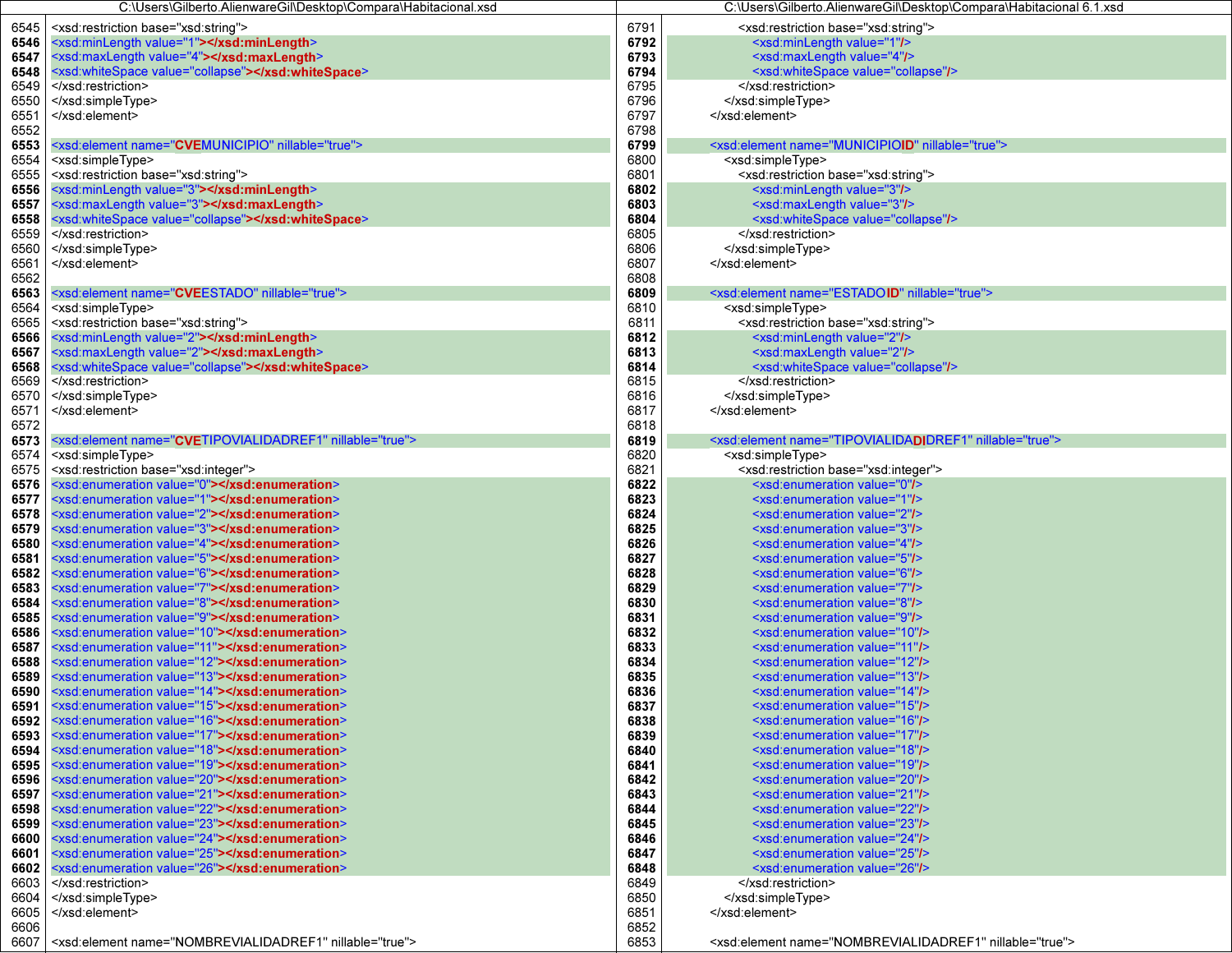|              | C:\Users\Gilberto.AlienwareGil\Desktop\Compara\Habitacional.xsd                                  |              | C:\Users\Gilberto.AlienwareGil\Desktop\Compara\Habitacional 6.1.xsd                              |
|--------------|--------------------------------------------------------------------------------------------------|--------------|--------------------------------------------------------------------------------------------------|
| 6608         | <xsd:simpletype></xsd:simpletype>                                                                | 6854         | <xsd:simpletype></xsd:simpletype>                                                                |
| 6609         | <xsd:restriction base="xsd:string"></xsd:restriction>                                            | 6855         | <xsd:restriction base="xsd:string"></xsd:restriction>                                            |
| 6610         | <xsd:minlength value="1"></xsd:minlength>                                                        | 6856         | <xsd:minlength value="1"></xsd:minlength>                                                        |
| 6611         | <xsd:maxlength value="100"></xsd:maxlength>                                                      | 6857         | <xsd:maxlength value="100"></xsd:maxlength>                                                      |
| 6612         | <xsd:whitespace value="collapse"></xsd:whitespace>                                               | 6858         | <xsd:whitespace value="collapse"></xsd:whitespace>                                               |
| 6613         |                                                                                                  | 6859         |                                                                                                  |
| 6614         |                                                                                                  | 6860         |                                                                                                  |
| 6615         |                                                                                                  | 6861         | $\le$ /xsd:element>                                                                              |
| 6616         |                                                                                                  | 6862         |                                                                                                  |
| 6617         | <xsd:element name="CLAVEVIALIDADREF1" nillable="true"></xsd:element>                             | 6863         | <xsd:element name="CLAVEVIALIDADREF1" nillable="true"></xsd:element>                             |
| 6618         | <xsd:simpletype></xsd:simpletype>                                                                | 6864         | <xsd:simpletype></xsd:simpletype>                                                                |
| 6619         | <xsd:restriction base="xsd:integer"></xsd:restriction>                                           | 6865         | <xsd:restriction base="xsd:integer"> </xsd:restriction>                                          |
| 6620         | <xsd:enumeration value="0"></xsd:enumeration>                                                    |              |                                                                                                  |
| 6621         | <xsd:enumeration value="1"></xsd:enumeration>                                                    |              |                                                                                                  |
| 6622         | <xsd:enumeration value="2"></xsd:enumeration>                                                    |              |                                                                                                  |
| 6623         | <xsd:enumeration value="3"></xsd:enumeration>                                                    |              |                                                                                                  |
| 6624         | <xsd:enumeration value="4"></xsd:enumeration>                                                    |              |                                                                                                  |
| 6625         |                                                                                                  |              |                                                                                                  |
| 6626         |                                                                                                  | 6866         |                                                                                                  |
| 6627         |                                                                                                  | 6867         | $\le$ /xsd:element>                                                                              |
| 6628         |                                                                                                  | 6868         |                                                                                                  |
| 6629         | <xsd:element name="CVETIPOVIALIDADREF2" nillable="true"></xsd:element>                           | 6869         | <xsd:element name="TIPOVIALIDADIDREF2" nillable="true"></xsd:element>                            |
| 6630         | <xsd:simpletype></xsd:simpletype>                                                                | 6870         | <xsd:simpletype></xsd:simpletype>                                                                |
| 6631         | <xsd:restriction base="xsd:integer"></xsd:restriction>                                           | 6871         | <xsd:restriction base="xsd:integer"></xsd:restriction>                                           |
| 6632         | <xsd:enumeration value="0"></xsd:enumeration>                                                    | 6872         | <xsd:enumeration value="0"></xsd:enumeration>                                                    |
| 6633         | <xsd:enumeration value="1"></xsd:enumeration>                                                    | 6873         | <xsd:enumeration value="1"></xsd:enumeration>                                                    |
| 6634         | <xsd:enumeration value="2"></xsd:enumeration>                                                    | 6874         | <xsd:enumeration value="2"></xsd:enumeration>                                                    |
| 6635         | <xsd:enumeration value="3"></xsd:enumeration>                                                    | 6875         | <xsd:enumeration value="3"></xsd:enumeration>                                                    |
| 6636         | <xsd:enumeration value="4"></xsd:enumeration>                                                    | 6876         | <xsd:enumeration value="4"></xsd:enumeration>                                                    |
| 6637         | <xsd:enumeration value="5"></xsd:enumeration>                                                    | 6877         | <xsd:enumeration value="5"></xsd:enumeration>                                                    |
| 6638         | <xsd:enumeration value="6"></xsd:enumeration>                                                    | 6878         | <xsd:enumeration value="6"></xsd:enumeration>                                                    |
| 6639         | <xsd:enumeration value="7"></xsd:enumeration>                                                    | 6879         | <xsd:enumeration value="7"></xsd:enumeration>                                                    |
| 6640         | <xsd:enumeration value="8"></xsd:enumeration>                                                    | 6880         | <xsd:enumeration value="8"></xsd:enumeration>                                                    |
| 6641         | <xsd:enumeration value="9"></xsd:enumeration>                                                    | 6881         | <xsd:enumeration value="9"></xsd:enumeration>                                                    |
| 6642         | <xsd:enumeration value="10"></xsd:enumeration>                                                   | 6882         | <xsd:enumeration value="10"></xsd:enumeration>                                                   |
| 6643         | <xsd:enumeration value="11"></xsd:enumeration>                                                   | 6883         | <xsd:enumeration value="11"></xsd:enumeration>                                                   |
| 6644         | <xsd:enumeration value="12"></xsd:enumeration>                                                   | 6884         | <xsd:enumeration value="12"></xsd:enumeration>                                                   |
| 6645         | <xsd:enumeration value="13"></xsd:enumeration>                                                   | 6885         | <xsd:enumeration value="13"></xsd:enumeration>                                                   |
| 6646         | <xsd:enumeration value="14"></xsd:enumeration>                                                   | 6886         | <xsd:enumeration value="14"></xsd:enumeration>                                                   |
| 6647         | <xsd:enumeration value="15"></xsd:enumeration>                                                   | 6887         | <xsd:enumeration value="15"></xsd:enumeration>                                                   |
| 6648         | <xsd:enumeration value="16"></xsd:enumeration>                                                   | 6888         | <xsd:enumeration value="16"></xsd:enumeration>                                                   |
| 6649         | <xsd:enumeration value="17"></xsd:enumeration>                                                   | 6889         | <xsd:enumeration value="17"></xsd:enumeration>                                                   |
| 6650         | <xsd:enumeration value="18"></xsd:enumeration>                                                   | 6890         | <xsd:enumeration value="18"></xsd:enumeration>                                                   |
| 6651         | <xsd:enumeration value="19"></xsd:enumeration>                                                   | 6891         | <xsd:enumeration value="19"></xsd:enumeration>                                                   |
| 6652         | <xsd:enumeration value="20"></xsd:enumeration>                                                   | 6892         | <xsd:enumeration value="20"></xsd:enumeration>                                                   |
| 6653         | <xsd:enumeration value="21"></xsd:enumeration>                                                   | 6893         | <xsd:enumeration value="21"></xsd:enumeration>                                                   |
| 6654         | <xsd:enumeration value="22"></xsd:enumeration><br><xsd:enumeration value="23"></xsd:enumeration> | 6894<br>6895 | <xsd:enumeration value="22"></xsd:enumeration><br><xsd:enumeration value="23"></xsd:enumeration> |
| 6655         |                                                                                                  |              |                                                                                                  |
| 6656         | <xsd:enumeration value="24"></xsd:enumeration>                                                   | 6896         | <xsd:enumeration value="24"></xsd:enumeration>                                                   |
| 6657<br>6658 | <xsd:enumeration value="25"></xsd:enumeration><br><xsd:enumeration value="26"></xsd:enumeration> | 6897<br>6898 | <xsd:enumeration value="25"></xsd:enumeration><br><xsd:enumeration value="26"></xsd:enumeration> |
| 6659         |                                                                                                  | 6899         |                                                                                                  |
| 6660         |                                                                                                  | 6900         |                                                                                                  |
| 6661         |                                                                                                  | 6901         |                                                                                                  |
| 6662         |                                                                                                  | 6902         |                                                                                                  |
| 6663         | <xsd:element name="NOMBREVIALIDADREF2" nillable="true"></xsd:element>                            | 6903         | <xsd:element name="NOMBREVIALIDADREF2" nillable="true"></xsd:element>                            |
| 6664         | <xsd:simpletype></xsd:simpletype>                                                                | 6904         | <xsd:simpletype></xsd:simpletype>                                                                |
| 6665         | <xsd:restriction base="xsd:string"></xsd:restriction>                                            | 6905         | <xsd:restriction base="xsd:string"></xsd:restriction>                                            |
| 6666         | <xsd:minlength value="1"></xsd:minlength>                                                        | 6906         | <xsd:minlength value="1"></xsd:minlength>                                                        |
| 6667         | <xsd:maxlength value="100"></xsd:maxlength>                                                      | 6907         | <xsd:maxlength value="100"></xsd:maxlength>                                                      |
| 6668         | <xsd:whitespace value="collapse"></xsd:whitespace>                                               | 6908         | <xsd:whitespace value="collapse"></xsd:whitespace>                                               |
| 6669         |                                                                                                  | 6909         |                                                                                                  |
|              | 6670                                                                                             | 6910         |                                                                                                  |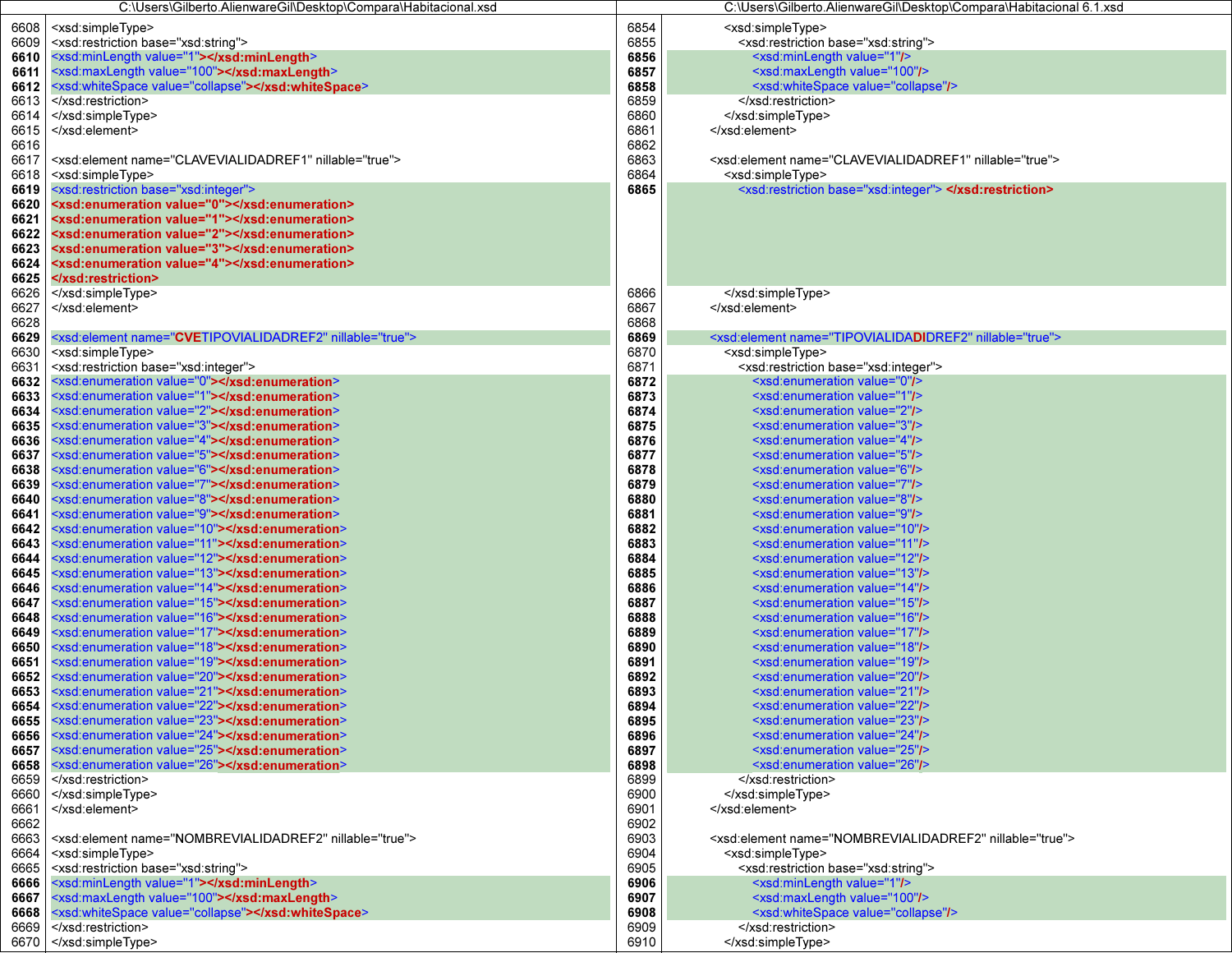|      | C:\Users\Gilberto.AlienwareGil\Desktop\Compara\Habitacional.xsd             |      | C:\Users\Gilberto.AlienwareGil\Desktop\Compara\Habitacional 6.1.xsd   |
|------|-----------------------------------------------------------------------------|------|-----------------------------------------------------------------------|
| 6671 |                                                                             | 6911 |                                                                       |
| 6672 |                                                                             | 6912 |                                                                       |
| 6673 | <xsd:element name="CLAVEVIALIDADREF2" nillable="true"></xsd:element>        | 6913 | <xsd:element name="CLAVEVIALIDADREF2" nillable="true"></xsd:element>  |
| 6674 | <xsd:simpletype></xsd:simpletype>                                           | 6914 | <xsd:simpletype></xsd:simpletype>                                     |
| 6675 | <xsd:restriction base="xsd:integer"></xsd:restriction>                      | 6915 | <xsd:restriction base="xsd:integer"> </xsd:restriction>               |
| 6676 | <xsd:enumeration value="0"></xsd:enumeration>                               |      |                                                                       |
| 6677 | <xsd:enumeration value="1"></xsd:enumeration>                               |      |                                                                       |
| 6678 | <xsd:enumeration value="2"></xsd:enumeration>                               |      |                                                                       |
| 6679 | <xsd:enumeration value="3"></xsd:enumeration>                               |      |                                                                       |
| 6680 | <xsd:enumeration value="4"></xsd:enumeration>                               |      |                                                                       |
| 6681 |                                                                             |      |                                                                       |
| 6682 |                                                                             | 6916 |                                                                       |
| 6683 | <br>                                                                        | 6917 |                                                                       |
|      |                                                                             |      |                                                                       |
| 6684 |                                                                             | 6918 |                                                                       |
| 6685 | <xsd:element name="CVETIPOVIALIDADREF3" nillable="true"></xsd:element>      | 6919 | <xsd:element name="TIPOVIALIDADIDREF3" nillable="true"></xsd:element> |
| 6686 | <xsd:simpletype></xsd:simpletype>                                           | 6920 | <xsd:simpletype></xsd:simpletype>                                     |
| 6687 | <xsd:restriction base="xsd:integer"></xsd:restriction>                      | 6921 | <xsd:restriction base="xsd:integer"></xsd:restriction>                |
| 6688 | <xsd:enumeration value="0"></xsd:enumeration>                               | 6922 | <xsd:enumeration value="0"></xsd:enumeration>                         |
| 6689 | <xsd:enumeration value="1"></xsd:enumeration>                               | 6923 | <xsd:enumeration value="1"></xsd:enumeration>                         |
| 6690 | <xsd:enumeration value="2"></xsd:enumeration>                               | 6924 | <xsd:enumeration value="2"></xsd:enumeration>                         |
| 6691 | <xsd:enumeration value="3"></xsd:enumeration>                               | 6925 | <xsd:enumeration value="3"></xsd:enumeration>                         |
| 6692 | <xsd:enumeration value="4"></xsd:enumeration>                               | 6926 | <xsd:enumeration value="4"></xsd:enumeration>                         |
| 6693 | <xsd:enumeration value="5"></xsd:enumeration>                               | 6927 | <xsd:enumeration value="5"></xsd:enumeration>                         |
| 6694 | <xsd:enumeration value="6"></xsd:enumeration>                               | 6928 | <xsd:enumeration value="6"></xsd:enumeration>                         |
| 6695 | <xsd:enumeration value="7"></xsd:enumeration>                               | 6929 | <xsd:enumeration value="7"></xsd:enumeration>                         |
| 6696 | <xsd:enumeration value="8"></xsd:enumeration>                               | 6930 | <xsd:enumeration value="8"></xsd:enumeration>                         |
| 6697 | <xsd:enumeration value="9"></xsd:enumeration>                               | 6931 | <xsd:enumeration value="9"></xsd:enumeration>                         |
| 6698 | <xsd:enumeration value="10"></xsd:enumeration>                              | 6932 | <xsd:enumeration value="10"></xsd:enumeration>                        |
| 6699 | <xsd:enumeration value="11"></xsd:enumeration>                              | 6933 | <xsd:enumeration value="11"></xsd:enumeration>                        |
| 6700 | <xsd:enumeration value="12"></xsd:enumeration>                              | 6934 | <xsd:enumeration value="12"></xsd:enumeration>                        |
| 6701 | <xsd:enumeration value="13"></xsd:enumeration>                              | 6935 | <xsd:enumeration value="13"></xsd:enumeration>                        |
| 6702 | <xsd:enumeration value="14"></xsd:enumeration>                              | 6936 | <xsd:enumeration value="14"></xsd:enumeration>                        |
| 6703 | <xsd:enumeration value="15"></xsd:enumeration>                              | 6937 | <xsd:enumeration value="15"></xsd:enumeration>                        |
| 6704 | <xsd:enumeration value="16"></xsd:enumeration>                              | 6938 | <xsd:enumeration value="16"></xsd:enumeration>                        |
| 6705 | <xsd:enumeration value="17"></xsd:enumeration>                              | 6939 | <xsd:enumeration value="17"></xsd:enumeration>                        |
| 6706 | <xsd:enumeration value="18"></xsd:enumeration>                              | 6940 | <xsd:enumeration value="18"></xsd:enumeration>                        |
| 6707 | <xsd:enumeration value="19"></xsd:enumeration>                              | 6941 | <xsd:enumeration value="19"></xsd:enumeration>                        |
| 6708 | <xsd:enumeration value="20"></xsd:enumeration>                              | 6942 | <xsd:enumeration value="20"></xsd:enumeration>                        |
| 6709 | <xsd:enumeration value="21"></xsd:enumeration>                              | 6943 | <xsd:enumeration value="21"></xsd:enumeration>                        |
| 6710 | <xsd:enumeration value="22"></xsd:enumeration>                              | 6944 | <xsd:enumeration value="22"></xsd:enumeration>                        |
| 6711 | <xsd:enumeration value="23"></xsd:enumeration>                              | 6945 | <xsd:enumeration value="23"></xsd:enumeration>                        |
| 6712 | <xsd:enumeration value="24"></xsd:enumeration>                              | 6946 | <xsd:enumeration value="24"></xsd:enumeration>                        |
| 6713 | <xsd:enumeration value="25"></xsd:enumeration>                              | 6947 | <xsd:enumeration value="25"></xsd:enumeration>                        |
| 6714 | <xsd:enumeration value="26"></xsd:enumeration>                              | 6948 | <xsd:enumeration value="26"></xsd:enumeration>                        |
| 6715 |                                                                             | 6949 |                                                                       |
| 6716 |                                                                             | 6950 |                                                                       |
| 6717 |                                                                             | 6951 |                                                                       |
| 6718 |                                                                             | 6952 |                                                                       |
|      | 6719   <xsd: element="" name="NOMBREVIALIDADREF3" nillable="true"></xsd:>   | 6953 | <xsd:element name="NOMBREVIALIDADREF3" nillable="true"></xsd:element> |
|      | 6720   <xsd:simpletype></xsd:simpletype>                                    | 6954 | <xsd:simpletype></xsd:simpletype>                                     |
|      | 6721 <xsd:restriction base="xsd:string"></xsd:restriction>                  | 6955 | <xsd:restriction base="xsd:string"></xsd:restriction>                 |
|      | 6722 <xsd:minlength value="1"></xsd:minlength>                              | 6956 | <xsd:minlength value="1"></xsd:minlength>                             |
|      | 6723   <xsd:maxlength value="100"></xsd:maxlength>                          | 6957 | <xsd:maxlength value="100"></xsd:maxlength>                           |
|      | 6724   <xsd:whitespace value="collapse"></xsd:whitespace>                   | 6958 | <xsd:whitespace value="collapse"></xsd:whitespace>                    |
|      | 6725                                                                        | 6959 |                                                                       |
|      | 6726                                                                        | 6960 |                                                                       |
|      | 6727                                                                        | 6961 |                                                                       |
| 6728 |                                                                             | 6962 |                                                                       |
|      | 6729   <xsd:element name="CLAVEVIALIDADREF3" nillable="true"></xsd:element> | 6963 | <xsd:element name="CLAVEVIALIDADREF3" nillable="true"></xsd:element>  |
|      | 6730   <xsd:simpletype></xsd:simpletype>                                    | 6964 | <xsd:simpletype></xsd:simpletype>                                     |
|      | 6731 <xsd:restriction base="xsd:integer"></xsd:restriction>                 | 6965 | <xsd:restriction base="xsd:integer"> </xsd:restriction>               |
|      | 6732 <xsd:enumeration value="0"></xsd:enumeration>                          |      |                                                                       |
|      | 6733 <xsd:enumeration value="1"></xsd:enumeration>                          |      |                                                                       |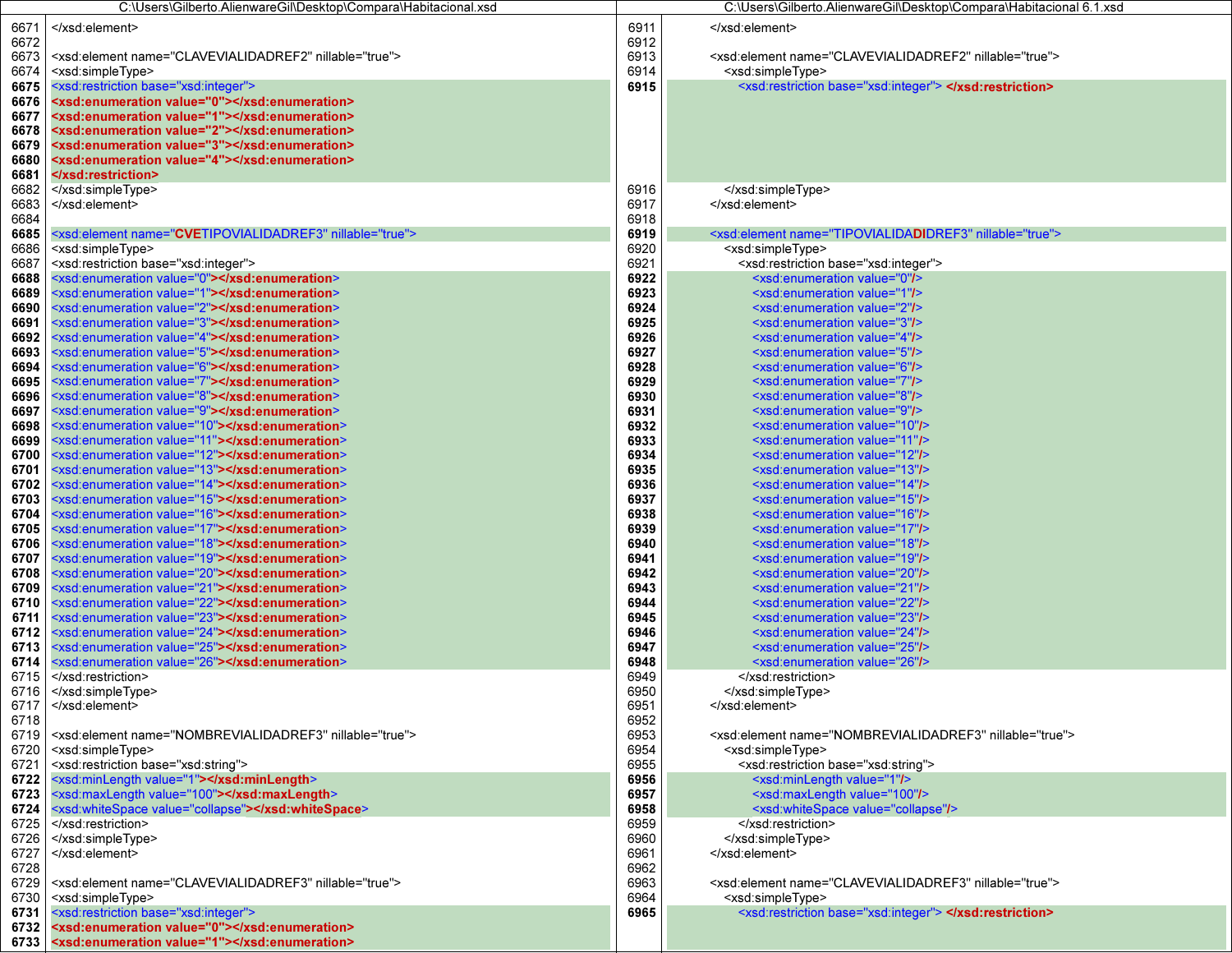|      | C:\Users\Gilberto.AlienwareGil\Desktop\Compara\Habitacional.xsd                                                            |              | C:\Users\Gilberto.AlienwareGil\Desktop\Compara\Habitacional 6.1.xsd           |
|------|----------------------------------------------------------------------------------------------------------------------------|--------------|-------------------------------------------------------------------------------|
| 6734 | <xsd:enumeration value="2"></xsd:enumeration>                                                                              |              |                                                                               |
| 6735 | <xsd:enumeration value="3"></xsd:enumeration>                                                                              |              |                                                                               |
|      | 6736   <xsd:enumeration value="4"></xsd:enumeration>                                                                       |              |                                                                               |
| 6737 |                                                                                                                            |              |                                                                               |
| 6738 |                                                                                                                            | 6966         |                                                                               |
| 6739 |                                                                                                                            | 6967         |                                                                               |
| 6740 |                                                                                                                            | 6968         |                                                                               |
| 6741 | <xsd:element name="DESCRIPCIONUBICACION" nillable="true"></xsd:element>                                                    | 6969         | <xsd:element name="DESCRIPCIONUBICACION" nillable="true"></xsd:element>       |
| 6742 | <xsd:simpletype></xsd:simpletype>                                                                                          | 6970         | <xsd:simpletype></xsd:simpletype>                                             |
| 6743 | <xsd:restriction base="xsd:string"></xsd:restriction>                                                                      | 6971         | <xsd:restriction base="xsd:string"></xsd:restriction>                         |
|      | 6744   <xsd:minlength value="1"></xsd:minlength>                                                                           | 6972         | <xsd:minlength value="1"></xsd:minlength>                                     |
|      | 6745   <xsd:maxlength value="255"></xsd:maxlength>                                                                         | 6973         | <xsd:maxlength value="255"></xsd:maxlength>                                   |
|      | 6746   <xsd:whitespace value="collapse"></xsd:whitespace>                                                                  | 6974         | <xsd:whitespace value="collapse"></xsd:whitespace>                            |
| 6747 |                                                                                                                            | 6975         |                                                                               |
| 6748 |                                                                                                                            | 6976         |                                                                               |
| 6749 |                                                                                                                            | 6977         |                                                                               |
| 6750 |                                                                                                                            | 6978         |                                                                               |
| 6751 |                                                                                                                            | 6979         |                                                                               |
| 6752 |                                                                                                                            | 6980         |                                                                               |
|      | 6753   <xsd:complextype name="TIPODOMICILIOType"></xsd:complextype>                                                        | 6981         | <xsd:complextype name="TIPODOMICILIOType"></xsd:complextype>                  |
| 6754 | <xsd:sequence></xsd:sequence>                                                                                              | 6982         | <xsd:sequence></xsd:sequence>                                                 |
|      | 6755 <xsd:element name="DOMICILIOURBANORURAL" td="" type<=""><td>6983</td><td><xsd:choice></xsd:choice></td></xsd:element> | 6983         | <xsd:choice></xsd:choice>                                                     |
|      | ="DOMICILIOURBANORURALType">                                                                                               |              | <xsd:element name="DOMICILIOURBANORURAL" td="" type<=""></xsd:element>        |
|      |                                                                                                                            | 6984         | ="DOMICILIOURBANORURALType"/>                                                 |
|      |                                                                                                                            | 6985         | <xsd:element name="DOMICILIOCARRETERA" td="" type<=""></xsd:element>          |
|      |                                                                                                                            |              | ="DOMICILIOCARRETERAType"/>                                                   |
|      |                                                                                                                            | 6986         | <xsd:element name="DOMICILIOCAMINO" type="DOMICILIOCAMINOType"></xsd:element> |
|      |                                                                                                                            | 6987         |                                                                               |
|      |                                                                                                                            | 6988         |                                                                               |
|      |                                                                                                                            | 6989         |                                                                               |
|      |                                                                                                                            | 6990         | <xsd:complextype name="DOMICILIOCAMINOType"></xsd:complextype>                |
|      |                                                                                                                            | 6991         | <xsd:sequence></xsd:sequence>                                                 |
|      |                                                                                                                            | 6992         | <xsd:element name="CVETERMINOGENERICO" nillable="true"></xsd:element>         |
|      |                                                                                                                            | 6993         | <xsd:simpletype></xsd:simpletype>                                             |
|      |                                                                                                                            | 6994         | <xsd:restriction base="xsd:integer"></xsd:restriction>                        |
|      |                                                                                                                            | 6995         | <xsd:enumeration value="1"></xsd:enumeration>                                 |
|      |                                                                                                                            | 6996         | <xsd:enumeration value="2"></xsd:enumeration>                                 |
|      |                                                                                                                            | 6997         | <xsd:enumeration value="3"></xsd:enumeration>                                 |
|      |                                                                                                                            | 6998         | <xsd:enumeration value="4"></xsd:enumeration>                                 |
|      |                                                                                                                            | 6999         | <xsd:enumeration value="5"></xsd:enumeration>                                 |
|      |                                                                                                                            | 7000         |                                                                               |
|      |                                                                                                                            | 7001         |                                                                               |
|      |                                                                                                                            | 7002         |                                                                               |
|      |                                                                                                                            | 7003         |                                                                               |
|      |                                                                                                                            | 7004         | <xsd:element name="TRAMOORIGEN" nillable="true"></xsd:element>                |
|      |                                                                                                                            | 7005         | <xsd:simpletype></xsd:simpletype>                                             |
|      |                                                                                                                            | 7006         | <xsd:restriction base="xsd:string"></xsd:restriction>                         |
|      |                                                                                                                            | 7007         | <xsd:minlength value="0"></xsd:minlength>                                     |
|      |                                                                                                                            | 7008         | <xsd:maxlength value="100"></xsd:maxlength>                                   |
|      |                                                                                                                            | 7009         | <xsd:whitespace value="collapse"></xsd:whitespace>                            |
|      |                                                                                                                            | 7010         |                                                                               |
|      |                                                                                                                            | 7011         |                                                                               |
|      |                                                                                                                            | 7012<br>7013 |                                                                               |
|      |                                                                                                                            | 7014         | <xsd:element name="TRAMODESTINO" nillable="true"></xsd:element>               |
|      |                                                                                                                            | 7015         | <xsd:simpletype></xsd:simpletype>                                             |
|      |                                                                                                                            | 7016         | <xsd:restriction base="xsd:string"></xsd:restriction>                         |
|      |                                                                                                                            | 7017         | <xsd:minlength value="0"></xsd:minlength>                                     |
|      |                                                                                                                            | 7018         | <xsd:maxlength value="100"></xsd:maxlength>                                   |
|      |                                                                                                                            | 7019         | <xsd:whitespace value="collapse"></xsd:whitespace>                            |
|      |                                                                                                                            | 7020         |                                                                               |
|      |                                                                                                                            | 7021         |                                                                               |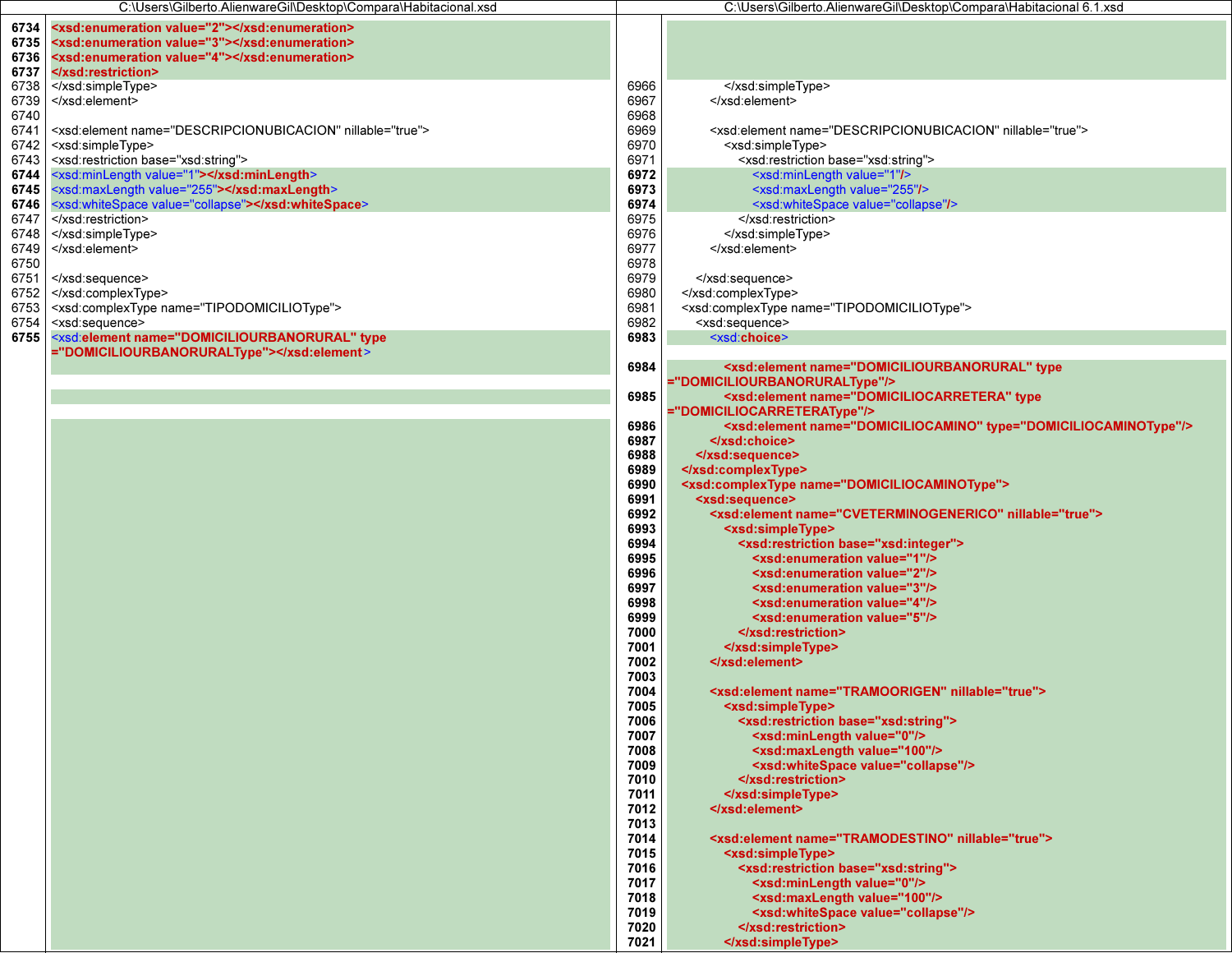| C:\Users\Gilberto.AlienwareGil\Desktop\Compara\Habitacional.xsd |              | C:\Users\Gilberto.AlienwareGil\Desktop\Compara\Habitacional 6.1.xsd                                      |
|-----------------------------------------------------------------|--------------|----------------------------------------------------------------------------------------------------------|
|                                                                 | 7022         | $\le$ /xsd:element>                                                                                      |
|                                                                 | 7023         |                                                                                                          |
|                                                                 | 7024         | <xsd:element name="MARGEN" nillable="true"></xsd:element>                                                |
|                                                                 | 7025         | <xsd:simpletype></xsd:simpletype>                                                                        |
|                                                                 | 7026<br>7027 | <xsd:restriction base="xsd:string"> </xsd:restriction><br>                                               |
|                                                                 | 7028         |                                                                                                          |
|                                                                 | 7029         |                                                                                                          |
|                                                                 | 7030         | <xsd:element name="CADENAMIENTO" nillable="true"></xsd:element>                                          |
|                                                                 | 7031         | <xsd:simpletype></xsd:simpletype>                                                                        |
|                                                                 | 7032         | <xsd:restriction base="xsd:string"></xsd:restriction>                                                    |
|                                                                 | 7033         | <xsd:minlength value="0"></xsd:minlength>                                                                |
|                                                                 | 7034         | <xsd:maxlength value="50"></xsd:maxlength>                                                               |
|                                                                 | 7035         | <xsd:whitespace value="collapse"></xsd:whitespace>                                                       |
|                                                                 | 7036         |                                                                                                          |
|                                                                 | 7037<br>7038 | <br>                                                                                                     |
|                                                                 | 7039         |                                                                                                          |
|                                                                 | 7040         |                                                                                                          |
|                                                                 | 7041         |                                                                                                          |
|                                                                 | 7042         | <xsd:complextype name="DOMICILIOCARRETERAType"></xsd:complextype>                                        |
|                                                                 | 7043         | <xsd:sequence></xsd:sequence>                                                                            |
|                                                                 | 7044         | <xsd:element name="TERMINOGENERICOID" nillable="true"></xsd:element>                                     |
|                                                                 | 7045         | <xsd:simpletype></xsd:simpletype>                                                                        |
|                                                                 | 7046         | <xsd:restriction base="xsd:integer"><br/><xsd:enumeration value="1"></xsd:enumeration></xsd:restriction> |
|                                                                 | 7047<br>7048 |                                                                                                          |
|                                                                 | 7049         |                                                                                                          |
|                                                                 | 7050         |                                                                                                          |
|                                                                 | 7051         |                                                                                                          |
|                                                                 | 7052         | <xsd:element name="CVEADMINISTRACION" nillable="true"></xsd:element>                                     |
|                                                                 | 7053         | <xsd:simpletype></xsd:simpletype>                                                                        |
|                                                                 | 7054         | <xsd:restriction base="xsd:integer"></xsd:restriction>                                                   |
|                                                                 | 7055         | <xsd:enumeration value="1"></xsd:enumeration>                                                            |
|                                                                 | 7056<br>7057 | <xsd:enumeration value="2"></xsd:enumeration><br><xsd:enumeration value="3"></xsd:enumeration>           |
|                                                                 | 7058         | <xsd:enumeration value="4"></xsd:enumeration>                                                            |
|                                                                 | 7059         |                                                                                                          |
|                                                                 | 7060         |                                                                                                          |
|                                                                 | 7061         |                                                                                                          |
|                                                                 | 7062         |                                                                                                          |
|                                                                 | 7063         | <xsd:element name="CVEDERECHOTRANSITO" nillable="true"></xsd:element>                                    |
|                                                                 | 7064<br>7065 | <xsd:simpletype><br/><xsd:restriction base="xsd:integer"></xsd:restriction></xsd:simpletype>             |
|                                                                 | 7066         | <xsd:enumeration value="1"></xsd:enumeration>                                                            |
|                                                                 | 7067         | <xsd:enumeration value="2"></xsd:enumeration>                                                            |
|                                                                 | 7068         |                                                                                                          |
|                                                                 | 7069         |                                                                                                          |
|                                                                 | 7070         |                                                                                                          |
|                                                                 | 7071         |                                                                                                          |
|                                                                 | 7072         | <xsd:element name="CODIGO" nillable="true"></xsd:element>                                                |
|                                                                 | 7073<br>7074 | <xsd:simpletype><br/><xsd:restriction base="xsd:string"></xsd:restriction></xsd:simpletype>              |
|                                                                 | 7075         | <xsd:minlength value="0"></xsd:minlength>                                                                |
|                                                                 | 7076         | <xsd:maxlength value="50"></xsd:maxlength>                                                               |
|                                                                 | 7077         | <xsd:whitespace value="collapse"></xsd:whitespace>                                                       |
|                                                                 | 7078         |                                                                                                          |
|                                                                 | 7079         |                                                                                                          |
|                                                                 | 7080         |                                                                                                          |
|                                                                 | 7081<br>7082 | <xsd:element name="TRAMOORIGEN" nillable="true"></xsd:element>                                           |
|                                                                 | 7083         | <xsd:simpletype></xsd:simpletype>                                                                        |
|                                                                 | 7084         | <xsd:restriction base="xsd:string"></xsd:restriction>                                                    |
|                                                                 |              |                                                                                                          |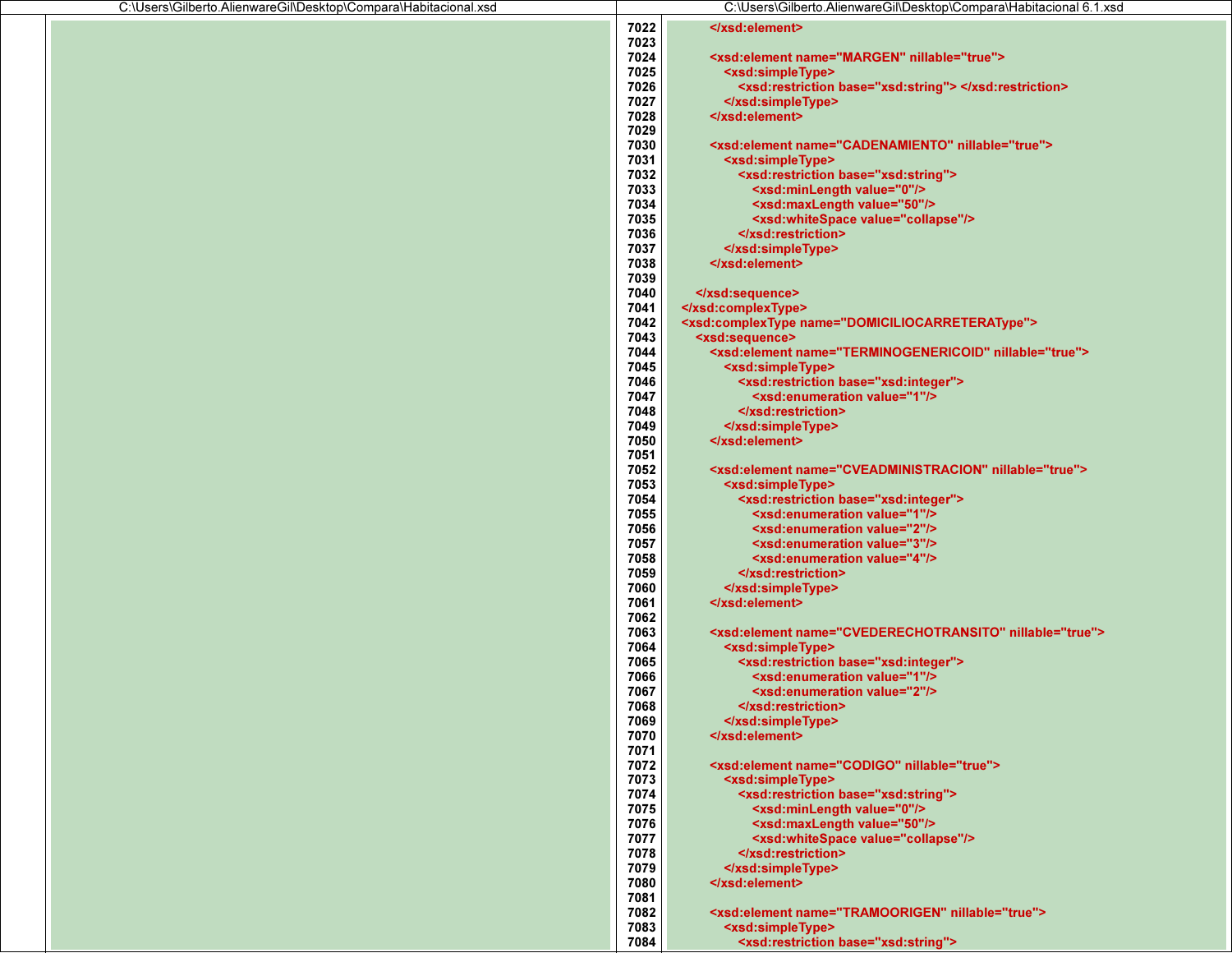|              | C:\Users\Gilberto.AlienwareGil\Desktop\Compara\Habitacional.xsd                                |              | C:\Users\Gilberto.AlienwareGil\Desktop\Compara\Habitacional 6.1.xsd                                   |
|--------------|------------------------------------------------------------------------------------------------|--------------|-------------------------------------------------------------------------------------------------------|
|              |                                                                                                | 7085         | <xsd:minlength value="0"></xsd:minlength>                                                             |
|              |                                                                                                | 7086         | <xsd:maxlength value="100"></xsd:maxlength>                                                           |
|              |                                                                                                | 7087         | <xsd:whitespace value="collapse"></xsd:whitespace>                                                    |
|              |                                                                                                | 7088         |                                                                                                       |
|              |                                                                                                | 7089         |                                                                                                       |
|              |                                                                                                | 7090         |                                                                                                       |
|              |                                                                                                | 7091         |                                                                                                       |
|              |                                                                                                | 7092         | <xsd:element name="TRAMODESTINO" nillable="true"></xsd:element>                                       |
|              |                                                                                                | 7093         | <xsd:simpletype></xsd:simpletype>                                                                     |
|              |                                                                                                | 7094         | <xsd:restriction base="xsd:string"></xsd:restriction>                                                 |
|              |                                                                                                | 7095         | <xsd:minlength value="0"></xsd:minlength>                                                             |
|              |                                                                                                | 7096         | <xsd:maxlength value="100"></xsd:maxlength>                                                           |
|              |                                                                                                | 7097         | <xsd:whitespace value="collapse"></xsd:whitespace>                                                    |
|              |                                                                                                | 7098         |                                                                                                       |
|              |                                                                                                | 7099         |                                                                                                       |
|              |                                                                                                | 7100         |                                                                                                       |
|              |                                                                                                | 7101<br>7102 |                                                                                                       |
|              |                                                                                                | 7103         | <xsd:element name="CADENAMIENTO" nillable="true"><br/><xsd:simpletype></xsd:simpletype></xsd:element> |
|              |                                                                                                | 7104         | <xsd:restriction base="xsd:string"></xsd:restriction>                                                 |
|              |                                                                                                | 7105         | <xsd:minlength value="0"></xsd:minlength>                                                             |
|              |                                                                                                | 7106         | <xsd:maxlength value="50"></xsd:maxlength>                                                            |
|              |                                                                                                | 7107         | <xsd:whitespace value="collapse"></xsd:whitespace>                                                    |
|              |                                                                                                | 7108         |                                                                                                       |
|              |                                                                                                | 7109         |                                                                                                       |
|              |                                                                                                | 7110         |                                                                                                       |
|              |                                                                                                | 7111         |                                                                                                       |
| 6756         |                                                                                                | 7112         |                                                                                                       |
| 6757         |                                                                                                | 7113         |                                                                                                       |
| 6758         | <xsd:complextype name="DOMICILIOURBANORURALType"></xsd:complextype>                            | 7114         | <xsd:complextype name="DOMICILIOURBANORURALType"></xsd:complextype>                                   |
| 6759         | <xsd:sequence></xsd:sequence>                                                                  | 7115         | <xsd:sequence></xsd:sequence>                                                                         |
| 6760         | <xsd:element name="TIPOVIALIDAD" nillable="true"></xsd:element>                                | 7116         | <xsd:element name="TIPOVIALIDADID" nillable="true"></xsd:element>                                     |
| 6761         | <xsd:simpletype></xsd:simpletype>                                                              | 7117         | <xsd:simpletype></xsd:simpletype>                                                                     |
| 6762         | <xsd:restriction base="xsd:integer"></xsd:restriction>                                         | 7118         | <xsd:restriction base="xsd:integer"></xsd:restriction>                                                |
| 6763         | <xsd:enumeration value="0"></xsd:enumeration>                                                  | 7119         | <xsd:enumeration value="0"></xsd:enumeration>                                                         |
| 6764         | <xsd:enumeration value="1"></xsd:enumeration>                                                  | 7120         | <xsd:enumeration value="1"></xsd:enumeration>                                                         |
| 6765         | <xsd:enumeration value="2"></xsd:enumeration>                                                  | 7121         | <xsd:enumeration value="2"></xsd:enumeration>                                                         |
| 6766         | <xsd:enumeration value="3"></xsd:enumeration>                                                  | 7122         | <xsd:enumeration value="3"></xsd:enumeration>                                                         |
| 6767<br>6768 | <xsd:enumeration value="4"></xsd:enumeration><br><xsd:enumeration value="5"></xsd:enumeration> | 7123<br>7124 | <xsd:enumeration value="4"></xsd:enumeration><br><xsd:enumeration value="5"></xsd:enumeration>        |
| 6769         | <xsd:enumeration value="6"></xsd:enumeration>                                                  | 7125         | <xsd:enumeration value="6"></xsd:enumeration>                                                         |
| 6770         | <xsd:enumeration value="7"></xsd:enumeration>                                                  | 7126         | <xsd:enumeration value="7"></xsd:enumeration>                                                         |
| 6771         | <xsd:enumeration value="8"></xsd:enumeration>                                                  | 7127         | <xsd:enumeration value="8"></xsd:enumeration>                                                         |
| 6772         | <xsd:enumeration value="9"></xsd:enumeration>                                                  | 7128         | <xsd:enumeration value="9"></xsd:enumeration>                                                         |
| 6773         | <xsd:enumeration value="10"></xsd:enumeration>                                                 | 7129         | <xsd:enumeration value="10"></xsd:enumeration>                                                        |
| 6774         | <xsd:enumeration value="11"></xsd:enumeration>                                                 | 7130         | <xsd:enumeration value="11"></xsd:enumeration>                                                        |
| 6775         | <xsd:enumeration value="12"></xsd:enumeration>                                                 | 7131         | <xsd:enumeration value="12"></xsd:enumeration>                                                        |
| 6776         | <xsd:enumeration value="13"></xsd:enumeration>                                                 | 7132         | <xsd:enumeration value="13"></xsd:enumeration>                                                        |
| 6777         | <xsd:enumeration value="14"></xsd:enumeration>                                                 | 7133         | <xsd:enumeration value="14"></xsd:enumeration>                                                        |
| 6778         | <xsd:enumeration value="15"></xsd:enumeration>                                                 | 7134         | <xsd:enumeration value="15"></xsd:enumeration>                                                        |
| 6779         | <xsd:enumeration value="16"></xsd:enumeration>                                                 | 7135         | <xsd:enumeration value="16"></xsd:enumeration>                                                        |
| 6780         | <xsd:enumeration value="17"></xsd:enumeration>                                                 | 7136         | <xsd:enumeration value="17"></xsd:enumeration>                                                        |
| 6781         | <xsd:enumeration value="18"></xsd:enumeration>                                                 | 7137         | <xsd:enumeration value="18"></xsd:enumeration>                                                        |
| 6782         | <xsd:enumeration value="19"></xsd:enumeration>                                                 | 7138         | <xsd:enumeration value="19"></xsd:enumeration>                                                        |
| 6783         | <xsd:enumeration value="20"></xsd:enumeration>                                                 | 7139         | <xsd:enumeration value="20"></xsd:enumeration>                                                        |
| 6784         | <xsd:enumeration value="21"></xsd:enumeration>                                                 | 7140         | <xsd:enumeration value="21"></xsd:enumeration>                                                        |
| 6785         | <xsd:enumeration value="22"></xsd:enumeration>                                                 | 7141         | <xsd:enumeration value="22"></xsd:enumeration>                                                        |
| 6786         | <xsd:enumeration value="23"></xsd:enumeration>                                                 | 7142         | <xsd:enumeration value="23"></xsd:enumeration>                                                        |
| 6787         | <xsd:enumeration value="24">:enumeration&gt;</xsd:enumeration>                                 | 7143         | $\leq$ xsd: enumeration value="24"/>                                                                  |
| 6788         | <xsd:enumeration value="25"></xsd:enumeration>                                                 | 7144         | <xsd:enumeration value="25"></xsd:enumeration>                                                        |
| 6789         | <xsd:enumeration value="26"></xsd:enumeration>                                                 | 7145         | <xsd:enumeration value="26"></xsd:enumeration>                                                        |
| 6790         |                                                                                                | 7146<br>7147 |                                                                                                       |
| 6791         |                                                                                                |              |                                                                                                       |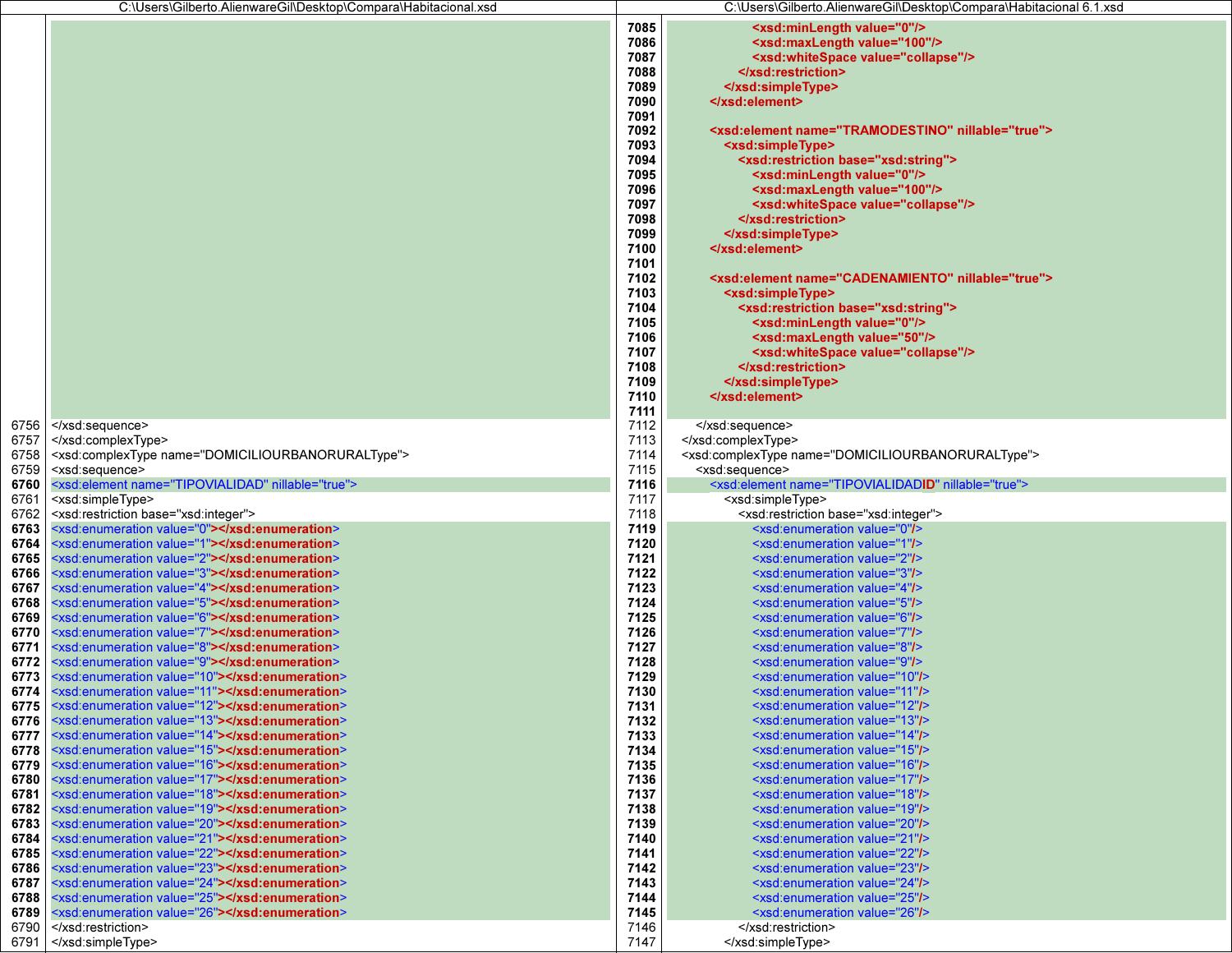|      | C:\Users\Gilberto.AlienwareGil\Desktop\Compara\Habitacional.xsd                        |      | C:\Users\Gilberto.AlienwareGil\Desktop\Compara\Habitacional 6.1 xsd                    |
|------|----------------------------------------------------------------------------------------|------|----------------------------------------------------------------------------------------|
| 6792 |                                                                                        | 7148 |                                                                                        |
| 6793 |                                                                                        | 7149 |                                                                                        |
| 6794 | <xsd:element name="NOMBREVIALIDAD" nillable="true"></xsd:element>                      | 7150 | <xsd:element name="NOMBREVIALIDAD" nillable="true"></xsd:element>                      |
| 6795 | <xsd:simpletype></xsd:simpletype>                                                      | 7151 | <xsd:simpletype></xsd:simpletype>                                                      |
|      | 6796   <xsd:restriction base="xsd:string"></xsd:restriction>                           | 7152 | <xsd:restriction base="xsd:string"></xsd:restriction>                                  |
| 6797 | <xsd:minlength value="1"></xsd:minlength>                                              | 7153 | <xsd:minlength value="1"></xsd:minlength>                                              |
|      | 6798   <xsd:maxlength value="100"></xsd:maxlength>                                     | 7154 | <xsd:maxlength value="100"></xsd:maxlength>                                            |
| 6799 | <xsd:whitespace value="collapse"></xsd:whitespace>                                     | 7155 | <xsd:whitespace value="collapse"></xsd:whitespace>                                     |
| 6800 |                                                                                        | 7156 |                                                                                        |
| 6801 |                                                                                        | 7157 |                                                                                        |
| 6802 |                                                                                        | 7158 |                                                                                        |
| 6803 |                                                                                        | 7159 |                                                                                        |
| 6804 |                                                                                        | 7160 |                                                                                        |
| 6805 |                                                                                        | 7161 |                                                                                        |
| 6806 | <xsd:complextype name="UBICACIONType"></xsd:complextype>                               | 7162 | <xsd:complextype name="UBICACIONType"></xsd:complextype>                               |
| 6807 | <xsd:sequence></xsd:sequence>                                                          | 7163 | <xsd:sequence></xsd:sequence>                                                          |
| 6808 | <xsd:element name="CALLE_UBICACION_INMUEBLE" nillable="false"></xsd:element>           | 7164 | <xsd:element name="CALLE_UBICACION_INMUEBLE" nillable="false"></xsd:element>           |
| 6809 | <xsd:simpletype></xsd:simpletype>                                                      | 7165 | <xsd:simpletype></xsd:simpletype>                                                      |
| 6810 | <xsd:restriction base="xsd:string"></xsd:restriction>                                  | 7166 | <xsd:restriction base="xsd:string"></xsd:restriction>                                  |
| 6811 | <xsd:minlength value="0"></xsd:minlength>                                              | 7167 | <xsd:minlength value="0"></xsd:minlength>                                              |
| 6812 | <xsd:maxlength value="100"></xsd:maxlength>                                            | 7168 | <xsd:maxlength value="100"></xsd:maxlength>                                            |
| 6813 | <xsd:whitespace value="collapse"></xsd:whitespace>                                     | 7169 | <xsd:whitespace value="collapse"></xsd:whitespace>                                     |
| 6814 |                                                                                        | 7170 |                                                                                        |
|      | 6815                                                                                   | 7171 |                                                                                        |
| 6816 |                                                                                        | 7172 |                                                                                        |
|      |                                                                                        | 7173 |                                                                                        |
| 6817 | <xsd:element name="SUPER_MANZANA_UBICACION_INMUEBLE" nillable="true"></xsd:element>    | 7174 | <xsd:element name="SUPER_MANZANA_UBICACION_INMUEBLE" nillable="true"></xsd:element>    |
| 6818 |                                                                                        |      |                                                                                        |
| 6819 | <xsd:simpletype></xsd:simpletype>                                                      | 7175 | <xsd:simpletype></xsd:simpletype>                                                      |
| 6820 | <xsd:restriction base="xsd:string"></xsd:restriction>                                  | 7176 | <xsd:restriction base="xsd:string"></xsd:restriction>                                  |
| 6821 | <xsd:minlength value="0"></xsd:minlength>                                              | 7177 | <xsd:minlength value="0"></xsd:minlength>                                              |
| 6822 | <xsd:maxlength value="30"></xsd:maxlength>                                             | 7178 | <xsd:maxlength value="30"></xsd:maxlength>                                             |
| 6823 | <xsd:whitespace value="collapse"></xsd:whitespace>                                     | 7179 | <xsd:whitespace value="collapse"></xsd:whitespace>                                     |
| 6824 |                                                                                        | 7180 |                                                                                        |
| 6825 |                                                                                        | 7181 |                                                                                        |
| 6826 |                                                                                        | 7182 |                                                                                        |
| 6827 |                                                                                        | 7183 |                                                                                        |
| 6828 | <xsd:element name="MANZANA_UBICACION_INMUEBLE" nillable="true"></xsd:element>          | 7184 | <xsd:element name="MANZANA_UBICACION_INMUEBLE" nillable="true"></xsd:element>          |
| 6829 | <xsd:simpletype></xsd:simpletype>                                                      | 7185 | <xsd:simpletype></xsd:simpletype>                                                      |
| 6830 | <xsd:restriction base="xsd:string"></xsd:restriction>                                  | 7186 | <xsd:restriction base="xsd:string"></xsd:restriction>                                  |
| 6831 | <xsd:minlength value="0"></xsd:minlength>                                              | 7187 | <xsd:minlength value="0"></xsd:minlength>                                              |
| 6832 | <xsd:maxlength value="30"></xsd:maxlength>                                             | 7188 | <xsd:maxlength value="30"></xsd:maxlength>                                             |
| 6833 | <xsd:whitespace value="collapse"></xsd:whitespace>                                     | 7189 | <xsd:whitespace value="collapse"></xsd:whitespace>                                     |
|      | 6834                                                                                   | 7190 |                                                                                        |
| 6835 |                                                                                        | 7191 |                                                                                        |
| 6836 |                                                                                        | 7192 |                                                                                        |
| 6837 |                                                                                        | 7193 |                                                                                        |
| 6838 | <xsd:element name="LOTE_UBICACION_INMUEBLE" nillable="true"></xsd:element>             | 7194 | <xsd:element name="LOTE_UBICACION_INMUEBLE" nillable="true"></xsd:element>             |
| 6839 | <xsd:simpletype></xsd:simpletype>                                                      | 7195 | <xsd:simpletype></xsd:simpletype>                                                      |
| 6840 | <xsd:restriction base="xsd:string"></xsd:restriction>                                  | 7196 | <xsd:restriction base="xsd:string"></xsd:restriction>                                  |
| 6841 | <xsd:minlength value="0"></xsd:minlength>                                              | 7197 | <xsd:minlength value="0"></xsd:minlength>                                              |
|      | 6842   <xsd:maxlength value="30"></xsd:maxlength>                                      | 7198 | <xsd:maxlength value="30"></xsd:maxlength>                                             |
| 6843 | <xsd:whitespace value="collapse"></xsd:whitespace>                                     | 7199 | <xsd:whitespace value="collapse"></xsd:whitespace>                                     |
| 6844 |                                                                                        | 7200 |                                                                                        |
| 6845 |                                                                                        | 7201 |                                                                                        |
| 6846 |                                                                                        | 7202 |                                                                                        |
| 6847 |                                                                                        | 7203 |                                                                                        |
| 6848 | <xsd:element name="NUMERO_EXTERIOR_UBICACION_INMUEBLE" nillable="false"></xsd:element> | 7204 | <xsd:element name="NUMERO_EXTERIOR_UBICACION_INMUEBLE" nillable="false"></xsd:element> |
| 6849 | <xsd:simpletype></xsd:simpletype>                                                      | 7205 | <xsd:simpletype></xsd:simpletype>                                                      |
| 6850 | <xsd:restriction base="xsd:string"></xsd:restriction>                                  | 7206 | <xsd:restriction base="xsd:string"></xsd:restriction>                                  |
| 6851 | <xsd:minlength value="0"></xsd:minlength>                                              | 7207 | <xsd:minlength value="0"></xsd:minlength>                                              |
|      | 6852 <xsd:maxlength value="25"></xsd:maxlength>                                        | 7208 | <xsd:maxlength value="25"></xsd:maxlength>                                             |
| 6853 | <xsd:whitespace value="collapse"></xsd:whitespace>                                     | 7209 | <xsd:whitespace value="collapse"></xsd:whitespace>                                     |
|      | 6854                                                                                   | 7210 |                                                                                        |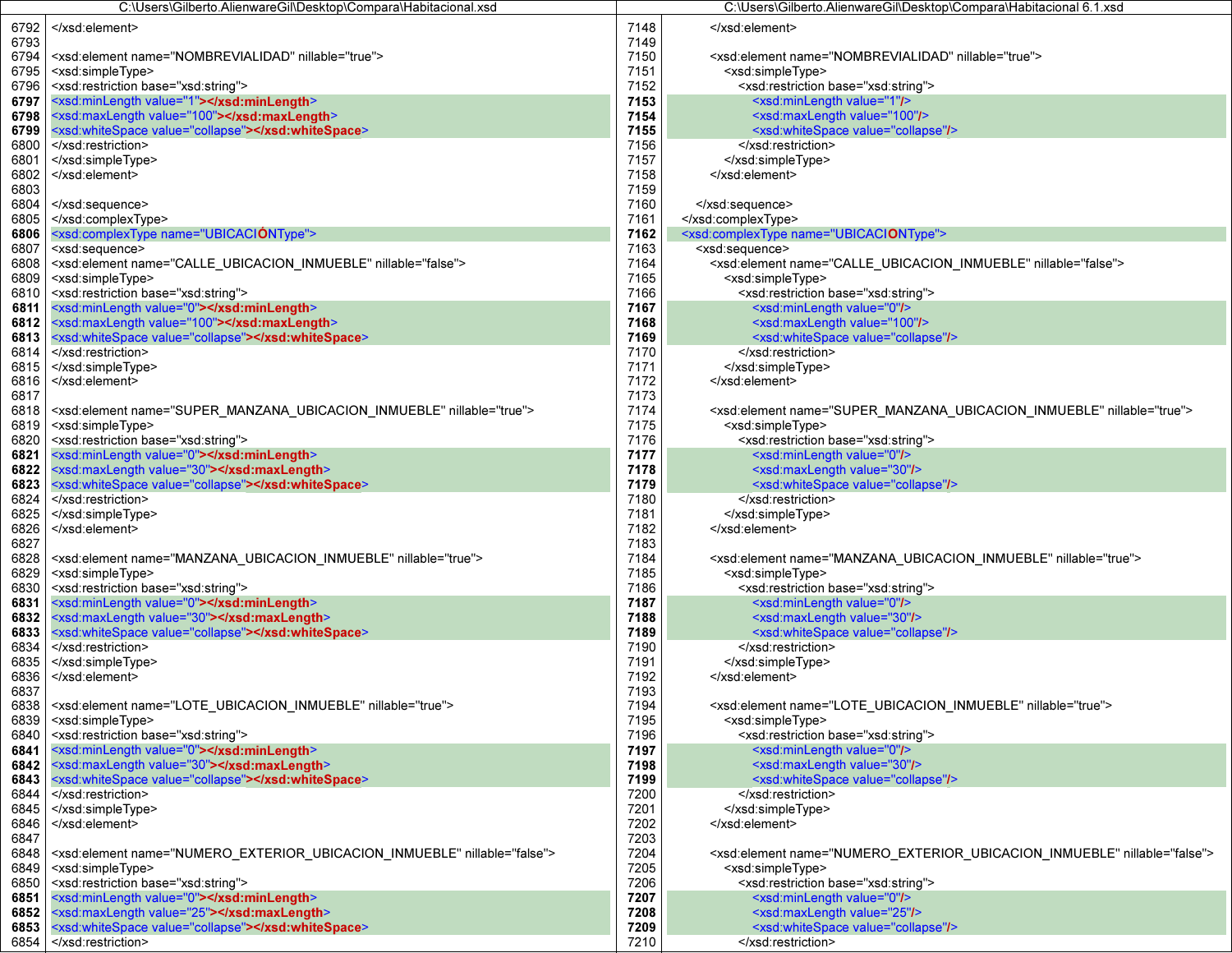|      | C:\Users\Gilberto.AlienwareGil\Desktop\Compara\Habitacional.xsd                              |      | C:\Users\Gilberto.AlienwareGil\Desktop\Compara\Habitacional 6.1 xsd                   |
|------|----------------------------------------------------------------------------------------------|------|---------------------------------------------------------------------------------------|
| 6855 |                                                                                              | 7211 |                                                                                       |
| 6856 |                                                                                              | 7212 |                                                                                       |
|      |                                                                                              |      |                                                                                       |
| 6857 |                                                                                              | 7213 |                                                                                       |
| 6858 | <xsd:element name="ENTRADA_UBICACION_INMUEBLE" nillable="true"></xsd:element>                | 7214 | <xsd:element name="ENTRADA_UBICACION_INMUEBLE" nillable="true"></xsd:element>         |
| 6859 | <xsd:simpletype></xsd:simpletype>                                                            | 7215 | <xsd:simpletype></xsd:simpletype>                                                     |
|      | 6860   <xsd:restriction base="xsd:string"></xsd:restriction>                                 | 7216 | <xsd:restriction base="xsd:string"></xsd:restriction>                                 |
| 6861 | <xsd:minlength value="0"></xsd:minlength>                                                    | 7217 | <xsd:minlength value="0"></xsd:minlength>                                             |
| 6862 | <xsd:maxlength value="30"></xsd:maxlength>                                                   | 7218 | <xsd:maxlength value="30"></xsd:maxlength>                                            |
| 6863 | <xsd:whitespace value="collapse"></xsd:whitespace>                                           | 7219 | <xsd:whitespace value="collapse"></xsd:whitespace>                                    |
| 6864 |                                                                                              | 7220 |                                                                                       |
|      |                                                                                              |      |                                                                                       |
| 6865 |                                                                                              | 7221 |                                                                                       |
| 6866 |                                                                                              | 7222 |                                                                                       |
| 6867 |                                                                                              | 7223 |                                                                                       |
| 6868 | <xsd:element name="EDIFICIO_UBICACION_INMUEBLE" nillable="true"></xsd:element>               | 7224 | <xsd:element name="EDIFICIO_UBICACION_INMUEBLE" nillable="true"></xsd:element>        |
| 6869 | <xsd:simpletype></xsd:simpletype>                                                            | 7225 | <xsd:simpletype></xsd:simpletype>                                                     |
|      | 6870   <xsd:restriction base="xsd:string"></xsd:restriction>                                 | 7226 | <xsd:restriction base="xsd:string"></xsd:restriction>                                 |
| 6871 | <xsd:minlength value="0"></xsd:minlength>                                                    | 7227 | <xsd:minlength value="0"></xsd:minlength>                                             |
|      | <xsd:maxlength value="30"></xsd:maxlength>                                                   | 7228 |                                                                                       |
| 6872 |                                                                                              |      | <xsd:maxlength value="30"></xsd:maxlength>                                            |
| 6873 | <xsd:whitespace value="collapse"></xsd:whitespace>                                           | 7229 | <xsd:whitespace value="collapse"></xsd:whitespace>                                    |
|      | 6874                                                                                         | 7230 |                                                                                       |
| 6875 |                                                                                              | 7231 |                                                                                       |
| 6876 |                                                                                              | 7232 |                                                                                       |
| 6877 |                                                                                              | 7233 |                                                                                       |
|      | 6878   <xsd:element name="NUMERO_INTERIOR_UBICACION_INMUEBLE" nillable="true"></xsd:element> | 7234 | <xsd:element name="NUMERO_INTERIOR_UBICACION_INMUEBLE" nillable="true"></xsd:element> |
| 6879 | <xsd:simpletype></xsd:simpletype>                                                            | 7235 | <xsd:simpletype></xsd:simpletype>                                                     |
| 6880 | <xsd:restriction base="xsd:string"></xsd:restriction>                                        | 7236 | <xsd:restriction base="xsd:string"></xsd:restriction>                                 |
|      |                                                                                              |      |                                                                                       |
| 6881 | <xsd:minlength value="0"></xsd:minlength>                                                    | 7237 | <xsd:minlength value="0"></xsd:minlength>                                             |
| 6882 | <xsd:maxlength value="50"></xsd:maxlength>                                                   | 7238 | <xsd:maxlength value="50"></xsd:maxlength>                                            |
| 6883 | <xsd:whitespace value="collapse"></xsd:whitespace>                                           | 7239 | <xsd:whitespace value="collapse"></xsd:whitespace>                                    |
| 6884 |                                                                                              | 7240 |                                                                                       |
| 6885 |                                                                                              | 7241 |                                                                                       |
| 6886 |                                                                                              | 7242 |                                                                                       |
| 6887 |                                                                                              | 7243 |                                                                                       |
| 6888 | <xsd:element name="ENTRE_CALLE_UBICACION_INMUEBLE" nillable="false"></xsd:element>           | 7244 | <xsd:element name="ENTRE_CALLE_UBICACION_INMUEBLE" nillable="false"></xsd:element>    |
| 6889 | <xsd:simpletype></xsd:simpletype>                                                            | 7245 | <xsd:simpletype></xsd:simpletype>                                                     |
| 6890 | <xsd:restriction base="xsd:string"></xsd:restriction>                                        | 7246 |                                                                                       |
|      |                                                                                              |      | <xsd:restriction base="xsd:string"></xsd:restriction>                                 |
| 6891 | <xsd:minlength value="0"></xsd:minlength>                                                    | 7247 | <xsd:minlength value="0"></xsd:minlength>                                             |
| 6892 | <xsd:maxlength value="100"></xsd:maxlength>                                                  | 7248 | <xsd:maxlength value="100"></xsd:maxlength>                                           |
| 6893 | <xsd:whitespace value="collapse"></xsd:whitespace>                                           | 7249 | <xsd:whitespace value="collapse"></xsd:whitespace>                                    |
| 6894 |                                                                                              | 7250 |                                                                                       |
| 6895 |                                                                                              | 7251 |                                                                                       |
| 6896 |                                                                                              | 7252 |                                                                                       |
| 6897 |                                                                                              | 7253 |                                                                                       |
| 6898 | <xsd:element name="Y_CALLE_UBICACION_INMUEBLE" nillable="false"></xsd:element>               | 7254 | <xsd:element name="Y CALLE UBICACION INMUEBLE" nillable="false"></xsd:element>        |
| 6899 | <xsd:simpletype></xsd:simpletype>                                                            | 7255 | <xsd:simpletype></xsd:simpletype>                                                     |
|      | 6900   <xsd:restriction base="xsd:string"></xsd:restriction>                                 | 7256 | <xsd:restriction base="xsd:string"></xsd:restriction>                                 |
|      |                                                                                              |      |                                                                                       |
| 6901 | <xsd:minlength value="0"></xsd:minlength>                                                    | 7257 | <xsd:minlength value="0"></xsd:minlength>                                             |
| 6902 | <xsd:maxlength value="100"></xsd:maxlength>                                                  | 7258 | <xsd:maxlength value="100"></xsd:maxlength>                                           |
| 6903 | <xsd:whitespace value="collapse"></xsd:whitespace>                                           | 7259 | <xsd:whitespace value="collapse"></xsd:whitespace>                                    |
|      | 6904                                                                                         | 7260 |                                                                                       |
|      | 6905                                                                                         | 7261 |                                                                                       |
| 6906 |                                                                                              | 7262 |                                                                                       |
| 6907 |                                                                                              | 7263 |                                                                                       |
| 6908 | <xsd:element name="COLONIA_UBICACION_INMUEBLE" nillable="false"></xsd:element>               | 7264 | <xsd:element name="COLONIA_UBICACION_INMUEBLE" nillable="false"></xsd:element>        |
| 6909 | <xsd:simpletype></xsd:simpletype>                                                            | 7265 | <xsd:simpletype></xsd:simpletype>                                                     |
|      | 6910   <xsd:restriction base="xsd:string"></xsd:restriction>                                 | 7266 | <xsd:restriction base="xsd:string"></xsd:restriction>                                 |
|      |                                                                                              |      |                                                                                       |
|      | 6911 <xsd:minlength value="0"></xsd:minlength>                                               | 7267 | <xsd:minlength value="0"></xsd:minlength>                                             |
| 6912 | <xsd:maxlength value="100"></xsd:maxlength>                                                  | 7268 | <xsd:maxlength value="100"></xsd:maxlength>                                           |
| 6913 | <xsd:whitespace value="collapse"></xsd:whitespace>                                           | 7269 | <xsd:whitespace value="collapse"></xsd:whitespace>                                    |
|      | 6914                                                                                         | 7270 |                                                                                       |
|      | 6915                                                                                         | 7271 |                                                                                       |
|      | 6916                                                                                         | 7272 |                                                                                       |
| 6917 |                                                                                              | 7273 |                                                                                       |
|      |                                                                                              |      |                                                                                       |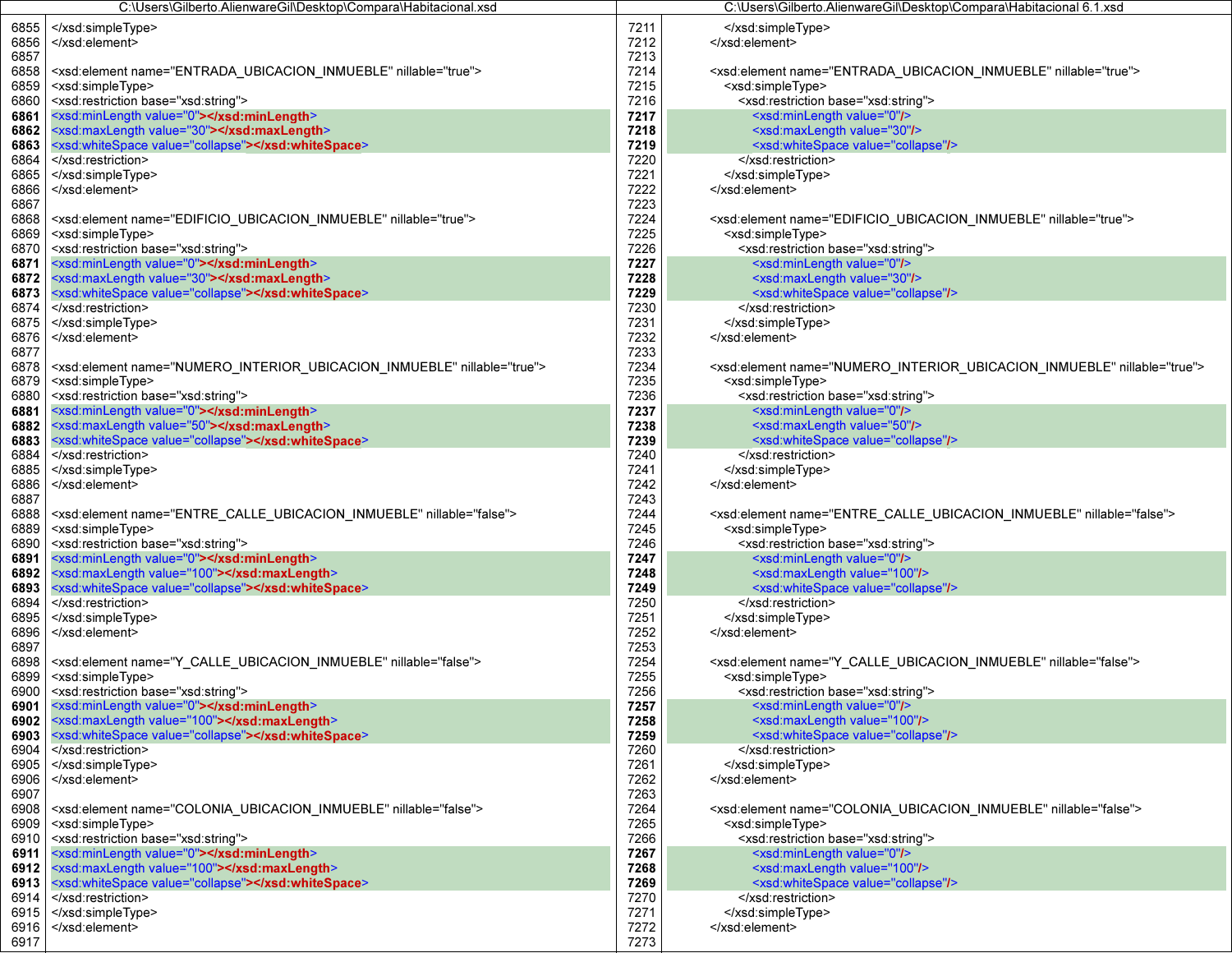|      | C:\Users\Gilberto.AlienwareGil\Desktop\Compara\Habitacional.xsd                             |              | C:\Users\Gilberto.AlienwareGil\Desktop\Compara\Habitacional 6.1.xsd                  |
|------|---------------------------------------------------------------------------------------------|--------------|--------------------------------------------------------------------------------------|
| 6918 | <xsd:element name="DEPARTAMENTO" nillable="true"></xsd:element>                             | 7274         | <xsd:element name="DEPARTAMENTO" nillable="true"></xsd:element>                      |
| 6919 | <xsd:simpletype></xsd:simpletype>                                                           | 7275         | <xsd:simpletype></xsd:simpletype>                                                    |
| 6920 | <xsd:restriction base="xsd:string"></xsd:restriction>                                       | 7276         | <xsd:restriction base="xsd:string"></xsd:restriction>                                |
| 6921 | <xsd:minlength value="0"></xsd:minlength>                                                   | 7277         | <xsd:minlength value="0"></xsd:minlength>                                            |
| 6922 | <xsd:maxlength value="50"></xsd:maxlength>                                                  | 7278         | <xsd:maxlength value="50"></xsd:maxlength>                                           |
| 6923 | <xsd:whitespace value="collapse"></xsd:whitespace>                                          | 7279         | <xsd:whitespace value="collapse"></xsd:whitespace>                                   |
| 6924 |                                                                                             | 7280         |                                                                                      |
| 6925 |                                                                                             | 7281         |                                                                                      |
| 6926 |                                                                                             | 7282         |                                                                                      |
| 6927 |                                                                                             | 7283         |                                                                                      |
|      |                                                                                             |              |                                                                                      |
| 6928 | <xsd:element name="NIVEL_UBICACION_INMUEBLE" nillable="false"></xsd:element>                | 7284<br>7285 | <xsd:element name="NIVEL_UBICACION_INMUEBLE" nillable="false"></xsd:element>         |
| 6929 | <xsd:simpletype></xsd:simpletype>                                                           |              | <xsd:simpletype></xsd:simpletype>                                                    |
| 6930 | <xsd:restriction base="xsd:integer"></xsd:restriction>                                      | 7286         | <xsd:restriction base="xsd:integer"></xsd:restriction>                               |
| 6931 | <xsd:enumeration value="0"></xsd:enumeration>                                               | 7287         | <xsd:enumeration value="0"></xsd:enumeration>                                        |
| 6932 | <xsd:enumeration value="1"></xsd:enumeration>                                               | 7288         | <xsd:enumeration value="1"></xsd:enumeration>                                        |
| 6933 | <xsd:enumeration value="2"></xsd:enumeration>                                               | 7289         | <xsd:enumeration value="2"></xsd:enumeration>                                        |
| 6934 | <xsd:enumeration value="3"></xsd:enumeration>                                               | 7290         | <xsd:enumeration value="3"></xsd:enumeration>                                        |
| 6935 | <xsd:enumeration value="4"></xsd:enumeration>                                               | 7291         | <xsd:enumeration value="4"></xsd:enumeration>                                        |
| 6936 | <xsd:enumeration value="5"></xsd:enumeration>                                               | 7292         | <xsd:enumeration value="5"></xsd:enumeration>                                        |
| 6937 | <xsd:enumeration value="6"></xsd:enumeration>                                               | 7293         | <xsd:enumeration value="6"></xsd:enumeration>                                        |
| 6938 | <xsd:enumeration value="7"></xsd:enumeration>                                               | 7294         | <xsd:enumeration value="7"></xsd:enumeration>                                        |
| 6939 | <xsd:enumeration value="8"></xsd:enumeration>                                               | 7295         | <xsd:enumeration value="8"></xsd:enumeration>                                        |
| 6940 | <xsd:enumeration value="9"></xsd:enumeration>                                               | 7296         | <xsd:enumeration value="9"></xsd:enumeration>                                        |
| 6941 | <xsd:enumeration value="10"></xsd:enumeration>                                              | 7297         | <xsd:enumeration value="10"></xsd:enumeration>                                       |
| 6942 | <xsd:enumeration value="11"></xsd:enumeration>                                              | 7298         | <xsd:enumeration value="11"></xsd:enumeration>                                       |
| 6943 | <xsd:enumeration value="12"></xsd:enumeration>                                              | 7299         | <xsd:enumeration value="12"></xsd:enumeration>                                       |
| 6944 | <xsd:enumeration value="13"></xsd:enumeration>                                              | 7300         | <xsd:enumeration value="13"></xsd:enumeration>                                       |
| 6945 | <xsd:enumeration value="14"></xsd:enumeration>                                              | 7301         | <xsd:enumeration value="14"></xsd:enumeration>                                       |
| 6946 | <xsd:enumeration value="15"></xsd:enumeration>                                              | 7302         | <xsd:enumeration value="15"></xsd:enumeration>                                       |
| 6947 | <xsd:enumeration value="16"></xsd:enumeration>                                              | 7303         | <xsd:enumeration value="16"></xsd:enumeration>                                       |
| 6948 | <xsd:enumeration value="17"></xsd:enumeration>                                              | 7304         | <xsd:enumeration value="17"></xsd:enumeration>                                       |
| 6949 | <xsd:enumeration value="18"></xsd:enumeration>                                              | 7305         | <xsd:enumeration value="18"></xsd:enumeration>                                       |
| 6950 | <xsd:enumeration value="19"></xsd:enumeration>                                              | 7306         | <xsd:enumeration value="19"></xsd:enumeration>                                       |
| 6951 | <xsd:enumeration value="20"></xsd:enumeration>                                              | 7307         | <xsd:enumeration value="20"></xsd:enumeration>                                       |
| 6952 | <xsd:enumeration value="21"></xsd:enumeration>                                              | 7308         | <xsd:enumeration value="21"></xsd:enumeration>                                       |
| 6953 | <xsd:enumeration value="22"></xsd:enumeration>                                              | 7309         | <xsd:enumeration value="22"></xsd:enumeration>                                       |
| 6954 | <xsd:enumeration value="23"></xsd:enumeration>                                              | 7310         | <xsd:enumeration value="23"></xsd:enumeration>                                       |
| 6955 | <xsd:enumeration value="24"></xsd:enumeration>                                              | 7311         | <xsd:enumeration value="24"></xsd:enumeration>                                       |
| 6956 | <xsd:enumeration value="25"></xsd:enumeration>                                              | 7312         | <xsd:enumeration value="25"></xsd:enumeration>                                       |
| 6957 | <xsd:enumeration value="26"></xsd:enumeration>                                              | 7313         | <xsd:enumeration value="26"></xsd:enumeration>                                       |
| 6958 | <xsd:enumeration value="27"></xsd:enumeration>                                              | 7314         | <xsd:enumeration value="27"></xsd:enumeration>                                       |
| 6959 | <xsd:enumeration value="28"></xsd:enumeration>                                              | 7315         | <xsd:enumeration value="28"></xsd:enumeration>                                       |
| 6960 | <xsd:enumeration value="29"></xsd:enumeration>                                              | 7316         | <xsd:enumeration value="29"></xsd:enumeration>                                       |
| 6961 | <xsd:enumeration value="30"></xsd:enumeration>                                              | 7317         | <xsd:enumeration value="30"></xsd:enumeration>                                       |
| 6962 | <xsd:enumeration value="31"></xsd:enumeration>                                              | 7318         | <xsd:enumeration value="31"></xsd:enumeration>                                       |
| 6963 | <xsd:enumeration value="32"></xsd:enumeration>                                              | 7319         | <xsd:enumeration value="32"></xsd:enumeration>                                       |
| 6964 | <xsd:enumeration value="33"></xsd:enumeration>                                              | 7320         | <xsd:enumeration value="33"></xsd:enumeration>                                       |
|      | 6965                                                                                        | 7321         |                                                                                      |
|      | 6966                                                                                        | 7322         |                                                                                      |
| 6967 |                                                                                             | 7323         |                                                                                      |
| 6968 |                                                                                             | 7324         |                                                                                      |
|      | 6969   <xsd:element name="CODIGO_POSTAL_UBICACION_INMUEBLE" nillable="false"></xsd:element> | 7325         | <xsd:element name="CODIGO_POSTAL_UBICACION_INMUEBLE" nillable="false"></xsd:element> |
|      | 6970   <xsd:simpletype></xsd:simpletype>                                                    | 7326         | <xsd:simpletype></xsd:simpletype>                                                    |
|      | 6971 <xsd:restriction base="xsd:string"></xsd:restriction>                                  | 7327         | <xsd:restriction base="xsd:string"></xsd:restriction>                                |
|      | 6972 <xsd:minlength value="1"></xsd:minlength>                                              | 7328         | <xsd:minlength value="1"></xsd:minlength>                                            |
|      | 6973   <xsd:maxlength value="5"></xsd:maxlength>                                            | 7329         | <xsd:maxlength value="5"></xsd:maxlength>                                            |
|      | 6974   <xsd:whitespace value="collapse"></xsd:whitespace>                                   | 7330         | <xsd:whitespace value="collapse"></xsd:whitespace>                                   |
|      | 6975                                                                                        | 7331         |                                                                                      |
|      | 6976                                                                                        | 7332         |                                                                                      |
|      | 6977                                                                                        | 7333         |                                                                                      |
| 6978 |                                                                                             | 7334         |                                                                                      |
|      | 6979   <xsd:element name="MUNICIPIO_UBICACION_INMUEBLE" nillable="false"></xsd:element>     | 7335         | <xsd:element name="MUNICIPIO_UBICACION_INMUEBLE" nillable="false"></xsd:element>     |
|      | 6980   <xsd:simpletype></xsd:simpletype>                                                    | 7336         | <xsd:simpletype></xsd:simpletype>                                                    |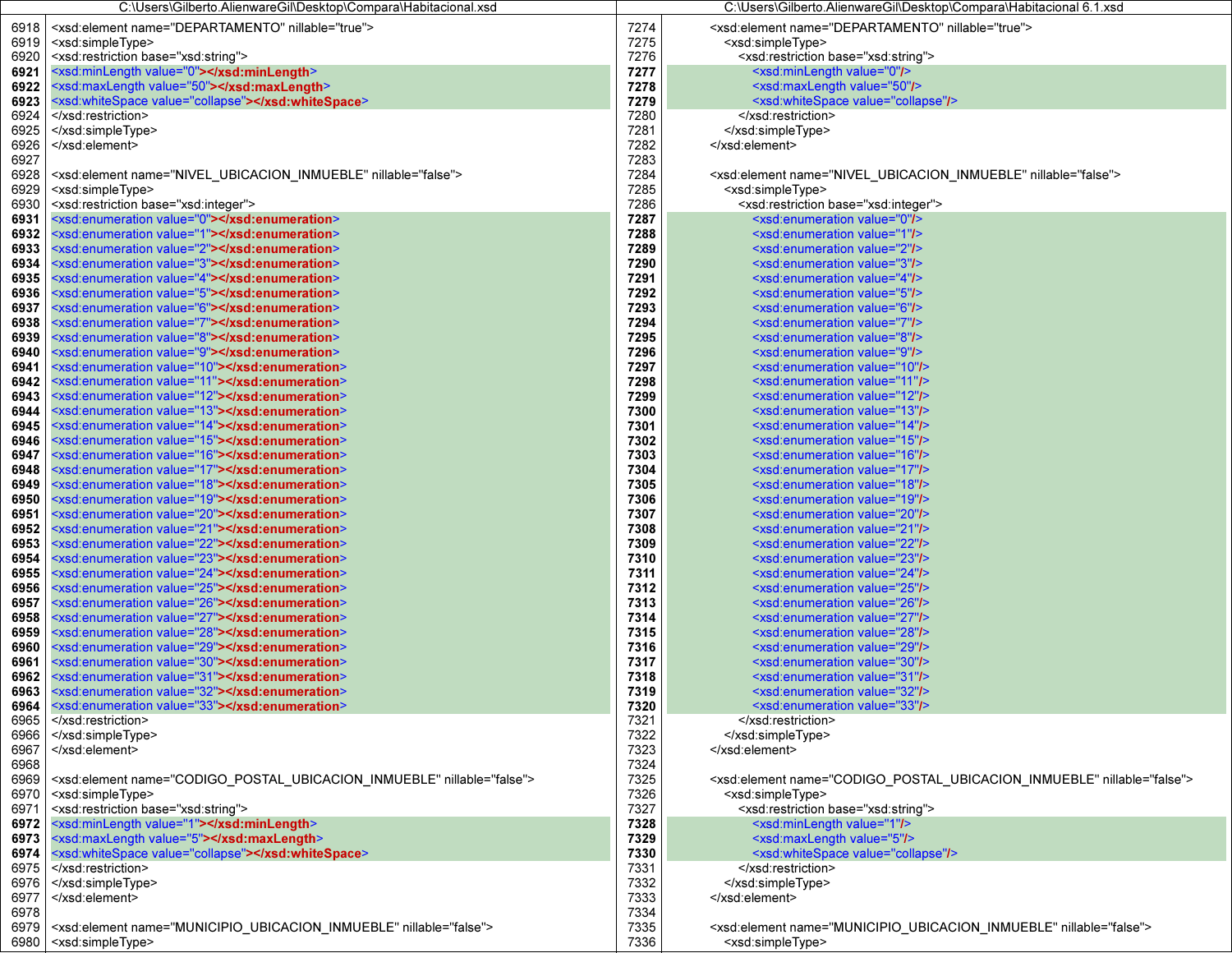|              | C:\Users\Gilberto.AlienwareGil\Desktop\Compara\Habitacional.xsd                                                                                                                                                  |              | C:\Users\Gilberto.AlienwareGil\Desktop\Compara\Habitacional 6.1.xsd                       |
|--------------|------------------------------------------------------------------------------------------------------------------------------------------------------------------------------------------------------------------|--------------|-------------------------------------------------------------------------------------------|
| 6981         | <xsd:restriction base="xsd:string"></xsd:restriction>                                                                                                                                                            | 7337         | <xsd:restriction base="xsd:string"></xsd:restriction>                                     |
| 6982         | <xsd:minlength value="0"></xsd:minlength>                                                                                                                                                                        | 7338         | <xsd:minlength value="0"></xsd:minlength>                                                 |
| 6983         | <xsd:maxlength value="100"></xsd:maxlength>                                                                                                                                                                      | 7339         | <xsd:maxlength value="100"></xsd:maxlength>                                               |
| 6984         | <xsd:whitespace value="collapse"></xsd:whitespace>                                                                                                                                                               | 7340         | <xsd:whitespace value="collapse"></xsd:whitespace>                                        |
| 6985         |                                                                                                                                                                                                                  | 7341         |                                                                                           |
| 6986         |                                                                                                                                                                                                                  | 7342         |                                                                                           |
| 6987         |                                                                                                                                                                                                                  | 7343         |                                                                                           |
| 6988         |                                                                                                                                                                                                                  | 7344         |                                                                                           |
| 6989         | <xsd:element name="NOMBRE_ESTADO_UBICACION_INMUEBLE" nillable="false"></xsd:element>                                                                                                                             | 7345         | <xsd:element name="NOMBRE_ESTADO_UBICACION_INMUEBLE" nillable="false"></xsd:element>      |
| 6990         | <xsd:simpletype></xsd:simpletype>                                                                                                                                                                                | 7346         | <xsd:simpletype></xsd:simpletype>                                                         |
| 6991         | <xsd:restriction base="xsd:string"></xsd:restriction>                                                                                                                                                            | 7347         | <xsd:restriction base="xsd:string"></xsd:restriction>                                     |
|              | 6992   <xsd:minlength value="1"></xsd:minlength>                                                                                                                                                                 | 7348         | <xsd:minlength value="1"></xsd:minlength>                                                 |
| 6993         | <xsd:maxlength value="100"></xsd:maxlength>                                                                                                                                                                      | 7349         | <xsd:maxlength value="100"></xsd:maxlength>                                               |
| 6994         | <xsd:whitespace value="collapse"></xsd:whitespace>                                                                                                                                                               | 7350         | <xsd:whitespace value="collapse"></xsd:whitespace>                                        |
| 6995         |                                                                                                                                                                                                                  | 7351         |                                                                                           |
| 6996         |                                                                                                                                                                                                                  | 7352         |                                                                                           |
| 6997         |                                                                                                                                                                                                                  | 7353         |                                                                                           |
| 6998         |                                                                                                                                                                                                                  | 7354         |                                                                                           |
| 6999         | <xsd:element name="CLAVE_ENTIDAD_FEDERATIVA_UBICACION_INMUEBLE" nillable<="" th=""><th>7355</th><th><xsd:element <="" name="CLAVE_ENTIDAD_FEDERATIVA_UBICACION_INMUEBLE" th=""></xsd:element></th></xsd:element> | 7355         | <xsd:element <="" name="CLAVE_ENTIDAD_FEDERATIVA_UBICACION_INMUEBLE" th=""></xsd:element> |
|              | ="false">                                                                                                                                                                                                        |              | nillable="false">                                                                         |
| 7000         | <xsd:simpletype></xsd:simpletype>                                                                                                                                                                                | 7356         | <xsd:simpletype></xsd:simpletype>                                                         |
| 7001         | <xsd:restriction base="xsd:string"></xsd:restriction>                                                                                                                                                            | 7357         | <xsd:restriction base="xsd:string"></xsd:restriction>                                     |
| 7002         | <xsd:minlength value="2"></xsd:minlength>                                                                                                                                                                        | 7358         | <xsd:minlength value="2"></xsd:minlength>                                                 |
| 7003         | <xsd:maxlength value="2"></xsd:maxlength>                                                                                                                                                                        | 7359         | <xsd:maxlength value="2"></xsd:maxlength>                                                 |
| 7004         | <xsd:whitespace value="collapse"></xsd:whitespace>                                                                                                                                                               | 7360         | <xsd:whitespace value="collapse"></xsd:whitespace>                                        |
|              | 7005                                                                                                                                                                                                             | 7361         |                                                                                           |
| 7006         |                                                                                                                                                                                                                  | 7362         |                                                                                           |
| 7007         |                                                                                                                                                                                                                  | 7363         |                                                                                           |
| 7008         |                                                                                                                                                                                                                  | 7364         |                                                                                           |
| 7009         | <xsd:element name="CLAVE_MUNICIPIO_UBICACION_INMUEBLE" nillable="false"></xsd:element>                                                                                                                           | 7365         | <xsd:element name="CLAVE_MUNICIPIO_UBICACION_INMUEBLE" nillable="false"></xsd:element>    |
| 7010         | <xsd:simpletype></xsd:simpletype>                                                                                                                                                                                | 7366         | <xsd:simpletype></xsd:simpletype>                                                         |
| 7011         | <xsd:restriction base="xsd:string"></xsd:restriction>                                                                                                                                                            | 7367         | <xsd:restriction base="xsd:string"></xsd:restriction>                                     |
| 7012         | <xsd:minlength value="3"></xsd:minlength>                                                                                                                                                                        | 7368         | <xsd:minlength value="3"></xsd:minlength>                                                 |
| 7013         | <xsd:maxlength value="3"></xsd:maxlength>                                                                                                                                                                        | 7369         | <xsd:maxlength value="3"></xsd:maxlength>                                                 |
| 7014         | <xsd:whitespace value="collapse"></xsd:whitespace>                                                                                                                                                               | 7370         | <xsd:whitespace value="collapse"></xsd:whitespace>                                        |
|              | 7015                                                                                                                                                                                                             | 7371<br>7372 |                                                                                           |
| 7016<br>7017 | <br>                                                                                                                                                                                                             | 7373         | <br>                                                                                      |
| 7018         |                                                                                                                                                                                                                  | 7374         |                                                                                           |
|              | $7019$ $\leq$ /xsd:sequence>                                                                                                                                                                                     | 7375         |                                                                                           |
| 7020         |                                                                                                                                                                                                                  | 7376         |                                                                                           |
| 7021         | <xsd:complextype name="DATOSGENERALESType"></xsd:complextype>                                                                                                                                                    | 7377         | <xsd:complextype name="DATOSGENERALESType"></xsd:complextype>                             |
| 7022         | <xsd:sequence></xsd:sequence>                                                                                                                                                                                    | 7378         | <xsd:sequence></xsd:sequence>                                                             |
| 7023         | <xsd:element name="CONTROLADOR" type="CONTROLADORType"></xsd:element>                                                                                                                                            | 7379         | <xsd:element name="CONTROLADOR" type="CONTROLADORType"></xsd:element>                     |
| 7024         | <xsd:element name="VALUADOR" type="VALUADORType"></xsd:element>                                                                                                                                                  | 7380         | <xsd:element name="VALUADOR" type="VALUADORType"></xsd:element>                           |
| 7025         | <xsd:element name="SOLICITANTE" type="SOLICITANTEType"></xsd:element>                                                                                                                                            | 7381         | <xsd:element name="SOLICITANTE" type="SOLICITANTEType"></xsd:element>                     |
| 7026         | <xsd:element name="PROPIETARIO" type="PROPIETARIOType"></xsd:element>                                                                                                                                            | 7382         | <xsd:element name="PROPIETARIO" type="PROPIETARIOType"></xsd:element>                     |
| 7027         | <xsd:element name="PROPOSITO AVALUO" nillable="false"></xsd:element>                                                                                                                                             | 7383         | <xsd:element name="PROPOSITO_AVALUO" nillable="false"></xsd:element>                      |
| 7028         | <xsd:simpletype></xsd:simpletype>                                                                                                                                                                                | 7384         | <xsd:simpletype></xsd:simpletype>                                                         |
|              | 7029   <xsd:restriction base="xsd:string"></xsd:restriction>                                                                                                                                                     | 7385         | <xsd:restriction base="xsd:string"></xsd:restriction>                                     |
|              | 7030   <xsd:minlength value="1"></xsd:minlength>                                                                                                                                                                 | 7386         | <xsd:minlength value="1"></xsd:minlength>                                                 |
|              | 7031 <xsd:maxlength value="50"></xsd:maxlength>                                                                                                                                                                  | 7387         | <xsd:maxlength value="50"></xsd:maxlength>                                                |
| 7032         | <xsd:whitespace value="collapse"></xsd:whitespace>                                                                                                                                                               | 7388         | <xsd:whitespace value="collapse"></xsd:whitespace>                                        |
| 7033         |                                                                                                                                                                                                                  | 7389         |                                                                                           |
| 7034         |                                                                                                                                                                                                                  | 7390         |                                                                                           |
| 7035         |                                                                                                                                                                                                                  | 7391         |                                                                                           |
| 7036         |                                                                                                                                                                                                                  | 7392         |                                                                                           |
| 7037         | <xsd:element name="OBJETO_AVALUO" nillable="false"></xsd:element>                                                                                                                                                | 7393         | <xsd:element name="OBJETO AVALUO" nillable="false"></xsd:element>                         |
| 7038         | <xsd:simpletype></xsd:simpletype>                                                                                                                                                                                | 7394         | <xsd:simpletype></xsd:simpletype>                                                         |
|              | 7039 <xsd:restriction base="xsd:string"></xsd:restriction>                                                                                                                                                       | 7395         | <xsd:restriction base="xsd:string"></xsd:restriction>                                     |
| 7040         | <xsd:minlength value="0"></xsd:minlength>                                                                                                                                                                        | 7396         | <xsd:minlength value="0"></xsd:minlength>                                                 |
| 7041         | <xsd:maxlength value="50"></xsd:maxlength>                                                                                                                                                                       | 7397         | <xsd:maxlength value="50"></xsd:maxlength>                                                |
|              | 7042   <xsd:whitespace value="collapse"></xsd:whitespace>                                                                                                                                                        | 7398         | <xsd:whitespace value="collapse"></xsd:whitespace>                                        |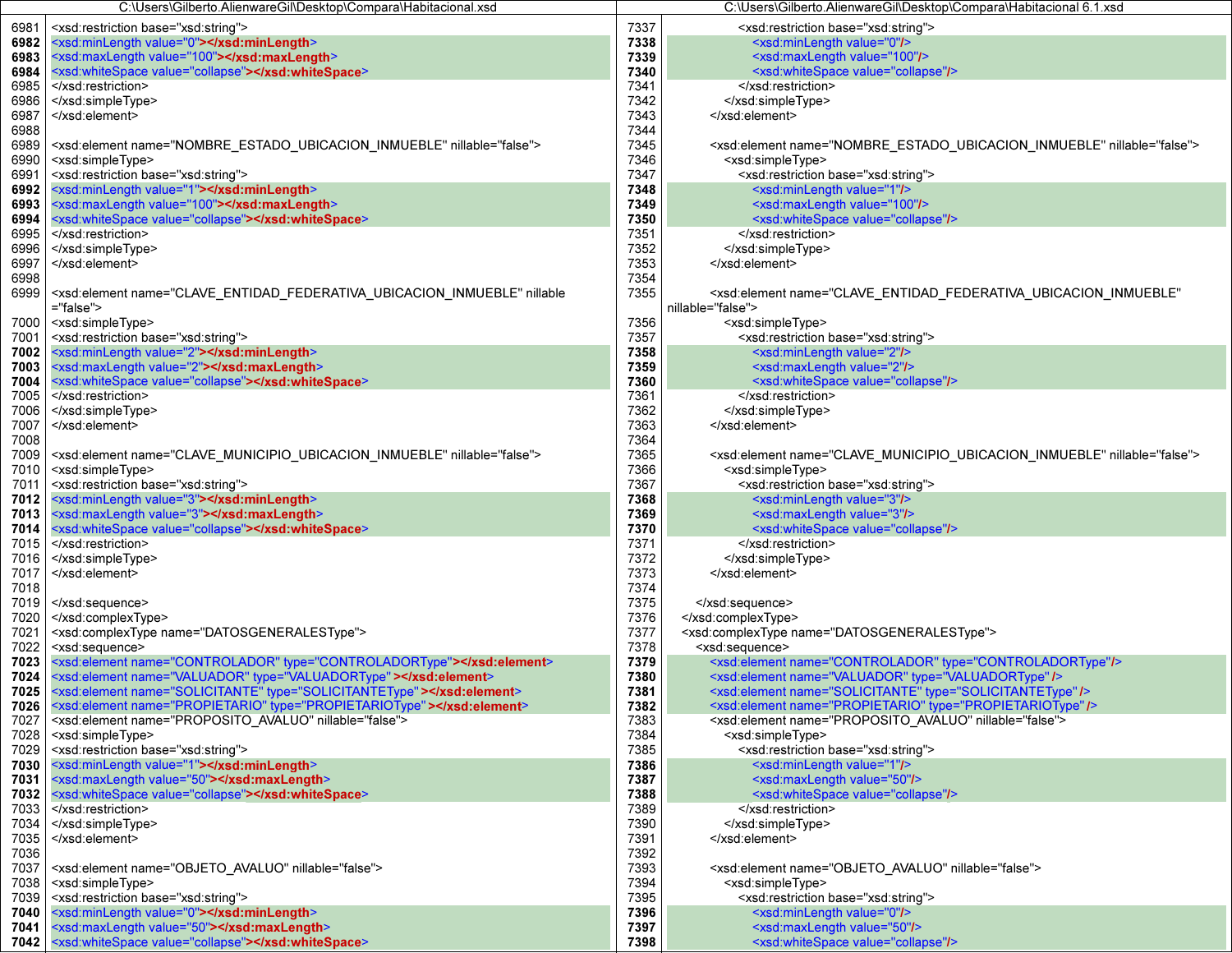|              | C:\Users\Gilberto.AlienwareGil\Desktop\Compara\Habitacional.xsd                                           |              | C:\Users\Gilberto.AlienwareGil\Desktop\Compara\Habitacional 6.1.xsd                         |
|--------------|-----------------------------------------------------------------------------------------------------------|--------------|---------------------------------------------------------------------------------------------|
| 7043         |                                                                                                           | 7399         |                                                                                             |
| 7044         |                                                                                                           | 7400         |                                                                                             |
| 7045         |                                                                                                           | 7401         |                                                                                             |
| 7046         |                                                                                                           | 7402         |                                                                                             |
| 7047         | <xsd:element name="CAT_REGIMEN_PROPIEDAD" nillable="false"></xsd:element>                                 | 7403         | <xsd:element name="CAT_REGIMEN_PROPIEDAD" nillable="false"></xsd:element>                   |
| 7048         | <xsd:simpletype></xsd:simpletype>                                                                         | 7404         | <xsd:simpletype></xsd:simpletype>                                                           |
| 7049         | <xsd:restriction base="xsd:integer"></xsd:restriction>                                                    | 7405         | <xsd:restriction base="xsd:integer"></xsd:restriction>                                      |
| 7050         | <xsd:enumeration value="1"></xsd:enumeration>                                                             | 7406         | <xsd:enumeration value="1"></xsd:enumeration>                                               |
| 7051         | <xsd:enumeration value="2"></xsd:enumeration>                                                             | 7407         | <xsd:enumeration value="2"></xsd:enumeration>                                               |
| 7052         | <xsd:enumeration value="3"></xsd:enumeration>                                                             | 7408         | <xsd:enumeration value="3"></xsd:enumeration>                                               |
|              | 7053   <xsd: enumeration="" value="4"></xsd:>                                                             | 7409         | <xsd:enumeration value="4"></xsd:enumeration>                                               |
|              | 7054                                                                                                      | 7410         |                                                                                             |
| 7055         |                                                                                                           | 7411         |                                                                                             |
| 7056<br>7057 |                                                                                                           | 7412<br>7413 |                                                                                             |
| 7058         |                                                                                                           | 7414         |                                                                                             |
| 7059         | <xsd:attribute name="id" type="xsd:string" use="required"></xsd:attribute>                                | 7415         | <xsd:attribute name="id" type="xsd:string"></xsd:attribute>                                 |
| 7060         |                                                                                                           | 7416         |                                                                                             |
| 7061         | <xsd:complextype name="PROPIETARIOType"></xsd:complextype>                                                | 7417         | <xsd:complextype name="PROPIETARIOType"></xsd:complextype>                                  |
| 7062         | <xsd:sequence></xsd:sequence>                                                                             | 7418         | <xsd:sequence></xsd:sequence>                                                               |
| 7063         | <xsd:element name="TIPO_PROPIETARIO" nillable="false"></xsd:element>                                      | 7419         | <xsd:element name="TIPO_PROPIETARIO" nillable="false"></xsd:element>                        |
|              | 7064   <xsd:simpletype></xsd:simpletype>                                                                  | 7420         | <xsd:simpletype></xsd:simpletype>                                                           |
|              | 7065   <xsd:restriction base="xsd:integer"></xsd:restriction>                                             | 7421         | <xsd:restriction base="xsd:integer"></xsd:restriction>                                      |
| 7066         | <xsd:enumeration value="1"></xsd:enumeration>                                                             | 7422         | <xsd:enumeration value="1"></xsd:enumeration>                                               |
| 7067         | <xsd:enumeration value="2"></xsd:enumeration>                                                             | 7423         | <xsd:enumeration value="2"></xsd:enumeration>                                               |
| 7068         | $\le$ /xsd:restriction>                                                                                   | 7424         |                                                                                             |
| 7069         |                                                                                                           | 7425         |                                                                                             |
| 7070         |                                                                                                           | 7426         |                                                                                             |
| 7071         |                                                                                                           | 7427         |                                                                                             |
| 7072         | <xsd:element name="APELLIDO_PATERNO_PROPIETARIO" nillable="false"></xsd:element>                          | 7428         | <xsd:element name="APELLIDO_PATERNO_PROPIETARIO" nillable="false"></xsd:element>            |
|              | 7073   <xsd:simpletype></xsd:simpletype>                                                                  | 7429         | <xsd:simpletype></xsd:simpletype>                                                           |
| 7074         | <xsd:restriction base="xsd:string"></xsd:restriction>                                                     | 7430         | <xsd:restriction base="xsd:string"></xsd:restriction>                                       |
| 7075<br>7076 | <xsd:minlength value="0"></xsd:minlength><br><xsd:maxlength value="50"></xsd:maxlength>                   | 7431<br>7432 | <xsd:minlength value="0"></xsd:minlength><br><xsd:maxlength value="50"></xsd:maxlength>     |
| 7077         | <xsd:whitespace value="collapse"></xsd:whitespace>                                                        | 7433         | <xsd:whitespace value="collapse"></xsd:whitespace>                                          |
|              | 7078                                                                                                      | 7434         |                                                                                             |
| 7079         |                                                                                                           | 7435         |                                                                                             |
| 7080         |                                                                                                           | 7436         |                                                                                             |
| 7081         |                                                                                                           | 7437         |                                                                                             |
| 7082         | <xsd:element name="APELLIDO_MATERNO_PROPIETARIO" nillable="false"></xsd:element>                          | 7438         | <xsd:element name="APELLIDO MATERNO PROPIETARIO" nillable="false"></xsd:element>            |
| 7083         | <xsd:simpletype></xsd:simpletype>                                                                         | 7439         | <xsd:simpletype></xsd:simpletype>                                                           |
|              | 7084   <xsd:restriction base="xsd:string"></xsd:restriction>                                              | 7440         | <xsd:restriction base="xsd:string"></xsd:restriction>                                       |
| 7085         | <xsd:minlength value="0"></xsd:minlength>                                                                 | 7441         | <xsd:minlength value="0"></xsd:minlength>                                                   |
| 7086         | <xsd:maxlength value="50"></xsd:maxlength>                                                                | 7442         | <xsd:maxlength value="50"></xsd:maxlength>                                                  |
| 7087         | <xsd:whitespace value="collapse"></xsd:whitespace>                                                        | 7443         | <xsd:whitespace value="collapse"></xsd:whitespace>                                          |
|              | 7088                                                                                                      | 7444         |                                                                                             |
|              | 7089                                                                                                      | 7445         |                                                                                             |
|              | 7090                                                                                                      | 7446         |                                                                                             |
| 7091         |                                                                                                           | 7447         |                                                                                             |
| 7092         | <xsd:element name="NOMBRE_PROPIETARIO" nillable="false"></xsd:element>                                    | 7448         | <xsd:element name="NOMBRE_PROPIETARIO" nillable="false"></xsd:element>                      |
|              | 7093   <xsd:simpletype><br/>7094   <xsd:restriction base="xsd:string"></xsd:restriction></xsd:simpletype> | 7449<br>7450 | <xsd:simpletype><br/><xsd:restriction base="xsd:string"></xsd:restriction></xsd:simpletype> |
|              | 7095   <xsd:minlength value="0"></xsd:minlength>                                                          | 7451         | <xsd:minlength value="0"></xsd:minlength>                                                   |
|              | 7096   <xsd:maxlength value="100"></xsd:maxlength>                                                        | 7452         | <xsd:maxlength value="100"></xsd:maxlength>                                                 |
|              | 7097   <xsd:whitespace value="collapse"></xsd:whitespace>                                                 | 7453         | <xsd:whitespace value="collapse"></xsd:whitespace>                                          |
|              | 7098                                                                                                      | 7454         |                                                                                             |
|              | 7099                                                                                                      | 7455         |                                                                                             |
|              | 7100                                                                                                      | 7456         |                                                                                             |
| 7101         |                                                                                                           | 7457         |                                                                                             |
|              | 7102   <xsd:element name="CALLE_PROPIETARIO" nillable="false"></xsd:element>                              | 7458         | <xsd:element name="CALLE_PROPIETARIO" nillable="false"></xsd:element>                       |
|              | 7103   <xsd:simpletype></xsd:simpletype>                                                                  | 7459         | <xsd:simpletype></xsd:simpletype>                                                           |
|              | 7104   <xsd:restriction base="xsd:string"></xsd:restriction>                                              | 7460         | <xsd:restriction base="xsd:string"></xsd:restriction>                                       |
|              | 7105   <xsd:minlength value="0"></xsd:minlength>                                                          | 7461         | <xsd:minlength value="0"></xsd:minlength>                                                   |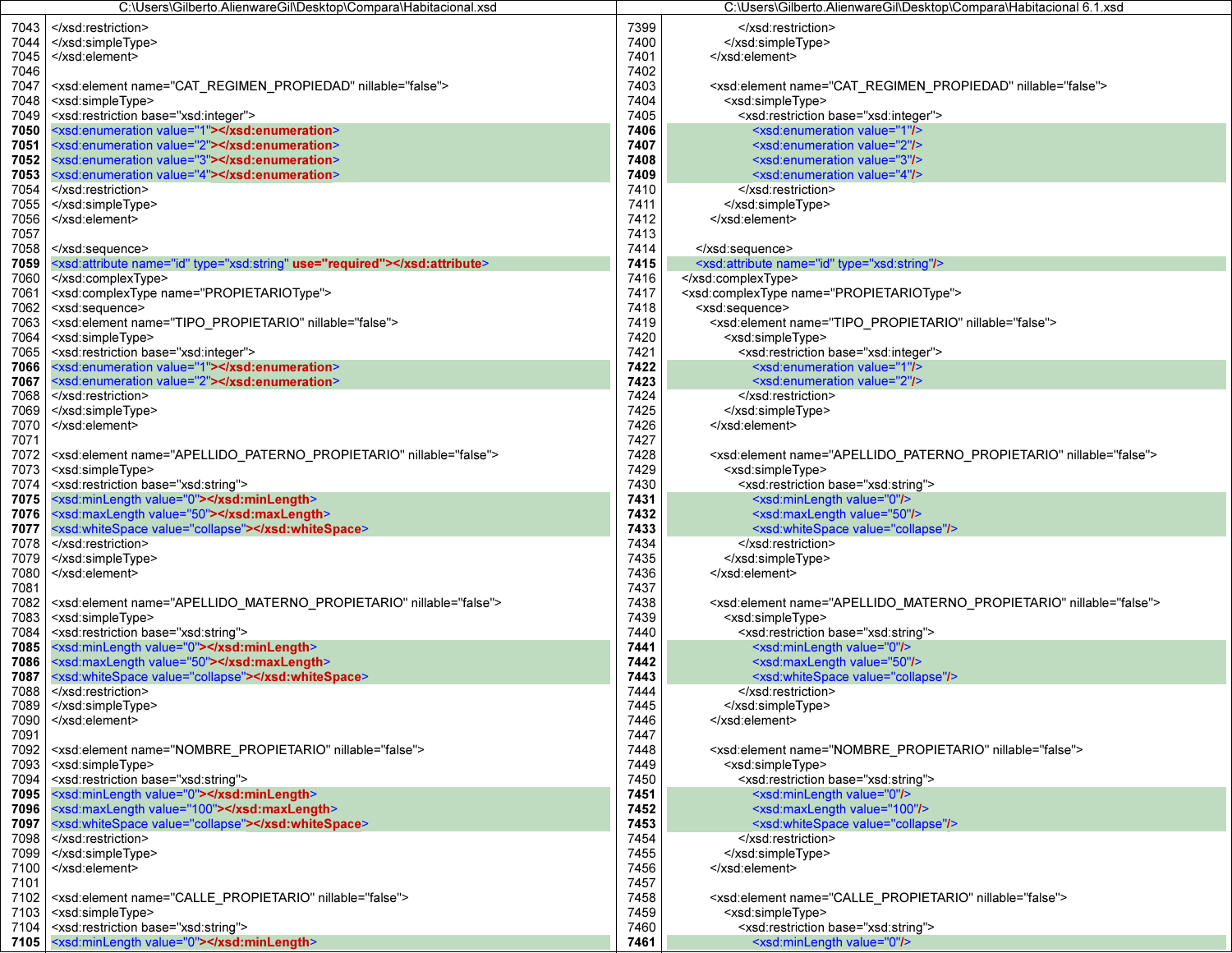|      | C:\Users\Gilberto.AlienwareGil\Desktop\Compara\Habitacional.xsd                        |      | C:\Users\Gilberto.AlienwareGil\Desktop\Compara\Habitacional 6.1.xsd             |
|------|----------------------------------------------------------------------------------------|------|---------------------------------------------------------------------------------|
| 7106 | <xsd:maxlength value="50"></xsd:maxlength>                                             | 7462 | <xsd:maxlength value="50"></xsd:maxlength>                                      |
| 7107 | <xsd:whitespace value="collapse"></xsd:whitespace>                                     | 7463 | <xsd:whitespace value="collapse"></xsd:whitespace>                              |
|      | 7108                                                                                   | 7464 |                                                                                 |
| 7109 |                                                                                        | 7465 |                                                                                 |
| 7110 |                                                                                        | 7466 |                                                                                 |
|      |                                                                                        |      |                                                                                 |
| 7111 |                                                                                        | 7467 |                                                                                 |
| 7112 | <xsd:element name="NUMERO_INTERIOR_PROPIETARIO" nillable="false"></xsd:element>        | 7468 | <xsd:element name="NUMERO_INTERIOR_PROPIETARIO" nillable="false"></xsd:element> |
|      | 7113   <xsd:simpletype></xsd:simpletype>                                               | 7469 | <xsd:simpletype></xsd:simpletype>                                               |
|      | 7114   <xsd:restriction base="xsd:string"></xsd:restriction>                           | 7470 | <xsd:restriction base="xsd:string"></xsd:restriction>                           |
| 7115 | <xsd:minlength value="0"></xsd:minlength>                                              | 7471 | <xsd:minlength value="0"></xsd:minlength>                                       |
| 7116 | <xsd:maxlength value="30"></xsd:maxlength>                                             | 7472 | <xsd:maxlength value="30"></xsd:maxlength>                                      |
| 7117 | <xsd:whitespace value="collapse"></xsd:whitespace>                                     | 7473 | <xsd:whitespace value="collapse"></xsd:whitespace>                              |
|      | 7118                                                                                   | 7474 | $\le$ /xsd:restriction>                                                         |
|      | 7119                                                                                   | 7475 |                                                                                 |
| 7120 |                                                                                        | 7476 |                                                                                 |
| 7121 |                                                                                        | 7477 |                                                                                 |
|      | 7122   <xsd:element name="NUMERO_EXTERIOR_PROPIETARIO" nillable="false"></xsd:element> | 7478 | <xsd:element name="NUMERO_EXTERIOR_PROPIETARIO" nillable="false"></xsd:element> |
| 7123 | <xsd:simpletype></xsd:simpletype>                                                      | 7479 | <xsd:simpletype></xsd:simpletype>                                               |
|      | 7124   <xsd:restriction base="xsd:string"></xsd:restriction>                           | 7480 | <xsd:restriction base="xsd:string"></xsd:restriction>                           |
|      | 7125   <xsd:minlength value="0"></xsd:minlength>                                       | 7481 | <xsd:minlength value="0"></xsd:minlength>                                       |
|      | <xsd:maxlength value="25"></xsd:maxlength>                                             | 7482 | <xsd:maxlength value="25"></xsd:maxlength>                                      |
| 7126 |                                                                                        |      |                                                                                 |
| 7127 | <xsd:whitespace value="collapse"></xsd:whitespace>                                     | 7483 | <xsd:whitespace value="collapse"></xsd:whitespace>                              |
| 7128 |                                                                                        | 7484 |                                                                                 |
|      | 7129                                                                                   | 7485 |                                                                                 |
|      | 7130                                                                                   | 7486 |                                                                                 |
| 7131 |                                                                                        | 7487 |                                                                                 |
| 7132 | <xsd:element name="COLONIA_PROPIETARIO" nillable="false"></xsd:element>                | 7488 | <xsd:element name="COLONIA_PROPIETARIO" nillable="false"></xsd:element>         |
| 7133 | <xsd:simpletype></xsd:simpletype>                                                      | 7489 | <xsd:simpletype></xsd:simpletype>                                               |
| 7134 | <xsd:restriction base="xsd:string"></xsd:restriction>                                  | 7490 | <xsd:restriction base="xsd:string"></xsd:restriction>                           |
| 7135 | <xsd:minlength value="0"></xsd:minlength>                                              | 7491 | <xsd:minlength value="0"></xsd:minlength>                                       |
| 7136 | <xsd:maxlength value="50"></xsd:maxlength>                                             | 7492 | <xsd:maxlength value="50"></xsd:maxlength>                                      |
| 7137 | <xsd:whitespace value="collapse"></xsd:whitespace>                                     | 7493 | <xsd:whitespace value="collapse"></xsd:whitespace>                              |
|      | 7138                                                                                   | 7494 |                                                                                 |
| 7139 |                                                                                        | 7495 |                                                                                 |
|      | $7140$ $\leq$ /xsd: element>                                                           | 7496 |                                                                                 |
| 7141 |                                                                                        | 7497 |                                                                                 |
| 7142 | <xsd:element name="CODIGO_POSTAL_PROPIETARIO" nillable="false"></xsd:element>          | 7498 | <xsd:element name="CODIGO_POSTAL_PROPIETARIO" nillable="false"></xsd:element>   |
| 7143 | <xsd:simpletype></xsd:simpletype>                                                      | 7499 | <xsd:simpletype></xsd:simpletype>                                               |
|      | 7144   <xsd:restriction base="xsd:string"></xsd:restriction>                           | 7500 | <xsd:restriction base="xsd:string"></xsd:restriction>                           |
|      | 7145   <xsd:minlength value="1"></xsd:minlength>                                       | 7501 | <xsd:minlength value="1"></xsd:minlength>                                       |
| 7146 | <xsd:maxlength value="5"></xsd:maxlength>                                              | 7502 | <xsd:maxlength value="5"></xsd:maxlength>                                       |
| 7147 | <xsd:whitespace value="collapse"></xsd:whitespace>                                     | 7503 | <xsd:whitespace value="collapse"></xsd:whitespace>                              |
| 7148 |                                                                                        | 7504 |                                                                                 |
| 7149 |                                                                                        | 7505 |                                                                                 |
| 7150 |                                                                                        | 7506 |                                                                                 |
| 7151 |                                                                                        | 7507 |                                                                                 |
| 7152 | <xsd:element name="DELEGACION_PROPIETARIO" nillable="false"></xsd:element>             | 7508 | <xsd:element name="DELEGACION_PROPIETARIO" nillable="false"></xsd:element>      |
|      | 7153   <xsd:simpletype></xsd:simpletype>                                               | 7509 | <xsd:simpletype></xsd:simpletype>                                               |
|      | 7154   <xsd:restriction base="xsd:string"></xsd:restriction>                           | 7510 | <xsd:restriction base="xsd:string"></xsd:restriction>                           |
|      | 7155   <xsd:minlength value="1"></xsd:minlength>                                       | 7511 | <xsd:minlength value="1"></xsd:minlength>                                       |
|      | 7156   <xsd:maxlength value="50"></xsd:maxlength>                                      | 7512 | <xsd:maxlength value="50"></xsd:maxlength>                                      |
|      | 7157   <xsd:whitespace value="collapse"></xsd:whitespace>                              | 7513 | <xsd:whitespace value="collapse"></xsd:whitespace>                              |
|      | $7158$ $\leq$ /xsd: restriction>                                                       | 7514 |                                                                                 |
|      | 7159                                                                                   | 7515 |                                                                                 |
|      | 7160                                                                                   | 7516 |                                                                                 |
| 7161 |                                                                                        | 7517 |                                                                                 |
|      | $7162$ $\leq$ /xsd:sequence>                                                           | 7518 |                                                                                 |
|      | 7163                                                                                   | 7519 |                                                                                 |
|      | 7164   <xsd:complextype name="SOLICITANTEType"></xsd:complextype>                      | 7520 | <xsd:complextype name="SOLICITANTEType"></xsd:complextype>                      |
|      | $7165$ $\leq$ xsd:sequence>                                                            | 7521 | <xsd:sequence></xsd:sequence>                                                   |
|      | 7166   <xsd:element name="TIPO_SOLICITANTE" nillable="false"></xsd:element>            | 7522 | <xsd:element name="TIPO_SOLICITANTE" nillable="false"></xsd:element>            |
|      | 7167   <xsd:simpletype></xsd:simpletype>                                               | 7523 | <xsd:simpletype></xsd:simpletype>                                               |
|      | 7168   <xsd:restriction base="xsd:integer"></xsd:restriction>                          | 7524 | <xsd:restriction base="xsd:integer"></xsd:restriction>                          |
|      |                                                                                        |      |                                                                                 |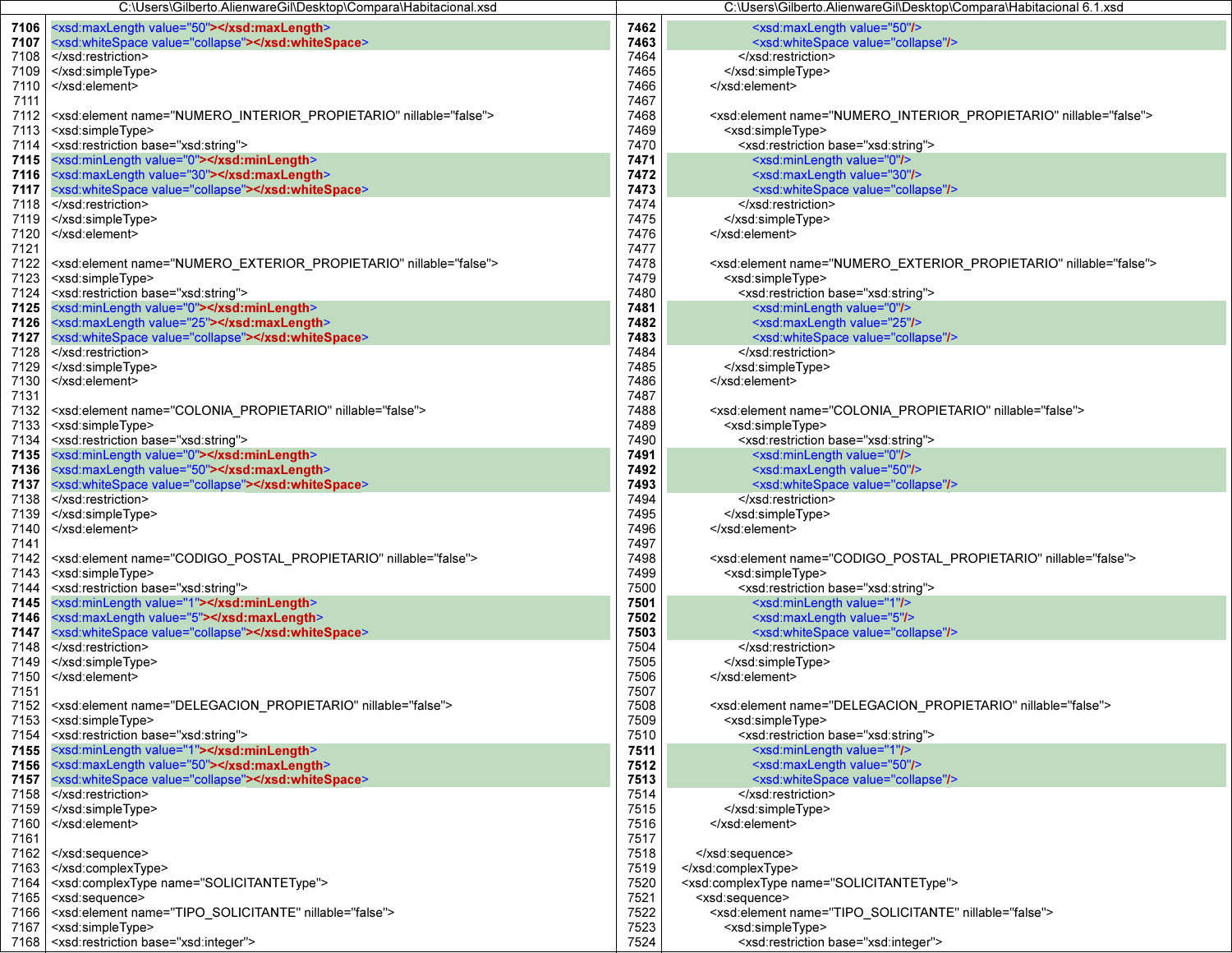|      | C:\Users\Gilberto.AlienwareGil\Desktop\Compara\Habitacional.xsd                  |      | C:\Users\Gilberto.AlienwareGil\Desktop\Compara\Habitacional 6.1.xsd              |
|------|----------------------------------------------------------------------------------|------|----------------------------------------------------------------------------------|
| 7169 | <xsd:enumeration value="1"></xsd:enumeration>                                    | 7525 | <xsd:enumeration value="1"></xsd:enumeration>                                    |
| 7170 | <xsd:enumeration value="2"></xsd:enumeration>                                    | 7526 | <xsd:enumeration value="2"></xsd:enumeration>                                    |
| 7171 | $\le$ /xsd:restriction>                                                          | 7527 |                                                                                  |
|      | 7172                                                                             | 7528 |                                                                                  |
| 7173 |                                                                                  | 7529 |                                                                                  |
|      |                                                                                  |      |                                                                                  |
| 7174 |                                                                                  | 7530 |                                                                                  |
| 7175 | <xsd:element name="APELLIDO_PATERNO_SOLICITANTE" nillable="false"></xsd:element> | 7531 | <xsd:element name="APELLIDO PATERNO SOLICITANTE" nillable="false"></xsd:element> |
| 7176 | <xsd:simpletype></xsd:simpletype>                                                | 7532 | <xsd:simpletype></xsd:simpletype>                                                |
| 7177 | <xsd:restriction base="xsd:string"></xsd:restriction>                            | 7533 | <xsd:restriction base="xsd:string"></xsd:restriction>                            |
|      | 7178 <xsd:minlength value="0"></xsd:minlength>                                   | 7534 | <xsd:minlength value="0"></xsd:minlength>                                        |
| 7179 | <xsd:maxlength value="50"></xsd:maxlength>                                       | 7535 | <xsd:maxlength value="50"></xsd:maxlength>                                       |
| 7180 | <xsd:whitespace value="collapse"></xsd:whitespace>                               | 7536 | <xsd:whitespace value="collapse"></xsd:whitespace>                               |
| 7181 |                                                                                  | 7537 |                                                                                  |
| 7182 |                                                                                  | 7538 |                                                                                  |
| 7183 |                                                                                  | 7539 |                                                                                  |
| 7184 |                                                                                  | 7540 |                                                                                  |
| 7185 | <xsd:element name="APELLIDO_MATERNO_SOLICITANTE" nillable="false"></xsd:element> | 7541 | <xsd:element name="APELLIDO_MATERNO_SOLICITANTE" nillable="false"></xsd:element> |
| 7186 | <xsd:simpletype></xsd:simpletype>                                                | 7542 | <xsd:simpletype></xsd:simpletype>                                                |
| 7187 | <xsd:restriction base="xsd:string"></xsd:restriction>                            | 7543 | <xsd:restriction base="xsd:string"></xsd:restriction>                            |
| 7188 | <xsd:minlength value="0"></xsd:minlength>                                        | 7544 | <xsd:minlength value="0"></xsd:minlength>                                        |
| 7189 | <xsd:maxlength value="50"></xsd:maxlength>                                       | 7545 | <xsd:maxlength value="50"></xsd:maxlength>                                       |
|      |                                                                                  |      |                                                                                  |
| 7190 | <xsd:whitespace value="collapse"></xsd:whitespace>                               | 7546 | <xsd:whitespace value="collapse"></xsd:whitespace>                               |
| 7191 |                                                                                  | 7547 |                                                                                  |
|      | 7192                                                                             | 7548 |                                                                                  |
| 7193 |                                                                                  | 7549 |                                                                                  |
| 7194 |                                                                                  | 7550 |                                                                                  |
| 7195 | <xsd:element name="NOMBRE_SOLICITANTE" nillable="false"></xsd:element>           | 7551 | <xsd:element name="NOMBRE_SOLICITANTE" nillable="false"></xsd:element>           |
| 7196 | <xsd:simpletype></xsd:simpletype>                                                | 7552 | <xsd:simpletype></xsd:simpletype>                                                |
| 7197 | <xsd:restriction base="xsd:string"></xsd:restriction>                            | 7553 | <xsd:restriction base="xsd:string"></xsd:restriction>                            |
| 7198 | <xsd:minlength value="0"></xsd:minlength>                                        | 7554 | <xsd:minlength value="0"></xsd:minlength>                                        |
| 7199 | <xsd:maxlength value="100"></xsd:maxlength>                                      | 7555 | <xsd:maxlength value="100"></xsd:maxlength>                                      |
| 7200 | <xsd:whitespace value="collapse"></xsd:whitespace>                               | 7556 | <xsd:whitespace value="collapse"></xsd:whitespace>                               |
| 7201 |                                                                                  | 7557 |                                                                                  |
| 7202 |                                                                                  | 7558 |                                                                                  |
| 7203 |                                                                                  | 7559 |                                                                                  |
| 7204 |                                                                                  | 7560 |                                                                                  |
| 7205 | <xsd:element name="CALLE_SOLICITANTE" nillable="false"></xsd:element>            | 7561 | <xsd:element name="CALLE_SOLICITANTE" nillable="false"></xsd:element>            |
| 7206 | <xsd:simpletype></xsd:simpletype>                                                | 7562 | <xsd:simpletype></xsd:simpletype>                                                |
| 7207 | <xsd:restriction base="xsd:string"></xsd:restriction>                            | 7563 | <xsd:restriction base="xsd:string"></xsd:restriction>                            |
| 7208 | <xsd:minlength value="0"></xsd:minlength>                                        | 7564 | <xsd:minlength value="0"></xsd:minlength>                                        |
| 7209 | <xsd:maxlength value="50"></xsd:maxlength>                                       | 7565 | <xsd:maxlength value="50"></xsd:maxlength>                                       |
| 7210 | <xsd:whitespace value="collapse"></xsd:whitespace>                               | 7566 | <xsd:whitespace value="collapse"></xsd:whitespace>                               |
| 7211 |                                                                                  | 7567 |                                                                                  |
| 7212 |                                                                                  | 7568 |                                                                                  |
| 7213 |                                                                                  | 7569 |                                                                                  |
| 7214 |                                                                                  | 7570 |                                                                                  |
| 7215 | <xsd:element name="NUMERO_INTERIOR_SOLICITANTE" nillable="false"></xsd:element>  | 7571 | <xsd:element name="NUMERO INTERIOR SOLICITANTE" nillable="false"></xsd:element>  |
| 7216 | <xsd:simpletype></xsd:simpletype>                                                | 7572 | <xsd:simpletype></xsd:simpletype>                                                |
| 7217 | <xsd:restriction base="xsd:string"></xsd:restriction>                            | 7573 | <xsd:restriction base="xsd:string"></xsd:restriction>                            |
|      | 7218   <xsd:minlength value="0"></xsd:minlength>                                 | 7574 | <xsd:minlength value="0"></xsd:minlength>                                        |
|      | 7219   <xsd:maxlength value="30"></xsd:maxlength>                                | 7575 | <xsd:maxlength value="30"></xsd:maxlength>                                       |
| 7220 | <xsd:whitespace value="collapse"></xsd:whitespace>                               | 7576 | <xsd:whitespace value="collapse"></xsd:whitespace>                               |
| 7221 |                                                                                  | 7577 |                                                                                  |
| 7222 |                                                                                  | 7578 |                                                                                  |
| 7223 |                                                                                  | 7579 |                                                                                  |
| 7224 |                                                                                  | 7580 |                                                                                  |
| 7225 | <xsd:element name="NUMERO_EXTERIOR_SOLICITANTE" nillable="false"></xsd:element>  | 7581 | <xsd:element name="NUMERO_EXTERIOR_SOLICITANTE" nillable="false"></xsd:element>  |
| 7226 | <xsd:simpletype></xsd:simpletype>                                                | 7582 | <xsd:simpletype></xsd:simpletype>                                                |
| 7227 | <xsd:restriction base="xsd:string"></xsd:restriction>                            | 7583 | <xsd:restriction base="xsd:string"></xsd:restriction>                            |
| 7228 | <xsd:minlength value="0"></xsd:minlength>                                        | 7584 | <xsd:minlength value="0"></xsd:minlength>                                        |
| 7229 | <xsd:maxlength value="25"></xsd:maxlength>                                       | 7585 | <xsd:maxlength value="25"></xsd:maxlength>                                       |
| 7230 | <xsd:whitespace value="collapse"></xsd:whitespace>                               | 7586 | <xsd:whitespace value="collapse"></xsd:whitespace>                               |
|      | 7231                                                                             | 7587 |                                                                                  |
|      |                                                                                  |      |                                                                                  |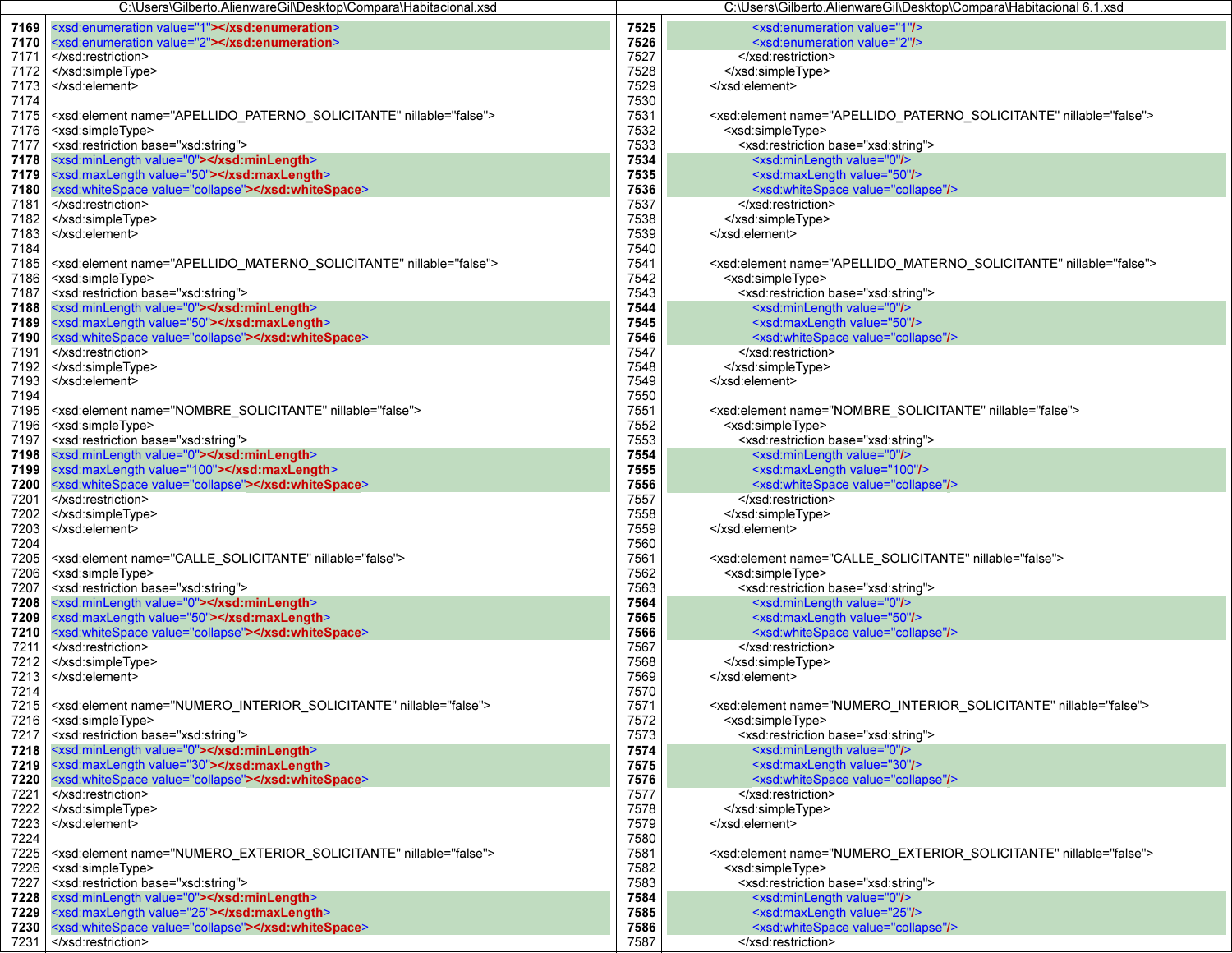|              | C:\Users\Gilberto.AlienwareGil\Desktop\Compara\Habitacional.xsd                             |              | C:\Users\Gilberto.AlienwareGil\Desktop\Compara\Habitacional 6.1.xsd                                                 |
|--------------|---------------------------------------------------------------------------------------------|--------------|---------------------------------------------------------------------------------------------------------------------|
| 7232         |                                                                                             | 7588         |                                                                                                                     |
| 7233         |                                                                                             | 7589         |                                                                                                                     |
| 7234         |                                                                                             | 7590         |                                                                                                                     |
| 7235         | <xsd:element name="COLONIA_SOLICITANTE" nillable="false"></xsd:element>                     | 7591         | <xsd:element name="COLONIA_SOLICITANTE" nillable="false"></xsd:element>                                             |
| 7236         | <xsd:simpletype></xsd:simpletype>                                                           | 7592         | <xsd:simpletype></xsd:simpletype>                                                                                   |
| 7237         | <xsd:restriction base="xsd:string"></xsd:restriction>                                       | 7593         | <xsd:restriction base="xsd:string"></xsd:restriction>                                                               |
| 7238         | <xsd:minlength value="0"></xsd:minlength>                                                   | 7594         | <xsd:minlength value="0"></xsd:minlength>                                                                           |
| 7239         | <xsd:maxlength value="50"></xsd:maxlength>                                                  | 7595         | <xsd:maxlength value="50"></xsd:maxlength>                                                                          |
| 7240         | <xsd:whitespace value="collapse"></xsd:whitespace>                                          | 7596         | <xsd:whitespace value="collapse"></xsd:whitespace>                                                                  |
|              | 7241                                                                                        | 7597         |                                                                                                                     |
| 7242         |                                                                                             | 7598         |                                                                                                                     |
| 7243         |                                                                                             | 7599         |                                                                                                                     |
| 7244         |                                                                                             | 7600         |                                                                                                                     |
| 7245<br>7246 | <xsd:element name="CODIGO_POSTAL_SOLICITANTE" nillable="false"></xsd:element>               | 7601<br>7602 | <xsd:element name="CODIGO_POSTAL_SOLICITANTE" nillable="false"></xsd:element>                                       |
| 7247         | <xsd:simpletype><br/><xsd:restriction base="xsd:string"></xsd:restriction></xsd:simpletype> | 7603         | <xsd:simpletype><br/><xsd:restriction base="xsd:string"></xsd:restriction></xsd:simpletype>                         |
| 7248         | <xsd:minlength value="1"></xsd:minlength>                                                   | 7604         | <xsd:minlength value="1"></xsd:minlength>                                                                           |
| 7249         | <xsd:maxlength value="5"></xsd:maxlength>                                                   | 7605         | <xsd:maxlength value="5"></xsd:maxlength>                                                                           |
| 7250         | <xsd:whitespace value="collapse"></xsd:whitespace>                                          | 7606         | <xsd:whitespace value="collapse"></xsd:whitespace>                                                                  |
| 7251         |                                                                                             | 7607         |                                                                                                                     |
| 7252         |                                                                                             | 7608         |                                                                                                                     |
| 7253         |                                                                                             | 7609         |                                                                                                                     |
| 7254         |                                                                                             | 7610         |                                                                                                                     |
| 7255         | <xsd:element name="DELEGACION_SOLICITANTE" nillable="false"></xsd:element>                  | 7611         | <xsd:element name="DELEGACION_SOLICITANTE" nillable="false"></xsd:element>                                          |
| 7256         | <xsd:simpletype></xsd:simpletype>                                                           | 7612         | <xsd:simpletype></xsd:simpletype>                                                                                   |
| 7257         | <xsd:restriction base="xsd:string"></xsd:restriction>                                       | 7613         | <xsd:restriction base="xsd:string"></xsd:restriction>                                                               |
| 7258         | <xsd:minlength value="1"></xsd:minlength>                                                   | 7614         | <xsd:minlength value="1"></xsd:minlength>                                                                           |
| 7259         | <xsd:maxlength value="50"></xsd:maxlength>                                                  | 7615         | <xsd:maxlength value="50"></xsd:maxlength>                                                                          |
| 7260         | <xsd:whitespace value="collapse"></xsd:whitespace>                                          | 7616         | <xsd:whitespace value="collapse"></xsd:whitespace>                                                                  |
|              | 7261                                                                                        | 7617         |                                                                                                                     |
| 7262         |                                                                                             | 7618         |                                                                                                                     |
| 7263         |                                                                                             | 7619         | $\le$ /xsd:element>                                                                                                 |
| 7264         |                                                                                             | 7620<br>7621 |                                                                                                                     |
| 7266         | 7265<br>                                                                                    | 7622         | <br>                                                                                                                |
| 7267         | <xsd:complextype name="VALUADORType"></xsd:complextype>                                     | 7623         | <xsd:complextype name="VALUADORType"></xsd:complextype>                                                             |
|              | 7268   <xsd:sequence></xsd:sequence>                                                        | 7624         | <xsd:sequence></xsd:sequence>                                                                                       |
| 7269         | <xsd:element name="APELLIDO_PATERNO_VALUADOR" nillable="false"></xsd:element>               | 7625         | <xsd:element name="APELLIDO_PATERNO_VALUADOR" nillable="false"></xsd:element>                                       |
|              | 7270   <xsd:simpletype></xsd:simpletype>                                                    | 7626         | <xsd:simpletype></xsd:simpletype>                                                                                   |
| 7271         | <xsd:restriction base="xsd:string"></xsd:restriction>                                       | 7627         | <xsd:restriction base="xsd:string"></xsd:restriction>                                                               |
|              | 7272 <xsd:minlength value="0"></xsd:minlength>                                              | 7628         | <xsd:minlength value="0"></xsd:minlength>                                                                           |
| 7273         | <xsd:maxlength value="50"></xsd:maxlength>                                                  | 7629         | <xsd:maxlength value="50"></xsd:maxlength>                                                                          |
| 7274         | <xsd:whitespace value="collapse"></xsd:whitespace>                                          | 7630         | <xsd:whitespace value="collapse"></xsd:whitespace>                                                                  |
| 7275         |                                                                                             | 7631         |                                                                                                                     |
| 7276         |                                                                                             | 7632         |                                                                                                                     |
| 7277         |                                                                                             | 7633         |                                                                                                                     |
| 7278         |                                                                                             | 7634         |                                                                                                                     |
|              | 7279   <xsd:element name="APELLIDO_MATERNO_VALUADOR" nillable="false"></xsd:element>        | 7635         | <xsd:element name="APELLIDO_MATERNO_VALUADOR" nillable="false"><br/><xsd:simpletype></xsd:simpletype></xsd:element> |
| 7280<br>7281 | <xsd:simpletype><br/><xsd:restriction base="xsd:string"></xsd:restriction></xsd:simpletype> | 7636<br>7637 | <xsd:restriction base="xsd:string"></xsd:restriction>                                                               |
|              | 7282   <xsd:minlength value="0"></xsd:minlength>                                            | 7638         | <xsd:minlength value="0"></xsd:minlength>                                                                           |
| 7283         | <xsd:maxlength value="50"></xsd:maxlength>                                                  | 7639         | <xsd:maxlength value="50"></xsd:maxlength>                                                                          |
| 7284         | <xsd:whitespace value="collapse"></xsd:whitespace>                                          | 7640         | <xsd:whitespace value="collapse"></xsd:whitespace>                                                                  |
|              | 7285                                                                                        | 7641         |                                                                                                                     |
| 7286         |                                                                                             | 7642         |                                                                                                                     |
| 7287         |                                                                                             | 7643         |                                                                                                                     |
| 7288         |                                                                                             | 7644         |                                                                                                                     |
| 7289         | <xsd:element name="NOMBRE_VALUADOR" nillable="false"></xsd:element>                         | 7645         | <xsd:element name="NOMBRE_VALUADOR" nillable="false"></xsd:element>                                                 |
| 7290         | <xsd:simpletype></xsd:simpletype>                                                           | 7646         | <xsd:simpletype></xsd:simpletype>                                                                                   |
| 7291         | <xsd:restriction base="xsd:string"></xsd:restriction>                                       | 7647         | <xsd:restriction base="xsd:string"></xsd:restriction>                                                               |
|              | 7292 <xsd:minlength value="1"></xsd:minlength>                                              | 7648         | <xsd:minlength value="1"></xsd:minlength>                                                                           |
| 7293         | <xsd:maxlength value="100"></xsd:maxlength>                                                 | 7649         | <xsd:maxlength value="100"></xsd:maxlength>                                                                         |
|              | 7294   <xsd:whitespace value="collapse"></xsd:whitespace>                                   | 7650         | <xsd:whitespace value="collapse"></xsd:whitespace>                                                                  |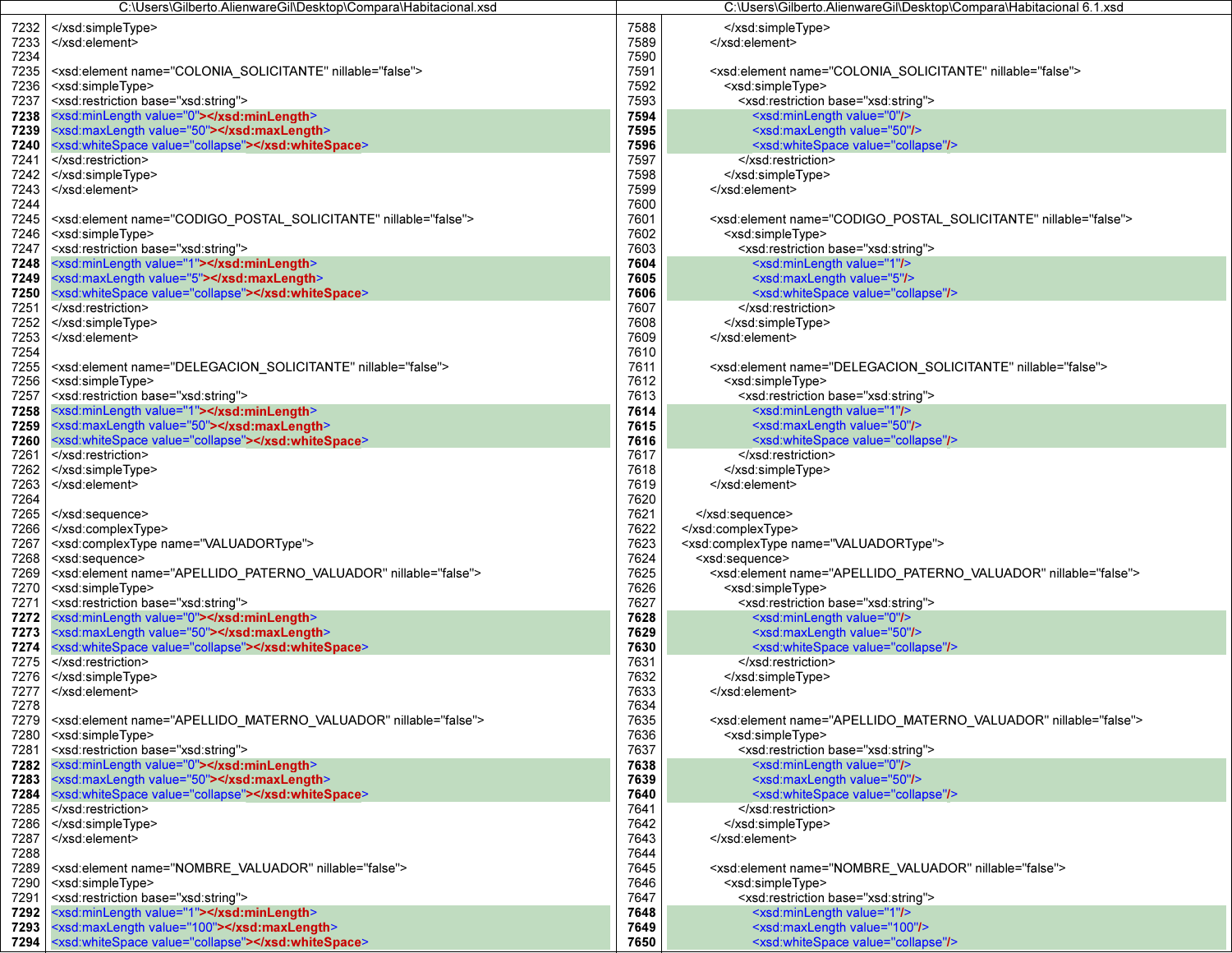|              | C:\Users\Gilberto.AlienwareGil\Desktop\Compara\Habitacional.xsd                                                        |              | C:\Users\Gilberto.AlienwareGil\Desktop\Compara\Habitacional 6.1.xsd                                    |
|--------------|------------------------------------------------------------------------------------------------------------------------|--------------|--------------------------------------------------------------------------------------------------------|
| 7295         |                                                                                                                        | 7651         |                                                                                                        |
| 7296         |                                                                                                                        | 7652         |                                                                                                        |
| 7297         |                                                                                                                        | 7653         | $\le$ /xsd:element>                                                                                    |
| 7298         |                                                                                                                        | 7654         |                                                                                                        |
| 7299         | <xsd:element name="CLAVE_VALUADOR" nillable="false"></xsd:element>                                                     | 7655         | <xsd:element name="CLAVE_VALUADOR" nillable="false"></xsd:element>                                     |
| 7300         | <xsd:simpletype></xsd:simpletype>                                                                                      | 7656         | <xsd:simpletype></xsd:simpletype>                                                                      |
| 7301         | <xsd:restriction base="xsd:string"></xsd:restriction>                                                                  | 7657         | <xsd:restriction base="xsd:string"></xsd:restriction>                                                  |
| 7302         | <xsd:minlength value="0"></xsd:minlength>                                                                              | 7658         | <xsd:minlength value="0"></xsd:minlength>                                                              |
| 7303         | <xsd:maxlength value="7"></xsd:maxlength>                                                                              | 7659         | <xsd:maxlength value="7"></xsd:maxlength>                                                              |
| 7304         | <xsd:whitespace value="collapse"></xsd:whitespace>                                                                     | 7660         | <xsd:whitespace value="collapse"></xsd:whitespace>                                                     |
| 7305         |                                                                                                                        | 7661         |                                                                                                        |
| 7306         |                                                                                                                        | 7662         |                                                                                                        |
| 7307         |                                                                                                                        | 7663         | $\le$ /xsd:element>                                                                                    |
| 7308         |                                                                                                                        | 7664         |                                                                                                        |
| 7309         | <xsd:element name="CLAVE_VALUADOR_TGDF" nillable="false"></xsd:element>                                                | 7665         | <xsd:element name="CLAVE_VALUADOR_TGDF" nillable="false"></xsd:element>                                |
| 7310         | <xsd:simpletype></xsd:simpletype>                                                                                      | 7666         | <xsd:simpletype></xsd:simpletype>                                                                      |
| 7311         | <xsd:restriction base="xsd:string"></xsd:restriction>                                                                  | 7667         | <xsd:restriction base="xsd:string"></xsd:restriction>                                                  |
| 7312         | <xsd:minlength value="0"></xsd:minlength>                                                                              | 7668         | <xsd:minlength value="0"></xsd:minlength>                                                              |
| 7313         | <xsd:maxlength value="20"></xsd:maxlength>                                                                             | 7669         | <xsd:maxlength value="20"></xsd:maxlength>                                                             |
| 7314         | <xsd:whitespace value="collapse"></xsd:whitespace>                                                                     | 7670         | <xsd:whitespace value="collapse"></xsd:whitespace>                                                     |
| 7315         |                                                                                                                        | 7671         |                                                                                                        |
| 7316         |                                                                                                                        | 7672         |                                                                                                        |
| 7317<br>7318 |                                                                                                                        | 7673<br>7674 |                                                                                                        |
| 7319         |                                                                                                                        | 7675         |                                                                                                        |
|              | <xsd:element name="RFC_VALUADOR" nillable="false"><br/><xsd:simpletype></xsd:simpletype></xsd:element>                 | 7676         | <xsd:element name="RFC_VALUADOR" nillable="false"><br/><xsd:simpletype></xsd:simpletype></xsd:element> |
| 7320<br>7321 | <xsd:restriction base="xsd:string"></xsd:restriction>                                                                  | 7677         | <xsd:restriction base="xsd:string"></xsd:restriction>                                                  |
| 7322         | <xsd:minlength value="0"></xsd:minlength>                                                                              | 7678         | <xsd:minlength value="0"></xsd:minlength>                                                              |
| 7323         | <xsd:maxlength value="13"></xsd:maxlength>                                                                             | 7679         | <xsd:maxlength value="13"></xsd:maxlength>                                                             |
| 7324         | <xsd:whitespace value="collapse"></xsd:whitespace>                                                                     | 7680         | <xsd:whitespace value="collapse"></xsd:whitespace>                                                     |
| 7325         |                                                                                                                        | 7681         |                                                                                                        |
| 7326         |                                                                                                                        | 7682         |                                                                                                        |
| 7327         |                                                                                                                        | 7683         |                                                                                                        |
| 7328         |                                                                                                                        | 7684         |                                                                                                        |
| 7329         |                                                                                                                        | 7685         |                                                                                                        |
| 7330         |                                                                                                                        | 7686         |                                                                                                        |
| 7331         | <xsd:complextype name="CONTROLADORType"></xsd:complextype>                                                             | 7687         | <xsd:complextype name="CONTROLADORType"></xsd:complextype>                                             |
| 7332         | <xsd:sequence></xsd:sequence>                                                                                          | 7688         | <xsd:sequence></xsd:sequence>                                                                          |
| 7333         | <xsd:element name="APELLIDO_PATERNO_CONTROLADOR" nillable="false"></xsd:element>                                       | 7689         | <xsd:element name="APELLIDO_PATERNO_CONTROLADOR" nillable="false"></xsd:element>                       |
| 7334         | <xsd:simpletype></xsd:simpletype>                                                                                      | 7690         | <xsd:simpletype></xsd:simpletype>                                                                      |
| 7335         | <xsd:restriction base="xsd:string"></xsd:restriction>                                                                  | 7691         | <xsd:restriction base="xsd:string"></xsd:restriction>                                                  |
| 7336         | <xsd:minlength value="0"></xsd:minlength>                                                                              | 7692         | <xsd:minlength value="0"></xsd:minlength>                                                              |
| 7337         | <xsd:maxlength value="50"></xsd:maxlength>                                                                             | 7693         | <xsd:maxlength value="50"></xsd:maxlength>                                                             |
| 7338         | <xsd:whitespace value="collapse"></xsd:whitespace>                                                                     | 7694         | <xsd:whitespace value="collapse"></xsd:whitespace>                                                     |
| 7339         |                                                                                                                        | 7695         |                                                                                                        |
| 7340         |                                                                                                                        | 7696         |                                                                                                        |
| 7341         |                                                                                                                        | 7697         |                                                                                                        |
| 7342         |                                                                                                                        | 7698         | <xsd:element name="APELLIDO MATERNO CONTROLADOR" nillable="false"></xsd:element>                       |
| 7343<br>7344 | <xsd:element name="APELLIDO MATERNO CONTROLADOR" nillable="false"><br/><xsd:simpletype></xsd:simpletype></xsd:element> | 7699<br>7700 | <xsd:simpletype></xsd:simpletype>                                                                      |
| 7345         | <xsd:restriction base="xsd:string"></xsd:restriction>                                                                  | 7701         | <xsd:restriction base="xsd:string"></xsd:restriction>                                                  |
| 7346         | <xsd:minlength value="0"></xsd:minlength>                                                                              | 7702         | <xsd:minlength value="0"></xsd:minlength>                                                              |
| 7347         | <xsd:maxlength value="50"></xsd:maxlength>                                                                             | 7703         | <xsd:maxlength value="50"></xsd:maxlength>                                                             |
| 7348         | <xsd:whitespace value="collapse"></xsd:whitespace>                                                                     | 7704         | <xsd:whitespace value="collapse"></xsd:whitespace>                                                     |
|              | 7349                                                                                                                   | 7705         |                                                                                                        |
| 7350         |                                                                                                                        | 7706         |                                                                                                        |
| 7351         |                                                                                                                        | 7707         |                                                                                                        |
| 7352         |                                                                                                                        | 7708         |                                                                                                        |
| 7353         | <xsd:element name="NOMBRE_CONTROLADOR" nillable="false"></xsd:element>                                                 | 7709         | <xsd:element name="NOMBRE_CONTROLADOR" nillable="false"></xsd:element>                                 |
| 7354         | <xsd:simpletype></xsd:simpletype>                                                                                      | 7710         | <xsd:simpletype></xsd:simpletype>                                                                      |
|              | 7355   <xsd:restriction base="xsd:string"></xsd:restriction>                                                           | 7711         | <xsd:restriction base="xsd:string"></xsd:restriction>                                                  |
| 7356         | <xsd:minlength value="0"></xsd:minlength>                                                                              | 7712         | <xsd:minlength value="0"></xsd:minlength>                                                              |
| 7357         | <xsd:maxlength value="100"></xsd:maxlength>                                                                            | 7713         | <xsd:maxlength value="100"></xsd:maxlength>                                                            |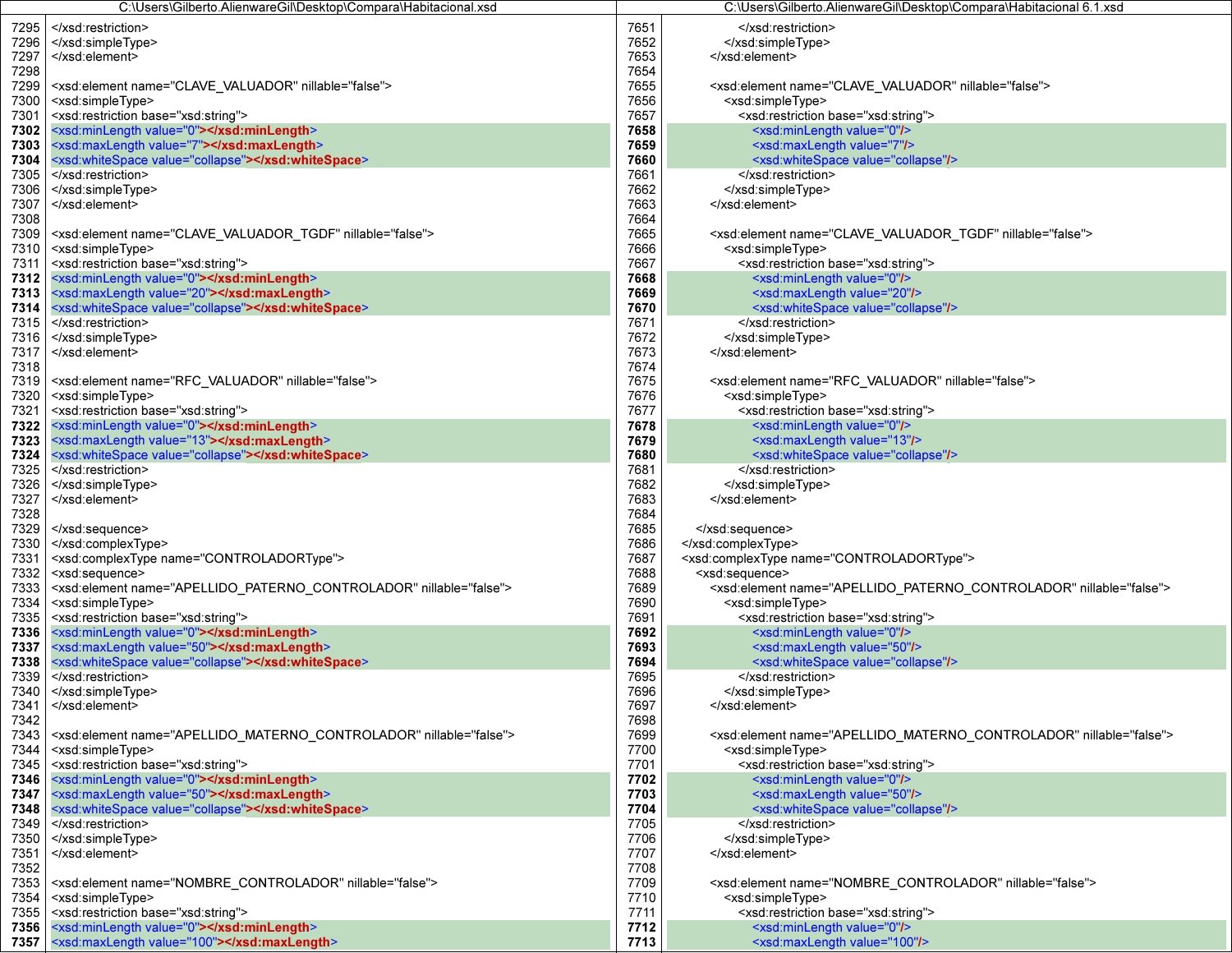|              | C:\Users\Gilberto.AlienwareGil\Desktop\Compara\Habitacional.xsd                                    |              | C:\Users\Gilberto.AlienwareGil\Desktop\Compara\Habitacional 6.1.xsd                         |
|--------------|----------------------------------------------------------------------------------------------------|--------------|---------------------------------------------------------------------------------------------|
| 7358         | <xsd:whitespace value="collapse"></xsd:whitespace>                                                 | 7714         | <xsd:whitespace value="collapse"></xsd:whitespace>                                          |
| 7359         |                                                                                                    | 7715         |                                                                                             |
| 7360         |                                                                                                    | 7716         |                                                                                             |
| 7361         |                                                                                                    | 7717         |                                                                                             |
| 7362         |                                                                                                    | 7718         |                                                                                             |
| 7363         | <xsd:element name="CLAVE_CONTROLADOR" nillable="false"></xsd:element>                              | 7719         | <xsd:element name="CLAVE_CONTROLADOR" nillable="false"></xsd:element>                       |
| 7364         | <xsd:simpletype></xsd:simpletype>                                                                  | 7720         | <xsd:simpletype></xsd:simpletype>                                                           |
| 7365         | <xsd:restriction base="xsd:string"></xsd:restriction>                                              | 7721         | <xsd:restriction base="xsd:string"></xsd:restriction>                                       |
| 7366         | <xsd:minlength value="0"></xsd:minlength>                                                          | 7722         | <xsd:minlength value="0"></xsd:minlength>                                                   |
| 7367         | <xsd:maxlength value="7"></xsd:maxlength>                                                          | 7723         | <xsd:maxlength value="7"></xsd:maxlength>                                                   |
| 7368         | <xsd:whitespace value="collapse"></xsd:whitespace>                                                 | 7724         | <xsd:whitespace value="collapse"></xsd:whitespace>                                          |
|              | 7369                                                                                               | 7725         |                                                                                             |
|              | 7370                                                                                               | 7726         |                                                                                             |
| 7371         |                                                                                                    | 7727         |                                                                                             |
| 7372         |                                                                                                    | 7728         |                                                                                             |
| 7373         | <xsd:element name="RFC_CONTROLADOR" nillable="false"></xsd:element>                                | 7729         | <xsd:element name="RFC_CONTROLADOR" nillable="false"></xsd:element>                         |
| 7374         | <xsd:simpletype></xsd:simpletype>                                                                  | 7730         | <xsd:simpletype></xsd:simpletype>                                                           |
|              | 7375   <xsd:restriction base="xsd:string"></xsd:restriction>                                       | 7731         | <xsd:restriction base="xsd:string"></xsd:restriction>                                       |
| 7376         | <xsd:minlength value="0"></xsd:minlength>                                                          | 7732         | <xsd:minlength value="0"></xsd:minlength>                                                   |
| 7377         | <xsd:maxlength value="13"></xsd:maxlength>                                                         | 7733         | <xsd:maxlength value="13"></xsd:maxlength>                                                  |
| 7378         | <xsd:whitespace value="collapse"></xsd:whitespace>                                                 | 7734         | <xsd:whitespace value="collapse"></xsd:whitespace>                                          |
|              | 7379                                                                                               | 7735<br>7736 |                                                                                             |
| 7380<br>7381 | <br>                                                                                               | 7737         | <br>                                                                                        |
| 7382         |                                                                                                    | 7738         |                                                                                             |
| 7383         |                                                                                                    | 7739         |                                                                                             |
| 7384         |                                                                                                    | 7740         |                                                                                             |
| 7385         | <xsd:complextype name="IDENTIFICACIONType"></xsd:complextype>                                      | 7741         | <xsd:complextype name="IDENTIFICACIONType"></xsd:complextype>                               |
| 7386         | <xsd:sequence></xsd:sequence>                                                                      | 7742         | <xsd:sequence></xsd:sequence>                                                               |
| 7387         | <xsd:element name="FECHA_AVALUO"></xsd:element>                                                    | 7743         | <xsd:element name="FECHA_AVALUO"></xsd:element>                                             |
|              | 7388   <xsd:simpletype></xsd:simpletype>                                                           | 7744         | <xsd:simpletype></xsd:simpletype>                                                           |
| 7389         | <xsd:restriction base="xsd:string"></xsd:restriction>                                              | 7745         | <xsd:restriction base="xsd:string"></xsd:restriction>                                       |
| 7390         | <xsd:pattern value="[0-2][0-2][0-9][0-9][-][0-1][0-9][-][0-3][0-9]"></xsd:pattern>                 | 7746         | <xsd:pattern value="[0-2][0-2][0-9][0-9][-][0-1][0-9][-][0-3][0-9]"></xsd:pattern>          |
| 7391         |                                                                                                    | 7747         |                                                                                             |
| 7392         |                                                                                                    | 7748         |                                                                                             |
| 7393         |                                                                                                    | 7749         |                                                                                             |
| 7394         |                                                                                                    | 7750         |                                                                                             |
| 7395         | <xsd:element name="CLAVE_AVALUO" nillable="false"></xsd:element>                                   | 7751         | <xsd:element name="CLAVE_AVALUO" nillable="false"></xsd:element>                            |
| 7396         | <xsd:simpletype></xsd:simpletype>                                                                  | 7752         | <xsd:simpletype></xsd:simpletype>                                                           |
| 7397         | <xsd:restriction base="xsd:string"></xsd:restriction>                                              | 7753         | <xsd:restriction base="xsd:string"></xsd:restriction>                                       |
| 7398         | <xsd:minlength value="1"></xsd:minlength>                                                          | 7754         | <xsd:minlength value="1"></xsd:minlength>                                                   |
| 7399         | <xsd:maxlength value="17"></xsd:maxlength>                                                         | 7755         | <xsd:maxlength value="17"></xsd:maxlength>                                                  |
| 7400         | <xsd:whitespace value="collapse"></xsd:whitespace>                                                 | 7756         | <xsd:whitespace value="collapse"></xsd:whitespace>                                          |
| 7401         |                                                                                                    | 7757         |                                                                                             |
| 7402         |                                                                                                    | 7758         |                                                                                             |
| 7403         |                                                                                                    | 7759         |                                                                                             |
| 7404         |                                                                                                    | 7760         |                                                                                             |
| 7405         | <xsd:element name="NOMBRE_UNIDAD_VALUACION" nillable="false"></xsd:element>                        | 7761<br>7762 | <xsd:element name="NOMBRE_UNIDAD_VALUACION" nillable="false"></xsd:element>                 |
|              | 7406   <xsd:simpletype><br/><xsd:restriction base="xsd:string"></xsd:restriction></xsd:simpletype> | 7763         | <xsd:simpletype><br/><xsd:restriction base="xsd:string"></xsd:restriction></xsd:simpletype> |
| 7407         | 7408   <xsd:minlength value="1"></xsd:minlength>                                                   | 7764         | <xsd:minlength value="1"></xsd:minlength>                                                   |
|              | 7409   <xsd:maxlength value="256"></xsd:maxlength>                                                 | 7765         | <xsd:maxlength value="256"></xsd:maxlength>                                                 |
|              | 7410   <xsd:whitespace value="collapse"></xsd:whitespace>                                          | 7766         | <xsd:whitespace value="collapse"></xsd:whitespace>                                          |
| 7411         |                                                                                                    | 7767         |                                                                                             |
|              | 7412                                                                                               | 7768         |                                                                                             |
|              | $7413$ $\leq$ /xsd: element >                                                                      | 7769         |                                                                                             |
| 7414         |                                                                                                    | 7770         |                                                                                             |
|              | 7415   <xsd:element name="CLAVE_UNIDAD_VALUACION" nillable="false"></xsd:element>                  | 7771         | <xsd:element name="CLAVE_UNIDAD_VALUACION" nillable="false"></xsd:element>                  |
|              | 7416   <xsd:simpletype></xsd:simpletype>                                                           | 7772         | <xsd:simpletype></xsd:simpletype>                                                           |
| 7417         | <xsd:restriction base="xsd:string"></xsd:restriction>                                              | 7773         | <xsd:restriction base="xsd:string"></xsd:restriction>                                       |
|              | 7418   <xsd:minlength value="1"></xsd:minlength>                                                   | 7774         | <xsd:minlength value="1"></xsd:minlength>                                                   |
|              | 7419   <xsd:maxlength value="5"></xsd:maxlength>                                                   | 7775         | <xsd:maxlength value="5"></xsd:maxlength>                                                   |
|              | 7420   <xsd:whitespace value="collapse"></xsd:whitespace>                                          | 7776         | <xsd:whitespace value="collapse"></xsd:whitespace>                                          |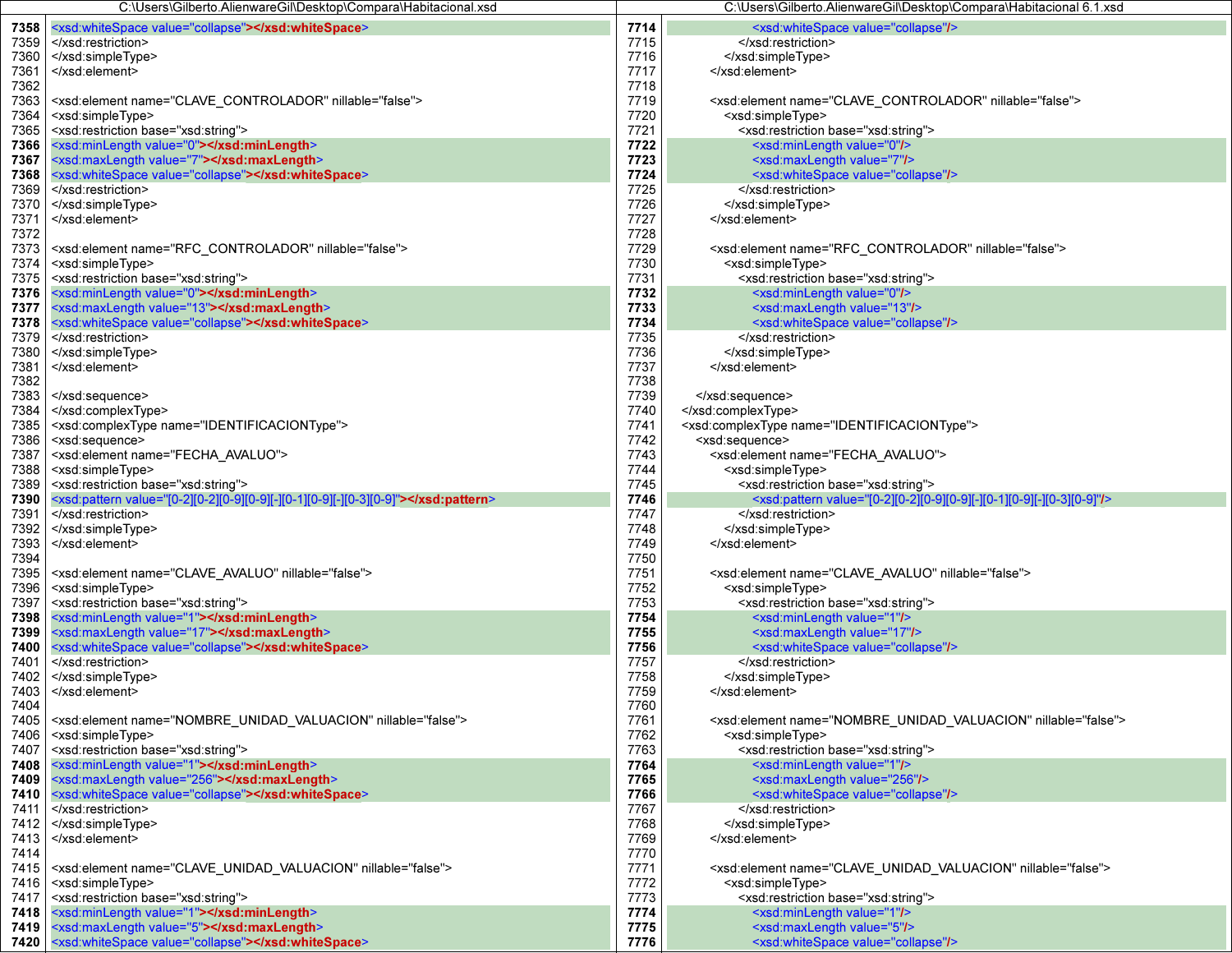|      | C:\Users\Gilberto.AlienwareGil\Desktop\Compara\Habitacional.xsd              |      | C:\Users\Gilberto.AlienwareGil\Desktop\Compara\Habitacional 6.1.xsd      |
|------|------------------------------------------------------------------------------|------|--------------------------------------------------------------------------|
| 7421 |                                                                              | 7777 |                                                                          |
| 7422 |                                                                              | 7778 |                                                                          |
|      |                                                                              |      |                                                                          |
| 7423 |                                                                              | 7779 | $\le$ /xsd:element>                                                      |
| 7424 |                                                                              | 7780 |                                                                          |
| 7425 | <xsd:element name="CLAVE SOCIEDAD" nillable="true"></xsd:element>            | 7781 | <xsd:element name="CLAVE_SOCIEDAD" nillable="true"></xsd:element>        |
| 7426 | <xsd:simpletype></xsd:simpletype>                                            | 7782 | <xsd:simpletype></xsd:simpletype>                                        |
| 7427 | <xsd:restriction base="xsd:string"></xsd:restriction>                        | 7783 | <xsd:restriction base="xsd:string"></xsd:restriction>                    |
| 7428 | <xsd:minlength value="0"></xsd:minlength>                                    | 7784 | <xsd:minlength value="0"></xsd:minlength>                                |
| 7429 | <xsd:maxlength value="20"></xsd:maxlength>                                   | 7785 | <xsd:maxlength value="20"></xsd:maxlength>                               |
| 7430 | <xsd:whitespace value="collapse"></xsd:whitespace>                           | 7786 | <xsd:whitespace value="collapse"></xsd:whitespace>                       |
| 7431 |                                                                              | 7787 |                                                                          |
| 7432 |                                                                              | 7788 |                                                                          |
|      |                                                                              |      |                                                                          |
| 7433 |                                                                              | 7789 | $\le$ /xsd:element>                                                      |
| 7434 |                                                                              | 7790 |                                                                          |
| 7435 | <xsd:element name="RFC_UNIDAD_VALUACION" nillable="false"></xsd:element>     | 7791 | <xsd:element name="RFC_UNIDAD_VALUACION" nillable="false"></xsd:element> |
| 7436 | <xsd:simpletype></xsd:simpletype>                                            | 7792 | <xsd:simpletype></xsd:simpletype>                                        |
| 7437 | <xsd:restriction base="xsd:string"></xsd:restriction>                        | 7793 | <xsd:restriction base="xsd:string"></xsd:restriction>                    |
| 7438 | <xsd:minlength value="0"></xsd:minlength>                                    | 7794 | <xsd:minlength value="0"></xsd:minlength>                                |
| 7439 | <xsd:maxlength value="13"></xsd:maxlength>                                   | 7795 | <xsd:maxlength value="13"></xsd:maxlength>                               |
| 7440 | <xsd:whitespace value="collapse"></xsd:whitespace>                           | 7796 | <xsd:whitespace value="collapse"></xsd:whitespace>                       |
| 7441 |                                                                              | 7797 |                                                                          |
| 7442 |                                                                              | 7798 |                                                                          |
|      |                                                                              |      |                                                                          |
| 7443 |                                                                              | 7799 |                                                                          |
| 7444 |                                                                              | 7800 |                                                                          |
| 7445 | <xsd:element name="NUMERO_AVALUO" nillable="false"></xsd:element>            | 7801 | <xsd:element name="NUMERO_AVALUO" nillable="false"></xsd:element>        |
| 7446 | <xsd:simpletype></xsd:simpletype>                                            | 7802 | <xsd:simpletype></xsd:simpletype>                                        |
| 7447 | <xsd:restriction base="xsd:string"></xsd:restriction>                        | 7803 | <xsd:restriction base="xsd:string"></xsd:restriction>                    |
| 7448 | <xsd:minlength value="1"></xsd:minlength>                                    | 7804 | <xsd:minlength value="1"></xsd:minlength>                                |
| 7449 | <xsd:maxlength value="30"></xsd:maxlength>                                   | 7805 | <xsd:maxlength value="30"></xsd:maxlength>                               |
| 7450 | <xsd:whitespace value="collapse"></xsd:whitespace>                           | 7806 | <xsd:whitespace value="collapse"></xsd:whitespace>                       |
| 7451 |                                                                              | 7807 |                                                                          |
| 7452 |                                                                              | 7808 |                                                                          |
| 7453 |                                                                              | 7809 |                                                                          |
| 7454 |                                                                              | 7810 |                                                                          |
|      |                                                                              |      |                                                                          |
| 7455 | <xsd:element name="CUV" nillable="true"></xsd:element>                       | 7811 | <xsd:element name="CUV" nillable="true"></xsd:element>                   |
| 7456 | <xsd:simpletype></xsd:simpletype>                                            | 7812 | <xsd:simpletype></xsd:simpletype>                                        |
| 7457 | <xsd:restriction base="xsd:string"></xsd:restriction>                        | 7813 | <xsd:restriction base="xsd:string"></xsd:restriction>                    |
| 7458 | <xsd:minlength value="0"></xsd:minlength>                                    | 7814 | <xsd:minlength value="0"></xsd:minlength>                                |
| 7459 | <xsd:maxlength value="16"></xsd:maxlength>                                   | 7815 | <xsd:maxlength value="16"></xsd:maxlength>                               |
| 7460 | <xsd:whitespace value="collapse"></xsd:whitespace>                           | 7816 | <xsd:whitespace value="collapse"></xsd:whitespace>                       |
| 7461 |                                                                              | 7817 |                                                                          |
| 7462 |                                                                              | 7818 |                                                                          |
| 7463 |                                                                              | 7819 |                                                                          |
| 7464 |                                                                              | 7820 |                                                                          |
| 7465 | <xsd:element name="CEDULA" nillable="true"></xsd:element>                    | 7821 | <xsd:element name="CEDULA" nillable="true"></xsd:element>                |
|      | 7466   <xsd:simpletype></xsd:simpletype>                                     | 7822 | <xsd:simpletype></xsd:simpletype>                                        |
|      |                                                                              |      |                                                                          |
| 7467 | <xsd:restriction base="xsd:string"></xsd:restriction>                        | 7823 | <xsd:restriction base="xsd:string"></xsd:restriction>                    |
|      | 7468   <xsd:minlength value="0"></xsd:minlength>                             | 7824 | <xsd:minlength value="0"></xsd:minlength>                                |
| 7469 | <xsd:maxlength value="17"></xsd:maxlength>                                   | 7825 | <xsd:maxlength value="17"></xsd:maxlength>                               |
|      | 7470   <xsd:whitespace value="collapse"></xsd:whitespace>                    | 7826 | <xsd:whitespace value="collapse"></xsd:whitespace>                       |
| 7471 |                                                                              | 7827 |                                                                          |
|      | 7472                                                                         | 7828 |                                                                          |
|      | 7473                                                                         | 7829 |                                                                          |
| 7474 |                                                                              | 7830 |                                                                          |
|      | 7475   <xsd:element name="CONJUNTO_INFONAVIT" nillable="true"></xsd:element> | 7831 | <xsd:element name="CONJUNTO_INFONAVIT" nillable="true"></xsd:element>    |
|      | 7476   <xsd:simpletype></xsd:simpletype>                                     | 7832 | <xsd:simpletype></xsd:simpletype>                                        |
| 7477 | <xsd:restriction base="xsd:string"></xsd:restriction>                        | 7833 | <xsd:restriction base="xsd:string"></xsd:restriction>                    |
|      | 7478   <xsd:minlength value="0"></xsd:minlength>                             | 7834 | <xsd:minlength value="0"></xsd:minlength>                                |
|      |                                                                              |      |                                                                          |
|      | 7479 <xsd:maxlength value="16"></xsd:maxlength>                              | 7835 | <xsd:maxlength value="16"></xsd:maxlength>                               |
| 7480 | <xsd:whitespace value="collapse"></xsd:whitespace>                           | 7836 | <xsd:whitespace value="collapse"></xsd:whitespace>                       |
|      | 7481                                                                         | 7837 |                                                                          |
|      | 7482                                                                         | 7838 |                                                                          |
|      | $7483$ $\leq$ /xsd: element >                                                | 7839 | $\le$ /xsd:element>                                                      |